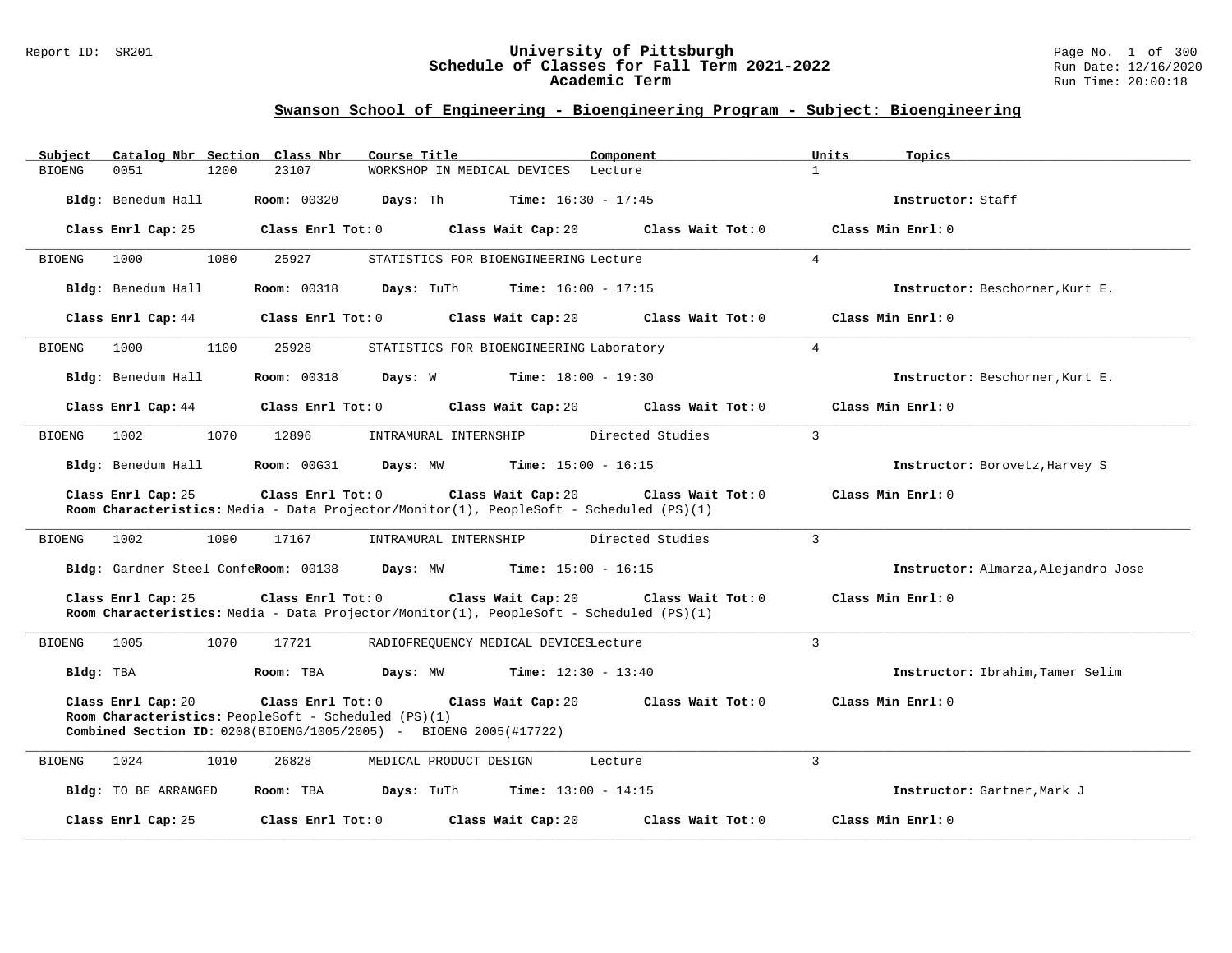### Report ID: SR201 **University of Pittsburgh** Page No. 2 of 300 **Schedule of Classes for Fall Term 2021-2022** Run Date: 12/16/2020 **Academic Term** Run Time: 20:00:18

| Subject<br>Catalog Nbr Section Class Nbr                                                        | Course Title<br>Component                                                                                                          | Units<br>Topics                |
|-------------------------------------------------------------------------------------------------|------------------------------------------------------------------------------------------------------------------------------------|--------------------------------|
| 1051<br>1010<br>27537<br><b>BIOENG</b>                                                          | ARTIFICIAL ORGANS 2<br>Lecture                                                                                                     | $\mathbf{3}$                   |
| Bldg: Benedum Hall<br><b>Room: 00312</b>                                                        | Days: TuTh<br><b>Time:</b> $13:00 - 14:15$                                                                                         | Instructor: Borovetz, Harvey S |
| Class Enrl Cap: 16<br>Class Enrl Tot: 0                                                         | Class Wait Cap: 10<br>Class Wait Tot: 0                                                                                            | Class Min Enrl: 0              |
| <b>BIOENG</b><br>1070<br>1030<br>13067                                                          | INTRODUCTORY CELL BIOLOGY 1 Lecture                                                                                                | 3                              |
| Bldg: TBA<br>Room: TBA                                                                          | Days: TuTh<br><b>Time:</b> $11:00 - 12:15$                                                                                         | Instructor: Davidson, Lance A  |
|                                                                                                 |                                                                                                                                    | Stuckenholz, Carsten           |
|                                                                                                 |                                                                                                                                    | Kolarcik, Christi Lynn         |
|                                                                                                 |                                                                                                                                    | Roy, Partha                    |
| Class Enrl Cap: 125<br>Class Enrl Tot: $0$                                                      | Class Wait Cap: 20<br>Class Wait Tot: 0<br>Room Characteristics: Media - Data Projector/Monitor(1), PeopleSoft - Scheduled (PS)(1) | Class Min Enrl: 0              |
| 1040<br>1070<br>13068<br><b>BIOENG</b>                                                          | INTRODUCTORY CELL BIOLOGY 1 Recitation                                                                                             | $\overline{3}$                 |
| Bldg: Benedum Hall<br><b>Room: 00G27</b>                                                        | Time: $08:00 - 08:50$<br>Days: M                                                                                                   | Instructor: Davidson, Lance A  |
|                                                                                                 |                                                                                                                                    | Stuckenholz, Carsten           |
| Class Enrl Cap: 25<br>Class Enrl Tot: 0                                                         | Class Wait Cap: 20<br>Class Wait Tot: 0<br>Room Characteristics: Media - Data Projector/Monitor(1), PeopleSoft - Scheduled (PS)(1) | Class Min Enrl: 0              |
| 1070<br>1045<br>18696<br><b>BIOENG</b>                                                          | INTRODUCTORY CELL BIOLOGY 1 Recitation                                                                                             | $\overline{3}$                 |
| Bldg: Benedum Hall<br>Room: 00G27                                                               | <b>Time:</b> $09:00 - 09:50$<br>Days: M                                                                                            | Instructor: Davidson, Lance A  |
|                                                                                                 |                                                                                                                                    | Stuckenholz, Carsten           |
| Class Enrl Cap: 25<br>Class Enrl Tot: 0<br>Room Characteristics: PeopleSoft - Scheduled (PS)(1) | Class Wait Tot: 0<br>Class Wait Cap: 20                                                                                            | Class Min Enrl: 0              |
| 1050<br><b>BIOENG</b><br>1070<br>16865                                                          | INTRODUCTORY CELL BIOLOGY 1 Recitation                                                                                             | $\overline{3}$                 |
| Bldg: Benedum Hall<br>Room: 00G27                                                               | Days: M<br>Time: $10:00 - 10:50$                                                                                                   | Instructor: Davidson, Lance A  |
|                                                                                                 |                                                                                                                                    | Stuckenholz, Carsten           |
| Class Enrl Tot: 0<br>Class Enrl Cap: 25                                                         | Class Wait Cap: 20<br>Class Wait Tot: 0<br>Room Characteristics: Media - Data Projector/Monitor(1), PeopleSoft - Scheduled (PS)(1) | Class Min Enrl: 0              |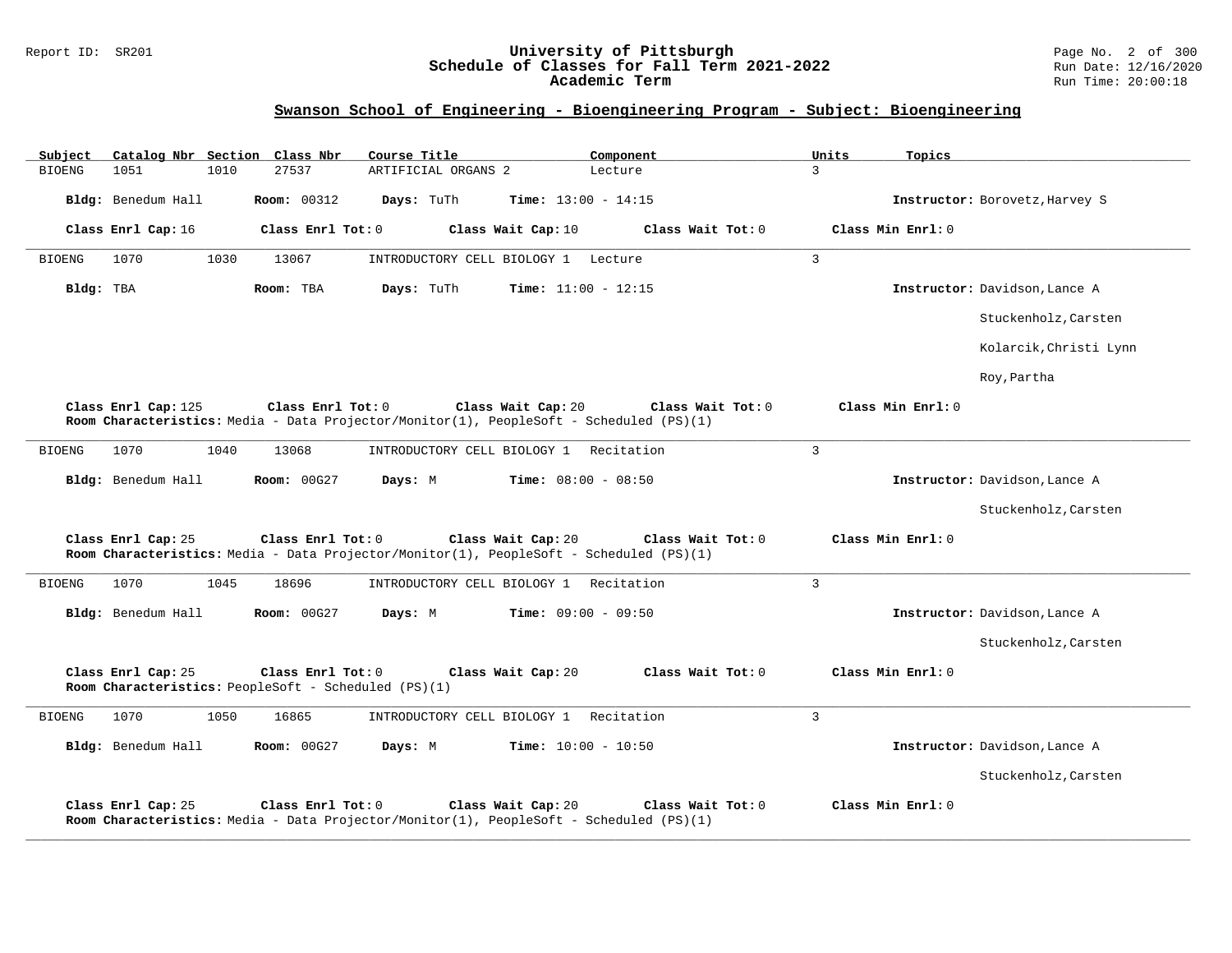### Report ID: SR201 **University of Pittsburgh** Page No. 3 of 300 **Schedule of Classes for Fall Term 2021-2022** Run Date: 12/16/2020 **Academic Term** Run Time: 20:00:18

| Subject       |                      |      | Catalog Nbr Section Class Nbr                                             | Course Title                             | Component                                                                                                    | Units<br>Topics   |                               |
|---------------|----------------------|------|---------------------------------------------------------------------------|------------------------------------------|--------------------------------------------------------------------------------------------------------------|-------------------|-------------------------------|
| <b>BIOENG</b> | 1070                 | 1055 | 18695                                                                     | INTRODUCTORY CELL BIOLOGY 1 Recitation   |                                                                                                              | $\overline{3}$    |                               |
|               | Bldg: Benedum Hall   |      | <b>Room: 00G29</b>                                                        | Days: M                                  | <b>Time:</b> $16:00 - 16:50$                                                                                 |                   | Instructor: Davidson, Lance A |
|               |                      |      |                                                                           |                                          |                                                                                                              |                   | Stuckenholz, Carsten          |
|               | Class Enrl Cap: 25   |      | Class Enrl Tot: 0<br>Room Characteristics: PeopleSoft - Scheduled (PS)(1) | Class Wait Cap: 20                       | Class Wait Tot: 0                                                                                            | Class Min Enrl: 0 |                               |
| <b>BIOENG</b> | 1070                 | 1060 | 17168                                                                     | INTRODUCTORY CELL BIOLOGY 1 Recitation   |                                                                                                              | $\overline{3}$    |                               |
|               | Bldg: Benedum Hall   |      | <b>Room: 00G29</b>                                                        | Days: M                                  | <b>Time:</b> $17:00 - 17:50$                                                                                 |                   | Instructor: Davidson, Lance A |
|               |                      |      |                                                                           |                                          |                                                                                                              |                   | Stuckenholz, Carsten          |
|               | Class Enrl Cap: 25   |      | Class Enrl Tot: 0                                                         | Class Wait Cap: 20                       | Class Wait Tot: 0<br>Room Characteristics: Media - Data Projector/Monitor(1), PeopleSoft - Scheduled (PS)(1) | Class Min Enrl: 0 |                               |
| <b>BIOENG</b> | 1075                 | 1010 | 27538                                                                     | INTRO CELL MOL BIOL LAB TECHNQLecture    |                                                                                                              | 3                 |                               |
| Bldg: TBA     |                      |      | Room: TBA                                                                 | Days: Th                                 | <b>Time:</b> $13:00 - 14:55$                                                                                 |                   | Instructor: Gau, David Martin |
|               |                      |      |                                                                           |                                          |                                                                                                              |                   | Roy, Partha                   |
|               | Class Enrl Cap: 5    |      | Class Enrl Tot: 0<br>Room Characteristics: PeopleSoft - Scheduled (PS)(1) | Class Wait Cap: 5                        | Class Wait Tot: 0                                                                                            | Class Min Enrl: 0 |                               |
| <b>BIOENG</b> | 1075                 | 1020 | 27539                                                                     | INTRO CELL MOL BIOL LAB TECHNORecitation |                                                                                                              | 3                 |                               |
|               | Bldg: TO BE ARRANGED |      | Room: TBA                                                                 | Days: F                                  | <b>Time:</b> $13:00 - 16:00$                                                                                 |                   | Instructor: Roy, Partha       |
|               |                      |      |                                                                           |                                          |                                                                                                              |                   | Gau, David Martin             |
|               | Class Enrl Cap: 10   |      | Class Enrl Tot: 0                                                         | Class Wait Cap: 10                       | Class Wait Tot: 0                                                                                            | Class Min Enrl: 0 |                               |
| <b>BIOENG</b> | 1085                 | 1070 | 12872                                                                     | INTRO TO BIOENGNRNG: SEMINAR Seminar     |                                                                                                              | $\mathbf 0$       |                               |
| Bldg: TBA     |                      |      | Room: TBA                                                                 | Days: M                                  | <b>Time:</b> $14:00 - 14:50$                                                                                 |                   | Instructor: Mahboobin, Arash  |
|               | Class Enrl Cap: 219  |      | Class Enrl Tot: 0<br>Room Characteristics: PeopleSoft - Scheduled (PS)(1) | Class Wait Cap: 20                       | Class Wait Tot: 0                                                                                            | Class Min Enrl: 0 |                               |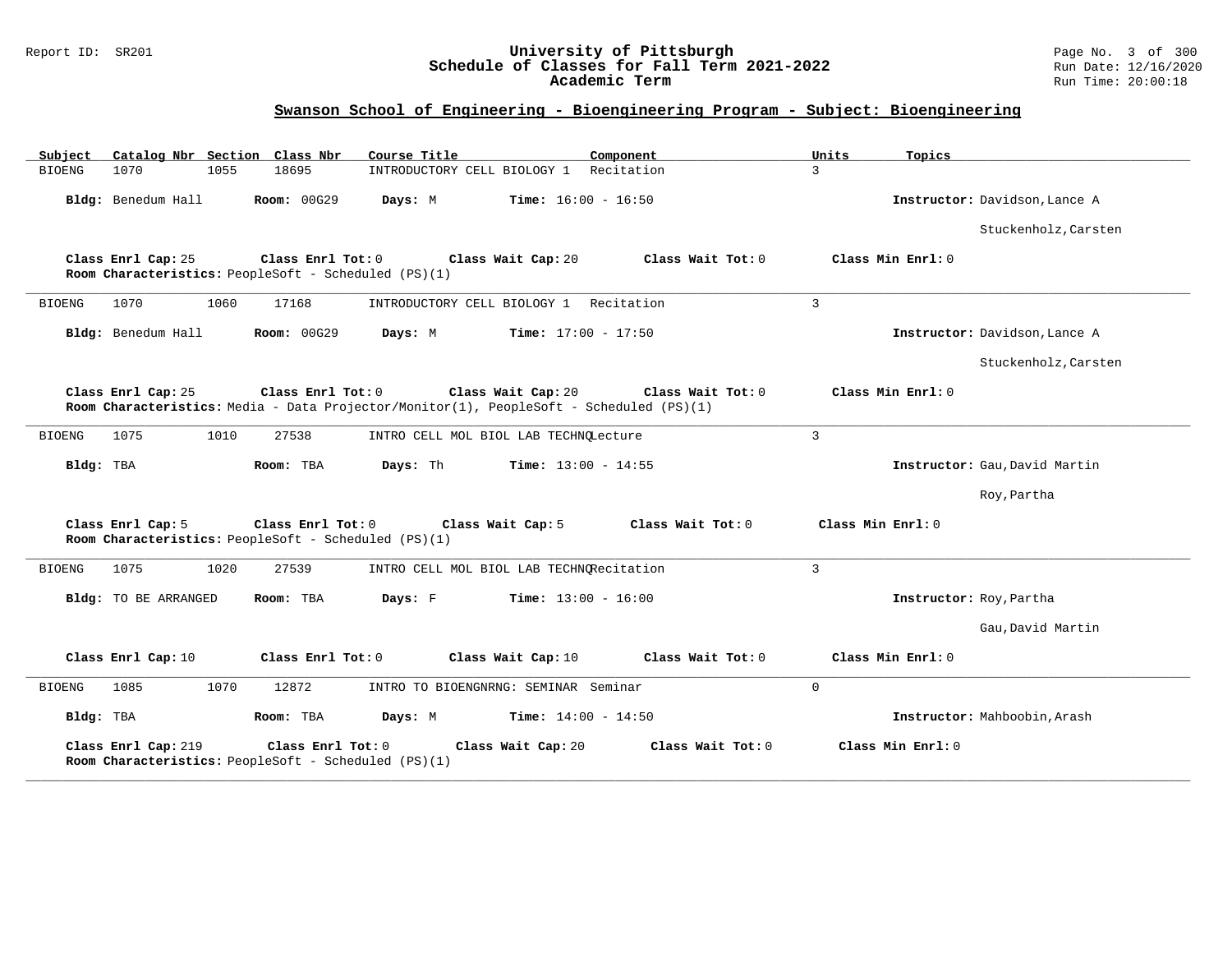#### Report ID: SR201 **University of Pittsburgh** Page No. 4 of 300 **Schedule of Classes for Fall Term 2021-2022** Run Date: 12/16/2020 **Academic Term** Run Time: 20:00:18

| Subject                                                                                                                                                                                                                            | Catalog Nbr Section Class Nbr                        | Course Title                          | Component                                                                                                                                                                                                                          | Units<br>Topics               |  |  |  |  |
|------------------------------------------------------------------------------------------------------------------------------------------------------------------------------------------------------------------------------------|------------------------------------------------------|---------------------------------------|------------------------------------------------------------------------------------------------------------------------------------------------------------------------------------------------------------------------------------|-------------------------------|--|--|--|--|
| 1086<br><b>BIOENG</b>                                                                                                                                                                                                              | 1010<br>26083                                        | BIOENGINEERING SEM FOR MINORS Seminar |                                                                                                                                                                                                                                    | $\Omega$                      |  |  |  |  |
| Bldg: TBA                                                                                                                                                                                                                          | Room: TBA                                            | Days: Th                              | <b>Time:</b> $16:00 - 17:25$                                                                                                                                                                                                       | Instructor: Mahboobin, Arash  |  |  |  |  |
| Class Enrl Cap: 25                                                                                                                                                                                                                 | Class Enrl Tot: 0                                    | Class Wait Cap: 20                    | Class Wait Tot: 0                                                                                                                                                                                                                  | Class Min Enrl: 0             |  |  |  |  |
|                                                                                                                                                                                                                                    | Room Characteristics: PeopleSoft - Scheduled (PS)(1) |                                       |                                                                                                                                                                                                                                    |                               |  |  |  |  |
| 1095<br><b>BIOENG</b>                                                                                                                                                                                                              | 1010<br>12932                                        | SPECIAL PROJECTS                      | Directed Studies                                                                                                                                                                                                                   | $1 - 6$                       |  |  |  |  |
| <b>Bldg:</b> TO BE ARRANGED                                                                                                                                                                                                        | Room: TBA                                            | Days: TBA                             | <b>Time:</b> $00:00 - 00:00$                                                                                                                                                                                                       | Instructor: Mahboobin, Arash  |  |  |  |  |
| Class Enrl Cap: 35                                                                                                                                                                                                                 | Class Enrl Tot: 0                                    | Class Wait Cap: 20                    | Class Wait Tot: 0                                                                                                                                                                                                                  | Class Min Enrl: 0             |  |  |  |  |
| 1096<br><b>BIOENG</b>                                                                                                                                                                                                              | 1010<br>18814                                        | UGRD TEACHING EXPERIENCE              | Practicum                                                                                                                                                                                                                          | $1 - 2$                       |  |  |  |  |
| Bldg: TO BE ARRANGED                                                                                                                                                                                                               | Room: TBA                                            | Days: TBA                             | <b>Time:</b> $00:00 - 00:00$                                                                                                                                                                                                       | Instructor: Mahboobin, Arash  |  |  |  |  |
| Class Enrl Cap: 35                                                                                                                                                                                                                 | Class Enrl Tot: 0                                    | Class Wait Cap: 20                    | Class Wait Tot: 0                                                                                                                                                                                                                  | Class Min Enrl: 0             |  |  |  |  |
| 1160<br><b>BIOENG</b>                                                                                                                                                                                                              | 1070<br>12922                                        | BIOENGINEERING DESIGN 1               | Lecture                                                                                                                                                                                                                            | 3                             |  |  |  |  |
| Bldg: Benedum Hall                                                                                                                                                                                                                 | Room: 00320                                          | Days: F                               | <b>Time:</b> $09:00 - 11:25$                                                                                                                                                                                                       | Instructor: Gartner, Mark J   |  |  |  |  |
| Class Enrl Cap: 80                                                                                                                                                                                                                 | Class Enrl Tot: 0                                    | Class Wait Cap: 20                    | Class Wait Tot: 0                                                                                                                                                                                                                  | Class Min $Err1:0$            |  |  |  |  |
|                                                                                                                                                                                                                                    |                                                      |                                       | <b></b> This class has an additional fee. For more information go to <a <br="" href="http://www.registrar.pitt.edu">target="_blank"&gt;http://www.registrar.pitt.edu/</a> , and click on Faculty and Staff, then Course and Class. |                               |  |  |  |  |
| <b>BIOENG</b><br>1160                                                                                                                                                                                                              | 1080<br>13065                                        | BIOENGINEERING DESIGN 1               | Laboratory                                                                                                                                                                                                                         | 3                             |  |  |  |  |
| Bldg: Benedum Hall                                                                                                                                                                                                                 | <b>Room: 00320</b>                                   | Days: F                               | <b>Time:</b> $11:30 - 11:55$                                                                                                                                                                                                       | Instructor: Gartner, Mark J   |  |  |  |  |
| Class Enrl Cap: 80                                                                                                                                                                                                                 | Class Enrl Tot: 0                                    | Class Wait Cap: 20                    | Class Wait Tot: 0                                                                                                                                                                                                                  | Class Min Enrl: 0             |  |  |  |  |
| <b></b> This class has an additional fee. For more information go to <a <br="" href="http://www.registrar.pitt.edu">target="_blank"&gt;http://www.registrar.pitt.edu/</a> , and click on Faculty and Staff, then Course and Class. |                                                      |                                       |                                                                                                                                                                                                                                    |                               |  |  |  |  |
| <b>BIOENG</b><br>1210                                                                                                                                                                                                              | 1010<br>26460                                        | BIOENGINEERING THERMODYNAMICS Lecture |                                                                                                                                                                                                                                    | 3                             |  |  |  |  |
| Bldg: Benedum Hall                                                                                                                                                                                                                 | <b>Room: 00320</b>                                   | Days: MW                              | <b>Time:</b> $11:00 - 12:15$                                                                                                                                                                                                       | Instructor: Patzer II, John F |  |  |  |  |
| Class Enrl Cap: 45                                                                                                                                                                                                                 | Class Enrl Tot: 0                                    | Class Wait Cap: 20                    | Class Wait Tot: 0                                                                                                                                                                                                                  | Class Min Enrl: 0             |  |  |  |  |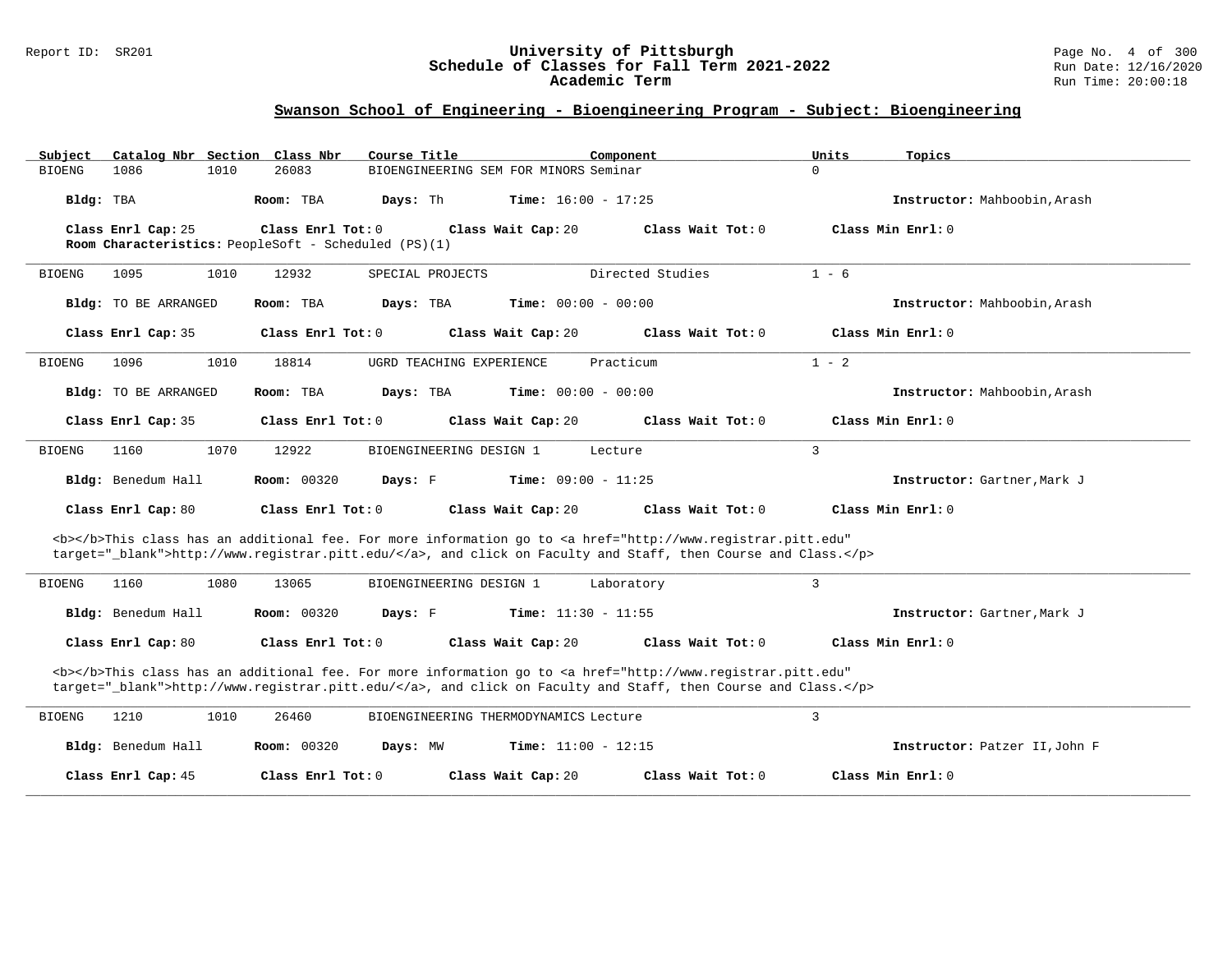#### Report ID: SR201 **University of Pittsburgh** Page No. 5 of 300 **Schedule of Classes for Fall Term 2021-2022** Run Date: 12/16/2020 **Academic Term** Run Time: 20:00:18

| Subject                                                                                                                                                                                                                       |                    |      | Catalog Nbr Section Class Nbr                                             | Course Title           |                                          | Component         | Units          | Topics                            |
|-------------------------------------------------------------------------------------------------------------------------------------------------------------------------------------------------------------------------------|--------------------|------|---------------------------------------------------------------------------|------------------------|------------------------------------------|-------------------|----------------|-----------------------------------|
| BIOENG                                                                                                                                                                                                                        | 1210               | 1015 | 26461                                                                     |                        | BIOENGINEERING THERMODYNAMICS Recitation |                   | 3              |                                   |
|                                                                                                                                                                                                                               | Bldg: Benedum Hall |      | <b>Room: 00320</b>                                                        | Days: Tu               | <b>Time:</b> $09:00 - 09:50$             |                   |                | Instructor: Patzer II, John F     |
|                                                                                                                                                                                                                               | Class Enrl Cap: 45 |      | Class Enrl Tot: 0                                                         |                        | Class Wait Cap: 20                       | Class Wait Tot: 0 |                | Class Min Enrl: 0                 |
| <b>BIOENG</b>                                                                                                                                                                                                                 | 1220               | 1060 | 12893                                                                     | BIOTRANSPORT PHENOMENA |                                          | Lecture           | $\overline{3}$ |                                   |
|                                                                                                                                                                                                                               | Bldg: Benedum Hall |      | <b>Room: 00320</b>                                                        | Days: MW               | Time: $16:30 - 17:45$                    |                   |                | Instructor: Federspiel, William   |
|                                                                                                                                                                                                                               |                    |      |                                                                           |                        |                                          |                   |                | Orizondo, Ryan A                  |
|                                                                                                                                                                                                                               |                    |      |                                                                           |                        |                                          |                   |                | Patzer II, John F                 |
|                                                                                                                                                                                                                               | Class Enrl Cap: 44 |      | Class Enrl Tot: 0<br>Room Characteristics: Seating - Moveable(1)          |                        | Class Wait Cap: 20                       | Class Wait Tot: 0 |                | Class Min Enrl: 0                 |
| <b>BIOENG</b>                                                                                                                                                                                                                 | 1220               | 1080 | 18632                                                                     | BIOTRANSPORT PHENOMENA |                                          | Recitation        | 3              |                                   |
|                                                                                                                                                                                                                               | Bldg: Benedum Hall |      | Room: 00320                                                               | Days: Tu               | <b>Time:</b> $11:00 - 11:50$             |                   |                | Instructor: Federspiel, William   |
|                                                                                                                                                                                                                               |                    |      |                                                                           |                        |                                          |                   |                | Orizondo, Ryan A                  |
|                                                                                                                                                                                                                               |                    |      |                                                                           |                        |                                          |                   |                | Patzer II, John F                 |
|                                                                                                                                                                                                                               | Class Enrl Cap: 44 |      | Class Enrl Tot: 0                                                         |                        | Class Wait Cap: 20                       | Class Wait Tot: 0 |                | Class Min Enrl: 0                 |
| <b>BIOENG</b>                                                                                                                                                                                                                 | 1241               | 1020 | 18642                                                                     |                        | SOCTL, POL & ETHCL ISS BIOENG Lecture    |                   | $\overline{3}$ |                                   |
|                                                                                                                                                                                                                               | Bldg: Benedum Hall |      | <b>Room: 00G31</b>                                                        | Days: TuTh             | <b>Time:</b> $11:00 - 12:15$             |                   |                | Instructor: Brown, Bryan Nicklaus |
| Class Enrl Cap: 44<br>Class Wait Tot: 0<br>Class Min Enrl: 0<br>Class Enrl Tot: 0<br>Class Wait Cap: 20<br>Attributes: Global Studies<br><b>Room Characteristics:</b> Seating - Moveable(1), PeopleSoft - Scheduled $(PS)(1)$ |                    |      |                                                                           |                        |                                          |                   |                |                                   |
| <b>BIOENG</b>                                                                                                                                                                                                                 | 1255               | 1020 | 25002                                                                     |                        | DYNAMC SYSTMS: PHYSIO PERSPCTVLecture    |                   | $\overline{4}$ |                                   |
| Bldg: TBA                                                                                                                                                                                                                     |                    |      | Room: TBA                                                                 | Days: MW               | <b>Time:</b> $11:00 - 12:15$             |                   |                | Instructor: Torres, Gelsy         |
|                                                                                                                                                                                                                               |                    |      |                                                                           |                        |                                          |                   |                | Weber, Douglas John               |
|                                                                                                                                                                                                                               | Class Enrl Cap: 50 |      | Class Enrl Tot: 0<br>Room Characteristics: PeopleSoft - Scheduled (PS)(1) |                        | Class Wait Cap: 20                       | Class Wait Tot: 0 |                | Class Min Enrl: 0                 |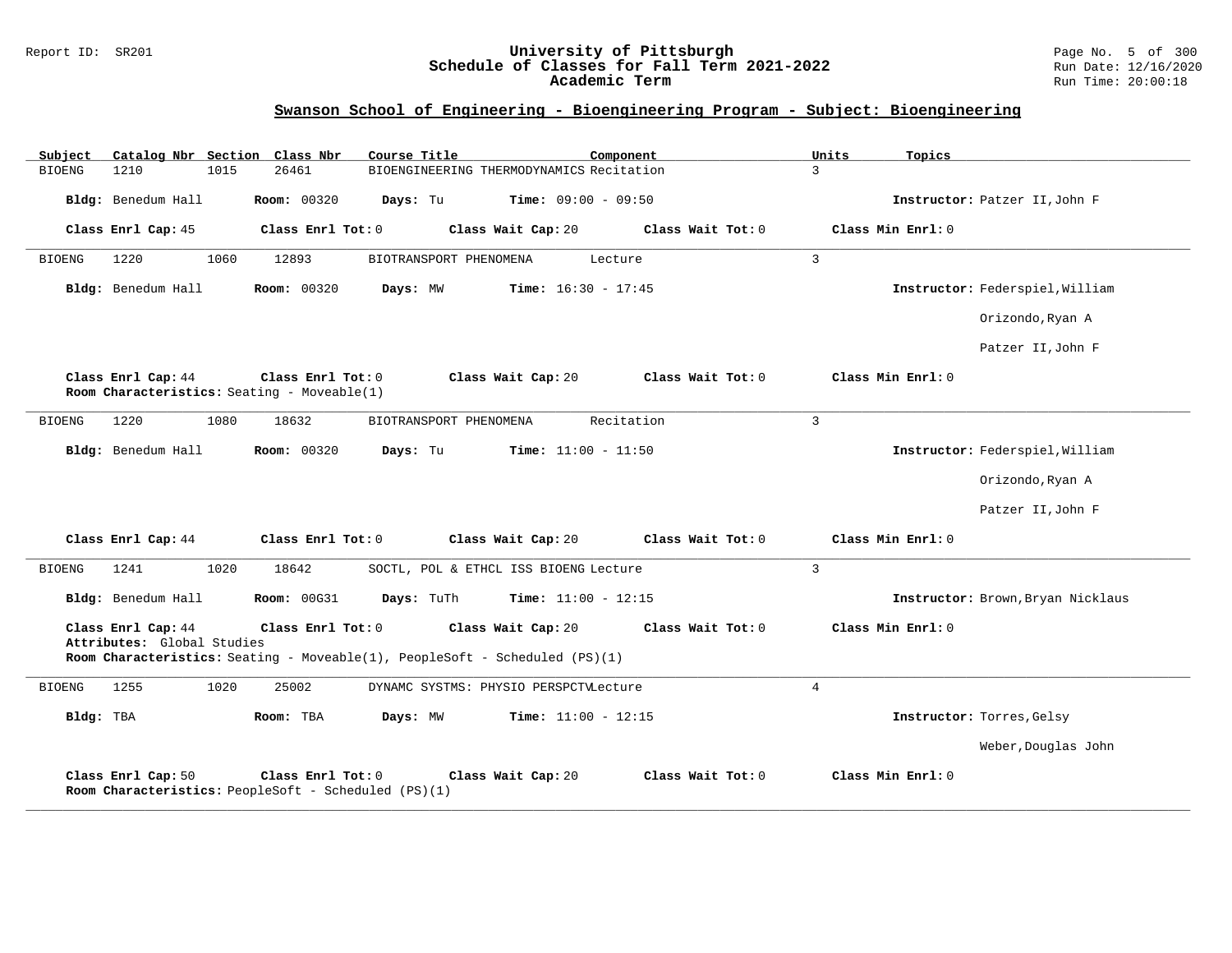### Report ID: SR201 **University of Pittsburgh** Page No. 6 of 300 **Schedule of Classes for Fall Term 2021-2022** Run Date: 12/16/2020 **Academic Term** Run Time: 20:00:18

| Catalog Nbr Section Class Nbr<br>Subject | Course Title<br>Component                                                                                                     | Units<br>Topics                        |
|------------------------------------------|-------------------------------------------------------------------------------------------------------------------------------|----------------------------------------|
| 1085<br><b>BIOENG</b><br>1255            | 25513<br>DYNAMC SYSTMS: PHYSIO PERSPCTVLaboratory                                                                             | $\overline{4}$                         |
| Bldg: Benedum Hall                       | <b>Room: 00320</b><br>Days: Th<br><b>Time:</b> $10:45 - 12:45$                                                                | Instructor: Torres, Gelsy              |
|                                          |                                                                                                                               | Weber, Douglas John                    |
| Class Enrl Cap: 50                       | Class Enrl Tot: 0<br>Class Wait Cap: 20                                                                                       | Class Wait Tot: 0<br>Class Min Enrl: 0 |
| <b>BIOENG</b><br>1310<br>1025            | 28920<br>LINEAR SYSTEMS & ELECTRONICS lLecture                                                                                | $\overline{3}$                         |
| <b>Bldg:</b> TO BE ARRANGED              | Room: TBA<br>Days: MW<br><b>Time:</b> $08:30 - 09:45$                                                                         | Instructor: Weber, Douglas John        |
|                                          |                                                                                                                               | Kim, Kang                              |
| Class Enrl Cap: 15                       | Class Enrl Tot: 0<br>Class Wait Cap: 10                                                                                       | Class Wait Tot: 0<br>Class Min Enrl: 0 |
| <b>BIOENG</b><br>1026<br>1310            | 28921<br>LINEAR SYSTEMS & ELECTRONICS lLaboratory                                                                             | $\overline{3}$                         |
| Bldg: TO BE ARRANGED                     | <b>Time:</b> $09:45 - 10:45$<br>Room: TBA<br>Days: MW                                                                         | Instructor: Kim, Kang                  |
|                                          |                                                                                                                               | Weber, Douglas John                    |
| Class Enrl Cap: 15                       | Class Enrl Tot: 0<br>Class Wait Cap: 10                                                                                       | Class Min Enrl: 0<br>Class Wait Tot: 0 |
| <b>BIOENG</b><br>1320<br>1060            | 13069<br>BIOLOGICAL SIGNALS & SYSTEMS Lecture                                                                                 | $\overline{3}$                         |
| Bldg: TBA                                | Room: TBA<br>Days: TuTh<br><b>Time:</b> $14:30 - 15:45$                                                                       | Instructor: Loughlin, Patrick J        |
|                                          |                                                                                                                               | Mahboobin, Arash                       |
| Class Enrl Cap: 90                       | Class Enrl Tot: 0<br>Class Wait Cap: 20<br>Room Characteristics: Board - Chalk 50-99 Sq Ft(1), PeopleSoft - Scheduled (PS)(1) | Class Min Enrl: 0<br>Class Wait Tot: 0 |
| 1320<br>1070<br><b>BIOENG</b>            | 13070<br>BIOLOGICAL SIGNALS & SYSTEMS Recitation                                                                              | $\mathbf{3}$                           |
| Bldg: Benedum Hall                       | <b>Room: 00320</b><br>Days: W<br>Time: $14:00 - 14:50$                                                                        | Instructor: Loughlin, Patrick J        |
|                                          |                                                                                                                               | Mahboobin, Arash                       |
| Class Enrl Cap: 90                       | Class Enrl Tot: 0<br>Class Wait Cap: 20                                                                                       | Class Min Enrl: 0<br>Class Wait Tot: 0 |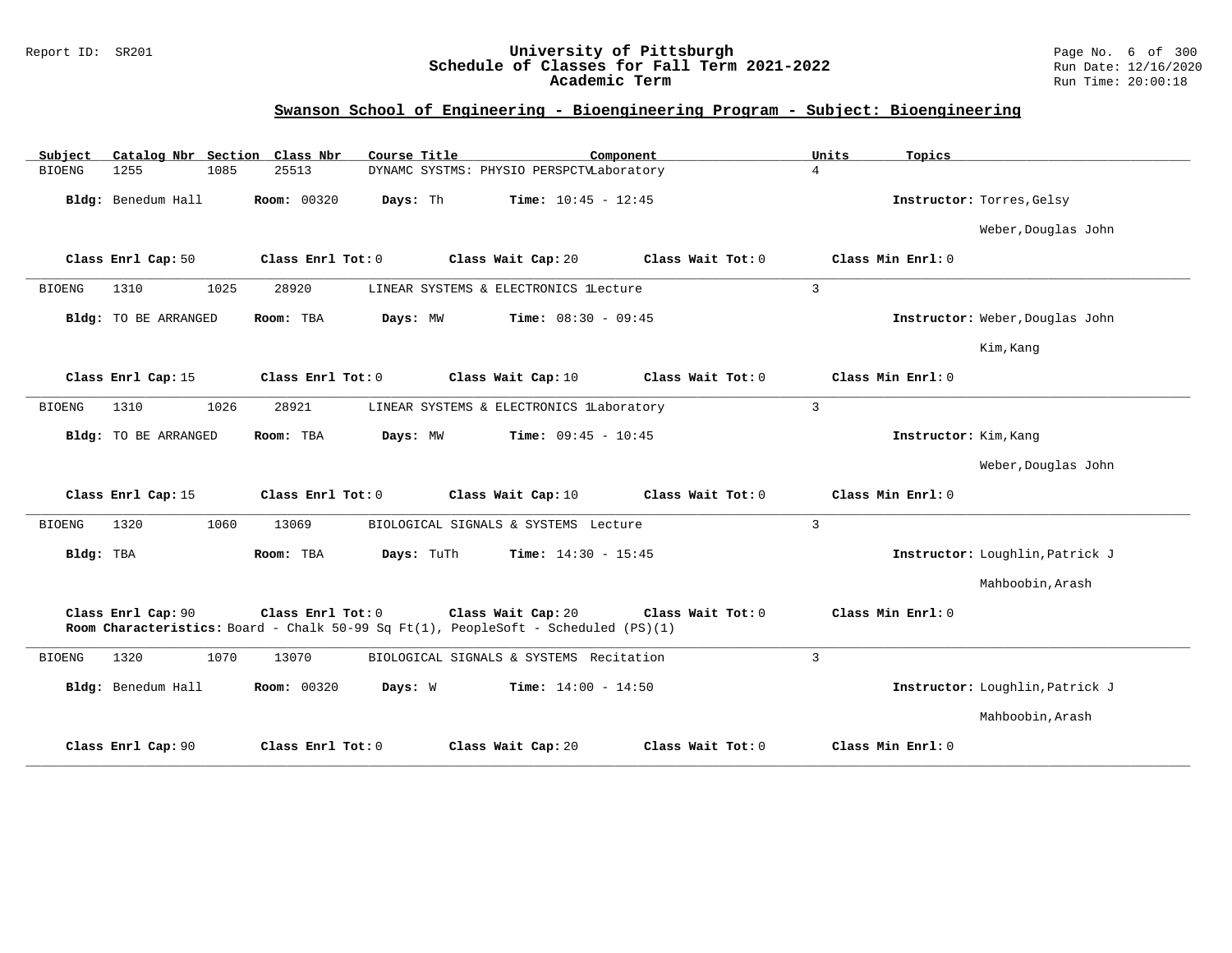#### Report ID: SR201 **University of Pittsburgh** Page No. 7 of 300 **Schedule of Classes for Fall Term 2021-2022** Run Date: 12/16/2020 **Academic Term** Run Time: 20:00:18

| Subject       |                    |      | Catalog Nbr Section Class Nbr | Course Title                                                                                                                         |                                       | Component                                                                                                          | Units          | Topics                                    |
|---------------|--------------------|------|-------------------------------|--------------------------------------------------------------------------------------------------------------------------------------|---------------------------------------|--------------------------------------------------------------------------------------------------------------------|----------------|-------------------------------------------|
| <b>BIOENG</b> | 1340               | 1010 | 26829                         |                                                                                                                                      | INTRO TO MED IMAG & IMAG ANALYLecture |                                                                                                                    | 3              |                                           |
| Bldg: TBA     |                    |      | Room: TBA                     | Days: Th                                                                                                                             | <b>Time:</b> $17:30 - 20:00$          |                                                                                                                    |                | Instructor: Menon Gopalakrishna, Prahlad  |
|               | Class Enrl Cap: 30 |      | Class Enrl Tot: 0             |                                                                                                                                      | Class Wait Cap: 20                    | Class Wait Tot: 0                                                                                                  |                | Class Min Enrl: 0                         |
|               |                    |      |                               | Room Characteristics: PeopleSoft - Scheduled (PS)(1)<br>Combined Section ID: 1043(BIOENG 1340/BIOENG 2340) - BIOENG 2340(#26830)     |                                       |                                                                                                                    |                |                                           |
|               |                    |      |                               |                                                                                                                                      |                                       |                                                                                                                    |                |                                           |
| <b>BIOENG</b> | 1370               | 1010 | 24734                         |                                                                                                                                      | COMPTL SIMUL IN MEDL DEVC DSGNLecture |                                                                                                                    | $\overline{3}$ |                                           |
|               | Bldg: Benedum Hall |      | <b>Room: 00318</b>            | Days: W                                                                                                                              | <b>Time:</b> $15:00 - 17:30$          |                                                                                                                    |                | Instructor: Vande Geest, Jonathan P.      |
|               | Class Enrl Cap: 15 |      | Class Enrl Tot: 0             | Combined Section ID: 0939 (BIOENG 1370/BIOENG 2370) - BIOENG 2370 (#24826)                                                           | Class Wait Cap: 10                    | Class Wait Tot: 0                                                                                                  |                | Class Min Enrl: 0                         |
| <b>BIOENG</b> | 1615               | 1010 | 27060                         |                                                                                                                                      | INTRO TO NEURAL ENGINEERING Lecture   |                                                                                                                    | $\overline{3}$ |                                           |
|               | Bldg: Benedum Hall |      | <b>Room: 00320</b>            | Days: MW                                                                                                                             | <b>Time:</b> $15:00 - 16:15$          |                                                                                                                    |                | Instructor: Kozai, Takashi Daniel Yoshida |
|               |                    |      |                               |                                                                                                                                      |                                       |                                                                                                                    |                | Vazquez, Alberto L.                       |
|               |                    |      |                               |                                                                                                                                      |                                       |                                                                                                                    |                | Iordanova, Bistra E                       |
|               | Class Enrl Cap: 12 |      | Class Enrl Tot: 0             |                                                                                                                                      | Class Wait Cap: 10                    | Class Wait Tot: 0<br>Combined Section ID: 0688(BIOENG/2615/MSNBIO/2072) - BIOENG 2615(#24584), MSNBIO 2072(#25623) |                | Class Min Enrl: 0                         |
| <b>BIOENG</b> | 1631               | 1030 | 13063                         | BIOMECHANICS 2                                                                                                                       |                                       | Lecture                                                                                                            | $\overline{3}$ |                                           |
|               | Bldg: Benedum Hall |      | <b>Room: 01046</b>            | Days: TuTh                                                                                                                           | <b>Time:</b> $13:00 - 14:15$          |                                                                                                                    |                | Instructor: Debski, Richard E             |
|               | Class Enrl Cap: 50 |      | Class Enrl Tot: 0             | Room Characteristics: Media - Data Projector/Monitor(1)                                                                              | Class Wait Cap: 20                    | Class Wait Tot: 0                                                                                                  |                | Class Min Enrl: 0                         |
| <b>BIOENG</b> | 1633               | 1060 | 14749                         | BIOMECHANICS 4                                                                                                                       |                                       | Lecture                                                                                                            | $\overline{3}$ |                                           |
|               | Bldg: Benedum Hall |      | <b>Room: 00G36</b>            | Days: TuTh                                                                                                                           | Time: $09:30 - 10:45$                 |                                                                                                                    |                | Instructor: Abramowitch, Steven D         |
|               | Class Enrl Cap: 15 |      | Class Enrl Tot: 0             | Room Characteristics: PeopleSoft - Scheduled (PS)(1)<br><b>Combined Section ID:</b> $0058(BIOENG/1633/2633)$ - BIOENG $2633(H18324)$ | Class Wait Cap: 10                    | Class Wait Tot: 0                                                                                                  |                | Class Min Enrl: 0                         |
| <b>BIOENG</b> | 1810               | 1030 | 13017                         |                                                                                                                                      | BIOMAT AND BIOCOMPATIBILITY Lecture   |                                                                                                                    | 3              |                                           |
|               | Bldg: Benedum Hall |      | <b>Room: 00G28</b>            | Days: TuTh                                                                                                                           | <b>Time:</b> $09:30 - 10:45$          |                                                                                                                    |                | Instructor: Cui, Xinyan                   |
|               | Class Enrl Cap: 41 |      | Class Enrl Tot: 0             | Room Characteristics: Media - Data Projector/Monitor(1), PeopleSoft - Scheduled (PS)(1)                                              | Class Wait Cap: 20                    | Class Wait Tot: 0                                                                                                  |                | Class Min Enrl: 0                         |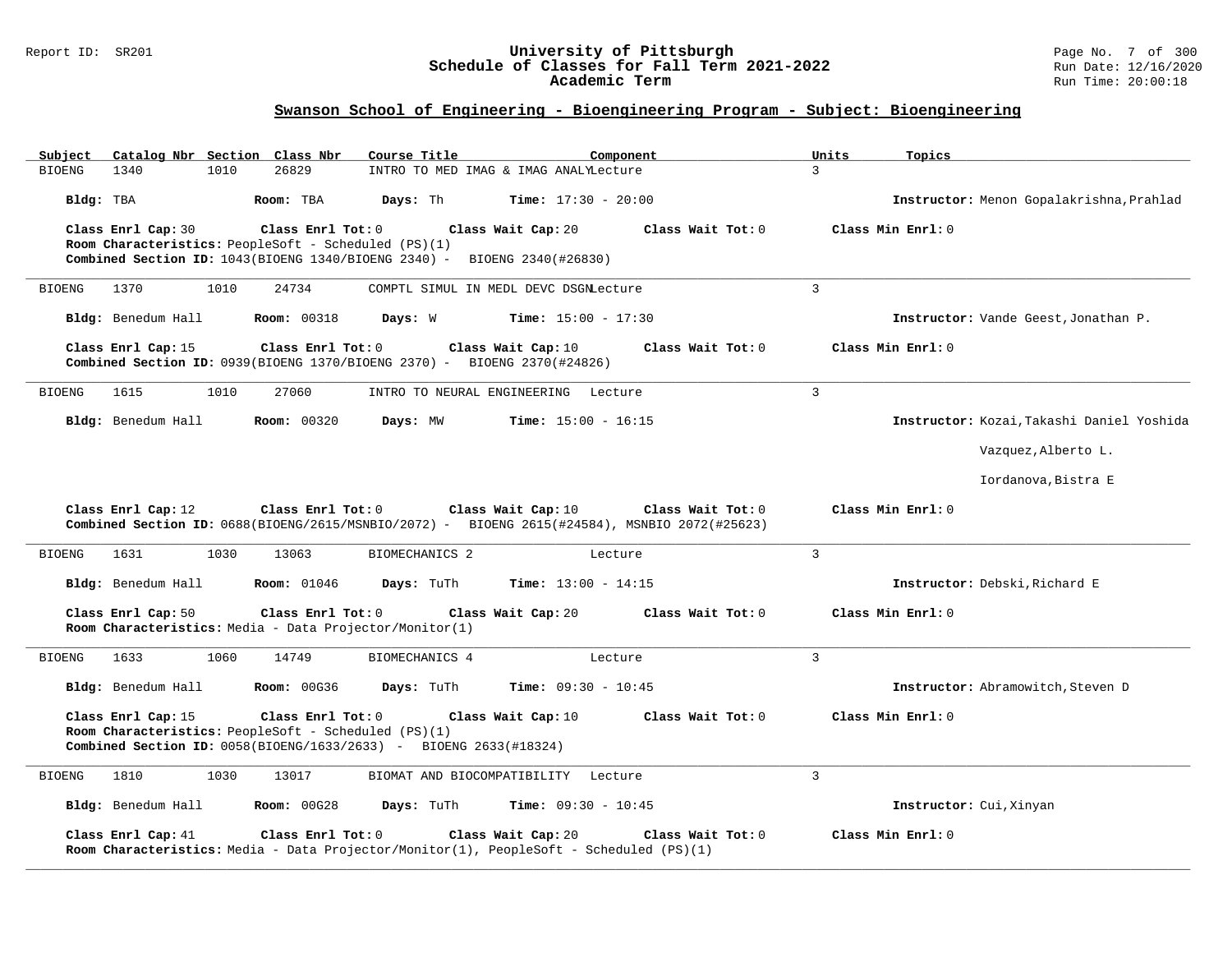| <b>BIOENG</b><br>2005 | 1070<br>17722                                                                                                                                           | RF MEDICAL DEVICES                    |                              | Lecture           | $\overline{3}$               |                                 |
|-----------------------|---------------------------------------------------------------------------------------------------------------------------------------------------------|---------------------------------------|------------------------------|-------------------|------------------------------|---------------------------------|
| Bldg: TBA             | Room: TBA                                                                                                                                               | Days: TBA                             | Time: TBA                    |                   | Instructor: Staff            |                                 |
| Class Enrl Cap: 10    | Class Enrl Tot: 0<br>Room Characteristics: PeopleSoft - Scheduled (PS)(1)<br><b>Combined Section ID:</b> $0208(BIOENG/1005/2005) - BIOENG 1005(#17721)$ |                                       | Class Wait Cap: 0            | Class Wait Tot: 0 | Class Min Enrl: 0            |                                 |
| <b>BIOENG</b><br>2023 | 1070<br>12816                                                                                                                                           | BIOENGINEERING SEMINAR SERIES Seminar |                              |                   | $\mathbf{1}$                 |                                 |
| Bldg: TBA             | Room: TBA                                                                                                                                               | Days: Th                              | <b>Time:</b> $16:00 - 17:25$ |                   |                              | Instructor: Weber, Douglas John |
| Class Enrl Cap: 150   | Class Enrl Tot: 0<br>Room Characteristics: PeopleSoft - Scheduled (PS)(1)<br><b>Combined Section ID:</b> $0501(BIOENG/2023/2024) - BIOENG 2024(H13002)$ |                                       | Class Wait Cap: 0            | Class Wait Tot: 0 | Class Min Enrl: 0            |                                 |
| <b>BIOENG</b><br>2024 | 1070<br>13002                                                                                                                                           | BIOENGINEERING SEM FOR PROF MSSeminar |                              |                   | $\mathbf 0$                  |                                 |
| Bldg: TBA             | Room: TBA                                                                                                                                               | Days: Th                              | Time: $16:00 - 17:25$        |                   |                              | Instructor: Weber, Douglas John |
| Class Enrl Cap: 10    | Class Enrl Tot: 0<br>Room Characteristics: PeopleSoft - Scheduled (PS)(1)<br><b>Combined Section ID:</b> $0501(BI0ENG/2023/2024) - BIOENG 2023(#12816)$ |                                       | Class Wait Cap: 0            | Class Wait Tot: 0 | Class Min Enrl: 0            |                                 |
| 2095<br><b>BIOENG</b> | 12825<br>1010                                                                                                                                           | GRADUATE PROJECTS                     |                              | Directed Studies  | $1 - 6$                      |                                 |
| Bldg: TO BE ARRANGED  | Room: TBA                                                                                                                                               | Days: TBA                             | <b>Time:</b> $00:00 - 00:00$ |                   |                              | Instructor: Borovetz, Harvey S  |
|                       |                                                                                                                                                         |                                       |                              |                   |                              | Gurleyik, Kilichan              |
|                       |                                                                                                                                                         |                                       |                              |                   |                              | Brown, Bryan Nicklaus           |
| Class Enrl Cap: 35    | Class Enrl Tot: 0                                                                                                                                       |                                       | Class Wait Cap: 0            | Class Wait Tot: 0 | Class Min Enrl: 0            |                                 |
| 2186<br><b>BIOENG</b> | 1200<br>22753                                                                                                                                           | NEURAL ENGINEERING                    |                              | Lecture           | 3                            |                                 |
| Bldg: Benedum Hall    | <b>Room: 00G24</b>                                                                                                                                      | Days: MWF                             | Time: $13:00 - 13:50$        |                   | Instructor: Batista, Aaron P |                                 |
|                       |                                                                                                                                                         |                                       |                              |                   |                              | Gandhi, Neeraj                  |
| Class Enrl Cap: 36    | Class Enrl Tot: 0<br>Room Characteristics: PeopleSoft - Scheduled (PS)(1)                                                                               |                                       | Class Wait Cap: 0            | Class Wait Tot: 0 | Class Min Enrl: 0            |                                 |
| 2241<br><b>BIOENG</b> | 1030<br>16689                                                                                                                                           | SOCTL, POL & ETHCL ISS BIOT 1 Lecture |                              |                   | 3                            |                                 |
| Bldg: Benedum Hall    | <b>Room: 00320</b>                                                                                                                                      | Days: W                               | <b>Time:</b> $18:00 - 21:00$ |                   |                              | Instructor: Manz, Jennifer Lynn |
|                       |                                                                                                                                                         |                                       |                              |                   |                              | Schmidt, Karen L                |
| Class Enrl Cap: 25    | Class Enrl Tot: 0                                                                                                                                       |                                       | Class Wait Cap: 0            | Class Wait Tot: 0 | Class Min Enrl: 0            |                                 |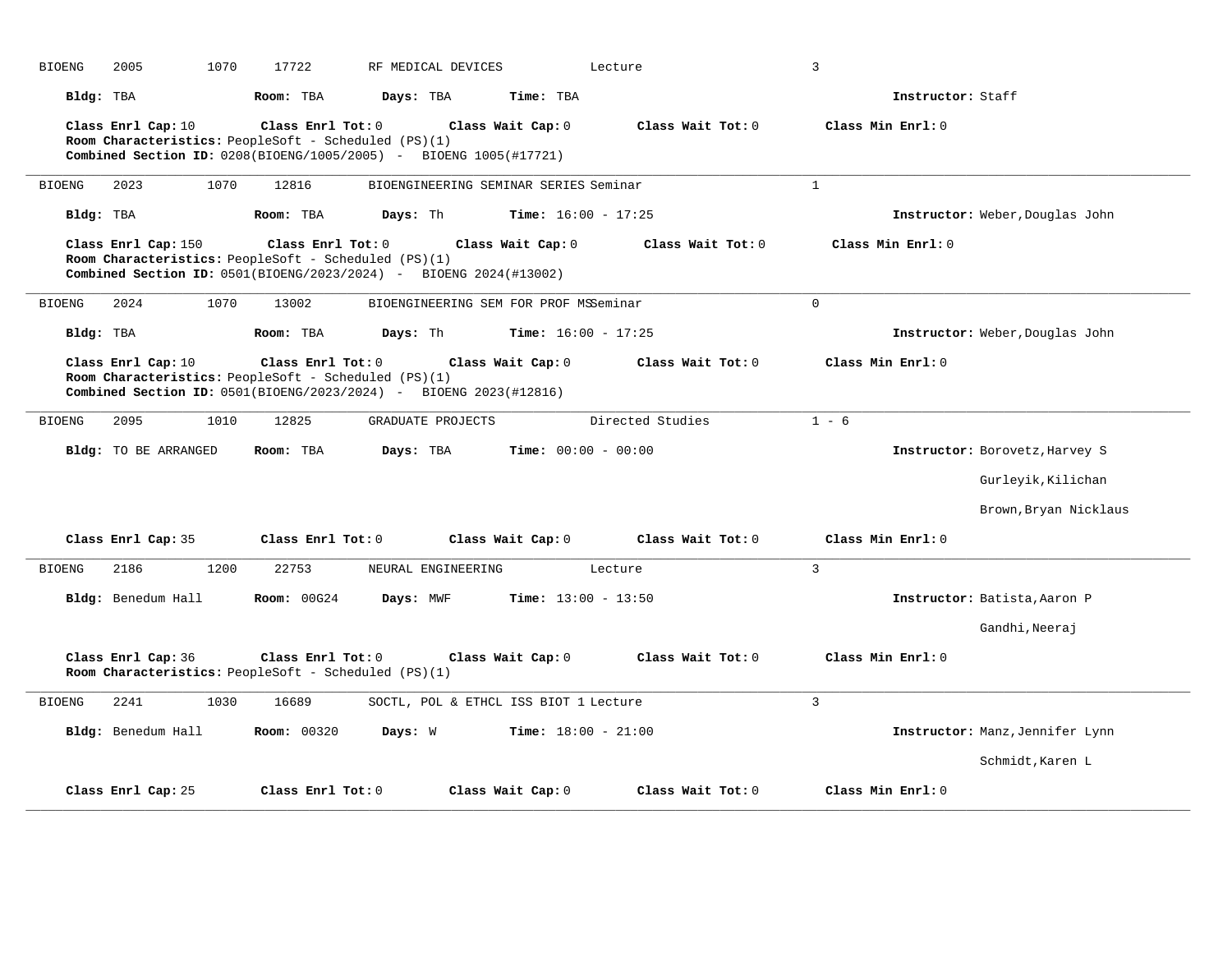#### Report ID: SR201 **University of Pittsburgh** Page No. 9 of 300 **Schedule of Classes for Fall Term 2021-2022** Run Date: 12/16/2020 **Academic Term** Run Time: 20:00:18

| Catalog Nbr Section Class Nbr<br>Subject                                                                                                                                     | Course Title                                                                                                                                                               | Component<br>Units | Topics                               |  |  |  |  |  |  |
|------------------------------------------------------------------------------------------------------------------------------------------------------------------------------|----------------------------------------------------------------------------------------------------------------------------------------------------------------------------|--------------------|--------------------------------------|--|--|--|--|--|--|
| 2250<br>1010<br>BIOENG                                                                                                                                                       | CARDIO CLINICAL INTERNSHIPS Clinical<br>12898                                                                                                                              | $1 - 6$            |                                      |  |  |  |  |  |  |
| Bldg: TO BE ARRANGED                                                                                                                                                         | Room: TBA<br>Days: TBA<br><b>Time:</b> $00:00 - 00:00$                                                                                                                     |                    | Instructor: Schaub Jr, Richard D     |  |  |  |  |  |  |
| Class Enrl Cap: 15                                                                                                                                                           | Class Enrl Tot: 0<br>Class Wait Cap: 0<br>Combined Section ID: 0093(BIOENG/2250/CHE/2250) - CHE 2250(#12899)                                                               | Class Wait Tot: 0  | Class Min Enrl: 0                    |  |  |  |  |  |  |
| 2265<br>1075<br>BIOENG                                                                                                                                                       | 28949<br>BIOMEDICAL FLUID MECHANICS                                                                                                                                        | 3<br>Lecture       |                                      |  |  |  |  |  |  |
| Bldg: TO BE ARRANGED                                                                                                                                                         | Room: TBA<br>Days: TuTh<br><b>Time:</b> $14:30 - 15:45$                                                                                                                    |                    | Instructor: Federspiel, William      |  |  |  |  |  |  |
| Class Enrl Cap: 20                                                                                                                                                           | Class Enrl Tot: 0<br>Class Wait Cap: 0                                                                                                                                     | Class Wait Tot: 0  | Class Min Enrl: 0                    |  |  |  |  |  |  |
| 2340<br>1010<br><b>BIOENG</b>                                                                                                                                                | 26830<br>INTRO TO MED IMAG & IMAG ANALYLecture                                                                                                                             | $\mathbf{3}$       |                                      |  |  |  |  |  |  |
| Bldg: TBA                                                                                                                                                                    | Room: TBA<br>Time: TBA<br>Days: TBA                                                                                                                                        |                    | Instructor: Staff                    |  |  |  |  |  |  |
| Class Enrl Cap: 15                                                                                                                                                           | Class Enrl Tot: 0<br>Class Wait Cap: 0<br>Room Characteristics: PeopleSoft - Scheduled (PS)(1)<br>Combined Section ID: 1043(BIOENG 1340/BIOENG 2340) - BIOENG 1340(#26829) | Class Wait Tot: 0  | Class Min Enrl: 0                    |  |  |  |  |  |  |
| 2370<br>1010<br><b>BIOENG</b>                                                                                                                                                | 24826<br>CMPTL SIMUL MEDL DEVICE DESIGNLecture                                                                                                                             | 3                  |                                      |  |  |  |  |  |  |
| Bldg: Benedum Hall                                                                                                                                                           | <b>Room: 00318</b><br>Days: W<br><b>Time:</b> $15:00 - 17:30$                                                                                                              |                    | Instructor: Vande Geest, Jonathan P. |  |  |  |  |  |  |
| Class Enrl Cap: 15                                                                                                                                                           | Class Enrl Tot: 0<br>Class Wait Cap: 0<br>Room Characteristics: PeopleSoft - Scheduled (PS)(1)<br>Combined Section ID: 0939(BIOENG 1370/BIOENG 2370) - BIOENG 1370(#24734) | Class Wait Tot: 0  | Class Min Enrl: 0                    |  |  |  |  |  |  |
| BIOENG<br>2411<br>1040                                                                                                                                                       | 17845<br>MATHMTL MTHS CHEMICAL ENGR 1 Lecture                                                                                                                              | 3                  |                                      |  |  |  |  |  |  |
| Bldg: Benedum Hall                                                                                                                                                           | <b>Room: 00309</b><br>Days: Tu<br><b>Time:</b> $15:00 - 17:20$                                                                                                             |                    | Instructor: Banerjee, Ipsita         |  |  |  |  |  |  |
| Class Enrl Cap: 20<br>Class Enrl Tot: 0<br>Class Wait Cap: 0<br>Class Wait Tot: 0<br>Class Min Enrl: 0<br>Combined Section ID: 0133(CHE/2410/BIOENG/2411) - CHE 2410(#13055) |                                                                                                                                                                            |                    |                                      |  |  |  |  |  |  |
| BIOENG<br>2505<br>1030                                                                                                                                                       | 17960<br>MULTI MODAL BIOMD IMAGNG TECHNLecture                                                                                                                             | 3                  |                                      |  |  |  |  |  |  |
| Bldg: Benedum Hall                                                                                                                                                           | <b>Room: 00G37</b><br>Days: MW<br><b>Time:</b> $16:00 - 17:15$                                                                                                             |                    | Instructor: Kim, Kang                |  |  |  |  |  |  |
| Class Enrl Cap: 25                                                                                                                                                           | Class Enrl Tot: 0<br>Class Wait Cap: 0<br>Room Characteristics: PeopleSoft - Scheduled (PS)(1)                                                                             | Class Wait Tot: 0  | Class Min Enrl: 0                    |  |  |  |  |  |  |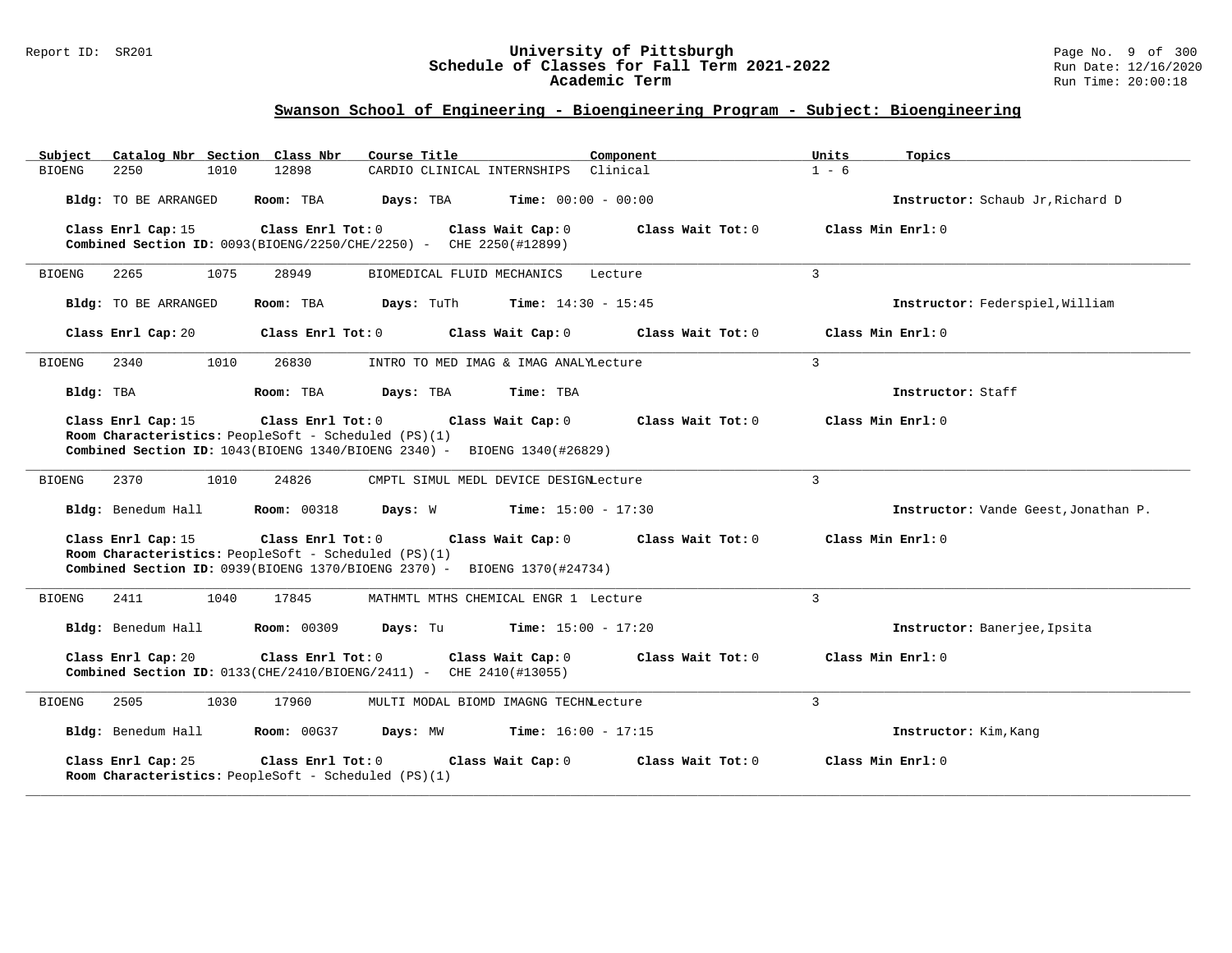#### Report ID: SR201 **University of Pittsburgh** Page No. 10 of 300 **Schedule of Classes for Fall Term 2021-2022** Run Date: 12/16/2020 **Academic Term** Run Time: 20:00:18

| Subject<br>Catalog Nbr Section Class Nbr | Course Title                                                                                                                                                          | Component<br>Units           | Topics                                |
|------------------------------------------|-----------------------------------------------------------------------------------------------------------------------------------------------------------------------|------------------------------|---------------------------------------|
| 2515<br>1075<br><b>BIOENG</b>            | 29772<br>CARDIO SYSTM DYNAMCS & MODLINGLecture                                                                                                                        | $\mathbf{3}$                 |                                       |
| Bldg: TO BE ARRANGED                     | Room: TBA<br>Days: W                                                                                                                                                  | <b>Time:</b> $14:30 - 17:25$ | Instructor: Shroff, Sanjeev Govinddas |
| Class Enrl Cap: 15                       | Class Enrl Tot: 0<br>Class Wait Cap: 10                                                                                                                               | Class Wait Tot: 0            | Class Min Enrl: 0                     |
| <b>BIOENG</b><br>2520<br>1200            | 22713<br>MOL CELL BIOLOGY & BIOPHYSC 1 Lecture                                                                                                                        | 6                            |                                       |
| Bldg: Benedum Hall                       | <b>Room: 00G28</b><br>Days: MW                                                                                                                                        | <b>Time:</b> $09:00 - 11:55$ | Instructor: Roy, Partha               |
|                                          |                                                                                                                                                                       |                              | Davidson, Lance A                     |
|                                          |                                                                                                                                                                       |                              | Weinbaum,Justin Sol                   |
|                                          |                                                                                                                                                                       |                              | Smith, Stephen Helmle                 |
| Class Enrl Cap: 40                       | Class Enrl Tot: 0<br>Class Wait Cap: 0<br>Room Characteristics: PeopleSoft - Scheduled (PS)(1)                                                                        | Class Wait Tot: 0            | Class Min Enrl: 0                     |
| <b>BIOENG</b><br>2601<br>1030            | 18240<br>PRIN & PROPS CPLX ENGNRD MATLSLecture                                                                                                                        | 3                            |                                       |
| Bldg: Benedum Hall                       | Days: TuTh<br><b>Room: 00G31</b>                                                                                                                                      | <b>Time:</b> $17:00 - 18:15$ | Instructor: Kumta, Prashant N         |
| Class Enrl Cap: 10                       | Class Enrl Tot: 0<br>Class Wait Cap: 0<br>Room Characteristics: PeopleSoft - Scheduled (PS)(1)<br>Combined Section ID: 0917(BIOENG 2601/CHE 2600) - CHE 2600(#18318)  | Class Wait Tot: 0            | Class Min Enrl: 0                     |
| <b>BIOENG</b><br>2615<br>1080            | 24584<br>INT TO NEURAL ENGINEERING                                                                                                                                    | 3<br>Lecture                 |                                       |
| Bldg: TBA                                | Room: TBA<br>Time: TBA<br>Days: TBA                                                                                                                                   |                              | Instructor: Staff                     |
| Class Enrl Cap: 20                       | Class Enrl Tot: 0<br>Class Wait Cap: 0<br>Combined Section ID: 0688(BIOENG/2615/MSNBIO/2072) - MSNBIO 2072(#25623), BIOENG 1615(#27060)                               | Class Wait Tot: 0            | Class Min Enrl: 0                     |
| 2633<br>1070<br><b>BIOENG</b>            | 18324<br>BIOMECHANICS 4                                                                                                                                               | 3<br>Lecture                 |                                       |
| Bldg: Benedum Hall                       | <b>Room: 00G36</b><br>Days: TuTh                                                                                                                                      | <b>Time:</b> $09:30 - 10:45$ | Instructor: Abramowitch, Steven D     |
| Class Enrl Cap: 12                       | Class Enrl Tot: $0$<br>Class Wait Cap: 0<br>Room Characteristics: PeopleSoft - Scheduled (PS)(1)<br>Combined Section ID: 0058(BIOENG/1633/2633) - BIOENG 1633(#14749) | Class Wait Tot: 0            | Class Min Enrl: 0                     |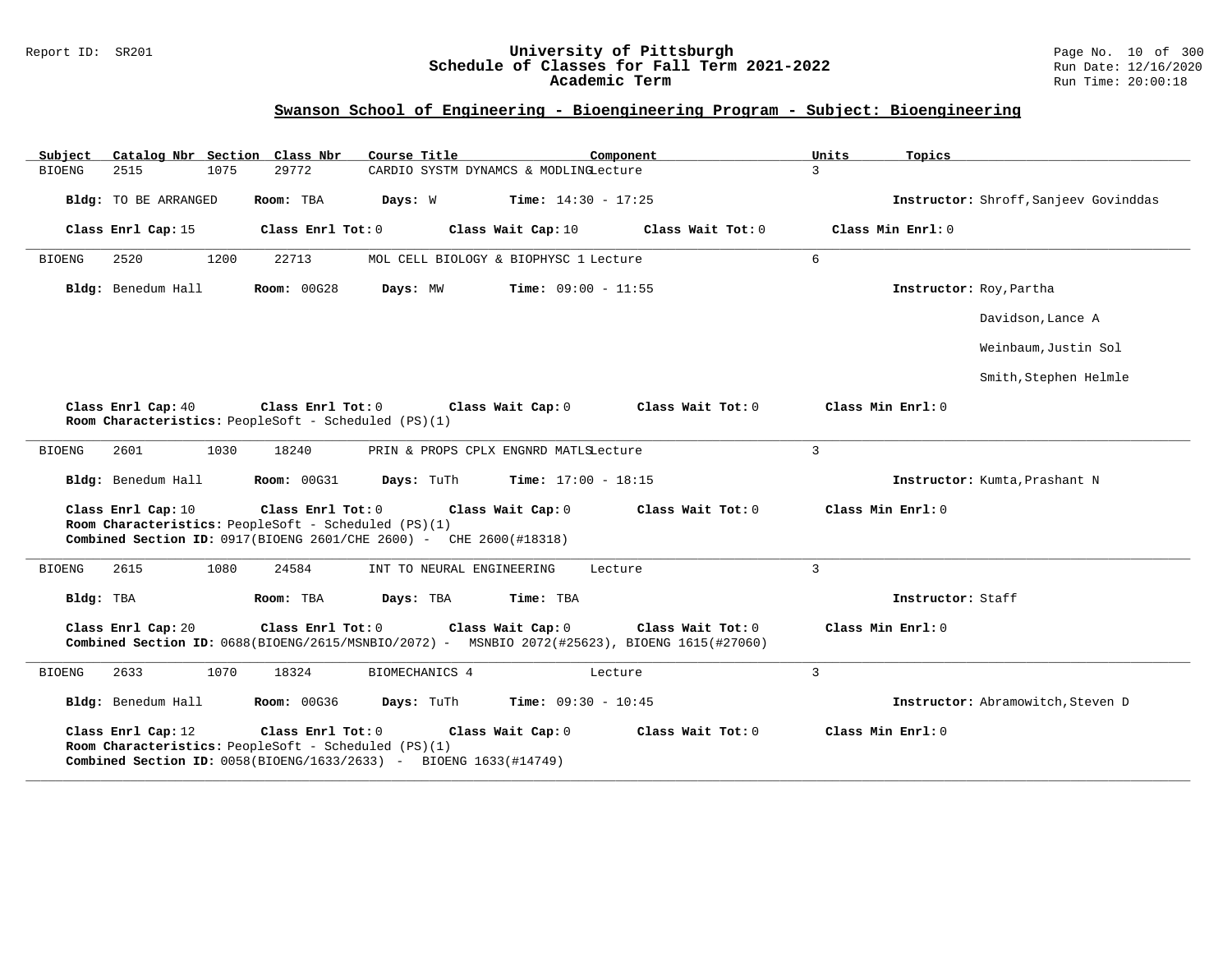#### Report ID: SR201 **University of Pittsburgh** Page No. 11 of 300 **Schedule of Classes for Fall Term 2021-2022** Run Date: 12/16/2020 **Academic Term** Run Time: 20:00:18

| Subject       | Catalog Nbr Section Class Nbr                                              |                    | Course Title                                                       |                                        | Component         | Units             | Topics            |                                                                                                                                                             |
|---------------|----------------------------------------------------------------------------|--------------------|--------------------------------------------------------------------|----------------------------------------|-------------------|-------------------|-------------------|-------------------------------------------------------------------------------------------------------------------------------------------------------------|
| <b>BIOENG</b> | 2708<br>1030                                                               | 12875              |                                                                    | INDIV & SOCIAL EXPRN DISABLTY Lecture  |                   | 3                 |                   |                                                                                                                                                             |
|               | <b>Bldg:</b> TO BE ARRANGED                                                | Room: TBA          | Days: Th                                                           | <b>Time:</b> $17:00 - 20:00$           |                   |                   |                   | Instructor: Duvall, Jonathan A                                                                                                                              |
|               | Class Enrl Cap: 34                                                         | Class Enrl Tot: 0  | Combined Section ID: 0073(HRS/2708/BIOENG/2708) - HRS 2708(#13885) | Class Wait Cap: 0                      | Class Wait Tot: 0 |                   | Class Min Enrl: 0 |                                                                                                                                                             |
| <b>BIOENG</b> | 1020<br>2724                                                               | 12928              |                                                                    | ASSISTV TECHN FUNDING & POLICYLecture  |                   | $\overline{3}$    |                   |                                                                                                                                                             |
|               | <b>Bldg:</b> TO BE ARRANGED                                                | Room: TBA          | Days: W                                                            | <b>Time:</b> $12:00 - 15:00$           |                   |                   |                   | Instructor: Schmeler, Mark Raymond                                                                                                                          |
|               |                                                                            |                    |                                                                    |                                        |                   |                   |                   | Fisher, Daniel J                                                                                                                                            |
|               | Class Enrl Cap: 15<br>Combined Section ID: 0105(HRS/2724/BIOENG/2724) -    | Class Enrl Tot: 0  |                                                                    | Class Wait Cap: 0<br>HRS 2724(#13908)  | Class Wait Tot: 0 |                   | Class Min Enrl: 0 |                                                                                                                                                             |
| <b>BIOENG</b> | 1100<br>2820                                                               | 25924              |                                                                    | SYNTHETIC BIO-ENG LIVING SYS Lecture   |                   | $\overline{3}$    |                   |                                                                                                                                                             |
|               | Bldg: Benedum Hall                                                         | <b>Room: 00G31</b> | Days: MW                                                           | Time: $13:00 - 14:15$                  |                   |                   |                   | Instructor: Ruder, Warren C                                                                                                                                 |
|               | Class Enrl Cap: 25<br>Room Characteristics: PeopleSoft - Scheduled (PS)(1) | Class Enrl Tot: 0  |                                                                    | Class Wait Cap: 0                      | Class Wait Tot: 0 |                   | Class Min Enrl: 0 |                                                                                                                                                             |
| <b>BIOENG</b> | 2900<br>1010                                                               | 26779              |                                                                    | GR FLWSHPS & PRPSL-WRIT WRKSHPWorkshop |                   | $\mathbf{1}$      |                   |                                                                                                                                                             |
|               | Bldg: Benedum Hall                                                         | Room: 00226        | Days: W                                                            | <b>Time:</b> $17:00 - 17:50$           |                   |                   |                   | Instructor: Shoemaker, Jason Edward                                                                                                                         |
|               |                                                                            |                    |                                                                    |                                        |                   |                   |                   | Kim, Hong Koo                                                                                                                                               |
|               |                                                                            |                    |                                                                    |                                        |                   |                   |                   | Rizzo, Piervincenzo                                                                                                                                         |
|               |                                                                            |                    |                                                                    |                                        |                   |                   |                   | Rajgopal, Jayant                                                                                                                                            |
|               |                                                                            |                    |                                                                    |                                        |                   |                   |                   | Loughlin, Patrick J                                                                                                                                         |
|               | Class Enrl Cap: 8<br>Room Characteristics: PeopleSoft - Scheduled (PS)(1)  | Class Enrl Tot: 0  |                                                                    | Class Wait Cap: 0                      | Class Wait Tot: 0 | Class Min Enrl: 0 |                   | Combined Section ID: 0008(BIOENG/CHE/CEE/ECE/IE/ME/2900)- CHE 2900(#26780), PETE 2900(#26781), CEE 2900(#26782), ECE 2900(#26783), IE 2900(#26784), ME 2900 |
|               |                                                                            |                    |                                                                    |                                        |                   |                   |                   |                                                                                                                                                             |
| <b>BIOENG</b> | 2999<br>1010                                                               | 12824              | M.S. THESIS                                                        |                                        | Thesis Research   | $1 - 12$          |                   |                                                                                                                                                             |
|               | <b>Bldg:</b> TO BE ARRANGED                                                | Room: TBA          | Days: TBA                                                          | <b>Time:</b> $00:00 - 00:00$           |                   |                   |                   | Instructor: Stetten, George Dewitt                                                                                                                          |
|               | Class Enrl Cap: 35                                                         | Class Enrl Tot: 0  |                                                                    | Class Wait Cap: 0                      | Class Wait Tot: 0 |                   | Class Min Enrl: 0 |                                                                                                                                                             |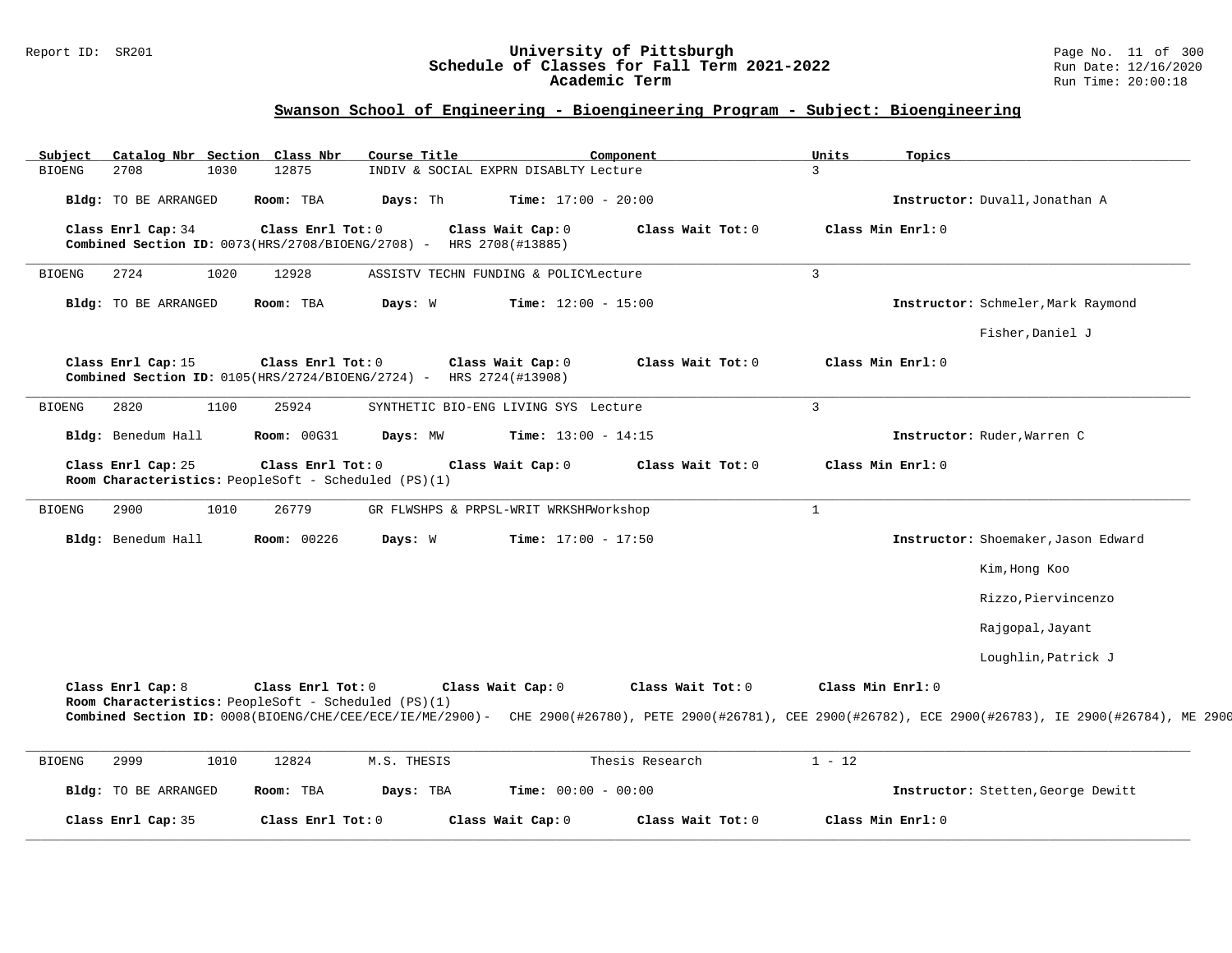#### Report ID: SR201 **University of Pittsburgh** Page No. 12 of 300 **Schedule of Classes for Fall Term 2021-2022** Run Date: 12/16/2020 **Academic Term** Run Time: 20:00:18

| Subject       | Catalog Nbr Section Class Nbr |                        | Course Title                                          | Component                                                                                  | Units<br>Topics    |                                       |
|---------------|-------------------------------|------------------------|-------------------------------------------------------|--------------------------------------------------------------------------------------------|--------------------|---------------------------------------|
| <b>BIOENG</b> | 2999<br>1015                  | 16053<br>M.S. THESIS   |                                                       | Thesis Research                                                                            | $1 - 12$           |                                       |
|               | Bldg: TO BE ARRANGED          | Days: TBA<br>Room: TBA | <b>Time:</b> $00:00 - 00:00$                          |                                                                                            |                    | Instructor: Weber, Douglas John       |
|               |                               |                        |                                                       | Class Enrl Cap: 35 Class Enrl Tot: 0 Class Wait Cap: 0 Class Wait Tot: 0 Class Min Enrl: 0 |                    |                                       |
| BIOENG        | 2999<br>1020                  | 16054<br>M.S. THESIS   |                                                       | Thesis Research                                                                            | $1 - 12$           |                                       |
|               | Bldg: TO BE ARRANGED          | Room: TBA<br>Days: TBA | $Time: 00:00 - 00:00$                                 |                                                                                            |                    | Instructor: Chambers, April Jeannette |
|               |                               |                        |                                                       |                                                                                            |                    | Redfern, Mark S                       |
|               |                               |                        |                                                       |                                                                                            |                    | Cham Dit Tham, Rakie                  |
|               | Class Enrl Cap: 35            |                        | Class Enrl Tot: 0 Class Wait Cap: 0 Class Wait Tot: 0 |                                                                                            | Class Min Enrl: 0  |                                       |
| BIOENG        | 1025<br>2999                  | 16055<br>M.S. THESIS   |                                                       | Thesis Research                                                                            | $1 - 12$           |                                       |
|               | Bldg: TO BE ARRANGED          | Room: TBA              | <b>Days:</b> TBA <b>Time:</b> $00:00 - 00:00$         |                                                                                            |                    | Instructor: Sigal, Ian Alejandro      |
|               | Class Enrl Cap: 35            |                        | Class Enrl Tot: 0 Class Wait Cap: 0 Class Wait Tot: 0 |                                                                                            | Class Min $Enr1:0$ |                                       |
| <b>BIOENG</b> | 2999<br>1030                  | 16056<br>M.S. THESIS   |                                                       | Thesis Research                                                                            | $1 - 12$           |                                       |
|               | Bldg: TO BE ARRANGED          | Room: TBA              | $\texttt{Days:}$ TBA $\texttt{Time:}$ 00:00 - 00:00   |                                                                                            |                    | Instructor: Borovetz, Harvey S        |
|               | Class Enrl Cap: 35            |                        | Class Enrl Tot: 0 Class Wait Cap: 0 Class Wait Tot: 0 |                                                                                            | Class Min Enrl: 0  |                                       |
| <b>BIOENG</b> | 2999<br>1035                  | 16057<br>M.S. THESIS   |                                                       | Thesis Research                                                                            | $1 - 12$           |                                       |
|               | Bldg: TO BE ARRANGED          | Room: TBA              | <b>Days:</b> TBA <b>Time:</b> $00:00 - 00:00$         |                                                                                            |                    | Instructor: Cooper, Rory A            |
|               |                               |                        |                                                       |                                                                                            |                    | Gandhi, Neeraj                        |
|               | Class Enrl Cap: 35            |                        | Class Enrl Tot: 0 Class Wait Cap: 0 Class Wait Tot: 0 |                                                                                            | Class Min Enrl: 0  |                                       |
| BIOENG        | 2999<br>1040                  | M.S. THESIS<br>16058   |                                                       | Thesis Research                                                                            | $1 - 12$           |                                       |
|               | Bldg: TO BE ARRANGED          | Room: TBA              | <b>Days:</b> TBA <b>Time:</b> $00:00 - 00:00$         |                                                                                            |                    | Instructor: Badylak, Stephen Francis  |
|               | Class Enrl Cap: 35            |                        | Class Enrl Tot: 0 Class Wait Cap: 0 Class Wait Tot: 0 |                                                                                            | Class Min Enrl: 0  |                                       |
| <b>BIOENG</b> | 2999<br>1045                  | M.S. THESIS<br>16059   |                                                       | Thesis Research                                                                            | $1 - 12$           |                                       |
|               | Bldg: TO BE ARRANGED          | Room: TBA              | $\texttt{DayS:}$ TBA $\texttt{Time:}$ 00:00 - 00:00   |                                                                                            |                    | Instructor: Shiva, Sruti Sajjan       |
|               | Class Enrl Cap: 35            |                        | Class Enrl Tot: 0 Class Wait Cap: 0                   | Class Wait Tot: 0                                                                          | Class Min Enrl: 0  |                                       |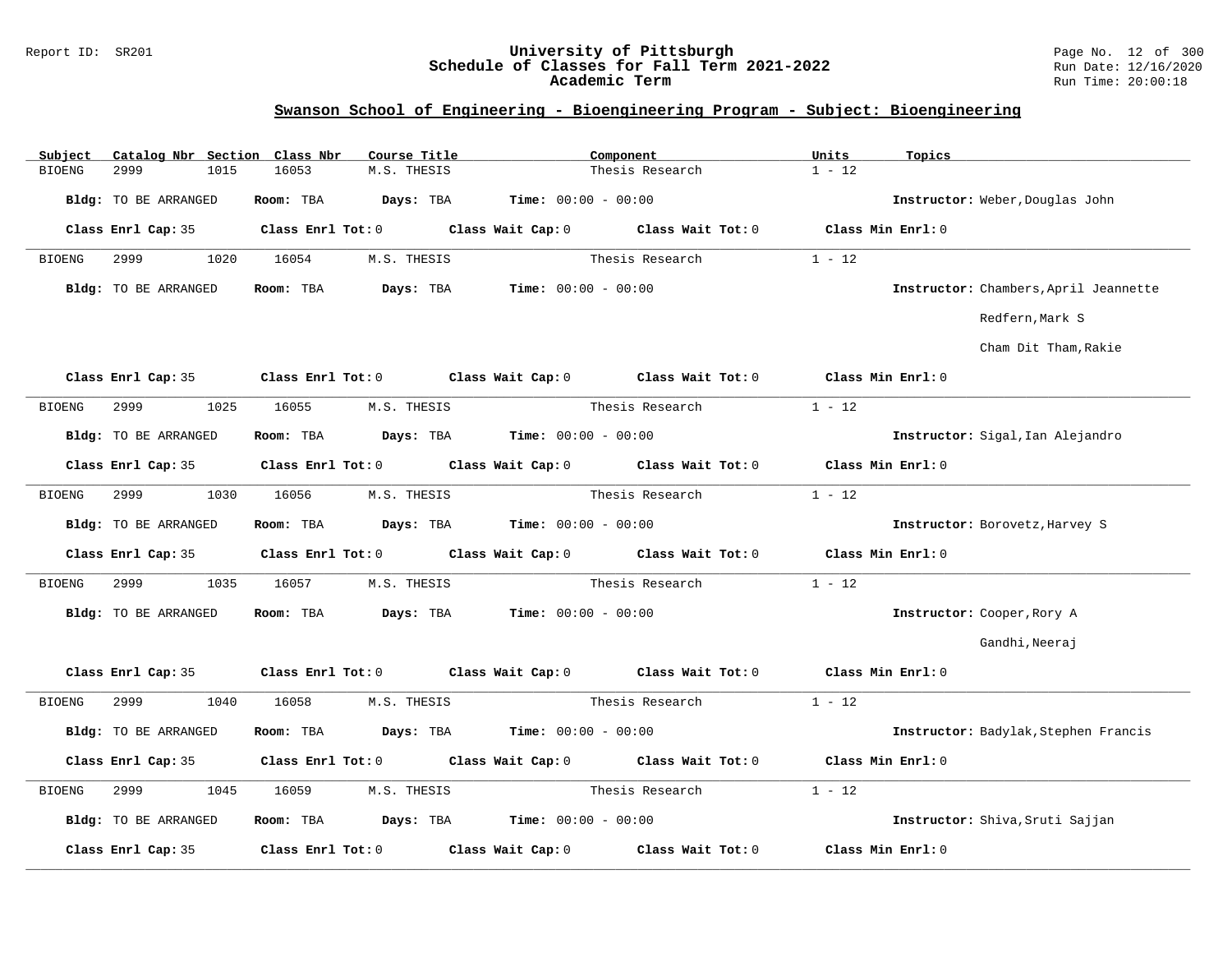| BIOENG        | 2999<br>1050                       | 16060     | M.S. THESIS            |                                                                | Thesis Research                                                                                     | $1 - 12$                              |
|---------------|------------------------------------|-----------|------------------------|----------------------------------------------------------------|-----------------------------------------------------------------------------------------------------|---------------------------------------|
|               | Bldg: TO BE ARRANGED               |           |                        | Room: TBA $Days:$ TBA $Time: 00:00 - 00:00$                    |                                                                                                     | Instructor: Debski, Richard E         |
|               |                                    |           |                        |                                                                | Class Enrl Cap: 35 Class Enrl Tot: 0 Class Wait Cap: 0 Class Wait Tot: 0 Class Min Enrl: 0          |                                       |
| BIOENG        | 2999 — 200                         |           |                        |                                                                | 1055 16061 M.S. THESIS Thesis Research 1 - 12                                                       |                                       |
|               | Bldg: TO BE ARRANGED               |           |                        | Room: TBA $Days:$ TBA $Time: 00:00 - 00:00$                    |                                                                                                     | Instructor: Cham Dit Tham, Rakie      |
|               |                                    |           |                        |                                                                | Class Enrl Cap: 35 Class Enrl Tot: 0 Class Wait Cap: 0 Class Wait Tot: 0 Class Min Enrl: 0          |                                       |
|               | BIOENG 2999 1060 16062 M.S. THESIS |           |                        |                                                                | Thesis Research 1 - 12                                                                              |                                       |
|               | Bldg: TO BE ARRANGED               |           |                        | Room: TBA $\rule{1em}{0.15mm}$ Days: TBA Time: $00:00 - 00:00$ |                                                                                                     | Instructor: Schneider, Walter         |
|               |                                    |           |                        |                                                                | Class Enrl Cap: 35 Class Enrl Tot: 0 Class Wait Cap: 0 Class Wait Tot: 0 Class Min Enrl: 0          |                                       |
| BIOENG        | 2999 1065 16063 M.S. THESIS        |           |                        |                                                                | Thesis Research 1 - 12                                                                              |                                       |
|               | Bldg: TO BE ARRANGED               |           |                        | Room: TBA $Days:$ TBA $Time: 00:00 - 00:00$                    |                                                                                                     | Instructor: Shroff, Sanjeev Govinddas |
|               |                                    |           |                        |                                                                | Class Enrl Cap: 35 Class Enrl Tot: 0 Class Wait Cap: 0 Class Wait Tot: 0 Class Min Enrl: 0          |                                       |
|               | BIOENG 2999 1070 16064 M.S. THESIS |           |                        |                                                                | Thesis Research $1 - 12$                                                                            |                                       |
|               | Bldg: TO BE ARRANGED               |           |                        | Room: TBA $Days:$ TBA $Time: 00:00 - 00:00$                    |                                                                                                     | Instructor: Deasy, Bridget M          |
|               |                                    |           |                        |                                                                | Class Enrl Cap: 35 Class Enrl Tot: 0 Class Wait Cap: 0 Class Wait Tot: 0 Class Min Enrl: 0          |                                       |
| <b>BIOENG</b> | 2999                               |           | 1075 16065 M.S. THESIS |                                                                | Thesis Research 1 - 12                                                                              |                                       |
|               | Bldg: TO BE ARRANGED               |           |                        | <b>Room:</b> TBA $Days: TBA$ <b>Time:</b> $00:00 - 00:00$      |                                                                                                     | Instructor: Boninger, Michael L.      |
|               |                                    |           |                        |                                                                | Class Enrl Cap: 35 Class Enrl Tot: 0 Class Wait Cap: 0 Class Wait Tot: 0 Class Min Enrl: 0          |                                       |
| BIOENG        | 2999 720<br>1080                   | 16066 160 | M.S. THESIS            |                                                                | Thesis Research $1 - 12$                                                                            |                                       |
|               | Bldg: TO BE ARRANGED               |           |                        | Room: TBA $Days:$ TBA $Time: 00:00 - 00:00$                    |                                                                                                     | Instructor: Li, Zong-Ming             |
|               |                                    |           |                        |                                                                | Class Enrl Cap: 35 $\qquad$ Class Enrl Tot: 0 $\qquad$ Class Wait Cap: 0 $\qquad$ Class Wait Tot: 0 | Class Min $Enr1:0$                    |
| BIOENG        | 2999 200                           |           | 1085 16067 M.S. THESIS |                                                                | Thesis Research                                                                                     | $1 - 12$                              |
|               | Bldg: TO BE ARRANGED               |           |                        | Room: TBA $Days: TBA$ Time: $00:00 - 00:00$                    |                                                                                                     | Instructor: Sacks, Michael Steven     |
|               |                                    |           |                        |                                                                | Class Enrl Cap: 35 Class Enrl Tot: 0 Class Wait Cap: 0 Class Wait Tot: 0 Class Min Enrl: 0          |                                       |
|               | BIOENG 2999 1090 16068 M.S. THESIS |           |                        |                                                                | Thesis Research $1 - 12$                                                                            |                                       |
|               | Bldg: TO BE ARRANGED               |           |                        | Room: TBA $Days:$ TBA $Time: 00:00 - 00:00$                    |                                                                                                     | Instructor: Gilbert, Thomas Wayne     |
|               |                                    |           |                        |                                                                |                                                                                                     |                                       |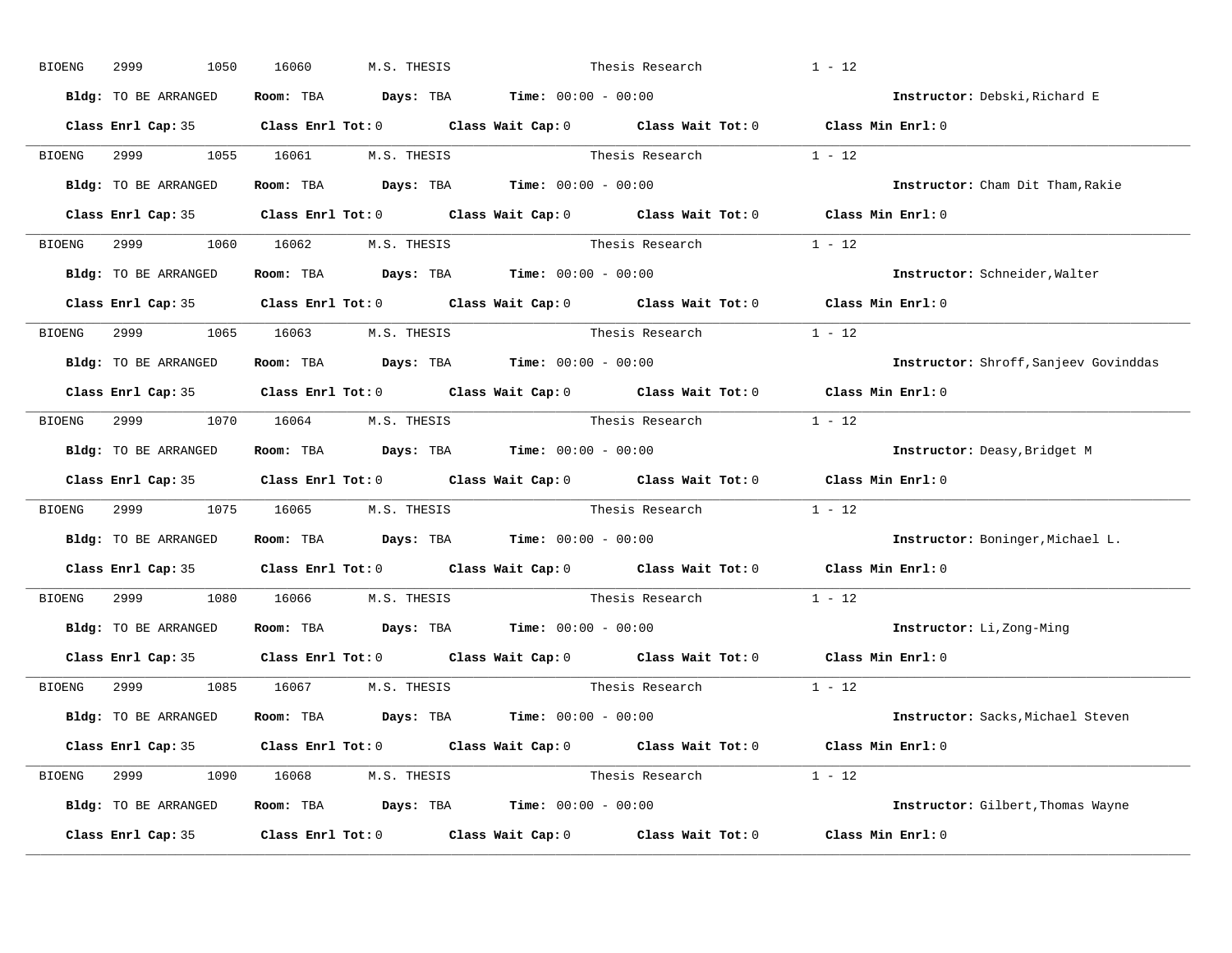#### Report ID: SR201 **University of Pittsburgh** Page No. 14 of 300 **Schedule of Classes for Fall Term 2021-2022** Run Date: 12/16/2020 **Academic Term** Run Time: 20:00:18

| Subject       | Catalog Nbr Section Class Nbr |                                                                | Course Title | Component       |                                                                                                                                                                                                                               | Units             | Topics                           |
|---------------|-------------------------------|----------------------------------------------------------------|--------------|-----------------|-------------------------------------------------------------------------------------------------------------------------------------------------------------------------------------------------------------------------------|-------------------|----------------------------------|
| <b>BIOENG</b> | 2999<br>1095                  | 16069                                                          | M.S. THESIS  |                 | Thesis Research                                                                                                                                                                                                               | $1 - 12$          |                                  |
|               | Bldg: TO BE ARRANGED          | Room: TBA $Days: TBA$ Time: $00:00 - 00:00$                    |              |                 |                                                                                                                                                                                                                               |                   | Instructor: Tashman, Scott       |
|               |                               |                                                                |              |                 | Class Enrl Cap: 35 Class Enrl Tot: 0 Class Wait Cap: 0 Class Wait Tot: 0 Class Min Enrl: 0                                                                                                                                    |                   |                                  |
|               | BIOENG 2999                   | 1100 16070                                                     | M.S. THESIS  |                 | Thesis Research                                                                                                                                                                                                               | $1 - 12$          |                                  |
|               | Bldg: TO BE ARRANGED          | Room: TBA $Days:$ TBA $Time: 00:00 - 00:00$                    |              |                 |                                                                                                                                                                                                                               |                   | Instructor: Wagner, William R    |
|               |                               |                                                                |              |                 | Class Enrl Cap: 35 Class Enrl Tot: 0 Class Wait Cap: 0 Class Wait Tot: 0 Class Min Enrl: 0                                                                                                                                    |                   |                                  |
| BIOENG        | 2999 72                       | 1105 16071 M.S. THESIS                                         |              |                 | Thesis Research                                                                                                                                                                                                               | $1 - 12$          |                                  |
|               | Bldg: TO BE ARRANGED          | Room: TBA $Days:$ TBA $Time: 00:00 - 00:00$                    |              |                 |                                                                                                                                                                                                                               |                   | Instructor: Cui, Xinyan          |
|               |                               |                                                                |              |                 | Class Enrl Cap: 35 Class Enrl Tot: 0 Class Wait Cap: 0 Class Wait Tot: 0 Class Min Enrl: 0                                                                                                                                    |                   |                                  |
| BIOENG        |                               | 2999 1110 16072 M.S. THESIS                                    |              | Thesis Research |                                                                                                                                                                                                                               | $1 - 12$          |                                  |
|               | Bldg: TO BE ARRANGED          | Room: TBA $Days:$ TBA $Time: 00:00 - 00:00$                    |              |                 |                                                                                                                                                                                                                               |                   | Instructor: Federspiel, William  |
|               |                               |                                                                |              |                 | Class Enrl Cap: 35 Class Enrl Tot: 0 Class Wait Cap: 0 Class Wait Tot: 0 Class Min Enrl: 0                                                                                                                                    |                   |                                  |
|               |                               | BIOENG 2999 1115 18150 M.S. THESIS                             |              | Thesis Research |                                                                                                                                                                                                                               | $1 - 12$          |                                  |
|               | Bldg: TO BE ARRANGED          | Room: TBA $Days:$ TBA $Time:$ 00:00 - 00:00                    |              |                 |                                                                                                                                                                                                                               |                   | Instructor: Loughlin, Patrick J  |
|               |                               |                                                                |              |                 | Class Enrl Cap: 35 Class Enrl Tot: 0 Class Wait Cap: 0 Class Wait Tot: 0 Class Min Enrl: 0                                                                                                                                    |                   |                                  |
| BIOENG        | 2999 7<br>1120                | 18151                                                          |              |                 | M.S. THESIS Thesis Research                                                                                                                                                                                                   | $1 - 12$          |                                  |
|               | Bldg: TO BE ARRANGED          | Room: TBA $\rule{1em}{0.15mm}$ Days: TBA Time: $00:00 - 00:00$ |              |                 |                                                                                                                                                                                                                               |                   | Instructor: Wang, Yadong         |
|               |                               |                                                                |              |                 | Class Enrl Cap: 35 Class Enrl Tot: 0 Class Wait Cap: 0 Class Wait Tot: 0 Class Min Enrl: 0                                                                                                                                    |                   |                                  |
| <b>BIOENG</b> |                               | 2999 1125 18152 M.S. THESIS                                    |              |                 | Thesis Research 1 - 12                                                                                                                                                                                                        |                   |                                  |
|               | Bldg: TO BE ARRANGED          | Room: TBA $Days:$ TBA $Time: 00:00 - 00:00$                    |              |                 |                                                                                                                                                                                                                               |                   | Instructor: Boninger, Michael L. |
|               |                               |                                                                |              |                 | Class Enrl Cap: 35 Class Enrl Tot: 0 Class Wait Cap: 0 Class Wait Tot: 0 Class Min Enrl: 0                                                                                                                                    |                   |                                  |
| BIOENG        | 2999<br>1130                  | 18153                                                          | M.S. THESIS  | Thesis Research |                                                                                                                                                                                                                               | $1 - 12$          |                                  |
|               | Bldg: TO BE ARRANGED          | Room: TBA $\rule{1em}{0.15mm}$ Days: TBA Time: $00:00 - 00:00$ |              |                 |                                                                                                                                                                                                                               |                   | Instructor: Kumta, Prashant N    |
|               |                               |                                                                |              |                 | Class Enrl Cap: 35 $\,$ Class Enrl Tot: 0 $\,$ Class Wait Cap: 0 $\,$ Class Wait Tot: 0 $\,$ Class Enrl Tot: 0 $\,$ Class Enrl Tot: 0 $\,$ Class Enrl Tot: 0 $\,$ Class Enrl Tot: 0 $\,$ Class Enrl Tot: 0 $\,$ Class Enrl To | Class Min Enrl: 0 |                                  |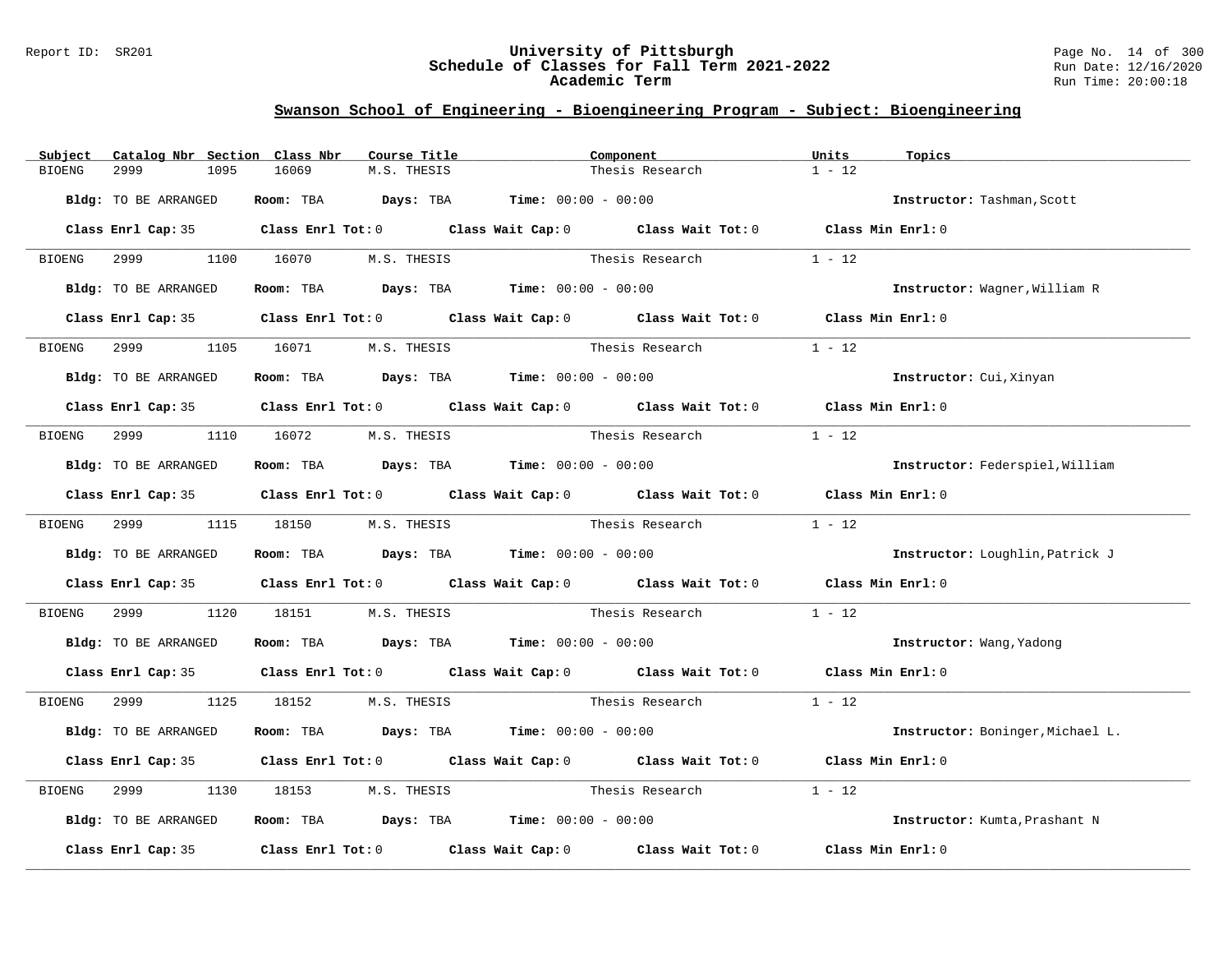| BIOENG        | 1135<br>2999                | 18154      | M.S. THESIS                                                                             |                              | Thesis Research                        | $1 - 12$                                                                                   |                                       |
|---------------|-----------------------------|------------|-----------------------------------------------------------------------------------------|------------------------------|----------------------------------------|--------------------------------------------------------------------------------------------|---------------------------------------|
|               | Bldg: TO BE ARRANGED        |            | Room: TBA $Days:$ TBA $Time: 00:00 - 00:00$                                             |                              |                                        | Instructor: Staff                                                                          |                                       |
|               |                             |            |                                                                                         |                              |                                        | Class Enrl Cap: 35 Class Enrl Tot: 0 Class Wait Cap: 0 Class Wait Tot: 0 Class Min Enrl: 0 |                                       |
| BIOENG        | 2999                        | 1140 18155 |                                                                                         |                              | M.S. THESIS Thesis Research            | $1 - 12$                                                                                   |                                       |
|               | Bldg: TO BE ARRANGED        |            | Room: TBA $\rule{1em}{0.15mm}$ Days: TBA $\rule{1.15mm}]{0.15mm}$ Time: $0.000 - 0.000$ |                              |                                        |                                                                                            | Instructor: Collinger, Jennifer Lynn  |
|               |                             |            |                                                                                         |                              |                                        | Class Enrl Cap: 35 Class Enrl Tot: 0 Class Wait Cap: 0 Class Wait Tot: 0 Class Min Enrl: 0 |                                       |
| BIOENG        | 2999 1145 18156 M.S. THESIS |            |                                                                                         | Thesis Research              |                                        | $1 - 12$                                                                                   |                                       |
|               | Bldg: TO BE ARRANGED        |            | Room: TBA $Days:$ TBA Time: $00:00 - 00:00$                                             |                              |                                        |                                                                                            | Instructor: Kameneva, Marina Vitaly   |
|               |                             |            |                                                                                         |                              |                                        | Class Enrl Cap: 35 Class Enrl Tot: 0 Class Wait Cap: 0 Class Wait Tot: 0 Class Min Enrl: 0 |                                       |
| BIOENG        | 2999 1150 18157 M.S. THESIS |            |                                                                                         |                              | Thesis Research                        | $1 - 12$                                                                                   |                                       |
|               | Bldg: TO BE ARRANGED        |            | Room: TBA $Days:$ TBA Time: $00:00 - 00:00$                                             |                              |                                        | Instructor: Staff                                                                          |                                       |
|               |                             |            |                                                                                         |                              |                                        | Class Enrl Cap: 35 Class Enrl Tot: 0 Class Wait Cap: 0 Class Wait Tot: 0 Class Min Enrl: 0 |                                       |
| BIOENG        | 2999<br>1155                |            | 18158 M.S. THESIS                                                                       |                              | Thesis Research                        | $1 - 12$                                                                                   |                                       |
|               | Bldg: TO BE ARRANGED        |            | Room: TBA $\rule{1em}{0.15mm}$ Days: TBA $\rule{1.15mm}]{0.15mm}$ Time: $00:00 - 00:00$ |                              |                                        | Instructor: Staff                                                                          |                                       |
|               |                             |            |                                                                                         |                              |                                        | Class Enrl Cap: 35 Class Enrl Tot: 0 Class Wait Cap: 0 Class Wait Tot: 0 Class Min Enrl: 0 |                                       |
| BIOENG        | 2999 — 200                  |            |                                                                                         |                              | 1160 18159 M.S. THESIS Thesis Research | $1 - 12$                                                                                   |                                       |
|               | Bldg: TO BE ARRANGED        |            | Room: TBA $\rule{1em}{0.15mm}$ Days: TBA $\rule{1.15mm}]{0.15mm}$ Time: $0.000 - 0.000$ |                              |                                        |                                                                                            | Instructor: Brigham, John C           |
|               |                             |            |                                                                                         |                              |                                        | Class Enrl Cap: 35 Class Enrl Tot: 0 Class Wait Cap: 0 Class Wait Tot: 0 Class Min Enrl: 0 |                                       |
| BIOENG        |                             |            | 3003 1010 12919 TEACHING PRACTICUM Practicum                                            |                              |                                        | $\mathbf{1}$                                                                               |                                       |
|               | Bldg: TO BE ARRANGED        |            | Room: TBA $Days: TBA$ Time: $00:00 - 00:00$                                             |                              |                                        |                                                                                            | Instructor: Shroff, Sanjeev Govinddas |
|               |                             |            |                                                                                         |                              |                                        |                                                                                            | Federspiel, William                   |
|               |                             |            |                                                                                         |                              |                                        |                                                                                            | Gandhi,Neeraj                         |
|               |                             |            |                                                                                         |                              |                                        | Class Enrl Cap: 20 Class Enrl Tot: 0 Class Wait Cap: 0 Class Wait Tot: 0 Class Min Enrl: 0 |                                       |
| <b>BIOENG</b> | 3095 300                    | 1010 12826 | GRADUATE PROJECTS                                                                       |                              | Directed Studies                       | $1 - 6$                                                                                    |                                       |
|               | <b>Bldg:</b> TO BE ARRANGED | Room: TBA  | Days: TBA                                                                               | <b>Time:</b> $00:00 - 00:00$ |                                        |                                                                                            | Instructor: Loughlin, Patrick J       |
|               |                             |            |                                                                                         |                              |                                        |                                                                                            | Ibrahim, Tamer Selim                  |
|               |                             |            |                                                                                         |                              |                                        |                                                                                            | Cui, Xinyan                           |
|               |                             |            |                                                                                         |                              |                                        |                                                                                            | Chambers, April Jeannette             |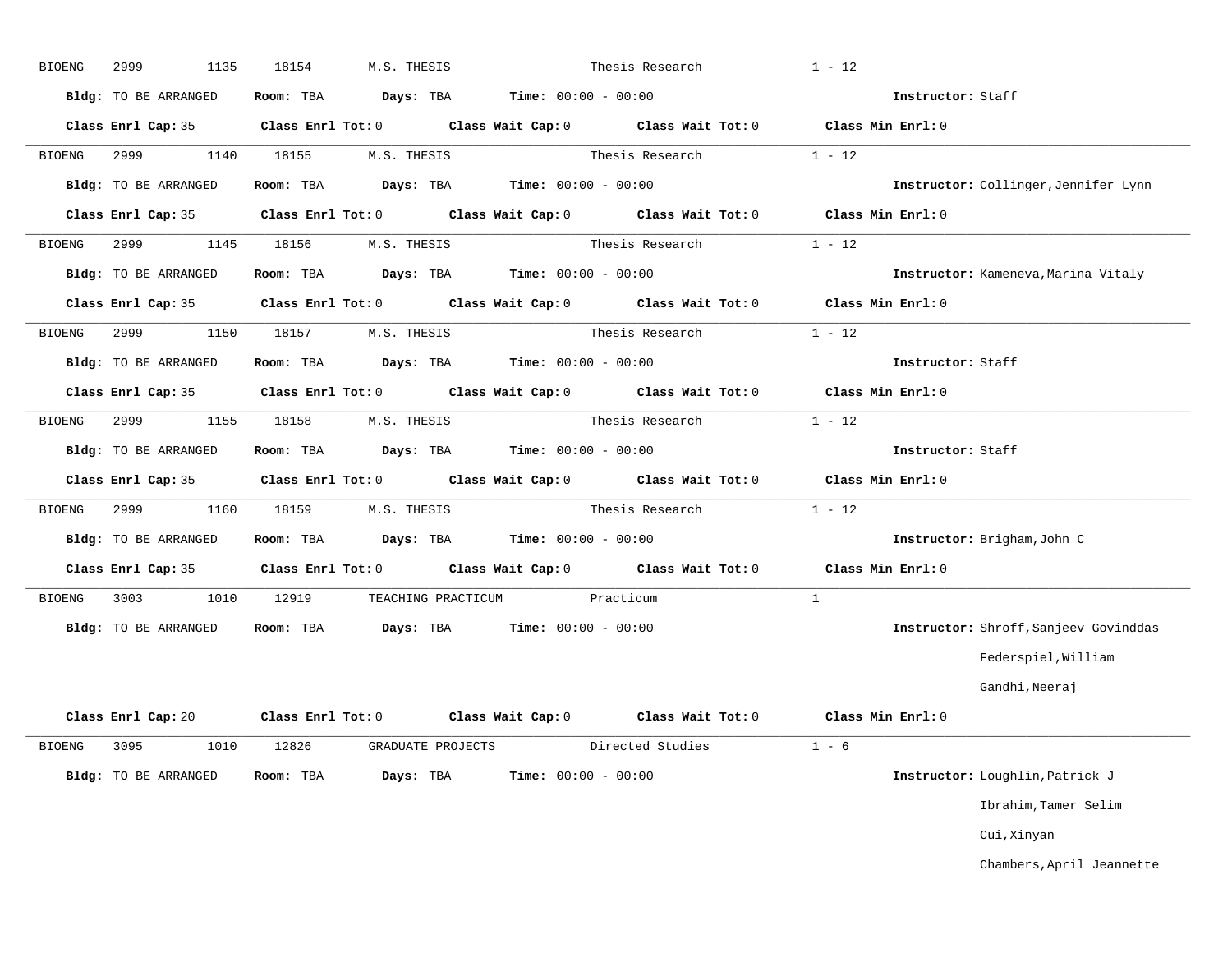| Class Enrl Cap: 35                   | Class Enrl Tot: 0       | Class Wait Cap: 0                                                                                                      | Class Wait Tot: 0                   | Class Min Enrl: 0                       |
|--------------------------------------|-------------------------|------------------------------------------------------------------------------------------------------------------------|-------------------------------------|-----------------------------------------|
| <b>BIOENG</b><br>3735<br>1030        | 24126                   | EXTRCLLR MATRX TIS BIOL BIOENGLecture                                                                                  |                                     | $\mathbf{3}$                            |
| Bldg: TO BE ARRANGED                 | Room: TBA               | Days: MTh<br><b>Time:</b> $10:00 - 11:30$                                                                              |                                     | Instructor: Michalopoulos, George       |
|                                      |                         |                                                                                                                        |                                     | Brown, Bryan Nicklaus                   |
| Class Enrl Cap: 35                   |                         | Class Enrl Tot: 0 Class Wait Cap: 0<br><b>Combined Section ID:</b> $0895(MSCMP 3735/BIOENG 3735)$ - MSCMP 3735(#21754) | Class Wait Tot: 0                   | Class Min Enrl: 0                       |
| 3760<br>1070<br>BIOENG               | 12999                   | RES SEM: REGENERATIVE MEDICINESeminar                                                                                  |                                     | $\mathbf{1}$                            |
| Bldg: Biomedical Science Room: 0S123 | Days: F                 | <b>Time:</b> $12:00 - 13:00$                                                                                           |                                     | Instructor: Monga, Satdarshan Pal Singh |
|                                      |                         |                                                                                                                        |                                     | Duncan, Andrew Wayne                    |
| Class Enrl Cap: 50                   | Class Enrl Tot: 0       | Class Wait Cap: 0<br>Combined Section ID: 0231(MSCMP/3760/BIOENG/3760) - MSCMP 3760(#13384)                            | Class Wait Tot: 0                   | Class Min Enrl: 0                       |
| 3997<br><b>BIOENG</b><br>1030        | 13073                   | RESEARCH, PHD                                                                                                          | Thesis Research                     | $1 - 15$                                |
| Bldg: TO BE ARRANGED                 | Room: TBA               | Days: TBA<br>$Time: 00:00 - 00:00$                                                                                     |                                     | Instructor: Wagner, William R           |
| Class Enrl Cap: 35                   | $Class$ $Enrl$ $Tot: 0$ |                                                                                                                        | Class Wait Cap: 0 Class Wait Tot: 0 | Class Min Enrl: 0                       |
| 3997<br>1035<br>BIOENG               | 16093                   | RESEARCH, PHD                                                                                                          | Thesis Research                     | $1 - 15$                                |
| Bldg: TO BE ARRANGED                 | Room: TBA               | Days: TBA<br>$Time: 00:00 - 00:00$                                                                                     |                                     | Instructor: Roy, Partha                 |
| Class Enrl Cap: 35                   | Class Enrl Tot: 0       | Class Wait Cap: $0$ Class Wait Tot: $0$                                                                                |                                     | Class Min Enrl: 0                       |
| 3997<br>1040<br>BIOENG               | 16094                   | RESEARCH, PHD                                                                                                          | Thesis Research                     | $1 - 15$                                |
| Bldg: TO BE ARRANGED                 | Room: TBA               | <b>Time:</b> $00:00 - 00:00$<br>Days: TBA                                                                              |                                     | Instructor: Little, Steven R            |
| Class Enrl Cap: 35                   | Class Enrl Tot: 0       | Class Wait Cap: $0$ Class Wait Tot: $0$                                                                                |                                     | Class Min Enrl: 0                       |
| BIOENG<br>3997<br>1045               | 16095                   | RESEARCH, PHD                                                                                                          | Thesis Research                     | $1 - 15$                                |
| Bldg: TO BE ARRANGED                 | Room: TBA               | <b>Time:</b> $00:00 - 00:00$<br>Days: TBA                                                                              |                                     | Instructor: Gandhi, Neeraj              |
| Class Enrl Cap: 35                   | Class Enrl Tot: 0       | Class Wait Cap: 0                                                                                                      | Class Wait Tot: 0                   | Class Min Enrl: 0                       |
| <b>BIOENG</b><br>3997<br>1050        | 16096                   | RESEARCH, PHD                                                                                                          | Thesis Research                     | $1 - 15$                                |
| Bldg: TO BE ARRANGED                 | Room: TBA               | <b>Time:</b> $00:00 - 00:00$<br>Days: TBA                                                                              |                                     | Instructor: Viator, John Andrew         |
| Class Enrl Cap: 35                   | Class Enrl Tot: 0       | Class Wait Cap: 0                                                                                                      | Class Wait Tot: 0                   | Class Min Enrl: 0                       |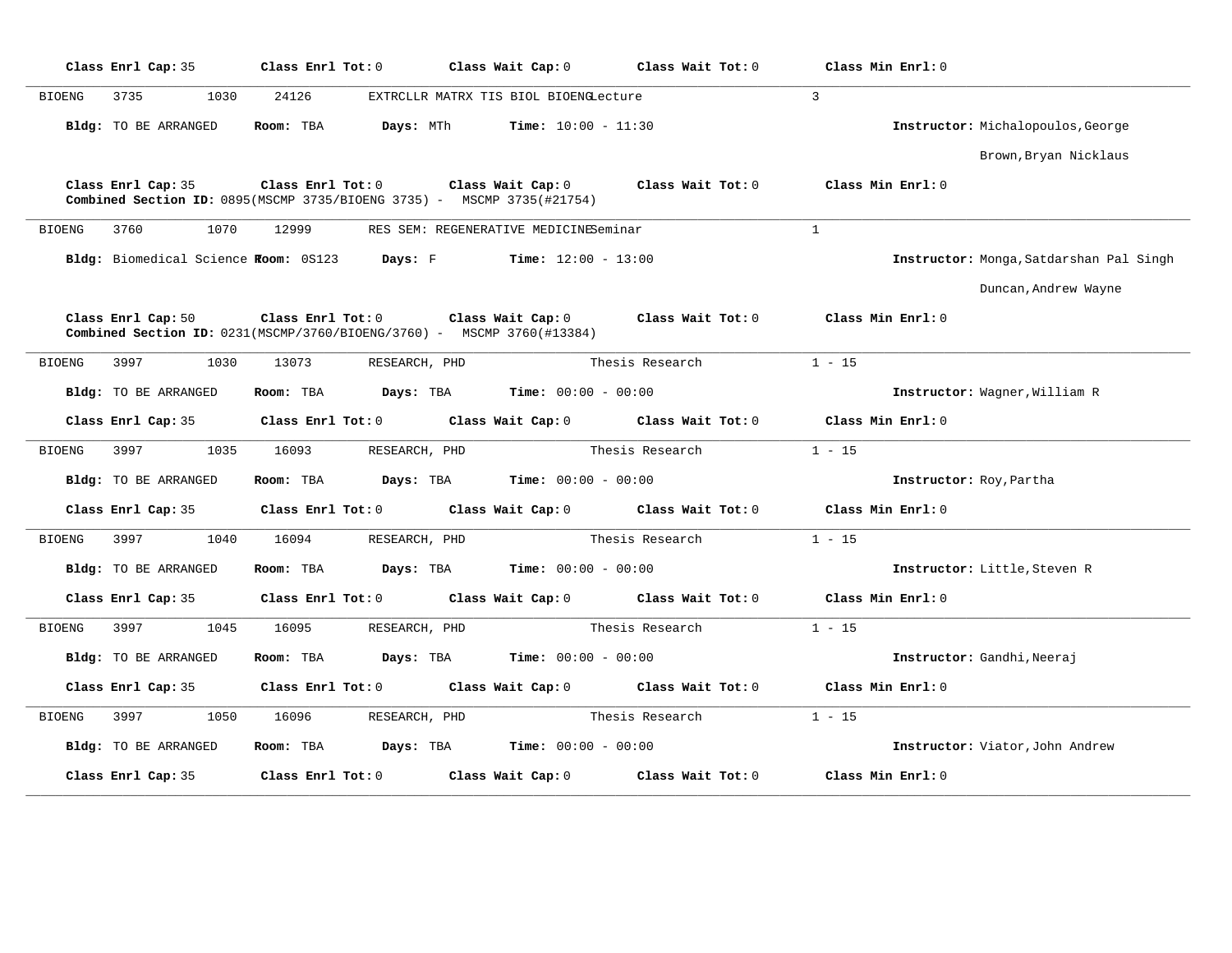#### Report ID: SR201 **University of Pittsburgh** Page No. 17 of 300 **Schedule of Classes for Fall Term 2021-2022** Run Date: 12/16/2020 **Academic Term** Run Time: 20:00:18

| Catalog Nbr Section Class Nbr<br>Subject | Course Title                                                            | Component                                                                                  | Units<br>Topics                       |
|------------------------------------------|-------------------------------------------------------------------------|--------------------------------------------------------------------------------------------|---------------------------------------|
| 3997<br><b>BIOENG</b><br>1055            | 16097<br>RESEARCH, PHD                                                  | Thesis Research                                                                            | $1 - 15$                              |
| Bldg: TO BE ARRANGED                     | Room: TBA $Days:$ TBA $Time: 00:00 - 00:00$                             |                                                                                            | Instructor: Badylak, Stephen Francis  |
|                                          |                                                                         | Class Enrl Cap: 35 Class Enrl Tot: 0 Class Wait Cap: 0 Class Wait Tot: 0 Class Min Enrl: 0 |                                       |
| 3997<br>BIOENG                           | 1060 16098<br>RESEARCH, PHD                                             | Thesis Research                                                                            | $1 - 15$                              |
| Bldg: TO BE ARRANGED                     | Room: TBA $Days:$ TBA $Time: 00:00 - 00:00$                             |                                                                                            | Instructor: Batista, Aaron P          |
|                                          |                                                                         | Class Enrl Cap: 35 Class Enrl Tot: 0 Class Wait Cap: 0 Class Wait Tot: 0 Class Min Enrl: 0 |                                       |
| 3997<br>BIOENG                           | 1065 16099<br>RESEARCH, PHD                                             | Thesis Research                                                                            | $1 - 15$                              |
| Bldg: TO BE ARRANGED                     | Room: TBA $\rule{1em}{0.15mm}$ Days: TBA $\qquad$ Time: $00:00 - 00:00$ |                                                                                            | Instructor: Davidson, Lance A         |
|                                          |                                                                         | Class Enrl Cap: 35 Class Enrl Tot: 0 Class Wait Cap: 0 Class Wait Tot: 0 Class Min Enrl: 0 |                                       |
| BIOENG<br>3997 — 100                     | 1070 16100<br>RESEARCH, PHD                                             | Thesis Research                                                                            | $1 - 15$                              |
| Bldg: TO BE ARRANGED                     | Room: TBA $Days:$ TBA $Time: 00:00 - 00:00$                             |                                                                                            | Instructor: Shroff, Sanjeev Govinddas |
|                                          |                                                                         | Class Enrl Cap: 35 Class Enrl Tot: 0 Class Wait Cap: 0 Class Wait Tot: 0 Class Min Enrl: 0 |                                       |
| BIOENG 3997                              | 1075 16101<br>RESEARCH, PHD                                             | Thesis Research                                                                            | $1 - 15$                              |
| Bldg: TO BE ARRANGED                     | Room: TBA $Days:$ TBA $Time: 00:00 - 00:00$                             |                                                                                            | Instructor: Runyan, Caroline Anne     |
|                                          |                                                                         | Class Enrl Cap: 35 Class Enrl Tot: 0 Class Wait Cap: 0 Class Wait Tot: 0                   | Class Min Enrl: 0                     |
| 3997<br>1080<br>BIOENG                   | 16102                                                                   | RESEARCH, PHD Thesis Research                                                              | $1 - 15$                              |
| Bldg: TO BE ARRANGED                     | Room: TBA $Days:$ TBA $Time: 00:00 - 00:00$                             |                                                                                            | Instructor: Abramowitch, Steven D     |
|                                          |                                                                         | Class Enrl Cap: 35 Class Enrl Tot: 0 Class Wait Cap: 0 Class Wait Tot: 0 Class Min Enrl: 0 |                                       |
| <b>BIOENG</b><br>3997 399<br>1085        | 16103<br>RESEARCH, PHD                                                  | Thesis Research                                                                            | $1 - 15$                              |
| Bldg: TO BE ARRANGED                     | Room: TBA $Days:$ TBA $Time: 00:00 - 00:00$                             |                                                                                            | Instructor: Gandhi, Neeraj            |
|                                          |                                                                         | Class Enrl Cap: 35 Class Enrl Tot: 0 Class Wait Cap: 0 Class Wait Tot: 0                   | Class Min Enrl: 0                     |
| BIOENG<br>3997<br>1090                   | 16104<br>RESEARCH, PHD                                                  | Thesis Research                                                                            | $1 - 15$                              |
| Bldg: TO BE ARRANGED                     | Room: TBA $Days:$ TBA $Time: 00:00 - 00:00$                             |                                                                                            | Instructor: Gaunt, Robert A           |
| Class Enrl Cap: 35                       |                                                                         | Class Enrl Tot: $0$ Class Wait Cap: $0$ Class Wait Tot: $0$                                | Class Min Enrl: 0                     |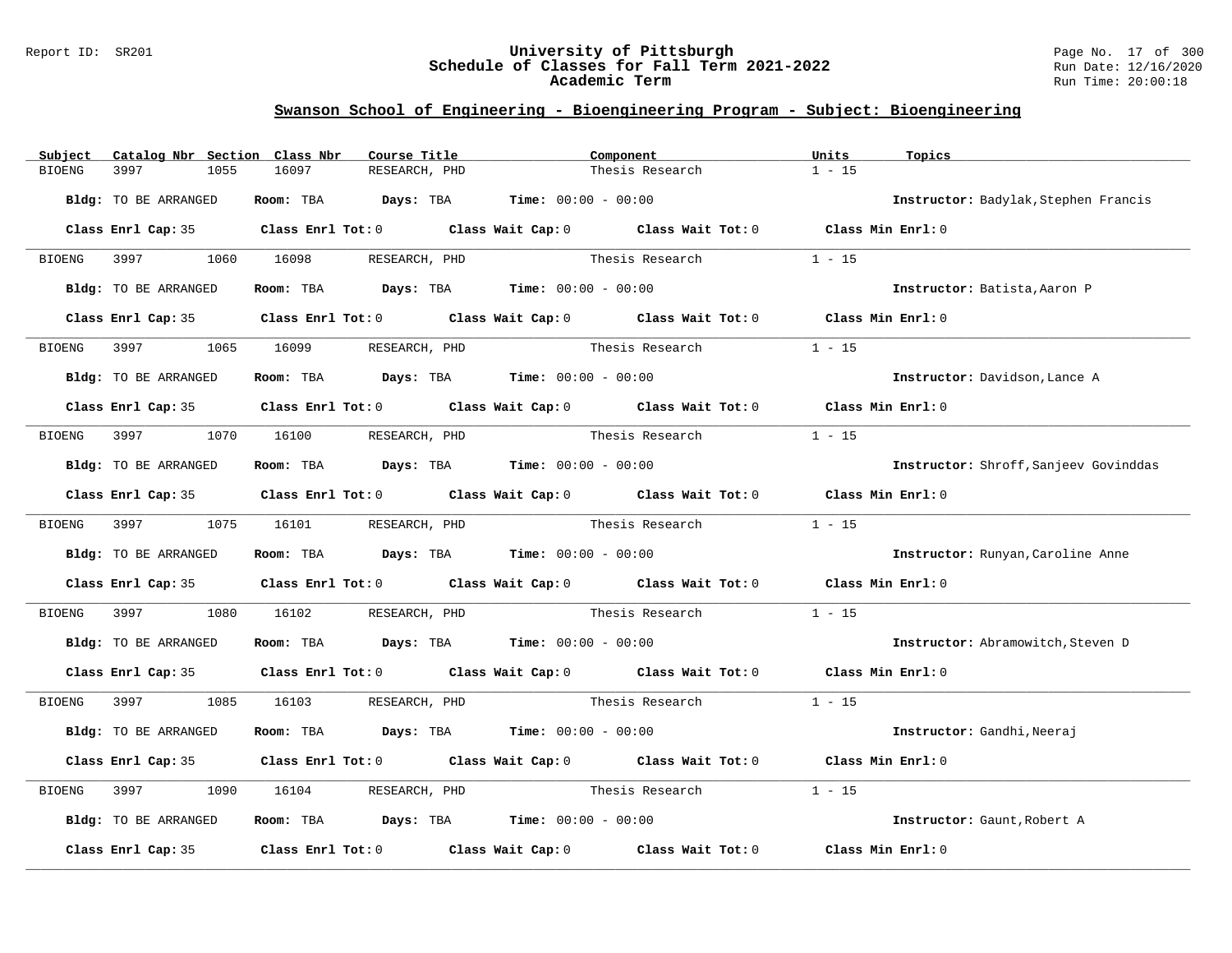| BIOENG | 3997<br>1095         | 16105<br>RESEARCH, PHD               |                                                                                            | Thesis Research          | $1 - 15$                           |
|--------|----------------------|--------------------------------------|--------------------------------------------------------------------------------------------|--------------------------|------------------------------------|
|        | Bldg: TO BE ARRANGED |                                      | Room: TBA $Days:$ TBA $Time: 00:00 - 00:00$                                                |                          | Instructor: Debski, Richard E      |
|        |                      |                                      | Class Enrl Cap: 35 Class Enrl Tot: 0 Class Wait Cap: 0 Class Wait Tot: 0 Class Min Enrl: 0 |                          |                                    |
|        |                      | BIOENG 3997 1100 16106 RESEARCH, PHD |                                                                                            | Thesis Research          | $1 - 15$                           |
|        | Bldg: TO BE ARRANGED |                                      | Room: TBA $Days:$ TBA Time: $00:00 - 00:00$                                                |                          | Instructor: Federspiel, William    |
|        |                      |                                      | Class Enrl Cap: 35 Class Enrl Tot: 0 Class Wait Cap: 0 Class Wait Tot: 0 Class Min Enrl: 0 |                          |                                    |
|        |                      |                                      | BIOENG 3997 1105 16107 RESEARCH, PHD Thesis Research 1 - 15                                |                          |                                    |
|        |                      |                                      | Bldg: TO BE ARRANGED ROOM: TBA Days: TBA Time: 00:00 - 00:00                               |                          | Instructor: Schwartz, Andrew B     |
|        |                      |                                      | Class Enrl Cap: 35 Class Enrl Tot: 0 Class Wait Cap: 0 Class Wait Tot: 0 Class Min Enrl: 0 |                          |                                    |
|        |                      | BIOENG 3997 1110 16108 RESEARCH, PHD | Thesis Research                                                                            |                          | $1 - 15$                           |
|        | Bldg: TO BE ARRANGED |                                      | Room: TBA $Days:$ TBA $Time: 00:00 - 00:00$                                                |                          | Instructor: Modo, Michel Mathias   |
|        |                      |                                      | Class Enrl Cap: 35 Class Enrl Tot: 0 Class Wait Cap: 0 Class Wait Tot: 0 Class Min Enrl: 0 |                          |                                    |
|        |                      | BIOENG 3997 1115 16109 RESEARCH, PHD |                                                                                            | Thesis Research 1 - 15   |                                    |
|        | Bldg: TO BE ARRANGED |                                      | Room: TBA $Days:$ TBA $Time: 00:00 - 00:00$                                                |                          | Instructor: Cui, Xinyan            |
|        |                      |                                      | Class Enrl Cap: 35 Class Enrl Tot: 0 Class Wait Cap: 0 Class Wait Tot: 0 Class Min Enrl: 0 |                          |                                    |
|        |                      |                                      | BIOENG 3997 1120 16110 RESEARCH, PHD Thesis Research 1 - 15                                |                          |                                    |
|        | Bldg: TO BE ARRANGED |                                      | Room: TBA $Days:$ TBA $Time: 00:00 - 00:00$                                                |                          | Instructor: Marra, Kacey Gribbin   |
|        |                      |                                      | Class Enrl Cap: 35 Class Enrl Tot: 0 Class Wait Cap: 0 Class Wait Tot: 0                   |                          | Class Min Enrl: 0                  |
|        |                      | BIOENG 3997 1125 16111 RESEARCH, PHD | Thesis Research                                                                            |                          | $1 - 15$                           |
|        |                      |                                      | Bldg: TO BE ARRANGED Room: TBA Days: TBA Time: 00:00 - 00:00                               |                          | Instructor: Stetten, George Dewitt |
|        |                      |                                      | Class Enrl Cap: 35 Class Enrl Tot: 0 Class Wait Cap: 0 Class Wait Tot: 0 Class Min Enrl: 0 |                          |                                    |
|        |                      | BIOENG 3997 1130 16112 RESEARCH, PHD | Thesis Research                                                                            |                          | $1 - 15$                           |
|        | Bldg: TO BE ARRANGED |                                      | Room: TBA $Days:$ TBA $Time: 00:00 - 00:00$                                                |                          | Instructor: Cham Dit Tham, Rakie   |
|        |                      |                                      | Class Enrl Cap: 35 Class Enrl Tot: 0 Class Wait Cap: 0 Class Wait Tot: 0 Class Min Enrl: 0 |                          |                                    |
|        |                      | BIOENG 3997 1135 16113 RESEARCH, PHD |                                                                                            | Thesis Research $1 - 15$ |                                    |
|        | Bldg: TO BE ARRANGED |                                      | Room: TBA $Days:$ TBA $Time: 00:00 - 00:00$                                                |                          | Instructor: Torres, Gelsy          |
|        | Class Enrl Cap: 35   |                                      | Class Enrl Tot: $0$ Class Wait Cap: $0$ Class Wait Tot: $0$ Class Min Enrl: $0$            |                          |                                    |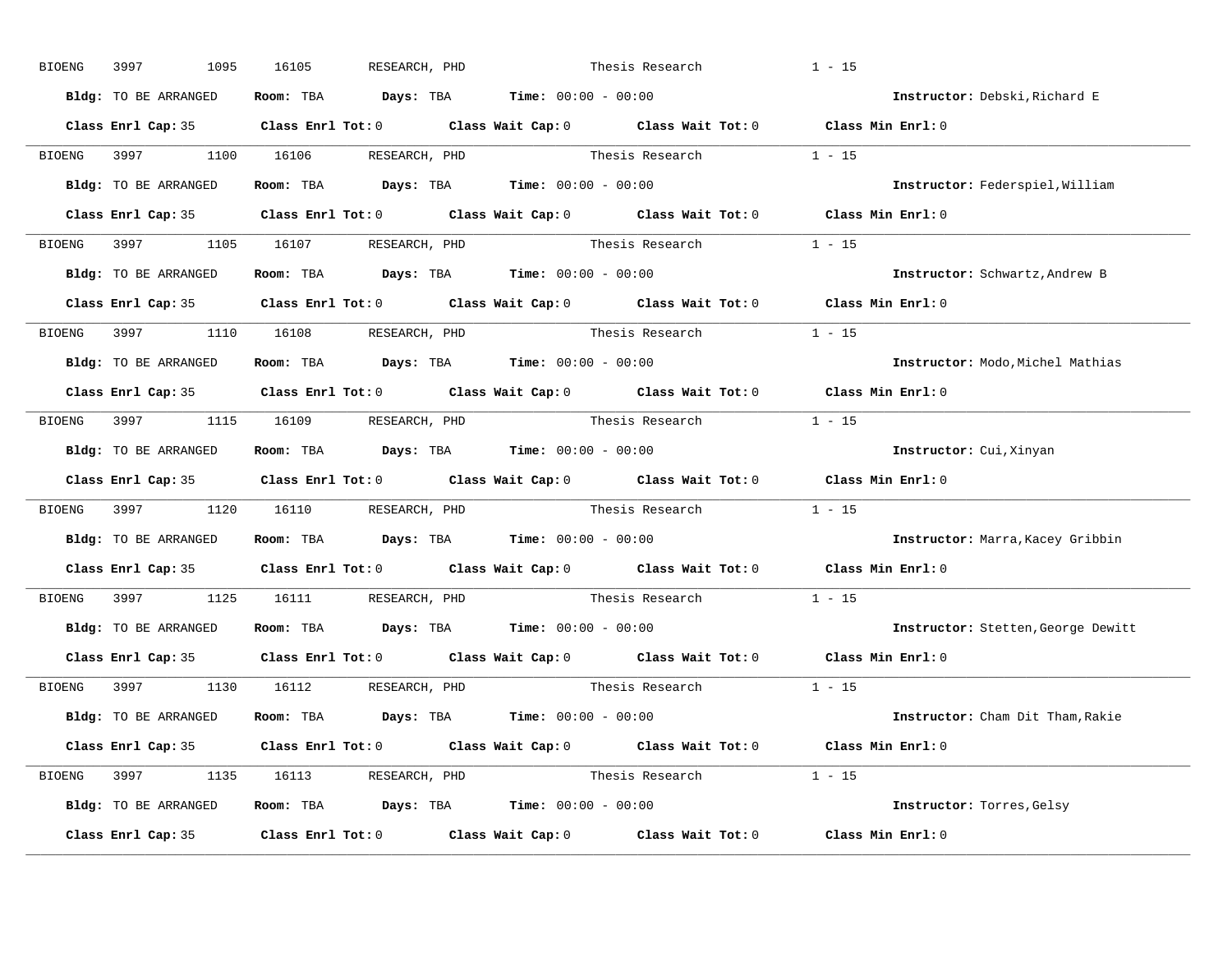#### Report ID: SR201 **University of Pittsburgh** Page No. 19 of 300 **Schedule of Classes for Fall Term 2021-2022** Run Date: 12/16/2020 **Academic Term** Run Time: 20:00:18

| Catalog Nbr Section Class Nbr<br>Subject | Course Title                                | Component                                                                                  | Units<br>Topics                          |
|------------------------------------------|---------------------------------------------|--------------------------------------------------------------------------------------------|------------------------------------------|
| 3997<br>1140<br><b>BIOENG</b>            | 16114<br>RESEARCH, PHD                      | Thesis Research                                                                            | $1 - 15$                                 |
| Bldg: TO BE ARRANGED                     | Room: TBA $Days:$ TBA $Time: 00:00 - 00:00$ |                                                                                            | Instructor: Menon Gopalakrishna, Prahlad |
| Class Enrl Cap: 35                       |                                             | Class Enrl Tot: $0$ Class Wait Cap: $0$ Class Wait Tot: $0$ Class Min Enrl: $0$            |                                          |
| BIOENG<br>3997<br>1145                   | RESEARCH, PHD<br>16115                      | Thesis Research                                                                            | $1 - 15$                                 |
| Bldg: TO BE ARRANGED                     | Room: TBA $Days:$ TBA $Time: 00:00 - 00:00$ |                                                                                            | Instructor: Chambers, April Jeannette    |
| Class Enrl Cap: 35                       |                                             | Class Enrl Tot: $0$ Class Wait Cap: $0$ Class Wait Tot: $0$ Class Min Enrl: $0$            |                                          |
| 1150<br><b>BIOENG</b><br>3997            | 16116<br>RESEARCH, PHD                      | Thesis Research                                                                            | $1 - 15$                                 |
| Bldg: TO BE ARRANGED                     | Room: TBA $Days:$ TBA $Time: 00:00 - 00:00$ |                                                                                            | Instructor: Weber, Douglas John          |
|                                          |                                             | Class Enrl Cap: 35 Class Enrl Tot: 0 Class Wait Cap: 0 Class Wait Tot: 0 Class Min Enrl: 0 |                                          |
| 3997<br>1155<br>BIOENG                   | 16117<br>RESEARCH, PHD                      | Thesis Research                                                                            | $1 - 15$                                 |
| Bldg: TO BE ARRANGED                     | Room: TBA $Days:$ TBA $Time: 00:00 - 00:00$ |                                                                                            | Instructor: Fisher, Lee Erik Bartholomew |
|                                          |                                             | Class Enrl Cap: 35 Class Enrl Tot: 0 Class Wait Cap: 0 Class Wait Tot: 0 Class Min Enrl: 0 |                                          |
| 3997<br>1160<br>BIOENG                   | 16118<br>RESEARCH, PHD                      | Thesis Research                                                                            | $1 - 15$                                 |
| Bldg: TO BE ARRANGED                     | Room: TBA $Days:$ TBA $Time: 00:00 - 00:00$ |                                                                                            | Instructor: Salama, Guy                  |
|                                          |                                             |                                                                                            | Borovetz, Harvey S                       |
|                                          |                                             | Class Enrl Cap: 35 Class Enrl Tot: 0 Class Wait Cap: 0 Class Wait Tot: 0 Class Min Enrl: 0 |                                          |
| 3997 399<br>1165<br>BIOENG               | 16119<br>RESEARCH, PHD                      | Thesis Research                                                                            | $1 - 15$                                 |
| Bldg: TO BE ARRANGED                     | Room: TBA $Days:$ TBA $Time: 00:00 - 00:00$ |                                                                                            | Instructor: Miller, Mark C               |
|                                          |                                             | Class Enrl Cap: 35 Class Enrl Tot: 0 Class Wait Cap: 0 Class Wait Tot: 0 Class Min Enrl: 0 |                                          |
| 3997<br>1170<br><b>BIOENG</b>            | 16120<br>RESEARCH, PHD                      | Thesis Research                                                                            | $1 - 15$                                 |
| Bldg: TO BE ARRANGED                     | Room: TBA $Days:$ TBA Time: $00:00 - 00:00$ |                                                                                            | Instructor: Pacella, John J              |
| Class Enrl Cap: 35                       |                                             | Class Enrl Tot: $0$ Class Wait Cap: $0$ Class Wait Tot: $0$                                | Class Min Enrl: 0                        |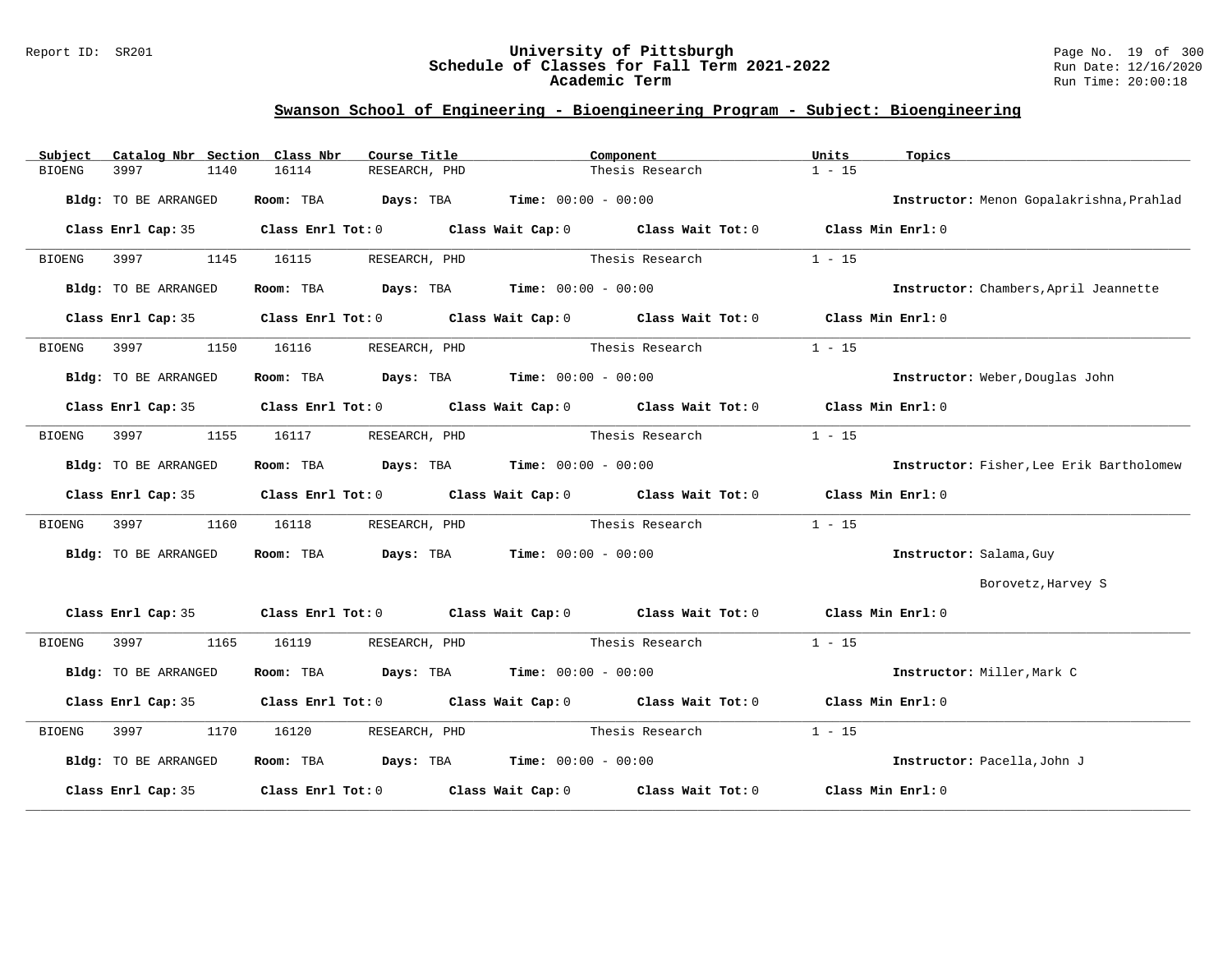#### Report ID: SR201 **University of Pittsburgh** Page No. 20 of 300 **Schedule of Classes for Fall Term 2021-2022** Run Date: 12/16/2020 **Academic Term** Run Time: 20:00:18

| Subject       | Catalog Nbr Section Class Nbr | Course Title                                                                                                                                                                                                                  |                               | Component       | Units<br>Topics                           |  |
|---------------|-------------------------------|-------------------------------------------------------------------------------------------------------------------------------------------------------------------------------------------------------------------------------|-------------------------------|-----------------|-------------------------------------------|--|
| <b>BIOENG</b> | 3997<br>1175                  | 16121<br>RESEARCH, PHD                                                                                                                                                                                                        |                               | Thesis Research | $1 - 15$                                  |  |
|               | Bldg: TO BE ARRANGED          | Room: TBA $Days:$ TBA $Time: 00:00 - 00:00$                                                                                                                                                                                   |                               |                 | Instructor: Shiva, Sruti Sajjan           |  |
|               |                               | Class Enrl Cap: 35 Class Enrl Tot: 0 Class Wait Cap: 0 Class Wait Tot: 0 Class Min Enrl: 0                                                                                                                                    |                               |                 |                                           |  |
|               | BIOENG 3997                   | 1180 16122<br>RESEARCH, PHD                                                                                                                                                                                                   |                               | Thesis Research | $1 - 15$                                  |  |
|               | Bldg: TO BE ARRANGED          | Room: TBA $Days:$ TBA $Time: 00:00 - 00:00$                                                                                                                                                                                   |                               |                 | Instructor: Beschorner, Kurt E.           |  |
|               | Class Enrl Cap: 35            | Class Enrl Tot: 0 Class Wait Cap: 0 Class Wait Tot: 0 Class Min Enrl: 0                                                                                                                                                       |                               |                 |                                           |  |
| <b>BIOENG</b> | 3997<br>1185                  | 16123<br>RESEARCH, PHD                                                                                                                                                                                                        |                               | Thesis Research | $1 - 15$                                  |  |
|               | Bldg: TO BE ARRANGED          | Room: TBA $\rule{1em}{0.15mm}$ Days: TBA $\rule{1.5mm}{0.15mm}$ Time: $00:00 - 00:00$                                                                                                                                         |                               |                 | Instructor: Collinger, Jennifer Lynn      |  |
|               |                               | Class Enrl Cap: 35 Class Enrl Tot: 0 Class Wait Cap: 0 Class Wait Tot: 0 Class Min Enrl: 0                                                                                                                                    |                               |                 |                                           |  |
| BIOENG        | 3997 399                      | 1190 16124<br>RESEARCH, PHD                                                                                                                                                                                                   |                               | Thesis Research | $1 - 15$                                  |  |
|               | Bldg: TO BE ARRANGED          | Room: TBA $Days:$ TBA $Time: 00:00 - 00:00$                                                                                                                                                                                   |                               |                 | Instructor: Chakraborty, Dev P            |  |
|               |                               | Class Enrl Cap: 35 Class Enrl Tot: 0 Class Wait Cap: 0 Class Wait Tot: 0                                                                                                                                                      |                               |                 | Class Min Enrl: 0                         |  |
|               | BIOENG 3997                   | 1200 16125<br>RESEARCH, PHD                                                                                                                                                                                                   |                               | Thesis Research | $1 - 15$                                  |  |
|               | Bldg: TO BE ARRANGED          | Room: TBA $\rule{1em}{0.15mm}$ Days: TBA Time: $00:00 - 00:00$                                                                                                                                                                |                               |                 | Instructor: Kozai, Takashi Daniel Yoshida |  |
|               |                               | Class Enrl Cap: 35 $\,$ Class Enrl Tot: 0 $\,$ Class Wait Cap: 0 $\,$ Class Wait Tot: 0 $\,$ Class Enrl Tot: 0 $\,$ Class Enrl Tot: 0 $\,$ Class Enrl Tot: 0 $\,$ Class Enrl Tot: 0 $\,$ Class Enrl Tot: 0 $\,$ Class Enrl To |                               |                 | Class Min Enrl: 0                         |  |
| <b>BIOENG</b> | 3997<br>1205                  | 16126                                                                                                                                                                                                                         | RESEARCH, PHD Thesis Research |                 | $1 - 15$                                  |  |
|               | Bldg: TO BE ARRANGED          | Room: TBA $Days:$ TBA $Time: 00:00 - 00:00$                                                                                                                                                                                   |                               |                 | Instructor: Miskov- Zivanov, Natasa       |  |
|               |                               | Class Enrl Cap: 35 Class Enrl Tot: 0 Class Wait Cap: 0 Class Wait Tot: 0 Class Min Enrl: 0                                                                                                                                    |                               |                 |                                           |  |
| BIOENG        | 3997 3997                     | 1210 16127<br>RESEARCH, PHD                                                                                                                                                                                                   |                               | Thesis Research | $1 - 15$                                  |  |
|               | Bldg: TO BE ARRANGED          | Room: TBA $Days:$ TBA $Time: 00:00 - 00:00$                                                                                                                                                                                   |                               |                 | Instructor: Mao, Zhi-Hong                 |  |
|               |                               | Class Enrl Cap: 35 Class Enrl Tot: 0 Class Wait Cap: 0 Class Wait Tot: 0                                                                                                                                                      |                               |                 | Class Min Enrl: 0                         |  |
| BIOENG        | 3997<br>1215                  | 16128<br>RESEARCH, PHD                                                                                                                                                                                                        | Thesis Research               |                 | $1 - 15$                                  |  |
|               | Bldg: TO BE ARRANGED          | Room: TBA $Days:$ TBA $Time: 00:00 - 00:00$                                                                                                                                                                                   |                               |                 | Instructor: Sigal, Ian Alejandro          |  |
|               | Class Enrl Cap: 35            | Class Enrl Tot: $0$ Class Wait Cap: $0$ Class Wait Tot: $0$                                                                                                                                                                   |                               |                 | Class Min Enrl: 0                         |  |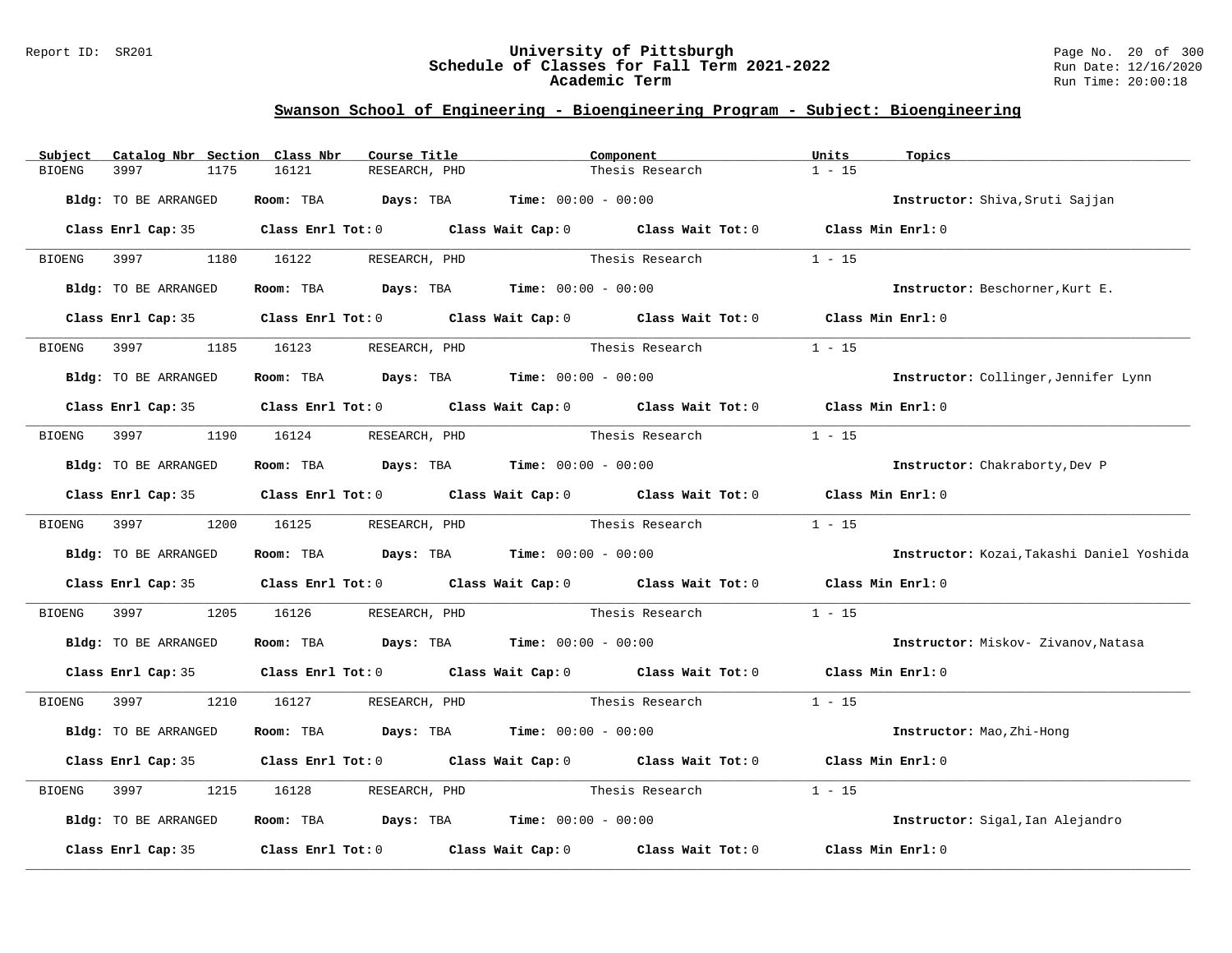| BIOENG | 1220<br>3997         | 16129<br>RESEARCH, PHD                                       | Thesis Research                                                                            | $1 - 15$                            |
|--------|----------------------|--------------------------------------------------------------|--------------------------------------------------------------------------------------------|-------------------------------------|
|        | Bldg: TO BE ARRANGED | Room: TBA $Days:$ TBA $Time: 00:00 - 00:00$                  |                                                                                            | Instructor: Borovetz, Harvey S      |
|        |                      |                                                              | Class Enrl Cap: 35 Class Enrl Tot: 0 Class Wait Cap: 0 Class Wait Tot: 0 Class Min Enrl: 0 |                                     |
|        |                      | BIOENG 3997 1225 16130 RESEARCH, PHD                         | Thesis Research                                                                            | $1 - 15$                            |
|        | Bldg: TO BE ARRANGED | Room: TBA $Days:$ TBA Time: $00:00 - 00:00$                  |                                                                                            | Instructor: Kameneva, Marina Vitaly |
|        |                      |                                                              | Class Enrl Cap: 35 Class Enrl Tot: 0 Class Wait Cap: 0 Class Wait Tot: 0 Class Min Enrl: 0 |                                     |
|        |                      |                                                              | BIOENG 3997 1230 16131 RESEARCH, PHD Thesis Research 1 - 15                                |                                     |
|        | Bldg: TO BE ARRANGED | Room: TBA $Days:$ TBA Time: $00:00 - 00:00$                  |                                                                                            | Instructor: Maiti, Spandan          |
|        |                      |                                                              | Class Enrl Cap: 35 Class Enrl Tot: 0 Class Wait Cap: 0 Class Wait Tot: 0 Class Min Enrl: 0 |                                     |
|        |                      | BIOENG 3997 1235 16132 RESEARCH, PHD                         | Thesis Research                                                                            | $1 - 15$                            |
|        | Bldg: TO BE ARRANGED | Room: TBA $Days:$ TBA $Time: 00:00 - 00:00$                  |                                                                                            | Instructor: Aizenstein, Howard Jay  |
|        |                      |                                                              | Class Enrl Cap: 35 Class Enrl Tot: 0 Class Wait Cap: 0 Class Wait Tot: 0 Class Min Enrl: 0 |                                     |
|        |                      | BIOENG 3997 1240 16133 RESEARCH, PHD                         | Thesis Research 1 - 15                                                                     |                                     |
|        | Bldg: TO BE ARRANGED | Room: TBA $Days:$ TBA $Time: 00:00 - 00:00$                  |                                                                                            | Instructor: Gandhi, Neeraj          |
|        |                      |                                                              | Class Enrl Cap: 35 Class Enrl Tot: 0 Class Wait Cap: 0 Class Wait Tot: 0 Class Min Enrl: 0 |                                     |
| BIOENG |                      |                                                              | 3997 1245 16134 RESEARCH, PHD Thesis Research 1 - 15                                       |                                     |
|        | Bldg: TO BE ARRANGED | Room: TBA $Days:$ TBA $Time: 00:00 - 00:00$                  |                                                                                            | Instructor: Banerjee, Ipsita        |
|        |                      |                                                              | Class Enrl Cap: 35 Class Enrl Tot: 0 Class Wait Cap: 0 Class Wait Tot: 0                   | Class Min Enrl: 0                   |
|        |                      | BIOENG 3997 1250 16135 RESEARCH, PHD                         | Thesis Research                                                                            | $1 - 15$                            |
|        |                      | Bldg: TO BE ARRANGED Room: TBA Days: TBA Time: 00:00 - 00:00 |                                                                                            | Instructor: Viator, John Andrew     |
|        |                      |                                                              | Class Enrl Cap: 35 Class Enrl Tot: 0 Class Wait Cap: 0 Class Wait Tot: 0                   | Class Min Enrl: 0                   |
|        |                      | BIOENG 3997 1255 16136 RESEARCH, PHD                         | Thesis Research $1 - 15$                                                                   |                                     |
|        | Bldg: TO BE ARRANGED | Room: TBA $Days:$ TBA $Time: 00:00 - 00:00$                  |                                                                                            | Instructor: Simon, Marc Alan        |
|        |                      |                                                              | Class Enrl Cap: 35 Class Enrl Tot: 0 Class Wait Cap: 0 Class Wait Tot: 0 Class Min Enrl: 0 |                                     |
|        |                      | BIOENG 3997 1260 16137 RESEARCH, PHD                         | Thesis Research $1 - 15$                                                                   |                                     |
|        | Bldg: TO BE ARRANGED | Room: TBA $Days:$ TBA $Time: 00:00 - 00:00$                  |                                                                                            | Instructor: Sfeir, Charles S        |
|        | Class Enrl Cap: 35   |                                                              | Class Enrl Tot: $0$ Class Wait Cap: $0$ Class Wait Tot: $0$ Class Min Enrl: $0$            |                                     |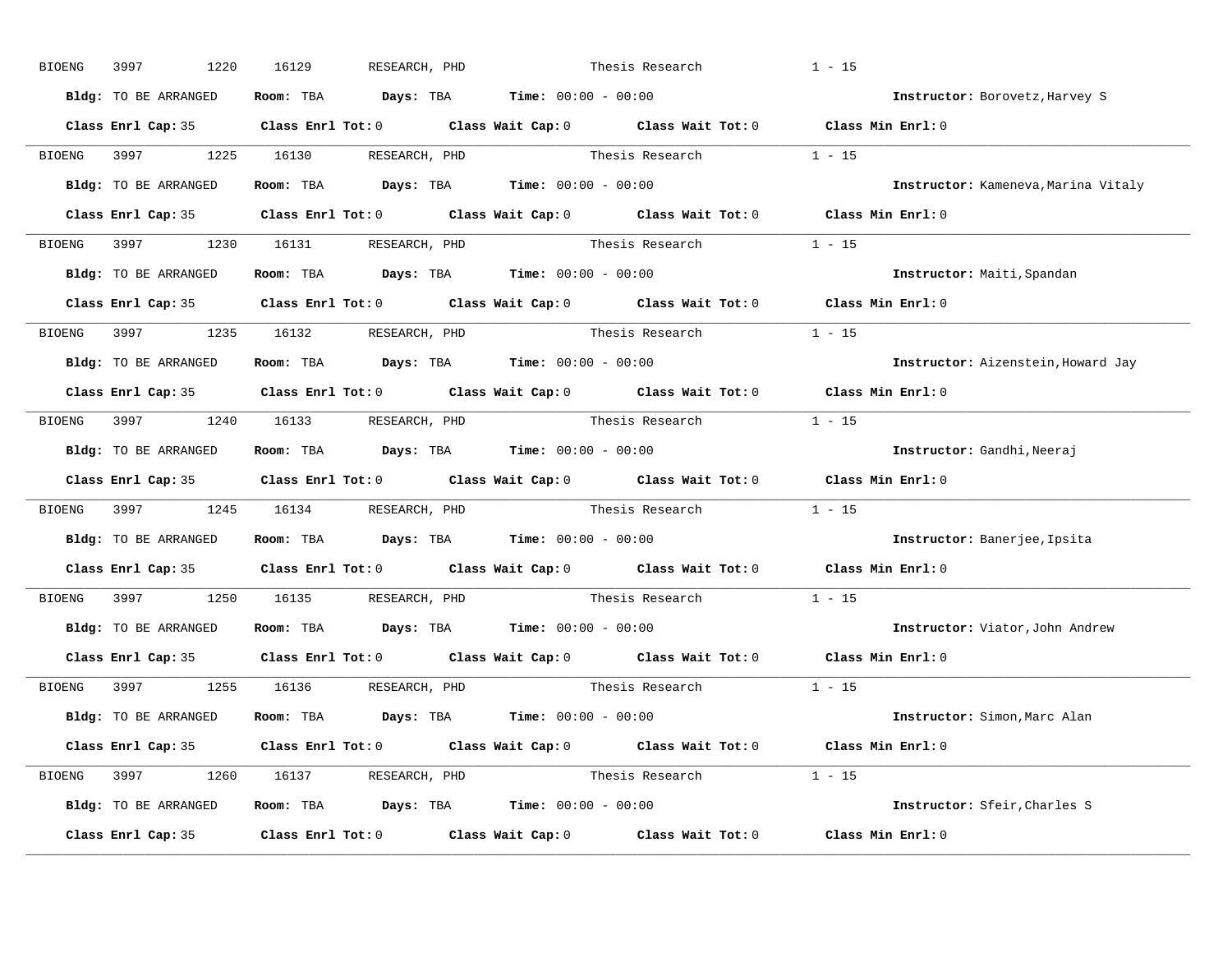#### Report ID: SR201 **University of Pittsburgh** Page No. 22 of 300 **Schedule of Classes for Fall Term 2021-2022** Run Date: 12/16/2020 **Academic Term** Run Time: 20:00:18

| Subject       | Catalog Nbr Section Class Nbr | Course Title                                                            | Component                                                                                  | Units<br>Topics                      |
|---------------|-------------------------------|-------------------------------------------------------------------------|--------------------------------------------------------------------------------------------|--------------------------------------|
| <b>BIOENG</b> | 3997<br>1270                  | 16837<br>RESEARCH, PHD                                                  | Thesis Research                                                                            | $1 - 15$                             |
|               | Bldg: TO BE ARRANGED          | Room: TBA $Days:$ TBA $Time: 00:00 - 00:00$                             |                                                                                            | Instructor: Ibrahim, Tamer Selim     |
|               |                               |                                                                         | Class Enrl Cap: 35 Class Enrl Tot: 0 Class Wait Cap: 0 Class Wait Tot: 0 Class Min Enrl: 0 |                                      |
| BIOENG        | 3997 1275 16838               | RESEARCH, PHD                                                           | Thesis Research                                                                            | $1 - 15$                             |
|               | Bldg: TO BE ARRANGED          | Room: TBA $Days:$ TBA $Time: 00:00 - 00:00$                             |                                                                                            | Instructor: Tuan, Rocky Sung Chi     |
|               |                               |                                                                         | Class Enrl Cap: 35 Class Enrl Tot: 0 Class Wait Cap: 0 Class Wait Tot: 0                   | Class Min Enrl: 0                    |
| BIOENG        | 3997 — 100                    | 1280 16839<br>RESEARCH, PHD                                             | Thesis Research                                                                            | $1 - 15$                             |
|               | Bldg: TO BE ARRANGED          | Room: TBA $\rule{1em}{0.15mm}$ Days: TBA $\qquad$ Time: $00:00 - 00:00$ |                                                                                            | Instructor: Miskov- Zivanov, Natasa  |
|               |                               |                                                                         | Class Enrl Cap: 35 Class Enrl Tot: 0 Class Wait Cap: 0 Class Wait Tot: 0 Class Min Enrl: 0 |                                      |
| <b>BIOENG</b> |                               | 1285 16840<br>RESEARCH, PHD                                             | Thesis Research                                                                            | $1 - 15$                             |
|               | Bldg: TO BE ARRANGED          | Room: TBA $Days:$ TBA $Time: 00:00 - 00:00$                             |                                                                                            | Instructor: Smith, Matthew Adam      |
|               |                               |                                                                         | Class Enrl Cap: 35 Class Enrl Tot: 0 Class Wait Cap: 0 Class Wait Tot: 0                   | Class Min Enrl: 0                    |
|               | BIOENG 3997                   | 1290 16841<br>RESEARCH, PHD                                             | Thesis Research                                                                            | $1 - 15$                             |
|               | Bldg: TO BE ARRANGED          | Room: TBA $Days:$ TBA $Time: 00:00 - 00:00$                             |                                                                                            | Instructor: Vande Geest, Jonathan P. |
|               |                               |                                                                         | Class Enrl Cap: 35 Class Enrl Tot: 0 Class Wait Cap: 0 Class Wait Tot: 0 Class Min Enrl: 0 |                                      |
| BIOENG        | 1300                          | 17807                                                                   | RESEARCH, PHD Thesis Research                                                              | $1 - 15$                             |
|               | Bldg: TO BE ARRANGED          | Room: TBA $Days:$ TBA $Time: 00:00 - 00:00$                             |                                                                                            | Instructor: Gandhi, Neeraj           |
|               |                               |                                                                         | Class Enrl Cap: 35 Class Enrl Tot: 0 Class Wait Cap: 0 Class Wait Tot: 0 Class Min Enrl: 0 |                                      |
| BIOENG        | 3997 3997                     | 1310 17808<br>RESEARCH, PHD                                             | Thesis Research                                                                            | $1 - 15$                             |
|               | Bldg: TO BE ARRANGED          | Room: TBA $Days:$ TBA $Time: 00:00 - 00:00$                             |                                                                                            | Instructor: Kumta, Prashant N        |
|               |                               |                                                                         | Class Enrl Cap: 35 Class Enrl Tot: 0 Class Wait Cap: 0 Class Wait Tot: 0 Class Min Enrl: 0 |                                      |
| BIOENG        | 3997<br>1320                  | 17809<br>RESEARCH, PHD                                                  | Thesis Research                                                                            | $1 - 15$                             |
|               | Bldg: TO BE ARRANGED          | Room: TBA $Days:$ TBA $Time: 00:00 - 00:00$                             |                                                                                            | Instructor: Anderson, Carolyn J      |
|               | Class Enrl Cap: 35            |                                                                         | Class Enrl Tot: $0$ Class Wait Cap: $0$ Class Wait Tot: $0$                                | Class Min Enrl: 0                    |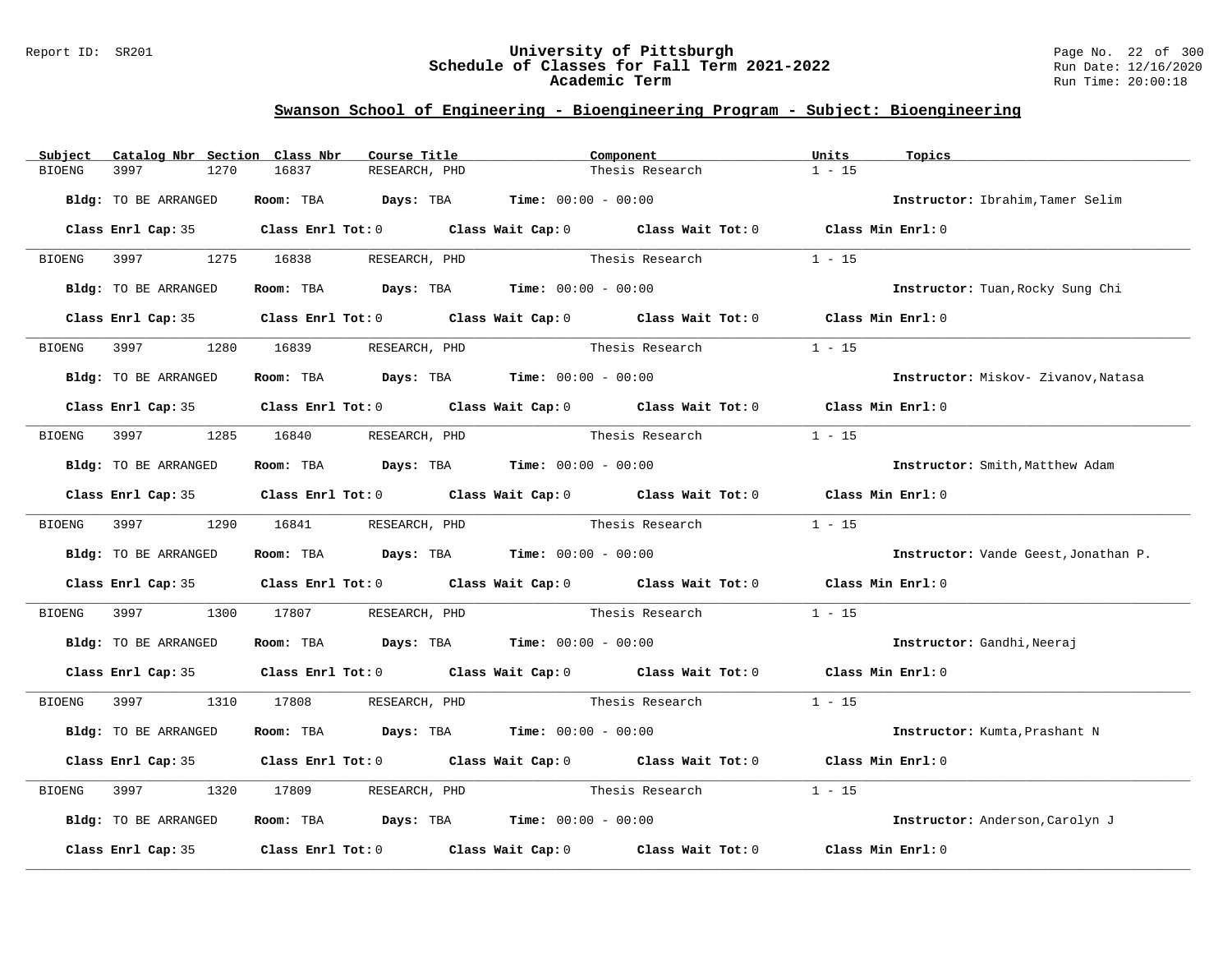| BIOENG | 1330<br>3997         | 17810<br>RESEARCH, PHD                                                                              | Thesis Research          | $1 - 15$                               |
|--------|----------------------|-----------------------------------------------------------------------------------------------------|--------------------------|----------------------------------------|
|        | Bldg: TO BE ARRANGED | Room: TBA $Days:$ TBA $Time: 00:00 - 00:00$                                                         |                          | Instructor: Robertson, Anne M          |
|        |                      | Class Enrl Cap: 35 Class Enrl Tot: 0 Class Wait Cap: 0 Class Wait Tot: 0 Class Min Enrl: 0          |                          |                                        |
|        |                      | BIOENG 3997 1340 17811 RESEARCH, PHD Thesis Research 1 - 15                                         |                          |                                        |
|        | Bldg: TO BE ARRANGED | Room: TBA $Days:$ TBA Time: $00:00 - 00:00$                                                         |                          | Instructor: Fedorchak, Morgan Virginia |
|        |                      | Class Enrl Cap: 35 Class Enrl Tot: 0 Class Wait Cap: 0 Class Wait Tot: 0 Class Min Enrl: 0          |                          |                                        |
|        |                      | BIOENG 3997 1345 18160 RESEARCH, PHD Thesis Research 1 - 15                                         |                          |                                        |
|        |                      | <b>Bldg:</b> TO BE ARRANGED <b>Room:</b> TBA <b>Days:</b> TBA <b>Time:</b> $00:00 - 00:00$          |                          | Instructor: El Gharbawie, Omar A       |
|        |                      | Class Enrl Cap: 35 Class Enrl Tot: 0 Class Wait Cap: 0 Class Wait Tot: 0 Class Min Enrl: 0          |                          |                                        |
|        |                      | BIOENG 3997 1350 18161 RESEARCH, PHD                                                                | Thesis Research 1 - 15   |                                        |
|        | Bldg: TO BE ARRANGED | Room: TBA $Days:$ TBA $Time: 00:00 - 00:00$                                                         |                          | Instructor: Gaunt, Robert A            |
|        |                      | Class Enrl Cap: 35 Class Enrl Tot: 0 Class Wait Cap: 0 Class Wait Tot: 0 Class Min Enrl: 0          |                          |                                        |
|        |                      | BIOENG 3997 1355 18162 RESEARCH, PHD                                                                | Thesis Research $1 - 15$ |                                        |
|        | Bldg: TO BE ARRANGED | Room: TBA $Days:$ TBA $Time: 00:00 - 00:00$                                                         |                          | Instructor: Benosman, Benjamin         |
|        |                      | Class Enrl Cap: 35 Class Enrl Tot: 0 Class Wait Cap: 0 Class Wait Tot: 0 Class Min Enrl: 0          |                          |                                        |
|        |                      | BIOENG 3997 1360 18163 RESEARCH, PHD Thesis Research 1 - 15                                         |                          |                                        |
|        | Bldg: TO BE ARRANGED | Room: TBA $Days:$ TBA $Time: 00:00 - 00:00$                                                         |                          | Instructor: Brown, Bryan Nicklaus      |
|        |                      | Class Enrl Cap: 35 $\qquad$ Class Enrl Tot: 0 $\qquad$ Class Wait Cap: 0 $\qquad$ Class Wait Tot: 0 |                          | Class Min Enrl: 0                      |
|        |                      | BIOENG 3997 1365 18164 RESEARCH, PHD                                                                | Thesis Research          | $1 - 15$                               |
|        |                      | Bldg: TO BE ARRANGED Room: TBA Days: TBA Time: 00:00 - 00:00                                        |                          | Instructor: Kim, Kang                  |
|        |                      | Class Enrl Cap: 35 Class Enrl Tot: 0 Class Wait Cap: 0 Class Wait Tot: 0 Class Min Enrl: 0          |                          |                                        |
|        |                      | BIOENG 3997 1370 18165 RESEARCH, PHD                                                                | Thesis Research $1 - 15$ |                                        |
|        | Bldg: TO BE ARRANGED | Room: TBA $\rule{1em}{0.15mm}$ Days: TBA $\rule{1.15mm}]{0.15mm}$ Time: $0.000 - 0.000$             |                          | Instructor: Boninger, Michael L.       |
|        |                      | Class Enrl Cap: 35 Class Enrl Tot: 0 Class Wait Cap: 0 Class Wait Tot: 0 Class Min Enrl: 0          |                          |                                        |
|        |                      | BIOENG 3997 1375 18166 RESEARCH, PHD                                                                | Thesis Research $1 - 15$ |                                        |
|        |                      | Bldg: TO BE ARRANGED Room: TBA Days: TBA Time: 00:00 - 00:00                                        |                          | Instructor: Staff                      |
|        |                      | Class Enrl Cap: 35 Class Enrl Tot: 0 Class Wait Cap: 0 Class Wait Tot: 0 Class Min Enrl: 0          |                          |                                        |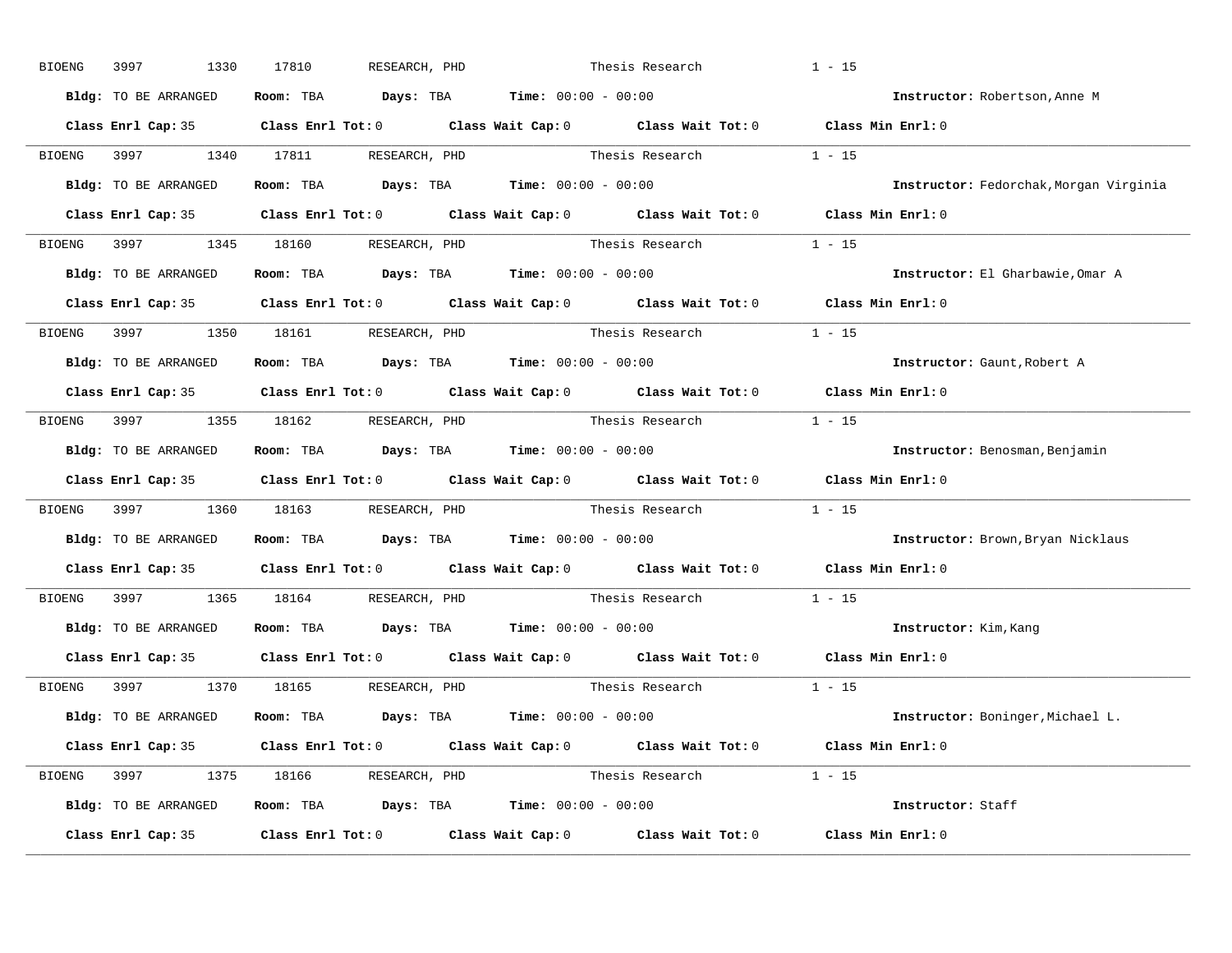#### Report ID: SR201 **University of Pittsburgh** Page No. 24 of 300 **Schedule of Classes for Fall Term 2021-2022** Run Date: 12/16/2020 **Academic Term** Run Time: 20:00:18

| Catalog Nbr Section Class Nbr<br>Subject | Course Title                                                                               | Component                          | Units<br>Topics                         |
|------------------------------------------|--------------------------------------------------------------------------------------------|------------------------------------|-----------------------------------------|
| 3997<br><b>BIOENG</b><br>1380            | 18167<br>RESEARCH, PHD                                                                     | Thesis Research                    | $1 - 15$                                |
| Bldg: TO BE ARRANGED                     | Room: TBA $Days:$ TBA $Time: 00:00 - 00:00$                                                |                                    | Instructor: Ruder, Warren C             |
|                                          | Class Enrl Cap: 35 Class Enrl Tot: 0 Class Wait Cap: 0 Class Wait Tot: 0 Class Min Enrl: 0 |                                    |                                         |
| 3997<br>BIOENG                           | 1385 18168<br>RESEARCH, PHD                                                                | Thesis Research                    | $1 - 15$                                |
| Bldg: TO BE ARRANGED                     | Room: TBA $Days:$ TBA $Time: 00:00 - 00:00$                                                |                                    | Instructor: Woollard, Fabrisia Ambrosio |
|                                          | Class Enrl Cap: 35 Class Enrl Tot: 0 Class Wait Cap: 0 Class Wait Tot: 0 Class Min Enrl: 0 |                                    |                                         |
| 3997<br>1390<br>BIOENG                   | 18169<br>RESEARCH, PHD                                                                     | Thesis Research                    | $1 - 15$                                |
| Bldg: TO BE ARRANGED                     | Room: TBA $Days:$ TBA $Time: 00:00 - 00:00$                                                |                                    | Instructor: Sigal, Ian Alejandro        |
|                                          | Class Enrl Cap: 35 Class Enrl Tot: 0 Class Wait Cap: 0 Class Wait Tot: 0 Class Min Enrl: 0 |                                    |                                         |
| 3999<br>BIOENG                           | 1010 12827 PH.D. DISSERTATION Thesis Research                                              |                                    | $1 - 15$                                |
| Bldg: TO BE ARRANGED                     | Room: TBA $Days:$ TBA $Time: 00:00 - 00:00$                                                |                                    | Instructor: Collinger, Jennifer Lynn    |
|                                          | Class Enrl Cap: 35 Class Enrl Tot: 0 Class Wait Cap: 0 Class Wait Tot: 0 Class Min Enrl: 0 |                                    |                                         |
| BIOENG 3999                              | 1015 16073                                                                                 | PH.D. DISSERTATION Thesis Research | $1 - 15$                                |
| Bldg: TO BE ARRANGED                     | Room: TBA $Days:$ TBA $Time: 00:00 - 00:00$                                                |                                    | Instructor: Cui, Xinyan                 |
|                                          | Class Enrl Cap: 35 Class Enrl Tot: 0 Class Wait Cap: 0 Class Wait Tot: 0 Class Min Enrl: 0 |                                    |                                         |
| 3999<br>1020<br>BIOENG                   | 16074                                                                                      | PH.D. DISSERTATION Thesis Research | $1 - 15$                                |
| Bldg: TO BE ARRANGED                     | Room: TBA $Days:$ TBA $Time: 00:00 - 00:00$                                                |                                    | Instructor: Fedorchak, Morgan Virginia  |
|                                          | Class Enrl Cap: 35 Class Enrl Tot: 0 Class Wait Cap: 0 Class Wait Tot: 0 Class Min Enrl: 0 |                                    |                                         |
| <b>BIOENG</b><br>3999 1999<br>1025       | 16075 PH.D. DISSERTATION Thesis Research 1 - 15                                            |                                    |                                         |
| Bldg: TO BE ARRANGED                     | Room: TBA $Days:$ TBA $Time: 00:00 - 00:00$                                                |                                    | Instructor: Badylak, Stephen Francis    |
|                                          | Class Enrl Cap: 35 Class Enrl Tot: 0 Class Wait Cap: 0 Class Wait Tot: 0                   |                                    | Class Min Enrl: 0                       |
| BIOENG<br>3999<br>1030                   | PH.D. DISSERTATION Thesis Research<br>16076                                                |                                    | $1 - 15$                                |
| Bldg: TO BE ARRANGED                     | Room: TBA $Days: TBA$ Time: $00:00 - 00:00$                                                |                                    | Instructor: Brown, Bryan Nicklaus       |
| Class Enrl Cap: 35                       | Class Enrl Tot: $0$ Class Wait Cap: $0$ Class Wait Tot: $0$                                |                                    | Class Min Enrl: 0                       |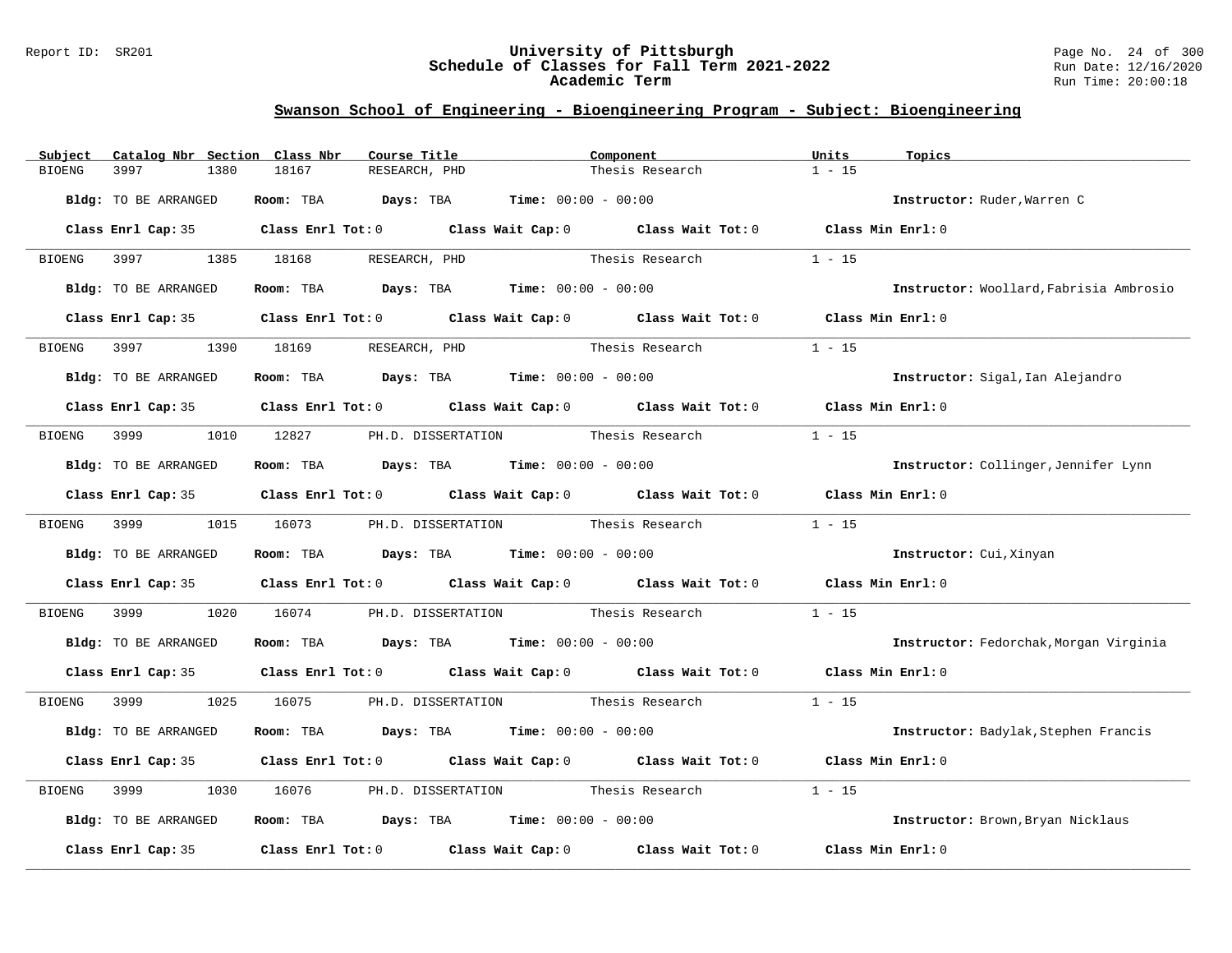| 3999<br>1035<br>BIOENG | 16077<br>PH.D. DISSERTATION<br>Thesis Research                                             | $1 - 15$                                    |
|------------------------|--------------------------------------------------------------------------------------------|---------------------------------------------|
| Bldg: TO BE ARRANGED   | Room: TBA $Days:$ TBA $Time: 00:00 - 00:00$                                                | Instructor: Gandhi, Neeraj                  |
|                        | Class Enrl Cap: 35 Class Enrl Tot: 0 Class Wait Cap: 0 Class Wait Tot: 0 Class Min Enrl: 0 |                                             |
|                        | BIOENG 3999 1040 16078 PH.D. DISSERTATION Thesis Research 1 - 15                           |                                             |
| Bldg: TO BE ARRANGED   | Room: TBA $Days:$ TBA Time: $00:00 - 00:00$                                                | Instructor: Collinger, Jennifer Lynn        |
|                        | Class Enrl Cap: 35 Class Enrl Tot: 0 Class Wait Cap: 0 Class Wait Tot: 0 Class Min Enrl: 0 |                                             |
|                        | BIOENG 3999 1045 16079 PH.D. DISSERTATION Thesis Research 1 - 15                           |                                             |
|                        | Bldg: TO BE ARRANGED ROOM: TBA Days: TBA Time: 00:00 - 00:00                               | Instructor: Wagner, William R               |
|                        | Class Enrl Cap: 35 Class Enrl Tot: 0 Class Wait Cap: 0 Class Wait Tot: 0 Class Min Enrl: 0 |                                             |
|                        | BIOENG 3999 1050 16080 PH.D. DISSERTATION Thesis Research 1 - 15                           |                                             |
| Bldg: TO BE ARRANGED   | Room: TBA $\rule{1em}{0.15mm}$ Days: TBA $\rule{1.5mm}{0.15mm}$ Time: $00:00 - 00:00$      | Instructor: Staff                           |
|                        | Class Enrl Cap: 35 Class Enrl Tot: 0 Class Wait Cap: 0 Class Wait Tot: 0 Class Min Enrl: 0 |                                             |
|                        | BIOENG 3999 1055 16081 PH.D. DISSERTATION Thesis Research 1 - 15                           |                                             |
| Bldg: TO BE ARRANGED   | Room: TBA $\rule{1em}{0.15mm}$ Days: TBA $\rule{1.5mm}{0.15mm}$ Time: $00:00 - 00:00$      | Instructor: Torres, Gelsy                   |
|                        | Class Enrl Cap: 35 Class Enrl Tot: 0 Class Wait Cap: 0 Class Wait Tot: 0 Class Min Enrl: 0 |                                             |
|                        | BIOENG 3999 1060 16082 PH.D. DISSERTATION Thesis Research 1 - 15                           |                                             |
|                        | Bldg: TO BE ARRANGED ROOM: TBA Days: TBA Time: 00:00 - 00:00                               | Instructor: Simon, Marc Alan                |
|                        | Class Enrl Cap: 35 Class Enrl Tot: 0 Class Wait Cap: 0 Class Wait Tot: 0                   | Class Min Enrl: 0                           |
|                        | BIOENG 3999 1065 16083 PH.D. DISSERTATION Thesis Research                                  | $1 - 15$                                    |
| Bldg: TO BE ARRANGED   | Room: TBA $Days:$ TBA $Time:$ 00:00 - 00:00                                                | Instructor: Beschorner, Kurt E.             |
|                        | Class Enrl Cap: 35 Class Enrl Tot: 0 Class Wait Cap: 0 Class Wait Tot: 0 Class Min Enrl: 0 |                                             |
|                        | BIOENG 3999 1070 16084 PH.D. DISSERTATION Thesis Research                                  | $1 - 15$                                    |
|                        | Bldg: TO BE ARRANGED Room: TBA Days: TBA Time: 00:00 - 00:00                               | <b>Instructor:</b> Badylak, Stephen Francis |
|                        | Class Enrl Cap: 35 Class Enrl Tot: 0 Class Wait Cap: 0 Class Wait Tot: 0 Class Min Enrl: 0 |                                             |
|                        | BIOENG 3999 1075 16085 PH.D. DISSERTATION Thesis Research 1 - 15                           |                                             |
|                        | Bldg: TO BE ARRANGED ROOM: TBA Days: TBA Time: 00:00 - 00:00                               | Instructor: Batista, Aaron P                |
|                        | Class Enrl Cap: 35 Class Enrl Tot: 0 Class Wait Cap: 0 Class Wait Tot: 0 Class Min Enrl: 0 |                                             |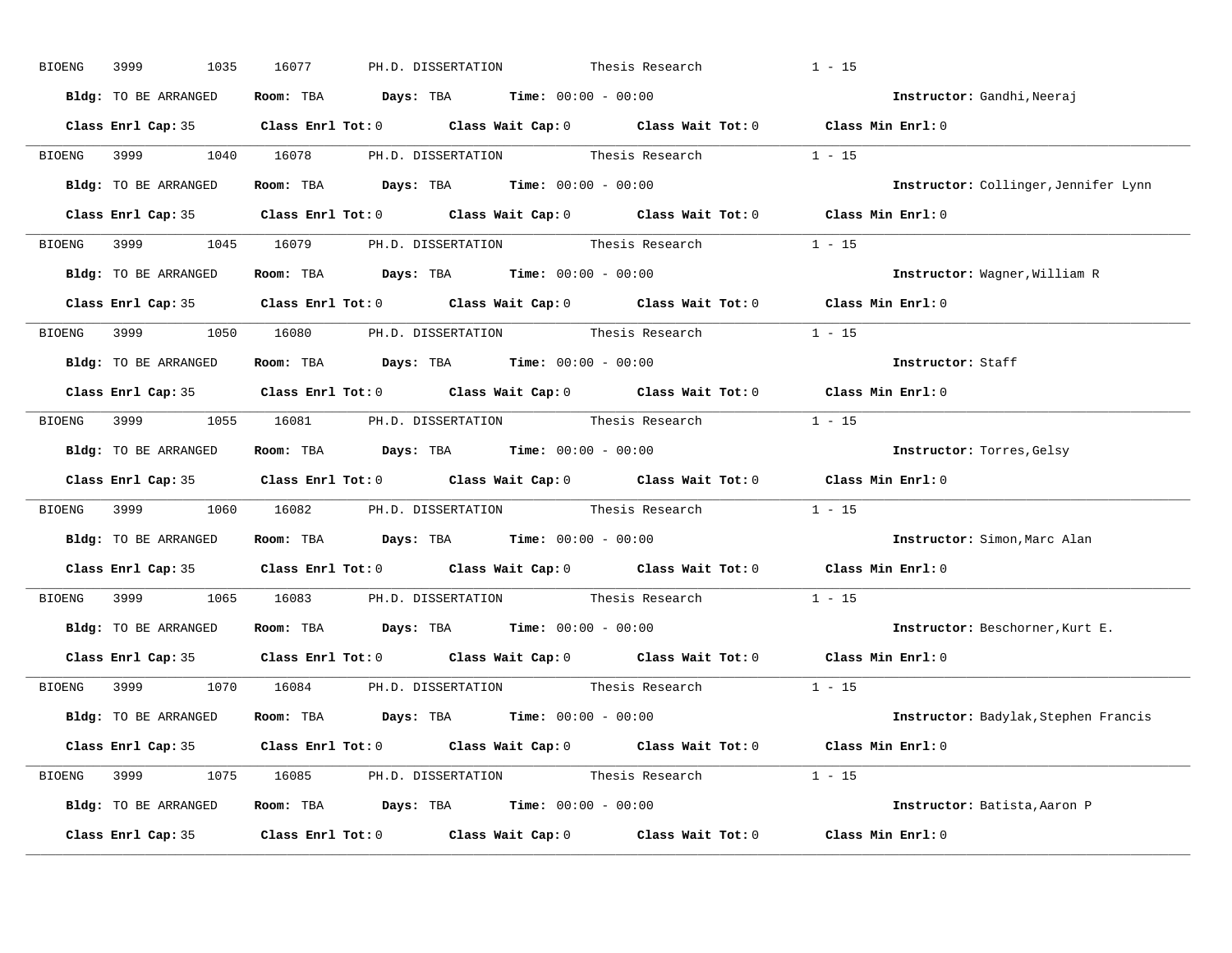#### Report ID: SR201 **University of Pittsburgh** Page No. 26 of 300 **Schedule of Classes for Fall Term 2021-2022** Run Date: 12/16/2020 **Academic Term** Run Time: 20:00:18

| Catalog Nbr Section Class Nbr<br>Subject | Course Title                                                                                        | Component                          | Units<br>Topics                         |
|------------------------------------------|-----------------------------------------------------------------------------------------------------|------------------------------------|-----------------------------------------|
| 3999<br><b>BIOENG</b><br>1080            | 16086<br>PH.D. DISSERTATION                                                                         | Thesis Research                    | $1 - 15$                                |
| Bldg: TO BE ARRANGED                     | Room: TBA $Days: TBA$ Time: $00:00 - 00:00$                                                         |                                    | <b>Instructor:</b> Roy, Partha          |
|                                          | Class Enrl Cap: 35 Class Enrl Tot: 0 Class Wait Cap: 0 Class Wait Tot: 0 Class Min Enrl: 0          |                                    |                                         |
| BIOENG 3999 1085 16087                   |                                                                                                     | PH.D. DISSERTATION Thesis Research | $1 - 15$                                |
| Bldg: TO BE ARRANGED                     | Room: TBA $Days:$ TBA $Time: 00:00 - 00:00$                                                         |                                    | Instructor: Woollard, Fabrisia Ambrosio |
|                                          | Class Enrl Cap: 35 Class Enrl Tot: 0 Class Wait Cap: 0 Class Wait Tot: 0 Class Min Enrl: 0          |                                    |                                         |
| 3999 700<br>BIOENG                       | PH.D. DISSERTATION Thesis Research<br>1090 16088                                                    |                                    | $1 - 15$                                |
| Bldg: TO BE ARRANGED                     | Room: TBA $Days:$ TBA $Time: 00:00 - 00:00$                                                         |                                    | Instructor: Laymon, Charles M           |
|                                          | Class Enrl Cap: 35 Class Enrl Tot: 0 Class Wait Cap: 0 Class Wait Tot: 0 Class Min Enrl: 0          |                                    |                                         |
| BIOENG                                   | 3999 1095 16089 PH.D. DISSERTATION Thesis Research                                                  |                                    | $1 - 15$                                |
| Bldg: TO BE ARRANGED                     | Room: TBA $Days:$ TBA $Time: 00:00 - 00:00$                                                         |                                    | Instructor: Sclabassi, Robert J         |
|                                          | Class Enrl Cap: 35 Class Enrl Tot: 0 Class Wait Cap: 0 Class Wait Tot: 0 Class Min Enrl: 0          |                                    |                                         |
|                                          | BIOENG 3999 1100 16090 PH.D. DISSERTATION Thesis Research                                           |                                    | $1 - 15$                                |
| Bldg: TO BE ARRANGED                     | Room: TBA $Days:$ TBA $Time: 00:00 - 00:00$                                                         |                                    | Instructor: Gandhi, Neeraj              |
|                                          | Class Enrl Cap: 35 Class Enrl Tot: 0 Class Wait Cap: 0 Class Wait Tot: 0 Class Min Enrl: 0          |                                    |                                         |
| 3999 700<br>BIOENG                       | 1105 16091 PH.D. DISSERTATION Thesis Research                                                       |                                    | $1 - 15$                                |
| Bldg: TO BE ARRANGED                     | Room: TBA $\rule{1em}{0.15mm}$ Days: TBA Time: $00:00 - 00:00$                                      |                                    | Instructor: Redfern, Mark S             |
|                                          | Class Enrl Cap: 35 Class Enrl Tot: 0 Class Wait Cap: 0 Class Wait Tot: 0 Class Min Enrl: 0          |                                    |                                         |
|                                          | BIOENG 3999 1110 16092 PH.D. DISSERTATION Thesis Research 1 - 15                                    |                                    |                                         |
| Bldg: TO BE ARRANGED                     | Room: TBA $Days:$ TBA $Time: 00:00 - 00:00$                                                         |                                    | Instructor: Weber, Douglas John         |
|                                          | Class Enrl Cap: 35 Class Enrl Tot: 0 Class Wait Cap: 0 Class Wait Tot: 0 Class Min Enrl: 0          |                                    |                                         |
| 3999<br>1115<br>BIOENG                   | 16281                                                                                               | PH.D. DISSERTATION Thesis Research | $1 - 15$                                |
| Bldg: TO BE ARRANGED                     | Room: TBA $\rule{1em}{0.15mm}$ Days: TBA Time: $00:00 - 00:00$                                      |                                    | Instructor: Schuman, Joel Steven        |
|                                          | Class Enrl Cap: 35 $\qquad$ Class Enrl Tot: 0 $\qquad$ Class Wait Cap: 0 $\qquad$ Class Wait Tot: 0 |                                    | Class Min Enrl: 0                       |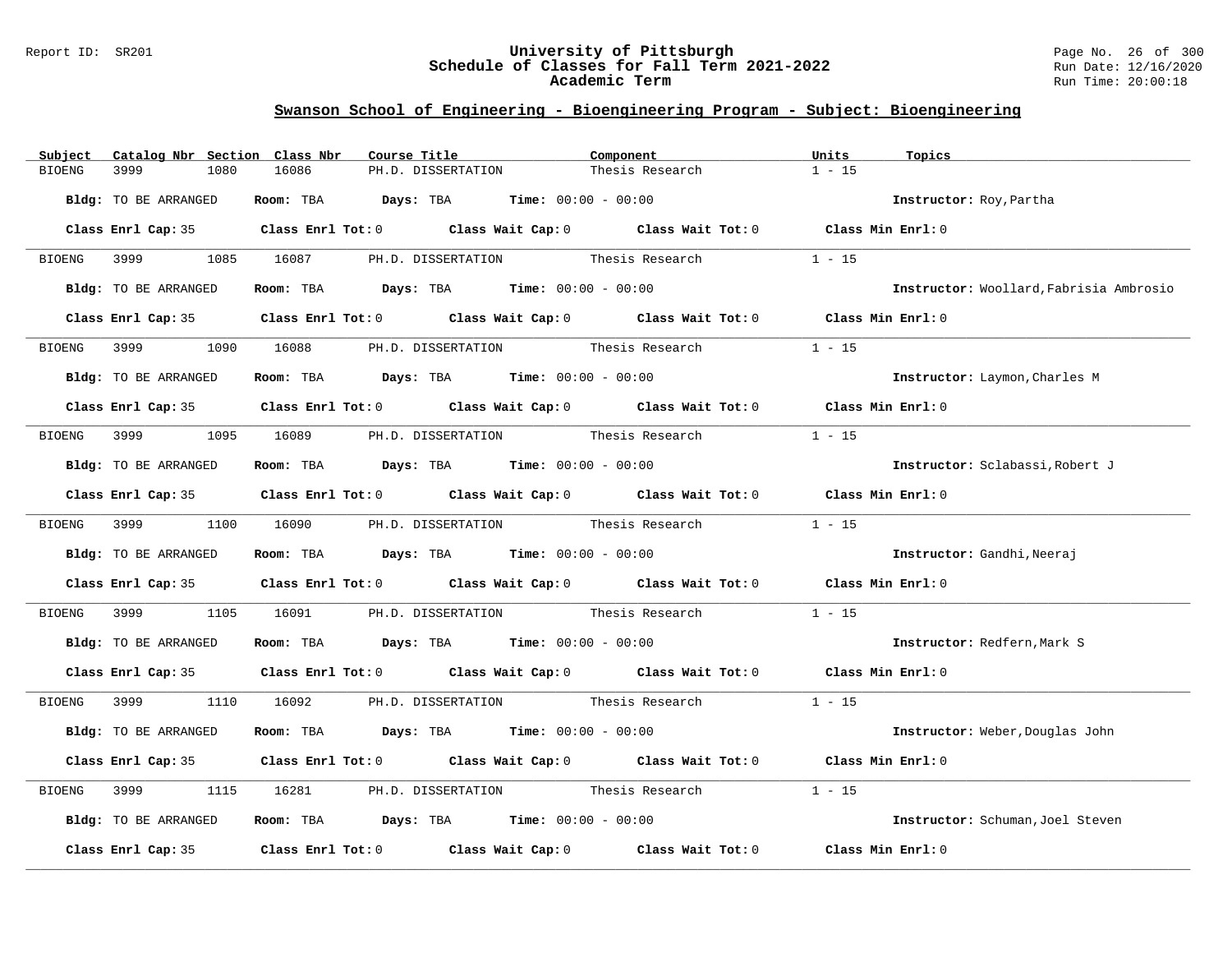| BIOENG 3999 | 1120                 | PH.D. DISSERTATION Thesis Research<br>16282                                                | $1 - 15$                          |
|-------------|----------------------|--------------------------------------------------------------------------------------------|-----------------------------------|
|             | Bldg: TO BE ARRANGED | Room: TBA $Days:$ TBA $Time: 00:00 - 00:00$                                                | Instructor: Sun, Mingui           |
|             |                      | Class Enrl Cap: 35 Class Enrl Tot: 0 Class Wait Cap: 0 Class Wait Tot: 0 Class Min Enrl: 0 |                                   |
|             |                      | BIOENG 3999 1125 16283 PH.D. DISSERTATION Thesis Research 1 - 15                           |                                   |
|             | Bldg: TO BE ARRANGED | Room: TBA $Days:$ TBA Time: $00:00 - 00:00$                                                | Instructor: Federspiel, William   |
|             |                      | Class Enrl Cap: 35 Class Enrl Tot: 0 Class Wait Cap: 0 Class Wait Tot: 0 Class Min Enrl: 0 |                                   |
|             |                      | BIOENG 3999 1130 16284 PH.D. DISSERTATION Thesis Research 1 - 15                           |                                   |
|             |                      | <b>Bldg:</b> TO BE ARRANGED <b>Room:</b> TBA <b>Days:</b> TBA <b>Time:</b> $00:00 - 00:00$ | Instructor: Davidson, Lance A     |
|             |                      | Class Enrl Cap: 35 Class Enrl Tot: 0 Class Wait Cap: 0 Class Wait Tot: 0 Class Min Enrl: 0 |                                   |
|             |                      | BIOENG 3999 1135 16285 PH.D. DISSERTATION Thesis Research 1 - 15                           |                                   |
|             | Bldg: TO BE ARRANGED | Room: TBA $Days:$ TBA $Time: 00:00 - 00:00$                                                | Instructor: Abramowitch, Steven D |
|             |                      | Class Enrl Cap: 35 Class Enrl Tot: 0 Class Wait Cap: 0 Class Wait Tot: 0 Class Min Enrl: 0 |                                   |
|             |                      | BIOENG 3999 1140 16286 PH.D. DISSERTATION Thesis Research 1 - 15                           |                                   |
|             | Bldg: TO BE ARRANGED | Room: TBA $\rule{1em}{0.15mm}$ Days: TBA $\rule{1.15mm}]{0.15mm}$ Time: $0.000 - 0.000$    | Instructor: Shiva, Sruti Sajjan   |
|             |                      | Class Enrl Cap: 35 Class Enrl Tot: 0 Class Wait Cap: 0 Class Wait Tot: 0 Class Min Enrl: 0 |                                   |
|             |                      | BIOENG 3999 1145 16287 PH.D. DISSERTATION Thesis Research 1 - 15                           |                                   |
|             |                      | Bldg: TO BE ARRANGED Room: TBA Days: TBA Time: 00:00 - 00:00                               | Instructor: Vorp, David A         |
|             |                      | Class Enrl Cap: 35 Class Enrl Tot: 0 Class Wait Cap: 0 Class Wait Tot: 0 Class Min Enrl: 0 |                                   |
|             |                      | BIOENG 3999 1150 16288 PH.D. DISSERTATION Thesis Research                                  | $1 - 15$                          |
|             |                      | Bldg: TO BE ARRANGED Room: TBA Days: TBA Time: 00:00 - 00:00                               | Instructor: Staff                 |
|             |                      | Class Enrl Cap: 35 Class Enrl Tot: 0 Class Wait Cap: 0 Class Wait Tot: 0 Class Min Enrl: 0 |                                   |
|             |                      | BIOENG 3999 1155 16289 PH.D. DISSERTATION Thesis Research 1 - 15                           |                                   |
|             |                      | Bldg: TO BE ARRANGED Room: TBA Days: TBA Time: 00:00 - 00:00                               | Instructor: Staff                 |
|             |                      | Class Enrl Cap: 35 Class Enrl Tot: 0 Class Wait Cap: 0 Class Wait Tot: 0 Class Min Enrl: 0 |                                   |
|             |                      | BIOENG 3999 1160 16290 PH.D. DISSERTATION Thesis Research 1 - 15                           |                                   |
|             |                      | Bldg: TO BE ARRANGED Room: TBA Days: TBA Time: 00:00 - 00:00                               | Instructor: Anderson, Carolyn J   |
|             |                      | Class Enrl Cap: 35 Class Enrl Tot: 0 Class Wait Cap: 0 Class Wait Tot: 0 Class Min Enrl: 0 |                                   |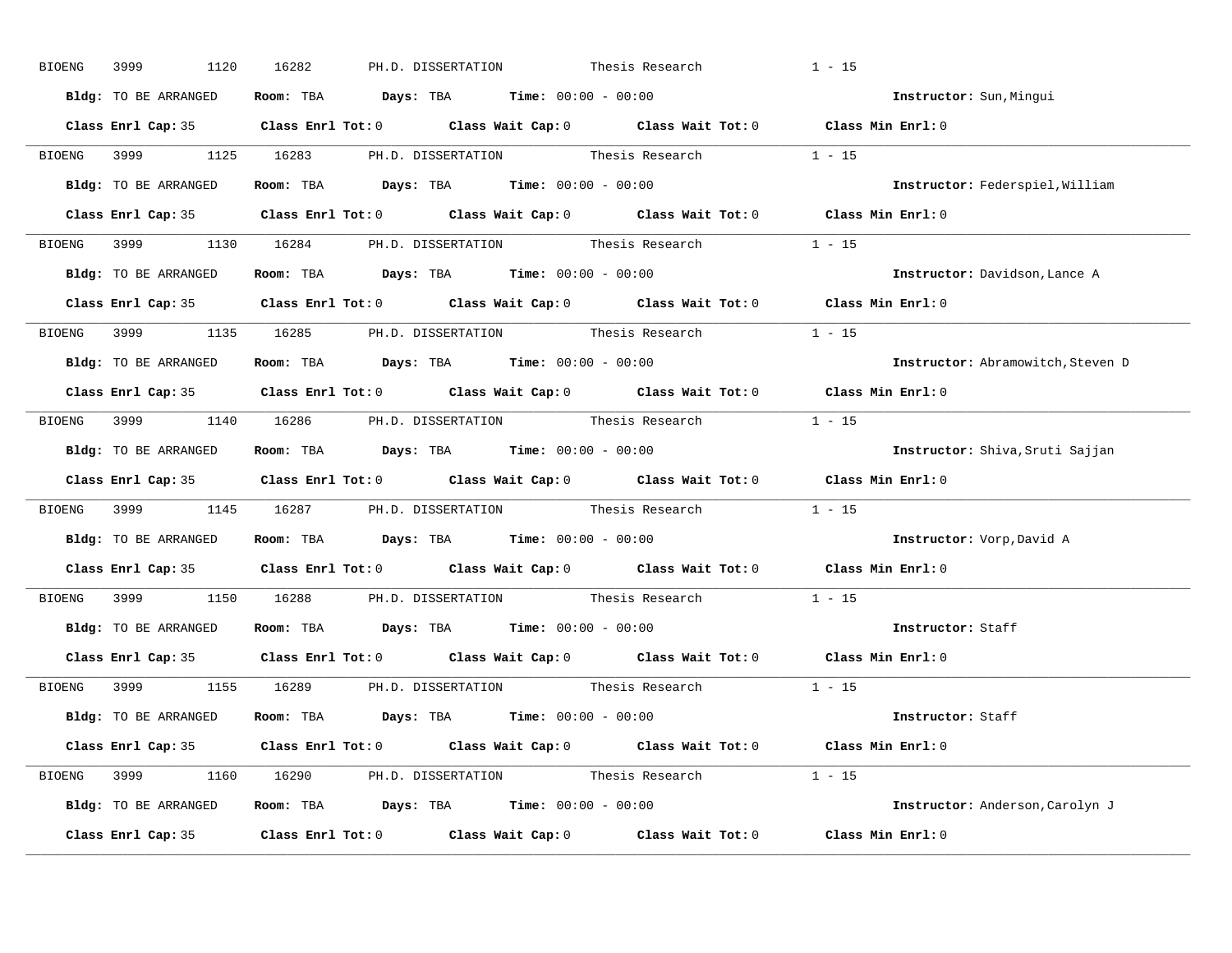#### Report ID: SR201 **University of Pittsburgh** Page No. 28 of 300 **Schedule of Classes for Fall Term 2021-2022** Run Date: 12/16/2020 **Academic Term** Run Time: 20:00:18

| Catalog Nbr Section Class Nbr<br>Subject | Course Title                                                                               | Component       | Units<br>Topics                  |
|------------------------------------------|--------------------------------------------------------------------------------------------|-----------------|----------------------------------|
| <b>BIOENG</b><br>3999<br>1165            | 16291<br>PH.D. DISSERTATION                                                                | Thesis Research | $1 - 15$                         |
| Bldg: TO BE ARRANGED                     | Room: TBA $Days:$ TBA $Time: 00:00 - 00:00$                                                |                 | Instructor: Gaunt, Robert A      |
|                                          | Class Enrl Cap: 35 Class Enrl Tot: 0 Class Wait Cap: 0 Class Wait Tot: 0 Class Min Enrl: 0 |                 |                                  |
|                                          | BIOENG 3999 1170 16292 PH.D. DISSERTATION Thesis Research                                  |                 | $1 - 15$                         |
| Bldg: TO BE ARRANGED                     | Room: TBA $Days:$ TBA $Time: 00:00 - 00:00$                                                |                 | Instructor: Staff                |
|                                          | Class Enrl Cap: 35 Class Enrl Tot: 0 Class Wait Cap: 0 Class Wait Tot: 0 Class Min Enrl: 0 |                 |                                  |
| BIOENG 3999                              | 1175 16293 PH.D. DISSERTATION Thesis Research                                              |                 | $1 - 15$                         |
| Bldg: TO BE ARRANGED                     | Room: TBA $Days:$ TBA $Time: 00:00 - 00:00$                                                |                 | Instructor: Kagan, Valerian E    |
|                                          | Class Enrl Cap: 35 Class Enrl Tot: 0 Class Wait Cap: 0 Class Wait Tot: 0 Class Min Enrl: 0 |                 |                                  |
|                                          | BIOENG 3999 1180 16294 PH.D. DISSERTATION Thesis Research                                  |                 | $1 - 15$                         |
| Bldg: TO BE ARRANGED                     | Room: TBA $\rule{1em}{0.15mm}$ Days: TBA Time: $00:00 - 00:00$                             |                 | Instructor: Kumta, Prashant N    |
|                                          | Class Enrl Cap: 35 Class Enrl Tot: 0 Class Wait Cap: 0 Class Wait Tot: 0 Class Min Enrl: 0 |                 |                                  |
|                                          | BIOENG 3999 1185 16295 PH.D. DISSERTATION Thesis Research                                  |                 | $1 - 15$                         |
| Bldg: TO BE ARRANGED                     | Room: TBA $Days:$ TBA $Time: 00:00 - 00:00$                                                |                 | Instructor: Kim, Kang            |
|                                          | Class Enrl Cap: 35 Class Enrl Tot: 0 Class Wait Cap: 0 Class Wait Tot: 0 Class Min Enrl: 0 |                 |                                  |
|                                          | BIOENG 3999 1190 16296 PH.D. DISSERTATION Thesis Research                                  |                 | $1 - 15$                         |
| Bldg: TO BE ARRANGED                     | Room: TBA $\rule{1em}{0.15mm}$ Days: TBA Time: $00:00 - 00:00$                             |                 | Instructor: Sell, Timothy C.     |
|                                          | Class Enrl Cap: 35 Class Enrl Tot: 0 Class Wait Cap: 0 Class Wait Tot: 0 Class Min Enrl: 0 |                 |                                  |
|                                          | BIOENG 3999 1195 16297 PH.D. DISSERTATION Thesis Research 1 - 15                           |                 |                                  |
| Bldg: TO BE ARRANGED                     | Room: TBA $Days:$ TBA $Time: 00:00 - 00:00$                                                |                 | Instructor: Staff                |
|                                          | Class Enrl Cap: 35 Class Enrl Tot: 0 Class Wait Cap: 0 Class Wait Tot: 0 Class Min Enrl: 0 |                 |                                  |
| BIOENG 3999                              | 1200 16298 PH.D. DISSERTATION Thesis Research                                              |                 | $1 - 15$                         |
| Bldg: TO BE ARRANGED                     | Room: TBA $\rule{1em}{0.15mm}$ Days: TBA Time: $00:00 - 00:00$                             |                 | Instructor: Marra, Kacey Gribbin |
|                                          | Class Enrl Cap: 35 Class Enrl Tot: 0 Class Wait Cap: 0 Class Wait Tot: 0 Class Min Enrl: 0 |                 |                                  |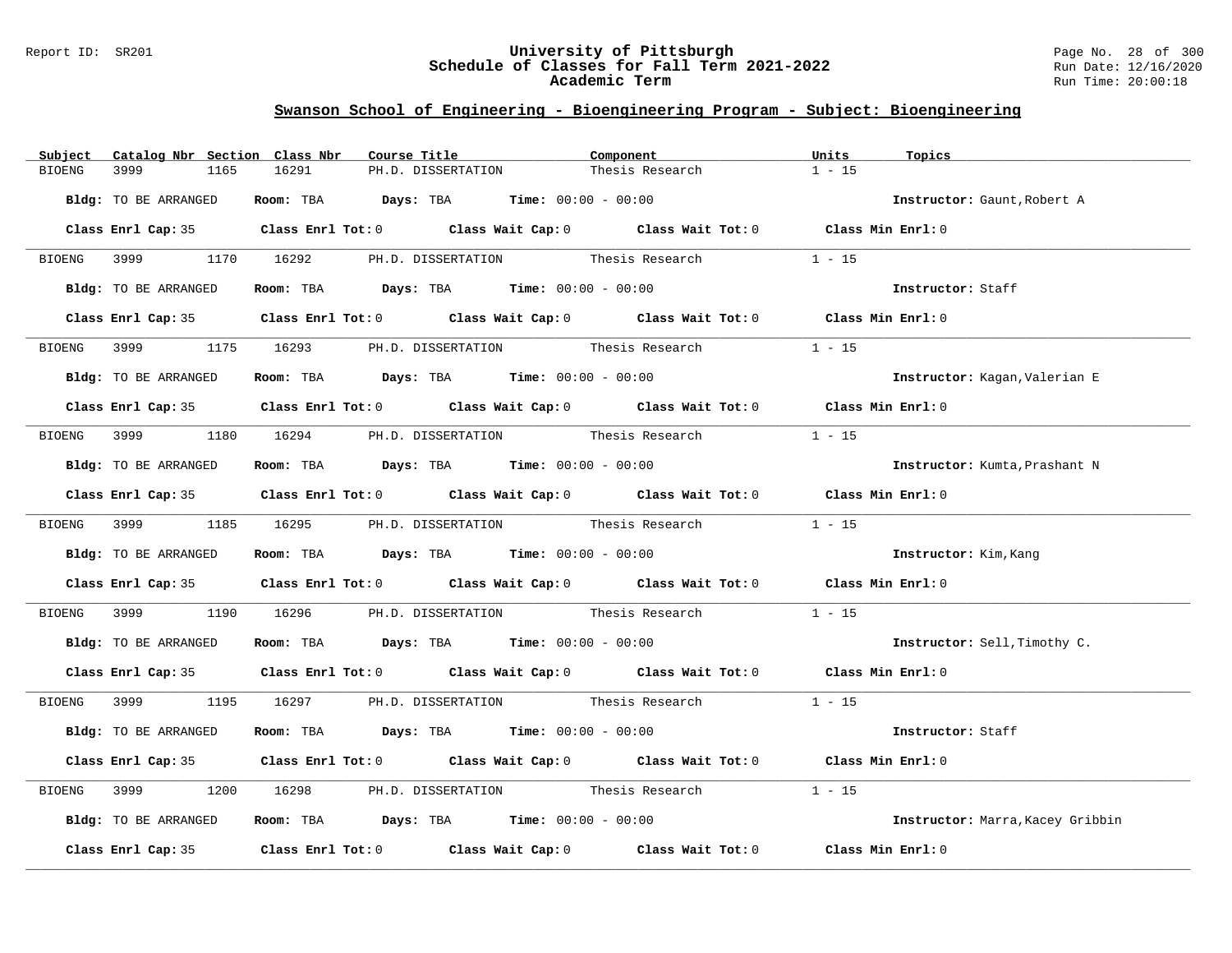| 3999<br>1205<br>BIOENG | 16299<br>PH.D. DISSERTATION Thesis Research                                                         | $1 - 15$                         |
|------------------------|-----------------------------------------------------------------------------------------------------|----------------------------------|
| Bldg: TO BE ARRANGED   | Room: TBA $Days:$ TBA $Time: 00:00 - 00:00$                                                         | Instructor: Taboas, Juan M       |
|                        | Class Enrl Cap: 35 Class Enrl Tot: 0 Class Wait Cap: 0 Class Wait Tot: 0 Class Min Enrl: 0          |                                  |
|                        | BIOENG 3999 1210 16300 PH.D. DISSERTATION Thesis Research 1 - 15                                    |                                  |
| Bldg: TO BE ARRANGED   | Room: TBA $Days:$ TBA Time: $00:00 - 00:00$                                                         | Instructor: Boada, Fernando E    |
|                        | Class Enrl Cap: 35 Class Enrl Tot: 0 Class Wait Cap: 0 Class Wait Tot: 0 Class Min Enrl: 0          |                                  |
|                        | BIOENG 3999 1215 16301 PH.D. DISSERTATION Thesis Research 1 - 15                                    |                                  |
|                        | Bldg: TO BE ARRANGED Room: TBA Days: TBA Time: 00:00 - 00:00                                        | Instructor: Pitt, Bruce          |
|                        | Class Enrl Cap: 35 Class Enrl Tot: 0 Class Wait Cap: 0 Class Wait Tot: 0 Class Min Enrl: 0          |                                  |
|                        | BIOENG 3999 1220 16302 PH.D. DISSERTATION Thesis Research 1 - 15                                    |                                  |
| Bldg: TO BE ARRANGED   | Room: TBA $\rule{1em}{0.15mm}$ Days: TBA $\rule{1.5mm}{0.15mm}$ Time: $00:00 - 00:00$               | Instructor: Cham Dit Tham, Rakie |
|                        | Class Enrl Cap: 35 Class Enrl Tot: 0 Class Wait Cap: 0 Class Wait Tot: 0 Class Min Enrl: 0          |                                  |
|                        | BIOENG 3999 1225 16303 PH.D. DISSERTATION Thesis Research 1 - 15                                    |                                  |
| Bldg: TO BE ARRANGED   | Room: TBA $\rule{1em}{0.15mm}$ Days: TBA $\rule{1.5mm}{0.15mm}$ Time: $00:00 - 00:00$               | Instructor: Smith, Matthew Adam  |
|                        | Class Enrl Cap: 35 Class Enrl Tot: 0 Class Wait Cap: 0 Class Wait Tot: 0 Class Min Enrl: 0          |                                  |
|                        | BIOENG 3999 1230 16304 PH.D. DISSERTATION Thesis Research 1 - 15                                    |                                  |
|                        | Bldg: TO BE ARRANGED ROOM: TBA Days: TBA Time: 00:00 - 00:00                                        | Instructor: Miller, Mark C       |
|                        |                                                                                                     |                                  |
|                        | Class Enrl Cap: 35 $\qquad$ Class Enrl Tot: 0 $\qquad$ Class Wait Cap: 0 $\qquad$ Class Wait Tot: 0 | Class Min Enrl: 0                |
|                        | BIOENG 3999 1235 16305 PH.D. DISSERTATION Thesis Research                                           | $1 - 15$                         |
|                        | <b>Bldg:</b> TO BE ARRANGED <b>Room:</b> TBA <b>Days:</b> TBA <b>Time:</b> $00:00 - 00:00$          | Instructor: Schwartz, Andrew B   |
|                        | Class Enrl Cap: 35 Class Enrl Tot: 0 Class Wait Cap: 0 Class Wait Tot: 0 Class Min Enrl: 0          |                                  |
|                        | BIOENG 3999 1240 16306 PH.D. DISSERTATION Thesis Research                                           | $1 - 15$                         |
|                        | Bldg: TO BE ARRANGED Room: TBA Days: TBA Time: 00:00 - 00:00                                        | Instructor: Kim, Seonggi         |
|                        | Class Enrl Cap: 35 Class Enrl Tot: 0 Class Wait Cap: 0 Class Wait Tot: 0 Class Min Enrl: 0          |                                  |
|                        | BIOENG 3999 1245 16307 PH.D. DISSERTATION Thesis Research 1 - 15                                    |                                  |
|                        | Bldg: TO BE ARRANGED Room: TBA Days: TBA Time: 00:00 - 00:00                                        | Instructor: Debski, Richard E    |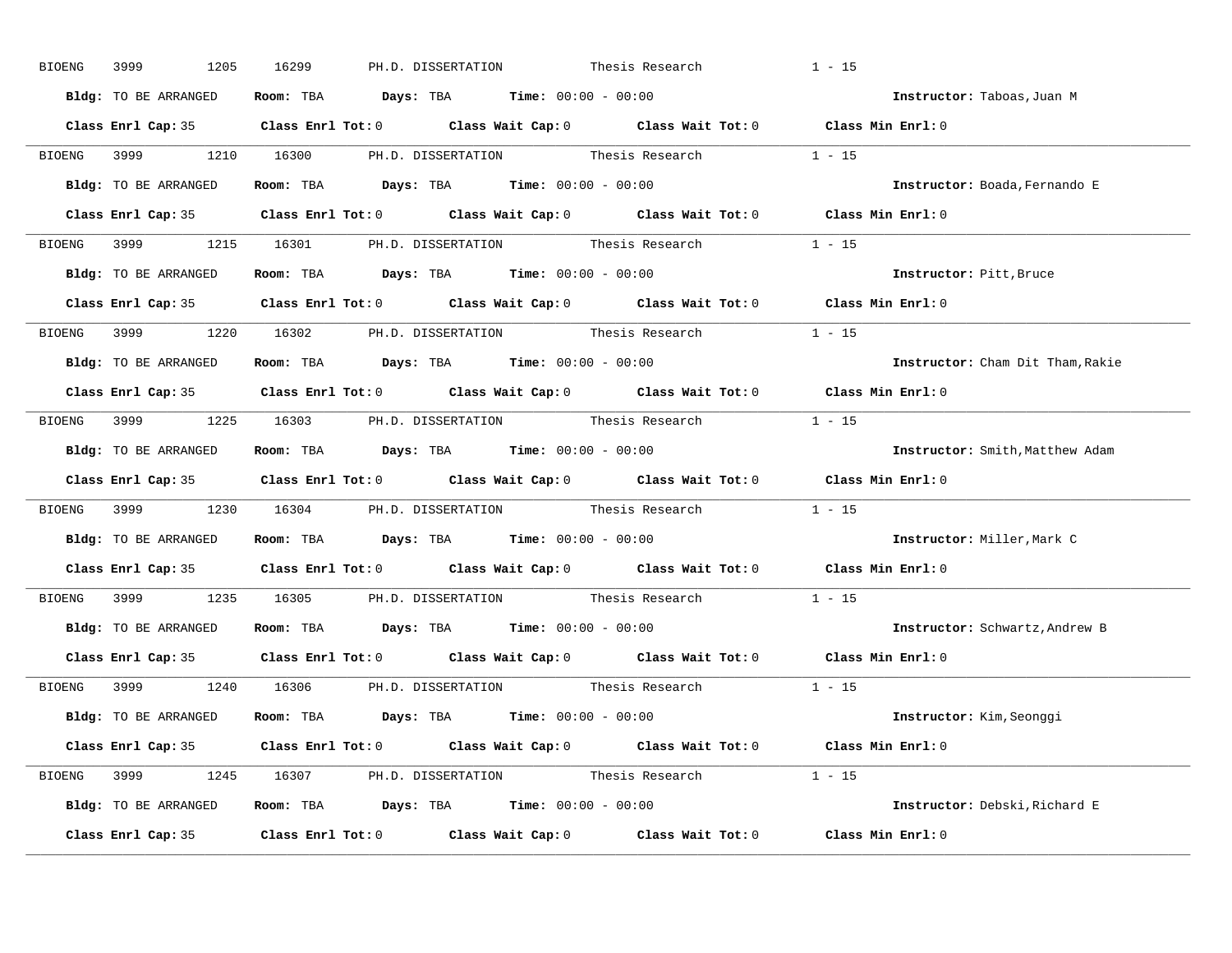#### Report ID: SR201 **University of Pittsburgh** Page No. 30 of 300 **Schedule of Classes for Fall Term 2021-2022** Run Date: 12/16/2020 **Academic Term** Run Time: 20:00:18

| Catalog Nbr Section Class Nbr<br>Subject | Course Title                                                                               | Component       | Units<br>Topics                     |
|------------------------------------------|--------------------------------------------------------------------------------------------|-----------------|-------------------------------------|
| 3999<br>1250<br><b>BIOENG</b>            | 16308<br>PH.D. DISSERTATION                                                                | Thesis Research | $1 - 15$                            |
| Bldg: TO BE ARRANGED                     | Room: TBA $Days:$ TBA $Time: 00:00 - 00:00$                                                |                 | Instructor: Ibrahim, Tamer Selim    |
|                                          | Class Enrl Cap: 35 Class Enrl Tot: 0 Class Wait Cap: 0 Class Wait Tot: 0 Class Min Enrl: 0 |                 |                                     |
| 3999<br>1255<br>BIOENG                   | PH.D. DISSERTATION Thesis Research<br>16309                                                |                 | $1 - 15$                            |
| Bldg: TO BE ARRANGED                     | Room: TBA $Days:$ TBA $Time: 00:00 - 00:00$                                                |                 | Instructor: Stetten, George Dewitt  |
|                                          | Class Enrl Cap: 35 Class Enrl Tot: 0 Class Wait Cap: 0 Class Wait Tot: 0 Class Min Enrl: 0 |                 |                                     |
| 3999<br>1260<br>BIOENG                   | PH.D. DISSERTATION Thesis Research<br>16310                                                |                 | $1 - 15$                            |
| Bldg: TO BE ARRANGED                     | Room: TBA $Days:$ TBA $Time: 00:00 - 00:00$                                                |                 | Instructor: Aizenstein, Howard Jay  |
|                                          |                                                                                            |                 | Borovetz, Harvey S                  |
|                                          | Class Enrl Cap: 35 Class Enrl Tot: 0 Class Wait Cap: 0 Class Wait Tot: 0 Class Min Enrl: 0 |                 |                                     |
| 3999<br>1265<br>BIOENG                   | 18170<br>PH.D. DISSERTATION Thesis Research                                                |                 | $1 - 15$                            |
| Bldg: TO BE ARRANGED                     | Room: TBA $Days:$ TBA Time: $00:00 - 00:00$                                                |                 | Instructor: Miskov- Zivanov, Natasa |
|                                          | Class Enrl Cap: 35 Class Enrl Tot: 0 Class Wait Cap: 0 Class Wait Tot: 0 Class Min Enrl: 0 |                 |                                     |
| 3999 7<br>BIOENG                         | PH.D. DISSERTATION Thesis Research<br>1270<br>18171                                        |                 | $1 - 15$                            |
| Bldg: TO BE ARRANGED                     | Room: TBA $Days:$ TBA Time: $00:00 - 00:00$                                                |                 | Instructor: Almarza, Alejandro Jose |
|                                          | Class Enrl Cap: 35 Class Enrl Tot: 0 Class Wait Cap: 0 Class Wait Tot: 0 Class Min Enrl: 0 |                 |                                     |
| BIOENG                                   | 1275 18172 PH.D. DISSERTATION Thesis Research                                              |                 | $1 - 15$                            |
| Bldg: TO BE ARRANGED                     | Room: TBA $\rule{1em}{0.15mm}$ Days: TBA $\rule{1.5mm}{0.15mm}$ Time: $00:00 - 00:00$      |                 | Instructor: Tuan, Rocky Sung Chi    |
|                                          | Class Enrl Cap: 35 Class Enrl Tot: 0 Class Wait Cap: 0 Class Wait Tot: 0 Class Min Enrl: 0 |                 |                                     |
| 3999 700<br>1280<br><b>BIOENG</b>        | 18173 PH.D. DISSERTATION Thesis Research                                                   |                 | $1 - 15$                            |
| Bldg: TO BE ARRANGED                     | Room: TBA $Days:$ TBA $Time: 00:00 - 00:00$                                                |                 | Instructor: Tashman, Scott          |
| Class Enrl Cap: 35                       | Class Enrl Tot: $0$ Class Wait Cap: $0$ Class Wait Tot: $0$                                |                 | Class Min Enrl: 0                   |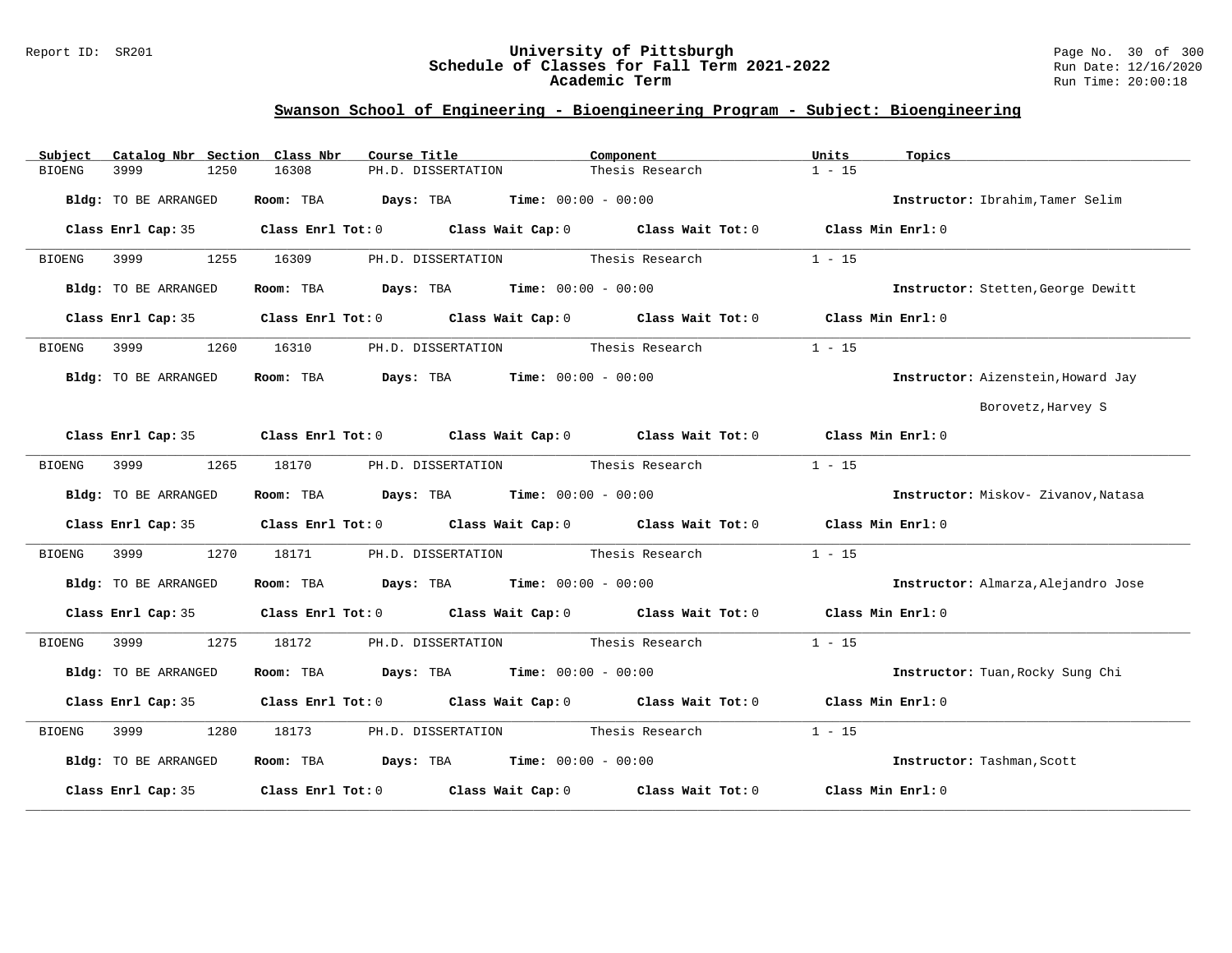### Report ID: SR201 **University of Pittsburgh** Page No. 31 of 300 **Schedule of Classes for Fall Term 2021-2022** Run Date: 12/16/2020 **Academic Term** Run Time: 20:00:18

| Catalog Nbr Section Class Nbr<br>Subject | Course Title                                                                                       | Component                          | Units<br>Topics                          |
|------------------------------------------|----------------------------------------------------------------------------------------------------|------------------------------------|------------------------------------------|
| 3999<br>1285<br>BIOENG                   | 18174<br>PH.D. DISSERTATION                                                                        | Thesis Research                    | $1 - 15$                                 |
| Bldg: TO BE ARRANGED                     | Room: TBA<br><b>Days:</b> TBA <b>Time:</b> $00:00 - 00:00$                                         |                                    | Instructor: Boninger, Michael L.         |
| Class Enrl Cap: 35                       | Class Enrl Tot: $0$ Class Wait Cap: $0$ Class Wait Tot: $0$ Class Min Enrl: $0$                    |                                    |                                          |
| 1290<br>BIOENG<br>3999                   | 18175                                                                                              | PH.D. DISSERTATION Thesis Research | $1 - 15$                                 |
| Bldg: TO BE ARRANGED                     | Room: TBA $Days:$ TBA $Time: 00:00 - 00:00$                                                        |                                    | Instructor: Robertson, Anne M            |
| Class Enrl Cap: 35                       | Class Enrl Tot: $0$ Class Wait Cap: $0$ Class Wait Tot: $0$ Class Min Enrl: $0$                    |                                    |                                          |
| 3999<br>1295<br>BIOENG                   | 18176                                                                                              | PH.D. DISSERTATION Thesis Research | $1 - 15$                                 |
| Bldg: TO BE ARRANGED                     | Room: TBA $Days:$ TBA $Time: 00:00 - 00:00$                                                        |                                    | Instructor: Sfeir, Charles S             |
| Class Enrl Cap: 35                       | Class Enrl Tot: $0$ Class Wait Cap: $0$ Class Wait Tot: $0$ Class Min Enrl: $0$                    |                                    |                                          |
| 1300<br><b>BIOENG</b><br>3999            | 18177                                                                                              | PH.D. DISSERTATION Thesis Research | $1 - 15$                                 |
| Bldg: TO BE ARRANGED                     | Room: TBA $Days:$ TBA $Time: 00:00 - 00:00$                                                        |                                    | Instructor: Miskov- Zivanov, Natasa      |
| Class Enrl Cap: 35                       | Class Enrl Tot: $0$ Class Wait Cap: $0$ Class Wait Tot: $0$ Class Min Enrl: $0$                    |                                    |                                          |
| <b>BIOENG</b><br>3999<br>1305            | 18178                                                                                              | PH.D. DISSERTATION Thesis Research | $1 - 15$                                 |
| Bldg: TO BE ARRANGED                     | Room: TBA $Days:$ TBA $Time: 00:00 - 00:00$                                                        |                                    | Instructor: Menon Gopalakrishna, Prahlad |
|                                          | Class Enrl Cap: 35 Class Enrl Tot: 0 Class Wait Cap: 0 Class Wait Tot: 0 Class Min Enrl: 0         |                                    |                                          |
| 3999<br><b>BIOENG</b><br>1310            | 18179                                                                                              | PH.D. DISSERTATION Thesis Research | $1 - 15$                                 |
| Bldg: TO BE ARRANGED                     | Room: TBA Days: TBA Time: $00:00 - 00:00$                                                          |                                    | Instructor: Vande Geest, Jonathan P.     |
| Class Enrl Cap: 35                       | Class Enrl Tot: 0 $\qquad$ Class Wait Cap: 0 $\qquad$ Class Wait Tot: 0 $\qquad$ Class Min Enrl: 0 |                                    |                                          |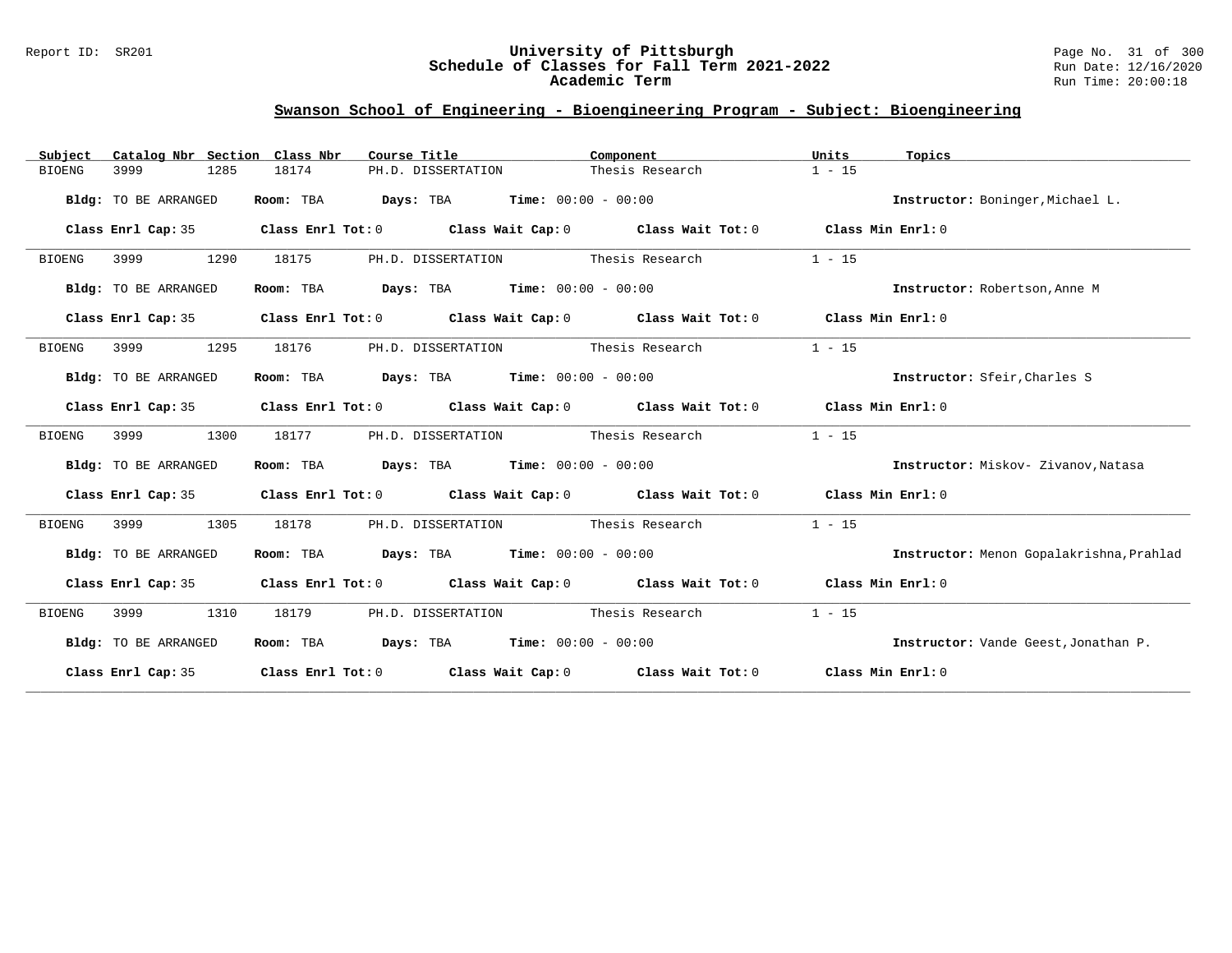# **Swanson School of Engineering - Civil and Environmental Engineering - Subject: Civil & Environmental Engineer**

| Catalog Nbr Section Class Nbr<br>Subiect                                   | Course Title                                                                                                                                                                                                                       | Component         | Units<br>Topics                  |
|----------------------------------------------------------------------------|------------------------------------------------------------------------------------------------------------------------------------------------------------------------------------------------------------------------------------|-------------------|----------------------------------|
| CEE<br>1085<br>1070<br>12753                                               | DEPARTMENTAL SEMINAR                                                                                                                                                                                                               | Colloquium        | $\Omega$                         |
| Bldg: TBA<br>Room: TBA                                                     | Days: F<br><b>Time:</b> $11:00 - 11:50$                                                                                                                                                                                            |                   | Instructor: Sachs, Steven Gerald |
| Class Enrl Cap: 326                                                        | Class Enrl Tot: 0<br>Class Wait Cap: 20                                                                                                                                                                                            | Class Wait Tot: 0 | Class Min Enrl: 0                |
| Room Characteristics: PeopleSoft - Scheduled (PS)(1)                       |                                                                                                                                                                                                                                    |                   |                                  |
| 1105<br>CEE<br>1060<br>16505                                               | MATERIALS OF CONSTRUCTION                                                                                                                                                                                                          | Lecture           | $\overline{3}$                   |
| Bldg: Benedum Hall<br><b>Room: 00319</b>                                   | <b>Time:</b> $11:00 - 11:50$<br>Days: MW                                                                                                                                                                                           |                   | Instructor: Khazanovich, Lev     |
| Class Enrl Cap: 48                                                         | Class Enrl Tot: 0<br>Class Wait Cap: 20                                                                                                                                                                                            | Class Wait Tot: 0 | Class Min Enrl: 0                |
|                                                                            | <b></b> This class has an additional fee. For more information go to <a <br="" href="http://www.registrar.pitt.edu">target="_blank"&gt;http://www.registrar.pitt.edu/</a> , and click on Faculty and Staff, then Course and Class. |                   |                                  |
| 1105<br>1080<br>CEE<br>16506                                               | MATERIALS OF CONSTRUCTION                                                                                                                                                                                                          | Laboratory        | 3                                |
| Bldg: TO BE ARRANGED<br>Room: TBA                                          | Days: F<br><b>Time:</b> $13:00 - 14:50$                                                                                                                                                                                            |                   | Instructor: Khazanovich, Lev     |
| Class Enrl Cap: 16                                                         | Class Enrl Tot: 0<br>Class Wait Cap: 10                                                                                                                                                                                            | Class Wait Tot: 0 | Class Min Enrl: 0                |
|                                                                            | <b></b> This class has an additional fee. For more information go to <a <br="" href="http://www.registrar.pitt.edu">target="_blank"&gt;http://www.registrar.pitt.edu/</a> , and click on Faculty and Staff, then Course and Class. |                   |                                  |
| 1105<br>1100<br>CEE<br>16507                                               | MATERIALS OF CONSTRUCTION                                                                                                                                                                                                          | Laboratory        | 3                                |
| Bldg: TO BE ARRANGED<br>Room: TBA                                          | Days: F<br><b>Time:</b> $15:00 - 16:50$                                                                                                                                                                                            |                   | Instructor: Khazanovich, Lev     |
| Class Enrl Cap: 16                                                         | Class Enrl Tot: 0<br>Class Wait Cap: 10                                                                                                                                                                                            | Class Wait Tot: 0 | Class Min Enrl: 0                |
|                                                                            | <b></b> This class has an additional fee. For more information go to <a <br="" href="http://www.registrar.pitt.edu">target="_blank"&gt;http://www.registrar.pitt.edu/</a> , and click on Faculty and Staff, then Course and Class. |                   |                                  |
| 1200<br>1300<br>24321<br>CEE                                               | CONSTRUCTION MANAGEMENT                                                                                                                                                                                                            | Lecture           | 3                                |
| Bldg: TBA<br>Room: TBA                                                     | Days: Th<br><b>Time:</b> $17:30 - 20:00$                                                                                                                                                                                           |                   | Instructor: Sebastian, John T    |
| Class Enrl Cap: 60<br>Room Characteristics: PeopleSoft - Scheduled (PS)(1) | Class Enrl Tot: 0<br>Class Wait Cap: 20                                                                                                                                                                                            | Class Wait Tot: 0 | Class Min Enrl: 0                |
| 1203<br>1030<br>CEE<br>13056                                               | CONSTRUCT PROFSSN DEVELOPMENT Lecture                                                                                                                                                                                              |                   | 3                                |
| Bldg: Benedum Hall<br><b>Room: 00226</b>                                   | Days: Tu<br><b>Time:</b> $17:30 - 20:00$                                                                                                                                                                                           |                   | Instructor: Sebastian, John T    |
| Class Enrl Cap: 48<br>Room Characteristics: PeopleSoft - Scheduled (PS)(1) | Class Enrl Tot: 0<br>Class Wait Cap: 20                                                                                                                                                                                            | Class Wait Tot: 0 | Class Min Enrl: 0                |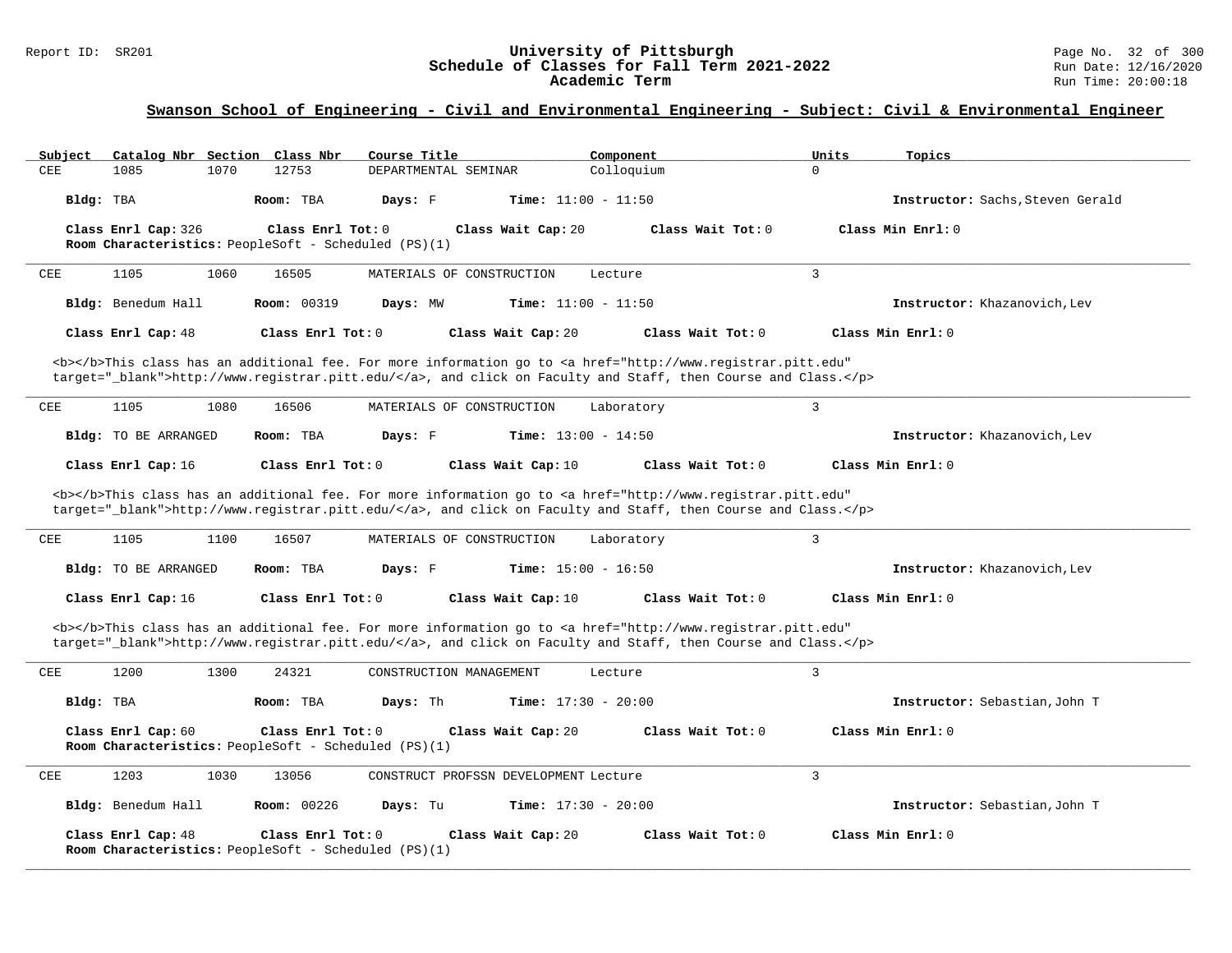| CEE        |                    |                                                                           |                             |                                                                                                                                                                                                                                    |                                                                                                                                                                          |
|------------|--------------------|---------------------------------------------------------------------------|-----------------------------|------------------------------------------------------------------------------------------------------------------------------------------------------------------------------------------------------------------------------------|--------------------------------------------------------------------------------------------------------------------------------------------------------------------------|
|            | Bldg: Benedum Hall | Room: 00319                                                               | Days: TuTh                  | <b>Time:</b> $13:00 - 13:50$                                                                                                                                                                                                       | Instructor: Sebastian, John T                                                                                                                                            |
|            | Class Enrl Cap: 20 | Class Enrl Tot: 0                                                         |                             | Class Wait Cap: 20<br>Class Wait Tot: 0                                                                                                                                                                                            | Class Min Enrl: 0<br>Combined Section ID: 0470(CEE/1233/1333/1433/1533/1833/1)- CEE 1833(#12934), CEE 1333(#12938), CEE 1433(#12955), CEE 1533(#12957), CEE 1733(#12957) |
|            |                    |                                                                           |                             | <b></b> This class has an additional fee. For more information go to <a <br="" href="http://www.registrar.pitt.edu">target="_blank"&gt;http://www.registrar.pitt.edu/</a> , and click on Faculty and Staff, then Course and Class. |                                                                                                                                                                          |
| CEE        | 1233               | 1080<br>12937                                                             | CONSTRUCTION DESIGN PROJECT | Laboratory                                                                                                                                                                                                                         | $\overline{3}$                                                                                                                                                           |
|            | Bldg: Benedum Hall | <b>Room: 00319</b>                                                        | Days: TuTh                  | <b>Time:</b> $14:00 - 15:50$                                                                                                                                                                                                       | Instructor: Sebastian, John T                                                                                                                                            |
|            | Class Enrl Cap: 20 | Class Enrl Tot: 0                                                         |                             | Class Wait Cap: 20<br>Class Wait Tot: 0                                                                                                                                                                                            | Class Min Enrl: 0<br>Combined Section ID: 0471(CEE/1233/1333/1433/1533/1833/1)- CEE 1833(#12935), CEE 1333(#12954), CEE 1433(#12956), CEE 1533(#12958), CEE 1733(#12958) |
|            |                    |                                                                           |                             | <b></b> This class has an additional fee. For more information go to <a <br="" href="http://www.registrar.pitt.edu">target="_blank"&gt;http://www.registrar.pitt.edu/</a> , and click on Faculty and Staff, then Course and Class. |                                                                                                                                                                          |
| CEE        | 1330               | 1070<br>12811                                                             |                             | INTRO TO STRUCTURAL ANALYSIS Lecture                                                                                                                                                                                               | $\overline{3}$                                                                                                                                                           |
|            |                    | <b>Room: 00G30</b>                                                        | Days: TuTh                  | <b>Time:</b> $09:30 - 10:45$                                                                                                                                                                                                       | Instructor: Sachs, Steven Gerald                                                                                                                                         |
|            | Bldg: Benedum Hall |                                                                           |                             |                                                                                                                                                                                                                                    |                                                                                                                                                                          |
|            | Class Enrl Cap: 75 | Class Enrl Tot: 0<br>Room Characteristics: PeopleSoft - Scheduled (PS)(1) |                             | Class Wait Cap: 20<br>Class Wait Tot: 0                                                                                                                                                                                            | Class Min Enrl: 0                                                                                                                                                        |
|            | 1333               | 1070<br>12938                                                             | STRUCTURAL DESIGN PROJECT   | Lecture                                                                                                                                                                                                                            | $\overline{3}$                                                                                                                                                           |
| CEE        | Bldg: Benedum Hall | <b>Room: 00319</b>                                                        | Days: TuTh                  | Time: $13:00 - 13:50$                                                                                                                                                                                                              | Instructor: Sebastian, John T                                                                                                                                            |
|            | Class Enrl Cap: 16 | Class Enrl Tot: 0                                                         |                             | Class Wait Tot: 0<br>Class Wait Cap: 10                                                                                                                                                                                            | Class Min Enrl: 0<br>Combined Section ID: 0470(CEE/1233/1333/1433/1533/1833/1)- CEE 1833(#12934), CEE 1233(#12936), CEE 1433(#12955), CEE 1533(#12957), CEE 1733(#12957) |
|            |                    |                                                                           |                             | <b></b> This class has an additional fee. For more information go to <a <br="" href="http://www.registrar.pitt.edu">target="_blank"&gt;http://www.registrar.pitt.edu/</a> , and click on Faculty and Staff, then Course and Class. |                                                                                                                                                                          |
| <b>CEE</b> | 1333               | 12954<br>1080                                                             | STRUCTURAL DESIGN PROJECT   | Laboratory                                                                                                                                                                                                                         | $\overline{3}$                                                                                                                                                           |
|            | Bldg: Benedum Hall | <b>Room: 00319</b>                                                        | Days: TuTh                  | <b>Time:</b> $14:00 - 15:50$                                                                                                                                                                                                       | Instructor: Sebastian, John T                                                                                                                                            |
|            | Class Enrl Cap: 16 | Class Enrl Tot: 0                                                         |                             | Class Wait Cap: 10<br>Class Wait Tot: 0                                                                                                                                                                                            | Class Min Enrl: 0<br>Combined Section ID: 0471(CEE/1233/1333/1433/1533/1833/1)- CEE 1833(#12935), CEE 1233(#12937), CEE 1433(#12956), CEE 1533(#12958), CEE 1733(#12206) |
|            |                    |                                                                           |                             | <b></b> This class has an additional fee. For more information go to <a <br="" href="http://www.registrar.pitt.edu">target="_blank"&gt;http://www.registrar.pitt.edu/</a> , and click on Faculty and Staff, then Course and Class. |                                                                                                                                                                          |
| CEE        | 1340               | 1030<br>12754                                                             | CONCRETE STRUCTURES 1       | Lecture                                                                                                                                                                                                                            | $\overline{3}$                                                                                                                                                           |
|            | Bldg: Benedum Hall | <b>Room: 00318</b>                                                        | Days: MW                    | Time: $08:00 - 09:15$                                                                                                                                                                                                              | Instructor: Sachs, Steven Gerald                                                                                                                                         |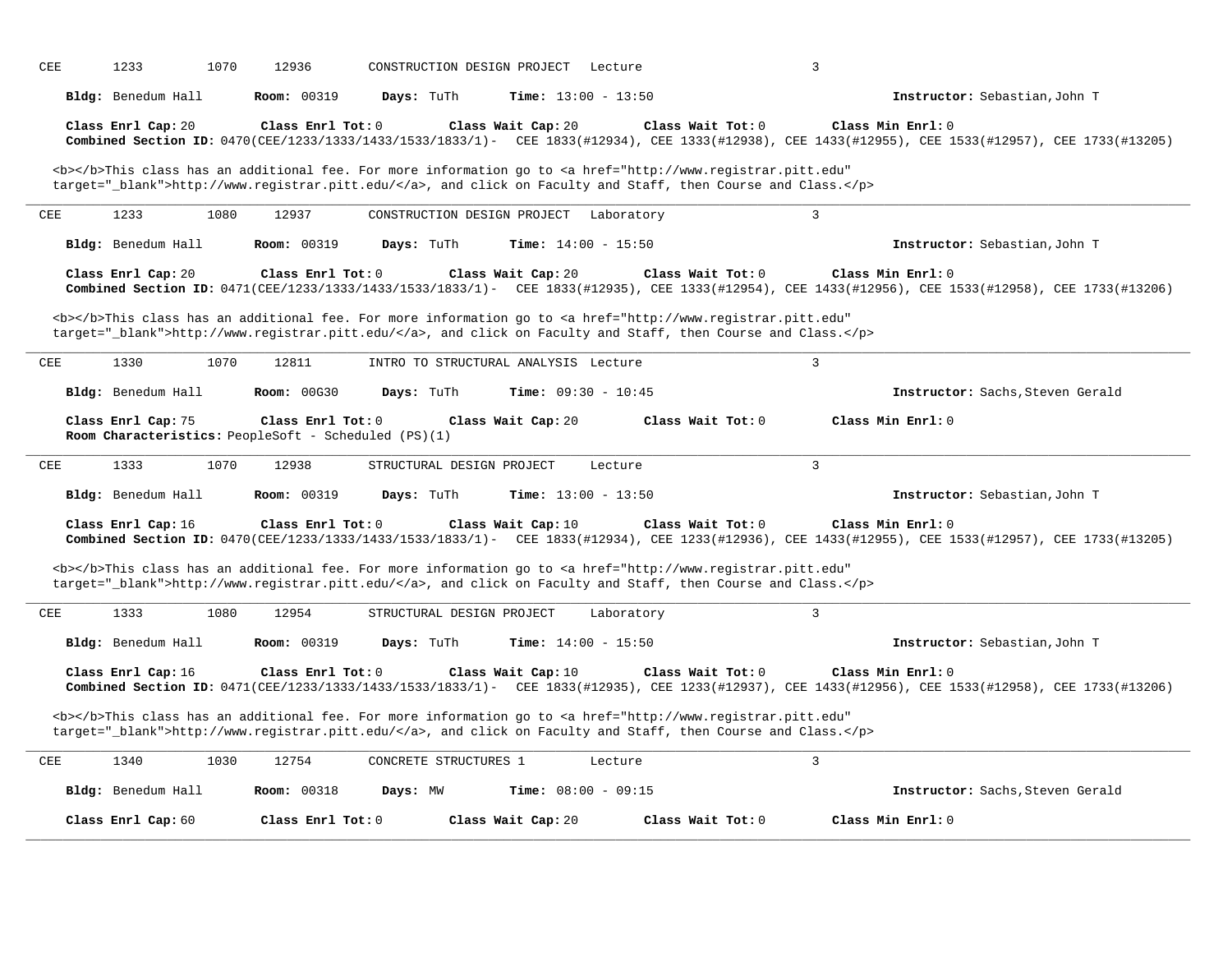# **Swanson School of Engineering - Civil and Environmental Engineering - Subject: Civil & Environmental Engineer**

| Subject    | Catalog Nbr Section Class Nbr |      |                                                                           | Course Title    |                              | Component                                                                                                                                                                                                                          | Units          | Topics                          |
|------------|-------------------------------|------|---------------------------------------------------------------------------|-----------------|------------------------------|------------------------------------------------------------------------------------------------------------------------------------------------------------------------------------------------------------------------------------|----------------|---------------------------------|
| CEE        | 1402                          | 1030 | 12830                                                                     | FLUID MECHANICS |                              | Lecture                                                                                                                                                                                                                            | $\mathcal{L}$  |                                 |
|            | Bldg: Benedum Hall            |      | Room: 00226                                                               | Days: MW        | Time: $13:00 - 14:15$        |                                                                                                                                                                                                                                    |                | Instructor: Budny, Daniel David |
|            |                               |      |                                                                           |                 |                              |                                                                                                                                                                                                                                    |                | Casson, Leonard W               |
|            | Class Enrl Cap: 60            |      | Class Enrl Tot: 0<br>Room Characteristics: PeopleSoft - Scheduled (PS)(1) |                 | Class Wait Cap: 20           | Class Wait Tot: 0                                                                                                                                                                                                                  |                | Class Min Enrl: 0               |
|            |                               |      |                                                                           |                 |                              | <b></b> This class has an additional fee. For more information go to <a <br="" href="http://www.registrar.pitt.edu">target="_blank"&gt;http://www.registrar.pitt.edu/</a> , and click on Faculty and Staff, then Course and Class. |                |                                 |
| CEE        | 1402                          | 1040 | 12755                                                                     | FLUID MECHANICS |                              | Laboratory                                                                                                                                                                                                                         | 3              |                                 |
|            | Bldg: TO BE ARRANGED          |      | Room: TBA                                                                 | Days: M         | <b>Time:</b> $14:30 - 16:20$ |                                                                                                                                                                                                                                    |                | Instructor: Budny, Daniel David |
|            |                               |      |                                                                           |                 |                              |                                                                                                                                                                                                                                    |                | Casson, Leonard W               |
|            | Class Enrl Cap: 15            |      | Class Enrl Tot: 0                                                         |                 | Class Wait Cap: 10           | Class Wait Tot: 0                                                                                                                                                                                                                  |                | Class Min Enrl: 0               |
|            |                               |      |                                                                           |                 |                              | <b></b> This class has an additional fee. For more information go to <a <br="" href="http://www.registrar.pitt.edu">target="_blank"&gt;http://www.registrar.pitt.edu/</a> , and click on Faculty and Staff, then Course and Class. |                |                                 |
| CEE        | 1402                          | 1050 | 12756                                                                     | FLUID MECHANICS |                              | Laboratory                                                                                                                                                                                                                         | $\overline{3}$ |                                 |
|            | Bldg: TO BE ARRANGED          |      | Room: TBA                                                                 | Days: M         | <b>Time:</b> $16:30 - 18:10$ |                                                                                                                                                                                                                                    |                | Instructor: Casson, Leonard W   |
|            | Class Enrl Cap: 15            |      | Class Enrl Tot: 0                                                         |                 | Class Wait Cap: 10           | Class Wait Tot: 0                                                                                                                                                                                                                  |                | Class Min Enrl: 0               |
|            |                               |      |                                                                           |                 |                              | <b></b> This class has an additional fee. For more information go to <a <br="" href="http://www.registrar.pitt.edu">target="_blank"&gt;http://www.registrar.pitt.edu/</a> , and click on Faculty and Staff, then Course and Class. |                |                                 |
| CEE        | 1402                          | 1070 | 12758                                                                     | FLUID MECHANICS |                              | Laboratory                                                                                                                                                                                                                         | $\mathbf{3}$   |                                 |
|            | Bldg: TO BE ARRANGED          |      | Room: TBA                                                                 | Days: W         | <b>Time:</b> $14:30 - 16:20$ |                                                                                                                                                                                                                                    |                | Instructor: Casson, Leonard W   |
|            | Class Enrl Cap: 15            |      | Class Enrl Tot: 0                                                         |                 | Class Wait Cap: 10           | Class Wait Tot: 0                                                                                                                                                                                                                  |                | Class Min Enrl: 0               |
|            |                               |      |                                                                           |                 |                              | <b></b> This class has an additional fee. For more information go to <a <br="" href="http://www.registrar.pitt.edu">target="_blank"&gt;http://www.registrar.pitt.edu/</a> , and click on Faculty and Staff, then Course and Class. |                |                                 |
| <b>CEE</b> | 1402                          | 1080 | 12757                                                                     | FLUID MECHANICS |                              | Laboratory                                                                                                                                                                                                                         | $\overline{3}$ |                                 |
|            | Bldg: TO BE ARRANGED          |      | Room: TBA                                                                 | Days: W         | <b>Time:</b> $16:30 - 18:10$ |                                                                                                                                                                                                                                    |                | Instructor: Casson, Leonard W   |
|            | Class Enrl Cap: 15            |      | Class Enrl Tot: 0                                                         |                 | Class Wait Cap: 10           | Class Wait Tot: 0                                                                                                                                                                                                                  |                | Class Min Enrl: 0               |
|            |                               |      |                                                                           |                 |                              | <b></b> This class has an additional fee. For more information go to <a <="" href="http://www.registrar.pitt.edu" td=""><td></td><td></td></a>                                                                                     |                |                                 |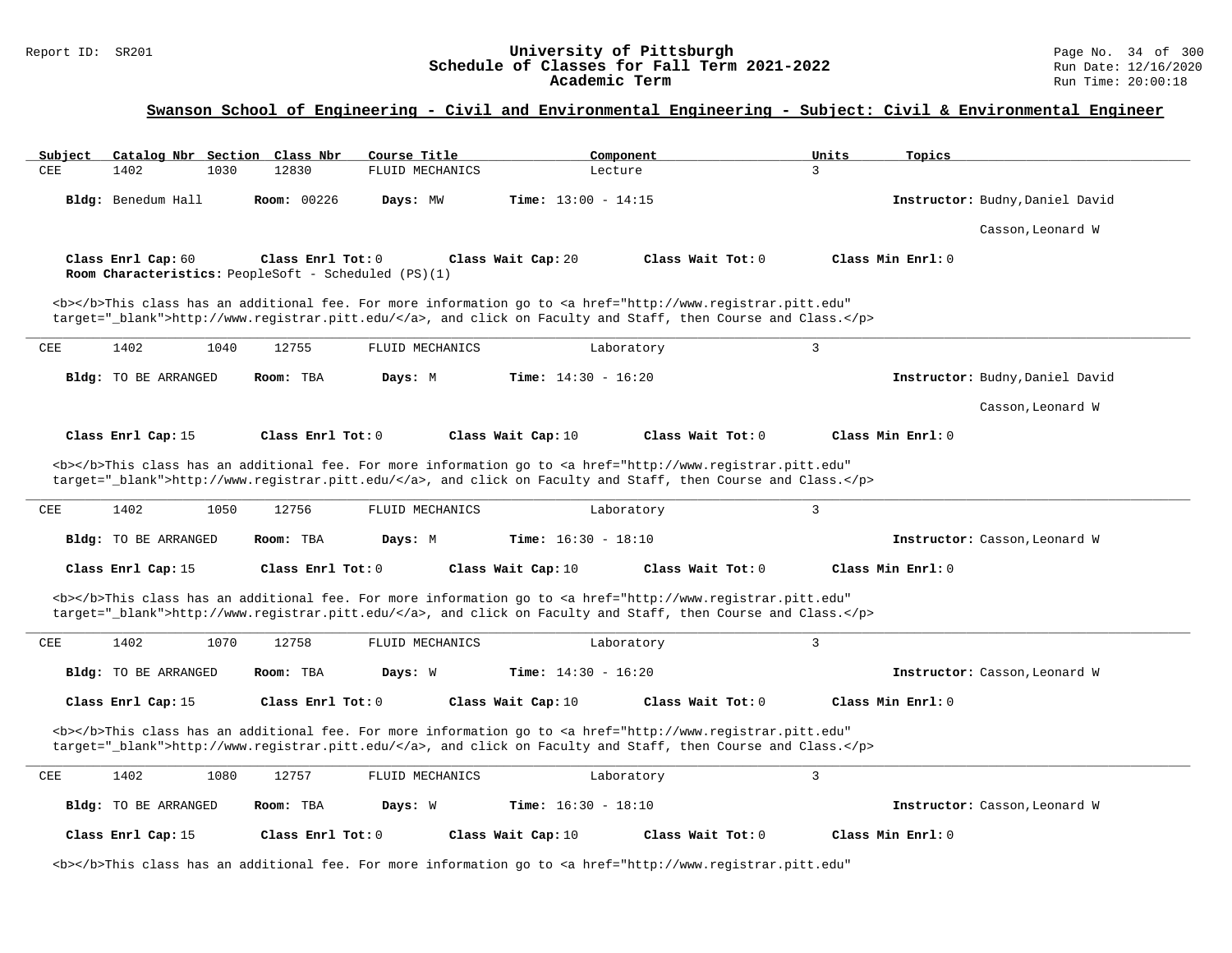| CEE | 1410<br>1070                                                               | 22699              | WATER RESOURCES ENGR DESIGN |                                          | Lecture                                                                                                                                                                                                                            | 3                                                                                                                                                                        |
|-----|----------------------------------------------------------------------------|--------------------|-----------------------------|------------------------------------------|------------------------------------------------------------------------------------------------------------------------------------------------------------------------------------------------------------------------------------|--------------------------------------------------------------------------------------------------------------------------------------------------------------------------|
|     | Bldg: Benedum Hall                                                         | <b>Room:</b> 01045 | Days: TuTh                  | <b>Time:</b> $10:30 - 11:50$             |                                                                                                                                                                                                                                    | Instructor: Loehlein, Werner C                                                                                                                                           |
|     | Class Enrl Cap: 33                                                         | Class Enrl Tot: 0  |                             | Class Wait Cap: 20                       | Class Wait Tot: 0                                                                                                                                                                                                                  | Class Min Enrl: 0                                                                                                                                                        |
|     | Room Characteristics: PeopleSoft - Scheduled (PS)(1)                       |                    |                             |                                          |                                                                                                                                                                                                                                    |                                                                                                                                                                          |
| CEE | 1410<br>1080                                                               | 22702              |                             | WATER RESOURCES ENGR DESIGN Laboratory   |                                                                                                                                                                                                                                    | $\overline{3}$                                                                                                                                                           |
|     | Bldg: Benedum Hall                                                         | <b>Room: 00226</b> | Days: M                     | <b>Time:</b> $17:30 - 18:50$             |                                                                                                                                                                                                                                    | Instructor: Loehlein, Werner C                                                                                                                                           |
|     | Class Enrl Cap: 20<br>Room Characteristics: PeopleSoft - Scheduled (PS)(1) | Class Enrl Tot: 0  |                             | Class Wait Cap: 20                       | Class Wait Tot: 0                                                                                                                                                                                                                  | Class Min Enrl: 0                                                                                                                                                        |
| CEE | 1410<br>1090                                                               | 22704              |                             | WATER RESOURCES ENGR DESIGN Laboratory   |                                                                                                                                                                                                                                    | $\overline{3}$                                                                                                                                                           |
|     | Bldg: Benedum Hall                                                         | <b>Room: 00226</b> | Days: W                     | <b>Time:</b> $14:30 - 15:50$             |                                                                                                                                                                                                                                    | Instructor: Loehlein, Werner C                                                                                                                                           |
|     | Class Enrl Cap: 20<br>Room Characteristics: PeopleSoft - Scheduled (PS)(1) | Class Enrl Tot: 0  |                             | Class Wait Cap: 20                       | Class Wait Tot: 0                                                                                                                                                                                                                  | Class Min Enrl: 0                                                                                                                                                        |
| CEE | 1412<br>1020                                                               | 24564              | INT TO WATER RESOURCE ENGR  |                                          | Lecture                                                                                                                                                                                                                            | $\overline{3}$                                                                                                                                                           |
|     | Bldg: Benedum Hall                                                         | <b>Room: 00227</b> | Days: MW                    | <b>Time:</b> $14:30 - 15:45$             |                                                                                                                                                                                                                                    | Instructor: Loehlein, Werner C                                                                                                                                           |
|     | Class Enrl Cap: 54<br>Room Characteristics: PeopleSoft - Scheduled (PS)(1) | Class Enrl Tot: 0  |                             | Class Wait Cap: 20                       | Class Wait Tot: 0                                                                                                                                                                                                                  | Class Min Enrl: 0                                                                                                                                                        |
| CEE | 1433<br>1070                                                               | 12955              |                             | WATER RESOURCES DESIGN PROJECTLecture    |                                                                                                                                                                                                                                    | $\overline{3}$                                                                                                                                                           |
|     | Bldg: Benedum Hall                                                         | <b>Room: 00319</b> | Days: TuTh                  | <b>Time:</b> $13:00 - 13:50$             |                                                                                                                                                                                                                                    | Instructor: Sebastian, John T                                                                                                                                            |
|     | Class Enrl Cap: 5                                                          | Class Enrl Tot: 0  |                             | Class Wait Cap: 5                        | Class Wait Tot: 0                                                                                                                                                                                                                  | Class Min Enrl: 0<br>Combined Section ID: 0470(CEE/1233/1333/1433/1533/1833/1)- CEE 1833(#12934), CEE 1233(#12936), CEE 1333(#12938), CEE 1533(#12957), CEE 1733(#12957) |
|     |                                                                            |                    |                             |                                          | <b></b> This class has an additional fee. For more information go to <a <br="" href="http://www.registrar.pitt.edu">target="_blank"&gt;http://www.registrar.pitt.edu/</a> , and click on Faculty and Staff, then Course and Class. |                                                                                                                                                                          |
| CEE | 1433<br>1080                                                               | 12956              |                             | WATER RESOURCES DESIGN PROJECTLaboratory |                                                                                                                                                                                                                                    | $\overline{3}$                                                                                                                                                           |
|     | Bldg: Benedum Hall                                                         | <b>Room: 00319</b> | Days: TuTh                  | <b>Time:</b> $14:00 - 15:50$             |                                                                                                                                                                                                                                    | Instructor: Sebastian, John T                                                                                                                                            |
|     | Class Enrl Cap: 5                                                          | Class Enrl Tot: 0  |                             | Class Wait Cap: 5                        | Class Wait Tot: 0                                                                                                                                                                                                                  | Class Min Enrl: 0<br>Combined Section ID: 0471(CEE/1233/1333/1433/1533/1833/1)- CEE 1833(#12935), CEE 1233(#12937), CEE 1333(#12954), CEE 1533(#12958), CEE 1733(#12958) |
|     |                                                                            |                    |                             |                                          | <b></b> This class has an additional fee. For more information go to <a <br="" href="http://www.registrar.pitt.edu">target="_blank"&gt;http://www.registrar.pitt.edu/</a> , and click on Faculty and Staff, then Course and Class. |                                                                                                                                                                          |

**\_\_\_\_\_\_\_\_\_\_\_\_\_\_\_\_\_\_\_\_\_\_\_\_\_\_\_\_\_\_\_\_\_\_\_\_\_\_\_\_\_\_\_\_\_\_\_\_\_\_\_\_\_\_\_\_\_\_\_\_\_\_\_\_\_\_\_\_\_\_\_\_\_\_\_\_\_\_\_\_\_\_\_\_\_\_\_\_\_\_\_\_\_\_\_\_\_\_\_\_\_\_\_\_\_\_\_\_\_\_\_\_\_\_\_\_\_\_\_\_\_\_\_\_\_\_\_\_\_\_\_\_\_\_\_\_\_\_\_\_\_\_\_\_\_\_\_\_\_\_\_\_\_\_\_\_**

target="\_blank">http://www.registrar.pitt.edu/</a>, and click on Faculty and Staff, then Course and Class.</p>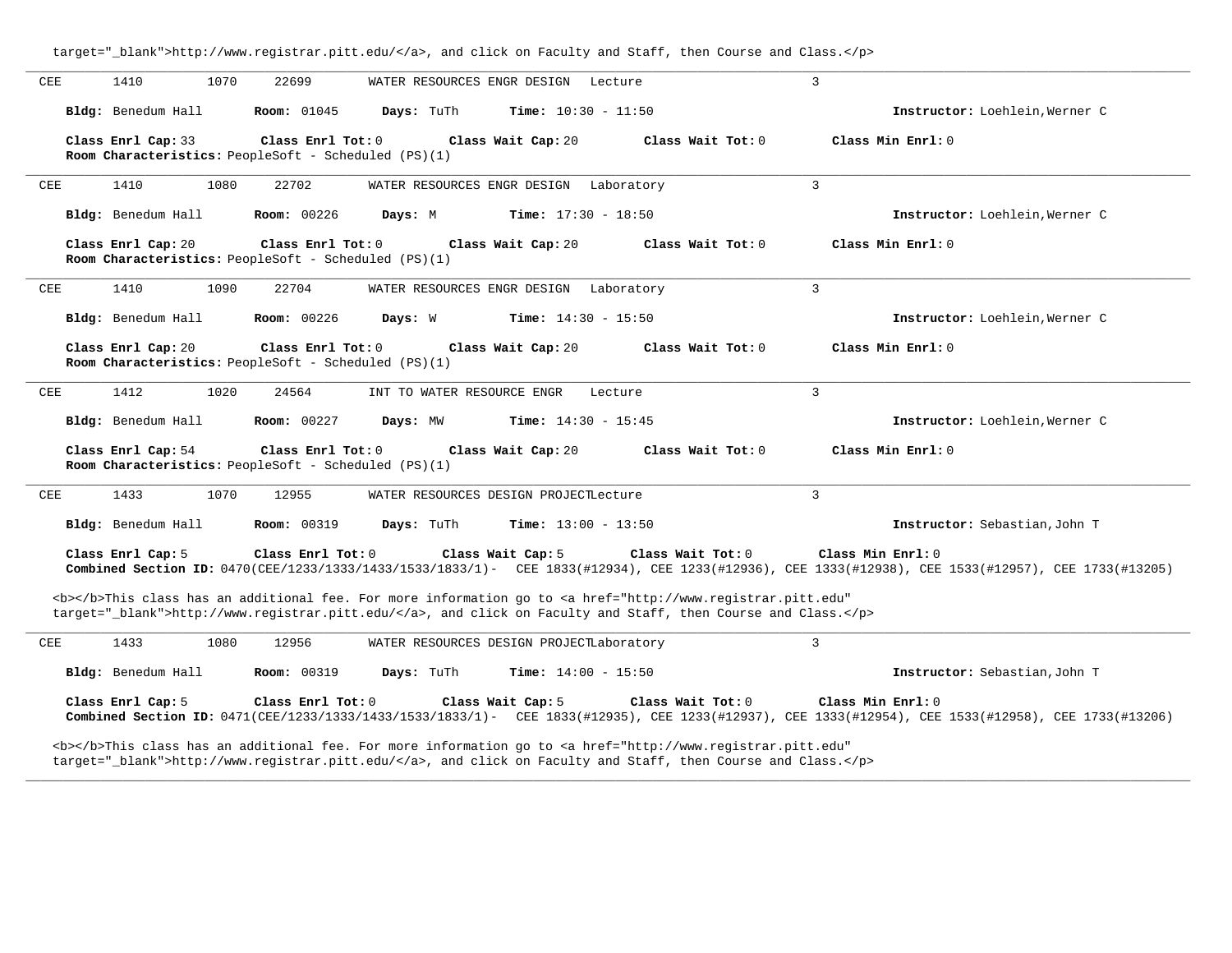# Report ID: SR201 **1988 Constrained Supervisity of Pittsburgh** Page No. 36 of 300 **Classes for Fall Term 2021-2022** Schedule of Classes for Fall Term 2021-2022<br>Academic Term

# **Swanson School of Engineering - Civil and Environmental Engineering - Subject: Civil & Environmental Engineer**

| Catalog Nbr Section Class Nbr<br>Subject                                                                   | Course Title<br>Component                                                                                                                                                                                                          | Units<br>Topics                     |
|------------------------------------------------------------------------------------------------------------|------------------------------------------------------------------------------------------------------------------------------------------------------------------------------------------------------------------------------------|-------------------------------------|
| <b>CEE</b><br>1503<br>1030<br>12759                                                                        | INTRO TO ENVIRONMENTAL ENGRNG Lecture                                                                                                                                                                                              | 3                                   |
| Bldg: Benedum Hall<br><b>Room: 00320</b>                                                                   | Days: TuTh<br><b>Time:</b> $13:00 - 14:15$                                                                                                                                                                                         | Instructor: Vidic, Radisav          |
|                                                                                                            |                                                                                                                                                                                                                                    | Casson, Leonard W                   |
| Class Enrl Cap: 75<br>Class Enrl Tot: 0<br>Attributes: Global Studies                                      | Class Wait Cap: 20<br>Class Wait Tot: 0                                                                                                                                                                                            | Class Min Enrl: 0                   |
| CEE<br>1514<br>1100<br>24064                                                                               | ENVIRONMENT IMPACT ASSESSMENT Lecture                                                                                                                                                                                              | $\overline{3}$                      |
| Bldg: Benedum Hall<br><b>Room: 00226</b>                                                                   | Days: TuTh<br>Time: $16:00 - 17:15$                                                                                                                                                                                                | Instructor: Casson, Leonard W       |
| Class Enrl Cap: 15<br>Class Enrl Tot: 0<br>Combined Section ID: 0877(CEE/1514/CEE/2513) - CEE 2513(#24065) | Class Wait Cap: 10<br>Class Wait Tot: 0<br>Room Characteristics: Media - Data Projector/Monitor(1), PeopleSoft - Scheduled (PS)(1)                                                                                                 | Class Min Enrl: 0                   |
| 1515<br>1010<br>27541<br>CEE                                                                               | WASWTR COLLC & TRMNT PLNT DSGNLecture                                                                                                                                                                                              | $\overline{3}$                      |
| Bldg: Benedum Hall<br><b>Room: 00319</b>                                                                   | Days: TuTh<br><b>Time:</b> $09:00 - 10:15$                                                                                                                                                                                         | Instructor: Casson, Leonard W       |
| Class Enrl Cap: 40<br>Class Enrl Tot: 0<br>Combined Section ID: 1015(ENGR 1515/2515) -                     | Class Wait Cap: 20<br>Class Wait Tot: 0<br>CEE 2515(#27543)                                                                                                                                                                        | Class Min Enrl: 0                   |
| CEE<br>1522<br>1030<br>24383                                                                               | FATE TRANSPORT ENVRL ENGR<br>Lecture                                                                                                                                                                                               | 3                                   |
| Bldg: Benedum Hall<br><b>Room: 00319</b>                                                                   | Time: $09:30 - 10:45$<br>Days: MW                                                                                                                                                                                                  | Instructor: Baumel, Carla Aparecida |
| Class Enrl Cap: 45<br>Class Enrl Tot: 0                                                                    | Class Wait Cap: 20<br>Class Wait Tot: 0                                                                                                                                                                                            | Class Min Enrl: 0                   |
| 1533<br>1070<br>12957<br>CEE                                                                               | ENVRL ENGR DESIGN PROJECT<br>Lecture                                                                                                                                                                                               | $\overline{3}$                      |
| Bldg: Benedum Hall<br><b>Room: 00319</b>                                                                   | Days: TuTh<br><b>Time:</b> $13:00 - 13:50$                                                                                                                                                                                         | Instructor: Sebastian, John T       |
| Class Enrl Cap: 5<br>Class Enrl Tot: 0                                                                     | Class Wait Cap: 5<br>Class Wait Tot: 0<br>Combined Section ID: 0470(CEE/1233/1333/1433/1533/1833/1)- CEE 1833(#12934), CEE 1233(#12936), CEE 1333(#12938), CEE 1433(#12955), CEE 1733(#12205)                                      | Class Min Enrl: 0                   |
|                                                                                                            | <b></b> This class has an additional fee. For more information go to <a <br="" href="http://www.registrar.pitt.edu">target="_blank"&gt;http://www.registrar.pitt.edu/</a> , and click on Faculty and Staff, then Course and Class. |                                     |
| <b>CEE</b><br>1533<br>1080<br>12958                                                                        | ENVRL ENGR DESIGN PROJECT<br>Laboratory                                                                                                                                                                                            | $\mathbf{3}$                        |
| Bldg: Benedum Hall<br><b>Room: 00319</b>                                                                   | Time: $14:00 - 15:50$<br>Days: TuTh                                                                                                                                                                                                | Instructor: Sebastian, John T       |
| Class Enrl Cap: 5<br>Class Enrl Tot: 0                                                                     | Class Wait Cap: 5<br>Class Wait Tot: 0<br>Combined Section ID: 0471(CEE/1233/1333/1433/1533/1833/1)- CEE 1833(#12935), CEE 1233(#12937), CEE 1333(#12954), CEE 1433(#12956), CEE 1733(#12206)                                      | Class Min Enrl: 0                   |

<b></b>This class has an additional fee. For more information go to <a href="http://www.registrar.pitt.edu"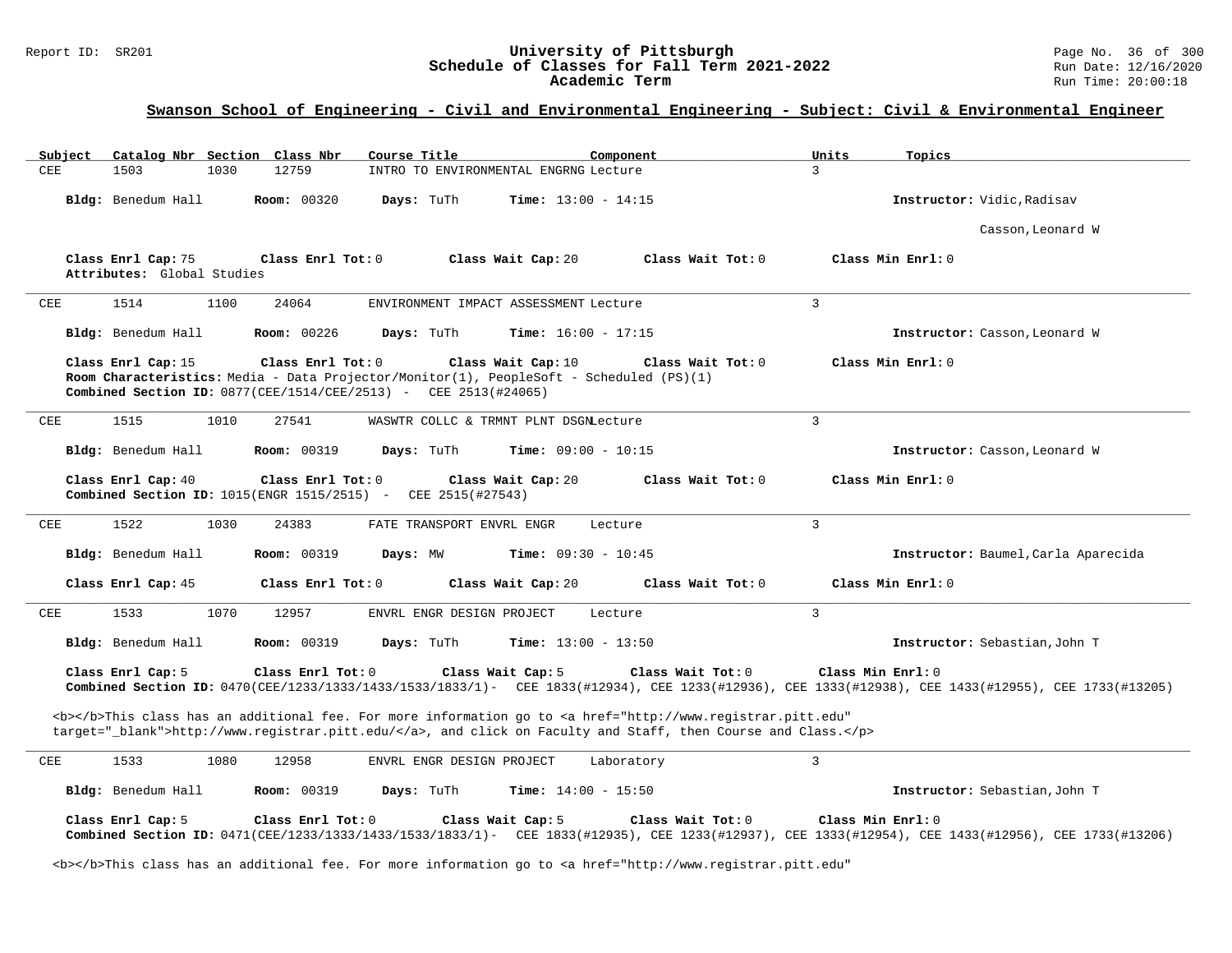| CEE<br>1609<br>1080<br>23514                                                                                                                         | LIFE CYCL ASSMNT METHODS TOOLSLecture                                                                                              | 3                                      |
|------------------------------------------------------------------------------------------------------------------------------------------------------|------------------------------------------------------------------------------------------------------------------------------------|----------------------------------------|
| Bldg: Benedum Hall<br><b>Room: 00319</b>                                                                                                             | Days: TuTh<br><b>Time:</b> $16:00 - 17:15$                                                                                         | Instructor: Khanna, Vikas              |
| Class Enrl Cap: 50                                                                                                                                   | Class Enrl Tot: 0<br>Class Wait Cap: 20<br><b>Combined Section ID: 0853(CEE 1609/CEE 2609) - CEE 2609(#23515)</b>                  | Class Wait Tot: 0<br>Class Min Enrl: 0 |
| <b>CEE</b><br>1618<br>1020<br>24345                                                                                                                  | DESIGN FOR THE ENVIRONMENT<br>Lecture                                                                                              | 3                                      |
| Bldg: TBA<br>Room: TBA                                                                                                                               | <b>Time:</b> $13:00 - 14:15$<br>Days: TuTh                                                                                         | Instructor: Gilbertson, Leanne Marie   |
| Class Enrl Cap: 30                                                                                                                                   | Class Enrl Tot: 0<br>Class Wait Cap: 20<br>Room Characteristics: Media - Data Projector/Monitor(1), PeopleSoft - Scheduled (PS)(1) | Class Wait Tot: 0<br>Class Min Enrl: 0 |
| 1703<br>1070<br>18034<br>CEE                                                                                                                         | TRANSPORTATION ENGINEERING<br>Lecture                                                                                              | 3                                      |
| Bldg: Benedum Hall<br>Room: 00G27                                                                                                                    | Days: MW<br><b>Time:</b> $13:00 - 14:15$                                                                                           | Instructor: Johnson, Keith A           |
| Class Enrl Cap: 45<br>Room Characteristics: PeopleSoft - Scheduled (PS)(1)                                                                           | Class Enrl Tot: 0<br>Class Wait Cap: 20                                                                                            | Class Wait Tot: 0<br>Class Min Enrl: 0 |
| 1714<br>24472<br><b>CEE</b><br>1030                                                                                                                  | PAVEMENT DESIGN AND ANALYSIS Lecture                                                                                               | 3                                      |
| Bldg: Benedum Hall<br><b>Room: 00227</b>                                                                                                             | Days: TuTh<br><b>Time:</b> $11:00 - 12:15$                                                                                         | Instructor: Vandenbossche, Julie Marie |
| Class Enrl Cap: 25<br>Room Characteristics: PeopleSoft - Scheduled (PS)(1)<br><b>Combined Section ID:</b> $0725(CEE/1714/2714)$ - CEE $2714(#24473)$ | Class Enrl Tot: 0<br>Class Wait Cap: 20                                                                                            | Class Min Enrl: 0<br>Class Wait Tot: 0 |
| <b>CEE</b><br>1720<br>1010<br>26474                                                                                                                  | URBAN TRANSPORTATION PLANNING Lecture                                                                                              | 3                                      |
| Bldg: TBA<br>Room: TBA                                                                                                                               | Days: Th<br><b>Time:</b> $17:30 - 20:00$                                                                                           | Instructor: Johnson, Keith A           |
|                                                                                                                                                      |                                                                                                                                    | Magalotti, Mark Joseph                 |
| Class Enrl Cap: 16<br>Room Characteristics: PeopleSoft - Scheduled (PS)(1)<br><b>Combined Section ID:</b> 0906(CEE/1720/2720) - CEE 2720(#26475)     | Class Enrl Tot: 0<br>Class Wait Cap: 10                                                                                            | Class Wait Tot: 0<br>Class Min Enrl: 0 |
| 1725<br>1010<br>CEE<br>26477                                                                                                                         | PUBLIC TRANSPORTATION SYSTEMS Lecture                                                                                              | 3                                      |
| Bldg: TBA<br>Room: TBA                                                                                                                               | <b>Time:</b> $17:30 - 20:00$<br>Days: Tu                                                                                           | Instructor: Feder, Richard Carl        |
| Class Enrl Cap: 15<br>Room Characteristics: PeopleSoft - Scheduled (PS)(1)<br>Combined Section ID: 0891(CEE/1725/2725) - CEE 2725(#26476)            | Class Enrl Tot: 0<br>Class Wait Cap: 10                                                                                            | Class Wait Tot: 0<br>Class Min Enrl: 0 |

**\_\_\_\_\_\_\_\_\_\_\_\_\_\_\_\_\_\_\_\_\_\_\_\_\_\_\_\_\_\_\_\_\_\_\_\_\_\_\_\_\_\_\_\_\_\_\_\_\_\_\_\_\_\_\_\_\_\_\_\_\_\_\_\_\_\_\_\_\_\_\_\_\_\_\_\_\_\_\_\_\_\_\_\_\_\_\_\_\_\_\_\_\_\_\_\_\_\_\_\_\_\_\_\_\_\_\_\_\_\_\_\_\_\_\_\_\_\_\_\_\_\_\_\_\_\_\_\_\_\_\_\_\_\_\_\_\_\_\_\_\_\_\_\_\_\_\_\_\_\_\_\_\_\_\_\_**

target="\_blank">http://www.registrar.pitt.edu/</a>, and click on Faculty and Staff, then Course and Class.</p>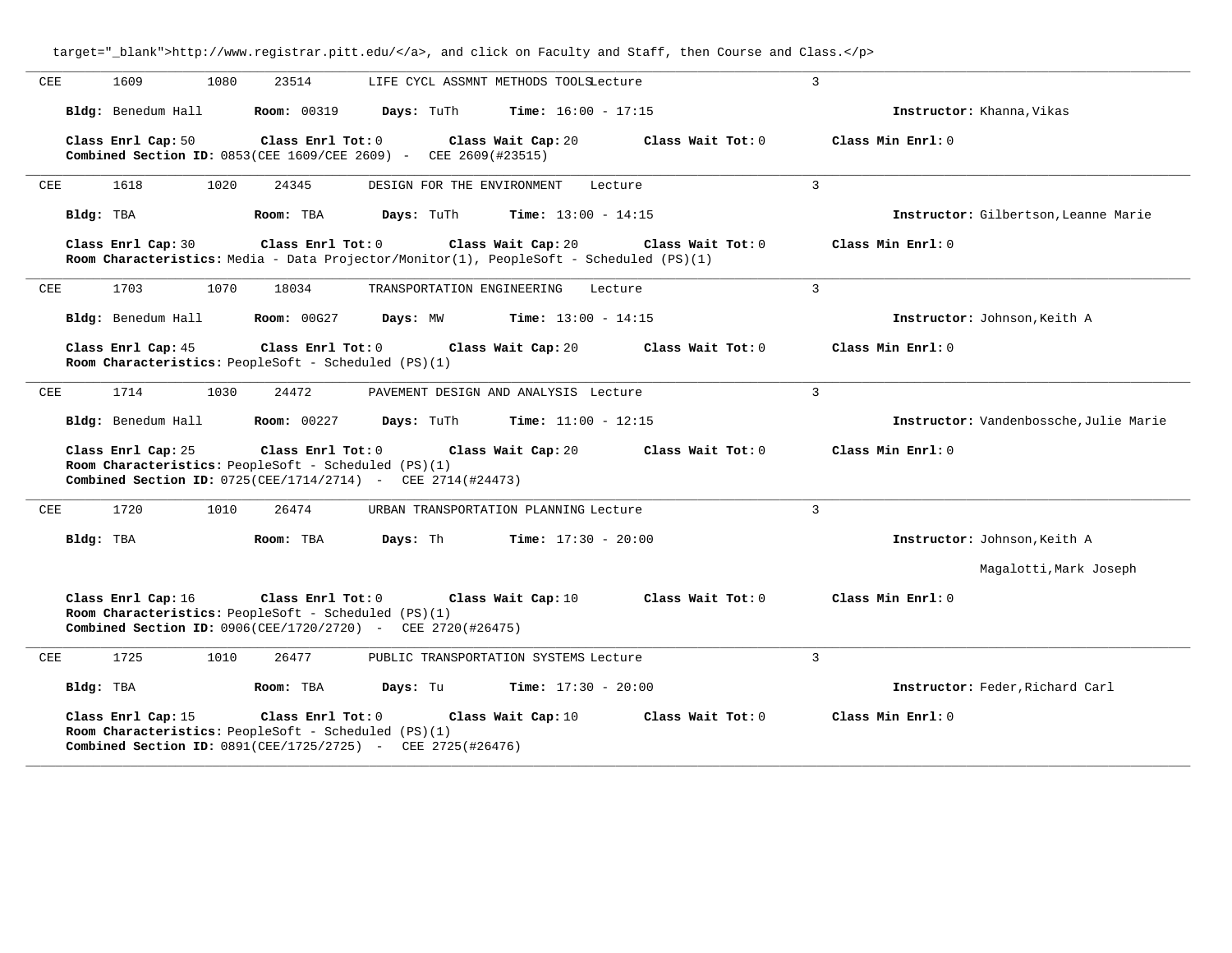#### Report ID: SR201 **University of Pittsburgh** Page No. 38 of 300 **Schedule of Classes for Fall Term 2021-2022** Run Date: 12/16/2020 **Academic Term** Run Time: 20:00:18

### **Swanson School of Engineering - Civil and Environmental Engineering - Subject: Civil & Environmental Engineer**

| Subject | Catalog Nbr Section Class Nbr                                              |                     | Course Title |                                          | Component                                                                                                                                                                                                                                                                                                                               | Units             | Topics                                                                                                                                              |
|---------|----------------------------------------------------------------------------|---------------------|--------------|------------------------------------------|-----------------------------------------------------------------------------------------------------------------------------------------------------------------------------------------------------------------------------------------------------------------------------------------------------------------------------------------|-------------------|-----------------------------------------------------------------------------------------------------------------------------------------------------|
| CEE     | 1733<br>1040                                                               | 13205               |              | TRANSPORTATION DESIGN PROJECT Lecture    |                                                                                                                                                                                                                                                                                                                                         | 3                 |                                                                                                                                                     |
|         | Bldg: Benedum Hall                                                         | <b>Room: 00319</b>  | Days: TuTh   | <b>Time:</b> $13:00 - 13:50$             |                                                                                                                                                                                                                                                                                                                                         |                   | Instructor: Sebastian, John T                                                                                                                       |
|         | Class Enrl Cap: 5                                                          | Class Enrl Tot: 0   |              | Class Wait Cap: 5                        | Class Wait Tot: 0<br><b></b> This class has an additional fee. For more information go to <a <="" href="http://www.registrar.pitt.edu" td=""><td>Class Min Enrl: 0</td><td>Combined Section ID: 0470(CEE/1233/1333/1433/1533/1833/1)- CEE 1833(#12934), CEE 1233(#12936), CEE 1333(#12938), CEE 1433(#12955), CEE 1533(#12957)</td></a> | Class Min Enrl: 0 | Combined Section ID: 0470(CEE/1233/1333/1433/1533/1833/1)- CEE 1833(#12934), CEE 1233(#12936), CEE 1333(#12938), CEE 1433(#12955), CEE 1533(#12957) |
|         |                                                                            |                     |              |                                          | target="_blank">http://www.registrar.pitt.edu/, and click on Faculty and Staff, then Course and Class.                                                                                                                                                                                                                                  |                   |                                                                                                                                                     |
| CEE     | 1733<br>1050                                                               | 13206               |              | TRANSPORTATION DESIGN PROJECT Laboratory |                                                                                                                                                                                                                                                                                                                                         | $\mathbf{3}$      |                                                                                                                                                     |
|         | Bldg: Benedum Hall                                                         | <b>Room: 00319</b>  | Days: TuTh   | <b>Time:</b> $14:00 - 15:50$             |                                                                                                                                                                                                                                                                                                                                         |                   | Instructor: Sebastian, John T                                                                                                                       |
|         | Class Enrl Cap: 5                                                          | Class Enrl Tot: 0   |              | Class Wait Cap: 5                        | Class Wait Tot: 0                                                                                                                                                                                                                                                                                                                       |                   | Class Min Enrl: 0                                                                                                                                   |
|         |                                                                            |                     |              |                                          |                                                                                                                                                                                                                                                                                                                                         |                   | Combined Section ID: 0471(CEE/1233/1333/1433/1533/1833/1)- CEE 1833(#12935), CEE 1233(#12937), CEE 1333(#12954), CEE 1433(#12956), CEE 1533(#12956) |
|         |                                                                            |                     |              |                                          | <b></b> This class has an additional fee. For more information go to <a <br="" href="http://www.registrar.pitt.edu">target="_blank"&gt;http://www.registrar.pitt.edu/</a> , and click on Faculty and Staff, then Course and Class.                                                                                                      |                   |                                                                                                                                                     |
| CEE     | 1811<br>1030                                                               | 12817               |              | PRINCIPLES OF SOIL MECHANICS Lecture     |                                                                                                                                                                                                                                                                                                                                         | $\overline{3}$    |                                                                                                                                                     |
|         | Bldg: Benedum Hall                                                         | Room: 00226         | Days: TuTh   | Time: $11:00 - 12:15$                    |                                                                                                                                                                                                                                                                                                                                         |                   | Instructor: Bunger, Andrew P                                                                                                                        |
|         | Class Enrl Cap: 60<br>Room Characteristics: PeopleSoft - Scheduled (PS)(1) | Class Enrl Tot: $0$ |              | Class Wait Cap: 20                       | Class Wait Tot: 0                                                                                                                                                                                                                                                                                                                       |                   | Class Min Enrl: 0                                                                                                                                   |
|         |                                                                            |                     |              |                                          | <b></b> This class has an additional fee. For more information go to <a <br="" href="http://www.registrar.pitt.edu">target="_blank"&gt;http://www.registrar.pitt.edu/</a> , and click on Faculty and Staff, then Course and Class.                                                                                                      |                   |                                                                                                                                                     |
| CEE     | 1811<br>1040                                                               | 12818               |              | PRINCIPLES OF SOIL MECHANICS Laboratory  |                                                                                                                                                                                                                                                                                                                                         | $\mathbf{3}$      |                                                                                                                                                     |
|         | <b>Bldg:</b> TO BE ARRANGED                                                | Room: TBA           | Days: Tu     | <b>Time:</b> $14:30 - 16:20$             |                                                                                                                                                                                                                                                                                                                                         |                   | Instructor: Bunger, Andrew P                                                                                                                        |
|         | Class Enrl Cap: 16                                                         | Class Enrl Tot: 0   |              | Class Wait Cap: 10                       | Class Wait Tot: 0                                                                                                                                                                                                                                                                                                                       |                   | Class Min Enrl: 0                                                                                                                                   |
|         |                                                                            |                     |              |                                          | <b></b> This class has an additional fee. For more information go to <a <br="" href="http://www.registrar.pitt.edu">target="_blank"&gt;http://www.registrar.pitt.edu/</a> , and click on Faculty and Staff, then Course and Class.                                                                                                      |                   |                                                                                                                                                     |
| CEE     | 1811<br>1050                                                               | 12819               |              | PRINCIPLES OF SOIL MECHANICS Laboratory  |                                                                                                                                                                                                                                                                                                                                         | 3                 |                                                                                                                                                     |
|         | Bldg: TO BE ARRANGED                                                       | Room: TBA           | Days: Tu     | <b>Time:</b> $16:30 - 18:20$             |                                                                                                                                                                                                                                                                                                                                         |                   | Instructor: Bunger, Andrew P                                                                                                                        |
|         | Class Enrl Cap: 16                                                         | Class Enrl Tot: 0   |              | Class Wait Cap: 10                       | Class Wait Tot: 0                                                                                                                                                                                                                                                                                                                       |                   | Class Min Enrl: 0                                                                                                                                   |
|         |                                                                            |                     |              |                                          | <b></b> This class has an additional fee. For more information go to <a <br="" href="http://www.registrar.pitt.edu">target="_blank"&gt;http://www.registrar.pitt.edu/</a> , and click on Faculty and Staff, then Course and Class.                                                                                                      |                   |                                                                                                                                                     |

**\_\_\_\_\_\_\_\_\_\_\_\_\_\_\_\_\_\_\_\_\_\_\_\_\_\_\_\_\_\_\_\_\_\_\_\_\_\_\_\_\_\_\_\_\_\_\_\_\_\_\_\_\_\_\_\_\_\_\_\_\_\_\_\_\_\_\_\_\_\_\_\_\_\_\_\_\_\_\_\_\_\_\_\_\_\_\_\_\_\_\_\_\_\_\_\_\_\_\_\_\_\_\_\_\_\_\_\_\_\_\_\_\_\_\_\_\_\_\_\_\_\_\_\_\_\_\_\_\_\_\_\_\_\_\_\_\_\_\_\_\_\_\_\_\_\_\_\_\_\_\_\_\_\_\_\_**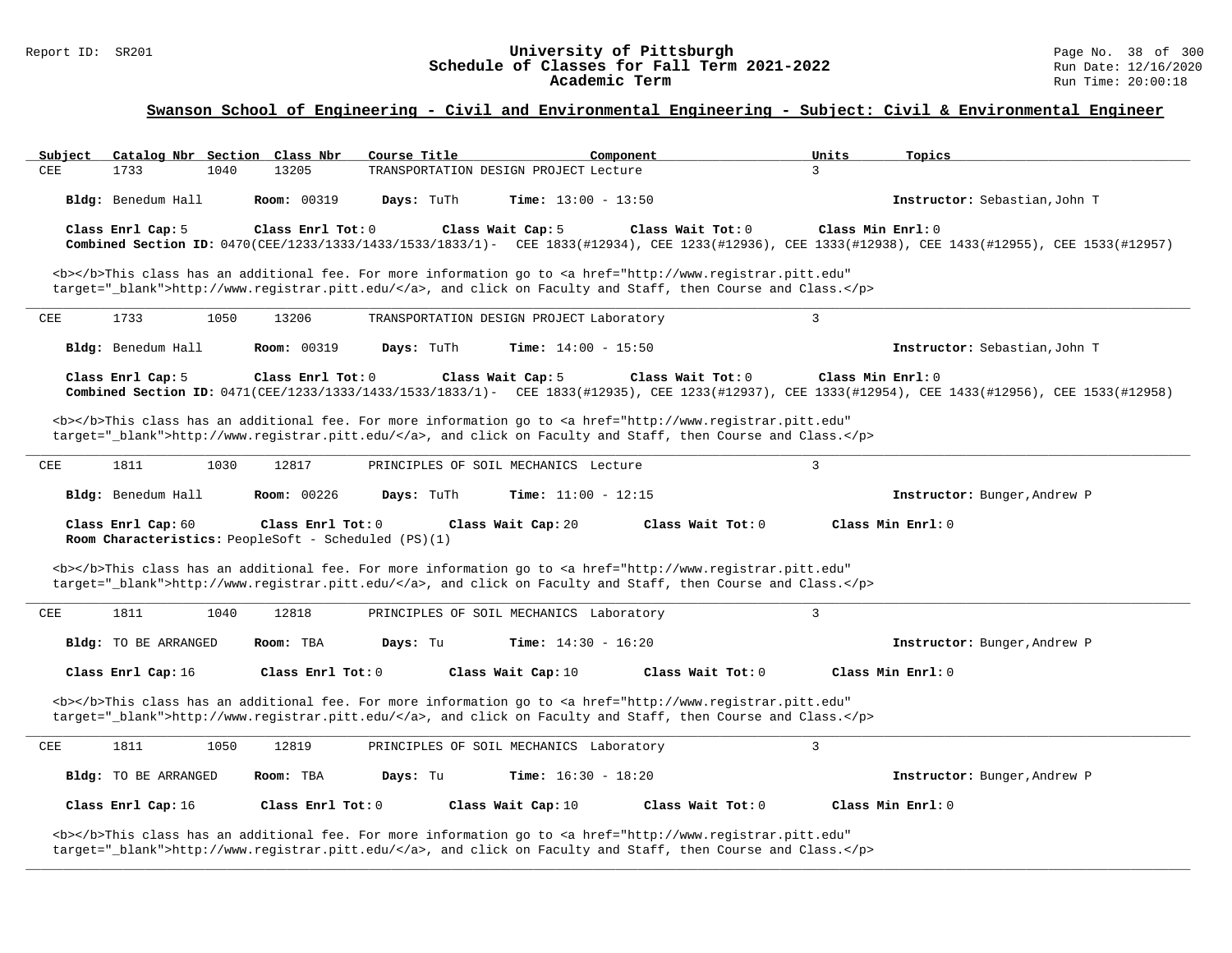| CEE | 1811                        | 1060 | 12820               |            |                  | PRINCIPLES OF SOIL MECHANICS Laboratory |            |                                                                                                                                                                                                                                    | 3              |                                                                                                                                                                           |
|-----|-----------------------------|------|---------------------|------------|------------------|-----------------------------------------|------------|------------------------------------------------------------------------------------------------------------------------------------------------------------------------------------------------------------------------------------|----------------|---------------------------------------------------------------------------------------------------------------------------------------------------------------------------|
|     | <b>Bldg:</b> TO BE ARRANGED |      | Room: TBA           | Days: Th   |                  | <b>Time:</b> $14:30 - 16:20$            |            |                                                                                                                                                                                                                                    |                | Instructor: Bunger, Andrew P                                                                                                                                              |
|     | Class Enrl Cap: 16          |      | Class Enrl Tot: $0$ |            |                  | Class Wait Cap: 10                      |            | Class Wait Tot: 0                                                                                                                                                                                                                  |                | Class Min Enrl: 0                                                                                                                                                         |
|     |                             |      |                     |            |                  |                                         |            | <b></b> This class has an additional fee. For more information go to <a <br="" href="http://www.registrar.pitt.edu">target="_blank"&gt;http://www.registrar.pitt.edu/</a> , and click on Faculty and Staff, then Course and Class. |                |                                                                                                                                                                           |
| CEE | 1811                        | 1070 | 12821               |            |                  | PRINCIPLES OF SOIL MECHANICS Laboratory |            |                                                                                                                                                                                                                                    | 3              |                                                                                                                                                                           |
|     | <b>Bldg:</b> TO BE ARRANGED |      | Room: TBA           | Days: Th   |                  | <b>Time:</b> $16:30 - 18:20$            |            |                                                                                                                                                                                                                                    |                | Instructor: Bunger, Andrew P                                                                                                                                              |
|     | Class Enrl Cap: 16          |      | Class Enrl Tot: 0   |            |                  | Class Wait Cap: 10                      |            | Class Wait Tot: 0                                                                                                                                                                                                                  |                | Class Min Enrl: 0                                                                                                                                                         |
|     |                             |      |                     |            |                  |                                         |            | <b></b> This class has an additional fee. For more information go to <a <br="" href="http://www.registrar.pitt.edu">target="_blank"&gt;http://www.registrar.pitt.edu/</a> , and click on Faculty and Staff, then Course and Class. |                |                                                                                                                                                                           |
| CEE | 1833                        | 1070 | 12934               |            |                  | GEOTECHNICAL DESIGN PROJECT             | Lecture    |                                                                                                                                                                                                                                    | $\overline{3}$ |                                                                                                                                                                           |
|     | Bldg: Benedum Hall          |      | <b>Room: 00319</b>  | Days: TuTh |                  | Time: $13:00 - 13:50$                   |            |                                                                                                                                                                                                                                    |                | Instructor: Sebastian, John T                                                                                                                                             |
|     | Class Enrl Cap: 5           |      | Class Enrl Tot: $0$ |            |                  | Class Wait Cap: 5                       |            | Class Wait Tot: 0                                                                                                                                                                                                                  |                | Class Min Enrl: 0<br>Combined Section ID: 0470(CEE/1233/1333/1433/1533/1833/1)- CEE 1233(#12936), CEE 1333(#12938), CEE 1433(#12955), CEE 1533(#12957), CEE 1733(#12205)  |
|     |                             |      |                     |            |                  |                                         |            | <b></b> This class has an additional fee. For more information go to <a <br="" href="http://www.registrar.pitt.edu">target="_blank"&gt;http://www.registrar.pitt.edu/</a> , and click on Faculty and Staff, then Course and Class. |                |                                                                                                                                                                           |
| CEE | 1833                        | 1080 | 12935               |            |                  | GEOTECHNICAL DESIGN PROJECT             | Laboratory |                                                                                                                                                                                                                                    | $\overline{3}$ |                                                                                                                                                                           |
|     | Bldg: Benedum Hall          |      | <b>Room: 00319</b>  | Days: TuTh |                  | Time: $14:00 - 15:50$                   |            |                                                                                                                                                                                                                                    |                | Instructor: Sebastian, John T                                                                                                                                             |
|     | Class Enrl Cap: 5           |      | Class Enrl Tot: 0   |            |                  | Class Wait Cap: 5                       |            | Class Wait Tot: 0                                                                                                                                                                                                                  |                | Class Min Enrl: 0<br>Combined Section ID: 0471(CEE/1233/1333/1433/1533/1833/1)- CEE 1233(#12937), CEE 1333(#12954), CEE 1433(#12956), CEE 1533(#12958), CEE 1733(#122058) |
|     |                             |      |                     |            |                  |                                         |            | <b></b> This class has an additional fee. For more information go to <a <br="" href="http://www.registrar.pitt.edu">target="_blank"&gt;http://www.registrar.pitt.edu/</a> , and click on Faculty and Staff, then Course and Class. |                |                                                                                                                                                                           |
| CEE | 1996                        | 1010 | 12760               |            | SPECIAL PROJECTS |                                         |            | Directed Studies                                                                                                                                                                                                                   | $1 - 4$        |                                                                                                                                                                           |
|     | Bldg: TO BE ARRANGED        |      | Room: TBA           | Days: TBA  |                  | Time: $00:00 - 00:00$                   |            |                                                                                                                                                                                                                                    |                | Instructor: Sanchez, David Vincent                                                                                                                                        |
|     |                             |      |                     |            |                  |                                         |            |                                                                                                                                                                                                                                    |                | Pangelinan                                                                                                                                                                |
|     | Class Enrl Cap: 20          |      | Class Enrl Tot: 0   |            |                  | Class Wait Cap: 20                      |            | Class Wait Tot: 0                                                                                                                                                                                                                  |                | Class Min Enrl: 0                                                                                                                                                         |
| CEE | 1996                        | 1015 | 13135               |            | SPECIAL PROJECTS |                                         |            | Directed Studies                                                                                                                                                                                                                   | $1 - 4$        |                                                                                                                                                                           |
|     | Bldg: TO BE ARRANGED        |      | Room: TBA           | Days: TBA  |                  | Time: $00:00 - 00:00$                   |            |                                                                                                                                                                                                                                    |                | Instructor: Budny, Daniel David                                                                                                                                           |
|     | Class Enrl Cap: 20          |      | Class $Enr1 Tot: 0$ |            |                  | Class Wait Cap: 20                      |            | Class Wait Tot: 0                                                                                                                                                                                                                  |                | Class Min Enrl: 0                                                                                                                                                         |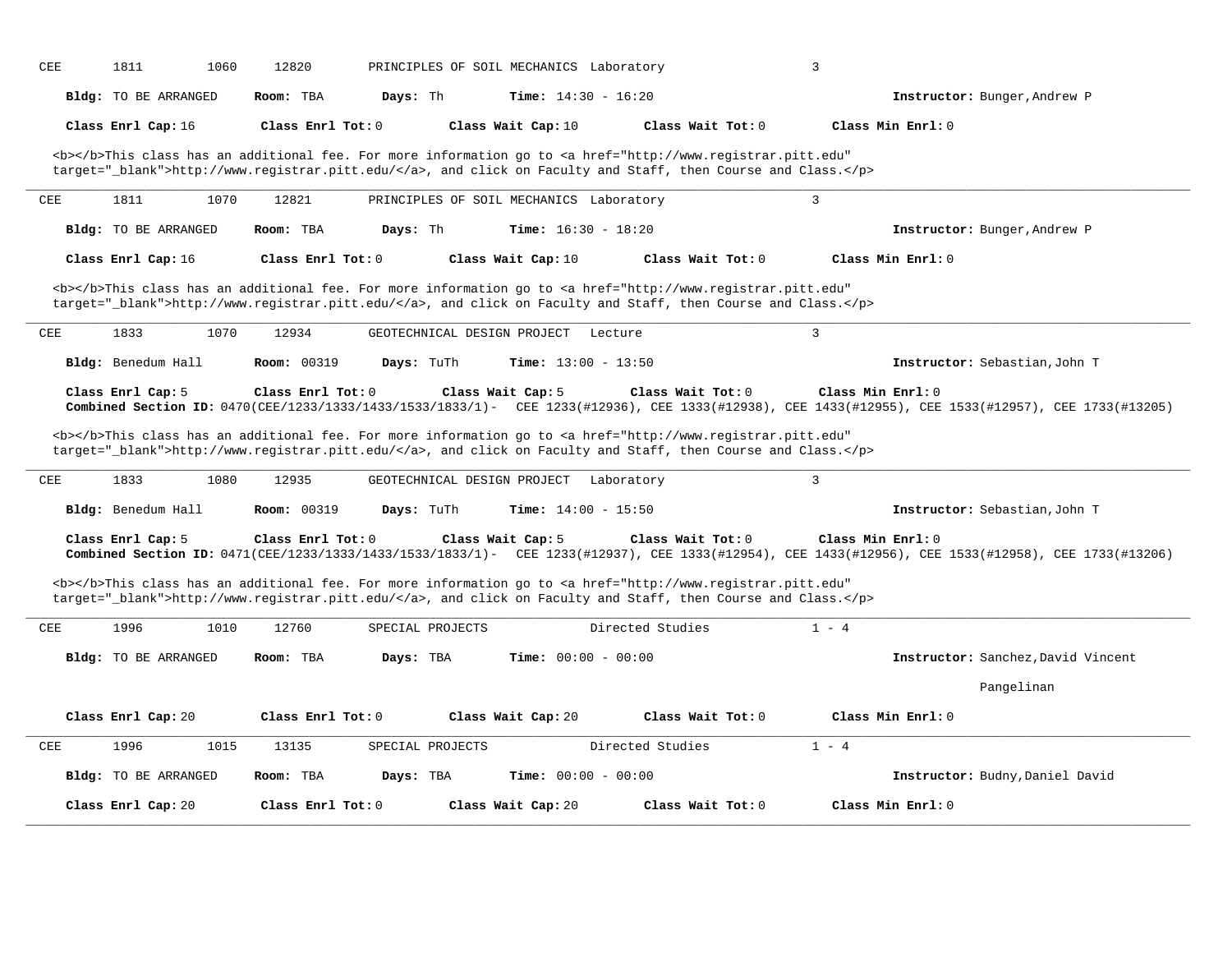#### Report ID: SR201 **University of Pittsburgh** Page No. 40 of 300 **Schedule of Classes for Fall Term 2021-2022** Run Date: 12/16/2020 **Academic Term** Run Time: 20:00:18

| Subject                  | Catalog Nbr Section Class Nbr | Course Title                                                                          |                                   | Component                                                                                                                       | Units<br>Topics           |                                     |
|--------------------------|-------------------------------|---------------------------------------------------------------------------------------|-----------------------------------|---------------------------------------------------------------------------------------------------------------------------------|---------------------------|-------------------------------------|
| CEE                      | 1996<br>1020                  | 13136                                                                                 | SPECIAL PROJECTS                  | Directed Studies                                                                                                                | $1 - 4$                   |                                     |
|                          | Bldg: TO BE ARRANGED          | Room: TBA $Days:$ TBA $Time: 00:00 - 00:00$                                           |                                   |                                                                                                                                 |                           | Instructor: Casson, Leonard W       |
|                          |                               |                                                                                       |                                   | Class Enrl Cap: 20 $\qquad$ Class Enrl Tot: 0 $\qquad$ Class Wait Cap: 20 $\qquad$ Class Wait Tot: 0 $\qquad$ Class Min Enrl: 0 |                           |                                     |
|                          |                               | CEE 1996 1025 13137 SPECIAL PROJECTS Directed Studies                                 |                                   |                                                                                                                                 | $1 - 4$                   |                                     |
|                          | Bldg: TO BE ARRANGED          | Room: TBA $Days:$ TBA $Time: 00:00 - 00:00$                                           |                                   |                                                                                                                                 |                           | Instructor: Harries, Kent Alexander |
|                          |                               |                                                                                       |                                   | Class Enrl Cap: 20 Class Enrl Tot: 0 Class Wait Cap: 20 Class Wait Tot: 0 Class Min Enrl: 0                                     |                           |                                     |
| $CEE$ and $CEE$ and $SE$ | 1996                          | 1030 13138                                                                            | SPECIAL PROJECTS Directed Studies |                                                                                                                                 | $1 - 4$                   |                                     |
|                          | Bldg: TO BE ARRANGED          | Room: TBA $Days:$ TBA $Time: 00:00 - 00:00$                                           |                                   |                                                                                                                                 | Instructor: Liang, Xu     |                                     |
|                          |                               |                                                                                       |                                   | Class Enrl Cap: 20 Class Enrl Tot: 0 Class Wait Cap: 20 Class Wait Tot: 0 Class Min Enrl: 0                                     |                           |                                     |
| CEE                      |                               | 1996 1035 13139 SPECIAL PROJECTS Directed Studies                                     |                                   |                                                                                                                                 | $1 - 4$                   |                                     |
|                          | Bldg: TO BE ARRANGED          | Room: TBA $Days:$ TBA $Time:$ $00:00 - 00:00$                                         |                                   |                                                                                                                                 |                           | Instructor: Lin, Jeen-Shang         |
|                          |                               |                                                                                       |                                   | Class Enrl Cap: 20 Class Enrl Tot: 0 Class Wait Cap: 20 Class Wait Tot: 0 Class Min Enrl: 0                                     |                           |                                     |
|                          | CEE 1996 1040 13140           |                                                                                       |                                   | SPECIAL PROJECTS Directed Studies                                                                                               | $1 - 4$                   |                                     |
|                          | Bldg: TO BE ARRANGED          | Room: TBA $\rule{1em}{0.15mm}$ Days: TBA $\rule{1.5mm}{0.15mm}$ Time: $00:00 - 00:00$ |                                   |                                                                                                                                 |                           | Instructor: Sebastian, John T       |
|                          |                               |                                                                                       |                                   | Class Enrl Cap: 20 Class Enrl Tot: 0 Class Wait Cap: 20 Class Wait Tot: 0 Class Min Enrl: 0                                     |                           |                                     |
| CEE                      | 1996<br>1045                  | 13141                                                                                 |                                   | SPECIAL PROJECTS Directed Studies                                                                                               | $1 - 4$                   |                                     |
|                          | Bldg: TO BE ARRANGED          | Room: TBA $Days:$ TBA $Time:$ $00:00 - 00:00$                                         |                                   |                                                                                                                                 | Instructor: Khanna, Vikas |                                     |
|                          |                               |                                                                                       |                                   | Class Enrl Cap: 20 Class Enrl Tot: 0 Class Wait Cap: 20 Class Wait Tot: 0 Class Min Enrl: 0                                     |                           |                                     |
| CEE                      | 1996 1997                     |                                                                                       |                                   | 1050 13142 SPECIAL PROJECTS Directed Studies 1 - 4                                                                              |                           |                                     |
|                          | Bldg: TO BE ARRANGED          | Room: TBA $Days: TBA$ Time: $00:00 - 00:00$                                           |                                   |                                                                                                                                 |                           | Instructor: Abad, Jorge Darwin      |
|                          |                               |                                                                                       |                                   | Class Enrl Cap: 20 Class Enrl Tot: 0 Class Wait Cap: 20 Class Wait Tot: 0 Class Min Enrl: 0                                     |                           |                                     |
| CEE                      | 1996<br>1055                  |                                                                                       |                                   | 13143 SPECIAL PROJECTS Directed Studies                                                                                         | $1 - 4$                   |                                     |
|                          | Bldg: TO BE ARRANGED          | Room: TBA $Days:$ TBA $Time:$ $00:00 - 00:00$                                         |                                   |                                                                                                                                 |                           | Instructor: Rizzo, Piervincenzo     |
|                          | Class Enrl Cap: 20            |                                                                                       |                                   | Class Enrl Tot: 0 $\qquad$ Class Wait Cap: 20 $\qquad$ Class Wait Tot: 0 $\qquad$ Class Min Enrl: 0                             |                           |                                     |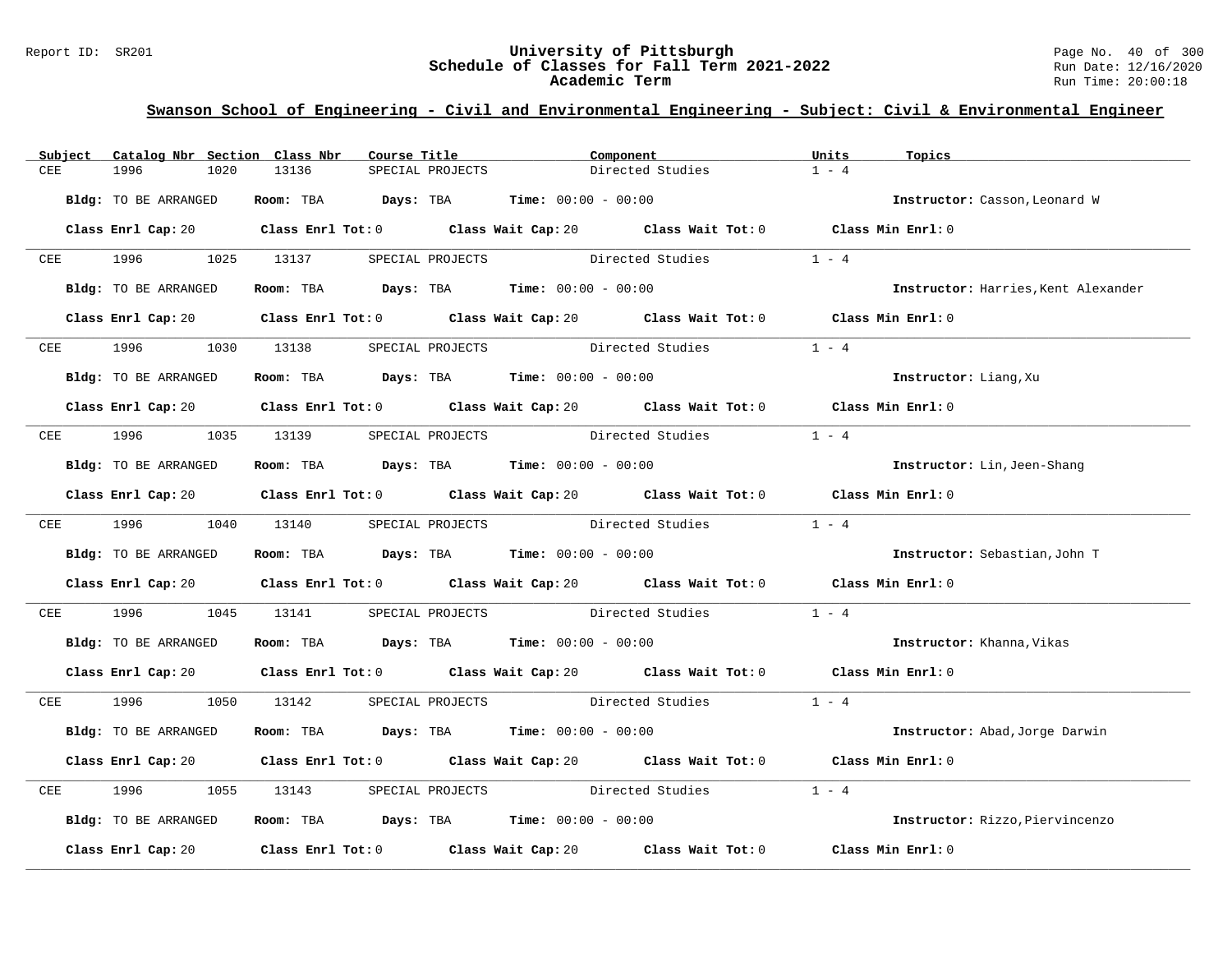| CEE | 1996<br>1060         | 13144                                                                                      | SPECIAL PROJECTS | Directed Studies                                                         | $1 - 4$                                                                                                                         |
|-----|----------------------|--------------------------------------------------------------------------------------------|------------------|--------------------------------------------------------------------------|---------------------------------------------------------------------------------------------------------------------------------|
|     | Bldg: TO BE ARRANGED | Room: TBA $Days:$ TBA $Time: 00:00 - 00:00$                                                |                  |                                                                          | Instructor: Torkamani, Morteza A M                                                                                              |
|     |                      |                                                                                            |                  |                                                                          | Class Enrl Cap: 20 Class Enrl Tot: 0 Class Wait Cap: 20 Class Wait Tot: 0 Class Min Enrl: 0                                     |
|     | CEE 1996 1065 13145  |                                                                                            |                  | SPECIAL PROJECTS Directed Studies 1 - 4                                  |                                                                                                                                 |
|     | Bldg: TO BE ARRANGED | Room: TBA $Days:$ TBA Time: $00:00 - 00:00$                                                |                  |                                                                          | Instructor: Vallejo, Luis E                                                                                                     |
|     |                      |                                                                                            |                  |                                                                          | Class Enrl Cap: 20 $\qquad$ Class Enrl Tot: 0 $\qquad$ Class Wait Cap: 20 $\qquad$ Class Wait Tot: 0 $\qquad$ Class Min Enrl: 0 |
|     |                      |                                                                                            |                  | CEE 1996 1070 13146 SPECIAL PROJECTS Directed Studies 1 - 4              |                                                                                                                                 |
|     |                      | Bldg: TO BE ARRANGED Room: TBA Days: TBA Time: 00:00 - 00:00                               |                  |                                                                          | Instructor: Vandenbossche, Julie Marie                                                                                          |
|     |                      |                                                                                            |                  |                                                                          | Class Enrl Cap: 20 $\qquad$ Class Enrl Tot: 0 $\qquad$ Class Wait Cap: 20 $\qquad$ Class Wait Tot: 0 $\qquad$ Class Min Enrl: 0 |
|     |                      | CEE 1996 1075 13147 SPECIAL PROJECTS Directed Studies                                      |                  |                                                                          | $1 - 4$                                                                                                                         |
|     | Bldg: TO BE ARRANGED | Room: TBA $Days:$ TBA $Time: 00:00 - 00:00$                                                |                  |                                                                          | Instructor: Vidic, Radisav                                                                                                      |
|     |                      |                                                                                            |                  |                                                                          | Class Enrl Cap: 20 $\qquad$ Class Enrl Tot: 0 $\qquad$ Class Wait Cap: 20 $\qquad$ Class Wait Tot: 0 $\qquad$ Class Min Enrl: 0 |
|     |                      |                                                                                            |                  | CEE 1996 1080 13148 SPECIAL PROJECTS Directed Studies 1 - 4              |                                                                                                                                 |
|     | Bldg: TO BE ARRANGED | Room: TBA $Days$ : TBA Time: $00:00 - 00:00$                                               |                  |                                                                          | Instructor: Oyler, John F                                                                                                       |
|     |                      |                                                                                            |                  |                                                                          | Class Enrl Cap: 20 Class Enrl Tot: 0 Class Wait Cap: 20 Class Wait Tot: 0 Class Min Enrl: 0                                     |
|     |                      |                                                                                            |                  | CEE 1996 1090 15207 SPECIAL PROJECTS Directed Studies 1 - 4              |                                                                                                                                 |
|     | Bldg: TO BE ARRANGED | Room: TBA $\rule{1em}{0.15mm}$ Days: TBA $\rule{1.5mm}{0.15mm}$ Time: $00:00 - 00:00$      |                  |                                                                          | Instructor: Bilec, Melissa M                                                                                                    |
|     |                      |                                                                                            |                  |                                                                          | Class Enrl Cap: 20 Class Enrl Tot: 0 Class Wait Cap: 20 Class Wait Tot: 0 Class Min Enrl: 0                                     |
|     |                      |                                                                                            |                  | CEE 1996 1100 15208 SPECIAL PROJECTS Directed Studies                    | $1 - 4$                                                                                                                         |
|     |                      | <b>Bldg:</b> TO BE ARRANGED <b>ROOM:</b> TBA <b>Days:</b> TBA <b>Time:</b> $00:00 - 00:00$ |                  |                                                                          | Instructor: Baumel, Carla Aparecida                                                                                             |
|     |                      |                                                                                            |                  |                                                                          | Class Enrl Cap: 20 Class Enrl Tot: 0 Class Wait Cap: 20 Class Wait Tot: 0 Class Min Enrl: 0                                     |
|     |                      |                                                                                            |                  | CEE 1996 1110 15209 SPECIAL PROJECTS Directed Studies 1 - 4              |                                                                                                                                 |
|     | Bldg: TO BE ARRANGED | Room: TBA $\rule{1em}{0.15mm}$ Days: TBA Time: $00:00 - 00:00$                             |                  |                                                                          | Instructor: Brigham, John C                                                                                                     |
|     |                      |                                                                                            |                  |                                                                          | Class Enrl Cap: 20 $\qquad$ Class Enrl Tot: 0 $\qquad$ Class Wait Cap: 20 $\qquad$ Class Wait Tot: 0 $\qquad$ Class Min Enrl: 0 |
|     |                      |                                                                                            |                  | CEE 1996 1120 15210 SPECIAL PROJECTS Directed Studies 1 - 4              |                                                                                                                                 |
|     |                      | Bldg: TO BE ARRANGED Room: TBA Days: TBA Time: 00:00 - 00:00                               |                  |                                                                          | Instructor: Bunger, Andrew P                                                                                                    |
|     | Class Enrl Cap: 20   |                                                                                            |                  | Class Enrl Tot: 0 $\qquad$ Class Wait Cap: 20 $\qquad$ Class Wait Tot: 0 | Class Min Enrl: 0                                                                                                               |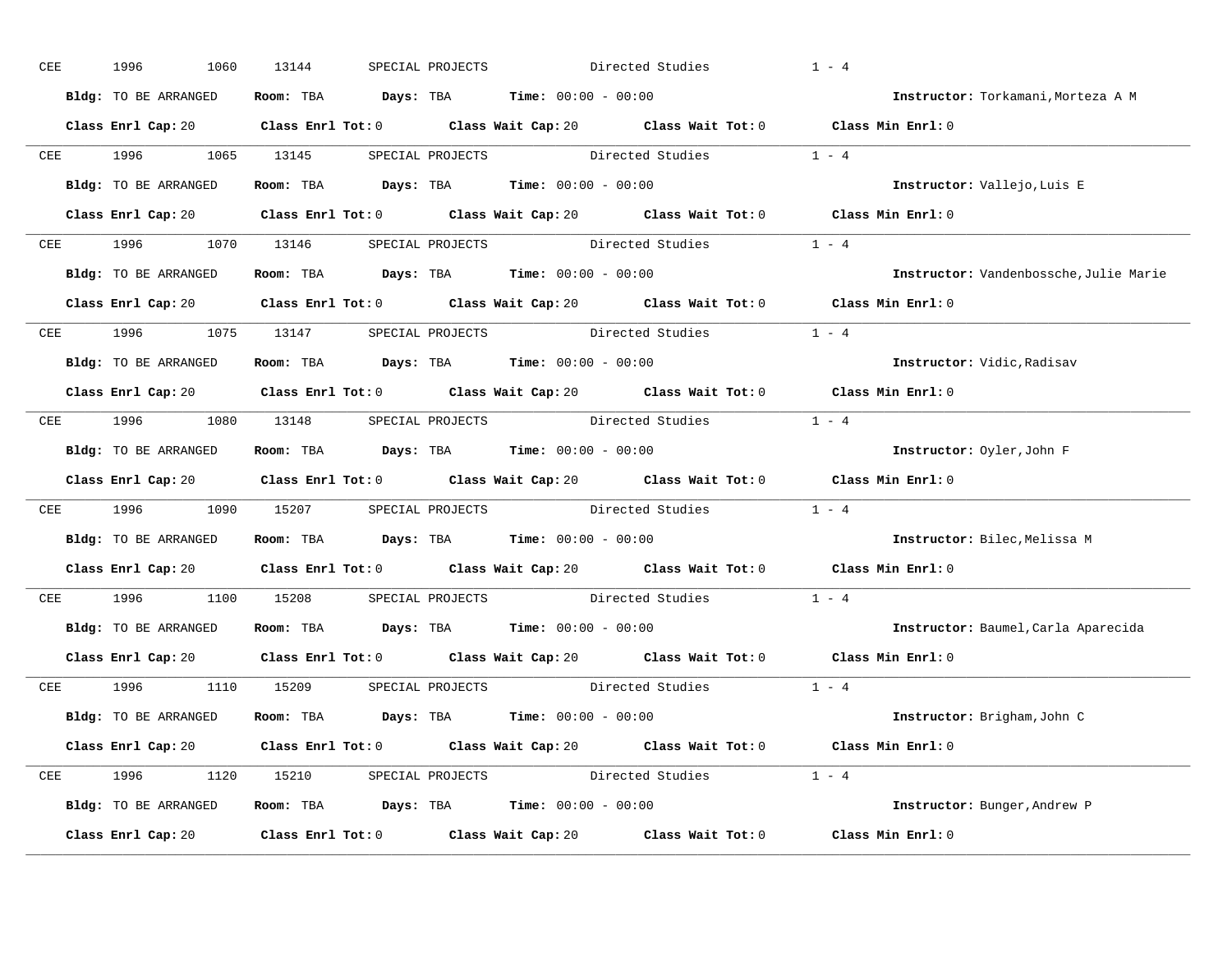#### Report ID: SR201 **University of Pittsburgh** Page No. 42 of 300 **Schedule of Classes for Fall Term 2021-2022** Run Date: 12/16/2020 **Academic Term** Run Time: 20:00:18

| Subject    | Catalog Nbr Section Class Nbr | Course Title                                                              | Component                               | Units<br>Topics                      |
|------------|-------------------------------|---------------------------------------------------------------------------|-----------------------------------------|--------------------------------------|
| CEE        | 1996<br>1130                  | 16473<br>SPECIAL PROJECTS                                                 | Directed Studies                        | $1 - 4$                              |
|            | Bldg: TO BE ARRANGED          | Room: TBA<br>Days: TBA                                                    | <b>Time:</b> $00:00 - 00:00$            | Instructor: Iannacchione, Anthony T  |
|            | Class Enrl Cap: 20            | Class Enrl Tot: 0                                                         | Class Wait Cap: 20 Class Wait Tot: 0    | Class Min Enrl: 0                    |
| <b>CEE</b> | 1996<br>1140                  | 16474<br>SPECIAL PROJECTS                                                 | Directed Studies                        | $1 - 4$                              |
|            | Bldg: TO BE ARRANGED          | Days: TBA<br>Room: TBA                                                    | <b>Time:</b> $00:00 - 00:00$            | Instructor: Gilbertson, Leanne Marie |
|            | Class Enrl Cap: 20            | Class Enrl Tot: 0                                                         | Class Wait Cap: 20<br>Class Wait Tot: 0 | Class Min Enrl: 0                    |
| CEE        | 1996<br>1150                  | 16475<br>SPECIAL PROJECTS                                                 | Directed Studies                        | $1 - 4$                              |
|            | Bldg: TO BE ARRANGED          | Room: TBA<br>Days: TBA                                                    | <b>Time:</b> $00:00 - 00:00$            | Instructor: Haig, Sarah Jane         |
|            | Class Enrl Cap: 20            | Class Enrl Tot: 0                                                         | Class Wait Cap: 20<br>Class Wait Tot: 0 | Class Min Enrl: 0                    |
| CEE        | 2085<br>1030                  | 27219                                                                     | GRADUATE DEPARTMENTAL SEMINAR Seminar   | $\mathbf 0$                          |
|            | Bldg: Benedum Hall            | <b>Room: 00G28</b><br>Days: F                                             | $Time: 10:00 - 11:00$                   | Instructor: Haig, Sarah Jane         |
|            | Class Enrl Cap: 36            | Class Enrl Tot: 0<br>Room Characteristics: PeopleSoft - Scheduled (PS)(1) | Class Wait Cap: 0<br>Class Wait Tot: 0  | Class Min Enrl: 0                    |
| CEE        | 2085<br>1070                  | 13098                                                                     | GRADUATE DEPARTMENTAL SEMINAR Seminar   | $\Omega$                             |
|            | Bldg: Benedum Hall            | <b>Room: 00319</b><br>Days: F                                             | <b>Time:</b> $10:00 - 11:00$            | Instructor: Haig, Sarah Jane         |
|            | Class Enrl Cap: 60            | Class Enrl Tot: 0                                                         | Class Wait Cap: 0<br>Class Wait Tot: 0  | Class Min Enrl: 0                    |
| CEE        | 2106<br>1095                  | 28400                                                                     | NONCONVENTIONAL ENGR MATERIALSLecture   | 3                                    |
|            | Bldg: Benedum Hall            | <b>Room: 00G37</b><br>Days: Tu                                            | $Time: 17:30 - 20:00$                   | Instructor: Harries, Kent Alexander  |
|            | Class Enrl Cap: 25            | Class Enrl Tot: 0<br>Room Characteristics: PeopleSoft - Scheduled (PS)(1) | Class Wait Cap: 0<br>Class Wait Tot: 0  | Class Min $Enrl: 0$                  |
| CEE        | 2202<br>1300                  | 24501<br>CONSTRUCTION SCHEDULING                                          | Lecture                                 | $\overline{3}$                       |
|            | Bldg: Benedum Hall            | <b>Room: 00G24</b><br>Days: M                                             | <b>Time:</b> $18:00 - 20:30$            | Instructor: Esser, Jason R           |
|            |                               |                                                                           |                                         | Sebastian, John T                    |
|            | Class Enrl Cap: 20            | Class Enrl Tot: 0<br>Room Characteristics: PeopleSoft - Scheduled (PS)(1) | Class Wait Cap: 0<br>Class Wait Tot: 0  | Class Min Enrl: 0                    |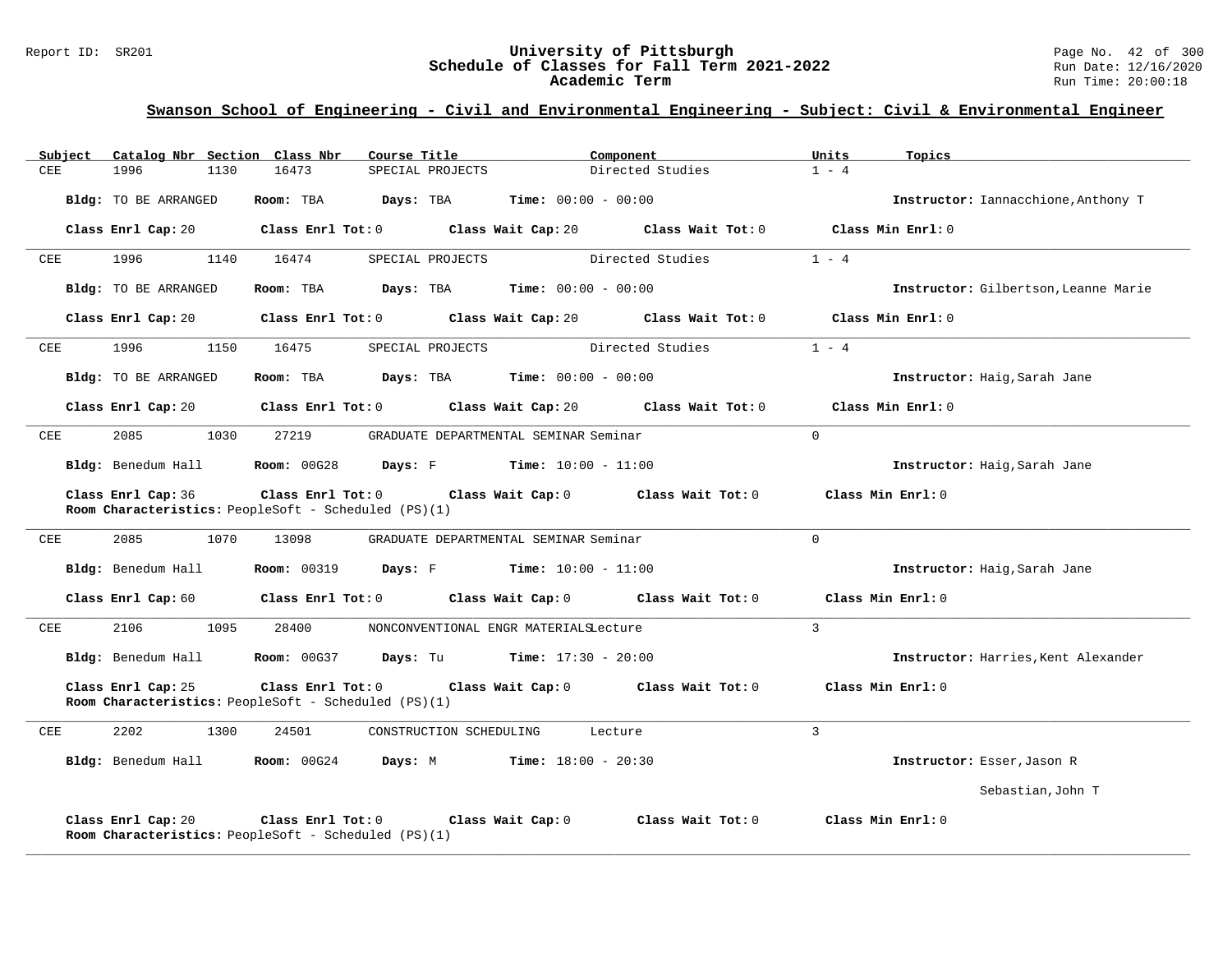| Subject<br>Catalog Nbr Section Class Nbr | Course Title                                                                                   | Component                    | Units<br>Topics               |
|------------------------------------------|------------------------------------------------------------------------------------------------|------------------------------|-------------------------------|
| <b>CEE</b><br>2202<br>1350               | 24502<br>CONSTRUCTION SCHEDULING                                                               | Lecture                      | 3                             |
| Bldg: WEB Based Class                    | Days: M<br>Room: TBA                                                                           | <b>Time:</b> $18:00 - 20:30$ | Instructor: Esser, Jason R    |
|                                          |                                                                                                |                              | Sebastian, John T             |
| Class Enrl Cap: 25<br>Attributes: Online | Class Enrl Tot: 0<br>Class Wait Cap: 0                                                         | Class Wait Tot: 0            | Class Min Enrl: 0             |
| 2205<br>1050<br>CEE                      | 17961<br>CONSTRCT FINANCE & COST CONTRILecture                                                 |                              | $\overline{3}$                |
| Bldg: Benedum Hall                       | <b>Room: 00312</b><br>Days: W                                                                  | <b>Time:</b> $17:30 - 20:00$ | Instructor: Sebastian, John T |
|                                          |                                                                                                |                              | Solkovy, Charles F            |
| Class Enrl Cap: 16                       | Class Enrl Tot: 0<br>Class Wait Cap: 0                                                         | Class Wait Tot: 0            | Class Min Enrl: 0             |
| 2207<br>1010<br>CEE                      | 27544<br>CONSTRCT & CST OF MECHL SYSTMSLecture                                                 |                              | $\overline{3}$                |
| Bldg: WEB Based Class                    | Room: TBA<br>Days: Tu                                                                          | <b>Time:</b> $17:30 - 20:00$ | Instructor: Sebastian, John T |
|                                          |                                                                                                |                              | Campayno, Jesse C             |
| Class Enrl Cap: 16                       | Class Enrl Tot: 0<br>Class Wait Cap: 10                                                        | Class Wait Tot: 0            | Class Min Enrl: 0             |
| 2207<br>1020<br>CEE                      | 27545<br>CONSTRCT & CST OF MECHL SYSTMSLecture                                                 |                              | $\overline{3}$                |
| Bldg: Benedum Hall                       | <b>Room: 00312</b><br>Days: Tu                                                                 | <b>Time:</b> $17:30 - 20:00$ | Instructor: Sebastian, John T |
|                                          |                                                                                                |                              | Campayno, Jesse C             |
| Class Enrl Cap: 16                       | Class Enrl Tot: 0<br>Class Wait Cap: 10                                                        | Class Wait Tot: 0            | Class Min Enrl: 0             |
| CEE<br>2333<br>1020                      | 25515<br>INTRODUCTION TO FINITE ELEMNS Lecture                                                 |                              | $\mathbf{3}$                  |
| Bldg: Benedum Hall                       | <b>Room: 00G28</b><br>Days: W                                                                  | <b>Time:</b> $17:30 - 20:00$ | Instructor: Khazanovich, Lev  |
| Class Enrl Cap: 40                       | Class Enrl Tot: 0<br>Class Wait Cap: 0<br>Room Characteristics: PeopleSoft - Scheduled (PS)(1) | Class Wait Tot: 0            | Class Min Enrl: 0             |
| CEE<br>2410<br>1080                      | 28873<br>WATER RESOURCES ENGINEERING Lecture                                                   |                              | $\overline{3}$                |
| Bldg: TBA                                | Room: TBA<br>Days: W                                                                           | <b>Time:</b> $15:00 - 17:45$ | Instructor: Liang, Xu         |
|                                          |                                                                                                |                              |                               |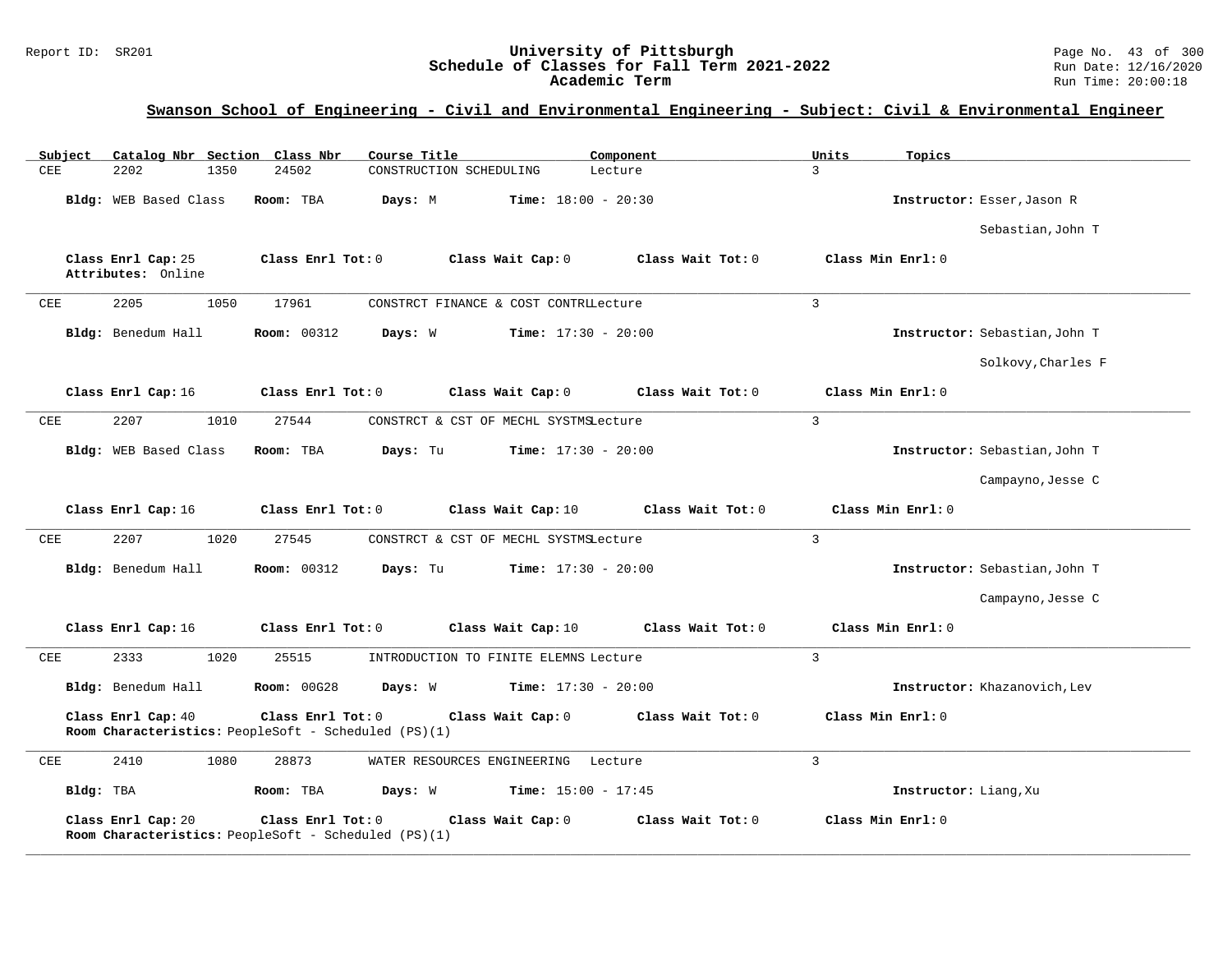| Catalog Nbr Section Class Nbr<br>Subject                                   | Course Title                                                                                                                                                                                                         | Component<br>Units       | Topics                               |  |  |  |  |  |
|----------------------------------------------------------------------------|----------------------------------------------------------------------------------------------------------------------------------------------------------------------------------------------------------------------|--------------------------|--------------------------------------|--|--|--|--|--|
| CEE<br>2500<br>1030                                                        | 12809<br>ENVRNMNTL ENGRG MICROBIOL                                                                                                                                                                                   | $\mathcal{L}$<br>Lecture |                                      |  |  |  |  |  |
| Bldg: Benedum Hall                                                         | <b>Room: 00G28</b><br><b>Time:</b> $17:30 - 20:00$<br>Days: Tu                                                                                                                                                       |                          | Instructor: Haig, Sarah Jane         |  |  |  |  |  |
| Class Enrl Cap: 20<br>Room Characteristics: PeopleSoft - Scheduled (PS)(1) | Class Enrl Tot: 0<br>Class Wait Cap: 0                                                                                                                                                                               | Class Wait Tot: 0        | Class Min Enrl: 0                    |  |  |  |  |  |
| 2501<br>1030<br>CEE                                                        | 12810<br>ENVIRONMENTAL ENGRNG CHEMISTRYLecture                                                                                                                                                                       | 3                        |                                      |  |  |  |  |  |
| Bldg: TBA                                                                  | Days: W<br><b>Time:</b> $17:30 - 20:00$<br>Room: TBA                                                                                                                                                                 |                          | Instructor: Gilbertson, Leanne Marie |  |  |  |  |  |
| Class Enrl Cap: 20                                                         | Class Enrl Tot: 0<br>Class Wait Cap: 0<br>Room Characteristics: Media - Data Projector/Monitor(1), PeopleSoft - Scheduled (PS)(1)                                                                                    | Class Wait Tot: 0        | Class Min Enrl: 0                    |  |  |  |  |  |
| 2502<br>1020<br>CEE                                                        | 12813<br>PHYSCL-CHMCL PRIN IN ENV ENGRGLecture                                                                                                                                                                       | 3                        |                                      |  |  |  |  |  |
| Bldg: Benedum Hall                                                         | <b>Room: 00227</b><br>Days: M<br><b>Time:</b> $17:30 - 19:55$                                                                                                                                                        |                          | Instructor: Baumel, Carla Aparecida  |  |  |  |  |  |
| Class Enrl Cap: 12<br>Room Characteristics: PeopleSoft - Scheduled (PS)(1) | Class Enrl Tot: 0<br>Class Wait Cap: 0                                                                                                                                                                               | Class Wait Tot: 0        | Class Min Enrl: 0                    |  |  |  |  |  |
| CEE<br>2513<br>1100                                                        | 24065<br>ENVIRONMENTAL IMPACT ASSESSMNTLecture                                                                                                                                                                       | 3                        |                                      |  |  |  |  |  |
| Bldg: Benedum Hall                                                         | <b>Room: 00226</b><br>Days: TuTh<br><b>Time:</b> $16:00 - 17:15$                                                                                                                                                     |                          | Instructor: Casson, Leonard W        |  |  |  |  |  |
| Class Enrl Cap: 15<br>Attributes: Global Studies                           | Class Enrl Tot: 0<br>Class Wait Cap: 0<br>Class Wait Tot: 0<br>Class Min Enrl: 0<br>Room Characteristics: PeopleSoft - Scheduled (PS)(1)<br><b>Combined Section ID:</b> $0877(CEE/1514/CEE/2513)$ - CEE 1514(#24064) |                          |                                      |  |  |  |  |  |
| 2515<br>CEE<br>1010                                                        | 27543<br>WASWTR COLLC & TRMNT PLNT DSGNLecture                                                                                                                                                                       | 3                        |                                      |  |  |  |  |  |
| Bldg: TBA                                                                  | Room: TBA<br>Days: TBA<br>Time: TBA                                                                                                                                                                                  |                          | Instructor: Staff                    |  |  |  |  |  |
| Class Enrl Cap: 20<br>Attributes: Global Studies                           | Class Enrl Tot: 0<br>Class Wait Cap: 0<br>Combined Section ID: 1015(ENGR 1515/2515) - CEE 1515(#27541)                                                                                                               | Class Wait Tot: 0        | Class Min Enrl: 0                    |  |  |  |  |  |
| 1080<br>CEE<br>2609                                                        | 23515<br>LIFE CYCL ASSMNT METHODS TOOLSLecture                                                                                                                                                                       | $\overline{3}$           |                                      |  |  |  |  |  |
| Bldg: Benedum Hall                                                         | <b>Room: 00319</b><br>Days: TuTh<br><b>Time:</b> $16:00 - 17:15$                                                                                                                                                     |                          | Instructor: Khanna, Vikas            |  |  |  |  |  |
| Class Enrl Cap: 10                                                         | Class Enrl Tot: 0<br>Class Wait Cap: 0<br><b>Combined Section ID:</b> $0853$ (CEE 1609/CEE 2609) - CEE 1609 (#23514)                                                                                                 | Class Wait Tot: 0        | Class Min Enrl: 0                    |  |  |  |  |  |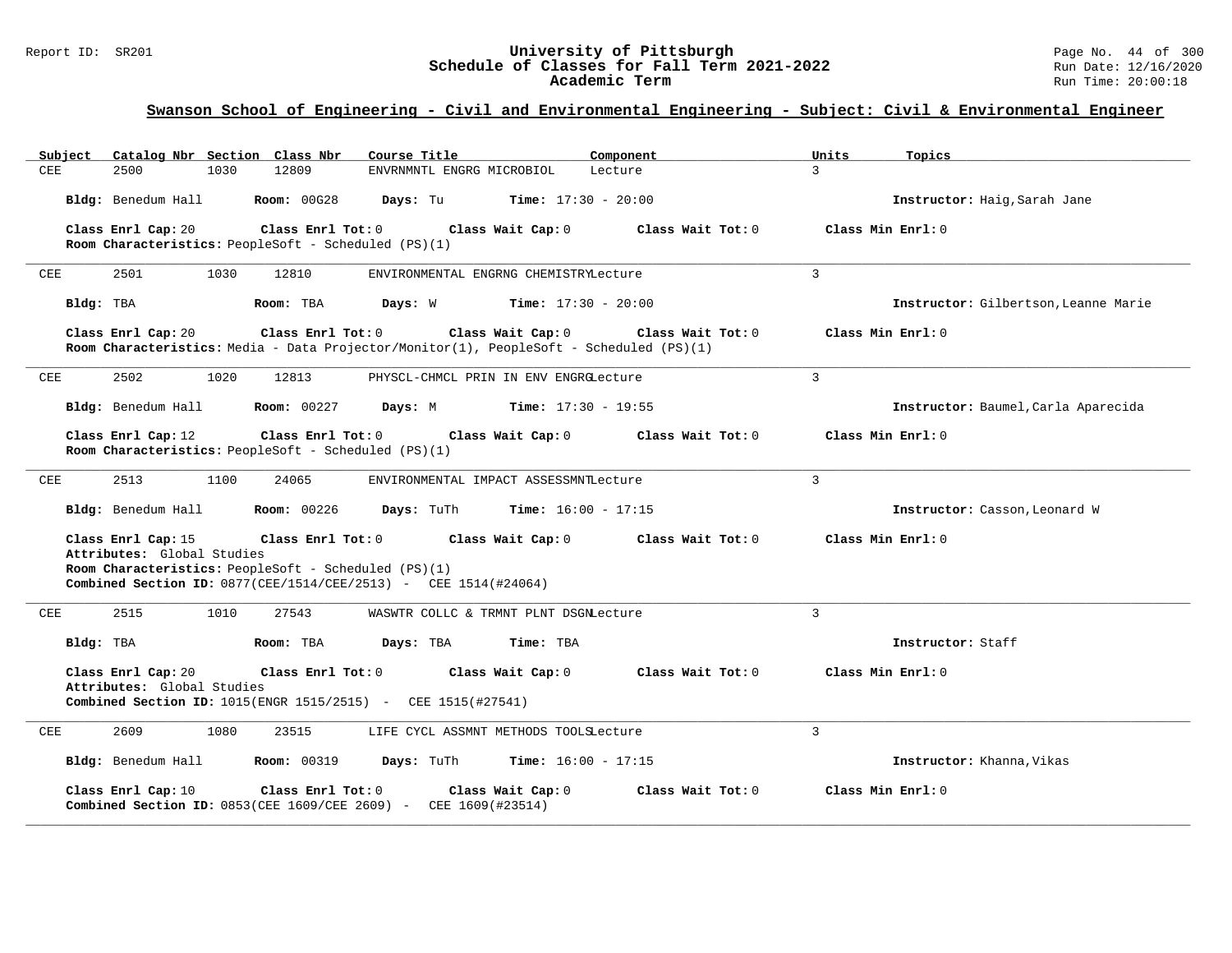| Catalog Nbr Section Class Nbr<br>Subject | Course Title                                                                                                                                    | Component                              | Units<br>Topics                        |
|------------------------------------------|-------------------------------------------------------------------------------------------------------------------------------------------------|----------------------------------------|----------------------------------------|
| CEE<br>2620<br>1020                      | 24289                                                                                                                                           | ADV GREEN BLDG & CONSTRUCTION Lecture  | $\mathcal{L}$                          |
| Bldg: TBA                                | Room: TBA<br>Days: MW                                                                                                                           | <b>Time:</b> $11:00 - 12:15$           | Instructor: Bilec, Melissa M           |
| Class Enrl Cap: 19                       | Class Enrl Tot: 0<br>Room Characteristics: PeopleSoft - Scheduled (PS)(1)                                                                       | Class Wait Cap: 0<br>Class Wait Tot: 0 | Class Min Enrl: 0                      |
| 2714<br>1030<br>CEE                      | 24473                                                                                                                                           | PAVEMENT DESIGN AND ANALYSIS Lecture   | $\overline{3}$                         |
| Bldg: Benedum Hall                       | <b>Room: 00227</b><br>Days: TuTh                                                                                                                | <b>Time:</b> $11:00 - 12:15$           | Instructor: Vandenbossche, Julie Marie |
| Class Enrl Cap: 25                       | Class Enrl Tot: 0<br>Room Characteristics: PeopleSoft - Scheduled (PS)(1)<br>Combined Section ID: 0725(CEE/1714/2714) - CEE 1714(#24472)        | Class Wait Cap: 0<br>Class Wait Tot: 0 | Class Min Enrl: 0                      |
| 2720<br>1010<br>CEE                      | 26475                                                                                                                                           | URBAN TRANSPORTATION PLANNING Lecture  | 3                                      |
| Bldg: TBA                                | Days: Th<br>Room: TBA                                                                                                                           | $Time: 17:30 - 20:00$                  | Instructor: Johnson, Keith A           |
|                                          |                                                                                                                                                 |                                        | Magalotti, Mark Joseph                 |
| Class Enrl Cap: 10                       | Class Enrl Tot: 0<br>Room Characteristics: PeopleSoft - Scheduled (PS)(1)<br>Combined Section ID: 0906(CEE/1720/2720) - CEE 1720(#26474)        | Class Wait Tot: 0<br>Class Wait Cap: 0 | Class Min Enrl: 0                      |
| 2725<br>1010<br>CEE                      | 26476                                                                                                                                           | PUBLIC TRANSPORTATION SYSTEMS Lecture  | $\overline{3}$                         |
| Bldg: TBA                                | Room: TBA<br>Days: Tu                                                                                                                           | <b>Time:</b> $17:30 - 20:00$           | Instructor: Feder, Richard Carl        |
| Class Enrl Cap: 10                       | Class Enrl Tot: 0<br>Room Characteristics: PeopleSoft - Scheduled (PS)(1)<br><b>Combined Section ID:</b> 0891(CEE/1725/2725) - CEE 1725(#26477) | Class Wait Cap: 0<br>Class Wait Tot: 0 | Class Min Enrl: 0                      |
| 2801<br>1010<br><b>CEE</b>               | 26478<br>ADVANCED SOIL MECHANICS                                                                                                                | Lecture                                | 3                                      |
| Bldg: Benedum Hall                       | <b>Room:</b> 01045<br>Days: M                                                                                                                   | <b>Time:</b> $17:30 - 20:00$           | Instructor: Lin, Jeen-Shang            |
| Class Enrl Cap: 20                       | Class Enrl Tot: 0<br>Room Characteristics: PeopleSoft - Scheduled (PS)(1)                                                                       | Class Wait Tot: 0<br>Class Wait Cap: 0 | Class Min Enrl: 0                      |
| 2814<br>1300<br>CEE                      | 22348                                                                                                                                           | SLOPES & ERTH RETAINING STRUCTLecture  | $\overline{3}$                         |
| Bldg: Benedum Hall                       | <b>Room: 00319</b><br>Days: Th                                                                                                                  | <b>Time:</b> $17:30 - 20:00$           | Instructor: Vallejo, Luis E            |
| Class Enrl Cap: 35                       | Class Enrl Tot: $0$                                                                                                                             | Class Wait Cap: 0<br>Class Wait Tot: 0 | Class Min Enrl: 0                      |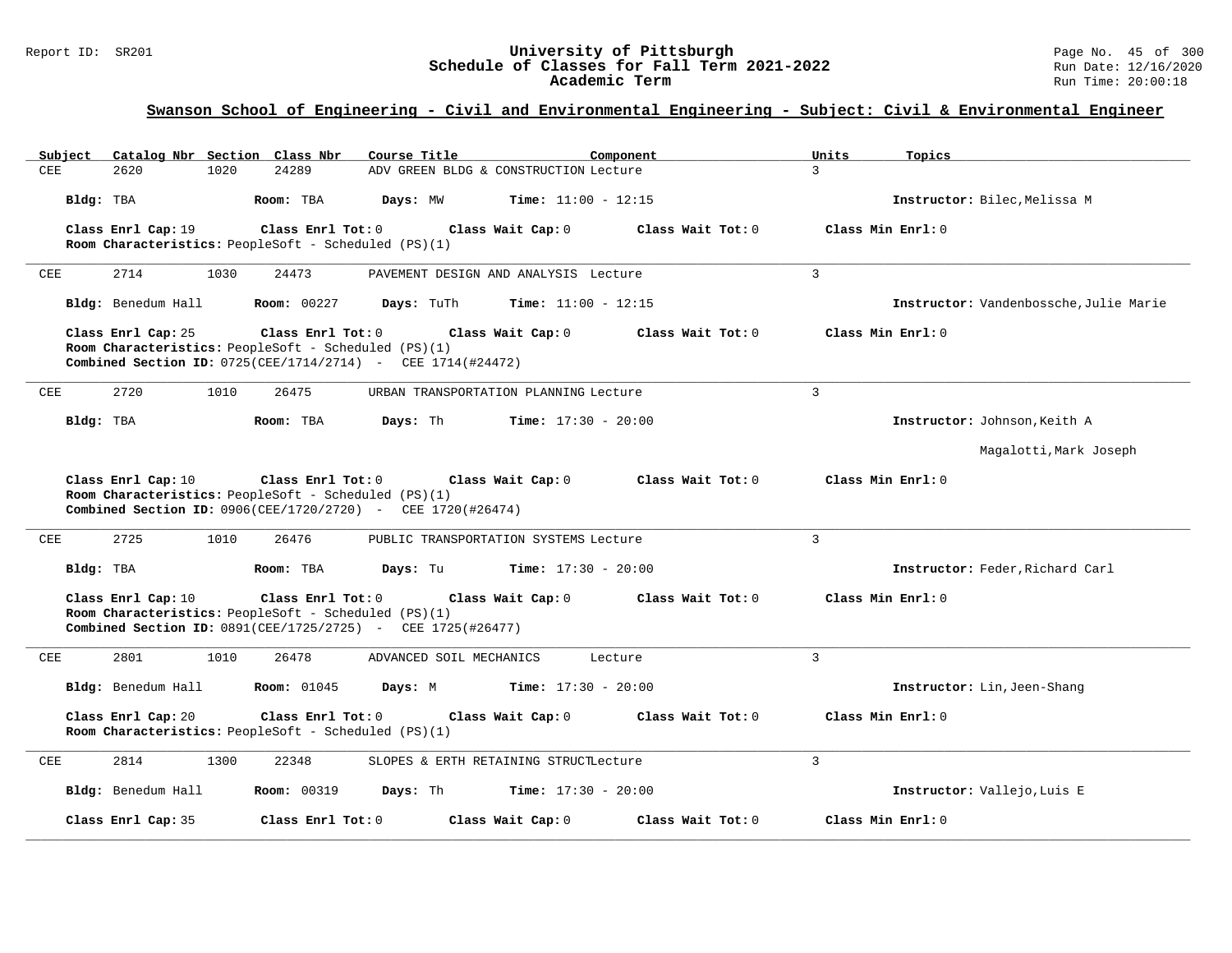#### Report ID: SR201 **University of Pittsburgh** Page No. 46 of 300 **Schedule of Classes for Fall Term 2021-2022** Run Date: 12/16/2020 **Academic Term** Run Time: 20:00:18

| Subject | Catalog Nbr Section Class Nbr | Course Title                                                 | Component                                                                       | Units<br>Topics                        |
|---------|-------------------------------|--------------------------------------------------------------|---------------------------------------------------------------------------------|----------------------------------------|
| CEE     | 2996<br>1010                  | 12761                                                        | SPEC INVSTGTN FOR M.S. STUDNTSDirected Studies                                  | $1 - 9$                                |
|         | Bldg: TO BE ARRANGED          | Days: TBA<br>Room: TBA                                       | $Time: 00:00 - 00:00$                                                           | Instructor: Vandenbossche, Julie Marie |
|         |                               |                                                              |                                                                                 |                                        |
|         |                               | Class Enrl Cap: 9999 Class Enrl Tot: 0                       | Class Wait Cap: 0 Class Wait Tot: 0 Class Min Enrl: 0                           |                                        |
| CEE     | 2996<br>1015                  | 13129                                                        | SPEC INVSTGTN FOR M.S. STUDNTSDirected Studies                                  | $1 - 9$                                |
|         | Bldg: TO BE ARRANGED          | Room: TBA                                                    | <b>Days:</b> TBA <b>Time:</b> $00:00 - 00:00$                                   | Instructor: Casson, Leonard W          |
|         | Class Enrl Cap: 9999          | Class Enrl Tot: 0                                            | Class Wait Cap: 0<br>Class Wait Tot: 0                                          | Class Min Enrl: 0                      |
| CEE     | 2996<br>1020                  | 13130                                                        | SPEC INVSTGTN FOR M.S. STUDNTSDirected Studies                                  | $1 - 9$                                |
|         | <b>Bldg:</b> TO BE ARRANGED   | <b>Room:</b> TBA <b>Days:</b> TBA <b>Time:</b> 00:00 - 00:00 |                                                                                 | Instructor: Harries, Kent Alexander    |
|         | Class Enrl Cap: 9999          | $Class$ $Enrl$ $Tot: 0$                                      | Class Wait Cap: 0 Class Wait Tot: 0                                             | Class Min Enrl: 0                      |
| CEE     | 2996<br>1025                  | 13131                                                        | SPEC INVSTGTN FOR M.S. STUDNTSDirected Studies                                  | $1 - 9$                                |
|         | Bldg: TO BE ARRANGED          | Room: TBA $Days: TBA$ Time: $00:00 - 00:00$                  |                                                                                 | Instructor: Johnson, Keith A           |
|         | Class Enrl Cap: 9999          |                                                              | Class Enrl Tot: $0$ Class Wait Cap: $0$ Class Wait Tot: $0$ Class Min Enrl: $0$ |                                        |
| CEE     | 2996<br>1030                  | 13132                                                        | SPEC INVSTGTN FOR M.S. STUDNTSDirected Studies                                  | $1 - 9$                                |
|         | Bldg: TO BE ARRANGED          | Room: TBA                                                    | $\texttt{DayS:}$ TBA $\texttt{Time:}$ 00:00 - 00:00                             | Instructor: Liang, Xu                  |
|         | Class Enrl Cap: 9999          | Class Enrl Tot: 0                                            | Class Wait Cap: 0 Class Wait Tot: 0                                             | Class Min Enrl: 0                      |
| CEE     | 2996<br>1035                  | 13133                                                        | SPEC INVSTGTN FOR M.S. STUDNTSDirected Studies                                  | $1 - 9$                                |
|         | Bldg: TO BE ARRANGED          | Room: TBA $Days: TBA$ Time: $00:00 - 00:00$                  |                                                                                 | Instructor: Lin, Jeen-Shang            |
|         |                               | Class Enrl Cap: 9999 Class Enrl Tot: 0                       | Class Wait Cap: 0 Class Wait Tot: 0 Class Min Enrl: 0                           |                                        |
| CEE     | 2996<br>1040                  | 13134                                                        | SPEC INVSTGTN FOR M.S. STUDNTSDirected Studies                                  | $1 - 9$                                |
|         | Bldg: TO BE ARRANGED          | Room: TBA                                                    | <b>Days:</b> TBA <b>Time:</b> $00:00 - 00:00$                                   | Instructor: Baumel, Carla Aparecida    |
|         | Class Enrl Cap: 9999          | Class Enrl Tot: 0                                            | Class Wait Cap: 0 Class Wait Tot: 0                                             | Class Min Enrl: 0                      |
| CEE     | 2996<br>1050                  | 13172                                                        | SPEC INVSTGTN FOR M.S. STUDNTSDirected Studies                                  | $1 - 9$                                |
|         | Bldg: TO BE ARRANGED          | Room: TBA $Days: TBA$ Time: $00:00 - 00:00$                  |                                                                                 | Instructor: Khanna, Vikas              |
|         | Class Enrl Cap: 999           | Class Enrl Tot: $0$                                          | Class Wait Cap: 0<br>Class Wait Tot: 0                                          | Class Min Enrl: 0                      |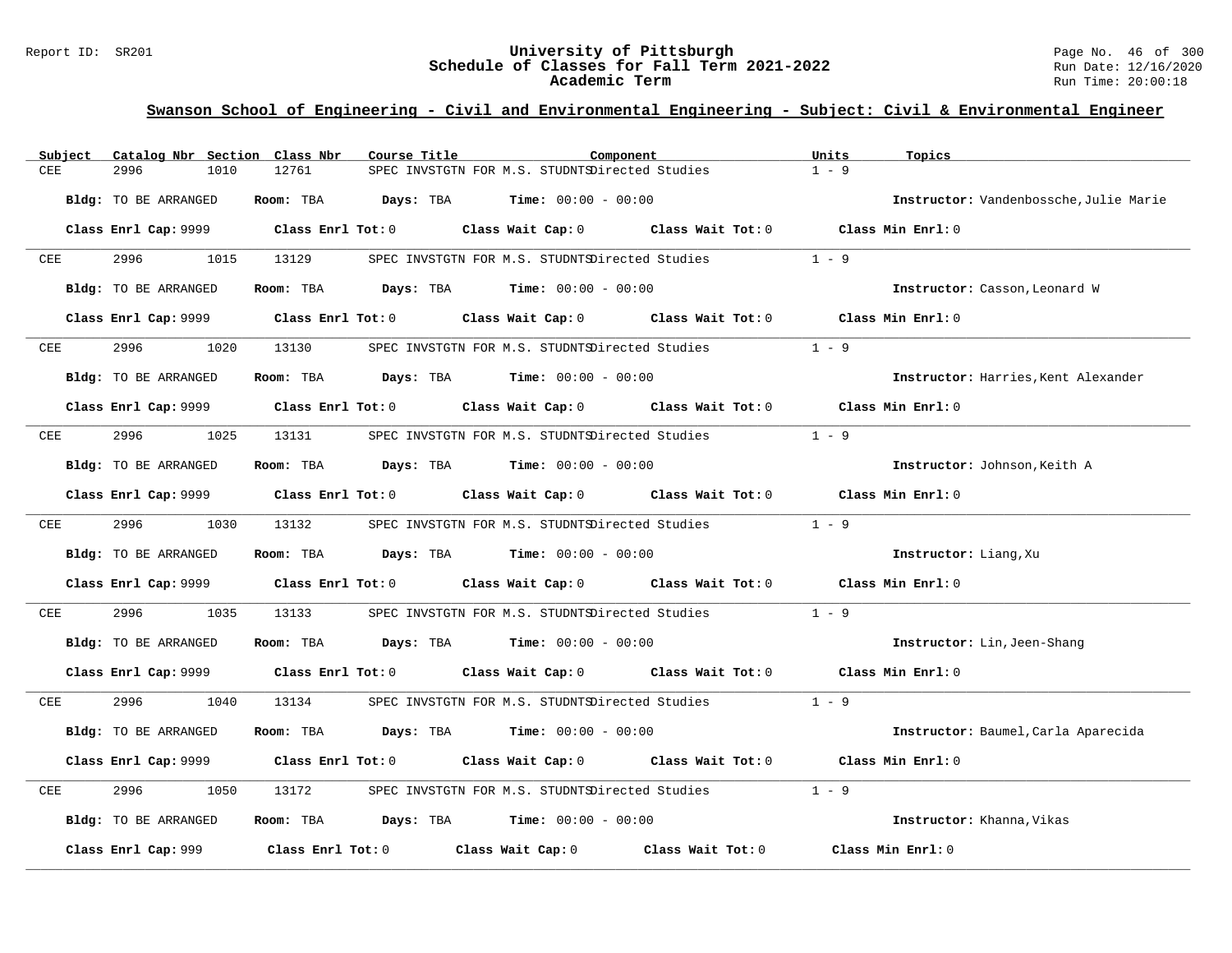| CEE | 2996<br>1060         | 13173                                                                                       | SPEC INVSTGTN FOR M.S. STUDNTSDirected Studies              | $1 - 9$                            |
|-----|----------------------|---------------------------------------------------------------------------------------------|-------------------------------------------------------------|------------------------------------|
|     | Bldg: TO BE ARRANGED | Room: TBA                                                                                   | <b>Days:</b> TBA <b>Time:</b> $00:00 - 00:00$               | Instructor: Sebastian, John T      |
|     |                      | Class Enrl Cap: 999 Class Enrl Tot: 0 Class Wait Cap: 0 Class Wait Tot: 0 Class Min Enrl: 0 |                                                             |                                    |
| CEE | 2996<br>1070         | 13174                                                                                       | SPEC INVSTGTN FOR M.S. STUDNTSDirected Studies              | $1 - 9$                            |
|     | Bldg: TO BE ARRANGED | Room: TBA                                                                                   | <b>Days:</b> TBA <b>Time:</b> $00:00 - 00:00$               | Instructor: Rizzo, Piervincenzo    |
|     | Class Enrl Cap: 999  | Class Enrl Tot: 0 Class Wait Cap: 0                                                         | Class Wait Tot: 0                                           | Class Min Enrl: 0                  |
| CEE | 2996<br>1080         | 13175                                                                                       | SPEC INVSTGTN FOR M.S. STUDNTSDirected Studies              | $1 - 9$                            |
|     | Bldg: TO BE ARRANGED | Room: TBA                                                                                   | <b>Days:</b> TBA <b>Time:</b> $00:00 - 00:00$               | Instructor: Sachs, Steven Gerald   |
|     |                      | Class Enrl Cap: 999 Class Enrl Tot: 0 Class Wait Cap: 0 Class Wait Tot: 0                   |                                                             | Class Min Enrl: 0                  |
| CEE | 2996<br>1090         | 13176                                                                                       | SPEC INVSTGTN FOR M.S. STUDNTSDirected Studies              | $1 - 9$                            |
|     | Bldg: TO BE ARRANGED | Room: TBA $\rule{1em}{0.15mm}$ Days: TBA $\rule{1.15mm}]{0.15mm}$ Time: $00:00 - 00:00$     |                                                             | Instructor: Vallejo, Luis E        |
|     | Class Enrl Cap: 999  |                                                                                             | Class Enrl Tot: $0$ Class Wait Cap: $0$ Class Wait Tot: $0$ | Class Min Enrl: 0                  |
| CEE | 2996<br>1100         | 13177                                                                                       | SPEC INVSTGTN FOR M.S. STUDNTSDirected Studies              | $1 - 9$                            |
|     | Bldg: TO BE ARRANGED | Room: TBA $Days:$ TBA $Time: 00:00 - 00:00$                                                 |                                                             | Instructor: Vidic, Radisav         |
|     |                      | Class Enrl Cap: 999 Class Enrl Tot: 0                                                       | Class Wait Cap: 0 Class Wait Tot: 0                         | Class Min Enrl: 0                  |
| CEE | 2996<br>1110         | 15211                                                                                       | SPEC INVSTGTN FOR M.S. STUDNTSDirected Studies              | $1 - 9$                            |
|     | Bldg: TO BE ARRANGED | <b>Room:</b> TBA <b>Days:</b> TBA <b>Time:</b> 00:00 - 00:00                                |                                                             | Instructor: Bilec, Melissa M       |
|     | Class Enrl Cap: 999  |                                                                                             | Class Enrl Tot: 0 Class Wait Cap: 0 Class Wait Tot: 0       | Class Min Enrl: 0                  |
| CEE | 2996<br>1120         | 15212                                                                                       | SPEC INVSTGTN FOR M.S. STUDNTSDirected Studies              | $1 - 9$                            |
|     | Bldg: TO BE ARRANGED | Room: TBA $\rule{1em}{0.15mm}$ Days: TBA $\rule{1.5mm}{0.15mm}$ Time: $00:00 - 00:00$       |                                                             | Instructor: Sanchez, David Vincent |
|     |                      |                                                                                             |                                                             | Pangelinan                         |
|     | Class Enrl Cap: 999  | Class Enrl Tot: 0                                                                           | Class Wait Cap: 0 Class Wait Tot: 0                         | Class Min Enrl: 0                  |
| CEE | 2996<br>1130         | 15213                                                                                       | SPEC INVSTGTN FOR M.S. STUDNTSDirected Studies              | $1 - 9$                            |
|     | Bldg: TO BE ARRANGED | Room: TBA $Days:$ TBA $Time: 00:00 - 00:00$                                                 |                                                             | Instructor: Staff                  |
|     | Class Enrl Cap: 999  | $Class$ $Enr1$ $Tot: 0$                                                                     | Class Wait Cap: 0<br>Class Wait Tot: 0                      | Class Min Enrl: 0                  |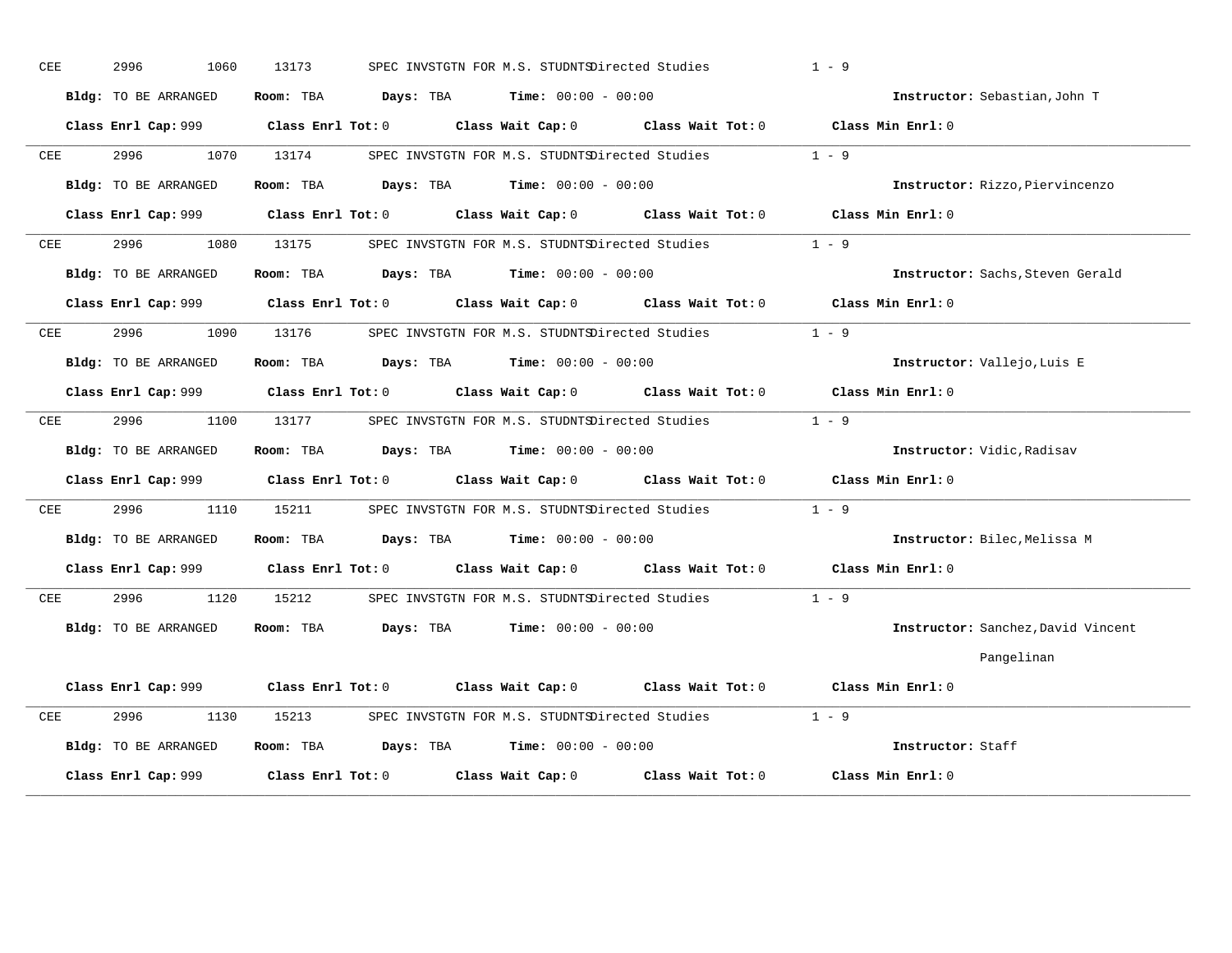### Report ID: SR201 **University of Pittsburgh University of Pittsburgh** Page No. 48 of 300<br>**Schedule of Classes for Fall Term 2021-2022** Run Date: 12/16/2020 **Schedule of Classes for Fall Term 2021-2022** Run Date: 12/16/2020 **Academic Term** Run Time: 20:00:18

| Subject | Catalog Nbr Section Class Nbr | Course Title                                                                                        | Component                                             |                   | Units<br>Topics                        |  |
|---------|-------------------------------|-----------------------------------------------------------------------------------------------------|-------------------------------------------------------|-------------------|----------------------------------------|--|
| CEE     | 2996<br>1140                  | 15214                                                                                               | SPEC INVSTGTN FOR M.S. STUDNTSDirected Studies        |                   | $1 - 9$                                |  |
|         | Bldg: TO BE ARRANGED          | Room: TBA                                                                                           | <b>Days:</b> TBA <b>Time:</b> $00:00 - 00:00$         |                   | Instructor: Khazanovich, Lev           |  |
|         |                               | Class Enrl Cap: 999 Class Enrl Tot: 0                                                               | Class Wait Cap: 0 Class Wait Tot: 0 Class Min Enrl: 0 |                   |                                        |  |
| CEE     | 2996<br>1150                  | 16476                                                                                               | SPEC INVSTGTN FOR M.S. STUDNTSDirected Studies        |                   | $1 - 9$                                |  |
|         | Bldg: TO BE ARRANGED          | Room: TBA $Days:$ TBA $Time: 00:00 - 00:00$                                                         |                                                       |                   | Instructor: Brigham, John C            |  |
|         |                               | Class Enrl Cap: 20 Class Enrl Tot: 0 Class Wait Cap: 0 Class Wait Tot: 0                            |                                                       |                   | Class Min Enrl: 0                      |  |
| CEE     | 2996<br>1160                  | 16477                                                                                               | SPEC INVSTGTN FOR M.S. STUDNTSDirected Studies        |                   | $1 - 9$                                |  |
|         | Bldg: TO BE ARRANGED          | Room: TBA $Days: TBA$ Time: $00:00 - 00:00$                                                         |                                                       |                   | Instructor: Gilbertson, Leanne Marie   |  |
|         |                               | Class Enrl Cap: 20 $\qquad$ Class Enrl Tot: 0 $\qquad$ Class Wait Cap: 0 $\qquad$ Class Wait Tot: 0 |                                                       |                   | Class Min Enrl: 0                      |  |
| CEE     | 2996<br>1170                  | 16478                                                                                               | SPEC INVSTGTN FOR M.S. STUDNTSDirected Studies        |                   | $1 - 9$                                |  |
|         | Bldg: TO BE ARRANGED          | Room: TBA $Days: TBA$ Time: $00:00 - 00:00$                                                         |                                                       |                   | Instructor: Iannacchione, Anthony T    |  |
|         |                               | Class Enrl Cap: 20 Class Enrl Tot: 0 Class Wait Cap: 0 Class Wait Tot: 0                            |                                                       |                   | Class Min Enrl: 0                      |  |
| CEE     | 2996 700<br>1180              | 16479                                                                                               | SPEC INVSTGTN FOR M.S. STUDNTSDirected Studies        |                   | $1 - 9$                                |  |
|         | Bldg: TO BE ARRANGED          | Room: TBA                                                                                           | $\texttt{DayS:}$ TBA $\texttt{Time:}$ 00:00 - 00:00   |                   | Instructor: Stephens, Max Taylor       |  |
|         | Class Enrl Cap: 20            | Class Enrl Tot: $0$ Class Wait Cap: $0$ Class Wait Tot: $0$                                         |                                                       |                   | Class Min Enrl: 0                      |  |
| CEE     | 2996<br>1190                  | 16480                                                                                               | SPEC INVSTGTN FOR M.S. STUDNTSDirected Studies        |                   | $1 - 9$                                |  |
|         | Bldg: TO BE ARRANGED          | Room: TBA $Days: TBA$ Time: $00:00 - 00:00$                                                         |                                                       |                   | Instructor: Bunger, Andrew P           |  |
|         |                               | Class Enrl Cap: 20 Class Enrl Tot: 0 Class Wait Cap: 0 Class Wait Tot: 0 Class Min Enrl: 0          |                                                       |                   |                                        |  |
| CEE     | 2999<br>1010                  | 12762<br>M.S. THESIS                                                                                |                                                       | Thesis Research   | $1 - 15$                               |  |
|         | Bldg: TO BE ARRANGED          | Room: TBA                                                                                           | <b>Days:</b> TBA <b>Time:</b> $00:00 - 00:00$         |                   | Instructor: Vandenbossche, Julie Marie |  |
|         | Class Enrl Cap: 9999          | Class Enrl Tot: 0 Class Wait Cap: 0 Class Wait Tot: 0                                               |                                                       |                   | Class Min Enrl: 0                      |  |
| CEE     | 2999<br>1015                  | 13125<br>M.S. THESIS                                                                                | Thesis Research                                       |                   | $1 - 15$                               |  |
|         | Bldg: TO BE ARRANGED          | Room: TBA $Days: TBA$ Time: $00:00 - 00:00$                                                         |                                                       |                   | Instructor: Casson, Leonard W          |  |
|         | Class Enrl Cap: 9999          | $Class$ $Enr1$ $Tot: 0$                                                                             | Class Wait Cap: 0                                     | Class Wait Tot: 0 | Class Min Enrl: 0                      |  |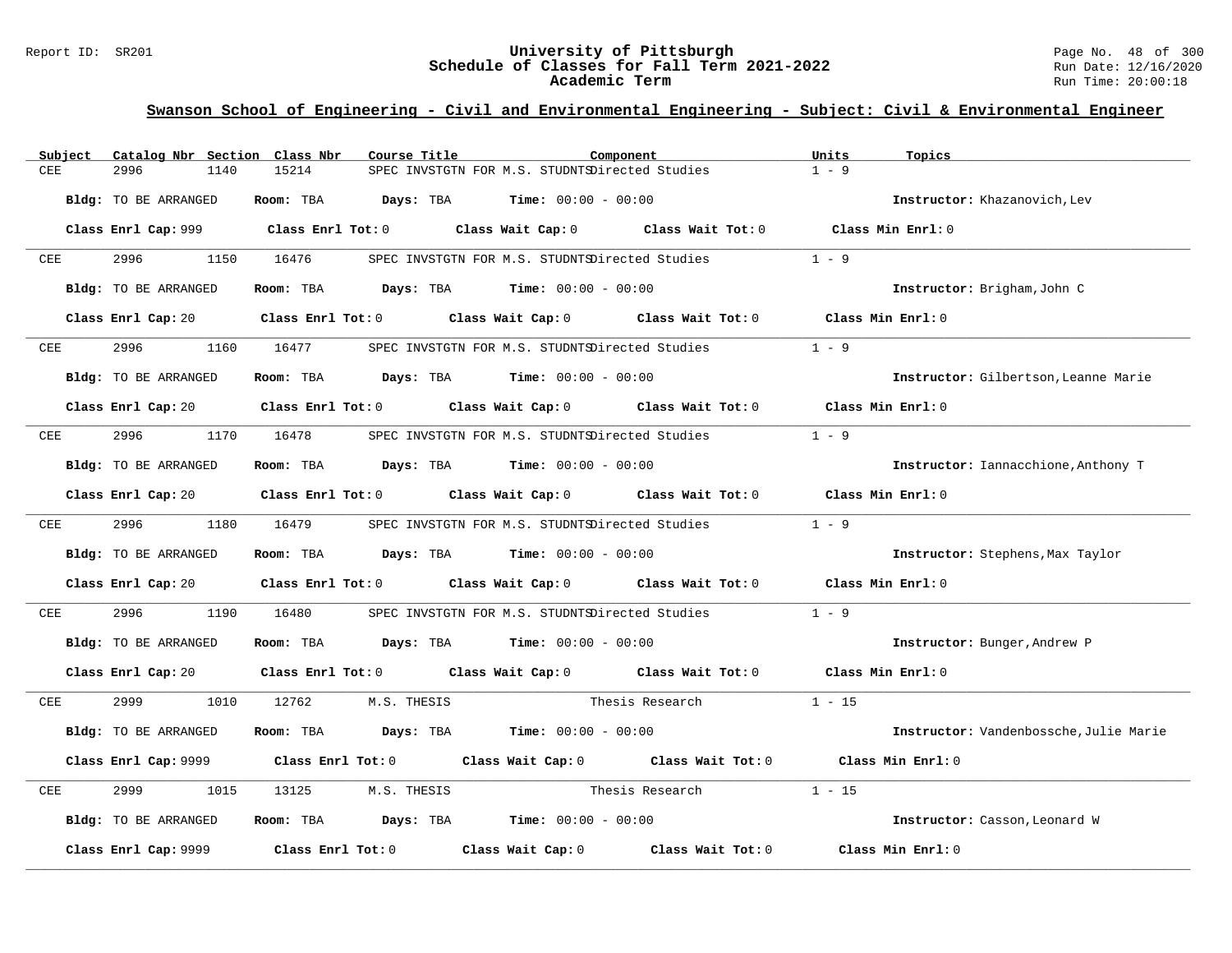| CEE | 2999<br>1020                    | 13126 | M.S. THESIS       |                                                              | Thesis Research                                                                              | $1 - 15$                            |  |
|-----|---------------------------------|-------|-------------------|--------------------------------------------------------------|----------------------------------------------------------------------------------------------|-------------------------------------|--|
|     | Bldg: TO BE ARRANGED            |       |                   | Room: TBA $Days: TBA$ Time: $00:00 - 00:00$                  |                                                                                              | Instructor: Harries, Kent Alexander |  |
|     |                                 |       |                   |                                                              | Class Enrl Cap: 9999 Class Enrl Tot: 0 Class Wait Cap: 0 Class Wait Tot: 0 Class Min Enrl: 0 |                                     |  |
| CEE | 2999 — 200                      |       |                   |                                                              | 1025 13127 M.S. THESIS Thesis Research 1 - 15                                                |                                     |  |
|     |                                 |       |                   | Bldg: TO BE ARRANGED Room: TBA Days: TBA Time: 00:00 - 00:00 |                                                                                              | Instructor: Magalotti, Mark Joseph  |  |
|     |                                 |       |                   |                                                              | Class Enrl Cap: 9999 Class Enrl Tot: 0 Class Wait Cap: 0 Class Wait Tot: 0 Class Min Enrl: 0 |                                     |  |
|     | CEE 2999 1030 13128 M.S. THESIS |       |                   |                                                              | Thesis Research 1 - 15                                                                       |                                     |  |
|     |                                 |       |                   | Bldg: TO BE ARRANGED Room: TBA Days: TBA Time: 00:00 - 00:00 |                                                                                              | Instructor: Liang, Xu               |  |
|     |                                 |       |                   |                                                              | Class Enrl Cap: 9999 Class Enrl Tot: 0 Class Wait Cap: 0 Class Wait Tot: 0 Class Min Enrl: 0 |                                     |  |
| CEE | 2999 1040 13189 M.S. THESIS     |       |                   |                                                              |                                                                                              |                                     |  |
|     | Bldg: TO BE ARRANGED            |       |                   | Room: TBA $Days:$ TBA $Time:$ $00:00 - 00:00$                |                                                                                              | Instructor: Lin, Jeen-Shang         |  |
|     |                                 |       |                   |                                                              | Class Enrl Cap: 999 Class Enrl Tot: 0 Class Wait Cap: 0 Class Wait Tot: 0 Class Min Enrl: 0  |                                     |  |
|     | CEE 2999 1050 13190 M.S. THESIS |       |                   |                                                              | Thesis Research $1 - 15$                                                                     |                                     |  |
|     | Bldg: TO BE ARRANGED            |       |                   | <b>Room:</b> TBA $Days: TBA$ <b>Time:</b> $00:00 - 00:00$    |                                                                                              | Instructor: Wei, Na                 |  |
|     |                                 |       |                   |                                                              | Class Enrl Cap: 999 Class Enrl Tot: 0 Class Wait Cap: 0 Class Wait Tot: 0 Class Min Enrl: 0  |                                     |  |
| CEE | 2999<br>1060                    |       |                   |                                                              | 13191 M.S. THESIS Thesis Research 1 - 15                                                     |                                     |  |
|     |                                 |       |                   | Bldg: TO BE ARRANGED Room: TBA Days: TBA Time: 00:00 - 00:00 |                                                                                              | Instructor: Sun, Hao                |  |
|     |                                 |       |                   |                                                              | Class Enrl Cap: 999 Class Enrl Tot: 0 Class Wait Cap: 0 Class Wait Tot: 0 Class Min Enrl: 0  |                                     |  |
| CEE | 2999 72<br>1070                 | 13192 |                   |                                                              | M.S. THESIS CHARLES Thesis Research 1 - 15                                                   |                                     |  |
|     |                                 |       |                   | Bldg: TO BE ARRANGED Room: TBA Days: TBA Time: 00:00 - 00:00 |                                                                                              | Instructor: Bilec, Melissa M        |  |
|     |                                 |       |                   |                                                              | Class Enrl Cap: 999 Class Enrl Tot: 0 Class Wait Cap: 0 Class Wait Tot: 0 Class Min Enrl: 0  |                                     |  |
| CEE | 2999 200<br>1080                |       | 13193 M.S. THESIS |                                                              | Thesis Research                                                                              | $1 - 15$                            |  |
|     | Bldg: TO BE ARRANGED            |       |                   | <b>Room:</b> TBA $Days:$ TBA $Time:$ $00:00 - 00:00$         |                                                                                              | Instructor: Rizzo, Piervincenzo     |  |
|     |                                 |       |                   |                                                              | Class Enrl Cap: 999 Class Enrl Tot: 0 Class Wait Cap: 0 Class Wait Tot: 0 Class Min Enrl: 0  |                                     |  |
|     | CEE 2999 1090                   |       | 13194 M.S. THESIS |                                                              | Thesis Research 1 - 15                                                                       |                                     |  |
|     | Bldg: TO BE ARRANGED            |       |                   | <b>Room:</b> TBA $Days:$ TBA $Time:$ $00:00 - 00:00$         |                                                                                              | Instructor: Torkamani, Morteza A M  |  |
|     |                                 |       |                   |                                                              |                                                                                              | Class Min Enrl: 0                   |  |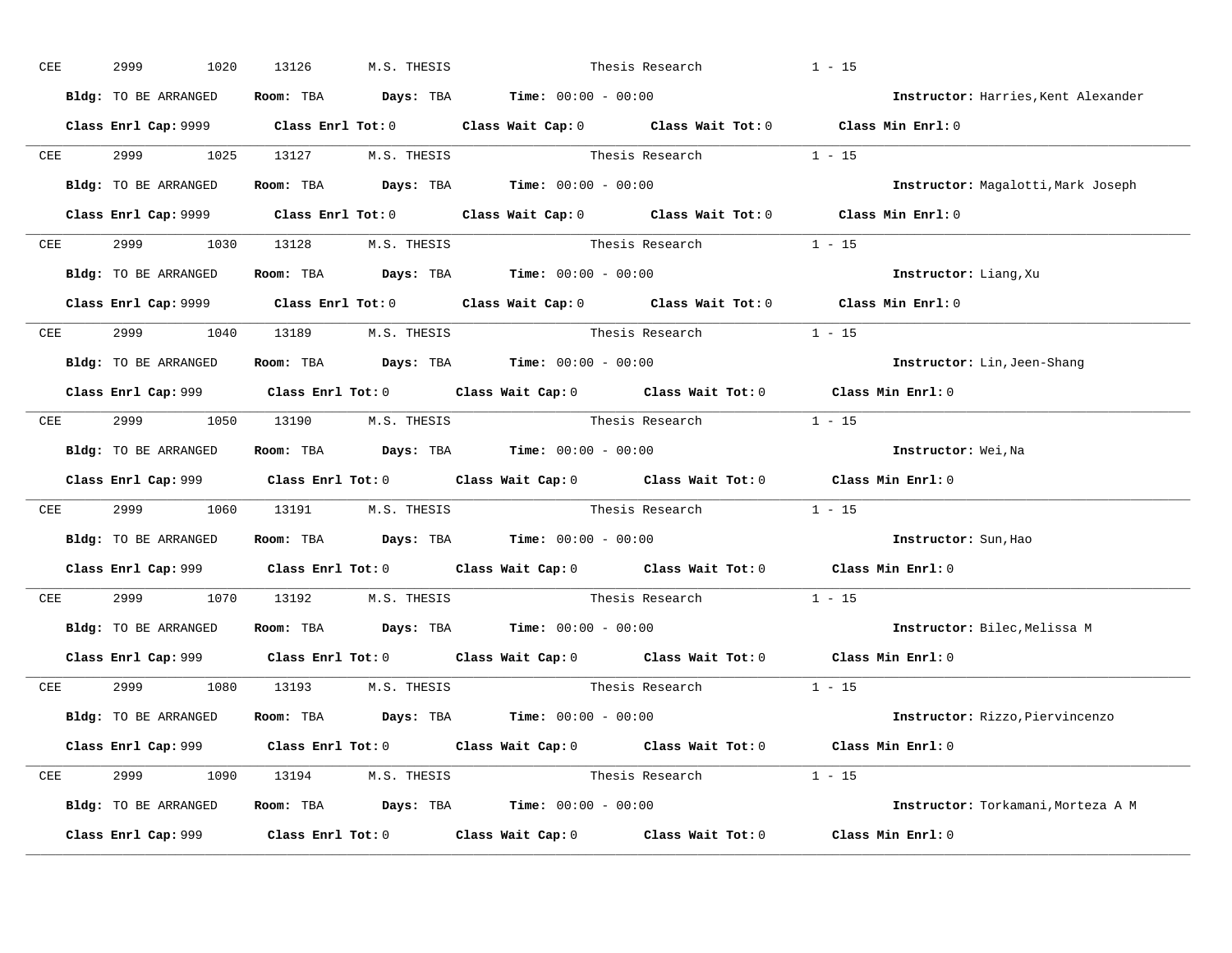#### Report ID: SR201 **University of Pittsburgh** Page No. 50 of 300 **Schedule of Classes for Fall Term 2021-2022** Run Date: 12/16/2020 **Academic Term** Run Time: 20:00:18

| Subject | Catalog Nbr Section Class Nbr | Course Title                                                                                | Component                   |                        | Units<br>Topics                     |  |
|---------|-------------------------------|---------------------------------------------------------------------------------------------|-----------------------------|------------------------|-------------------------------------|--|
| CEE     | 2999<br>1100                  | 13195<br>M.S. THESIS                                                                        |                             | Thesis Research        | $1 - 15$                            |  |
|         | Bldg: TO BE ARRANGED          | Room: TBA $Days: TBA$ Time: $00:00 - 00:00$                                                 |                             |                        | Instructor: Vallejo, Luis E         |  |
|         |                               | Class Enrl Cap: 999 Class Enrl Tot: 0 Class Wait Cap: 0 Class Wait Tot: 0 Class Min Enrl: 0 |                             |                        |                                     |  |
| CEE     | 2999 — 200                    | 1110 13196 M.S. THESIS                                                                      |                             | Thesis Research        | $1 - 15$                            |  |
|         | Bldg: TO BE ARRANGED          | Room: TBA $Days:$ TBA $Time: 00:00 - 00:00$                                                 |                             |                        | Instructor: Vidic, Radisav          |  |
|         |                               | Class Enrl Cap: 999 Class Enrl Tot: 0 Class Wait Cap: 0 Class Wait Tot: 0 Class Min Enrl: 0 |                             |                        |                                     |  |
| CEE     | 2999<br>1120                  | 16481 M.S. THESIS                                                                           |                             | Thesis Research        | $1 - 15$                            |  |
|         | Bldg: TO BE ARRANGED          | Room: TBA $\rule{1em}{0.15mm}$ Days: TBA Time: $00:00 - 00:00$                              |                             |                        | Instructor: Brigham, John C         |  |
|         |                               | Class Enrl Cap: 20 Class Enrl Tot: 0 Class Wait Cap: 0 Class Wait Tot: 0 Class Min Enrl: 0  |                             |                        |                                     |  |
| CEE     | 2999                          | 1130 16482 M.S. THESIS                                                                      | Thesis Research             |                        | $1 - 15$                            |  |
|         | Bldg: TO BE ARRANGED          | Room: TBA $Days:$ TBA $Time: 00:00 - 00:00$                                                 |                             |                        | Instructor: Budny, Daniel David     |  |
|         |                               | Class Enrl Cap: 20 Class Enrl Tot: 0 Class Wait Cap: 0 Class Wait Tot: 0 Class Min Enrl: 0  |                             |                        |                                     |  |
| CEE     |                               | 2999 1140 16483 M.S. THESIS                                                                 |                             | Thesis Research        | $1 - 15$                            |  |
|         | Bldg: TO BE ARRANGED          | Room: TBA $Days:$ TBA $Time: 00:00 - 00:00$                                                 |                             |                        | Instructor: Khazanovich, Lev        |  |
|         |                               | Class Enrl Cap: 20 Class Enrl Tot: 0 Class Wait Cap: 0 Class Wait Tot: 0 Class Min Enrl: 0  |                             |                        |                                     |  |
| CEE     | 2999<br>1150                  | 16484                                                                                       | M.S. THESIS Thesis Research |                        | $1 - 15$                            |  |
|         | Bldg: TO BE ARRANGED          | Room: TBA $\rule{1em}{0.15mm}$ Days: TBA Time: $00:00 - 00:00$                              |                             |                        | Instructor: Iannacchione, Anthony T |  |
|         |                               | Class Enrl Cap: 20 Class Enrl Tot: 0 Class Wait Cap: 0 Class Wait Tot: 0 Class Min Enrl: 0  |                             |                        |                                     |  |
| CEE     | 2999 720                      | 1160 16485 M.S. THESIS                                                                      |                             | Thesis Research 1 - 15 |                                     |  |
|         | Bldg: TO BE ARRANGED          | Room: TBA $Days:$ TBA $Time: 00:00 - 00:00$                                                 |                             |                        | Instructor: Stephens, Max Taylor    |  |
|         |                               | Class Enrl Cap: 20 Class Enrl Tot: 0 Class Wait Cap: 0 Class Wait Tot: 0                    |                             |                        | Class Min Enrl: 0                   |  |
| CEE     | 2999<br>1170                  | 16486<br>M.S. THESIS                                                                        | Thesis Research             |                        | $1 - 15$                            |  |
|         | Bldg: TO BE ARRANGED          | <b>Room:</b> TBA $Days: TBA$ <b>Time:</b> $00:00 - 00:00$                                   |                             |                        | Instructor: Sebastian, John T       |  |
|         | Class Enrl Cap: 20            | Class Enrl Tot: $0$ Class Wait Cap: $0$ Class Wait Tot: $0$                                 |                             |                        | Class Min Enrl: 0                   |  |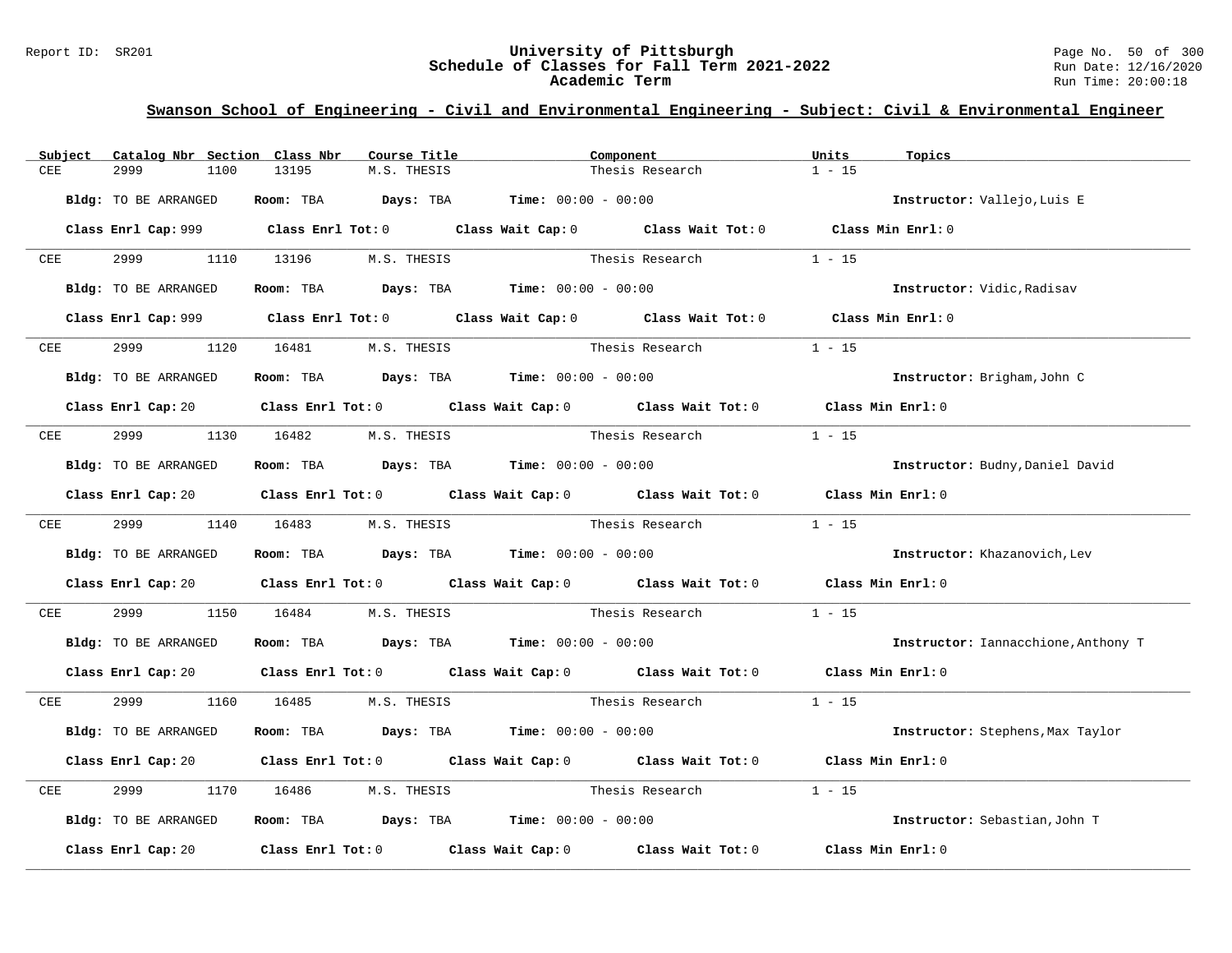| CEE |     | 2999<br>1180         | 16487<br>M.S. THESIS                                                                                                         |                                                | Thesis Research                             |                                                            | $1 - 15$                             |
|-----|-----|----------------------|------------------------------------------------------------------------------------------------------------------------------|------------------------------------------------|---------------------------------------------|------------------------------------------------------------|--------------------------------------|
|     |     | Bldg: TO BE ARRANGED |                                                                                                                              |                                                | Room: TBA $Days:$ TBA $Time: 00:00 - 00:00$ |                                                            | Instructor: Stevanovic, Aleksandar   |
|     |     |                      | Class Enrl Cap: 20 Class Enrl Tot: 0 Class Wait Cap: 0 Class Wait Tot: 0 Class Min Enrl: 0                                   |                                                |                                             |                                                            |                                      |
|     | CEE | 2999 — 100           | 1190  16488  M.S. THESIS                                                                                                     |                                                |                                             | Thesis Research                                            | $1 - 15$                             |
|     |     | Bldg: TO BE ARRANGED | Room: TBA $Days: TBA$ Time: $00:00 - 00:00$                                                                                  |                                                |                                             |                                                            | Instructor: Gilbertson, Leanne Marie |
|     |     |                      | Class Enrl Cap: 20 Class Enrl Tot: 0 Class Wait Cap: 0 Class Wait Tot: 0 Class Min Enrl: 0                                   |                                                |                                             |                                                            |                                      |
|     |     |                      | CEE 2999 1200 16489 M.S. THESIS                                                                                              |                                                |                                             | Thesis Research                                            | $1 - 15$                             |
|     |     | Bldg: TO BE ARRANGED | Room: TBA $Days:$ TBA $Time: 00:00 - 00:00$                                                                                  |                                                |                                             |                                                            | Instructor: Khanna, Vikas            |
|     |     |                      | Class Enrl Cap: 20 Class Enrl Tot: 0 Class Wait Cap: 0 Class Wait Tot: 0 Class Min Enrl: 0                                   |                                                |                                             |                                                            |                                      |
|     |     |                      | CEE 3414 1200 22437 ADVANCED HYDROLOGY Lecture                                                                               |                                                |                                             |                                                            | $\overline{3}$                       |
|     |     |                      | Bldg: Benedum Hall <b>Room:</b> 00226 <b>Days:</b> M <b>Time:</b> 15:00 - 17:25                                              |                                                |                                             |                                                            | Instructor: Liang, Xu                |
|     |     | Class Enrl Cap: 24   | Class Enrl Tot: $0$ Class Wait Cap: $0$ Class Wait Tot: $0$<br><b>Room Characteristics:</b> PeopleSoft - Scheduled $(PS)(1)$ |                                                |                                             |                                                            | Class Min Enrl: 0                    |
|     |     | CEE 3996<br>1010     | 12763                                                                                                                        | SPEC INVSTGTN FOR PH.D. STDNT Directed Studies |                                             |                                                            | $1 - 6$                              |
|     |     | Bldg: TO BE ARRANGED | Room: TBA $Days:$ TBA $Time: 00:00 - 00:00$                                                                                  |                                                |                                             |                                                            | Instructor: Budny, Daniel David      |
|     |     |                      | Class Enrl Cap: $9999$ Class Enrl Tot: 0 Class Wait Cap: 0 Class Wait Tot: 0                                                 |                                                |                                             |                                                            | Class Min Enrl: 0                    |
|     |     |                      | CEE 3996 1015 13100 SPEC INVSTGTN FOR PH.D. STDNT Directed Studies                                                           |                                                |                                             |                                                            | $1 - 6$                              |
|     |     | Bldg: TO BE ARRANGED | Room: TBA $Days:$ TBA $Time: 00:00 - 00:00$                                                                                  |                                                |                                             |                                                            | Instructor: Casson, Leonard W        |
|     |     |                      | Class Enrl Cap: 9999 Class Enrl Tot: 0 Class Wait Cap: 0 Class Wait Tot: 0 Class Min Enrl: 0                                 |                                                |                                             |                                                            |                                      |
|     |     |                      | CEE 3996 1020 13101 SPEC INVSTGTN FOR PH.D. STDNT Directed Studies 1 - 6                                                     |                                                |                                             |                                                            |                                      |
|     |     |                      | Bldg: TO BE ARRANGED Room: TBA Days: TBA Time: 00:00 - 00:00                                                                 |                                                |                                             |                                                            | Instructor: Harries, Kent Alexander  |
|     |     |                      | Class Enrl Cap: 9999 Class Enrl Tot: 0 Class Wait Cap: 0 Class Wait Tot: 0 Class Min Enrl: 0                                 |                                                |                                             |                                                            |                                      |
| CEE |     | 3996 1025            |                                                                                                                              |                                                |                                             | 13102 SPEC INVSTGTN FOR PH.D. STDNT Directed Studies 1 - 6 |                                      |
|     |     | Bldg: TO BE ARRANGED | Room: TBA $Days:$ TBA $Time: 00:00 - 00:00$                                                                                  |                                                |                                             |                                                            | Instructor: Bunger, Andrew P         |
|     |     |                      | Class Enrl Cap: 9999 Class Enrl Tot: 0 Class Wait Cap: 0 Class Wait Tot: 0 Class Min Enrl: 0                                 |                                                |                                             |                                                            |                                      |
| CEE |     |                      | 3996 1030 13103 SPEC INVSTGTN FOR PH.D. STDNT Directed Studies 1 - 6                                                         |                                                |                                             |                                                            |                                      |
|     |     | Bldg: TO BE ARRANGED | Room: TBA $Days: TBA$ Time: $00:00 - 00:00$                                                                                  |                                                |                                             |                                                            | Instructor: Liang, Xu                |
|     |     | Class Enrl Cap: 9999 | Class Enrl Tot: $0$ Class Wait Cap: $0$ Class Wait Tot: $0$                                                                  |                                                |                                             |                                                            | Class Min Enrl: 0                    |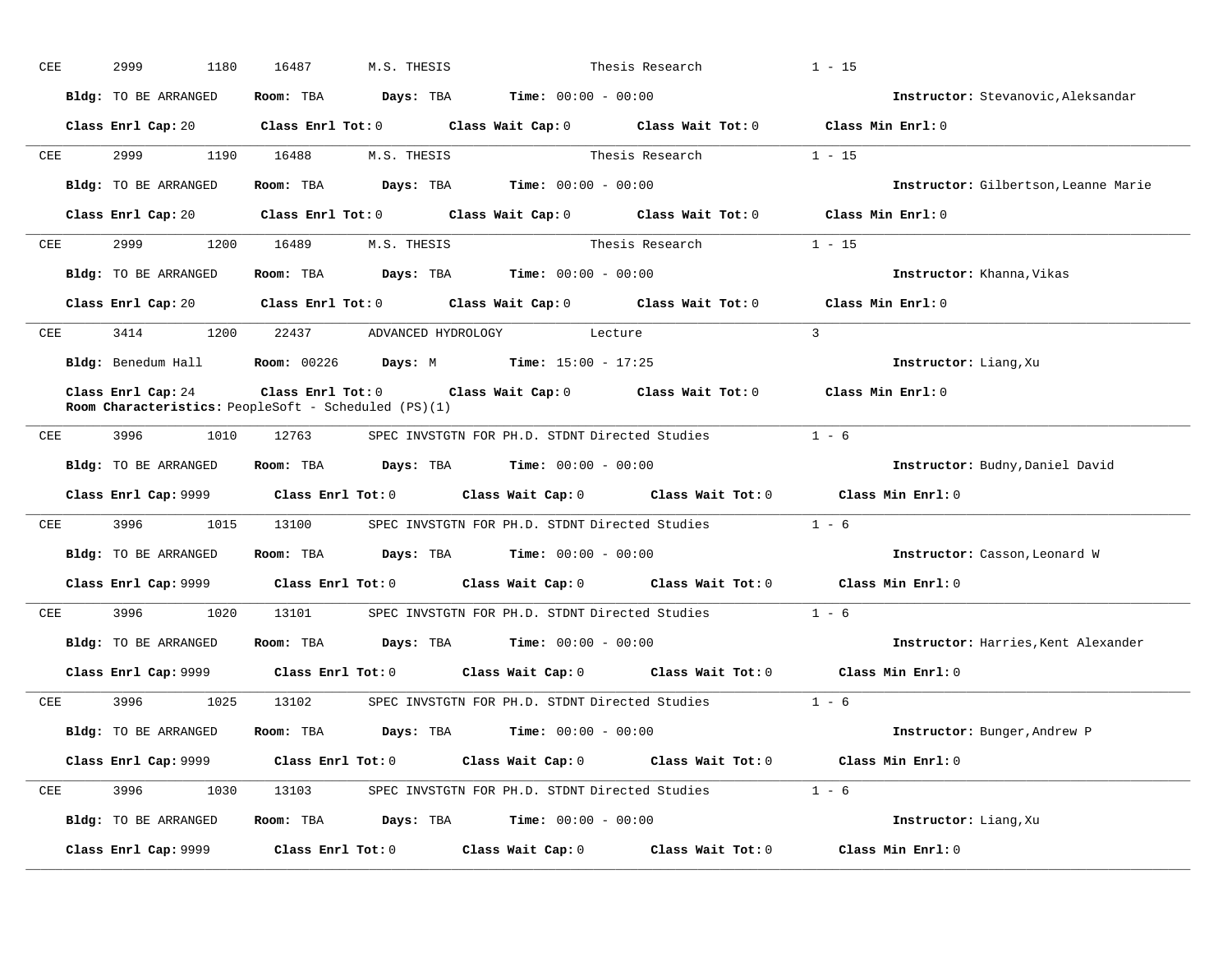| CEE | 3996<br>1035         | 13104                                                                                        | SPEC INVSTGTN FOR PH.D. STDNT Directed Studies        |                   | $1 - 6$                                |  |
|-----|----------------------|----------------------------------------------------------------------------------------------|-------------------------------------------------------|-------------------|----------------------------------------|--|
|     | Bldg: TO BE ARRANGED | Room: TBA $Days:$ TBA $Time: 00:00 - 00:00$                                                  |                                                       |                   | Instructor: Lin, Jeen-Shang            |  |
|     |                      | Class Enrl Cap: 9999 Class Enrl Tot: 0 Class Wait Cap: 0 Class Wait Tot: 0 Class Min Enrl: 0 |                                                       |                   |                                        |  |
| CEE | 3996<br>1040         | 13105                                                                                        | SPEC INVSTGTN FOR PH.D. STDNT Directed Studies        |                   | $1 - 6$                                |  |
|     | Bldg: TO BE ARRANGED | Room: TBA $Days:$ TBA $Time: 00:00 - 00:00$                                                  |                                                       |                   | Instructor: Gilbertson, Leanne Marie   |  |
|     |                      | Class Enrl Cap: 9999 Class Enrl Tot: 0 Class Wait Cap: 0 Class Wait Tot: 0 Class Min Enrl: 0 |                                                       |                   |                                        |  |
| CEE | 3996 1045            | 13106 SPEC INVSTGTN FOR PH.D. STDNT Directed Studies 1 - 6                                   |                                                       |                   |                                        |  |
|     | Bldg: TO BE ARRANGED | Room: TBA $Days:$ TBA $Time: 00:00 - 00:00$                                                  |                                                       |                   | Instructor: Khanna, Vikas              |  |
|     |                      | Class Enrl Cap: $9999$ Class Enrl Tot: 0                                                     | Class Wait Cap: 0 Class Wait Tot: 0 Class Min Enrl: 0 |                   |                                        |  |
| CEE | 3996 700<br>1050     | 13107                                                                                        | SPEC INVSTGTN FOR PH.D. STDNT Directed Studies        | $1 - 6$           |                                        |  |
|     | Bldg: TO BE ARRANGED | Room: TBA $Days:$ TBA $Time: 00:00 - 00:00$                                                  |                                                       |                   | Instructor: Rizzo, Piervincenzo        |  |
|     |                      | Class Enrl Cap: 9999 Class Enrl Tot: 0 Class Wait Cap: 0 Class Wait Tot: 0 Class Min Enrl: 0 |                                                       |                   |                                        |  |
| CEE | 3996<br>1055         | 13108 SPEC INVSTGTN FOR PH.D. STDNT Directed Studies 1 - 6                                   |                                                       |                   |                                        |  |
|     | Bldg: TO BE ARRANGED | Room: TBA $Days:$ TBA $Time: 00:00 - 00:00$                                                  |                                                       |                   | Instructor: Stevanovic, Aleksandar     |  |
|     |                      | Class Enrl Cap: 9999 Class Enrl Tot: 0 Class Wait Cap: 0 Class Wait Tot: 0 Class Min Enrl: 0 |                                                       |                   |                                        |  |
| CEE | 3996<br>1060         | 13109 SPEC INVSTGTN FOR PH.D. STDNT Directed Studies                                         |                                                       |                   | $1 - 6$                                |  |
|     | Bldg: TO BE ARRANGED | Room: TBA $Days:$ TBA $Time: 00:00 - 00:00$                                                  |                                                       |                   | Instructor: Vallejo, Luis E            |  |
|     |                      | Class Enrl Cap: 9999 Class Enrl Tot: 0 Class Wait Cap: 0 Class Wait Tot: 0 Class Min Enrl: 0 |                                                       |                   |                                        |  |
| CEE | 3996<br>1070         | 13178                                                                                        | SPEC INVSTGTN FOR PH.D. STDNT Directed Studies        |                   | $1 - 6$                                |  |
|     | Bldg: TO BE ARRANGED | Room: TBA $Days:$ TBA $Time: 00:00 - 00:00$                                                  |                                                       |                   | Instructor: Vandenbossche, Julie Marie |  |
|     |                      | Class Enrl Cap: $999$ Class Enrl Tot: 0 Class Wait Cap: 0 Class Wait Tot: 0                  |                                                       |                   | Class Min Enrl: 0                      |  |
| CEE | 3996<br>1080         | 13179                                                                                        | SPEC INVSTGTN FOR PH.D. STDNT Directed Studies 1 - 6  |                   |                                        |  |
|     | Bldg: TO BE ARRANGED | Room: TBA $Days:$ TBA $Time: 00:00 - 00:00$                                                  |                                                       |                   | Instructor: Vidic, Radisav             |  |
|     |                      | Class Enrl Cap: 999 Class Enrl Tot: 0 Class Wait Cap: 0 Class Wait Tot: 0                    |                                                       |                   | Class Min Enrl: 0                      |  |
| CEE |                      | 3996 1090 15216 SPEC INVSTGTN FOR PH.D. STDNT Directed Studies 1 - 6                         |                                                       |                   |                                        |  |
|     | Bldg: TO BE ARRANGED | Room: TBA $Days: TBA$ Time: $00:00 - 00:00$                                                  |                                                       |                   | Instructor: Baumel, Carla Aparecida    |  |
|     | Class Enrl Cap: 9999 | Class Enrl Tot: 0                                                                            | Class Wait Cap: 0                                     | Class Wait Tot: 0 | Class Min Enrl: 0                      |  |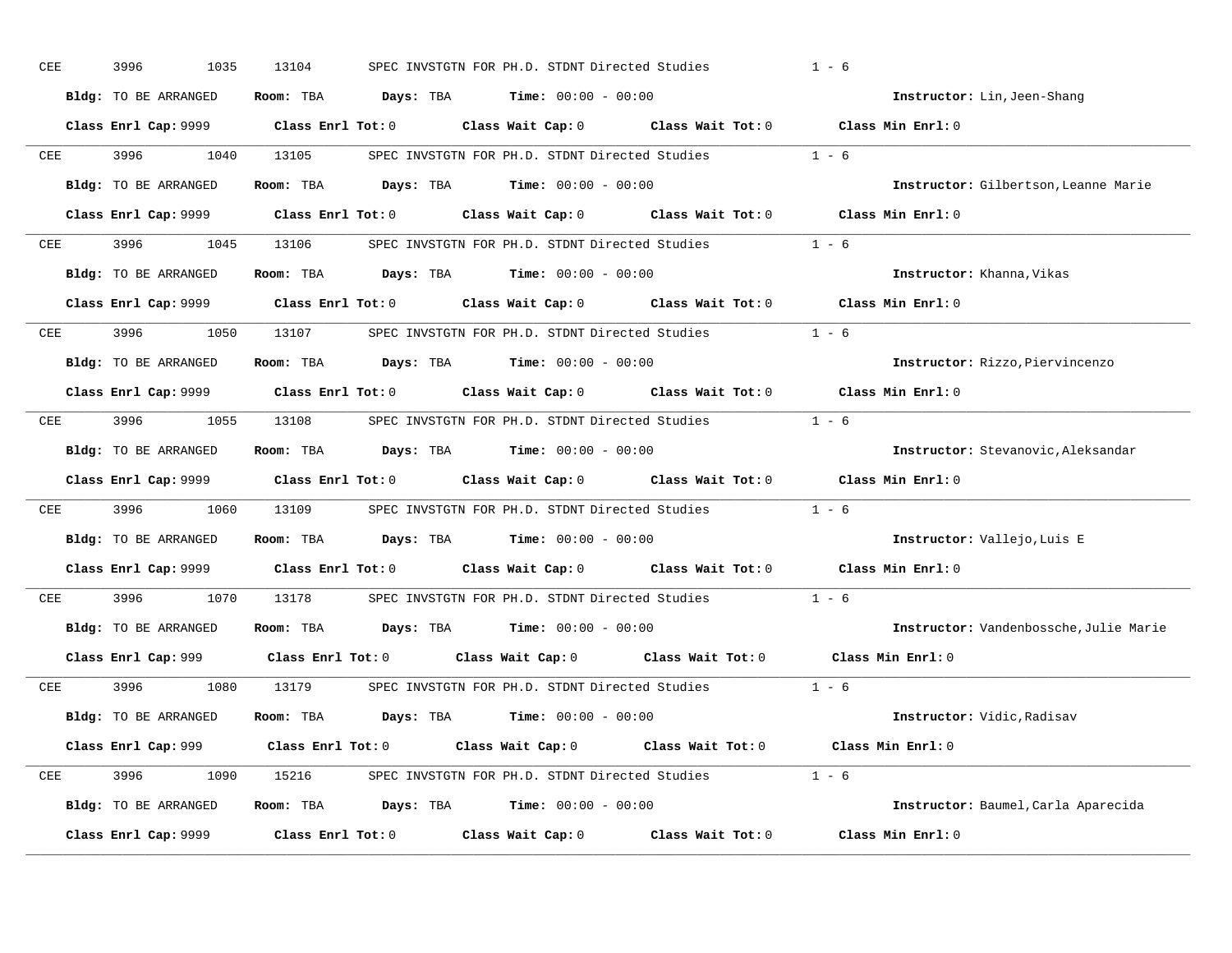#### Report ID: SR201 **University of Pittsburgh** Page No. 53 of 300 **Schedule of Classes for Fall Term 2021-2022** Run Date: 12/16/2020 **Academic Term** Run Time: 20:00:18

| Subject | Catalog Nbr Section Class Nbr | Course Title                                                | Component                                                                                  | Units<br>Topics                     |
|---------|-------------------------------|-------------------------------------------------------------|--------------------------------------------------------------------------------------------|-------------------------------------|
| CEE     | 3996<br>1100                  | 15217                                                       | SPEC INVSTGTN FOR PH.D. STDNT Directed Studies                                             | $1 - 6$                             |
|         | Bldg: TO BE ARRANGED          | Room: TBA<br>Days: TBA                                      | $Time: 00:00 - 00:00$                                                                      | Instructor: Bilec, Melissa M        |
|         | Class Enrl Cap: 9999          | $Class$ $Enr1$ $Tot: 0$                                     | Class Wait Cap: 0 Class Wait Tot: 0 Class Min Enrl: 0                                      |                                     |
| CEE     | 3996<br>1110                  | 15218                                                       | SPEC INVSTGTN FOR PH.D. STDNT Directed Studies                                             | $1 - 6$                             |
|         | Bldg: TO BE ARRANGED          | Room: TBA $Days:$ TBA $Time: 00:00 - 00:00$                 |                                                                                            | Instructor: Sachs, Steven Gerald    |
|         | Class Enrl Cap: 9999          | Class Enrl Tot: 0 Class Wait Cap: 0                         |                                                                                            | Class Wait Tot: 0 Class Min Enrl: 0 |
| CEE     | 3996<br>1120                  | 15219                                                       | SPEC INVSTGTN FOR PH.D. STDNT Directed Studies                                             | $1 - 6$                             |
|         | Bldg: TO BE ARRANGED          | Room: TBA $Days:$ TBA $Time: 00:00 - 00:00$                 |                                                                                            | Instructor: Khazanovich, Lev        |
|         |                               | Class Enrl Cap: 9999 Class Enrl Tot: 0                      | Class Wait Cap: 0 Class Wait Tot: 0                                                        | Class Min Enrl: 0                   |
| CEE     | 3996<br>1125                  | 16490                                                       | SPEC INVSTGTN FOR PH.D. STDNT Directed Studies                                             | $1 - 6$                             |
|         | Bldg: TO BE ARRANGED          | Room: TBA $Days:$ TBA $Time: 00:00 - 00:00$                 |                                                                                            | Instructor: Brigham, John C         |
|         | Class Enrl Cap: 20            | Class Enrl Tot: 0 Class Wait Cap: 0 Class Wait Tot: 0       |                                                                                            | Class Min Enrl: 0                   |
| CEE     | 3996 1996<br>1130             | 16491                                                       | SPEC INVSTGTN FOR PH.D. STDNT Directed Studies                                             | $1 - 6$                             |
|         | Bldg: TO BE ARRANGED          | Room: TBA<br><b>Days:</b> TBA <b>Time:</b> $00:00 - 00:00$  |                                                                                            | Instructor: Stephens, Max Taylor    |
|         | Class Enrl Cap: 20            | Class Enrl Tot: $0$ Class Wait Cap: $0$ Class Wait Tot: $0$ |                                                                                            | Class Min Enrl: 0                   |
| CEE     | 3996<br>1135                  | 16492                                                       | SPEC INVSTGTN FOR PH.D. STDNT Directed Studies                                             | $1 - 6$                             |
|         | Bldg: TO BE ARRANGED          | Room: TBA $Days:$ TBA $Time: 00:00 - 00:00$                 |                                                                                            | Instructor: Iannacchione, Anthony T |
|         |                               |                                                             | Class Enrl Cap: 20 Class Enrl Tot: 0 Class Wait Cap: 0 Class Wait Tot: 0 Class Min Enrl: 0 |                                     |
| CEE     | 3996<br>1140                  | 16493                                                       | SPEC INVSTGTN FOR PH.D. STDNT Directed Studies                                             | $1 - 6$                             |
|         | Bldg: TO BE ARRANGED          | $Days: TBA$ Time: $00:00 - 00:00$<br>Room: TBA              |                                                                                            | Instructor: Haig, Sarah Jane        |
|         | Class Enrl Cap: 20            | Class Enrl Tot: 0 Class Wait Cap: 0 Class Wait Tot: 0       |                                                                                            | Class Min Enrl: 0                   |
| CEE     | 3996<br>1145                  | 16494                                                       | SPEC INVSTGTN FOR PH.D. STDNT Directed Studies                                             | $1 - 6$                             |
|         | Bldg: TO BE ARRANGED          | Room: TBA $Days: TBA$ Time: $00:00 - 00:00$                 |                                                                                            | Instructor: Alavi, Amirhossein      |
|         | Class Enrl Cap: 20            | Class Enrl Tot: 0 Class Wait Cap: 0 Class Wait Tot: 0       |                                                                                            | Class Min Enrl: 0                   |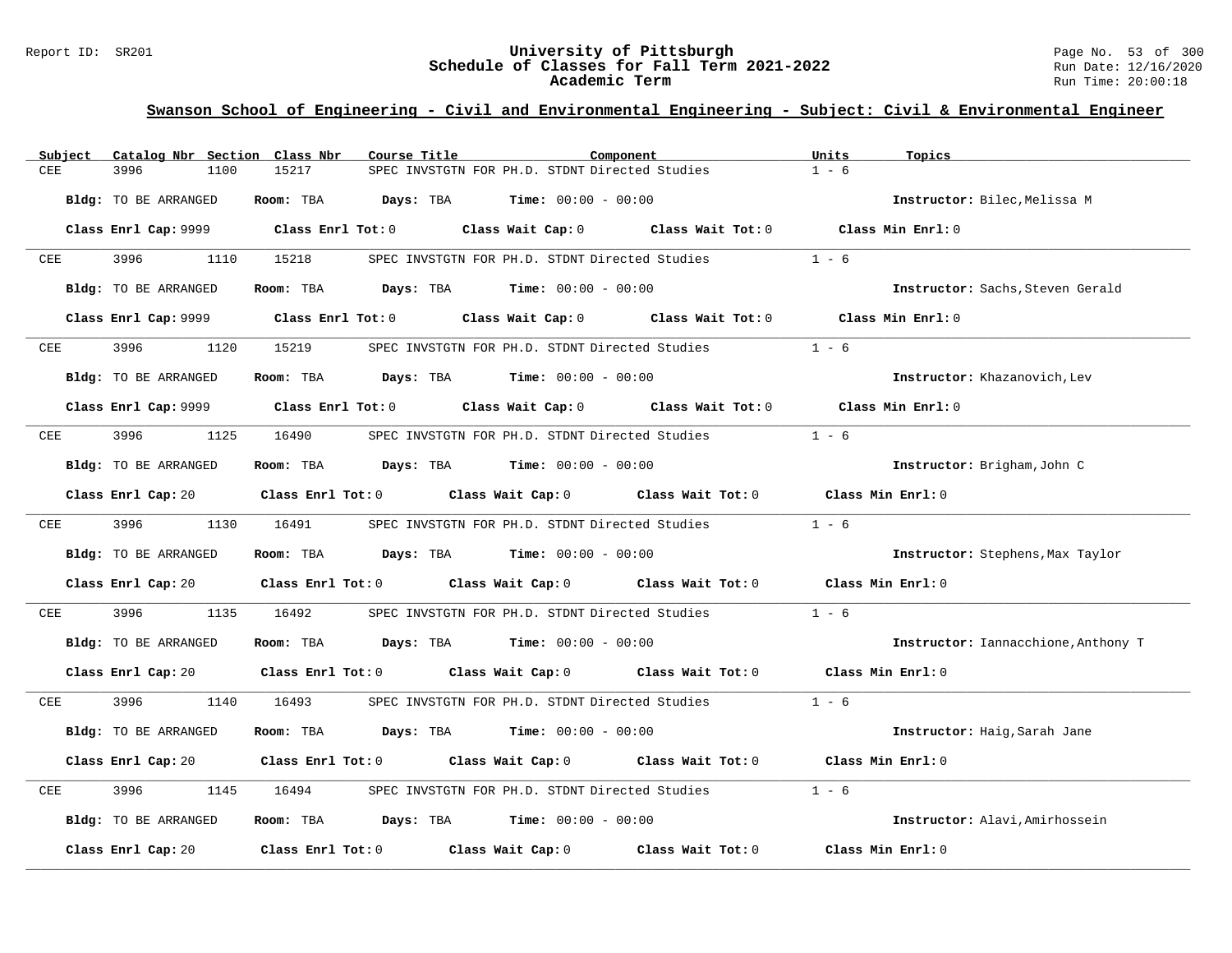| CEE        | 3997<br>1010         | 12764<br>RESEARCH, PH.D                                                                      |                  | Directed Studies        | $1 - 15$                             |  |
|------------|----------------------|----------------------------------------------------------------------------------------------|------------------|-------------------------|--------------------------------------|--|
|            | Bldg: TO BE ARRANGED | Room: TBA $Days: TBA$ Time: $00:00 - 00:00$                                                  |                  |                         | Instructor: Bilec, Melissa M         |  |
|            |                      | Class Enrl Cap: 9999 Class Enrl Tot: 0 Class Wait Cap: 0 Class Wait Tot: 0 Class Min Enrl: 0 |                  |                         |                                      |  |
|            |                      | CEE 3997 1015 13110 RESEARCH, PH.D Directed Studies 1 - 15                                   |                  |                         |                                      |  |
|            | Bldg: TO BE ARRANGED | Room: TBA $Days:$ TBA Time: $00:00 - 00:00$                                                  |                  |                         | Instructor: Casson, Leonard W        |  |
|            |                      | Class Enrl Cap: 9999 Class Enrl Tot: 0 Class Wait Cap: 0 Class Wait Tot: 0 Class Min Enrl: 0 |                  |                         |                                      |  |
|            |                      | CEE 3997 1020 13111 RESEARCH, PH.D Directed Studies 1 - 15                                   |                  |                         |                                      |  |
|            |                      | <b>Bldg:</b> TO BE ARRANGED <b>Room:</b> TBA <b>Days:</b> TBA <b>Time:</b> $00:00 - 00:00$   |                  |                         | Instructor: Harries, Kent Alexander  |  |
|            |                      | Class Enrl Cap: 9999 Class Enrl Tot: 0 Class Wait Cap: 0 Class Wait Tot: 0 Class Min Enrl: 0 |                  |                         |                                      |  |
|            |                      | CEE 3997 1025 13112 RESEARCH, PH.D                                                           | Directed Studies |                         | $1 - 15$                             |  |
|            | Bldg: TO BE ARRANGED | Room: TBA $Days:$ TBA $Time: 00:00 - 00:00$                                                  |                  |                         | Instructor: Stevanovic, Aleksandar   |  |
|            |                      | Class Enrl Cap: 9999 Class Enrl Tot: 0 Class Wait Cap: 0 Class Wait Tot: 0 Class Min Enrl: 0 |                  |                         |                                      |  |
|            |                      | CEE 3997 1030 13113 RESEARCH, PH.D Directed Studies 1 - 15                                   |                  |                         |                                      |  |
|            | Bldg: TO BE ARRANGED | Room: TBA $Days:$ TBA $Time: 00:00 - 00:00$                                                  |                  |                         | Instructor: Liang, Xu                |  |
|            |                      | Class Enrl Cap: 9999 Class Enrl Tot: 0 Class Wait Cap: 0 Class Wait Tot: 0 Class Min Enrl: 0 |                  |                         |                                      |  |
| CEE        |                      | 3997 1035 13114 RESEARCH, PH.D Directed Studies 1 - 15                                       |                  |                         |                                      |  |
|            | Bldg: TO BE ARRANGED | Room: TBA $Days:$ TBA $Time: 00:00 - 00:00$                                                  |                  |                         | Instructor: Lin, Jeen-Shang          |  |
|            |                      | Class Enrl Cap: 9999 Class Enrl Tot: 0 Class Wait Cap: 0 Class Wait Tot: 0 Class Min Enrl: 0 |                  |                         |                                      |  |
| <b>CEE</b> | 3997 1040            | 13115 RESEARCH, PH.D Directed Studies 1 - 15                                                 |                  |                         |                                      |  |
|            |                      | Bldg: TO BE ARRANGED Room: TBA Days: TBA Time: 00:00 - 00:00                                 |                  |                         | Instructor: Gilbertson, Leanne Marie |  |
|            |                      | Class Enrl Cap: 9999 Class Enrl Tot: 0 Class Wait Cap: 0 Class Wait Tot: 0 Class Min Enrl: 0 |                  |                         |                                      |  |
|            |                      | CEE 3997 1045 13116 RESEARCH, PH.D                                                           |                  | Directed Studies 1 - 15 |                                      |  |
|            |                      | <b>Bldg:</b> TO BE ARRANGED <b>Room:</b> TBA <b>Days:</b> TBA <b>Time:</b> $00:00 - 00:00$   |                  |                         | Instructor: Bunger, Andrew P         |  |
|            |                      | Class Enrl Cap: 9999 Class Enrl Tot: 0 Class Wait Cap: 0 Class Wait Tot: 0 Class Min Enrl: 0 |                  |                         |                                      |  |
|            |                      | CEE 3997 1050 13180 RESEARCH, PH.D Directed Studies 1 - 15                                   |                  |                         |                                      |  |
|            |                      | Bldg: TO BE ARRANGED Room: TBA Days: TBA Time: 00:00 - 00:00                                 |                  |                         | Instructor: Rizzo, Piervincenzo      |  |
|            |                      |                                                                                              |                  |                         | Class Min Enrl: 0                    |  |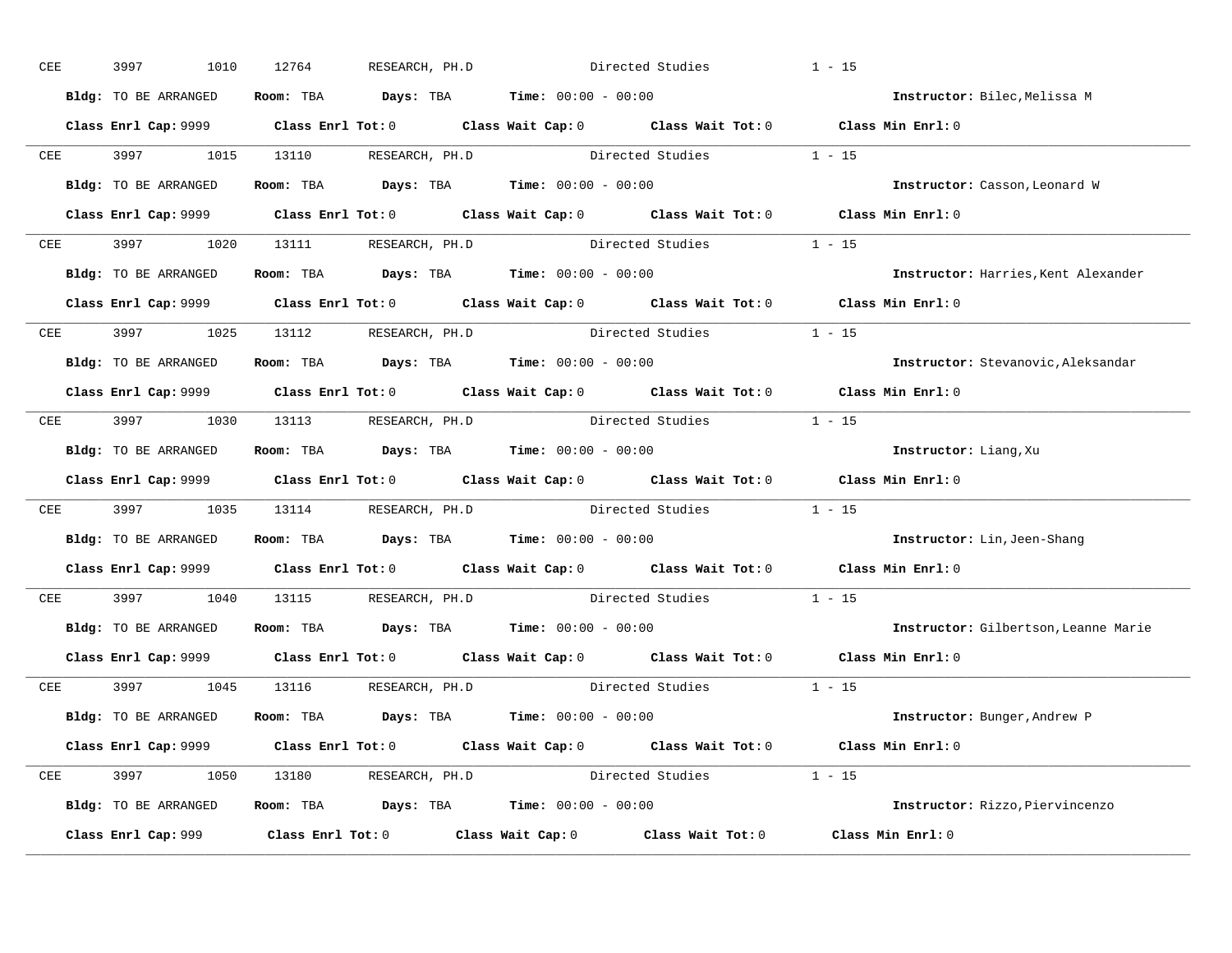### Report ID: SR201 **University of Pittsburgh University of Pittsburgh** Page No. 55 of 300<br>**Schedule of Classes for Fall Term 2021-2022** Run Date: 12/16/2020 **Schedule of Classes for Fall Term 2021-2022** Run Date: 12/16/2020 **Academic Term** Run Time: 20:00:18

| CEE<br>3997<br>13181<br>RESEARCH, PH.D<br>Directed Studies<br>1060<br>Room: TBA<br>$\texttt{DayS:}$ TBA $\texttt{Time:}$ 00:00 - 00:00<br>Bldg: TO BE ARRANGED | $1 - 15$<br>Instructor: Torkamani, Morteza A M |
|----------------------------------------------------------------------------------------------------------------------------------------------------------------|------------------------------------------------|
|                                                                                                                                                                |                                                |
|                                                                                                                                                                |                                                |
|                                                                                                                                                                |                                                |
| Class Enrl Cap: 999 Class Enrl Tot: 0 Class Wait Cap: 0 Class Wait Tot: 0 Class Min Enrl: 0                                                                    |                                                |
| 1070<br>13182<br>Directed Studies<br>CEE<br>RESEARCH, PH.D                                                                                                     | $1 - 15$                                       |
| Room: TBA $Days:$ TBA $Time: 00:00 - 00:00$<br>Bldg: TO BE ARRANGED                                                                                            | Instructor: Vallejo, Luis E                    |
|                                                                                                                                                                |                                                |
| Class Enrl Tot: 0 $\qquad$ Class Wait Cap: 0 $\qquad$ Class Wait Tot: 0 $\qquad$ Class Min Enrl: 0<br>Class Enrl Cap: 999                                      |                                                |
| 3997<br>1080<br>Directed Studies<br>CEE<br>13183 RESEARCH, PH.D                                                                                                | $1 - 15$                                       |
| Bldg: TO BE ARRANGED<br>Room: TBA $Days: TBA$ Time: $00:00 - 00:00$                                                                                            | Instructor: Vandenbossche, Julie Marie         |
|                                                                                                                                                                |                                                |
| Class Enrl Cap: 999 Class Enrl Tot: 0 Class Wait Cap: 0 Class Wait Tot: 0 Class Min Enrl: 0                                                                    |                                                |
| RESEARCH, PH.D Directed Studies<br>3997 — 100<br>1090<br>13184<br>CEE                                                                                          | $1 - 15$                                       |
| Room: TBA $\rule{1em}{0.15mm}$ Days: TBA Time: $00:00 - 00:00$<br>Bldg: TO BE ARRANGED                                                                         | Instructor: Vidic, Radisav                     |
| Class Enrl Cap: 999 Class Enrl Tot: 0 Class Wait Cap: 0 Class Wait Tot: 0 Class Min Enrl: 0                                                                    |                                                |
|                                                                                                                                                                |                                                |
| 3997 399<br>1100<br>15221 RESEARCH, PH.D<br>Directed Studies<br>CEE                                                                                            | $1 - 15$                                       |
| Room: TBA $Days:$ TBA $Time: 00:00 - 00:00$<br>Bldg: TO BE ARRANGED                                                                                            | Instructor: Budny, Daniel David                |
| Class Enrl Cap: 999 Class Enrl Tot: 0 Class Wait Cap: 0 Class Wait Tot: 0                                                                                      | Class Min Enrl: 0                              |
|                                                                                                                                                                |                                                |
| RESEARCH, PH.D Directed Studies<br>3997<br>1110<br>15222<br>CEE                                                                                                | $1 - 15$                                       |
| Room: TBA $Days:$ TBA $Time: 00:00 - 00:00$<br>Bldg: TO BE ARRANGED                                                                                            | Instructor: Magalotti, Mark Joseph             |
| Class Enrl Cap: 999 Class Enrl Tot: 0 Class Wait Cap: 0 Class Wait Tot: 0 Class Min Enrl: 0                                                                    |                                                |
| 3997 — 100<br>1120<br>15223 RESEARCH, PH.D<br>Directed Studies<br>CEE                                                                                          | $1 - 15$                                       |
| Room: TBA $Days:$ TBA $Time: 00:00 - 00:00$<br>Bldg: TO BE ARRANGED                                                                                            | Instructor: Baumel, Carla Aparecida            |
|                                                                                                                                                                |                                                |
| Class Enrl Cap: 999 Class Enrl Tot: 0 Class Wait Cap: 0 Class Wait Tot: 0                                                                                      | Class Min Enrl: 0                              |
| 3997<br>1130<br>RESEARCH, PH.D Directed Studies<br>15225<br>CEE                                                                                                | $1 - 15$                                       |
| Room: TBA $Days:$ TBA $Time: 00:00 - 00:00$<br>Bldg: TO BE ARRANGED                                                                                            | Instructor: Brigham, John C                    |
| Class Enrl Tot: $0$<br>Class Enrl Cap: 999<br>Class Wait Cap: 0 Class Wait Tot: 0                                                                              | Class Min Enrl: 0                              |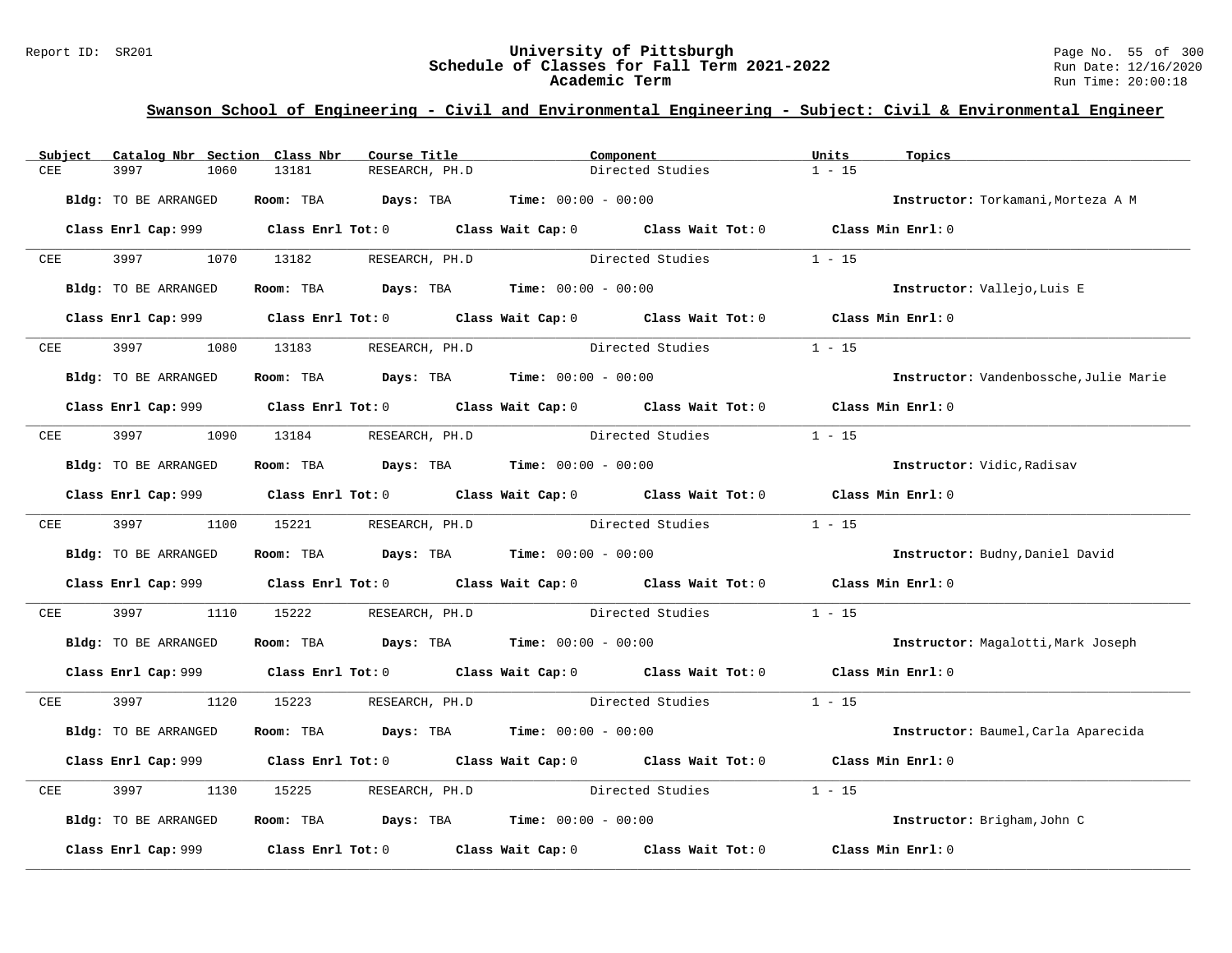| CEE | 3997<br>1140         | 16495<br>RESEARCH, PH.D                                                                                | Directed Studies                                            |                         | $1 - 15$                             |
|-----|----------------------|--------------------------------------------------------------------------------------------------------|-------------------------------------------------------------|-------------------------|--------------------------------------|
|     | Bldg: TO BE ARRANGED | Room: TBA $Days:$ TBA $Time: 00:00 - 00:00$                                                            |                                                             |                         | Instructor: Staff                    |
|     |                      | Class Enrl Cap: 20 Class Enrl Tot: 0 Class Wait Cap: 0 Class Wait Tot: 0 Class Min Enrl: 0             |                                                             |                         |                                      |
| CEE | 3997 399             | 1150 16496                                                                                             | RESEARCH, PH.D Directed Studies 1 - 15                      |                         |                                      |
|     | Bldg: TO BE ARRANGED | Room: TBA $Days:$ TBA $Time: 00:00 - 00:00$                                                            |                                                             |                         | Instructor: Iannacchione, Anthony T  |
|     |                      | Class Enrl Cap: 20 Class Enrl Tot: 0 Class Wait Cap: 0 Class Wait Tot: 0 Class Min Enrl: 0             |                                                             |                         |                                      |
|     |                      | CEE 3997 1160 16497 RESEARCH, PH.D Directed Studies 1 - 15                                             |                                                             |                         |                                      |
|     | Bldg: TO BE ARRANGED | Room: TBA $\rule{1em}{0.15mm}$ Days: TBA Time: $00:00 - 00:00$                                         |                                                             |                         | Instructor: Alavi, Amirhossein       |
|     |                      | Class Enrl Cap: 20 		 Class Enrl Tot: 0 		 Class Wait Cap: 0 		 Class Wait Tot: 0 		 Class Min Enrl: 0 |                                                             |                         |                                      |
|     |                      | CEE 3997 1170 16498 RESEARCH, PH.D                                                                     |                                                             | Directed Studies 1 - 15 |                                      |
|     | Bldg: TO BE ARRANGED |                                                                                                        | Room: TBA $Days:$ TBA $Time: 00:00 - 00:00$                 |                         | Instructor: Khazanovich, Lev         |
|     |                      | Class Enrl Cap: 25 Class Enrl Tot: 0 Class Wait Cap: 0 Class Wait Tot: 0 Class Min Enrl: 0             |                                                             |                         |                                      |
|     |                      | CEE 3997 1180 16499 RESEARCH, PH.D Directed Studies 1 - 15                                             |                                                             |                         |                                      |
|     | Bldg: TO BE ARRANGED | Room: TBA $Days:$ TBA $Time:$ $00:00 - 00:00$                                                          |                                                             |                         | Instructor: Khanna, Vikas            |
|     |                      | Class Enrl Cap: 20 		 Class Enrl Tot: 0 		 Class Wait Cap: 0 		 Class Wait Tot: 0 		 Class Min Enrl: 0 |                                                             |                         |                                      |
| CEE | 3999 1010            | 12765 PH.D. DISSERTATION Thesis Research 1 - 15                                                        |                                                             |                         |                                      |
|     |                      | Bldg: TO BE ARRANGED Room: TBA Days: TBA Time: 00:00 - 00:00                                           |                                                             |                         | Instructor: Magalotti, Mark Joseph   |
|     |                      | Class Enrl Cap: 9999 Class Enrl Tot: 0 Class Wait Cap: 0 Class Wait Tot: 0 Class Min Enrl: 0           |                                                             |                         |                                      |
| CEE | 3999 700<br>1015     | 13117                                                                                                  | PH.D. DISSERTATION Thesis Research 1 - 15                   |                         |                                      |
|     | Bldg: TO BE ARRANGED | Room: TBA $\rule{1em}{0.15mm}$ Days: TBA Time: $00:00 - 00:00$                                         |                                                             |                         | Instructor: Casson, Leonard W        |
|     |                      | Class Enrl Cap: 9999 Class Enrl Tot: 0 Class Wait Cap: 0 Class Wait Tot: 0 Class Min Enrl: 0           |                                                             |                         |                                      |
| CEE | 3999 1999<br>1020    | 13118 PH.D. DISSERTATION Thesis Research 1 - 15                                                        |                                                             |                         |                                      |
|     | Bldg: TO BE ARRANGED | Room: TBA $Days:$ TBA $Time:$ $00:00 - 00:00$                                                          |                                                             |                         | Instructor: Harries, Kent Alexander  |
|     |                      | Class Enrl Cap: 9999 Class Enrl Tot: 0 Class Wait Cap: 0 Class Wait Tot: 0 Class Min Enrl: 0           |                                                             |                         |                                      |
| CEE | 3999 1025            | 13119 PH.D. DISSERTATION Thesis Research 1 - 15                                                        |                                                             |                         |                                      |
|     | Bldg: TO BE ARRANGED | <b>Room:</b> TBA $Days:$ TBA $Time: 00:00 - 00:00$                                                     |                                                             |                         | Instructor: Gilbertson, Leanne Marie |
|     | Class Enrl Cap: 9999 |                                                                                                        | Class Enrl Tot: $0$ Class Wait Cap: $0$ Class Wait Tot: $0$ |                         | Class Min Enrl: 0                    |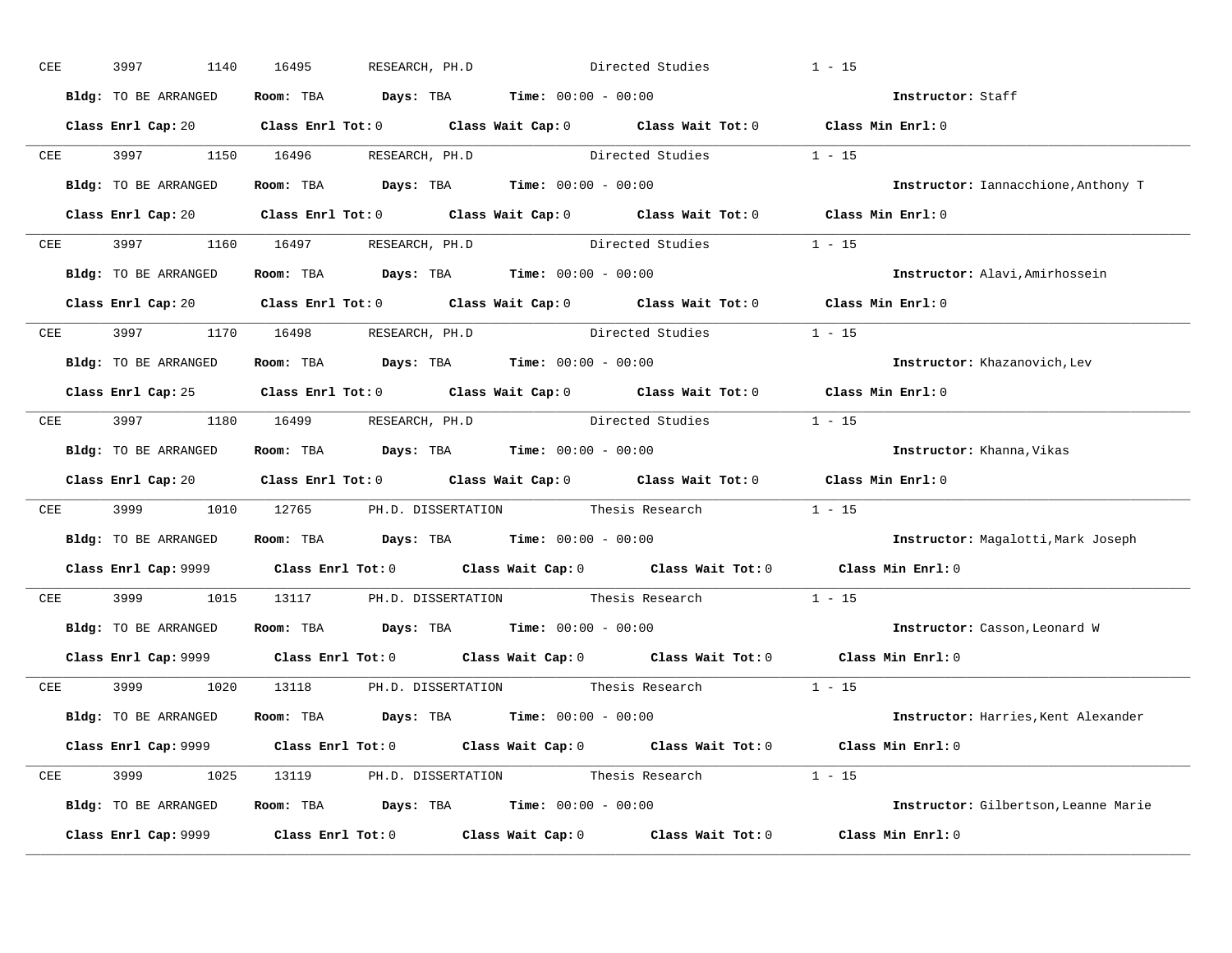#### Report ID: SR201 **University of Pittsburgh** Page No. 57 of 300 **Schedule of Classes for Fall Term 2021-2022** Run Date: 12/16/2020 **Academic Term** Run Time: 20:00:18

| Subject     | Catalog Nbr Section Class Nbr | Course Title                                | Component                                                                                    | Units<br>Topics                        |
|-------------|-------------------------------|---------------------------------------------|----------------------------------------------------------------------------------------------|----------------------------------------|
| CEE         | 3999<br>1030                  | 13120<br>PH.D. DISSERTATION                 | Thesis Research                                                                              | $1 - 15$                               |
|             | Bldg: TO BE ARRANGED          | Room: TBA $Days:$ TBA $Time: 00:00 - 00:00$ |                                                                                              | Instructor: Liang, Xu                  |
|             |                               |                                             | Class Enrl Cap: 9999 Class Enrl Tot: 0 Class Wait Cap: 0 Class Wait Tot: 0 Class Min Enrl: 0 |                                        |
| CEE         | 3999 1035                     |                                             | 13121 PH.D. DISSERTATION Thesis Research                                                     | $1 - 15$                               |
|             | Bldg: TO BE ARRANGED          | Room: TBA $Days:$ TBA $Time: 00:00 - 00:00$ |                                                                                              | Instructor: Lin, Jeen-Shang            |
|             |                               |                                             | Class Enrl Cap: 9999 Class Enrl Tot: 0 Class Wait Cap: 0 Class Wait Tot: 0 Class Min Enrl: 0 |                                        |
| CEE         | 3999<br>1040                  | 13122                                       | PH.D. DISSERTATION Thesis Research                                                           | $1 - 15$                               |
|             | Bldg: TO BE ARRANGED          | Room: TBA $Days:$ TBA $Time: 00:00 - 00:00$ |                                                                                              | Instructor: Bunger, Andrew P           |
|             |                               |                                             | Class Enrl Cap: 9999 Class Enrl Tot: 0 Class Wait Cap: 0 Class Wait Tot: 0 Class Min Enrl: 0 |                                        |
| ${\tt CEE}$ | 3999 1045                     | 13123 PH.D. DISSERTATION Thesis Research    |                                                                                              | $1 - 15$                               |
|             | Bldg: TO BE ARRANGED          | Room: TBA $Days:$ TBA $Time: 00:00 - 00:00$ |                                                                                              | Instructor: Bilec, Melissa M           |
|             |                               |                                             | Class Enrl Cap: 9999 Class Enrl Tot: 0 Class Wait Cap: 0 Class Wait Tot: 0 Class Min Enrl: 0 |                                        |
|             | CEE 3999 1050                 |                                             | 13124 PH.D. DISSERTATION Thesis Research                                                     | $1 - 15$                               |
|             | Bldg: TO BE ARRANGED          | Room: TBA $Days:$ TBA $Time: 00:00 - 00:00$ |                                                                                              | Instructor: Rizzo, Piervincenzo        |
|             |                               |                                             | Class Enrl Cap: 9999 Class Enrl Tot: 0 Class Wait Cap: 0 Class Wait Tot: 0 Class Min Enrl: 0 |                                        |
| ${\tt CEE}$ | 3999<br>1060                  |                                             | 13185 PH.D. DISSERTATION Thesis Research                                                     | $1 - 15$                               |
|             | Bldg: TO BE ARRANGED          | Room: TBA $Days:$ TBA $Time: 00:00 - 00:00$ |                                                                                              | Instructor: Khazanovich, Lev           |
|             |                               |                                             | Class Enrl Cap: 999 Class Enrl Tot: 0 Class Wait Cap: 0 Class Wait Tot: 0 Class Min Enrl: 0  |                                        |
| CEE         | 3999 1070                     |                                             | 13186 PH.D. DISSERTATION Thesis Research 1 - 15                                              |                                        |
|             | Bldg: TO BE ARRANGED          | Room: TBA $Days: TBA$ Time: $00:00 - 00:00$ |                                                                                              | Instructor: Vallejo, Luis E            |
|             |                               |                                             | Class Enrl Cap: 999 Class Enrl Tot: 0 Class Wait Cap: 0 Class Wait Tot: 0                    | Class Min Enrl: 0                      |
| CEE         | 3999<br>1080                  | 13187 PH.D. DISSERTATION Thesis Research    |                                                                                              | $1 - 15$                               |
|             | Bldg: TO BE ARRANGED          | Room: TBA $Days:$ TBA $Time: 00:00 - 00:00$ |                                                                                              | Instructor: Vandenbossche, Julie Marie |
|             | Class Enrl Cap: 999           |                                             | Class Enrl Tot: $0$ Class Wait Cap: $0$ Class Wait Tot: $0$                                  | Class Min Enrl: 0                      |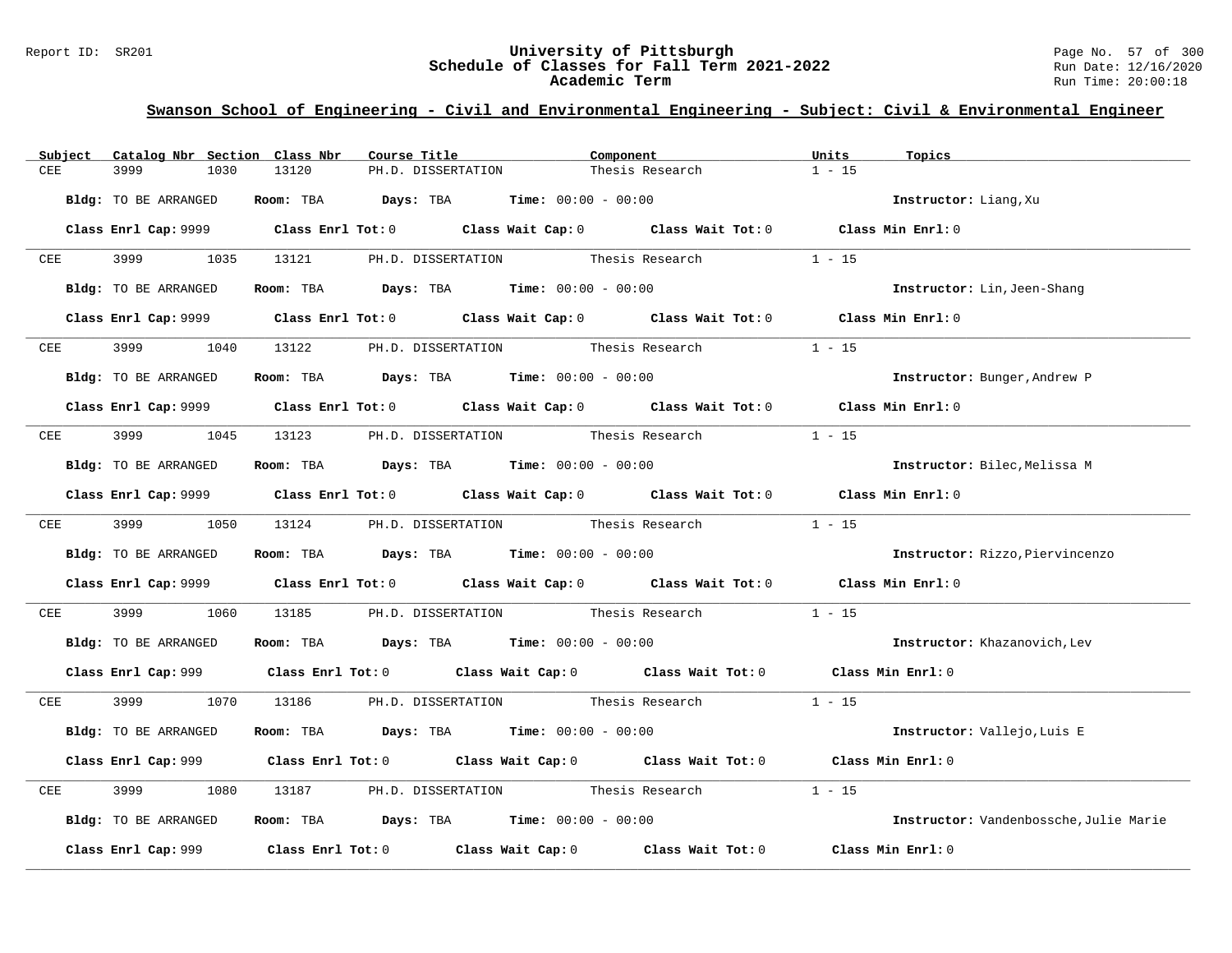| CEE        | 3999<br>1090         | 13188<br>PH.D. DISSERTATION                                                                         | Thesis Research                           | $1 - 15$                            |
|------------|----------------------|-----------------------------------------------------------------------------------------------------|-------------------------------------------|-------------------------------------|
|            | Bldg: TO BE ARRANGED | <b>Room:</b> TBA $Days:$ TBA $Time: 00:00 - 00:00$                                                  |                                           | Instructor: Vidic, Radisav          |
|            |                      | Class Enrl Cap: 999 Class Enrl Tot: 0 Class Wait Cap: 0 Class Wait Tot: 0 Class Min Enrl: 0         |                                           |                                     |
| CEE        |                      | 3999 1100 15226 PH.D. DISSERTATION Thesis Research 1 - 15                                           |                                           |                                     |
|            | Bldg: TO BE ARRANGED | Room: TBA $Days:$ TBA $Time: 00:00 - 00:00$                                                         |                                           | Instructor: Brigham, John C         |
|            |                      |                                                                                                     |                                           | Khanna,Vikas                        |
|            |                      | Class Enrl Cap: 999 Class Enrl Tot: 0 Class Wait Cap: 0 Class Wait Tot: 0 Class Min Enrl: 0         |                                           |                                     |
|            |                      | CEE 3999 1110 15227 PH.D. DISSERTATION Thesis Research                                              |                                           | $1 - 15$                            |
|            | Bldg: TO BE ARRANGED | Room: TBA $Days:$ TBA $Time:$ $00:00 - 00:00$                                                       |                                           | Instructor: Budny, Daniel David     |
|            |                      | Class Enrl Cap: 999 Class Enrl Tot: 0 Class Wait Cap: 0 Class Wait Tot: 0 Class Min Enrl: 0         |                                           |                                     |
| CEE        |                      | 3999 1120 15228 PH.D. DISSERTATION Thesis Research                                                  |                                           | $1 - 15$                            |
|            | Bldg: TO BE ARRANGED | Room: TBA $Days:$ TBA $Time:$ $00:00 - 00:00$                                                       |                                           | Instructor: Sun, Hao                |
|            |                      | Class Enrl Cap: 999 Class Enrl Tot: 0 Class Wait Cap: 0 Class Wait Tot: 0 Class Min Enrl: 0         |                                           |                                     |
| <b>CEE</b> |                      | 3999 1130 15229 PH.D. DISSERTATION Thesis Research                                                  |                                           | $1 - 15$                            |
|            |                      | Bldg: TO BE ARRANGED Room: TBA Days: TBA Time: 00:00 - 00:00                                        |                                           | Instructor: Staff                   |
|            |                      | Class Enrl Cap: 999 Class Enrl Tot: 0 Class Wait Cap: 0 Class Wait Tot: 0 Class Min Enrl: 0         |                                           |                                     |
| CEE        | 3999 700             | 1140 16500 PH.D. DISSERTATION Thesis Research                                                       |                                           | $1 - 15$                            |
|            | Bldg: TO BE ARRANGED | Room: TBA $\rule{1em}{0.15mm}$ Days: TBA $\rule{1em}{0.15mm}$ Time: $00:00 - 00:00$                 |                                           | Instructor: Staff                   |
|            |                      | Class Enrl Cap: 20 Class Enrl Tot: 0 Class Wait Cap: 0 Class Wait Tot: 0 Class Min Enrl: 0          |                                           |                                     |
|            |                      | CEE 3999 1150 16501 PH.D. DISSERTATION Thesis Research 1 - 15                                       |                                           |                                     |
|            | Bldg: TO BE ARRANGED | Room: TBA $Days:$ TBA $Time: 00:00 - 00:00$                                                         |                                           | Instructor: Iannacchione, Anthony T |
|            |                      | Class Enrl Cap: 20 Class Enrl Tot: 0 Class Wait Cap: 0 Class Wait Tot: 0                            |                                           | Class Min Enrl: 0                   |
| CEE        | 3999<br>1160         | 16502                                                                                               | PH.D. DISSERTATION Thesis Research 1 - 15 |                                     |
|            | Bldg: TO BE ARRANGED | Room: TBA $Days:$ TBA $Time: 00:00 - 00:00$                                                         |                                           | Instructor: Staff                   |
|            |                      | Class Enrl Cap: 20 $\qquad$ Class Enrl Tot: 0 $\qquad$ Class Wait Cap: 0 $\qquad$ Class Wait Tot: 0 |                                           | Class Min Enrl: 0                   |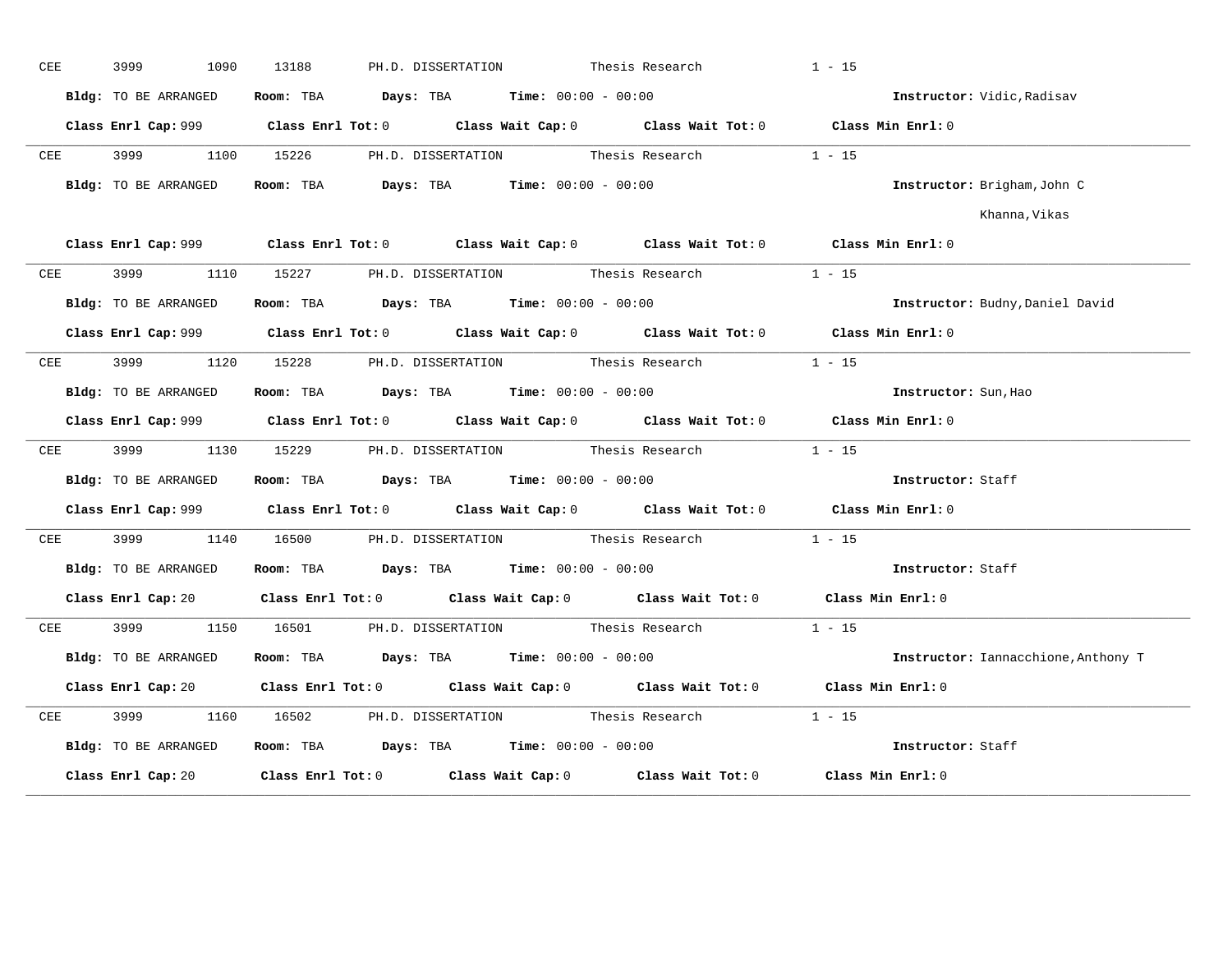| Subject                                                                               |                             | Catalog Nbr Section Class Nbr | Course Title                   | Component                    | Units<br>Topics           |  |
|---------------------------------------------------------------------------------------|-----------------------------|-------------------------------|--------------------------------|------------------------------|---------------------------|--|
| <b>CEE</b>                                                                            | 3999                        | 1170<br>16503                 | PH.D. DISSERTATION             | Thesis Research              | $1 - 15$                  |  |
| <b>Time:</b> $00:00 - 00:00$<br><b>Bldg:</b> TO BE ARRANGED<br>Room: TBA<br>Days: TBA |                             |                               | Instructor: Abad, Jorge Darwin |                              |                           |  |
|                                                                                       | Class Enrl Cap: 20          | Class Enrl Tot: $0$           | Class Wait Cap: 0              | Class Wait $Tot: 0$          | Class Min Enrl: 0         |  |
| CEE                                                                                   | 3999                        | 16504<br>1180                 | PH.D. DISSERTATION             | Thesis Research              | $1 - 15$                  |  |
|                                                                                       | <b>Bldg:</b> TO BE ARRANGED | Room: TBA                     | Days: TBA                      | <b>Time:</b> $00:00 - 00:00$ | Instructor: Khanna, Vikas |  |
|                                                                                       | Class Enrl Cap: 20          | Class Enrl Tot: $0$           | Class Wait Cap: 0              | Class Wait $Tot: 0$          | Class Min $Enrl: 0$       |  |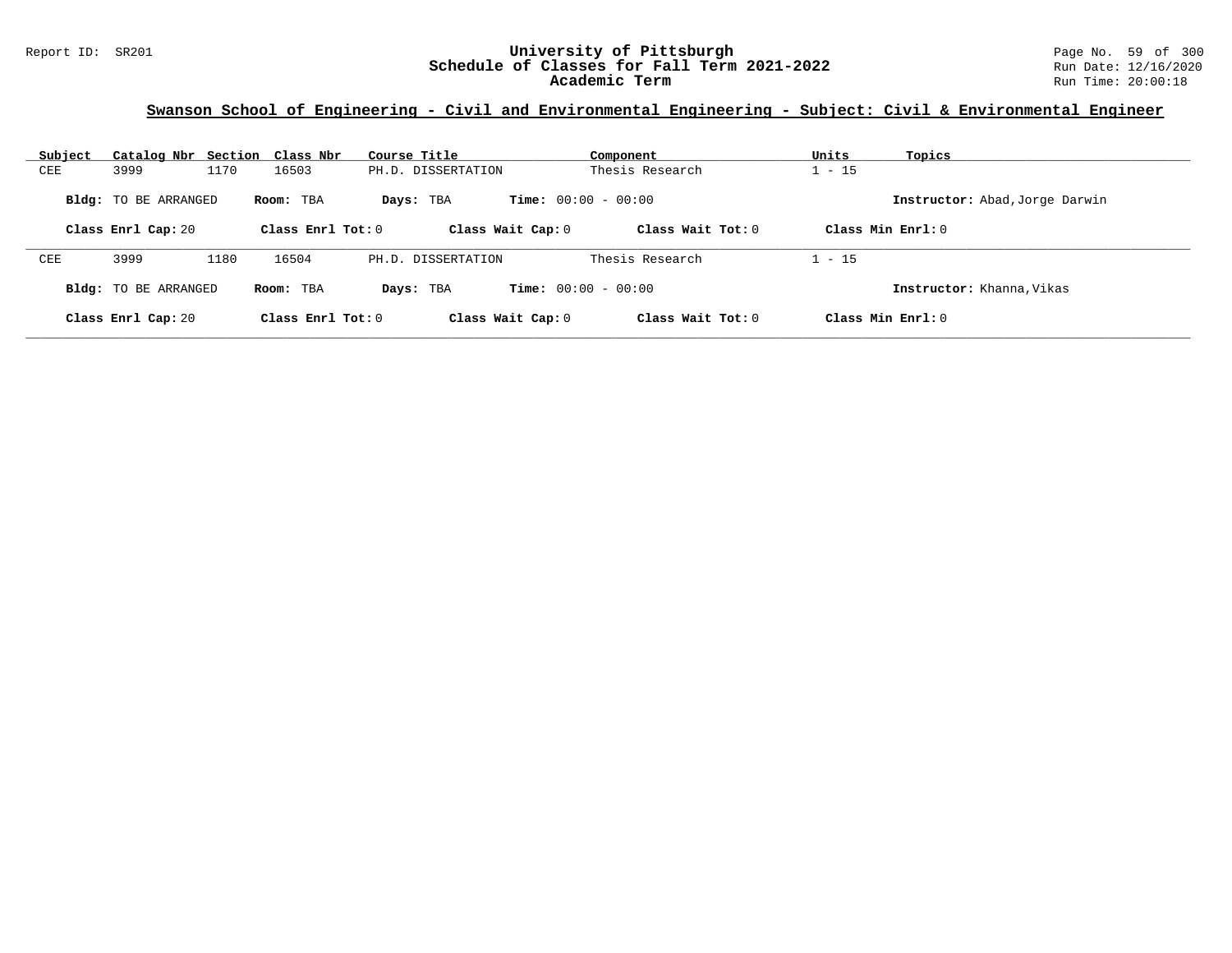# **Swanson School of Engineering - Civil and Environmental Engineering - Subject: Public Works & Engr Admin**

| Subject |                      | Catalog Nbr Section Class Nbr | Course Title     | Component                                      |                   | Units             | Topics            |
|---------|----------------------|-------------------------------|------------------|------------------------------------------------|-------------------|-------------------|-------------------|
| PWEA    | 2996                 | 1010<br>12806                 |                  | SPEC INVSTGTN FOR MPW STUDENTSDirected Studies |                   | $1 - 6$           |                   |
|         | Bldg: TO BE ARRANGED | Room: TBA                     | Days: TBA        | <b>Time:</b> $00:00 - 00:00$                   |                   |                   | Instructor: Staff |
|         | Class Enrl Cap: 9999 | Class Enrl Tot: 0             |                  | Class Wait Cap: 0                              | Class Wait Tot: 0 | Class Min Enrl: 0 |                   |
| PWEA    | 2997                 | 1010<br>12807                 | RESEARCH, M.P.W. |                                                | Directed Studies  | $1 - 15$          |                   |
|         | Bldg: TO BE ARRANGED | Room: TBA                     | Days: TBA        | <b>Time:</b> $00:00 - 00:00$                   |                   |                   | Instructor: Staff |
|         | Class Enrl Cap: 9999 | Class Enrl Tot: 0             |                  | Class Wait Cap: 0                              | Class Wait Tot: 0 | Class Min Enrl: 0 |                   |
| PWEA    | 2999                 | 1010<br>12808                 | M.P.W. THESIS    |                                                | Thesis Research   | $1 - 15$          |                   |
|         | Bldg: TO BE ARRANGED | Room: TBA                     | Days: TBA        | <b>Time:</b> $00:00 - 00:00$                   |                   |                   | Instructor: Staff |
|         | Class Enrl Cap: 9999 | Class Enrl Tot: 0             |                  | Class Wait Cap: 0                              | Class Wait Tot: 0 | Class Min Enrl: 0 |                   |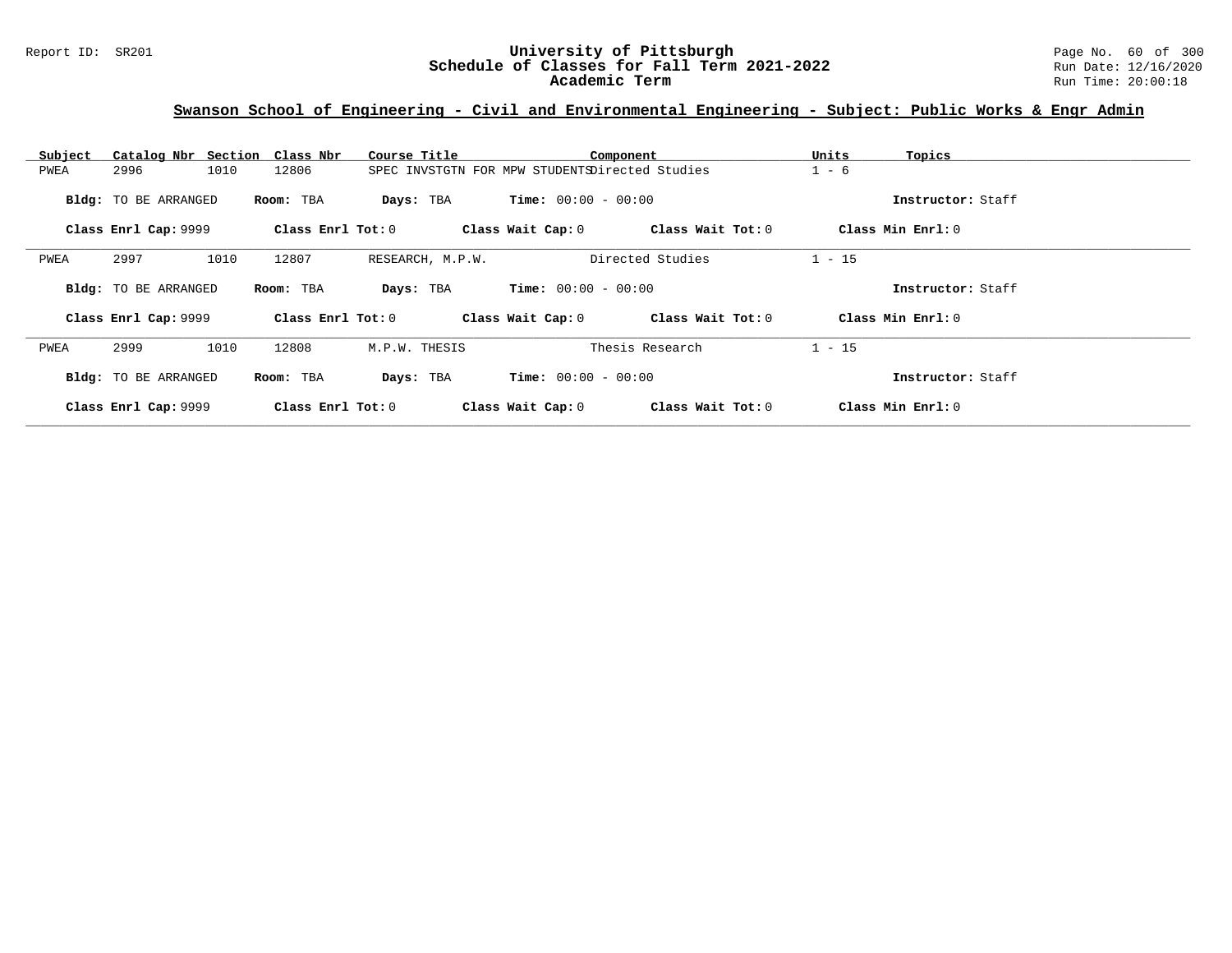#### Report ID: SR201 **University of Pittsburgh** Page No. 61 of 300 **Schedule of Classes for Fall Term 2021-2022** Run Date: 12/16/2020 **Academic Term** Run Time: 20:00:18

### **Swanson School of Engineering - Chemical and Petroleum Engineering - Subject: Chemical Engineering**

| Catalog Nbr Section Class Nbr<br>Course Title | Component                            | Units<br>Topics                                                                                                                                                                                                                                                                                                                                                                                                                                                                                                                                                                                                                                                                                                                                                                                                                                                                                                |
|-----------------------------------------------|--------------------------------------|----------------------------------------------------------------------------------------------------------------------------------------------------------------------------------------------------------------------------------------------------------------------------------------------------------------------------------------------------------------------------------------------------------------------------------------------------------------------------------------------------------------------------------------------------------------------------------------------------------------------------------------------------------------------------------------------------------------------------------------------------------------------------------------------------------------------------------------------------------------------------------------------------------------|
| 13005<br>1030                                 | FOUNDATIONS OF CHEMICAL ENGR Lecture | 6                                                                                                                                                                                                                                                                                                                                                                                                                                                                                                                                                                                                                                                                                                                                                                                                                                                                                                              |
| Room: 00309<br>Days: MWF                      | <b>Time:</b> $08:00 - 09:50$         | Instructor: Bayles, Taryn Melkus                                                                                                                                                                                                                                                                                                                                                                                                                                                                                                                                                                                                                                                                                                                                                                                                                                                                               |
| Class Enrl Tot: 0                             | Class Wait Tot: 0                    | Class Min Enrl: 0                                                                                                                                                                                                                                                                                                                                                                                                                                                                                                                                                                                                                                                                                                                                                                                                                                                                                              |
|                                               |                                      |                                                                                                                                                                                                                                                                                                                                                                                                                                                                                                                                                                                                                                                                                                                                                                                                                                                                                                                |
| 13008                                         |                                      | 6                                                                                                                                                                                                                                                                                                                                                                                                                                                                                                                                                                                                                                                                                                                                                                                                                                                                                                              |
| Room: 00309<br>Days: Tu                       | <b>Time:</b> $08:00 - 09:50$         | Instructor: Wiegand, Connor Ray                                                                                                                                                                                                                                                                                                                                                                                                                                                                                                                                                                                                                                                                                                                                                                                                                                                                                |
|                                               |                                      | Karpe, Sanjana Vijay                                                                                                                                                                                                                                                                                                                                                                                                                                                                                                                                                                                                                                                                                                                                                                                                                                                                                           |
| Class Enrl Tot: 0                             | Class Wait Tot: 0                    | Class Min Enrl: 0                                                                                                                                                                                                                                                                                                                                                                                                                                                                                                                                                                                                                                                                                                                                                                                                                                                                                              |
|                                               |                                      |                                                                                                                                                                                                                                                                                                                                                                                                                                                                                                                                                                                                                                                                                                                                                                                                                                                                                                                |
|                                               |                                      |                                                                                                                                                                                                                                                                                                                                                                                                                                                                                                                                                                                                                                                                                                                                                                                                                                                                                                                |
| 18253                                         |                                      | 6                                                                                                                                                                                                                                                                                                                                                                                                                                                                                                                                                                                                                                                                                                                                                                                                                                                                                                              |
| Room: 00938A<br>Days: MWF                     | <b>Time:</b> $08:00 - 09:50$         | Instructor: McKone, James R                                                                                                                                                                                                                                                                                                                                                                                                                                                                                                                                                                                                                                                                                                                                                                                                                                                                                    |
| Room: 00938B<br>Days: MWF                     | Time: $08:00 - 09:50$                | Instructor: McKone, James R                                                                                                                                                                                                                                                                                                                                                                                                                                                                                                                                                                                                                                                                                                                                                                                                                                                                                    |
| Class Enrl Tot: 0                             | Class Wait Tot: 0                    | Class Min Enrl: 0                                                                                                                                                                                                                                                                                                                                                                                                                                                                                                                                                                                                                                                                                                                                                                                                                                                                                              |
|                                               |                                      |                                                                                                                                                                                                                                                                                                                                                                                                                                                                                                                                                                                                                                                                                                                                                                                                                                                                                                                |
| 18254                                         |                                      | 6                                                                                                                                                                                                                                                                                                                                                                                                                                                                                                                                                                                                                                                                                                                                                                                                                                                                                                              |
| Room: TBA<br>Days: Th                         | Time: $08:00 - 09:50$                | Instructor: Balmuri, Sricharani                                                                                                                                                                                                                                                                                                                                                                                                                                                                                                                                                                                                                                                                                                                                                                                                                                                                                |
|                                               |                                      | Miu, Evan Vincent                                                                                                                                                                                                                                                                                                                                                                                                                                                                                                                                                                                                                                                                                                                                                                                                                                                                                              |
|                                               |                                      |                                                                                                                                                                                                                                                                                                                                                                                                                                                                                                                                                                                                                                                                                                                                                                                                                                                                                                                |
| <b>Room: 00938B</b><br>Days: Th               | <b>Time:</b> $08:00 - 09:50$         | Instructor: Balmuri, Sricharani                                                                                                                                                                                                                                                                                                                                                                                                                                                                                                                                                                                                                                                                                                                                                                                                                                                                                |
|                                               |                                      | Miu, Evan Vincent                                                                                                                                                                                                                                                                                                                                                                                                                                                                                                                                                                                                                                                                                                                                                                                                                                                                                              |
|                                               | 1040<br>1060<br>1080                 | Class Wait Cap: 20<br><b></b> This class has an additional fee. For more information go to <a <br="" href="http://www.registrar.pitt.edu">target="_blank"&gt;http://www.registrar.pitt.edu/</a> , and click on Faculty and Staff, then Course and Class.<br>FOUNDATIONS OF CHEMICAL ENGR Recitation<br>Class Wait Cap: 20<br><b></b> This class has an additional fee. For more information go to <a <br="" href="http://www.registrar.pitt.edu">target="_blank"&gt;http://www.registrar.pitt.edu/</a> , and click on Faculty and Staff, then Course and Class.<br>FOUNDATIONS OF CHEMICAL ENGR Lecture<br>Class Wait Cap: 20<br><b></b> This class has an additional fee. For more information go to <a <br="" href="http://www.registrar.pitt.edu">target="_blank"&gt;http://www.registrar.pitt.edu/</a> , and click on Faculty and Staff, then Course and Class.<br>FOUNDATIONS OF CHEMICAL ENGR Recitation |

**\_\_\_\_\_\_\_\_\_\_\_\_\_\_\_\_\_\_\_\_\_\_\_\_\_\_\_\_\_\_\_\_\_\_\_\_\_\_\_\_\_\_\_\_\_\_\_\_\_\_\_\_\_\_\_\_\_\_\_\_\_\_\_\_\_\_\_\_\_\_\_\_\_\_\_\_\_\_\_\_\_\_\_\_\_\_\_\_\_\_\_\_\_\_\_\_\_\_\_\_\_\_\_\_\_\_\_\_\_\_\_\_\_\_\_\_\_\_\_\_\_\_\_\_\_\_\_\_\_\_\_\_\_\_\_\_\_\_\_\_\_\_\_\_\_\_\_\_\_\_\_\_\_\_\_\_**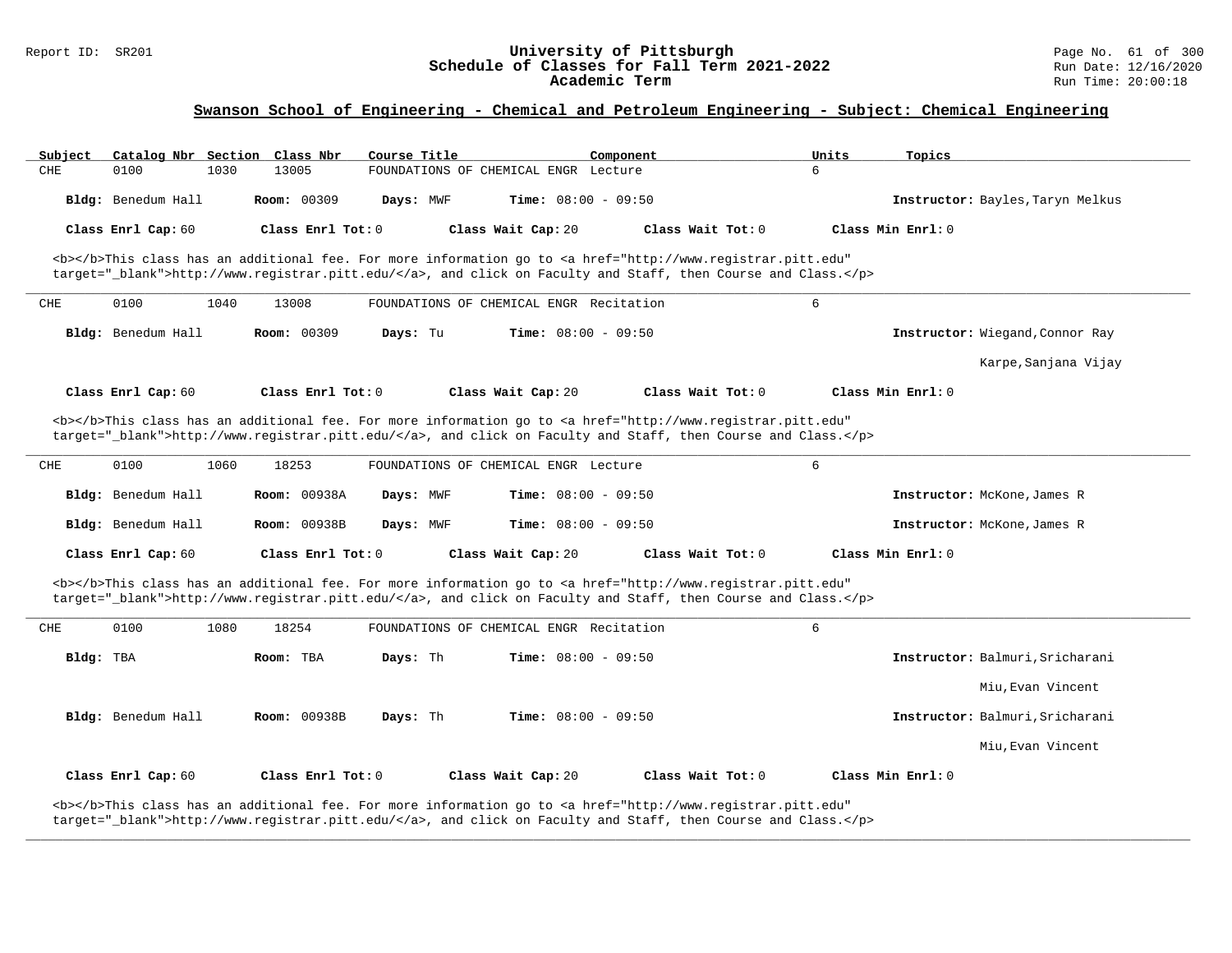| Subject | Catalog Nbr Section |      | Class Nbr          | Course Title                            |                              | Component         | Units | Topics                         |
|---------|---------------------|------|--------------------|-----------------------------------------|------------------------------|-------------------|-------|--------------------------------|
| CHE     | 0101                | 1070 | 13006              | FOUNDATIONS OF CHE LABORATORY Practicum |                              |                   |       |                                |
|         | Bldg: Benedum Hall  |      | <b>Room: 00309</b> | Davs: Th                                | <b>Time:</b> $08:00 - 09:50$ |                   |       | Instructor: McMahon, Michael D |
|         | Class Enrl Cap: 60  |      | Class Enrl Tot: 0  |                                         | Class Wait Cap: 20           | Class Wait Tot: 0 |       | Class Min Enrl: 0              |

<b></b>This class has an additional fee. For more information go to <a href="http://www.registrar.pitt.edu" target="\_blank">http://www.registrar.pitt.edu/</a>, and click on Faculty and Staff, then Course and Class.</p>

| CHE       | 0101               | 1080 | 18250               | FOUNDATIONS OF CHE LABORATORY Practicum |                              |                   |                                |
|-----------|--------------------|------|---------------------|-----------------------------------------|------------------------------|-------------------|--------------------------------|
| Bldg: TBA |                    |      | Room: TBA           | Davs: Tu                                | <b>Time:</b> $08:00 - 09:50$ |                   | Instructor: McMahon, Michael D |
|           | Bldg: Benedum Hall |      | <b>Room: 00938B</b> | Days: Tu                                | <b>Time:</b> $08:00 - 09:50$ |                   | Instructor: McMahon, Michael D |
|           | Class Enrl Cap: 60 |      | Class Enrl Tot: 0   |                                         | Class Wait Cap: 20           | Class Wait Tot: 0 | Class Min Enrl: 0              |

<b></b>This class has an additional fee. For more information go to <a href="http://www.registrar.pitt.edu" target=" blank">http://www.registrar.pitt.edu/</a>, and click on Faculty and Staff, then Course and Class.</p>

| CHE | 0300               | 1030 | 13003               | TRANSPORT PHENOMENA |                              | Lecture           |                                              |
|-----|--------------------|------|---------------------|---------------------|------------------------------|-------------------|----------------------------------------------|
|     | Bldg: Benedum Hall |      | <b>Room: 00938A</b> | Days: MWF           | <b>Time:</b> $10:00 - 11:50$ |                   | Instructor: Fullerton Shirey, Susan K        |
|     | Bldg: Benedum Hall |      | <b>Room: 00938B</b> | Days: MWF           | <b>Time:</b> $10:00 - 11:50$ |                   | <b>Instructor:</b> Fullerton Shirey, Susan K |
|     | Class Enrl Cap: 60 |      | Class Enrl Tot: 0   |                     | Class Wait Cap: 20           | Class Wait Tot: 0 | Class Min Enrl: 0                            |

<b></b>This class has an additional fee. For more information go to <a href="http://www.registrar.pitt.edu" target="\_blank">http://www.registrar.pitt.edu/</a>, and click on Faculty and Staff, then Course and Class.</p>

| CHE       | 0300               | 1040 | 13007               | TRANSPORT PHENOMENA |                              | Recitation        | 6                 |                                |
|-----------|--------------------|------|---------------------|---------------------|------------------------------|-------------------|-------------------|--------------------------------|
| Bldg: TBA |                    |      | Room: TBA           | Days: Tu            | <b>Time:</b> $10:00 - 11:50$ |                   |                   | Instructor: Bostian, Micah Eli |
|           |                    |      |                     |                     |                              |                   |                   | Awate, Shubham Sukumar         |
|           | Bldg: Benedum Hall |      | <b>Room: 00938B</b> | Days: Tu            | <b>Time:</b> $10:00 - 11:50$ |                   |                   | Instructor: Bostian, Micah Eli |
|           |                    |      |                     |                     |                              |                   |                   | Awate, Shubham Sukumar         |
|           | Class Enrl Cap: 60 |      | Class Enrl Tot: 0   |                     | Class Wait Cap: 20           | Class Wait Tot: 0 | Class Min Enrl: 0 |                                |

**\_\_\_\_\_\_\_\_\_\_\_\_\_\_\_\_\_\_\_\_\_\_\_\_\_\_\_\_\_\_\_\_\_\_\_\_\_\_\_\_\_\_\_\_\_\_\_\_\_\_\_\_\_\_\_\_\_\_\_\_\_\_\_\_\_\_\_\_\_\_\_\_\_\_\_\_\_\_\_\_\_\_\_\_\_\_\_\_\_\_\_\_\_\_\_\_\_\_\_\_\_\_\_\_\_\_\_\_\_\_\_\_\_\_\_\_\_\_\_\_\_\_\_\_\_\_\_\_\_\_\_\_\_\_\_\_\_\_\_\_\_\_\_\_\_\_\_\_\_\_\_\_\_\_\_\_**

<b></b>This class has an additional fee. For more information go to <a href="http://www.registrar.pitt.edu" target="\_blank">http://www.registrar.pitt.edu/</a>, and click on Faculty and Staff, then Course and Class.</p>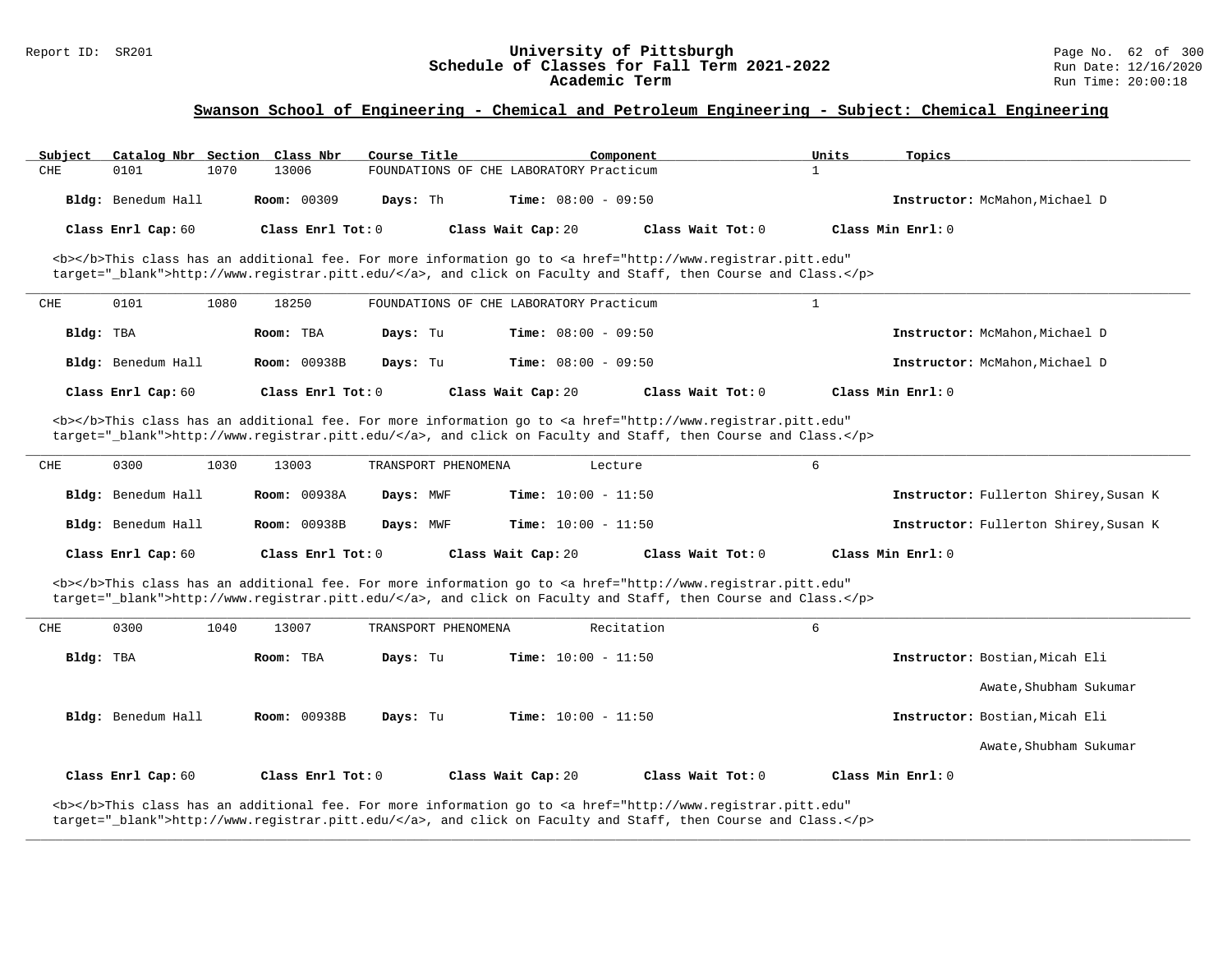| Subject             | Catalog Nbr Section Class Nbr<br>Course Title | Component                                                                                                                                                                                                                          | Units<br>Topics                      |
|---------------------|-----------------------------------------------|------------------------------------------------------------------------------------------------------------------------------------------------------------------------------------------------------------------------------------|--------------------------------------|
| CHE<br>0300<br>1070 | 18552<br>TRANSPORT PHENOMENA                  | Lecture                                                                                                                                                                                                                            | б.                                   |
| Bldg: Benedum Hall  | Room: 00309<br>Days: MWF                      | Time: $10:00 - 11:50$                                                                                                                                                                                                              | Instructor: Velankar, Sachin Shankar |
| Class Enrl Cap: 60  | Class Enrl Tot: 0                             | Class Wait Cap: 20<br>Class Wait Tot: 0                                                                                                                                                                                            | Class Min Enrl: 0                    |
|                     |                                               | <b></b> This class has an additional fee. For more information go to <a <br="" href="http://www.registrar.pitt.edu">target="_blank"&gt;http://www.registrar.pitt.edu/</a> , and click on Faculty and Staff, then Course and Class. |                                      |
| CHE<br>0300<br>1090 | 18553<br>TRANSPORT PHENOMENA                  | Recitation                                                                                                                                                                                                                         | 6                                    |
| Bldg: Benedum Hall  | Room: 00309<br>Days: Th                       | <b>Time:</b> $10:00 - 11:50$                                                                                                                                                                                                       | Instructor: Richards, Evan David     |
|                     |                                               |                                                                                                                                                                                                                                    | Borrelli, Matthew A                  |
| Class Enrl Cap: 60  | Class Enrl Tot: 0                             | Class Wait Cap: 20<br>Class Wait Tot: 0                                                                                                                                                                                            | Class Min Enrl: 0                    |
|                     |                                               | <b></b> This class has an additional fee. For more information go to <a <br="" href="http://www.registrar.pitt.edu">target=" blank"&gt;http://www.registrar.pitt.edu/</a> , and click on Faculty and Staff, then Course and Class. |                                      |
| CHE<br>0301<br>1070 | 13004                                         | TRANSPORT PHENOMENA LABORATORYPracticum                                                                                                                                                                                            | $\mathbf{1}$                         |
| Bldg: TBA           | Room: TBA<br>Days: Th                         | Time: $10:00 - 11:50$                                                                                                                                                                                                              | Instructor: McMahon, Michael D       |
| Bldg: Benedum Hall  | <b>Room: 00938B</b><br>Days: Th               | <b>Time:</b> $10:00 - 11:50$                                                                                                                                                                                                       | Instructor: McMahon, Michael D       |
| Class Enrl Cap: 60  | Class Enrl Tot: 0                             | Class Wait Cap: 20<br>Class Wait Tot: 0                                                                                                                                                                                            | Class Min Enrl: 0                    |
|                     |                                               | <b></b> This class has an additional fee. For more information go to <a <br="" href="http://www.registrar.pitt.edu">target="_blank"&gt;http://www.registrar.pitt.edu/</a> , and click on Faculty and Staff, then Course and Class. |                                      |
| 0301<br>CHE<br>1110 | 18554                                         | TRANSPORT PHENOMENA LABORATORYPracticum                                                                                                                                                                                            | $\mathbf{1}$                         |
| Bldg: Benedum Hall  | <b>Room: 00309</b><br>Days: Tu                | <b>Time:</b> $10:00 - 11:50$                                                                                                                                                                                                       | Instructor: McMahon, Michael D       |
| Class Enrl Cap: 60  | Class Enrl Tot: $0$                           | Class Wait Cap: 20<br>Class Wait Tot: 0                                                                                                                                                                                            | Class Min Enrl: 0                    |
|                     |                                               | <b></b> This class has an additional fee. For more information go to <a <br="" href="http://www.registrar.pitt.edu">target="_blank"&gt;http://www.registrar.pitt.edu/</a> , and click on Faculty and Staff, then Course and Class. |                                      |
| CHE<br>0314<br>1050 | 22238<br>TAKING PRODUCTS TO MARKET            | Lecture                                                                                                                                                                                                                            | $\overline{3}$                       |
| Bldg: Benedum Hall  | <b>Room: 00309</b><br>Days: MTuF              | <b>Time:</b> $12:00 - 12:50$                                                                                                                                                                                                       | Instructor: Beckman, Eric J          |
|                     |                                               |                                                                                                                                                                                                                                    | Day, Brian Austin                    |
| Class Enrl Cap: 84  | Class Enrl Tot: 0                             | Class Wait Cap: 20<br>Class Wait Tot: 0                                                                                                                                                                                            | Class Min Enrl: 0                    |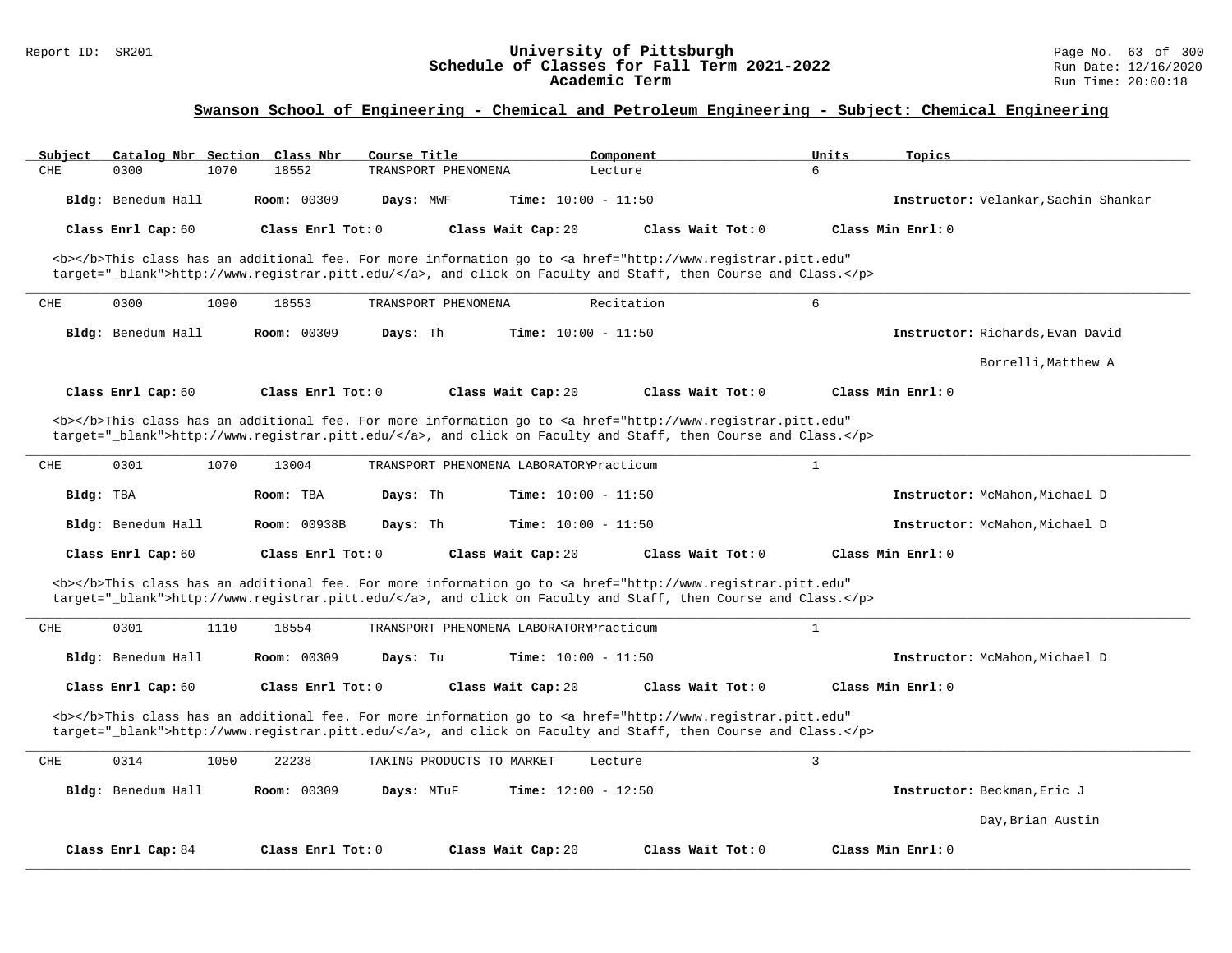| CHE                                                                                                                                                                                                                                | 0314<br>1110                | 22109               | TAKING PRODUCTS TO MARKET                | Lecture                                                                                                                                                                                                                            | 3                              |  |  |
|------------------------------------------------------------------------------------------------------------------------------------------------------------------------------------------------------------------------------------|-----------------------------|---------------------|------------------------------------------|------------------------------------------------------------------------------------------------------------------------------------------------------------------------------------------------------------------------------------|--------------------------------|--|--|
|                                                                                                                                                                                                                                    | Bldg: Benedum Hall          | <b>Room: 00309</b>  | Days: MWF                                | <b>Time:</b> $15:00 - 15:50$                                                                                                                                                                                                       | Instructor: Beckman, Eric J    |  |  |
|                                                                                                                                                                                                                                    |                             |                     |                                          |                                                                                                                                                                                                                                    | Day, Brian Austin              |  |  |
|                                                                                                                                                                                                                                    | Class Enrl Cap: 84          | Class Enrl Tot: 0   | Class Wait Cap: 20                       | Class Wait Tot: 0                                                                                                                                                                                                                  | Class Min Enrl: 0              |  |  |
| CHE                                                                                                                                                                                                                                | 0414<br>1200                | 24392               | PRODC PROTOTYPING CHMCL ENGRS Lecture    |                                                                                                                                                                                                                                    | $\overline{3}$                 |  |  |
|                                                                                                                                                                                                                                    | Bldg: TO BE ARRANGED        | Room: TBA           | Days: Th                                 | <b>Time:</b> $16:30 - 17:20$                                                                                                                                                                                                       | Instructor: Beckman, Eric J    |  |  |
|                                                                                                                                                                                                                                    | Bldg: TO BE ARRANGED        | Room: TBA           | Days: Th                                 | <b>Time:</b> $16:30 - 17:20$                                                                                                                                                                                                       | Instructor: Beckman, Eric J    |  |  |
|                                                                                                                                                                                                                                    | <b>Bldg:</b> TO BE ARRANGED | Room: TBA           | Days: Tu                                 | <b>Time:</b> $16:30 - 18:20$                                                                                                                                                                                                       | Instructor: Beckman, Eric J    |  |  |
|                                                                                                                                                                                                                                    | Bldg: TO BE ARRANGED        | Room: TBA           | Days: Tu                                 | <b>Time:</b> $16:30 - 18:20$                                                                                                                                                                                                       | Instructor: Beckman, Eric J    |  |  |
|                                                                                                                                                                                                                                    | Class Enrl Cap: 72          | Class Enrl Tot: 0   | Class Wait Cap: 20                       | Class Wait Tot: 0                                                                                                                                                                                                                  | Class Min Enrl: 0              |  |  |
| CHE                                                                                                                                                                                                                                | 0500<br>1030                | 13060               | SYMS ENGR 1: DYNAMICS & MODLNGLecture    |                                                                                                                                                                                                                                    | 5                              |  |  |
|                                                                                                                                                                                                                                    | Bldg: Benedum Hall          | <b>Room: 00309</b>  | Days: TuThF                              | <b>Time:</b> $13:00 - 14:50$                                                                                                                                                                                                       | Instructor: Parker, Robert S   |  |  |
|                                                                                                                                                                                                                                    | Class Enrl Cap: 64          | Class Enrl Tot: 0   | Class Wait Cap: 20                       | Class Wait Tot: 0                                                                                                                                                                                                                  | Class Min Enrl: 0              |  |  |
|                                                                                                                                                                                                                                    |                             |                     |                                          | <b></b> This class has an additional fee. For more information go to <a <br="" href="http://www.registrar.pitt.edu">target="_blank"&gt;http://www.registrar.pitt.edu/</a> , and click on Faculty and Staff, then Course and Class. |                                |  |  |
| CHE                                                                                                                                                                                                                                | 0500<br>1040                | 13059               | SYMS ENGR 1: DYNAMICS & MODLNGRecitation |                                                                                                                                                                                                                                    | 5                              |  |  |
|                                                                                                                                                                                                                                    | Bldg: Benedum Hall          | Room: 00309         | Days: W                                  | <b>Time:</b> $13:00 - 14:50$                                                                                                                                                                                                       | Instructor: Shapiro, Monica E  |  |  |
|                                                                                                                                                                                                                                    | Class Enrl Cap: 64          | Class Enrl Tot: $0$ | Class Wait Cap: 20                       | Class Wait Tot: 0                                                                                                                                                                                                                  | Class Min Enrl: 0              |  |  |
| <b></b> This class has an additional fee. For more information go to <a <br="" href="http://www.registrar.pitt.edu">target="_blank"&gt;http://www.registrar.pitt.edu/</a> , and click on Faculty and Staff, then Course and Class. |                             |                     |                                          |                                                                                                                                                                                                                                    |                                |  |  |
| CHE                                                                                                                                                                                                                                | 0500<br>1050                | 23669               | SYMS ENGR 1: DYNAMICS & MODLNGLecture    |                                                                                                                                                                                                                                    | 5                              |  |  |
|                                                                                                                                                                                                                                    | Bldg: Benedum Hall          | <b>Room: 00938A</b> | Days: MWF                                | <b>Time:</b> $13:00 - 14:50$                                                                                                                                                                                                       | Instructor: Rodriquez, Joaquin |  |  |
|                                                                                                                                                                                                                                    | Bldg: Benedum Hall          | <b>Room: 00938B</b> | Days: MWF                                | <b>Time:</b> $13:00 - 14:50$                                                                                                                                                                                                       | Instructor: Rodriguez, Joaquin |  |  |
|                                                                                                                                                                                                                                    | Class Enrl Cap: 64          | Class Enrl Tot: 0   | Class Wait Cap: 20                       | Class Wait Tot: 0                                                                                                                                                                                                                  | Class Min Enrl: 0              |  |  |
|                                                                                                                                                                                                                                    |                             |                     |                                          | <b></b> This class has an additional fee. For more information go to <a <br="" href="http://www.registrar.pitt.edu">target="_blank"&gt;http://www.registrar.pitt.edu/</a> , and click on Faculty and Staff, then Course and Class. |                                |  |  |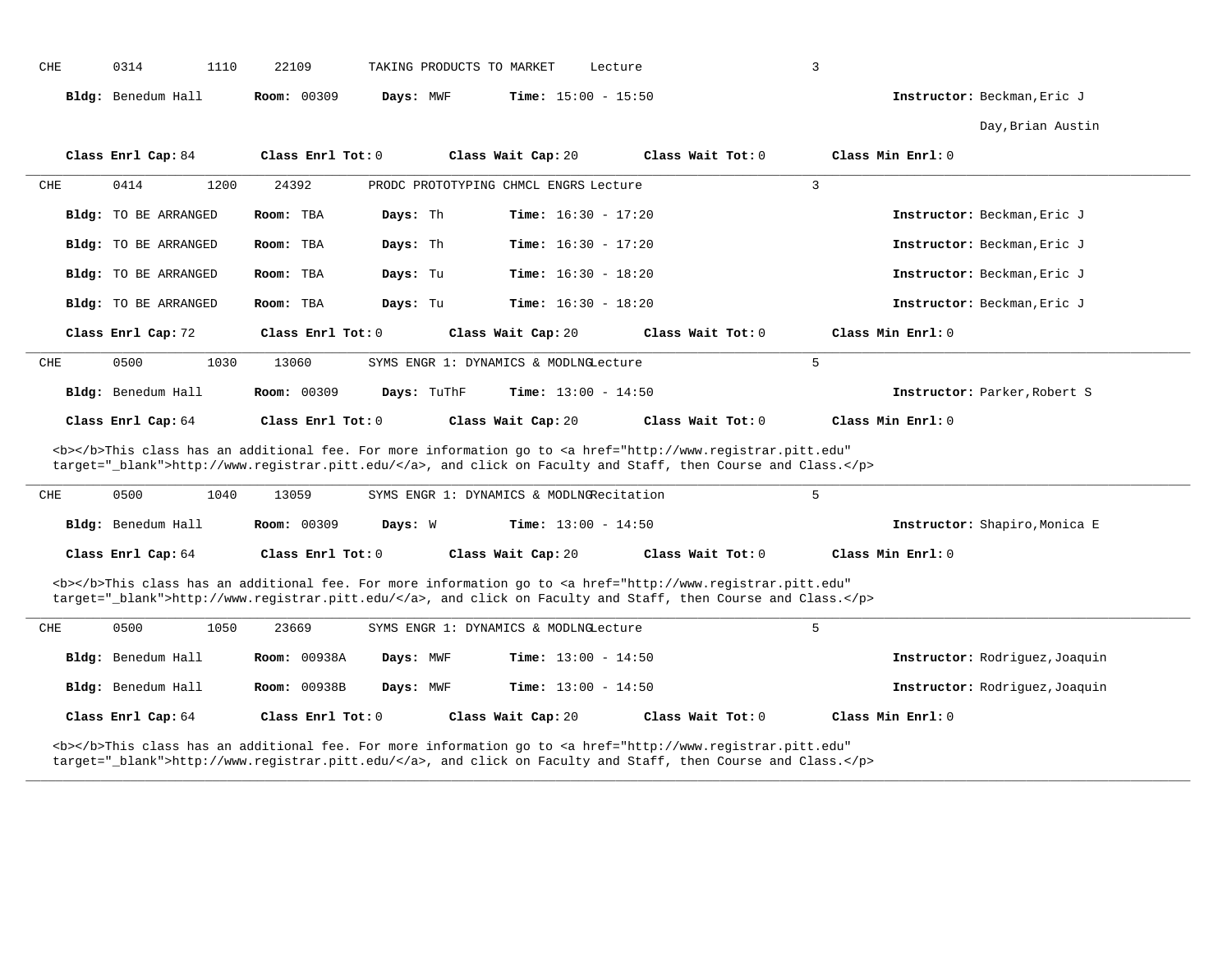| Subject   | Catalog Nbr Section                           |      | <u>Class Nbr</u>    | Course Title |                           |                                          | Component                                                                                                                                      | Units          | Topics                        |
|-----------|-----------------------------------------------|------|---------------------|--------------|---------------------------|------------------------------------------|------------------------------------------------------------------------------------------------------------------------------------------------|----------------|-------------------------------|
| CHE       | 0500                                          | 1055 | 23670               |              |                           | SYMS ENGR 1: DYNAMICS & MODLNGRecitation |                                                                                                                                                | 5              |                               |
|           |                                               |      |                     |              |                           |                                          |                                                                                                                                                |                |                               |
|           | Bldg: Benedum Hall                            |      | <b>Room: 00938A</b> | Days: Th     |                           | Time: $13:00 - 14:50$                    |                                                                                                                                                |                | Instructor: Cowan, Michael    |
|           |                                               |      |                     |              |                           |                                          |                                                                                                                                                |                |                               |
|           |                                               |      |                     |              |                           |                                          |                                                                                                                                                |                |                               |
|           |                                               |      |                     |              |                           |                                          |                                                                                                                                                |                | McLaverty, Brian P            |
|           |                                               |      |                     |              |                           |                                          |                                                                                                                                                |                |                               |
|           | Bldg: Benedum Hall                            |      | <b>Room: 00938B</b> | Days: Th     |                           | <b>Time:</b> $13:00 - 14:50$             |                                                                                                                                                |                | Instructor: Cowan, Michael    |
|           |                                               |      |                     |              |                           |                                          |                                                                                                                                                |                |                               |
|           |                                               |      |                     |              |                           |                                          |                                                                                                                                                |                | McLaverty, Brian P            |
|           |                                               |      |                     |              |                           |                                          |                                                                                                                                                |                |                               |
|           |                                               |      |                     |              |                           |                                          |                                                                                                                                                |                |                               |
|           | Class Enrl Cap: 64                            |      | Class Enrl Tot: 0   |              |                           | Class Wait Cap: 20                       | Class Wait Tot: 0                                                                                                                              |                | Class Min Enrl: 0             |
|           |                                               |      |                     |              |                           |                                          |                                                                                                                                                |                |                               |
|           |                                               |      |                     |              |                           |                                          | <b></b> This class has an additional fee. For more information go to <a <="" href="http://www.registrar.pitt.edu" td=""><td></td><td></td></a> |                |                               |
|           |                                               |      |                     |              |                           |                                          | target="_blank">http://www.registrar.pitt.edu/, and click on Faculty and Staff, then Course and Class.                                         |                |                               |
|           |                                               |      |                     |              |                           |                                          |                                                                                                                                                |                |                               |
| CHE       | 0501                                          | 1070 | 13061               |              | SYSTEMS ENGR 1 LABORATORY |                                          | Practicum                                                                                                                                      | $\mathbf{1}$   |                               |
|           |                                               |      |                     |              |                           |                                          |                                                                                                                                                |                |                               |
|           |                                               |      |                     |              |                           |                                          |                                                                                                                                                |                |                               |
|           | Bldg: Benedum Hall                            |      | Room: 00309         | Days: M      |                           | <b>Time:</b> $13:00 - 14:50$             |                                                                                                                                                |                | Instructor: Shannon, Schohn L |
|           |                                               |      |                     |              |                           |                                          |                                                                                                                                                |                |                               |
|           | Class Enrl Cap: 64                            |      | Class Enrl Tot: 0   |              |                           | Class Wait Cap: 20                       | Class Wait Tot: 0                                                                                                                              |                | Class Min Enrl: 0             |
|           |                                               |      |                     |              |                           |                                          |                                                                                                                                                |                |                               |
|           |                                               |      |                     |              |                           |                                          |                                                                                                                                                |                |                               |
|           |                                               |      |                     |              |                           |                                          |                                                                                                                                                |                |                               |
|           |                                               |      |                     |              |                           |                                          | <b></b> This class has an additional fee. For more information go to <a <="" href="http://www.registrar.pitt.edu" td=""><td></td><td></td></a> |                |                               |
|           |                                               |      |                     |              |                           |                                          | target="_blank">http://www.registrar.pitt.edu/, and click on Faculty and Staff, then Course and Class.                                         |                |                               |
|           |                                               |      |                     |              |                           |                                          |                                                                                                                                                |                |                               |
| CHE       | 0501                                          | 1080 | 23671               |              | SYSTEMS ENGR 1 LABORATORY |                                          | Practicum                                                                                                                                      | $\mathbf{1}$   |                               |
|           |                                               |      |                     |              |                           |                                          |                                                                                                                                                |                |                               |
| Bldg: TBA |                                               |      | Room: TBA           | Days: Tu     |                           | <b>Time:</b> $13:00 - 14:50$             |                                                                                                                                                |                | Instructor: Shannon, Schohn L |
|           |                                               |      |                     |              |                           |                                          |                                                                                                                                                |                |                               |
|           |                                               |      |                     |              |                           |                                          |                                                                                                                                                |                |                               |
|           | Bldg: Benedum Hall                            |      | <b>Room: 00938B</b> | Days: Tu     |                           | <b>Time:</b> $13:00 - 14:50$             |                                                                                                                                                |                | Instructor: Shannon, Schohn L |
|           |                                               |      |                     |              |                           |                                          |                                                                                                                                                |                |                               |
|           | Class Enrl Cap: 64                            |      | Class Enrl Tot: 0   |              |                           | Class Wait Cap: 20                       | Class Wait Tot: 0                                                                                                                              |                | Class Min Enrl: 0             |
|           |                                               |      |                     |              |                           |                                          |                                                                                                                                                |                |                               |
|           |                                               |      |                     |              |                           |                                          | <b></b> This class has an additional fee. For more information go to <a <="" href="http://www.registrar.pitt.edu" td=""><td></td><td></td></a> |                |                               |
|           |                                               |      |                     |              |                           |                                          | target="_blank">http://www.registrar.pitt.edu/, and click on Faculty and Staff, then Course and Class.                                         |                |                               |
|           |                                               |      |                     |              |                           |                                          |                                                                                                                                                |                |                               |
|           |                                               |      |                     |              |                           |                                          |                                                                                                                                                |                |                               |
| CHE       | 1018                                          | 1010 | 28523               |              |                           | INTRO TO SURFACE ENGINEERING Lecture     |                                                                                                                                                | $\overline{3}$ |                               |
|           |                                               |      |                     |              |                           |                                          |                                                                                                                                                |                |                               |
|           | Bldg: Benedum Hall                            |      | <b>Room: 00938A</b> | Days: MW     |                           | <b>Time:</b> $17:00 - 18:15$             |                                                                                                                                                |                | Instructor: Li, Lei           |
|           |                                               |      |                     |              |                           |                                          |                                                                                                                                                |                |                               |
|           |                                               |      | Room: 00938B        | Days: MW     |                           | Time: $17:00 - 18:15$                    |                                                                                                                                                |                |                               |
|           | Bldg: Benedum Hall                            |      |                     |              |                           |                                          |                                                                                                                                                |                | Instructor: Li, Lei           |
|           |                                               |      |                     |              |                           |                                          |                                                                                                                                                |                |                               |
|           | Class Enrl Cap: 36                            |      | Class Enrl Tot: 0   |              |                           | Class Wait Cap: 20                       | Class Wait Tot: 0                                                                                                                              |                | Class Min Enrl: 0             |
|           | Combined Section ID: $0897$ (CHE/1018/2018) - |      |                     |              | CHE 2018(#28522)          |                                          |                                                                                                                                                |                |                               |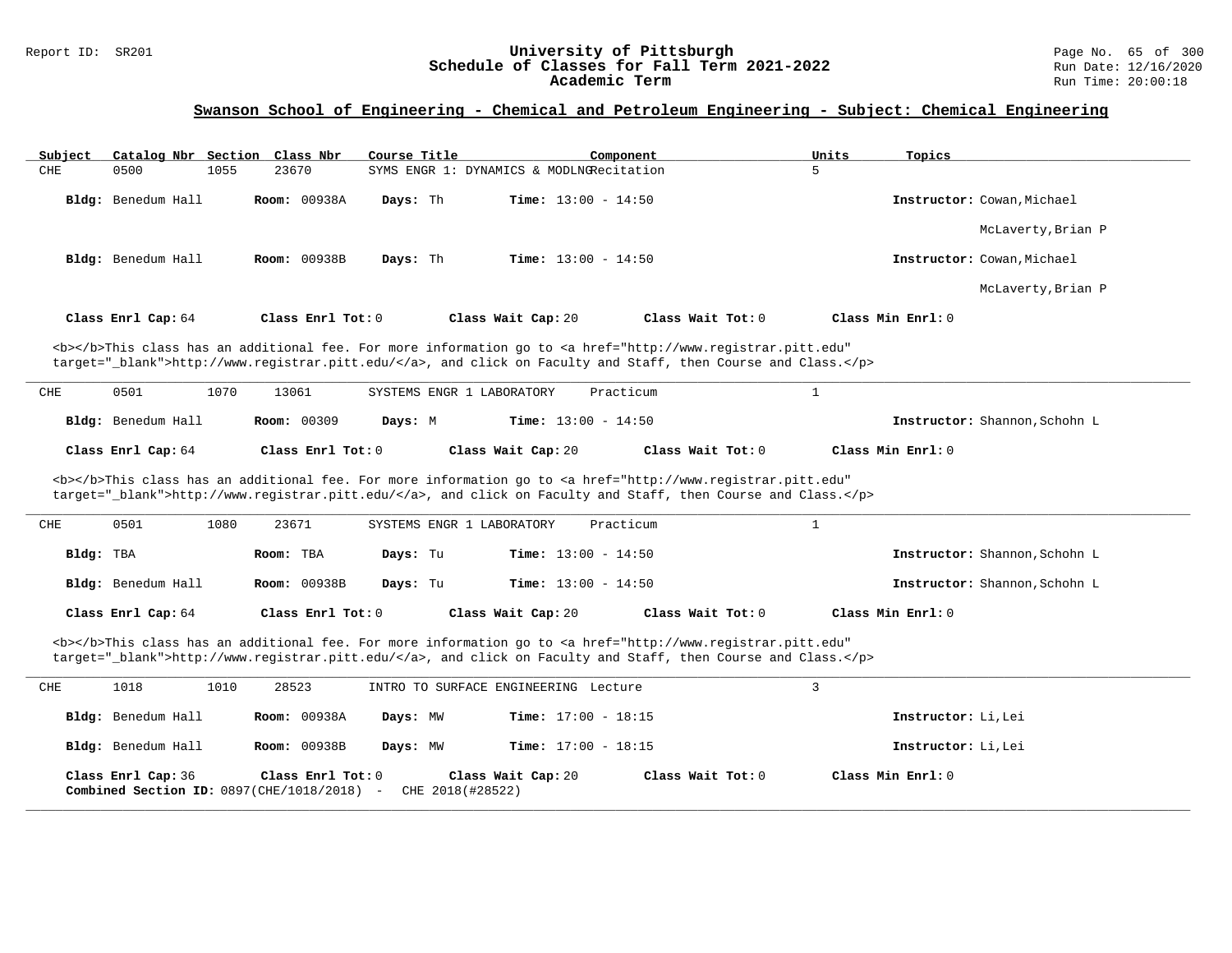| Subject    | Catalog Nbr Section Class Nbr | Course Title                                                |                                                     | Component                                                                        | Units             | Topics                                 |
|------------|-------------------------------|-------------------------------------------------------------|-----------------------------------------------------|----------------------------------------------------------------------------------|-------------------|----------------------------------------|
| <b>CHE</b> | 1085<br>1030                  | 12766                                                       | DEPARTMENTAL SEMINAR                                | Colloquium                                                                       | $\Omega$          |                                        |
|            | Bldg: TBA                     | Room: TBA Days: W Time: $12:00 - 12:50$                     |                                                     |                                                                                  |                   | Instructor: Niepa, Tagbo Herman Roland |
|            |                               | $\texttt{Class}$ Enrl Cap: 219 $\texttt{Class}$ Enrl Tot: 0 |                                                     | Class Wait Cap: 20 Class Wait Tot: 0 Class Min Enrl: 0                           |                   |                                        |
|            |                               | Room Characteristics: PeopleSoft - Scheduled (PS)(1)        |                                                     |                                                                                  |                   |                                        |
| CHE        | 1097<br>1010                  | 12767                                                       | SPECIAL PROJECT                                     | Directed Studies                                                                 | $1 - 12$          |                                        |
|            | Bldg: TO BE ARRANGED          |                                                             | Room: TBA $Days:$ TBA $Time: 00:00 - 00:00$         |                                                                                  |                   | Instructor: Banerjee, Ipsita           |
|            | Class Enrl Cap: 25            |                                                             |                                                     | Class Enrl Tot: $0$ Class Wait Cap: $20$ Class Wait Tot: $0$ Class Min Enrl: $0$ |                   |                                        |
| CHE        | 1097<br>1020                  | 15811                                                       | SPECIAL PROJECT                                     | Directed Studies                                                                 | $1 - 12$          |                                        |
|            | Bldg: TO BE ARRANGED          |                                                             | Room: TBA $Days:$ TBA $Time: 00:00 - 00:00$         |                                                                                  |                   | Instructor: Bayles, Taryn Melkus       |
|            | Class Enrl Cap: 35            |                                                             |                                                     | Class Enrl Tot: $0$ Class Wait Cap: $20$ Class Wait Tot: $0$ Class Min Enrl: $0$ |                   |                                        |
| CHE        | 1097<br>1030                  | 15812                                                       | SPECIAL PROJECT                                     | Directed Studies                                                                 | $1 - 12$          |                                        |
|            | Bldg: TO BE ARRANGED          |                                                             | Room: TBA $Days:$ TBA $Time: 00:00 - 00:00$         |                                                                                  |                   | Instructor: Beckman, Eric J            |
|            | Class Enrl Cap: 35            |                                                             |                                                     | Class Enrl Tot: $0$ Class Wait Cap: $20$ Class Wait Tot: $0$ Class Min Enrl: $0$ |                   |                                        |
| CHE        | 1097 100<br>1040              | 15813                                                       | SPECIAL PROJECT                                     | Directed Studies                                                                 | $1 - 12$          |                                        |
|            | Bldg: TO BE ARRANGED          |                                                             | Room: TBA $Days:$ TBA $Time: 00:00 - 00:00$         |                                                                                  |                   | Instructor: Bourmpakis, Ioannis        |
|            | Class Enrl Cap: 35            |                                                             |                                                     | Class Enrl Tot: 0 Class Wait Cap: 20 Class Wait Tot: 0 Class Min Enrl: 0         |                   |                                        |
| CHE        | 1097 100<br>1050              | 15814                                                       | SPECIAL PROJECT Directed Studies                    |                                                                                  | $1 - 12$          |                                        |
|            | Bldg: TO BE ARRANGED          | Room: TBA                                                   | $\texttt{Days:}$ TBA $\texttt{Time:}$ 00:00 - 00:00 |                                                                                  |                   | Instructor: Niepa, Tagbo Herman Roland |
|            | Class Enrl Cap: 35            |                                                             |                                                     | Class Enrl Tot: 0 Class Wait Cap: 20 Class Wait Tot: 0 Class Min Enrl: 0         |                   |                                        |
| CHE        | 1097<br>1060                  | 15815                                                       | SPECIAL PROJECT                                     | Directed Studies                                                                 | $1 - 12$          |                                        |
|            | Bldg: TO BE ARRANGED          |                                                             | Room: TBA $Days: TBA$ Time: $00:00 - 00:00$         |                                                                                  |                   | Instructor: Enick, Robert M            |
|            | Class Enrl Cap: 35            |                                                             |                                                     | Class Enrl Tot: 0 Class Wait Cap: 20 Class Wait Tot: 0                           | Class Min Enrl: 0 |                                        |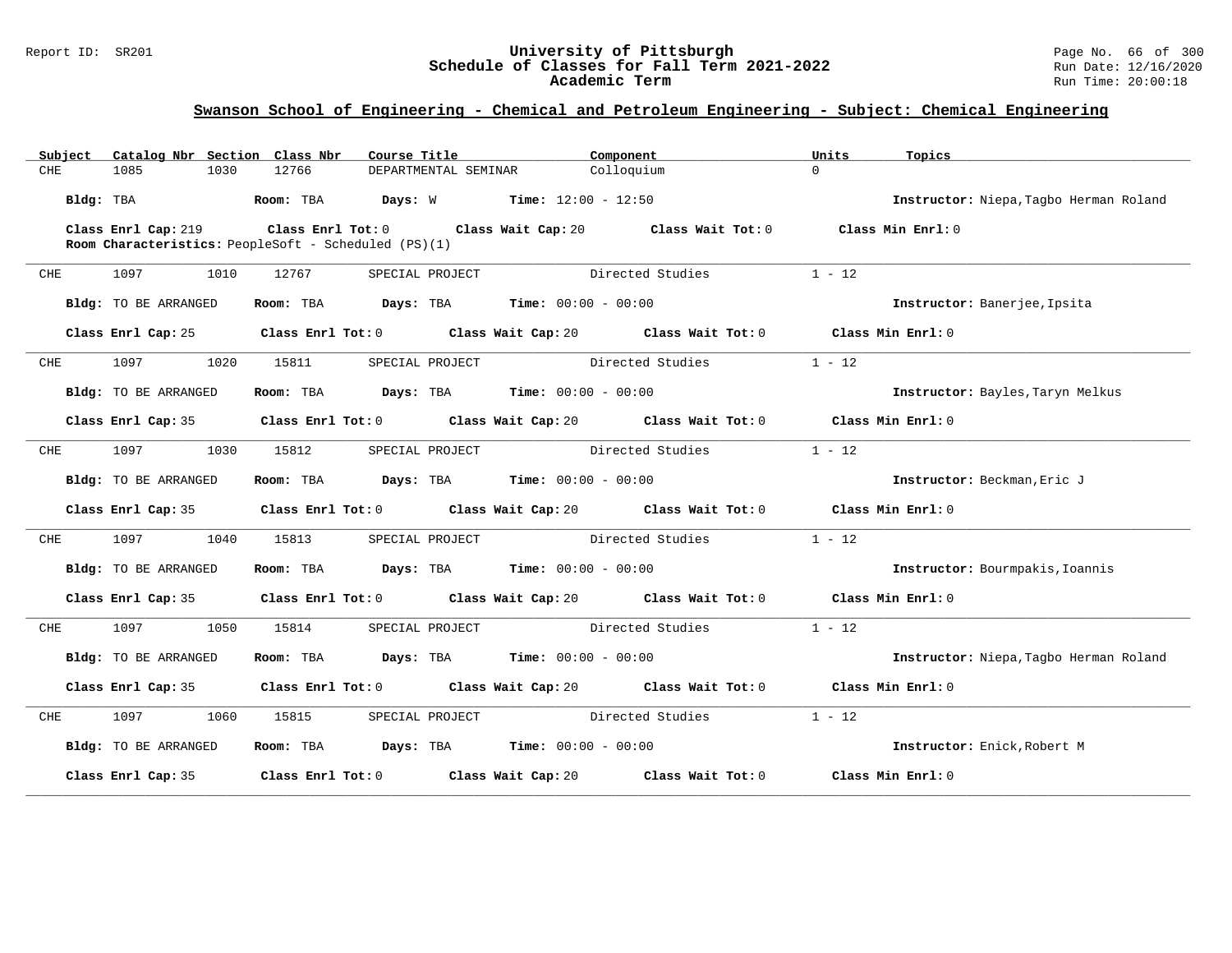#### Report ID: SR201 **University of Pittsburgh** Page No. 67 of 300 **Schedule of Classes for Fall Term 2021-2022** Run Date: 12/16/2020 **Academic Term** Run Time: 20:00:18

| $1 - 12$<br>1097<br>15816<br>Directed Studies<br>CHE<br>1070<br>SPECIAL PROJECT<br>Room: TBA $Days: TBA$ Time: $00:00 - 00:00$<br>Bldg: TO BE ARRANGED<br>Instructor: Federspiel, William<br>Class Enrl Cap: 35 Class Enrl Tot: 0 Class Wait Cap: 20 Class Wait Tot: 0 Class Min Enrl: 0<br>CHE 1097<br>1080 15817<br>$1 - 12$<br>SPECIAL PROJECT Directed Studies<br>Room: TBA $Days:$ TBA $Time: 00:00 - 00:00$<br>Bldg: TO BE ARRANGED<br>Instructor: Fullerton Shirey, Susan K<br>Class Enrl Cap: 35 Class Enrl Tot: 0 Class Wait Cap: 20 Class Wait Tot: 0 Class Min Enrl: 0<br>Directed Studies<br>$1 - 12$<br>1097<br>1090 15818<br><b>CHE</b><br>SPECIAL PROJECT<br>Room: TBA $Days:$ TBA $Time: 00:00 - 00:00$<br>Bldg: TO BE ARRANGED<br>Instructor: Johnson, J Karl<br>Class Enrl Cap: 35 Class Enrl Tot: 0 Class Wait Cap: 20 Class Wait Tot: 0 Class Min Enrl: 0<br>$1 - 12$<br>CHE 1097<br>1100 15819<br>Directed Studies<br>SPECIAL PROJECT<br>Room: TBA $\rule{1em}{0.15mm}$ Days: TBA $\rule{1.5mm}{0.15mm}$ Time: $00:00 - 00:00$<br>Instructor: Keith, John A<br>Bldg: TO BE ARRANGED<br>Class Enrl Cap: 35 Class Enrl Tot: 0 Class Wait Cap: 20 Class Wait Tot: 0 Class Min Enrl: 0<br>Directed Studies 1 - 12<br>CHE 1097<br>1110 15820<br>SPECIAL PROJECT<br>Room: TBA $Days:$ TBA $Time: 00:00 - 00:00$<br>Bldg: TO BE ARRANGED<br>Instructor: Klinzing, George E<br>Class Enrl Cap: 35 Class Enrl Tot: 0 Class Wait Cap: 20 Class Wait Tot: 0 Class Min Enrl: 0 |  |
|-----------------------------------------------------------------------------------------------------------------------------------------------------------------------------------------------------------------------------------------------------------------------------------------------------------------------------------------------------------------------------------------------------------------------------------------------------------------------------------------------------------------------------------------------------------------------------------------------------------------------------------------------------------------------------------------------------------------------------------------------------------------------------------------------------------------------------------------------------------------------------------------------------------------------------------------------------------------------------------------------------------------------------------------------------------------------------------------------------------------------------------------------------------------------------------------------------------------------------------------------------------------------------------------------------------------------------------------------------------------------------------------------------------------------------------------------------------------------------------------|--|
|                                                                                                                                                                                                                                                                                                                                                                                                                                                                                                                                                                                                                                                                                                                                                                                                                                                                                                                                                                                                                                                                                                                                                                                                                                                                                                                                                                                                                                                                                         |  |
|                                                                                                                                                                                                                                                                                                                                                                                                                                                                                                                                                                                                                                                                                                                                                                                                                                                                                                                                                                                                                                                                                                                                                                                                                                                                                                                                                                                                                                                                                         |  |
|                                                                                                                                                                                                                                                                                                                                                                                                                                                                                                                                                                                                                                                                                                                                                                                                                                                                                                                                                                                                                                                                                                                                                                                                                                                                                                                                                                                                                                                                                         |  |
|                                                                                                                                                                                                                                                                                                                                                                                                                                                                                                                                                                                                                                                                                                                                                                                                                                                                                                                                                                                                                                                                                                                                                                                                                                                                                                                                                                                                                                                                                         |  |
|                                                                                                                                                                                                                                                                                                                                                                                                                                                                                                                                                                                                                                                                                                                                                                                                                                                                                                                                                                                                                                                                                                                                                                                                                                                                                                                                                                                                                                                                                         |  |
|                                                                                                                                                                                                                                                                                                                                                                                                                                                                                                                                                                                                                                                                                                                                                                                                                                                                                                                                                                                                                                                                                                                                                                                                                                                                                                                                                                                                                                                                                         |  |
|                                                                                                                                                                                                                                                                                                                                                                                                                                                                                                                                                                                                                                                                                                                                                                                                                                                                                                                                                                                                                                                                                                                                                                                                                                                                                                                                                                                                                                                                                         |  |
|                                                                                                                                                                                                                                                                                                                                                                                                                                                                                                                                                                                                                                                                                                                                                                                                                                                                                                                                                                                                                                                                                                                                                                                                                                                                                                                                                                                                                                                                                         |  |
|                                                                                                                                                                                                                                                                                                                                                                                                                                                                                                                                                                                                                                                                                                                                                                                                                                                                                                                                                                                                                                                                                                                                                                                                                                                                                                                                                                                                                                                                                         |  |
|                                                                                                                                                                                                                                                                                                                                                                                                                                                                                                                                                                                                                                                                                                                                                                                                                                                                                                                                                                                                                                                                                                                                                                                                                                                                                                                                                                                                                                                                                         |  |
|                                                                                                                                                                                                                                                                                                                                                                                                                                                                                                                                                                                                                                                                                                                                                                                                                                                                                                                                                                                                                                                                                                                                                                                                                                                                                                                                                                                                                                                                                         |  |
|                                                                                                                                                                                                                                                                                                                                                                                                                                                                                                                                                                                                                                                                                                                                                                                                                                                                                                                                                                                                                                                                                                                                                                                                                                                                                                                                                                                                                                                                                         |  |
|                                                                                                                                                                                                                                                                                                                                                                                                                                                                                                                                                                                                                                                                                                                                                                                                                                                                                                                                                                                                                                                                                                                                                                                                                                                                                                                                                                                                                                                                                         |  |
|                                                                                                                                                                                                                                                                                                                                                                                                                                                                                                                                                                                                                                                                                                                                                                                                                                                                                                                                                                                                                                                                                                                                                                                                                                                                                                                                                                                                                                                                                         |  |
|                                                                                                                                                                                                                                                                                                                                                                                                                                                                                                                                                                                                                                                                                                                                                                                                                                                                                                                                                                                                                                                                                                                                                                                                                                                                                                                                                                                                                                                                                         |  |
|                                                                                                                                                                                                                                                                                                                                                                                                                                                                                                                                                                                                                                                                                                                                                                                                                                                                                                                                                                                                                                                                                                                                                                                                                                                                                                                                                                                                                                                                                         |  |
|                                                                                                                                                                                                                                                                                                                                                                                                                                                                                                                                                                                                                                                                                                                                                                                                                                                                                                                                                                                                                                                                                                                                                                                                                                                                                                                                                                                                                                                                                         |  |
| SPECIAL PROJECT Directed Studies 1 - 12<br>1097<br>CHE<br>1120<br>15821                                                                                                                                                                                                                                                                                                                                                                                                                                                                                                                                                                                                                                                                                                                                                                                                                                                                                                                                                                                                                                                                                                                                                                                                                                                                                                                                                                                                                 |  |
| Room: TBA $Days:$ TBA $Time: 00:00 - 00:00$<br>Bldg: TO BE ARRANGED<br>Instructor: Kumta, Prashant N                                                                                                                                                                                                                                                                                                                                                                                                                                                                                                                                                                                                                                                                                                                                                                                                                                                                                                                                                                                                                                                                                                                                                                                                                                                                                                                                                                                    |  |
| Class Enrl Cap: 35 Class Enrl Tot: 0 Class Wait Cap: 20 Class Wait Tot: 0 Class Min Enrl: 0                                                                                                                                                                                                                                                                                                                                                                                                                                                                                                                                                                                                                                                                                                                                                                                                                                                                                                                                                                                                                                                                                                                                                                                                                                                                                                                                                                                             |  |
| CHE 1097<br>1130 15822<br>SPECIAL PROJECT Directed Studies 1 - 12                                                                                                                                                                                                                                                                                                                                                                                                                                                                                                                                                                                                                                                                                                                                                                                                                                                                                                                                                                                                                                                                                                                                                                                                                                                                                                                                                                                                                       |  |
| Room: TBA $Days:$ TBA $Time: 00:00 - 00:00$<br>Bldg: TO BE ARRANGED<br>Instructor: Li, Lei                                                                                                                                                                                                                                                                                                                                                                                                                                                                                                                                                                                                                                                                                                                                                                                                                                                                                                                                                                                                                                                                                                                                                                                                                                                                                                                                                                                              |  |
| Class Enrl Cap: 35 Class Enrl Tot: 0 Class Wait Cap: 20 Class Wait Tot: 0 Class Min Enrl: 0                                                                                                                                                                                                                                                                                                                                                                                                                                                                                                                                                                                                                                                                                                                                                                                                                                                                                                                                                                                                                                                                                                                                                                                                                                                                                                                                                                                             |  |
| SPECIAL PROJECT Directed Studies<br>$1 - 12$<br>1097<br>1140<br>15823<br>CHE                                                                                                                                                                                                                                                                                                                                                                                                                                                                                                                                                                                                                                                                                                                                                                                                                                                                                                                                                                                                                                                                                                                                                                                                                                                                                                                                                                                                            |  |
| <b>Room:</b> TBA $Days: TBA$ <b>Time:</b> $00:00 - 00:00$<br>Bldg: TO BE ARRANGED<br>Instructor: Little, Steven R                                                                                                                                                                                                                                                                                                                                                                                                                                                                                                                                                                                                                                                                                                                                                                                                                                                                                                                                                                                                                                                                                                                                                                                                                                                                                                                                                                       |  |
| Class Enrl Cap: 35 $\qquad$ Class Enrl Tot: 0 $\qquad$ Class Wait Cap: 20 $\qquad$ Class Wait Tot: 0<br>Class Min Enrl: 0                                                                                                                                                                                                                                                                                                                                                                                                                                                                                                                                                                                                                                                                                                                                                                                                                                                                                                                                                                                                                                                                                                                                                                                                                                                                                                                                                               |  |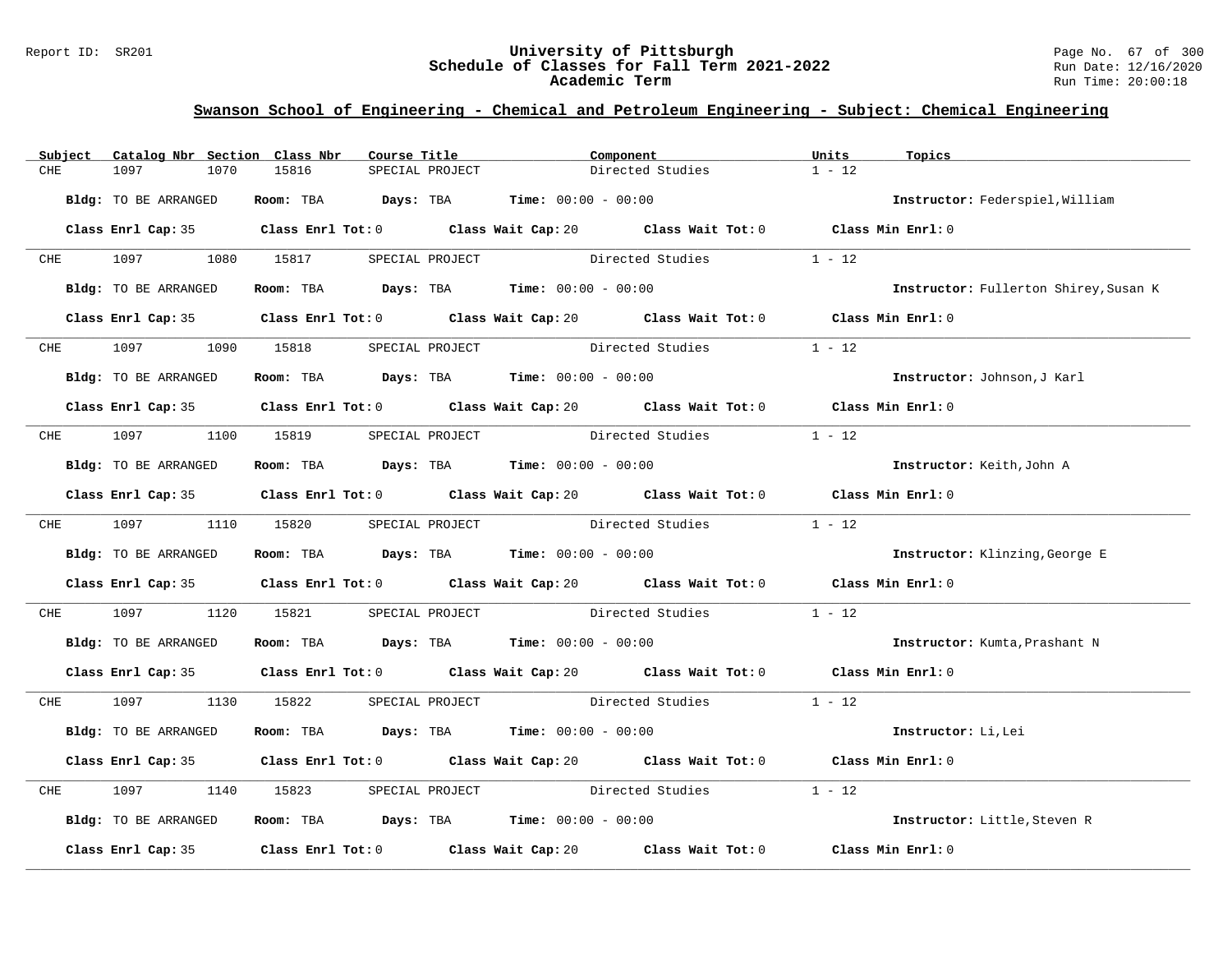| CHE | 1150<br>1097                                                              | 15824 | SPECIAL PROJECT |                                                                                       | Directed Studies                                            | $1 - 12$                                                                                    |
|-----|---------------------------------------------------------------------------|-------|-----------------|---------------------------------------------------------------------------------------|-------------------------------------------------------------|---------------------------------------------------------------------------------------------|
|     | Bldg: TO BE ARRANGED                                                      |       |                 | Room: TBA $Days:$ TBA $Time: 00:00 - 00:00$                                           |                                                             | Instructor: McCarthy, Joseph John                                                           |
|     |                                                                           |       |                 |                                                                                       |                                                             | Class Enrl Cap: 35 Class Enrl Tot: 0 Class Wait Cap: 20 Class Wait Tot: 0 Class Min Enrl: 0 |
|     | CHE 1097 1160 15825                                                       |       |                 |                                                                                       | SPECIAL PROJECT Directed Studies 1 - 12                     |                                                                                             |
|     | Bldg: TO BE ARRANGED                                                      |       |                 | Room: TBA $Days:$ TBA Time: $00:00 - 00:00$                                           |                                                             | Instructor: McKone, James R                                                                 |
|     |                                                                           |       |                 |                                                                                       |                                                             | Class Enrl Cap: 35 Class Enrl Tot: 0 Class Wait Cap: 20 Class Wait Tot: 0 Class Min Enrl: 0 |
|     |                                                                           |       |                 |                                                                                       | CHE 1097 1170 15826 SPECIAL PROJECT Directed Studies 1 - 12 |                                                                                             |
|     | Bldg: TO BE ARRANGED                                                      |       |                 | Room: TBA $\rule{1em}{0.15mm}$ Days: TBA $\rule{1.5mm}{0.15mm}$ Time: $00:00 - 00:00$ |                                                             | Instructor: Parker, Robert S                                                                |
|     |                                                                           |       |                 |                                                                                       |                                                             | Class Enrl Cap: 35 Class Enrl Tot: 0 Class Wait Cap: 20 Class Wait Tot: 0 Class Min Enrl: 0 |
|     | CHE 1097 1180 15827 SPECIAL PROJECT                                       |       |                 |                                                                                       | Directed Studies 1 - 12                                     |                                                                                             |
|     | Bldg: TO BE ARRANGED                                                      |       |                 | Room: TBA $Days:$ TBA $Time: 00:00 - 00:00$                                           |                                                             | Instructor: Shoemaker, Jason Edward                                                         |
|     |                                                                           |       |                 |                                                                                       |                                                             | Class Enrl Cap: 35 Class Enrl Tot: 0 Class Wait Cap: 20 Class Wait Tot: 0 Class Min Enrl: 0 |
|     |                                                                           |       |                 |                                                                                       | CHE 1097 1185 22110 SPECIAL PROJECT Directed Studies 1 - 12 |                                                                                             |
|     | Bldg: TO BE ARRANGED                                                      |       |                 | Room: TBA $Days$ : TBA Time: $00:00 - 00:00$                                          |                                                             | Instructor: Velankar, Sachin Shankar                                                        |
|     |                                                                           |       |                 |                                                                                       |                                                             | Class Enrl Cap: 64 Class Enrl Tot: 0 Class Wait Cap: 20 Class Wait Tot: 0 Class Min Enrl: 0 |
|     |                                                                           |       |                 |                                                                                       | CHE 1097 1190 22111 SPECIAL PROJECT Directed Studies 1 - 12 |                                                                                             |
|     | Bldg: TO BE ARRANGED                                                      |       |                 | Room: TBA $\rule{1em}{0.15mm}$ Days: TBA Time: $00:00 - 00:00$                        |                                                             | Instructor: Veser, Goetz                                                                    |
|     |                                                                           |       |                 |                                                                                       |                                                             | Class Enrl Cap: 64 Class Enrl Tot: 0 Class Wait Cap: 20 Class Wait Tot: 0 Class Min Enrl: 0 |
|     |                                                                           |       |                 |                                                                                       | CHE 1097 1195 22112 SPECIAL PROJECT Directed Studies 1 - 12 |                                                                                             |
|     |                                                                           |       |                 | Bldg: TO BE ARRANGED Room: TBA Days: TBA Time: 00:00 - 00:00                          |                                                             | Instructor: Wang, Yadong                                                                    |
|     |                                                                           |       |                 |                                                                                       |                                                             | Class Enrl Cap: 64 Class Enrl Tot: 0 Class Wait Cap: 20 Class Wait Tot: 0 Class Min Enrl: 0 |
|     | CHE 1097 1200 22113 SPECIAL PROJECT                                       |       |                 |                                                                                       | Directed Studies 1 - 12                                     |                                                                                             |
|     | Bldg: TO BE ARRANGED                                                      |       |                 | Room: TBA $Days:$ TBA $Time: 00:00 - 00:00$                                           |                                                             | Instructor: Wilmer, Christopher Eli                                                         |
|     |                                                                           |       |                 |                                                                                       |                                                             | Class Enrl Cap: 64 Class Enrl Tot: 0 Class Wait Cap: 20 Class Wait Tot: 0 Class Min Enrl: 0 |
|     |                                                                           |       |                 |                                                                                       | CHE 1097 1205 22114 SPECIAL PROJECT Directed Studies 1 - 12 |                                                                                             |
|     |                                                                           |       |                 | Bldg: TO BE ARRANGED Room: TBA Days: TBA Time: 00:00 - 00:00                          |                                                             | Instructor: Yang, Judith Chun-Hsu                                                           |
|     | Class Enrl Cap: 64 Class Enrl Tot: 0 Class Wait Cap: 20 Class Wait Tot: 0 |       |                 |                                                                                       |                                                             |                                                                                             |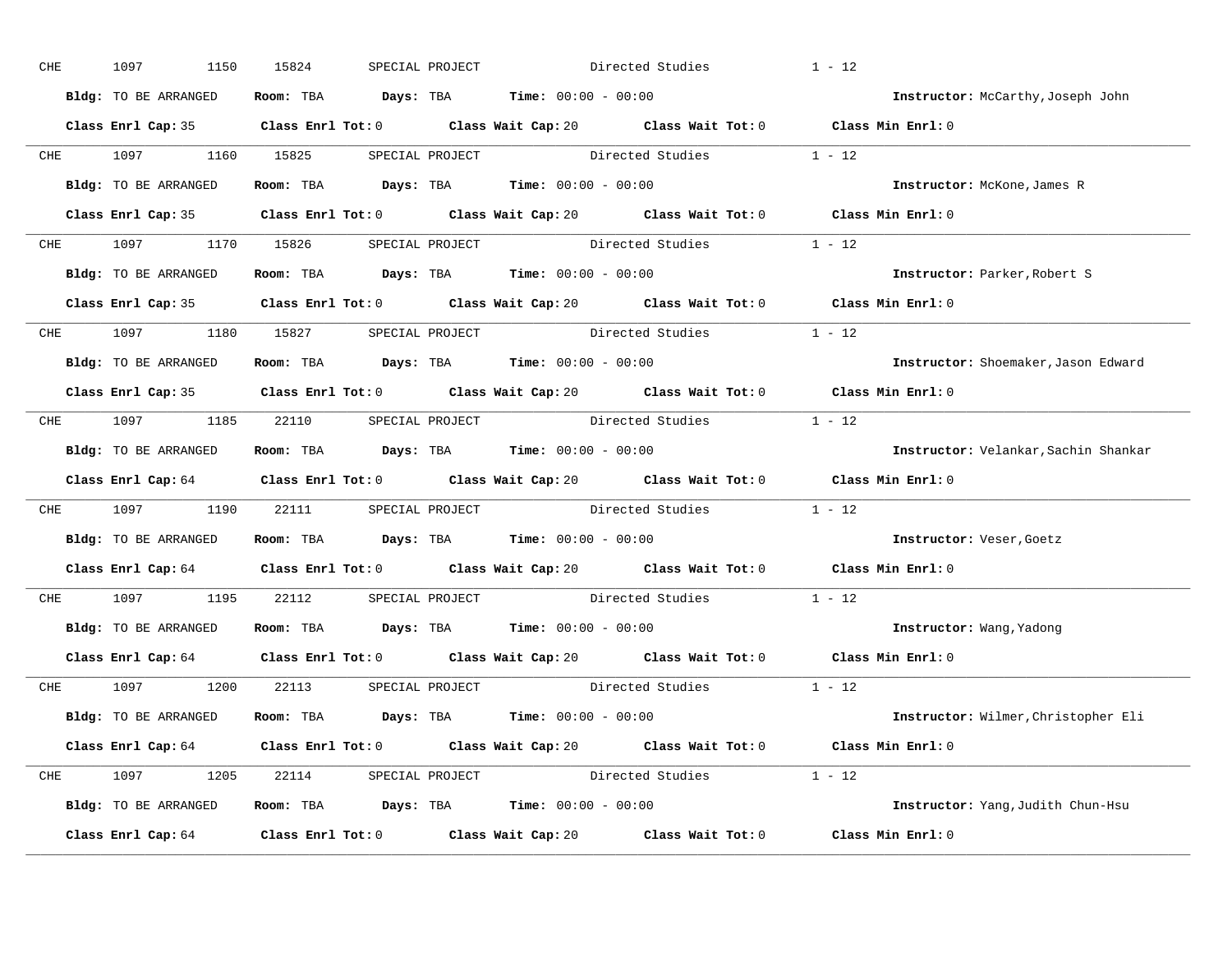#### Report ID: SR201 **University of Pittsburgh** Page No. 69 of 300 **Schedule of Classes for Fall Term 2021-2022** Run Date: 12/16/2020 **Academic Term** Run Time: 20:00:18

| Catalog Nbr Section Class Nbr<br>Subject | Course Title                                                                                                                          | Component                               | Units<br>Topics               |
|------------------------------------------|---------------------------------------------------------------------------------------------------------------------------------------|-----------------------------------------|-------------------------------|
| <b>CHE</b><br>1290<br>1045               | 28251                                                                                                                                 | DIFFT EQUATIONS CHEMICAL ENGR Lecture   | $\mathcal{L}$                 |
| Bldg: TO BE ARRANGED                     | Room: TBA<br>Days: MWF                                                                                                                | <b>Time:</b> $11:00 - 11:50$            | Instructor: Banerjee, Ipsita  |
|                                          |                                                                                                                                       |                                         | Dean, James Robert            |
| Class Enrl Cap: 30                       | Class Enrl Tot: 0                                                                                                                     | Class Wait Cap: 20<br>Class Wait Tot: 0 | Class Min Enrl: 0             |
| 1754<br>1080<br>CHE                      | 26770                                                                                                                                 | PRINCIPLES OF POLYMER ENGINRNGLecture   | $\overline{3}$                |
| Bldg: Benedum Hall                       | <b>Room: 00938A</b><br>Days: TuTh                                                                                                     | <b>Time:</b> $15:00 - 16:15$            | Instructor: Li, Lei           |
| Bldg: Benedum Hall                       | <b>Room: 00938B</b><br>Days: TuTh                                                                                                     | <b>Time:</b> $15:00 - 16:15$            | Instructor: Li, Lei           |
| Class Enrl Cap: 36                       | Class Enrl Tot: 0<br>Combined Section ID: 0880 (CHE 2754/CHE 1754) - CHE 2754 (#26769)                                                | Class Wait Tot: 0<br>Class Wait Cap: 20 | Class Min Enrl: 0             |
| 2013<br>1010<br>CHE                      | 28622<br>MOLECULAR MANUFACTURING                                                                                                      | Lecture                                 | $\overline{3}$                |
| Bldg: Benedum Hall                       | <b>Room:</b> 01045<br>Days: Tu                                                                                                        | <b>Time:</b> $17:20 - 19:50$            | Instructor: Bedewy, Mostafa M |
| Class Enrl Cap: 10                       | Class Enrl Tot: 0<br>Room Characteristics: PeopleSoft - Scheduled (PS)(1)<br>Combined Section ID: 0005(IE/CHE/2013) - IE 2013(#28525) | Class Wait Cap: 0<br>Class Wait Tot: 0  | Class Min Enrl: 0             |
| 2018<br>1010<br>CHE                      | 28522                                                                                                                                 | INTRO TO SURFACE ENGINEERING Lecture    | 3                             |
| Bldg: Benedum Hall                       | <b>Room: 00938A</b><br>Days: MW                                                                                                       | <b>Time:</b> $17:00 - 18:15$            | Instructor: Li, Lei           |
| Bldg: Benedum Hall                       | Room: 00938B<br>Days: MW                                                                                                              | <b>Time:</b> $17:00 - 18:15$            | Instructor: Li, Lei           |
| Class Enrl Cap: 36                       | Class Enrl Tot: 0<br>Combined Section ID: 0897(CHE/1018/2018) - CHE 1018(#28523)                                                      | Class Wait Tot: 0<br>Class Wait Cap: 0  | Class Min Enrl: 0             |
| 2201<br>${\rm CHE}$<br>1030              | 12962                                                                                                                                 | FUNDAMNTL OF REACTN PROCESSES Lecture   | 3                             |
| Bldg: Benedum Hall                       | <b>Room: 00938A</b><br>Days: Th                                                                                                       | <b>Time:</b> $17:30 - 20:00$            | Instructor: Johnson, J Karl   |
| Bldg: Benedum Hall                       | <b>Room: 00938B</b><br>Days: Th                                                                                                       | <b>Time:</b> $17:30 - 20:00$            | Instructor: Johnson, J Karl   |
| Class Enrl Cap: 36                       | Class Enrl Tot: 0                                                                                                                     | Class Wait Cap: 0<br>Class Wait Tot: 0  | Class Min Enrl: 0             |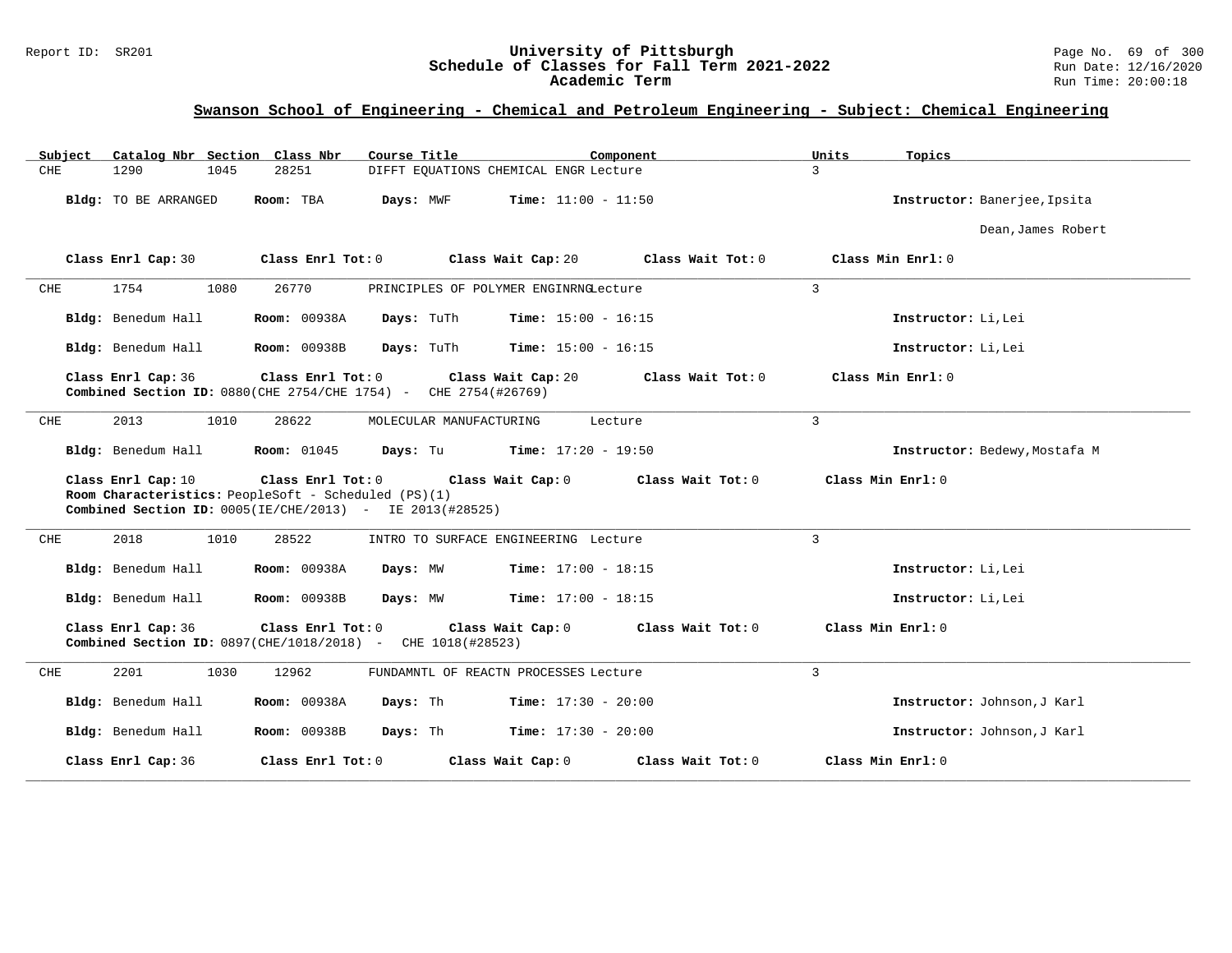#### Report ID: SR201 **University of Pittsburgh** Page No. 70 of 300 **Schedule of Classes for Fall Term 2021-2022** Run Date: 12/16/2020 **Academic Term** Run Time: 20:00:18

| Subject                                                                                                                                                                                                                                   | Catalog Nbr Section Class Nbr                                                                    |                     | Course Title                          |                              | Component         | Units          | Topics                                    |
|-------------------------------------------------------------------------------------------------------------------------------------------------------------------------------------------------------------------------------------------|--------------------------------------------------------------------------------------------------|---------------------|---------------------------------------|------------------------------|-------------------|----------------|-------------------------------------------|
| <b>CHE</b>                                                                                                                                                                                                                                | 2250<br>1010                                                                                     | 12899               | CARDIO CLINICAL INTERNSHIPS Clinical  |                              |                   | $1 - 6$        |                                           |
|                                                                                                                                                                                                                                           | Bldg: TO BE ARRANGED                                                                             | Room: TBA           | Days: TBA                             | <b>Time:</b> $00:00 - 00:00$ |                   |                | Instructor: Schaub Jr. Richard D          |
| Class Enrl Tot: 0<br>Class Enrl Cap: 15<br>Class Wait Cap: 0<br>Class Wait Tot: 0<br><b>Combined Section ID:</b> $0093(BIOENG/2250/CHE/2250) - BIOENG 2250(H12898)$                                                                       |                                                                                                  |                     |                                       |                              |                   |                | Class Min Enrl: 0                         |
| CHE                                                                                                                                                                                                                                       | 1050<br>2301                                                                                     | 25645               | FUNDAMNTL TRANSPORT PROCES 1 Lecture  |                              |                   | $\overline{4}$ |                                           |
|                                                                                                                                                                                                                                           | Bldg: Benedum Hall                                                                               | <b>Room: 00938A</b> | Days: MW                              | <b>Time:</b> $15:00 - 16:50$ |                   |                | Instructor: Niepa, Tagbo Herman Roland    |
|                                                                                                                                                                                                                                           | Bldg: Benedum Hall                                                                               | <b>Room: 00938B</b> | Days: MW                              | $Time: 15:00 - 16:50$        |                   |                | Instructor:<br>Niepa, Tagbo Herman Roland |
|                                                                                                                                                                                                                                           | Class Enrl Cap: 40                                                                               | Class Enrl Tot: 0   |                                       | Class Wait Cap: 0            | Class Wait Tot: 0 |                | Class Min $Enrl: 0$                       |
| CHE                                                                                                                                                                                                                                       | 2410<br>1030                                                                                     | 13055               | MATHMTCL METHD IN CHMCL ENGR lLecture |                              |                   | 3              |                                           |
|                                                                                                                                                                                                                                           | Bldg: Benedum Hall                                                                               | <b>Room: 00309</b>  | Days: Tu                              | <b>Time:</b> $15:00 - 17:20$ |                   |                | Instructor: Banerjee, Ipsita              |
| Class Enrl Cap: 60<br>Class Enrl Tot: 0<br>Class Wait Cap: 0<br>Class Wait Tot: 0<br><b>Combined Section ID:</b> $0133$ (CHE/2410/BIOENG/2411) - BIOENG 2411(#17845)                                                                      |                                                                                                  |                     |                                       |                              |                   |                | Class Min Enrl: 0                         |
| 2550<br>CHE<br>1060<br>29018<br>SOLV ENGR PROB WITH CMPTL CHEMLecture                                                                                                                                                                     |                                                                                                  |                     |                                       |                              |                   |                |                                           |
|                                                                                                                                                                                                                                           | Bldg: Benedum Hall                                                                               | <b>Room: 00318</b>  | Days: Th                              | <b>Time:</b> $13:00 - 15:30$ |                   |                | Instructor: Bourmpakis, Ioannis           |
|                                                                                                                                                                                                                                           | Class Enrl Cap: 36                                                                               | Class Enrl Tot: 0   |                                       | Class Wait Cap: 0            | Class Wait Tot: 0 |                | Class Min $Enrl: 0$                       |
| <b>CHE</b>                                                                                                                                                                                                                                | 2600<br>1040                                                                                     | 18318               | PRIN & PROPS CPLX ENGNRD MATLSLecture |                              |                   | 3              |                                           |
|                                                                                                                                                                                                                                           | Bldg: Benedum Hall                                                                               | <b>Room: 00G31</b>  | Days: TuTh                            | Time: $17:00 - 18:15$        |                   |                | Instructor: Kumta, Prashant N             |
| Class Enrl Cap: 10<br>Class Enrl Tot: 0<br>Class Wait Cap: 0<br>Class Wait Tot: 0<br>Class Min Enrl: 0<br>Room Characteristics: PeopleSoft - Scheduled (PS)(1)<br>Combined Section ID: $0917(BIOENG 2601/CHE 2600)$ - BIOENG 2601(#18240) |                                                                                                  |                     |                                       |                              |                   |                |                                           |
| CHE                                                                                                                                                                                                                                       | 2754<br>1080                                                                                     | 26769               | PRINCIPLES OF POLYMER ENGINRNGLecture |                              |                   | $\mathbf{3}$   |                                           |
| Bldg: TBA                                                                                                                                                                                                                                 |                                                                                                  | Room: TBA           | Days: TBA                             | Time: TBA                    |                   |                | Instructor: Staff                         |
|                                                                                                                                                                                                                                           | Class Enrl Cap: 36<br><b>Combined Section ID:</b> $0880$ (CHE 2754/CHE 1754) - CHE 1754 (#26770) | Class Enrl Tot: 0   |                                       | Class Wait Cap: 0            | Class Wait Tot: 0 |                | Class Min Enrl: 0                         |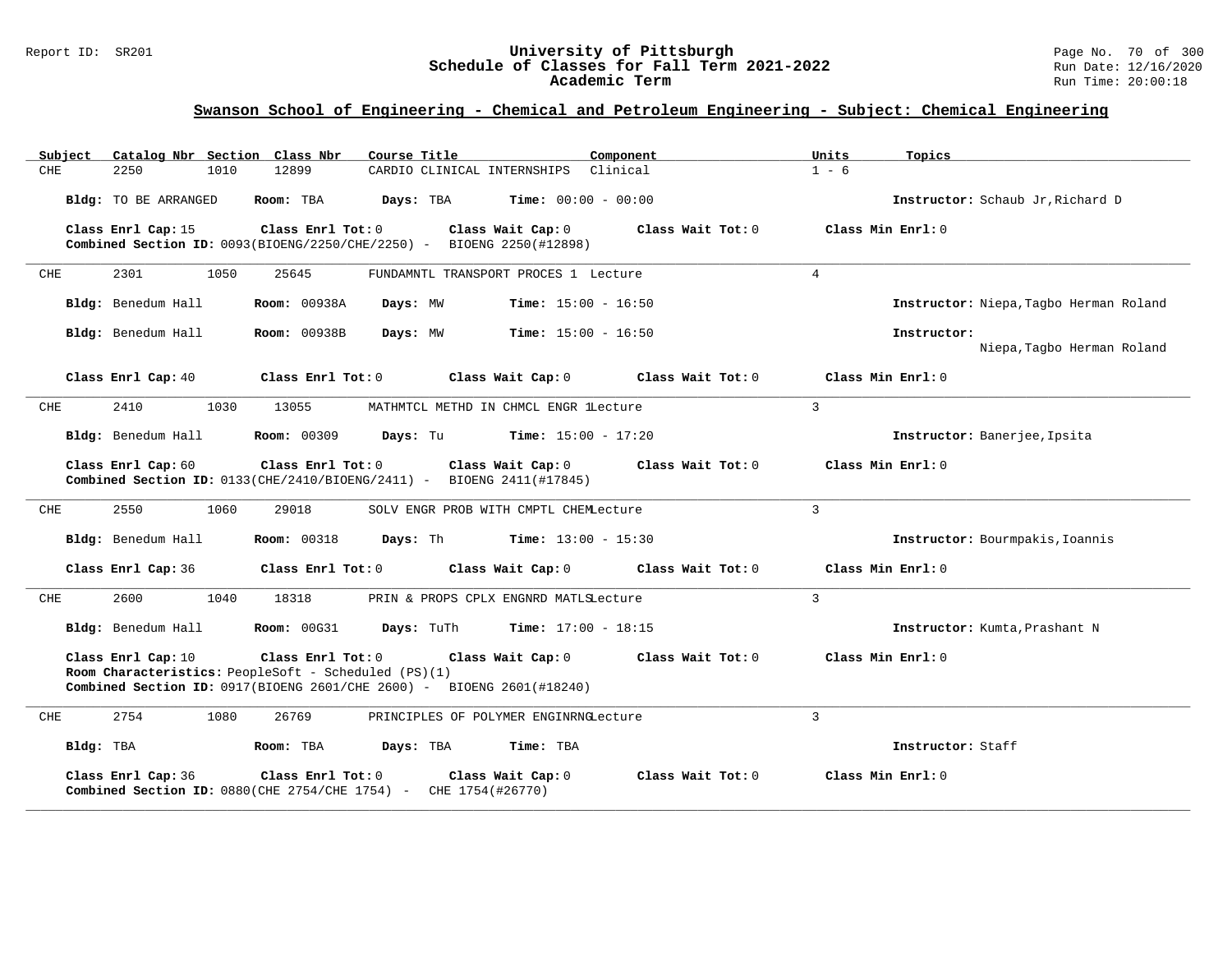#### Report ID: SR201 **University of Pittsburgh** Page No. 71 of 300 **Schedule of Classes for Fall Term 2021-2022** Run Date: 12/16/2020 **Academic Term** Run Time: 20:00:18

| Subject    | Catalog Nbr Section Class Nbr | Course Title                                                                               | Component                                                                                          |                   | Units<br>Topics                       |
|------------|-------------------------------|--------------------------------------------------------------------------------------------|----------------------------------------------------------------------------------------------------|-------------------|---------------------------------------|
| CHE        | 2910<br>1010                  | 12768<br>SPECIAL PROJECTS                                                                  |                                                                                                    | Independent Study | $1 - 12$                              |
|            | <b>Bldg:</b> TO BE ARRANGED   |                                                                                            | Room: TBA $Days:$ TBA $Time: 00:00 - 00:00$                                                        |                   | Instructor: Banerjee, Ipsita          |
|            | Class Enrl Cap: 15            |                                                                                            | Class Enrl Tot: 0 $\qquad$ Class Wait Cap: 0 $\qquad$ Class Wait Tot: 0 $\qquad$ Class Min Enrl: 0 |                   |                                       |
| <b>CHE</b> | 2910 1020 15862               |                                                                                            | SPECIAL PROJECTS 1ndependent Study 1 - 12                                                          |                   |                                       |
|            | Bldg: TO BE ARRANGED          |                                                                                            | Room: TBA $Days:$ TBA $Time: 00:00 - 00:00$                                                        |                   | Instructor: Bayles, Taryn Melkus      |
|            |                               | Class Enrl Cap: 35 Class Enrl Tot: 0 Class Wait Cap: 0 Class Wait Tot: 0 Class Min Enrl: 0 |                                                                                                    |                   |                                       |
| CHE        | 2910                          | 1030 15863                                                                                 | SPECIAL PROJECTS                                                                                   | Independent Study | $1 - 12$                              |
|            | Bldg: TO BE ARRANGED          |                                                                                            | Room: TBA $Days:$ TBA $Time: 00:00 - 00:00$                                                        |                   | Instructor: Beckman, Eric J           |
|            |                               | Class Enrl Cap: 35 Class Enrl Tot: 0 Class Wait Cap: 0 Class Wait Tot: 0 Class Min Enrl: 0 |                                                                                                    |                   |                                       |
| CHE        | 2910                          | 1040 15864                                                                                 | SPECIAL PROJECTS                                                                                   | Independent Study | $1 - 12$                              |
|            | Bldg: TO BE ARRANGED          |                                                                                            | Room: TBA $Days:$ TBA $Time: 00:00 - 00:00$                                                        |                   | Instructor: Bourmpakis, Ioannis       |
|            |                               | Class Enrl Cap: 35 Class Enrl Tot: 0 Class Wait Cap: 0 Class Wait Tot: 0 Class Min Enrl: 0 |                                                                                                    |                   |                                       |
| <b>CHE</b> | 2910 1050 15865               |                                                                                            | SPECIAL PROJECTS 1ndependent Study                                                                 |                   | $1 - 12$                              |
|            | Bldg: TO BE ARRANGED          |                                                                                            | Room: TBA $\rule{1em}{0.15mm}$ Days: TBA $\rule{1.5mm}{0.15mm}$ Time: $00:00 - 00:00$              |                   | Instructor: Keith, John A             |
|            |                               | Class Enrl Cap: 35 Class Enrl Tot: 0 Class Wait Cap: 0 Class Wait Tot: 0 Class Min Enrl: 0 |                                                                                                    |                   |                                       |
| CHE        | 2910<br>1060                  | 15866                                                                                      | SPECIAL PROJECTS and independent Study                                                             |                   | $1 - 12$                              |
|            | Bldg: TO BE ARRANGED          |                                                                                            | Room: TBA $Days:$ TBA $Time: 00:00 - 00:00$                                                        |                   | Instructor: Enick, Robert M           |
|            |                               | Class Enrl Cap: 35 Class Enrl Tot: 0 Class Wait Cap: 0 Class Wait Tot: 0 Class Min Enrl: 0 |                                                                                                    |                   |                                       |
| <b>CHE</b> | 2910 1070 15867               |                                                                                            | SPECIAL PROJECTS 1ndependent Study 1 - 12                                                          |                   |                                       |
|            | Bldg: TO BE ARRANGED          |                                                                                            | Room: TBA $Days:$ TBA $Time: 00:00 - 00:00$                                                        |                   | Instructor: Federspiel, William       |
|            |                               | Class Enrl Cap: 35 Class Enrl Tot: 0 Class Wait Cap: 0 Class Wait Tot: 0 Class Min Enrl: 0 |                                                                                                    |                   |                                       |
| CHE        | 2910<br>1080                  | 15868<br>SPECIAL PROJECTS                                                                  | Independent Study                                                                                  |                   | $1 - 12$                              |
|            | Bldg: TO BE ARRANGED          |                                                                                            | Room: TBA $Days:$ TBA $Time: 00:00 - 00:00$                                                        |                   | Instructor: Fullerton Shirey, Susan K |
|            | Class Enrl Cap: 35            | Class Enrl Tot: 0 $\qquad$ Class Wait Cap: 0 $\qquad$ Class Wait Tot: 0                    |                                                                                                    |                   | Class Min Enrl: 0                     |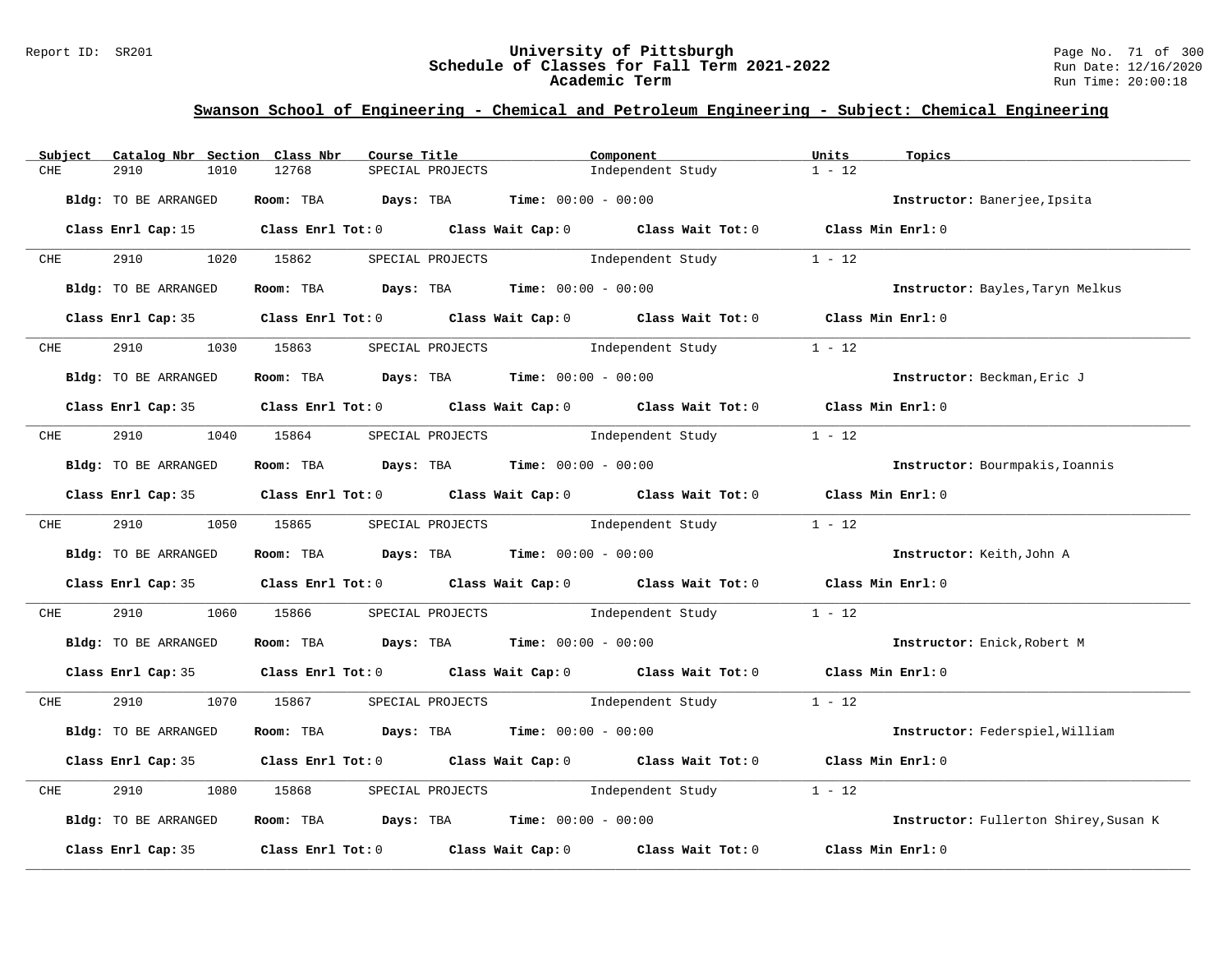| CHE        |            | 2910 | 1090                             | 15869 |  | SPECIAL PROJECTS |                                               | Independent Study |                                                                          | $1 - 12$                                                                                   |                                        |
|------------|------------|------|----------------------------------|-------|--|------------------|-----------------------------------------------|-------------------|--------------------------------------------------------------------------|--------------------------------------------------------------------------------------------|----------------------------------------|
|            |            |      | Bldg: TO BE ARRANGED             |       |  |                  | Room: TBA $Days:$ TBA $Time: 00:00 - 00:00$   |                   |                                                                          |                                                                                            | Instructor: Morsi, Badie I             |
|            |            |      |                                  |       |  |                  |                                               |                   |                                                                          | Class Enrl Cap: 35 Class Enrl Tot: 0 Class Wait Cap: 0 Class Wait Tot: 0 Class Min Enrl: 0 |                                        |
|            |            |      |                                  |       |  |                  |                                               |                   | CHE 2910 1100 15870 SPECIAL PROJECTS Independent Study 1 - 12            |                                                                                            |                                        |
|            |            |      | Bldg: TO BE ARRANGED             |       |  |                  | Room: TBA $Days:$ TBA Time: $00:00 - 00:00$   |                   |                                                                          |                                                                                            | Instructor: Johnson, J Karl            |
|            |            |      |                                  |       |  |                  |                                               |                   |                                                                          | Class Enrl Cap: 35 Class Enrl Tot: 0 Class Wait Cap: 0 Class Wait Tot: 0 Class Min Enrl: 0 |                                        |
|            |            |      |                                  |       |  |                  |                                               |                   | CHE 2910 1110 15871 SPECIAL PROJECTS Independent Study 1 - 12            |                                                                                            |                                        |
|            |            |      | Bldg: TO BE ARRANGED             |       |  |                  | Room: TBA $Days:$ TBA $Time: 00:00 - 00:00$   |                   |                                                                          |                                                                                            | Instructor: Klinzing, George E         |
|            |            |      |                                  |       |  |                  |                                               |                   |                                                                          | Class Enrl Cap: 35 Class Enrl Tot: 0 Class Wait Cap: 0 Class Wait Tot: 0 Class Min Enrl: 0 |                                        |
|            |            |      |                                  |       |  |                  |                                               |                   | CHE 2910 1120 15872 SPECIAL PROJECTS Independent Study 1 - 12            |                                                                                            |                                        |
|            |            |      | Bldg: TO BE ARRANGED             |       |  |                  | Room: TBA $Days:$ TBA $Time: 00:00 - 00:00$   |                   |                                                                          |                                                                                            | Instructor: Kumta, Prashant N          |
|            |            |      |                                  |       |  |                  |                                               |                   |                                                                          | Class Enrl Cap: 35 Class Enrl Tot: 0 Class Wait Cap: 0 Class Wait Tot: 0 Class Min Enrl: 0 |                                        |
|            |            |      |                                  |       |  |                  |                                               |                   | CHE 2910 1130 15873 SPECIAL PROJECTS Independent Study 1 - 12            |                                                                                            |                                        |
|            |            |      | Bldg: TO BE ARRANGED             |       |  |                  | Room: TBA $Days:$ TBA $Time:$ $00:00 - 00:00$ |                   |                                                                          |                                                                                            | Instructor: Li, Lei                    |
|            |            |      |                                  |       |  |                  |                                               |                   |                                                                          | Class Enrl Cap: 35 Class Enrl Tot: 0 Class Wait Cap: 0 Class Wait Tot: 0 Class Min Enrl: 0 |                                        |
|            | <b>CHE</b> |      |                                  |       |  |                  |                                               |                   | 2910 1140 15874 SPECIAL PROJECTS Independent Study 1 - 12                |                                                                                            |                                        |
|            |            |      | Bldg: TO BE ARRANGED             |       |  |                  | Room: TBA $Days:$ TBA $Time: 00:00 - 00:00$   |                   |                                                                          |                                                                                            | Instructor: Little, Steven R           |
|            |            |      |                                  |       |  |                  |                                               |                   |                                                                          | Class Enrl Cap: 35 Class Enrl Tot: 0 Class Wait Cap: 0 Class Wait Tot: 0 Class Min Enrl: 0 |                                        |
| <b>CHE</b> |            |      | 2910 1150 15875 SPECIAL PROJECTS |       |  |                  |                                               |                   | Independent Study 1 - 12                                                 |                                                                                            |                                        |
|            |            |      | Bldg: TO BE ARRANGED             |       |  |                  | Room: TBA $Days: TBA$ Time: $00:00 - 00:00$   |                   |                                                                          |                                                                                            | Instructor: Niepa, Tagbo Herman Roland |
|            |            |      |                                  |       |  |                  |                                               |                   | Class Enrl Cap: 35 Class Enrl Tot: 0 Class Wait Cap: 0 Class Wait Tot: 0 | Class Min Enrl: 0                                                                          |                                        |
|            |            |      |                                  |       |  |                  |                                               |                   | CHE 2910 1160 15876 SPECIAL PROJECTS Independent Study 1 - 12            |                                                                                            |                                        |
|            |            |      | Bldg: TO BE ARRANGED             |       |  |                  | Room: TBA $Days:$ TBA $Time: 00:00 - 00:00$   |                   |                                                                          |                                                                                            | Instructor: McCarthy, Joseph John      |
|            |            |      |                                  |       |  |                  |                                               |                   |                                                                          | Class Enrl Cap: 35 Class Enrl Tot: 0 Class Wait Cap: 0 Class Wait Tot: 0 Class Min Enrl: 0 |                                        |
|            |            |      |                                  |       |  |                  |                                               |                   | CHE 2910 1170 15877 SPECIAL PROJECTS Independent Study 1 - 12            |                                                                                            |                                        |
|            |            |      | Bldg: TO BE ARRANGED             |       |  |                  |                                               |                   | Room: TBA $Days: TBA$ Time: $00:00 - 00:00$                              |                                                                                            | Instructor: Parker, Robert S           |
|            |            |      |                                  |       |  |                  |                                               |                   | Class Enrl Cap: 35 Class Enrl Tot: 0 Class Wait Cap: 0 Class Wait Tot: 0 | Class Min Enrl: 0                                                                          |                                        |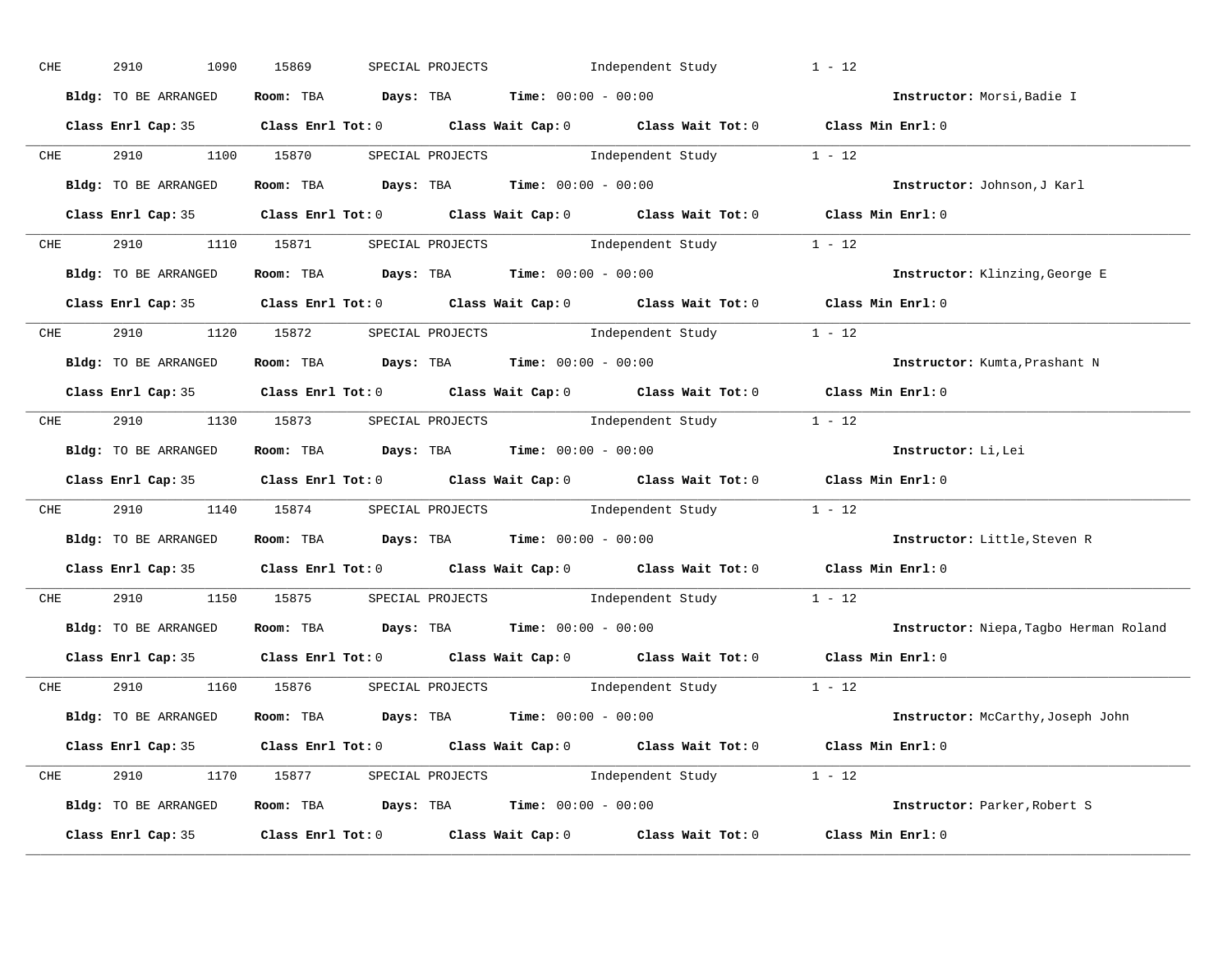#### Report ID: SR201 **University of Pittsburgh** Page No. 73 of 300 **Schedule of Classes for Fall Term 2021-2022** Run Date: 12/16/2020 **Academic Term** Run Time: 20:00:18

| Subject    | Catalog Nbr Section Class Nbr | Course Title                                | Component                                                                                  | Units<br>Topics                      |
|------------|-------------------------------|---------------------------------------------|--------------------------------------------------------------------------------------------|--------------------------------------|
| CHE        | 2910<br>1180                  | 15878<br>SPECIAL PROJECTS                   | Independent Study                                                                          | $1 - 12$                             |
|            | <b>Bldg:</b> TO BE ARRANGED   | Room: TBA Days: TBA                         | <b>Time:</b> $00:00 - 00:00$                                                               | Instructor: Shoemaker, Jason Edward  |
|            |                               |                                             | Class Enrl Cap: 35 Class Enrl Tot: 0 Class Wait Cap: 0 Class Wait Tot: 0 Class Min Enrl: 0 |                                      |
| CHE        | 2910<br>1185                  | 22115<br>SPECIAL PROJECTS                   | Independent Study                                                                          | $1 - 12$                             |
|            | Bldg: TO BE ARRANGED          | Room: TBA $Days:$ TBA $Time: 00:00 - 00:00$ |                                                                                            | Instructor: Velankar, Sachin Shankar |
|            |                               |                                             | Class Enrl Cap: 64 Class Enrl Tot: 0 Class Wait Cap: 0 Class Wait Tot: 0 Class Min Enrl: 0 |                                      |
| <b>CHE</b> | 2910                          | 1190 22116<br>SPECIAL PROJECTS              | Independent Study                                                                          | $1 - 12$                             |
|            | Bldg: TO BE ARRANGED          | Room: TBA $Days:$ TBA $Time: 00:00 - 00:00$ |                                                                                            | Instructor: Veser, Goetz             |
|            |                               |                                             | Class Enrl Cap: 64 Class Enrl Tot: 0 Class Wait Cap: 0 Class Wait Tot: 0 Class Min Enrl: 0 |                                      |
| CHE        | 2910 1195 22117               |                                             | SPECIAL PROJECTS 1ndependent Study                                                         | $1 - 12$                             |
|            | Bldg: TO BE ARRANGED          | Room: TBA $Days:$ TBA $Time: 00:00 - 00:00$ |                                                                                            | Instructor: Wilmer, Christopher Eli  |
|            |                               |                                             | Class Enrl Cap: 64 Class Enrl Tot: 0 Class Wait Cap: 0 Class Wait Tot: 0 Class Min Enrl: 0 |                                      |
| <b>CHE</b> | 2910 1200 22118               |                                             | SPECIAL PROJECTS 1ndependent Study                                                         | $1 - 12$                             |
|            | Bldg: TO BE ARRANGED          | Room: TBA $Days: TBA$ Time: $00:00 - 00:00$ |                                                                                            | Instructor: Yang, Judith Chun-Hsu    |
|            |                               |                                             | Class Enrl Cap: 64 Class Enrl Tot: 0 Class Wait Cap: 0 Class Wait Tot: 0 Class Min Enrl: 0 |                                      |
| CHE        | 2910<br>1205                  | 22119                                       | SPECIAL PROJECTS and Independent Study                                                     | $1 - 12$                             |
|            | Bldg: TO BE ARRANGED          | Room: TBA $Days:$ TBA $Time: 00:00 - 00:00$ |                                                                                            | Instructor: Staff                    |
|            |                               |                                             | Class Enrl Cap: 64 Class Enrl Tot: 0 Class Wait Cap: 0 Class Wait Tot: 0 Class Min Enrl: 0 |                                      |
| CHE        | 2980 70                       | 1010 12823                                  | MS RESEARCH METHODOLOGY Practicum                                                          | $\mathbf{1}$                         |
|            | Bldg: TO BE ARRANGED          | Room: TBA $Days:$ TBA $Time: 00:00 - 00:00$ |                                                                                            | Instructor: Banerjee, Ipsita         |
|            |                               |                                             | Class Enrl Cap: 35 Class Enrl Tot: 0 Class Wait Cap: 0 Class Wait Tot: 0                   | Class Min Enrl: 0                    |
| CHE        | 2980<br>1020                  | 15879                                       | MS RESEARCH METHODOLOGY Practicum                                                          | $\mathbf{1}$                         |
|            | Bldg: TO BE ARRANGED          | Room: TBA $Days:$ TBA Time: $00:00 - 00:00$ |                                                                                            | Instructor: Bayles, Taryn Melkus     |
|            | Class Enrl Cap: 35            |                                             | Class Enrl Tot: $0$ Class Wait Cap: $0$ Class Wait Tot: $0$                                | Class Min Enrl: 0                    |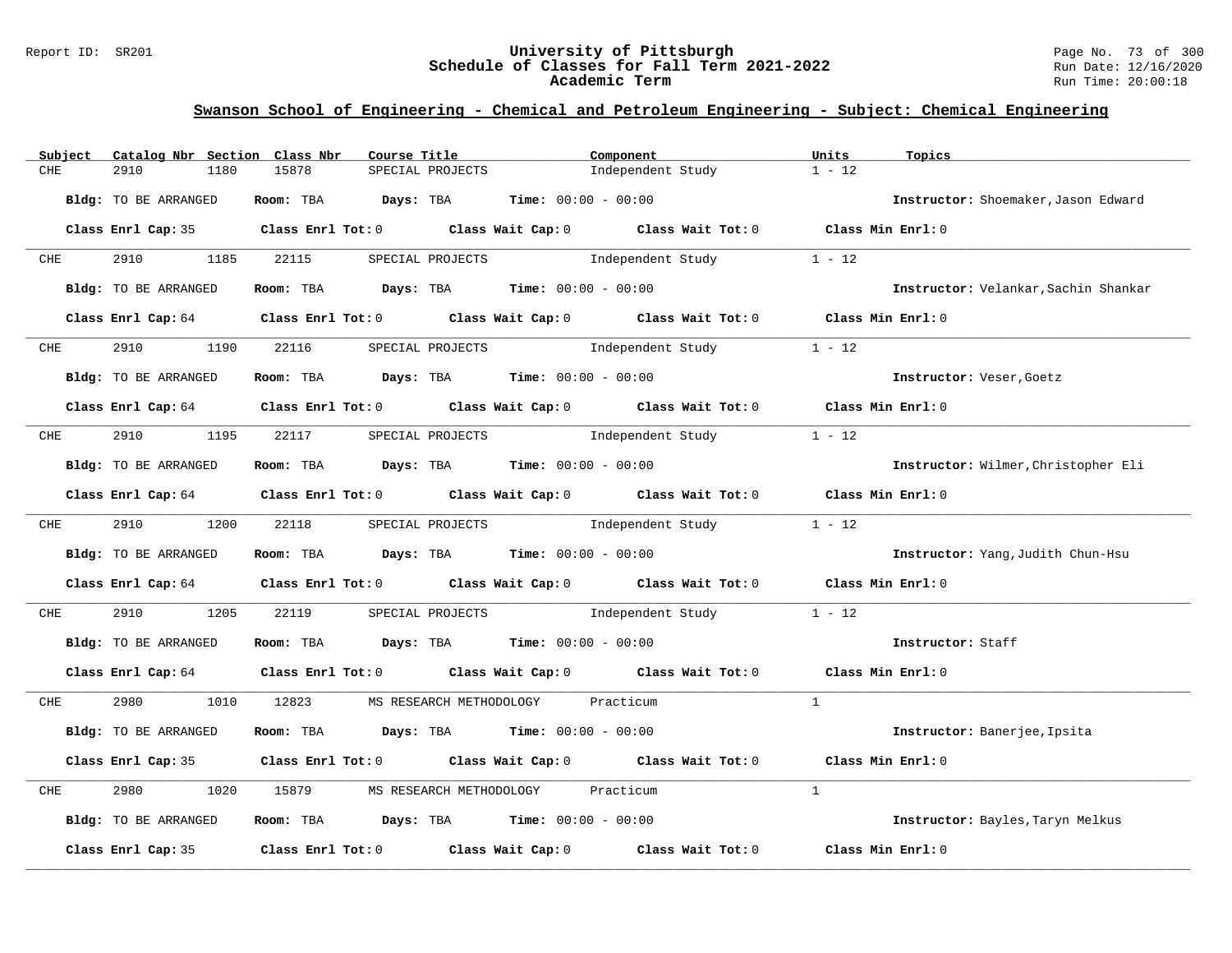| CHE        | 2980<br>1030         | 15880<br>MS RESEARCH METHODOLOGY<br>Practicum                                              | $\mathbf{1}$                          |
|------------|----------------------|--------------------------------------------------------------------------------------------|---------------------------------------|
|            | Bldg: TO BE ARRANGED | Room: TBA $\rule{1em}{0.15mm}$ Days: TBA $\rule{1.15mm}]{0.15mm}$ Time: $0.000 - 0.0000$   | Instructor: Beckman, Eric J           |
|            |                      | Class Enrl Cap: 35 Class Enrl Tot: 0 Class Wait Cap: 0 Class Wait Tot: 0 Class Min Enrl: 0 |                                       |
|            |                      | CHE 2980 1040 15881 MS RESEARCH METHODOLOGY Practicum                                      | $\mathbf{1}$                          |
|            | Bldg: TO BE ARRANGED | Room: TBA $\rule{1em}{0.15mm}$ Days: TBA Time: $00:00 - 00:00$                             | Instructor: Bourmpakis, Ioannis       |
|            |                      | Class Enrl Cap: 35 Class Enrl Tot: 0 Class Wait Cap: 0 Class Wait Tot: 0 Class Min Enrl: 0 |                                       |
| CHE        |                      | 2980 1050 15882 MS RESEARCH METHODOLOGY Practicum                                          | $\mathbf{1}$                          |
|            |                      | Bldg: TO BE ARRANGED Room: TBA Days: TBA Time: 00:00 - 00:00                               | Instructor: Keith, John A             |
|            |                      | Class Enrl Cap: 35 Class Enrl Tot: 0 Class Wait Cap: 0 Class Wait Tot: 0 Class Min Enrl: 0 |                                       |
|            |                      | CHE 2980 1060 15883 MS RESEARCH METHODOLOGY Practicum                                      | <sup>1</sup>                          |
|            | Bldg: TO BE ARRANGED | Room: TBA $\rule{1em}{0.15mm}$ Days: TBA $\rule{1.15mm}]{0.15mm}$ Time: $0.000 - 0.0000$   | Instructor: Enick, Robert M           |
|            |                      | Class Enrl Cap: 35 Class Enrl Tot: 0 Class Wait Cap: 0 Class Wait Tot: 0                   | Class Min Enrl: 0                     |
| CHE        |                      | 2980 1070 15884 MS RESEARCH METHODOLOGY Practicum                                          | $\overline{1}$                        |
|            | Bldg: TO BE ARRANGED | Room: TBA $\rule{1em}{0.15mm}$ Days: TBA Time: $00:00 - 00:00$                             | Instructor: Federspiel, William       |
|            |                      | Class Enrl Cap: 35 Class Enrl Tot: 0 Class Wait Cap: 0 Class Wait Tot: 0                   | Class Min Enrl: 0                     |
| CHE        |                      | 2980 1080 15885 MS RESEARCH METHODOLOGY Practicum                                          | $\mathbf{1}$                          |
|            | Bldg: TO BE ARRANGED | Room: TBA $Days:$ TBA $Time: 00:00 - 00:00$                                                | Instructor: Fullerton Shirey, Susan K |
|            |                      | Class Enrl Cap: 35 Class Enrl Tot: 0 Class Wait Cap: 0 Class Wait Tot: 0                   | Class Min Enrl: 0                     |
| <b>CHE</b> |                      | 2980 1090 15886 MS RESEARCH METHODOLOGY<br>Practicum                                       | $\mathbf{1}$                          |
|            | Bldg: TO BE ARRANGED | Room: TBA $Days:$ TBA Time: $00:00 - 00:00$                                                | Instructor: McKone, James R           |
|            | Class Enrl Cap: 35   | Class Enrl Tot: $0$ Class Wait Cap: $0$ Class Wait Tot: $0$                                | Class Min Enrl: 0                     |
|            |                      | CHE 2980 1100 15887 MS RESEARCH METHODOLOGY Practicum                                      | $\overline{1}$                        |
|            | Bldg: TO BE ARRANGED | Room: TBA $Days:$ TBA $Time: 00:00 - 00:00$                                                | Instructor: Johnson, J Karl           |
|            |                      | Class Enrl Cap: 35 Class Enrl Tot: 0 Class Wait Cap: 0 Class Wait Tot: 0 Class Min Enrl: 0 |                                       |
|            |                      | CHE 2980 1110 15888 MS RESEARCH METHODOLOGY Practicum                                      | <sup>1</sup>                          |
|            | Bldg: TO BE ARRANGED | Room: TBA $Days:$ TBA $Time: 00:00 - 00:00$                                                | Instructor: Klinzing, George E        |
|            | Class Enrl Cap: 35   | Class Enrl Tot: $0$ Class Wait Cap: $0$ Class Wait Tot: $0$                                | Class Min Enrl: 0                     |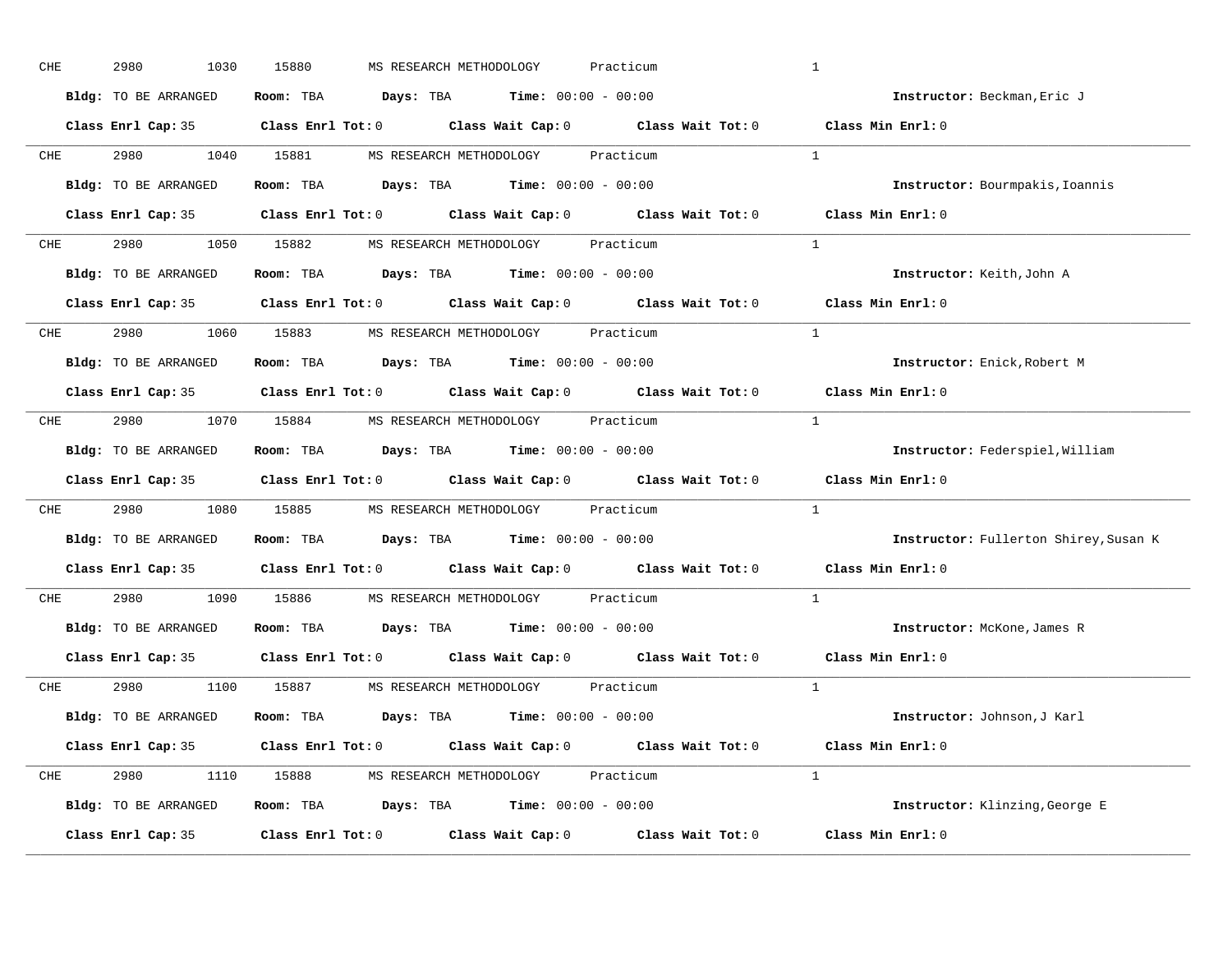#### Report ID: SR201 **University of Pittsburgh** Page No. 75 of 300 **Schedule of Classes for Fall Term 2021-2022** Run Date: 12/16/2020 **Academic Term** Run Time: 20:00:18

| Catalog Nbr Section Class Nbr<br>Subject | Course Title                                                                                        | Component<br>Units        | Topics                                   |
|------------------------------------------|-----------------------------------------------------------------------------------------------------|---------------------------|------------------------------------------|
| 2980<br>1120<br>CHE                      | 15889<br>MS RESEARCH METHODOLOGY                                                                    | $\mathbf{1}$<br>Practicum |                                          |
| Bldg: TO BE ARRANGED                     | Room: TBA $Days:$ TBA $Time: 00:00 - 00:00$                                                         |                           | Instructor: Kumta, Prashant N            |
|                                          | Class Enrl Cap: 35 $\qquad$ Class Enrl Tot: 0 $\qquad$ Class Wait Cap: 0 $\qquad$ Class Wait Tot: 0 |                           | Class Min Enrl: 0                        |
| 2980 7<br>CHE                            | 1130 15890<br>MS RESEARCH METHODOLOGY                                                               | Practicum<br>$\mathbf{1}$ |                                          |
| <b>Bldg:</b> TO BE ARRANGED              | Room: TBA $Days:$ TBA $Time: 00:00 - 00:00$                                                         |                           | Instructor: Li, Lei                      |
|                                          | Class Enrl Cap: 35 Class Enrl Tot: 0 Class Wait Cap: 0 Class Wait Tot: 0 Class Min Enrl: 0          |                           |                                          |
| <b>CHE</b>                               | 1140 15891 MS RESEARCH METHODOLOGY Practicum                                                        | $\overline{1}$            |                                          |
| Bldg: TO BE ARRANGED                     | Room: TBA $Days:$ TBA $Time: 00:00 - 00:00$                                                         |                           | Instructor: Little, Steven R             |
|                                          | Class Enrl Cap: 35 Class Enrl Tot: 0 Class Wait Cap: 0 Class Wait Tot: 0                            |                           | Class Min $Enr1:0$                       |
| 2980<br>CHE                              | 1150 15892<br>MS RESEARCH METHODOLOGY Practicum                                                     | $\mathbf{1}$              |                                          |
| Bldg: TO BE ARRANGED                     | Room: TBA $Days:$ TBA $Time: 00:00 - 00:00$                                                         |                           | Instructor: Niepa, Tagbo Herman Roland   |
|                                          | Class Enrl Cap: 35 Class Enrl Tot: 0 Class Wait Cap: 0 Class Wait Tot: 0 Class Min Enrl: 0          |                           |                                          |
| 2980 72<br><b>CHE</b>                    | 1160 15893 MS RESEARCH METHODOLOGY Practicum                                                        | <sup>1</sup>              |                                          |
| Bldg: TO BE ARRANGED                     | Room: TBA $Days: TBA$ Time: $00:00 - 00:00$                                                         |                           | <b>Instructor:</b> McCarthy, Joseph John |
|                                          | Class Enrl Cap: 35 Class Enrl Tot: 0 Class Wait Cap: 0 Class Wait Tot: 0                            | Class Min Enrl: 0         |                                          |
| 2980<br>1170<br>CHE                      | 15894<br>MS RESEARCH METHODOLOGY Practicum                                                          | $\mathbf{1}$              |                                          |
| Bldg: TO BE ARRANGED                     | Room: TBA $Days:$ TBA $Time: 00:00 - 00:00$                                                         |                           | Instructor: Parker, Robert S             |
|                                          | Class Enrl Cap: 35 Class Enrl Tot: 0 Class Wait Cap: 0 Class Wait Tot: 0 Class Min Enrl: 0          |                           |                                          |
| 2980<br>CHE                              | 1180 15895 MS RESEARCH METHODOLOGY Practicum                                                        | $\mathbf{1}$              |                                          |
| Bldg: TO BE ARRANGED                     | Room: TBA $\rule{1em}{0.15mm}$ Days: TBA Time: $00:00 - 00:00$                                      |                           | Instructor: Shoemaker, Jason Edward      |
|                                          | Class Enrl Cap: 35 Class Enrl Tot: 0 Class Wait Cap: 0 Class Wait Tot: 0                            | Class Min Enrl: 0         |                                          |
| 2980<br>1185<br>CHE                      | 22120 MS RESEARCH METHODOLOGY Practicum                                                             | $\mathbf{1}$              |                                          |
| Bldg: TO BE ARRANGED                     | Room: TBA $Days:$ TBA $Time: 00:00 - 00:00$                                                         |                           | Instructor: Velankar, Sachin Shankar     |
|                                          | Class Enrl Cap: 64 (class Enrl Tot: 0 (class Wait Cap: 0 (class Wait Tot: 0 $\sim$                  |                           | Class Min Enrl: 0                        |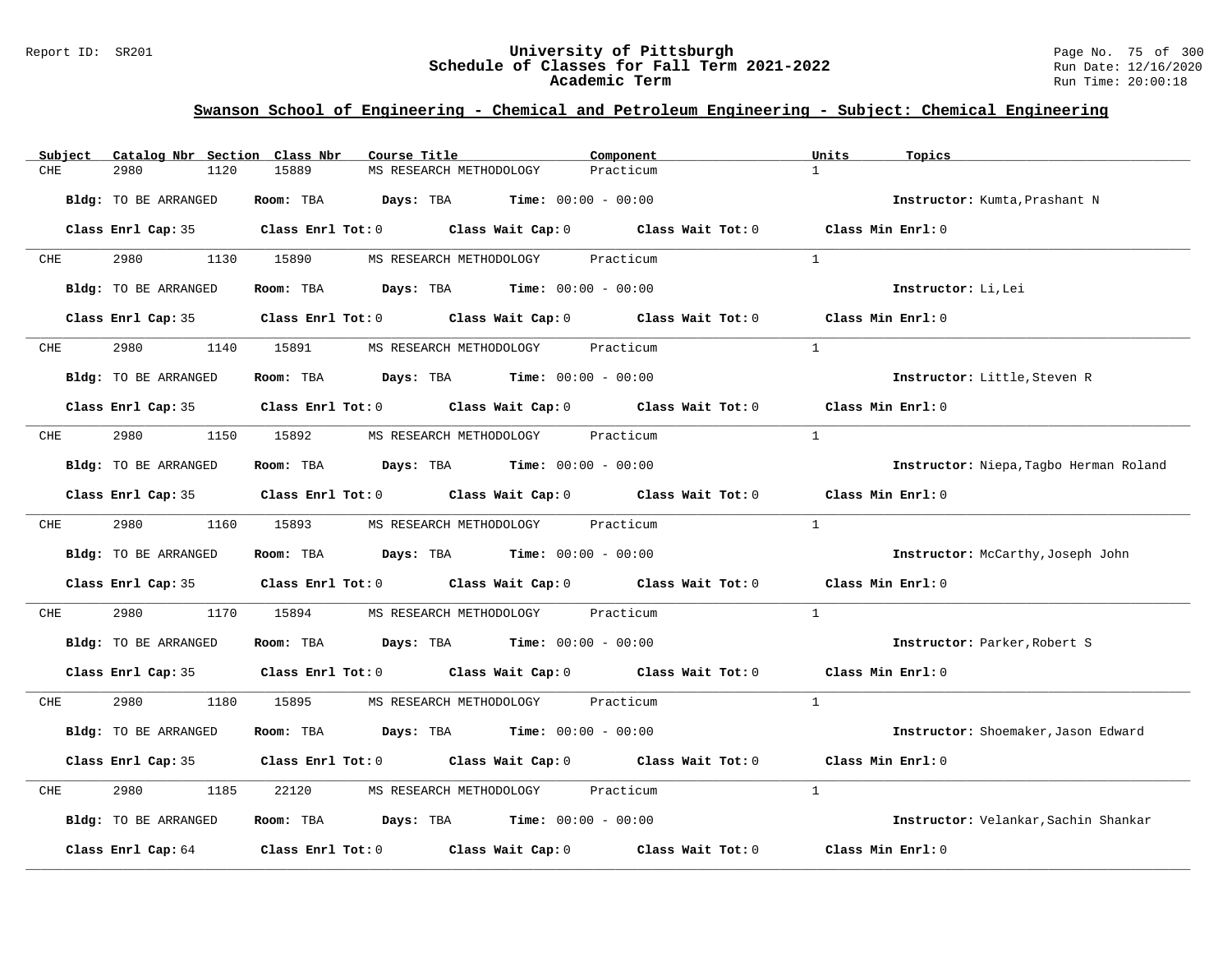| CHE | 2980<br>1190         | 22121<br>MS RESEARCH METHODOLOGY                                         | Practicum                                                                                    | $\mathbf{1}$                        |
|-----|----------------------|--------------------------------------------------------------------------|----------------------------------------------------------------------------------------------|-------------------------------------|
|     | Bldg: TO BE ARRANGED | Room: TBA $Days:$ TBA $Time: 00:00 - 00:00$                              |                                                                                              | Instructor: Veser, Goetz            |
|     |                      |                                                                          | Class Enrl Cap: 64 Class Enrl Tot: 0 Class Wait Cap: 0 Class Wait Tot: 0 Class Min Enrl: 0   |                                     |
| CHE | 2980                 | 1195 22122                                                               | MS RESEARCH METHODOLOGY Practicum                                                            | $\overline{1}$                      |
|     | Bldg: TO BE ARRANGED | Room: TBA $Days:$ TBA $Time: 00:00 - 00:00$                              |                                                                                              | Instructor: Wilmer, Christopher Eli |
|     |                      |                                                                          | Class Enrl Cap: 64 Class Enrl Tot: 0 Class Wait Cap: 0 Class Wait Tot: 0                     | Class Min Enrl: 0                   |
| CHE | 2980<br>1200         | 22123 MS RESEARCH METHODOLOGY Practicum                                  |                                                                                              | $\mathbf{1}$                        |
|     | Bldg: TO BE ARRANGED | Room: TBA $Days:$ TBA $Time: 00:00 - 00:00$                              |                                                                                              | Instructor: Yang, Judith Chun-Hsu   |
|     |                      |                                                                          | Class Enrl Cap: 64 $\,$ Class Enrl Tot: 0 $\,$ Class Wait Cap: 0 $\,$ Class Wait Tot: 0 $\,$ | Class Min Enrl: 0                   |
| CHE | 2980 1205 22124      |                                                                          | MS RESEARCH METHODOLOGY Practicum                                                            | $\overline{1}$                      |
|     | Bldg: TO BE ARRANGED | Room: TBA $Days: TBA$ Time: $00:00 - 00:00$                              |                                                                                              | Instructor: Wagner, William R       |
|     |                      |                                                                          | Class Enrl Cap: 64 Class Enrl Tot: 0 Class Wait Cap: 0 Class Wait Tot: 0 Class Min Enrl: 0   |                                     |
| CHE |                      | 2980 1210 24724 MS RESEARCH METHODOLOGY Practicum                        |                                                                                              | $\mathbf{1}$                        |
|     | Bldg: TO BE ARRANGED | Room: TBA $Days: TBA$ Time: $00:00 - 00:00$                              |                                                                                              | Instructor: Leu, Paul W             |
|     |                      |                                                                          | Class Enrl Cap: 35 Class Enrl Tot: 0 Class Wait Cap: 0 Class Wait Tot: 0 Class Min Enrl: 0   |                                     |
| CHE | 2980<br>1215         | 24725 MS RESEARCH METHODOLOGY                                            | Practicum                                                                                    | $\mathbf{1}$                        |
|     | Bldg: TO BE ARRANGED | Room: TBA $Days:$ TBA $Time: 00:00 - 00:00$                              |                                                                                              | Instructor: Wang, Guofeng           |
|     |                      |                                                                          | Class Enrl Cap: 35 Class Enrl Tot: 0 Class Wait Cap: 0 Class Wait Tot: 0 Class Min Enrl: 0   |                                     |
| CHE |                      | 2982 1060 13207 ISSUES IN RESEARCH & TEACHING Lecture                    |                                                                                              | $\overline{2}$                      |
|     | Bldg: Benedum Hall   | <b>Room: 00309</b>                                                       | <b>Days:</b> W <b>Time:</b> $17:00 - 18:50$                                                  | Instructor: Veser, Goetz            |
|     |                      |                                                                          |                                                                                              | Murphy, John N                      |
|     | Class Enrl Cap: 30   | <b>Combined Section ID:</b> 0201(PETE 2982/CHE 2982) - PETE 2982(#18823) | Class Enrl Tot: 0 Class Wait Cap: 0 Class Wait Tot: 0 Class Min Enrl: 0                      |                                     |
| CHE | 2999<br>1010         | 12769 M.S. THESIS                                                        | Thesis Research                                                                              | $1 - 15$                            |
|     | Bldg: TO BE ARRANGED | Room: TBA $Days: TBA$ Time: $00:00 - 00:00$                              |                                                                                              | Instructor: Banerjee, Ipsita        |
|     | Class Enrl Cap: 9999 | $Class$ $Enr1$ $Tot: 0$                                                  | Class Wait Tot: 0<br>Class Wait Cap: 0                                                       | Class Min Enrl: 0                   |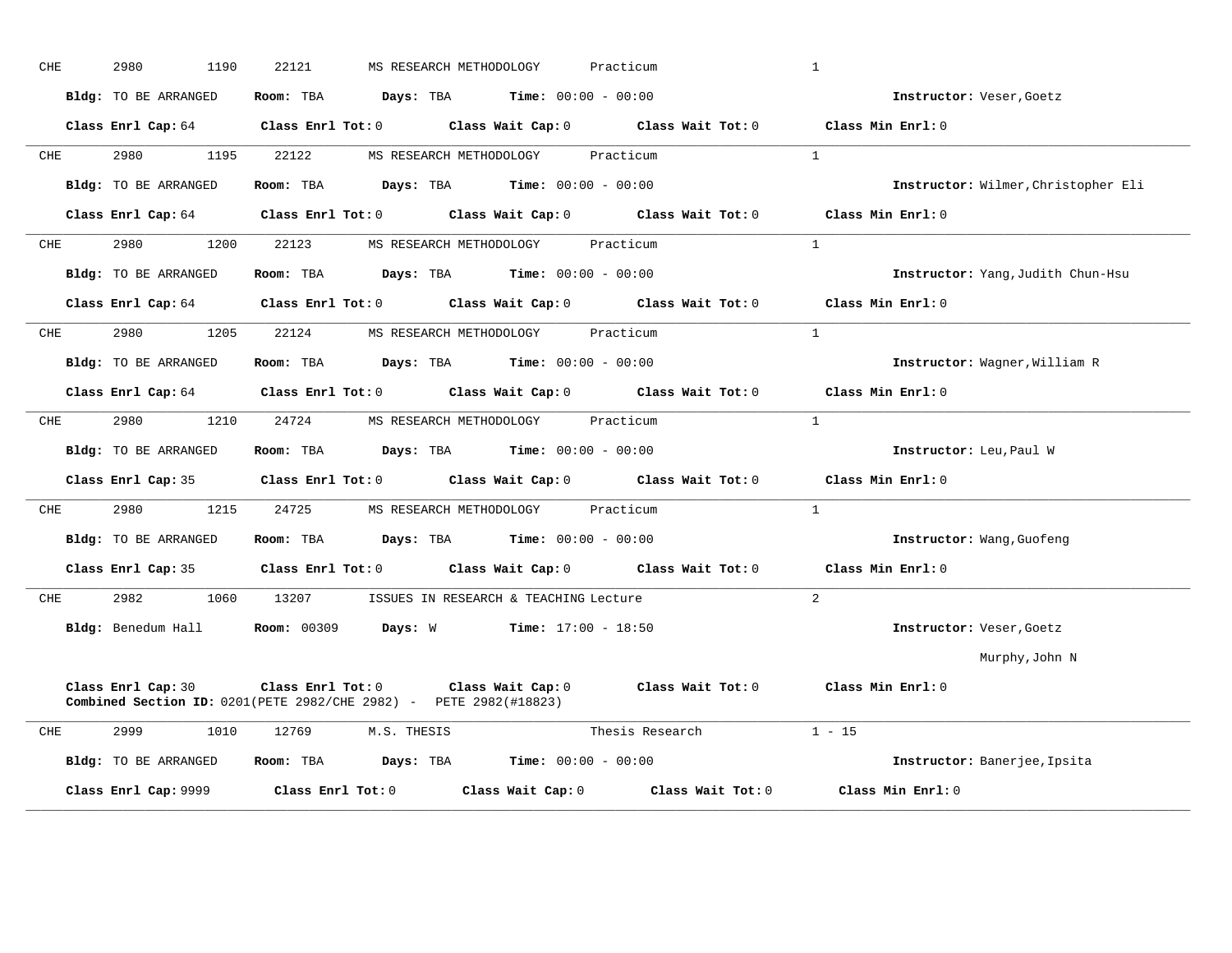#### Report ID: SR201 **University of Pittsburgh** Page No. 77 of 300 **Schedule of Classes for Fall Term 2021-2022** Run Date: 12/16/2020 **Academic Term** Run Time: 20:00:18

| Subject    | Catalog Nbr Section Class Nbr | Course Title                                                                                        | Component                   |                        | Units<br>Topics                       |  |
|------------|-------------------------------|-----------------------------------------------------------------------------------------------------|-----------------------------|------------------------|---------------------------------------|--|
| CHE        | 2999<br>1020                  | 15932<br>M.S. THESIS                                                                                |                             | Thesis Research        | $1 - 15$                              |  |
|            | Bldg: TO BE ARRANGED          | Room: TBA $Days: TBA$ Time: $00:00 - 00:00$                                                         |                             |                        | Instructor: Bayles, Taryn Melkus      |  |
|            |                               | Class Enrl Cap: 35 Class Enrl Tot: 0 Class Wait Cap: 0 Class Wait Tot: 0 Class Min Enrl: 0          |                             |                        |                                       |  |
| <b>CHE</b> | 2999                          | 1030 15933<br>M.S. THESIS                                                                           |                             | Thesis Research        | $1 - 15$                              |  |
|            | Bldg: TO BE ARRANGED          | Room: TBA $Days:$ TBA $Time: 00:00 - 00:00$                                                         |                             |                        | Instructor: Beckman, Eric J           |  |
|            |                               | Class Enrl Cap: 35 Class Enrl Tot: 0 Class Wait Cap: 0 Class Wait Tot: 0 Class Min Enrl: 0          |                             |                        |                                       |  |
| <b>CHE</b> | 2999                          | 1040 15934<br>M.S. THESIS                                                                           |                             | Thesis Research        | $1 - 15$                              |  |
|            | Bldg: TO BE ARRANGED          | Room: TBA $Days:$ TBA $Time: 00:00 - 00:00$                                                         |                             |                        | Instructor: Bourmpakis, Ioannis       |  |
|            |                               | Class Enrl Cap: 35 Class Enrl Tot: 0 Class Wait Cap: 0 Class Wait Tot: 0 Class Min Enrl: 0          |                             |                        |                                       |  |
| CHE        | 2999 120                      | 1050 15935 M.S. THESIS                                                                              |                             | Thesis Research        | $1 - 15$                              |  |
|            | Bldg: TO BE ARRANGED          | Room: TBA $Days:$ TBA $Time: 00:00 - 00:00$                                                         |                             |                        | Instructor: Keith, John A             |  |
|            |                               | Class Enrl Cap: 35 Class Enrl Tot: 0 Class Wait Cap: 0 Class Wait Tot: 0 Class Min Enrl: 0          |                             |                        |                                       |  |
| <b>CHE</b> | 2999 — 200                    | 1060 15936 M.S. THESIS                                                                              | Thesis Research             |                        | $1 - 15$                              |  |
|            | Bldg: TO BE ARRANGED          | Room: TBA $Days:$ TBA $Time: 00:00 - 00:00$                                                         |                             |                        | Instructor: Enick, Robert M           |  |
|            |                               | Class Enrl Cap: 35 Class Enrl Tot: 0 Class Wait Cap: 0 Class Wait Tot: 0 Class Min Enrl: 0          |                             |                        |                                       |  |
| CHE        | 2999<br>1070                  | 15937                                                                                               | M.S. THESIS Thesis Research |                        | $1 - 15$                              |  |
|            | Bldg: TO BE ARRANGED          | Room: TBA $Days:$ TBA $Time: 00:00 - 00:00$                                                         |                             |                        | Instructor: Federspiel, William       |  |
|            |                               | Class Enrl Cap: 35 Class Enrl Tot: 0 Class Wait Cap: 0 Class Wait Tot: 0 Class Min Enrl: 0          |                             |                        |                                       |  |
| <b>CHE</b> | 2999 720                      | 1080 15938<br>M.S. THESIS                                                                           |                             | Thesis Research 1 - 15 |                                       |  |
|            | Bldg: TO BE ARRANGED          | Room: TBA $Days:$ TBA $Time: 00:00 - 00:00$                                                         |                             |                        | Instructor: Fullerton Shirey, Susan K |  |
|            |                               | Class Enrl Cap: 35 Class Enrl Tot: 0 Class Wait Cap: 0 Class Wait Tot: 0 Class Min Enrl: 0          |                             |                        |                                       |  |
| CHE        | 2999<br>1090                  | M.S. THESIS<br>15939                                                                                | Thesis Research             |                        | $1 - 15$                              |  |
|            | Bldg: TO BE ARRANGED          | Room: TBA $\rule{1em}{0.15mm}$ Days: TBA Time: $00:00 - 00:00$                                      |                             |                        | Instructor: McKone, James R           |  |
|            |                               | Class Enrl Cap: 35 $\qquad$ Class Enrl Tot: 0 $\qquad$ Class Wait Cap: 0 $\qquad$ Class Wait Tot: 0 |                             |                        | Class Min Enrl: 0                     |  |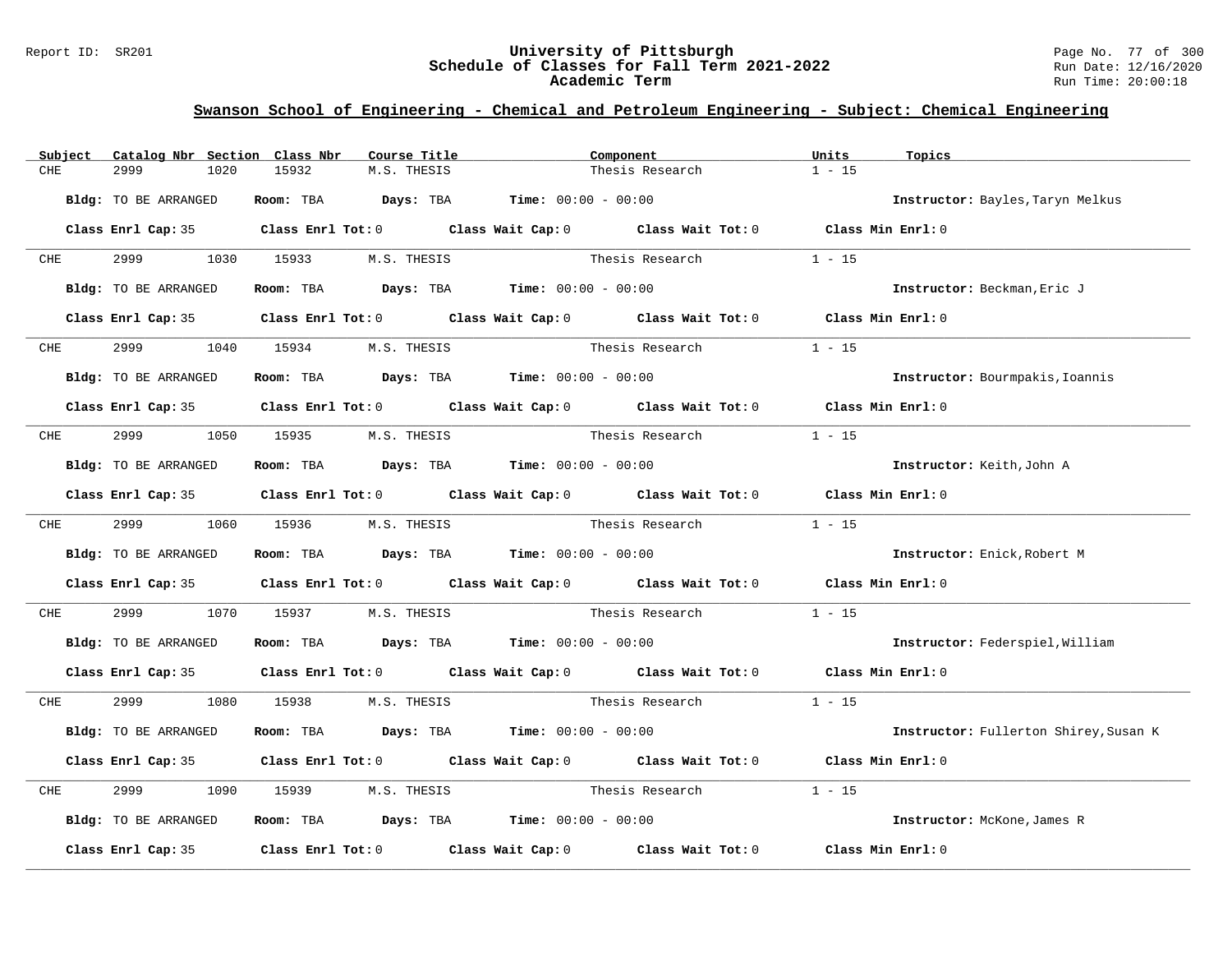| CHE |            | 2999<br>1100                    | 15940 | M.S. THESIS                                                                                | Thesis Research                                                                                     | $1 - 15$                                                                                   |
|-----|------------|---------------------------------|-------|--------------------------------------------------------------------------------------------|-----------------------------------------------------------------------------------------------------|--------------------------------------------------------------------------------------------|
|     |            | Bldg: TO BE ARRANGED            |       | Room: TBA $\rule{1em}{0.15mm}$ Days: TBA $\rule{1.15mm}]{0.15mm}$ Time: $0.000 - 0.0000$   |                                                                                                     | Instructor: Johnson, J Karl                                                                |
|     |            |                                 |       |                                                                                            |                                                                                                     | Class Enrl Cap: 35 Class Enrl Tot: 0 Class Wait Cap: 0 Class Wait Tot: 0 Class Min Enrl: 0 |
|     | <b>CHE</b> | 2999 — 100                      |       | 1110 15941 M.S. THESIS                                                                     | Thesis Research $1 - 15$                                                                            |                                                                                            |
|     |            | Bldg: TO BE ARRANGED            |       | Room: TBA $Days:$ TBA $Time: 00:00 - 00:00$                                                |                                                                                                     | Instructor: Klinzing, George E                                                             |
|     |            |                                 |       |                                                                                            | Class Enrl Cap: 35 Class Enrl Tot: 0 Class Wait Cap: 0 Class Wait Tot: 0 Class Min Enrl: 0          |                                                                                            |
|     |            | CHE 2999 1120 15942 M.S. THESIS |       |                                                                                            | Thesis Research $1 - 15$                                                                            |                                                                                            |
|     |            |                                 |       | <b>Bldg:</b> TO BE ARRANGED <b>Room:</b> TBA <b>Days:</b> TBA <b>Time:</b> $00:00 - 00:00$ |                                                                                                     | Instructor: Kumta, Prashant N                                                              |
|     |            |                                 |       |                                                                                            | Class Enrl Cap: 35 $\qquad$ Class Enrl Tot: 0 $\qquad$ Class Wait Cap: 0 $\qquad$ Class Wait Tot: 0 | Class Min Enrl: 0                                                                          |
|     |            | CHE 2999 1130 15943 M.S. THESIS |       |                                                                                            | Thesis Research 1 - 15                                                                              |                                                                                            |
|     |            | Bldg: TO BE ARRANGED            |       | Room: TBA $Days:$ TBA $Time: 00:00 - 00:00$                                                |                                                                                                     | Instructor: Li, Lei                                                                        |
|     |            |                                 |       |                                                                                            |                                                                                                     | Class Enrl Cap: 35 Class Enrl Tot: 0 Class Wait Cap: 0 Class Wait Tot: 0 Class Min Enrl: 0 |
|     |            |                                 |       | CHE 2999 1140 15944 M.S. THESIS                                                            | Thesis Research $1 - 15$                                                                            |                                                                                            |
|     |            | Bldg: TO BE ARRANGED            |       | Room: TBA $Days:$ TBA $Time: 00:00 - 00:00$                                                |                                                                                                     | Instructor: Little, Steven R                                                               |
|     |            |                                 |       |                                                                                            |                                                                                                     |                                                                                            |
|     |            |                                 |       |                                                                                            |                                                                                                     | Class Enrl Cap: 35 Class Enrl Tot: 0 Class Wait Cap: 0 Class Wait Tot: 0 Class Min Enrl: 0 |
|     | <b>CHE</b> |                                 |       |                                                                                            | 2999 1150 15945 M.S. THESIS Thesis Research 1 - 15                                                  |                                                                                            |
|     |            | Bldg: TO BE ARRANGED            |       | Room: TBA $Days: TBA$ Time: $00:00 - 00:00$                                                |                                                                                                     | Instructor: Niepa, Tagbo Herman Roland                                                     |
|     |            |                                 |       |                                                                                            | Class Enrl Cap: 35 Class Enrl Tot: 0 Class Wait Cap: 0 Class Wait Tot: 0                            | Class Min Enrl: 0                                                                          |
|     | <b>CHE</b> |                                 |       | 2999 1160 15946 M.S. THESIS                                                                | Thesis Research                                                                                     | $1 - 15$                                                                                   |
|     |            |                                 |       | Bldg: TO BE ARRANGED Room: TBA Days: TBA Time: 00:00 - 00:00                               |                                                                                                     | Instructor: McCarthy, Joseph John                                                          |
|     |            | Class Enrl Cap: 35              |       |                                                                                            | Class Enrl Tot: $0$ Class Wait Cap: $0$ Class Wait Tot: $0$                                         | Class Min Enrl: 0                                                                          |
|     |            | CHE 2999 1170 15947 M.S. THESIS |       |                                                                                            | Thesis Research                                                                                     | $1 - 15$                                                                                   |
|     |            | Bldg: TO BE ARRANGED            |       | Room: TBA $\rule{1em}{0.15mm}$ Days: TBA $\rule{1.15mm}]{0.15mm}$ Time: $0.000 - 0.000$    |                                                                                                     | Instructor: Parker, Robert S                                                               |
|     |            |                                 |       |                                                                                            | Class Enrl Cap: 35 Class Enrl Tot: 0 Class Wait Cap: 0 Class Wait Tot: 0 Class Min Enrl: 0          |                                                                                            |
|     |            | CHE 2999 1180 15948 M.S. THESIS |       |                                                                                            | Thesis Research $1 - 15$                                                                            |                                                                                            |
|     |            | Bldg: TO BE ARRANGED            |       | Room: TBA $Days:$ TBA $Time: 00:00 - 00:00$                                                |                                                                                                     | Instructor: Shoemaker, Jason Edward                                                        |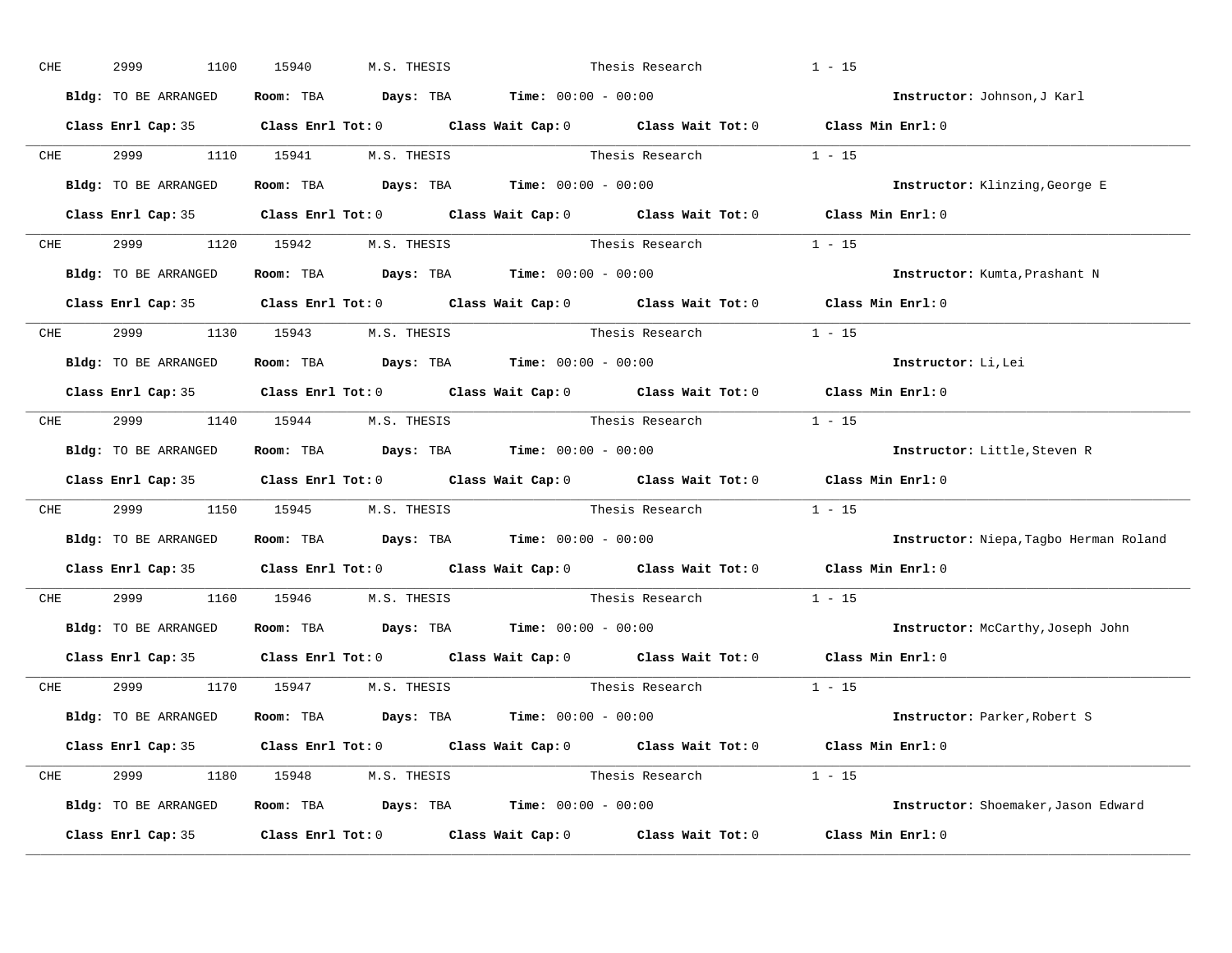#### Report ID: SR201 **University of Pittsburgh** Page No. 79 of 300 **Schedule of Classes for Fall Term 2021-2022** Run Date: 12/16/2020 **Academic Term** Run Time: 20:00:18

|     | Subject    | Catalog Nbr Section Class Nbr   |      |       | Course Title      |                                                                                       | Component                                                                                           | Units             | Topics                                |
|-----|------------|---------------------------------|------|-------|-------------------|---------------------------------------------------------------------------------------|-----------------------------------------------------------------------------------------------------|-------------------|---------------------------------------|
| CHE |            | 2999                            | 1185 | 22125 | M.S. THESIS       | Thesis Research                                                                       |                                                                                                     | $1 - 15$          |                                       |
|     |            | Bldg: TO BE ARRANGED            |      |       |                   | Room: TBA $Days:$ TBA $Time: 00:00 - 00:00$                                           |                                                                                                     |                   | Instructor: Velankar, Sachin Shankar  |
|     |            |                                 |      |       |                   |                                                                                       | Class Enrl Cap: 64 Class Enrl Tot: 0 Class Wait Cap: 0 Class Wait Tot: 0 Class Min Enrl: 0          |                   |                                       |
|     | <b>CHE</b> | 2999 1190 22126 M.S. THESIS     |      |       |                   |                                                                                       | Thesis Research                                                                                     | $1 - 15$          |                                       |
|     |            | Bldg: TO BE ARRANGED            |      |       |                   | Room: TBA $\rule{1em}{0.15mm}$ Days: TBA $\rule{1.5mm}{0.15mm}$ Time: $00:00 - 00:00$ |                                                                                                     |                   | Instructor: Veser, Goetz              |
|     |            |                                 |      |       |                   |                                                                                       | Class Enrl Cap: 64 Class Enrl Tot: 0 Class Wait Cap: 0 Class Wait Tot: 0 Class Min Enrl: 0          |                   |                                       |
|     |            |                                 |      |       |                   |                                                                                       |                                                                                                     |                   |                                       |
|     | <b>CHE</b> | 2999                            | 1195 |       | 22127 M.S. THESIS |                                                                                       | Thesis Research                                                                                     | $1 - 15$          |                                       |
|     |            | Bldg: TO BE ARRANGED            |      |       |                   | Room: TBA $Days: TBA$ Time: $00:00 - 00:00$                                           |                                                                                                     |                   | Instructor: Wilmer, Christopher Eli   |
|     |            |                                 |      |       |                   |                                                                                       | Class Enrl Cap: 64 Class Enrl Tot: 0 Class Wait Cap: 0 Class Wait Tot: 0 Class Min Enrl: 0          |                   |                                       |
|     | <b>CHE</b> | 2999 1200 22128 M.S. THESIS     |      |       |                   |                                                                                       | Thesis Research                                                                                     | $1 - 15$          |                                       |
|     |            | Bldg: TO BE ARRANGED            |      |       |                   | Room: TBA Days: TBA Time: $00:00 - 00:00$                                             |                                                                                                     |                   | Instructor: Yang, Judith Chun-Hsu     |
|     |            |                                 |      |       |                   |                                                                                       | Class Enrl Cap: 64 Class Enrl Tot: 0 Class Wait Cap: 0 Class Wait Tot: 0 Class Min Enrl: 0          |                   |                                       |
|     |            | CHE 2999 1205 22129 M.S. THESIS |      |       |                   |                                                                                       | Thesis Research                                                                                     | $1 - 15$          |                                       |
|     |            | Bldg: TO BE ARRANGED            |      |       |                   | Room: TBA $Days: TBA$ Time: $00:00 - 00:00$                                           |                                                                                                     |                   | Instructor: Wagner, William R         |
|     |            |                                 |      |       |                   |                                                                                       | Class Enrl Cap: 64 Class Enrl Tot: 0 Class Wait Cap: 0 Class Wait Tot: 0 Class Min Enrl: 0          |                   |                                       |
| CHE |            | 2999 — 100                      |      |       |                   |                                                                                       | 1210 24726 M.S. THESIS Thesis Research                                                              | $1 - 15$          |                                       |
|     |            | Bldg: TO BE ARRANGED            |      |       |                   | Room: TBA $Days: TBA$ Time: $00:00 - 00:00$                                           |                                                                                                     |                   | Instructor: Leu, Paul W               |
|     |            |                                 |      |       |                   |                                                                                       | Class Enrl Cap: 35 Class Enrl Tot: 0 Class Wait Cap: 0 Class Wait Tot: 0 Class Min Enrl: 0          |                   |                                       |
|     |            | CHE 2999 1215 24727 M.S. THESIS |      |       |                   |                                                                                       | Thesis Research                                                                                     | $1 - 15$          |                                       |
|     |            | Bldg: TO BE ARRANGED            |      |       |                   | Room: TBA $Days:$ TBA $Time: 00:00 - 00:00$                                           |                                                                                                     |                   | Instructor: Wang, Guofeng             |
|     |            |                                 |      |       |                   |                                                                                       | Class Enrl Cap: 35 Class Enrl Tot: 0 Class Wait Cap: 0 Class Wait Tot: 0 Class Min Enrl: 0          |                   |                                       |
| CHE |            | 3001                            | 1070 | 12964 |                   | GRADUATE SEMINAR Seminar                                                              |                                                                                                     | $\mathbf{1}$      |                                       |
|     |            | Bldg: TO BE ARRANGED            |      |       |                   | Room: TBA Days: F Time: $09:30 - 10:20$                                               |                                                                                                     |                   | Instructor: Fullerton Shirey, Susan K |
|     |            |                                 |      |       |                   |                                                                                       | Class Enrl Cap: 75 $\qquad$ Class Enrl Tot: 0 $\qquad$ Class Wait Cap: 0 $\qquad$ Class Wait Tot: 0 | Class Min Enrl: 0 |                                       |
|     |            |                                 |      |       |                   |                                                                                       |                                                                                                     |                   |                                       |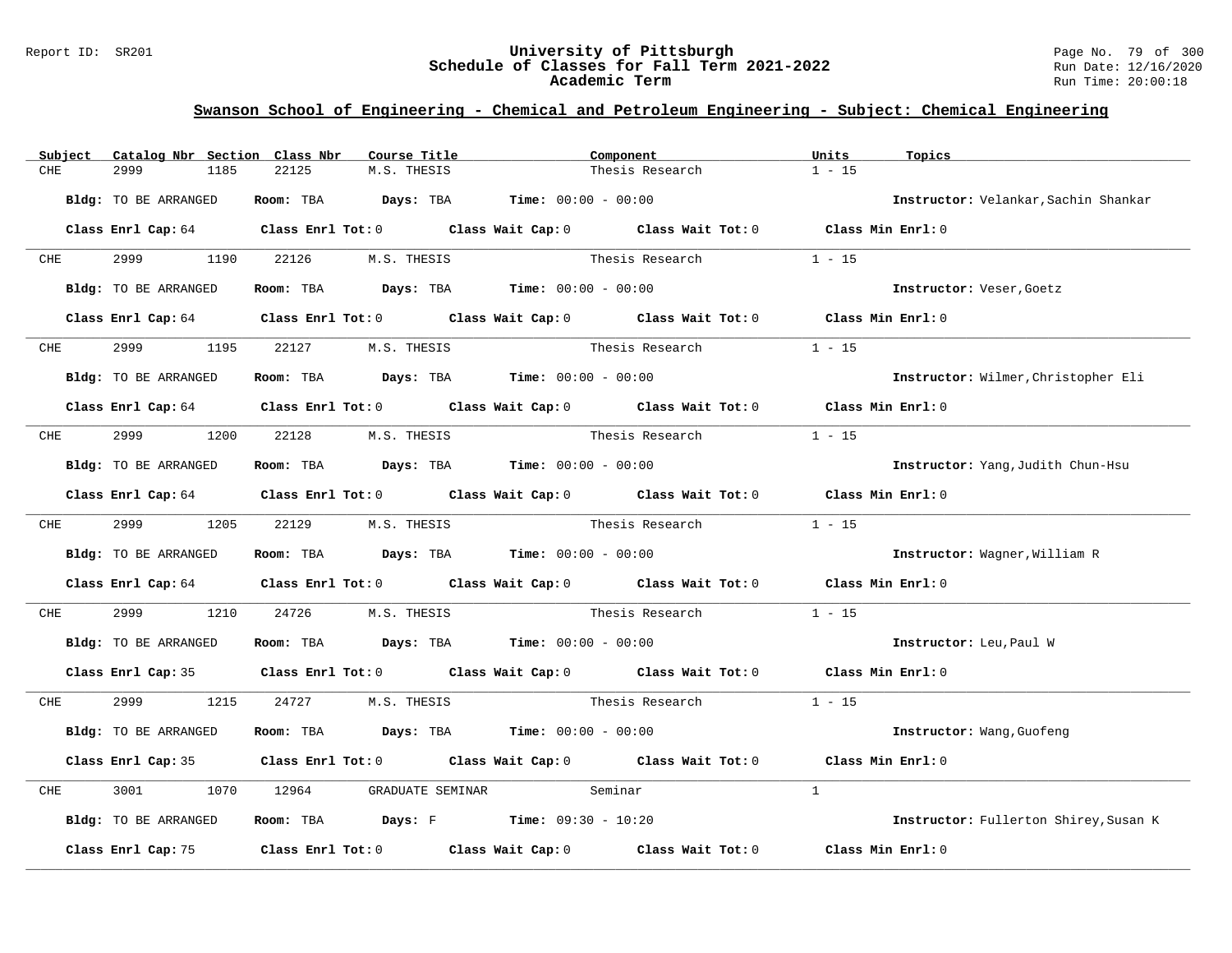| CHE |            | 3004                                                                                             | 1010 | 12973                                                                                   | PRACTICUM |  | Practicum                                                                                           | $\mathbf{1}$ |                                       |
|-----|------------|--------------------------------------------------------------------------------------------------|------|-----------------------------------------------------------------------------------------|-----------|--|-----------------------------------------------------------------------------------------------------|--------------|---------------------------------------|
|     |            | Bldg: TO BE ARRANGED                                                                             |      | Room: TBA $\rule{1em}{0.15mm}$ Days: TBA Time: $00:00 - 00:00$                          |           |  |                                                                                                     |              | Instructor: Staff                     |
|     |            | Class Enrl Cap: 10<br><b>Combined Section ID:</b> $0329(PETE/2004/CHE/3004) - PETE 2004(#25659)$ |      |                                                                                         |           |  | Class Enrl Tot: $0$ Class Wait Cap: $0$ Class Wait Tot: $0$ Class Min Enrl: $0$                     |              |                                       |
| CHE |            | 3910 3910                                                                                        |      |                                                                                         |           |  | 1010 12770 INDIVIDUAL STUDY 1ndependent Study 1 - 3                                                 |              |                                       |
|     |            | Bldg: TO BE ARRANGED                                                                             |      | Room: TBA $Days: TBA$ Time: $00:00 - 00:00$                                             |           |  |                                                                                                     |              | Instructor: Banerjee, Ipsita          |
|     |            |                                                                                                  |      |                                                                                         |           |  | Class Enrl Cap: 15 $\qquad$ Class Enrl Tot: 0 $\qquad$ Class Wait Cap: 0 $\qquad$ Class Wait Tot: 0 |              | Class Min $Enr1:0$                    |
|     | <b>CHE</b> |                                                                                                  |      |                                                                                         |           |  | 3910 1020 15845 INDIVIDUAL STUDY Independent Study 1 - 3                                            |              |                                       |
|     |            | Bldg: TO BE ARRANGED                                                                             |      | Room: TBA $Days:$ TBA $Time: 00:00 - 00:00$                                             |           |  |                                                                                                     |              | Instructor: Bayles, Taryn Melkus      |
|     |            |                                                                                                  |      |                                                                                         |           |  | Class Enrl Cap: 35 Class Enrl Tot: 0 Class Wait Cap: 0 Class Wait Tot: 0 Class Min Enrl: 0          |              |                                       |
|     | CHE        | 3910 1030 15846 INDIVIDUAL STUDY                                                                 |      |                                                                                         |           |  | Independent Study                                                                                   | $1 - 3$      |                                       |
|     |            | Bldg: TO BE ARRANGED                                                                             |      | Room: TBA $Days: TBA$ Time: $00:00 - 00:00$                                             |           |  |                                                                                                     |              | Instructor: Beckman, Eric J           |
|     |            |                                                                                                  |      |                                                                                         |           |  | Class Enrl Cap: 35 Class Enrl Tot: 0 Class Wait Cap: 0 Class Wait Tot: 0 Class Min Enrl: 0          |              |                                       |
|     |            | CHE 3910 1040 15847 INDIVIDUAL STUDY                                                             |      |                                                                                         |           |  | Independent Study                                                                                   | $1 - 3$      |                                       |
|     |            | Bldg: TO BE ARRANGED                                                                             |      | Room: TBA $\rule{1em}{0.15mm}$ Days: TBA $\rule{1.15mm}]{0.15mm}$ Time: $0.000 - 0.000$ |           |  |                                                                                                     |              | Instructor: Bourmpakis, Ioannis       |
|     |            |                                                                                                  |      |                                                                                         |           |  | Class Enrl Cap: 35 $\qquad$ Class Enrl Tot: 0 $\qquad$ Class Wait Cap: 0 $\qquad$ Class Wait Tot: 0 |              | Class Min Enrl: 0                     |
|     |            |                                                                                                  |      |                                                                                         |           |  | CHE 3910 1050 15848 INDIVIDUAL STUDY Independent Study 1 - 3                                        |              |                                       |
|     |            | Bldg: TO BE ARRANGED                                                                             |      | Room: TBA $Days: TBA$ Time: $00:00 - 00:00$                                             |           |  |                                                                                                     |              | Instructor: Keith, John A             |
|     |            |                                                                                                  |      |                                                                                         |           |  | Class Enrl Cap: 35 Class Enrl Tot: 0 Class Wait Cap: 0 Class Wait Tot: 0 Class Min Enrl: 0          |              |                                       |
|     |            |                                                                                                  |      |                                                                                         |           |  | CHE 3910 1060 15849 INDIVIDUAL STUDY Independent Study                                              | $1 - 3$      |                                       |
|     |            | Bldg: TO BE ARRANGED                                                                             |      | Room: TBA $\rule{1em}{0.15mm}$ Days: TBA Time: $00:00 - 00:00$                          |           |  |                                                                                                     |              | Instructor: Enick, Robert M           |
|     |            |                                                                                                  |      |                                                                                         |           |  | Class Enrl Cap: 35 Class Enrl Tot: 0 Class Wait Cap: 0 Class Wait Tot: 0 Class Min Enrl: 0          |              |                                       |
|     |            |                                                                                                  |      |                                                                                         |           |  | CHE 3910 1070 15850 INDIVIDUAL STUDY Independent Study 1 - 3                                        |              |                                       |
|     |            | Bldg: TO BE ARRANGED ROOM: TBA Days: TBA Time: 00:00 - 00:00                                     |      |                                                                                         |           |  |                                                                                                     |              | Instructor: Federspiel, William       |
|     |            |                                                                                                  |      |                                                                                         |           |  | Class Enrl Cap: 35 Class Enrl Tot: 0 Class Wait Cap: 0 Class Wait Tot: 0 Class Min Enrl: 0          |              |                                       |
|     |            |                                                                                                  |      |                                                                                         |           |  | CHE 3910 1080 15851 INDIVIDUAL STUDY Independent Study 1 - 3                                        |              |                                       |
|     |            | Bldg: TO BE ARRANGED                                                                             |      |                                                                                         |           |  | Room: TBA $Days:$ TBA $Time:$ $00:00 - 00:00$                                                       |              | Instructor: Fullerton Shirey, Susan K |
|     |            | Class Enrl Cap: 35                                                                               |      |                                                                                         |           |  | Class Enrl Tot: $0$ class Wait Cap: $0$ class Wait Tot: $0$ class Min Enrl: $0$                     |              |                                       |
|     |            |                                                                                                  |      |                                                                                         |           |  |                                                                                                     |              |                                       |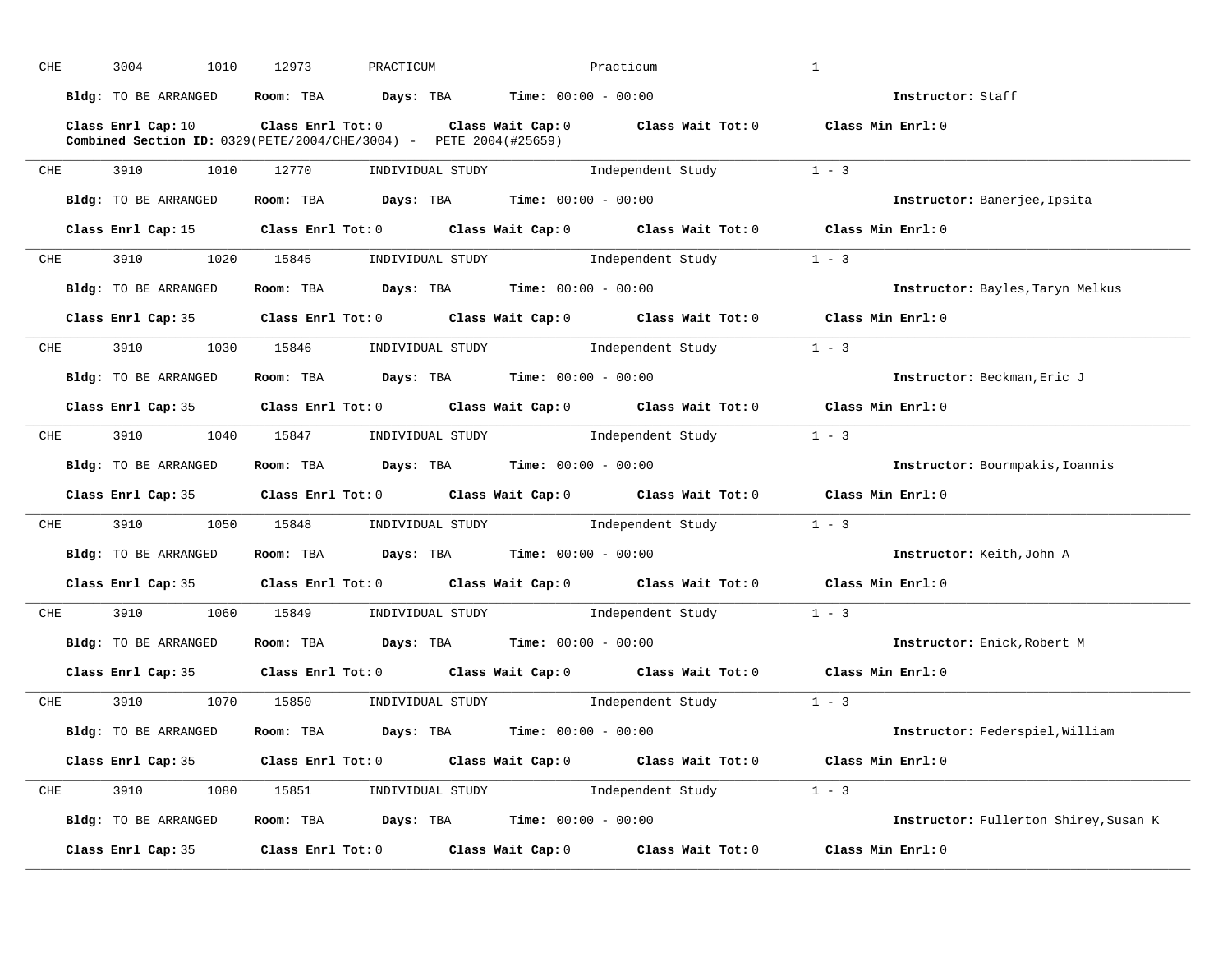| <b>CHE</b> | 3910 70<br>1090      | 15852 | INDIVIDUAL STUDY               Independent Study                                        |                                                                                                                                                            | $1 - 3$                                                                    |
|------------|----------------------|-------|-----------------------------------------------------------------------------------------|------------------------------------------------------------------------------------------------------------------------------------------------------------|----------------------------------------------------------------------------|
|            |                      |       |                                                                                         | Bldg: TO BE ARRANGED Room: TBA Days: TBA Time: 00:00 - 00:00<br>Class Enrl Cap: 35 Class Enrl Tot: 0 Class Wait Cap: 0 Class Wait Tot: 0 Class Min Enrl: 0 | Instructor:                                                                |
|            |                      |       |                                                                                         | CHE 3910 1100 15853 INDIVIDUAL STUDY Independent Study 1 - 3                                                                                               |                                                                            |
|            | Bldg: TO BE ARRANGED |       | Room: TBA $Days:$ TBA $Time: 00:00 - 00:00$                                             |                                                                                                                                                            | Instructor: Johnson, J Karl                                                |
|            |                      |       |                                                                                         | Class Enrl Cap: 35 Class Enrl Tot: 0 Class Wait Cap: 0 Class Wait Tot: 0 Class Min Enrl: 0                                                                 |                                                                            |
|            |                      |       | CHE 3910 1110 15854 INDIVIDUAL STUDY                                                    | Independent Study                                                                                                                                          | $1 - 3$                                                                    |
|            | Bldg: TO BE ARRANGED |       | Room: TBA $\rule{1em}{0.15mm}$ Days: TBA $\rule{1.15mm}]{0.15mm}$ Time: $00:00 - 00:00$ |                                                                                                                                                            | Instructor: Klinzing, George E                                             |
|            |                      |       |                                                                                         | Class Enrl Cap: 35 Class Enrl Tot: 0 Class Wait Cap: 0 Class Wait Tot: 0 Class Min Enrl: 0                                                                 |                                                                            |
| <b>CHE</b> |                      |       |                                                                                         | 3910 1120 15855 INDIVIDUAL STUDY Independent Study                                                                                                         | $1 - 3$                                                                    |
|            | Bldg: TO BE ARRANGED |       | Room: TBA $Days:$ TBA Time: $00:00 - 00:00$                                             |                                                                                                                                                            | Instructor: Kumta, Prashant N                                              |
|            |                      |       |                                                                                         | Class Enrl Cap: 35 Class Enrl Tot: 0 Class Wait Cap: 0 Class Wait Tot: 0 Class Min Enrl: 0                                                                 |                                                                            |
|            |                      |       |                                                                                         | CHE 3910 1130 15856 INDIVIDUAL STUDY Independent Study 1 - 3                                                                                               |                                                                            |
|            | Bldg: TO BE ARRANGED |       | Room: TBA $Days:$ TBA $Time: 00:00 - 00:00$                                             |                                                                                                                                                            | Instructor: Li, Lei                                                        |
|            |                      |       |                                                                                         |                                                                                                                                                            |                                                                            |
|            |                      |       |                                                                                         | Class Enrl Cap: 35 Class Enrl Tot: 0 Class Wait Cap: 0 Class Wait Tot: 0 Class Min Enrl: 0                                                                 |                                                                            |
|            |                      |       |                                                                                         | CHE 3910 1140 15857 INDIVIDUAL STUDY Independent Study 1 - 3                                                                                               |                                                                            |
|            | Bldg: TO BE ARRANGED |       |                                                                                         |                                                                                                                                                            | Room: TBA Days: TBA Time: 00:00 - 00:00 0 000 1nstructor: Little, Steven R |
|            |                      |       |                                                                                         | Class Enrl Cap: 35 Class Enrl Tot: 0 Class Wait Cap: 0 Class Wait Tot: 0 Class Min Enrl: 0                                                                 |                                                                            |
|            |                      |       |                                                                                         | CHE 3910 1150 15858 INDIVIDUAL STUDY Independent Study                                                                                                     | $1 - 3$                                                                    |
|            | Bldg: TO BE ARRANGED |       | Room: TBA $Days: TBA$ Time: $00:00 - 00:00$                                             |                                                                                                                                                            | Instructor: Maiti, Spandan                                                 |
|            |                      |       |                                                                                         | Class Enrl Cap: 35 Class Enrl Tot: 0 Class Wait Cap: 0 Class Wait Tot: 0 Class Min Enrl: 0                                                                 |                                                                            |
| <b>CHE</b> |                      |       |                                                                                         | 3910 1160 15859 INDIVIDUAL STUDY Independent Study 1 - 3                                                                                                   |                                                                            |
|            | Bldg: TO BE ARRANGED |       | Room: TBA $\rule{1em}{0.15mm}$ Days: TBA Time: $00:00 - 00:00$                          |                                                                                                                                                            | Instructor: McCarthy, Joseph John                                          |
|            |                      |       |                                                                                         | Class Enrl Cap: 35 Class Enrl Tot: 0 Class Wait Cap: 0 Class Wait Tot: 0 Class Min Enrl: 0                                                                 |                                                                            |
|            |                      |       |                                                                                         | CHE 3910 1170 15860 INDIVIDUAL STUDY Independent Study 1 - 3                                                                                               |                                                                            |
|            | Bldg: TO BE ARRANGED |       |                                                                                         | Room: TBA $Days$ : TBA $Time: 00:00 - 00:00$                                                                                                               | Instructor: Parker, Robert S                                               |
|            | Class Enrl Cap: 35   |       |                                                                                         | Class Enrl Tot: 0 Class Wait Cap: 0 Class Wait Tot: 0 Class Min Enrl: 0                                                                                    |                                                                            |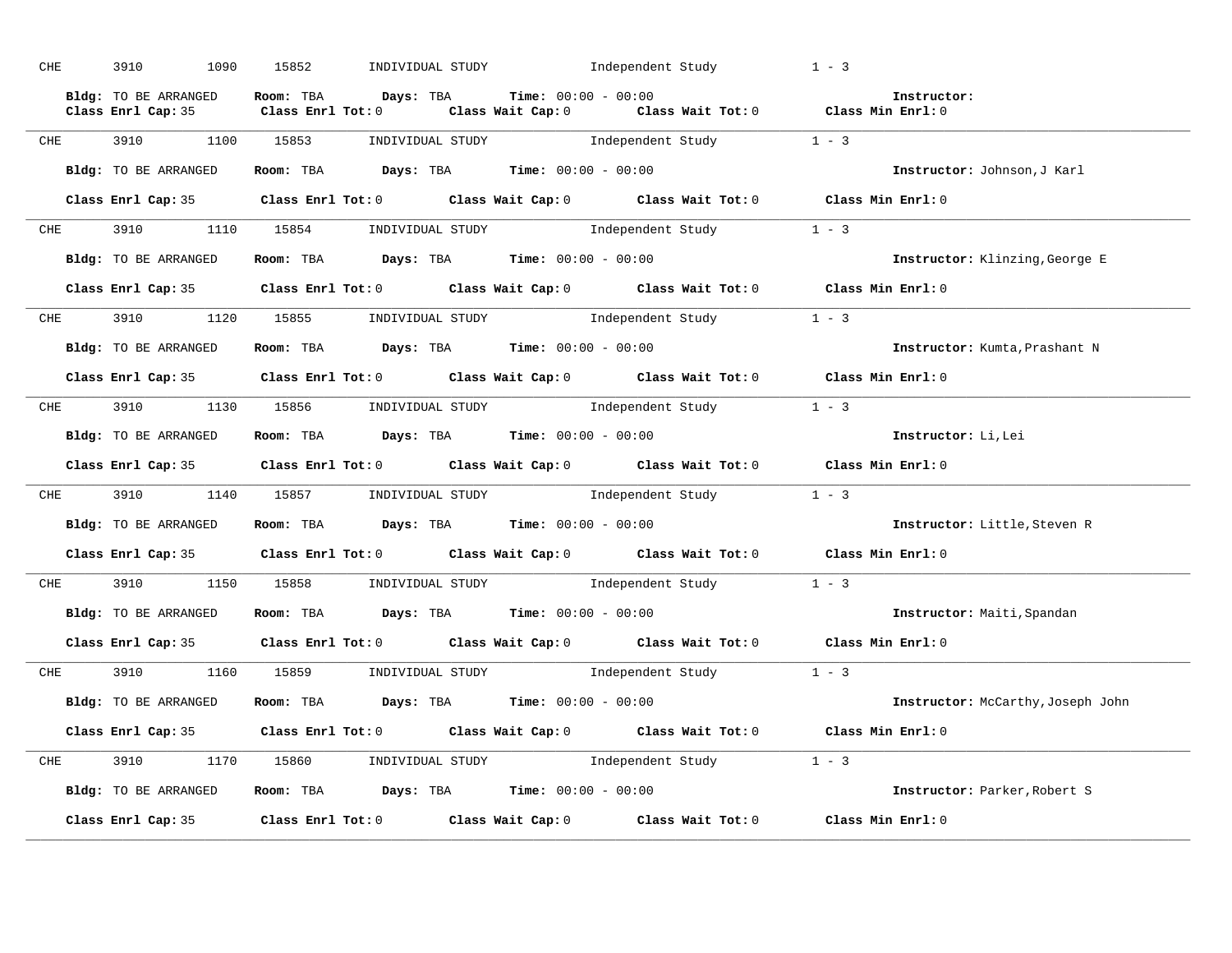#### Report ID: SR201 **University of Pittsburgh** Page No. 82 of 300 **Schedule of Classes for Fall Term 2021-2022** Run Date: 12/16/2020 **Academic Term** Run Time: 20:00:18

| Subject                     | Catalog Nbr Section Class Nbr | Course Title        |                                                                | Component                                                                                  | Units<br>Topics   |                                      |
|-----------------------------|-------------------------------|---------------------|----------------------------------------------------------------|--------------------------------------------------------------------------------------------|-------------------|--------------------------------------|
| CHE<br>3910                 | 1180                          | 15861               | INDIVIDUAL STUDY                                               | Independent Study                                                                          | $1 - 3$           |                                      |
| <b>Bldg:</b> TO BE ARRANGED |                               | Room: TBA Days: TBA | <b>Time:</b> $00:00 - 00:00$                                   |                                                                                            |                   | Instructor: Shoemaker, Jason Edward  |
|                             |                               |                     |                                                                | Class Enrl Cap: 35 Class Enrl Tot: 0 Class Wait Cap: 0 Class Wait Tot: 0 Class Min Enrl: 0 |                   |                                      |
| CHE                         | 3910 3910<br>1185             | 22130               | INDIVIDUAL STUDY                                               | Independent Study                                                                          | $1 - 3$           |                                      |
| Bldg: TO BE ARRANGED        |                               |                     | Room: TBA $Days:$ TBA $Time: 00:00 - 00:00$                    |                                                                                            |                   | Instructor: Velankar, Sachin Shankar |
|                             |                               |                     |                                                                | Class Enrl Cap: 64 Class Enrl Tot: 0 Class Wait Cap: 0 Class Wait Tot: 0 Class Min Enrl: 0 |                   |                                      |
| 3910<br><b>CHE</b>          | 1190 22131                    |                     | INDIVIDUAL STUDY                                               | Independent Study                                                                          | $1 - 3$           |                                      |
| Bldg: TO BE ARRANGED        |                               |                     | Room: TBA $Days:$ TBA $Time: 00:00 - 00:00$                    |                                                                                            |                   | Instructor: Veser, Goetz             |
|                             |                               |                     |                                                                | Class Enrl Cap: 64 Class Enrl Tot: 0 Class Wait Cap: 0 Class Wait Tot: 0 Class Min Enrl: 0 |                   |                                      |
| CHE                         |                               |                     |                                                                | 3910 1195 22132 INDIVIDUAL STUDY Independent Study                                         | $1 - 3$           |                                      |
| Bldg: TO BE ARRANGED        |                               |                     | Room: TBA $Days:$ TBA $Time: 00:00 - 00:00$                    |                                                                                            |                   | Instructor: Wilmer, Christopher Eli  |
|                             |                               |                     |                                                                | Class Enrl Cap: 64 Class Enrl Tot: 0 Class Wait Cap: 0 Class Wait Tot: 0 Class Min Enrl: 0 |                   |                                      |
|                             | CHE 3910 1200 22133           |                     |                                                                | INDIVIDUAL STUDY 1ndependent Study                                                         | $1 - 3$           |                                      |
| Bldg: TO BE ARRANGED        |                               |                     | Room: TBA $Days: TBA$ Time: $00:00 - 00:00$                    |                                                                                            |                   | Instructor: Yang, Judith Chun-Hsu    |
|                             |                               |                     |                                                                | Class Enrl Cap: 64 Class Enrl Tot: 0 Class Wait Cap: 0 Class Wait Tot: 0 Class Min Enrl: 0 |                   |                                      |
| 3910<br>CHE                 | 1205                          | 22134               |                                                                | INDIVIDUAL STUDY 1ndependent Study                                                         | $1 - 3$           |                                      |
| Bldg: TO BE ARRANGED        |                               |                     | Room: TBA $Days:$ TBA $Time: 00:00 - 00:00$                    |                                                                                            |                   | Instructor: Staff                    |
|                             |                               |                     |                                                                | Class Enrl Cap: 64 Class Enrl Tot: 0 Class Wait Cap: 0 Class Wait Tot: 0 Class Min Enrl: 0 |                   |                                      |
| CHE                         | 3980 1010 12822               |                     | PHD RESEARCH METHODOLOGY Practicum                             |                                                                                            | $\mathbf{1}$      |                                      |
| Bldg: TO BE ARRANGED        |                               |                     | Room: TBA $Days:$ TBA $Time: 00:00 - 00:00$                    |                                                                                            |                   | Instructor: Banerjee, Ipsita         |
|                             |                               |                     |                                                                | Class Enrl Cap: 35 Class Enrl Tot: 0 Class Wait Cap: 0 Class Wait Tot: 0                   | Class Min Enrl: 0 |                                      |
| 3980<br>CHE                 | 1020                          | 15896 700           | PHD RESEARCH METHODOLOGY Practicum                             |                                                                                            | $\mathbf{1}$      |                                      |
| Bldg: TO BE ARRANGED        |                               |                     | Room: TBA $\rule{1em}{0.15mm}$ Days: TBA Time: $00:00 - 00:00$ |                                                                                            |                   | Instructor: Bayles, Taryn Melkus     |
| Class Enrl Cap: 35          |                               |                     |                                                                | Class Enrl Tot: $0$ Class Wait Cap: $0$ Class Wait Tot: $0$                                | Class Min Enrl: 0 |                                      |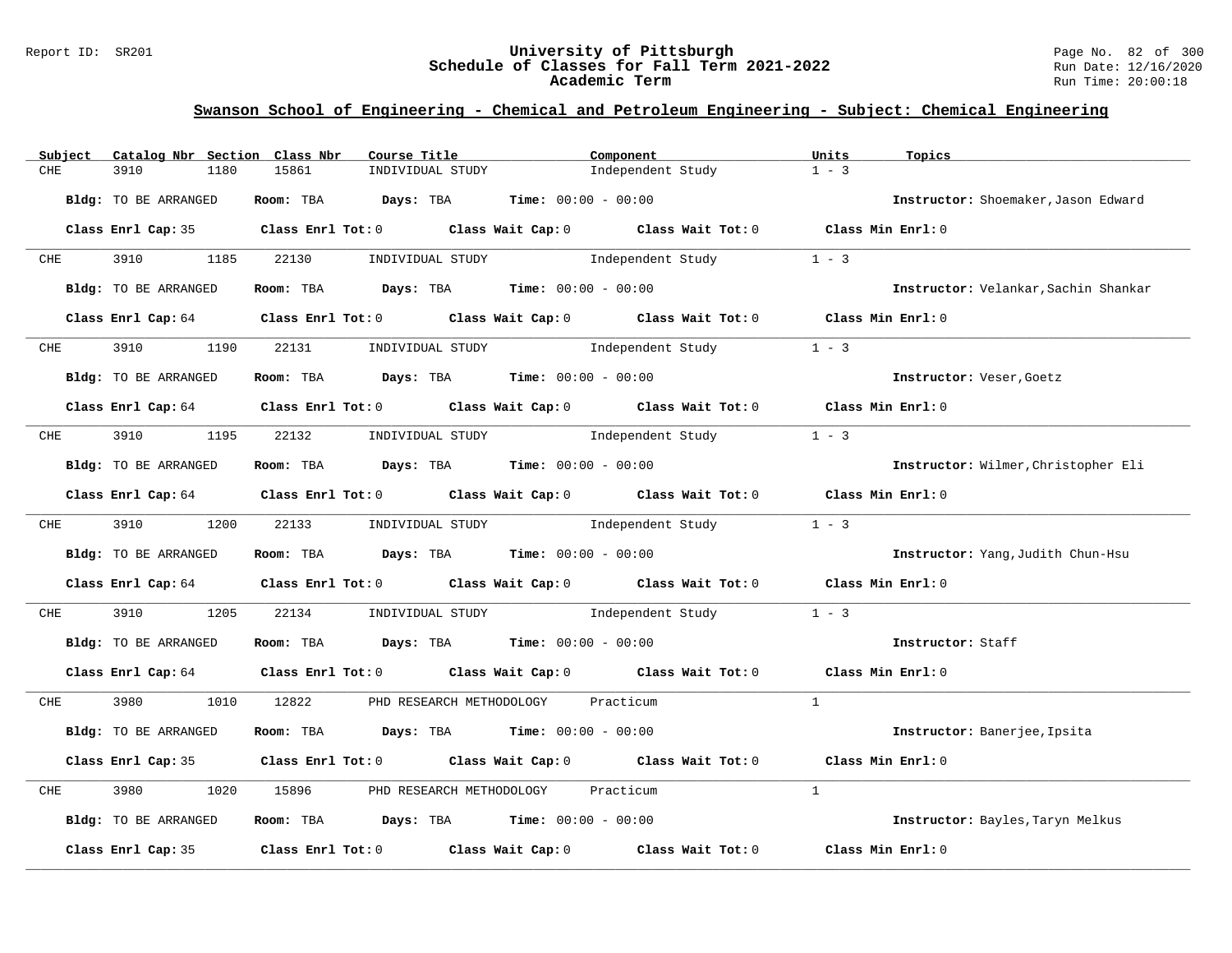| CHE        | 3980<br>1030         | 15897<br>PHD RESEARCH METHODOLOGY<br>Practicum                                             | $\mathbf{1}$                          |
|------------|----------------------|--------------------------------------------------------------------------------------------|---------------------------------------|
|            | Bldg: TO BE ARRANGED | Room: TBA $\rule{1em}{0.15mm}$ Days: TBA $\rule{1.15mm}]{0.15mm}$ Time: $0.000 - 0.0000$   | Instructor: Beckman, Eric J           |
|            |                      | Class Enrl Cap: 35 Class Enrl Tot: 0 Class Wait Cap: 0 Class Wait Tot: 0 Class Min Enrl: 0 |                                       |
|            |                      | CHE 3980 1040 15898 PHD RESEARCH METHODOLOGY Practicum                                     | $\mathbf{1}$                          |
|            | Bldg: TO BE ARRANGED | Room: TBA $\rule{1em}{0.15mm}$ Days: TBA Time: $00:00 - 00:00$                             | Instructor: Bourmpakis, Ioannis       |
|            |                      | Class Enrl Cap: 35 Class Enrl Tot: 0 Class Wait Cap: 0 Class Wait Tot: 0 Class Min Enrl: 0 |                                       |
|            |                      | CHE 3980 1050 15899 PHD RESEARCH METHODOLOGY Practicum                                     | $\mathbf{1}$                          |
|            |                      | Bldg: TO BE ARRANGED Room: TBA Days: TBA Time: 00:00 - 00:00                               | Instructor: Keith, John A             |
|            |                      | Class Enrl Cap: 35 Class Enrl Tot: 0 Class Wait Cap: 0 Class Wait Tot: 0 Class Min Enrl: 0 |                                       |
|            |                      | CHE 3980 1060 15900 PHD RESEARCH METHODOLOGY Practicum                                     | $\mathbf{1}$                          |
|            | Bldg: TO BE ARRANGED | Room: TBA $\rule{1em}{0.15mm}$ Days: TBA $\rule{1.15mm}]{0.15mm}$ Time: $0.000 - 0.0000$   | Instructor: Enick, Robert M           |
|            |                      | Class Enrl Cap: 35 Class Enrl Tot: 0 Class Wait Cap: 0 Class Wait Tot: 0                   | Class Min Enrl: 0                     |
| CHE        |                      | 3980 1070 15901 PHD RESEARCH METHODOLOGY Practicum                                         | $\frac{1}{2}$                         |
|            | Bldg: TO BE ARRANGED | Room: TBA $\rule{1em}{0.15mm}$ Days: TBA Time: $00:00 - 00:00$                             | Instructor: Federspiel, William       |
|            |                      | Class Enrl Cap: 35 Class Enrl Tot: 0 Class Wait Cap: 0 Class Wait Tot: 0                   | Class Min Enrl: 0                     |
| CHE        |                      | 3980 1080 15902 PHD RESEARCH METHODOLOGY Practicum                                         | $\mathbf{1}$                          |
|            | Bldg: TO BE ARRANGED | Room: TBA $\rule{1em}{0.15mm}$ Days: TBA Time: $00:00 - 00:00$                             | Instructor: Fullerton Shirey, Susan K |
|            |                      | Class Enrl Cap: 35 Class Enrl Tot: 0 Class Wait Cap: 0 Class Wait Tot: 0                   | Class Min Enrl: 0                     |
| <b>CHE</b> |                      | 3980 1090 15903 PHD RESEARCH METHODOLOGY<br>Practicum                                      | $\mathbf{1}$                          |
|            | Bldg: TO BE ARRANGED | Room: TBA $Days:$ TBA Time: $00:00 - 00:00$                                                | Instructor: Morsi, Badie I            |
|            | Class Enrl Cap: 35   | Class Enrl Tot: $0$ Class Wait Cap: $0$ Class Wait Tot: $0$                                | $Class$ Min $Enrl: 0$                 |
|            |                      | CHE 3980 1100 15904 PHD RESEARCH METHODOLOGY Practicum                                     | $\overline{1}$                        |
|            | Bldg: TO BE ARRANGED | Room: TBA $Days:$ TBA $Time: 00:00 - 00:00$                                                | Instructor: Johnson, J Karl           |
|            |                      | Class Enrl Cap: 35 Class Enrl Tot: 0 Class Wait Cap: 0 Class Wait Tot: 0 Class Min Enrl: 0 |                                       |
|            |                      | CHE 3980 1110 15905 PHD RESEARCH METHODOLOGY Practicum                                     | $\mathbf{1}$                          |
|            | Bldg: TO BE ARRANGED | Room: TBA $Days:$ TBA $Time: 00:00 - 00:00$                                                | Instructor: McKone, James R           |
|            | Class Enrl Cap: 35   | Class Enrl Tot: $0$ Class Wait Cap: $0$ Class Wait Tot: $0$                                | Class Min Enrl: 0                     |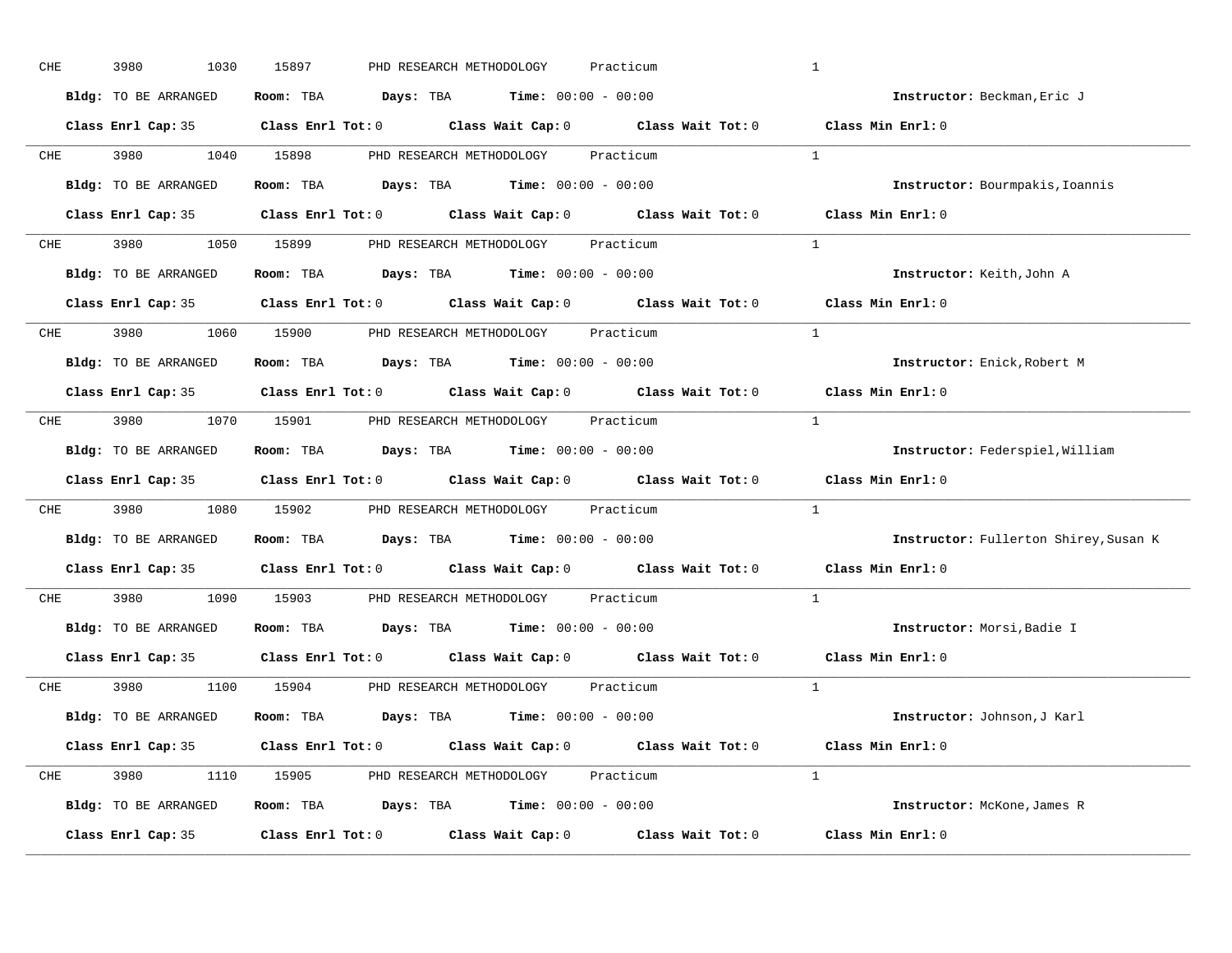#### Report ID: SR201 **University of Pittsburgh** Page No. 84 of 300 **Schedule of Classes for Fall Term 2021-2022** Run Date: 12/16/2020 **Academic Term** Run Time: 20:00:18

| Catalog Nbr Section Class Nbr<br>Subject | Course Title                                                                                        | Component<br>Units        | Topics                                   |
|------------------------------------------|-----------------------------------------------------------------------------------------------------|---------------------------|------------------------------------------|
| 3980<br>1120<br>CHE                      | 15906<br>PHD RESEARCH METHODOLOGY                                                                   | $\mathbf{1}$<br>Practicum |                                          |
| Bldg: TO BE ARRANGED                     | Room: TBA $Days:$ TBA $Time: 00:00 - 00:00$                                                         |                           | Instructor: Kumta, Prashant N            |
|                                          | Class Enrl Cap: 35 $\qquad$ Class Enrl Tot: 0 $\qquad$ Class Wait Cap: 0 $\qquad$ Class Wait Tot: 0 | Class Min Enrl: 0         |                                          |
| 3980 1130 15907<br><b>CHE</b>            | PHD RESEARCH METHODOLOGY                                                                            | Practicum<br>$\mathbf{1}$ |                                          |
| <b>Bldg:</b> TO BE ARRANGED              | Room: TBA $Days:$ TBA $Time: 00:00 - 00:00$                                                         |                           | Instructor: Li, Lei                      |
|                                          | Class Enrl Cap: 35 Class Enrl Tot: 0 Class Wait Cap: 0 Class Wait Tot: 0 Class Min Enrl: 0          |                           |                                          |
| <b>CHE</b>                               | 3980 1140 15908 PHD RESEARCH METHODOLOGY Practicum                                                  | $\overline{1}$            |                                          |
| Bldg: TO BE ARRANGED                     | Room: TBA $Days:$ TBA $Time: 00:00 - 00:00$                                                         |                           | Instructor: Little, Steven R             |
|                                          | Class Enrl Cap: 35 Class Enrl Tot: 0 Class Wait Cap: 0 Class Wait Tot: 0                            | Class Min $Enr1:0$        |                                          |
| 3980 3980<br>CHE                         | 1150 15909 PHD RESEARCH METHODOLOGY Practicum                                                       | $\mathbf{1}$              |                                          |
| Bldg: TO BE ARRANGED                     | Room: TBA $Days:$ TBA $Time: 00:00 - 00:00$                                                         |                           | Instructor: Bunger, Andrew P             |
|                                          | Class Enrl Cap: 35 Class Enrl Tot: 0 Class Wait Cap: 0 Class Wait Tot: 0 Class Min Enrl: 0          |                           |                                          |
| <b>CHE</b>                               | 3980 1160 15910 PHD RESEARCH METHODOLOGY Practicum                                                  | $\mathbf{1}$              |                                          |
| Bldg: TO BE ARRANGED                     | Room: TBA $Days: TBA$ Time: $00:00 - 00:00$                                                         |                           | <b>Instructor:</b> McCarthy, Joseph John |
|                                          | Class Enrl Cap: 35 Class Enrl Tot: 0 Class Wait Cap: 0 Class Wait Tot: 0 Class Min Enrl: 0          |                           |                                          |
| 3980<br>CHE                              | 1170 15911<br>PHD RESEARCH METHODOLOGY Practicum                                                    | $\mathbf{1}$              |                                          |
| Bldg: TO BE ARRANGED                     | Room: TBA $Days:$ TBA $Time: 00:00 - 00:00$                                                         |                           | Instructor: Parker, Robert S             |
|                                          | Class Enrl Cap: 35 Class Enrl Tot: 0 Class Wait Cap: 0 Class Wait Tot: 0 Class Min Enrl: 0          |                           |                                          |
| 3980 3980<br>CHE                         | 1180 15912 PHD RESEARCH METHODOLOGY Practicum                                                       | $\mathbf{1}$              |                                          |
| Bldg: TO BE ARRANGED                     | Room: TBA $Days:$ TBA $Time: 00:00 - 00:00$                                                         |                           | Instructor: Shoemaker, Jason Edward      |
|                                          | Class Enrl Cap: 35 Class Enrl Tot: 0 Class Wait Cap: 0 Class Wait Tot: 0                            | Class Min Enrl: 0         |                                          |
| 3980<br>1185<br>CHE                      | 22135 PHD RESEARCH METHODOLOGY Practicum                                                            | $\mathbf{1}$              |                                          |
| Bldg: TO BE ARRANGED                     | Room: TBA $Days:$ TBA $Time: 00:00 - 00:00$                                                         |                           | Instructor: Velankar, Sachin Shankar     |
|                                          | Class Enrl Cap: 64 (class Enrl Tot: 0 (class Wait Cap: 0 (class Wait Tot: 0 $\sim$                  | Class Min Enrl: 0         |                                          |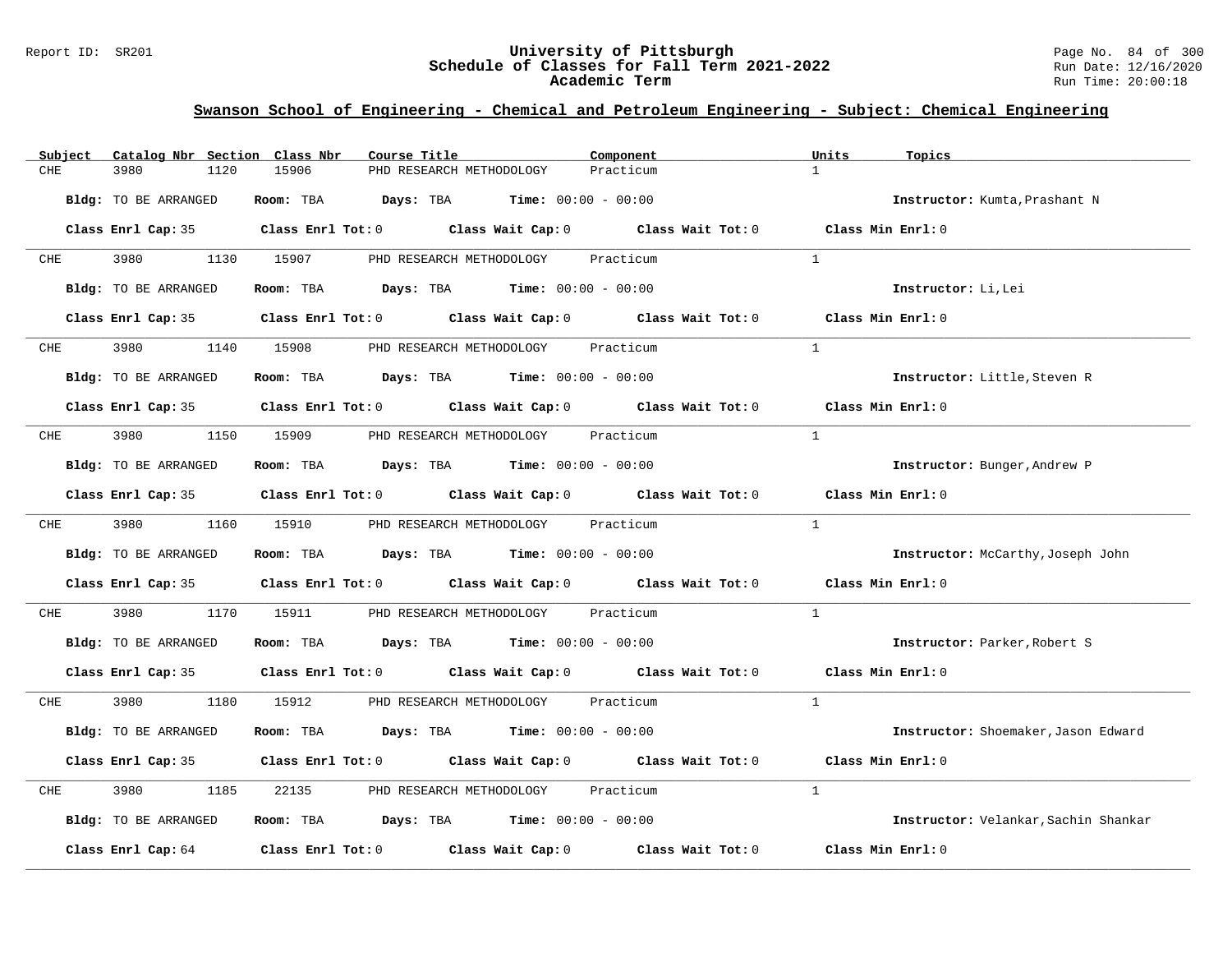| CHE        | 3980<br>1190         | 22136<br>PHD RESEARCH METHODOLOGY<br>Practicum                                             | $\mathbf{1}$                           |
|------------|----------------------|--------------------------------------------------------------------------------------------|----------------------------------------|
|            | Bldg: TO BE ARRANGED | Room: TBA $Days: TBA$ Time: $00:00 - 00:00$                                                | Instructor: Veser, Goetz               |
|            |                      | Class Enrl Cap: 64 Class Enrl Tot: 0 Class Wait Cap: 0 Class Wait Tot: 0 Class Min Enrl: 0 |                                        |
|            |                      | CHE 3980 1195 22137 PHD RESEARCH METHODOLOGY Practicum                                     | $\overline{1}$                         |
|            | Bldg: TO BE ARRANGED | Room: TBA $Days:$ TBA $Time: 00:00 - 00:00$                                                | Instructor: Wilmer, Christopher Eli    |
|            |                      | Class Enrl Cap: 64 Class Enrl Tot: 0 Class Wait Cap: 0 Class Wait Tot: 0 Class Min Enrl: 0 |                                        |
| CHE        |                      | 3980 1200 22138 PHD RESEARCH METHODOLOGY Practicum                                         | $\mathbf{1}$                           |
|            | Bldg: TO BE ARRANGED | Room: TBA $Days:$ TBA $Time:$ $00:00 - 00:00$                                              | Instructor: Yang, Judith Chun-Hsu      |
|            |                      | Class Enrl Cap: 64 Class Enrl Tot: 0 Class Wait Cap: 0 Class Wait Tot: 0 Class Min Enrl: 0 |                                        |
|            |                      | CHE 3980 1205 22139 PHD RESEARCH METHODOLOGY Practicum                                     | <sup>1</sup>                           |
|            | Bldg: TO BE ARRANGED | Room: TBA $\rule{1em}{0.15mm}$ Days: TBA $\rule{1.15mm}]{0.15mm}$ Time: $0.000 - 0.0000$   | Instructor: Vidic, Radisav             |
|            |                      | Class Enrl Cap: 64 Class Enrl Tot: 0 Class Wait Cap: 0 Class Wait Tot: 0                   | Class Min Enrl: 0                      |
| CHE        |                      | 3980 1210 25903 PHD RESEARCH METHODOLOGY Practicum                                         | $\overline{1}$                         |
|            | Bldg: TO BE ARRANGED | Room: TBA $\rule{1em}{0.15mm}$ Days: TBA Time: $00:00 - 00:00$                             | Instructor: Millstone, Jill E          |
|            |                      | Class Enrl Cap: 35 Class Enrl Tot: 0 Class Wait Cap: 0 Class Wait Tot: 0                   | Class Min Enrl: 0                      |
| CHE        |                      | 3980 1215 25904 PHD RESEARCH METHODOLOGY Practicum                                         | $\mathbf{1}$                           |
|            | Bldg: TO BE ARRANGED | Room: TBA $Days:$ TBA $Time: 00:00 - 00:00$                                                | Instructor: Niepa, Tagbo Herman Roland |
|            |                      | Class Enrl Cap: 35 Class Enrl Tot: 0 Class Wait Cap: 0 Class Wait Tot: 0                   | Class Min Enrl: 0                      |
| <b>CHE</b> |                      | 3980 1220 25905 PHD RESEARCH METHODOLOGY<br>Practicum                                      | $\mathbf{1}$                           |
|            | Bldg: TO BE ARRANGED | Room: TBA $Days:$ TBA $Time: 00:00 - 00:00$                                                | Instructor: McCarthy, Joseph John      |
|            | Class Enrl Cap: 35   | Class Enrl Tot: $0$ Class Wait Cap: $0$ Class Wait Tot: $0$                                | Class Min Enrl: 0                      |
|            |                      | CHE 3990 1010 12771 ADVANCED GRADUATE PROJECTS Thesis Research                             | $1 - 15$                               |
|            | Bldg: TO BE ARRANGED | Room: TBA $Days:$ TBA $Time: 00:00 - 00:00$                                                | Instructor: Banerjee, Ipsita           |
|            |                      | Class Enrl Cap: 35 Class Enrl Tot: 0 Class Wait Cap: 0 Class Wait Tot: 0 Class Min Enrl: 0 |                                        |
| CHE        |                      | 3990 1020 15913 ADVANCED GRADUATE PROJECTS Thesis Research 1 - 15                          |                                        |
|            | Bldg: TO BE ARRANGED | Room: TBA $Days: TBA$ Time: $00:00 - 00:00$                                                | Instructor: Bayles, Taryn Melkus       |
|            | Class Enrl Cap: 35   | Class Enrl Tot: 0 Class Wait Cap: 0 Class Wait Tot: 0                                      | Class Min Enrl: 0                      |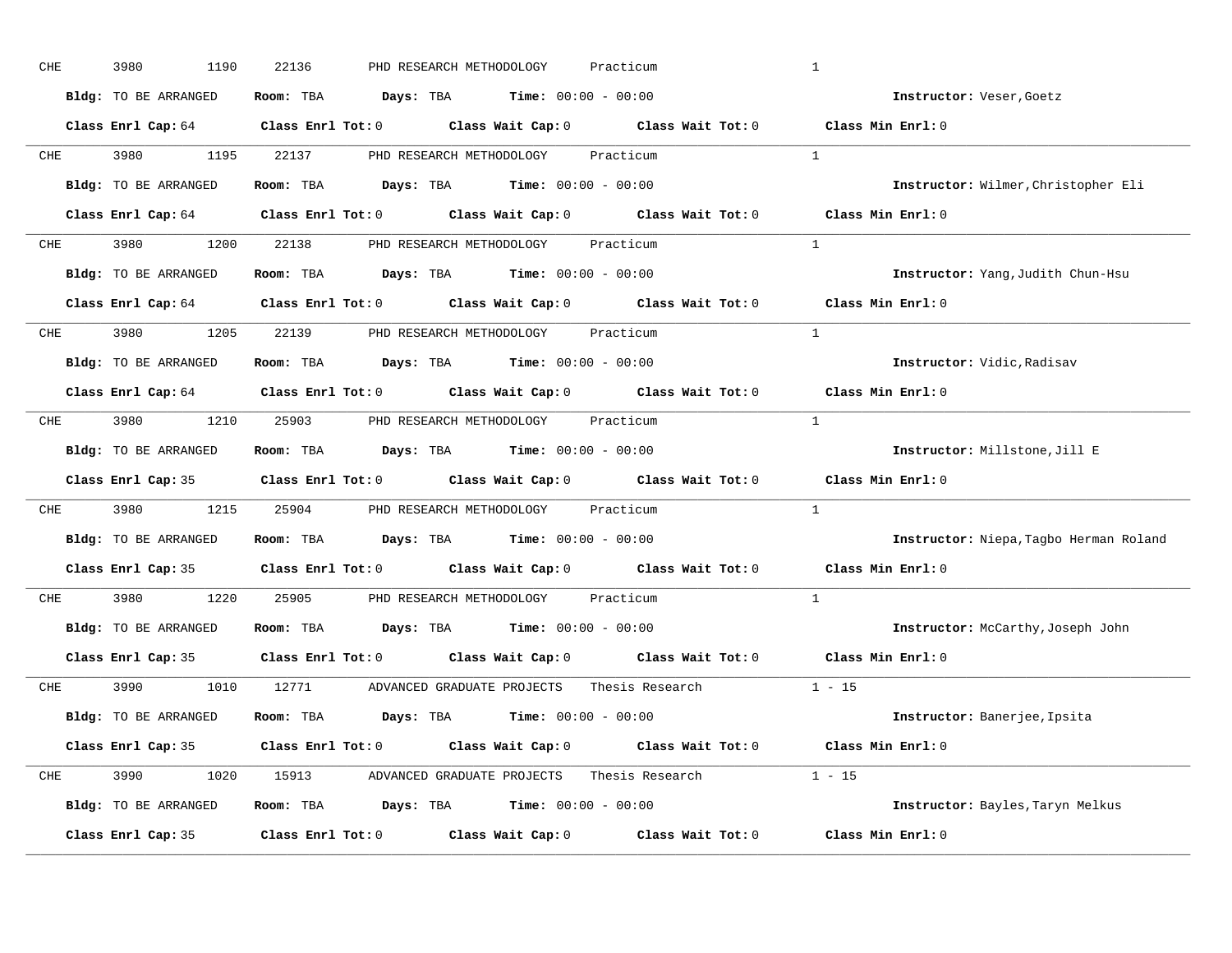### Report ID: SR201 **University of Pittsburgh** Page No. 86 of 300 **Schedule of Classes for Fall Term 2021-2022** Run Date: 12/16/2020 **Academic Term** Run Time: 20:00:18

| Catalog Nbr Section Class Nbr<br>Subject | Course Title                                                                               | Component       | Units<br>Topics                       |
|------------------------------------------|--------------------------------------------------------------------------------------------|-----------------|---------------------------------------|
| CHE<br>3990<br>1030                      | 15914<br>ADVANCED GRADUATE PROJECTS                                                        | Thesis Research | $1 - 15$                              |
| Bldg: TO BE ARRANGED                     | Room: TBA $Days:$ TBA $Time: 00:00 - 00:00$                                                |                 | Instructor: Beckman, Eric J           |
|                                          | Class Enrl Cap: 35 Class Enrl Tot: 0 Class Wait Cap: 0 Class Wait Tot: 0 Class Min Enrl: 0 |                 |                                       |
| 3990 000<br><b>CHE</b>                   | 1040 15915<br>ADVANCED GRADUATE PROJECTS                                                   | Thesis Research | $1 - 15$                              |
| Bldg: TO BE ARRANGED                     | Room: TBA $Days:$ TBA $Time: 00:00 - 00:00$                                                |                 | Instructor: Bourmpakis, Ioannis       |
|                                          | Class Enrl Cap: 35 Class Enrl Tot: 0 Class Wait Cap: 0 Class Wait Tot: 0 Class Min Enrl: 0 |                 |                                       |
| 3990<br><b>CHE</b>                       | 1050 15916 ADVANCED GRADUATE PROJECTS                                                      | Thesis Research | $1 - 15$                              |
| Bldg: TO BE ARRANGED                     | Room: TBA $Days:$ TBA $Time: 00:00 - 00:00$                                                |                 | Instructor: Keith, John A             |
|                                          | Class Enrl Cap: 35 Class Enrl Tot: 0 Class Wait Cap: 0 Class Wait Tot: 0 Class Min Enrl: 0 |                 |                                       |
| 3990 700<br>CHE                          |                                                                                            |                 | $1 - 15$                              |
| Bldg: TO BE ARRANGED                     | Room: TBA $Days:$ TBA $Time: 00:00 - 00:00$                                                |                 | Instructor: Enick, Robert M           |
|                                          | Class Enrl Cap: 35 Class Enrl Tot: 0 Class Wait Cap: 0 Class Wait Tot: 0 Class Min Enrl: 0 |                 |                                       |
| 3990 000<br>CHE                          | 1070 15918<br>ADVANCED GRADUATE PROJECTS Thesis Research                                   |                 | $1 - 15$                              |
| Bldg: TO BE ARRANGED                     | Room: TBA $Days:$ TBA $Time: 00:00 - 00:00$                                                |                 | Instructor: Federspiel, William       |
|                                          | Class Enrl Cap: 35 Class Enrl Tot: 0 Class Wait Cap: 0 Class Wait Tot: 0 Class Min Enrl: 0 |                 |                                       |
| 3990<br>CHE<br>1080                      | 15919 ADVANCED GRADUATE PROJECTS Thesis Research                                           |                 | $1 - 15$                              |
| Bldg: TO BE ARRANGED                     | Room: TBA $Days:$ TBA $Time: 00:00 - 00:00$                                                |                 | Instructor: Fullerton Shirey, Susan K |
|                                          | Class Enrl Cap: 35 Class Enrl Tot: 0 Class Wait Cap: 0 Class Wait Tot: 0 Class Min Enrl: 0 |                 |                                       |
| 3990 700<br>CHE                          | 1090 15920 ADVANCED GRADUATE PROJECTS Thesis Research 1 - 15                               |                 |                                       |
| Bldg: TO BE ARRANGED                     | Room: TBA $Days:$ TBA $Time: 00:00 - 00:00$                                                |                 | Instructor: Morsi, Badie I            |
|                                          | Class Enrl Cap: 35 Class Enrl Tot: 0 Class Wait Cap: 0 Class Wait Tot: 0 Class Min Enrl: 0 |                 |                                       |
| 3990<br>CHE<br>1100                      | 15921 ADVANCED GRADUATE PROJECTS Thesis Research                                           |                 | $1 - 15$                              |
| Bldg: TO BE ARRANGED                     | Room: TBA $Days:$ TBA $Time: 00:00 - 00:00$                                                |                 | Instructor: Johnson, J Karl           |
| Class Enrl Cap: 35                       | Class Enrl Tot: $0$ Class Wait Cap: $0$ Class Wait Tot: $0$                                |                 | Class Min Enrl: 0                     |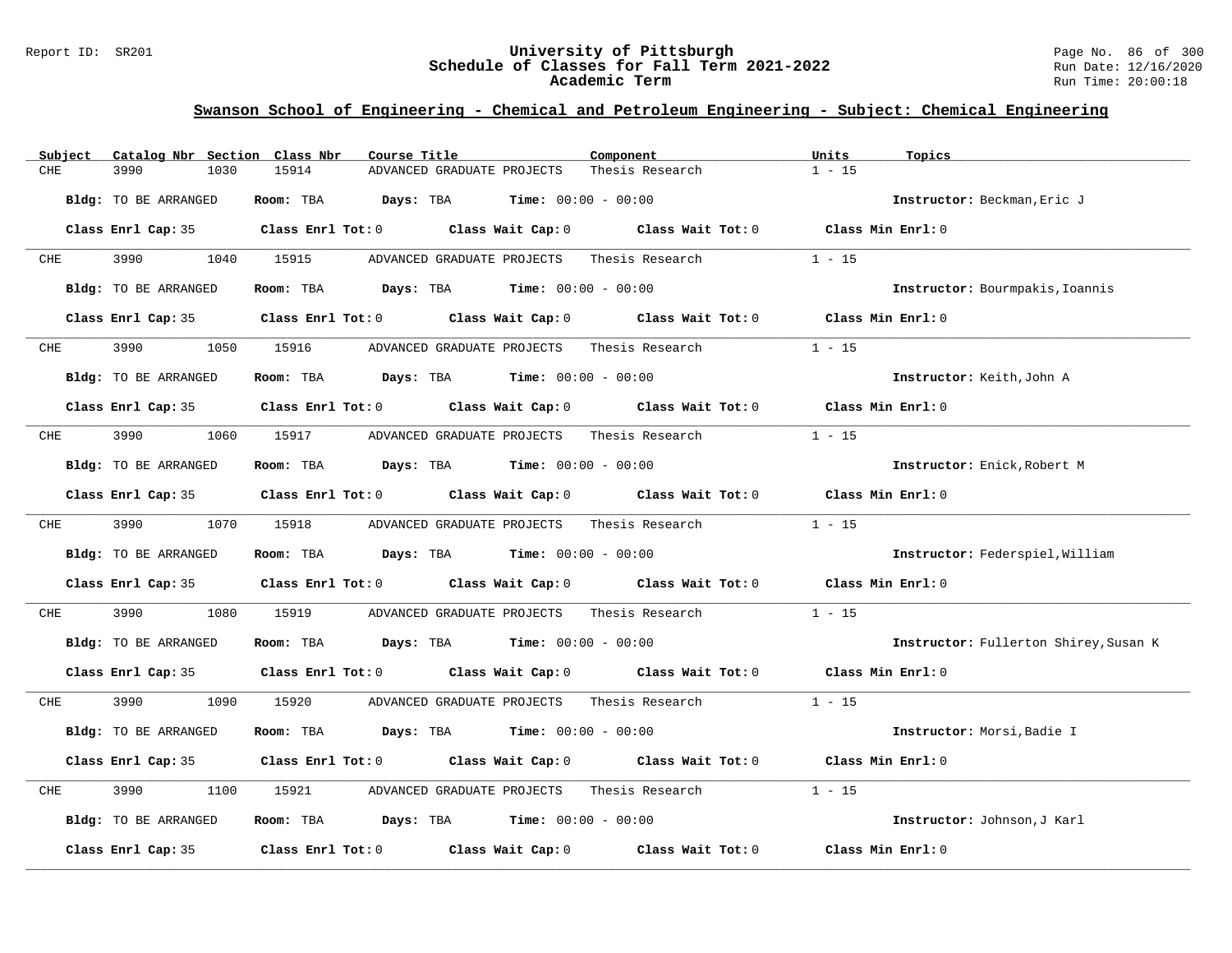| CHE         | 3990<br>1110         | 15922<br>Thesis Research<br>ADVANCED GRADUATE PROJECTS                                              | $1 - 15$                             |
|-------------|----------------------|-----------------------------------------------------------------------------------------------------|--------------------------------------|
|             | Bldg: TO BE ARRANGED | Room: TBA $Days: TBA$ Time: $00:00 - 00:00$                                                         | Instructor: McKone, James R          |
|             |                      | Class Enrl Cap: 35 Class Enrl Tot: 0 Class Wait Cap: 0 Class Wait Tot: 0 Class Min Enrl: 0          |                                      |
|             | CHE 3990 1120 15923  | ADVANCED GRADUATE PROJECTS<br>Thesis Research                                                       | $1 - 15$                             |
|             | Bldg: TO BE ARRANGED | Room: TBA $Days: TBA$ Time: $00:00 - 00:00$                                                         | Instructor: Kumta, Prashant N        |
|             |                      | Class Enrl Cap: 35 Class Enrl Tot: 0 Class Wait Cap: 0 Class Wait Tot: 0 Class Min Enrl: 0          |                                      |
|             |                      | CHE 3990 1130 15924 ADVANCED GRADUATE PROJECTS Thesis Research 1 - 15                               |                                      |
|             | Bldg: TO BE ARRANGED | Room: TBA $Days:$ TBA Time: $00:00 - 00:00$                                                         | Instructor: Li, Lei                  |
|             |                      | Class Enrl Cap: 35 $\qquad$ Class Enrl Tot: 0 $\qquad$ Class Wait Cap: 0 $\qquad$ Class Wait Tot: 0 | Class Min Enrl: 0                    |
|             |                      | CHE 3990 1140 15925 ADVANCED GRADUATE PROJECTS Thesis Research                                      | $1 - 15$                             |
|             | Bldg: TO BE ARRANGED | Room: TBA $Days: TBA$ Time: $00:00 - 00:00$                                                         | Instructor: Little, Steven R         |
|             |                      | Class Enrl Cap: 35 Class Enrl Tot: 0 Class Wait Cap: 0 Class Wait Tot: 0 Class Min Enrl: 0          |                                      |
| CHE         |                      | 3990 1150 15926 ADVANCED GRADUATE PROJECTS Thesis Research 1 - 15                                   |                                      |
|             | Bldg: TO BE ARRANGED | Room: TBA $Days: TBA$ Time: $00:00 - 00:00$                                                         | Instructor: Bunger, Andrew P         |
|             |                      | Class Enrl Cap: 35 Class Enrl Tot: 0 Class Wait Cap: 0 Class Wait Tot: 0 Class Min Enrl: 0          |                                      |
| ${\rm CHE}$ |                      | 3990 1160 15927 ADVANCED GRADUATE PROJECTS Thesis Research                                          | $1 - 15$                             |
|             | Bldg: TO BE ARRANGED | Room: TBA $Days:$ TBA $Time: 00:00 - 00:00$                                                         | Instructor: McCarthy, Joseph John    |
|             |                      | Class Enrl Cap: 35 Class Enrl Tot: 0 Class Wait Cap: 0 Class Wait Tot: 0                            | Class Min Enrl: 0                    |
| <b>CHE</b>  | 3990 700             | 1170 15928 ADVANCED GRADUATE PROJECTS Thesis Research                                               | $1 - 15$                             |
|             | Bldg: TO BE ARRANGED | Room: TBA $Days:$ TBA $Time: 00:00 - 00:00$                                                         | Instructor: Parker, Robert S         |
|             |                      | Class Enrl Cap: 35 Class Enrl Tot: 0 Class Wait Cap: 0 Class Wait Tot: 0                            | Class Min Enrl: 0                    |
|             |                      | CHE 3990 1180 15929 ADVANCED GRADUATE PROJECTS                                                      | Thesis Research $1 - 15$             |
|             | Bldg: TO BE ARRANGED | Room: TBA $Days:$ TBA $Time: 00:00 - 00:00$                                                         | Instructor: Shoemaker, Jason Edward  |
|             |                      | Class Enrl Cap: 35 Class Enrl Tot: 0 Class Wait Cap: 0 Class Wait Tot: 0 Class Min Enrl: 0          |                                      |
|             |                      | CHE 3990 1185 22140 ADVANCED GRADUATE PROJECTS Thesis Research 1 - 15                               |                                      |
|             | Bldg: TO BE ARRANGED | Room: TBA $Days: TBA$ Time: $00:00 - 00:00$                                                         | Instructor: Velankar, Sachin Shankar |
|             |                      | Class Enrl Cap: 64 $\qquad$ Class Enrl Tot: 0 $\qquad$ Class Wait Cap: 0 $\qquad$ Class Wait Tot: 0 | Class Min Enrl: 0                    |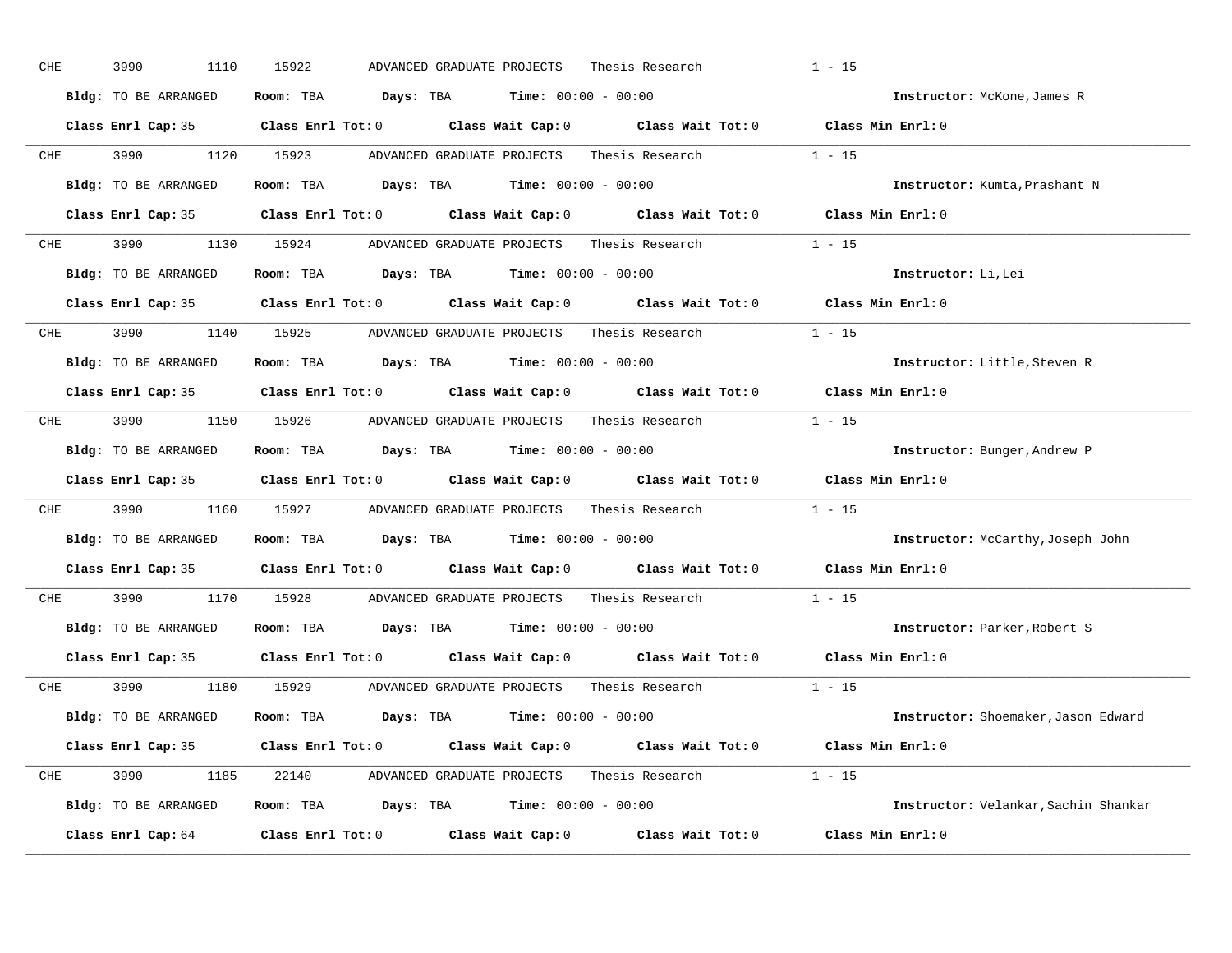### Report ID: SR201 **University of Pittsburgh** Page No. 88 of 300 **Schedule of Classes for Fall Term 2021-2022** Run Date: 12/16/2020 **Academic Term** Run Time: 20:00:18

| Catalog Nbr Section Class Nbr<br>Subject | Course Title                                                                               | Component       | Units<br>Topics                        |
|------------------------------------------|--------------------------------------------------------------------------------------------|-----------------|----------------------------------------|
| CHE<br>3990<br>1190                      | 22141<br>ADVANCED GRADUATE PROJECTS                                                        | Thesis Research | $1 - 15$                               |
| Bldg: TO BE ARRANGED                     | <b>Days:</b> TBA <b>Time:</b> $00:00 - 00:00$<br>Room: TBA                                 |                 | Instructor: Veser, Goetz               |
|                                          | Class Enrl Cap: 64 Class Enrl Tot: 0 Class Wait Cap: 0 Class Wait Tot: 0 Class Min Enrl: 0 |                 |                                        |
| 3990<br>1195<br>CHE                      | 22142<br>ADVANCED GRADUATE PROJECTS                                                        | Thesis Research | $1 - 15$                               |
| Bldg: TO BE ARRANGED                     | Room: TBA $Days:$ TBA $Time: 00:00 - 00:00$                                                |                 | Instructor: Wilmer, Christopher Eli    |
|                                          | Class Enrl Cap: 64 Class Enrl Tot: 0 Class Wait Cap: 0 Class Wait Tot: 0 Class Min Enrl: 0 |                 |                                        |
| 3990<br>1200<br>CHE                      | 22143<br>ADVANCED GRADUATE PROJECTS                                                        | Thesis Research | $1 - 15$                               |
| Bldg: TO BE ARRANGED                     | Room: TBA $Days:$ TBA $Time: 00:00 - 00:00$                                                |                 | Instructor: Yang, Judith Chun-Hsu      |
|                                          | Class Enrl Cap: 64 (class Enrl Tot: 0) (class Wait Cap: 0) (class Wait Tot: 0)             |                 | Class Min Enrl: 0                      |
| 3990<br>1205<br>CHE                      | 22144 ADVANCED GRADUATE PROJECTS                                                           | Thesis Research | $1 - 15$                               |
| Bldg: TO BE ARRANGED                     | Room: TBA $Days:$ TBA $Time: 00:00 - 00:00$                                                |                 | Instructor: Vidic, Radisav             |
|                                          | Class Enrl Cap: 64 Class Enrl Tot: 0 Class Wait Cap: 0 Class Wait Tot: 0 Class Min Enrl: 0 |                 |                                        |
| 3990 3990<br>1210<br><b>CHE</b>          | 25906<br>ADVANCED GRADUATE PROJECTS Thesis Research                                        |                 | $1 - 15$                               |
| Bldg: TO BE ARRANGED                     | Room: TBA $Days:$ TBA $Time: 00:00 - 00:00$                                                |                 | Instructor: Millstone, Jill E          |
|                                          | Class Enrl Cap: 35 Class Enrl Tot: 0 Class Wait Cap: 0 Class Wait Tot: 0                   |                 | Class Min Enrl: 0                      |
| 3990<br>CHE<br>1215                      | 25907<br>ADVANCED GRADUATE PROJECTS                                                        | Thesis Research | $1 - 15$                               |
| Bldg: TO BE ARRANGED                     | Room: TBA $Days:$ TBA $Time: 00:00 - 00:00$                                                |                 | Instructor: Niepa, Tagbo Herman Roland |
|                                          | Class Enrl Cap: 35 Class Enrl Tot: 0 Class Wait Cap: 0 Class Wait Tot: 0 Class Min Enrl: 0 |                 |                                        |
| 3990 70<br>1220<br>CHE                   | 25908<br>ADVANCED GRADUATE PROJECTS Thesis Research                                        |                 | $1 - 15$                               |
| Bldg: TO BE ARRANGED                     | Room: TBA $Days:$ TBA $Time: 00:00 - 00:00$                                                |                 | Instructor: Staff                      |
|                                          | Class Enrl Cap: 35 Class Enrl Tot: 0 Class Wait Cap: 0 Class Wait Tot: 0                   |                 | Class Min Enrl: 0                      |
| 3999<br>CHE<br>1010                      | PH.D. DISSERTATION Thesis Research<br>12772                                                |                 | $1 - 15$                               |
| Bldg: TO BE ARRANGED                     | Room: TBA $Days:$ TBA $Time: 00:00 - 00:00$                                                |                 | Instructor: Banerjee, Ipsita           |
| Class Enrl Cap: 35                       | Class Enrl Tot: $0$ Class Wait Cap: $0$ Class Wait Tot: $0$                                |                 | Class Min Enrl: 0                      |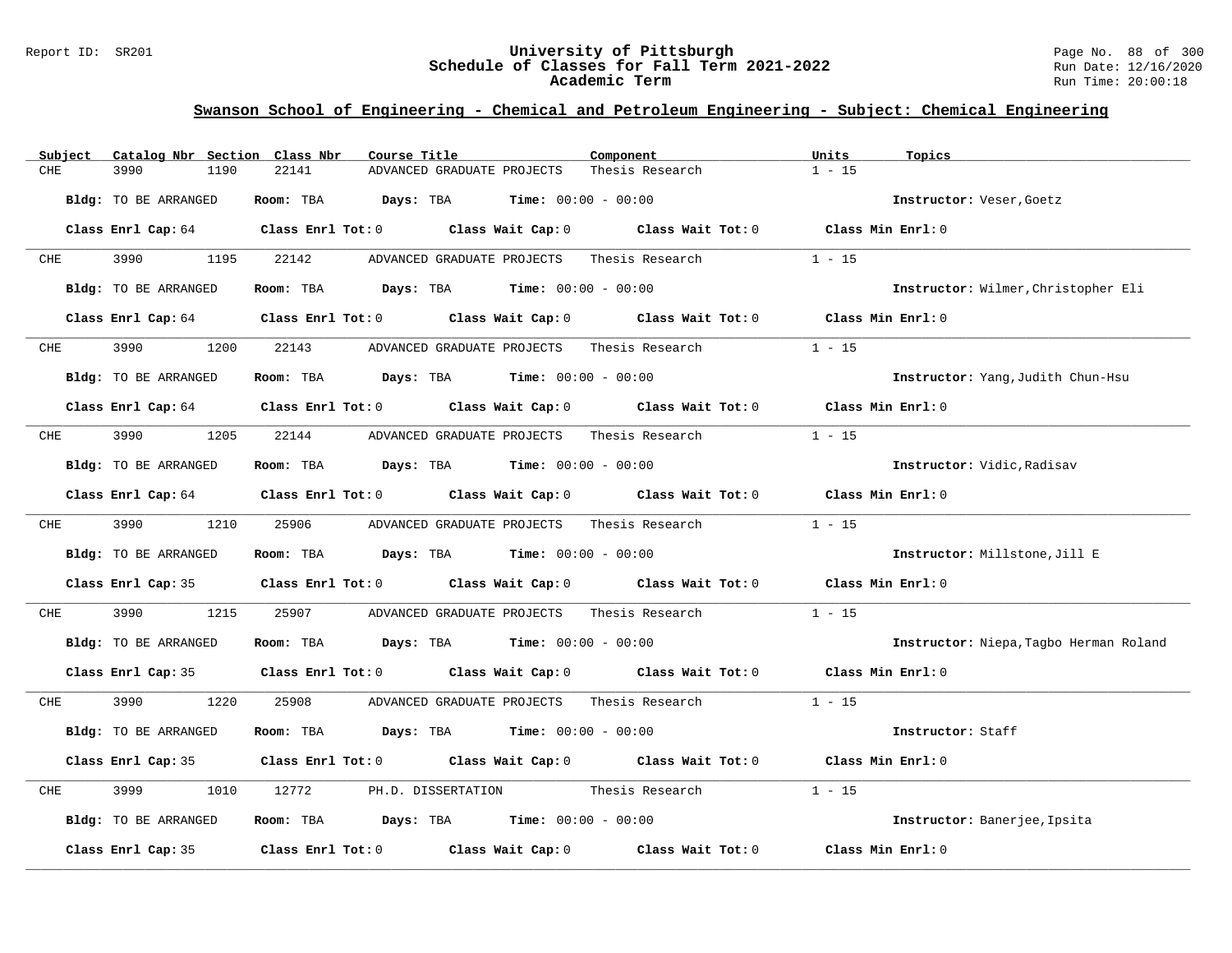| CHE        | 3999<br>1020         | 15828<br>PH.D. DISSERTATION<br>Thesis Research                                                      | $1 - 15$                              |
|------------|----------------------|-----------------------------------------------------------------------------------------------------|---------------------------------------|
|            | Bldg: TO BE ARRANGED | Room: TBA $Days:$ TBA $Time: 00:00 - 00:00$                                                         | Instructor: Bayles, Taryn Melkus      |
|            |                      | Class Enrl Cap: 35 Class Enrl Tot: 0 Class Wait Cap: 0 Class Wait Tot: 0 Class Min Enrl: 0          |                                       |
|            |                      | CHE 3999 1030 15829 PH.D. DISSERTATION Thesis Research 1 - 15                                       |                                       |
|            | Bldg: TO BE ARRANGED | Room: TBA $Days:$ TBA Time: $00:00 - 00:00$                                                         | Instructor: Beckman, Eric J           |
|            |                      | Class Enrl Cap: 35 Class Enrl Tot: 0 Class Wait Cap: 0 Class Wait Tot: 0 Class Min Enrl: 0          |                                       |
|            |                      | CHE 3999 1040 15830 PH.D. DISSERTATION Thesis Research 1 - 15                                       |                                       |
|            | Bldg: TO BE ARRANGED | Room: TBA $Days:$ TBA $Time: 00:00 - 00:00$                                                         | Instructor: Bourmpakis, Ioannis       |
|            |                      | Class Enrl Cap: 35 Class Enrl Tot: 0 Class Wait Cap: 0 Class Wait Tot: 0 Class Min Enrl: 0          |                                       |
|            |                      | CHE 3999 1050 15831 PH.D. DISSERTATION Thesis Research 1 - 15                                       |                                       |
|            | Bldg: TO BE ARRANGED | Room: TBA $Days:$ TBA $Time: 00:00 - 00:00$                                                         | Instructor: Keith, John A             |
|            |                      | Class Enrl Cap: 35 Class Enrl Tot: 0 Class Wait Cap: 0 Class Wait Tot: 0 Class Min Enrl: 0          |                                       |
|            |                      | CHE 3999 1060 15832 PH.D. DISSERTATION Thesis Research 1 - 15                                       |                                       |
|            | Bldg: TO BE ARRANGED | Room: TBA $Days:$ TBA $Time: 00:00 - 00:00$                                                         | Instructor: Enick, Robert M           |
|            |                      | Class Enrl Cap: 35 Class Enrl Tot: 0 Class Wait Cap: 0 Class Wait Tot: 0 Class Min Enrl: 0          |                                       |
| <b>CHE</b> |                      | 3999 1070 15833 PH.D. DISSERTATION Thesis Research 1 - 15                                           |                                       |
|            | Bldg: TO BE ARRANGED | Room: TBA $Days:$ TBA $Time: 00:00 - 00:00$                                                         | Instructor: Federspiel, William       |
|            |                      | Class Enrl Cap: 35 $\qquad$ Class Enrl Tot: 0 $\qquad$ Class Wait Cap: 0 $\qquad$ Class Wait Tot: 0 | Class Min Enrl: 0                     |
| <b>CHE</b> |                      | 3999 1080 15834 PH.D. DISSERTATION Thesis Research                                                  | $1 - 15$                              |
|            |                      | Bldg: TO BE ARRANGED Room: TBA Days: TBA Time: 00:00 - 00:00                                        | Instructor: Fullerton Shirey, Susan K |
|            |                      | Class Enrl Cap: 35 Class Enrl Tot: 0 Class Wait Cap: 0 Class Wait Tot: 0 Class Min Enrl: 0          |                                       |
|            |                      | CHE 3999 1090 15835 PH.D. DISSERTATION Thesis Research 1 - 15                                       |                                       |
|            | Bldg: TO BE ARRANGED | Room: TBA $\rule{1em}{0.15mm}$ Days: TBA $\rule{1.15mm}]{0.15mm}$ Time: $00:00 - 00:00$             | <b>Instructor:</b> Vidic,Radisav      |
|            |                      | Class Enrl Cap: 35 Class Enrl Tot: 0 Class Wait Cap: 0 Class Wait Tot: 0 Class Min Enrl: 0          |                                       |
|            |                      | CHE 3999 1100 15836 PH.D. DISSERTATION Thesis Research 1 - 15                                       |                                       |
|            |                      | Bldg: TO BE ARRANGED Room: TBA Days: TBA Time: 00:00 - 00:00                                        | Instructor: Johnson, J Karl           |
|            |                      | Class Enrl Cap: 35 Class Enrl Tot: 0 Class Wait Cap: 0 Class Wait Tot: 0 Class Min Enrl: 0          |                                       |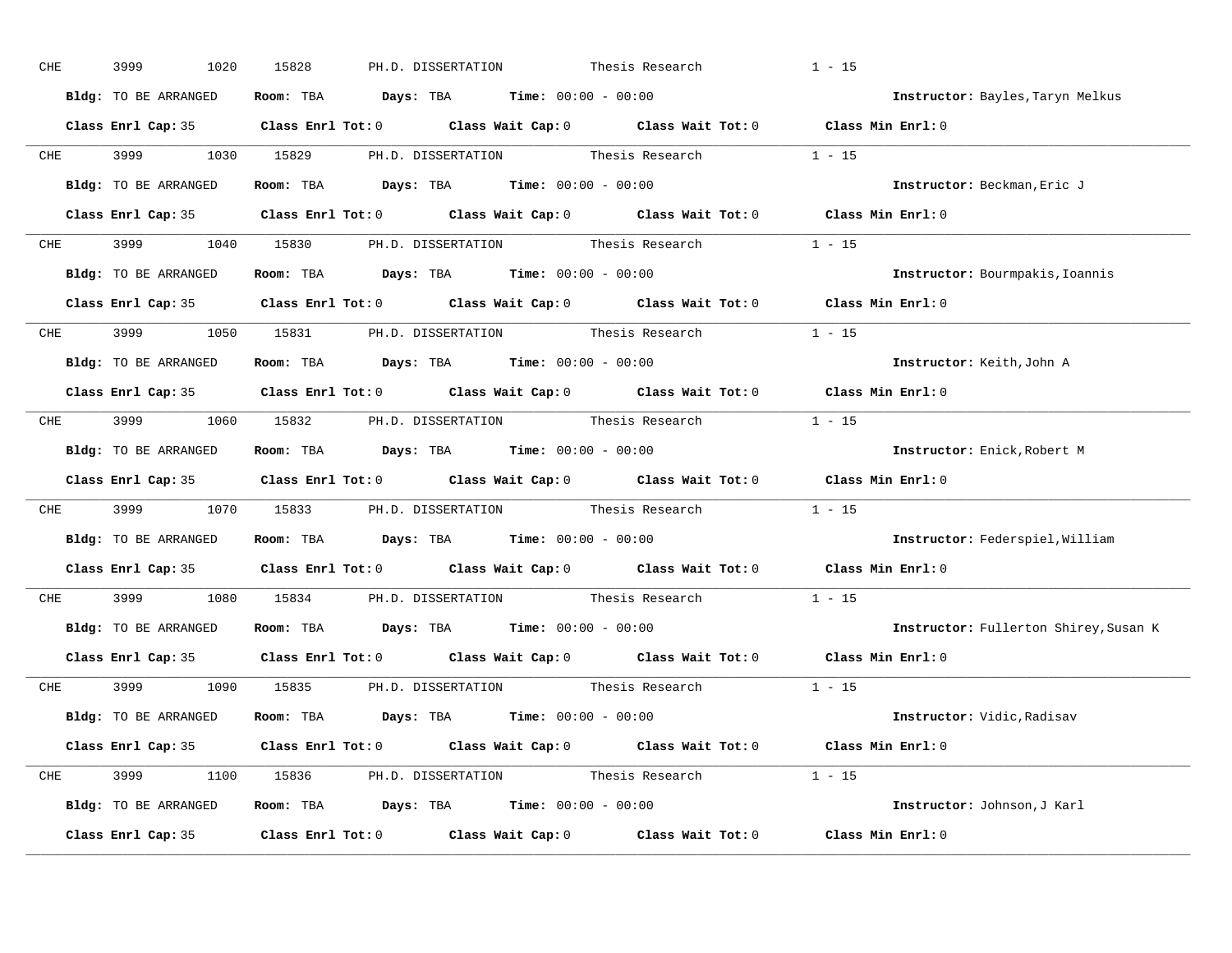#### Report ID: SR201 **University of Pittsburgh** Page No. 90 of 300 **Schedule of Classes for Fall Term 2021-2022** Run Date: 12/16/2020 **Academic Term** Run Time: 20:00:18

| Catalog Nbr Section Class Nbr<br>Subject | Course Title                                                                               | Component       | Units<br>Topics                     |
|------------------------------------------|--------------------------------------------------------------------------------------------|-----------------|-------------------------------------|
| <b>CHE</b><br>3999<br>1110               | 15837<br>PH.D. DISSERTATION                                                                | Thesis Research | $1 - 15$                            |
| Bldg: TO BE ARRANGED                     | Room: TBA $Days:$ TBA $Time: 00:00 - 00:00$                                                |                 | Instructor: Klinzing, George E      |
|                                          | Class Enrl Cap: 35 Class Enrl Tot: 0 Class Wait Cap: 0 Class Wait Tot: 0 Class Min Enrl: 0 |                 |                                     |
| CHE 3999                                 | 1120 15838<br>PH.D. DISSERTATION Thesis Research                                           |                 | $1 - 15$                            |
| Bldg: TO BE ARRANGED                     | Room: TBA $Days: TBA$ Time: $00:00 - 00:00$                                                |                 | Instructor: Kumta, Prashant N       |
|                                          | Class Enrl Cap: 35 Class Enrl Tot: 0 Class Wait Cap: 0 Class Wait Tot: 0 Class Min Enrl: 0 |                 |                                     |
| CHE 3999                                 | 1130 15839 PH.D. DISSERTATION Thesis Research                                              |                 | $1 - 15$                            |
| Bldg: TO BE ARRANGED                     | Room: TBA $Days:$ TBA $Time: 00:00 - 00:00$                                                |                 | Instructor: Li, Lei                 |
|                                          | Class Enrl Cap: 35 Class Enrl Tot: 0 Class Wait Cap: 0 Class Wait Tot: 0 Class Min Enrl: 0 |                 |                                     |
| CHE 3999                                 | 1140 15840 PH.D. DISSERTATION Thesis Research                                              |                 | $1 - 15$                            |
| Bldg: TO BE ARRANGED                     | Room: TBA $Days:$ TBA $Time:$ 00:00 - 00:00                                                |                 | Instructor: Little, Steven R        |
|                                          | Class Enrl Cap: 35 Class Enrl Tot: 0 Class Wait Cap: 0 Class Wait Tot: 0 Class Min Enrl: 0 |                 |                                     |
|                                          | CHE 3999 1150 15841 PH.D. DISSERTATION Thesis Research 1 - 15                              |                 |                                     |
| Bldg: TO BE ARRANGED                     | Room: TBA $Days:$ TBA $Time: 00:00 - 00:00$                                                |                 | Instructor: Bunger, Andrew P        |
|                                          | Class Enrl Cap: 35 Class Enrl Tot: 0 Class Wait Cap: 0 Class Wait Tot: 0 Class Min Enrl: 0 |                 |                                     |
| CHE<br>3999 700                          | 1160 15842 PH.D. DISSERTATION Thesis Research                                              |                 | $1 - 15$                            |
| Bldg: TO BE ARRANGED                     | <b>Room:</b> TBA $Days: TBA$ <b>Time:</b> $00:00 - 00:00$                                  |                 | Instructor: McCarthy, Joseph John   |
|                                          | Class Enrl Cap: 35 Class Enrl Tot: 0 Class Wait Cap: 0 Class Wait Tot: 0 Class Min Enrl: 0 |                 |                                     |
|                                          | CHE 3999 1170 15843 PH.D. DISSERTATION Thesis Research 1 - 15                              |                 |                                     |
| Bldg: TO BE ARRANGED                     | Room: TBA $Days:$ TBA $Time: 00:00 - 00:00$                                                |                 | Instructor: Parker, Robert S        |
|                                          | Class Enrl Cap: 35 Class Enrl Tot: 0 Class Wait Cap: 0 Class Wait Tot: 0 Class Min Enrl: 0 |                 |                                     |
| 3999<br>CHE                              | 1180 15844 PH.D. DISSERTATION Thesis Research                                              |                 | $1 - 15$                            |
| Bldg: TO BE ARRANGED                     | Room: TBA $\rule{1em}{0.15mm}$ Days: TBA Time: $00:00 - 00:00$                             |                 | Instructor: Shoemaker, Jason Edward |
|                                          | Class Enrl Cap: 35 Class Enrl Tot: 0 Class Wait Cap: 0 Class Wait Tot: 0 Class Min Enrl: 0 |                 |                                     |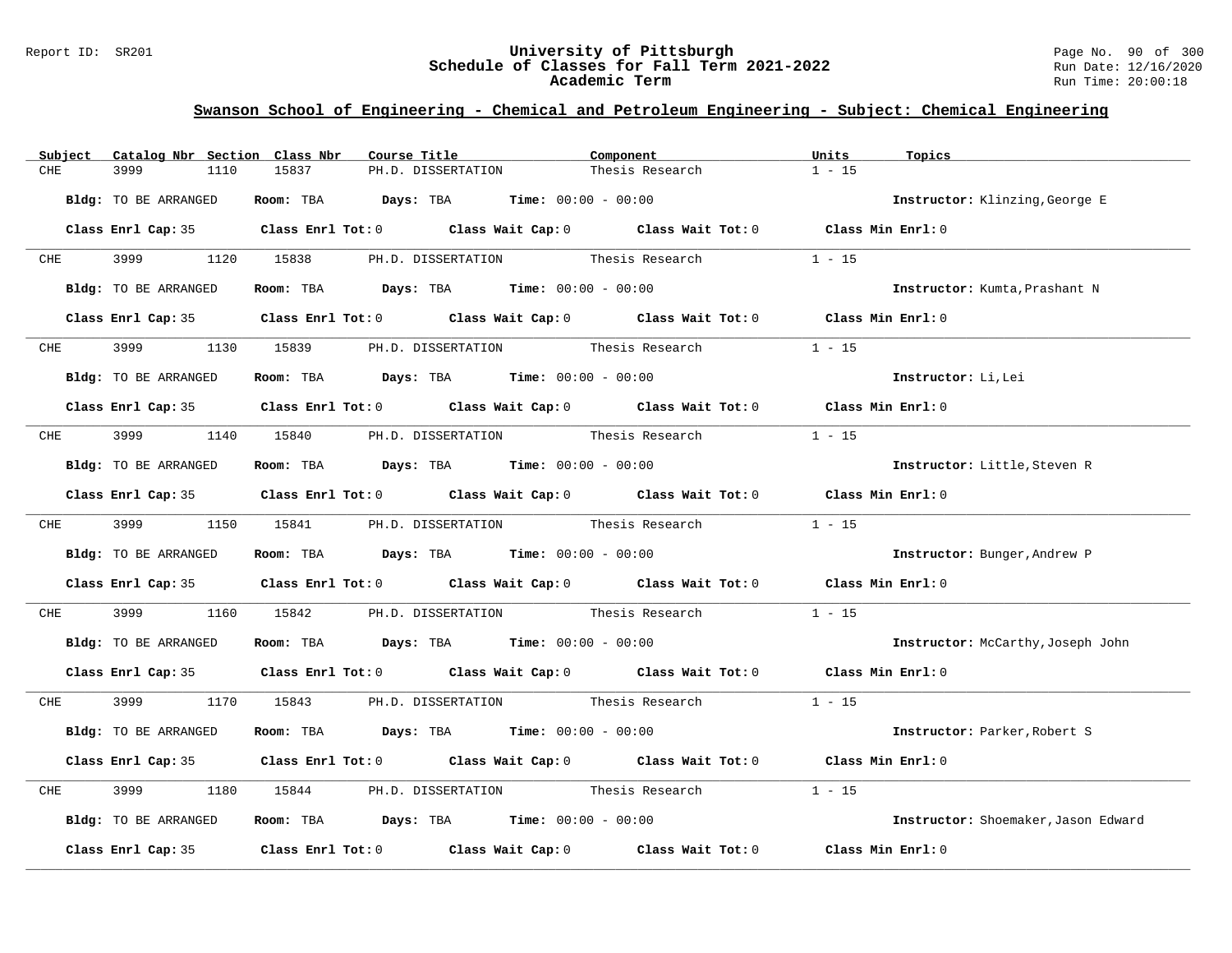| ${\rm CHE}$ | 3999<br>1185         | 22145<br>PH.D. DISSERTATION Thesis Research                                                |                                           | $1 - 15$                               |
|-------------|----------------------|--------------------------------------------------------------------------------------------|-------------------------------------------|----------------------------------------|
|             | Bldg: TO BE ARRANGED | Room: TBA $\rule{1em}{0.15mm}$ Days: TBA Time: $00:00 - 00:00$                             |                                           | Instructor: Velankar, Sachin Shankar   |
|             |                      | Class Enrl Cap: 64 Class Enrl Tot: 0 Class Wait Cap: 0 Class Wait Tot: 0 Class Min Enrl: 0 |                                           |                                        |
| <b>CHE</b>  | 3999 1190 22146      |                                                                                            | PH.D. DISSERTATION Thesis Research 1 - 15 |                                        |
|             | Bldg: TO BE ARRANGED | Room: TBA $\rule{1em}{0.15mm}$ Days: TBA Time: $00:00 - 00:00$                             |                                           | Instructor: Veser, Goetz               |
|             |                      | Class Enrl Cap: 64 Class Enrl Tot: 0 Class Wait Cap: 0 Class Wait Tot: 0 Class Min Enrl: 0 |                                           |                                        |
| <b>CHE</b>  |                      | 3999 1195 22147 PH.D. DISSERTATION Thesis Research 1 - 15                                  |                                           |                                        |
|             | Bldg: TO BE ARRANGED | Room: TBA $Days:$ TBA $Time: 00:00 - 00:00$                                                |                                           | Instructor: Wilmer, Christopher Eli    |
|             |                      | Class Enrl Cap: 64 Class Enrl Tot: 0 Class Wait Cap: 0 Class Wait Tot: 0 Class Min Enrl: 0 |                                           |                                        |
| <b>CHE</b>  |                      | 3999 1200 22148 PH.D. DISSERTATION Thesis Research                                         |                                           | $1 - 15$                               |
|             | Bldg: TO BE ARRANGED | Room: TBA $Days:$ TBA $Time: 00:00 - 00:00$                                                |                                           | Instructor: Yang, Judith Chun-Hsu      |
|             |                      | Class Enrl Cap: 64 Class Enrl Tot: 0 Class Wait Cap: 0 Class Wait Tot: 0 Class Min Enrl: 0 |                                           |                                        |
| <b>CHE</b>  |                      | 3999 1205 22149 PH.D. DISSERTATION Thesis Research                                         |                                           | $1 - 15$                               |
|             | Bldg: TO BE ARRANGED | Room: TBA $\rule{1em}{0.15mm}$ Days: TBA Time: $00:00 - 00:00$                             |                                           | Instructor: McCarthy, Joseph John      |
|             |                      | Class Enrl Cap: 64 Class Enrl Tot: 0 Class Wait Cap: 0 Class Wait Tot: 0 Class Min Enrl: 0 |                                           |                                        |
| CHE         |                      | 3999 1210 25909 PH.D. DISSERTATION Thesis Research 1 - 15                                  |                                           |                                        |
|             | Bldg: TO BE ARRANGED | Room: TBA $Days:$ TBA $Time: 00:00 - 00:00$                                                |                                           | Instructor: Niepa, Tagbo Herman Roland |
|             |                      | Class Enrl Cap: 35 Class Enrl Tot: 0 Class Wait Cap: 0 Class Wait Tot: 0 Class Min Enrl: 0 |                                           |                                        |
|             |                      | CHE 3999 1215 25910 PH.D. DISSERTATION Thesis Research                                     |                                           | $1 - 15$                               |
|             | Bldg: TO BE ARRANGED | Room: TBA Days: TBA Time: $00:00 - 00:00$                                                  |                                           | Instructor: Staff                      |
|             |                      | Class Enrl Cap: 35 Class Enrl Tot: 0 Class Wait Cap: 0 Class Wait Tot: 0 Class Min Enrl: 0 |                                           |                                        |
| CHE         | 3999 (1989)          | 1220 25911 PH.D. DISSERTATION Thesis Research 1 - 15                                       |                                           |                                        |
|             | Bldg: TO BE ARRANGED | Room: TBA $Days:$ TBA Time: $00:00 - 00:00$                                                |                                           | Instructor: Staff                      |
|             |                      | Class Enrl Cap: 35 Class Enrl Tot: 0 Class Wait Cap: 0 Class Wait Tot: 0 Class Min Enrl: 0 |                                           |                                        |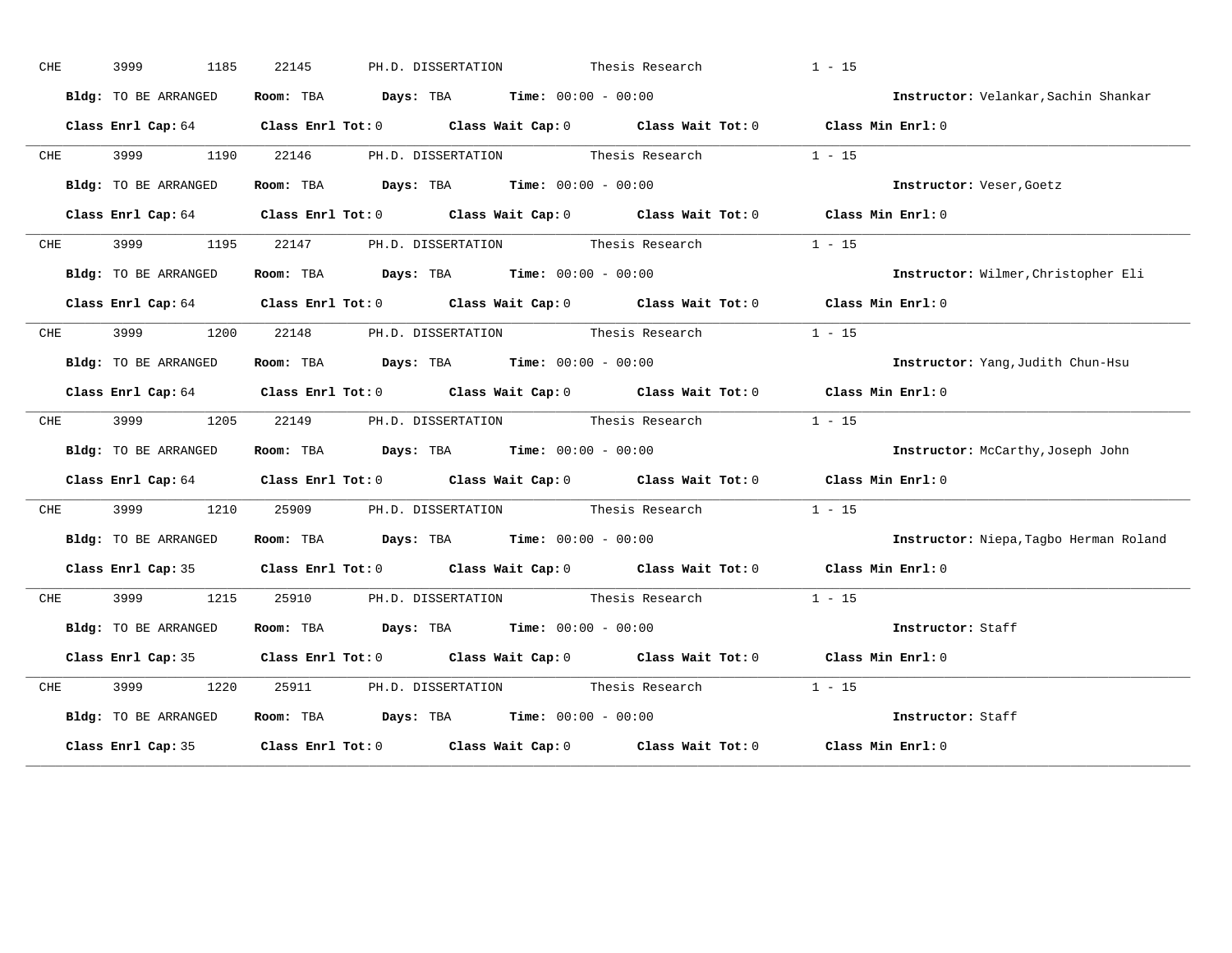#### Report ID: SR201 **University of Pittsburgh** Page No. 92 of 300 **Schedule of Classes for Fall Term 2021-2022** Run Date: 12/16/2020 **Academic Term** Run Time: 20:00:18

|      | Subject Catalog Nbr Section Class Nbr | Course Title                                                               |                                                                | Component                                                                                          | Units<br>Topics              |  |
|------|---------------------------------------|----------------------------------------------------------------------------|----------------------------------------------------------------|----------------------------------------------------------------------------------------------------|------------------------------|--|
| PETE | 1097<br>1010                          | 12850                                                                      | SPECIAL PROJECTS                                               | Directed Studies                                                                                   | $1 - 6$                      |  |
|      | Bldg: TO BE ARRANGED                  |                                                                            | Room: TBA $Days:$ TBA $Time: 00:00 - 00:00$                    |                                                                                                    | Instructor: Morsi, Badie I   |  |
|      |                                       |                                                                            |                                                                | Class Enrl Cap: 10 Class Enrl Tot: 0 Class Wait Cap: 10 Class Wait Tot: 0 Class Min Enrl: 0        |                              |  |
| PETE | 1097<br>1020                          | 18745                                                                      |                                                                | SPECIAL PROJECTS Directed Studies                                                                  | $1 - 6$                      |  |
|      | Bldg: TO BE ARRANGED                  |                                                                            | Room: TBA $Days:$ TBA $Time: 00:00 - 00:00$                    |                                                                                                    | Instructor: Enick, Robert M  |  |
|      |                                       |                                                                            |                                                                | Class Enrl Cap: 35 Class Enrl Tot: 0 Class Wait Cap: 20 Class Wait Tot: 0 Class Min Enrl: 0        |                              |  |
| PETE | 1097<br>1030                          | 18746                                                                      |                                                                | SPECIAL PROJECTS Directed Studies                                                                  | $1 - 6$                      |  |
|      | Bldg: TO BE ARRANGED                  |                                                                            | Room: TBA $Days: TBA$ Time: $00:00 - 00:00$                    |                                                                                                    | Instructor: Bunger, Andrew P |  |
|      |                                       |                                                                            |                                                                | Class Enrl Cap: 35 Class Enrl Tot: 0 Class Wait Cap: 20 Class Wait Tot: 0 Class Min Enrl: 0        |                              |  |
| PETE | 1097<br>1040                          | 18747                                                                      |                                                                | SPECIAL PROJECTS Directed Studies                                                                  | $1 - 6$                      |  |
|      | Bldg: TO BE ARRANGED                  |                                                                            | Room: TBA $\rule{1em}{0.15mm}$ Days: TBA Time: $00:00 - 00:00$ |                                                                                                    | Instructor: Staff            |  |
|      |                                       |                                                                            |                                                                | Class Enrl Cap: 35 Class Enrl Tot: 0 Class Wait Cap: 20 Class Wait Tot: 0 Class Min Enrl: 0        |                              |  |
| PETE | 1097<br>1050                          | 18748                                                                      |                                                                | SPECIAL PROJECTS Directed Studies                                                                  | $1 - 6$                      |  |
|      | Bldg: TO BE ARRANGED                  |                                                                            | Room: TBA $Days:$ TBA $Time: 00:00 - 00:00$                    |                                                                                                    | Instructor: Staff            |  |
|      |                                       |                                                                            |                                                                | Class Enrl Cap: 35 Class Enrl Tot: 0 Class Wait Cap: 20 Class Wait Tot: 0 Class Min Enrl: 0        |                              |  |
| PETE | 1060<br>1160                          | 12804                                                                      | PETROLEUM RESERVOIR ENGINRING Lecture                          |                                                                                                    | $\mathbf{3}$                 |  |
|      |                                       | Bldg: Benedum Hall Room: 00309 Days: Th Time: 16:30 - 19:05                |                                                                |                                                                                                    | Instructor: Morsi, Badie I   |  |
|      | Class Enrl Cap: 54                    | <b>Combined Section ID:</b> 0899(PETE/1160/2160) - PETE 2160(#16331)       |                                                                | Class Enrl Tot: 0 class Wait Cap: 20 Class Wait Tot: 0                                             | Class Min Enrl: 0            |  |
| PETE | 2004 1010                             | 25659 PRACTICUM                                                            | Practicum                                                      |                                                                                                    | $\mathbf{1}$                 |  |
|      |                                       | Bldg: TO BE ARRANGED ROOM: TBA Days: TBA Time: 00:00 - 00:00               |                                                                |                                                                                                    | Instructor: Staff            |  |
|      | Class Enrl Cap: 10                    | <b>Combined Section ID:</b> $0329 (PETE/2004/CHE/3004)$ - CHE 3004(#12973) |                                                                | Class Enrl Tot: 0 $\qquad$ Class Wait Cap: 0 $\qquad$ Class Wait Tot: 0 $\qquad$ Class Min Enrl: 0 |                              |  |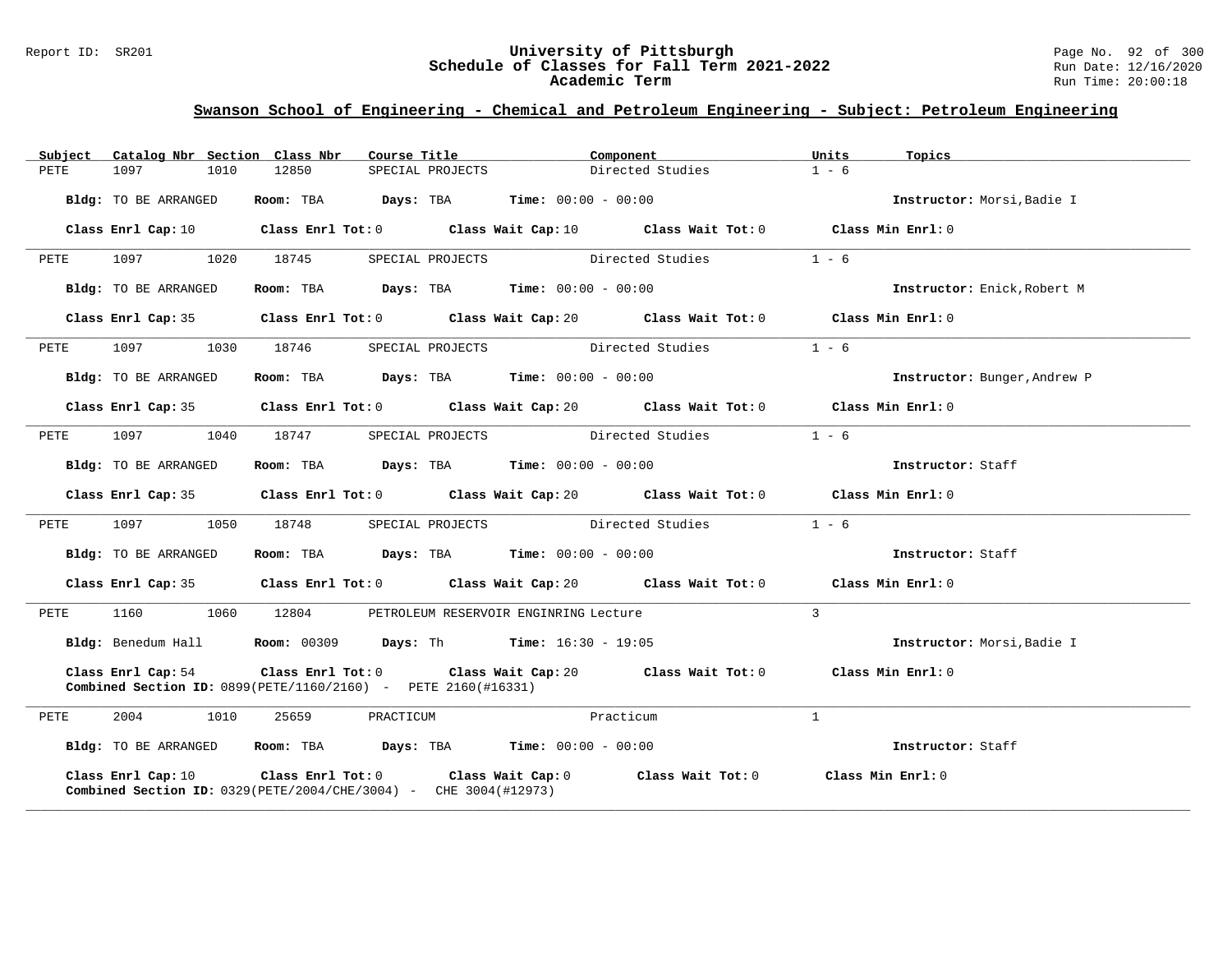| Catalog Nbr Section Class Nbr<br>Subject | Course Title                                                                                                                                            | Component                 | Units<br>Topics                     |
|------------------------------------------|---------------------------------------------------------------------------------------------------------------------------------------------------------|---------------------------|-------------------------------------|
| 2160<br>1060<br>PETE                     | 16331<br>PETROLEUM RESERVOIR ENGNRNG Lecture                                                                                                            | $\mathcal{L}$             |                                     |
|                                          | Bldg: Benedum Hall Room: 00309 Days: Th Time: 16:30 - 19:05                                                                                             |                           | Instructor: Morsi, Badie I          |
| Class Enrl Cap: 30                       | Class Enrl Tot: $0$ Class Wait Cap: $0$ Class Wait Tot: $0$ Class Min Enrl: $0$<br><b>Combined Section ID:</b> 0899(PETE/1160/2160) - PETE 1160(#12804) |                           |                                     |
| 2910<br>1010<br>PETE                     | 18734<br>SPECIAL PROJECTS                                                                                                                               | Independent Study         | $1 - 12$                            |
| Bldg: TO BE ARRANGED                     | Room: TBA $Days:$ TBA $Time: 00:00 - 00:00$                                                                                                             |                           | Instructor: Morsi, Badie I          |
| Class Enrl Cap: 35                       | Class Enrl Tot: 0 Class Wait Cap: 0 Class Wait Tot: 0 Class Min Enrl: 0                                                                                 |                           |                                     |
| 2910<br>1020<br>PETE                     | 18735<br>SPECIAL PROJECTS                                                                                                                               | Independent Study         | $1 - 12$                            |
| Bldg: TO BE ARRANGED                     | Room: TBA $Days:$ TBA $Time: 00:00 - 00:00$                                                                                                             |                           | Instructor: Enick, Robert M         |
| Class Enrl Cap: 35                       | Class Enrl Tot: $0$ Class Wait Cap: $0$ Class Wait Tot: $0$ Class Min Enrl: $0$                                                                         |                           |                                     |
| 2910<br>1030<br>PETE                     | 18736<br>SPECIAL PROJECTS                                                                                                                               | Independent Study         | $1 - 12$                            |
| Bldg: TO BE ARRANGED                     | Room: TBA $Days: TBA$ Time: $00:00 - 00:00$                                                                                                             |                           | Instructor: Wilmer, Christopher Eli |
| Class Enrl Cap: 35                       | Class Enrl Tot: $0$ Class Wait Cap: $0$ Class Wait Tot: $0$ Class Min Enrl: $0$                                                                         |                           |                                     |
| 2910 2012<br>1040<br>PETE                | 18737<br>SPECIAL PROJECTS                                                                                                                               | Independent Study         | $1 - 12$                            |
| Bldg: TO BE ARRANGED                     | <b>Days:</b> TBA <b>Time:</b> $00:00 - 00:00$<br>Room: TBA                                                                                              |                           | Instructor: Bunger, Andrew P        |
| Class Enrl Cap: 35                       | Class Enrl Tot: $0$ Class Wait Cap: $0$ Class Wait Tot: $0$ Class Min Enrl: $0$                                                                         |                           |                                     |
| 2980<br>1010<br>PETE                     | 18738<br>MS RESEARCH METHODOLOGY Practicum                                                                                                              | $\overline{1}$            |                                     |
| Bldg: TO BE ARRANGED                     | Room: TBA $Days:$ TBA $Time: 00:00 - 00:00$                                                                                                             |                           | Instructor: Morsi, Badie I          |
| Class Enrl Cap: 35                       | Class Enrl Tot: 0 $\qquad$ Class Wait Cap: 0 $\qquad$ Class Wait Tot: 0 $\qquad$ Class Min Enrl: 0                                                      |                           |                                     |
| 2980<br>1020<br>PETE                     | 18739<br>MS RESEARCH METHODOLOGY                                                                                                                        | $\mathbf{1}$<br>Practicum |                                     |
| Bldg: TO BE ARRANGED                     | Room: TBA $Days:$ TBA $Time: 00:00 - 00:00$                                                                                                             |                           | Instructor: Enick, Robert M         |
| Class Enrl Cap: 35                       | Class Enrl Tot: $0$ Class Wait Cap: $0$ Class Wait Tot: $0$                                                                                             |                           | Class Min Enrl: 0                   |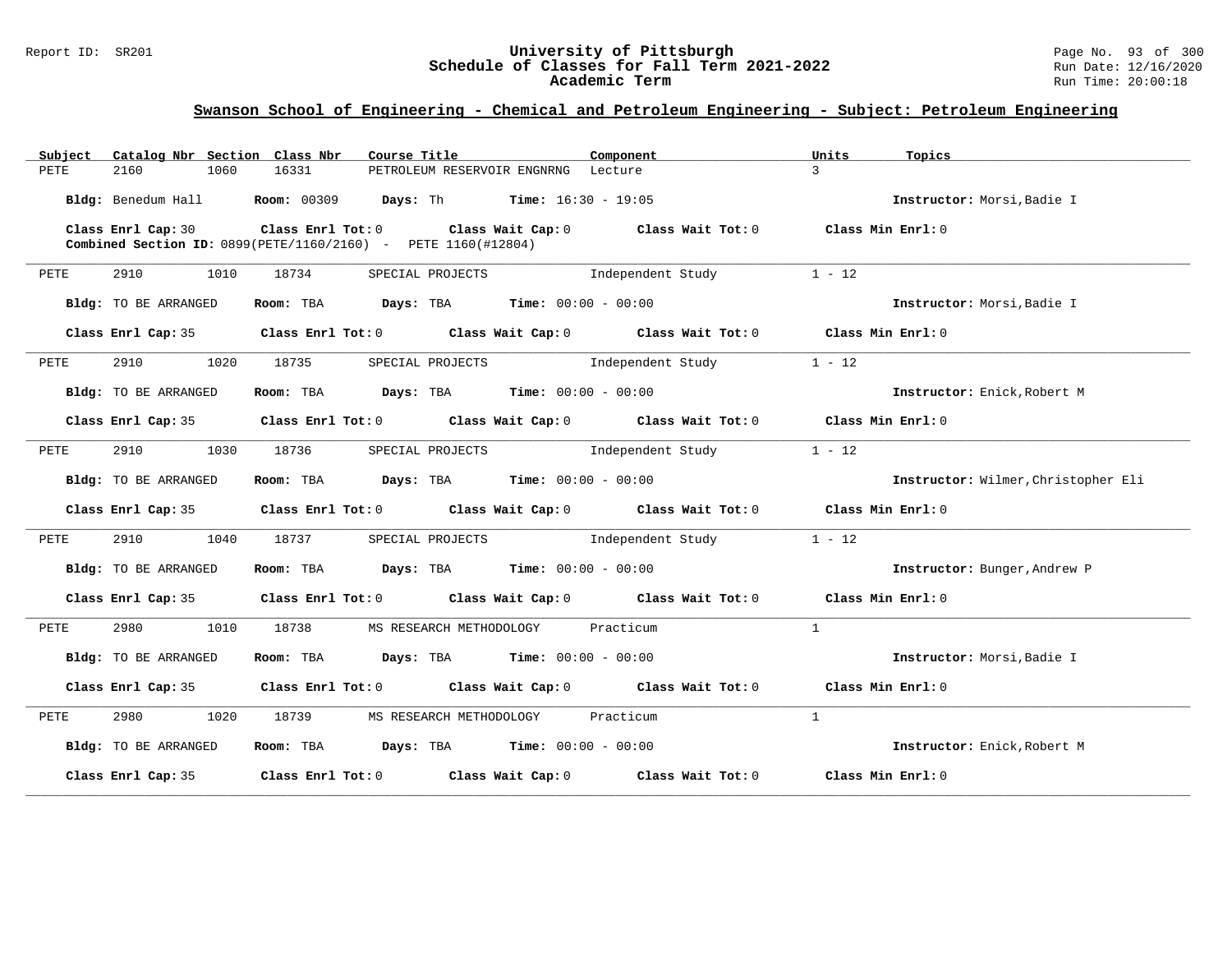#### Report ID: SR201 **University of Pittsburgh** Page No. 94 of 300 **Schedule of Classes for Fall Term 2021-2022** Run Date: 12/16/2020 **Academic Term** Run Time: 20:00:18

| Catalog Nbr Section Class Nbr<br>Subject | Course Title                                                                                                                                        | Component                                                                                                                                                                                                                     | Units<br>Topics              |
|------------------------------------------|-----------------------------------------------------------------------------------------------------------------------------------------------------|-------------------------------------------------------------------------------------------------------------------------------------------------------------------------------------------------------------------------------|------------------------------|
| 2980<br>1030<br>PETE                     | 18740<br>MS RESEARCH METHODOLOGY                                                                                                                    | Practicum                                                                                                                                                                                                                     | $\mathbf{1}$                 |
| Bldg: TO BE ARRANGED                     | Room: TBA $Days:$ TBA $Time: 00:00 - 00:00$                                                                                                         |                                                                                                                                                                                                                               | Instructor: Bunger, Andrew P |
| Class Enrl Cap: 35                       |                                                                                                                                                     | Class Enrl Tot: $0$ Class Wait Cap: $0$ Class Wait Tot: $0$                                                                                                                                                                   | Class Min Enrl: 0            |
| 2980<br>1040<br>PETE                     | 18741<br>MS RESEARCH METHODOLOGY                                                                                                                    | Practicum                                                                                                                                                                                                                     | $\mathbf{1}$                 |
| Bldg: TO BE ARRANGED                     | Room: TBA $Days:$ TBA $Time: 00:00 - 00:00$                                                                                                         |                                                                                                                                                                                                                               | Instructor: Staff            |
|                                          |                                                                                                                                                     | Class Enrl Cap: 35 $\,$ Class Enrl Tot: 0 $\,$ Class Wait Cap: 0 $\,$ Class Wait Tot: 0 $\,$ Class Enrl Tot: 0 $\,$ Class Enrl Tot: 0 $\,$ Class Enrl Tot: 0 $\,$ Class Enrl Tot: 0 $\,$ Class Enrl Tot: 0 $\,$ Class Enrl To | Class Min Enrl: 0            |
| 2982<br>1090<br>PETE                     | 18823                                                                                                                                               | ISSUES IN RESEARCH & TRAININ Lecture                                                                                                                                                                                          | $\overline{a}$               |
| Bldg: Benedum Hall                       | Room: 00309 Days: W                                                                                                                                 | $Time: 17:00 - 18:50$                                                                                                                                                                                                         | Instructor: Veser, Goetz     |
|                                          |                                                                                                                                                     |                                                                                                                                                                                                                               | Murphy, John N               |
| Class Enrl Cap: 30                       | Class Enrl Tot: $0$ Class Wait Cap: $0$ Class Wait Tot: $0$ Class Min Enrl: $0$<br>Combined Section ID: 0201(PETE 2982/CHE 2982) - CHE 2982(#13207) |                                                                                                                                                                                                                               |                              |
| 2999<br>1010<br>PETE                     | 12805<br>M.S. THESIS                                                                                                                                | Thesis Research                                                                                                                                                                                                               | $1 - 12$                     |
| Bldg: TO BE ARRANGED                     | Room: TBA $Days:$ TBA $Time: 00:00 - 00:00$                                                                                                         |                                                                                                                                                                                                                               | Instructor: Morsi, Badie I   |
| Class Enrl Cap: 10                       |                                                                                                                                                     | Class Enrl Tot: 0 Class Wait Cap: 0 Class Wait Tot: 0 Class Min Enrl: 0                                                                                                                                                       |                              |
| 2999<br>1020<br>PETE                     | 18697<br>M.S. THESIS                                                                                                                                | Thesis Research                                                                                                                                                                                                               | $1 - 12$                     |
| Bldg: TO BE ARRANGED                     | Room: TBA $Days:$ TBA $Time: 00:00 - 00:00$                                                                                                         |                                                                                                                                                                                                                               | Instructor: Bunger, Andrew P |
| Class Enrl Cap: 10                       |                                                                                                                                                     | Class Enrl Tot: $0$ Class Wait Cap: $0$ Class Wait Tot: $0$                                                                                                                                                                   | Class Min Enrl: 0            |
| 2999<br>1030<br>PETE                     | 18421<br>M.S. THESIS                                                                                                                                | Thesis Research                                                                                                                                                                                                               | $1 - 12$                     |
| Bldg: TO BE ARRANGED                     | Room: TBA $Days:$ TBA $Time: 00:00 - 00:00$                                                                                                         |                                                                                                                                                                                                                               | Instructor: Enick, Robert M  |
|                                          |                                                                                                                                                     | Class Enrl Cap: 10 $\qquad$ Class Enrl Tot: 0 $\qquad$ Class Wait Cap: 0 $\qquad$ Class Wait Tot: 0 $\qquad$ Class Min Enrl: 0                                                                                                |                              |
| 2999<br>1040<br>PETE                     | 18698<br>M.S. THESIS                                                                                                                                | Thesis Research                                                                                                                                                                                                               | $1 - 12$                     |
| Bldg: TO BE ARRANGED                     | Room: TBA $Days:$ TBA Time: $00:00 - 00:00$                                                                                                         |                                                                                                                                                                                                                               | Instructor: Staff            |
| Class Enrl Cap: 10                       | Class Enrl Tot: 0 Class Wait Cap: 0                                                                                                                 | Class Wait Tot: 0                                                                                                                                                                                                             | Class Min Enrl: 0            |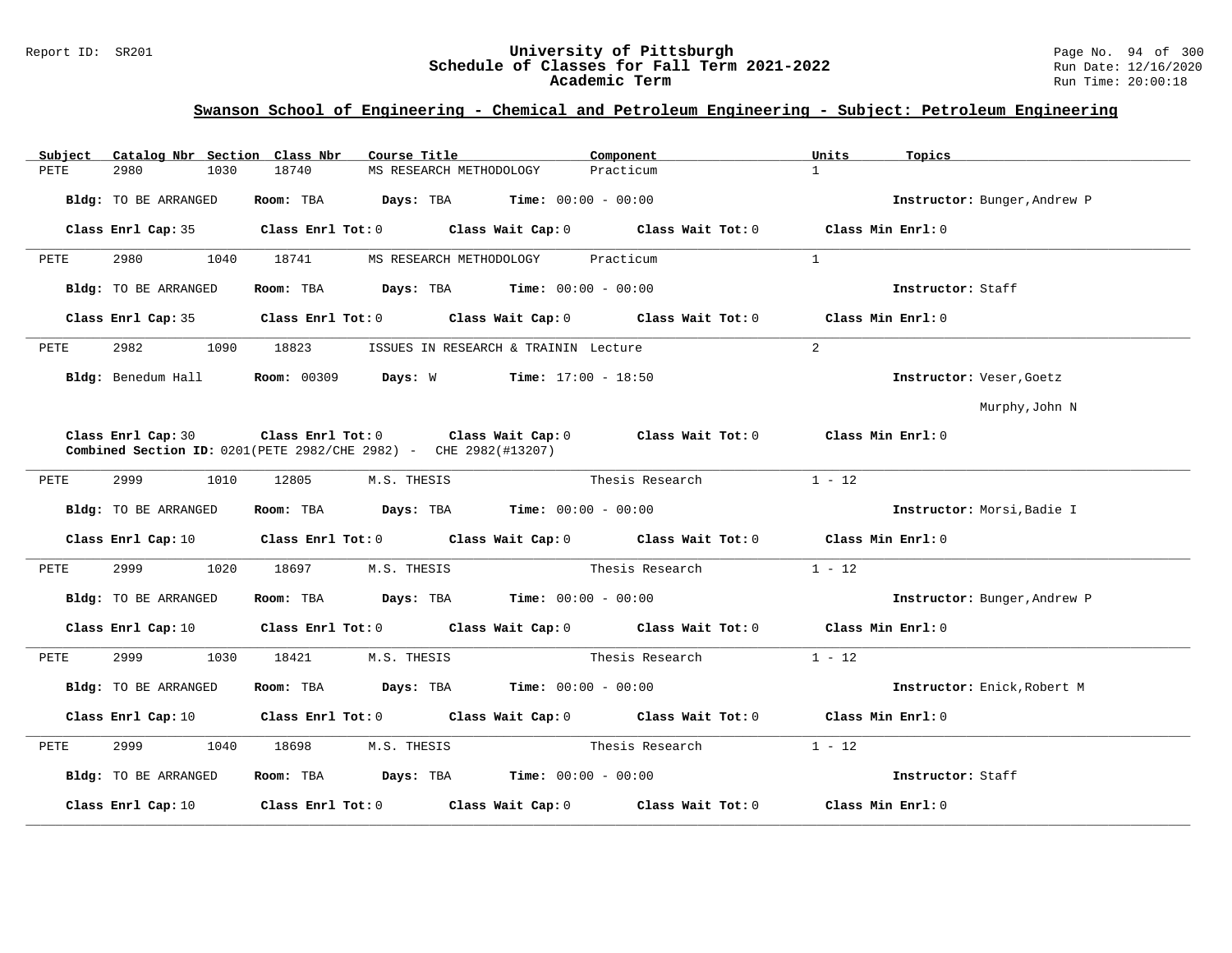### Report ID: SR201 **University of Pittsburgh** Page No. 95 of 300 **Schedule of Classes for Fall Term 2021-2022** Run Date: 12/16/2020 **Academic Term** Run Time: 20:00:18

# **Swanson School of Engineering - Electrical and Computer Engineering - Subject: Computer Engineering**

| Subiect | Catalog Nbr Section Class Nbr                                                                    |                    | Course Title                                                                                          | Component                                                                                                                  | Units<br>Topics                     |
|---------|--------------------------------------------------------------------------------------------------|--------------------|-------------------------------------------------------------------------------------------------------|----------------------------------------------------------------------------------------------------------------------------|-------------------------------------|
| COE     | 0257<br>1070                                                                                     | 24322              | ANAL & DSGN OF ELECTNC CRCTS Lecture                                                                  |                                                                                                                            | $\overline{3}$                      |
|         | Bldg: Benedum Hall                                                                               | <b>Room: 00G29</b> | Days: MW                                                                                              | <b>Time:</b> $13:00 - 14:15$                                                                                               | Instructor: El Nokali, Mahmoud      |
|         |                                                                                                  |                    |                                                                                                       |                                                                                                                            | Elkhadrawi, Mahmoud                 |
|         | Class Enrl Cap: 35<br>Room Characteristics: PeopleSoft - Scheduled (PS)(1)                       | Class Enrl Tot: 0  | Class Wait Cap: 20<br>Combined Section ID: 0878(COE/ECE/0257) - ECE 0257(#13041)                      | Class Wait Tot: 0                                                                                                          | Class Min Enrl: 0                   |
| COE     | 0445<br>1100                                                                                     | 21169              | DATA STRUCTURES                                                                                       | Lecture                                                                                                                    | 3                                   |
|         | Bldg: Benedum Hall                                                                               | <b>Room: 00G29</b> | Days: TuTh                                                                                            | Time: $11:00 - 12:15$                                                                                                      | Instructor: Garrison III, William C |
|         | Class Enrl Cap: 8<br>Room Characteristics: PeopleSoft - Scheduled (PS)(1)                        | Class Enrl Tot: 0  | Class Wait Cap: 8<br><b>Combined Section ID:</b> 0952(COE 0445\CS 0445) - CS 0445(#21167)             | Class Wait Tot: 0                                                                                                          | Class Min Enrl: 0                   |
| COE     | 0445<br>1105                                                                                     | 21170              | DATA STRUCTURES                                                                                       | Recitation                                                                                                                 | $\mathbf{3}$                        |
|         | Bldg: Sennott Square                                                                             | <b>Room: 06110</b> | <b>Days:</b> Th <b>Time:</b> $09:00 - 09:50$                                                          |                                                                                                                            | Instructor: Staff                   |
|         | Class Enrl Cap: 5<br>Room Characteristics: PeopleSoft - Scheduled (PS)(1)                        | Class Enrl Tot: 0  | Class Wait Cap: 5<br><b>Combined Section ID:</b> $0967$ (COE $0445$ \CS $0445$ ) - CS $0445$ (#21168) | Class Wait Tot: 0                                                                                                          | Class Min Enrl: 0                   |
| COE     | 0445<br>1110                                                                                     | 21550              | DATA STRUCTURES                                                                                       | Recitation                                                                                                                 | 3                                   |
|         | <b>Bldg:</b> Sennott Square                                                                      | <b>Room: 06110</b> | Days: W                                                                                               | <b>Time:</b> $13:00 - 13:50$                                                                                               | Instructor: Staff                   |
|         | Class Enrl Cap: 3<br>Room Characteristics: PeopleSoft - Scheduled (PS)(1)                        | Class Enrl Tot: 0  | Class Wait Cap: 3<br><b>Combined Section ID:</b> $0962$ (COE 0445\CS 0445) - CS 0445(#21551)          | Class Wait Tot: 0                                                                                                          | Class Min Enrl: 0                   |
| COE     | 0445<br>1200                                                                                     | 12878              | DATA STRUCTURES                                                                                       | Lecture                                                                                                                    | 3                                   |
|         | Bldg: Benedum Hall                                                                               | <b>Room: 00G31</b> | Days: TuTh                                                                                            | <b>Time:</b> $08:00 - 09:15$                                                                                               | Instructor: Kosta, Konstantinos     |
|         | Class Enrl Cap: 9<br><b>Combined Section ID:</b> $0741(CS/COE/0445)$ - CS $0445(\text{\#}10135)$ | Class Enrl Tot: 0  | Class Wait Cap: 9                                                                                     | Class Wait Tot: 0<br>Room Characteristics: Data Port(1), Media - Data Projector/Monitor(1), PeopleSoft - Scheduled (PS)(1) | Class Min Enrl: 0                   |

**\_\_\_\_\_\_\_\_\_\_\_\_\_\_\_\_\_\_\_\_\_\_\_\_\_\_\_\_\_\_\_\_\_\_\_\_\_\_\_\_\_\_\_\_\_\_\_\_\_\_\_\_\_\_\_\_\_\_\_\_\_\_\_\_\_\_\_\_\_\_\_\_\_\_\_\_\_\_\_\_\_\_\_\_\_\_\_\_\_\_\_\_\_\_\_\_\_\_\_\_\_\_\_\_\_\_\_\_\_\_\_\_\_\_\_\_\_\_\_\_\_\_\_\_\_\_\_\_\_\_\_\_\_\_\_\_\_\_\_\_\_\_\_\_\_\_\_\_\_\_\_\_\_\_\_\_**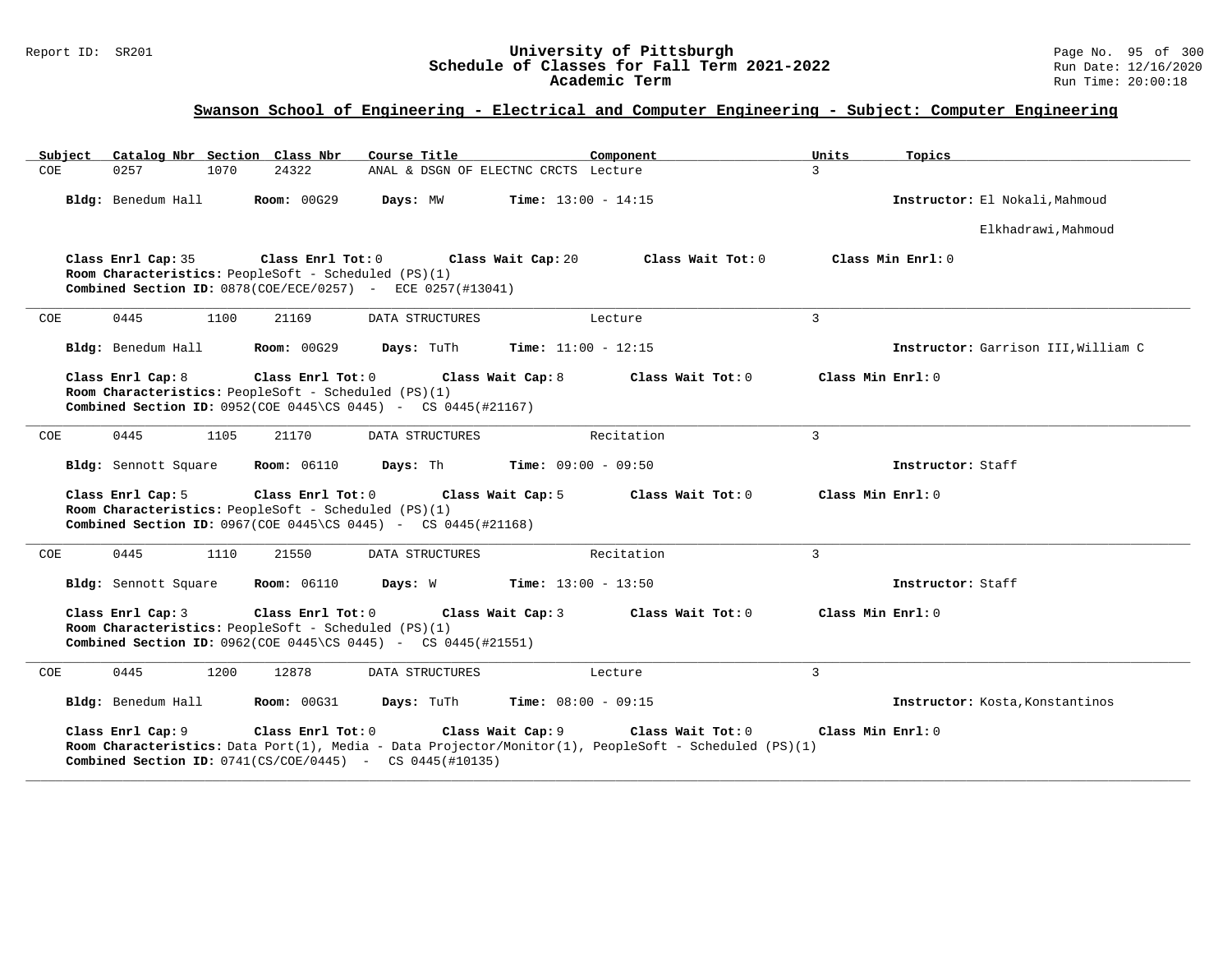#### Report ID: SR201 **University of Pittsburgh** Page No. 96 of 300 **Schedule of Classes for Fall Term 2021-2022** Run Date: 12/16/2020 **Academic Term** Run Time: 20:00:18

| Subject              | Catalog Nbr Section Class Nbr |                                                                           | Course Title                                                                                   |                              | Component         | Units             | Topics                                 |
|----------------------|-------------------------------|---------------------------------------------------------------------------|------------------------------------------------------------------------------------------------|------------------------------|-------------------|-------------------|----------------------------------------|
| COE.<br>0445         | 1210                          | 12879                                                                     | DATA STRUCTURES                                                                                |                              | Recitation        | $\mathcal{L}$     |                                        |
| Bldg: Sennott Square |                               | <b>Room:</b> 05502                                                        | Days: M                                                                                        | <b>Time:</b> $17:00 - 17:50$ |                   |                   | Instructor: Staff                      |
| Class Enrl Cap: 5    |                               | Class Enrl Tot: 0<br>Room Characteristics: PeopleSoft - Scheduled (PS)(1) | Class Wait Cap: 5<br><b>Combined Section ID:</b> $0738(CS/COE/0445)$ - CS $0445(#10753)$       |                              | Class Wait Tot: 0 | Class Min Enrl: 0 |                                        |
| 0445<br>COE          | 1220                          | 24285                                                                     | DATA STRUCTURES                                                                                |                              | Recitation        | $\overline{3}$    |                                        |
| Bldg: Sennott Square |                               | <b>Room:</b> 06110                                                        | Days: M                                                                                        | Time: $13:00 - 13:50$        |                   |                   | Instructor: Staff                      |
| Class Enrl Cap: 5    |                               | Class Enrl Tot: 0<br>Room Characteristics: PeopleSoft - Scheduled (PS)(1) | Class Wait Cap: 5<br><b>Combined Section ID:</b> $0737(CS/COE/0445)$ - CS $0445(\#24277)$      |                              | Class Wait Tot: 0 | Class Min Enrl: 0 |                                        |
| 0445<br>COE          | 1240                          | 25750                                                                     | DATA STRUCTURES                                                                                |                              | Lecture           | 3                 |                                        |
| Bldg: TBA            |                               | Room: TBA                                                                 | Days: MW                                                                                       | <b>Time:</b> $08:00 - 09:15$ |                   |                   | Instructor: Garrison III, William C    |
| Class Enrl Cap: 9    |                               | Class Enrl Tot: 0<br>Room Characteristics: PeopleSoft - Scheduled (PS)(1) | Class Wait Cap: 9<br><b>Combined Section ID:</b> $0678 (COE/CS/0445)$ - CS $0445 (#25753)$     |                              | Class Wait Tot: 0 | Class Min Enrl: 0 |                                        |
| 0445<br>COE          | 1242                          | 25751                                                                     | DATA STRUCTURES                                                                                |                              | Recitation        | 3                 |                                        |
| Bldg: Sennott Square |                               | <b>Room: 06110</b>                                                        | Days: M                                                                                        | <b>Time:</b> $15:00 - 15:50$ |                   |                   | Instructor: Staff                      |
| Class Enrl Cap: 5    |                               | Class Enrl Tot: 0<br>Room Characteristics: PeopleSoft - Scheduled (PS)(1) | Class Wait Cap: 5<br><b>Combined Section ID:</b> $0679 (COE/CS/0445)$ - CS $0445 (#25754)$     |                              | Class Wait Tot: 0 | Class Min Enrl: 0 |                                        |
| 0445<br>COE          | 1244                          | 25752                                                                     | DATA STRUCTURES                                                                                |                              | Recitation        | 3                 |                                        |
| Bldg: Sennott Square |                               | <b>Room:</b> 06110                                                        | Days: Tu                                                                                       | <b>Time:</b> $10:00 - 10:50$ |                   |                   | Instructor: Staff                      |
| Class Enrl Cap: 5    |                               | Class Enrl Tot: 0<br>Room Characteristics: PeopleSoft - Scheduled (PS)(1) | Class Wait Cap: 5<br><b>Combined Section ID:</b> $0677$ ( $COE/CS/0445$ ) - CS $0445$ (#25755) |                              | Class Wait Tot: 0 | Class Min Enrl: 0 |                                        |
| <b>COE</b><br>0449   | 1110                          | 18315                                                                     | INTRO TO SYSTEMS SOFTWARE                                                                      |                              | Lecture           | $\mathbf{3}$      |                                        |
| Bldg: Benedum Hall   |                               | <b>Room: 00G30</b>                                                        | Days: TuTh                                                                                     | <b>Time:</b> $11:00 - 12:15$ |                   |                   | Instructor: Petrucci, Vinicius Tavares |
| Class Enrl Cap: 17   |                               | Class Enrl Tot: 0<br>Room Characteristics: PeopleSoft - Scheduled (PS)(1) | Class Wait Cap: 10<br><b>Combined Section ID:</b> $0.064(CS/COE/0449)$ - CS $0.449(H18313)$    |                              | Class Wait Tot: 0 |                   | Class Min Enrl: 0                      |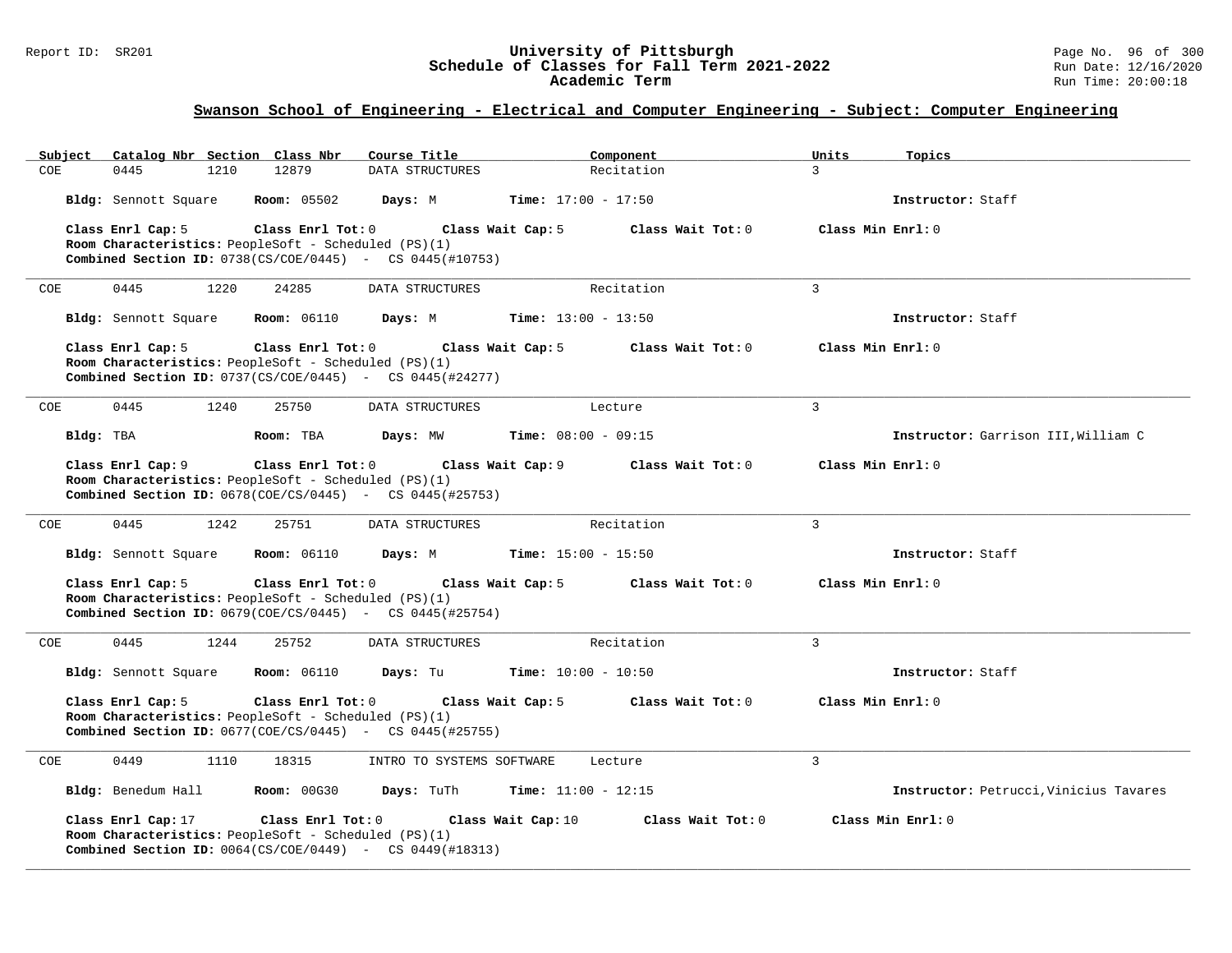| COE |           | 1120<br>0449         | 18316                                                                                                                                                            | INTRO TO SYSTEMS SOFTWARE                   |                    | Recitation                   |                   | 3                 |                                           |
|-----|-----------|----------------------|------------------------------------------------------------------------------------------------------------------------------------------------------------------|---------------------------------------------|--------------------|------------------------------|-------------------|-------------------|-------------------------------------------|
|     |           | Bldg: Sennott Square | <b>Room: 05502</b>                                                                                                                                               | Days: W                                     |                    | <b>Time:</b> $13:00 - 13:50$ |                   |                   | Instructor: Staff                         |
|     |           | Class Enrl Cap: 8    | Room Characteristics: PeopleSoft - Scheduled (PS)(1)<br><b>Combined Section ID:</b> $0.065(CS/COE/0449)$ - CS $0.449(H18314)$                                    | Class Enrl Tot: 0 Class Wait Cap: 8         |                    | Class Wait Tot: 0            |                   | Class Min Enrl: 0 |                                           |
| COE |           | 0449                 | 1130<br>18547                                                                                                                                                    | INTRO TO SYSTEMS SOFTWARE                   |                    | Recitation                   |                   | $\overline{3}$    |                                           |
|     |           | Bldg: Sennott Square | <b>Room:</b> 06110                                                                                                                                               | Days: Tu                                    |                    | <b>Time:</b> $15:00 - 15:50$ |                   |                   | Instructor: Staff                         |
|     |           | Class Enrl Cap: 8    | Class Enrl Tot: 0<br>Room Characteristics: PeopleSoft - Scheduled (PS)(1)<br><b>Combined Section ID:</b> $0218(COE/0449/CS/0449)$ - CS $0449(#18548)$            |                                             | Class Wait Cap: 8  | Class Wait Tot: 0            |                   | Class Min Enrl: 0 |                                           |
| COE |           | 0449                 | 1135<br>23774                                                                                                                                                    | INTRO TO SYSTEMS SOFTWARE                   |                    | Lecture                      |                   | $\mathcal{E}$     |                                           |
|     | Bldg: TBA |                      | Room: TBA                                                                                                                                                        | Days: MW                                    |                    | <b>Time:</b> $15:00 - 16:15$ |                   |                   | Instructor: Petrucci, Vinicius Tavares    |
|     |           | Class Enrl Cap: 17   | Class Enrl Tot: 0<br>Room Characteristics: PeopleSoft - Scheduled (PS)(1)<br><b>Combined Section ID:</b> 0979(COE 0449/CS 0449) - CS 0449(#23775)                |                                             | Class Wait Cap: 10 |                              | Class Wait Tot: 0 |                   | Class Min Enrl: 0                         |
| COE |           | 0449                 | 1140<br>23777                                                                                                                                                    | INTRO TO SYSTEMS SOFTWARE                   |                    | Recitation                   |                   | $\overline{3}$    |                                           |
|     |           | Bldg: Sennott Square | <b>Room:</b> 05502                                                                                                                                               | <b>Days:</b> W <b>Time:</b> $14:00 - 14:50$ |                    |                              |                   |                   | Instructor: Staff                         |
|     |           | Class Enrl Cap: 8    | Class Enrl Tot: 0<br>Room Characteristics: PeopleSoft - Scheduled (PS)(1)<br><b>Combined Section ID:</b> 0943(CS 0449/COE 0449) - CS 0449(#23776)                |                                             | Class Wait Cap: 8  |                              | Class Wait Tot: 0 | Class Min Enrl: 0 |                                           |
| COE |           | 0449<br>1145         | 23779                                                                                                                                                            | INTRO TO SYSTEMS SOFTWARE                   |                    | Recitation                   |                   | 3                 |                                           |
|     |           | Bldg: Sennott Square | <b>Room: 06110</b>                                                                                                                                               | Days: Tu                                    |                    | <b>Time:</b> $09:00 - 09:50$ |                   |                   | Instructor: Staff                         |
|     |           | Class Enrl Cap: 8    | Class Enrl Tot: 0<br>Room Characteristics: PeopleSoft - Scheduled (PS)(1)<br><b>Combined Section ID:</b> 0932(CS 0449/COE 0449) - CS 0449(#23778)                |                                             | Class Wait Cap: 8  | Class Wait Tot: 0            |                   | Class Min Enrl: 0 |                                           |
| COE |           | 0449                 | 1150<br>27081                                                                                                                                                    | INTRO TO SYSTEMS SOFTWARE                   |                    | Lecture                      |                   | $\mathcal{L}$     |                                           |
|     | Bldg: TBA |                      | Room: TBA                                                                                                                                                        | Days: MW                                    |                    | <b>Time:</b> $16:30 - 17:45$ |                   |                   | Instructor: Billingsley, Jarrett Franklin |
|     |           | Class Enrl Cap: 16   | Class Enrl Tot: $0$<br>Room Characteristics: PeopleSoft - Scheduled (PS)(1)<br><b>Combined Section ID:</b> $0953$ (CS $0449$ / COE $0449$ ) - CS $0449$ (#27068) |                                             | Class Wait Cap: 10 |                              | Class Wait Tot: 0 |                   | Class Min Enrl: 0                         |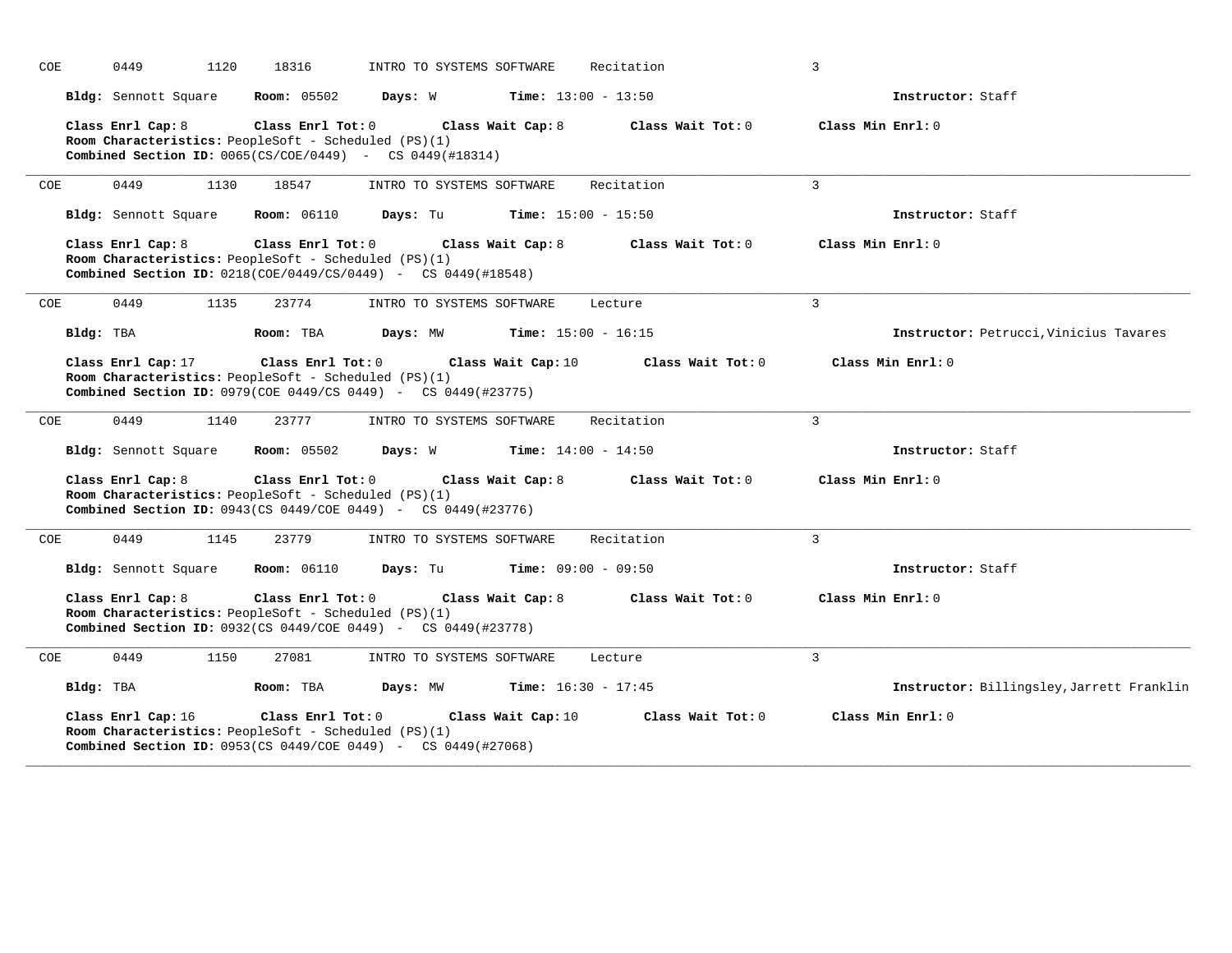### Report ID: SR201 **1989 Mage No. 98 of 300**<br>Schedule of Classes for Fall Term 2021-2022 1989 Run Date: 12/16/2020 **Schedule of Classes for Fall Term 2021-2022** Run Date: 12/16/2020 **Academic Term** Run Time: 20:00:18

| Subject<br>Catalog Nbr Section Class Nbr                                  | Course Title                                                                                                                                            | Component           | Units               | Topics                             |
|---------------------------------------------------------------------------|---------------------------------------------------------------------------------------------------------------------------------------------------------|---------------------|---------------------|------------------------------------|
| 27082<br>0449<br>1155<br>COE                                              | INTRO TO SYSTEMS SOFTWARE                                                                                                                               | Recitation          | $\mathcal{L}$       |                                    |
| <b>Room: 05502</b><br>Bldg: Sennott Square                                | <b>Time:</b> $15:00 - 15:50$<br>Days: F                                                                                                                 |                     |                     | Instructor: Staff                  |
| Class Enrl Cap: 8                                                         | Class Enrl Tot: 0<br>Class Wait Cap: 8                                                                                                                  | Class Wait $Tot: 0$ | Class Min Enrl: 0   |                                    |
| Room Characteristics: PeopleSoft - Scheduled (PS)(1)                      |                                                                                                                                                         |                     |                     |                                    |
| <b>Combined Section ID:</b> 0929(CS 0449/COE 0449) - CS 0449(#27069)      |                                                                                                                                                         |                     |                     |                                    |
| COE<br>0449<br>1165<br>27083                                              | INTRO TO SYSTEMS SOFTWARE                                                                                                                               | Recitation          | 3                   |                                    |
| Bldg: Sennott Square<br><b>Room:</b> 06110                                | Days: F<br><b>Time:</b> $08:00 - 08:50$                                                                                                                 |                     |                     | Instructor:                        |
| Class Enrl Cap: 8                                                         | Class Enrl Tot: 0<br>Class Wait Cap: 8                                                                                                                  | Class Wait Tot: 0   | Class Min Enrl: 0   |                                    |
| Room Characteristics: PeopleSoft - Scheduled (PS)(1)                      |                                                                                                                                                         |                     |                     |                                    |
| Combined Section ID: 0870(CS 0449/COE 0449) - CS 0449(#27070)             |                                                                                                                                                         |                     |                     |                                    |
| 0501<br>1060<br>18037<br>COE                                              | DIGITAL SYSTEMS LABORATORY                                                                                                                              | Lecture             | 3                   |                                    |
| Bldg: Benedum Hall<br><b>Room:</b> 01223A                                 | Days: TuTh<br><b>Time:</b> $16:00 - 17:50$                                                                                                              |                     |                     | Instructor: Jones, Alexander Keith |
| Bldg: Benedum Hall<br><b>Room: 01223B</b>                                 | Days: TuTh<br><b>Time:</b> $16:00 - 17:50$                                                                                                              |                     |                     | Instructor:                        |
| Bldg: Benedum Hall<br>Room: 01223C                                        | Days: TuTh<br><b>Time:</b> $16:00 - 17:50$                                                                                                              |                     |                     | Instructor: Staff                  |
| Class Enrl Cap: 37                                                        | Class Enrl Tot: 0<br>Class Wait Cap: 20<br>Combined Section ID: 0170(ECE/0501/COE/0501) - ECE 0501(#18036)                                              | Class Wait Tot: 0   | Class Min Enrl: 0   |                                    |
|                                                                           | <b></b> This class has an additional fee. For more information go to <a <="" href="http://www.registrar.pitt.edu" td=""><td></td><td></td><td></td></a> |                     |                     |                                    |
|                                                                           | target="_blank">http://www.registrar.pitt.edu/, and click on Faculty and Staff, then Course and Class.                                                  |                     |                     |                                    |
| 1501<br>1040<br>12930<br>COE                                              | ALGORITHM IMPLEMENTATION                                                                                                                                | Lecture             | $\overline{3}$      |                                    |
|                                                                           |                                                                                                                                                         |                     |                     |                                    |
| <b>Room: 05129</b><br>Bldg: Sennott Square                                | Days: TuTh<br><b>Time:</b> $09:30 - 10:45$                                                                                                              |                     |                     | Instructor: Farnan, Nicholas Leo   |
| Class Enrl Cap: 11                                                        | Class Enrl Tot: 0<br>Class Wait Cap: 10<br>Room Characteristics: $(1)$ , Data Port $(1)$ , PeopleSoft - Scheduled $(PS)(1)$                             | Class Wait $Tot: 0$ | Class Min $Enr1: 0$ |                                    |
|                                                                           | Combined Section ID: 0417(CS/1501/CS/1501/COE/1501) - CS 1501(#10666), CS 1501(#11311)                                                                  |                     |                     |                                    |
| 1501<br>1045<br>12998<br>COE                                              | ALGORITHM IMPLEMENTATION                                                                                                                                | Recitation          | 3                   |                                    |
| Bldg: Sennott Square<br><b>Room:</b> 05129                                | Days: F<br><b>Time:</b> $11:00 - 11:50$                                                                                                                 |                     |                     | Instructor: Staff                  |
| Class Enrl Cap: 6<br>Room Characteristics: PeopleSoft - Scheduled (PS)(1) | Class Enrl Tot: 0<br>Class Wait Cap: 6<br><b>Combined Section ID:</b> $0466(CS/1501/C0E/1501)$ - CS 1501(#10810), CS 1501(#22456)                       | Class Wait Tot: 0   | Class Min Enrl: 0   |                                    |
|                                                                           |                                                                                                                                                         |                     |                     |                                    |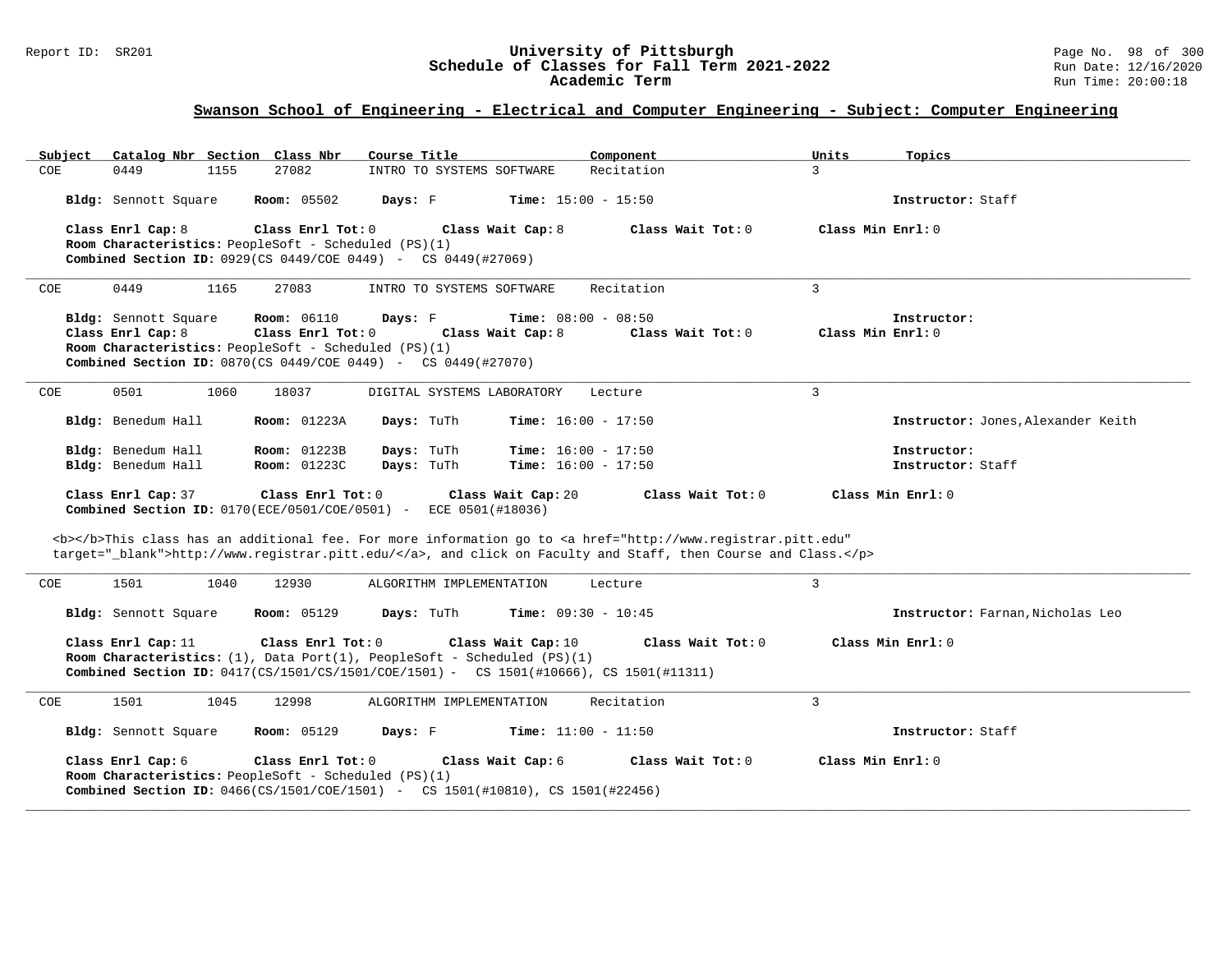#### Report ID: SR201 **University of Pittsburgh** Page No. 99 of 300 **Schedule of Classes for Fall Term 2021-2022** Run Date: 12/16/2020 **Academic Term** Run Time: 20:00:18

| Catalog Nbr Section Class Nbr<br>Subject                                                                                                 | Course Title             | Component                    | Units             | Topics                           |
|------------------------------------------------------------------------------------------------------------------------------------------|--------------------------|------------------------------|-------------------|----------------------------------|
| 1501<br>18049<br><b>COE</b><br>1050                                                                                                      | ALGORITHM IMPLEMENTATION | Recitation                   | 3                 |                                  |
| Bldg: Sennott Square<br><b>Room: 05129</b>                                                                                               | Days: F                  | <b>Time:</b> $09:00 - 09:50$ |                   | Instructor: Staff                |
| Class Enrl Cap: 11<br>Class Enrl Tot: 0                                                                                                  | Class Wait Cap: 10       | Class Wait Tot: 0            |                   | Class Min $Err1:0$               |
| Room Characteristics: PeopleSoft - Scheduled (PS)(1)<br>Combined Section ID: 0898(CS 1501/COE 1501) - CS 1501(#10877), CS 1501(#22457)   |                          |                              |                   |                                  |
|                                                                                                                                          |                          |                              |                   |                                  |
| 1501<br>1150<br>12968<br>COE                                                                                                             | ALGORITHM IMPLEMENTATION | Lecture                      | 3                 |                                  |
| Bldg: TBA<br>Room: TBA                                                                                                                   | Days: TuTh               | <b>Time:</b> $17:30 - 18:45$ |                   | Instructor: Aronis, John M       |
| Class Enrl Cap: 10<br>Class Enrl Tot: 0                                                                                                  | Class Wait Cap: 10       | Class Wait Tot: 0            |                   | Class Min Enrl: 0                |
| Room Characteristics: Data Port(1), Media - Data Projector/Monitor(1), PeopleSoft - Scheduled (PS)(1)                                    |                          |                              |                   |                                  |
| <b>Combined Section ID:</b> $0949(CS/1501/COE/1501)$ - CS $1501(#11108)$ , CS $1501(H11312)$                                             |                          |                              |                   |                                  |
| 1501<br>1155<br>12967<br>COE                                                                                                             | ALGORITHM IMPLEMENTATION | Recitation                   | 3                 |                                  |
| Bldg: Sennott Square<br><b>Room:</b> 05129                                                                                               | Days: F                  | <b>Time:</b> $10:00 - 10:50$ |                   | Instructor: Khan, Maher Hasan    |
| Class Enrl Cap: 5<br>Class Enrl Tot: 0                                                                                                   | Class Wait Cap: 5        | Class Wait Tot: 0            | Class Min Enrl: 0 |                                  |
| Room Characteristics: PeopleSoft - Scheduled (PS)(1)                                                                                     |                          |                              |                   |                                  |
| <b>Combined Section ID:</b> 0948(COE 1501/CS 1501) - CS 1501(#11109), CS 1501(#22270)                                                    |                          |                              |                   |                                  |
| COE<br>1501<br>1160<br>18048                                                                                                             | ALGORITHM IMPLEMENTATION | Recitation                   | 3                 |                                  |
| Bldg: Sennott Square<br><b>Room:</b> 05129                                                                                               | Days: F                  | <b>Time:</b> $12:00 - 12:50$ |                   | Instructor: Khan, Maher Hasan    |
| Class Enrl Cap: 5<br>Class Enrl Tot: 0                                                                                                   | Class Wait Cap: 5        | Class Wait Tot: 0            | Class Min Enrl: 0 |                                  |
| Room Characteristics: PeopleSoft - Scheduled (PS)(1)<br>Combined Section ID: 0950(CS 1501/COE 1501) - CS 1501(#18000), CS 1501(#22271)   |                          |                              |                   |                                  |
|                                                                                                                                          |                          |                              |                   |                                  |
| COE<br>1501<br>1200<br>28352                                                                                                             | ALGORITHM IMPLEMENTATION | Lecture                      | $\overline{3}$    |                                  |
| Bldg: Sennott Square<br><b>Room: 05129</b>                                                                                               | Days: MW                 | <b>Time:</b> $16:30 - 17:45$ |                   | Instructor: Farnan, Nicholas Leo |
| Class Enrl Cap: 8<br>Class Enrl Tot: 0                                                                                                   | Class Wait Cap: 8        | Class Wait Tot: $0$          | Class Min Enrl: 0 |                                  |
| Room Characteristics: PeopleSoft - Scheduled (PS)(1)<br><b>Combined Section ID:</b> 0700(CS/COE/1501) - CS 1501(#21789), CS 1501(#21790) |                          |                              |                   |                                  |
|                                                                                                                                          |                          |                              |                   |                                  |
| COE<br>1501<br>1205<br>22424                                                                                                             | ALGORITHM IMPLEMENTATION | Recitation                   | 3                 |                                  |
| Bldg: Sennott Square<br><b>Room: 05129</b>                                                                                               | Days: F                  | <b>Time:</b> $16:00 - 16:50$ |                   | Instructor: Cox, Karin           |
| Class Enrl Cap: 5<br>Class Enrl Tot: 0                                                                                                   | Class Wait Cap: 5        | Class Wait Tot: 0            | Class Min Enrl: 0 |                                  |
| Room Characteristics: PeopleSoft - Scheduled (PS)(1)<br><b>Combined Section ID:</b> 0698(CS/COE/1501) - CS 1501(#21791), CS 1501(#22730) |                          |                              |                   |                                  |
|                                                                                                                                          |                          |                              |                   |                                  |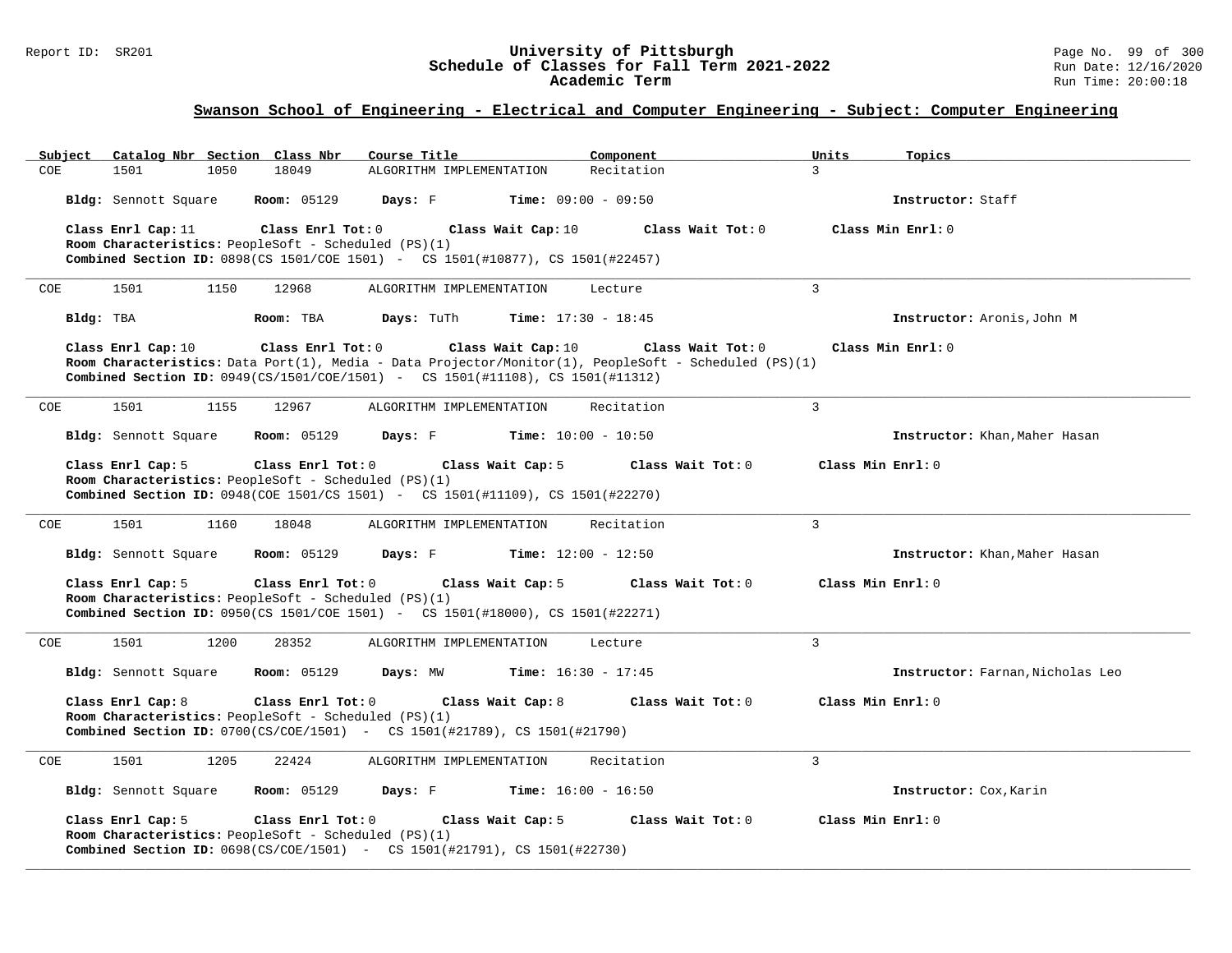| COE        | 1501                                                                                                                                                               | 1210 | 22423                                    |            | ALGORITHM IMPLEMENTATION            | Recitation                   |                                                                                                                                                                                                                                    | 3                 |                                         |
|------------|--------------------------------------------------------------------------------------------------------------------------------------------------------------------|------|------------------------------------------|------------|-------------------------------------|------------------------------|------------------------------------------------------------------------------------------------------------------------------------------------------------------------------------------------------------------------------------|-------------------|-----------------------------------------|
|            | Bldg: Sennott Square                                                                                                                                               |      | <b>Room: 05129</b>                       | Days: F    |                                     | <b>Time:</b> $15:00 - 15:50$ |                                                                                                                                                                                                                                    |                   | Instructor: Cox, Karin                  |
|            | Class Enrl Cap: 7<br>Room Characteristics: PeopleSoft - Scheduled (PS)(1)<br><b>Combined Section ID:</b> 0699(CS/COE/1501) - CS 1501(#21792), CS 1501(#22731)      |      | Class Enrl Tot: $0$                      |            | Class Wait Cap: 7                   |                              | Class Wait Tot: 0                                                                                                                                                                                                                  | Class Min Enrl: 0 |                                         |
| COE        | 1501                                                                                                                                                               | 1270 | 24006                                    |            | ALGORITHM IMPLEMENTATION            | Lecture                      |                                                                                                                                                                                                                                    | 3                 |                                         |
|            | Bldg: Benedum Hall                                                                                                                                                 |      | <b>Room: 00320</b>                       | Days: TuTh |                                     | <b>Time:</b> $14:30 - 15:45$ |                                                                                                                                                                                                                                    |                   | Instructor: Garrison III, William C     |
|            | Class Enrl Cap: 7<br>Combined Section ID: 0092(COE/1501/CS/1501) - CS 1501(#24000), CS 1501(#24001)                                                                |      | Class Enrl Tot: 0                        |            | Class Wait Cap: 7                   |                              | Class Wait Tot: 0                                                                                                                                                                                                                  | Class Min Enrl: 0 |                                         |
| COE        | 1501                                                                                                                                                               | 1272 | 24007                                    |            | ALGORITHM IMPLEMENTATION            | Recitation                   |                                                                                                                                                                                                                                    | 3                 |                                         |
|            | Bldg: Sennott Square                                                                                                                                               |      | <b>Room: 05505</b>                       | Days: Th   |                                     | <b>Time:</b> $11:00 - 11:50$ |                                                                                                                                                                                                                                    |                   | Instructor: Staff                       |
|            | Class Enrl Cap: 5<br>Room Characteristics: PeopleSoft - Scheduled (PS)(1)<br><b>Combined Section ID:</b> 0085(COE/1501/CS/1501) - CS 1501(#24002), CS 1501(#24003) |      | Class Enrl Tot: 0                        |            | Class Wait Cap: 5                   |                              | Class Wait Tot: 0                                                                                                                                                                                                                  | Class Min Enrl: 0 |                                         |
| COE        | 1501                                                                                                                                                               | 1275 | 24008                                    |            | ALGORITHM IMPLEMENTATION            | Recitation                   |                                                                                                                                                                                                                                    | $\overline{3}$    |                                         |
|            | Bldg: Sennott Square                                                                                                                                               |      | <b>Room:</b> 05505                       | Days: W    |                                     | <b>Time:</b> $09:00 - 09:50$ |                                                                                                                                                                                                                                    |                   | Instructor: Staff                       |
|            | Class Enrl Cap: 5<br>Room Characteristics: PeopleSoft - Scheduled (PS)(1)<br><b>Combined Section ID:</b> 0082(COE/1501/CS/1501) - CS 1501(#24004), CS 1501(#24005) |      | Class Enrl Tot: 0                        |            | Class Wait Cap: 5                   |                              | Class Wait Tot: 0                                                                                                                                                                                                                  | Class Min Enrl: 0 |                                         |
| COE        | 1502                                                                                                                                                               | 1030 | 12929                                    |            | ADV DIGITAL DESIGN CONCEPTS Lecture |                              |                                                                                                                                                                                                                                    | $\overline{3}$    |                                         |
|            | Bldg: Benedum Hall                                                                                                                                                 |      | <b>Room: 01211A</b>                      | Days: TuTh |                                     | <b>Time:</b> $11:00 - 12:50$ |                                                                                                                                                                                                                                    |                   | Instructor: Mahmoud, Amr Mahmoud Hassan |
|            |                                                                                                                                                                    |      |                                          |            |                                     |                              |                                                                                                                                                                                                                                    |                   | Jia, Zhenge                             |
|            | Bldg: Benedum Hall<br>Class Enrl Cap: 60                                                                                                                           |      | <b>Room: 01211B</b><br>Class Enrl Tot: 0 | Days: TuTh | Class Wait Cap: 20                  | <b>Time:</b> $11:00 - 12:50$ | Class Wait Tot: 0                                                                                                                                                                                                                  |                   | Instructor:<br>Class Min Enrl: 0        |
|            |                                                                                                                                                                    |      |                                          |            |                                     |                              | <b></b> This class has an additional fee. For more information go to <a <br="" href="http://www.registrar.pitt.edu">target="_blank"&gt;http://www.registrar.pitt.edu/</a> , and click on Faculty and Staff, then Course and Class. |                   |                                         |
| <b>COE</b> | 1520                                                                                                                                                               | 1050 | 25769                                    |            | PRGMG LANG FOR WEB APPLCTNS         | Lecture                      |                                                                                                                                                                                                                                    | $\overline{3}$    |                                         |
| Bldg: TBA  |                                                                                                                                                                    |      | Room: TBA                                | Days: M    |                                     | <b>Time:</b> $17:30 - 20:15$ |                                                                                                                                                                                                                                    |                   | Instructor: Hobaugh, Adam Christopher   |
|            | Class Enrl Cap: 12<br>Room Characteristics: PeopleSoft - Scheduled (PS)(1)<br><b>Combined Section ID:</b> $0733(CS/COE/1520)$ - CS $1520(#25766)$                  |      | Class Enrl Tot: 0                        |            | Class Wait Cap: 10                  |                              | Class Wait Tot: 0                                                                                                                                                                                                                  |                   | Class Min Enrl: 0                       |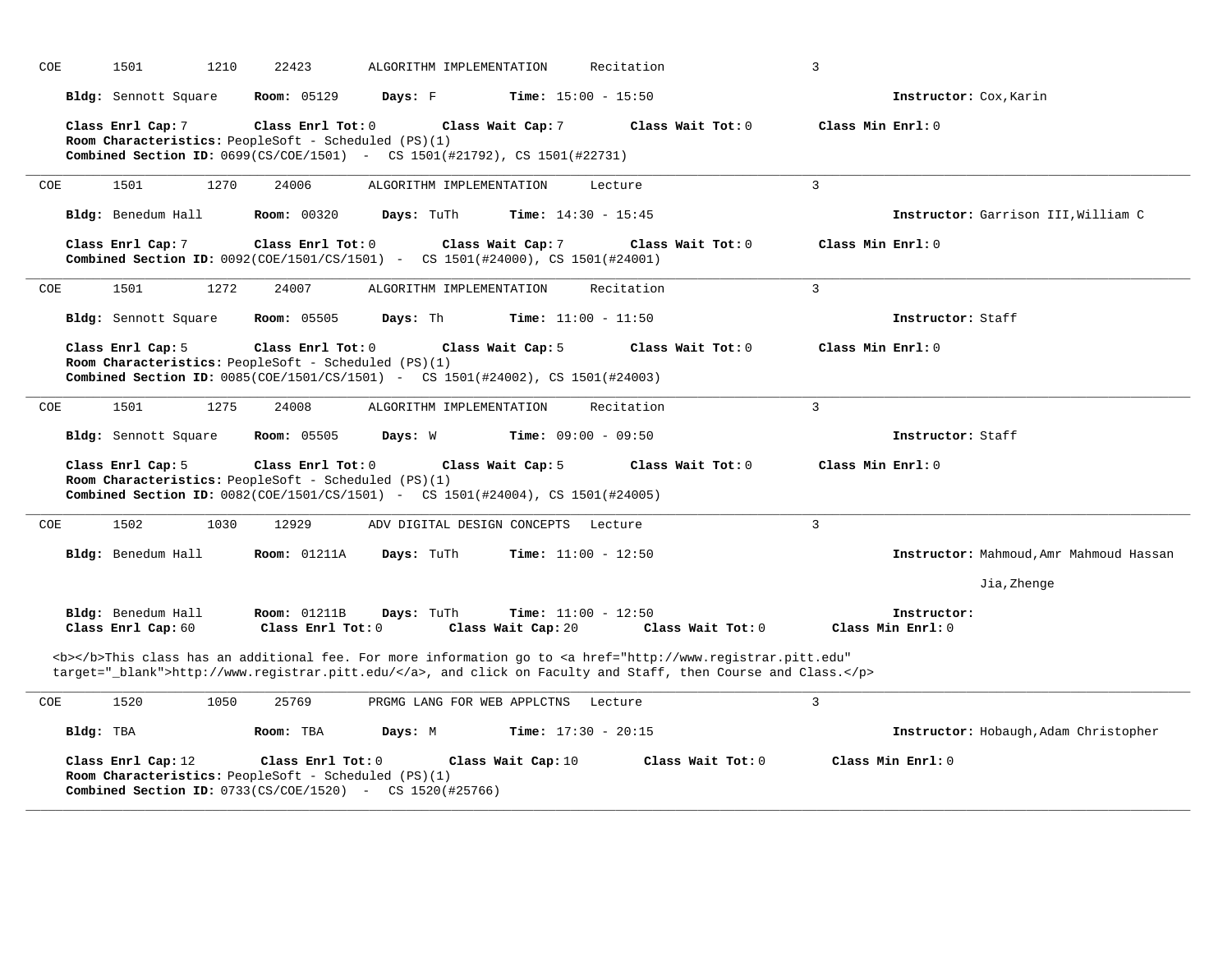#### Report ID: SR201 **University of Pittsburgh** Page No. 101 of 300 **Schedule of Classes for Fall Term 2021-2022** Run Date: 12/16/2020 **Academic Term** Run Time: 20:00:18

| Subject              |      | Catalog Nbr Section Class Nbr                        | Course Title                                                                  |                    | Component                    | Units         | Topics                                |
|----------------------|------|------------------------------------------------------|-------------------------------------------------------------------------------|--------------------|------------------------------|---------------|---------------------------------------|
| <b>COE</b><br>1520   | 1055 | 25770                                                | PRGMG LANG FOR WEB APPLCTNS                                                   |                    | Recitation                   | $\mathcal{L}$ |                                       |
| Bldg: Sennott Square |      | <b>Room:</b> 05505                                   | Days: F                                                                       |                    | <b>Time:</b> $16:00 - 16:50$ |               | Instructor: Staff                     |
| Class Enrl Cap: 7    |      | Class Enrl Tot: 0                                    |                                                                               | Class Wait Cap: 7  | Class Wait Tot: 0            |               | Class Min Enrl: 0                     |
|                      |      | Room Characteristics: PeopleSoft - Scheduled (PS)(1) |                                                                               |                    |                              |               |                                       |
|                      |      |                                                      | <b>Combined Section ID:</b> $0732(CS/COE/1520)$ - CS $1520(#25767)$           |                    |                              |               |                                       |
| 1520<br>COE          | 1060 | 25771                                                | PRGMG LANG FOR WEB APPLCTNS Recitation                                        |                    |                              | 3             |                                       |
| Bldg: Sennott Square |      | <b>Room: 05505</b>                                   | Days: F                                                                       |                    | <b>Time:</b> $17:00 - 17:50$ |               | Instructor: Staff                     |
| Class Enrl Cap: 6    |      | Class Enrl Tot: 0                                    |                                                                               | Class Wait Cap: 6  | Class Wait Tot: 0            |               | Class Min Enrl: 0                     |
|                      |      | Room Characteristics: PeopleSoft - Scheduled (PS)(1) |                                                                               |                    |                              |               |                                       |
|                      |      |                                                      | <b>Combined Section ID:</b> $0731(CS/COE/1520)$ - CS $1520(#25768)$           |                    |                              |               |                                       |
| 1530<br><b>COE</b>   | 1070 | 12997                                                | SOFTWARE ENGINEERING                                                          |                    | Lecture                      | 3             |                                       |
| Bldg: Sennott Square |      | <b>Room: 05129</b>                                   | Days: MW                                                                      |                    | <b>Time:</b> $13:00 - 14:15$ |               | Instructor: Chang, Shi-Kuo            |
| Class Enrl Cap: 13   |      | Class Enrl Tot: 0                                    |                                                                               | Class Wait Cap: 10 | Class Wait Tot: 0            |               | Class Min Enrl: 0                     |
|                      |      | Room Characteristics: PeopleSoft - Scheduled (PS)(1) |                                                                               |                    |                              |               |                                       |
|                      |      |                                                      | <b>Combined Section ID:</b> $0970$ (CS $1530$ \COE 1530) - CS $1530$ (#11226) |                    |                              |               |                                       |
| 1530<br>COE          | 1080 | 25677                                                | SOFTWARE ENGINEERING                                                          |                    | Lecture                      | 3             |                                       |
| Bldg: Sennott Square |      | <b>Room: 05129</b>                                   | Days: MW                                                                      |                    | <b>Time:</b> $15:00 - 16:15$ |               | Instructor: Chang, Shi-Kuo            |
| Class Enrl Cap: 12   |      | Class Enrl Tot: 0                                    |                                                                               | Class Wait Cap: 10 | Class Wait Tot: 0            |               | Class Min Enrl: 0                     |
|                      |      | Room Characteristics: PeopleSoft - Scheduled (PS)(1) |                                                                               |                    |                              |               |                                       |
|                      |      |                                                      | <b>Combined Section ID:</b> $0703(CS/COE/1530)$ - CS $1530(#25678)$           |                    |                              |               |                                       |
| 1541<br>COE          | 1070 | 12894                                                | INTRO TO COMPUTER ARCHITECTURELecture                                         |                    |                              | 3             |                                       |
| Bldg: Sennott Square |      | <b>Room: 05129</b>                                   | Days: TuTh                                                                    |                    | <b>Time:</b> $16:00 - 17:15$ |               | Instructor: Melhem, Rami G            |
| Class Enrl Cap: 38   |      | Class Enrl Tot: 0                                    |                                                                               | Class Wait Cap: 20 | Class Wait Tot: 0            |               | Class Min Enrl: 0                     |
|                      |      | Room Characteristics: PeopleSoft - Scheduled (PS)(1) |                                                                               |                    |                              |               |                                       |
|                      |      |                                                      | <b>Combined Section ID:</b> 0919(COE/1541/CS/1541) - CS 1541(#10873)          |                    |                              |               |                                       |
| 1550<br>COE          | 1040 | 12880                                                | INTRO TO OPERATING SYSTEMS                                                    |                    | Lecture                      | 3             |                                       |
| Bldg: TBA            |      | Room: TBA                                            | Days: TuTh                                                                    |                    | <b>Time:</b> $17:00 - 18:15$ |               | Instructor: Mohamed Khattab, Sherif E |
| Class Enrl Cap: 4    |      | Class Enrl Tot: 0                                    |                                                                               | Class Wait Cap: 4  | Class Wait Tot: 0            |               | Class Min Enrl: 0                     |
|                      |      | Room Characteristics: PeopleSoft - Scheduled (PS)(1) |                                                                               |                    |                              |               |                                       |
|                      |      |                                                      | <b>Combined Section ID:</b> $0416 (COE/CS/1550)$ - CS $1550 (#10809)$         |                    |                              |               |                                       |
|                      |      |                                                      |                                                                               |                    |                              |               |                                       |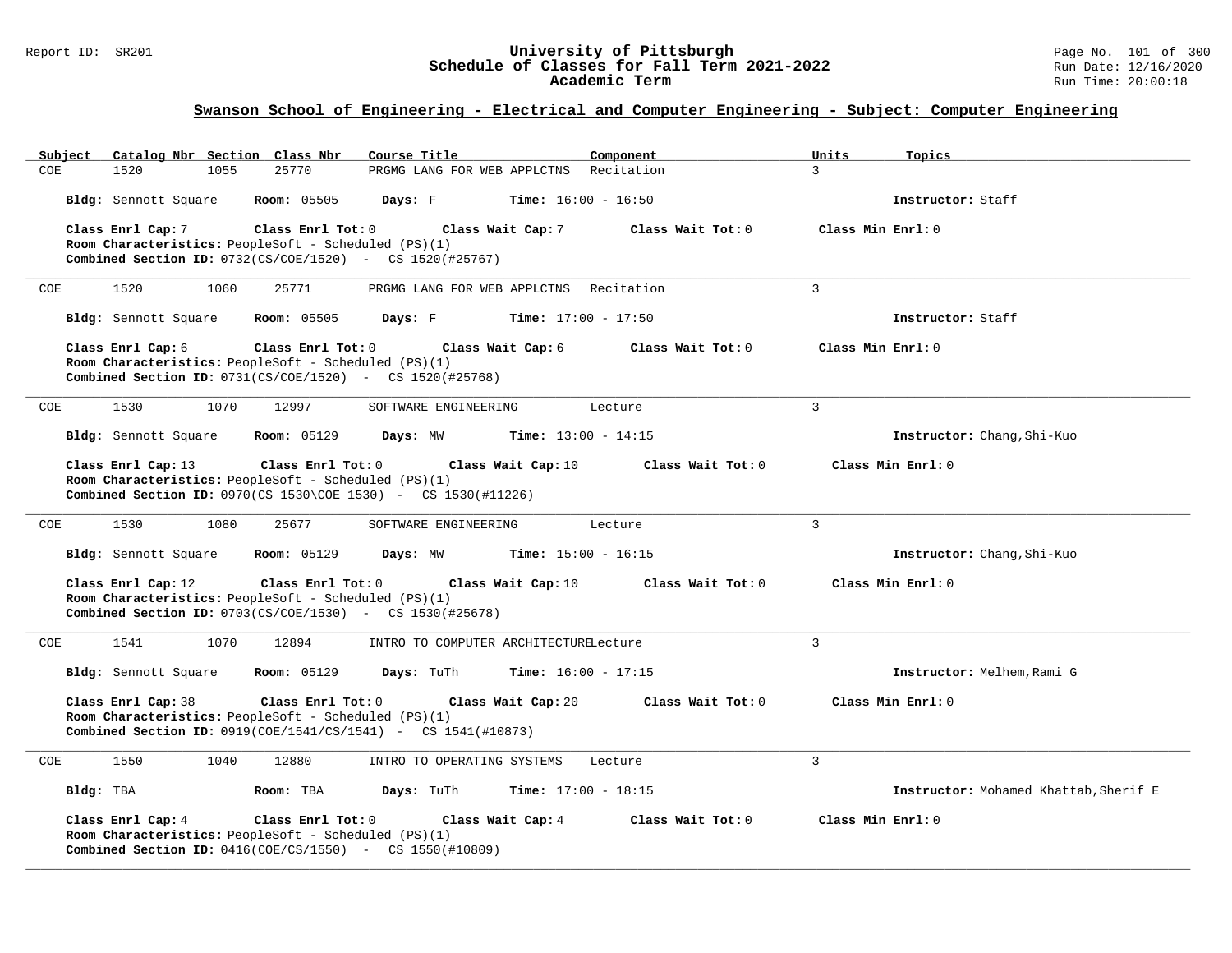| COE        |           | 1550                 | 1050 | 12969                                                                           | INTRO TO OPERATING SYSTEMS                                                                                                    |                   | Recitation                   | 3                 |                                       |
|------------|-----------|----------------------|------|---------------------------------------------------------------------------------|-------------------------------------------------------------------------------------------------------------------------------|-------------------|------------------------------|-------------------|---------------------------------------|
|            |           | Bldg: Sennott Square |      | <b>Room:</b> 05505                                                              | Days: F                                                                                                                       |                   | <b>Time:</b> $14:00 - 14:50$ |                   | Instructor: Staff                     |
|            |           |                      |      | Room Characteristics: PeopleSoft - Scheduled (PS)(1)                            | Class Enrl Cap: 3 Class Enrl Tot: 0 Class Wait Cap: 3<br><b>Combined Section ID:</b> $0054(CS/COE/1550)$ - CS $1550(\#11130)$ |                   | Class Wait Tot: 0            | Class Min Enrl: 0 |                                       |
| COE        |           | 1550                 | 1060 | 12970                                                                           | INTRO TO OPERATING SYSTEMS Recitation                                                                                         |                   |                              | $\overline{3}$    |                                       |
|            |           | Bldg: Sennott Square |      | <b>Room:</b> 05505                                                              | Days: M                                                                                                                       |                   | <b>Time:</b> $13:00 - 13:50$ |                   | Instructor: Staff                     |
|            |           | Class Enrl Cap: 4    |      | Class Enrl Tot: 0<br>Room Characteristics: PeopleSoft - Scheduled (PS)(1)       | Class Wait Cap: 4<br><b>Combined Section ID:</b> $0055(CS/COE/1550)$ - CS 1550(#11131)                                        |                   | Class Wait Tot: 0            | Class Min Enrl: 0 |                                       |
| COE        |           | 1550                 | 1080 | 22426                                                                           | INTRO TO OPERATING SYSTEMS                                                                                                    |                   | Lecture                      | $\mathbf{3}$      |                                       |
|            |           | Bldg: Sennott Square |      | <b>Room:</b> 05129                                                              | <b>Days:</b> TuTh                                                                                                             |                   | <b>Time:</b> $11:00 - 12:15$ |                   | Instructor: Mohamed Khattab, Sherif E |
|            |           | Class Enrl Cap: 6    |      | $Class$ $Enr1$ $Tot: 0$<br>Room Characteristics: PeopleSoft - Scheduled (PS)(1) | <b>Combined Section ID:</b> $0912$ (CS 1550\COE 1550) - CS 1550(#22425)                                                       | Class Wait Cap: 6 | Class Wait Tot: 0            | Class Min Enrl: 0 |                                       |
| COE        |           | 1550                 | 1085 | 22428                                                                           | INTRO TO OPERATING SYSTEMS                                                                                                    |                   | Recitation                   | $\overline{3}$    |                                       |
|            |           |                      |      |                                                                                 | <b>Bldg:</b> Sennott Square <b>Room:</b> 05505 <b>Days:</b> W <b>Time:</b> $17:00 - 17:50$                                    |                   |                              |                   | Instructor: Staff                     |
|            |           | Class Enrl Cap: 4    |      | Room Characteristics: PeopleSoft - Scheduled (PS)(1)                            | Class Enrl Tot: 0 Class Wait Cap: 4<br><b>Combined Section ID:</b> $0914$ (CS 1550\COE 1550) - CS 1550 (#22427)               |                   | Class Wait Tot: 0            | Class Min Enrl: 0 |                                       |
| <b>COE</b> |           | 1550                 | 1090 | 22430                                                                           | INTRO TO OPERATING SYSTEMS                                                                                                    |                   | Recitation                   | $\mathcal{E}$     |                                       |
|            |           | Bldg: Sennott Square |      | <b>Room: 05505</b>                                                              | <b>Days:</b> W <b>Time:</b> $11:00 - 11:50$                                                                                   |                   |                              |                   | Instructor: Staff                     |
|            |           | Class Enrl Cap: 4    |      | Class Enrl Tot: 0<br>Room Characteristics: PeopleSoft - Scheduled (PS)(1)       | <b>Combined Section ID:</b> $0915(CS 1550\COE 1550)$ - CS $1550(#22429)$                                                      | Class Wait Cap: 4 | Class Wait Tot: 0            | Class Min Enrl: 0 |                                       |
| COE        |           | 1550                 | 1095 | 26984                                                                           | INTRO TO OPERATING SYSTEMS Lecture                                                                                            |                   |                              | $\mathbf{3}$      |                                       |
|            | Bldg: TBA |                      |      | Room: TBA                                                                       | Days: MW                                                                                                                      |                   | <b>Time:</b> $16:30 - 17:45$ |                   | Instructor: Mosse, Daniel             |
|            |           | Class Enrl Cap: 3    |      | Class Enrl Tot: 0<br>Room Characteristics: PeopleSoft - Scheduled (PS)(1)       | <b>Combined Section ID:</b> $0728(CS/1550/C0E/1550)$ - CS $1550(#26983)$                                                      | Class Wait Cap: 3 | Class Wait Tot: 0            | Class Min Enrl: 0 |                                       |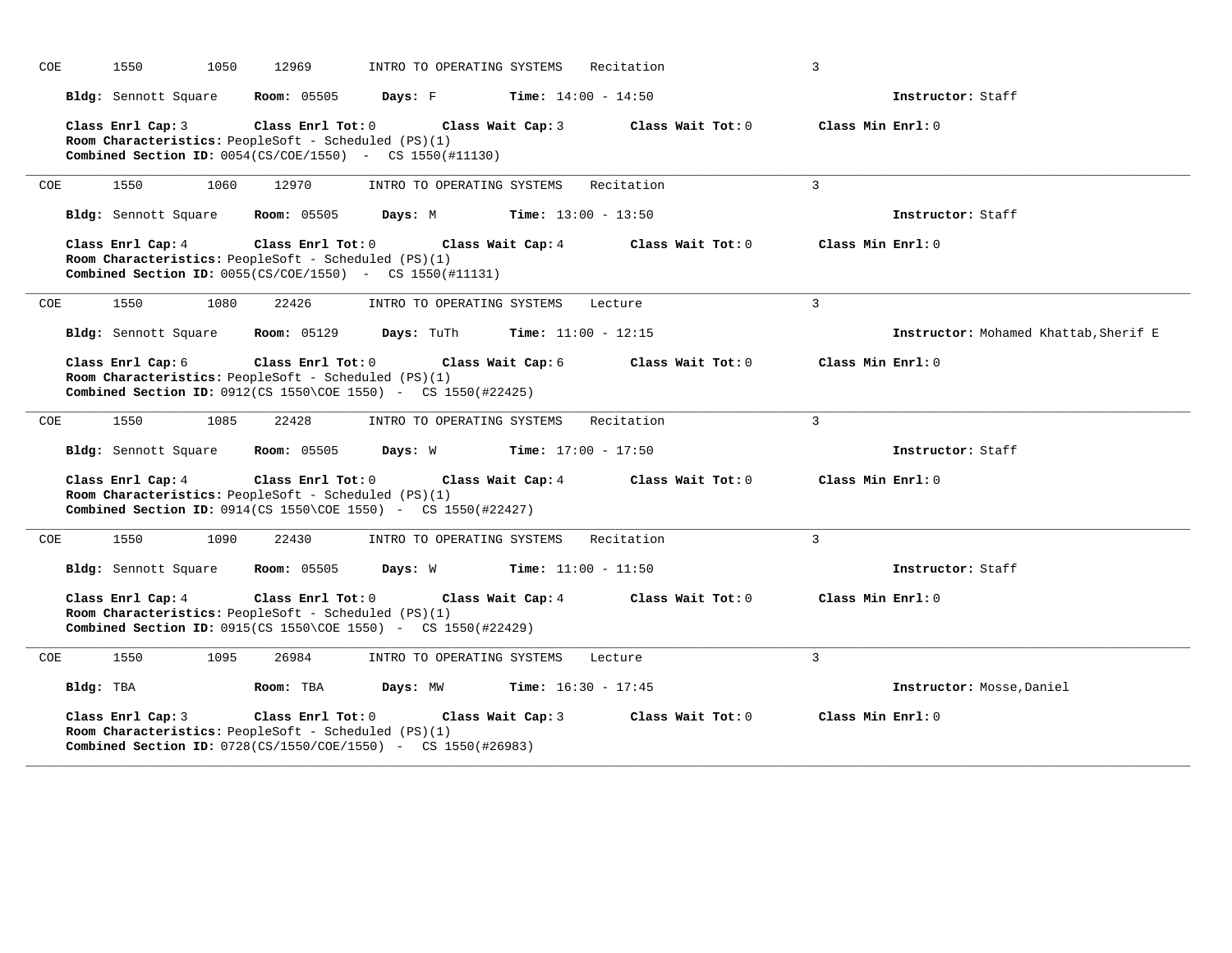### Report ID: SR201 **1988 Chedule of Classes for Fall Term 2021-2022** Page No. 103 of 300 Page No. 103 of 300 Page No<br>**Schedule of Classes for Fall Term 2021-2022** Run Date: 12/16/2020 **Schedule of Classes for Fall Term 2021-2022** Run Date: 12/16/2020 **Academic Term** Run Time: 20:00:18

| Subiect | Catalog Nbr Section Class Nbr                                                                                                                    |                     | Course Title                    |                              | Component                    | Units             | Topics                                 |
|---------|--------------------------------------------------------------------------------------------------------------------------------------------------|---------------------|---------------------------------|------------------------------|------------------------------|-------------------|----------------------------------------|
| COE     | 1550<br>1100                                                                                                                                     | 26987               | INTRO TO OPERATING SYSTEMS      |                              | Recitation                   | $\mathcal{L}$     |                                        |
|         | Bldg: Sennott Square                                                                                                                             | <b>Room:</b> 05505  | Days: Th                        |                              | <b>Time:</b> $16:00 - 16:50$ |                   | Instructor: Staff                      |
|         | Class Enrl Cap: 3<br>Room Characteristics: PeopleSoft - Scheduled (PS)(1)<br><b>Combined Section ID:</b> $0705(CS/COE/1550)$ - CS $1550(#26985)$ | Class Enrl Tot: $0$ |                                 | Class Wait Cap: 3            | Class Wait Tot: 0            | Class Min Enrl: 0 |                                        |
| COE     | 1550<br>1105                                                                                                                                     | 26988               | INTRO TO OPERATING SYSTEMS      |                              | Recitation                   | $\overline{3}$    |                                        |
|         | Bldg: Sennott Square                                                                                                                             | <b>Room:</b> 05505  | Days: Tu                        |                              | <b>Time:</b> $18:00 - 18:50$ |                   | Instructor: Staff                      |
|         | Class Enrl Cap: 3<br>Room Characteristics: PeopleSoft - Scheduled (PS)(1)<br><b>Combined Section ID:</b> 0706(CS/COE/1550) - CS 1550(#26986)     | Class Enrl Tot: 0   |                                 | Class Wait Cap: 3            | Class Wait Tot: 0            | Class Min Enrl: 0 |                                        |
| COE     | 1622<br>1010                                                                                                                                     | 25679               | INTRO TO COMPILER DESIGN        |                              | Lecture                      | $\overline{3}$    |                                        |
|         | Bldg: Sennott Square                                                                                                                             | <b>Room: 05313</b>  | Days: MW                        |                              | <b>Time:</b> $13:00 - 14:15$ |                   | Instructor: Petrucci, Vinicius Tavares |
|         | Class Enrl Cap: 5                                                                                                                                | Class Enrl Tot: 0   |                                 | Class Wait Cap: 5            | Class Wait Tot: 0            | Class Min Enrl: 0 |                                        |
|         | Room Characteristics: PeopleSoft - Scheduled (PS)(1)<br><b>Combined Section ID:</b> $0736(CS/COE/1622)$ - CS $1622(#25680)$                      |                     |                                 |                              |                              |                   |                                        |
|         | Reserve Capacity:                                                                                                                                |                     | 01-MAR-2021 Juniors and Seniors |                              | Reserve Enrl Cap: 5          | Reserve Enrl Tot: | $\mathbf{0}$                           |
| COE     | 1885<br>1030                                                                                                                                     | 12847               | DEPARTMENTAL SEMINAR            |                              | Seminar                      | $\mathbf 0$       |                                        |
|         | Bldg: TBA                                                                                                                                        | Room: TBA           | Days: M                         |                              | <b>Time:</b> $12:00 - 12:50$ |                   | Instructor: Kerestes, Robert John      |
|         |                                                                                                                                                  |                     |                                 |                              |                              |                   | Dickerson, Samuel J                    |
|         | Class Enrl Cap: 230<br>Room Characteristics: PeopleSoft - Scheduled (PS)(1)<br>Combined Section ID: 0345(ECE/1885/COE/1885) - ECE 1885(#13026)   | Class Enrl Tot: 0   |                                 | Class Wait Cap: 20           | Class Wait Tot: 0            |                   | Class Min Enrl: 0                      |
| COE     | 1896<br>1030                                                                                                                                     | 13066               | SENIOR DESIGN PROJECT           |                              | Directed Studies             | 3                 |                                        |
|         | Bldg: Benedum Hall                                                                                                                               | <b>Room: 01211B</b> | Days: MW                        |                              | <b>Time:</b> $13:00 - 14:50$ |                   | Instructor:                            |
|         | Bldg: Benedum Hall                                                                                                                               | <b>Room:</b> 01211A | Days: MW                        | <b>Time:</b> $13:00 - 14:50$ |                              |                   | Instructor: Dallal, Ahmed Hassan Sayed |
|         |                                                                                                                                                  |                     |                                 |                              |                              |                   | Bayoumy, Mohamed Ashraf Saad           |
|         |                                                                                                                                                  |                     |                                 |                              |                              |                   | Zaghloul Mohamed                       |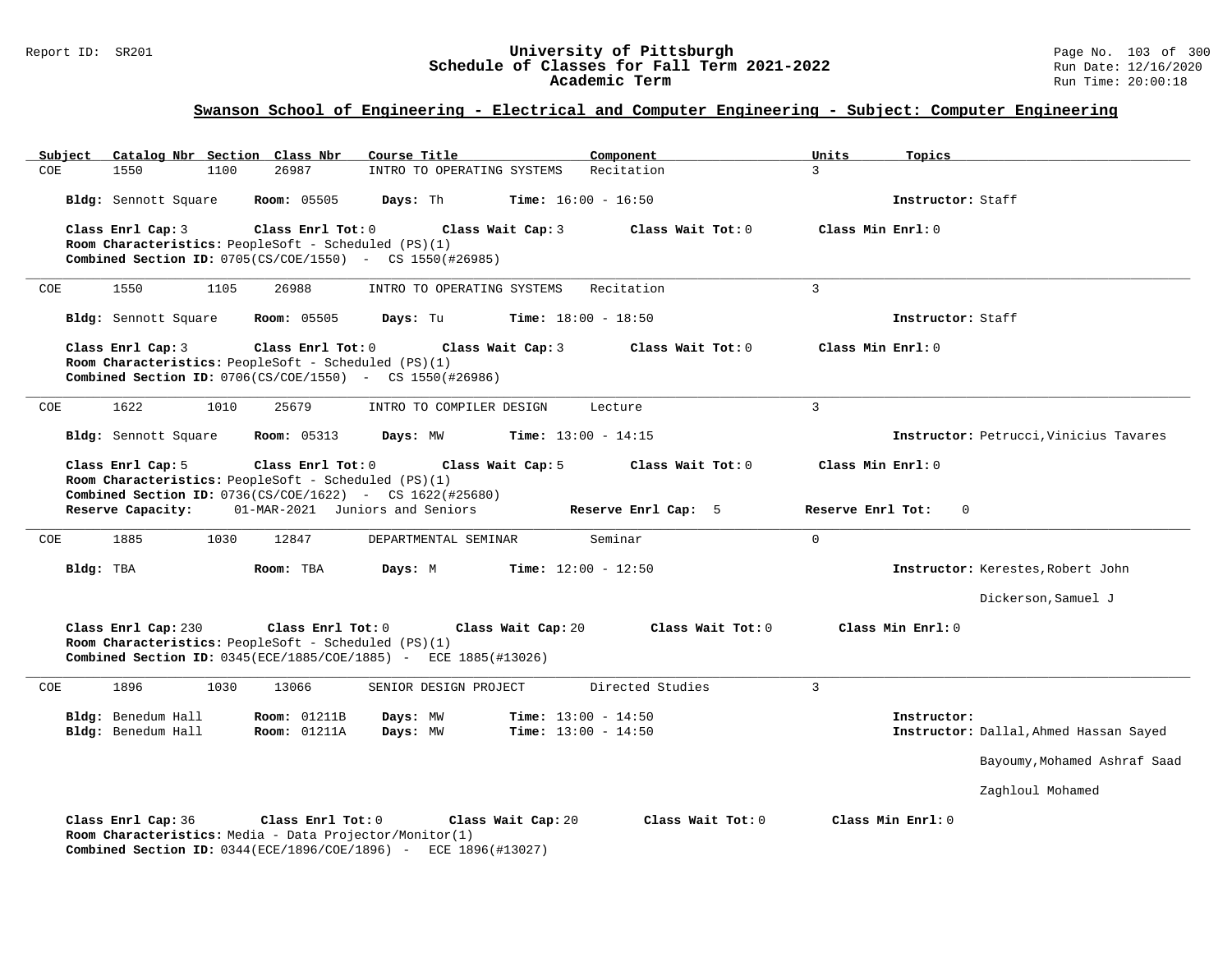<b></b>This class has an additional fee. For more information go to <a href="http://www.registrar.pitt.edu" target="\_blank">http://www.registrar.pitt.edu/</a>, and click on Faculty and Staff, then Course and Class.</p>

| COE | 1898<br>1010                                     | 12897<br>ENGINEERING PROJECT Directed Studies                                                                          | $1 - 3$                                |
|-----|--------------------------------------------------|------------------------------------------------------------------------------------------------------------------------|----------------------------------------|
|     | Bldg: TO BE ARRANGED                             | Room: TBA $Days:$ TBA $Time: 00:00 - 00:00$                                                                            | Instructor: Jones, Alexander Keith     |
|     | Class Enrl Cap: 5                                | Class Enrl Tot: 0 Class Wait Cap: 5 Class Wait Tot: 0 Class Min Enrl: 0                                                |                                        |
| COE |                                                  | 1020 13152<br>ENGINEERING PROJECT Directed Studies                                                                     | $1 - 3$                                |
|     | Bldg: TO BE ARRANGED                             | Room: TBA $Days:$ TBA $Time: 00:00 - 00:00$                                                                            | Instructor: Kerestes, Robert John      |
|     |                                                  | Class Enrl Cap: 5 Class Enrl Tot: 0 Class Wait Cap: 5 Class Wait Tot: 0                                                | Class Min Enrl: 0                      |
|     | COE 1898                                         | ENGINEERING PROJECT Directed Studies<br>1030 13153                                                                     | $1 - 3$                                |
|     | Bldg: TO BE ARRANGED                             | Room: TBA $Days:$ TBA $Time: 00:00 - 00:00$                                                                            | Instructor: George, Alan D             |
|     |                                                  | Class Enrl Cap: 5 Class Enrl Tot: 0 Class Wait Cap: 5 Class Wait Tot: 0 Class Min Enrl: 0                              |                                        |
|     |                                                  | COE 1898 1040 13154 ENGINEERING PROJECT Directed Studies 1 - 3                                                         |                                        |
|     |                                                  | Bldg: TO BE ARRANGED Room: TBA Days: TBA Time: 00:00 - 00:00                                                           | Instructor: Dickerson, Samuel J        |
|     |                                                  | Class Enrl Cap: 5 Class Enrl Tot: 0 Class Wait Cap: 5 Class Wait Tot: 0 Class Min Enrl: 0                              |                                        |
|     |                                                  | COE 1898 1050 13155 ENGINEERING PROJECT Directed Studies                                                               | $1 - 3$                                |
|     | Bldg: TO BE ARRANGED                             | Room: TBA $Days:$ TBA $Time: 00:00 - 00:00$                                                                            | Instructor: Dallal, Ahmed Hassan Sayed |
|     |                                                  | Class Enrl Cap: 5 Class Enrl Tot: 0 Class Wait Cap: 5 Class Wait Tot: 0 Class Min Enrl: 0                              |                                        |
| COE | 1898                                             | 1060 13156 ENGINEERING PROJECT Directed Studies                                                                        | $1 - 3$                                |
|     | <b>Bldg:</b> TO BE ARRANGED<br>Class Enrl Cap: 5 | Room: TBA $Days:$ TBA $Time: 00:00 - 00:00$<br>Class Enrl Tot: 0 Class Wait Cap: 5 Class Wait Tot: 0 Class Min Enrl: 0 | Instructor:                            |
|     |                                                  | COE 1898 1070 13157 ENGINEERING PROJECT Directed Studies                                                               | $1 - 3$                                |
|     | Bldg: TO BE ARRANGED<br>Class Enrl Cap: 5        | <b>Days:</b> TBA <b>Time:</b> $00:00 - 00:00$<br>Room: TBA<br>Class Enrl Tot: 0 Class Wait Cap: 5 Class Wait Tot: 0    | Instructor:<br>Class Min Enrl: 0       |
|     | COE 1898                                         | ENGINEERING PROJECT Directed Studies<br>1080 13158                                                                     | $1 - 3$                                |
|     | Bldg: TO BE ARRANGED                             | Room: TBA $Days:$ TBA Time: $00:00 - 00:00$                                                                            | Instructor: Dickerson, Samuel J        |
|     |                                                  | Class Enrl Cap: 5 Class Enrl Tot: 0 Class Wait Cap: 5 Class Wait Tot: 0 Class Min Enrl: 0                              |                                        |
|     |                                                  | COE 1898 1090 13159 ENGINEERING PROJECT Directed Studies                                                               | $1 - 3$                                |
|     | Bldg: TO BE ARRANGED                             | Room: TBA $Days:$ TBA Time: $00:00 - 00:00$                                                                            | Instructor: Anderson, David A          |
|     | Class Enrl Cap: 5                                | Class Enrl Tot: $0$ Class Wait Cap: $5$ Class Wait Tot: $0$                                                            | Class Min Enrl: 0                      |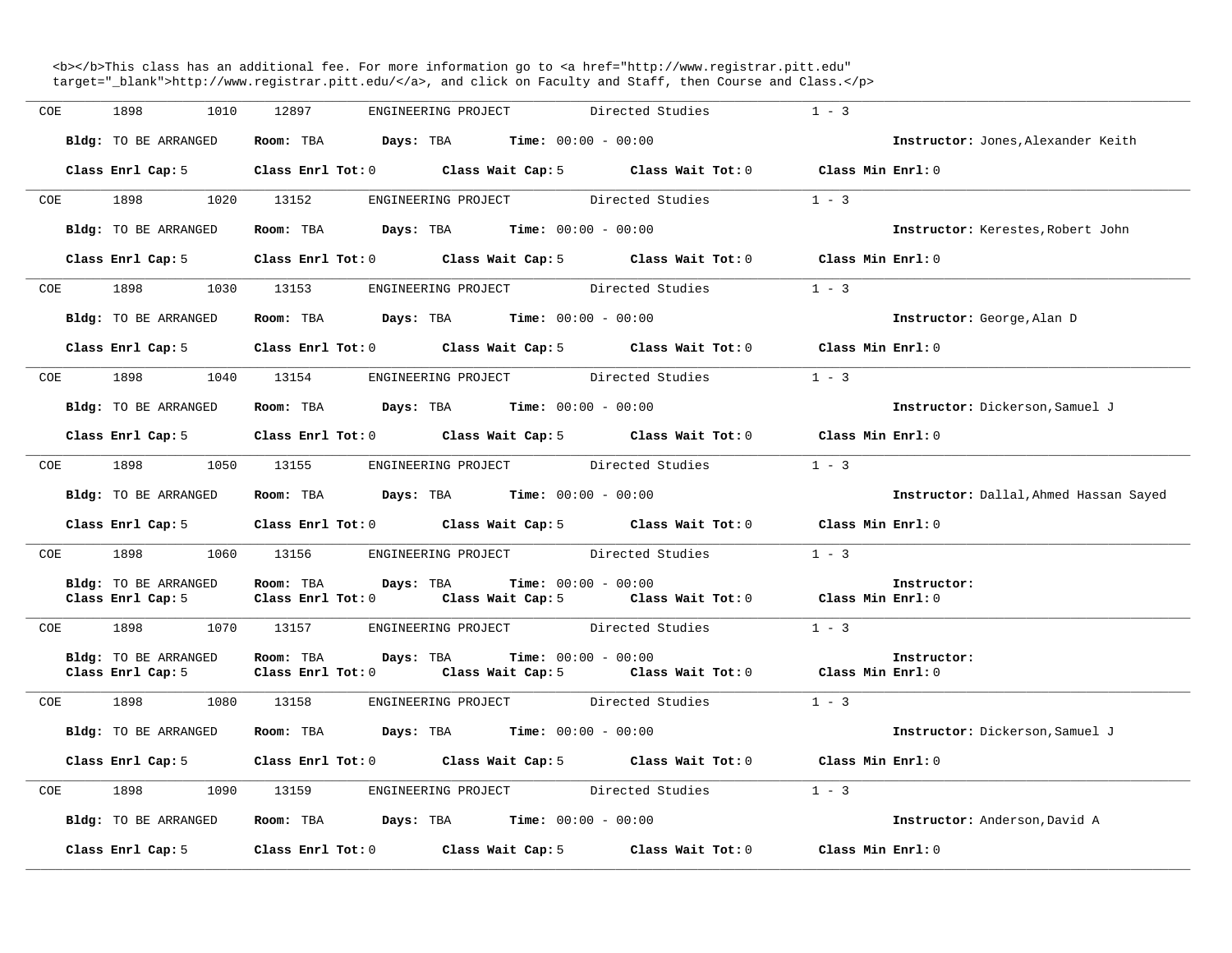| COE | 1898                 | 1100 | 13160               | ENGINEERING PROJECT |                              | Directed Studies    | $-3$                |                                     |
|-----|----------------------|------|---------------------|---------------------|------------------------------|---------------------|---------------------|-------------------------------------|
|     | Bldg: TO BE ARRANGED |      | Room: TBA           | Days: TBA           | <b>Time:</b> $00:00 - 00:00$ |                     |                     | Instructor: Miskov- Zivanov, Natasa |
|     | Class Enrl Cap: 5    |      | Class Enrl Tot: $0$ | Class Wait Cap: 5   |                              | Class Wait $Tot: 0$ | Class Min $Enrl: 0$ |                                     |
| COE | 1898                 | 1110 | 13161               | ENGINEERING PROJECT |                              | Directed Studies    | $-3$                |                                     |
|     | Bldg: TO BE ARRANGED |      | Room: TBA           | Days: TBA           | <b>Time:</b> $00:00 - 00:00$ |                     |                     | Instructor: Mohanram, Kartik        |
|     | Class Enrl Cap: 5    |      | Class Enrl Tot: 0   | Class Wait Cap: 5   |                              | Class Wait $Tot: 0$ | Class Min $Enrl: 0$ |                                     |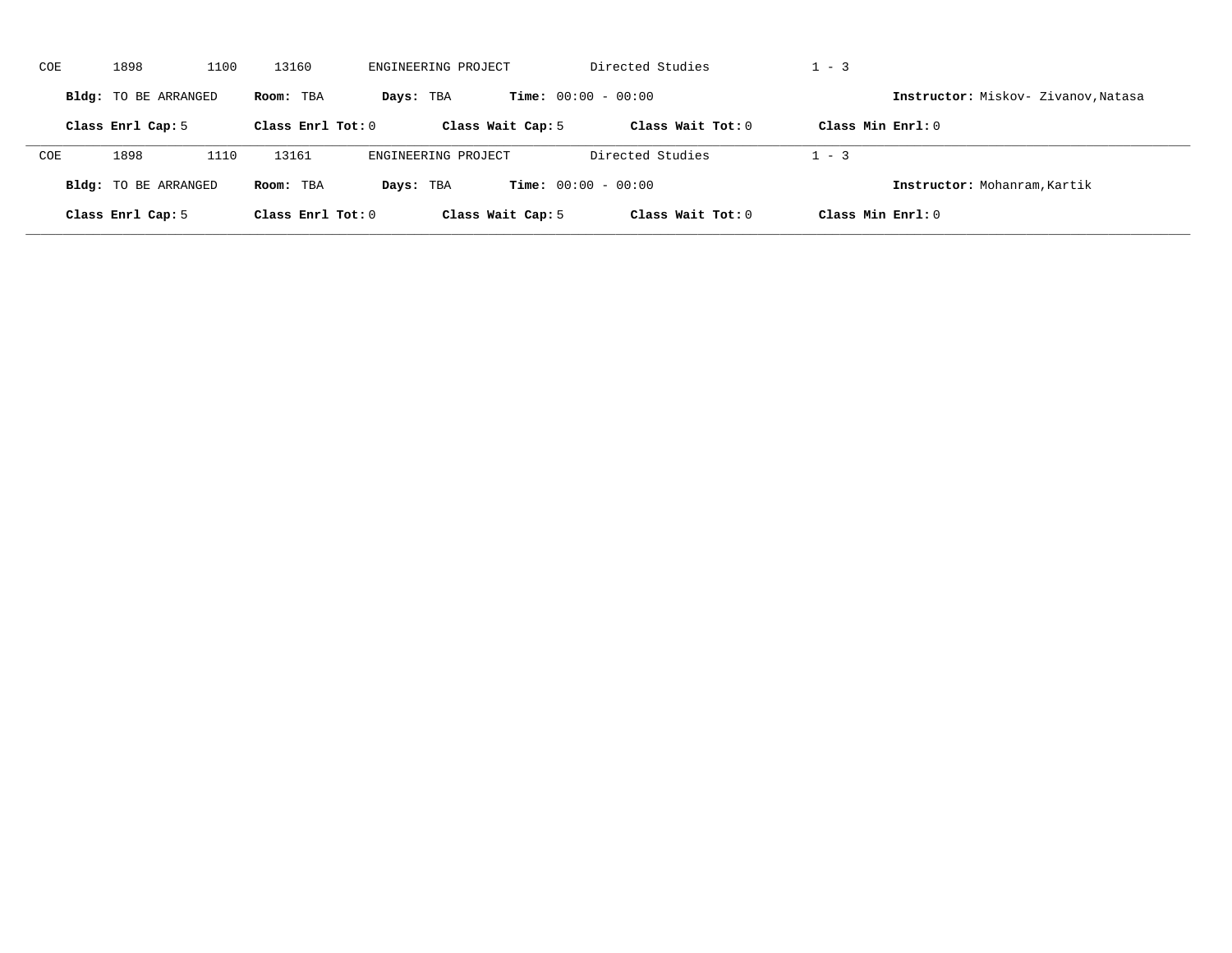### Report ID: SR201 **University of Pittsburgh** Page No. 106 of 300 **Schedule of Classes for Fall Term 2021-2022** Run Date: 12/16/2020 **Academic Term** Run Time: 20:00:18

# **Swanson School of Engineering - Electrical and Computer Engineering - Subject: Electrical and Computer Engr**

| Subject      | Catalog Nbr Section Class Nbr |      |                                                                           | Course Title              |                              | Component         | Units          | Topics            |                                          |
|--------------|-------------------------------|------|---------------------------------------------------------------------------|---------------------------|------------------------------|-------------------|----------------|-------------------|------------------------------------------|
| ECE          | 0101                          | 1010 | 27547                                                                     | LINEAR CIRCUITS & SYSTEMS |                              | Lecture           | $\overline{4}$ |                   |                                          |
| Bldg: TBA    |                               |      | Room: TBA                                                                 | Days: TuTh                | Time: $09:30 - 10:45$        |                   |                |                   | Instructor: Bayoumy, Mohamed Ashraf Saad |
|              |                               |      |                                                                           |                           |                              |                   |                |                   | Zaghloul Mohamed                         |
|              |                               |      |                                                                           |                           |                              |                   |                |                   | Erickson, John Ryland                    |
|              | Class Enrl Cap: 75            |      | Class Enrl Tot: 0<br>Room Characteristics: PeopleSoft - Scheduled (PS)(1) |                           | Class Wait Cap: 20           | Class Wait Tot: 0 |                | Class Min Enrl: 0 |                                          |
| ECE          | 0101                          | 1020 | 27548                                                                     | LINEAR CIRCUITS & SYSTEMS |                              | Laboratory        | $\overline{4}$ |                   |                                          |
|              | Bldg: Benedum Hall            |      | Room: 01223A                                                              | Days: F                   | <b>Time:</b> $09:00 - 11:55$ |                   |                |                   | Instructor: Bayoumy, Mohamed Ashraf Saad |
|              |                               |      |                                                                           |                           |                              |                   |                |                   | Zaghloul Mohamed                         |
|              |                               |      |                                                                           |                           |                              |                   |                |                   | Erickson, John Ryland                    |
|              | Bldg: Benedum Hall            |      | Room: 01223B                                                              | Days: F                   | Time: $09:00 - 11:55$        |                   |                | Instructor: Staff |                                          |
|              | Bldg: Benedum Hall            |      | Room: 01223C                                                              | Days: F                   | Time: $09:00 - 11:55$        |                   |                | Instructor: Staff |                                          |
|              | Class Enrl Cap: 75            |      | Class Enrl Tot: 0<br>Combined Section ID: $0027(ECE/0101/0111)$ -         | ECE 0111(#28409)          | Class Wait Cap: 20           | Class Wait Tot: 0 |                | Class Min Enrl: 0 |                                          |
| ECE          | 0101                          | 1030 | 27549                                                                     | LINEAR CIRCUITS & SYSTEMS |                              | Lecture           | $\overline{4}$ |                   |                                          |
| Bldg: TBA    |                               |      | Room: TBA                                                                 | Days: MW                  | Time: $08:00 - 09:15$        |                   |                |                   | Instructor: Anderson, David A            |
|              |                               |      |                                                                           |                           |                              |                   |                |                   | Bao, Runxue                              |
|              | Class Enrl Cap: 85            |      | Class Enrl Tot: 0<br>Room Characteristics: PeopleSoft - Scheduled (PS)(1) |                           | Class Wait Cap: 20           | Class Wait Tot: 0 |                | Class Min Enrl: 0 |                                          |
| $_{\rm ECE}$ | 0101                          | 1040 | 27550                                                                     | LINEAR CIRCUITS & SYSTEMS |                              | Laboratory        | $\overline{4}$ |                   |                                          |
|              | Bldg: Benedum Hall            |      | <b>Room: 01223A</b>                                                       | Days: Th                  | Time: $09:30 - 12:25$        |                   |                |                   | Instructor: Anderson, David A            |
|              |                               |      |                                                                           |                           |                              |                   |                |                   | Bao, Runxue                              |
|              | Bldg: Benedum Hall            |      | Room: 01223B                                                              | Days: Th                  | Time: $09:30 - 12:25$        |                   |                | Instructor: Staff |                                          |
|              | Bldg: Benedum Hall            |      | Room: 01223C                                                              | Days: Th                  | Time: $09:30 - 12:25$        |                   |                | Instructor: Staff |                                          |
|              | Class Enrl Cap: 85            |      | Class Enrl Tot: 0<br>Combined Section ID: $0028(ECE/0101/0111)$ -         | ECE 0111(#28408)          | Class Wait Cap: 20           | Class Wait Tot: 0 |                | Class Min Enrl: 0 |                                          |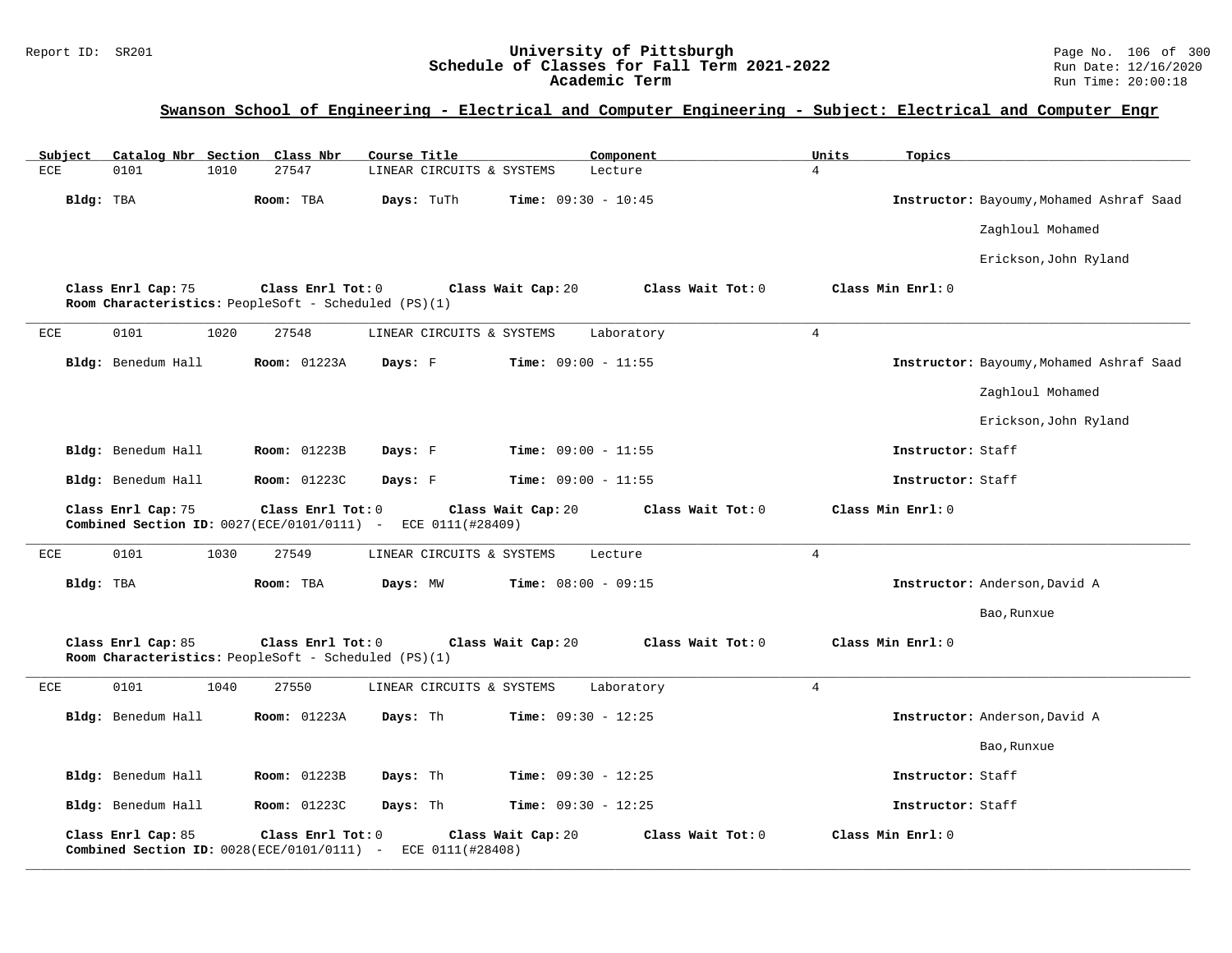| ECE | 0111                                                                                        | 1010 | 28408               |          | LINEAR CIRCUITS TRANSFER LAB Credit Laboratory |                              |                   | $\mathbf{1}$      |                   |                                          |
|-----|---------------------------------------------------------------------------------------------|------|---------------------|----------|------------------------------------------------|------------------------------|-------------------|-------------------|-------------------|------------------------------------------|
|     | Bldg: Benedum Hall                                                                          |      | <b>Room:</b> 01223A | Days: Th |                                                | <b>Time:</b> $09:30 - 12:25$ |                   |                   |                   | Instructor: Anderson, David A            |
|     |                                                                                             |      |                     |          |                                                |                              |                   |                   |                   | Bao, Runxue                              |
|     | Bldg: Benedum Hall                                                                          |      | <b>Room: 01223B</b> | Days: Th |                                                | Time: $09:30 - 12:25$        |                   |                   | Instructor: Staff |                                          |
|     | Bldg: Benedum Hall                                                                          |      | Room: 01223C        | Days: Th |                                                | <b>Time:</b> $09:30 - 12:25$ |                   |                   | Instructor: Staff |                                          |
|     | Class Enrl Cap: 5<br><b>Combined Section ID:</b> 0028(ECE/0101/0111) - ECE 0101(#27550)     |      | Class Enrl Tot: 0   |          | Class Wait Cap: 5                              |                              | Class Wait Tot: 0 | Class Min Enrl: 0 |                   |                                          |
| ECE | 0111                                                                                        | 1020 | 28409               |          | LINEAR CIRCUITS TRANSFER LAB Credit Laboratory |                              |                   | $\mathbf{1}$      |                   |                                          |
|     | Bldg: Benedum Hall                                                                          |      | <b>Room: 01223A</b> | Days: F  |                                                | <b>Time:</b> $09:00 - 11:55$ |                   |                   |                   | Instructor: Bayoumy, Mohamed Ashraf Saad |
|     |                                                                                             |      |                     |          |                                                |                              |                   |                   |                   | Zaghloul Mohamed                         |
|     |                                                                                             |      |                     |          |                                                |                              |                   |                   |                   | Erickson, John Ryland                    |
|     | Bldg: Benedum Hall                                                                          |      | <b>Room:</b> 01223B | Days: F  |                                                | <b>Time:</b> $09:00 - 11:55$ |                   |                   | Instructor: Staff |                                          |
|     | Bldg: Benedum Hall                                                                          |      | Room: 01223C        | Days: F  |                                                | <b>Time:</b> $09:00 - 11:55$ |                   |                   | Instructor: Staff |                                          |
|     | Class Enrl Cap: 5<br><b>Combined Section ID:</b> $0027$ (ECE/0101/0111) - ECE 0101 (#27548) |      | Class Enrl Tot: 0   |          | Class Wait Cap: 5                              |                              | Class Wait Tot: 0 | Class Min Enrl: 0 |                   |                                          |
| ECE | 0201                                                                                        | 1010 | 28281               |          | DIGITAL CIRCUITS AND SYSTEMS Lecture           |                              |                   | $\overline{4}$    |                   |                                          |
|     | Bldg: TBA                                                                                   |      | Room: TBA           | Days: MW |                                                | <b>Time:</b> $13:00 - 14:15$ |                   |                   |                   | Instructor: Dickerson, Samuel J          |
|     |                                                                                             |      |                     |          |                                                |                              |                   |                   |                   | Li, Yuqi                                 |
|     | Class Enrl Cap: 75<br>Room Characteristics: PeopleSoft - Scheduled (PS)(1)                  |      | Class Enrl Tot: 0   |          | Class Wait Cap: 20                             |                              | Class Wait Tot: 0 |                   | Class Min Enrl: 0 |                                          |
| ECE | 0201                                                                                        | 1011 | 28282               |          | DIGITAL CIRCUITS AND SYSTEMS Laboratory        |                              |                   | 4                 |                   |                                          |
|     | Bldg: Benedum Hall                                                                          |      | <b>Room:</b> 01223A | Days: Th |                                                | <b>Time:</b> $12:30 - 15:30$ |                   |                   |                   | Instructor: Dickerson, Samuel J          |
|     |                                                                                             |      |                     |          |                                                |                              |                   |                   |                   | Li, Yuqi                                 |
|     | Bldg: Benedum Hall                                                                          |      | <b>Room: 01223B</b> | Days: Th |                                                | <b>Time:</b> $12:30 - 15:30$ |                   |                   | Instructor: Staff |                                          |
|     | Bldg: Benedum Hall                                                                          |      | <b>Room:</b> 01223C | Days: Th |                                                | <b>Time:</b> $12:30 - 15:30$ |                   |                   | Instructor: Staff |                                          |
|     | Class Enrl Cap: 72<br>Combined Section ID: $0022$ (ECE/0201/0211) -                         |      | Class Enrl Tot: 0   |          | Class Wait Cap: 20<br>ECE 0211(#28407)         |                              | Class Wait Tot: 0 |                   | Class Min Enrl: 0 |                                          |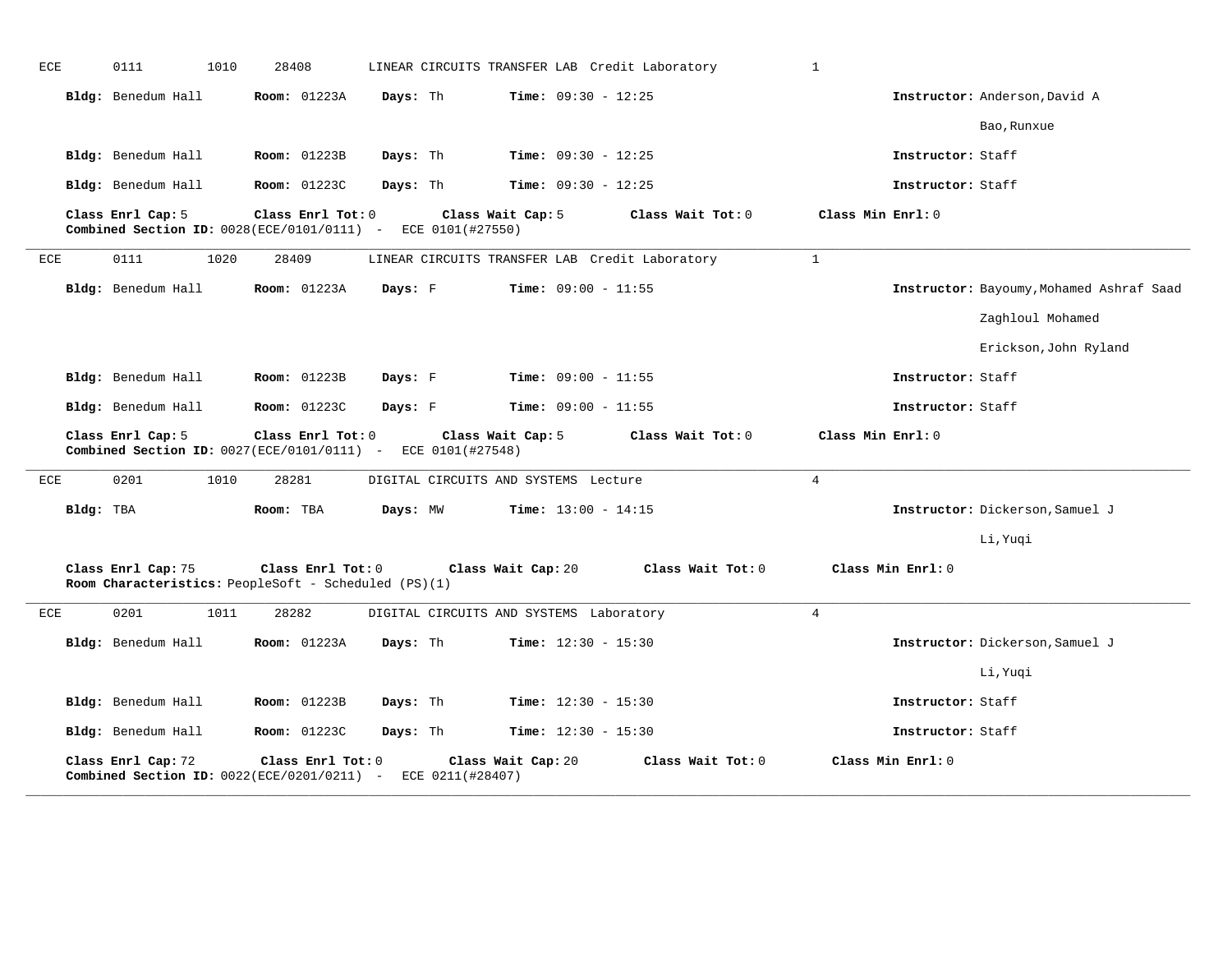### Report ID: SR201 **University of Pittsburgh** Page No. 108 of 300 **Schedule of Classes for Fall Term 2021-2022** Run Date: 12/16/2020 **Academic Term** Run Time: 20:00:18

# **Swanson School of Engineering - Electrical and Computer Engineering - Subject: Electrical and Computer Engr**

| Subject    |                    | Catalog Nbr Section Class Nbr                                                               | Course Title     | Component                                       | Units             | Topics                          |
|------------|--------------------|---------------------------------------------------------------------------------------------|------------------|-------------------------------------------------|-------------------|---------------------------------|
| ECE        | 0201<br>1020       | 28497                                                                                       |                  | DIGITAL CIRCUITS AND SYSTEMS Lecture            | 4                 |                                 |
| Bldg: TBA  |                    | Room: TBA                                                                                   | Days: TuTh       | <b>Time:</b> $13:00 - 14:15$                    |                   | Instructor: Dickerson, Samuel J |
|            |                    |                                                                                             |                  |                                                 |                   | Song, Xingzhe                   |
|            | Class Enrl Cap: 94 | Class Enrl Tot: 0<br>Room Characteristics: PeopleSoft - Scheduled (PS)(1)                   |                  | Class Wait Cap: 20                              | Class Wait Tot: 0 | Class Min Enrl: 0               |
| ECE        | 0201<br>1021       | 28498                                                                                       |                  | DIGITAL CIRCUITS AND SYSTEMS Laboratory         | $\overline{4}$    |                                 |
|            | Bldg: Benedum Hall | <b>Room: 01223A</b>                                                                         | Days: F          | <b>Time:</b> $12:00 - 15:00$                    |                   | Instructor: Dickerson, Samuel J |
|            |                    |                                                                                             |                  |                                                 |                   | Song, Xingzhe                   |
|            | Bldg: Benedum Hall | <b>Room: 01223B</b>                                                                         | Days: F          | <b>Time:</b> $12:00 - 15:00$                    |                   | Instructor: Staff               |
|            | Bldg: Benedum Hall | Room: 01223C                                                                                | Days: F          | Time: $12:00 - 15:00$                           |                   | Instructor: Staff               |
|            | Class Enrl Cap: 94 | Class Enrl Tot: 0<br>Combined Section ID: 0003(ECE/0211/0201) - ECE 0211(#28621)            |                  | Class Wait Cap: 20                              | Class Wait Tot: 0 | Class Min Enrl: 0               |
| ECE        | 0211<br>1010       | 28407                                                                                       |                  | DIGITAL CIRC & SYS CREDIT LAB Credit Laboratory | $\mathbf{1}$      |                                 |
|            | Bldg: Benedum Hall | <b>Room:</b> 01223A                                                                         | Days: Th         | <b>Time:</b> $12:30 - 15:30$                    |                   | Instructor: Dickerson, Samuel J |
|            |                    |                                                                                             |                  |                                                 |                   | Li, Yuqi                        |
|            | Bldg: Benedum Hall | <b>Room:</b> 01223B                                                                         | Days: Th         | <b>Time:</b> $12:30 - 15:30$                    |                   | Instructor: Staff               |
|            | Bldg: Benedum Hall | Room: 01223C                                                                                | Days: Th         | Time: $12:30 - 15:30$                           |                   | Instructor: Staff               |
|            | Class Enrl Cap: 3  | Class Enrl Tot: 0<br><b>Combined Section ID:</b> $0022$ (ECE/0201/0211) - ECE 0201 (#28282) |                  | Class Wait Cap: 3                               | Class Wait Tot: 0 | Class Min Enrl: 0               |
| <b>ECE</b> | 0211<br>1020       | 28621                                                                                       |                  | DIGITAL CIRC & SYS CREDIT LAB Credit Laboratory | $\mathbf{1}$      |                                 |
|            | Bldg: Benedum Hall | <b>Room: 01223A</b>                                                                         | Days: F          | <b>Time:</b> $12:00 - 15:00$                    |                   | Instructor: Dickerson, Samuel J |
|            |                    |                                                                                             |                  |                                                 |                   | Song, Xingzhe                   |
|            | Bldg: Benedum Hall | <b>Room:</b> 01223B                                                                         | Days: F          | <b>Time:</b> $12:00 - 15:00$                    |                   | Instructor: Staff               |
|            | Bldg: Benedum Hall | <b>Room:</b> 01223C                                                                         | Days: F          | <b>Time:</b> $12:00 - 15:00$                    |                   | Instructor: Staff               |
|            | Class Enrl Cap: 5  | Class Enrl Tot: 0<br>Combined Section ID: $0003(ECE/0211/0201)$ -                           | ECE 0201(#28498) | Class Wait Cap: 5                               | Class Wait Tot: 0 | Class Min Enrl: 0               |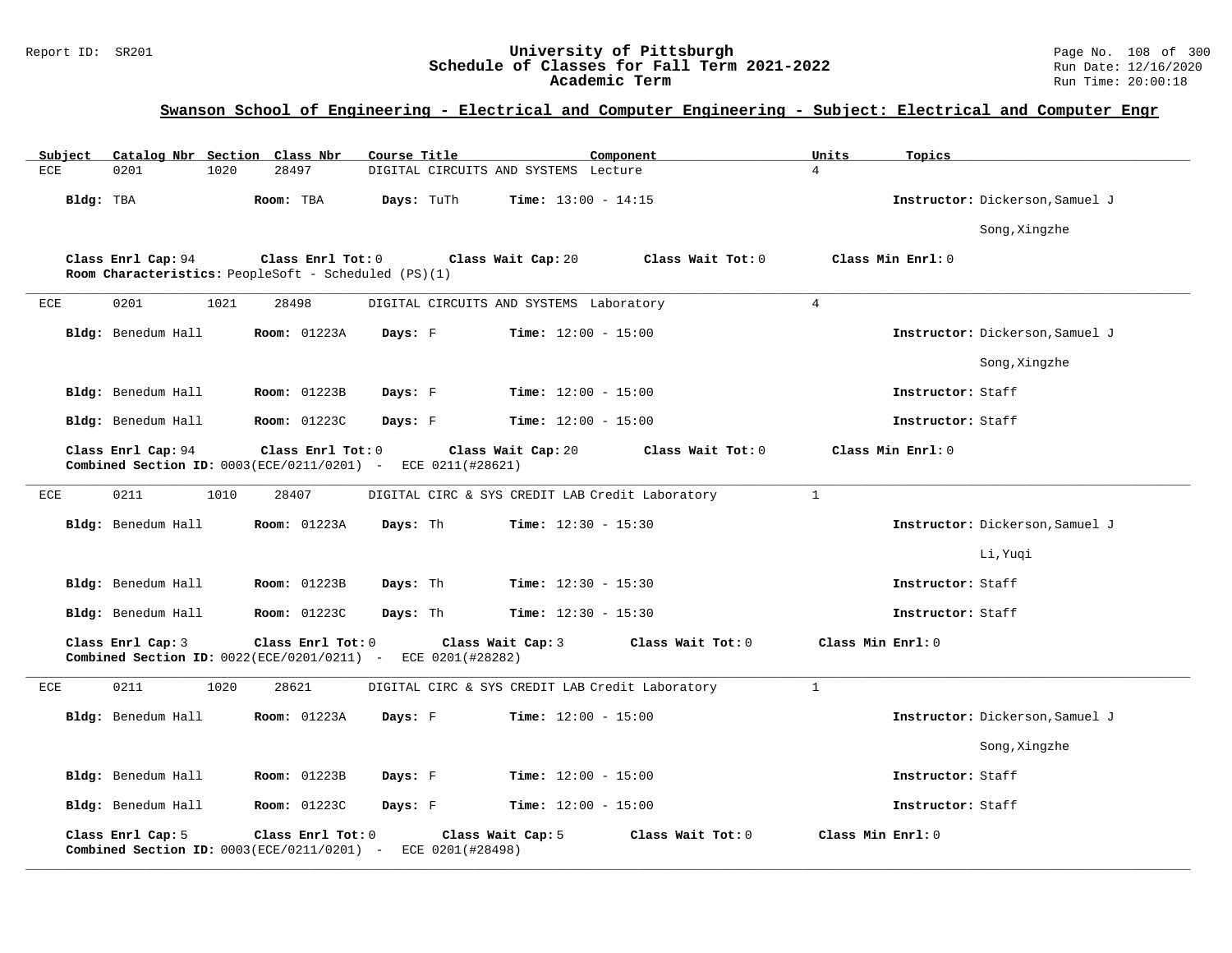| ECE |           | 0257               | 1070 | 13041                                                                                                                                      | ANAL & DESIGN ELECTRONIC CIRCILecture |                    |                              |         |                   | $\overline{3}$ |                   |                                         |
|-----|-----------|--------------------|------|--------------------------------------------------------------------------------------------------------------------------------------------|---------------------------------------|--------------------|------------------------------|---------|-------------------|----------------|-------------------|-----------------------------------------|
|     |           | Bldg: Benedum Hall |      | Room: 00G29                                                                                                                                | Days: MW                              |                    | <b>Time:</b> $13:00 - 14:15$ |         |                   |                |                   | Instructor: El Nokali, Mahmoud          |
|     |           |                    |      |                                                                                                                                            |                                       |                    |                              |         |                   |                |                   | Elkhadrawi, Mahmoud                     |
|     |           | Class Enrl Cap: 35 |      | Class Enrl Tot: 0<br>Room Characteristics: PeopleSoft - Scheduled (PS)(1)<br>Combined Section ID: $0878$ (COE/ECE/0257) - COE 0257(#24322) |                                       | Class Wait Cap: 20 |                              |         | Class Wait Tot: 0 |                | Class Min Enrl: 0 |                                         |
| ECE |           | 0301               | 1010 | 27553                                                                                                                                      | ECE PROBLEM SOLVING WITH C++ Lecture  |                    |                              |         |                   | $\overline{3}$ |                   |                                         |
|     |           | Bldg: Benedum Hall |      | <b>Room: 01211A</b>                                                                                                                        | Days: TuTh                            |                    | <b>Time:</b> $16:00 - 17:15$ |         |                   |                |                   | Instructor: Jacobs, Steven P            |
|     |           |                    |      |                                                                                                                                            |                                       |                    |                              |         |                   |                |                   | Liu, Yihao                              |
|     |           | Bldg: Benedum Hall |      | <b>Room:</b> 01211B                                                                                                                        | Days: TuTh                            |                    | <b>Time:</b> $16:00 - 17:15$ |         |                   |                | Instructor: Staff |                                         |
|     |           | Class Enrl Cap: 72 |      | Class Enrl Tot: 0                                                                                                                          |                                       | Class Wait Cap: 20 |                              |         | Class Wait Tot: 0 |                | Class Min Enrl: 0 |                                         |
| ECE |           | 0301               | 1020 | 27554                                                                                                                                      | ECE PROBLEM SOLVING WITH C++ Lecture  |                    |                              |         |                   | $\overline{3}$ |                   |                                         |
|     |           | Bldg: Benedum Hall |      | <b>Room: 01211B</b>                                                                                                                        | Days: MW                              |                    | Time: $10:00 - 11:15$        |         |                   |                | Instructor: Staff |                                         |
|     |           | Bldg: Benedum Hall |      | <b>Room: 01211A</b>                                                                                                                        | Days: MW                              |                    | <b>Time:</b> $10:00 - 11:15$ |         |                   |                |                   | Instructor: Mahmoud, Amr Mahmoud Hassan |
|     |           |                    |      |                                                                                                                                            |                                       |                    |                              |         |                   |                |                   | Wu, Yawen                               |
|     |           | Class Enrl Cap: 72 |      | Class Enrl Tot: 0                                                                                                                          |                                       | Class Wait Cap: 20 |                              |         | Class Wait Tot: 0 |                | Class Min Enrl: 0 |                                         |
| ECE |           | 0401               | 1010 | 27551                                                                                                                                      | ECE ANALYTICAL METHODS                |                    |                              | Lecture |                   | $\overline{3}$ |                   |                                         |
|     | Bldg: TBA |                    |      | Room: TBA                                                                                                                                  | Days: MW                              |                    | <b>Time:</b> $15:00 - 16:15$ |         |                   |                |                   | Instructor: Miskov- Zivanov, Natasa     |
|     |           |                    |      |                                                                                                                                            |                                       |                    |                              |         |                   |                |                   | Ding, Handa                             |
|     |           |                    |      |                                                                                                                                            |                                       |                    |                              |         |                   |                |                   | Ganjdanesh, Alireza                     |
|     |           | Class Enrl Cap: 75 |      | Class Enrl Tot: 0<br>Room Characteristics: PeopleSoft - Scheduled (PS)(1)                                                                  |                                       | Class Wait Cap: 20 |                              |         | Class Wait Tot: 0 |                | Class Min Enrl: 0 |                                         |
| ECE |           | 0401               | 1020 | 27552                                                                                                                                      | ECE ANALYTICAL METHODS                |                    |                              | Lecture |                   | $\mathbf{3}$   |                   |                                         |
|     | Bldg: TBA |                    |      | Room: TBA                                                                                                                                  | Days: TuTh                            |                    | <b>Time:</b> $08:00 - 09:15$ |         |                   |                |                   | Instructor: Kerestes, Robert John       |
|     |           |                    |      |                                                                                                                                            |                                       |                    |                              |         |                   |                |                   | Guo, Yanan                              |
|     |           |                    |      |                                                                                                                                            |                                       |                    |                              |         |                   |                |                   | Kocanaogullari, Deniz                   |
|     |           | Class Enrl Cap: 85 |      | Class Enrl Tot: 0<br>Room Characteristics: PeopleSoft - Scheduled (PS)(1)                                                                  |                                       | Class Wait Cap: 20 |                              |         | Class Wait Tot: 0 |                | Class Min Enrl: 0 |                                         |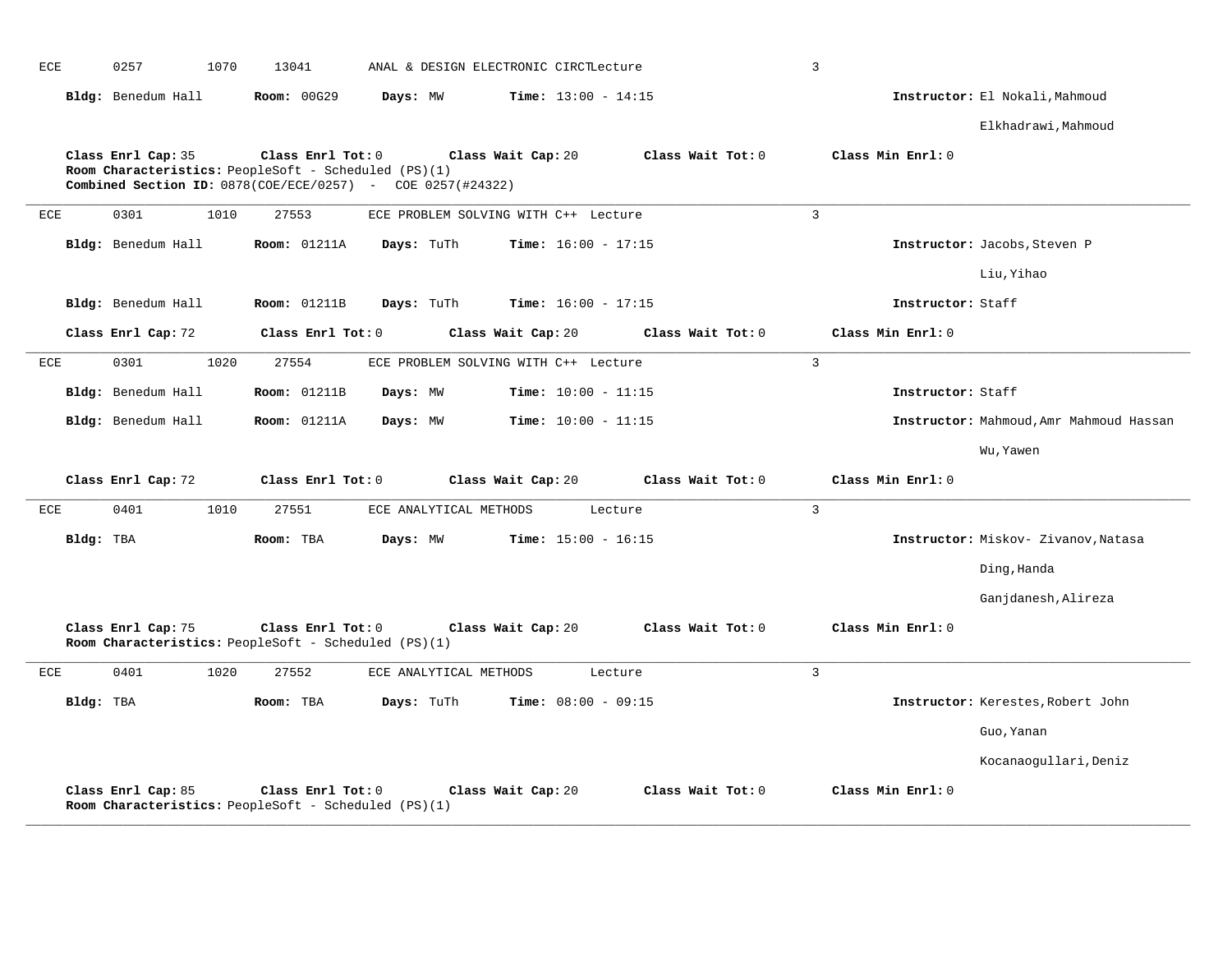# Report ID: SR201 **1988 Constrained Bellings and Schedule of Classes for Fall Term 2021-2022** Page No. 110 of 300<br>**Schedule of Classes for Fall Term 2021-2022** Page 12/16/2020 Schedule of Classes for Fall Term 2021-2022<br>Academic Term

### **Swanson School of Engineering - Electrical and Computer Engineering - Subject: Electrical and Computer Engr**

| Subject | Catalog Nbr Section Class Nbr                                           |      |                     | Course Title |                                        |                              | Component         | Units | Topics                             |
|---------|-------------------------------------------------------------------------|------|---------------------|--------------|----------------------------------------|------------------------------|-------------------|-------|------------------------------------|
| ECE     | 0501                                                                    | 1060 | 18036               |              | DIGITAL SYSTEMS LABORATORY             |                              | Lecture           |       |                                    |
|         | Bldg: Benedum Hall                                                      |      | <b>Room:</b> 01223A | Days: TuTh   |                                        | <b>Time:</b> $16:00 - 17:50$ |                   |       | Instructor: Jones, Alexander Keith |
|         | Bldg: Benedum Hall                                                      |      | <b>Room:</b> 01223B | Days: TuTh   |                                        | <b>Time:</b> $16:00 - 17:50$ |                   |       | Instructor:                        |
|         | Bldg: Benedum Hall                                                      |      | <b>Room:</b> 01223C |              | Days: TuTh                             | <b>Time:</b> $16:00 - 17:50$ |                   |       | Instructor: Staff                  |
|         | Class Enrl Cap: 25<br>Combined Section ID: $0170$ (ECE/0501/COE/0501) - |      | Class Enrl Tot: 0   |              | Class Wait Cap: 20<br>COE 0501(#18037) |                              | Class Wait Tot: 0 |       | Class Min Enrl: 0                  |

<b></b>This class has an additional fee. For more information go to <a href="http://www.registrar.pitt.edu" target="\_blank">http://www.registrar.pitt.edu/</a>, and click on Faculty and Staff, then Course and Class.</p>

| ECE       | 1150               | 1030 | 13020                                        | COMPUTER NETWORKS                                                                       | Lecture                               |                     | $\overline{3}$                                                                                            |
|-----------|--------------------|------|----------------------------------------------|-----------------------------------------------------------------------------------------|---------------------------------------|---------------------|-----------------------------------------------------------------------------------------------------------|
| Bldg: TBA |                    |      | Room: TBA                                    | Days: MW                                                                                | $Time: 15:00 - 16:15$                 |                     | Instructor: Abdelhakim, Mai Mahmoud                                                                       |
|           | Class Enrl Cap: 42 |      | Class Enrl Tot: 0                            | Room Characteristics: Media - Data Projector/Monitor(1), PeopleSoft - Scheduled (PS)(1) | Class Wait Cap: 20                    | Class Wait Tot: $0$ | Class Min Enrl: 0                                                                                         |
| ECE       | 1165               | 1010 | 27122                                        | DEPENDABLE COMPUTER ARCHIT                                                              | Lecture                               |                     | $\overline{3}$                                                                                            |
|           | Bldg: Benedum Hall |      | <b>Room: 01211A</b>                          | Days: MW                                                                                | $Time: 15:00 - 16:15$                 |                     | Instructor: Staff                                                                                         |
|           | Bldg: Benedum Hall |      | <b>Room: 01211B</b>                          | Days: MW                                                                                | $Time: 15:00 - 16:15$                 |                     | Instructor: George, Alan D                                                                                |
|           | Class Enrl Cap: 1  |      | Combined Section ID: $0772(ECE/1165/2165)$ - | Class Enrl Tot: $0$ Class Wait Cap: 1<br>ECE 2165(#26303)                               |                                       | Class Wait Tot: 0   | Class Min Enrl: 0                                                                                         |
| ECE       | 1170               | 1010 | 26707                                        | SPECIAL TOPICS: COMPUTER                                                                | Lecture                               |                     | 3                                                                                                         |
|           | Bldg: Benedum Hall |      | <b>Room: 01239</b>                           |                                                                                         |                                       |                     | <b>Days:</b> TuTh <b>Time:</b> 09:30 - 10:45 INTRO TO ECE DESIGN - JUNIORSInstructor: Dickerson, Samuel J |
|           | Class Enrl Cap: 32 |      |                                              |                                                                                         |                                       |                     | Class Enrl Tot: $0$ Class Wait Cap: $20$ Class Wait Tot: $0$ Class Min Enrl: $0$                          |
| ECE       | 1201               | 1030 | 13039                                        |                                                                                         | ELECTNC MEASURMNTS & CRCTS LABLecture |                     | $\overline{3}$                                                                                            |
|           | Bldg: Benedum Hall |      | <b>Room:</b> 01223B                          | Days: M                                                                                 | $Time: 09:00 - 10:50$                 |                     | Instructor: Li, Guangyong                                                                                 |
|           |                    |      |                                              |                                                                                         |                                       |                     | Tang, Yue                                                                                                 |
|           | Bldg: Benedum Hall |      | Room: 01223C                                 | Days: M                                                                                 | $Time: 09:00 - 10:50$                 |                     | Instructor: Staff                                                                                         |
|           | Class Enrl Cap: 62 |      | Class Enrl Tot: $0$                          |                                                                                         | Class Wait Cap: 20                    | Class Wait Tot: 0   | Class Min Enrl: 0                                                                                         |

**\_\_\_\_\_\_\_\_\_\_\_\_\_\_\_\_\_\_\_\_\_\_\_\_\_\_\_\_\_\_\_\_\_\_\_\_\_\_\_\_\_\_\_\_\_\_\_\_\_\_\_\_\_\_\_\_\_\_\_\_\_\_\_\_\_\_\_\_\_\_\_\_\_\_\_\_\_\_\_\_\_\_\_\_\_\_\_\_\_\_\_\_\_\_\_\_\_\_\_\_\_\_\_\_\_\_\_\_\_\_\_\_\_\_\_\_\_\_\_\_\_\_\_\_\_\_\_\_\_\_\_\_\_\_\_\_\_\_\_\_\_\_\_\_\_\_\_\_\_\_\_\_\_\_\_\_**

<b></b>This class has an additional fee. For more information go to <a href="http://www.registrar.pitt.edu" target="\_blank">http://www.registrar.pitt.edu/</a>, and click on Faculty and Staff, then Course and Class.</p>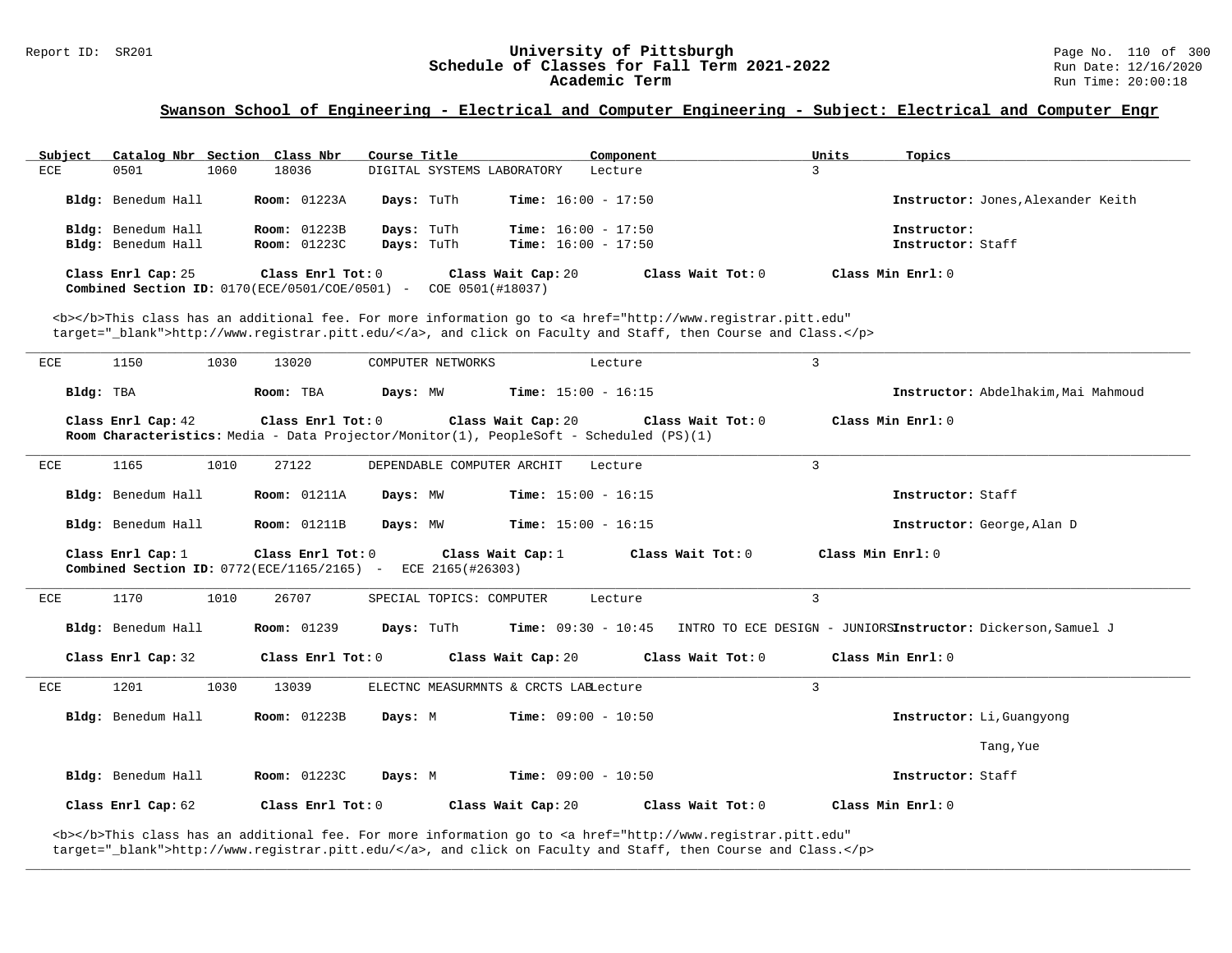| ECE<br>1201                              | 1040 | 13040                                                                                                                                                     | ELECTNC MEASURMNTS & CRCTS LABLaboratory           | $\overline{3}$                                                                                                                                                                                                                     |                                  |                                   |
|------------------------------------------|------|-----------------------------------------------------------------------------------------------------------------------------------------------------------|----------------------------------------------------|------------------------------------------------------------------------------------------------------------------------------------------------------------------------------------------------------------------------------------|----------------------------------|-----------------------------------|
| Bldg: Benedum Hall                       |      | <b>Room: 01223B</b><br>Days: W                                                                                                                            | <b>Time:</b> $09:00 - 11:50$                       |                                                                                                                                                                                                                                    |                                  | Instructor: Li, Guangyong         |
| Bldg: Benedum Hall<br>Class Enrl Cap: 62 |      | Room: 01223C<br>Days: W<br>Class Enrl Tot: 0                                                                                                              | <b>Time:</b> $09:00 - 11:50$<br>Class Wait Cap: 20 | Class Wait Tot: 0                                                                                                                                                                                                                  | Instructor:<br>Class Min Enrl: 0 |                                   |
|                                          |      |                                                                                                                                                           |                                                    | <b></b> This class has an additional fee. For more information go to <a <br="" href="http://www.registrar.pitt.edu">target="_blank"&gt;http://www.registrar.pitt.edu/</a> , and click on Faculty and Staff, then Course and Class. |                                  |                                   |
| 1238<br>ECE                              | 1050 | 21530                                                                                                                                                     | DIGITAL ELECTRONICS                                | $\overline{3}$<br>Lecture                                                                                                                                                                                                          |                                  |                                   |
| Bldg: TBA                                |      | Days: TuTh<br>Room: TBA                                                                                                                                   | <b>Time:</b> $14:30 - 15:45$                       |                                                                                                                                                                                                                                    |                                  | Instructor: Kim, Hong Koo         |
| Class Enrl Cap: 35                       |      | Class Enrl Tot: 0<br>Room Characteristics: PeopleSoft - Scheduled (PS)(1)                                                                                 | Class Wait Cap: 20                                 | Class Wait Tot: 0                                                                                                                                                                                                                  | Class Min Enrl: 0                |                                   |
| 1247<br>ECE                              | 1070 | 13054                                                                                                                                                     | SEMICONDUCTOR DEVICE THEORY<br>Lecture             | 3                                                                                                                                                                                                                                  |                                  |                                   |
| Bldg: Benedum Hall                       |      | <b>Room: 00G30</b><br>Days: MW                                                                                                                            | <b>Time:</b> $15:00 - 16:15$                       |                                                                                                                                                                                                                                    | Instructor: Xiong, Feng          |                                   |
|                                          |      |                                                                                                                                                           |                                                    |                                                                                                                                                                                                                                    |                                  | Wan, Qingzhou                     |
| Class Enrl Cap: 55                       |      | Class Enrl Tot: 0<br>Room Characteristics: PeopleSoft - Scheduled (PS)(1)                                                                                 | Class Wait Cap: 20                                 | Class Wait Tot: 0                                                                                                                                                                                                                  | Class Min Enrl: 0                |                                   |
| 1250<br>ECE                              | 1080 | 26840                                                                                                                                                     | NANOTECHN & NANOENGINEERING Lecture                | $\overline{3}$                                                                                                                                                                                                                     |                                  |                                   |
| Bldg: Benedum Hall                       |      | <b>Room: 00226</b><br>Days: TuTh                                                                                                                          | <b>Time:</b> $14:30 - 15:45$                       |                                                                                                                                                                                                                                    |                                  | Instructor: Youngblood, Nathan    |
|                                          |      |                                                                                                                                                           |                                                    |                                                                                                                                                                                                                                    |                                  | Yi, Xinruo                        |
| Class Enrl Cap: 24                       |      | Class Enrl Tot: 0<br>Room Characteristics: PeopleSoft - Scheduled (PS)(1)<br><b>Combined Section ID:</b> $0873(ECE/1250/ENGR/0240)$ - ENGR $0240(#18555)$ | Class Wait Cap: 20                                 | Class Wait Tot: 0                                                                                                                                                                                                                  | Class Min Enrl: 0                |                                   |
| 1259<br>ECE                              | 1070 | 13053<br>ELECTROMAGNETICS                                                                                                                                 |                                                    | $\overline{3}$<br>Lecture                                                                                                                                                                                                          |                                  |                                   |
| Bldg: Benedum Hall                       |      | <b>Room: 01211A</b><br>Days: TuTh                                                                                                                         | Time: $14:30 - 15:45$                              |                                                                                                                                                                                                                                    |                                  | Instructor: Kerestes, Robert John |
|                                          |      |                                                                                                                                                           |                                                    |                                                                                                                                                                                                                                    |                                  | Brody,Ryan                        |
| Bldg: Benedum Hall<br>Class Enrl Cap: 45 |      | <b>Room: 01211B</b><br>Days: TuTh<br>Class Enrl Tot: 0                                                                                                    | Time: $14:30 - 15:45$<br>Class Wait Cap: 20        | Class Wait Tot: 0                                                                                                                                                                                                                  | Instructor:<br>Class Min Enrl: 0 |                                   |
| 1266<br>ECE                              | 1070 | 13071                                                                                                                                                     | APPLICTIONS OF FIELDS & WAVES Lecture              | 3                                                                                                                                                                                                                                  |                                  |                                   |
| Bldg: Benedum Hall                       |      | <b>Room: 00G37</b><br>Days: TuTh                                                                                                                          | <b>Time:</b> $09:30 - 10:45$                       |                                                                                                                                                                                                                                    | Instructor: Chen, Peng           |                                   |
|                                          |      |                                                                                                                                                           |                                                    |                                                                                                                                                                                                                                    |                                  | Wu, Zekun                         |
| Class Enrl Cap: 40                       |      | Class Enrl Tot: 0<br>Room Characteristics: PeopleSoft - Scheduled (PS)(1)                                                                                 | Class Wait Cap: 20                                 | Class Wait Tot: 0                                                                                                                                                                                                                  | Class Min Enrl: 0                |                                   |

**\_\_\_\_\_\_\_\_\_\_\_\_\_\_\_\_\_\_\_\_\_\_\_\_\_\_\_\_\_\_\_\_\_\_\_\_\_\_\_\_\_\_\_\_\_\_\_\_\_\_\_\_\_\_\_\_\_\_\_\_\_\_\_\_\_\_\_\_\_\_\_\_\_\_\_\_\_\_\_\_\_\_\_\_\_\_\_\_\_\_\_\_\_\_\_\_\_\_\_\_\_\_\_\_\_\_\_\_\_\_\_\_\_\_\_\_\_\_\_\_\_\_\_\_\_\_\_\_\_\_\_\_\_\_\_\_\_\_\_\_\_\_\_\_\_\_\_\_\_\_\_\_\_\_\_\_**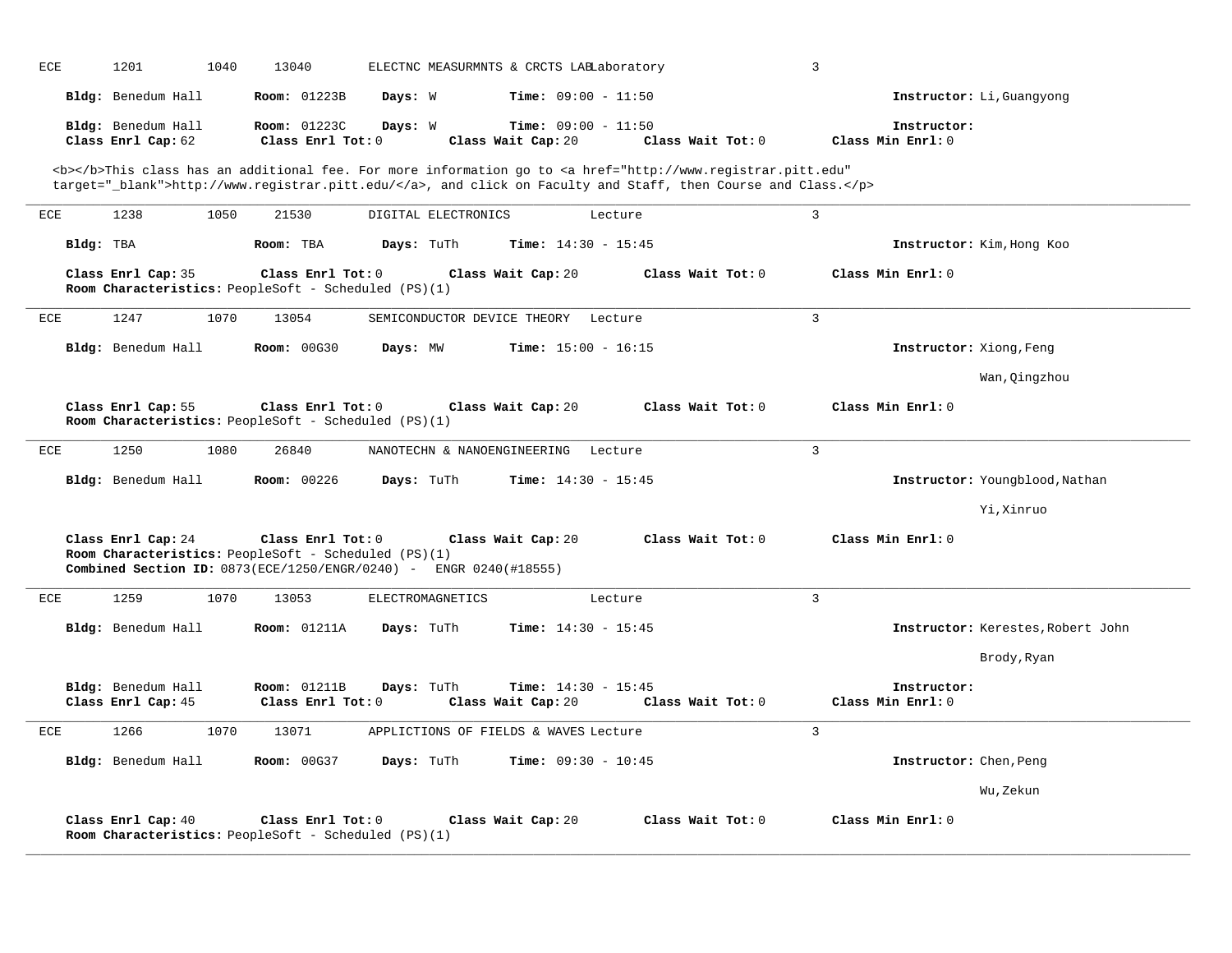### **Swanson School of Engineering - Electrical and Computer Engineering - Subject: Electrical and Computer Engr**

| Subiect |                    | Catalog Nbr Section Class Nbr                                                                                                            | Course Title              |                                                 | Component         | Units          | Topics                                 |
|---------|--------------------|------------------------------------------------------------------------------------------------------------------------------------------|---------------------------|-------------------------------------------------|-------------------|----------------|----------------------------------------|
| ECE     | 1270               | 1050<br>28688                                                                                                                            |                           | SPECIAL TOPICS: FUND ELEC PROTIndependent Study |                   | $\mathbf{1}$   |                                        |
|         | Bldg: Benedum Hall | <b>Room:</b> 01239                                                                                                                       | Days: W                   | <b>Time:</b> $12:00 - 12:50$                    |                   |                | Instructor: Dickerson, Samuel J        |
|         | Class Enrl Cap: 15 | Class Enrl Tot: 0                                                                                                                        |                           | Class Wait Cap: 10                              | Class Wait Tot: 0 |                | Class Min Enrl: 0                      |
| ECE     | 1390               | 1010<br>22771                                                                                                                            | INTRO TO IMAGE PROCESSING |                                                 | Lecture           | $\overline{3}$ |                                        |
|         | Bldg: TBA          | Room: TBA                                                                                                                                | Days: MW                  | <b>Time:</b> $15:00 - 16:15$                    |                   |                | Instructor: Dallal, Ahmed Hassan Sayed |
|         |                    |                                                                                                                                          |                           |                                                 |                   |                | Wu, Jinqyu                             |
|         | Class Enrl Cap: 20 | Class Enrl Tot: 0<br>Room Characteristics: PeopleSoft - Scheduled (PS)(1)<br>Combined Section ID: 1000(ECE/1390/2390) - ECE 2390(#26305) |                           | Class Wait Cap: 20                              | Class Wait Tot: 0 |                | Class Min Enrl: 0                      |
| ECE     | 1472               | 1070<br>13042                                                                                                                            |                           | ANALOG COMMUNICATION SYSTEMS Lecture            |                   | $\overline{3}$ |                                        |
|         | Bldg: TBA          | Room: TBA                                                                                                                                | Days: TuTh                | <b>Time:</b> $13:00 - 14:15$                    |                   |                | Instructor: Jacobs, Steven P           |
|         |                    |                                                                                                                                          |                           |                                                 |                   |                | Bouzid, Zeineb                         |
|         |                    |                                                                                                                                          |                           |                                                 |                   |                |                                        |
|         | Class Enrl Cap: 32 | Class Enrl Tot: 0<br>Room Characteristics: PeopleSoft - Scheduled (PS)(1)                                                                |                           | Class Wait Cap: 20                              | Class Wait Tot: 0 |                | Class Min Enrl: 0                      |
| ECE     | 1552               | 1070<br>13043                                                                                                                            |                           | SIGNALS AND SYSTEMS ANALYSIS Lecture            |                   | $\overline{3}$ |                                        |
|         | Bldg: Benedum Hall | <b>Room: 00G31</b>                                                                                                                       | Days: TuTh                | <b>Time:</b> $13:00 - 14:15$                    |                   |                | Instructor: Akcakaya, Murat            |
|         | Class Enrl Cap: 55 | Class Enrl Tot: 0<br>Room Characteristics: PeopleSoft - Scheduled (PS)(1)                                                                |                           | Class Wait Cap: 20                              | Class Wait Tot: 0 |                | Class Min Enrl: 0                      |
| ECE     | 1552               | 18625<br>1080                                                                                                                            |                           | SIGNALS AND SYSTEMS ANALYSIS Recitation         |                   | $\mathbf{3}$   |                                        |
|         | Bldg: Benedum Hall | <b>Room: 00G31</b>                                                                                                                       | Days: F                   | $Time: 12:00 - 12:50$                           |                   |                | Instructor: Akcakaya, Murat            |
|         | Class Enrl Cap: 55 | Class Enrl Tot: 0<br>Room Characteristics: PeopleSoft - Scheduled (PS)(1)                                                                |                           | Class Wait Cap: 20                              | Class Wait Tot: 0 |                | Class Min Enrl: 0                      |
| ECE     | 1563               | 1030<br>13037                                                                                                                            |                           | SIGNAL PROCESSING LABORATORY Lecture            |                   | $\mathbf{3}$   |                                        |
|         | Bldg: Benedum Hall | <b>Room:</b> 01223A                                                                                                                      | Days: M                   | <b>Time:</b> $09:00 - 10:50$                    |                   |                | Instructor: Abdelhakim, Mai Mahmoud    |
|         | Class Enrl Cap: 32 | $\texttt{Class}$ $\texttt{Enrl}$ $\texttt{Tot:}$ $0$                                                                                     |                           | Class Wait Cap: 20                              | Class Wait Tot: 0 |                | Class Min Enrl: 0                      |

**\_\_\_\_\_\_\_\_\_\_\_\_\_\_\_\_\_\_\_\_\_\_\_\_\_\_\_\_\_\_\_\_\_\_\_\_\_\_\_\_\_\_\_\_\_\_\_\_\_\_\_\_\_\_\_\_\_\_\_\_\_\_\_\_\_\_\_\_\_\_\_\_\_\_\_\_\_\_\_\_\_\_\_\_\_\_\_\_\_\_\_\_\_\_\_\_\_\_\_\_\_\_\_\_\_\_\_\_\_\_\_\_\_\_\_\_\_\_\_\_\_\_\_\_\_\_\_\_\_\_\_\_\_\_\_\_\_\_\_\_\_\_\_\_\_\_\_\_\_\_\_\_\_\_\_\_**

<b></b>This class has an additional fee. For more information go to <a href="http://www.registrar.pitt.edu" target="\_blank">http://www.registrar.pitt.edu/</a>, and click on Faculty and Staff, then Course and Class.</p>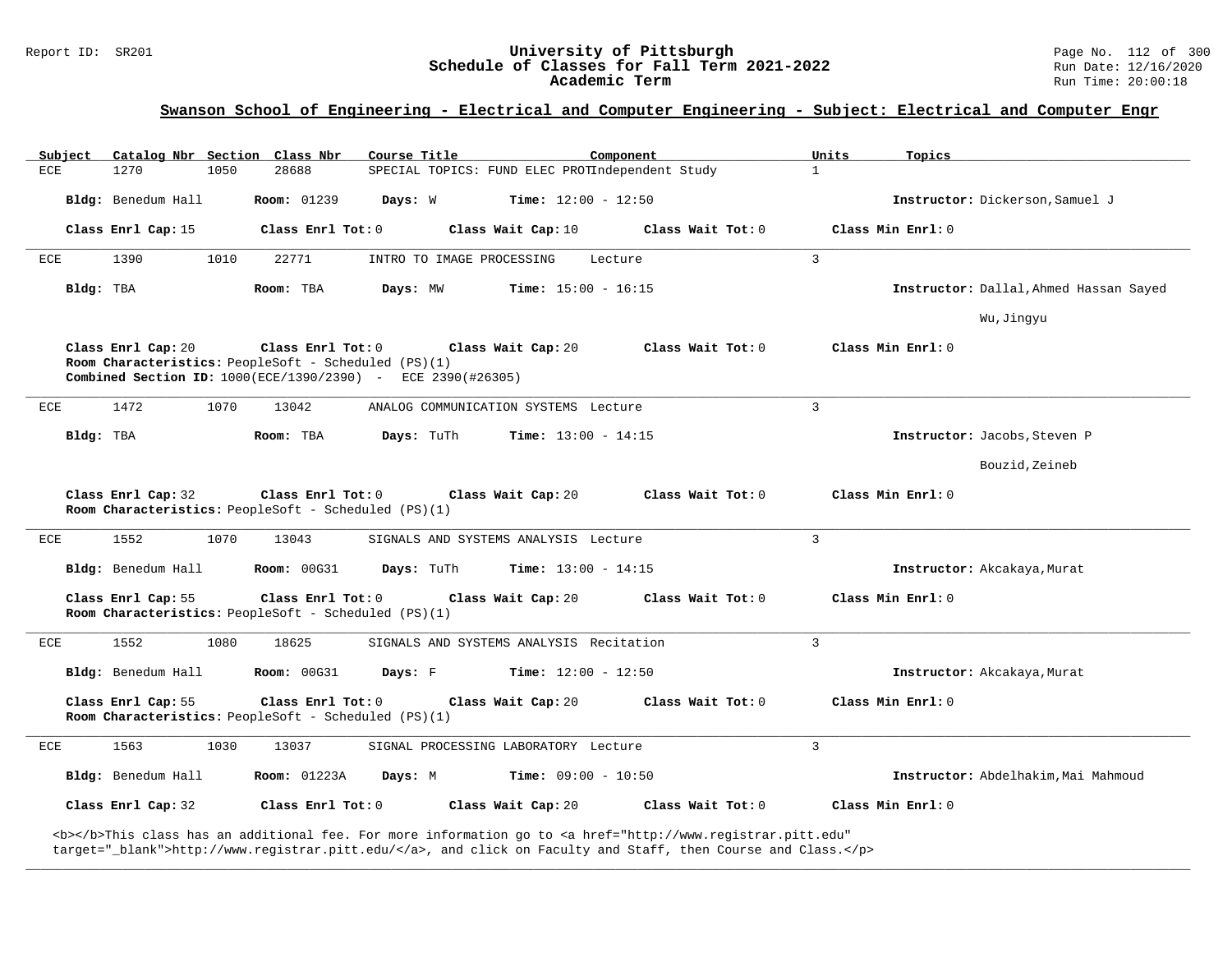| ECE       | 1563                                                                                                                                                                                                                               | 1040 | 13038               |                      | SIGNAL PROCESSING LABORATORY Laboratory                                                                                                                                                                                            |                  |                        | 3           |                   |                                       |
|-----------|------------------------------------------------------------------------------------------------------------------------------------------------------------------------------------------------------------------------------------|------|---------------------|----------------------|------------------------------------------------------------------------------------------------------------------------------------------------------------------------------------------------------------------------------------|------------------|------------------------|-------------|-------------------|---------------------------------------|
|           | Bldg: Benedum Hall                                                                                                                                                                                                                 |      | <b>Room:</b> 01223A | Days: W              | <b>Time:</b> $09:00 - 11:50$                                                                                                                                                                                                       |                  |                        |             |                   | Instructor: Abdelhakim, Mai Mahmoud   |
|           | Class Enrl Cap: 32                                                                                                                                                                                                                 |      | Class Enrl Tot: 0   |                      | Class Wait Cap: 20                                                                                                                                                                                                                 |                  | Class Wait Tot: 0      |             | Class Min Enrl: 0 |                                       |
|           | <b></b> This class has an additional fee. For more information go to <a <br="" href="http://www.registrar.pitt.edu">target="_blank"&gt;http://www.registrar.pitt.edu/</a> , and click on Faculty and Staff, then Course and Class. |      |                     |                      |                                                                                                                                                                                                                                    |                  |                        |             |                   |                                       |
| ECE       | 1570                                                                                                                                                                                                                               | 1095 | 28790               | SPECIAL TOPICS       |                                                                                                                                                                                                                                    | Directed Studies |                        | $1 - 3$     |                   |                                       |
|           | Bldg: Benedum Hall                                                                                                                                                                                                                 |      | <b>Room:</b> 01223A | Days: MW             | <b>Time:</b> $16:30 - 17:45$                                                                                                                                                                                                       |                  |                        |             |                   | Instructor: Jones, Alexander Keith    |
|           | Class Enrl Cap: 20<br>Room Characteristics: PeopleSoft - Scheduled (PS)(1)                                                                                                                                                         |      | Class Enrl Tot: 0   |                      | Class Wait Cap: 20                                                                                                                                                                                                                 |                  | Class Wait Tot: 0      |             | Class Min Enrl: 0 |                                       |
| ECE       | 1770                                                                                                                                                                                                                               | 1010 | 26708               |                      | SPECIAL TOPICS: ELECTRONICS                                                                                                                                                                                                        | Lecture          |                        | 3           |                   |                                       |
|           | Bldg: Benedum Hall                                                                                                                                                                                                                 |      | <b>Room:</b> 01223B | Days: MW             | <b>Time:</b> $16:30 - 18:10$                                                                                                                                                                                                       |                  |                        |             |                   | Instructor: Anderson, David A         |
|           | Bldg: Benedum Hall                                                                                                                                                                                                                 |      | <b>Room:</b> 01223C | Days: MW             | <b>Time:</b> $16:30 - 18:10$                                                                                                                                                                                                       |                  | MICROPROCESSOR SYSTEMS |             | Instructor: Staff |                                       |
|           | Class Enrl Cap: 60                                                                                                                                                                                                                 |      | Class Enrl Tot: 0   |                      | Class Wait Cap: 20                                                                                                                                                                                                                 |                  | Class Wait Tot: 0      |             | Class Min Enrl: 0 |                                       |
| ECE       | 1771                                                                                                                                                                                                                               | 1050 | 13149               | ELECTRIC MACHINERY   |                                                                                                                                                                                                                                    | Lecture          |                        | 3           |                   |                                       |
|           | Bldg: Benedum Hall                                                                                                                                                                                                                 |      | <b>Room: 00G24</b>  | Days: TuTh           | <b>Time:</b> $11:00 - 12:15$                                                                                                                                                                                                       |                  |                        |             |                   | Instructor: Grainger, Brandon Michael |
|           |                                                                                                                                                                                                                                    |      |                     |                      |                                                                                                                                                                                                                                    |                  |                        |             |                   | Cruse, Grant Robert                   |
|           | Class Enrl Cap: 24<br>Room Characteristics: PeopleSoft - Scheduled (PS)(1)                                                                                                                                                         |      | Class Enrl Tot: 0   |                      | Class Wait Cap: 20                                                                                                                                                                                                                 |                  | Class Wait Tot: 0      |             | Class Min Enrl: 0 |                                       |
|           |                                                                                                                                                                                                                                    |      |                     |                      | <b></b> This class has an additional fee. For more information go to <a <br="" href="http://www.registrar.pitt.edu">target="_blank"&gt;http://www.registrar.pitt.edu/</a> , and click on Faculty and Staff, then Course and Class. |                  |                        |             |                   |                                       |
| ECE       | 1885                                                                                                                                                                                                                               | 1030 | 13026               | DEPARTMENTAL SEMINAR |                                                                                                                                                                                                                                    | Seminar          |                        | $\mathbf 0$ |                   |                                       |
| Bldg: TBA |                                                                                                                                                                                                                                    |      | Room: TBA           | Days: M              | <b>Time:</b> $12:00 - 12:50$                                                                                                                                                                                                       |                  |                        |             |                   | Instructor: Kerestes, Robert John     |
|           |                                                                                                                                                                                                                                    |      |                     |                      |                                                                                                                                                                                                                                    |                  |                        |             |                   | Dickerson, Samuel J                   |
|           | Class Enrl Cap: 170<br>Room Characteristics: PeopleSoft - Scheduled (PS)(1)                                                                                                                                                        |      | Class Enrl Tot: 0   |                      | Class Wait Cap: 20<br><b>Combined Section ID:</b> $0345(ECE/1885/COE/1885)$ - COE 1885(#12847)                                                                                                                                     |                  | Class Wait Tot: 0      |             | Class Min Enrl: 0 |                                       |

**\_\_\_\_\_\_\_\_\_\_\_\_\_\_\_\_\_\_\_\_\_\_\_\_\_\_\_\_\_\_\_\_\_\_\_\_\_\_\_\_\_\_\_\_\_\_\_\_\_\_\_\_\_\_\_\_\_\_\_\_\_\_\_\_\_\_\_\_\_\_\_\_\_\_\_\_\_\_\_\_\_\_\_\_\_\_\_\_\_\_\_\_\_\_\_\_\_\_\_\_\_\_\_\_\_\_\_\_\_\_\_\_\_\_\_\_\_\_\_\_\_\_\_\_\_\_\_\_\_\_\_\_\_\_\_\_\_\_\_\_\_\_\_\_\_\_\_\_\_\_\_\_\_\_\_\_**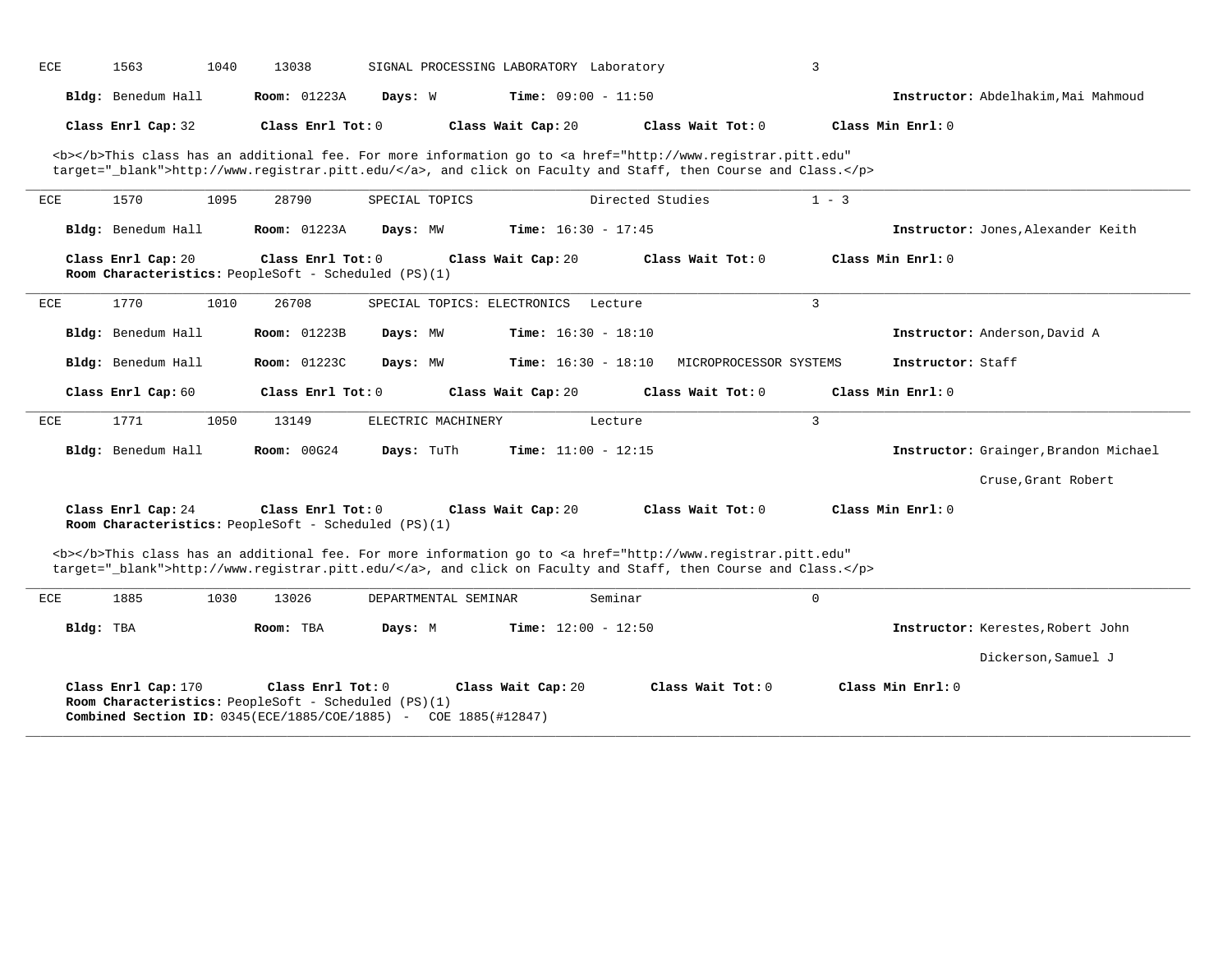# Report ID: SR201 **1988 Chedule of Classes for Fall Term 2021-2022** Page No. 114 of 300 Page No. 114 of 300 Page No<br>**Schedule of Classes for Fall Term 2021-2022** Run Date: 12/16/2020 Schedule of Classes for Fall Term 2021-2022<br>Academic Term

| Subject<br>Catalog Nbr Section Class Nbr | Course Title                                                                                                                                                                                                                                    | Component<br>Units               | Topics                                 |
|------------------------------------------|-------------------------------------------------------------------------------------------------------------------------------------------------------------------------------------------------------------------------------------------------|----------------------------------|----------------------------------------|
| 1896<br>ECE<br>1010                      | 13027<br>SENIOR DESIGN PROJECT                                                                                                                                                                                                                  | Directed Studies<br>$\mathbf{3}$ |                                        |
| Bldg: Benedum Hall                       | <b>Room:</b> 01211A<br>Days: MW<br><b>Time:</b> $13:00 - 14:50$                                                                                                                                                                                 |                                  | Instructor: Dallal, Ahmed Hassan Sayed |
|                                          |                                                                                                                                                                                                                                                 |                                  | Bayoumy, Mohamed Ashraf Saad           |
|                                          |                                                                                                                                                                                                                                                 |                                  | Zaghloul Mohamed                       |
| Bldg: Benedum Hall<br>Class Enrl Cap: 36 | <b>Room:</b> 01211B<br>Days: MW<br><b>Time:</b> $13:00 - 14:50$<br>Class Enrl Tot: 0<br>Class Wait Cap: 20<br>Room Characteristics: Media - Data Projector/Monitor(1)<br><b>Combined Section ID:</b> 0344(ECE/1896/COE/1896) - COE 1896(#13066) | Class Wait Tot: 0                | Instructor:<br>Class Min Enrl: 0       |
|                                          | <b></b> This class has an additional fee. For more information go to <a <br="" href="http://www.registrar.pitt.edu">target="_blank"&gt;http://www.registrar.pitt.edu/</a> , and click on Faculty and Staff, then Course and Class.              |                                  |                                        |
| 1898<br>1010<br>ECE                      | 13028<br>ENGINEERING PROJECT                                                                                                                                                                                                                    | Directed Studies<br>$1 - 6$      |                                        |
| Bldg: TO BE ARRANGED                     | Room: TBA<br><b>Time:</b> $00:00 - 00:00$<br>Days: TBA                                                                                                                                                                                          |                                  | Instructor: Hu, Jingtong               |
| Class Enrl Cap: 5                        | Class Enrl Tot: 0<br>Class Wait Cap: 5                                                                                                                                                                                                          | Class Wait Tot: 0                | Class Min Enrl: 0                      |
| 1898<br>1020<br>ECE                      | 13162<br>ENGINEERING PROJECT                                                                                                                                                                                                                    | Directed Studies<br>$1 - 6$      |                                        |
| Bldg: TO BE ARRANGED                     | Room: TBA<br>Days: TBA<br><b>Time:</b> $00:00 - 00:00$                                                                                                                                                                                          |                                  | Instructor: George, Alan D             |
| Class Enrl Cap: 5                        | Class Enrl Tot: 0<br>Class Wait Cap: 5                                                                                                                                                                                                          | Class Wait Tot: 0                | Class Min Enrl: 0                      |
| 1898<br>1030<br>ECE                      | 13163<br>ENGINEERING PROJECT                                                                                                                                                                                                                    | Directed Studies<br>$1 - 6$      |                                        |
| Bldg: TO BE ARRANGED                     | Time: $00:00 - 00:00$<br>Room: TBA<br>Days: TBA                                                                                                                                                                                                 |                                  | Instructor: Miskov- Zivanov, Natasa    |
| Class Enrl Cap: 5                        | Class Enrl Tot: 0<br>Class Wait Cap: 5                                                                                                                                                                                                          | Class Wait Tot: 0                | Class Min Enrl: 0                      |
| 1898<br><b>ECE</b><br>1040               | 13164<br>ENGINEERING PROJECT                                                                                                                                                                                                                    | Directed Studies<br>$1 - 6$      |                                        |
| <b>Bldg:</b> TO BE ARRANGED              | Time: $00:00 - 00:00$<br>Room: TBA<br>Days: TBA                                                                                                                                                                                                 |                                  | Instructor: Kim, Hong Koo              |
| Class Enrl Cap: 5                        | Class Enrl Tot: 0<br>Class Wait Cap: 5                                                                                                                                                                                                          | Class Wait Tot: 0                | Class Min Enrl: 0                      |
| 1898<br>1050<br>ECE                      | ENGINEERING PROJECT<br>13165                                                                                                                                                                                                                    | Directed Studies<br>$1 - 6$      |                                        |
| Bldg: TO BE ARRANGED                     | Time: $00:00 - 00:00$<br>Room: TBA<br>Days: TBA                                                                                                                                                                                                 |                                  | Instructor: Mao, Zhi-Hong              |
| Class Enrl Cap: 5                        | Class Enrl Tot: $0$<br>Class Wait Cap: 5                                                                                                                                                                                                        | Class Wait Tot: 0                | Class Min Enrl: 0                      |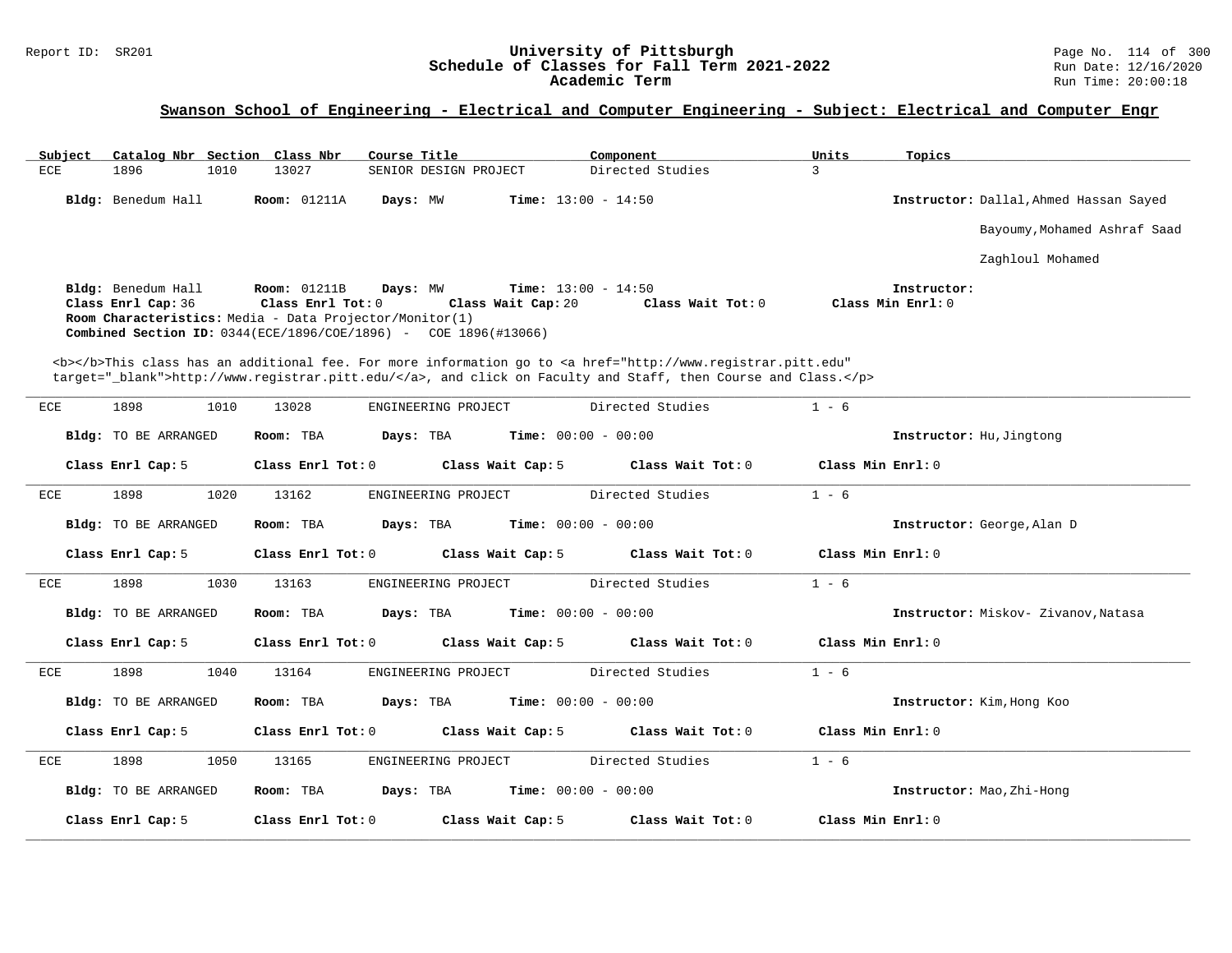### Report ID: SR201 **University of Pittsburgh** Page No. 115 of 300 **Schedule of Classes for Fall Term 2021-2022** Run Date: 12/16/2020 **Academic Term** Run Time: 20:00:18

| Subject<br>Catalog Nbr Section Class Nbr                                                                                   | Course Title                                                                                                                         | Component<br>Units          | Topics                            |
|----------------------------------------------------------------------------------------------------------------------------|--------------------------------------------------------------------------------------------------------------------------------------|-----------------------------|-----------------------------------|
| ECE<br>1898<br>1060                                                                                                        | 13166<br>ENGINEERING PROJECT                                                                                                         | $1 - 6$<br>Directed Studies |                                   |
| Bldg: TO BE ARRANGED                                                                                                       | Room: TBA $Days: TBA$ Time: $00:00 - 00:00$                                                                                          |                             | Instructor: Chen, Peng            |
| Class Enrl Cap: 5                                                                                                          | Class Enrl Tot: 0 $\qquad$ Class Wait Cap: 5 $\qquad$ Class Wait Tot: 0 $\qquad$ Class Min Enrl: 0                                   |                             |                                   |
| 1898<br>1070<br>ECE                                                                                                        | 13167<br>ENGINEERING PROJECT                                                                                                         | $1 - 6$<br>Directed Studies |                                   |
| Bldg: TO BE ARRANGED                                                                                                       | Room: TBA $Days:$ TBA $Time: 00:00 - 00:00$                                                                                          |                             | Instructor: Kerestes, Robert John |
|                                                                                                                            | Class Enrl Cap: 5 Class Enrl Tot: 0 Class Wait Cap: 5 Class Wait Tot: 0                                                              |                             | Class Min Enrl: 0                 |
| 1898<br>ECE                                                                                                                | 1080 13168<br>ENGINEERING PROJECT Directed Studies                                                                                   | $1 - 6$                     |                                   |
| Bldg: TO BE ARRANGED                                                                                                       | Room: TBA $Days:$ TBA $Time: 00:00 - 00:00$                                                                                          |                             | Instructor: Xiong, Feng           |
| Class Enrl Cap: 5                                                                                                          | Class Enrl Tot: 0 Class Wait Cap: 5 Class Wait Tot: 0 Class Min Enrl: 0                                                              |                             |                                   |
| 1898<br>ECE                                                                                                                | 1090 13169<br>ENGINEERING PROJECT Directed Studies                                                                                   | $1 - 6$                     |                                   |
| Bldg: TO BE ARRANGED                                                                                                       | Room: TBA $Days: TBA$ Time: $00:00 - 00:00$                                                                                          |                             | Instructor: Yun, Minhee           |
|                                                                                                                            | Class Enrl Cap: 5 Class Enrl Tot: 0 Class Wait Cap: 5 Class Wait Tot: 0 Class Min Enrl: 0                                            |                             |                                   |
| 1898<br>ECE                                                                                                                | ENGINEERING PROJECT Directed Studies<br>1100 13170                                                                                   | $1 - 6$                     |                                   |
| Bldg: TO BE ARRANGED                                                                                                       | Room: TBA $Days:$ TBA $Time: 00:00 - 00:00$                                                                                          |                             | Instructor: Jacobs, Steven P      |
| Class Enrl Cap: 5                                                                                                          | Class Enrl Tot: $0$ Class Wait Cap: $5$ Class Wait Tot: $0$ Class Min Enrl: $0$                                                      |                             |                                   |
| 1898 — 1898 — 1898 — 1898 — 1898 — 1898 — 1898 — 1898 — 1898 — 1898 — 1898 — 1898 — 1898 — 1898 — 1898 — 1898 — 189<br>ECE | 1110 13171<br>ENGINEERING PROJECT Directed Studies                                                                                   | $1 - 6$                     |                                   |
| Bldg: TO BE ARRANGED                                                                                                       | Room: TBA $Days:$ TBA $Time: 00:00 - 00:00$                                                                                          |                             | Instructor: Dickerson, Samuel J   |
|                                                                                                                            | Class Enrl Cap: 5 Class Enrl Tot: 0 Class Wait Cap: 5 Class Wait Tot: 0 Class Min Enrl: 0                                            |                             |                                   |
| 2165 1010<br>ECE                                                                                                           | 26303<br>DEPEND COMPUTER ARCHITECTURE Lecture                                                                                        | $\mathbf{3}$                |                                   |
| Bldg: Benedum Hall Room: 01211A                                                                                            | <b>Days:</b> MW <b>Time:</b> $15:00 - 16:15$                                                                                         |                             | Instructor: Staff                 |
|                                                                                                                            | Bldg: Benedum Hall <b>Room:</b> 01211B <b>Days:</b> MW <b>Time:</b> 15:00 - 16:15                                                    |                             | Instructor: George, Alan D        |
| Class Enrl Cap: 40                                                                                                         | Class Enrl Tot: $0$ Class Wait Cap: $0$ Class Wait Tot: $0$<br><b>Combined Section ID:</b> $0772$ (ECE/1165/2165) - ECE 1165(#27122) |                             | Class Min Enrl: 0                 |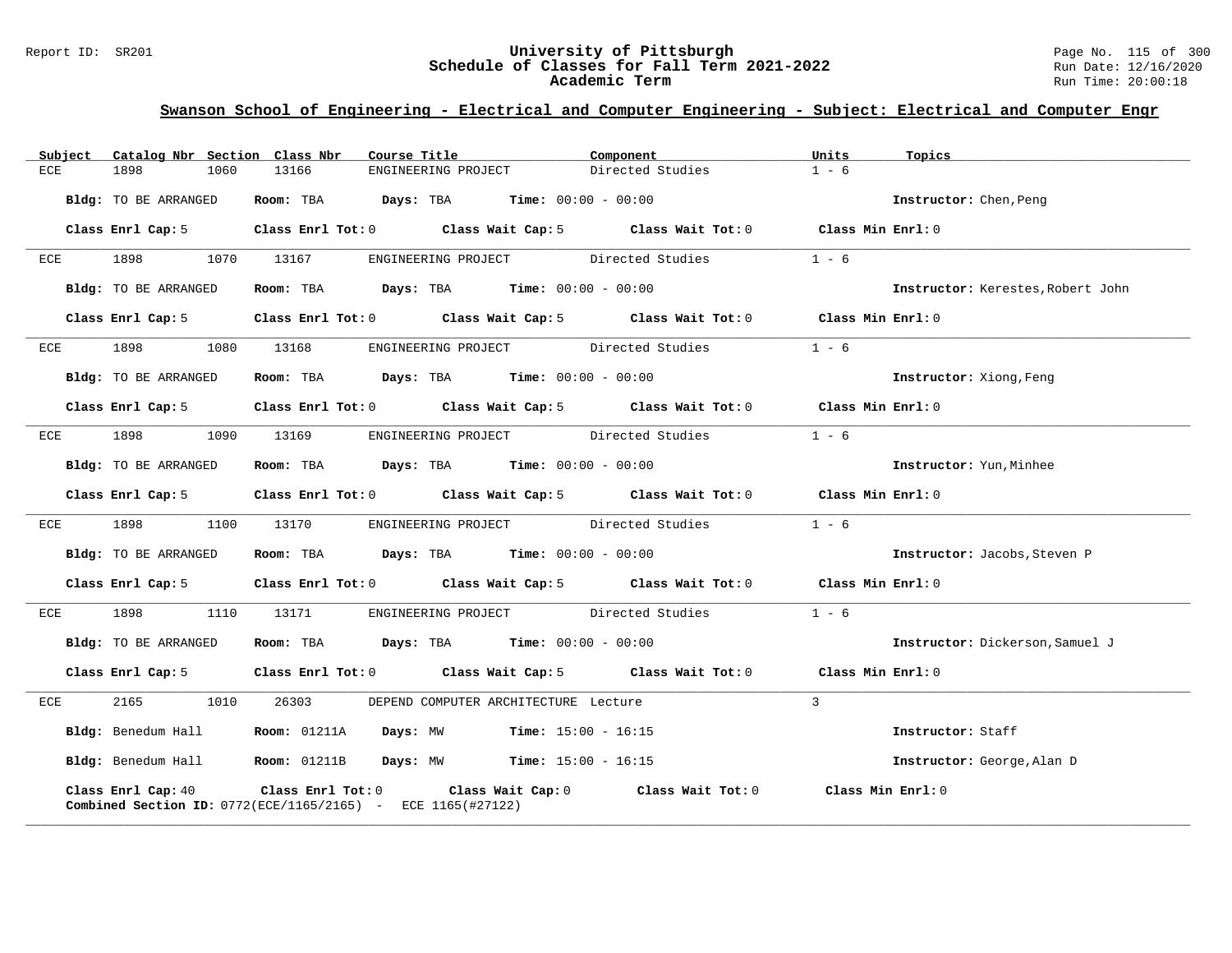# Report ID: SR201 **1988 Chedule of Classes for Fall Term 2021-2022** Page No. 116 of 300 Page No. 116 of 300 Page No<br>**Schedule of Classes for Fall Term 2021-2022** Pun Date: 12/16/2020 Schedule of Classes for Fall Term 2021-2022<br>Academic Term

| Subject    | Catalog Nbr Section Class Nbr |      |                                                                             | Course Title                                                                            |                                                                                         | Component                                                   | Units             | Topics                                 |
|------------|-------------------------------|------|-----------------------------------------------------------------------------|-----------------------------------------------------------------------------------------|-----------------------------------------------------------------------------------------|-------------------------------------------------------------|-------------------|----------------------------------------|
| <b>ECE</b> | 2195                          | 1305 | 26304                                                                       | SPECIAL TOPICS: COMPUTERS                                                               | Lecture                                                                                 |                                                             | $\mathcal{L}$     |                                        |
| Bldg: TBA  |                               |      | Room: TBA                                                                   | <b>Days:</b> Th                                                                         |                                                                                         | $Time: 14:30 - 16:55$ MACHINE LEARNING                      |                   | Instructor: Huang, Heng                |
|            | Class Enrl Cap: 60            |      | Room Characteristics: PeopleSoft - Scheduled (PS)(1)                        | Class Enrl Tot: 0 Class Wait Cap: 0                                                     |                                                                                         | Class Wait Tot: 0                                           | Class Min Enrl: 0 |                                        |
| ECE        | 2195                          | 1310 | 27555                                                                       | SPECIAL TOPICS: COMPUTERS                                                               | Lecture                                                                                 |                                                             | $\mathcal{L}$     |                                        |
|            | Bldg: TBA                     |      | Room: TBA                                                                   | Days: Tu                                                                                | <b>Time:</b> $17:20 - 19:50$                                                            |                                                             |                   | Instructor: Hu, Jingtong               |
|            | Class Enrl Cap: 36            |      | Class Enrl Tot: 0<br>Room Characteristics: PeopleSoft - Scheduled (PS)(1)   |                                                                                         |                                                                                         | Class Wait Cap: 0 Class Wait Tot: 0                         | Class Min Enrl: 0 |                                        |
| ECE        | 2231                          | 1200 | 25003                                                                       |                                                                                         | FUNDM SEMICON QUNTM ELCTR DEVCLecture                                                   |                                                             | 3                 |                                        |
|            | Bldg: TBA                     |      | Room: TBA                                                                   |                                                                                         | <b>Days:</b> Tu <b>Time:</b> $18:00 - 20:30$                                            |                                                             |                   | Instructor: Li, Guangyong              |
|            | Class Enrl Cap: 30            |      |                                                                             | Class Enrl Tot: 0 Class Wait Cap: 0                                                     | Room Characteristics: Media - Data Projector/Monitor(1), PeopleSoft - Scheduled (PS)(1) | Class Wait Tot: 0                                           |                   | Class Min Enrl: 0                      |
| ECE        | 2250                          | 1010 | 27556                                                                       | POWER ELECTRONICS                                                                       | Lecture                                                                                 |                                                             | 3                 |                                        |
|            | Bldg: WEB Based Class         |      | Room: TBA                                                                   |                                                                                         | <b>Days:</b> MW <b>Time:</b> $16:00 - 17:15$                                            |                                                             |                   | Instructor: El Nokali, Mahmoud         |
|            | Class Enrl Cap: 35            |      | Class Enrl Tot: 0                                                           |                                                                                         |                                                                                         | Class Wait Cap: $0$ Class Wait Tot: $0$                     | Class Min Enrl: 0 |                                        |
| ECE        | 2250                          | 1020 | 27557                                                                       | POWER ELECTRONICS                                                                       | Lecture                                                                                 |                                                             | $\overline{3}$    |                                        |
|            | Bldg: Benedum Hall            |      |                                                                             |                                                                                         | <b>Room:</b> $00G24$ <b>Days:</b> MW <b>Time:</b> $16:00 - 17:15$                       |                                                             |                   | Instructor: El Nokali, Mahmoud         |
|            | Class Enrl Cap: 30            |      | Room Characteristics: PeopleSoft - Scheduled (PS)(1)                        |                                                                                         |                                                                                         | Class Enrl Tot: $0$ Class Wait Cap: $0$ Class Wait Tot: $0$ | Class Min Enrl: 0 |                                        |
| ECE        | 2390                          | 1010 | 26305                                                                       |                                                                                         | IMAGE PROCNG & COMPUTER VISIONLecture                                                   |                                                             | $\mathbf{3}$      |                                        |
| Bldg: TBA  |                               |      | Room: TBA                                                                   | Days: MW                                                                                | <b>Time:</b> $15:00 - 16:15$                                                            |                                                             |                   | Instructor: Dallal, Ahmed Hassan Sayed |
|            |                               |      |                                                                             |                                                                                         |                                                                                         |                                                             |                   | Wu, Jingyu                             |
|            | Class Enrl Cap: 20            |      | Class Enrl Tot: $0$<br>Room Characteristics: PeopleSoft - Scheduled (PS)(1) | Class Wait Cap: 0<br><b>Combined Section ID:</b> 1000(ECE/1390/2390) - ECE 1390(#22771) |                                                                                         | Class Wait Tot: 0                                           | Class Min Enrl: 0 |                                        |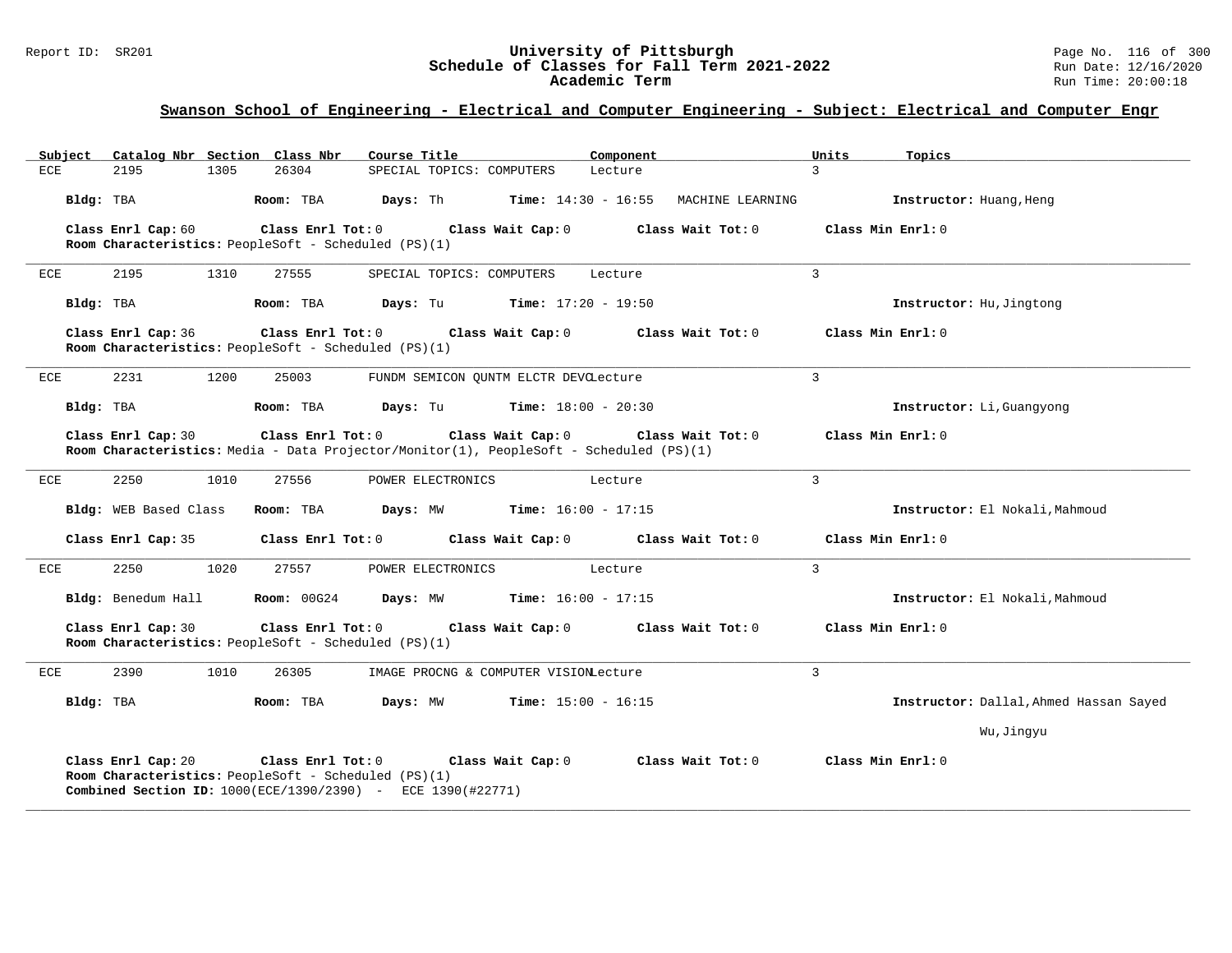### Report ID: SR201 **12.1 Conserved Builder Conserved Builder Schedule of Classes for Fall Term 2021-2022** Page No. 117 of 300 Page No. 117 of 300 Page No. 117 of 300 Page No. 117 of 300 Page No. 117 of 300 Page: 12/16/2020 **Schedule of Classes for Fall Term 2021-2022** Run Date: 12/16/2020 **Academic Term** Run Time: 20:00:18

| Catalog Nbr Section Class Nbr<br>Subject | Course Title<br>Component                                                                                                    | Units<br>Topics                        |
|------------------------------------------|------------------------------------------------------------------------------------------------------------------------------|----------------------------------------|
| 2521<br>1030<br>ECE                      | 17963<br>ANALYSIS STOCHASTIC PROCESSES Lecture                                                                               | $\mathcal{L}$                          |
|                                          | <b>Bldg:</b> Benedum Hall <b>Room:</b> 00G37 <b>Days:</b> W <b>Time:</b> $18:00 - 20:30$                                     | Instructor: Lupu, Mircea-Florian       |
| Class Enrl Cap: 35                       | Class Enrl Tot: $0$ Class Wait Cap: $0$ Class Wait Tot: $0$                                                                  | Class Min $Err1:0$                     |
|                                          | Room Characteristics: PeopleSoft - Scheduled (PS)(1)                                                                         |                                        |
| ECE<br>2595<br>1010                      | SPEC TOPCS: SIGNL PROCSSNG/COMLecture<br>27559                                                                               | $\mathcal{L}$                          |
| Bldg: TBA                                | <b>Days:</b> Th <b>Time:</b> $17:20 - 19:50$<br>Room: TBA                                                                    | Instructor: Zhan, Liang                |
| Class Enrl Cap: 40                       | Class Enrl Tot: $0$ Class Wait Cap: $0$ Class Wait Tot: $0$<br>Room Characteristics: PeopleSoft - Scheduled (PS)(1)          | Class Min Enrl: 0                      |
| 2646<br>1030<br>ECE                      | 13044<br>LINEAR SYSTEM THEORY<br>Lecture                                                                                     | $\mathbf{3}$                           |
|                                          | Bldg: Benedum Hall <b>Room:</b> 00G36 <b>Days:</b> Tu <b>Time:</b> 17:20 - 19:50                                             | Instructor: Dallal, Ahmed Hassan Sayed |
| Class Enrl Cap: 46                       | Class Enrl Tot: $0$ Class Wait Cap: $0$ Class Wait Tot: $0$                                                                  | Class Min Enrl: 0                      |
|                                          | Room Characteristics: PeopleSoft - Scheduled (PS)(1)<br><b>Combined Section ID:</b> 0927(ECE 2646/ME 2646) - ME 2646(#18295) |                                        |
| 2646<br>ECE<br>1060                      | 21877<br>LINEAR SYSTEM THEORY Lecture                                                                                        | $\mathcal{L}$                          |
|                                          |                                                                                                                              |                                        |
| Bldg: WEB Based Class                    | <b>Room:</b> TBA $\qquad \qquad$ <b>Days:</b> Tu $\qquad \qquad$ <b>Time:</b> 17:20 - 19:50                                  | Instructor: Dallal, Ahmed Hassan Sayed |
| Class Enrl Cap: 40<br>Attributes: Online | Class Enrl Tot: $0$ Class Wait Cap: $0$ Class Wait Tot: $0$ Class Min Enrl: $0$                                              |                                        |
| ECE<br>2990<br>1050                      | Directed Studies<br>17863<br>MBA/MS GRADUATE PROJECTS                                                                        | 1.5                                    |
| Bldg: TO BE ARRANGED                     | <b>Days:</b> TBA <b>Time:</b> $00:00 - 00:00$<br>Room: TBA                                                                   | Instructor: George, Alan D             |
| Class Enrl Cap: 35                       | Class Enrl Tot: 0 Class Wait Cap: 0<br>Class Wait Tot: 0                                                                     | Class Min Enrl: 0                      |
| 2990<br>1060<br>ECE                      | Directed Studies<br>21829<br>MBA/MS GRADUATE PROJECTS                                                                        | 1.5                                    |
| Bldg: TO BE ARRANGED                     | Room: TBA<br>Days: TBA<br><b>Time:</b> $00:00 - 00:00$                                                                       | Instructor: Staff                      |
| Class Enrl Cap: 35                       | Class Enrl Tot: 0 Class Wait Cap: 0 Class Wait Tot: 0                                                                        | Class Min Enrl: 0                      |
| 2990<br>1061<br>ECE                      | 21830<br>MBA/MS GRADUATE PROJECTS<br>Directed Studies                                                                        | 1.5                                    |
| Bldg: TO BE ARRANGED                     | Room: TBA $Days: TBA$ Time: $00:00 - 00:00$                                                                                  | Instructor: Staff                      |
| Class Enrl Cap: 35                       | Class Enrl Tot: 0<br>Class Wait Cap: 0<br>Class Wait Tot: 0                                                                  | Class Min Enrl: 0                      |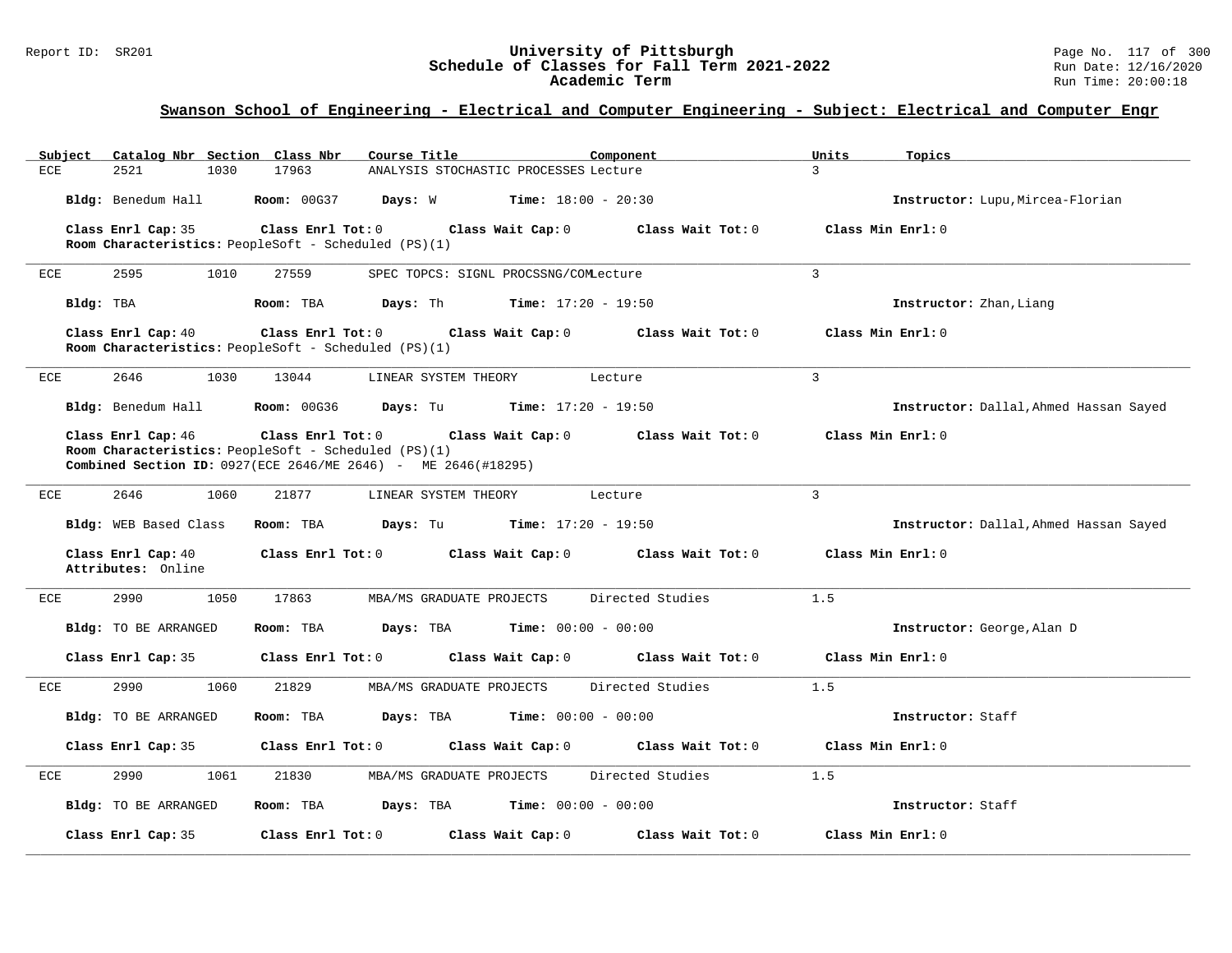### Report ID: SR201 **University of Pittsburgh** Page No. 118 of 300 **Schedule of Classes for Fall Term 2021-2022** Run Date: 12/16/2020 **Academic Term** Run Time: 20:00:18

|                      | Subject Catalog Nbr Section Class Nbr | Course Title                                                   | Component                                                                                  | Units<br>Topics   |  |
|----------------------|---------------------------------------|----------------------------------------------------------------|--------------------------------------------------------------------------------------------|-------------------|--|
| 2990<br>ECE          | 21831<br>1062                         | MBA/MS GRADUATE PROJECTS                                       | Directed Studies                                                                           | 1.5               |  |
| Bldg: TO BE ARRANGED |                                       | <b>Room:</b> TBA $Days: TBA$ <b>Time:</b> $00:00 - 00:00$      |                                                                                            | Instructor: Staff |  |
|                      |                                       |                                                                | Class Enrl Cap: 35 Class Enrl Tot: 0 Class Wait Cap: 0 Class Wait Tot: 0 Class Min Enrl: 0 |                   |  |
|                      |                                       |                                                                | ECE 2990 1063 21832 MBA/MS GRADUATE PROJECTS Directed Studies                              | 1.5               |  |
| Bldg: TO BE ARRANGED |                                       | Room: TBA $Days:$ TBA $Time: 00:00 - 00:00$                    |                                                                                            | Instructor: Staff |  |
|                      |                                       |                                                                | Class Enrl Cap: 35 Class Enrl Tot: 0 Class Wait Cap: 0 Class Wait Tot: 0 Class Min Enrl: 0 |                   |  |
|                      |                                       |                                                                | ECE 2990 1064 21833 MBA/MS GRADUATE PROJECTS Directed Studies                              | 1.5               |  |
| Bldg: TO BE ARRANGED |                                       | Room: TBA $Days:$ TBA $Time: 00:00 - 00:00$                    |                                                                                            | Instructor: Staff |  |
|                      |                                       |                                                                | Class Enrl Cap: 35 Class Enrl Tot: 0 Class Wait Cap: 0 Class Wait Tot: 0 Class Min Enrl: 0 |                   |  |
|                      |                                       |                                                                | ECE 2990 1065 21834 MBA/MS GRADUATE PROJECTS Directed Studies                              | 1.5               |  |
| Bldg: TO BE ARRANGED |                                       | Room: TBA Days: TBA Time: $00:00 - 00:00$                      |                                                                                            | Instructor: Staff |  |
|                      |                                       |                                                                | Class Enrl Cap: 35 Class Enrl Tot: 0 Class Wait Cap: 0 Class Wait Tot: 0 Class Min Enrl: 0 |                   |  |
|                      |                                       |                                                                | ECE 2990 1066 21835 MBA/MS GRADUATE PROJECTS Directed Studies 1.5                          |                   |  |
| Bldg: TO BE ARRANGED |                                       | Room: TBA $\rule{1em}{0.15mm}$ Days: TBA Time: $00:00 - 00:00$ |                                                                                            | Instructor: Staff |  |
|                      |                                       |                                                                | Class Enrl Cap: 35 Class Enrl Tot: 0 Class Wait Cap: 0 Class Wait Tot: 0 Class Min Enrl: 0 |                   |  |
| ECE                  |                                       |                                                                | 2990 1067 21836 MBA/MS GRADUATE PROJECTS Directed Studies 1.5                              |                   |  |
|                      |                                       | Bldg: TO BE ARRANGED Room: TBA Days: TBA Time: 00:00 - 00:00   |                                                                                            | Instructor: Staff |  |
|                      |                                       |                                                                | Class Enrl Cap: 35 Class Enrl Tot: 0 Class Wait Cap: 0 Class Wait Tot: 0 Class Min Enrl: 0 |                   |  |
|                      |                                       |                                                                | ECE 2990 1068 21837 MBA/MS GRADUATE PROJECTS Directed Studies 1.5                          |                   |  |
| Bldg: TO BE ARRANGED |                                       | Room: TBA $Days: TBA$ Time: $00:00 - 00:00$                    |                                                                                            | Instructor: Staff |  |
|                      |                                       |                                                                | Class Enrl Cap: 35 Class Enrl Tot: 0 Class Wait Cap: 0 Class Wait Tot: 0 Class Min Enrl: 0 |                   |  |
| ECE                  |                                       |                                                                | 1069 21838 MBA/MS GRADUATE PROJECTS Directed Studies 1.5                                   |                   |  |
| Bldg: TO BE ARRANGED |                                       | Room: TBA $Days:$ TBA $Time: 00:00 - 00:00$                    |                                                                                            | Instructor: Staff |  |
|                      |                                       |                                                                | Class Enrl Cap: 35 Class Enrl Tot: 0 Class Wait Cap: 0 Class Wait Tot: 0 Class Min Enrl: 0 |                   |  |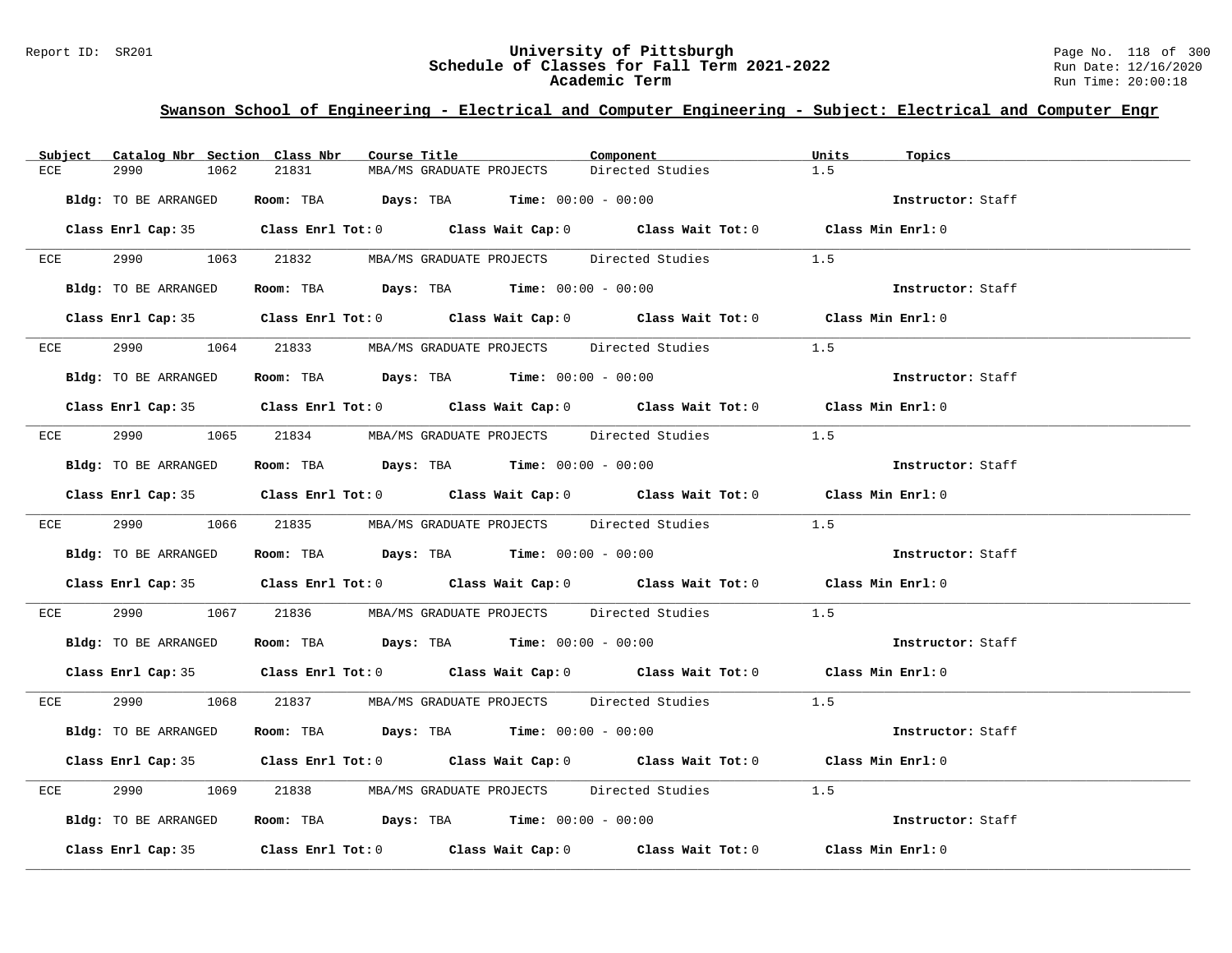| ECE | 2990 1070            | 21839<br>MBA/MS GRADUATE PROJECTS Directed Studies                                                 | 1.5               |
|-----|----------------------|----------------------------------------------------------------------------------------------------|-------------------|
|     | Bldg: TO BE ARRANGED | Room: TBA $\rule{1em}{0.15mm}$ Days: TBA $\rule{1.5mm}{0.15mm}$ Time: $00:00 - 00:00$              | Instructor: Staff |
|     |                      | Class Enrl Cap: 35 Class Enrl Tot: 0 Class Wait Cap: 0 Class Wait Tot: 0 Class Min Enrl: 0         |                   |
|     |                      | ECE 2990 1071 21840 MBA/MS GRADUATE PROJECTS Directed Studies 1.5                                  |                   |
|     | Bldg: TO BE ARRANGED | Room: TBA $Days:$ TBA $Time: 00:00 - 00:00$                                                        | Instructor: Staff |
|     |                      | Class Enrl Cap: 35 Class Enrl Tot: 0 Class Wait Cap: 0 Class Wait Tot: 0 Class Min Enrl: 0         |                   |
|     |                      | ECE 2990 1072 21841 MBA/MS GRADUATE PROJECTS Directed Studies 1.5                                  |                   |
|     |                      | <b>Bldg:</b> TO BE ARRANGED <b>ROOM:</b> TBA <b>Days:</b> TBA <b>Time:</b> $00:00 - 00:00$         | Instructor: Staff |
|     |                      | Class Enrl Cap: 35 Class Enrl Tot: 0 Class Wait Cap: 0 Class Wait Tot: 0 Class Min Enrl: 0         |                   |
|     |                      | ECE 2990 1073 21842 MBA/MS GRADUATE PROJECTS Directed Studies 1.5                                  |                   |
|     | Bldg: TO BE ARRANGED | Room: TBA $\rule{1em}{0.15mm}$ Days: TBA Time: $00:00 - 00:00$                                     | Instructor: Staff |
|     |                      | Class Enrl Cap: 35 Class Enrl Tot: 0 Class Wait Cap: 0 Class Wait Tot: 0 Class Min Enrl: 0         |                   |
|     |                      | ECE 2990 1074 21843 MBA/MS GRADUATE PROJECTS Directed Studies 1.5                                  |                   |
|     |                      | Bldg: TO BE ARRANGED Room: TBA Days: TBA Time: 00:00 - 00:00                                       | Instructor: Staff |
|     |                      | Class Enrl Cap: 35 Class Enrl Tot: 0 Class Wait Cap: 0 Class Wait Tot: 0 Class Min Enrl: 0         |                   |
|     |                      | ECE 2990 1075 21844 MBA/MS GRADUATE PROJECTS Directed Studies 1.5                                  |                   |
|     |                      | Bldg: TO BE ARRANGED ROOM: TBA Days: TBA Time: 00:00 - 00:00                                       | Instructor: Staff |
|     |                      | Class Enrl Cap: 35 Class Enrl Tot: 0 Class Wait Cap: 0 Class Wait Tot: 0 Class Min Enrl: 0         |                   |
|     |                      | ECE 2990 1076 21845 MBA/MS GRADUATE PROJECTS Directed Studies                                      | 1.5               |
|     |                      | Bldg: TO BE ARRANGED ROOM: TBA Days: TBA Time: 00:00 - 00:00                                       | Instructor: Staff |
|     | Class Enrl Cap: 35   | Class Enrl Tot: 0 $\qquad$ Class Wait Cap: 0 $\qquad$ Class Wait Tot: 0 $\qquad$ Class Min Enrl: 0 |                   |
|     |                      | ECE 2990 1077 21846 MBA/MS GRADUATE PROJECTS Directed Studies 1.5                                  |                   |
|     |                      | Bldg: TO BE ARRANGED Room: TBA Days: TBA Time: 00:00 - 00:00                                       | Instructor: Staff |
|     |                      | Class Enrl Cap: 35 Class Enrl Tot: 0 Class Wait Cap: 0 Class Wait Tot: 0 Class Min Enrl: 0         |                   |
|     |                      | ECE 2990 1078 21847 MBA/MS GRADUATE PROJECTS Directed Studies 1.5                                  |                   |
|     |                      | Bldg: TO BE ARRANGED Room: TBA Days: TBA Time: 00:00 - 00:00                                       | Instructor: Staff |
|     |                      | Class Enrl Cap: 35 Class Enrl Tot: 0 Class Wait Cap: 0 Class Wait Tot: 0 Class Min Enrl: 0         |                   |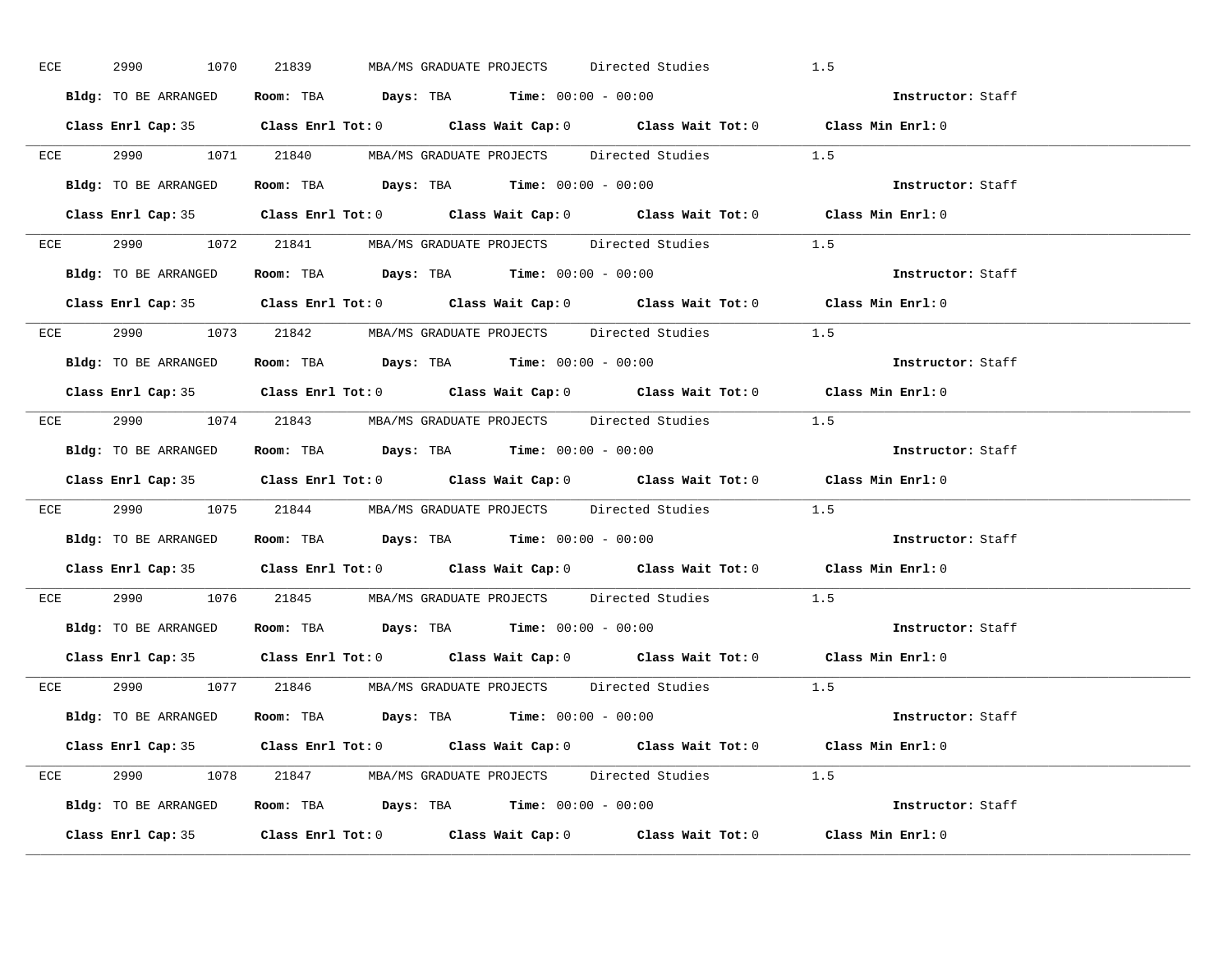### Report ID: SR201 **University of Pittsburgh** Page No. 120 of 300 **Schedule of Classes for Fall Term 2021-2022** Run Date: 12/16/2020 **Academic Term** Run Time: 20:00:18

| Subject      | Catalog Nbr Section Class Nbr | Course Title                                                                          | Component                                                                                  | Units<br>Topics                        |
|--------------|-------------------------------|---------------------------------------------------------------------------------------|--------------------------------------------------------------------------------------------|----------------------------------------|
| ECE          | 2990<br>1079                  | 21848<br>MBA/MS GRADUATE PROJECTS                                                     | Directed Studies                                                                           | 1.5                                    |
|              | Bldg: TO BE ARRANGED          | Room: TBA $Days:$ TBA $Time: 00:00 - 00:00$                                           |                                                                                            | Instructor: Staff                      |
|              |                               |                                                                                       | Class Enrl Cap: 35 Class Enrl Tot: 0 Class Wait Cap: 0 Class Wait Tot: 0 Class Min Enrl: 0 |                                        |
| ECE          | 2997 — 2007                   | 1010 13045 RESEARCH, MS                                                               | Directed Studies                                                                           | $1 - 12$                               |
|              | Bldg: TO BE ARRANGED          | Room: TBA $Days:$ TBA $Time: 00:00 - 00:00$                                           |                                                                                            | Instructor: Akcakaya, Murat            |
|              |                               |                                                                                       | Class Enrl Cap: 35 Class Enrl Tot: 0 Class Wait Cap: 0 Class Wait Tot: 0 Class Min Enrl: 0 |                                        |
| ECE          | 2997                          | 1020 14844<br>RESEARCH, MS                                                            | Directed Studies                                                                           | $1 - 12$                               |
|              | Bldg: TO BE ARRANGED          | Room: TBA $Days:$ TBA $Time: 00:00 - 00:00$                                           |                                                                                            | Instructor: Chen, Peng                 |
|              |                               |                                                                                       | Class Enrl Cap: 35 Class Enrl Tot: 0 Class Wait Cap: 0 Class Wait Tot: 0 Class Min Enrl: 0 |                                        |
|              | ECE 2997                      | 1030 15762 RESEARCH, MS                                                               | Directed Studies                                                                           | $1 - 12$                               |
|              | Bldg: TO BE ARRANGED          | Room: TBA $\rule{1em}{0.15mm}$ Days: TBA $\rule{1.5mm}{0.15mm}$ Time: $00:00 - 00:00$ |                                                                                            | Instructor: Dallal, Ahmed Hassan Sayed |
|              |                               |                                                                                       | Class Enrl Cap: 35 Class Enrl Tot: 0 Class Wait Cap: 0 Class Wait Tot: 0 Class Min Enrl: 0 |                                        |
|              |                               | ECE 2997 1040 15771 RESEARCH, MS                                                      | Directed Studies                                                                           | $1 - 12$                               |
|              | Bldg: TO BE ARRANGED          | Room: TBA $Days:$ TBA $Time: 00:00 - 00:00$                                           |                                                                                            | Instructor: El-Jaroudi, Amro           |
|              |                               |                                                                                       | Class Enrl Cap: 35 Class Enrl Tot: 0 Class Wait Cap: 0 Class Wait Tot: 0 Class Min Enrl: 0 |                                        |
| ECE          | 2997<br>1050                  | 15772                                                                                 |                                                                                            | $1 - 12$                               |
|              | Bldg: TO BE ARRANGED          | Room: TBA $Days: TBA$ Time: $00:00 - 00:00$                                           |                                                                                            | Instructor: Dickerson, Samuel J        |
|              |                               |                                                                                       | Class Enrl Cap: 35 Class Enrl Tot: 0 Class Wait Cap: 0 Class Wait Tot: 0 Class Min Enrl: 0 |                                        |
|              | ECE 2997                      | 1060 15773 RESEARCH, MS                                                               | Directed Studies 1 - 12                                                                    |                                        |
|              | Bldg: TO BE ARRANGED          | Room: TBA $Days:$ TBA $Time:$ $00:00 - 00:00$                                         |                                                                                            | Instructor: Hu, Jingtong               |
|              |                               |                                                                                       | Class Enrl Cap: 35 Class Enrl Tot: 0 Class Wait Cap: 0 Class Wait Tot: 0 Class Min Enrl: 0 |                                        |
| $_{\rm ECE}$ | 2997<br>1070                  | 15774 RESEARCH, MS                                                                    | Directed Studies                                                                           | $1 - 12$                               |
|              | Bldg: TO BE ARRANGED          | Room: TBA $Days:$ TBA $Time: 00:00 - 00:00$                                           |                                                                                            | Instructor: Kwasinski, Alexis          |
|              |                               |                                                                                       | Class Enrl Cap: 35 Class Enrl Tot: 0 Class Wait Cap: 0 Class Wait Tot: 0 Class Min Enrl: 0 |                                        |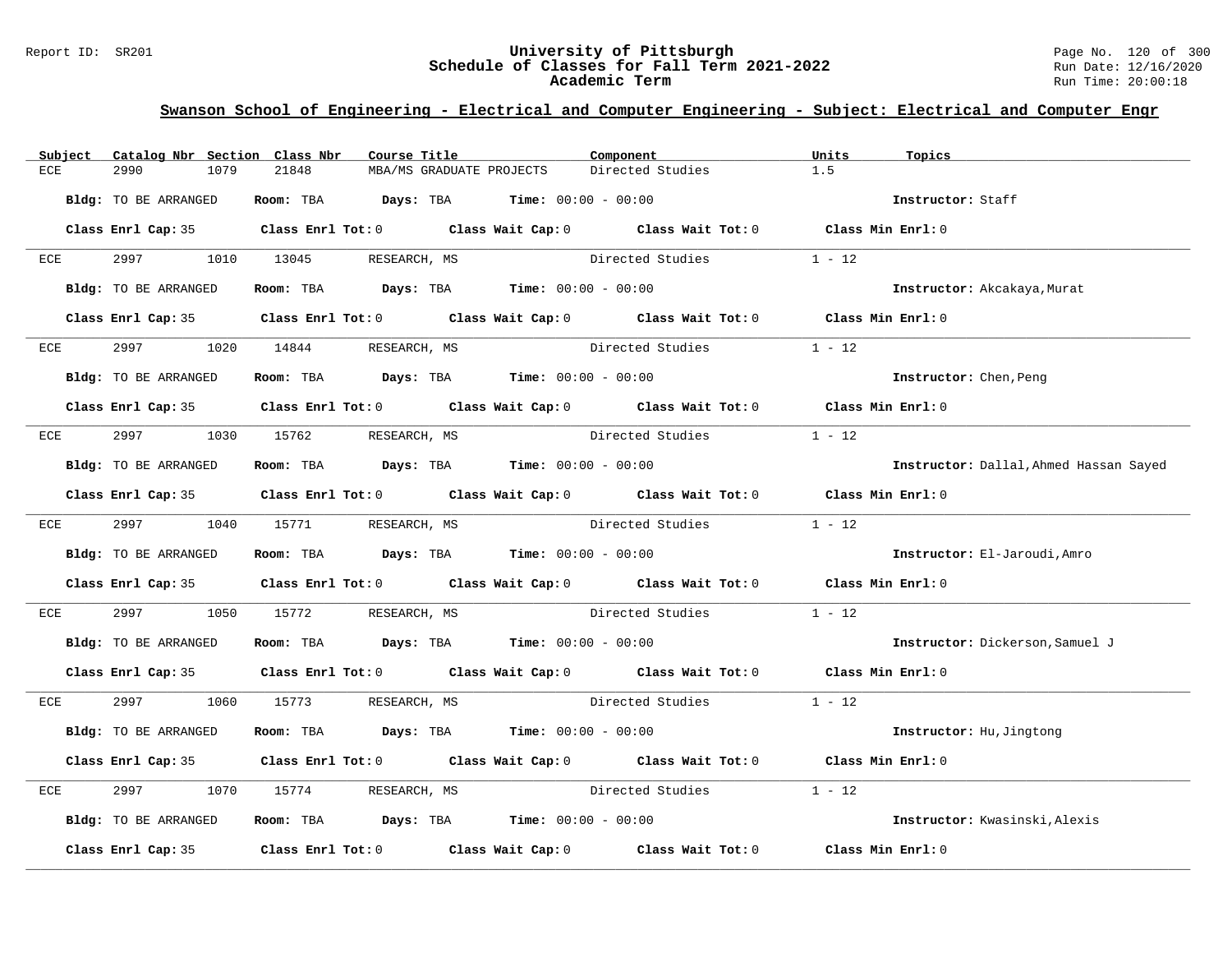| ECE |     | 2997<br>1080         | 15775<br>RESEARCH, MS                                                                               |                  | Directed Studies        | $1 - 12$                              |
|-----|-----|----------------------|-----------------------------------------------------------------------------------------------------|------------------|-------------------------|---------------------------------------|
|     |     | Bldg: TO BE ARRANGED | Room: TBA $Days:$ TBA $Time: 00:00 - 00:00$                                                         |                  |                         | Instructor: Jones, Alexander Keith    |
|     |     |                      | Class Enrl Cap: 35 Class Enrl Tot: 0 Class Wait Cap: 0 Class Wait Tot: 0 Class Min Enrl: 0          |                  |                         |                                       |
|     |     |                      | ECE 2997 1090 15776 RESEARCH, MS                                                                    |                  | Directed Studies 1 - 12 |                                       |
|     |     | Bldg: TO BE ARRANGED | Room: TBA $Days:$ TBA Time: $00:00 - 00:00$                                                         |                  |                         | Instructor: Kim, Hong Koo             |
|     |     |                      | Class Enrl Cap: 35 Class Enrl Tot: 0 Class Wait Cap: 0 Class Wait Tot: 0 Class Min Enrl: 0          |                  |                         |                                       |
|     |     |                      | ECE 2997 1100 15777 RESEARCH, MS                                                                    |                  | Directed Studies 1 - 12 |                                       |
|     |     | Bldg: TO BE ARRANGED | Room: TBA $Days:$ TBA $Time: 00:00 - 00:00$                                                         |                  |                         | Instructor: George, Alan D            |
|     |     |                      | Class Enrl Cap: 35 Class Enrl Tot: 0 Class Wait Cap: 0 Class Wait Tot: 0 Class Min Enrl: 0          |                  |                         |                                       |
|     |     |                      | ECE 2997 1110 15778 RESEARCH, MS                                                                    | Directed Studies |                         | $1 - 12$                              |
|     |     | Bldg: TO BE ARRANGED | Room: TBA $Days:$ TBA $Time: 00:00 - 00:00$                                                         |                  |                         | Instructor: Reed, Gregory F.          |
|     |     |                      | Class Enrl Cap: 35 Class Enrl Tot: 0 Class Wait Cap: 0 Class Wait Tot: 0 Class Min Enrl: 0          |                  |                         |                                       |
|     |     |                      | ECE 2997 1120 15779 RESEARCH, MS                                                                    |                  | Directed Studies 1 - 12 |                                       |
|     |     | Bldg: TO BE ARRANGED | Room: TBA $Days:$ TBA $Time: 00:00 - 00:00$                                                         |                  |                         | Instructor: Grainger, Brandon Michael |
|     |     |                      | Class Enrl Cap: 35 Class Enrl Tot: 0 Class Wait Cap: 0 Class Wait Tot: 0 Class Min Enrl: 0          |                  |                         |                                       |
|     | ECE |                      | 2997 1130 15780 RESEARCH, MS Directed Studies 1 - 12                                                |                  |                         |                                       |
|     |     | Bldg: TO BE ARRANGED | Room: TBA $Days:$ TBA $Time: 00:00 - 00:00$                                                         |                  |                         | Instructor: Gao, Wei                  |
|     |     |                      | Class Enrl Cap: 35 $\qquad$ Class Enrl Tot: 0 $\qquad$ Class Wait Cap: 0 $\qquad$ Class Wait Tot: 0 |                  |                         | Class Min Enrl: 0                     |
|     | ECE |                      | 2997 1140 15781 RESEARCH, MS                                                                        |                  | Directed Studies        | $1 - 12$                              |
|     |     |                      | Bldg: TO BE ARRANGED Room: TBA Days: TBA Time: 00:00 - 00:00                                        |                  |                         | Instructor: Li, Guangyong             |
|     |     |                      | Class Enrl Cap: 35 Class Enrl Tot: 0 Class Wait Cap: 0 Class Wait Tot: 0 Class Min Enrl: 0          |                  |                         |                                       |
|     |     |                      | ECE 2997 1150 15782 RESEARCH, MS                                                                    |                  | Directed Studies 1 - 12 |                                       |
|     |     | Bldg: TO BE ARRANGED | Room: TBA $\rule{1em}{0.15mm}$ Days: TBA Time: $00:00 - 00:00$                                      |                  |                         | Instructor: Kerestes, Robert John     |
|     |     |                      | Class Enrl Cap: 35 Class Enrl Tot: 0 Class Wait Cap: 0 Class Wait Tot: 0 Class Min Enrl: 0          |                  |                         |                                       |
|     |     |                      | ECE 2997 1160 15783 RESEARCH, MS                                                                    |                  | Directed Studies 1 - 12 |                                       |
|     |     | Bldg: TO BE ARRANGED | Room: TBA $Days:$ TBA $Time: 00:00 - 00:00$                                                         |                  |                         | Instructor: Mao, Zhi-Hong             |
|     |     |                      | Class Enrl Cap: 35 Class Enrl Tot: 0 Class Wait Cap: 0 Class Wait Tot: 0 Class Min Enrl: 0          |                  |                         |                                       |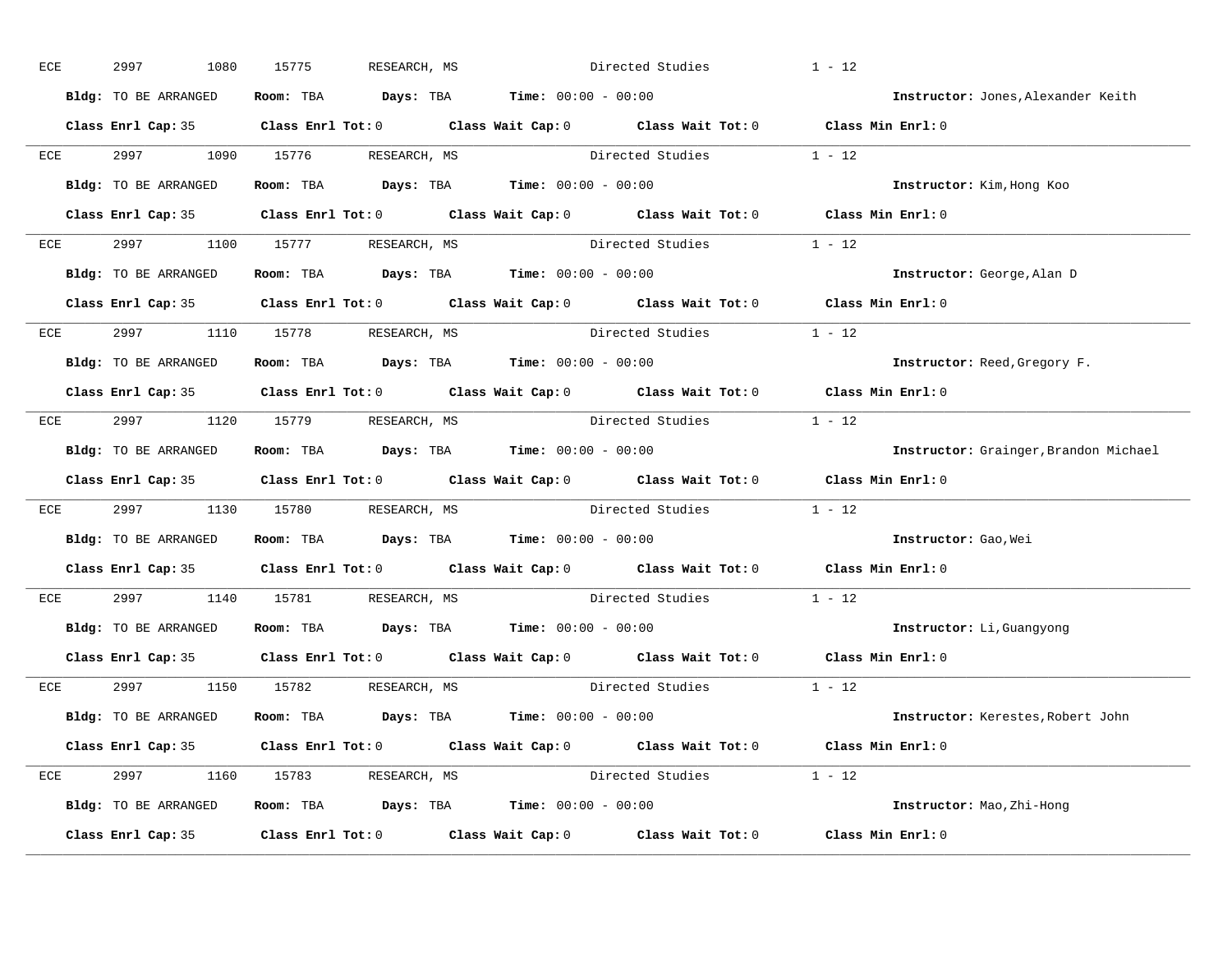### Report ID: SR201 **122 of 300**<br>**Schedule of Classes for Fall Term 2021-2022** Page No. 122 of 300 **Schedule of Classes for Fall Term 2021-2022** Run Date: 12/16/2020 **Academic Term** Run Time: 20:00:18

| Subject    | Catalog Nbr Section Class Nbr | Course Title                                                   | Component                                                                                  | Units<br>Topics                     |
|------------|-------------------------------|----------------------------------------------------------------|--------------------------------------------------------------------------------------------|-------------------------------------|
| ECE        | 2997<br>1170                  | 15784<br>RESEARCH, MS                                          | Directed Studies                                                                           | $1 - 12$                            |
|            | Bldg: TO BE ARRANGED          | Room: TBA $Days:$ TBA $Time: 00:00 - 00:00$                    |                                                                                            | Instructor: Miskov- Zivanov, Natasa |
|            |                               |                                                                | Class Enrl Cap: 35 Class Enrl Tot: 0 Class Wait Cap: 0 Class Wait Tot: 0 Class Min Enrl: 0 |                                     |
| ECE        |                               | 2997 1180 15785 RESEARCH, MS                                   | Directed Studies                                                                           | $1 - 12$                            |
|            | Bldg: TO BE ARRANGED          | Room: TBA $Days:$ TBA $Time: 00:00 - 00:00$                    |                                                                                            | Instructor: Anderson, David A       |
|            |                               |                                                                | Class Enrl Cap: 35 Class Enrl Tot: 0 Class Wait Cap: 0 Class Wait Tot: 0 Class Min Enrl: 0 |                                     |
| ECE        | 2997                          | 1190 15786<br>RESEARCH, MS                                     | Directed Studies                                                                           | $1 - 12$                            |
|            | <b>Bldg:</b> TO BE ARRANGED   | Room: TBA $Days:$ TBA Time: $00:00 - 00:00$                    |                                                                                            | Instructor: Huang, Heng             |
|            |                               |                                                                | Class Enrl Cap: 35 Class Enrl Tot: 0 Class Wait Cap: 0 Class Wait Tot: 0 Class Min Enrl: 0 |                                     |
| ECE        |                               | 2997 1200 15787 RESEARCH, MS                                   | Directed Studies                                                                           | $1 - 12$                            |
|            | Bldg: TO BE ARRANGED          | Room: TBA Days: TBA Time: $00:00 - 00:00$                      |                                                                                            | Instructor: Yang, Jun               |
|            |                               |                                                                | Class Enrl Cap: 35 Class Enrl Tot: 0 Class Wait Cap: 0 Class Wait Tot: 0 Class Min Enrl: 0 |                                     |
| <b>ECE</b> | 2997 1210 15788               | RESEARCH, MS                                                   | Directed Studies                                                                           | $1 - 12$                            |
|            | Bldg: TO BE ARRANGED          | Room: TBA $\rule{1em}{0.15mm}$ Days: TBA Time: $00:00 - 00:00$ |                                                                                            | Instructor: Yun, Minhee             |
|            |                               |                                                                | Class Enrl Cap: 35 Class Enrl Tot: 0 Class Wait Cap: 0 Class Wait Tot: 0 Class Min Enrl: 0 |                                     |
| ECE        | 2997 — 2007<br>1220           | 15789                                                          |                                                                                            | $1 - 12$                            |
|            | Bldg: TO BE ARRANGED          | Room: TBA $Days:$ TBA Time: $00:00 - 00:00$                    |                                                                                            | Instructor: Mohanram, Kartik        |
|            |                               |                                                                | Class Enrl Cap: 35 Class Enrl Tot: 0 Class Wait Cap: 0 Class Wait Tot: 0 Class Min Enrl: 0 |                                     |
|            |                               | ECE 2997 1230 15790 RESEARCH, MS                               | Directed Studies 1 - 12                                                                    |                                     |
|            | Bldg: TO BE ARRANGED          | Room: TBA $Days:$ TBA $Time: 00:00 - 00:00$                    |                                                                                            | Instructor: Sejdic, Ervin           |
|            |                               |                                                                | Class Enrl Cap: 35 Class Enrl Tot: 0 Class Wait Cap: 0 Class Wait Tot: 0                   | Class Min Enrl: 0                   |
| ECE        | 2997<br>1240                  | 26107<br>RESEARCH, MS                                          | Directed Studies                                                                           | $1 - 12$                            |
|            | Bldg: TBA                     | Room: TBA Days: TBA Time: TBA                                  |                                                                                            | Instructor: Abdelhakim, Mai Mahmoud |
|            | Class Enrl Cap: 35            |                                                                | Class Enrl Tot: $0$ Class Wait Cap: $0$ Class Wait Tot: $0$                                | Class Min Enrl: 0                   |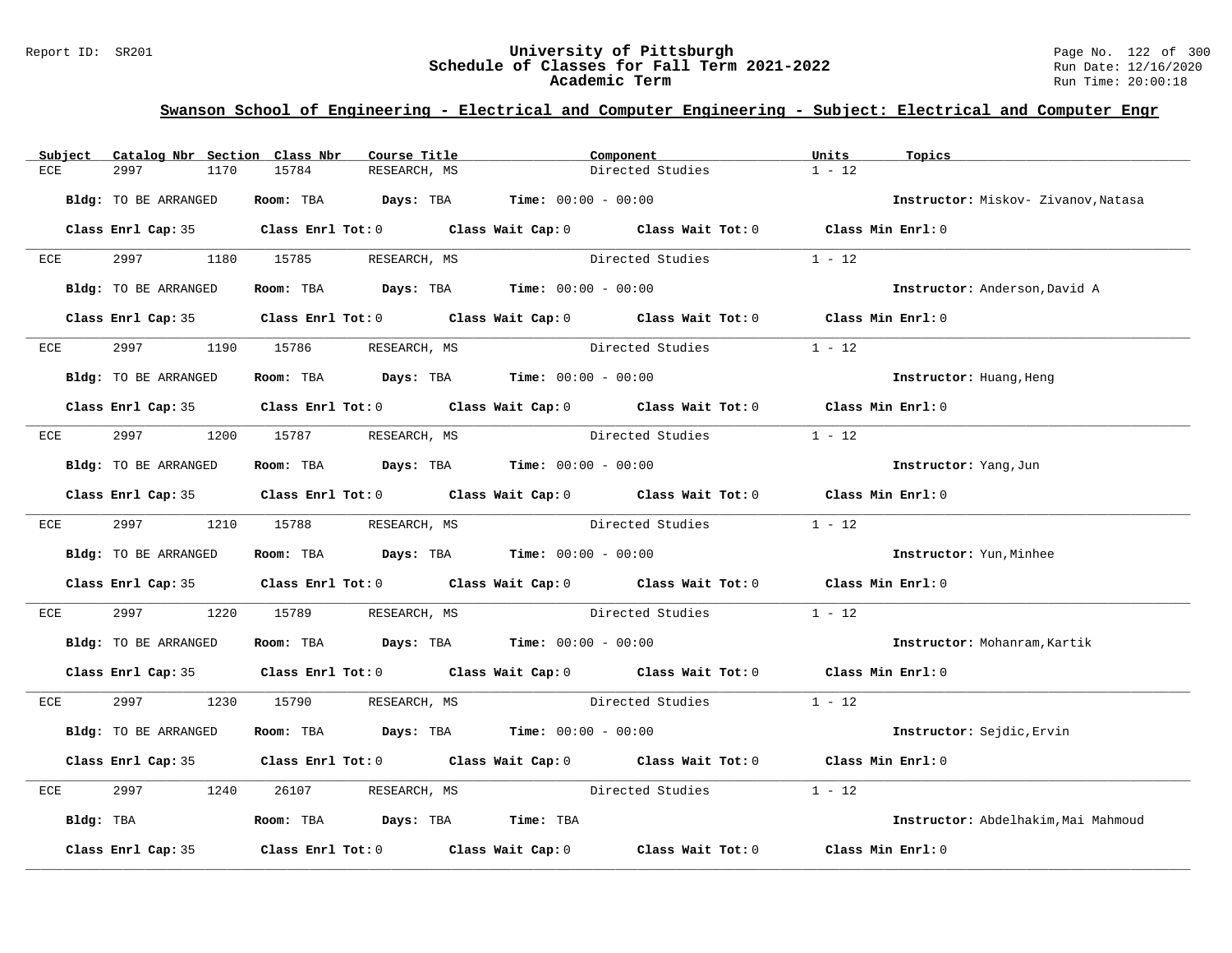| ECE |           | 2997      |                    | 1245 | 26108     | RESEARCH, MS       |              |                               | Directed Studies                                                                           | $1 - 12$          |                                          |
|-----|-----------|-----------|--------------------|------|-----------|--------------------|--------------|-------------------------------|--------------------------------------------------------------------------------------------|-------------------|------------------------------------------|
|     | Bldg: TBA |           |                    |      | Room: TBA |                    |              | Days: TBA Time: TBA           |                                                                                            |                   | Instructor: Xiong, Feng                  |
|     |           |           |                    |      |           |                    |              |                               | Class Enrl Cap: 35 Class Enrl Tot: 0 Class Wait Cap: 0 Class Wait Tot: 0 Class Min Enrl: 0 |                   |                                          |
|     | ECE       |           | 2997               | 1250 | 26109     | RESEARCH, MS       |              |                               | Directed Studies                                                                           | $1 - 12$          |                                          |
|     |           | Bldg: TBA |                    |      |           |                    |              | Room: TBA Days: TBA Time: TBA |                                                                                            |                   | Instructor: Barati, Masoud               |
|     |           |           | Class Enrl Cap: 35 |      |           |                    |              |                               | Class Enrl Tot: $0$ Class Wait Cap: $0$ Class Wait Tot: $0$                                | Class Min Enrl: 0 |                                          |
|     | ECE       | 2997      |                    | 1255 | 26110     |                    |              | RESEARCH, MS                  | Directed Studies                                                                           | $1 - 12$          |                                          |
|     |           | Bldg: TBA |                    |      |           |                    |              | Room: TBA Days: TBA Time: TBA |                                                                                            |                   | Instructor: Zhan, Liang                  |
|     |           |           |                    |      |           |                    |              |                               | Class Enrl Cap: 35 Class Enrl Tot: 0 Class Wait Cap: 0 Class Wait Tot: 0 Class Min Enrl: 0 |                   |                                          |
|     | ECE       |           | 2997 — 2007        | 1260 |           | 26111 RESEARCH, MS |              |                               | Directed Studies                                                                           | $1 - 12$          |                                          |
|     |           |           | Bldg: TBA          |      |           |                    |              | Room: TBA Days: TBA Time: TBA |                                                                                            |                   | Instructor: Bayoumy, Mohamed Ashraf Saad |
|     |           |           |                    |      |           |                    |              |                               |                                                                                            |                   | Zaghloul Mohamed                         |
|     |           |           |                    |      |           |                    |              |                               | Class Enrl Cap: 35 Class Enrl Tot: 0 Class Wait Cap: 0 Class Wait Tot: 0 Class Min Enrl: 0 |                   |                                          |
|     | ECE       |           | 2997 — 2007        | 1265 |           | 26112 RESEARCH, MS |              |                               | Directed Studies                                                                           | $1 - 12$          |                                          |
|     |           |           | Bldg: TBA          |      |           |                    |              | Room: TBA Days: TBA Time: TBA |                                                                                            |                   | Instructor: Lee, In Hee                  |
|     |           |           | Class Enrl Cap: 35 |      |           |                    |              |                               | Class Enrl Tot: $0$ Class Wait Cap: $0$ Class Wait Tot: $0$                                | Class Min Enrl: 0 |                                          |
|     | ECE       | 2997      |                    | 1270 | 26113     |                    | RESEARCH, MS |                               | Directed Studies                                                                           | $1 - 12$          |                                          |
|     |           | Bldg: TBA |                    |      |           |                    |              | Room: TBA Days: TBA Time: TBA |                                                                                            |                   | Instructor: Youngblood, Nathan           |
|     |           |           |                    |      |           |                    |              |                               | Class Enrl Cap: 35 Class Enrl Tot: 0 Class Wait Cap: 0 Class Wait Tot: 0 Class Min Enrl: 0 |                   |                                          |
|     | ECE       |           | 2997               | 1275 |           | 26114 RESEARCH, MS |              |                               | Directed Studies                                                                           | $1 - 12$          |                                          |
|     |           | Bldg: TBA |                    |      |           |                    |              | Room: TBA Days: TBA Time: TBA |                                                                                            |                   | Instructor: Staff                        |
|     |           |           |                    |      |           |                    |              |                               | Class Enrl Cap: 35 Class Enrl Tot: 0 Class Wait Cap: 0 Class Wait Tot: 0 Class Min Enrl: 0 |                   |                                          |
| ECE |           | 2997      |                    | 1280 | 26115     |                    |              | RESEARCH, MS                  | Directed Studies                                                                           | $1 - 12$          |                                          |
|     |           | Bldg: TBA |                    |      |           |                    |              | Room: TBA Days: TBA Time: TBA |                                                                                            |                   | Instructor: Staff                        |
|     |           |           | Class Enrl Cap: 35 |      |           |                    |              |                               | Class Enrl Tot: $0$ Class Wait Cap: $0$ Class Wait Tot: $0$ Class Min Enrl: $0$            |                   |                                          |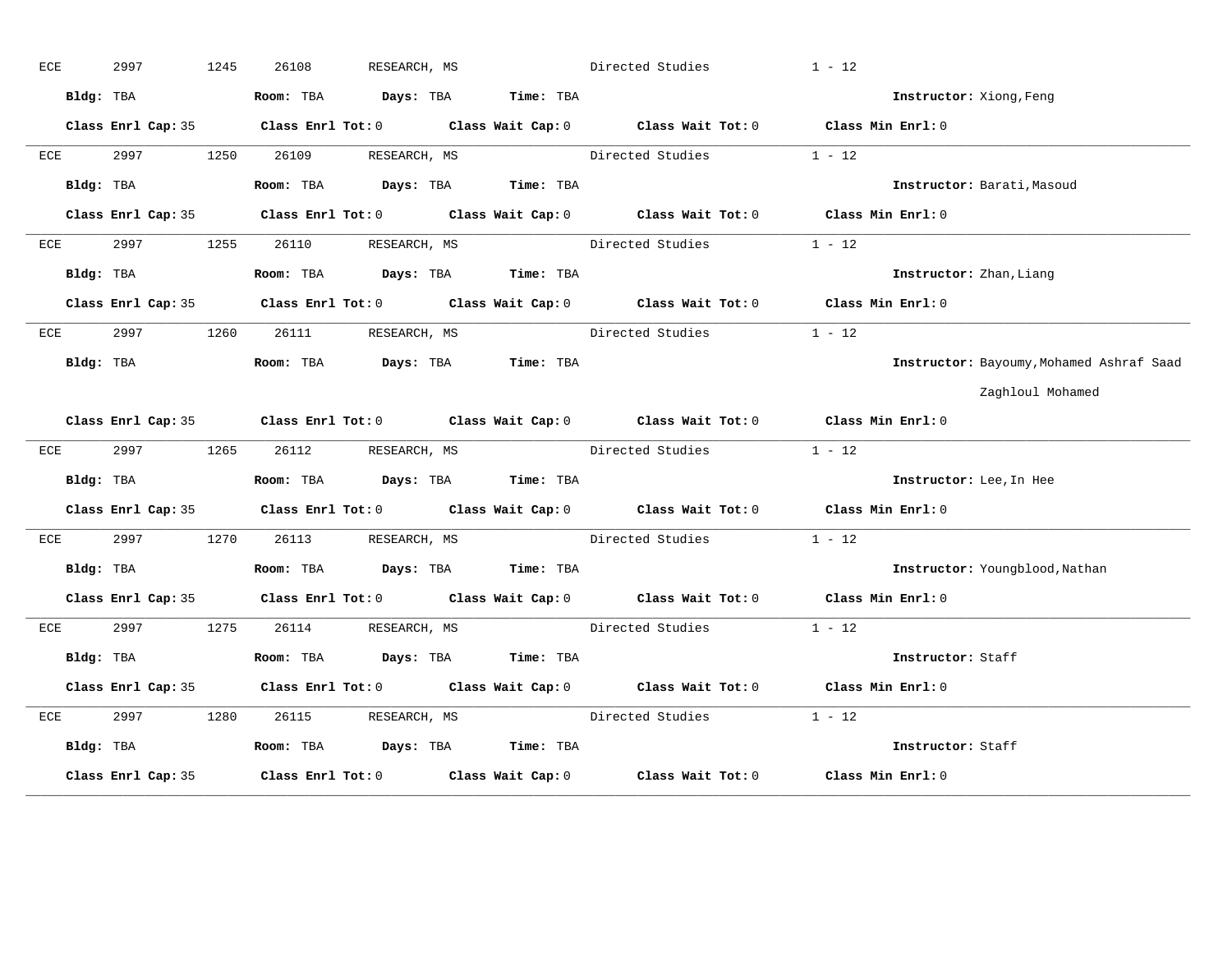### Report ID: SR201 **University of Pittsburgh** Page No. 124 of 300 **Schedule of Classes for Fall Term 2021-2022** Run Date: 12/16/2020 **Academic Term** Run Time: 20:00:18

| Subject   | Catalog Nbr Section Class Nbr | Course Title                                                                               | Component        | Units<br>Topics                 |
|-----------|-------------------------------|--------------------------------------------------------------------------------------------|------------------|---------------------------------|
| ECE       | 2997<br>1285                  | 26116<br>RESEARCH, MS                                                                      | Directed Studies | $1 - 12$                        |
| Bldg: TBA |                               | Room: TBA Days: TBA Time: TBA                                                              |                  | Instructor: Staff               |
|           |                               | Class Enrl Cap: 35 Class Enrl Tot: 0 Class Wait Cap: 0 Class Wait Tot: 0 Class Min Enrl: 0 |                  |                                 |
| ECE       |                               | 2998 1010 13046 GRADUATE PROJECTS Directed Studies                                         |                  | $\overline{3}$                  |
|           | Bldg: TO BE ARRANGED          | Room: TBA $Days:$ TBA $Time: 00:00 - 00:00$                                                |                  | Instructor: Akcakaya, Murat     |
|           |                               | Class Enrl Cap: 35 Class Enrl Tot: 0 Class Wait Cap: 0 Class Wait Tot: 0 Class Min Enrl: 0 |                  |                                 |
| ECE       | 2998 — 100                    | 1020 14846 GRADUATE PROJECTS Directed Studies                                              |                  | $\overline{3}$                  |
|           | Bldg: TO BE ARRANGED          | Room: TBA $Days:$ TBA $Time: 00:00 - 00:00$                                                |                  | Instructor: Chen, Peng          |
|           |                               | Class Enrl Cap: 35 Class Enrl Tot: 0 Class Wait Cap: 0 Class Wait Tot: 0 Class Min Enrl: 0 |                  |                                 |
| ECE       |                               | 2998 1030 14853 GRADUATE PROJECTS Directed Studies                                         |                  | $\overline{3}$                  |
|           | Bldg: TO BE ARRANGED          | Room: TBA $Days:$ TBA Time: $00:00 - 00:00$                                                |                  | Instructor: Hu, Jingtong        |
|           |                               | Class Enrl Cap: 35 Class Enrl Tot: 0 Class Wait Cap: 0 Class Wait Tot: 0 Class Min Enrl: 0 |                  |                                 |
| ECE       | 2998 1040 14854               | GRADUATE PROJECTS Directed Studies                                                         |                  | $\overline{\mathbf{3}}$         |
|           | Bldg: TO BE ARRANGED          | Room: TBA $\rule{1em}{0.15mm}$ Days: TBA Time: $00:00 - 00:00$                             |                  | Instructor: El-Jaroudi, Amro    |
|           |                               | Class Enrl Cap: 35 Class Enrl Tot: 0 Class Wait Cap: 0 Class Wait Tot: 0 Class Min Enrl: 0 |                  |                                 |
| ECE       | 2998                          | 1050 14855<br>GRADUATE PROJECTS Directed Studies                                           |                  | $\overline{3}$                  |
|           | Bldg: TO BE ARRANGED          | Room: TBA $Days:$ TBA $Time:$ 00:00 - 00:00                                                |                  | Instructor: Dickerson, Samuel J |
|           |                               | Class Enrl Cap: 35 Class Enrl Tot: 0 Class Wait Cap: 0 Class Wait Tot: 0 Class Min Enrl: 0 |                  |                                 |
| ECE       |                               | 2998 1060 14860 GRADUATE PROJECTS Directed Studies 3                                       |                  |                                 |
|           | Bldg: TO BE ARRANGED          | Room: TBA $Days:$ TBA $Time: 00:00 - 00:00$                                                |                  | Instructor: Huang, Heng         |
|           |                               | Class Enrl Cap: 35 Class Enrl Tot: 0 Class Wait Cap: 0 Class Wait Tot: 0 Class Min Enrl: 0 |                  |                                 |
| ECE       | 2998<br>1070                  | GRADUATE PROJECTS Directed Studies<br>14861                                                |                  | $\overline{3}$                  |
|           | Bldg: TO BE ARRANGED          | Room: TBA $\rule{1em}{0.15mm}$ Days: TBA $\rule{1.15mm}{0.15mm}$ Time: $00:00 - 00:00$     |                  | Instructor: Kwasinski, Alexis   |
|           |                               | Class Enrl Cap: 35 Class Enrl Tot: 0 Class Wait Cap: 0 Class Wait Tot: 0 Class Min Enrl: 0 |                  |                                 |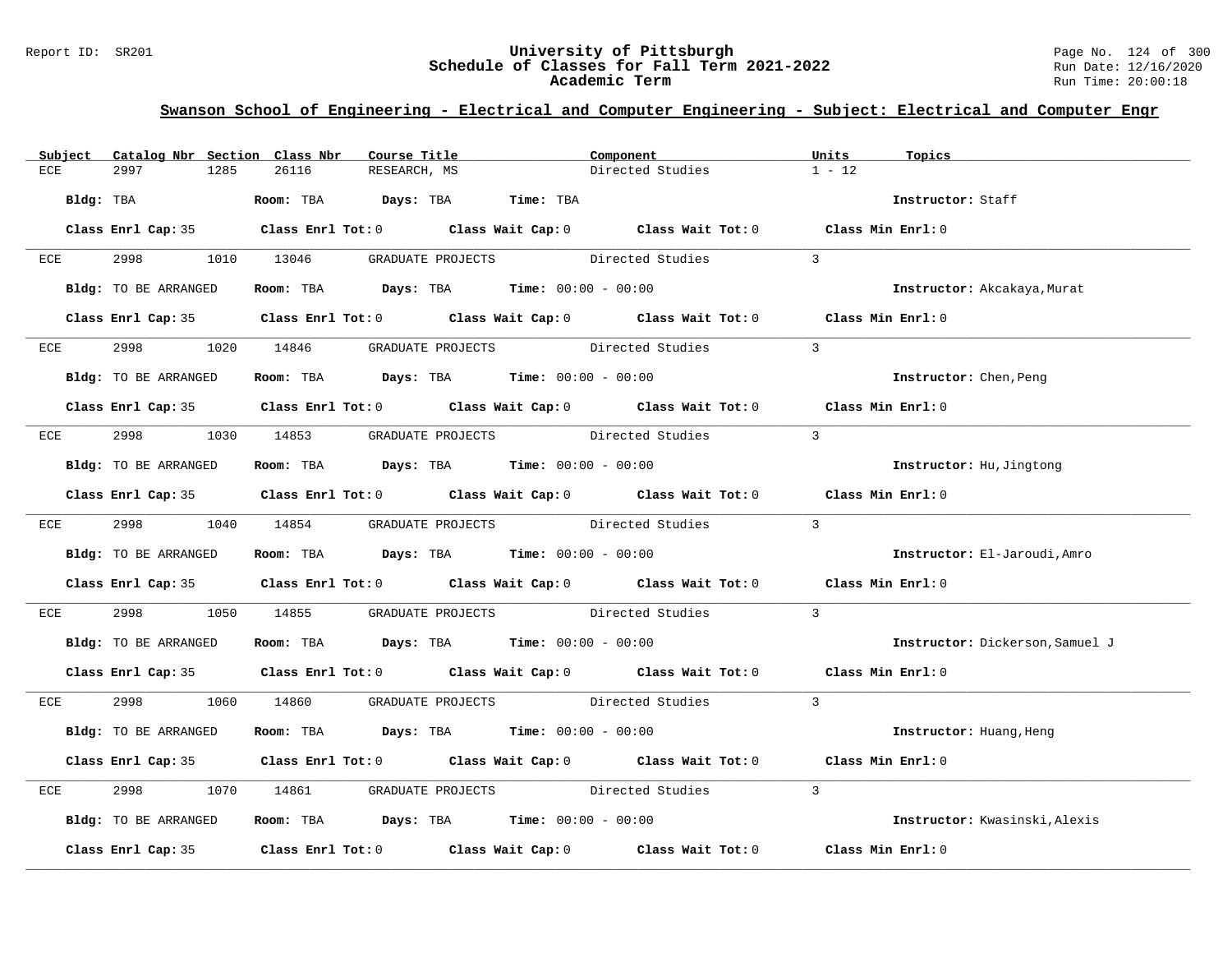| ECE |     | 2998<br>1080         | 14862 | GRADUATE PROJECTS                                                                                   | Directed Studies         | $\overline{3}$                        |
|-----|-----|----------------------|-------|-----------------------------------------------------------------------------------------------------|--------------------------|---------------------------------------|
|     |     | Bldg: TO BE ARRANGED |       | Room: TBA $Days:$ TBA $Time: 00:00 - 00:00$                                                         |                          | Instructor: Jones, Alexander Keith    |
|     |     |                      |       | Class Enrl Cap: 35 Class Enrl Tot: 0 Class Wait Cap: 0 Class Wait Tot: 0 Class Min Enrl: 0          |                          |                                       |
|     |     |                      |       | ECE 2998 1090 14863 GRADUATE PROJECTS Directed Studies                                              | $\sim$ 3                 |                                       |
|     |     | Bldg: TO BE ARRANGED |       | Room: TBA $Days:$ TBA Time: $00:00 - 00:00$                                                         |                          | Instructor: Kim, Hong Koo             |
|     |     |                      |       | Class Enrl Cap: 35 Class Enrl Tot: 0 Class Wait Cap: 0 Class Wait Tot: 0 Class Min Enrl: 0          |                          |                                       |
|     |     |                      |       | ECE 2998 1100 14866 GRADUATE PROJECTS Directed Studies 3                                            |                          |                                       |
|     |     |                      |       | Bldg: TO BE ARRANGED ROOM: TBA Days: TBA Time: 00:00 - 00:00                                        |                          | Instructor: George, Alan D            |
|     |     |                      |       | Class Enrl Cap: 35 Class Enrl Tot: 0 Class Wait Cap: 0 Class Wait Tot: 0 Class Min Enrl: 0          |                          |                                       |
|     |     |                      |       | ECE 2998 1110 14867 GRADUATE PROJECTS Directed Studies                                              | $\overline{\phantom{a}}$ |                                       |
|     |     | Bldg: TO BE ARRANGED |       | Room: TBA $Days:$ TBA $Time: 00:00 - 00:00$                                                         |                          | Instructor: Reed, Gregory F.          |
|     |     |                      |       | Class Enrl Cap: 35 Class Enrl Tot: 0 Class Wait Cap: 0 Class Wait Tot: 0 Class Min Enrl: 0          |                          |                                       |
|     |     |                      |       | ECE 2998 1120 14868 GRADUATE PROJECTS Directed Studies 3                                            |                          |                                       |
|     |     | Bldg: TO BE ARRANGED |       | Room: TBA $Days:$ TBA $Time: 00:00 - 00:00$                                                         |                          | Instructor: Grainger, Brandon Michael |
|     |     |                      |       | Class Enrl Cap: 35 Class Enrl Tot: 0 Class Wait Cap: 0 Class Wait Tot: 0 Class Min Enrl: 0          |                          |                                       |
|     | ECE |                      |       | 2998 1130 14870 GRADUATE PROJECTS Directed Studies                                                  |                          | $\mathbf{3}$                          |
|     |     | Bldg: TO BE ARRANGED |       | Room: TBA $Days:$ TBA $Time: 00:00 - 00:00$                                                         |                          | Instructor: Gao, Wei                  |
|     |     |                      |       | Class Enrl Cap: 35 $\qquad$ Class Enrl Tot: 0 $\qquad$ Class Wait Cap: 0 $\qquad$ Class Wait Tot: 0 |                          | Class Min Enrl: 0                     |
|     | ECE |                      |       | 2998 1140 14872 GRADUATE PROJECTS Directed Studies                                                  |                          | $\overline{3}$                        |
|     |     |                      |       | <b>Bldg:</b> TO BE ARRANGED <b>ROOM:</b> TBA <b>Days:</b> TBA <b>Time:</b> $00:00 - 00:00$          |                          | Instructor: Li, Guangyong             |
|     |     |                      |       | Class Enrl Cap: 35 Class Enrl Tot: 0 Class Wait Cap: 0 Class Wait Tot: 0                            |                          | Class Min Enrl: 0                     |
|     |     |                      |       | ECE 2998 1150 14874 GRADUATE PROJECTS Directed Studies                                              | $\sim$ 3                 |                                       |
|     |     | Bldg: TO BE ARRANGED |       | Room: TBA $\rule{1em}{0.15mm}$ Days: TBA Time: $00:00 - 00:00$                                      |                          | Instructor: Kerestes, Robert John     |
|     |     |                      |       | Class Enrl Cap: 35 Class Enrl Tot: 0 Class Wait Cap: 0 Class Wait Tot: 0 Class Min Enrl: 0          |                          |                                       |
|     |     |                      |       | ECE 2998 1160 14875 GRADUATE PROJECTS Directed Studies 3                                            |                          |                                       |
|     |     | Bldg: TO BE ARRANGED |       | Room: TBA $Days:$ TBA $Time: 00:00 - 00:00$                                                         |                          | Instructor: Mao, Zhi-Hong             |
|     |     |                      |       |                                                                                                     |                          |                                       |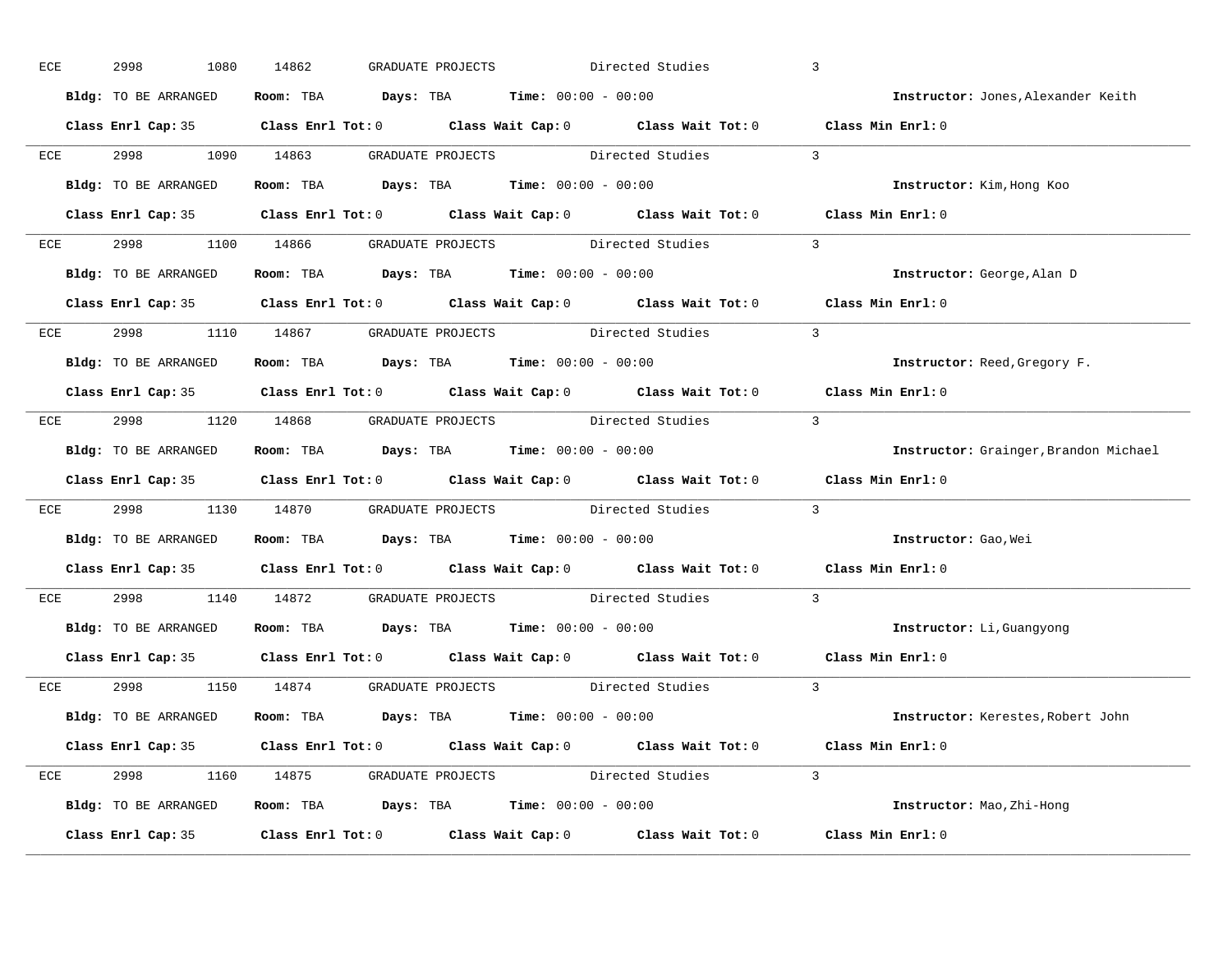### Report ID: SR201 **University of Pittsburgh** Page No. 126 of 300 **Schedule of Classes for Fall Term 2021-2022** Run Date: 12/16/2020 **Academic Term** Run Time: 20:00:18

|     | Subject Catalog Nbr Section Class Nbr | Course Title                                                           | Component                                                                                  | Units<br>Topics                     |
|-----|---------------------------------------|------------------------------------------------------------------------|--------------------------------------------------------------------------------------------|-------------------------------------|
| ECE | 2998<br>1170                          | 14876<br>GRADUATE PROJECTS                                             | Directed Studies                                                                           | $\mathcal{R}$                       |
|     | Bldg: TO BE ARRANGED                  | Room: TBA $Days: TBA$ Time: $00:00 - 00:00$                            |                                                                                            | Instructor: Miskov- Zivanov, Natasa |
|     |                                       |                                                                        | Class Enrl Cap: 35 Class Enrl Tot: 0 Class Wait Cap: 0 Class Wait Tot: 0 Class Min Enrl: 0 |                                     |
| ECE | 2998 1180 14877                       |                                                                        | GRADUATE PROJECTS Directed Studies                                                         | $\mathcal{E}$                       |
|     | Bldg: TO BE ARRANGED                  | Room: TBA $Days:$ TBA $Time: 00:00 - 00:00$                            |                                                                                            | Instructor: Anderson, David A       |
|     |                                       |                                                                        | Class Enrl Cap: 35 Class Enrl Tot: 0 Class Wait Cap: 0 Class Wait Tot: 0 Class Min Enrl: 0 |                                     |
| ECE | 2998 — 100                            | 1190 14882                                                             | GRADUATE PROJECTS Directed Studies                                                         | $\mathcal{E}$                       |
|     | Bldg: TO BE ARRANGED                  | Room: TBA $Days:$ TBA $Time: 00:00 - 00:00$                            |                                                                                            | Instructor: Abdelhakim, Mai Mahmoud |
|     |                                       |                                                                        | Class Enrl Cap: 35 Class Enrl Tot: 0 Class Wait Cap: 0 Class Wait Tot: 0 Class Min Enrl: 0 |                                     |
|     |                                       | ECE 2998 1200 14883 GRADUATE PROJECTS Directed Studies                 |                                                                                            | $\overline{3}$                      |
|     | Bldg: TO BE ARRANGED                  | Room: TBA $Days:$ TBA $Time: 00:00 - 00:00$                            |                                                                                            | Instructor: Yang, Jun               |
|     |                                       |                                                                        | Class Enrl Cap: 35 Class Enrl Tot: 0 Class Wait Cap: 0 Class Wait Tot: 0 Class Min Enrl: 0 |                                     |
|     | ECE 2998 1210 14884                   |                                                                        | $\overline{\mathbf{3}}$<br>GRADUATE PROJECTS Directed Studies                              |                                     |
|     | Bldg: TO BE ARRANGED                  | Room: TBA $Days:$ TBA $Time: 00:00 - 00:00$                            |                                                                                            | Instructor: Yun, Minhee             |
|     |                                       |                                                                        | Class Enrl Cap: 35 Class Enrl Tot: 0 Class Wait Cap: 0 Class Wait Tot: 0 Class Min Enrl: 0 |                                     |
| ECE | 2998 70                               | 1220 14885                                                             | GRADUATE PROJECTS Directed Studies                                                         | $\overline{3}$                      |
|     | Bldg: TO BE ARRANGED                  | Room: TBA $Days:$ TBA $Time: 00:00 - 00:00$                            |                                                                                            | Instructor: Mohanram, Kartik        |
|     |                                       |                                                                        | Class Enrl Cap: 35 Class Enrl Tot: 0 Class Wait Cap: 0 Class Wait Tot: 0 Class Min Enrl: 0 |                                     |
|     | ECE 2998                              |                                                                        | 1230 14887 GRADUATE PROJECTS Directed Studies 3                                            |                                     |
|     | Bldg: TO BE ARRANGED                  | Room: TBA $Days:$ TBA $Time: 00:00 - 00:00$                            |                                                                                            | Instructor: Sejdic, Ervin           |
|     |                                       |                                                                        | Class Enrl Cap: 35 Class Enrl Tot: 0 Class Wait Cap: 0 Class Wait Tot: 0 Class Min Enrl: 0 |                                     |
| ECE | 2998<br>1235                          | 26117                                                                  | GRADUATE PROJECTS Directed Studies                                                         | $\overline{3}$                      |
|     |                                       | Bldg: TBA                  Room: TBA        Days: TBA        Time: TBA |                                                                                            | Instructor: Xiong, Feng             |
|     | Class Enrl Cap: 35                    |                                                                        | Class Enrl Tot: $0$ Class Wait Cap: $0$ Class Wait Tot: $0$ Class Min Enrl: $0$            |                                     |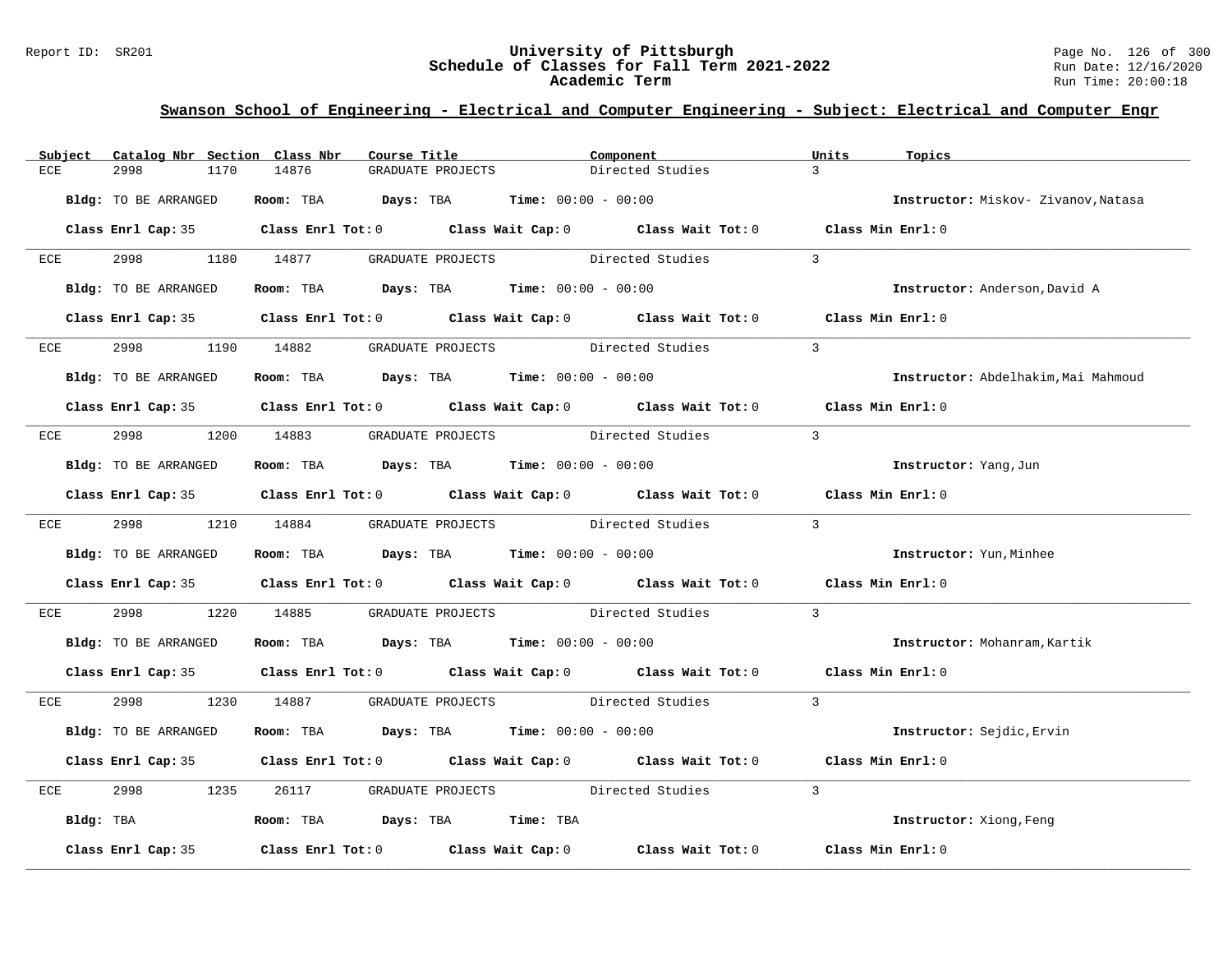| ECE | 2998      |                              | 1240 | 26118 |                     | GRADUATE PROJECTS |                               | Directed Studies                                                                           | 3                                        |
|-----|-----------|------------------------------|------|-------|---------------------|-------------------|-------------------------------|--------------------------------------------------------------------------------------------|------------------------------------------|
|     | Bldg: TBA |                              |      |       | Room: TBA Days: TBA |                   | <b>Time:</b> TBA              |                                                                                            | Instructor: Barati, Masoud               |
|     |           |                              |      |       |                     |                   |                               | Class Enrl Cap: 35 Class Enrl Tot: 0 Class Wait Cap: 0 Class Wait Tot: 0 Class Min Enrl: 0 |                                          |
| ECE |           | 2998 and the state of $\sim$ | 1245 | 26119 |                     |                   |                               | GRADUATE PROJECTS Directed Studies                                                         | $\overline{3}$                           |
|     |           | Bldg: TBA                    |      |       |                     |                   | Room: TBA Days: TBA Time: TBA |                                                                                            | Instructor: Zhan, Liang                  |
|     |           |                              |      |       |                     |                   |                               | Class Enrl Cap: 35 Class Enrl Tot: 0 Class Wait Cap: 0 Class Wait Tot: 0 Class Min Enrl: 0 |                                          |
| ECE | 2998      |                              | 1250 | 26120 |                     |                   | GRADUATE PROJECTS             | Directed Studies                                                                           | $\mathbf{3}$                             |
|     | Bldg: TBA |                              |      |       | Room: TBA Days: TBA |                   | Time: TBA                     |                                                                                            | Instructor: Dallal, Ahmed Hassan Sayed   |
|     |           |                              |      |       |                     |                   |                               | Class Enrl Cap: 35 Class Enrl Tot: 0 Class Wait Cap: 0 Class Wait Tot: 0 Class Min Enrl: 0 |                                          |
| ECE |           | 2998 — 100                   | 1255 | 26121 |                     |                   |                               | GRADUATE PROJECTS Directed Studies                                                         | $\overline{3}$                           |
|     |           | Bldg: TBA                    |      |       |                     |                   | Room: TBA Days: TBA Time: TBA |                                                                                            | Instructor: Bayoumy, Mohamed Ashraf Saad |
|     |           |                              |      |       |                     |                   |                               |                                                                                            | Zaghloul Mohamed                         |
|     |           |                              |      |       |                     |                   |                               | Class Enrl Cap: 35 Class Enrl Tot: 0 Class Wait Cap: 0 Class Wait Tot: 0 Class Min Enrl: 0 |                                          |
| ECE |           | 2998 — 100                   | 1260 | 26122 |                     |                   |                               | GRADUATE PROJECTS Directed Studies                                                         | $\overline{3}$                           |
|     |           | Bldg: TBA                    |      |       |                     |                   | Room: TBA Days: TBA Time: TBA |                                                                                            | Instructor: Lee, In Hee                  |
|     |           |                              |      |       |                     |                   |                               | Class Enrl Cap: 35 Class Enrl Tot: 0 Class Wait Cap: 0 Class Wait Tot: 0 Class Min Enrl: 0 |                                          |
| ECE | 2998      |                              | 1265 | 26123 |                     |                   | GRADUATE PROJECTS             | Directed Studies                                                                           | $\overline{3}$                           |
|     | Bldg: TBA |                              |      |       |                     |                   | Room: TBA Days: TBA Time: TBA |                                                                                            | Instructor: Youngblood, Nathan           |
|     |           |                              |      |       |                     |                   |                               | Class Enrl Cap: 35 Class Enrl Tot: 0 Class Wait Cap: 0 Class Wait Tot: 0 Class Min Enrl: 0 |                                          |
| ECE |           | 2998                         | 1270 | 26124 |                     |                   |                               | GRADUATE PROJECTS Directed Studies                                                         | $\overline{3}$                           |
|     | Bldg: TBA |                              |      |       |                     |                   | Room: TBA Days: TBA Time: TBA |                                                                                            | Instructor: Staff                        |
|     |           |                              |      |       |                     |                   |                               | Class Enrl Cap: 35 Class Enrl Tot: 0 Class Wait Cap: 0 Class Wait Tot: 0 Class Min Enrl: 0 |                                          |
| ECE | 2998      |                              | 1275 | 26125 |                     |                   | GRADUATE PROJECTS             | Directed Studies                                                                           | $\overline{3}$                           |
|     | Bldg: TBA |                              |      |       |                     |                   | Room: TBA Days: TBA Time: TBA |                                                                                            | Instructor: Staff                        |
|     |           | Class Enrl Cap: 35           |      |       |                     |                   |                               | Class Enrl Tot: $0$ Class Wait Cap: $0$ Class Wait Tot: $0$                                | Class Min Enrl: 0                        |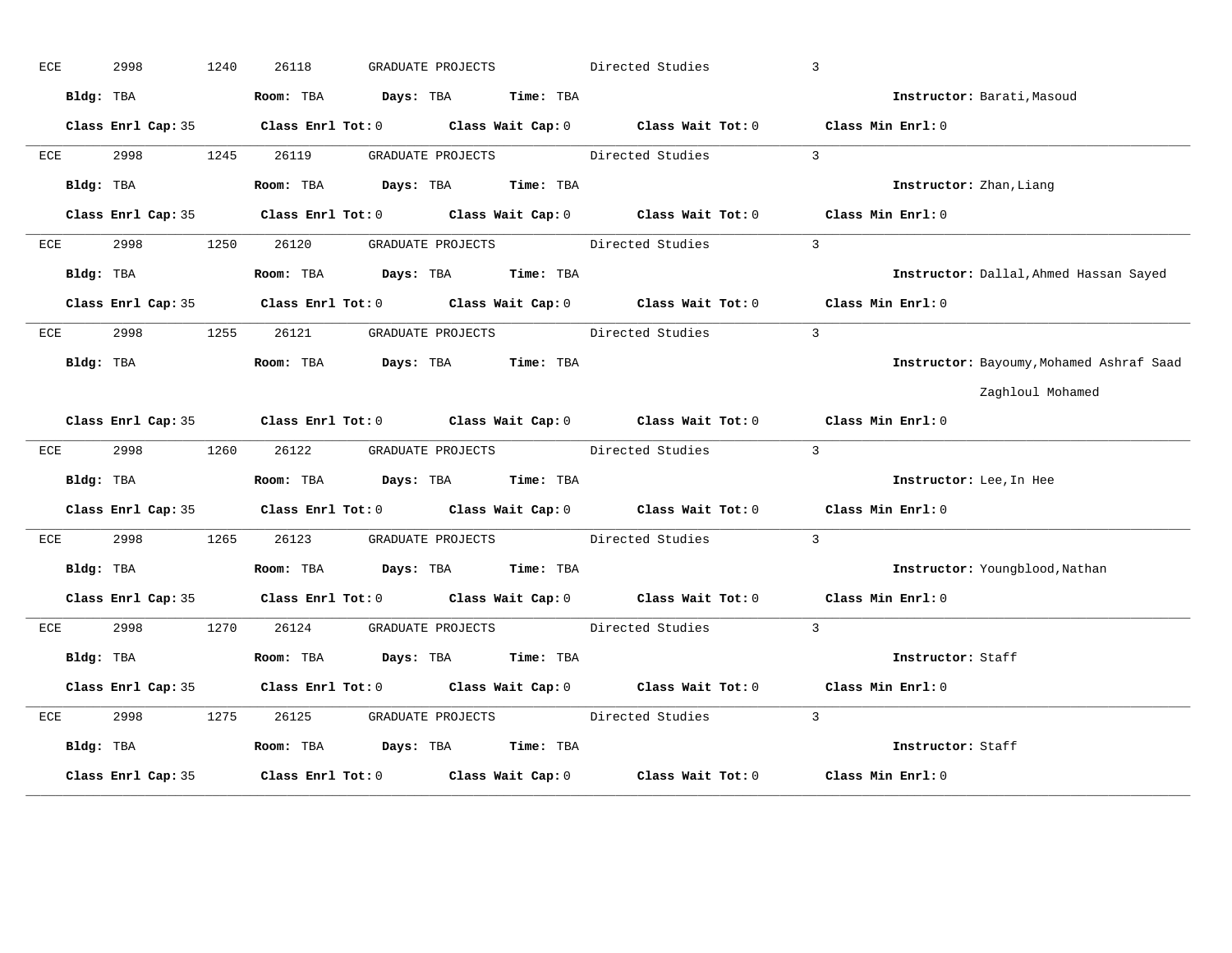### Report ID: SR201 **University of Pittsburgh** Page No. 128 of 300 **Schedule of Classes for Fall Term 2021-2022** Run Date: 12/16/2020 **Academic Term** Run Time: 20:00:18

| Subject | Catalog Nbr Section Class Nbr | Course Title                                                                           | Component                                                                                  | Units<br>Topics                 |
|---------|-------------------------------|----------------------------------------------------------------------------------------|--------------------------------------------------------------------------------------------|---------------------------------|
| ECE     | 2998<br>1280                  | 26126<br>GRADUATE PROJECTS                                                             | Directed Studies                                                                           | $\mathcal{R}$                   |
|         | Bldg: TBA                     | Room: TBA Days: TBA                                                                    | Time: TBA                                                                                  | Instructor: Staff               |
|         |                               |                                                                                        | Class Enrl Cap: 35 Class Enrl Tot: 0 Class Wait Cap: 0 Class Wait Tot: 0 Class Min Enrl: 0 |                                 |
| ECE     | 2999 — 200                    | 1010 13047 MS THESIS                                                                   | Thesis Research                                                                            | $1 - 12$                        |
|         | Bldg: TO BE ARRANGED          | Room: TBA $Days:$ TBA $Time: 00:00 - 00:00$                                            |                                                                                            | Instructor: Akcakaya, Murat     |
|         |                               |                                                                                        | Class Enrl Cap: 35 Class Enrl Tot: 0 Class Wait Cap: 0 Class Wait Tot: 0 Class Min Enrl: 0 |                                 |
| ECE     | 2999                          | 1020 14888<br>MS THESIS                                                                | Thesis Research                                                                            | $1 - 12$                        |
|         | Bldg: TO BE ARRANGED          | Room: TBA Days: TBA Time: $00:00 - 00:00$                                              |                                                                                            | Instructor: Chen, Peng          |
|         |                               |                                                                                        | Class Enrl Cap: 35 Class Enrl Tot: 0 Class Wait Cap: 0 Class Wait Tot: 0 Class Min Enrl: 0 |                                 |
| ECE     |                               | 2999 1030 14889 MS THESIS                                                              | Thesis Research                                                                            | $1 - 12$                        |
|         | Bldg: TO BE ARRANGED          | Room: TBA $Days:$ TBA $Time: 00:00 - 00:00$                                            |                                                                                            | Instructor: Hu, Jingtong        |
|         |                               |                                                                                        | Class Enrl Cap: 35 Class Enrl Tot: 0 Class Wait Cap: 0 Class Wait Tot: 0 Class Min Enrl: 0 |                                 |
|         |                               | ECE 2999 1040 14890 MS THESIS                                                          | Thesis Research $1 - 12$                                                                   |                                 |
|         | Bldg: TO BE ARRANGED          | Room: TBA $Days: TBA$ Time: $00:00 - 00:00$                                            |                                                                                            | Instructor: El-Jaroudi, Amro    |
|         |                               |                                                                                        | Class Enrl Cap: 35 Class Enrl Tot: 0 Class Wait Cap: 0 Class Wait Tot: 0 Class Min Enrl: 0 |                                 |
| ECE     | 2999<br>1050                  | 14891<br>MS THESIS                                                                     | Thesis Research                                                                            | $1 - 12$                        |
|         | Bldg: TO BE ARRANGED          | Room: TBA $Days:$ TBA $Time: 00:00 - 00:00$                                            |                                                                                            | Instructor: Dickerson, Samuel J |
|         |                               |                                                                                        | Class Enrl Cap: 35 Class Enrl Tot: 0 Class Wait Cap: 0 Class Wait Tot: 0 Class Min Enrl: 0 |                                 |
| ECE     | 2999 1060 14892               | MS THESIS                                                                              | Thesis Research 1 - 12                                                                     |                                 |
|         | Bldg: TO BE ARRANGED          | Room: TBA $Days:$ TBA $Time: 00:00 - 00:00$                                            |                                                                                            | Instructor: Huang, Heng         |
|         |                               |                                                                                        | Class Enrl Cap: 35 Class Enrl Tot: 0 Class Wait Cap: 0 Class Wait Tot: 0 Class Min Enrl: 0 |                                 |
| ECE     | 2999<br>1070                  | 14893<br>MS THESIS                                                                     | Thesis Research                                                                            | $1 - 12$                        |
|         | Bldg: TO BE ARRANGED          | Room: TBA $\rule{1em}{0.15mm}$ Days: TBA $\rule{1.15mm}{0.15mm}$ Time: $00:00 - 00:00$ |                                                                                            | Instructor: Kwasinski, Alexis   |
|         |                               |                                                                                        | Class Enrl Cap: 35 Class Enrl Tot: 0 Class Wait Cap: 0 Class Wait Tot: 0 Class Min Enrl: 0 |                                 |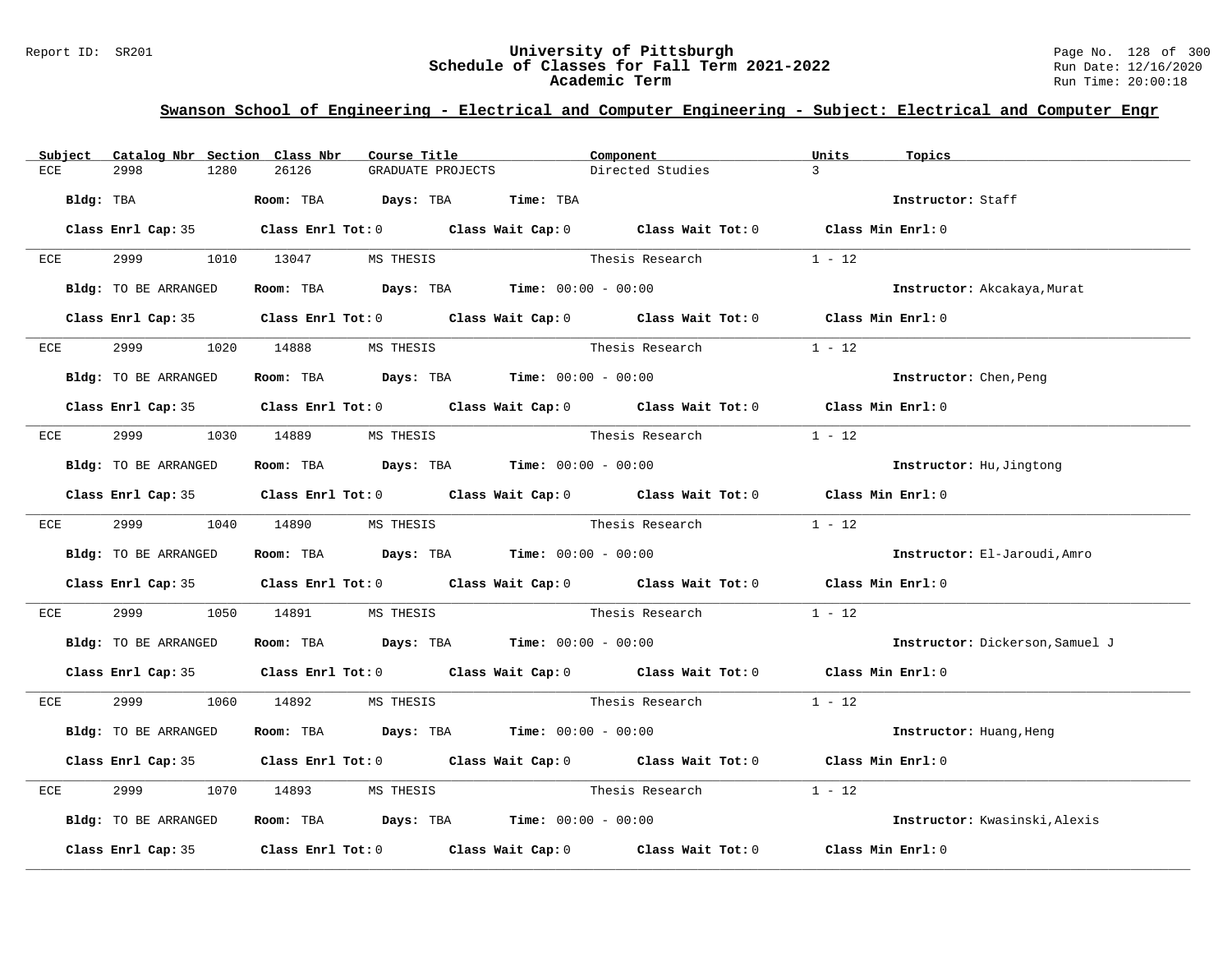| ECE | 2999                          | 1080 | 14894 | MS THESIS | Thesis Research                                                                            |                                                                          | $1 - 12$                                                                                   |
|-----|-------------------------------|------|-------|-----------|--------------------------------------------------------------------------------------------|--------------------------------------------------------------------------|--------------------------------------------------------------------------------------------|
|     | Bldg: TO BE ARRANGED          |      |       |           | Room: TBA $Days:$ TBA $Time: 00:00 - 00:00$                                                |                                                                          | Instructor: Jones, Alexander Keith                                                         |
|     |                               |      |       |           |                                                                                            |                                                                          | Class Enrl Cap: 35 Class Enrl Tot: 0 Class Wait Cap: 0 Class Wait Tot: 0 Class Min Enrl: 0 |
|     |                               |      |       |           |                                                                                            | ECE $2999$ 1090 14897 MSTHESIS Thesis Research 1 - 12                    |                                                                                            |
|     | Bldg: TO BE ARRANGED          |      |       |           | Room: TBA $\rule{1em}{0.15mm}$ Days: TBA Time: $00:00 - 00:00$                             |                                                                          | Instructor: Kim, Hong Koo                                                                  |
|     |                               |      |       |           |                                                                                            |                                                                          | Class Enrl Cap: 35 Class Enrl Tot: 0 Class Wait Cap: 0 Class Wait Tot: 0 Class Min Enrl: 0 |
|     | ECE 2999 1100 14900 MS THESIS |      |       |           |                                                                                            | Thesis Research $1 - 12$                                                 |                                                                                            |
|     |                               |      |       |           | <b>Bldg:</b> TO BE ARRANGED <b>Room:</b> TBA <b>Days:</b> TBA <b>Time:</b> $00:00 - 00:00$ |                                                                          | Instructor: Miskov- Zivanov, Natasa                                                        |
|     |                               |      |       |           |                                                                                            |                                                                          | Class Enrl Cap: 35 Class Enrl Tot: 0 Class Wait Cap: 0 Class Wait Tot: 0 Class Min Enrl: 0 |
|     | ECE 2999 1110 14901 MS THESIS |      |       |           |                                                                                            | Thesis Research 1 - 12                                                   |                                                                                            |
|     | Bldg: TO BE ARRANGED          |      |       |           | Room: TBA $Days:$ TBA $Time: 00:00 - 00:00$                                                |                                                                          | Instructor: Reed, Gregory F.                                                               |
|     |                               |      |       |           |                                                                                            |                                                                          | Class Enrl Cap: 35 Class Enrl Tot: 0 Class Wait Cap: 0 Class Wait Tot: 0 Class Min Enrl: 0 |
|     | ECE 2999 1120 14902 MS THESIS |      |       |           |                                                                                            | Thesis Research $1 - 12$                                                 |                                                                                            |
|     | Bldg: TO BE ARRANGED          |      |       |           | Room: TBA $\rule{1em}{0.15mm}$ Days: TBA $\rule{1.5mm}{0.15mm}$ Time: $00:00 - 00:00$      |                                                                          | Instructor: Gao, Wei                                                                       |
|     |                               |      |       |           |                                                                                            |                                                                          | Class Enrl Cap: 35 Class Enrl Tot: 0 Class Wait Cap: 0 Class Wait Tot: 0 Class Min Enrl: 0 |
| ECE | 2999 1130 14903 MS THESIS     |      |       |           |                                                                                            | Thesis Research 1 - 12                                                   |                                                                                            |
|     | Bldg: TO BE ARRANGED          |      |       |           | Room: TBA $\rule{1em}{0.15mm}$ Days: TBA $\rule{1.5mm}{0.15mm}$ Time: $00:00 - 00:00$      |                                                                          | Instructor: George, Alan D                                                                 |
|     |                               |      |       |           |                                                                                            | Class Enrl Cap: 35 Class Enrl Tot: 0 Class Wait Cap: 0 Class Wait Tot: 0 | Class Min Enrl: 0                                                                          |
| ECE | 2999 1140 14904 MS THESIS     |      |       |           |                                                                                            | Thesis Research                                                          | $1 - 12$                                                                                   |
|     |                               |      |       |           | <b>Bldg:</b> TO BE ARRANGED <b>ROOM:</b> TBA <b>Days:</b> TBA <b>Time:</b> $00:00 - 00:00$ |                                                                          | Instructor: Li, Guangyong                                                                  |
|     | Class Enrl Cap: 35            |      |       |           |                                                                                            | Class Enrl Tot: $0$ Class Wait Cap: $0$ Class Wait Tot: $0$              | Class Min Enrl: 0                                                                          |
|     | ECE 2999 1150 14905 MSTHESIS  |      |       |           |                                                                                            | Thesis Research                                                          | $1 - 12$                                                                                   |
|     | Bldg: TO BE ARRANGED          |      |       |           | Room: TBA $Days:$ TBA $Time: 00:00 - 00:00$                                                |                                                                          | Instructor: Grainger, Brandon Michael                                                      |
|     |                               |      |       |           |                                                                                            |                                                                          | Class Enrl Cap: 35 Class Enrl Tot: 0 Class Wait Cap: 0 Class Wait Tot: 0 Class Min Enrl: 0 |
|     | ECE 2999 1160 14906 MS THESIS |      |       |           |                                                                                            | Thesis Research $1 - 12$                                                 |                                                                                            |
|     | Bldg: TO BE ARRANGED          |      |       |           | Room: TBA $Days:$ TBA $Time: 00:00 - 00:00$                                                |                                                                          | Instructor: Mao, Zhi-Hong                                                                  |
|     |                               |      |       |           |                                                                                            |                                                                          | Class Enrl Cap: 35 Class Enrl Tot: 0 Class Wait Cap: 0 Class Wait Tot: 0 Class Min Enrl: 0 |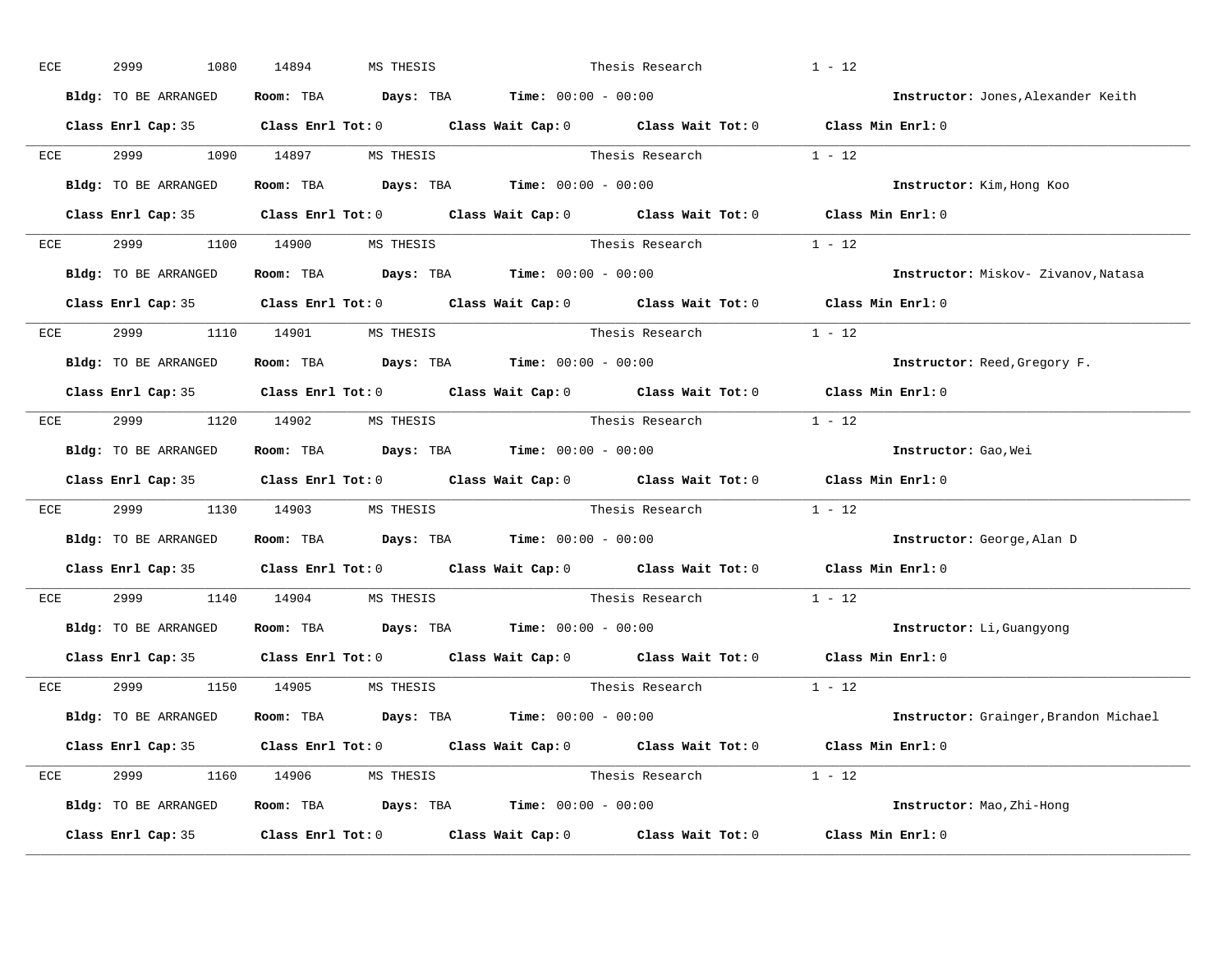### Report ID: SR201 **12.1 Conserved Builder Conserved Builder Schedule of Classes for Fall Term 2021-2022** Page No. 130 of 300 Page No. 130 of 300 Schedule of Classes for Fall Term 2021-2022 **Schedule of Classes for Fall Term 2021-2022** Run Date: 12/16/2020 **Academic Term** Run Time: 20:00:18

| Subject | Catalog Nbr Section Class Nbr | Course Title                                | Component                                                                                  | Units<br>Topics                     |
|---------|-------------------------------|---------------------------------------------|--------------------------------------------------------------------------------------------|-------------------------------------|
| ECE     | 2999<br>1170                  | 14907<br>MS THESIS                          | Thesis Research                                                                            | $1 - 12$                            |
|         | Bldg: TO BE ARRANGED          | Room: TBA $Days: TBA$ Time: $00:00 - 00:00$ |                                                                                            | Instructor: Kerestes, Robert John   |
|         |                               |                                             | Class Enrl Cap: 35 Class Enrl Tot: 0 Class Wait Cap: 0 Class Wait Tot: 0 Class Min Enrl: 0 |                                     |
| ECE     | 2999                          | 1180 14908 MS THESIS                        | Thesis Research                                                                            | $1 - 12$                            |
|         | Bldg: TO BE ARRANGED          | Room: TBA $Days:$ TBA $Time: 00:00 - 00:00$ |                                                                                            | Instructor: Anderson, David A       |
|         |                               |                                             | Class Enrl Cap: 35 Class Enrl Tot: 0 Class Wait Cap: 0 Class Wait Tot: 0 Class Min Enrl: 0 |                                     |
| ECE     | 2999 — 100                    | 1190 14909<br>MS THESIS                     | Thesis Research                                                                            | $1 - 12$                            |
|         | Bldg: TO BE ARRANGED          | Room: TBA $Days:$ TBA $Time: 00:00 - 00:00$ |                                                                                            | Instructor: Abdelhakim, Mai Mahmoud |
|         |                               |                                             | Class Enrl Cap: 35 Class Enrl Tot: 0 Class Wait Cap: 0 Class Wait Tot: 0 Class Min Enrl: 0 |                                     |
|         | ECE 2999                      | 1200 14910 MS THESIS                        | Thesis Research                                                                            | $1 - 12$                            |
|         | Bldg: TO BE ARRANGED          | Room: TBA $Days:$ TBA $Time: 00:00 - 00:00$ |                                                                                            | Instructor: Yang, Jun               |
|         |                               |                                             | Class Enrl Cap: 35 Class Enrl Tot: 0 Class Wait Cap: 0 Class Wait Tot: 0 Class Min Enrl: 0 |                                     |
|         | ECE 2999                      | 1210  14911  MS THESIS                      | Thesis Research                                                                            | $1 - 12$                            |
|         | Bldg: TO BE ARRANGED          | Room: TBA $Days: TBA$ Time: $00:00 - 00:00$ |                                                                                            | Instructor: Yun, Minhee             |
|         |                               |                                             | Class Enrl Cap: 35 Class Enrl Tot: 0 Class Wait Cap: 0 Class Wait Tot: 0                   | Class Min Enrl: 0                   |
| ECE     | 2999                          | 1220 14912<br>MS THESIS                     | Thesis Research                                                                            | $1 - 12$                            |
|         | Bldg: TO BE ARRANGED          | Room: TBA $Days:$ TBA $Time: 00:00 - 00:00$ |                                                                                            | Instructor: Mohanram, Kartik        |
|         |                               |                                             | Class Enrl Cap: 35 Class Enrl Tot: 0 Class Wait Cap: 0 Class Wait Tot: 0 Class Min Enrl: 0 |                                     |
|         | ECE 2999                      | 1230 14913 MS THESIS                        | Thesis Research 1 - 12                                                                     |                                     |
|         | Bldg: TO BE ARRANGED          | Room: TBA $Days:$ TBA $Time: 00:00 - 00:00$ |                                                                                            | Instructor: Sejdic, Ervin           |
|         |                               |                                             | Class Enrl Cap: 35 Class Enrl Tot: 0 Class Wait Cap: 0 Class Wait Tot: 0 Class Min Enrl: 0 |                                     |
| ECE     | 2999<br>1235                  | 26127<br>MS THESIS                          | Thesis Research                                                                            | $1 - 12$                            |
|         | Bldg: TBA                     | Room: TBA Days: TBA Time: TBA               |                                                                                            | Instructor: Xiong, Feng             |
|         | Class Enrl Cap: 35            |                                             | Class Enrl Tot: $0$ Class Wait Cap: $0$ Class Wait Tot: $0$ Class Min Enrl: $0$            |                                     |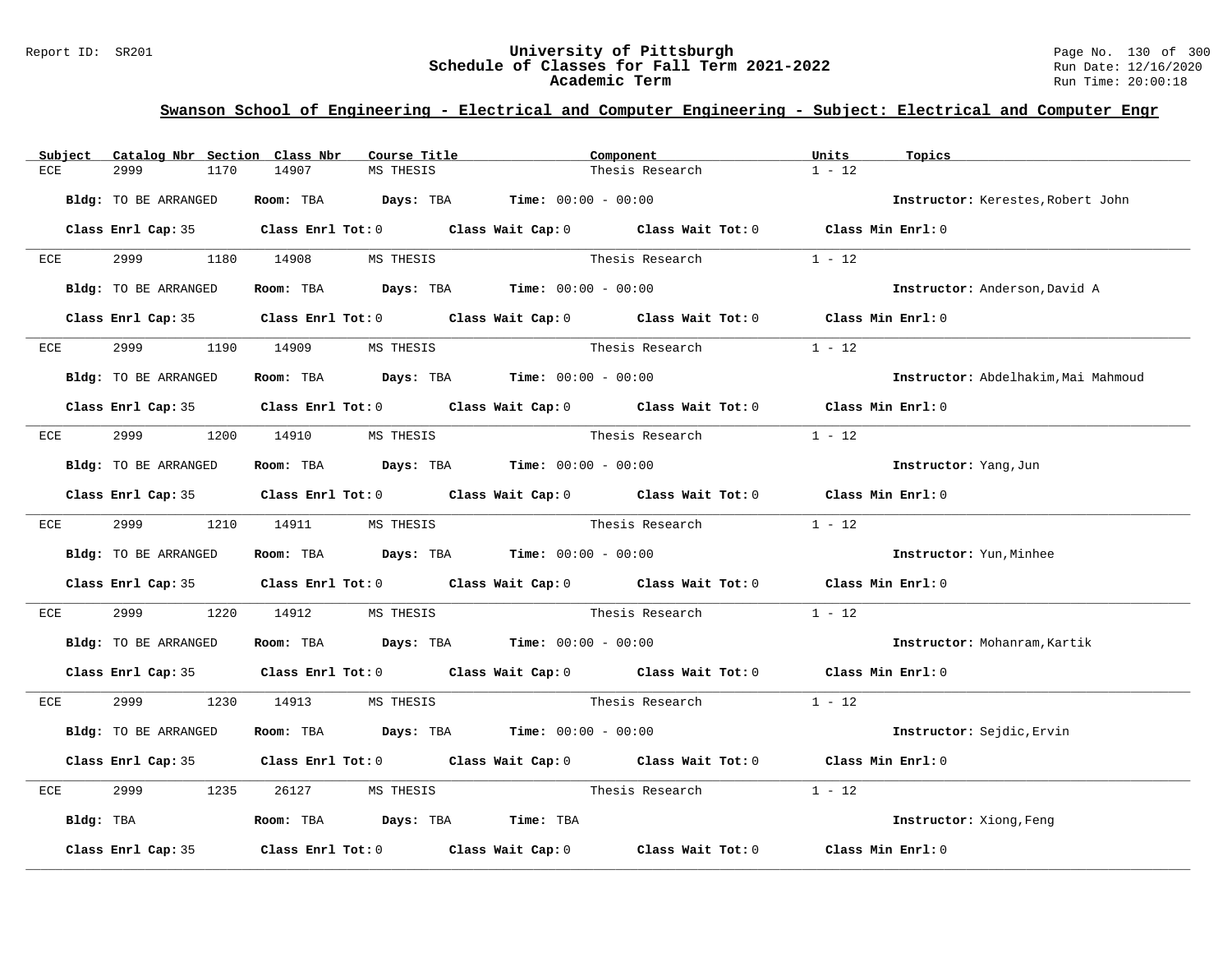| ECE |           | 2999      |                    | 1240 | 26128     |       | MS THESIS |                               | Thesis Research                                                                            | $1 - 12$          |                                          |
|-----|-----------|-----------|--------------------|------|-----------|-------|-----------|-------------------------------|--------------------------------------------------------------------------------------------|-------------------|------------------------------------------|
|     | Bldg: TBA |           |                    |      | Room: TBA |       |           | Days: TBA Time: TBA           |                                                                                            |                   | Instructor: Dallal, Ahmed Hassan Sayed   |
|     |           |           | Class Enrl Cap: 35 |      |           |       |           |                               | Class Enrl Tot: $0$ Class Wait Cap: $0$ Class Wait Tot: $0$ Class Min Enrl: $0$            |                   |                                          |
| ECE |           | 2999      |                    | 1245 | 26129     |       | MS THESIS |                               | Thesis Research                                                                            | $1 - 12$          |                                          |
|     | Bldg: TBA |           |                    |      | Room: TBA |       |           | Days: TBA Time: TBA           |                                                                                            |                   | Instructor: Barati, Masoud               |
|     |           |           | Class Enrl Cap: 35 |      |           |       |           |                               | Class Enrl Tot: 0 Class Wait Cap: 0 Class Wait Tot: 0                                      | Class Min Enrl: 0 |                                          |
| ECE |           | 2999      |                    | 1250 | 26130     |       | MS THESIS |                               | Thesis Research                                                                            | $1 - 12$          |                                          |
|     | Bldg: TBA |           |                    |      | Room: TBA |       |           | Days: TBA Time: TBA           |                                                                                            |                   | Instructor: Zhan, Liang                  |
|     |           |           | Class Enrl Cap: 35 |      |           |       |           |                               | Class Enrl Tot: $0$ Class Wait Cap: $0$ Class Wait Tot: $0$ Class Min Enrl: $0$            |                   |                                          |
| ECE |           | 2999      |                    | 1255 |           | 26131 | MS THESIS |                               | Thesis Research                                                                            | $1 - 12$          |                                          |
|     |           | Bldg: TBA |                    |      | Room: TBA |       |           | Days: TBA Time: TBA           |                                                                                            |                   | Instructor: Bayoumy, Mohamed Ashraf Saad |
|     |           |           |                    |      |           |       |           |                               |                                                                                            |                   | Zaghloul Mohamed                         |
|     |           |           |                    |      |           |       |           |                               | Class Enrl Cap: 35 Class Enrl Tot: 0 Class Wait Cap: 0 Class Wait Tot: 0 Class Min Enrl: 0 |                   |                                          |
| ECE |           | 2999      |                    | 1260 |           | 26132 | MS THESIS |                               | Thesis Research                                                                            | $1 - 12$          |                                          |
|     |           | Bldg: TBA |                    |      |           |       |           | Room: TBA Days: TBA Time: TBA |                                                                                            |                   | Instructor: Lee, In Hee                  |
|     |           |           | Class Enrl Cap: 35 |      |           |       |           |                               | Class Enrl Tot: 0 Class Wait Cap: 0 Class Wait Tot: 0                                      | Class Min Enrl: 0 |                                          |
| ECE |           | 2999      |                    | 1265 |           | 26133 | MS THESIS |                               | Thesis Research                                                                            | $1 - 12$          |                                          |
|     |           | Bldg: TBA |                    |      |           |       |           | Room: TBA Days: TBA Time: TBA |                                                                                            |                   | Instructor: Youngblood, Nathan           |
|     |           |           | Class Enrl Cap: 35 |      |           |       |           |                               | Class Enrl Tot: 0 Class Wait Cap: 0 Class Wait Tot: 0 Class Min Enrl: 0                    |                   |                                          |
| ECE |           | 2999      |                    | 1270 |           | 26134 | MS THESIS |                               | Thesis Research                                                                            | $1 - 12$          |                                          |
|     |           | Bldg: TBA |                    |      | Room: TBA |       |           | Days: TBA Time: TBA           |                                                                                            |                   | Instructor: Staff                        |
|     |           |           | Class Enrl Cap: 35 |      |           |       |           |                               | Class Enrl Tot: 0 Class Wait Cap: 0 Class Wait Tot: 0                                      | Class Min Enrl: 0 |                                          |
| ECE |           | 2999      |                    | 1275 |           | 26135 | MS THESIS |                               | Thesis Research                                                                            | $1 - 12$          |                                          |
|     | Bldg: TBA |           |                    |      |           |       |           | Room: TBA Days: TBA Time: TBA |                                                                                            |                   | Instructor: Staff                        |
|     |           |           | Class Enrl Cap: 35 |      |           |       |           |                               | Class Enrl Tot: $0$ Class Wait Cap: $0$ Class Wait Tot: $0$ Class Min Enrl: $0$            |                   |                                          |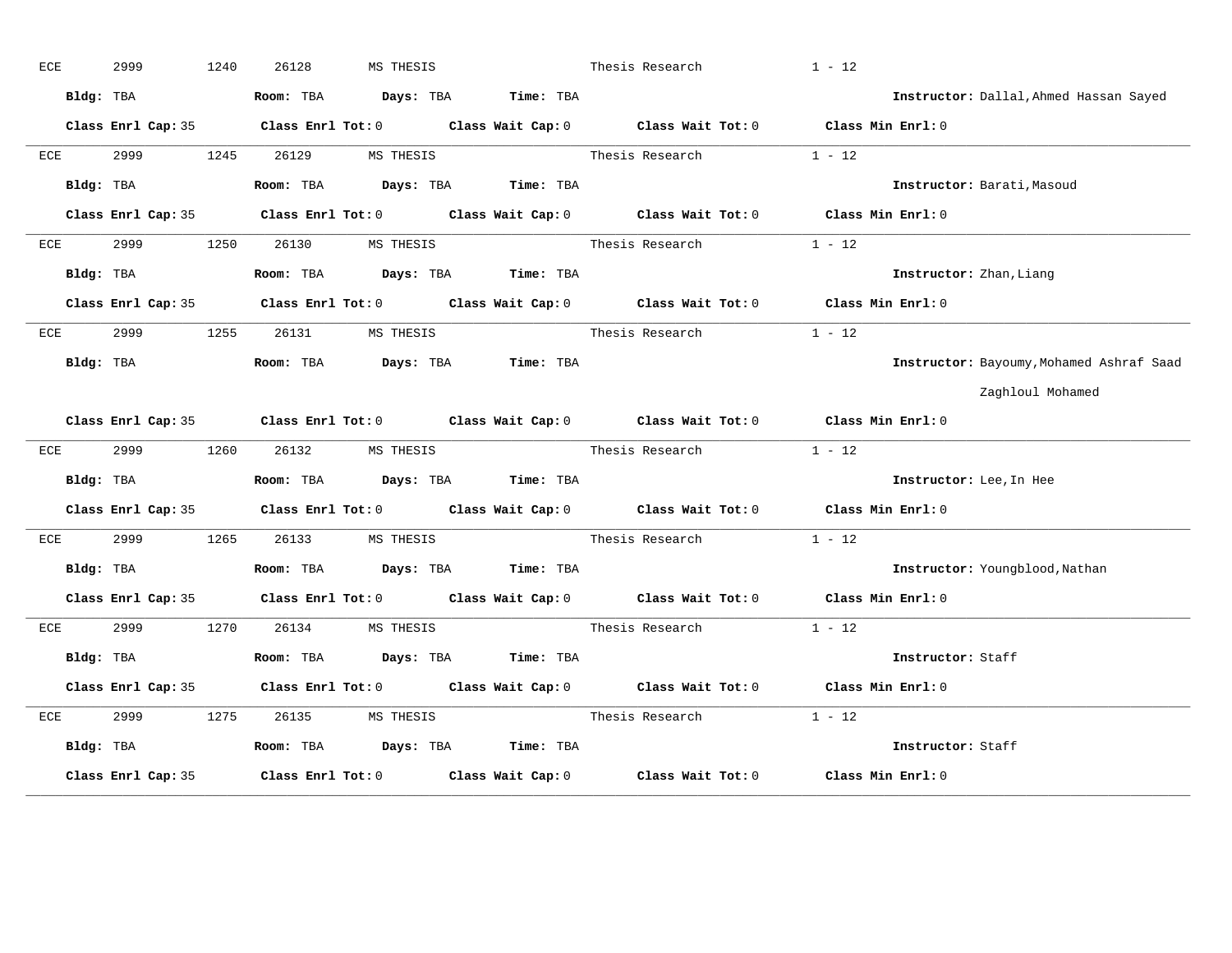### Report ID: SR201 **12 CHE CONFERNATIV SCHEDUIG CONFERNATIV OF PITTSburgh** Page No. 132 of 300 **Schedule of Classes for Fall Term 2021-2022** Page No. 132 of 300 Page No. 132 of 300 Page No. 132 of 300 Page: 12/16/2020 **Schedule of Classes for Fall Term 2021-2022** Run Date: 12/16/2020 **Academic Term** Run Time: 20:00:18

| Subject Catalog Nbr Section Class Nbr | Course Title                                                            | Component                                                                                  | Units<br>Topics                 |
|---------------------------------------|-------------------------------------------------------------------------|--------------------------------------------------------------------------------------------|---------------------------------|
| 2999<br>1280<br>ECE                   | 26136<br>MS THESIS                                                      | Thesis Research                                                                            | $1 - 12$                        |
| Bldg: TBA                             | Room: TBA Days: TBA Time: TBA                                           |                                                                                            | Instructor: Staff               |
| Class Enrl Cap: 35                    |                                                                         | Class Enrl Tot: $0$ Class Wait Cap: $0$ Class Wait Tot: $0$ Class Min Enrl: $0$            |                                 |
| 3000 1010 13048<br>ECE                | PRACTICUM                                                               | Practicum                                                                                  | <sup>1</sup>                    |
| Bldg: TO BE ARRANGED                  | Room: TBA $\rule{1em}{0.15mm}$ Days: TBA $\qquad$ Time: $00:00 - 00:00$ |                                                                                            | Instructor: Dickerson, Samuel J |
|                                       |                                                                         | Class Enrl Cap: 99 Class Enrl Tot: 0 Class Wait Cap: 0 Class Wait Tot: 0 Class Min Enrl: 0 |                                 |
| 3000 1020 14914<br>ECE                | PRACTICUM                                                               | Practicum                                                                                  | $\overline{1}$                  |
| Bldg: TO BE ARRANGED                  | Room: TBA $Days:$ TBA $Time: 00:00 - 00:00$                             |                                                                                            | Instructor: Mao, Zhi-Hong       |
|                                       |                                                                         | Class Enrl Cap: 99 Class Enrl Tot: 0 Class Wait Cap: 0 Class Wait Tot: 0 Class Min Enrl: 0 |                                 |
| ECE                                   | 3000 1030 14915 PRACTICUM                                               | Practicum                                                                                  | $\overline{1}$                  |
| Bldg: TO BE ARRANGED                  | Room: TBA $Days:$ TBA $Time: 00:00 - 00:00$                             |                                                                                            | Instructor:                     |
|                                       |                                                                         | Class Enrl Cap: 99 Class Enrl Tot: 0 Class Wait Cap: 0 Class Wait Tot: 0 Class Min Enrl: 0 |                                 |
| ECE                                   | 3000 1040 14916 PRACTICUM                                               | Practicum                                                                                  | $\mathbf{1}$                    |
| Bldg: TO BE ARRANGED                  | Room: TBA $Days: TBA$ Time: $00:00 - 00:00$                             | Class Enrl Cap: 99 Class Enrl Tot: 0 Class Wait Cap: 0 Class Wait Tot: 0 Class Min Enrl: 0 | Instructor:                     |
| ECE                                   | 3000 1050 14917 PRACTICUM Practicum                                     |                                                                                            | 1                               |
| Bldg: TO BE ARRANGED                  | Room: TBA $Days: TBA$ Time: $00:00 - 00:00$                             | Class Enrl Cap: 99 Class Enrl Tot: 0 Class Wait Cap: 0 Class Wait Tot: 0 Class Min Enrl: 0 | Instructor:                     |
| 1060<br>3000<br>ECE                   | 14919<br>PRACTICUM                                                      | Practicum                                                                                  | $\mathbf{1}$                    |
| Bldg: TO BE ARRANGED                  | Room: TBA $Days:$ TBA $Time: 00:00 - 00:00$                             | Class Enrl Cap: 99 Class Enrl Tot: 0 Class Wait Cap: 0 Class Wait Tot: 0 Class Min Enrl: 0 | Instructor:                     |
| 3000 1070 14920<br>ECE                | PRACTICUM                                                               | Practicum                                                                                  | $\overline{1}$                  |
| Bldg: TO BE ARRANGED                  | Room: TBA $Days:$ TBA $Time: 00:00 - 00:00$                             | Class Enrl Cap: 99 Class Enrl Tot: 0 Class Wait Cap: 0 Class Wait Tot: 0 Class Min Enrl: 0 | Instructor:                     |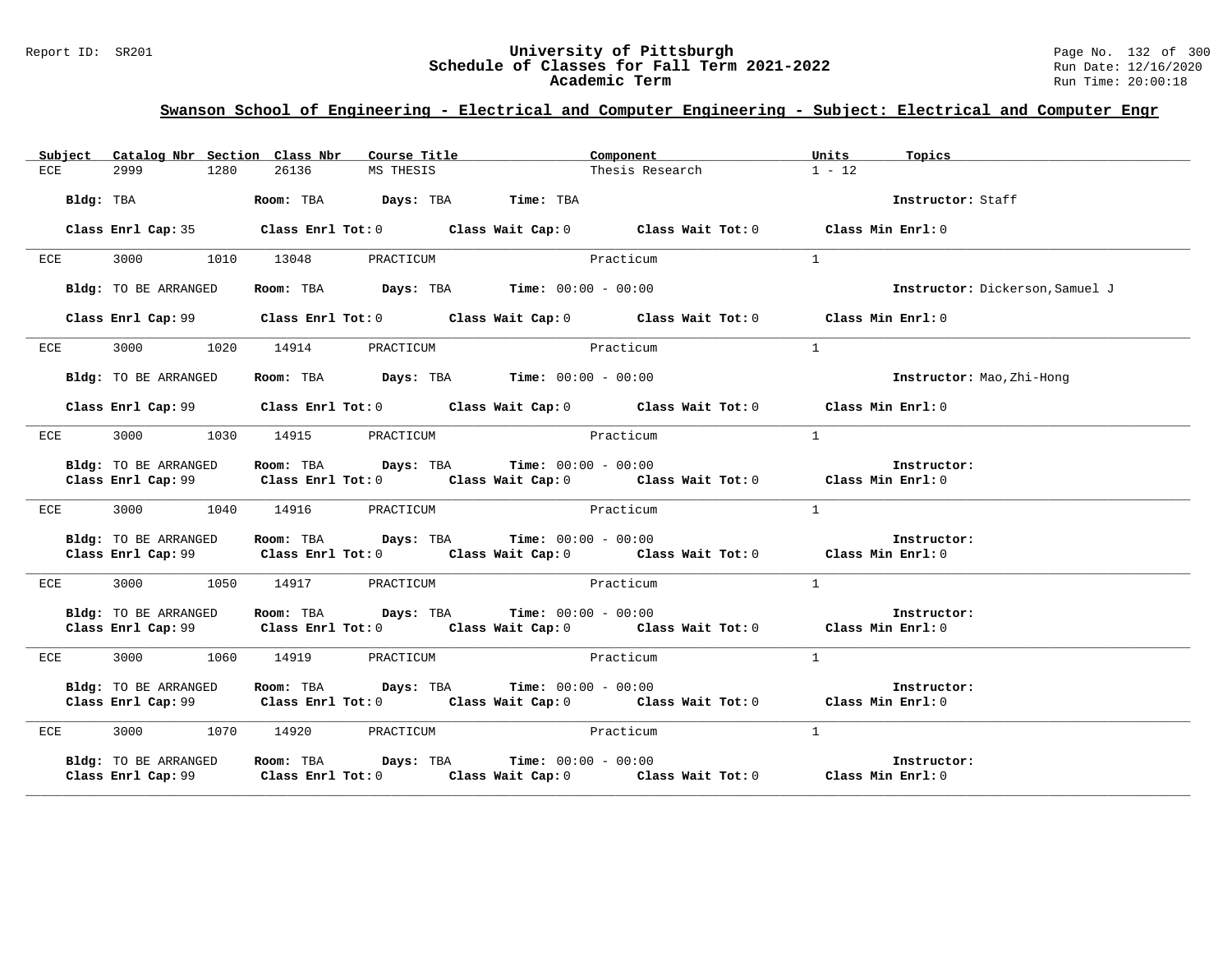# Report ID: SR201 **1988 Chedule of Classes for Fall Term 2021-2022** Page No. 133 of 300 Page No. 133 of 300 Page No<br>**Schedule of Classes for Fall Term 2021-2022** Run Date: 12/16/2020 Schedule of Classes for Fall Term 2021-2022<br>Academic Term

|                    | Subject Catalog Nbr Section Class Nbr |                           | Course Title                                                   | Component                                                                                                                                                                        | Units<br>Topics |  |
|--------------------|---------------------------------------|---------------------------|----------------------------------------------------------------|----------------------------------------------------------------------------------------------------------------------------------------------------------------------------------|-----------------|--|
| 3000<br>ECE        | 1080                                  | 14922                     | PRACTICUM                                                      | Practicum                                                                                                                                                                        | $\mathbf{1}$    |  |
|                    | Bldg: TO BE ARRANGED                  |                           | Room: TBA $\rule{1em}{0.15mm}$ Days: TBA Time: $00:00 - 00:00$ | Class Enrl Cap: 99 Class Enrl Tot: 0 Class Wait Cap: 0 Class Wait Tot: 0 Class Enrl Cap: 0 Class Enrl Cap: 0 Class Wait Tot: 0 Class Min Enrl: 0                                 | Instructor:     |  |
| ECE                | 3000 1090 14923                       |                           | PRACTICUM                                                      | Practicum                                                                                                                                                                        | $\mathbf{1}$    |  |
|                    | Bldg: TO BE ARRANGED                  |                           | Room: TBA Days: TBA Time: $00:00 - 00:00$                      | <b>BLOGI:</b> IO BE ARRANGED <b>ROOM:</b> IBA Days: IBA Time: 00:00 - 00:00<br>Class Enrl Cap: 99 Class Enrl Tot: 0 Class Wait Cap: 0 Class Wait Tot: 0 Class Min Enrl: 0        | Instructor:     |  |
| ECE                |                                       | 3000 1100 14926 PRACTICUM |                                                                | Practicum                                                                                                                                                                        | $\mathbf{1}$    |  |
|                    | Bldg: TO BE ARRANGED                  |                           | Room: TBA $Days:$ TBA $Time: 00:00 - 00:00$                    | <b>BLOGIOUT ARTAINGED ROOM:</b> TEA Days: TEA Time: $00:00 - 00:00$ Class Wait Tot: 0 Class Enrl Cap: 99 Class Enrl Tot: 0 Class Wait Cap: 0 Class Wait Tot: 0 Class Enrl Tot: 0 | Instructor:     |  |
| ECE                | 3000 1110 14929                       |                           | PRACTICUM                                                      | Practicum                                                                                                                                                                        | $\mathbf{1}$    |  |
|                    | Bldg: TO BE ARRANGED                  |                           | Room: TBA $Days: TBA$ Time: $00:00 - 00:00$                    | Class Enrl Cap: 99 Class Enrl Tot: 0 Class Wait Cap: 0 Class Wait Tot: 0 Class Min Enrl: 0                                                                                       | Instructor:     |  |
| ECE                |                                       | 3000 1120 14930 PRACTICUM |                                                                | Practicum                                                                                                                                                                        | $\overline{1}$  |  |
|                    | Bldg: TO BE ARRANGED                  |                           | Room: TBA $Days:$ TBA $Time: 00:00 - 00:00$                    | Class Enrl Cap: 99 Class Enrl Tot: 0 Class Wait Cap: 0 Class Wait Tot: 0 Class Min Enrl: 0                                                                                       | Instructor:     |  |
| ECE                |                                       | 3000 1130 14935 PRACTICUM |                                                                | Practicum                                                                                                                                                                        | $\overline{1}$  |  |
|                    | Bldg: TO BE ARRANGED                  |                           | Room: TBA $Days:$ TBA $Time: 00:00 - 00:00$                    | Class Enrl Cap: 99 Class Enrl Tot: 0 Class Wait Cap: 0 Class Wait Tot: 0 Class Min Enrl: 0                                                                                       | Instructor:     |  |
| ECE                | 3000 1140 14936                       |                           | PRACTICUM                                                      | Practicum                                                                                                                                                                        | $\mathbf{1}$    |  |
|                    | Bldg: TO BE ARRANGED                  | Room: TBA Days: TBA       | $Time: 00:00 - 00:00$                                          | Class Enrl Cap: 99 Class Enrl Tot: 0 Class Wait Cap: 0 Class Wait Tot: 0 Class Min Enrl: 0                                                                                       | Instructor:     |  |
| ECE                |                                       | 3000 1150 14937 PRACTICUM |                                                                | Practicum                                                                                                                                                                        | $\mathbf{1}$    |  |
|                    | Bldg: TO BE ARRANGED                  |                           | Room: TBA $Days:$ TBA $Time: 00:00 - 00:00$                    | Class Enrl Cap: 99 Class Enrl Tot: 0 Class Wait Cap: 0 Class Wait Tot: 0 Class Min Enrl: 0                                                                                       | Instructor:     |  |
| ECE                |                                       | 3000 1160 14938 PRACTICUM | Practicum                                                      |                                                                                                                                                                                  | 1               |  |
| Class Enrl Cap: 99 | Bldg: TO BE ARRANGED                  |                           | Room: TBA $Days:$ TBA $Time: 00:00 - 00:00$                    | Class Enrl Tot: $0$ class Wait Cap: $0$ class Wait Tot: $0$ class Min Enrl: $0$                                                                                                  | Instructor:     |  |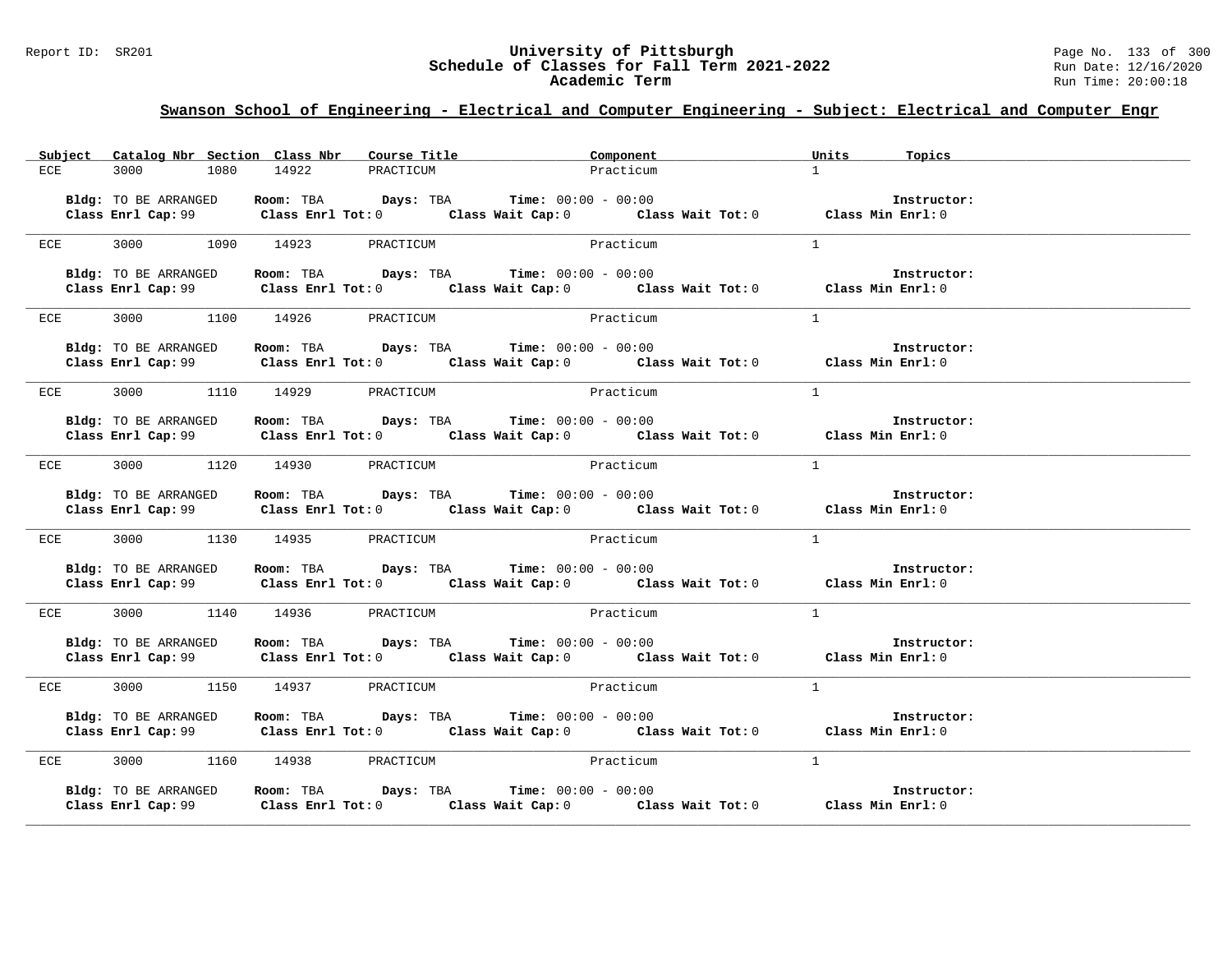### Report ID: SR201 **University of Pittsburgh** Page No. 134 of 300 **Schedule of Classes for Fall Term 2021-2022** Run Date: 12/16/2020 **Academic Term** Run Time: 20:00:18

|     |                      | Subject Catalog Nbr Section Class Nbr Course Title                                         | Component                                                                                                                                                                                                                                                                       | Units Topics              |
|-----|----------------------|--------------------------------------------------------------------------------------------|---------------------------------------------------------------------------------------------------------------------------------------------------------------------------------------------------------------------------------------------------------------------------------|---------------------------|
| ECE | 3000 1170            | 14939<br>PRACTICUM                                                                         | Practicum                                                                                                                                                                                                                                                                       | $1 \quad$                 |
|     |                      |                                                                                            |                                                                                                                                                                                                                                                                                 |                           |
|     | Bldg: TO BE ARRANGED | Room: TBA $\rule{1em}{0.15mm}$ Days: TBA Time: $00:00 - 00:00$                             | $\frac{2443}{1000}$ . The $\frac{2443}{1000}$ of $\frac{2443}{1000}$ of $\frac{2443}{1000}$ of $\frac{2443}{1000}$ of $\frac{2443}{1000}$ of $\frac{2443}{1000}$ of $\frac{2443}{1000}$ of $\frac{2443}{1000}$ of $\frac{2443}{1000}$ of $\frac{2443}{1000}$ of $\frac{2443}{1$ | Instructor:               |
|     |                      |                                                                                            |                                                                                                                                                                                                                                                                                 |                           |
|     |                      | ECE 3000 1180 14940 PRACTICUM                                                              | Practicum                                                                                                                                                                                                                                                                       | $\overline{1}$            |
|     |                      |                                                                                            |                                                                                                                                                                                                                                                                                 |                           |
|     | Bldg: TO BE ARRANGED | Room: TBA $\rule{1em}{0.15mm}$ Days: TBA Time: $00:00 - 00:00$                             | Class Enrl Cap: 99 Class Enrl Tot: 0 Class Wait Cap: 0 Class Wait Tot: 0 Class Min Enrl: 0                                                                                                                                                                                      | Instructor:               |
|     |                      |                                                                                            |                                                                                                                                                                                                                                                                                 |                           |
|     |                      | ECE 3000 1190 14941 PRACTICUM                                                              | Practicum                                                                                                                                                                                                                                                                       | $\mathbf{1}$              |
|     |                      |                                                                                            |                                                                                                                                                                                                                                                                                 |                           |
|     | Bldg: TO BE ARRANGED | Room: TBA $\rule{1em}{0.15mm}$ Days: TBA Time: $00:00 - 00:00$                             |                                                                                                                                                                                                                                                                                 | Instructor:               |
|     |                      |                                                                                            | Class Enrl Cap: 99 Class Enrl Tot: 0 Class Wait Cap: 0 Class Wait Tot: 0 Class Min Enrl: 0                                                                                                                                                                                      |                           |
| ECE |                      | 3000 1200 14942 PRACTICUM Practicum                                                        |                                                                                                                                                                                                                                                                                 | 1                         |
|     |                      |                                                                                            |                                                                                                                                                                                                                                                                                 |                           |
|     | Bldg: TO BE ARRANGED | <b>Room:</b> TBA $Days: TBA$ <b>Time:</b> $00:00 - 00:00$                                  |                                                                                                                                                                                                                                                                                 | Instructor:               |
|     |                      |                                                                                            | Class Enrl Cap: 99 Class Enrl Tot: 0 Class Wait Cap: 0 Class Wait Tot: 0 Class Min Enrl: 0                                                                                                                                                                                      |                           |
| ECE |                      | 3000 1210 14943 PRACTICUM                                                                  | Practicum                                                                                                                                                                                                                                                                       | 1                         |
|     |                      |                                                                                            |                                                                                                                                                                                                                                                                                 |                           |
|     |                      | Bldg: TO BE ARRANGED Room: TBA Days: TBA Time: 00:00 - 00:00                               |                                                                                                                                                                                                                                                                                 | Instructor:               |
|     |                      |                                                                                            | Class Enrl Cap: 99 Class Enrl Tot: 0 Class Wait Cap: 0 Class Wait Tot: 0 Class Min Enrl: 0                                                                                                                                                                                      |                           |
|     |                      | ECE 3000 1220 14944 PRACTICUM                                                              | Practicum                                                                                                                                                                                                                                                                       | $\overline{1}$            |
|     |                      |                                                                                            |                                                                                                                                                                                                                                                                                 |                           |
|     | Bldg: TO BE ARRANGED | Room: TBA $Days:$ TBA $Time: 00:00 - 00:00$                                                |                                                                                                                                                                                                                                                                                 | Instructor:               |
|     |                      |                                                                                            | Class Enrl Cap: 99 Class Enrl Tot: 0 Class Wait Cap: 0 Class Wait Tot: 0 Class Min Enrl: 0                                                                                                                                                                                      |                           |
|     |                      | ECE 3000 1230 14945 PRACTICUM                                                              | Practicum                                                                                                                                                                                                                                                                       | $\mathbf{1}$              |
|     |                      |                                                                                            |                                                                                                                                                                                                                                                                                 |                           |
|     |                      | <b>Bldg:</b> TO BE ARRANGED <b>Room:</b> TBA <b>Days:</b> TBA <b>Time:</b> $00:00 - 00:00$ |                                                                                                                                                                                                                                                                                 | Instructor: Staff         |
|     |                      |                                                                                            | Class Enrl Cap: 99 Class Enrl Tot: 0 Class Wait Cap: 0 Class Wait Tot: 0 Class Min Enrl: 0                                                                                                                                                                                      |                           |
|     |                      |                                                                                            |                                                                                                                                                                                                                                                                                 |                           |
| ECE |                      | 3650 1010 27564 OPTIMAL CONTROL Lecture                                                    |                                                                                                                                                                                                                                                                                 | $\mathbf{3}$              |
|     |                      | Bldg: Benedum Hall <b>Room:</b> 00227 <b>Days:</b> Th <b>Time:</b> 17:20 - 19:50           |                                                                                                                                                                                                                                                                                 | Instructor: Mao, Zhi-Hong |
|     |                      |                                                                                            |                                                                                                                                                                                                                                                                                 |                           |
|     | Class Enrl Cap: 30   |                                                                                            | Class Enrl Tot: $0$ Class Wait Cap: $0$ Class Wait Tot: $0$ Class Min Enrl: $0$                                                                                                                                                                                                 |                           |
|     |                      | <b>Room Characteristics:</b> PeopleSoft - Scheduled (PS)(1)                                |                                                                                                                                                                                                                                                                                 |                           |
|     |                      |                                                                                            |                                                                                                                                                                                                                                                                                 |                           |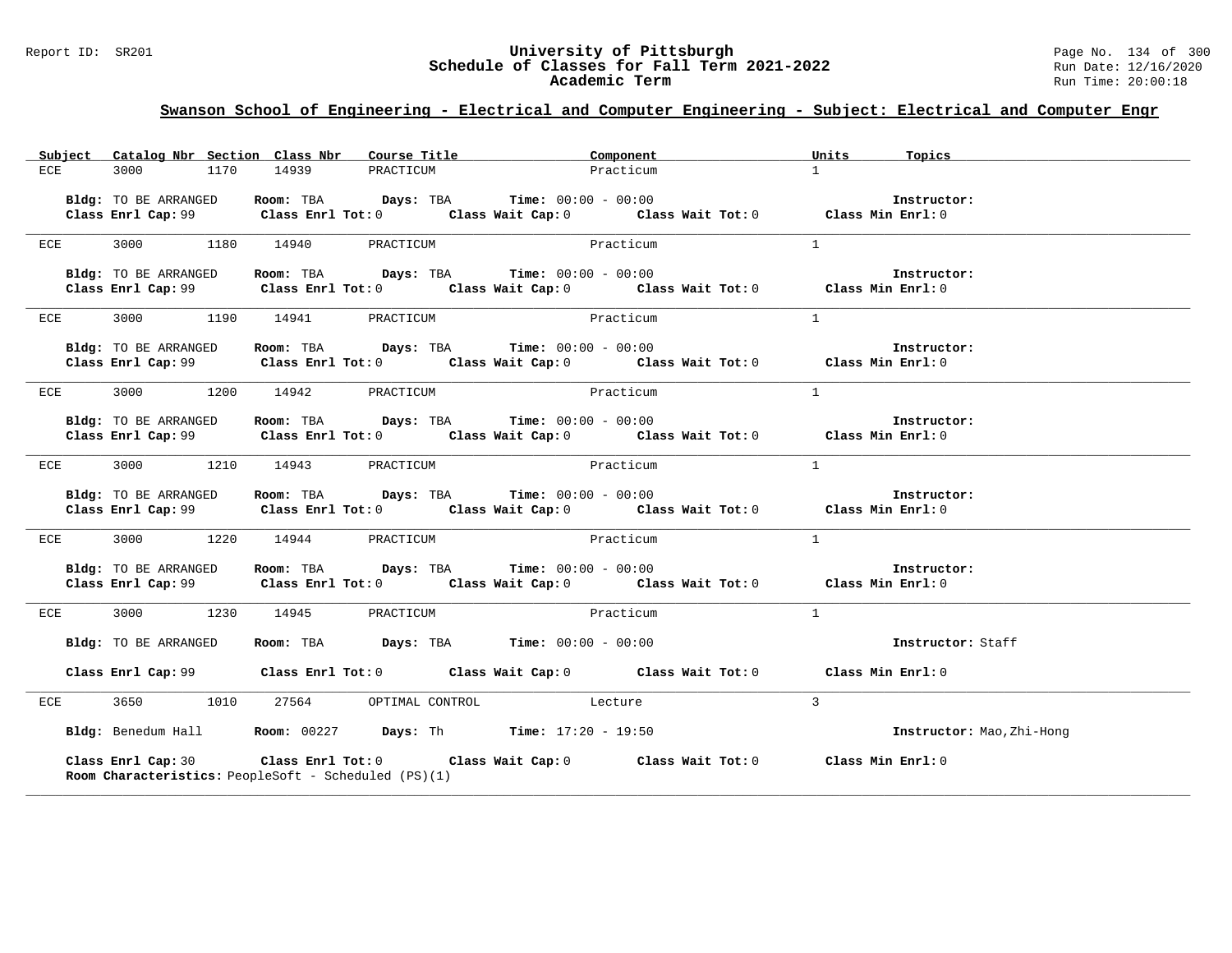# Report ID: SR201 **1988 Chedule of Classes for Fall Term 2021-2022** Page No. 135 of 300 Page No. 135 of 300 Page No<br>**Schedule of Classes for Fall Term 2021-2022** Run Date: 12/16/2020 Schedule of Classes for Fall Term 2021-2022<br>Academic Term

| Catalog Nbr Section Class Nbr<br>Subject | Course Title                                                                                                                            | Component                    | Units<br>Topics               |
|------------------------------------------|-----------------------------------------------------------------------------------------------------------------------------------------|------------------------------|-------------------------------|
| <b>ECE</b><br>3795<br>1010               | 27565<br>ADVANCED TOPICS POWER                                                                                                          | Lecture                      | $\mathbf{z}$                  |
| Bldg: TBA                                | Room: TBA<br>Days: TuTh                                                                                                                 | <b>Time:</b> $11:00 - 12:15$ | Instructor: Kwasinski, Alexis |
| Class Enrl Cap: 11                       | Class Enrl Tot: $0$ Class Wait Cap: $0$ Class Wait Tot: $0$ Class Min Enrl: $0$<br>Room Characteristics: PeopleSoft - Scheduled (PS)(1) |                              |                               |
| 3893<br>1040<br>ECE                      | 13049<br>GRADUATE SEMINAR                                                                                                               | Seminar                      | $\mathbf{1}$                  |
|                                          | <b>Bldg:</b> Benedum Hall <b>Room:</b> 00G29 <b>Days:</b> W <b>Time:</b> $12:00 - 12:50$                                                |                              | Instructor: Kim, Hong Koo     |
| Class Enrl Cap: 75                       | Class Enrl Tot: $0$ Class Wait Cap: $0$ Class Wait Tot: $0$ Class Min Enrl: $0$<br>Room Characteristics: PeopleSoft - Scheduled (PS)(1) |                              |                               |
| 3997<br>1010<br>ECE                      | 13050<br>RESEARCH, PHD                                                                                                                  | Directed Studies             | $1 - 12$                      |
| Bldg: TO BE ARRANGED                     | Room: TBA $Days:$ TBA $Time: 00:00 - 00:00$                                                                                             |                              | Instructor: Mohanram, Kartik  |
|                                          | Class Enrl Cap: 35 Class Enrl Tot: 0 Class Wait Cap: 0 Class Wait Tot: 0 Class Min Enrl: 0                                              |                              |                               |
| 3997<br>1020<br>ECE                      | 14948<br>RESEARCH, PHD                                                                                                                  | Directed Studies             | $1 - 12$                      |
| Bldg: TO BE ARRANGED                     | Room: TBA $Days:$ TBA $Time: 00:00 - 00:00$                                                                                             |                              | Instructor: Akcakaya, Murat   |
|                                          | Class Enrl Cap: 35 Class Enrl Tot: 0 Class Wait Cap: 0 Class Wait Tot: 0 Class Min Enrl: 0                                              |                              |                               |
| 3997<br>ECE<br>1030                      | 14949<br>RESEARCH, PHD                                                                                                                  | Directed Studies             | $1 - 12$                      |
| Bldg: TO BE ARRANGED                     | Room: TBA $\rule{1em}{0.15mm}$ Days: TBA $\rule{1.15mm}]{0.15mm}$ Time: $0.000 - 0.0000$                                                |                              | Instructor: Chen, Peng        |
|                                          | Class Enrl Cap: 35 Class Enrl Tot: 0 Class Wait Cap: 0 Class Wait Tot: 0 Class Min Enrl: 0                                              |                              |                               |
| 3997<br>ECE<br>1040                      | 14950<br>RESEARCH, PHD                                                                                                                  | Directed Studies             | $1 - 12$                      |
| Bldg: TO BE ARRANGED                     | Room: TBA $\rule{1em}{0.15mm}$ Days: TBA Time: $00:00 - 00:00$                                                                          |                              | Instructor: Hu, Jingtong      |
| Class Enrl Cap: 35                       | Class Enrl Tot: 0 $\qquad$ Class Wait Cap: 0 $\qquad$ Class Wait Tot: 0 $\qquad$ Class Min Enrl: 0                                      |                              |                               |
| 3997<br>1050<br>ECE                      | 14951<br>RESEARCH, PHD                                                                                                                  | Directed Studies             | $1 - 12$                      |
| Bldg: TO BE ARRANGED                     | Room: TBA $Days: TBA$ Time: $00:00 - 00:00$                                                                                             |                              | Instructor: El-Jaroudi, Amro  |
| Class Enrl Cap: 35                       | Class Enrl Tot: $0$ Class Wait Cap: $0$ Class Wait Tot: $0$                                                                             |                              | Class Min Enrl: 0             |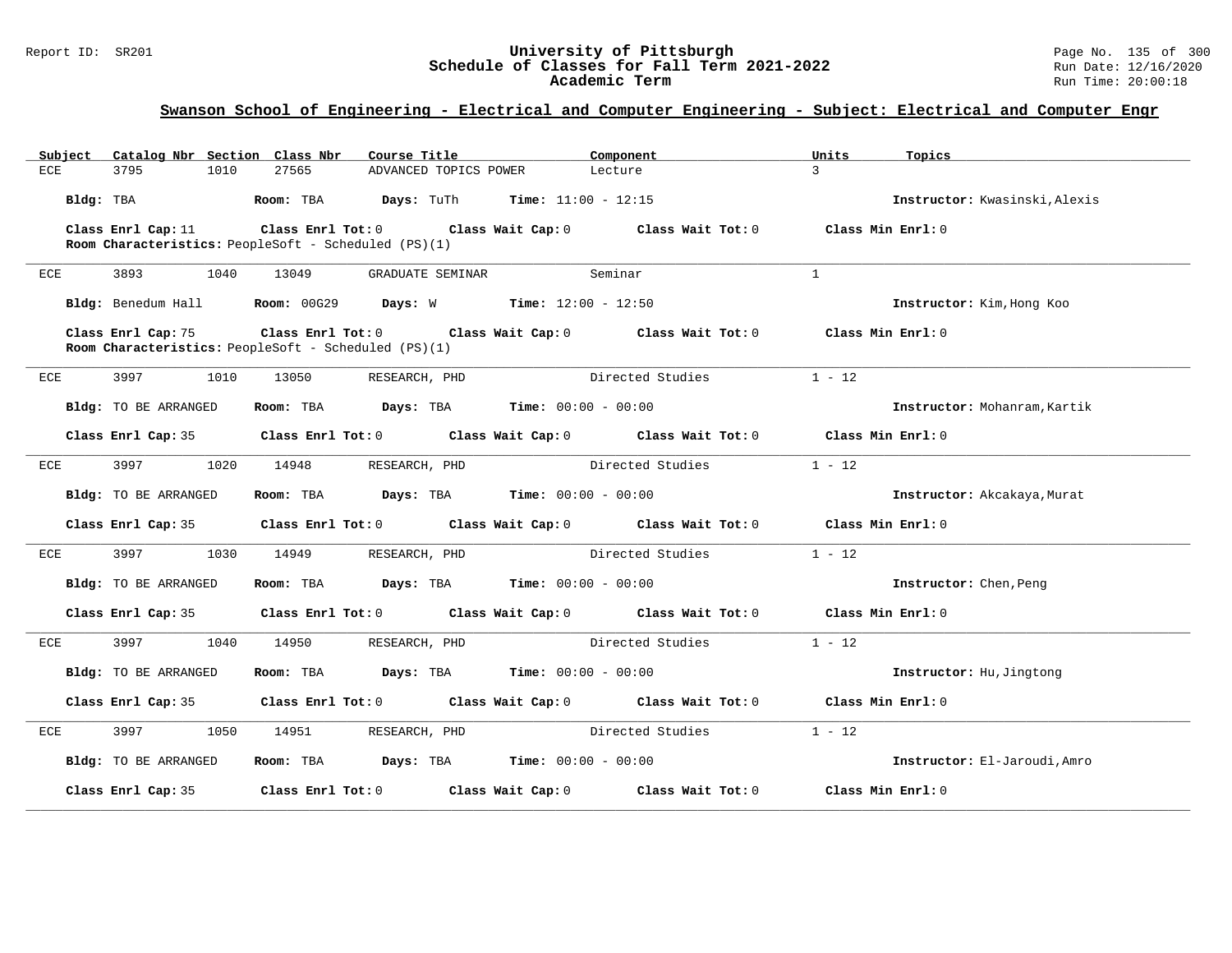### Report ID: SR201 **University of Pittsburgh** Page No. 136 of 300 **Schedule of Classes for Fall Term 2021-2022** Run Date: 12/16/2020 **Academic Term** Run Time: 20:00:18

| Subject | Catalog Nbr Section Class Nbr | Course Title                                                 | Component                                                                                           | Units<br>Topics                     |
|---------|-------------------------------|--------------------------------------------------------------|-----------------------------------------------------------------------------------------------------|-------------------------------------|
| ECE     | 3997<br>1060                  | 14952<br>RESEARCH, PHD                                       | Directed Studies                                                                                    | $1 - 12$                            |
|         | Bldg: TO BE ARRANGED          | Room: TBA $Days:$ TBA $Time: 00:00 - 00:00$                  |                                                                                                     | Instructor: Dickerson, Samuel J     |
|         |                               |                                                              | Class Enrl Cap: 35 Class Enrl Tot: 0 Class Wait Cap: 0 Class Wait Tot: 0 Class Min Enrl: 0          |                                     |
| ECE     |                               | 3997 1070 14953 RESEARCH, PHD                                | Directed Studies                                                                                    | $1 - 12$                            |
|         | Bldg: TO BE ARRANGED          | Room: TBA $Days:$ TBA $Time: 00:00 - 00:00$                  |                                                                                                     | Instructor: Huang, Heng             |
|         |                               |                                                              | Class Enrl Cap: 35 Class Enrl Tot: 0 Class Wait Cap: 0 Class Wait Tot: 0 Class Min Enrl: 0          |                                     |
| ECE     | 3997                          | 1080 14954 RESEARCH, PHD                                     | Directed Studies                                                                                    | $1 - 12$                            |
|         | Bldg: TO BE ARRANGED          | Room: TBA $Days:$ TBA Time: $00:00 - 00:00$                  |                                                                                                     | Instructor: Kwasinski, Alexis       |
|         |                               |                                                              | Class Enrl Cap: 35 Class Enrl Tot: 0 Class Wait Cap: 0 Class Wait Tot: 0 Class Min Enrl: 0          |                                     |
| ECE     |                               | 3997 1090 14955 RESEARCH, PHD                                | Directed Studies                                                                                    | $1 - 12$                            |
|         | Bldg: TO BE ARRANGED          | Room: TBA $Days:$ TBA $Time: 00:00 - 00:00$                  |                                                                                                     | Instructor: Jones, Alexander Keith  |
|         |                               |                                                              | Class Enrl Cap: 35 Class Enrl Tot: 0 Class Wait Cap: 0 Class Wait Tot: 0 Class Min Enrl: 0          |                                     |
|         |                               | ECE 3997 1100 14956 RESEARCH, PHD                            | Directed Studies                                                                                    | $1 - 12$                            |
|         | Bldg: TO BE ARRANGED          | Room: TBA $Days:$ TBA $Time: 00:00 - 00:00$                  |                                                                                                     | Instructor: Kim, Hong Koo           |
|         |                               |                                                              | Class Enrl Cap: 35 Class Enrl Tot: 0 Class Wait Cap: 0 Class Wait Tot: 0 Class Min Enrl: 0          |                                     |
| ECE     | 3997<br>1110                  | 14957                                                        | RESEARCH, PHD Directed Studies                                                                      | $1 - 12$                            |
|         | Bldg: TO BE ARRANGED          | <b>Room:</b> TBA <b>Days:</b> TBA <b>Time:</b> 00:00 - 00:00 |                                                                                                     | Instructor: Miskov- Zivanov, Natasa |
|         |                               |                                                              | Class Enrl Cap: 35 Class Enrl Tot: 0 Class Wait Cap: 0 Class Wait Tot: 0 Class Min Enrl: 0          |                                     |
|         |                               | ECE 3997 1120 14958 RESEARCH, PHD                            | Directed Studies                                                                                    | $1 - 12$                            |
|         | Bldg: TO BE ARRANGED          | Room: TBA $Days:$ TBA $Time: 00:00 - 00:00$                  |                                                                                                     | Instructor: Reed, Gregory F.        |
|         |                               |                                                              | Class Enrl Cap: 35 Class Enrl Tot: 0 Class Wait Cap: 0 Class Wait Tot: 0 Class Min Enrl: 0          |                                     |
| ECE     | 3997<br>1130                  | 14959 RESEARCH, PHD                                          | Directed Studies                                                                                    | $1 - 12$                            |
|         | Bldg: TO BE ARRANGED          | Room: TBA $Days:$ TBA $Time: 00:00 - 00:00$                  |                                                                                                     | Instructor: Xiong, Feng             |
|         |                               |                                                              | Class Enrl Cap: 35 $\qquad$ Class Enrl Tot: 0 $\qquad$ Class Wait Cap: 0 $\qquad$ Class Wait Tot: 0 | Class Min Enrl: 0                   |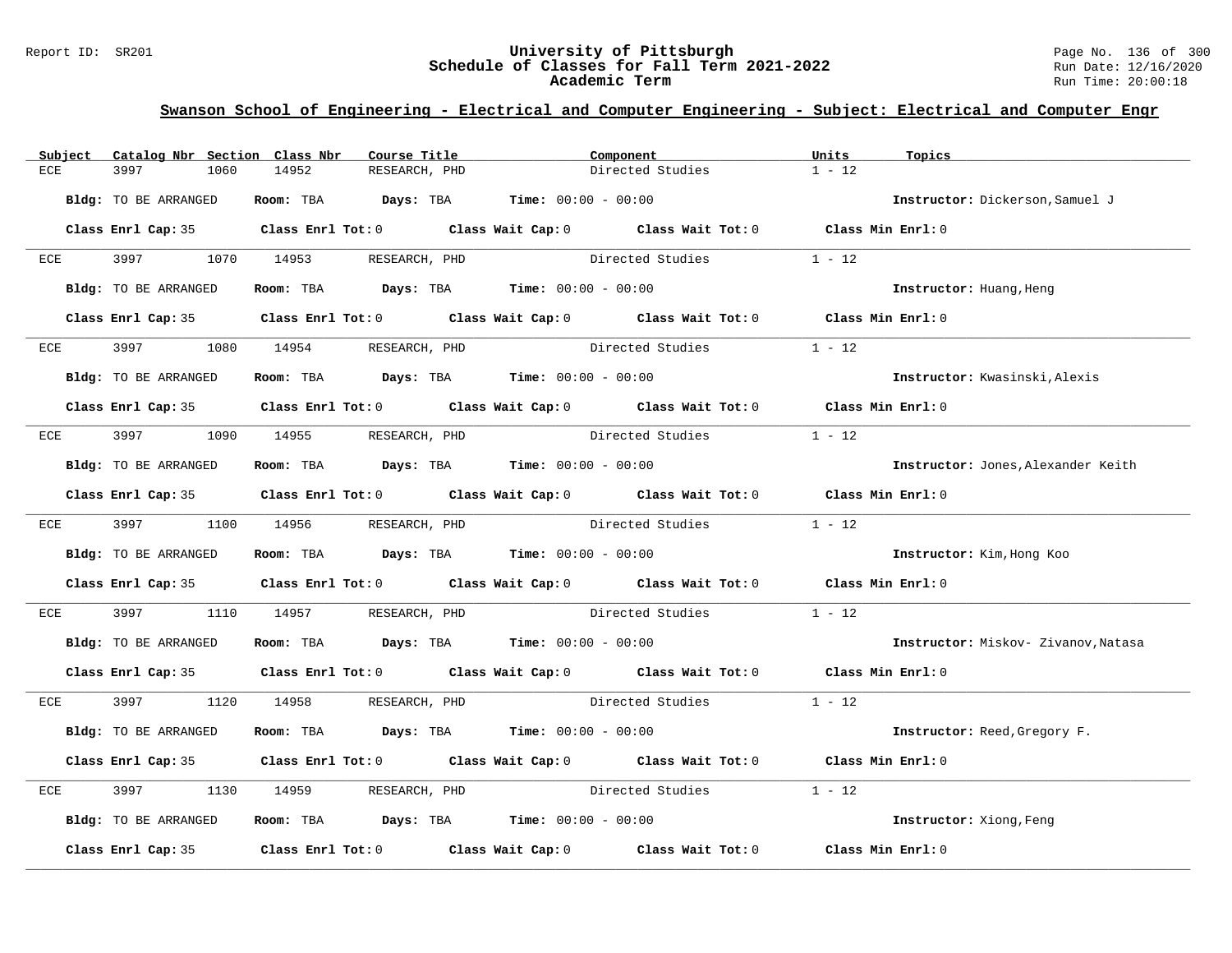| ECE |     | 3997<br>1140         | 14960<br>RESEARCH, PHD                                                                              |                  | Directed Studies        | $1 - 12$                              |
|-----|-----|----------------------|-----------------------------------------------------------------------------------------------------|------------------|-------------------------|---------------------------------------|
|     |     | Bldg: TO BE ARRANGED | Room: TBA $Days:$ TBA $Time: 00:00 - 00:00$                                                         |                  |                         | Instructor: Grainger, Brandon Michael |
|     |     |                      | Class Enrl Cap: 35 Class Enrl Tot: 0 Class Wait Cap: 0 Class Wait Tot: 0 Class Min Enrl: 0          |                  |                         |                                       |
|     |     |                      | ECE 3997 1150 14961 RESEARCH, PHD Directed Studies 1 - 12                                           |                  |                         |                                       |
|     |     | Bldg: TO BE ARRANGED | Room: TBA $Days:$ TBA Time: $00:00 - 00:00$                                                         |                  |                         | Instructor: Li, Guangyong             |
|     |     |                      | Class Enrl Cap: 35 Class Enrl Tot: 0 Class Wait Cap: 0 Class Wait Tot: 0 Class Min Enrl: 0          |                  |                         |                                       |
|     |     |                      | ECE 3997 1160 14962 RESEARCH, PHD Directed Studies 1 - 12                                           |                  |                         |                                       |
|     |     |                      | <b>Bldg:</b> TO BE ARRANGED <b>Room:</b> TBA <b>Days:</b> TBA <b>Time:</b> $00:00 - 00:00$          |                  |                         | Instructor: George, Alan D            |
|     |     |                      | Class Enrl Cap: 35 Class Enrl Tot: 0 Class Wait Cap: 0 Class Wait Tot: 0 Class Min Enrl: 0          |                  |                         |                                       |
|     |     |                      | ECE 3997 1170 14963 RESEARCH, PHD                                                                   | Directed Studies |                         | $1 - 12$                              |
|     |     | Bldg: TO BE ARRANGED | Room: TBA $Days:$ TBA $Time: 00:00 - 00:00$                                                         |                  |                         | Instructor: Mao, Zhi-Hong             |
|     |     |                      | Class Enrl Cap: 35 Class Enrl Tot: 0 Class Wait Cap: 0 Class Wait Tot: 0 Class Min Enrl: 0          |                  |                         |                                       |
|     |     |                      | ECE 3997 1180 14964 RESEARCH, PHD Directed Studies 1 - 12                                           |                  |                         |                                       |
|     |     | Bldg: TO BE ARRANGED | Room: TBA $Days:$ TBA $Time: 00:00 - 00:00$                                                         |                  |                         | Instructor: Anderson, David A         |
|     |     |                      | Class Enrl Cap: 35 Class Enrl Tot: 0 Class Wait Cap: 0 Class Wait Tot: 0 Class Min Enrl: 0          |                  |                         |                                       |
|     |     |                      | ECE 3997 1190 14965 RESEARCH, PHD Directed Studies 1 - 12                                           |                  |                         |                                       |
|     |     | Bldg: TO BE ARRANGED | Room: TBA $Days:$ TBA $Time: 00:00 - 00:00$                                                         |                  |                         | Instructor: Kerestes, Robert John     |
|     |     |                      | Class Enrl Cap: 35 $\qquad$ Class Enrl Tot: 0 $\qquad$ Class Wait Cap: 0 $\qquad$ Class Wait Tot: 0 |                  |                         | Class Min Enrl: 0                     |
|     | ECE |                      | 3997 1200 14966 RESEARCH, PHD                                                                       |                  | Directed Studies        | $1 - 12$                              |
|     |     |                      | Bldg: TO BE ARRANGED Room: TBA Days: TBA Time: 00:00 - 00:00                                        |                  |                         | Instructor: Abdelhakim, Mai Mahmoud   |
|     |     |                      | Class Enrl Cap: 35 Class Enrl Tot: 0 Class Wait Cap: 0 Class Wait Tot: 0 Class Min Enrl: 0          |                  |                         |                                       |
|     |     |                      | ECE 3997 1210 14967 RESEARCH, PHD                                                                   |                  | Directed Studies 1 - 12 |                                       |
|     |     | Bldg: TO BE ARRANGED | Room: TBA $\rule{1em}{0.15mm}$ Days: TBA $\rule{1.15mm}]{0.15mm}$ Time: $0.000 - 0.000$             |                  |                         | Instructor: Yang, Jun                 |
|     |     |                      | Class Enrl Cap: 35 Class Enrl Tot: 0 Class Wait Cap: 0 Class Wait Tot: 0 Class Min Enrl: 0          |                  |                         |                                       |
|     |     |                      | ECE 3997 1220 14968 RESEARCH, PHD                                                                   |                  | Directed Studies 1 - 12 |                                       |
|     |     |                      | Bldg: TO BE ARRANGED Room: TBA Days: TBA Time: 00:00 - 00:00                                        |                  |                         | Instructor: Yun, Minhee               |
|     |     |                      | Class Enrl Cap: 35 Class Enrl Tot: 0 Class Wait Cap: 0 Class Wait Tot: 0 Class Min Enrl: 0          |                  |                         |                                       |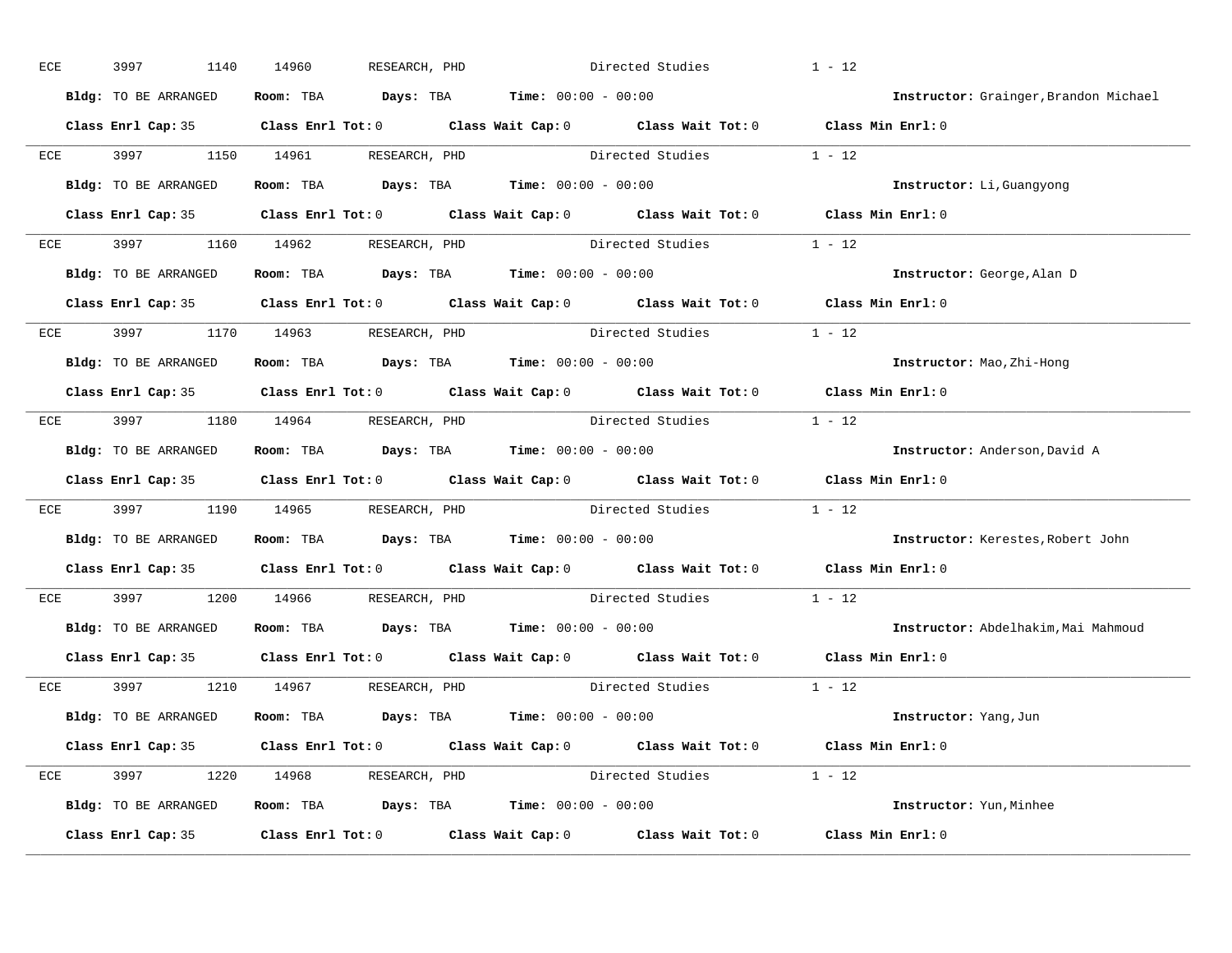### Report ID: SR201 **University of Pittsburgh** Page No. 138 of 300 **Schedule of Classes for Fall Term 2021-2022** Run Date: 12/16/2020 **Academic Term** Run Time: 20:00:18

| Subject              | Catalog Nbr Section Class Nbr<br>Course Title | Component                                                                                  | Units<br>Topics                          |
|----------------------|-----------------------------------------------|--------------------------------------------------------------------------------------------|------------------------------------------|
| ECE<br>3997<br>1230  | 14969<br>RESEARCH, PHD                        | Directed Studies                                                                           | $1 - 12$                                 |
| Bldg: TO BE ARRANGED | Room: TBA $Days:$ TBA $Time: 00:00 - 00:00$   |                                                                                            | Instructor: Sejdic, Ervin                |
| Class Enrl Cap: 35   |                                               | Class Enrl Tot: 0 Class Wait Cap: 0 Class Wait Tot: 0 Class Min Enrl: 0                    |                                          |
| 3997<br>1240<br>ECE  | 14970<br>RESEARCH, PHD                        | Directed Studies                                                                           | $1 - 12$                                 |
| Bldg: TO BE ARRANGED | Room: TBA $Days:$ TBA $Time: 00:00 - 00:00$   |                                                                                            | Instructor: Gao, Wei                     |
| Class Enrl Cap: 35   |                                               | Class Enrl Tot: 0 Class Wait Cap: 0 Class Wait Tot: 0 Class Min Enrl: 0                    |                                          |
| 3997<br>ECE<br>1250  | RESEARCH, PHD<br>14971                        | Directed Studies                                                                           | $1 - 12$                                 |
| Bldg: TO BE ARRANGED | Room: TBA $Days:$ TBA $Time: 00:00 - 00:00$   |                                                                                            | Instructor: Dallal, Ahmed Hassan Sayed   |
|                      |                                               | Class Enrl Cap: 35 Class Enrl Tot: 0 Class Wait Cap: 0 Class Wait Tot: 0 Class Min Enrl: 0 |                                          |
| 3997<br>ECE          | 1255<br>26137<br>RESEARCH, PHD                | Directed Studies                                                                           | $1 - 12$                                 |
| Bldg: TBA            | Room: TBA Days: TBA Time: TBA                 |                                                                                            | Instructor: Barati, Masoud               |
| Class Enrl Cap: 35   |                                               | Class Enrl Tot: $0$ Class Wait Cap: $0$ Class Wait Tot: $0$ Class Min Enrl: $0$            |                                          |
| 3997<br>ECE          | 1260<br>26138<br>RESEARCH, PHD                | Directed Studies                                                                           | $1 - 12$                                 |
| Bldg: TBA            | Room: TBA Days: TBA Time: TBA                 |                                                                                            | Instructor: Zhan, Liang                  |
| Class Enrl Cap: 35   |                                               | Class Enrl Tot: $0$ Class Wait Cap: $0$ Class Wait Tot: $0$ Class Min Enrl: $0$            |                                          |
| 3997<br>ECE          | RESEARCH, PHD<br>1265<br>26139                | Directed Studies                                                                           | $1 - 12$                                 |
| Bldg: TBA            | Room: TBA Days: TBA Time: TBA                 |                                                                                            | Instructor: Bayoumy, Mohamed Ashraf Saad |
|                      |                                               |                                                                                            | Zaghloul Mohamed                         |
|                      |                                               | Class Enrl Cap: 35 Class Enrl Tot: 0 Class Wait Cap: 0 Class Wait Tot: 0 Class Min Enrl: 0 |                                          |
| 3997<br>ECE          | 1270<br>26140<br>RESEARCH, PHD                | Directed Studies                                                                           | $1 - 12$                                 |
| Bldg: TBA            | Room: TBA Days: TBA Time: TBA                 |                                                                                            | Instructor: Lee, In Hee                  |
| Class Enrl Cap: 35   |                                               | Class Enrl Tot: $0$ Class Wait Cap: $0$ Class Wait Tot: $0$                                | Class Min Enrl: 0                        |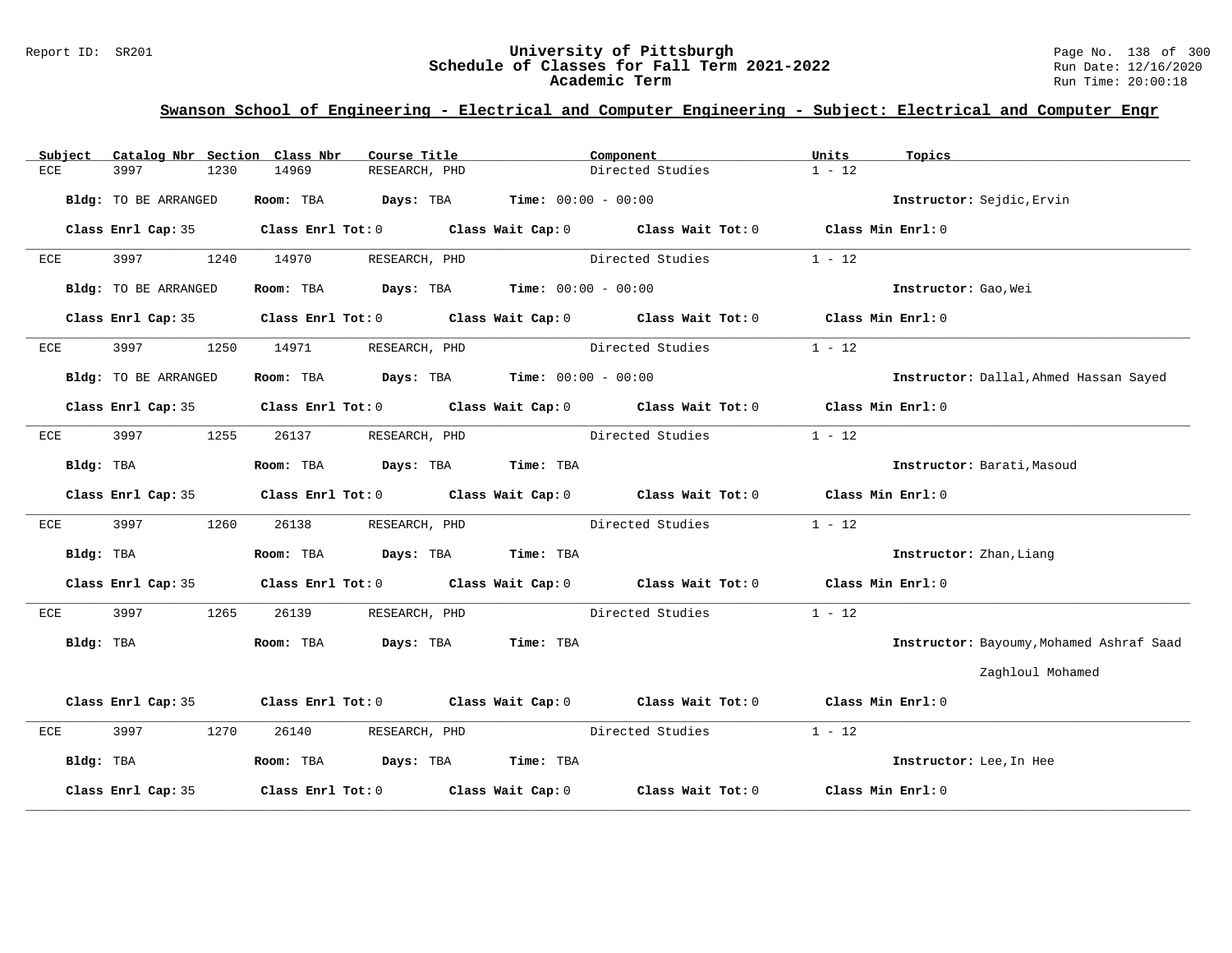### Report ID: SR201 **University of Pittsburgh** Page No. 139 of 300 **Schedule of Classes for Fall Term 2021-2022** Run Date: 12/16/2020 **Academic Term** Run Time: 20:00:18

| Catalog Nbr Section Class Nbr<br>Subject | Course Title                                                                               | Component                | Units<br>Topics                |
|------------------------------------------|--------------------------------------------------------------------------------------------|--------------------------|--------------------------------|
| <b>ECE</b><br>3997<br>1275               | 26141<br>RESEARCH, PHD                                                                     | Directed Studies         | $1 - 12$                       |
| Bldg: TBA                                | Room: TBA Days: TBA Time: TBA                                                              |                          | Instructor: Youngblood, Nathan |
|                                          | Class Enrl Cap: 35 Class Enrl Tot: 0 Class Wait Cap: 0 Class Wait Tot: 0 Class Min Enrl: 0 |                          |                                |
|                                          | ECE 3997 1280 26142 RESEARCH, PHD                                                          | Directed Studies         | $1 - 12$                       |
| Bldg: TBA                                | Room: TBA Days: TBA Time: TBA                                                              |                          | Instructor: Staff              |
|                                          | Class Enrl Cap: 35 Class Enrl Tot: 0 Class Wait Cap: 0 Class Wait Tot: 0 Class Min Enrl: 0 |                          |                                |
|                                          | ECE 3997 1285 26143 RESEARCH, PHD                                                          | Directed Studies         | $1 - 12$                       |
| Bldg: TBA                                | Room: TBA Days: TBA Time: TBA                                                              |                          | Instructor: Staff              |
|                                          | Class Enrl Cap: 35 Class Enrl Tot: 0 Class Wait Cap: 0 Class Wait Tot: 0 Class Min Enrl: 0 |                          |                                |
| ECE 3997                                 | 1290 26144 RESEARCH, PHD Directed Studies                                                  |                          | $1 - 12$                       |
| Bldg: TBA                                | Room: TBA Days: TBA Time: TBA                                                              |                          | Instructor: Staff              |
|                                          | Class Enrl Cap: 35 Class Enrl Tot: 0 Class Wait Cap: 0 Class Wait Tot: 0 Class Min Enrl: 0 |                          |                                |
|                                          | ECE 3997 1295 26145 RESEARCH, PHD Directed Studies 1 - 12                                  |                          |                                |
|                                          | Bldg: TBA                   Room: TBA         Days: TBA        Time: TBA                   |                          | Instructor: Staff              |
|                                          | Class Enrl Cap: 35 Class Enrl Tot: 0 Class Wait Cap: 0 Class Wait Tot: 0 Class Min Enrl: 0 |                          |                                |
| ECE 3997                                 | 1300 26146 RESEARCH, PHD Directed Studies                                                  |                          | $1 - 12$                       |
|                                          | Bldg: TBA                      Room: TBA         Days: TBA         Time: TBA               |                          | Instructor: Staff              |
|                                          | Class Enrl Cap: 35 Class Enrl Tot: 0 Class Wait Cap: 0 Class Wait Tot: 0 Class Min Enrl: 0 |                          |                                |
|                                          | ECE 3998 1010 13052 PHD PROJECT                                                            | Independent Study 3 - 15 |                                |
| Bldg: TO BE ARRANGED                     | <b>Room:</b> TBA <b>Days:</b> TBA <b>Time:</b> 00:00 - 00:00                               |                          | Instructor: Hu, Jingtong       |
|                                          | Class Enrl Cap: 35 Class Enrl Tot: 0 Class Wait Cap: 0 Class Wait Tot: 0 Class Min Enrl: 0 |                          |                                |
| 3998<br>ECE                              | 1020 14972 PHD PROJECT 1020 Independent Study 3 - 15                                       |                          |                                |
| Bldg: TO BE ARRANGED                     | Room: TBA $\rule{1em}{0.15mm}$ Days: TBA Time: $00:00 - 00:00$                             |                          | Instructor: Akcakaya, Murat    |
|                                          | Class Enrl Cap: 35 Class Enrl Tot: 0 Class Wait Cap: 0 Class Wait Tot: 0 Class Min Enrl: 0 |                          |                                |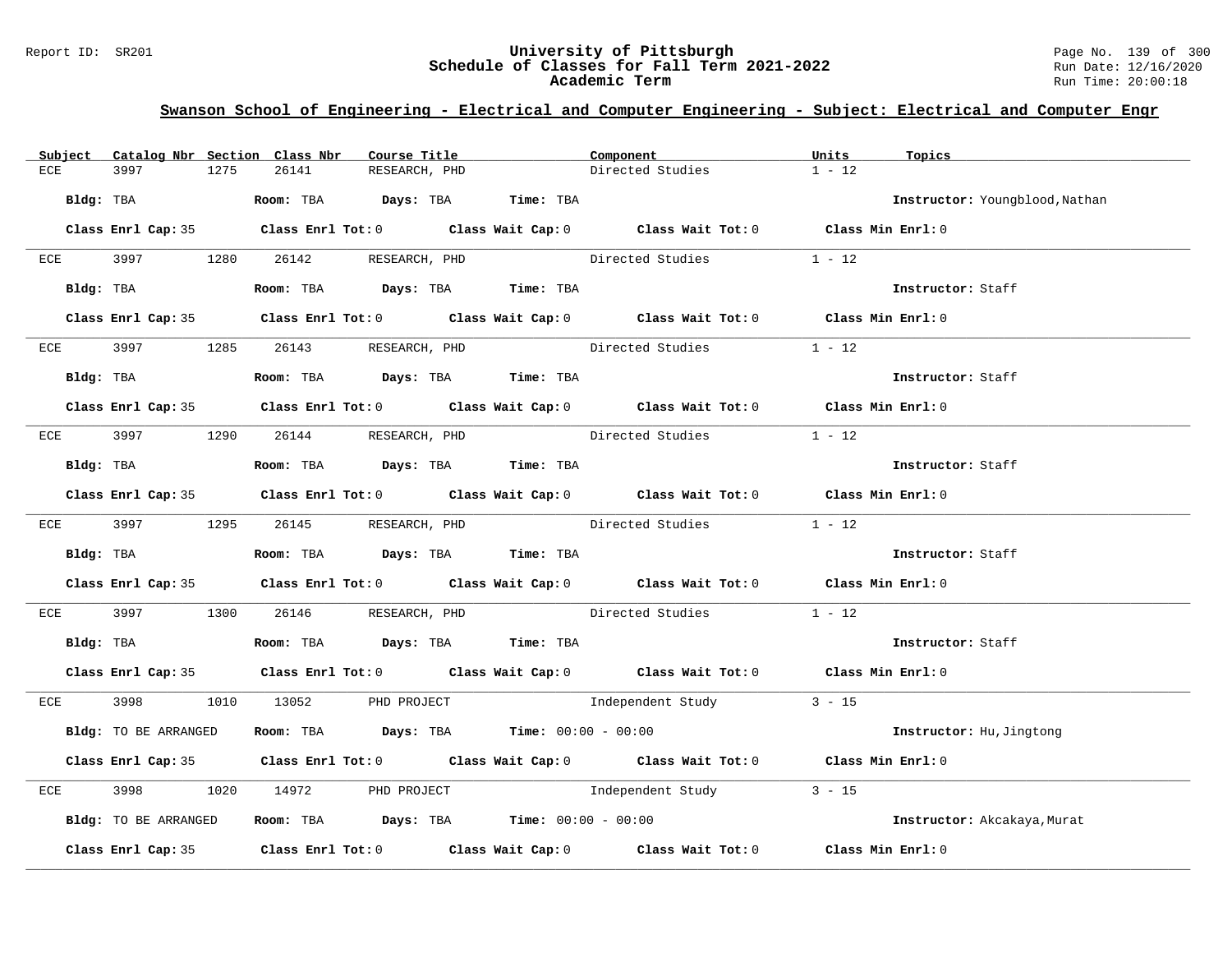| ECE |     | 3998<br>1030                    | 14973 | PHD PROJECT                                   |                                             | Independent Study                                                        | $3 - 15$                                                                                   |
|-----|-----|---------------------------------|-------|-----------------------------------------------|---------------------------------------------|--------------------------------------------------------------------------|--------------------------------------------------------------------------------------------|
|     |     | Bldg: TO BE ARRANGED            |       |                                               | Room: TBA $Days:$ TBA $Time: 00:00 - 00:00$ |                                                                          | Instructor: Chen, Peng                                                                     |
|     |     |                                 |       |                                               |                                             |                                                                          | Class Enrl Cap: 35 Class Enrl Tot: 0 Class Wait Cap: 0 Class Wait Tot: 0 Class Min Enrl: 0 |
|     |     | ECE 3998 1040 14974             |       | PHD PROJECT                                   |                                             | Independent Study 3 - 15                                                 |                                                                                            |
|     |     | Bldg: TO BE ARRANGED            |       | Room: TBA $Days:$ TBA Time: $00:00 - 00:00$   |                                             |                                                                          | Instructor: El-Jaroudi, Amro                                                               |
|     |     |                                 |       |                                               |                                             |                                                                          | Class Enrl Cap: 35 Class Enrl Tot: 0 Class Wait Cap: 0 Class Wait Tot: 0 Class Min Enrl: 0 |
|     |     | ECE 3998 1050 14975 PHD PROJECT |       |                                               |                                             | Independent Study 3 - 15                                                 |                                                                                            |
|     |     | Bldg: TO BE ARRANGED            |       | Room: TBA $Days:$ TBA $Time: 00:00 - 00:00$   |                                             |                                                                          | Instructor: Dickerson, Samuel J                                                            |
|     |     |                                 |       |                                               |                                             |                                                                          | Class Enrl Cap: 35 Class Enrl Tot: 0 Class Wait Cap: 0 Class Wait Tot: 0 Class Min Enrl: 0 |
|     |     | ECE 3998 1060 14976 PHD PROJECT |       |                                               |                                             | Independent Study 3 - 15                                                 |                                                                                            |
|     |     | Bldg: TO BE ARRANGED            |       | Room: TBA $Days:$ TBA $Time: 00:00 - 00:00$   |                                             |                                                                          | Instructor: Huang, Heng                                                                    |
|     |     |                                 |       |                                               |                                             |                                                                          | Class Enrl Cap: 35 Class Enrl Tot: 0 Class Wait Cap: 0 Class Wait Tot: 0 Class Min Enrl: 0 |
|     |     |                                 |       | ECE 3998 1070 14977 PHD PROJECT               |                                             | Independent Study 3 - 15                                                 |                                                                                            |
|     |     | Bldg: TO BE ARRANGED            |       | Room: TBA $Days:$ TBA $Time: 00:00 - 00:00$   |                                             |                                                                          | Instructor: Kwasinski, Alexis                                                              |
|     |     |                                 |       |                                               |                                             |                                                                          | Class Enrl Cap: 35 Class Enrl Tot: 0 Class Wait Cap: 0 Class Wait Tot: 0 Class Min Enrl: 0 |
|     | ECE |                                 |       |                                               |                                             | 3998 1080 14978 PHD PROJECT 10 Independent Study 3 - 15                  |                                                                                            |
|     |     | Bldg: TO BE ARRANGED            |       | Room: TBA $Days:$ TBA $Time: 00:00 - 00:00$   |                                             |                                                                          | Instructor: Jones, Alexander Keith                                                         |
|     |     |                                 |       |                                               |                                             | Class Enrl Cap: 35 Class Enrl Tot: 0 Class Wait Cap: 0 Class Wait Tot: 0 | Class Min Enrl: 0                                                                          |
|     | ECE |                                 |       | 3998 1090 14979 PHD PROJECT                   |                                             | Independent Study                                                        | $3 - 15$                                                                                   |
|     |     | Bldg: TO BE ARRANGED            |       | Room: TBA $Days: TBA$ Time: $00:00 - 00:00$   |                                             |                                                                          | Instructor: Kim, Hong Koo                                                                  |
|     |     |                                 |       |                                               |                                             | Class Enrl Cap: 35 Class Enrl Tot: 0 Class Wait Cap: 0 Class Wait Tot: 0 | Class Min Enrl: 0                                                                          |
|     |     | ECE 3998 1100 14980 PHD PROJECT |       |                                               |                                             | Independent Study 3 - 15                                                 |                                                                                            |
|     |     | Bldg: TO BE ARRANGED            |       | Room: TBA $Days:$ TBA $Time: 00:00 - 00:00$   |                                             |                                                                          | Instructor: Miskov- Zivanov, Natasa                                                        |
|     |     |                                 |       |                                               |                                             |                                                                          | Class Enrl Cap: 35 Class Enrl Tot: 0 Class Wait Cap: 0 Class Wait Tot: 0 Class Min Enrl: 0 |
|     |     | ECE 3998 1110 14981 PHD PROJECT |       |                                               |                                             | Independent Study 3 - 15                                                 |                                                                                            |
|     |     | Bldg: TO BE ARRANGED            |       | Room: TBA $Days:$ TBA $Time:$ $00:00 - 00:00$ |                                             |                                                                          | Instructor: Reed, Gregory F.                                                               |
|     |     | Class Enrl Cap: 35              |       |                                               |                                             | Class Enrl Tot: $0$ Class Wait Cap: $0$ Class Wait Tot: $0$              | Class Min Enrl: 0                                                                          |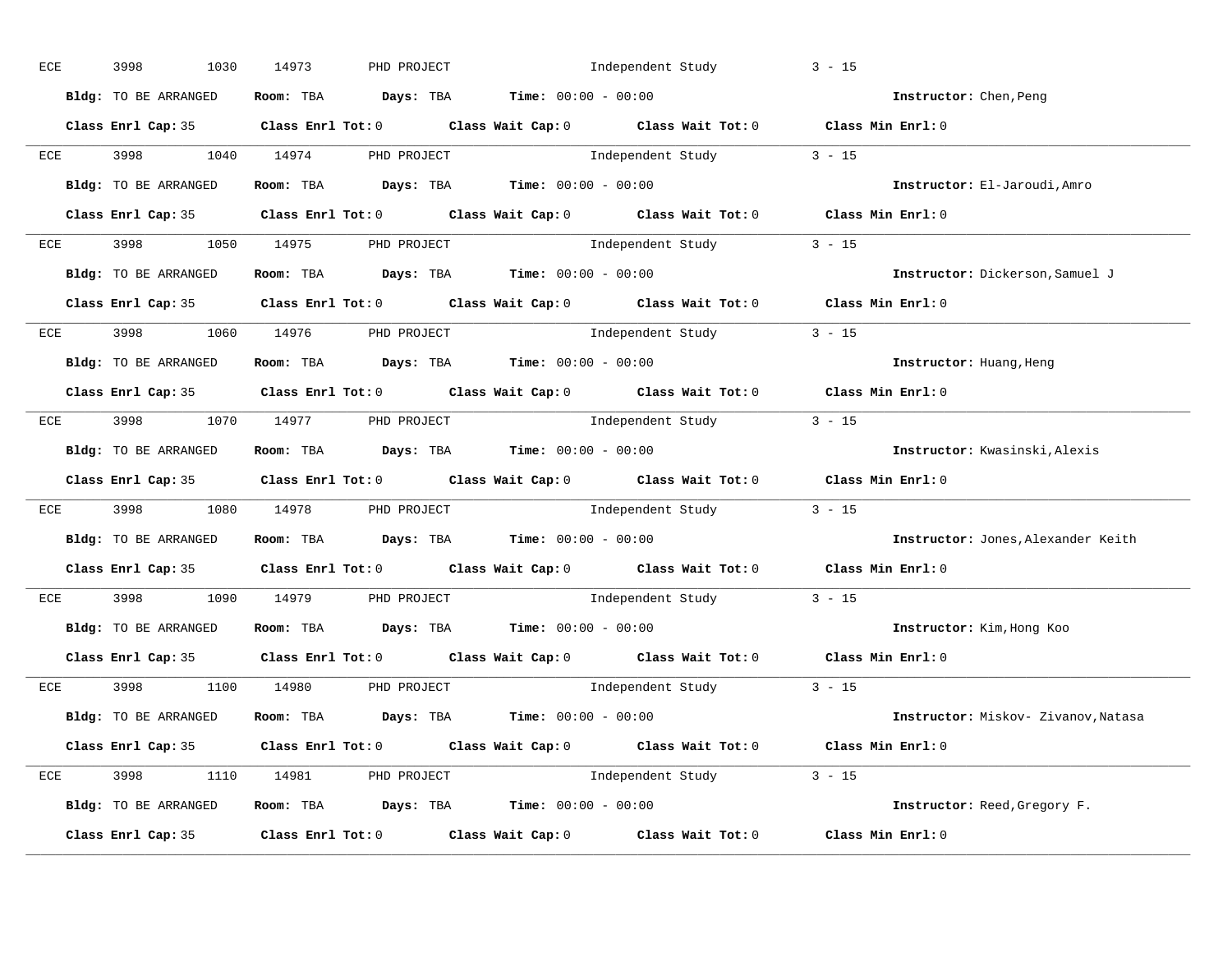### Report ID: SR201 **University of Pittsburgh** Page No. 141 of 300 **Schedule of Classes for Fall Term 2021-2022** Run Date: 12/16/2020 **Academic Term** Run Time: 20:00:18

| Subject | Catalog Nbr Section Class Nbr | Course Title                                                   | Component                                                                                  | Units<br>Topics                        |
|---------|-------------------------------|----------------------------------------------------------------|--------------------------------------------------------------------------------------------|----------------------------------------|
| ECE     | 3998<br>1120                  | 14982<br>PHD PROJECT                                           | Independent Study                                                                          | $3 - 15$                               |
|         | Bldg: TO BE ARRANGED          | Room: TBA $Days:$ TBA $Time: 00:00 - 00:00$                    |                                                                                            | Instructor: Grainger, Brandon Michael  |
|         |                               |                                                                | Class Enrl Cap: 35 Class Enrl Tot: 0 Class Wait Cap: 0 Class Wait Tot: 0 Class Min Enrl: 0 |                                        |
| ECE     | 3998 3998                     | 1130 14983<br>PHD PROJECT                                      | Independent Study                                                                          | $3 - 15$                               |
|         | Bldg: TO BE ARRANGED          | Room: TBA $Days:$ TBA $Time: 00:00 - 00:00$                    |                                                                                            | Instructor: George, Alan D             |
|         |                               |                                                                | Class Enrl Cap: 35 Class Enrl Tot: 0 Class Wait Cap: 0 Class Wait Tot: 0 Class Min Enrl: 0 |                                        |
| ECE     | 3998                          | 1140 14984<br>PHD PROJECT                                      | Independent Study                                                                          | $3 - 15$                               |
|         | Bldg: TO BE ARRANGED          | Room: TBA $Days:$ TBA $Time: 00:00 - 00:00$                    |                                                                                            | Instructor: Li, Guangyong              |
|         |                               |                                                                | Class Enrl Cap: 35 Class Enrl Tot: 0 Class Wait Cap: 0 Class Wait Tot: 0 Class Min Enrl: 0 |                                        |
| ECE     | 3998                          | 1150 14985 PHD PROJECT                                         | Independent Study                                                                          | $3 - 15$                               |
|         | Bldg: TO BE ARRANGED          | Room: TBA $\rule{1em}{0.15mm}$ Days: TBA Time: $00:00 - 00:00$ |                                                                                            | Instructor: Dallal, Ahmed Hassan Sayed |
|         |                               |                                                                | Class Enrl Cap: 35 Class Enrl Tot: 0 Class Wait Cap: 0 Class Wait Tot: 0 Class Min Enrl: 0 |                                        |
|         |                               | ECE 3998 1160 14986 PHD PROJECT                                | Independent Study                                                                          | $3 - 15$                               |
|         | Bldg: TO BE ARRANGED          | Room: TBA $Days: TBA$ Time: $00:00 - 00:00$                    |                                                                                            | Instructor: Mao, Zhi-Hong              |
|         |                               |                                                                | Class Enrl Cap: 35 Class Enrl Tot: 0 Class Wait Cap: 0 Class Wait Tot: 0 Class Min Enrl: 0 |                                        |
| ECE     | 3998                          | 1170 14987                                                     | PHD PROJECT and a lindependent Study                                                       | $3 - 15$                               |
|         | Bldg: TO BE ARRANGED          | Room: TBA $Days:$ TBA $Time: 00:00 - 00:00$                    |                                                                                            | Instructor: Gao, Wei                   |
|         |                               |                                                                | Class Enrl Cap: 35 Class Enrl Tot: 0 Class Wait Cap: 0 Class Wait Tot: 0 Class Min Enrl: 0 |                                        |
| ECE     |                               | 3998 1180 14988 PHD PROJECT                                    | Independent Study 3 - 15                                                                   |                                        |
|         | Bldg: TO BE ARRANGED          | Room: TBA $Days:$ TBA $Time: 00:00 - 00:00$                    |                                                                                            | Instructor: Kerestes, Robert John      |
|         |                               |                                                                | Class Enrl Cap: 35 Class Enrl Tot: 0 Class Wait Cap: 0 Class Wait Tot: 0 Class Min Enrl: 0 |                                        |
| ECE     | 3998<br>1190                  | 14989<br>PHD PROJECT                                           | Independent Study                                                                          | $3 - 15$                               |
|         | Bldg: TO BE ARRANGED          | Room: TBA $Days:$ TBA $Time: 00:00 - 00:00$                    |                                                                                            | Instructor: Abdelhakim, Mai Mahmoud    |
|         |                               |                                                                | Class Enrl Cap: 35 Class Enrl Tot: 0 Class Wait Cap: 0 Class Wait Tot: 0                   | Class Min Enrl: 0                      |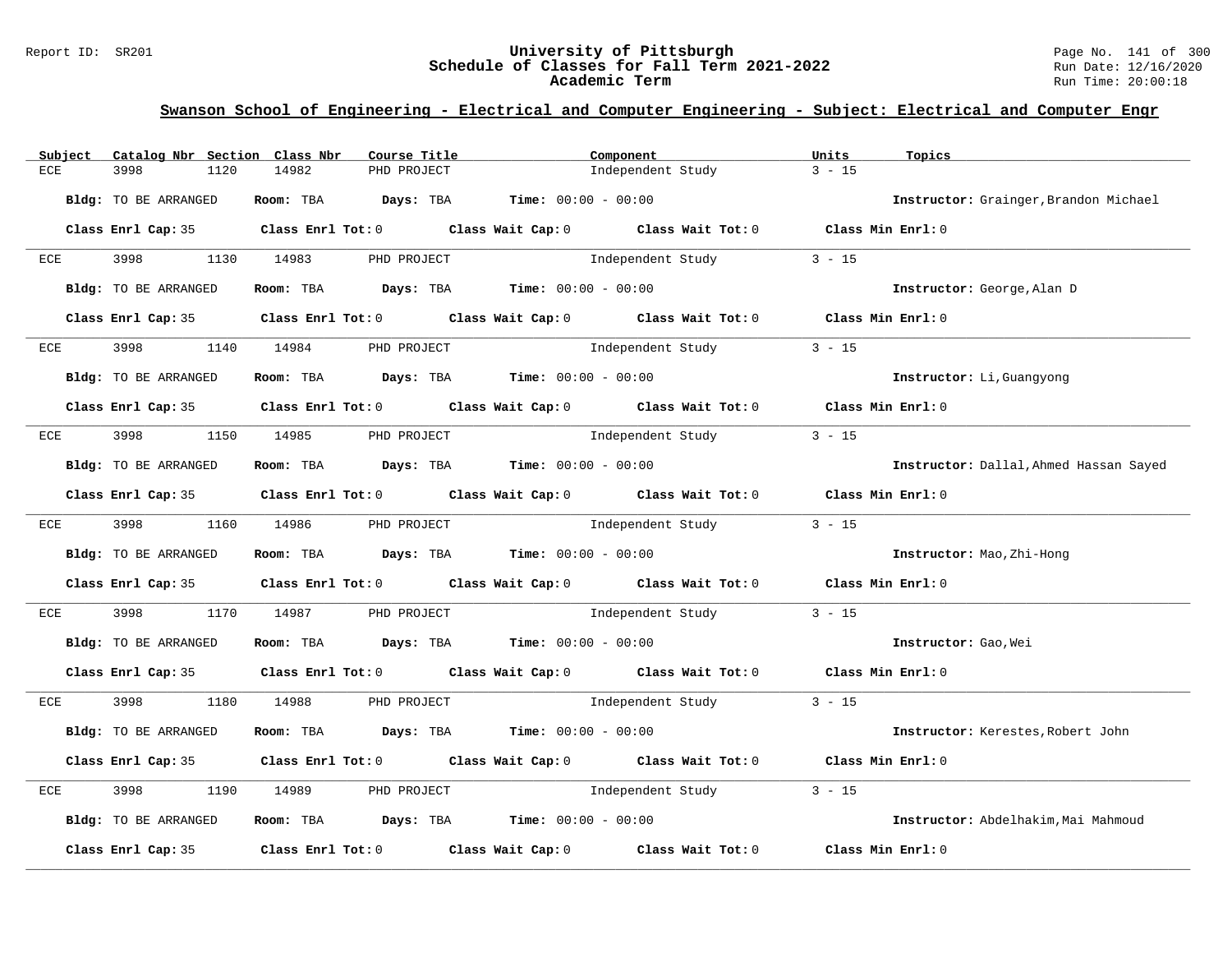| ECE | 3998 |                      | 1200 | 14990                           | PHD PROJECT       |                                             | Independent Study                           |                                                                                            | $3 - 15$          |                         |                                          |
|-----|------|----------------------|------|---------------------------------|-------------------|---------------------------------------------|---------------------------------------------|--------------------------------------------------------------------------------------------|-------------------|-------------------------|------------------------------------------|
|     |      | Bldg: TO BE ARRANGED |      |                                 |                   | Room: TBA $Days:$ TBA $Time: 00:00 - 00:00$ |                                             |                                                                                            |                   | Instructor: Yang, Jun   |                                          |
|     |      |                      |      |                                 |                   |                                             |                                             | Class Enrl Cap: 35 Class Enrl Tot: 0 Class Wait Cap: 0 Class Wait Tot: 0 Class Min Enrl: 0 |                   |                         |                                          |
| ECE |      |                      |      | 3998 1210 14991 PHD PROJECT     |                   |                                             | Independent Study                           |                                                                                            | $3 - 15$          |                         |                                          |
|     |      | Bldg: TO BE ARRANGED |      |                                 |                   |                                             | Room: TBA $Days:$ TBA $Time: 00:00 - 00:00$ |                                                                                            |                   | Instructor: Yun, Minhee |                                          |
|     |      | Class Enrl Cap: 35   |      |                                 |                   |                                             |                                             | Class Enrl Tot: 0 Class Wait Cap: 0 Class Wait Tot: 0                                      | Class Min Enrl: 0 |                         |                                          |
| ECE |      | 3998 399             |      | 1220 14992 PHD PROJECT          |                   |                                             | Independent Study                           |                                                                                            | $3 - 15$          |                         |                                          |
|     |      | Bldg: TO BE ARRANGED |      |                                 |                   | Room: TBA $Days:$ TBA $Time: 00:00 - 00:00$ |                                             |                                                                                            |                   |                         | Instructor: Mohanram, Kartik             |
|     |      |                      |      |                                 |                   |                                             |                                             | Class Enrl Cap: 35 Class Enrl Tot: 0 Class Wait Cap: 0 Class Wait Tot: 0 Class Min Enrl: 0 |                   |                         |                                          |
| ECE |      |                      |      | 3998 1230 14993 PHD PROJECT     |                   |                                             |                                             | Independent Study 3 - 15                                                                   |                   |                         |                                          |
|     |      | Bldg: TO BE ARRANGED |      |                                 |                   |                                             | Room: TBA $Days:$ TBA Time: $00:00 - 00:00$ |                                                                                            |                   |                         | Instructor: Sejdic, Ervin                |
|     |      | Class Enrl Cap: 35   |      |                                 |                   |                                             |                                             | Class Enrl Tot: 0 Class Wait Cap: 0 Class Wait Tot: 0 Class Min Enrl: 0                    |                   |                         |                                          |
| ECE |      | 3998 3998            | 1235 |                                 | 26147 PHD PROJECT |                                             |                                             | Independent Study                                                                          | $3 - 15$          |                         |                                          |
|     |      | Bldg: TBA            |      |                                 |                   | Room: TBA Days: TBA Time: TBA               |                                             |                                                                                            |                   | Instructor: Xiong, Feng |                                          |
|     |      |                      |      |                                 |                   |                                             |                                             | Class Enrl Cap: 35 Class Enrl Tot: 0 Class Wait Cap: 0 Class Wait Tot: 0 Class Min Enrl: 0 |                   |                         |                                          |
| ECE |      |                      |      | 3998 1240 26148 PHD PROJECT     |                   |                                             |                                             | Independent Study 3 - 15                                                                   |                   |                         |                                          |
|     |      | Bldg: TBA            |      |                                 |                   | Room: TBA Days: TBA Time: TBA               |                                             |                                                                                            |                   |                         | Instructor: Barati, Masoud               |
|     |      |                      |      |                                 |                   |                                             |                                             | Class Enrl Cap: 35 Class Enrl Tot: 0 Class Wait Cap: 0 Class Wait Tot: 0 Class Min Enrl: 0 |                   |                         |                                          |
| ECE | 3998 |                      | 1245 |                                 | 26149 PHD PROJECT |                                             |                                             | Independent Study                                                                          | $3 - 15$          |                         |                                          |
|     |      | Bldg: TBA            |      |                                 |                   | Room: TBA Days: TBA Time: TBA               |                                             |                                                                                            |                   | Instructor: Zhan, Liang |                                          |
|     |      | Class Enrl Cap: 35   |      |                                 |                   |                                             |                                             | Class Enrl Tot: 0 Class Wait Cap: 0 Class Wait Tot: 0 Class Min Enrl: 0                    |                   |                         |                                          |
|     |      |                      |      | ECE 3998 1250 26150 PHD PROJECT |                   |                                             |                                             | Independent Study 3 - 15                                                                   |                   |                         |                                          |
|     |      | Bldg: TBA            |      |                                 |                   | Room: TBA Days: TBA Time: TBA               |                                             |                                                                                            |                   |                         | Instructor: Bayoumy, Mohamed Ashraf Saad |
|     |      |                      |      |                                 |                   |                                             |                                             |                                                                                            |                   |                         | Zaghloul Mohamed                         |
|     |      | Class Enrl Cap: 35   |      |                                 |                   |                                             |                                             | Class Enrl Tot: $0$ Class Wait Cap: $0$ Class Wait Tot: $0$                                | Class Min Enrl: 0 |                         |                                          |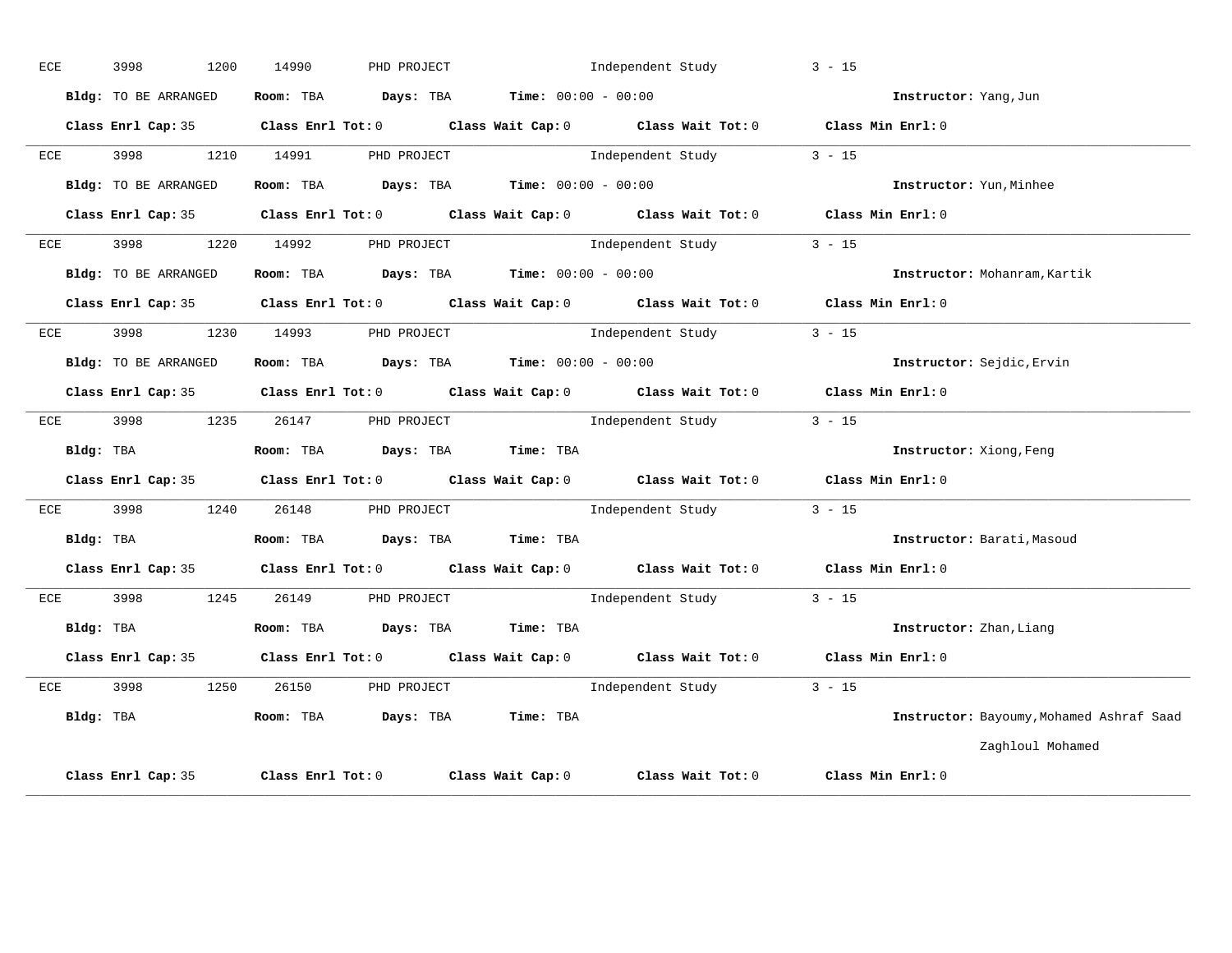### Report ID: SR201 **University of Pittsburgh** Page No. 143 of 300 **Schedule of Classes for Fall Term 2021-2022** Run Date: 12/16/2020 **Academic Term** Run Time: 20:00:18

| Subject      | Catalog Nbr Section Class Nbr |      |            | Course Title        |                                                                | Component                                                                                  | Units             | Topics                         |
|--------------|-------------------------------|------|------------|---------------------|----------------------------------------------------------------|--------------------------------------------------------------------------------------------|-------------------|--------------------------------|
| ECE          | 3998                          | 1255 | 26151      | PHD PROJECT         |                                                                | Independent Study                                                                          | $3 - 15$          |                                |
| Bldg: TBA    |                               |      | Room: TBA  | Days: TBA           | Time: TBA                                                      |                                                                                            |                   | Instructor: Lee, In Hee        |
|              |                               |      |            |                     |                                                                | Class Enrl Cap: 35 Class Enrl Tot: 0 Class Wait Cap: 0 Class Wait Tot: 0 Class Min Enrl: 0 |                   |                                |
| ECE          | 3998                          | 1260 | 26152      | PHD PROJECT         |                                                                | Independent Study                                                                          | $3 - 15$          |                                |
| Bldg: TBA    |                               |      |            | Room: TBA Days: TBA | Time: TBA                                                      |                                                                                            |                   | Instructor: Youngblood, Nathan |
|              |                               |      |            |                     |                                                                | Class Enrl Cap: 35 Class Enrl Tot: 0 Class Wait Cap: 0 Class Wait Tot: 0 Class Min Enrl: 0 |                   |                                |
| ECE          | 3998                          | 1265 | 26153      | PHD PROJECT         |                                                                | Independent Study                                                                          | $3 - 15$          |                                |
|              | Bldg: TBA                     |      |            |                     | Room: TBA Days: TBA Time: TBA                                  |                                                                                            |                   | Instructor: Staff              |
|              |                               |      |            |                     |                                                                | Class Enrl Cap: 35 Class Enrl Tot: 0 Class Wait Cap: 0 Class Wait Tot: 0 Class Min Enrl: 0 |                   |                                |
| ECE 3998     |                               |      | 1270 26154 | PHD PROJECT         |                                                                | Independent Study                                                                          | $3 - 15$          |                                |
| Bldg: TBA    |                               |      |            |                     | Room: TBA Days: TBA Time: TBA                                  |                                                                                            |                   | Instructor: Staff              |
|              |                               |      |            |                     |                                                                | Class Enrl Cap: 35 Class Enrl Tot: 0 Class Wait Cap: 0 Class Wait Tot: 0 Class Min Enrl: 0 |                   |                                |
|              | ECE 3998                      |      | 1275 26155 | PHD PROJECT         |                                                                | Independent Study                                                                          | $3 - 15$          |                                |
|              | Bldg: TBA                     |      |            |                     | Room: TBA Days: TBA Time: TBA                                  |                                                                                            |                   | Instructor: Staff              |
|              |                               |      |            |                     |                                                                | Class Enrl Cap: 35 Class Enrl Tot: 0 Class Wait Cap: 0 Class Wait Tot: 0 Class Min Enrl: 0 |                   |                                |
| ECE          | 3998                          | 1280 | 26156      |                     |                                                                |                                                                                            | $3 - 15$          |                                |
| Bldg: TBA    |                               |      |            |                     | Room: TBA Days: TBA Time: TBA                                  |                                                                                            |                   | Instructor: Zhan, Liang        |
|              |                               |      |            |                     |                                                                | Class Enrl Cap: 35 Class Enrl Tot: 0 Class Wait Cap: 0 Class Wait Tot: 0 Class Min Enrl: 0 |                   |                                |
| ECE          | 3999                          |      |            |                     |                                                                | 1010 13051 PHD DISSERTATION Thesis Research 1 - 12                                         |                   |                                |
|              | Bldg: TO BE ARRANGED          |      |            |                     | Room: TBA $Days:$ TBA $Time:$ $00:00 - 00:00$                  |                                                                                            |                   | Instructor: Mohanram, Kartik   |
|              |                               |      |            |                     |                                                                | Class Enrl Cap: 35 Class Enrl Tot: 0 Class Wait Cap: 0 Class Wait Tot: 0                   | Class Min Enrl: 0 |                                |
| $_{\rm ECE}$ | 3999                          | 1020 | 15090      |                     |                                                                | PHD DISSERTATION Thesis Research                                                           | $1 - 12$          |                                |
|              | Bldg: TO BE ARRANGED          |      |            |                     | Room: TBA $\rule{1em}{0.15mm}$ Days: TBA Time: $00:00 - 00:00$ |                                                                                            |                   | Instructor: Akcakaya, Murat    |
|              | Class Enrl Cap: 35            |      |            |                     |                                                                | Class Enrl Tot: $0$ Class Wait Cap: $0$ Class Wait Tot: $0$                                | Class Min Enrl: 0 |                                |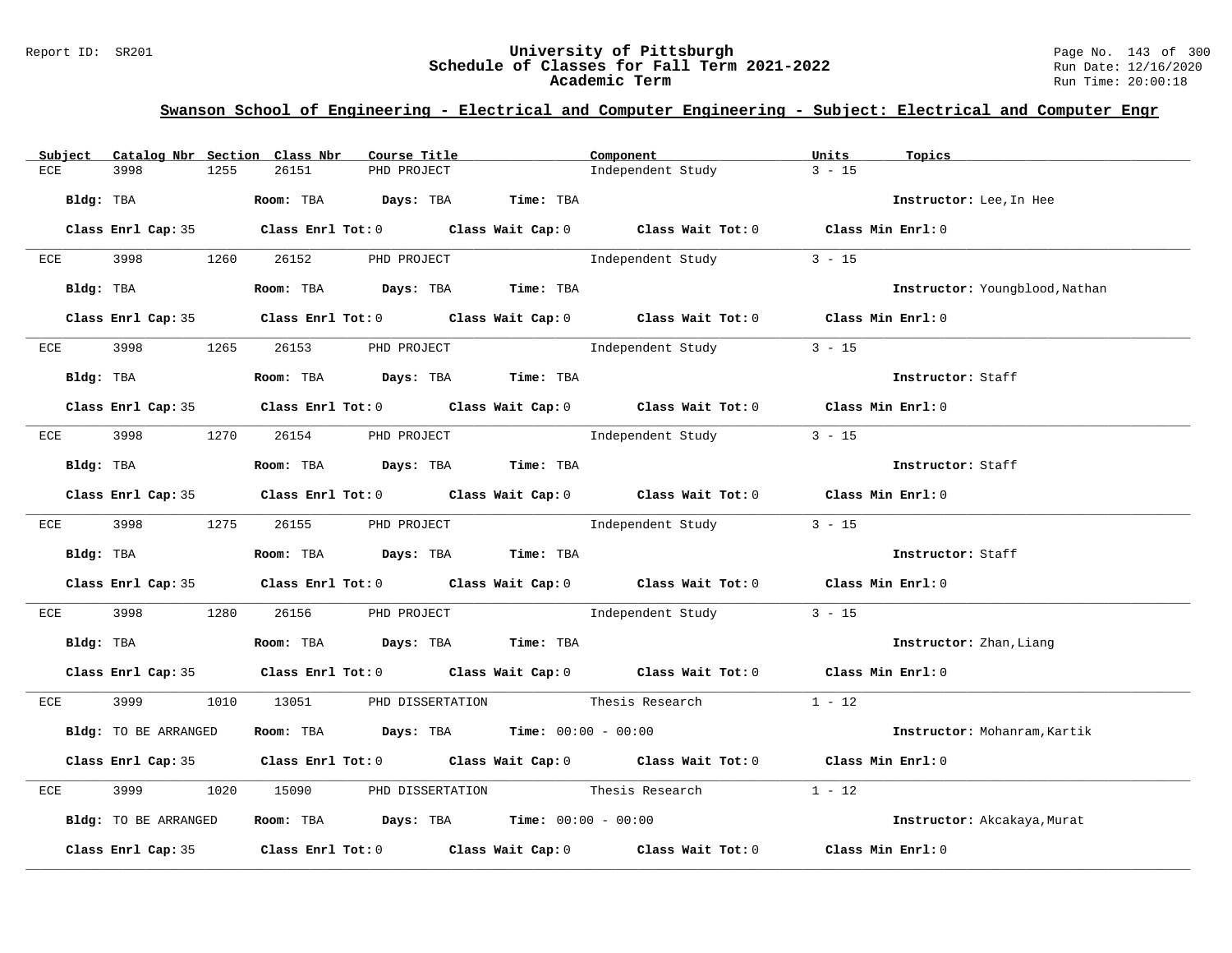| ECE | 3999<br>1030         | 15091<br>PHD DISSERTATION                                                                           | Thesis Research | $1 - 12$ |                                     |
|-----|----------------------|-----------------------------------------------------------------------------------------------------|-----------------|----------|-------------------------------------|
|     | Bldg: TO BE ARRANGED | Room: TBA $Days:$ TBA $Time: 00:00 - 00:00$                                                         |                 |          | Instructor: Chen, Peng              |
|     |                      | Class Enrl Cap: 35 Class Enrl Tot: 0 Class Wait Cap: 0 Class Wait Tot: 0 Class Min Enrl: 0          |                 |          |                                     |
|     |                      | ECE 3999 1040 15092 PHD DISSERTATION Thesis Research 1 - 12                                         |                 |          |                                     |
|     | Bldg: TO BE ARRANGED | Room: TBA $Days:$ TBA Time: $00:00 - 00:00$                                                         |                 |          | Instructor: Chen, Yiran             |
|     |                      | Class Enrl Cap: 35 Class Enrl Tot: 0 Class Wait Cap: 0 Class Wait Tot: 0 Class Min Enrl: 0          |                 |          |                                     |
|     |                      | ECE 3999 1050 15093 PHD DISSERTATION Thesis Research 1 - 12                                         |                 |          |                                     |
|     |                      | Bldg: TO BE ARRANGED Room: TBA Days: TBA Time: 00:00 - 00:00                                        |                 |          | Instructor: El-Jaroudi, Amro        |
|     |                      | Class Enrl Cap: 35 Class Enrl Tot: 0 Class Wait Cap: 0 Class Wait Tot: 0 Class Min Enrl: 0          |                 |          |                                     |
|     |                      | ECE 3999 1060 15094 PHD DISSERTATION Thesis Research 1 - 12                                         |                 |          |                                     |
|     | Bldg: TO BE ARRANGED | Room: TBA $Days:$ TBA $Time: 00:00 - 00:00$                                                         |                 |          | Instructor: Dickerson, Samuel J     |
|     |                      | Class Enrl Cap: 35 Class Enrl Tot: 0 Class Wait Cap: 0 Class Wait Tot: 0 Class Min Enrl: 0          |                 |          |                                     |
|     |                      | ECE 3999 1070 15095 PHD DISSERTATION Thesis Research 1 - 12                                         |                 |          |                                     |
|     | Bldg: TO BE ARRANGED | Room: TBA $Days:$ TBA $Time: 00:00 - 00:00$                                                         |                 |          | Instructor: Hu, Jingtong            |
|     |                      | Class Enrl Cap: 35 Class Enrl Tot: 0 Class Wait Cap: 0 Class Wait Tot: 0 Class Min Enrl: 0          |                 |          |                                     |
|     |                      | ECE 3999 1080 15096 PHD DISSERTATION Thesis Research 1 - 12                                         |                 |          |                                     |
|     | Bldg: TO BE ARRANGED | Room: TBA $\rule{1em}{0.15mm}$ Days: TBA $\rule{1.5mm}{0.15mm}$ Time: $00:00 - 00:00$               |                 |          | Instructor: Kwasinski, Alexis       |
|     |                      | Class Enrl Cap: 35 $\qquad$ Class Enrl Tot: 0 $\qquad$ Class Wait Cap: 0 $\qquad$ Class Wait Tot: 0 |                 |          | Class Min Enrl: 0                   |
|     |                      | ECE 3999 1090 15097 PHD DISSERTATION Thesis Research                                                |                 | $1 - 12$ |                                     |
|     |                      | Bldg: TO BE ARRANGED Room: TBA Days: TBA Time: 00:00 - 00:00                                        |                 |          | Instructor: Jones, Alexander Keith  |
|     |                      | Class Enrl Cap: 35 Class Enrl Tot: 0 Class Wait Cap: 0 Class Wait Tot: 0 Class Min Enrl: 0          |                 |          |                                     |
|     |                      | ECE 3999 1100 15098 PHD DISSERTATION Thesis Research 1 - 12                                         |                 |          |                                     |
|     | Bldg: TO BE ARRANGED | Room: TBA $\rule{1em}{0.15mm}$ Days: TBA $\rule{1.5mm}{0.15mm}$ Time: $00:00 - 00:00$               |                 |          | Instructor: Kim, Hong Koo           |
|     |                      | Class Enrl Cap: 35 Class Enrl Tot: 0 Class Wait Cap: 0 Class Wait Tot: 0 Class Min Enrl: 0          |                 |          |                                     |
|     |                      | ECE 3999 1110 15099 PHD DISSERTATION Thesis Research 1 - 12                                         |                 |          |                                     |
|     |                      | Bldg: TO BE ARRANGED Room: TBA Days: TBA Time: 00:00 - 00:00                                        |                 |          | Instructor: Miskov- Zivanov, Natasa |
|     |                      | Class Enrl Cap: 35 Class Enrl Tot: 0 Class Wait Cap: 0 Class Wait Tot: 0 Class Min Enrl: 0          |                 |          |                                     |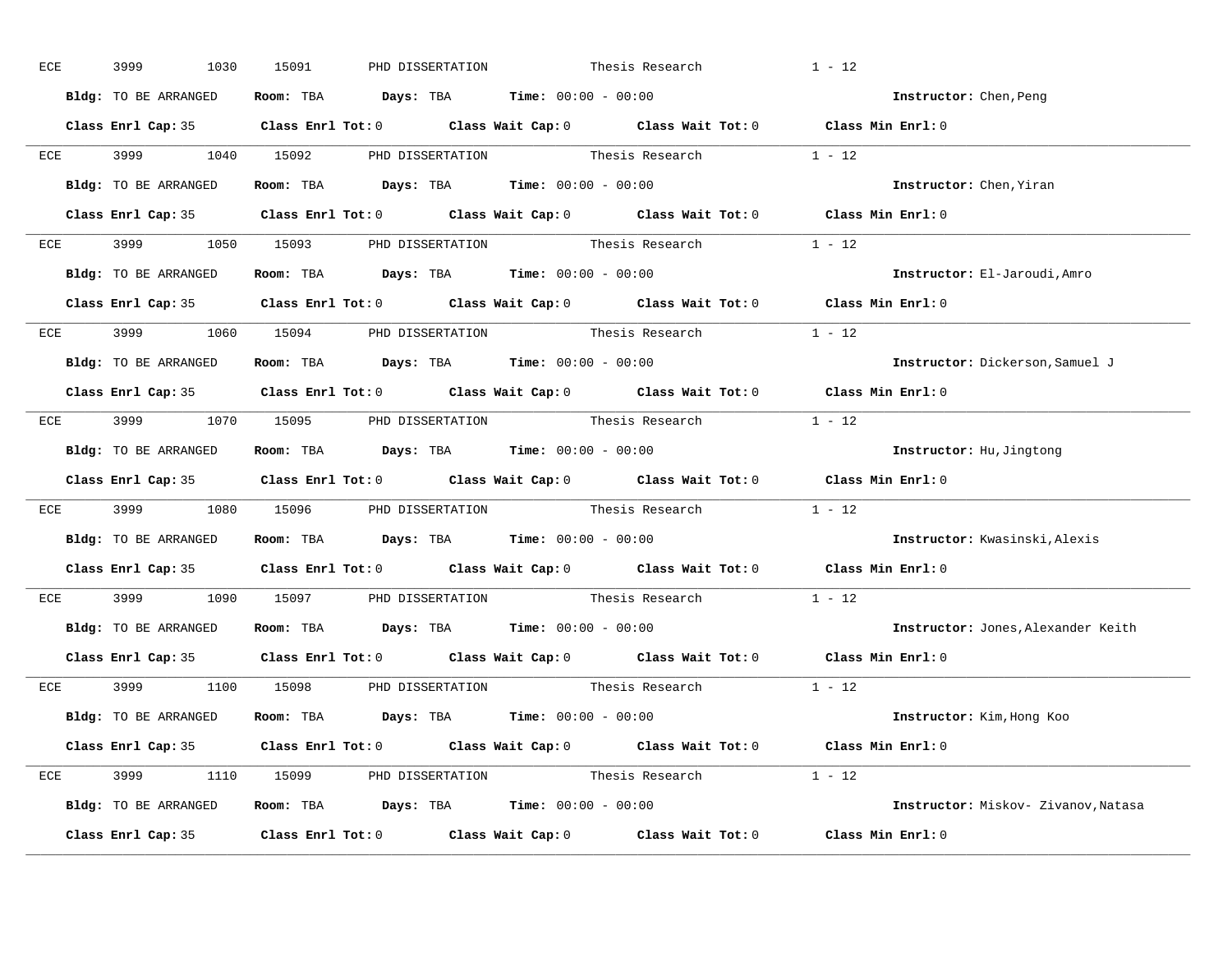#### Report ID: SR201 **University of Pittsburgh** Page No. 145 of 300 **Schedule of Classes for Fall Term 2021-2022** Run Date: 12/16/2020 **Academic Term** Run Time: 20:00:18

# **Swanson School of Engineering - Electrical and Computer Engineering - Subject: Electrical and Computer Engr**

| Subject | Catalog Nbr Section Class Nbr | Course Title                                                                               | Component                        |                 | Units<br>Topics                        |  |
|---------|-------------------------------|--------------------------------------------------------------------------------------------|----------------------------------|-----------------|----------------------------------------|--|
| ECE     | 3999<br>1120                  | 15100<br>PHD DISSERTATION                                                                  |                                  | Thesis Research | $1 - 12$                               |  |
|         | Bldg: TO BE ARRANGED          | Room: TBA $Days:$ TBA $Time: 00:00 - 00:00$                                                |                                  |                 | Instructor: Reed, Gregory F.           |  |
|         |                               | Class Enrl Cap: 35 Class Enrl Tot: 0 Class Wait Cap: 0 Class Wait Tot: 0 Class Min Enrl: 0 |                                  |                 |                                        |  |
|         | ECE 3999 1130 15101           |                                                                                            | PHD DISSERTATION Thesis Research |                 | $1 - 12$                               |  |
|         | Bldg: TO BE ARRANGED          | Room: TBA $Days:$ TBA $Time: 00:00 - 00:00$                                                |                                  |                 | Instructor: Grainger, Brandon Michael  |  |
|         |                               | Class Enrl Cap: 35 Class Enrl Tot: 0 Class Wait Cap: 0 Class Wait Tot: 0 Class Min Enrl: 0 |                                  |                 |                                        |  |
| ECE     |                               | 1140 15102 PHD DISSERTATION Thesis Research                                                |                                  |                 | $1 - 12$                               |  |
|         | Bldg: TO BE ARRANGED          | Room: TBA $Days:$ TBA $Time: 00:00 - 00:00$                                                |                                  |                 | Instructor: George, Alan D             |  |
|         |                               | Class Enrl Cap: 35 Class Enrl Tot: 0 Class Wait Cap: 0 Class Wait Tot: 0 Class Min Enrl: 0 |                                  |                 |                                        |  |
| ECE     |                               | 3999 1150 15103 PHD DISSERTATION Thesis Research                                           |                                  |                 | $1 - 12$                               |  |
|         | Bldg: TO BE ARRANGED          | Room: TBA $\rule{1em}{0.15mm}$ Days: TBA Time: $00:00 - 00:00$                             |                                  |                 | Instructor: Li, Guangyong              |  |
|         |                               | Class Enrl Cap: 35 Class Enrl Tot: 0 Class Wait Cap: 0 Class Wait Tot: 0 Class Min Enrl: 0 |                                  |                 |                                        |  |
|         |                               | ECE 3999 1160 15104 PHD DISSERTATION Thesis Research                                       |                                  |                 | $1 - 12$                               |  |
|         | Bldg: TO BE ARRANGED          | Room: TBA $\rule{1em}{0.15mm}$ Days: TBA Time: $00:00 - 00:00$                             |                                  |                 | Instructor: Huang, Heng                |  |
|         |                               | Class Enrl Cap: 35 Class Enrl Tot: 0 Class Wait Cap: 0 Class Wait Tot: 0 Class Min Enrl: 0 |                                  |                 |                                        |  |
| ECE     | 3999 700                      | 1170 15105 PHD DISSERTATION Thesis Research                                                |                                  |                 | $1 - 12$                               |  |
|         | Bldg: TO BE ARRANGED          | Room: TBA $Days:$ TBA $Time: 00:00 - 00:00$                                                |                                  |                 | Instructor: Mao, Zhi-Hong              |  |
|         |                               | Class Enrl Cap: 35 Class Enrl Tot: 0 Class Wait Cap: 0 Class Wait Tot: 0 Class Min Enrl: 0 |                                  |                 |                                        |  |
|         |                               | ECE 3999 1180 15106 PHD DISSERTATION Thesis Research 1 - 12                                |                                  |                 |                                        |  |
|         | Bldg: TO BE ARRANGED          | Room: TBA $Days:$ TBA $Time: 00:00 - 00:00$                                                |                                  |                 | Instructor: Gao, Wei                   |  |
|         |                               | Class Enrl Cap: 35 Class Enrl Tot: 0 Class Wait Cap: 0 Class Wait Tot: 0 Class Min Enrl: 0 |                                  |                 |                                        |  |
| ECE     | 3999<br>1190                  | 15107                                                                                      | PHD DISSERTATION Thesis Research |                 | $1 - 12$                               |  |
|         | Bldg: TO BE ARRANGED          | Room: TBA $Days:$ TBA $Time: 00:00 - 00:00$                                                |                                  |                 | Instructor: Dallal, Ahmed Hassan Sayed |  |
|         |                               | Class Enrl Cap: 35 Class Enrl Tot: 0 Class Wait Cap: 0 Class Wait Tot: 0 Class Min Enrl: 0 |                                  |                 |                                        |  |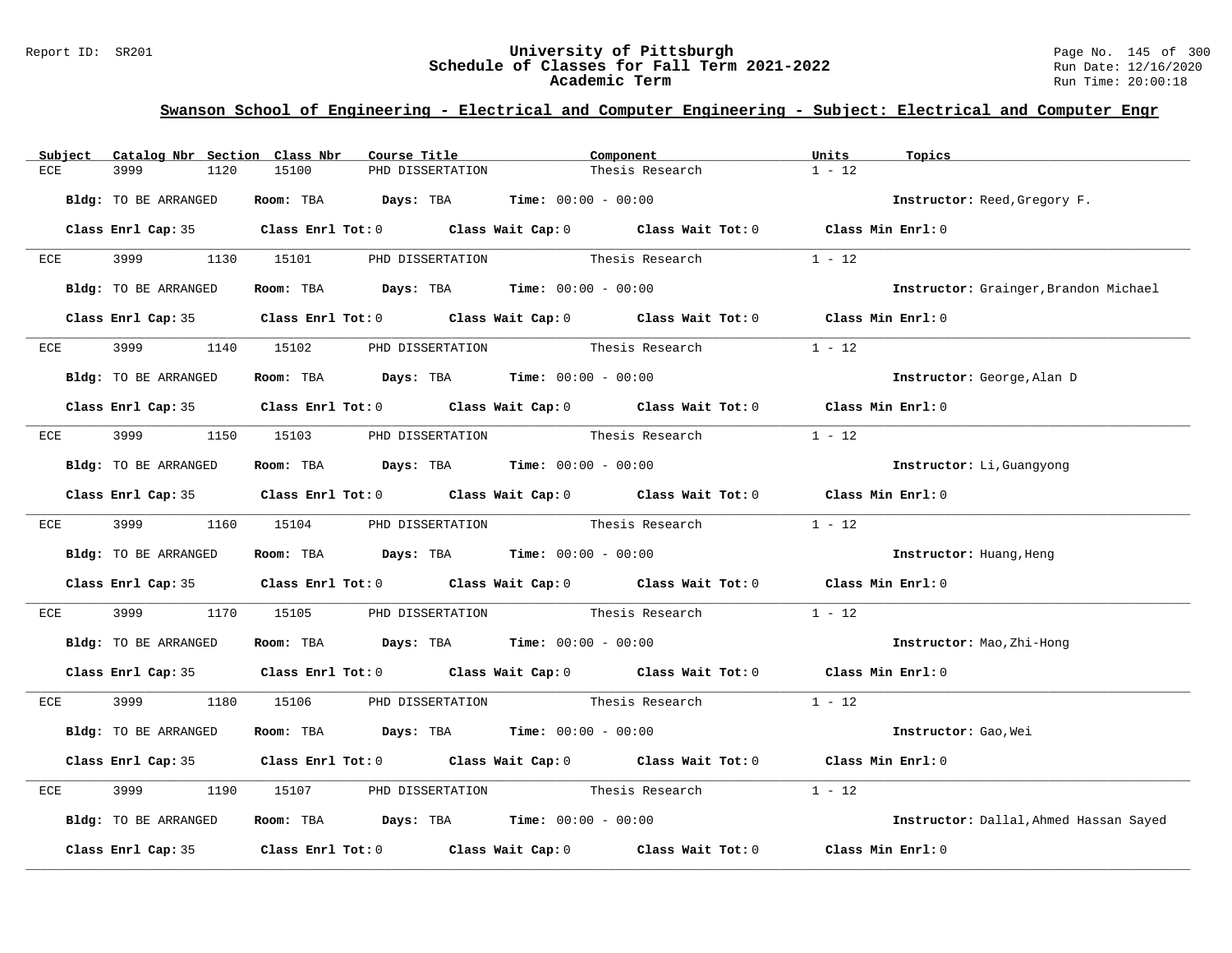| ECE |           | 3999 |                      | 1200 | 15108 | PHD DISSERTATION |                                                                                            | Thesis Research                                             | $1 - 12$                                                                                   |                                     |
|-----|-----------|------|----------------------|------|-------|------------------|--------------------------------------------------------------------------------------------|-------------------------------------------------------------|--------------------------------------------------------------------------------------------|-------------------------------------|
|     |           |      | Bldg: TO BE ARRANGED |      |       |                  | Room: TBA $Days:$ TBA $Time: 00:00 - 00:00$                                                |                                                             |                                                                                            | Instructor: Abdelhakim, Mai Mahmoud |
|     |           |      |                      |      |       |                  |                                                                                            |                                                             | Class Enrl Cap: 35 Class Enrl Tot: 0 Class Wait Cap: 0 Class Wait Tot: 0 Class Min Enrl: 0 |                                     |
|     |           |      |                      |      |       |                  |                                                                                            | ECE 3999 1210 15109 PHD DISSERTATION Thesis Research 1 - 12 |                                                                                            |                                     |
|     |           |      | Bldg: TO BE ARRANGED |      |       |                  | Room: TBA $Days:$ TBA Time: $00:00 - 00:00$                                                |                                                             | Instructor: Yang, Jun                                                                      |                                     |
|     |           |      |                      |      |       |                  |                                                                                            |                                                             | Class Enrl Cap: 35 Class Enrl Tot: 0 Class Wait Cap: 0 Class Wait Tot: 0 Class Min Enrl: 0 |                                     |
|     |           |      |                      |      |       |                  |                                                                                            | ECE 3999 1220 15110 PHD DISSERTATION Thesis Research 1 - 12 |                                                                                            |                                     |
|     |           |      |                      |      |       |                  | <b>Bldg:</b> TO BE ARRANGED <b>Room:</b> TBA <b>Days:</b> TBA <b>Time:</b> $00:00 - 00:00$ |                                                             |                                                                                            | Instructor: Yun, Minhee             |
|     |           |      |                      |      |       |                  |                                                                                            |                                                             | Class Enrl Cap: 35 Class Enrl Tot: 0 Class Wait Cap: 0 Class Wait Tot: 0 Class Min Enrl: 0 |                                     |
|     |           |      |                      |      |       |                  |                                                                                            | ECE 3999 1230 15111 PHD DISSERTATION Thesis Research 1 - 12 |                                                                                            |                                     |
|     |           |      | Bldg: TO BE ARRANGED |      |       |                  | Room: TBA $Days:$ TBA $Time: 00:00 - 00:00$                                                |                                                             |                                                                                            | Instructor: Sejdic, Ervin           |
|     |           |      |                      |      |       |                  |                                                                                            |                                                             | Class Enrl Cap: 35 Class Enrl Tot: 0 Class Wait Cap: 0 Class Wait Tot: 0 Class Min Enrl: 0 |                                     |
|     |           |      |                      |      |       |                  |                                                                                            | ECE 3999 1235 26157 PHD DISSERTATION Thesis Research 1 - 12 |                                                                                            |                                     |
|     | Bldg: TBA |      |                      |      |       |                  | Room: TBA Days: TBA Time: TBA                                                              |                                                             |                                                                                            | Instructor: Kerestes, Robert John   |
|     |           |      |                      |      |       |                  |                                                                                            |                                                             | Class Enrl Cap: 35 Class Enrl Tot: 0 Class Wait Cap: 0 Class Wait Tot: 0 Class Min Enrl: 0 |                                     |
|     |           |      |                      |      |       |                  |                                                                                            | ECE 3999 1240 26158 PHD DISSERTATION Thesis Research 1 - 12 |                                                                                            |                                     |
|     | Bldg: TBA |      |                      |      |       |                  | Room: TBA Days: TBA Time: TBA                                                              |                                                             |                                                                                            | Instructor: Xiong, Feng             |
|     |           |      |                      |      |       |                  |                                                                                            |                                                             | Class Enrl Cap: 35 Class Enrl Tot: 0 Class Wait Cap: 0 Class Wait Tot: 0 Class Min Enrl: 0 |                                     |
|     |           |      |                      |      |       |                  |                                                                                            | ECE 3999 1245 26159 PHD DISSERTATION Thesis Research        | $1 - 12$                                                                                   |                                     |
|     |           |      |                      |      |       |                  | Bldg: TBA                   Room: TBA         Days: TBA        Time: TBA                   |                                                             |                                                                                            | Instructor: Barati, Masoud          |
|     |           |      |                      |      |       |                  |                                                                                            |                                                             | Class Enrl Cap: 35 Class Enrl Tot: 0 Class Wait Cap: 0 Class Wait Tot: 0 Class Min Enrl: 0 |                                     |
|     |           |      |                      |      |       |                  |                                                                                            | ECE 3999 1250 26160 PHD_DISSERTATION Thesis_Research 1 - 12 |                                                                                            |                                     |
|     |           |      |                      |      |       |                  | Bldg: TBA                        Room: TBA         Days: TBA         Time: TBA             |                                                             |                                                                                            | Instructor: Zhan, Liang             |
|     |           |      |                      |      |       |                  |                                                                                            |                                                             | Class Enrl Cap: 35 Class Enrl Tot: 0 Class Wait Cap: 0 Class Wait Tot: 0 Class Min Enrl: 0 |                                     |
|     |           |      |                      |      |       |                  |                                                                                            | ECE 3999 1255 26161 PHD DISSERTATION Thesis Research 1 - 12 |                                                                                            |                                     |
|     |           |      |                      |      |       |                  | Bldg: TBA                     Room: TBA         Days: TBA         Time: TBA                |                                                             |                                                                                            | Instructor: Abdelhakim, Mai Mahmoud |
|     |           |      | Class Enrl Cap: 35   |      |       |                  |                                                                                            |                                                             | Class Enrl Tot: $0$ Class Wait Cap: $0$ Class Wait Tot: $0$ Class Min Enrl: $0$            |                                     |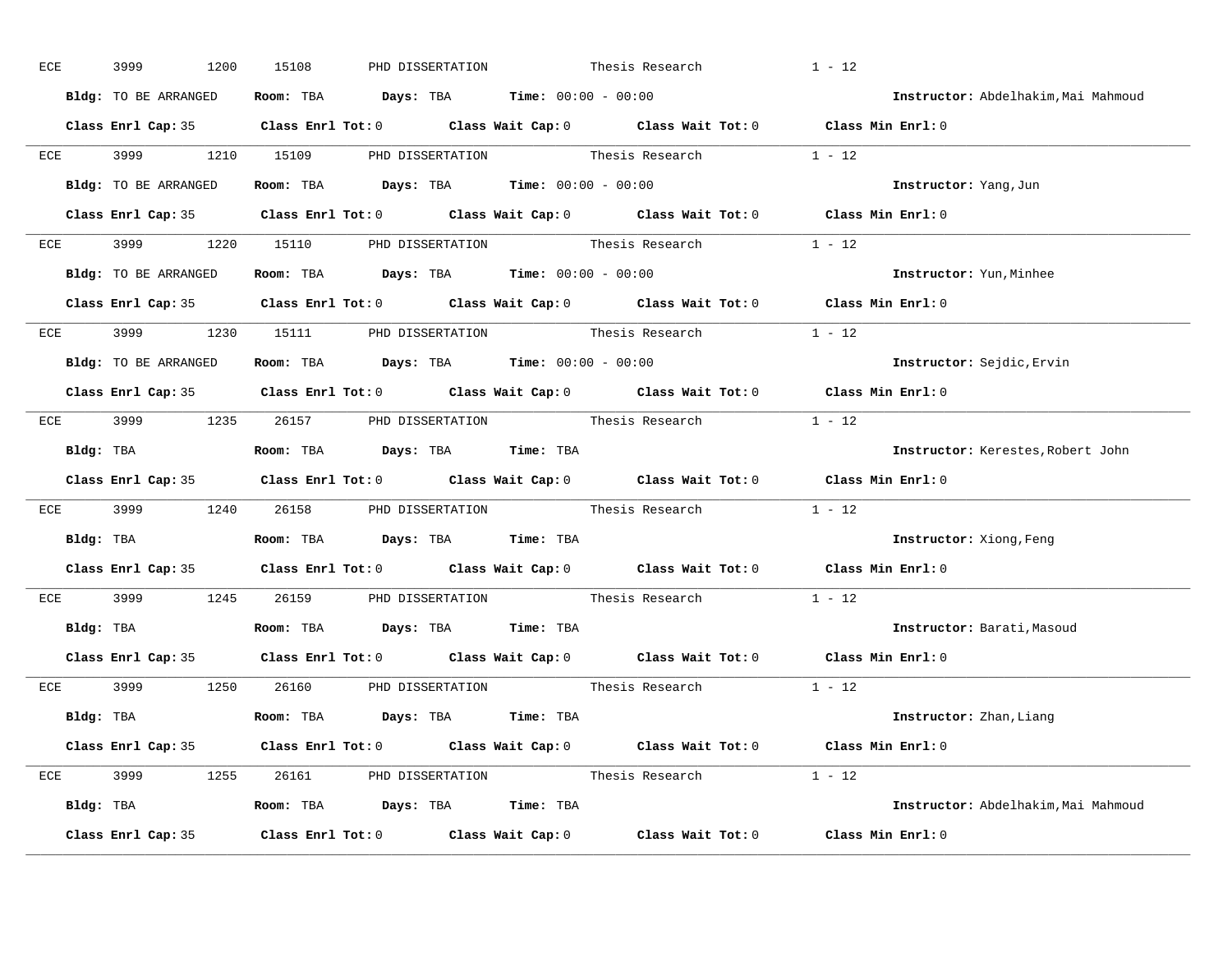## Report ID: SR201 **University of Pittsburgh** Page No. 147 of 300 **Schedule of Classes for Fall Term 2021-2022** Run Date: 12/16/2020 **Academic Term** Run Time: 20:00:18

# **Swanson School of Engineering - Electrical and Computer Engineering - Subject: Electrical and Computer Engr**

|     | Subject   |                    |      | Catalog Nbr Section Class Nbr | Course Title |                  |                     | Component                                                   | Units             | Topics                                   |
|-----|-----------|--------------------|------|-------------------------------|--------------|------------------|---------------------|-------------------------------------------------------------|-------------------|------------------------------------------|
| ECE |           | 3999               | 1260 | 26162                         |              | PHD DISSERTATION |                     | Thesis Research                                             | $1 - 12$          |                                          |
|     | Bldg: TBA |                    |      | Room: TBA                     | Days: TBA    |                  | Time: TBA           |                                                             |                   | Instructor: Bayoumy, Mohamed Ashraf Saad |
|     |           |                    |      |                               |              |                  |                     |                                                             |                   | Zaghloul Mohamed                         |
|     |           | Class Enrl Cap: 35 |      | Class Enrl Tot: 0             |              |                  |                     | Class Wait Cap: $0$ Class Wait Tot: $0$ Class Min Enrl: $0$ |                   |                                          |
| ECE |           | 3999               | 1265 | 26163                         |              | PHD DISSERTATION |                     | Thesis Research                                             | $1 - 12$          |                                          |
|     | Bldg: TBA |                    |      | Room: TBA                     | Days: TBA    |                  | Time: TBA           |                                                             |                   | Instructor: Lee, In Hee                  |
|     |           | Class Enrl Cap: 35 |      |                               |              |                  |                     | Class Enrl Tot: 0 Class Wait Cap: 0 Class Wait Tot: 0       | Class Min Enrl: 0 |                                          |
| ECE |           | 3999               | 1270 | 26164                         |              | PHD DISSERTATION |                     | Thesis Research                                             | $1 - 12$          |                                          |
|     | Bldg: TBA |                    |      | Room: TBA                     |              |                  | Days: TBA Time: TBA |                                                             |                   | Instructor: Youngblood, Nathan           |
|     |           | Class Enrl Cap: 35 |      |                               |              |                  |                     | Class Enrl Tot: $0$ Class Wait Cap: $0$ Class Wait Tot: $0$ | Class Min Enrl: 0 |                                          |
| ECE |           | 3999               | 1275 | 26165                         |              | PHD DISSERTATION |                     | Thesis Research                                             | $1 - 12$          |                                          |
|     | Bldg: TBA |                    |      | Room: TBA                     |              |                  | Days: TBA Time: TBA |                                                             |                   | Instructor: Staff                        |
|     |           | Class Enrl Cap: 35 |      |                               |              |                  |                     | Class Enrl Tot: $0$ Class Wait Cap: $0$ Class Wait Tot: $0$ | Class Min Enrl: 0 |                                          |
| ECE |           | 3999               | 1280 | 26166                         |              | PHD DISSERTATION |                     | Thesis Research                                             | $1 - 12$          |                                          |
|     | Bldg: TBA |                    |      | Room: TBA                     |              | Days: TBA        | Time: TBA           |                                                             |                   | Instructor: Staff                        |
|     |           | Class Enrl Cap: 35 |      | Class Enrl Tot: 0             |              |                  | Class Wait Cap: 0   | Class Wait Tot: 0                                           | Class Min Enrl: 0 |                                          |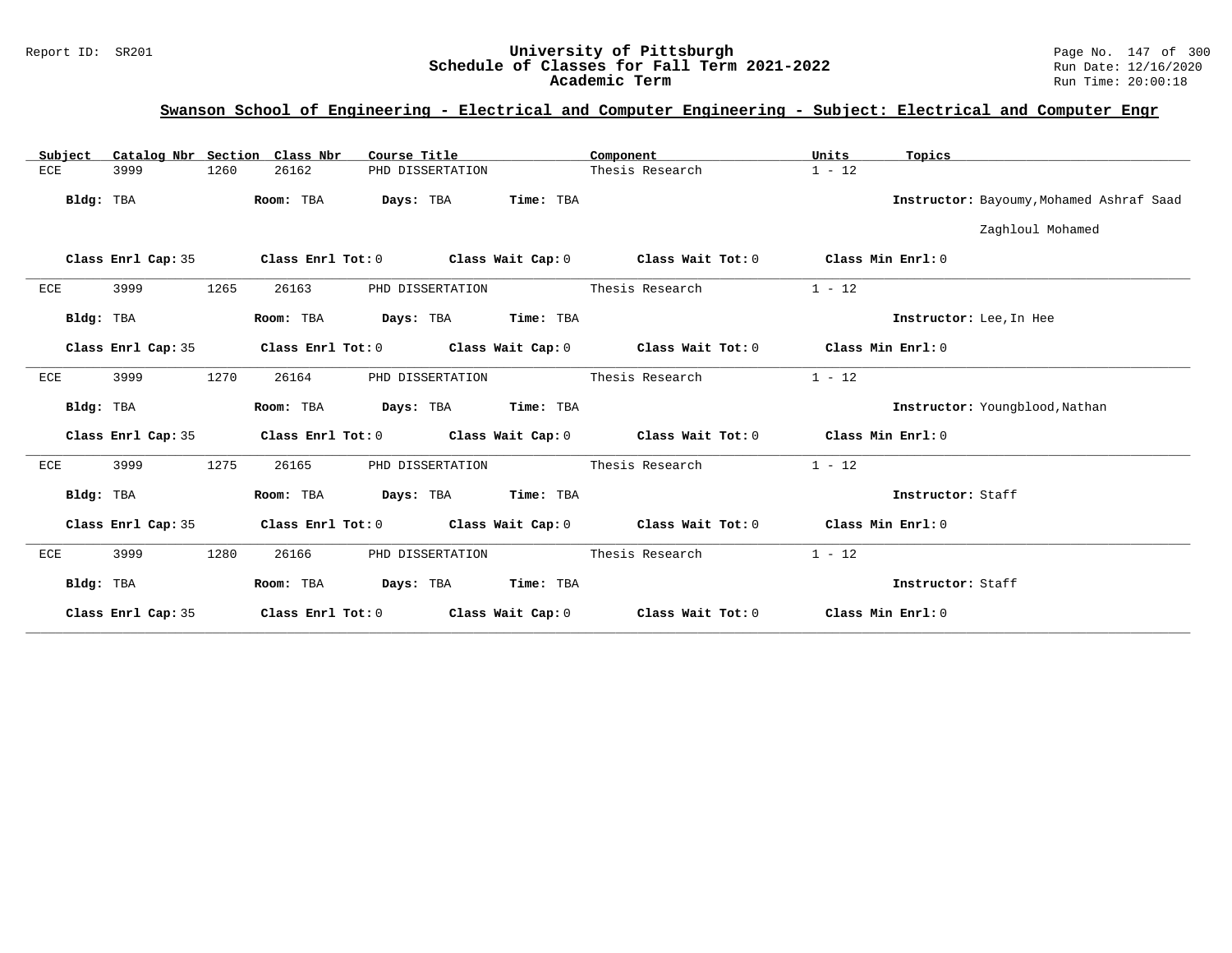## Report ID: SR201 **1988 Chedule of Classes for Fall Term 2021-2022** Page No. 148 of 300 Page No. 148 of 300 Page No<br>**Schedule of Classes for Fall Term 2021-2022** Run Date: 12/16/2020 **Schedule of Classes for Fall Term 2021-2022** Run Date: 12/16/2020 **Academic Term** Run Time: 20:00:18

# **Swanson School of Engineering - Swanson School of Engineering - Subject: Civil & Environmental Engineer**

| Subject |                                                                           |      | Catalog Nbr Section Class Nbr | Course Title |                                        | Component                    |                   | Units | Topics            |                                                                                                   |
|---------|---------------------------------------------------------------------------|------|-------------------------------|--------------|----------------------------------------|------------------------------|-------------------|-------|-------------------|---------------------------------------------------------------------------------------------------|
| CEE     | 2900                                                                      | 1010 | 26782                         |              | GR FLWSHPS & PRPSL-WRIT WRKSHPWorkshop |                              |                   |       |                   |                                                                                                   |
|         | Bldg: Benedum Hall                                                        |      | <b>Room: 00226</b>            | Days: W      |                                        | <b>Time:</b> $17:00 - 17:50$ |                   |       |                   | Instructor: Shoemaker, Jason Edward                                                               |
|         |                                                                           |      |                               |              |                                        |                              |                   |       |                   | Kim, Hong Koo                                                                                     |
|         |                                                                           |      |                               |              |                                        |                              |                   |       |                   | Rizzo, Piervincenzo                                                                               |
|         |                                                                           |      |                               |              |                                        |                              |                   |       |                   | Rajgopal, Jayant                                                                                  |
|         |                                                                           |      |                               |              |                                        |                              |                   |       |                   | Loughlin, Patrick J                                                                               |
|         | Class Enrl Cap: 7<br>Room Characteristics: PeopleSoft - Scheduled (PS)(1) |      | Class Enrl Tot: 0             |              | Class Wait Cap: 0                      |                              | Class Wait Tot: 0 |       | Class Min Enrl: 0 |                                                                                                   |
|         | Combined Section ID: 0008(BIOENG/CHE/CEE/ECE/IE/ME/2900)-                 |      |                               |              |                                        |                              |                   |       |                   | BIOENG 2900(#26779), CHE 2900(#26780), PETE 2900(#26781), ECE 2900(#26783), IE 2900(#26784), ME 2 |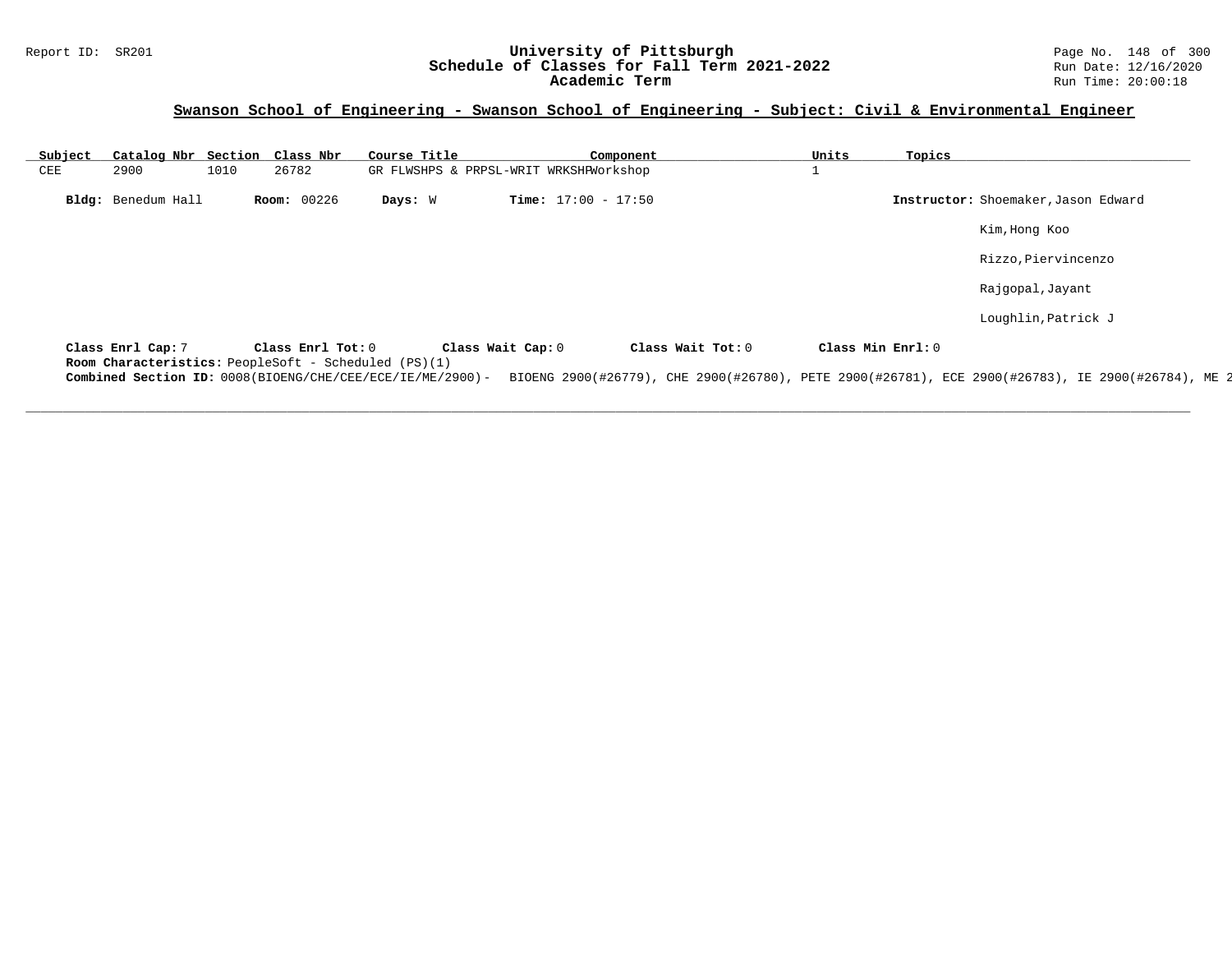## Report ID: SR201 **19 CHELERGIA CONFERITY OF PITTSBURGH** Page No. 149 of 300 **University of Pittsburgh** Page No. 149 of 300 **Schedule of Classes for Fall Term 2021-2022** Run Date: 12/16/2020 **Schedule of Classes for Fall Term 2021-2022** Run Date: 12/16/2020 **Academic Term** Run Time: 20:00:18

# **Swanson School of Engineering - Swanson School of Engineering - Subject: Chemical Engineering**

| Subject |                    |      | Catalog Nbr Section Class Nbr                                             | Course Title                                              |                                        | Component         | Units | Topics            |                                                                                                   |
|---------|--------------------|------|---------------------------------------------------------------------------|-----------------------------------------------------------|----------------------------------------|-------------------|-------|-------------------|---------------------------------------------------------------------------------------------------|
| CHE     | 2900               | 1010 | 26780                                                                     |                                                           | GR FLWSHPS & PRPSL-WRIT WRKSHPWorkshop |                   |       |                   |                                                                                                   |
|         | Bldg: Benedum Hall |      | <b>Room: 00226</b>                                                        | Days: W                                                   | <b>Time:</b> $17:00 - 17:50$           |                   |       |                   | Instructor: Shoemaker, Jason Edward                                                               |
|         |                    |      |                                                                           |                                                           |                                        |                   |       |                   | Kim, Hong Koo                                                                                     |
|         |                    |      |                                                                           |                                                           |                                        |                   |       |                   | Rizzo, Piervincenzo                                                                               |
|         |                    |      |                                                                           |                                                           |                                        |                   |       |                   | Rajgopal, Jayant                                                                                  |
|         |                    |      |                                                                           |                                                           |                                        |                   |       |                   | Loughlin, Patrick J                                                                               |
|         | Class Enrl Cap: 7  |      | Class Enrl Tot: 0<br>Room Characteristics: PeopleSoft - Scheduled (PS)(1) |                                                           | Class Wait Cap: 0                      | Class Wait Tot: 0 |       | Class Min Enrl: 0 |                                                                                                   |
|         |                    |      |                                                                           | Combined Section ID: 0008(BIOENG/CHE/CEE/ECE/IE/ME/2900)- |                                        |                   |       |                   | BIOENG 2900(#26779), PETE 2900(#26781), CEE 2900(#26782), ECE 2900(#26783), IE 2900(#26784), ME 2 |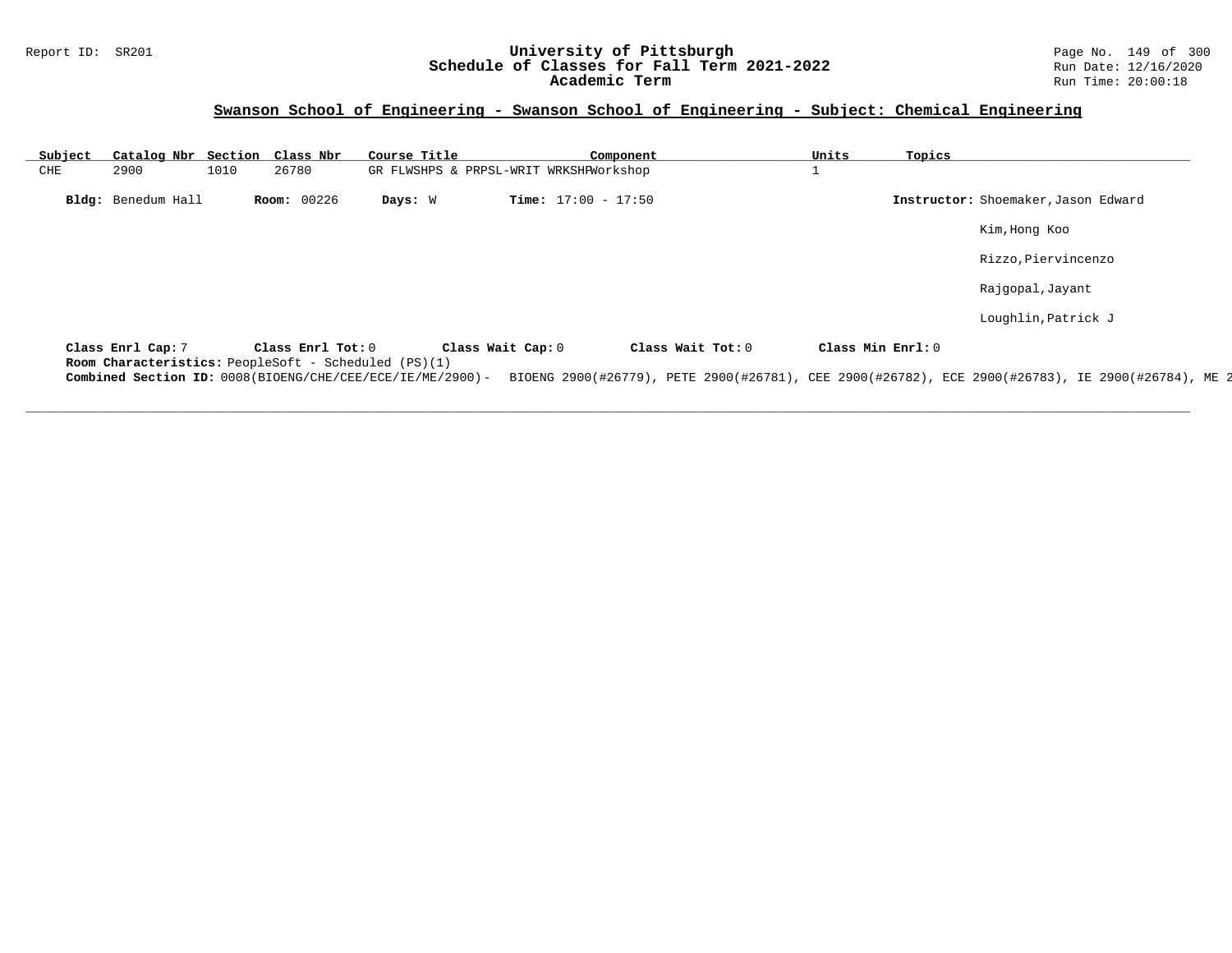## Report ID: SR201 **1988 Machines 1998 Machines 2011 Term 2021-2022** Page No. 150 of 300 Page No. 150 of 300 Page No<br>Schedule of Classes for Fall Term 2021-2022 **Schedule of Classes for Fall Term 2021-2022** Run Date: 12/16/2020 **Academic Term** Run Time: 20:00:18

## **Swanson School of Engineering - Swanson School of Engineering - Subject: Electrical and Computer Engr**

| Subject |                    |      | Catalog Nbr Section Class Nbr                                             | Course Title |                                        | Component                    |                   | Units             | Topics |                                                                                                   |
|---------|--------------------|------|---------------------------------------------------------------------------|--------------|----------------------------------------|------------------------------|-------------------|-------------------|--------|---------------------------------------------------------------------------------------------------|
| ECE     | 2900               | 1010 | 26783                                                                     |              | GR FLWSHPS & PRPSL-WRIT WRKSHPWorkshop |                              |                   |                   |        |                                                                                                   |
|         | Bldg: Benedum Hall |      | <b>Room: 00226</b>                                                        | Days: W      |                                        | <b>Time:</b> $17:00 - 17:50$ |                   |                   |        | Instructor: Shoemaker, Jason Edward                                                               |
|         |                    |      |                                                                           |              |                                        |                              |                   |                   |        | Kim, Hong Koo                                                                                     |
|         |                    |      |                                                                           |              |                                        |                              |                   |                   |        | Rizzo, Piervincenzo                                                                               |
|         |                    |      |                                                                           |              |                                        |                              |                   |                   |        | Rajgopal, Jayant                                                                                  |
|         |                    |      |                                                                           |              |                                        |                              |                   |                   |        | Loughlin, Patrick J                                                                               |
|         | Class Enrl Cap: 7  |      | Class Enrl Tot: 0<br>Room Characteristics: PeopleSoft - Scheduled (PS)(1) |              | Class Wait Cap: 0                      |                              | Class Wait Tot: 0 | Class Min Enrl: 0 |        |                                                                                                   |
|         |                    |      | Combined Section ID: 0008(BIOENG/CHE/CEE/ECE/IE/ME/2900)-                 |              |                                        |                              |                   |                   |        | BIOENG 2900(#26779), CHE 2900(#26780), PETE 2900(#26781), CEE 2900(#26782), IE 2900(#26784), ME 2 |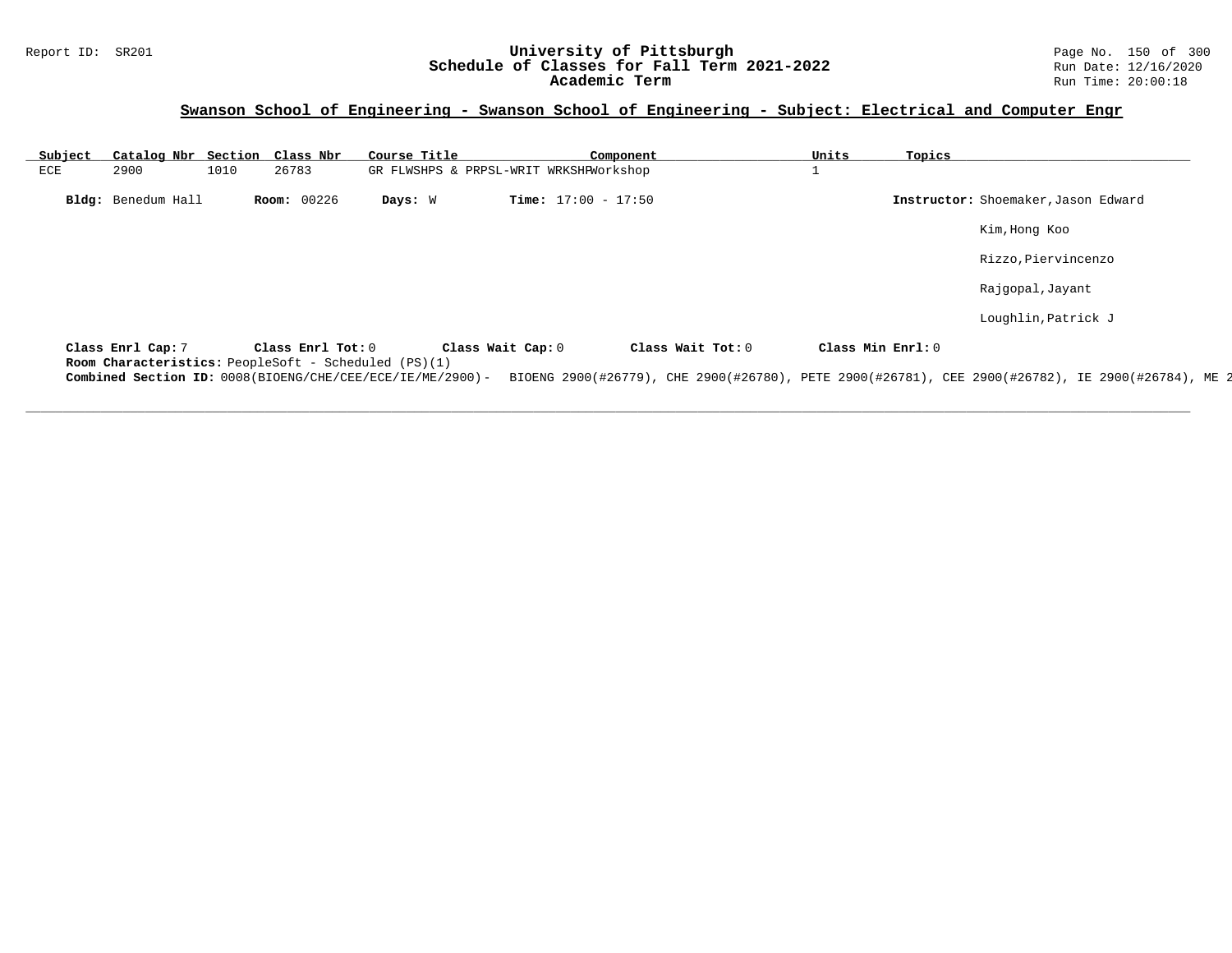# Report ID: SR201 **1988 Chedule of Classes for Fall Term 2021-2022** Page No. 151 of 300 Page No. 151 of 300 Page No<br>**Schedule of Classes for Fall Term 2021-2022** Run Date: 12/16/2020 Schedule of Classes for Fall Term 2021-2022<br>Academic Term

## **Swanson School of Engineering - Swanson School of Engineering - Subject: Engineering**

|                                                                                                                                                                   | Course Title<br>Component                                                                                                                                                                                                          | Units<br>Topics                              |
|-------------------------------------------------------------------------------------------------------------------------------------------------------------------|------------------------------------------------------------------------------------------------------------------------------------------------------------------------------------------------------------------------------------|----------------------------------------------|
| 0011<br>13062<br><b>ENGR</b><br>1020                                                                                                                              | INTRO TO ENGINEERING ANALYSIS Lecture                                                                                                                                                                                              | 3                                            |
| Bldg: Benedum Hall<br><b>Room: 00229</b>                                                                                                                          | Days: TuTh<br><b>Time:</b> $10:00 - 11:50$                                                                                                                                                                                         | Instructor: Mena Lora, Irene B               |
| Class Enrl Cap: 78<br>Class Enrl Tot: 0<br>Room Characteristics: PeopleSoft - Scheduled (PS)(1)                                                                   | Class Wait Tot: 0<br>Class Wait Cap: 20                                                                                                                                                                                            | Class Min Enrl: 0                            |
| Reserve Capacity:<br>01-MAR-2021 First-Year Engineer Students<br>21-AUG-2021 First-Year Engineer Students                                                         | Reserve Enrl Cap: 72<br>$\Omega$                                                                                                                                                                                                   | Reserve Enrl Tot:<br>0<br>$\Omega$           |
|                                                                                                                                                                   | <b></b> This class has an additional fee. For more information go to <a <br="" href="http://www.registrar.pitt.edu">target="_blank"&gt;http://www.registrar.pitt.edu/</a> , and click on Faculty and Staff, then Course and Class. |                                              |
| 0011<br>1030<br>12841<br>ENGR                                                                                                                                     | INTRO TO ENGINEERING ANALYSIS Lecture                                                                                                                                                                                              | $\mathbf{3}$                                 |
| Bldg: Benedum Hall<br><b>Room: 00229</b>                                                                                                                          | Days: TuTh<br><b>Time:</b> $15:00 - 16:50$                                                                                                                                                                                         | Instructor: Mahmoud, Amr Mahmoud Hassan      |
| Class Enrl Cap: 78<br>Class Enrl Tot: 0<br>Room Characteristics: PeopleSoft - Scheduled (PS)(1)                                                                   | Class Wait Cap: 20<br>Class Wait Tot: 0                                                                                                                                                                                            | Class Min Enrl: 0                            |
| 01-MAR-2021 First-Year Engineer Students<br>Reserve Capacity:                                                                                                     | Reserve Enrl Cap: 72                                                                                                                                                                                                               | Reserve Enrl Tot:<br>0                       |
| 21-AUG-2021 First-Year Engineer Students                                                                                                                          | $\Omega$                                                                                                                                                                                                                           | $\mathbf 0$                                  |
|                                                                                                                                                                   | <b></b> This class has an additional fee. For more information go to <a <br="" href="http://www.registrar.pitt.edu">target="_blank"&gt;http://www.registrar.pitt.edu/</a> , and click on Faculty and Staff, then Course and Class. |                                              |
| 0011<br>1040<br>12931<br><b>ENGR</b>                                                                                                                              | INTRO TO ENGINEERING ANALYSIS Lecture                                                                                                                                                                                              | 3                                            |
| Bldg: Gardner Steel ConfeRoom: 00138                                                                                                                              | Days: TuTh<br><b>Time:</b> $14:00 - 15:50$                                                                                                                                                                                         | Instructor: Panza, Janice L.                 |
|                                                                                                                                                                   |                                                                                                                                                                                                                                    |                                              |
| Class Enrl Cap: 78<br>Class Enrl Tot: 0                                                                                                                           | Class Wait Cap: 20<br>Class Wait Tot: 0                                                                                                                                                                                            | Class Min Enrl: 0                            |
| Room Characteristics: PeopleSoft - Scheduled (PS)(1)<br>01-MAR-2021 First-Year Engineer Students<br>Reserve Capacity:<br>21-AUG-2021 First-Year Engineer Students | Reserve Enrl Cap: 72<br>$\Omega$                                                                                                                                                                                                   | $\mathbf 0$<br>Reserve Enrl Tot:<br>$\Omega$ |
|                                                                                                                                                                   | <b></b> This class has an additional fee. For more information go to <a <br="" href="http://www.registrar.pitt.edu">target="_blank"&gt;http://www.registrar.pitt.edu/</a> , and click on Faculty and Staff, then Course and Class. |                                              |
| 0011<br>1050<br>12835<br><b>ENGR</b>                                                                                                                              | INTRO TO ENGINEERING ANALYSIS Lecture                                                                                                                                                                                              | $\overline{3}$                               |
| Bldg: Benedum Hall<br>Room: 00229                                                                                                                                 | Days: TuTh<br><b>Time:</b> $13:00 - 14:50$                                                                                                                                                                                         | Instructor: Sanchez, David Vincent           |
|                                                                                                                                                                   |                                                                                                                                                                                                                                    | Pangelinan                                   |
| Class Enrl Cap: 78<br>Class Enrl Tot: 0<br>Room Characteristics: PeopleSoft - Scheduled (PS)(1)                                                                   | Class Wait Cap: 20<br>Class Wait Tot: 0                                                                                                                                                                                            | Class Min Enrl: 0                            |

<b></b>This class has an additional fee. For more information go to <a href="http://www.registrar.pitt.edu"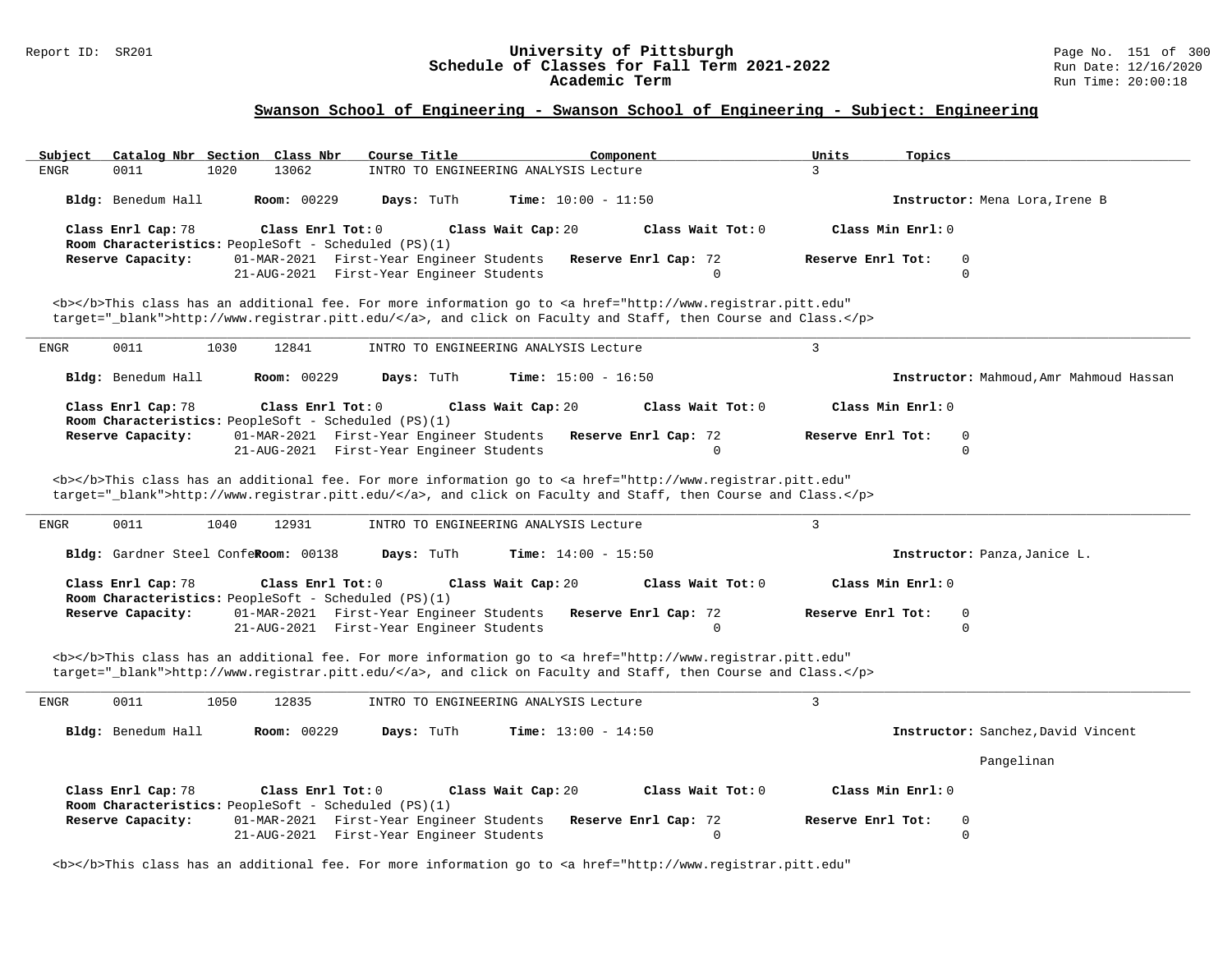| target="_blank">http://www.registrar.pitt.edu/, and click on Faculty and Staff, then Course and Class.                                                                                                                             |                                              |
|------------------------------------------------------------------------------------------------------------------------------------------------------------------------------------------------------------------------------------|----------------------------------------------|
| <b>ENGR</b><br>0011<br>1060<br>12972<br>INTRO TO ENGINEERING ANALYSIS Lecture                                                                                                                                                      | 3                                            |
| Bldg: Gardner Steel ConfeRoom: 00138<br>Days: TuTh<br><b>Time:</b> $16:00 - 17:50$                                                                                                                                                 | Instructor: Schaub Jr, Richard D             |
| Class Enrl Cap: 78<br>Class Enrl Tot: 0<br>Class Wait Cap: 20<br>Class Wait Tot: 0<br>Room Characteristics: PeopleSoft - Scheduled (PS)(1)                                                                                         | Class Min Enrl: 0                            |
| 01-MAR-2021 First-Year Engineer Students<br>Reserve Capacity:<br>Reserve Enrl Cap: 72<br>21-AUG-2021 First-Year Engineer Students<br>$\Omega$                                                                                      | Reserve Enrl Tot:<br>$\mathbf 0$<br>$\Omega$ |
| <b></b> This class has an additional fee. For more information go to <a <br="" href="http://www.registrar.pitt.edu">target="_blank"&gt;http://www.registrar.pitt.edu/</a> , and click on Faculty and Staff, then Course and Class. |                                              |
| 0011<br>1100<br>18763<br>INTRO TO ENGINEERING ANALYSIS Lecture<br>ENGR                                                                                                                                                             | $\overline{3}$                               |
| Bldg: Gardner Steel ConfeRoom: 00138<br>Time: $10:00 - 11:50$<br>Days: TuTh                                                                                                                                                        | Instructor: Sinex, Deanna Christine Easley   |
|                                                                                                                                                                                                                                    | Mena Lora, Irene B                           |
| Class Enrl Cap: 78<br>Class Enrl Tot: 0<br>Class Wait Cap: 20<br>Class Wait Tot: 0<br>Room Characteristics: PeopleSoft - Scheduled (PS)(1)                                                                                         | Class Min Enrl: 0                            |
| Reserve Capacity:<br>01-MAR-2021 First-Year Engineer Students<br>Reserve Enrl Cap: 72                                                                                                                                              | $\mathsf 0$<br>Reserve Enrl Tot:             |
| 21-AUG-2021 First-Year Engineer Students<br>$\mathbf 0$                                                                                                                                                                            | $\Omega$                                     |
| <b></b> This class has an additional fee. For more information go to <a <br="" href="http://www.registrar.pitt.edu">target="_blank"&gt;http://www.registrar.pitt.edu/</a> , and click on Faculty and Staff, then Course and Class. |                                              |
| 0016<br><b>ENGR</b><br>1070<br>21180<br>INTRO TO ENGINEERING COMPUTINGLecture                                                                                                                                                      | $\overline{3}$                               |
| Bldg: Gardner Steel ConfeRoom: 00138<br>Time: $17:00 - 18:50$<br>Days: MW                                                                                                                                                          | Instructor: Balawejder, Adam E               |
| Class Wait Cap: 20<br>Class Enrl Cap: 70<br>Class Enrl Tot: 0<br>Class Wait Tot: 0<br>Room Characteristics: PeopleSoft - Scheduled (PS)(1)                                                                                         | Class Min Enrl: 0                            |
| <b></b> This class has an additional fee. For more information go to <a <br="" href="http://www.registrar.pitt.edu">target="_blank"&gt;http://www.registrar.pitt.edu/</a> , and click on Faculty and Staff, then Course and Class. |                                              |
| 0020<br>1040<br>12881<br><b>ENGR</b><br>PROBLTY & STAT FOR ENGINEERS lLecture                                                                                                                                                      | $\overline{4}$                               |
| Time: $16:30 - 17:45$<br>Bldg: TBA<br>Room: TBA<br>Days: MW                                                                                                                                                                        | Instructor: Vidic, Natasa                    |
|                                                                                                                                                                                                                                    | Najaf Tomaraei, Golnaz                       |
| Class Enrl Cap: 84<br>Class Enrl Tot: 0<br>Class Wait Cap: 20<br>Class Wait Tot: 0<br>Attributes: SCI Quantitative: Statistics GE. Req.                                                                                            | Class Min Enrl: 0                            |
| Room Characteristics: PeopleSoft - Scheduled (PS)(1)<br>Reserve Capacity:<br>01-MAR-2021 Engineering Undergraduates<br>Reserve Enrl Cap: 64                                                                                        | Reserve Enrl Tot:<br>$\mathbf 0$             |
| 1050<br>12776<br>${\tt ENGR}$<br>0020<br>PROBLTY & STAT FOR ENGINEERS lRecitation                                                                                                                                                  | $\overline{4}$                               |
| Bldg: Benedum Hall<br><b>Room: 00G36</b><br>Days: F<br><b>Time:</b> $11:00 - 12:50$                                                                                                                                                | Instructor: Vidic, Natasa                    |
| Class Enrl Cap: 48<br>Class Enrl Tot: 0<br>Class Wait Tot: 0<br>Class Wait Cap: 20<br>Room Characteristics: $(1)$ , PeopleSoft - Scheduled (PS) $(1)$                                                                              | Class Min Enrl: 0                            |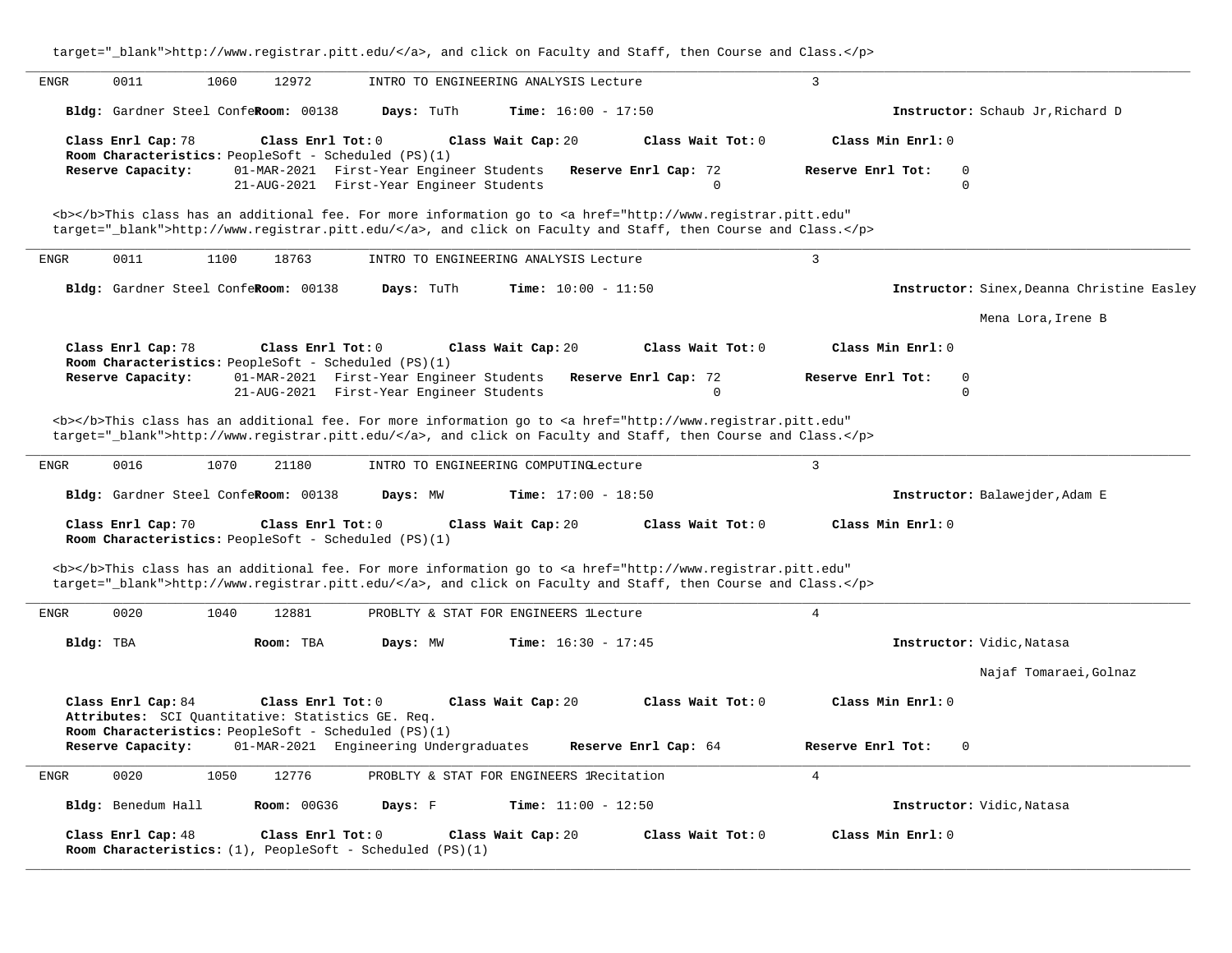| ${\tt ENGR}$ | 0020                                                                       | 1055 | 22776              |                                        | PROBLTY & STAT FOR ENGINEERS lLecture    |                      | 4              |                   |                           |  |
|--------------|----------------------------------------------------------------------------|------|--------------------|----------------------------------------|------------------------------------------|----------------------|----------------|-------------------|---------------------------|--|
|              | Bldg: Benedum Hall                                                         |      | Room: 01044        | Days: TuTh                             | <b>Time:</b> $12:30 - 13:45$             |                      |                |                   | Instructor: Zeng, Bo      |  |
|              |                                                                            |      |                    |                                        |                                          |                      |                |                   | Xu, Liang                 |  |
|              |                                                                            |      |                    |                                        |                                          |                      |                |                   | Alghamdi, Dhaifallah      |  |
|              | Class Enrl Cap: 84<br>Attributes: SCI Quantitative: Statistics GE. Req.    |      | Class Enrl Tot: 0  |                                        | Class Wait Cap: 20                       | Class Wait Tot: 0    |                | Class Min Enrl: 0 |                           |  |
|              | Room Characteristics: PeopleSoft - Scheduled (PS)(1)                       |      |                    |                                        |                                          |                      |                |                   |                           |  |
|              | Reserve Capacity:                                                          |      |                    | 01-MAR-2021 Engineering Undergraduates |                                          | Reserve Enrl Cap: 64 |                | Reserve Enrl Tot: | $\Omega$                  |  |
| <b>ENGR</b>  | 0020                                                                       | 1056 | 22777              |                                        | PROBLTY & STAT FOR ENGINEERS lRecitation |                      | $\overline{4}$ |                   |                           |  |
|              | Bldg: Benedum Hall                                                         |      | <b>Room: 00G29</b> | Days: Th                               | <b>Time:</b> $08:00 - 09:50$             |                      |                |                   | Instructor: Zeng, Bo      |  |
|              |                                                                            |      |                    |                                        |                                          |                      |                |                   | Alghamdi, Dhaifallah      |  |
|              |                                                                            |      |                    |                                        |                                          |                      |                |                   | Xu, Liang                 |  |
|              | Class Enrl Cap: 48<br>Room Characteristics: PeopleSoft - Scheduled (PS)(1) |      | Class Enrl Tot: 0  |                                        | Class Wait Cap: 20                       | Class Wait Tot: 0    |                | Class Min Enrl: 0 |                           |  |
| <b>ENGR</b>  | 0020                                                                       | 1057 | 22778              |                                        | PROBLTY & STAT FOR ENGINEERS IRecitation |                      | $\overline{4}$ |                   |                           |  |
|              | Bldg: Benedum Hall                                                         |      | <b>Room: 00G29</b> | Days: F                                | Time: $13:00 - 14:55$                    |                      |                |                   | Instructor: Zeng, Bo      |  |
|              |                                                                            |      |                    |                                        |                                          |                      |                |                   | Alghamdi, Dhaifallah      |  |
|              |                                                                            |      |                    |                                        |                                          |                      |                |                   | Xu, Liang                 |  |
|              | Class Enrl Cap: 48<br>Room Characteristics: PeopleSoft - Scheduled (PS)(1) |      | Class Enrl Tot: 0  |                                        | Class Wait Cap: 20                       | Class Wait Tot: 0    |                | Class Min Enrl: 0 |                           |  |
| <b>ENGR</b>  | 0020                                                                       | 1060 | 12882              |                                        | PROBLTY & STAT FOR ENGINEERS lRecitation |                      | $\overline{4}$ |                   |                           |  |
|              | Bldg: Benedum Hall                                                         |      | Room: 00G29        | Days: F                                | Time: $13:00 - 14:50$                    |                      |                |                   | Instructor: Vidic, Natasa |  |
|              | Class Enrl Cap: 60<br>Room Characteristics: PeopleSoft - Scheduled (PS)(1) |      | Class Enrl Tot: 0  |                                        | Class Wait Cap: 20                       | Class Wait Tot: 0    |                | Class Min Enrl: 0 |                           |  |
| ENGR         | 0020                                                                       | 1100 | 12980              |                                        | PROBLTY & STAT FOR ENGINEERS lLecture    |                      | $\overline{4}$ |                   |                           |  |
|              | Bldg: Benedum Hall                                                         |      | <b>Room:</b> 01044 | Days: TuTh                             | Time: $09:30 - 10:45$                    |                      |                |                   | Instructor: Vidic, Natasa |  |
|              |                                                                            |      |                    |                                        |                                          |                      |                |                   | Basulaiman, Kamal         |  |
|              | Class Enrl Cap: 84<br>Attributes: SCI Quantitative: Statistics GE. Req.    |      | Class Enrl Tot: 0  |                                        | Class Wait Cap: 20                       | Class Wait Tot: 0    |                | Class Min Enrl: 0 |                           |  |
|              | Room Characteristics: PeopleSoft - Scheduled (PS)(1)<br>Reserve Capacity:  |      |                    | 01-MAR-2021 Engineering Undergraduates |                                          | Reserve Enrl Cap: 64 |                | Reserve Enrl Tot: | $\mathbf 0$               |  |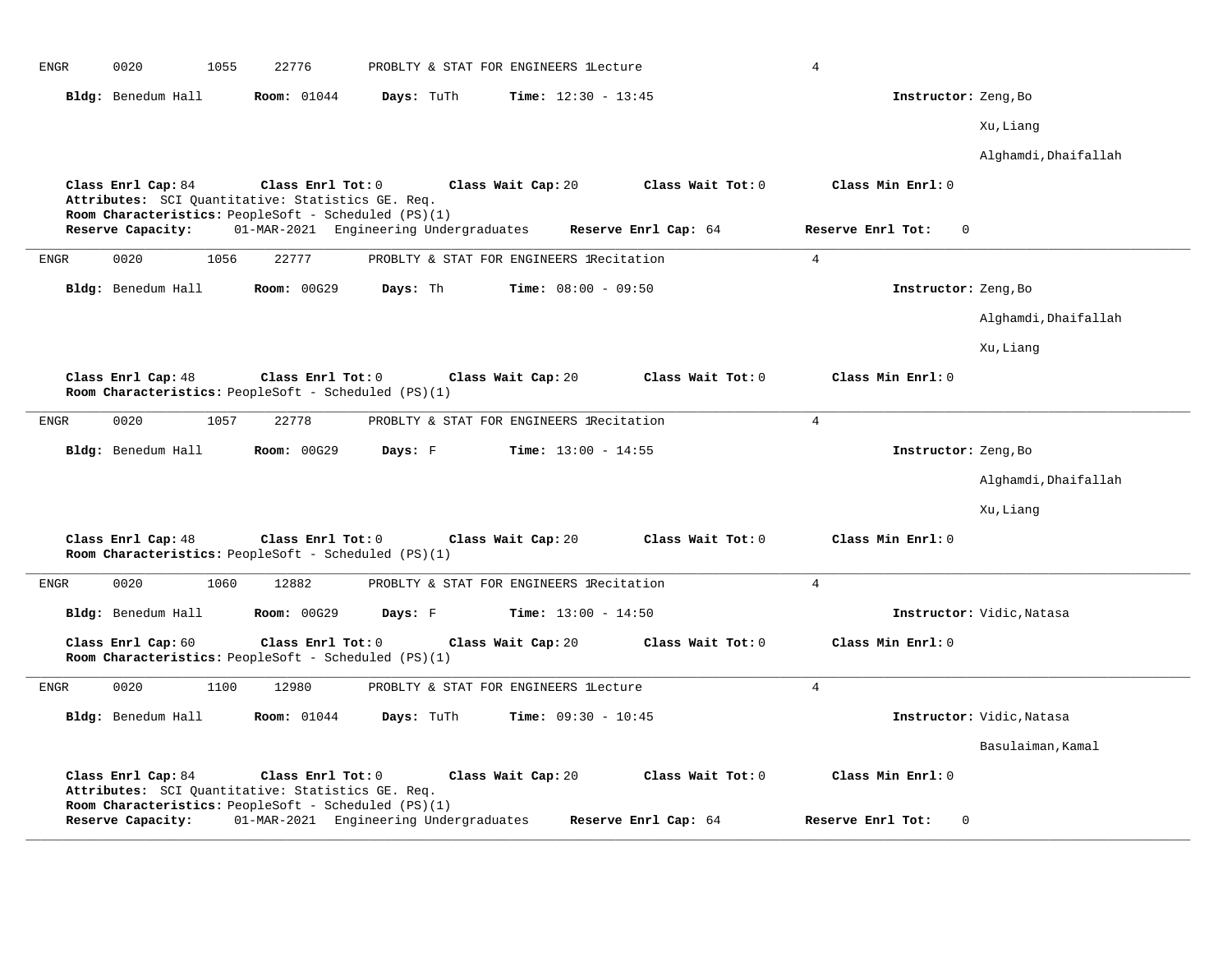#### Report ID: SR201 **University of Pittsburgh** Page No. 154 of 300 **Schedule of Classes for Fall Term 2021-2022** Run Date: 12/16/2020 **Academic Term** Run Time: 20:00:18

## **Swanson School of Engineering - Swanson School of Engineering - Subject: Engineering**

| Subject<br>Catalog Nbr Section Class Nbr                                    | Course Title<br>Component                                                                                                                                                                                                          | Units                                  | Topics                        |
|-----------------------------------------------------------------------------|------------------------------------------------------------------------------------------------------------------------------------------------------------------------------------------------------------------------------------|----------------------------------------|-------------------------------|
| 0020<br>1110<br><b>ENGR</b>                                                 | PROBLTY & STAT FOR ENGINEERS 1Recitation<br>12981                                                                                                                                                                                  | $\overline{4}$                         |                               |
| Bldg: Benedum Hall                                                          | <b>Room: 00G37</b><br>Days: F<br><b>Time:</b> $13:00 - 14:50$                                                                                                                                                                      |                                        | Instructor: Vidic, Natasa     |
| Class Enrl Cap: 43<br>Room Characteristics: PeopleSoft - Scheduled (PS)(1)  | Class Enrl Tot: 0<br>Class Wait Cap: 20                                                                                                                                                                                            | Class Min Enrl: 0<br>Class Wait Tot: 0 |                               |
| 0020<br>1120<br>ENGR                                                        | 12982<br>PROBLTY & STAT FOR ENGINEERS IRecitation                                                                                                                                                                                  | $\overline{4}$                         |                               |
| Bldg: Gardner Steel ConfeRoom: 00138                                        | Days: F<br><b>Time:</b> $08:00 - 09:50$                                                                                                                                                                                            |                                        | Instructor: Vidic, Natasa     |
| Class Enrl Cap: 48<br>Room Characteristics: PeopleSoft - Scheduled (PS)(1)  | Class Enrl Tot: 0<br>Class Wait Cap: 20                                                                                                                                                                                            | Class Wait Tot: 0<br>Class Min Enrl: 0 |                               |
| 0022<br>1030<br><b>ENGR</b>                                                 | 12777<br>MATERLS STRUCTURE & PROPERTIESLecture                                                                                                                                                                                     | 3                                      |                               |
| Bldg: TBA<br>Room: TBA                                                      | Days: MWF<br><b>Time:</b> $10:00 - 10:50$                                                                                                                                                                                          |                                        | Instructor: Piccone, Thomas J |
|                                                                             |                                                                                                                                                                                                                                    |                                        | Liu, Yulin                    |
| Class Enrl Cap: 105<br>Room Characteristics: PeopleSoft - Scheduled (PS)(1) | Class Enrl Tot: 0<br>Class Wait Cap: 20                                                                                                                                                                                            | Class Wait Tot: 0<br>Class Min Enrl: 0 |                               |
|                                                                             |                                                                                                                                                                                                                                    |                                        |                               |
|                                                                             | <b></b> This class has an additional fee. For more information go to <a <br="" href="http://www.registrar.pitt.edu">target="_blank"&gt;http://www.registrar.pitt.edu/</a> , and click on Faculty and Staff, then Course and Class. |                                        |                               |
| 0022<br>1040<br>ENGR                                                        | 12995<br>MATERLS STRUCTURE & PROPERTIESRecitation                                                                                                                                                                                  | 3                                      |                               |
| Bldg: TBA<br>Room: TBA                                                      | <b>Time:</b> $16:00 - 16:50$<br>Days: M                                                                                                                                                                                            |                                        | Instructor: Piccone, Thomas J |
| Class Enrl Cap: 105<br>Room Characteristics: PeopleSoft - Scheduled (PS)(1) | Class Enrl Tot: 0<br>Class Wait Cap: 20                                                                                                                                                                                            | Class Wait Tot: 0<br>Class Min Enrl: 0 |                               |
|                                                                             | <b></b> This class has an additional fee. For more information go to <a <br="" href="http://www.registrar.pitt.edu">target="_blank"&gt;http://www.registrar.pitt.edu/</a> , and click on Faculty and Staff, then Course and Class. |                                        |                               |
| 0022<br>1060<br>ENGR                                                        | 13201<br>MATERLS STRUCTURE & PROPERTIESLecture                                                                                                                                                                                     | 3                                      |                               |
| Bldg: TBA<br>Room: TBA                                                      | Time: $09:00 - 09:50$<br>Days: MWF                                                                                                                                                                                                 |                                        | Instructor: Nettleship, Ian   |
|                                                                             |                                                                                                                                                                                                                                    |                                        | Zheng, Chuyuan                |
| Class Enrl Cap: 84<br>Room Characteristics: PeopleSoft - Scheduled (PS)(1)  | Class Enrl Tot: 0<br>Class Wait Cap: 20                                                                                                                                                                                            | Class Min Enrl: 0<br>Class Wait Tot: 0 |                               |

**\_\_\_\_\_\_\_\_\_\_\_\_\_\_\_\_\_\_\_\_\_\_\_\_\_\_\_\_\_\_\_\_\_\_\_\_\_\_\_\_\_\_\_\_\_\_\_\_\_\_\_\_\_\_\_\_\_\_\_\_\_\_\_\_\_\_\_\_\_\_\_\_\_\_\_\_\_\_\_\_\_\_\_\_\_\_\_\_\_\_\_\_\_\_\_\_\_\_\_\_\_\_\_\_\_\_\_\_\_\_\_\_\_\_\_\_\_\_\_\_\_\_\_\_\_\_\_\_\_\_\_\_\_\_\_\_\_\_\_\_\_\_\_\_\_\_\_\_\_\_\_\_\_\_\_\_**

target="\_blank">http://www.registrar.pitt.edu/</a>, and click on Faculty and Staff, then Course and Class.</p>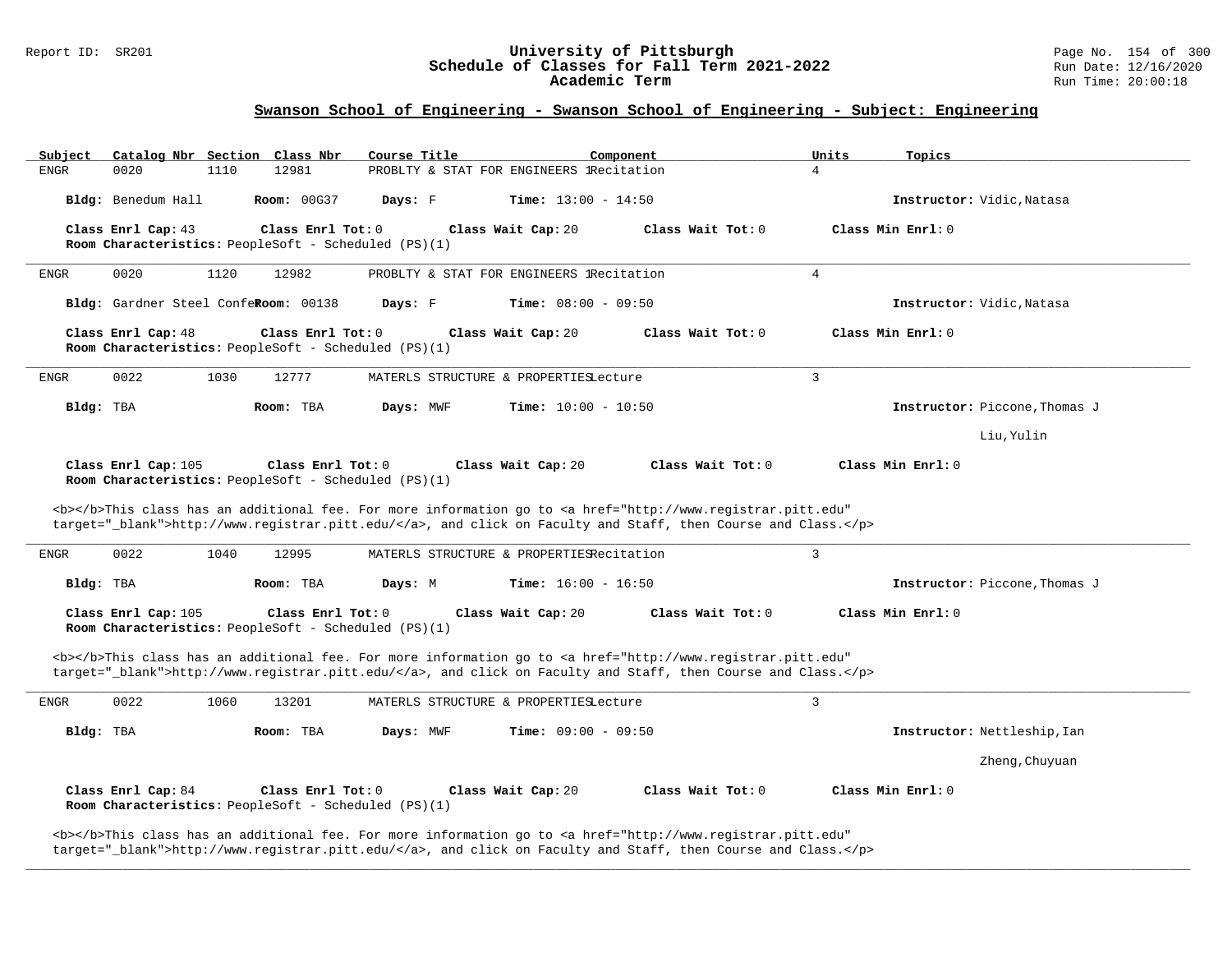| <b>ENGR</b> | 0022                                                    | 1070 | 13202              |                                                      | MATERLS STRUCTURE & PROPERTIESRecitation                       |                                                                                                                                                                                                                                    | 3                                            |  |
|-------------|---------------------------------------------------------|------|--------------------|------------------------------------------------------|----------------------------------------------------------------|------------------------------------------------------------------------------------------------------------------------------------------------------------------------------------------------------------------------------------|----------------------------------------------|--|
| Bldg: TBA   |                                                         |      | Room: TBA          | Days: M                                              | <b>Time:</b> $16:00 - 16:50$                                   |                                                                                                                                                                                                                                    | Instructor: Nettleship, Ian                  |  |
|             | Class Enrl Cap: 84                                      |      | Class Enrl Tot: 0  | Room Characteristics: PeopleSoft - Scheduled (PS)(1) | Class Wait Cap: 20                                             | Class Wait Tot: 0                                                                                                                                                                                                                  | Class Min Enrl: 0                            |  |
|             |                                                         |      |                    |                                                      |                                                                | <b></b> This class has an additional fee. For more information go to <a <br="" href="http://www.registrar.pitt.edu">target="_blank"&gt;http://www.registrar.pitt.edu/</a> , and click on Faculty and Staff, then Course and Class. |                                              |  |
| ENGR        | 0029                                                    | 1010 | 13001              |                                                      | INT'L FIELD PROJECT - CHILE Lecture                            |                                                                                                                                                                                                                                    | $\mathbf{1}$                                 |  |
|             | Bldg: TO BE ARRANGED                                    |      | Room: TBA          | Days: TBA                                            | <b>Time:</b> $00:00 - 00:00$                                   |                                                                                                                                                                                                                                    | Instructor: Staff                            |  |
|             | Class Enrl Cap: 6<br>Attributes: Latin American Studies |      | Class Enrl Tot: 0  |                                                      | Class Wait Cap: 6                                              | Class Wait $Tot: 0$                                                                                                                                                                                                                | Class Min Enrl: 0                            |  |
| ENGR        | 0081                                                    | 1100 | 13151              |                                                      | FRESHMAN ENGINEERING SEMINAR 1Seminar                          |                                                                                                                                                                                                                                    | $\Omega$                                     |  |
| Bldg: TBA   |                                                         |      | Room: TBA          | Days: Tu                                             | <b>Time:</b> $09:00 - 09:50$                                   |                                                                                                                                                                                                                                    | Instructor: Harvey, Jill Garon               |  |
|             | Class Enrl Cap: 270                                     |      | Class Enrl Tot: 0  | Room Characteristics: PeopleSoft - Scheduled (PS)(1) | Class Wait Cap: 20                                             | Class Wait Tot: 0                                                                                                                                                                                                                  | Class Min Enrl: 0                            |  |
|             | Reserve Capacity:                                       |      |                    | 21-AUG-2021 First-Year Engineer Students             | 01-MAR-2021 First-Year Engineer Students Reserve Enrl Cap: 38  | $\Omega$                                                                                                                                                                                                                           | Reserve Enrl Tot:<br>$\mathbf 0$<br>$\Omega$ |  |
| ENGR        | 0081                                                    | 1110 | 23055              |                                                      | FRESHMAN ENGINEERING SEMINAR 1Seminar                          |                                                                                                                                                                                                                                    | $\Omega$                                     |  |
| Bldg: TBA   |                                                         |      | Room: TBA          | Days: Th                                             | <b>Time:</b> $09:00 - 09:50$                                   |                                                                                                                                                                                                                                    | Instructor: Harvey, Jill Garon               |  |
|             | Class Enrl Cap: 295                                     |      | Class Enrl Tot: 0  | Room Characteristics: PeopleSoft - Scheduled (PS)(1) | Class Wait Cap: 20                                             | Class Wait Tot: 0                                                                                                                                                                                                                  | Class Min Enrl: 0                            |  |
|             | Reserve Capacity:                                       |      |                    | 21-AUG-2021 First-Year Engineer Students             | 01-MAR-2021 First-Year Engineer Students Reserve Enrl Cap: 295 | $\Omega$                                                                                                                                                                                                                           | Reserve Enrl Tot:<br>$\Omega$<br>$\Omega$    |  |
| ENGR        | 0081                                                    | 1150 | 16684              |                                                      | FRESHMAN ENGINEERING SEMINAR IRecitation                       |                                                                                                                                                                                                                                    | $\Omega$                                     |  |
|             | Bldg: Benedum Hall                                      |      | <b>Room: 00G24</b> | Days: M                                              | <b>Time:</b> $10:00 - 10:50$                                   |                                                                                                                                                                                                                                    | Instructor: Kincaid, Abby Marie Michael      |  |
|             | Class Enrl Cap: 31                                      |      | Class Enrl Tot: 0  | Room Characteristics: PeopleSoft - Scheduled (PS)(1) | Class Wait Cap: 20                                             | Class Wait Tot: 0                                                                                                                                                                                                                  | Class Min Enrl: 0                            |  |
| ENGR        | 0081                                                    | 1155 | 18699              |                                                      | FRESHMAN ENGINEERING SEMINAR IRecitation                       |                                                                                                                                                                                                                                    | $\Omega$                                     |  |
|             | Bldg: Benedum Hall                                      |      | <b>Room: 00227</b> | Days: M                                              | <b>Time:</b> $16:00 - 16:50$                                   |                                                                                                                                                                                                                                    | Instructor: Harvey, Jill Garon               |  |
|             | Class Enrl Cap: 28                                      |      | Class Enrl Tot: 0  | Room Characteristics: PeopleSoft - Scheduled (PS)(1) | Class Wait Cap: 20                                             | Class Wait Tot: 0                                                                                                                                                                                                                  | Class Min Enrl: 0                            |  |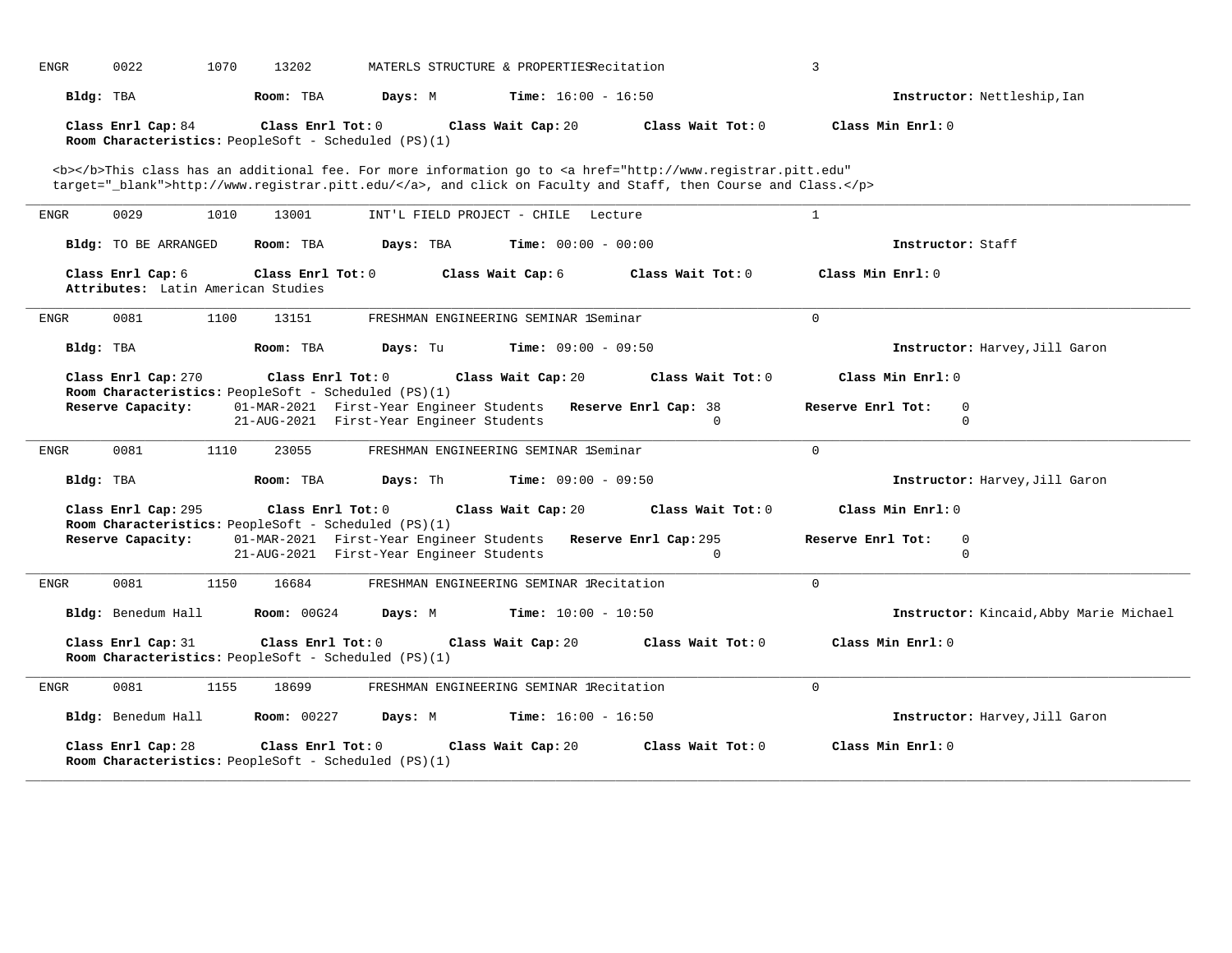#### Report ID: SR201 **University of Pittsburgh** Page No. 156 of 300 **Schedule of Classes for Fall Term 2021-2022** Run Date: 12/16/2020 **Academic Term** Run Time: 20:00:18

| Catalog Nbr Section Class Nbr<br>Course Title<br>Component<br>Subject                                                                      | Units<br>Topics                         |
|--------------------------------------------------------------------------------------------------------------------------------------------|-----------------------------------------|
| 12975<br>FRESHMAN ENGINEERING SEMINAR lRecitation<br><b>ENGR</b><br>0081<br>1170                                                           | $\Omega$                                |
| Bldg: Benedum Hall<br><b>Room: 00229</b><br>Days: W<br><b>Time:</b> $12:00 - 12:50$                                                        | Instructor: Kincaid, Abby Marie Michael |
| Class Enrl Cap: 31<br>Class Enrl Tot: 0<br>Class Wait Cap: 20<br>Class Wait Tot: 0                                                         | Class Min Enrl: 0                       |
| Room Characteristics: PeopleSoft - Scheduled (PS)(1)                                                                                       |                                         |
| 0081<br>12977<br>ENGR<br>1180<br>FRESHMAN ENGINEERING SEMINAR IRecitation                                                                  | $\Omega$                                |
| Bldg: Gardner Steel ConfeRoom: 00138<br>Days: M<br><b>Time:</b> $13:00 - 13:50$                                                            | Instructor: Kincaid, Abby Marie Michael |
| Class Enrl Cap: 31<br>Class Enrl Tot: 0<br>Class Wait Cap: 20<br>Class Wait Tot: 0<br>Room Characteristics: PeopleSoft - Scheduled (PS)(1) | Class Min Enrl: 0                       |
| 0081<br>1190<br>13064<br>FRESHMAN ENGINEERING SEMINAR lRecitation<br>ENGR                                                                  | $\Omega$                                |
|                                                                                                                                            |                                         |
| Bldg: TBA<br>Room: TBA<br>Days: M<br><b>Time:</b> $13:00 - 13:50$                                                                          | Instructor: Washko, Kaitlyn             |
| Class Enrl Cap: 31<br>Class Enrl Tot: 0<br>Class Wait Cap: 20<br>Class Wait Tot: 0<br>Room Characteristics: PeopleSoft - Scheduled (PS)(1) | Class Min Enrl: 0                       |
| 0081<br>1200<br>12976<br>FRESHMAN ENGINEERING SEMINAR IRecitation<br>ENGR                                                                  | $\Omega$                                |
| Bldg: Benedum Hall<br><b>Room: 00227</b><br>Days: W<br>$Time: 11:00 - 11:50$                                                               | Instructor: Kiska, Devin N              |
| Class Enrl Tot: 0<br>Class Enrl Cap: 31<br>Class Wait Cap: 20<br>Class Wait Tot: 0<br>Room Characteristics: PeopleSoft - Scheduled (PS)(1) | Class Min Enrl: 0                       |
| 0081<br>1210<br>12986<br>FRESHMAN ENGINEERING SEMINAR lRecitation<br>ENGR                                                                  | $\Omega$                                |
| Bldg: Benedum Hall<br><b>Room: 00G24</b><br><b>Time:</b> $11:00 - 11:50$<br>Days: M                                                        | Instructor: Washko, Kaitlyn             |
| Class Enrl Cap: 31<br>Class Enrl Tot: 0<br>Class Wait Cap: 20<br>Class Wait Tot: 0<br>Room Characteristics: PeopleSoft - Scheduled (PS)(1) | Class Min Enrl: 0                       |
| 0081<br>1250<br>12978<br>FRESHMAN ENGINEERING SEMINAR IRecitation<br>ENGR                                                                  | $\Omega$                                |
| Bldg: Benedum Hall<br><b>Room: 00G27</b><br>Days: Tu<br><b>Time:</b> $16:00 - 16:50$                                                       | Instructor: Kincaid, Abby Marie Michael |
| Class Enrl Cap: 31<br>Class Enrl Tot: 0<br>Class Wait Cap: 20<br>Class Wait Tot: 0<br>Room Characteristics: PeopleSoft - Scheduled (PS)(1) | Class Min Enrl: 0                       |
| 0081<br>1260<br>12983<br>FRESHMAN ENGINEERING SEMINAR lRecitation<br>ENGR                                                                  | $\Omega$                                |
| Bldg: Benedum Hall<br><b>Room: 00320</b><br><b>Time:</b> $10:00 - 10:50$<br>Days: Tu                                                       | Instructor: Kiska, Devin N              |
| Class Enrl Cap: 31<br>Class Enrl Tot: 0<br>Class Wait Cap: 20<br>Class Wait Tot: 0                                                         | Class Min Enrl: 0                       |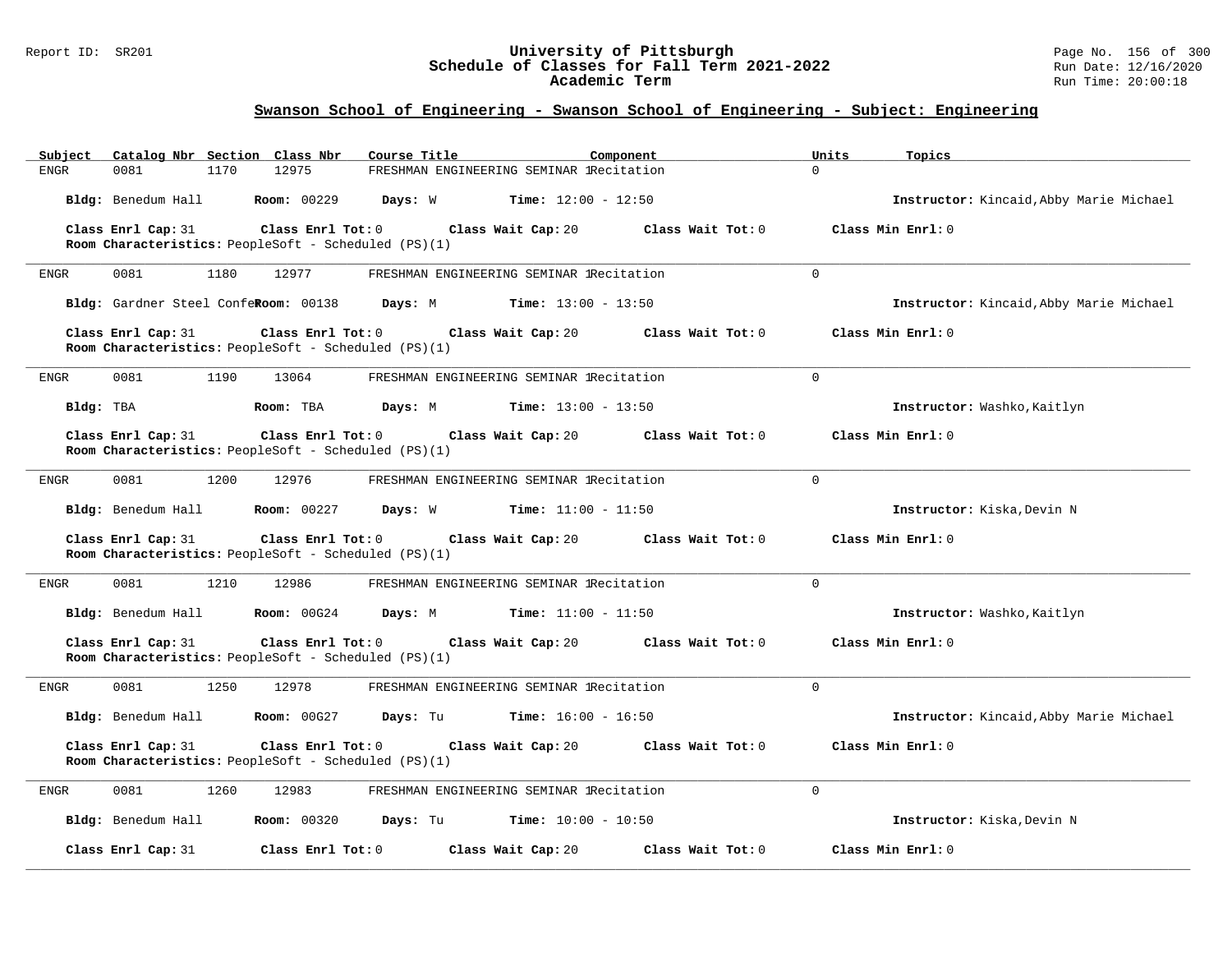| ENGR        | 0081<br>1295                                                               | 18700                   |          | FRESHMAN ENGINEERING SEMINAR IRecitation     |                     | $\mathbf 0$                             |
|-------------|----------------------------------------------------------------------------|-------------------------|----------|----------------------------------------------|---------------------|-----------------------------------------|
|             | Bldg: Benedum Hall                                                         | Room: 00G24             | Days: W  | $Time: 09:00 - 09:50$                        |                     | Instructor: Kiska, Devin N              |
|             | Class Enrl Cap: 31<br>Room Characteristics: PeopleSoft - Scheduled (PS)(1) | Class Enrl Tot: 0       |          | Class Wait Cap: 20                           | Class Wait Tot: 0   | Class Min Enrl: 0                       |
| ENGR        | 0081<br>1300                                                               | 12984                   |          | FRESHMAN ENGINEERING SEMINAR IRecitation     |                     | $\Omega$                                |
|             | Bldg: Benedum Hall                                                         | Room: 00G24             | Days: W  | <b>Time:</b> $12:00 - 12:50$                 |                     | Instructor: Washko, Kaitlyn             |
|             | Class Enrl Cap: 31<br>Room Characteristics: PeopleSoft - Scheduled (PS)(1) | Class Enrl Tot: 0       |          | Class Wait Cap: 20                           | Class Wait Tot: 0   | Class Min Enrl: 0                       |
| ENGR        | 0081<br>1330                                                               | 12987                   |          | FRESHMAN ENGINEERING SEMINAR IRecitation     |                     | $\Omega$                                |
| Bldg: TBA   |                                                                            | Room: TBA               | Days: Th | $Time: 11:00 - 11:50$                        |                     | Instructor: Washko, Kaitlyn             |
|             | Class Enrl Cap: 31<br>Room Characteristics: PeopleSoft - Scheduled (PS)(1) | Class Enrl Tot: 0       |          | Class Wait Cap: 20                           | Class Wait Tot: $0$ | Class Min Enrl: 0                       |
| ENGR        | 0081<br>1340                                                               | 12985                   |          | FRESHMAN ENGINEERING SEMINAR IRecitation     |                     | $\Omega$                                |
|             | Bldg: Benedum Hall                                                         | <b>Room:</b> 00227      |          | <b>Days:</b> Th <b>Time:</b> $15:00 - 15:50$ |                     | Instructor: Kiska, Devin N              |
|             | Class Enrl Cap: 31<br>Room Characteristics: PeopleSoft - Scheduled (PS)(1) | Class Enrl Tot: 0       |          | Class Wait Cap: 20                           | Class Wait Tot: 0   | Class Min Enrl: 0                       |
| ENGR        | 0081<br>1475                                                               | 24022                   |          | FRESHMAN ENGINEERING SEMINAR lRecitation     |                     | $\Omega$                                |
| Bldg: TBA   |                                                                            | Room: TBA               | Days: Tu | <b>Time:</b> $14:00 - 14:50$                 |                     | Instructor: Kincaid, Abby Marie Michael |
|             | Class Enrl Cap: 31<br>Room Characteristics: PeopleSoft - Scheduled (PS)(1) | Class Enrl Tot: 0       |          | Class Wait Cap: 20                           | Class Wait Tot: 0   | Class Min Enrl: 0                       |
| ENGR        | 0081<br>1505                                                               | 27032                   |          | FRESHMAN ENGINEERING SEMINAR lRecitation     |                     | $\mathbf 0$                             |
|             | Bldg: Benedum Hall                                                         | <b>Room: 00227</b>      |          | <b>Days:</b> Tu <b>Time:</b> $13:00 - 13:50$ |                     | Instructor: Kiska, Devin N              |
|             | Class Enrl Cap: 31<br>Room Characteristics: PeopleSoft - Scheduled (PS)(1) | $Class$ $Enrl$ $Tot: 0$ |          | Class Wait Cap: 20                           | Class Wait Tot: 0   | Class Min Enrl: 0                       |
| <b>ENGR</b> | 0081<br>1510                                                               | 28812                   |          | FRESHMAN ENGINEERING SEMINAR IRecitation     |                     | $\Omega$                                |
|             | Bldg: Benedum Hall Room: 00G36                                             |                         |          | <b>Days:</b> M <b>Time:</b> $09:00 - 09:50$  |                     | Instructor: Harvey, Jill Garon          |
|             | Class Enrl Cap: 28<br>Room Characteristics: PeopleSoft - Scheduled (PS)(1) | Class Enrl Tot: 0       |          | Class Wait Cap: 20                           | Class Wait Tot: 0   | Class Min Enrl: 0                       |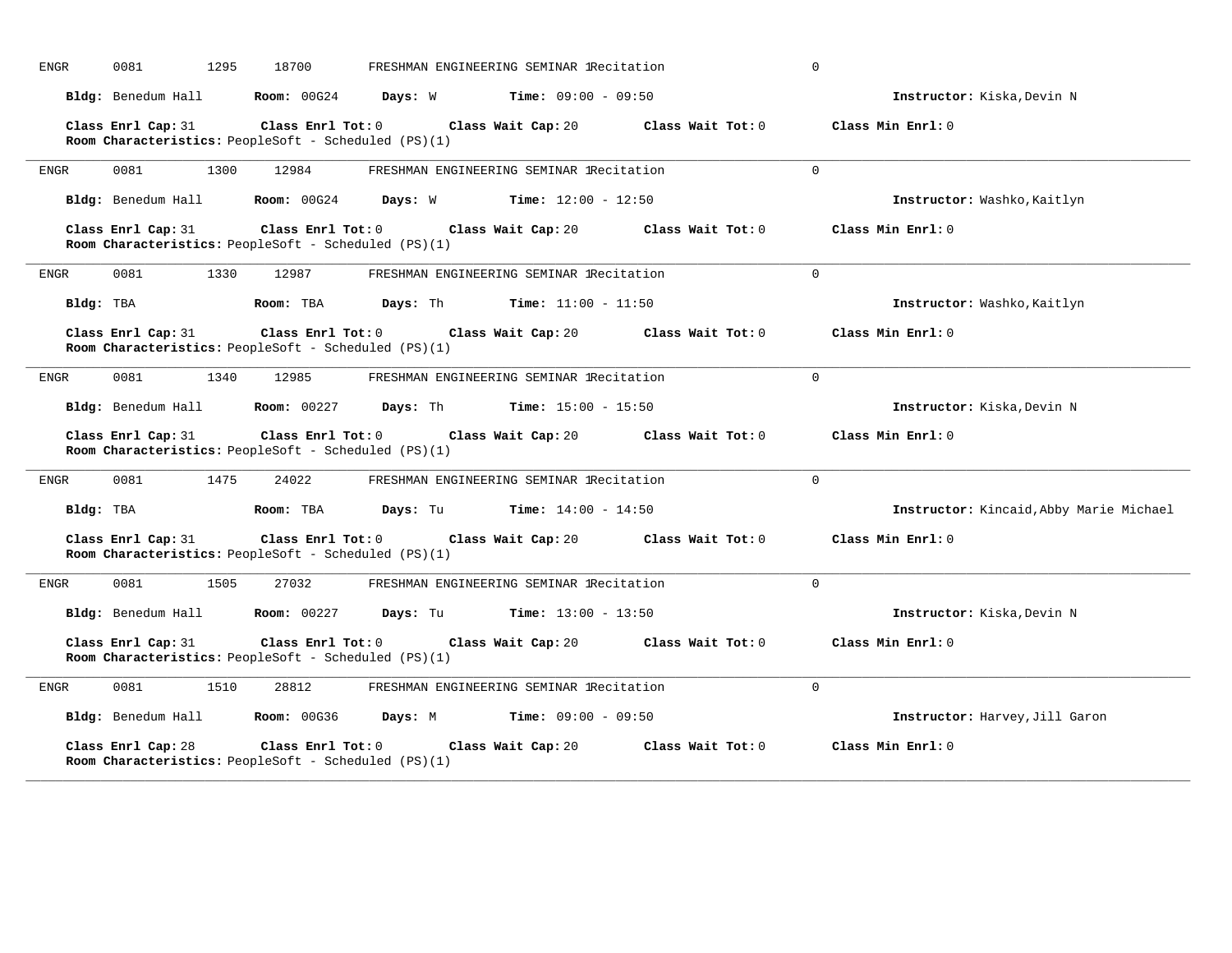#### Report ID: SR201 **University of Pittsburgh** Page No. 158 of 300 **Schedule of Classes for Fall Term 2021-2022** Run Date: 12/16/2020 **Academic Term** Run Time: 20:00:18

| Catalog Nbr Section Class Nbr<br>Subject                                                         | Course Title<br>Component                                                                                            | Units             | Topics                            |  |  |  |
|--------------------------------------------------------------------------------------------------|----------------------------------------------------------------------------------------------------------------------|-------------------|-----------------------------------|--|--|--|
| <b>ENGR</b><br>0081<br>1515<br>28813                                                             | FRESHMAN ENGINEERING SEMINAR IRecitation                                                                             | $\Omega$          |                                   |  |  |  |
| Bldg: Benedum Hall<br><b>Room: 00G27</b>                                                         | Days: W<br>$Time: 10:00 - 10:50$                                                                                     |                   | Instructor: Washko, Kaitlyn       |  |  |  |
| Class Enrl Cap: 31<br>Class Enrl Tot: 0<br>Room Characteristics: PeopleSoft - Scheduled (PS)(1)  | Class Wait Cap: 20                                                                                                   | Class Wait Tot: 0 | Class Min Enrl: 0                 |  |  |  |
| 0087<br>1030<br>16651<br><b>ENGR</b>                                                             | TRANSFER SEMINAR<br>Seminar                                                                                          | $\Omega$          |                                   |  |  |  |
| Bldg: TBA<br>Room: TBA                                                                           | Days: M<br><b>Time:</b> $14:00 - 14:50$                                                                              |                   | Instructor: Kirchhof, Christopher |  |  |  |
| Class Enrl Cap: 120<br>Class Enrl Tot: 0<br>Room Characteristics: PeopleSoft - Scheduled (PS)(1) | Class Wait Cap: 20                                                                                                   | Class Wait Tot: 0 | Class Min Enrl: 0                 |  |  |  |
| 0087<br>1040<br><b>ENGR</b><br>26469                                                             | TRANSFER SEMINAR<br>Recitation                                                                                       | $\Omega$          |                                   |  |  |  |
| Bldg: Benedum Hall<br><b>Room: 00227</b>                                                         | <b>Days:</b> Th <b>Time:</b> $13:00 - 13:50$                                                                         |                   | Instructor: Staff                 |  |  |  |
| Class Enrl Cap: 20                                                                               | Class Enrl Tot: 0<br>Class Wait Cap: 20<br>Class Wait Tot: 0<br>Room Characteristics: PeopleSoft - Scheduled (PS)(1) |                   |                                   |  |  |  |
| 0087<br>1050<br>26470<br>ENGR                                                                    | TRANSFER SEMINAR<br>Recitation                                                                                       | $\Omega$          |                                   |  |  |  |
| Bldg: Benedum Hall<br><b>Room: 00G37</b>                                                         | Days: Th<br><b>Time:</b> $15:00 - 15:50$                                                                             |                   | Instructor: Staff                 |  |  |  |
| Class Enrl Cap: 20<br>Class Enrl Tot: 0<br>Room Characteristics: PeopleSoft - Scheduled (PS)(1)  | Class Wait Cap: 20                                                                                                   | Class Wait Tot: 0 | Class Min Enrl: 0                 |  |  |  |
| 0087<br>1060<br>26471<br>ENGR                                                                    | Recitation<br>TRANSFER SEMINAR                                                                                       | $\Omega$          |                                   |  |  |  |
| Bldg: TBA<br>Room: TBA                                                                           | Days: Th<br><b>Time:</b> $16:00 - 16:50$                                                                             |                   | Instructor: Staff                 |  |  |  |
| Class Enrl Cap: 20<br>Class Enrl Tot: 0<br>Room Characteristics: PeopleSoft - Scheduled (PS)(1)  | Class Wait Tot: 0                                                                                                    | Class Min Enrl: 0 |                                   |  |  |  |
| 0087<br>1070<br>16652<br>ENGR                                                                    | TRANSFER SEMINAR<br>Recitation                                                                                       | $\mathbf 0$       |                                   |  |  |  |
| Bldg: Benedum Hall<br><b>Room: 00G30</b>                                                         | Days: Th<br><b>Time:</b> $15:00 - 15:50$                                                                             |                   | Instructor: Staff                 |  |  |  |
| Class Enrl Cap: 20<br>Class Enrl Tot: 0<br>Room Characteristics: PeopleSoft - Scheduled (PS)(1)  | Class Wait Cap: 20                                                                                                   | Class Wait Tot: 0 | Class Min Enrl: 0                 |  |  |  |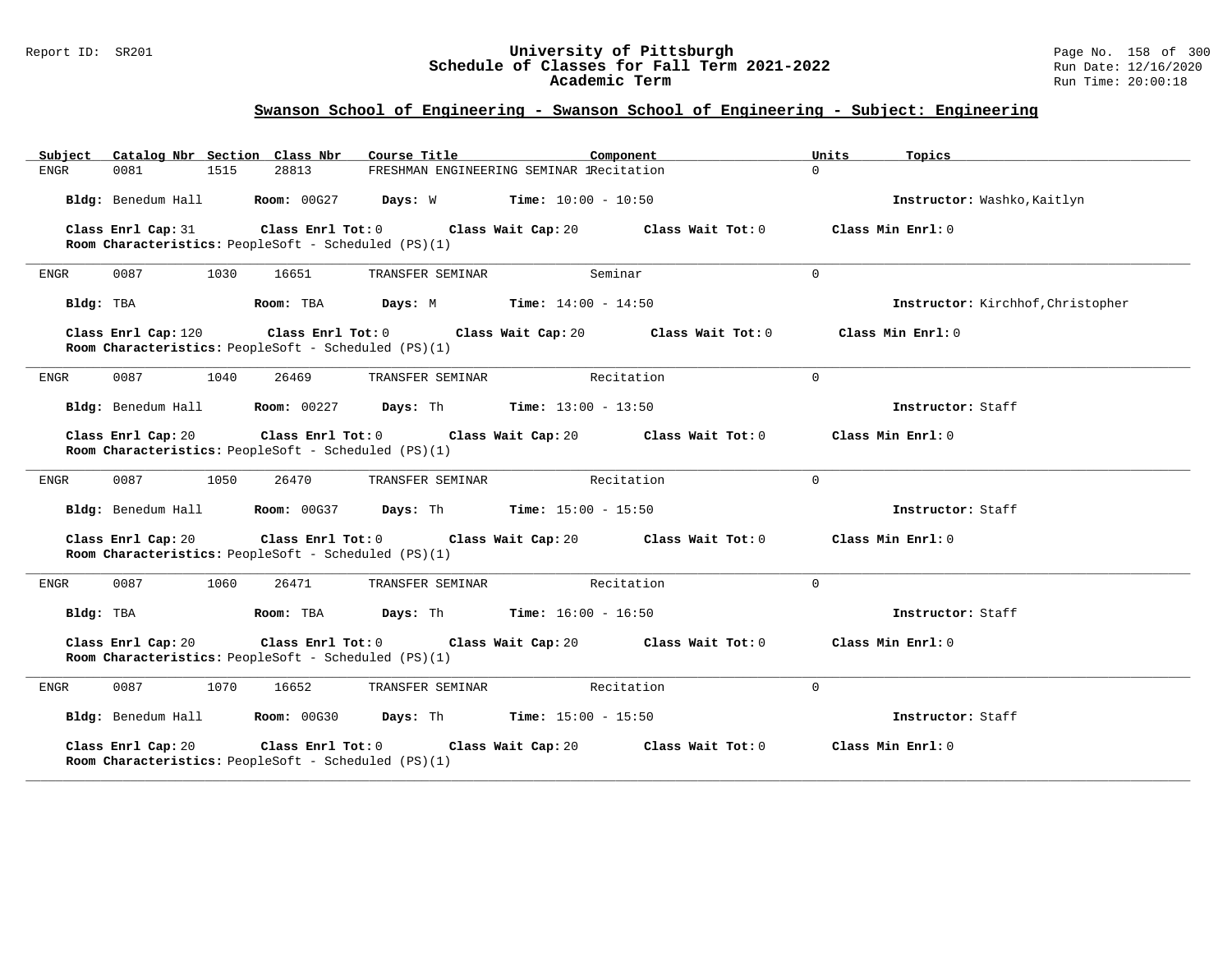#### Report ID: SR201 **University of Pittsburgh** Page No. 159 of 300 **Schedule of Classes for Fall Term 2021-2022** Run Date: 12/16/2020 **Academic Term** Run Time: 20:00:18

| Catalog Nbr Section Class Nbr<br>Subject                                                        | Course Title                                  | Component             | Units<br>Topics                   |
|-------------------------------------------------------------------------------------------------|-----------------------------------------------|-----------------------|-----------------------------------|
| 0087<br>1080<br>21056<br>ENGR                                                                   | TRANSFER SEMINAR                              | Recitation            | $\Omega$                          |
| Bldg: Benedum Hall<br><b>Room: 01045</b>                                                        | Days: W                                       | $Time: 11:00 - 11:50$ | Instructor: Staff                 |
| Class Enrl Cap: 20<br>Class Enrl Tot: 0<br>Room Characteristics: PeopleSoft - Scheduled (PS)(1) | Class Wait Cap: 20                            | Class Wait Tot: 0     | Class Min Enrl: 0                 |
| 0087<br>1090<br>16653<br>ENGR                                                                   | TRANSFER SEMINAR                              | Recitation            | $\mathbf 0$                       |
| Bldg: Benedum Hall<br><b>Room:</b> 00227                                                        | <b>Days:</b> Th <b>Time:</b> $16:00 - 16:50$  |                       | Instructor: Staff                 |
| Class Enrl Cap: 20<br>Room Characteristics: PeopleSoft - Scheduled (PS)(1)                      | Class Enrl Tot: 0 Class Wait Cap: 20          | Class Wait Tot: 0     | Class Min Enrl: 0                 |
| ENGR<br>0087<br>1100<br>26462                                                                   | TRANSFER SEMINAR                              | Seminar               | $\Omega$                          |
| Bldg: TBA<br>Room: TBA                                                                          | <b>Days:</b> M <b>Time:</b> $15:00 - 15:50$   |                       | Instructor: Kirchhof, Christopher |
| Class Enrl Cap: 120<br>Room Characteristics: PeopleSoft - Scheduled (PS)(1)                     | $Class$ $Enr1$ $Tot: 0$<br>Class Wait Cap: 20 | Class Wait Tot: 0     | Class Min Enrl: 0                 |
| 0087<br>ENGR<br>1105<br>26463                                                                   | TRANSFER SEMINAR                              | Recitation            | $\Omega$                          |
| Bldg: TBA<br>Room: TBA                                                                          | <b>Days:</b> Tu <b>Time:</b> $11:00 - 11:50$  |                       | Instructor: Staff                 |
| Class Enrl Cap: 20<br>Room Characteristics: PeopleSoft - Scheduled (PS)(1)                      | Class Enrl Tot: 0 Class Wait Cap: 20          | Class Wait Tot: 0     | Class Min Enrl: 0                 |
| 0087<br>1110<br>26464<br>ENGR                                                                   | TRANSFER SEMINAR                              | Recitation            | $\Omega$                          |
| Bldg: Benedum Hall<br><b>Room: 00G37</b>                                                        | <b>Days:</b> Tu <b>Time:</b> $15:00 - 15:50$  |                       | Instructor: Staff                 |
| Class Enrl Cap: 20<br>Class Enrl Tot: 0<br>Room Characteristics: PeopleSoft - Scheduled (PS)(1) | Class Wait Cap: 20                            | Class Wait Tot: 0     | Class Min Enrl: 0                 |
| <b>ENGR</b><br>0087<br>1115<br>26465                                                            | TRANSFER SEMINAR                              | Recitation            | 0                                 |
| Bldg: Benedum Hall<br><b>Room: 00G27</b>                                                        | Days: W                                       | $Time: 11:00 - 11:50$ | Instructor: Staff                 |
| Class Enrl Cap: 20<br>Class Enrl Tot: 0<br>Room Characteristics: PeopleSoft - Scheduled (PS)(1) | Class Wait Cap: 20                            | Class Wait Tot: 0     | Class Min Enrl: 0                 |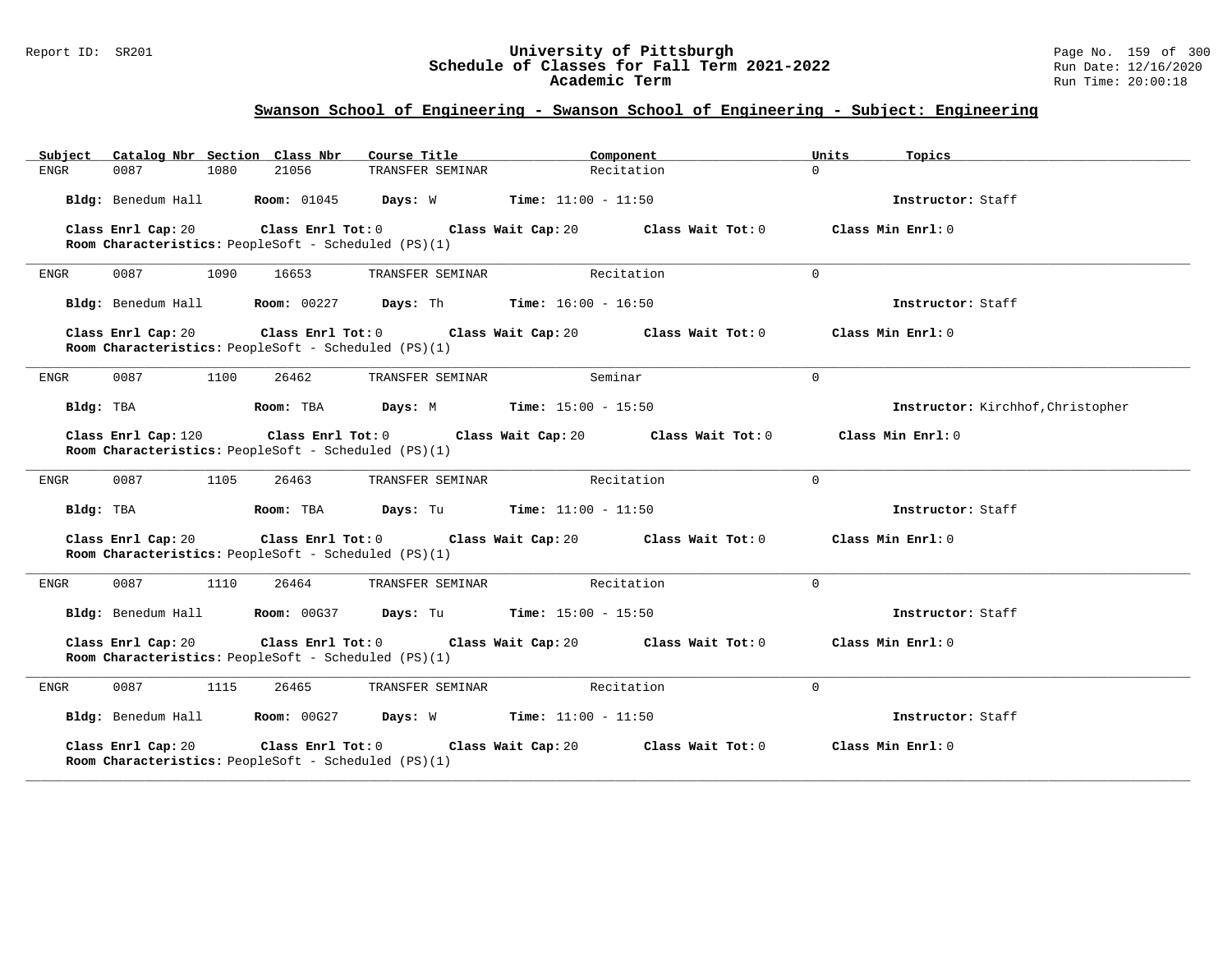#### Report ID: SR201 **University of Pittsburgh** Page No. 160 of 300 **Schedule of Classes for Fall Term 2021-2022** Run Date: 12/16/2020 **Academic Term** Run Time: 20:00:18

| Catalog Nbr Section Class Nbr<br>Subject | Course Title                                                              | Component                               | Units<br>Topics                     |
|------------------------------------------|---------------------------------------------------------------------------|-----------------------------------------|-------------------------------------|
| 0087<br>1120<br><b>ENGR</b>              | 26466<br>TRANSFER SEMINAR                                                 | Recitation                              | $\Omega$                            |
| Bldg: TBA                                | Days: W<br>Room: TBA                                                      | <b>Time:</b> $14:00 - 14:50$            | Instructor: Staff                   |
| Class Enrl Cap: 20                       | Class Enrl Tot: 0<br>Room Characteristics: PeopleSoft - Scheduled (PS)(1) | Class Wait Cap: 20<br>Class Wait Tot: 0 | Class Min Enrl: 0                   |
| 1125<br><b>ENGR</b><br>0087              | TRANSFER SEMINAR<br>26467                                                 | Recitation                              | $\mathbf{0}$                        |
| Bldg: Benedum Hall                       | <b>Room: 00G30</b><br>Days: W                                             | <b>Time:</b> $14:00 - 14:50$            | Instructor: Staff                   |
| Class Enrl Cap: 20                       | Class Enrl Tot: 0<br>Room Characteristics: PeopleSoft - Scheduled (PS)(1) | Class Wait Cap: 20<br>Class Wait Tot: 0 | Class Min Enrl: 0                   |
| 0087<br><b>ENGR</b><br>1130              | 26468<br>TRANSFER SEMINAR                                                 | Recitation                              | $\Omega$                            |
| Bldg: TBA                                | Days: Th<br>Room: TBA                                                     | <b>Time:</b> $13:00 - 13:50$            | Instructor: Staff                   |
| Class Enrl Cap: 20                       | Class Enrl Tot: 0<br>Room Characteristics: PeopleSoft - Scheduled (PS)(1) | Class Wait Cap: 20<br>Class Wait Tot: 0 | Class Min Enrl: 0                   |
| 0088<br>1030<br><b>ENGR</b>              | 12778<br>LEARNING AND COUNSELING                                          | Practicum                               | $\mathbf{0}$                        |
| Bldg: Benedum Hall                       | <b>Room: 00669</b><br>Days: MW                                            | <b>Time:</b> $14:00 - 14:50$            | Instructor: Stuck, Shaunna M        |
|                                          |                                                                           |                                         | Paul, Cheryl                        |
| Class Enrl Cap: 35                       | Class Enrl Tot: 0<br>Class Wait Cap: 20                                   | Class Wait Tot: 0                       | Class Min Enrl: 0                   |
| 0089<br>1030<br><b>ENGR</b>              | 12779<br>COUNSELING                                                       | Practicum                               | $\mathbf 0$                         |
| Bldg: Benedum Hall                       | <b>Room: 00669</b><br>Days: MW                                            | <b>Time:</b> $13:00 - 13:50$            | Instructor: Paul, Cheryl            |
|                                          |                                                                           |                                         | Stuck, Shaunna M                    |
| Class Enrl Cap: 35                       | Class Enrl Tot: 0                                                         | Class Wait Cap: 20<br>Class Wait Tot: 0 | Class Min Enrl: 0                   |
| 0131<br>1030<br><b>ENGR</b>              | 12831                                                                     | STATICS FOR CIVIL & ENV ENGRS Lecture   | $\overline{3}$                      |
| Bldg: Benedum Hall                       | <b>Room: 00318</b><br>Days: F                                             | $Time: 13:00 - 13:50$                   | Instructor: Iannacchione, Anthony T |
| Bldg: Benedum Hall                       | <b>Room: 00318</b><br>Days: MW                                            | <b>Time:</b> $13:00 - 13:50$            | Instructor: Iannacchione, Anthony T |
| Class Enrl Cap: 84                       | Class Enrl Tot: 0                                                         | Class Wait Tot: 0<br>Class Wait Cap: 20 | Class Min Enrl: 0                   |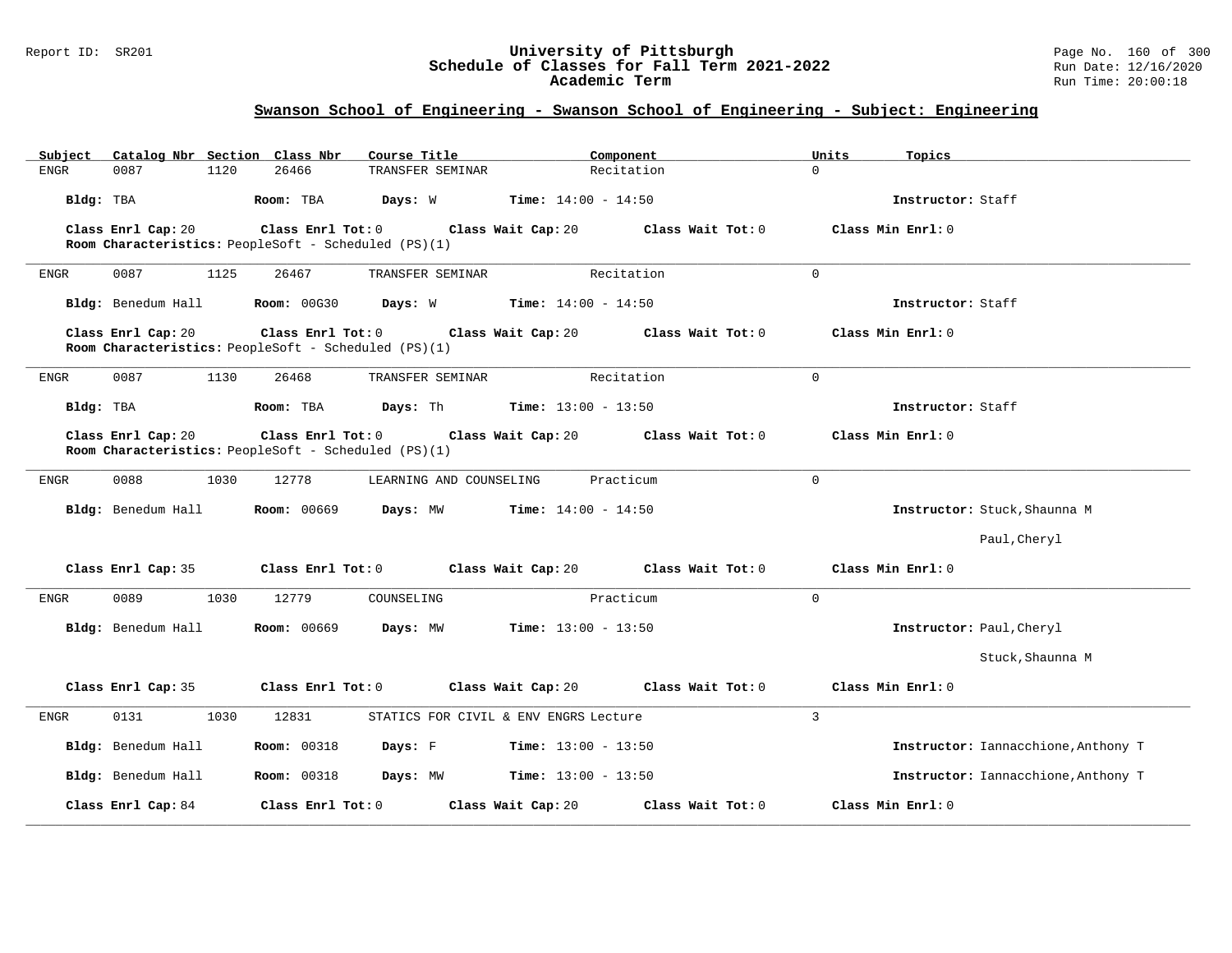### Report ID: SR201 **University of Pittsburgh** Page No. 161 of 300 **Schedule of Classes for Fall Term 2021-2022** Run Date: 12/16/2020 **Academic Term** Run Time: 20:00:18

| Catalog Nbr Section Class Nbr<br>Subject | Course Title                                                                 | Component                                 | Units<br>Topics                    |
|------------------------------------------|------------------------------------------------------------------------------|-------------------------------------------|------------------------------------|
| 0135<br>1020<br><b>ENGR</b>              | 12950                                                                        | STATICS & MECHC OF MATERIALS lLecture     | 3                                  |
| Bldg: TBA                                | Room: TBA<br>Days: MWF                                                       | Time: $12:00 - 12:50$                     | Instructor: Barry, Matthew Michael |
|                                          |                                                                              |                                           | Lantgios, Iza Grace                |
| Class Enrl Cap: 125                      | Class Enrl Tot: 0<br>Room Characteristics: PeopleSoft - Scheduled (PS)(1)    | Class Wait Cap: 20<br>Class Wait Tot: 0   | Class Min Enrl: 0                  |
| 0135<br>1030<br>ENGR                     | 25626                                                                        | STATICS & MECHC OF MATERIALS lLecture     | $\overline{3}$                     |
| Bldg: TBA                                | Room: TBA<br>Days: MWF                                                       | <b>Time:</b> $12:00 - 12:50$              | Instructor: Smolinski, Patrick     |
|                                          |                                                                              |                                           | Zhang, Siming                      |
| Class Enrl Cap: 60                       | Class Enrl Tot: 0<br>Room Characteristics: PeopleSoft - Scheduled (PS)(1)    | Class Wait Cap: 20<br>Class Wait Tot: 0   | Class Min Enrl: 0                  |
| 0135<br>1040<br><b>ENGR</b>              | 12951                                                                        | STATICS & MECHC OF MATERIALS lLecture     | $\overline{3}$                     |
| Bldg: TBA                                | Days: MWF<br>Room: TBA                                                       | <b>Time:</b> $14:00 - 14:50$              | Instructor: Barry, Matthew Michael |
|                                          |                                                                              |                                           | Lantgios, Iza Grace                |
| Class Enrl Cap: 64                       | Class Enrl Tot: 0<br>Room Characteristics: PeopleSoft - Scheduled (PS)(1)    | Class Wait Cap: 20<br>Class Wait Tot: 0   | Class Min Enrl: 0                  |
| 0135<br><b>ENGR</b><br>1050              | 12953                                                                        | STATICS & MECHC OF MATERIALS lLecture     | $\overline{3}$                     |
| Bldg: TBA                                | Room: TBA<br>Days: W                                                         | <b>Time:</b> $17:00 - 19:30$              | Instructor: Lee, Sangyeop          |
| Class Enrl Cap: 90                       | Class Enrl Tot: 0<br>Room Characteristics: PeopleSoft - Scheduled (PS)(1)    | Class Wait Cap: 20<br>Class Wait Tot: 0   | Class Min Enrl: 0                  |
| 0141<br>1030<br>ENGR                     | 13018                                                                        | MECHC OF MATLS CVL & ENV ENGRSLecture     | $\overline{3}$                     |
| Bldg: Benedum Hall                       | <b>Room: 00319</b><br>Days: MWF                                              | <b>Time:</b> $12:00 - 12:50$              | Instructor: Rizzo, Piervincenzo    |
| Class Enrl Cap: 55                       | Class Enrl Tot: 0                                                            | Class Wait Tot: 0<br>Class Wait Cap: 20   | Class Min Enrl: 0                  |
| 0145<br>1030<br>ENGR                     | 12966                                                                        | STATICS & MECHC OF MATERIALS ZLecture     | $\overline{3}$                     |
| Bldg: Benedum Hall                       | <b>Room: 00318</b><br>Days: MWF                                              | <b>Time:</b> $14:00 - 14:50$              | Instructor: Kerzmann, Tony Lee     |
| Class Enrl Cap: 50                       | Class Enrl Tot: 0<br>Room Characteristics: Media - Data Projector/Monitor(1) | Class Wait Cap: 20<br>Class Wait $Tot: 0$ | Class Min Enrl: 0                  |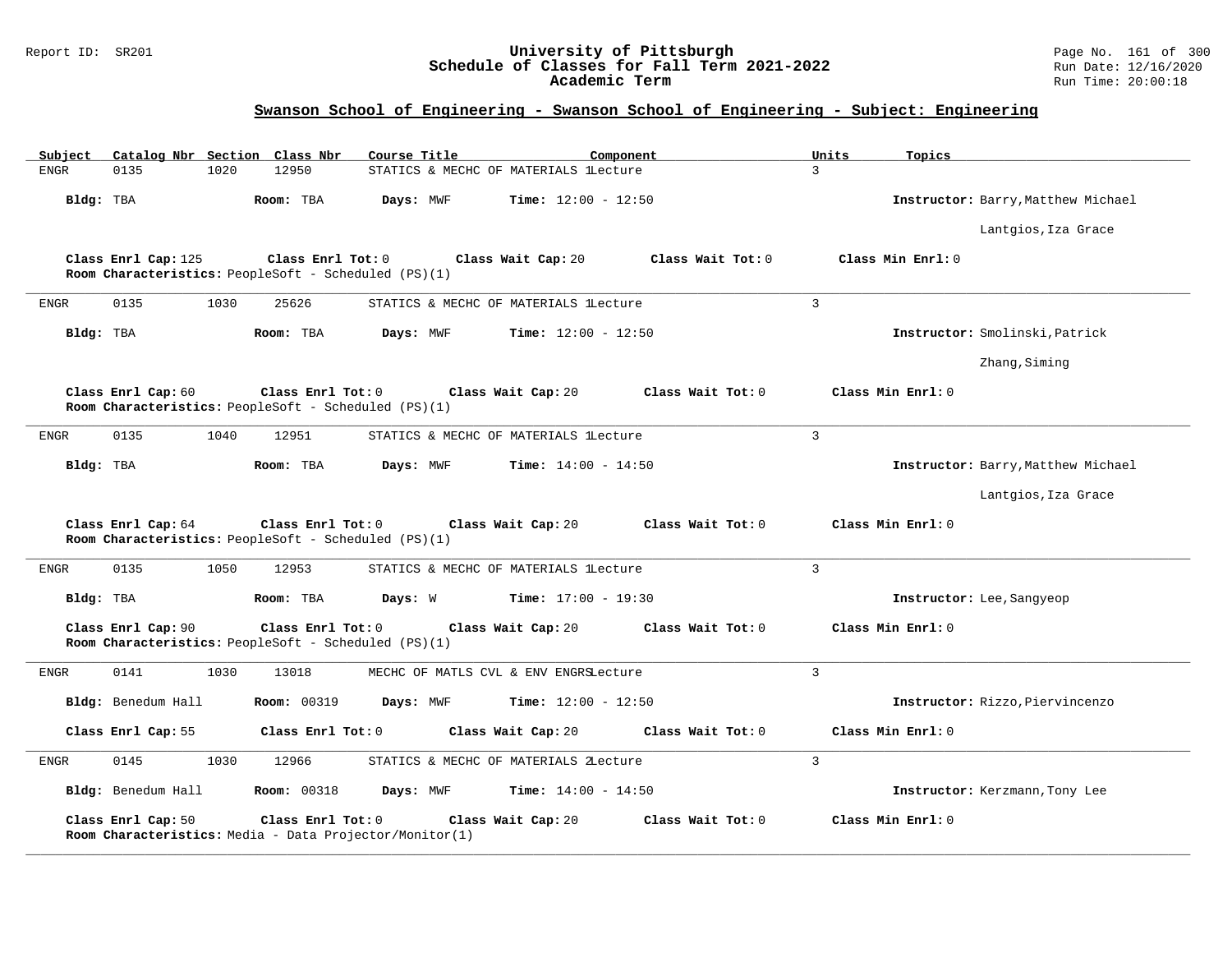#### Report ID: SR201 **University of Pittsburgh** Page No. 162 of 300 **Schedule of Classes for Fall Term 2021-2022** Run Date: 12/16/2020 **Academic Term** Run Time: 20:00:18

| Subject<br>Catalog Nbr Section Class Nbr | Course Title                                                                                                                                                                                                  | Component                               | Units<br>Topics                  |  |  |  |  |  |  |
|------------------------------------------|---------------------------------------------------------------------------------------------------------------------------------------------------------------------------------------------------------------|-----------------------------------------|----------------------------------|--|--|--|--|--|--|
| <b>ENGR</b><br>0151<br>1030              | 13019                                                                                                                                                                                                         | DYNAMICS CIVIL & ENVRN ENGNRS Lecture   | 3                                |  |  |  |  |  |  |
| Bldg: Benedum Hall                       | <b>Room: 00G36</b><br>Days: MW                                                                                                                                                                                | <b>Time:</b> $11:00 - 12:15$            | Instructor: Lin, Jeen-Shang      |  |  |  |  |  |  |
| Class Enrl Cap: 54                       | Class Enrl Tot: 0<br>Room Characteristics: PeopleSoft - Scheduled (PS)(1)                                                                                                                                     | Class Wait Cap: 20<br>Class Wait Tot: 0 | Class Min Enrl: 0                |  |  |  |  |  |  |
| 1080<br>0240<br><b>ENGR</b>              | 18555<br>NANOTECHN & NANOENGINEERING                                                                                                                                                                          | Lecture                                 | $\overline{3}$                   |  |  |  |  |  |  |
| Bldg: Benedum Hall                       | Room: 00226<br>Days: TuTh                                                                                                                                                                                     | <b>Time:</b> $14:30 - 15:45$            | Instructor: Youngblood, Nathan   |  |  |  |  |  |  |
|                                          |                                                                                                                                                                                                               |                                         | Yi, Xinruo                       |  |  |  |  |  |  |
| Class Enrl Cap: 24                       | Class Min Enrl: 0<br>Class Enrl Tot: 0<br>Class Wait Cap: 20<br>Class Wait Tot: 0<br>Room Characteristics: PeopleSoft - Scheduled (PS)(1)<br>Combined Section ID: 0873(ECE/1250/ENGR/0240) - ECE 1250(#26840) |                                         |                                  |  |  |  |  |  |  |
| 1000<br>1010<br>ENGR                     | 27531<br>LAB EXPERIENCES                                                                                                                                                                                      | Internship                              | $\Omega$                         |  |  |  |  |  |  |
| Bldg: TO BE ARRANGED                     | Room: TBA<br>Days: TBA                                                                                                                                                                                        | <b>Time:</b> $00:00 - 00:00$            | Instructor: Mahboobin, Arash     |  |  |  |  |  |  |
| Class Enrl Cap: 30                       | Class Enrl Tot: 0                                                                                                                                                                                             | Class Wait Cap: 20<br>Class Wait Tot: 0 | Class Min Enrl: 0                |  |  |  |  |  |  |
| 1000<br>ENGR<br>1020                     | LAB EXPERIENCES<br>27532                                                                                                                                                                                      | Internship                              | $\mathbf 0$                      |  |  |  |  |  |  |
| Bldg: TO BE ARRANGED                     | Room: TBA<br>Days: TBA                                                                                                                                                                                        | <b>Time:</b> $00:00 - 00:00$            | Instructor: Bayles, Taryn Melkus |  |  |  |  |  |  |
| Class Enrl Cap: 30                       | Class Enrl Tot: 0                                                                                                                                                                                             | Class Wait Cap: 20<br>Class Wait Tot: 0 | Class Min Enrl: 0                |  |  |  |  |  |  |
| 1000<br>1030<br><b>ENGR</b>              | 27533<br>LAB EXPERIENCES                                                                                                                                                                                      | Internship                              | $\mathbf{0}$                     |  |  |  |  |  |  |
| Bldg: TO BE ARRANGED                     | Room: TBA<br>Days: TBA                                                                                                                                                                                        | <b>Time:</b> $00:00 - 00:00$            | Instructor: Casson, Leonard W    |  |  |  |  |  |  |
| Class Enrl Cap: 30                       | Class Enrl Tot: 0                                                                                                                                                                                             | Class Wait Cap: 20<br>Class Wait Tot: 0 | Class Min Enrl: 0                |  |  |  |  |  |  |
| 1000<br>1040<br>ENGR                     | 27534<br>LAB EXPERIENCES                                                                                                                                                                                      | Internship                              | $\mathbf 0$                      |  |  |  |  |  |  |
| Bldg: TO BE ARRANGED                     | Room: TBA<br>Days: TBA                                                                                                                                                                                        | <b>Time:</b> $00:00 - 00:00$            | Instructor: Dickerson, Samuel J  |  |  |  |  |  |  |
|                                          |                                                                                                                                                                                                               |                                         | Kerestes, Robert John            |  |  |  |  |  |  |
| Class Enrl Cap: 30                       | Class Enrl Tot: 0                                                                                                                                                                                             | Class Wait Cap: 20<br>Class Wait Tot: 0 | Class Min Enrl: 0                |  |  |  |  |  |  |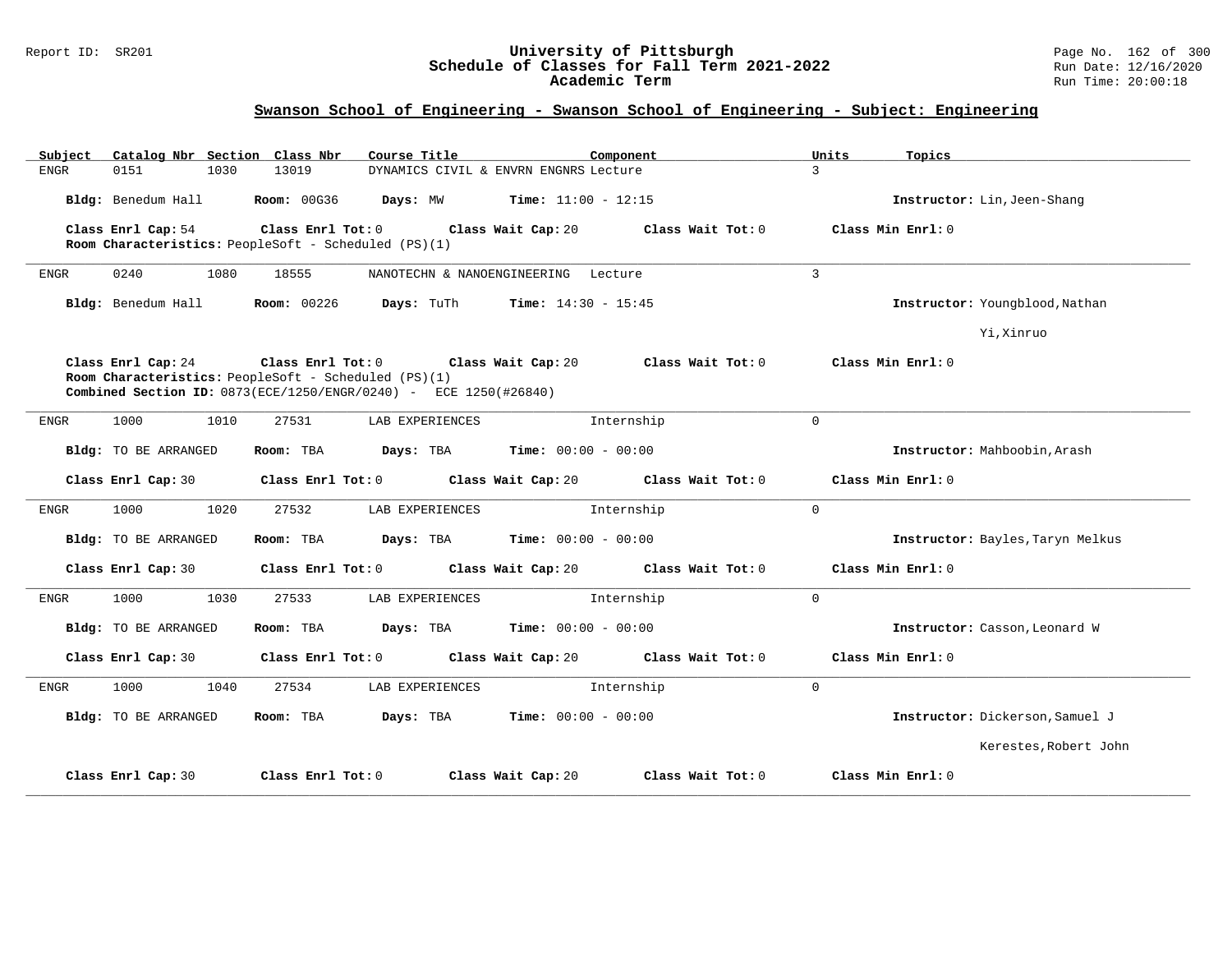# Report ID: SR201 **1988 Chedule of Classes for Fall Term 2021-2022** Page No. 163 of 300 Page No. 163 of 300 Page No<br>**Schedule of Classes for Fall Term 2021-2022** Run Date: 12/16/2020 Schedule of Classes for Fall Term 2021-2022<br>Academic Term

## **Swanson School of Engineering - Swanson School of Engineering - Subject: Engineering**

| Catalog Nbr Section Class Nbr<br>Subject | Course Title                                                                                                                              | Component                                                                                                      | Units<br>Topics                     |  |  |  |  |  |  |
|------------------------------------------|-------------------------------------------------------------------------------------------------------------------------------------------|----------------------------------------------------------------------------------------------------------------|-------------------------------------|--|--|--|--|--|--|
| ${\tt ENGR}$<br>1000<br>1050             | 27535<br>LAB EXPERIENCES                                                                                                                  | Internship                                                                                                     | $\mathbf 0$                         |  |  |  |  |  |  |
| Bldg: TO BE ARRANGED                     | Room: TBA                                                                                                                                 | <b>Days:</b> TBA <b>Time:</b> $00:00 - 00:00$                                                                  | Instructor: Bursic. Karen M         |  |  |  |  |  |  |
| Class Enrl Cap: 30                       | Class Enrl Tot: 0                                                                                                                         | Class Wait Cap: 20 Class Wait Tot: 0                                                                           | Class Min Enrl: 0                   |  |  |  |  |  |  |
| 1000<br>1060<br><b>ENGR</b>              | LAB EXPERIENCES<br>27536                                                                                                                  | Internship                                                                                                     | $\mathbf 0$                         |  |  |  |  |  |  |
| Bldg: TO BE ARRANGED                     | Room: TBA<br>Days: TBA                                                                                                                    | <b>Time:</b> $00:00 - 00:00$                                                                                   | Instructor: Slaughter, William S    |  |  |  |  |  |  |
|                                          |                                                                                                                                           |                                                                                                                | Smolinski, Patrick                  |  |  |  |  |  |  |
|                                          |                                                                                                                                           |                                                                                                                | Nettleship, Ian                     |  |  |  |  |  |  |
| Class Enrl Cap: 30                       |                                                                                                                                           | Class Enrl Tot: $0$ Class Wait Cap: $20$ Class Wait Tot: $0$                                                   | Class Min Enrl: 0                   |  |  |  |  |  |  |
| ${\tt ENGR}$<br>1030<br>1010             | 23404                                                                                                                                     | ENGR HUMANITY SVC LRNG PROJECTIndependent Study                                                                | $1 - 3$                             |  |  |  |  |  |  |
| Bldg: TO BE ARRANGED                     | Room: TBA                                                                                                                                 | <b>Days:</b> TBA <b>Time:</b> $00:00 - 00:00$                                                                  | Instructor: Nettleship, Ian         |  |  |  |  |  |  |
| Class Enrl Cap: 40                       | Class Enrl Tot: 0                                                                                                                         | Class Wait Cap: 20 $\,$ Class Wait Tot: 0                                                                      | Class Min Enrl: 0                   |  |  |  |  |  |  |
| 1062<br><b>ENGR</b><br>1060              | 25576<br>START UP FUNDAMENTALS                                                                                                            | Lecture                                                                                                        | 3                                   |  |  |  |  |  |  |
| Bldg: Benedum Hall                       | <b>Room: 01045</b>                                                                                                                        | <b>Days:</b> TuTh <b>Time:</b> $13:00 - 14:15$                                                                 | Instructor: Carryer, Barbara Bailey |  |  |  |  |  |  |
| Class Enrl Cap: 30                       | Class Enrl Tot: 0<br>Class Wait Cap: 20<br>Class Min Enrl: 0<br>Class Wait Tot: 0<br>Room Characteristics: PeopleSoft - Scheduled (PS)(1) |                                                                                                                |                                     |  |  |  |  |  |  |
| 1090J<br>1100<br><b>ENGR</b>             | 25219                                                                                                                                     | ENGINEERING COOPERTV PROG UPJ Independent Study                                                                | $\mathbf{1}$                        |  |  |  |  |  |  |
| Bldg: TO BE ARRANGED                     | Room: TBA                                                                                                                                 | <b>Days:</b> TBA <b>Time:</b> $00:00 - 00:00$                                                                  | Instructor: Barcic, Maureen A.      |  |  |  |  |  |  |
| Class Enrl Cap: 200                      | Class Enrl Tot: 0                                                                                                                         | Class Wait Cap: 20<br>Class Wait Tot: 0                                                                        | Class Min Enrl: 0                   |  |  |  |  |  |  |
|                                          |                                                                                                                                           | a comment of a constant of the second constant of the constant of the constant of the constant of the constant |                                     |  |  |  |  |  |  |

**\_\_\_\_\_\_\_\_\_\_\_\_\_\_\_\_\_\_\_\_\_\_\_\_\_\_\_\_\_\_\_\_\_\_\_\_\_\_\_\_\_\_\_\_\_\_\_\_\_\_\_\_\_\_\_\_\_\_\_\_\_\_\_\_\_\_\_\_\_\_\_\_\_\_\_\_\_\_\_\_\_\_\_\_\_\_\_\_\_\_\_\_\_\_\_\_\_\_\_\_\_\_\_\_\_\_\_\_\_\_\_\_\_\_\_\_\_\_\_\_\_\_\_\_\_\_\_\_\_\_\_\_\_\_\_\_\_\_\_\_\_\_\_\_\_\_\_\_\_\_\_\_\_\_\_\_**

<b></b>This class has an additional fee. For more information go to <a href="http://www.registrar.pitt.edu" target="\_blank">http://www.registrar.pitt.edu/</a>, and click on Faculty and Staff, then Course and Class.</p>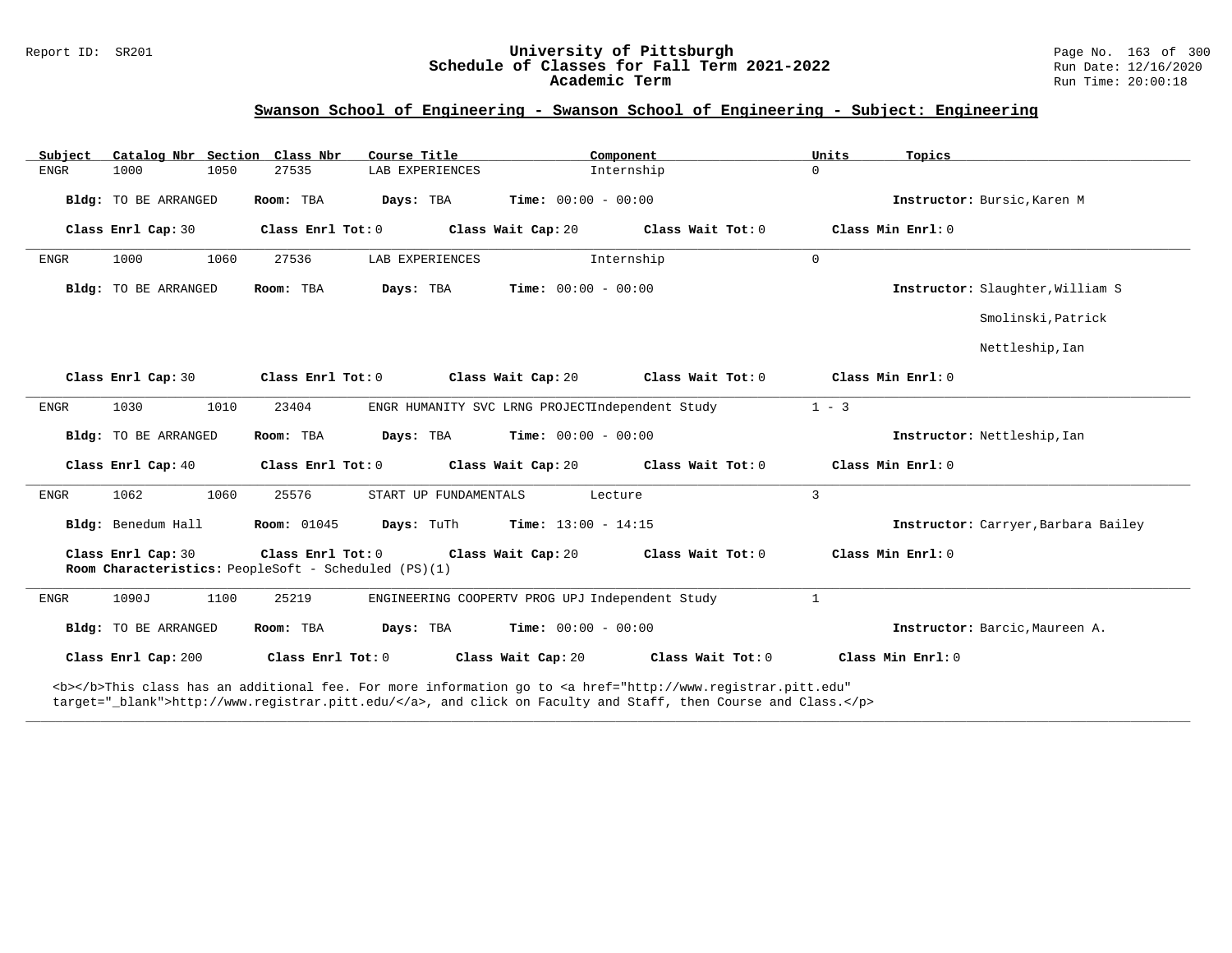## Report ID: SR201 **1988 Chedule of Classes for Fall Term 2021-2022** Page No. 164 of 300 Page No. 164 of 300 Page No<br>**Schedule of Classes for Fall Term 2021-2022** Run Date: 12/16/2020 **Schedule of Classes for Fall Term 2021-2022** Run Date: 12/16/2020 **Academic Term** Run Time: 20:00:18

| Subject                                                                                                                                                                                                                            |                      |      | Catalog Nbr Section Class Nbr | Course Title |                             |                              | Component                                      |                                                                                                                                                                                                                                    | Units        | Topics            |                                |
|------------------------------------------------------------------------------------------------------------------------------------------------------------------------------------------------------------------------------------|----------------------|------|-------------------------------|--------------|-----------------------------|------------------------------|------------------------------------------------|------------------------------------------------------------------------------------------------------------------------------------------------------------------------------------------------------------------------------------|--------------|-------------------|--------------------------------|
| <b>ENGR</b>                                                                                                                                                                                                                        | 1090P                | 1010 | 25218                         |              |                             |                              | ENGINEERING COOPERTV PROGRAM Independent Study |                                                                                                                                                                                                                                    | $\mathbf{1}$ |                   |                                |
|                                                                                                                                                                                                                                    | Bldg: TO BE ARRANGED |      | Room: TBA                     | Days: TBA    |                             | <b>Time:</b> $00:00 - 00:00$ |                                                |                                                                                                                                                                                                                                    |              |                   | Instructor: Barcic, Maureen A. |
|                                                                                                                                                                                                                                    |                      |      |                               |              |                             |                              |                                                |                                                                                                                                                                                                                                    |              |                   | Slaughter, William S           |
|                                                                                                                                                                                                                                    |                      |      |                               |              |                             |                              |                                                |                                                                                                                                                                                                                                    |              |                   | Mahboobin, Arash               |
|                                                                                                                                                                                                                                    |                      |      |                               |              |                             |                              |                                                |                                                                                                                                                                                                                                    |              |                   | Bayles, Taryn Melkus           |
|                                                                                                                                                                                                                                    |                      |      |                               |              |                             |                              |                                                |                                                                                                                                                                                                                                    |              |                   | Casson, Leonard W              |
|                                                                                                                                                                                                                                    |                      |      |                               |              |                             |                              |                                                |                                                                                                                                                                                                                                    |              |                   | Kerestes, Robert John          |
|                                                                                                                                                                                                                                    |                      |      |                               |              |                             |                              |                                                |                                                                                                                                                                                                                                    |              |                   | Dickerson, Samuel J            |
|                                                                                                                                                                                                                                    |                      |      |                               |              |                             |                              |                                                |                                                                                                                                                                                                                                    |              |                   | Bursic, Karen M                |
|                                                                                                                                                                                                                                    | Class Enrl Cap: 400  |      | Class Enrl Tot: 0             |              |                             | Class Wait Cap: 20           |                                                | Class Wait Tot: 0                                                                                                                                                                                                                  |              | Class Min Enrl: 0 |                                |
| <b></b> This class has an additional fee. For more information go to <a <br="" href="http://www.registrar.pitt.edu">target="_blank"&gt;http://www.registrar.pitt.edu/</a> , and click on Faculty and Staff, then Course and Class. |                      |      |                               |              |                             |                              |                                                |                                                                                                                                                                                                                                    |              |                   |                                |
| ENGR                                                                                                                                                                                                                               | 1091                 | 1010 | 12828                         |              | ARTS AND SCIENCES CO-OP     |                              | Independent Study                              |                                                                                                                                                                                                                                    | $\mathbf{1}$ |                   |                                |
|                                                                                                                                                                                                                                    | Bldg: TO BE ARRANGED |      | Room: TBA                     | Days: TBA    |                             | <b>Time:</b> $00:00 - 00:00$ |                                                |                                                                                                                                                                                                                                    |              |                   | Instructor: Barcic, Maureen A. |
|                                                                                                                                                                                                                                    | Class Enrl Cap: 180  |      | Class Enrl Tot: 0             |              |                             | Class Wait Cap: 20           |                                                | Class Wait Tot: 0                                                                                                                                                                                                                  |              | Class Min Enrl: 0 |                                |
|                                                                                                                                                                                                                                    |                      |      |                               |              |                             |                              |                                                | <b></b> This class has an additional fee. For more information go to <a <br="" href="http://www.registrar.pitt.edu">target="_blank"&gt;http://www.registrar.pitt.edu/</a> , and click on Faculty and Staff, then Course and Class. |              |                   |                                |
| ${\tt ENGR}$                                                                                                                                                                                                                       | 1092                 | 1010 | 12832                         |              |                             |                              | ENGRG INT'L COOPERTV PROGRAM Independent Study |                                                                                                                                                                                                                                    | $\mathbf{1}$ |                   |                                |
|                                                                                                                                                                                                                                    | Bldg: TO BE ARRANGED |      | Room: TBA                     | Days: TBA    |                             | Time: $00:00 - 00:00$        |                                                |                                                                                                                                                                                                                                    |              |                   | Instructor: Barcic, Maureen A. |
|                                                                                                                                                                                                                                    | Class Enrl Cap: 180  |      | Class Enrl Tot: 0             |              |                             | Class Wait Cap: 20           |                                                | Class Wait Tot: 0                                                                                                                                                                                                                  |              | Class Min Enrl: 0 |                                |
|                                                                                                                                                                                                                                    |                      |      |                               |              |                             |                              |                                                | <b></b> This class has an additional fee. For more information go to <a <br="" href="http://www.registrar.pitt.edu">target="_blank"&gt;http://www.registrar.pitt.edu/</a> , and click on Faculty and Staff, then Course and Class. |              |                   |                                |
| <b>ENGR</b>                                                                                                                                                                                                                        | 1093                 | 1010 | 12895                         |              | CMP SCI COOPERATIVE PROGRAM |                              | Independent Study                              |                                                                                                                                                                                                                                    | $\mathbf{1}$ |                   |                                |
|                                                                                                                                                                                                                                    | Bldg: TO BE ARRANGED |      | Room: TBA                     | Days: TBA    |                             | Time: $00:00 - 00:00$        |                                                |                                                                                                                                                                                                                                    |              |                   | Instructor: Barcic, Maureen A. |
|                                                                                                                                                                                                                                    | Class Enrl Cap: 180  |      | Class Enrl Tot: 0             |              |                             | Class Wait Cap: 20           |                                                | Class Wait Tot: 0                                                                                                                                                                                                                  |              | Class Min Enrl: 0 |                                |
|                                                                                                                                                                                                                                    |                      |      |                               |              |                             |                              |                                                | <b></b> This class has an additional fee. For more information go to <a <="" href="http://www.registrar.pitt.edu" td=""><td></td><td></td><td></td></a>                                                                            |              |                   |                                |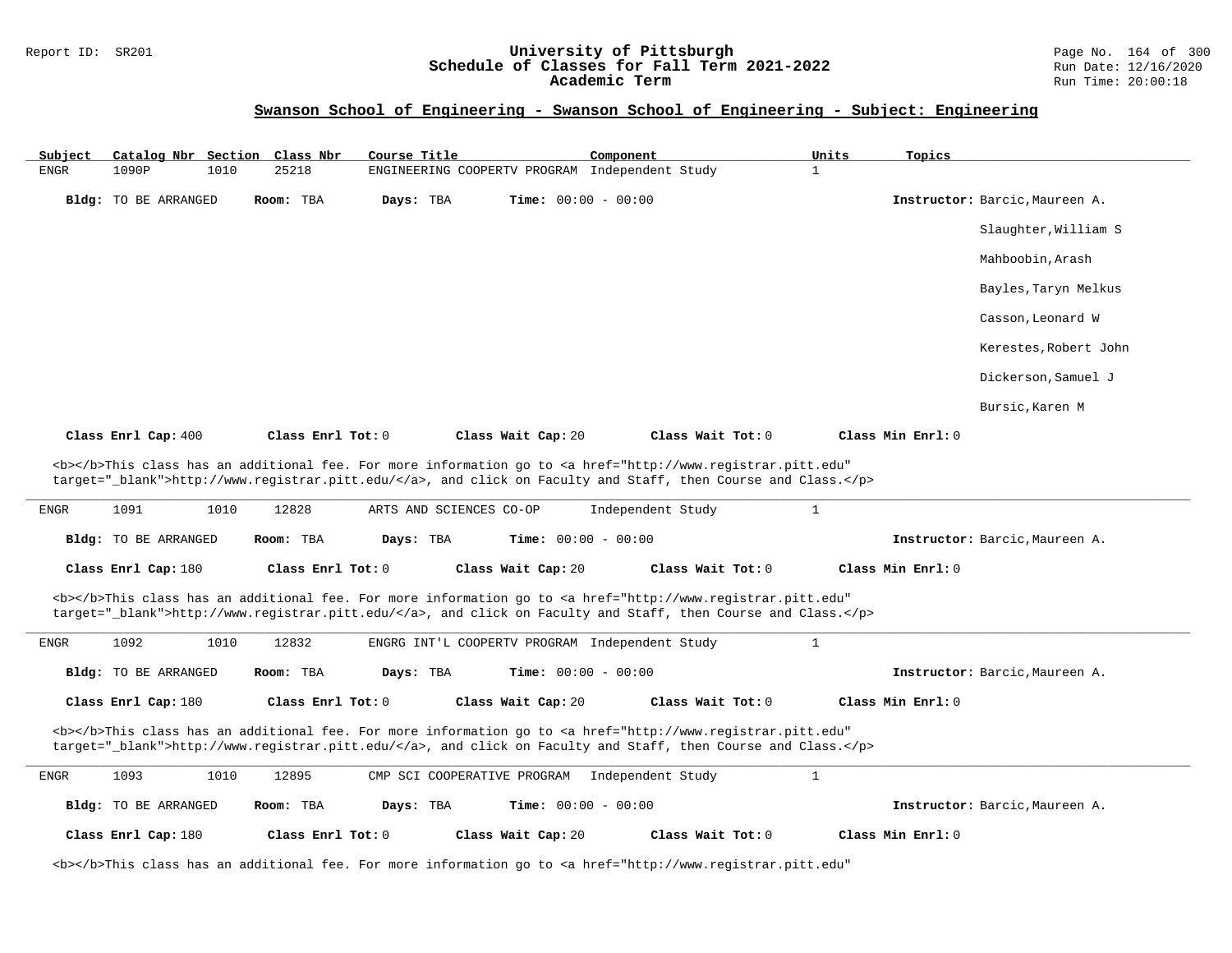|             |                                                          |                        | target="_blank">http://www.registrar.pitt.edu/, and click on Faculty and Staff, then Course and Class.                                                                                                                             |                   |                              |
|-------------|----------------------------------------------------------|------------------------|------------------------------------------------------------------------------------------------------------------------------------------------------------------------------------------------------------------------------------|-------------------|------------------------------|
| <b>ENGR</b> | 1098<br>1010                                             | 21212                  | INT'L SENIOR DESIGN EXPERIENCEIndependent Study                                                                                                                                                                                    |                   | $\mathbf{1}$                 |
|             | <b>Bldg:</b> TO BE ARRANGED                              | Days: TBA<br>Room: TBA | <b>Time:</b> $00:00 - 00:00$                                                                                                                                                                                                       |                   | Instructor: Lalley, Kristine |
|             |                                                          |                        |                                                                                                                                                                                                                                    |                   | Budny, Daniel David          |
|             | Class Enrl Cap: 30                                       | Class Enrl Tot: 0      | Class Wait Cap: 20                                                                                                                                                                                                                 | Class Wait Tot: 0 | Class Min Enrl: 0            |
| ENGR        | 1099<br>1010                                             | 24703                  | SPECIAL PROJECT                                                                                                                                                                                                                    | Directed Studies  | $\overline{3}$               |
|             | Bldg: TO BE ARRANGED                                     | Room: TBA<br>Days: TBA | <b>Time:</b> $00:00 - 00:00$                                                                                                                                                                                                       |                   | Instructor: Staff            |
|             | Class Enrl Cap: 25                                       | Class Enrl Tot: 0      | Class Wait Cap: 20                                                                                                                                                                                                                 | Class Wait Tot: 0 | Class Min Enrl: 0            |
| <b>ENGR</b> | 1099<br>1015                                             | 24704                  | SPECIAL PROJECT                                                                                                                                                                                                                    | Directed Studies  | 3                            |
|             | Bldg: TO BE ARRANGED                                     | Days: TBA<br>Room: TBA | Time: $00:00 - 00:00$                                                                                                                                                                                                              |                   | Instructor: Khazanovich, Lev |
|             | Class Enrl Cap: 25                                       | Class Enrl Tot: 0      | Class Wait Cap: 20                                                                                                                                                                                                                 | Class Wait Tot: 0 | Class Min Enrl: 0            |
| ENGR        | 1099<br>1020                                             | 24705                  | SPECIAL PROJECT                                                                                                                                                                                                                    | Directed Studies  | 3                            |
|             | <b>Bldg:</b> TO BE ARRANGED                              | Room: TBA<br>Days: TBA | <b>Time:</b> $00:00 - 00:00$                                                                                                                                                                                                       |                   | Instructor: Staff            |
|             | Class Enrl Cap: 25                                       | Class Enrl Tot: $0$    | Class Wait Cap: 20                                                                                                                                                                                                                 | Class Wait Tot: 0 | Class Min Enrl: 0            |
| <b>ENGR</b> | 1200<br>1010                                             | 12840                  | STUDY ABROAD: MEXICO                                                                                                                                                                                                               | Independent Study | $1 - 18$                     |
|             |                                                          |                        |                                                                                                                                                                                                                                    |                   |                              |
|             | Bldg: TO BE ARRANGED                                     | Room: TBA<br>Days: TBA | <b>Time:</b> $00:00 - 00:00$                                                                                                                                                                                                       |                   | Instructor: Staff            |
|             | Class Enrl Cap: 25<br>Attributes: Latin American Studies | Class Enrl Tot: 0      | Class Wait Cap: 20                                                                                                                                                                                                                 | Class Wait Tot: 0 | Class Min Enrl: 0            |
|             |                                                          |                        | <b></b> This class has an additional fee. For more information go to <a <="" href="http://www.registrar.pitt.edu" td=""><td></td><td></td></a>                                                                                     |                   |                              |
|             |                                                          |                        | target="_blank">http://www.registrar.pitt.edu/, and click on Faculty and Staff, then Course and Class.                                                                                                                             |                   |                              |
| <b>ENGR</b> | 1200<br>1015                                             | 12839                  | STUDY ABROAD: MEXICO                                                                                                                                                                                                               | Independent Study | $1 - 18$                     |
|             | Bldg: TO BE ARRANGED                                     | Room: TBA<br>Days: TBA | Time: $00:00 - 00:00$                                                                                                                                                                                                              |                   | Instructor: Staff            |
|             | Class Enrl Cap: 25<br>Attributes: Latin American Studies | Class Enrl Tot: 0      | Class Wait Cap: 20                                                                                                                                                                                                                 | Class Wait Tot: 0 | Class Min Enrl: 0            |
|             |                                                          |                        | <b></b> This class has an additional fee. For more information go to <a <br="" href="http://www.registrar.pitt.edu">target="_blank"&gt;http://www.registrar.pitt.edu/</a> , and click on Faculty and Staff, then Course and Class. |                   |                              |
| ENGR        | 1200<br>1020                                             | 12838                  | STUDY ABROAD: MEXICO                                                                                                                                                                                                               | Independent Study | $1 - 18$                     |
|             | Bldg: TO BE ARRANGED                                     | Room: TBA<br>Days: TBA | <b>Time:</b> $00:00 - 00:00$                                                                                                                                                                                                       |                   | Instructor: Staff            |
|             | Class Enrl Cap: 25<br>Attributes: Latin American Studies | Class Enrl Tot: 0      | Class Wait Cap: 20                                                                                                                                                                                                                 | Class Wait Tot: 0 | Class Min Enrl: 0            |

<b></b>This class has an additional fee. For more information go to <a href="http://www.registrar.pitt.edu"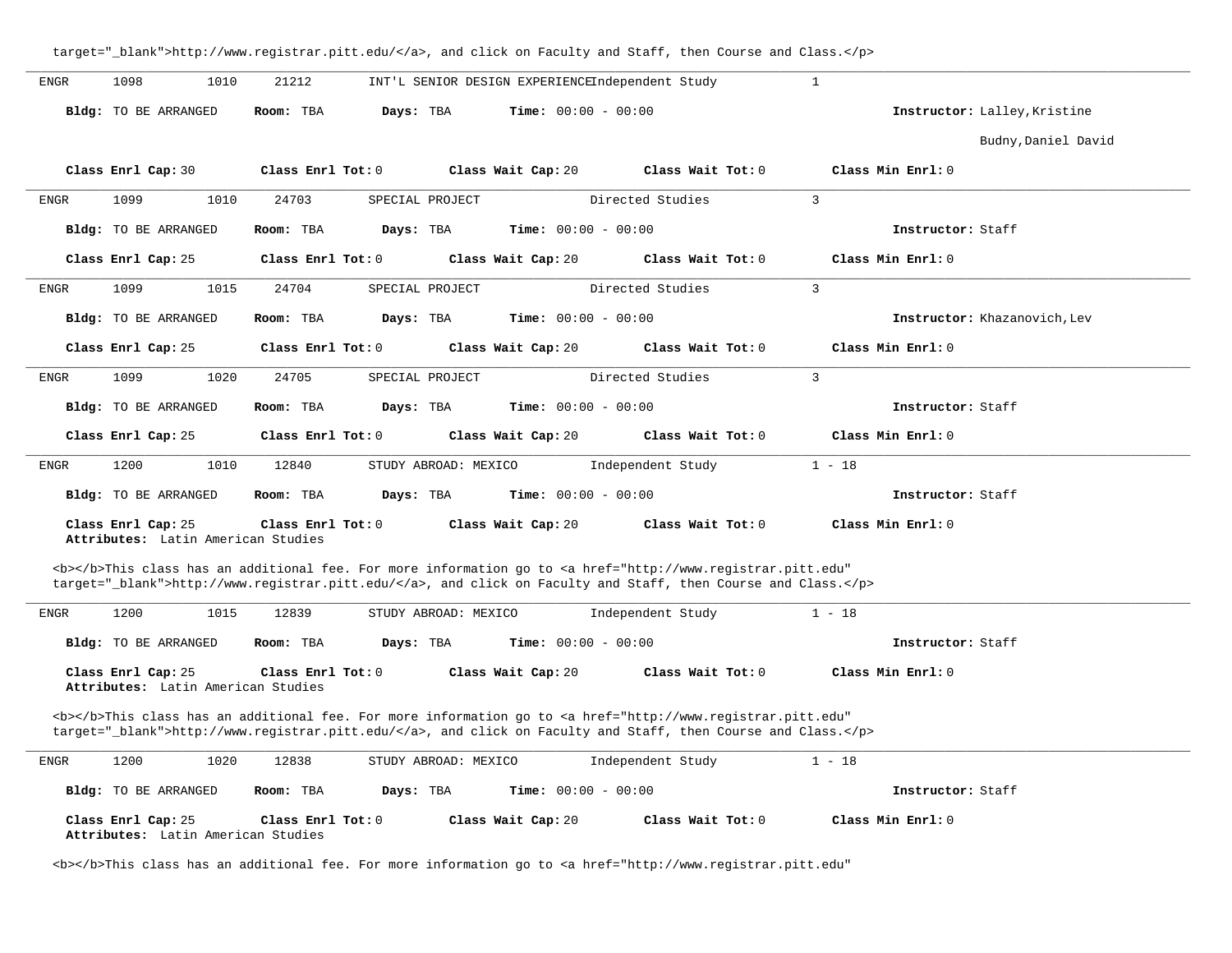| target="_blank">http://www.registrar.pitt.edu/, and click on Faculty and Staff, then Course and Class.                                                                                                                             |                                                                                                                                                                                                                                    |                              |                   |  |  |  |  |  |  |
|------------------------------------------------------------------------------------------------------------------------------------------------------------------------------------------------------------------------------------|------------------------------------------------------------------------------------------------------------------------------------------------------------------------------------------------------------------------------------|------------------------------|-------------------|--|--|--|--|--|--|
| 1200<br>ENGR<br>1025<br>12837                                                                                                                                                                                                      | STUDY ABROAD: MEXICO                                                                                                                                                                                                               | Independent Study            | $1 - 18$          |  |  |  |  |  |  |
| Bldg: TO BE ARRANGED<br>Room: TBA                                                                                                                                                                                                  | Days: TBA                                                                                                                                                                                                                          | <b>Time:</b> $00:00 - 00:00$ | Instructor: Staff |  |  |  |  |  |  |
| Class Enrl Cap: 25<br>Attributes: Latin American Studies                                                                                                                                                                           | Class Enrl Tot: 0<br>Class Wait Cap: 20                                                                                                                                                                                            | Class Wait Tot: 0            | Class Min Enrl: 0 |  |  |  |  |  |  |
| <b></b> This class has an additional fee. For more information go to <a <br="" href="http://www.registrar.pitt.edu">target="_blank"&gt;http://www.registrar.pitt.edu/</a> , and click on Faculty and Staff, then Course and Class. |                                                                                                                                                                                                                                    |                              |                   |  |  |  |  |  |  |
| 1200<br>1030<br>12836<br>ENGR                                                                                                                                                                                                      | STUDY ABROAD: MEXICO                                                                                                                                                                                                               | Independent Study            | $1 - 18$          |  |  |  |  |  |  |
| Bldg: TO BE ARRANGED<br>Room: TBA                                                                                                                                                                                                  | Days: TBA                                                                                                                                                                                                                          | <b>Time:</b> $00:00 - 00:00$ | Instructor: Staff |  |  |  |  |  |  |
| Class Enrl Cap: 25<br>Attributes: Latin American Studies                                                                                                                                                                           | Class Enrl Tot: $0$<br>Class Wait Cap: 20                                                                                                                                                                                          | Class Wait Tot: $0$          | Class Min Enrl: 0 |  |  |  |  |  |  |
|                                                                                                                                                                                                                                    | <b></b> This class has an additional fee. For more information go to <a <br="" href="http://www.registrar.pitt.edu">target="_blank"&gt;http://www.registrar.pitt.edu/</a> , and click on Faculty and Staff, then Course and Class. |                              |                   |  |  |  |  |  |  |
| 1200<br>1035<br>12948<br>ENGR                                                                                                                                                                                                      | STUDY ABROAD: MEXICO                                                                                                                                                                                                               | Independent Study            | $1 - 18$          |  |  |  |  |  |  |
| Bldg: TO BE ARRANGED<br>Room: TBA                                                                                                                                                                                                  | Days: TBA                                                                                                                                                                                                                          | <b>Time:</b> $00:00 - 00:00$ | Instructor: Staff |  |  |  |  |  |  |
| Class Enrl Cap: 25<br>Attributes: Latin American Studies                                                                                                                                                                           | Class Enrl Tot: 0<br>Class Wait Cap: 20                                                                                                                                                                                            | Class Wait Tot: 0            | Class Min Enrl: 0 |  |  |  |  |  |  |
|                                                                                                                                                                                                                                    | <b></b> This class has an additional fee. For more information go to <a <br="" href="http://www.registrar.pitt.edu">target="_blank"&gt;http://www.registrar.pitt.edu/</a> , and click on Faculty and Staff, then Course and Class. |                              |                   |  |  |  |  |  |  |
| 1210<br>1010<br>12834<br>ENGR                                                                                                                                                                                                      | INSA LYON: FRANCE                                                                                                                                                                                                                  | Independent Study            | $1 - 18$          |  |  |  |  |  |  |
| Bldg: TO BE ARRANGED<br>Room: TBA                                                                                                                                                                                                  | Days: TBA                                                                                                                                                                                                                          | <b>Time:</b> $00:00 - 00:00$ | Instructor: Staff |  |  |  |  |  |  |
| Class Enrl Cap: 25                                                                                                                                                                                                                 | Class Enrl Tot: 0<br>Class Wait Cap: 20                                                                                                                                                                                            | Class Wait Tot: 0            | Class Min Enrl: 0 |  |  |  |  |  |  |
| <b></b> This class has an additional fee. For more information go to <a <br="" href="http://www.registrar.pitt.edu">target="_blank"&gt;http://www.registrar.pitt.edu/</a> , and click on Faculty and Staff, then Course and Class. |                                                                                                                                                                                                                                    |                              |                   |  |  |  |  |  |  |
| 1210<br>1015<br>12863<br>ENGR                                                                                                                                                                                                      | INSA LYON: FRANCE                                                                                                                                                                                                                  | Independent Study            | $1 - 18$          |  |  |  |  |  |  |
| Bldg: TO BE ARRANGED<br>Room: TBA                                                                                                                                                                                                  | Days: TBA                                                                                                                                                                                                                          | <b>Time:</b> $00:00 - 00:00$ | Instructor: Staff |  |  |  |  |  |  |
| Class Enrl Cap: 25                                                                                                                                                                                                                 | Class Wait Tot: 0<br>Class Min Enrl: 0<br>Class Enrl Tot: 0<br>Class Wait Cap: 20                                                                                                                                                  |                              |                   |  |  |  |  |  |  |
| <b></b> This class has an additional fee. For more information go to <a <br="" href="http://www.registrar.pitt.edu">target="_blank"&gt;http://www.registrar.pitt.edu/</a> , and click on Faculty and Staff, then Course and Class. |                                                                                                                                                                                                                                    |                              |                   |  |  |  |  |  |  |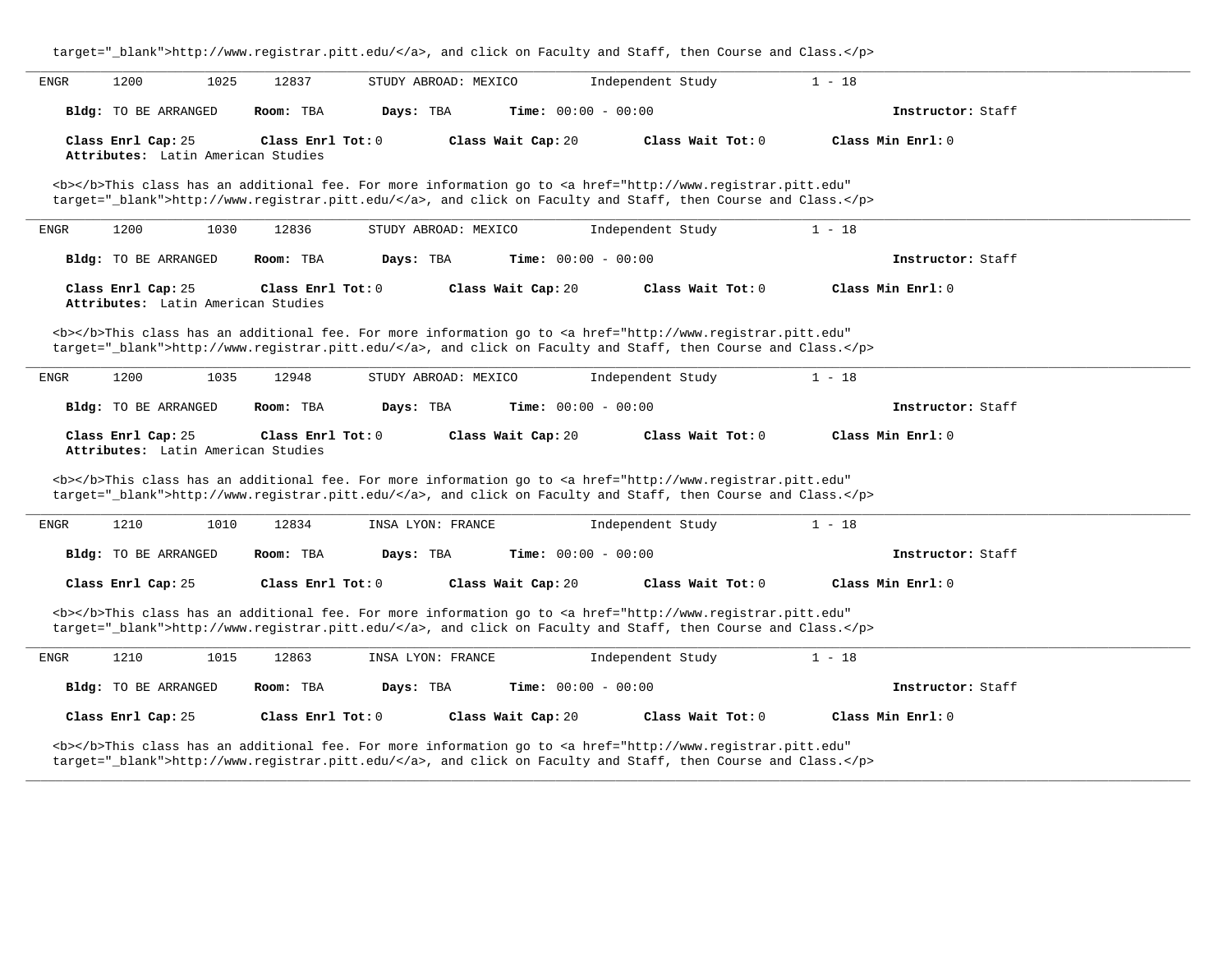#### Report ID: SR201 **University of Pittsburgh** Page No. 167 of 300 **Schedule of Classes for Fall Term 2021-2022** Run Date: 12/16/2020 **Academic Term** Run Time: 20:00:18

| Catalog Nbr Section Class Nbr<br>Subject                                                                                                                                                                                           | Course Title                                                                                                                                                                                                                       | Component<br>Units            | Topics              |  |  |  |  |  |
|------------------------------------------------------------------------------------------------------------------------------------------------------------------------------------------------------------------------------------|------------------------------------------------------------------------------------------------------------------------------------------------------------------------------------------------------------------------------------|-------------------------------|---------------------|--|--|--|--|--|
| 1210<br>1020<br><b>ENGR</b>                                                                                                                                                                                                        | 12862<br>INSA LYON: FRANCE                                                                                                                                                                                                         | Independent Study<br>$1 - 18$ |                     |  |  |  |  |  |
| Bldg: TO BE ARRANGED                                                                                                                                                                                                               | Room: TBA<br>Days: TBA                                                                                                                                                                                                             | <b>Time:</b> $00:00 - 00:00$  | Instructor: Staff   |  |  |  |  |  |
| Class Enrl Cap: 25                                                                                                                                                                                                                 | Class Enrl Tot: 0<br>Class Wait Cap: 20                                                                                                                                                                                            | Class Wait Tot: 0             | Class Min Enrl: 0   |  |  |  |  |  |
|                                                                                                                                                                                                                                    | <b></b> This class has an additional fee. For more information go to <a <br="" href="http://www.registrar.pitt.edu">target="_blank"&gt;http://www.registrar.pitt.edu/</a> , and click on Faculty and Staff, then Course and Class. |                               |                     |  |  |  |  |  |
| 1210<br>1025<br><b>ENGR</b>                                                                                                                                                                                                        | 12861<br>INSA LYON: FRANCE                                                                                                                                                                                                         | Independent Study<br>$1 - 18$ |                     |  |  |  |  |  |
| Bldg: TO BE ARRANGED                                                                                                                                                                                                               | Room: TBA<br>Days: TBA                                                                                                                                                                                                             | <b>Time:</b> $00:00 - 00:00$  | Instructor: Staff   |  |  |  |  |  |
| Class Enrl Cap: 25                                                                                                                                                                                                                 | Class Enrl Tot: $0$<br>Class Wait Cap: 20                                                                                                                                                                                          | Class Wait Tot: 0             | Class Min $Enr1: 0$ |  |  |  |  |  |
|                                                                                                                                                                                                                                    | <b></b> This class has an additional fee. For more information go to <a <br="" href="http://www.registrar.pitt.edu">target="_blank"&gt;http://www.registrar.pitt.edu/</a> , and click on Faculty and Staff, then Course and Class. |                               |                     |  |  |  |  |  |
| 1210<br>ENGR<br>1030                                                                                                                                                                                                               | INSA LYON: FRANCE<br>12860                                                                                                                                                                                                         | Independent Study<br>$1 - 18$ |                     |  |  |  |  |  |
| Bldg: TO BE ARRANGED                                                                                                                                                                                                               | Room: TBA<br>Days: TBA                                                                                                                                                                                                             | <b>Time:</b> $00:00 - 00:00$  | Instructor: Staff   |  |  |  |  |  |
| Class Enrl Cap: 25                                                                                                                                                                                                                 | Class Enrl Tot: 0<br>Class Wait Cap: 20                                                                                                                                                                                            | Class Wait Tot: 0             | Class Min Enrl: 0   |  |  |  |  |  |
|                                                                                                                                                                                                                                    | <b></b> This class has an additional fee. For more information go to <a <br="" href="http://www.registrar.pitt.edu">target="_blank"&gt;http://www.registrar.pitt.edu/</a> , and click on Faculty and Staff, then Course and Class. |                               |                     |  |  |  |  |  |
| 1210<br>1035<br>ENGR                                                                                                                                                                                                               | 12946<br>INSA LYON: FRANCE                                                                                                                                                                                                         | $1 - 18$<br>Independent Study |                     |  |  |  |  |  |
| Bldg: TO BE ARRANGED                                                                                                                                                                                                               | Room: TBA<br>Days: TBA                                                                                                                                                                                                             | Time: $00:00 - 00:00$         | Instructor: Staff   |  |  |  |  |  |
| Class Enrl Cap: 25                                                                                                                                                                                                                 | Class Wait Cap: 20<br>Class Enrl Tot: 0                                                                                                                                                                                            | Class Wait Tot: 0             | Class Min Enrl: 0   |  |  |  |  |  |
| <b></b> This class has an additional fee. For more information go to <a <br="" href="http://www.registrar.pitt.edu">target="_blank"&gt;http://www.registrar.pitt.edu/</a> , and click on Faculty and Staff, then Course and Class. |                                                                                                                                                                                                                                    |                               |                     |  |  |  |  |  |
| 1210<br>1040<br>ENGR                                                                                                                                                                                                               | 12947<br>INSA LYON: FRANCE                                                                                                                                                                                                         | $1 - 18$<br>Independent Study |                     |  |  |  |  |  |
| Bldg: TO BE ARRANGED                                                                                                                                                                                                               | Room: TBA<br>Days: TBA                                                                                                                                                                                                             | Time: $00:00 - 00:00$         | Instructor: Staff   |  |  |  |  |  |
| Class Enrl Cap: 25                                                                                                                                                                                                                 | Class Enrl Tot: 0<br>Class Wait Cap: 20                                                                                                                                                                                            | Class Wait Tot: 0             | Class Min Enrl: 0   |  |  |  |  |  |
| <b></b> This class has an additional fee. For more information go to <a <br="" href="http://www.registrar.pitt.edu">target="_blank"&gt;http://www.registrar.pitt.edu/</a> , and click on Faculty and Staff, then Course and Class. |                                                                                                                                                                                                                                    |                               |                     |  |  |  |  |  |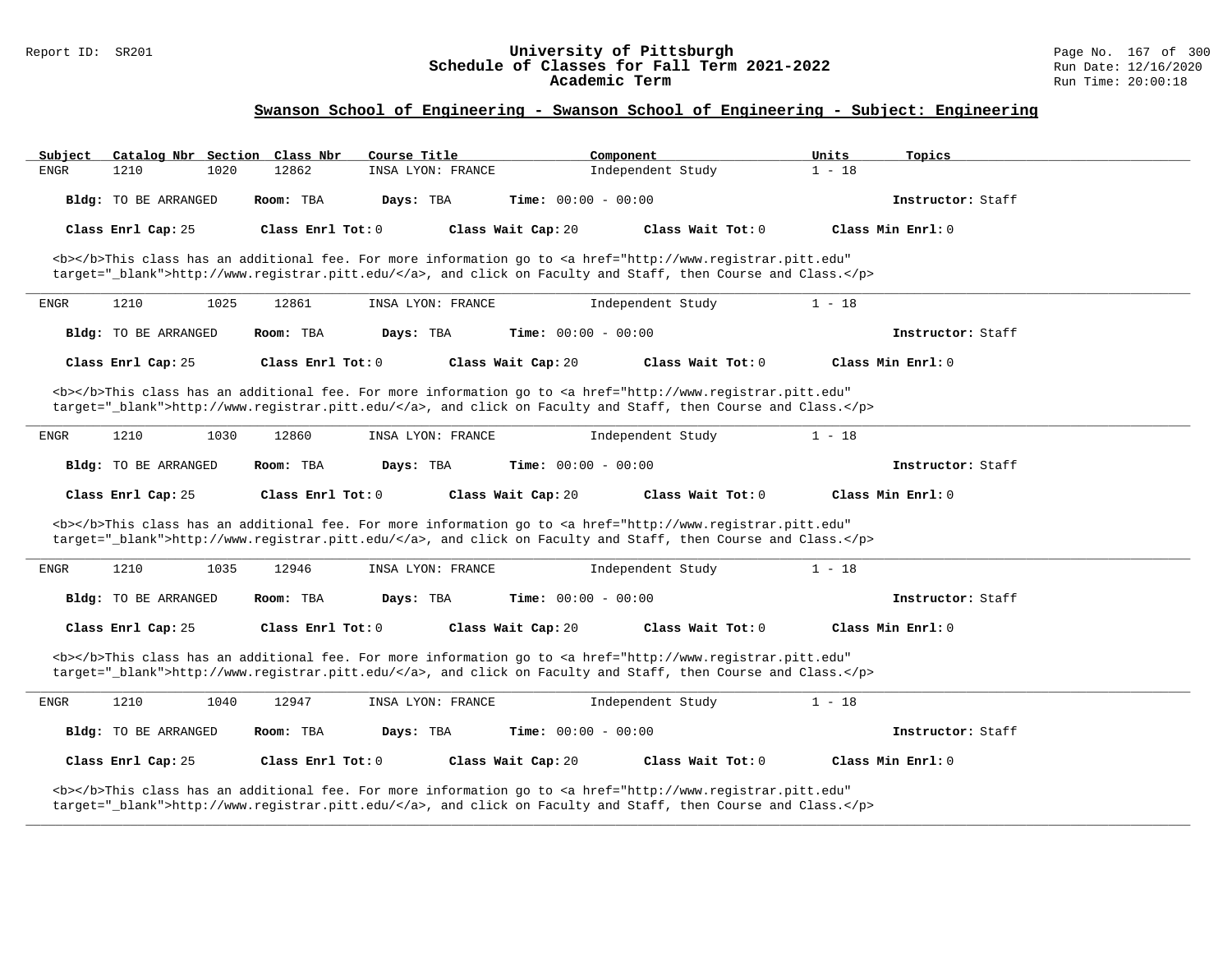#### Report ID: SR201 **University of Pittsburgh** Page No. 168 of 300 **Schedule of Classes for Fall Term 2021-2022** Run Date: 12/16/2020 **Academic Term** Run Time: 20:00:18

| Subject                                                                                                                                                                                                                            | Catalog Nbr Section Class Nbr                                                                                                                                                                                                      |      |                   | Course Title |                         |  | Component                                                                                                                                                                                                                          |                   | Units    | Topics              |  |
|------------------------------------------------------------------------------------------------------------------------------------------------------------------------------------------------------------------------------------|------------------------------------------------------------------------------------------------------------------------------------------------------------------------------------------------------------------------------------|------|-------------------|--------------|-------------------------|--|------------------------------------------------------------------------------------------------------------------------------------------------------------------------------------------------------------------------------------|-------------------|----------|---------------------|--|
| ENGR                                                                                                                                                                                                                               | 1215                                                                                                                                                                                                                               | 1010 | 12921             |              | STUDY ABROAD: HONG KONG |  | Independent Study                                                                                                                                                                                                                  |                   | $1 - 18$ |                     |  |
|                                                                                                                                                                                                                                    | Bldg: TO BE ARRANGED                                                                                                                                                                                                               |      | Room: TBA         | Days: TBA    |                         |  | <b>Time:</b> $00:00 - 00:00$                                                                                                                                                                                                       |                   |          | Instructor: Staff   |  |
|                                                                                                                                                                                                                                    | Class Enrl Cap: 25                                                                                                                                                                                                                 |      | Class Enrl Tot: 0 |              | Class Wait Cap: 20      |  |                                                                                                                                                                                                                                    | Class Wait Tot: 0 |          | Class Min Enrl: 0   |  |
|                                                                                                                                                                                                                                    |                                                                                                                                                                                                                                    |      |                   |              |                         |  | <b></b> This class has an additional fee. For more information go to <a <br="" href="http://www.registrar.pitt.edu">target="_blank"&gt;http://www.registrar.pitt.edu/</a> , and click on Faculty and Staff, then Course and Class. |                   |          |                     |  |
| ENGR                                                                                                                                                                                                                               | 1215                                                                                                                                                                                                                               | 1015 | 12900             |              | STUDY ABROAD: HONG KONG |  | Independent Study                                                                                                                                                                                                                  |                   | $1 - 18$ |                     |  |
|                                                                                                                                                                                                                                    | Bldg: TO BE ARRANGED                                                                                                                                                                                                               |      | Room: TBA         | Days: TBA    |                         |  | Time: $00:00 - 00:00$                                                                                                                                                                                                              |                   |          | Instructor: Staff   |  |
|                                                                                                                                                                                                                                    | Class Enrl Cap: 25                                                                                                                                                                                                                 |      | Class Enrl Tot: 0 |              | Class Wait Cap: 20      |  |                                                                                                                                                                                                                                    | Class Wait Tot: 0 |          | Class Min $Enr1: 0$ |  |
|                                                                                                                                                                                                                                    |                                                                                                                                                                                                                                    |      |                   |              |                         |  | <b></b> This class has an additional fee. For more information go to <a <br="" href="http://www.registrar.pitt.edu">target="_blank"&gt;http://www.registrar.pitt.edu/</a> , and click on Faculty and Staff, then Course and Class. |                   |          |                     |  |
| ENGR                                                                                                                                                                                                                               | 1215                                                                                                                                                                                                                               | 1020 | 12901             |              | STUDY ABROAD: HONG KONG |  | Independent Study                                                                                                                                                                                                                  |                   | $1 - 18$ |                     |  |
|                                                                                                                                                                                                                                    | Bldg: TO BE ARRANGED                                                                                                                                                                                                               |      | Room: TBA         | Days: TBA    |                         |  | <b>Time:</b> $00:00 - 00:00$                                                                                                                                                                                                       |                   |          | Instructor: Staff   |  |
|                                                                                                                                                                                                                                    | Class Enrl Cap: 25                                                                                                                                                                                                                 |      | Class Enrl Tot: 0 |              | Class Wait Cap: 20      |  |                                                                                                                                                                                                                                    | Class Wait Tot: 0 |          | Class Min Enrl: 0   |  |
|                                                                                                                                                                                                                                    |                                                                                                                                                                                                                                    |      |                   |              |                         |  | <b></b> This class has an additional fee. For more information go to <a <br="" href="http://www.registrar.pitt.edu">target="_blank"&gt;http://www.registrar.pitt.edu/</a> , and click on Faculty and Staff, then Course and Class. |                   |          |                     |  |
| ENGR                                                                                                                                                                                                                               | 1215                                                                                                                                                                                                                               | 1025 | 12902             |              | STUDY ABROAD: HONG KONG |  | Independent Study                                                                                                                                                                                                                  |                   | $1 - 18$ |                     |  |
|                                                                                                                                                                                                                                    | Bldg: TO BE ARRANGED                                                                                                                                                                                                               |      | Room: TBA         | Days: TBA    |                         |  | <b>Time:</b> $00:00 - 00:00$                                                                                                                                                                                                       |                   |          | Instructor: Staff   |  |
|                                                                                                                                                                                                                                    | Class Enrl Cap: 25                                                                                                                                                                                                                 |      | Class Enrl Tot: 0 |              | Class Wait Cap: 20      |  |                                                                                                                                                                                                                                    | Class Wait Tot: 0 |          | Class Min Enrl: 0   |  |
| <b></b> This class has an additional fee. For more information go to <a <br="" href="http://www.registrar.pitt.edu">target="_blank"&gt;http://www.registrar.pitt.edu/</a> , and click on Faculty and Staff, then Course and Class. |                                                                                                                                                                                                                                    |      |                   |              |                         |  |                                                                                                                                                                                                                                    |                   |          |                     |  |
| <b>ENGR</b>                                                                                                                                                                                                                        | 1215                                                                                                                                                                                                                               | 1030 | 12945             |              | STUDY ABROAD: HONG KONG |  | Independent Study                                                                                                                                                                                                                  |                   | $1 - 18$ |                     |  |
|                                                                                                                                                                                                                                    | Bldg: TO BE ARRANGED                                                                                                                                                                                                               |      | Room: TBA         | Days: TBA    |                         |  | <b>Time:</b> $00:00 - 00:00$                                                                                                                                                                                                       |                   |          | Instructor: Staff   |  |
|                                                                                                                                                                                                                                    | Class Enrl Cap: 25                                                                                                                                                                                                                 |      | Class Enrl Tot: 0 |              | Class Wait Cap: 20      |  |                                                                                                                                                                                                                                    | Class Wait Tot: 0 |          | Class Min Enrl: 0   |  |
|                                                                                                                                                                                                                                    | <b></b> This class has an additional fee. For more information go to <a <br="" href="http://www.registrar.pitt.edu">target="_blank"&gt;http://www.registrar.pitt.edu/</a> , and click on Faculty and Staff, then Course and Class. |      |                   |              |                         |  |                                                                                                                                                                                                                                    |                   |          |                     |  |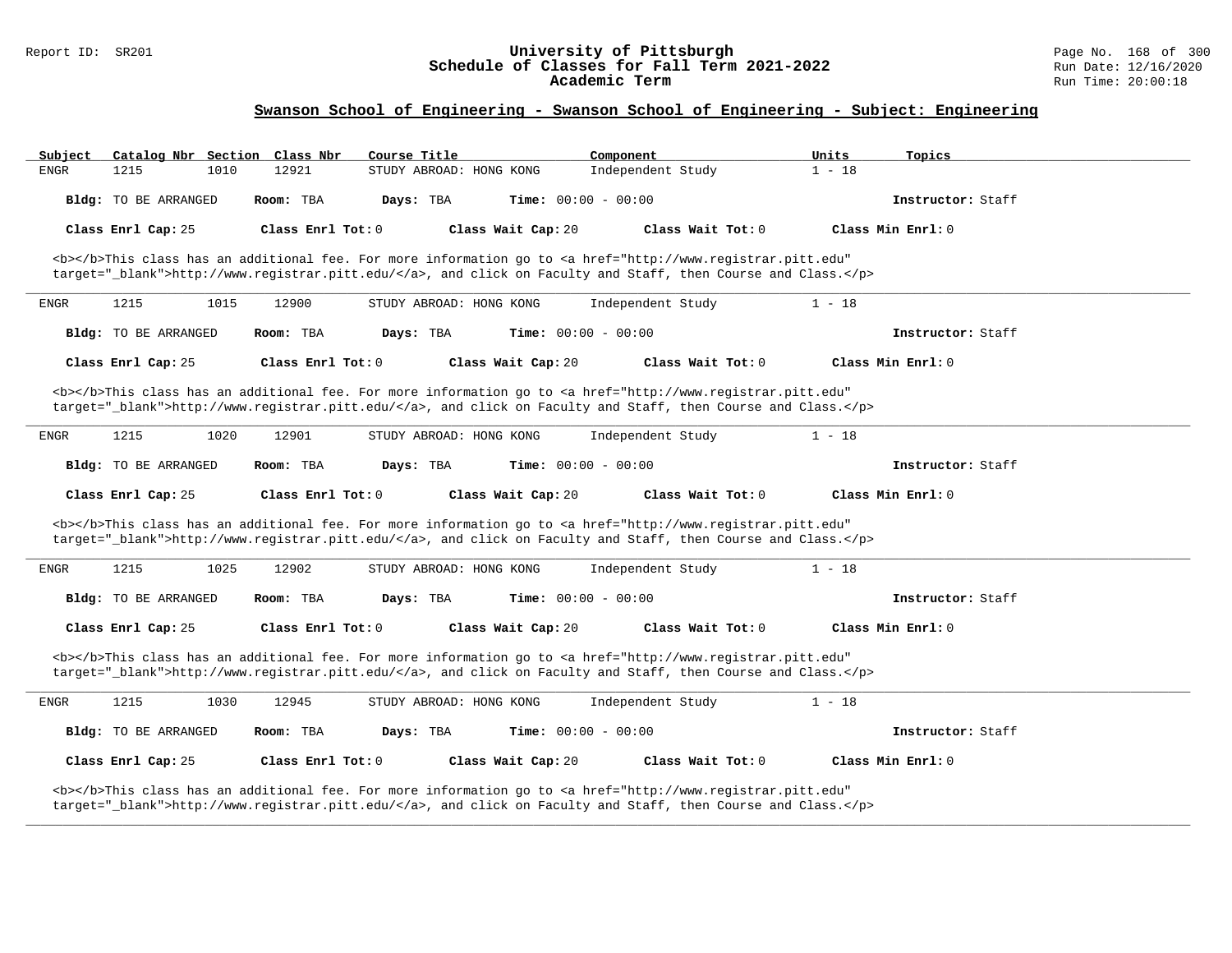#### Report ID: SR201 **University of Pittsburgh** Page No. 169 of 300 **Schedule of Classes for Fall Term 2021-2022** Run Date: 12/16/2020 **Academic Term** Run Time: 20:00:18

# **Swanson School of Engineering - Swanson School of Engineering - Subject: Engineering**

| Catalog Nbr Section Class Nbr<br>Subject                 | Course Title                                                                                                                                                                                                                        | Component                    | Units<br>Topics   |
|----------------------------------------------------------|-------------------------------------------------------------------------------------------------------------------------------------------------------------------------------------------------------------------------------------|------------------------------|-------------------|
| 1216<br><b>ENGR</b><br>1010                              | STUDY ABROAD: PERU<br>13012                                                                                                                                                                                                         | Independent Study            | $1 - 18$          |
| Bldg: TO BE ARRANGED                                     | Room: TBA<br>Days: TBA                                                                                                                                                                                                              | <b>Time:</b> $00:00 - 00:00$ | Instructor: Staff |
| Class Enrl Cap: 25                                       | Class Enrl Tot: 0<br>Class Wait Cap: 20                                                                                                                                                                                             | Class Wait Tot: 0            | Class Min Enrl: 0 |
|                                                          | <b></b> This class has an additional fee. For more information go to <a <br="" href="http://www.registrar.pitt.edu">target="_blank"&gt;http://www.registrar.pitt.edu/</a> , and click on Faculty and Staff, then Course and Class.  |                              |                   |
| 1216<br>1015<br>ENGR                                     | 13013<br>STUDY ABROAD: PERU                                                                                                                                                                                                         | Independent Study            | $1 - 18$          |
| <b>Bldg:</b> TO BE ARRANGED                              | Days: TBA<br>Room: TBA                                                                                                                                                                                                              | <b>Time:</b> $00:00 - 00:00$ | Instructor: Staff |
| Class Enrl Cap: 25<br>Attributes: Latin American Studies | Class Enrl Tot: 0<br>Class Wait Cap: 20                                                                                                                                                                                             | Class Wait Tot: 0            | Class Min Enrl: 0 |
|                                                          | <b></b> This class has an additional fee. For more information go to <a <="" href="http://www.registrar.pitt.edu" td=""><td></td><td></td></a>                                                                                      |                              |                   |
|                                                          | target="_blank">http://www.registrar.pitt.edu/, and click on Faculty and Staff, then Course and Class.                                                                                                                              |                              |                   |
| 1216<br>1020<br>ENGR                                     | 13015<br>STUDY ABROAD: PERU                                                                                                                                                                                                         | Independent Study            | $1 - 18$          |
| Bldg: TO BE ARRANGED                                     | Room: TBA<br>Days: TBA                                                                                                                                                                                                              | <b>Time:</b> $00:00 - 00:00$ | Instructor: Staff |
| Class Enrl Cap: 25                                       | Class Enrl Tot: 0<br>Class Wait Cap: 20                                                                                                                                                                                             | Class Wait Tot: 0            | Class Min Enrl: 0 |
|                                                          | <b></b> This class has an additional fee. For more information go to <a <br="" href="http://www.registrar.pitt.edu">target="_blank"&gt;http://www.registrar.pitt.edu/</a> , and click on Faculty and Staff, then Course and Class.  |                              |                   |
| 1216<br>1025<br>ENGR                                     | 13016<br>STUDY ABROAD: PERU                                                                                                                                                                                                         | Independent Study            | $1 - 18$          |
| Bldg: TO BE ARRANGED                                     | Room: TBA<br>Days: TBA                                                                                                                                                                                                              | Time: $00:00 - 00:00$        | Instructor: Staff |
| Class Enrl Cap: 25                                       | Class Enrl Tot: 0<br>Class Wait Cap: 20                                                                                                                                                                                             | Class Wait Tot: 0            | Class Min Enrl: 0 |
|                                                          | <b></b> >This class has an additional fee. For more information go to <a <br="" href="http://www.registrar.pitt.edu">target="_blank"&gt;http://www.registrar.pitt.edu/</a> , and click on Faculty and Staff, then Course and Class. |                              |                   |
| 1220<br>1010<br>ENGR                                     | 12842<br>STUDY ABROAD: CANADA                                                                                                                                                                                                       | Independent Study            | $1 - 18$          |
| Bldg: TO BE ARRANGED                                     | Room: TBA<br>Days: TBA                                                                                                                                                                                                              | <b>Time:</b> $00:00 - 00:00$ | Instructor: Staff |
| Class Enrl Cap: 25                                       | Class Enrl Tot: 0<br>Class Wait Cap: 20                                                                                                                                                                                             | Class Wait Tot: 0            | Class Min Enrl: 0 |
|                                                          | <b></b> This class has an additional fee. For more information go to <a <br="" href="http://www.registrar.pitt.edu">target="_blank"&gt;http://www.registrar.pitt.edu/</a> , and click on Faculty and Staff, then Course and Class.  |                              |                   |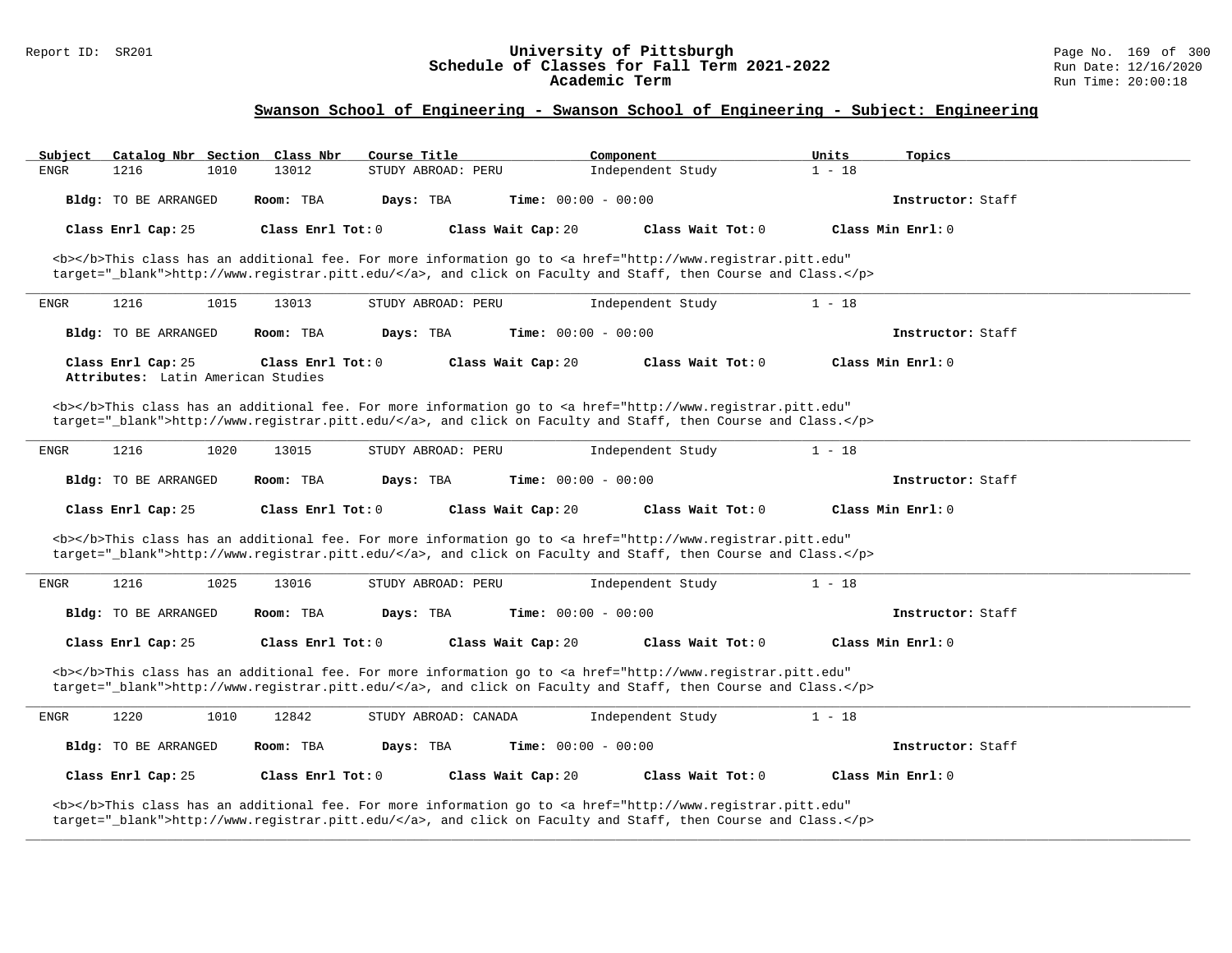#### Report ID: SR201 **University of Pittsburgh** Page No. 170 of 300 **Schedule of Classes for Fall Term 2021-2022** Run Date: 12/16/2020 **Academic Term** Run Time: 20:00:18

| Subject     | Catalog Nbr Section Class Nbr |               | Course Title        |                              | Component                                                                                                                                                                                                                          | Units<br>Topics   |  |
|-------------|-------------------------------|---------------|---------------------|------------------------------|------------------------------------------------------------------------------------------------------------------------------------------------------------------------------------------------------------------------------------|-------------------|--|
| ENGR        | 1220                          | 12843<br>1015 |                     | STUDY ABROAD: CANADA         | Independent Study                                                                                                                                                                                                                  | $1 - 18$          |  |
|             | Bldg: TO BE ARRANGED          | Room: TBA     | Days: TBA           | <b>Time:</b> $00:00 - 00:00$ |                                                                                                                                                                                                                                    | Instructor: Staff |  |
|             | Class Enrl Cap: 25            |               | Class Enrl Tot: $0$ | Class Wait Cap: 20           | Class Wait Tot: 0                                                                                                                                                                                                                  | Class Min Enrl: 0 |  |
|             |                               |               |                     |                              | <b></b> This class has an additional fee. For more information go to <a <br="" href="http://www.registrar.pitt.edu">target="_blank"&gt;http://www.registrar.pitt.edu/</a> , and click on Faculty and Staff, then Course and Class. |                   |  |
| <b>ENGR</b> | 1220                          | 1020<br>12844 |                     | STUDY ABROAD: CANADA         | Independent Study                                                                                                                                                                                                                  | $1 - 18$          |  |
|             | Bldg: TO BE ARRANGED          | Room: TBA     | Days: TBA           | Time: $00:00 - 00:00$        |                                                                                                                                                                                                                                    | Instructor: Staff |  |
|             | Class Enrl Cap: 25            |               | Class Enrl Tot: 0   | Class Wait Cap: 20           | Class Wait Tot: 0                                                                                                                                                                                                                  | Class Min Enrl: 0 |  |
|             |                               |               |                     |                              | <b></b> This class has an additional fee. For more information go to <a <br="" href="http://www.registrar.pitt.edu">target="_blank"&gt;http://www.registrar.pitt.edu/</a> , and click on Faculty and Staff, then Course and Class. |                   |  |
| ENGR        | 1220                          | 1025<br>12845 |                     | STUDY ABROAD: CANADA         | Independent Study                                                                                                                                                                                                                  | $1 - 18$          |  |
|             | Bldg: TO BE ARRANGED          | Room: TBA     | Days: TBA           | <b>Time:</b> $00:00 - 00:00$ |                                                                                                                                                                                                                                    | Instructor: Staff |  |
|             | Class Enrl Cap: 25            |               | Class Enrl Tot: 0   | Class Wait Cap: 20           | Class Wait Tot: 0                                                                                                                                                                                                                  | Class Min Enrl: 0 |  |
|             |                               |               |                     |                              | <b></b> This class has an additional fee. For more information go to <a <br="" href="http://www.registrar.pitt.edu">target="_blank"&gt;http://www.registrar.pitt.edu/</a> , and click on Faculty and Staff, then Course and Class. |                   |  |
| ENGR        | 1220                          | 1030<br>12846 |                     | STUDY ABROAD: CANADA         | Independent Study                                                                                                                                                                                                                  | $1 - 18$          |  |
|             | <b>Bldg:</b> TO BE ARRANGED   | Room: TBA     | Days: TBA           | <b>Time:</b> $00:00 - 00:00$ |                                                                                                                                                                                                                                    | Instructor: Staff |  |
|             | Class Enrl Cap: 25            |               | Class Enrl Tot: $0$ | Class Wait Cap: 20           | Class Wait Tot: $0$                                                                                                                                                                                                                | Class Min Enrl: 0 |  |
|             |                               |               |                     |                              | <b></b> This class has an additional fee. For more information go to <a <br="" href="http://www.registrar.pitt.edu">target="_blank"&gt;http://www.registrar.pitt.edu/</a> , and click on Faculty and Staff, then Course and Class. |                   |  |
| ENGR        | 1220                          | 12944<br>1035 |                     | STUDY ABROAD: CANADA         | Independent Study                                                                                                                                                                                                                  | $1 - 18$          |  |
|             | Bldg: TO BE ARRANGED          | Room: TBA     | Days: TBA           | <b>Time:</b> $00:00 - 00:00$ |                                                                                                                                                                                                                                    | Instructor: Staff |  |
|             | Class Enrl Cap: 25            |               | Class Enrl Tot: 0   | Class Wait Cap: 20           | Class Wait Tot: 0                                                                                                                                                                                                                  | Class Min Enrl: 0 |  |
|             |                               |               |                     |                              | <b></b> This class has an additional fee. For more information go to <a <br="" href="http://www.registrar.pitt.edu">target="_blank"&gt;http://www.registrar.pitt.edu/</a> , and click on Faculty and Staff, then Course and Class. |                   |  |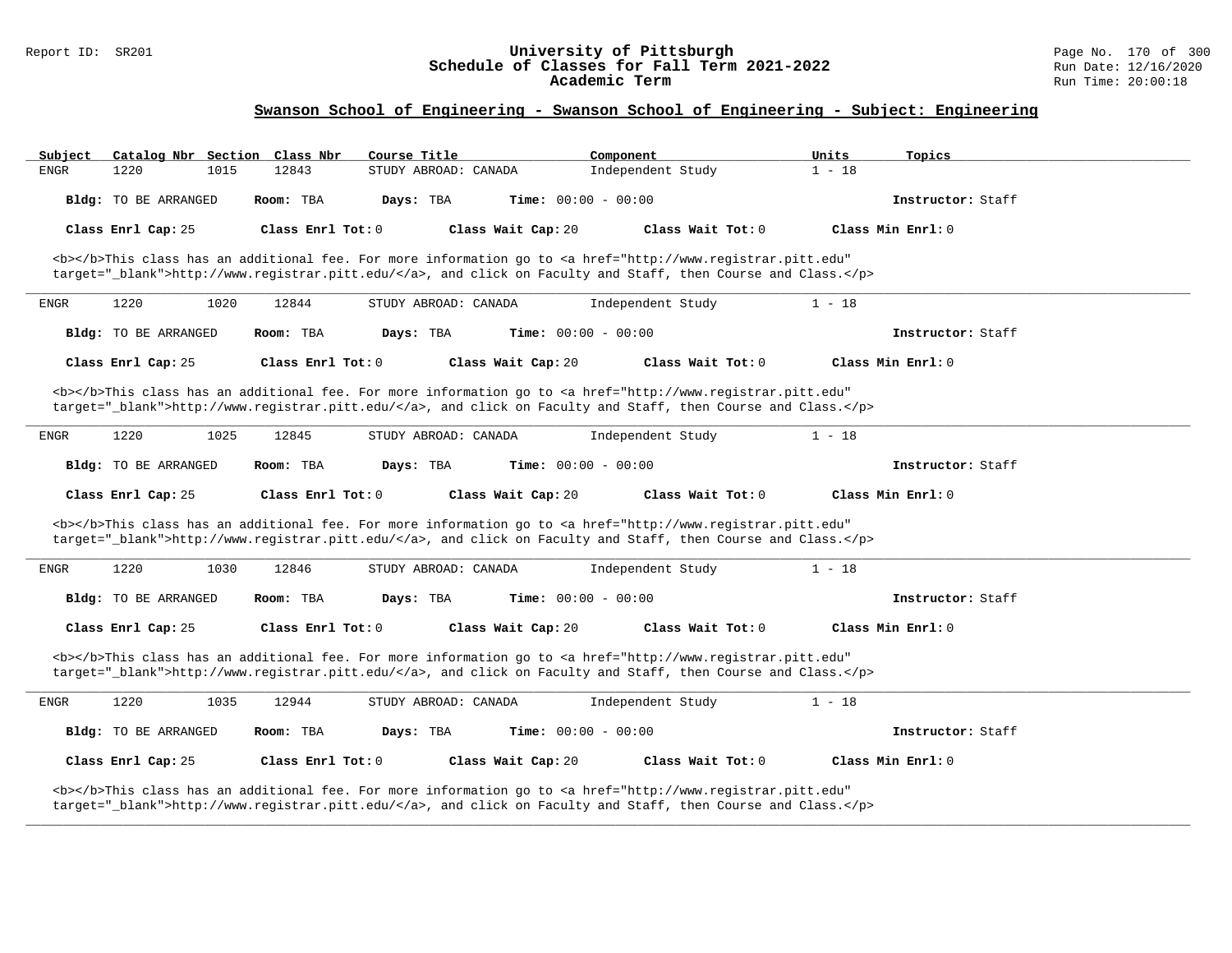#### Report ID: SR201 **University of Pittsburgh** Page No. 171 of 300 **Schedule of Classes for Fall Term 2021-2022** Run Date: 12/16/2020 **Academic Term** Run Time: 20:00:18

| Subject              | Catalog Nbr Section Class Nbr | Course Title                                                   | Component                                                                   | Units<br>Topics                                                                                                                 |
|----------------------|-------------------------------|----------------------------------------------------------------|-----------------------------------------------------------------------------|---------------------------------------------------------------------------------------------------------------------------------|
| 1223<br>ENGR         | 23124<br>1020                 |                                                                | EXCH ENGLAND-UNIVERSITY SUSSEXIndependent Study                             | $1 - 15$                                                                                                                        |
| Bldg: TO BE ARRANGED |                               | Room: TBA $Days:$ TBA $Time: 00:00 - 00:00$                    |                                                                             | Instructor: Staff                                                                                                               |
|                      |                               |                                                                |                                                                             | Class Enrl Cap: 10 $\qquad$ Class Enrl Tot: 0 $\qquad$ Class Wait Cap: 10 $\qquad$ Class Wait Tot: 0 $\qquad$ Class Min Enrl: 0 |
| 1223 1025<br>ENGR    | 23177                         |                                                                | EXCH ENGLAND-UNIVERSITY SUSSEXIndependent Study                             | $1 - 15$                                                                                                                        |
| Bldg: TO BE ARRANGED |                               | Room: TBA $Days: TBA$ Time: $00:00 - 00:00$                    |                                                                             | Instructor: Staff                                                                                                               |
|                      |                               |                                                                |                                                                             | Class Enrl Cap: 35 Class Enrl Tot: 0 Class Wait Cap: 20 Class Wait Tot: 0 Class Min Enrl: 0                                     |
| 1223<br><b>ENGR</b>  | 1030 23178                    |                                                                | EXCH ENGLAND-UNIVERSITY SUSSEXIndependent Study 1 - 15                      |                                                                                                                                 |
| Bldg: TO BE ARRANGED |                               | Room: TBA Days: TBA Time: $00:00 - 00:00$                      |                                                                             | Instructor: Staff                                                                                                               |
|                      |                               |                                                                |                                                                             | Class Enrl Cap: 35 Class Enrl Tot: 0 Class Wait Cap: 20 Class Wait Tot: 0 Class Min Enrl: 0                                     |
| ENGR                 |                               |                                                                | 1223 1035 23179 EXCH ENGLAND-UNIVERSITY SUSSEXIndependent Study 1 - 15      |                                                                                                                                 |
| Bldg: TO BE ARRANGED |                               | Room: TBA Days: TBA Time: $00:00 - 00:00$                      |                                                                             | Instructor: Staff                                                                                                               |
|                      |                               |                                                                |                                                                             | Class Enrl Cap: 35 Class Enrl Tot: 0 Class Wait Cap: 20 Class Wait Tot: 0 Class Min Enrl: 0                                     |
|                      |                               |                                                                | ENGR 1223 1040 23180 EXCH ENGLAND-UNIVERSITY SUSSEXIndependent Study 1 - 15 |                                                                                                                                 |
| Bldg: TO BE ARRANGED |                               | Room: TBA $\rule{1em}{0.15mm}$ Days: TBA Time: $00:00 - 00:00$ |                                                                             | Instructor: Staff                                                                                                               |
|                      |                               |                                                                |                                                                             | Class Enrl Cap: 35 Class Enrl Tot: 0 Class Wait Cap: 20 Class Wait Tot: 0 Class Min Enrl: 0                                     |
| 1223<br>ENGR         | 1045<br>23181                 |                                                                | EXCH ENGLAND-UNIVERSITY SUSSEXIndependent Study 1 - 15                      |                                                                                                                                 |
| Bldg: TO BE ARRANGED |                               | Room: TBA $Days:$ TBA $Time:$ 00:00 - 00:00                    |                                                                             | Instructor: Staff                                                                                                               |
|                      |                               |                                                                |                                                                             | Class Enrl Cap: 35 Class Enrl Tot: 0 Class Wait Cap: 20 Class Wait Tot: 0 Class Min Enrl: 0                                     |
| ENGR                 |                               |                                                                | 1224 1010 16745 GE3 EXCHANGE: SINGAPORE Independent Study 1 - 18            |                                                                                                                                 |
| Bldg: TO BE ARRANGED |                               |                                                                | Room: TBA $Days:$ TBA $Time: 00:00 - 00:00$                                 | Instructor: Staff                                                                                                               |
|                      |                               |                                                                |                                                                             | Class Enrl Cap: 25 Class Enrl Tot: 0 Class Wait Cap: 20 Class Wait Tot: 0 Class Min Enrl: 0                                     |
| 1224<br>ENGR         | 1020                          |                                                                | 16746 GE3 EXCHANGE: SINGAPORE Independent Study 1 - 18                      |                                                                                                                                 |
| Bldg: TO BE ARRANGED |                               | Room: TBA $Days:$ TBA $Time: 00:00 - 00:00$                    |                                                                             | Instructor: Staff                                                                                                               |
|                      |                               | Class Enrl Cap: 25 Class Enrl Tot: 0 Class Wait Cap: 20        |                                                                             | Class Wait Tot: $0$ Class Min Enrl: $0$                                                                                         |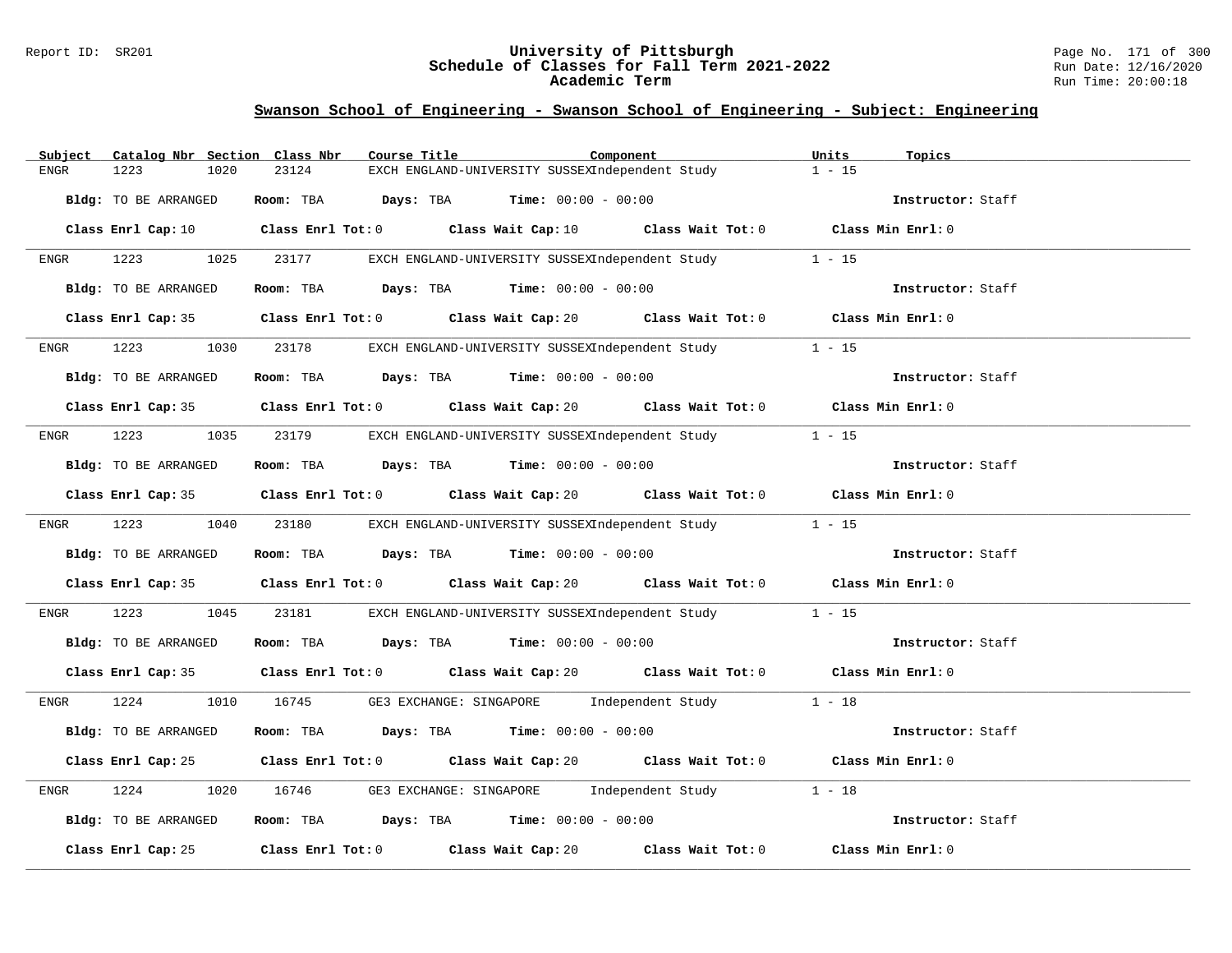| ENGR | 1224<br>1030         | 16747<br>GE3 EXCHANGE: SINGAPORE        Independent Study                                   | $1 - 18$          |
|------|----------------------|---------------------------------------------------------------------------------------------|-------------------|
|      | Bldg: TO BE ARRANGED | Room: TBA $Days:$ TBA $Time: 00:00 - 00:00$                                                 | Instructor: Staff |
|      |                      | Class Enrl Cap: 25 Class Enrl Tot: 0 Class Wait Cap: 20 Class Wait Tot: 0 Class Min Enrl: 0 |                   |
|      |                      | ENGR 1224 1040 16748 GE3 EXCHANGE: SINGAPORE Independent Study 1 - 18                       |                   |
|      | Bldg: TO BE ARRANGED | Room: TBA $Days:$ TBA $Time:$ $00:00 - 00:00$                                               | Instructor: Staff |
|      |                      | Class Enrl Cap: 25 Class Enrl Tot: 0 Class Wait Cap: 20 Class Wait Tot: 0 Class Min Enrl: 0 |                   |
|      |                      | ENGR 1224 1050 16749 GE3 EXCHANGE: SINGAPORE Independent Study 1 - 18                       |                   |
|      |                      | Bldg: TO BE ARRANGED Room: TBA Days: TBA Time: 00:00 - 00:00                                | Instructor: Staff |
|      |                      | Class Enrl Cap: 25 Class Enrl Tot: 0 Class Wait Cap: 20 Class Wait Tot: 0 Class Min Enrl: 0 |                   |
|      |                      | ENGR 1224 1060 16750 GE3 EXCHANGE: SINGAPORE Independent Study 1 - 18                       |                   |
|      | Bldg: TO BE ARRANGED | Room: TBA $\rule{1em}{0.15mm}$ Days: TBA $\rule{1.15mm}]{0.15mm}$ Time: $00:00 - 00:00$     | Instructor: Staff |
|      |                      | Class Enrl Cap: 25 Class Enrl Tot: 0 Class Wait Cap: 20 Class Wait Tot: 0 Class Min Enrl: 0 |                   |
|      |                      | ENGR 1225 1010 12913 STUDY ABROAD: SOUTH AFRICA Independent Study 1 - 18                    |                   |
|      | Bldg: TO BE ARRANGED | Room: TBA $Days:$ TBA $Time: 00:00 - 00:00$                                                 | Instructor: Staff |
|      |                      | Class Enrl Cap: 25 Class Enrl Tot: 0 Class Wait Cap: 20 Class Wait Tot: 0 Class Min Enrl: 0 |                   |
|      |                      | ENGR 1225 1015 12912 STUDY ABROAD: SOUTH AFRICA Independent Study 1 - 18                    |                   |
|      |                      | <b>Bldg:</b> TO BE ARRANGED <b>ROOM:</b> TBA <b>Days:</b> TBA <b>Time:</b> $00:00 - 00:00$  | Instructor: Staff |
|      |                      | Class Enrl Cap: 25 Class Enrl Tot: 0 Class Wait Cap: 20 Class Wait Tot: 0 Class Min Enrl: 0 |                   |
|      |                      | ENGR 1225 1020 12911 STUDY ABROAD: SOUTH AFRICA Independent Study 1 - 18                    |                   |
|      |                      | Bldg: TO BE ARRANGED Room: TBA Days: TBA Time: 00:00 - 00:00                                | Instructor: Staff |
|      |                      | Class Enrl Cap: 25 Class Enrl Tot: 0 Class Wait Cap: 20 Class Wait Tot: 0 Class Min Enrl: 0 |                   |
|      |                      | ENGR 1225 1025 12910 STUDY ABROAD: SOUTH AFRICA Independent Study 1 - 18                    |                   |
|      | Bldg: TO BE ARRANGED | Room: TBA $Days:$ TBA $Time:$ $00:00 - 00:00$                                               | Instructor: Staff |
|      |                      | Class Enrl Cap: 25 Class Enrl Tot: 0 Class Wait Cap: 20 Class Wait Tot: 0 Class Min Enrl: 0 |                   |
|      |                      | ENGR 1225 1030 12909 STUDY ABROAD: SOUTH AFRICA Independent Study 1 - 18                    |                   |
|      |                      | Bldg: TO BE ARRANGED Room: TBA Days: TBA Time: $00:00 - 00:00$                              |                   |
|      |                      | Class Enrl Cap: 25 Class Enrl Tot: 0 Class Wait Cap: 20 Class Wait Tot: 0                   | Class Min Enrl: 0 |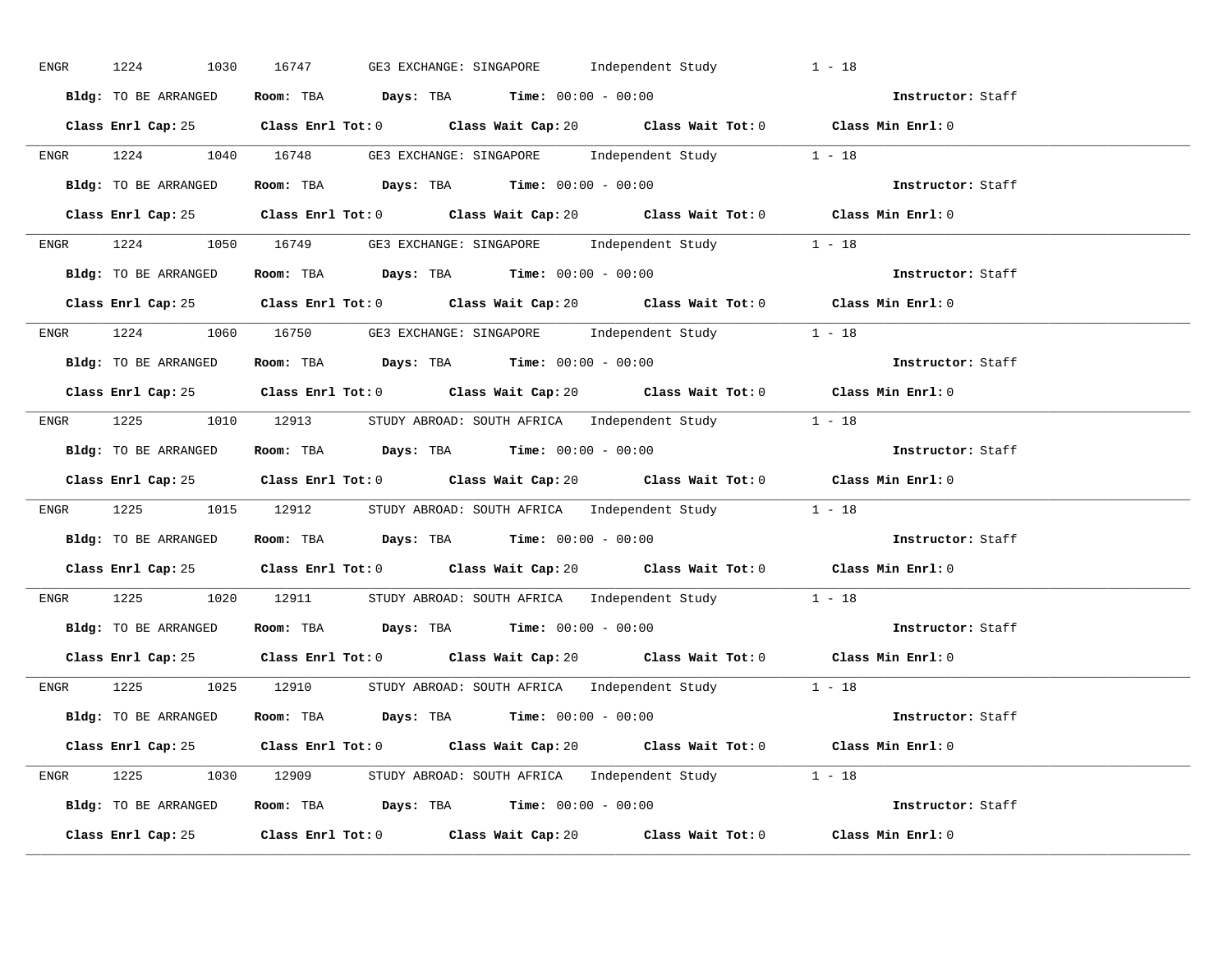# Report ID: SR201 **1988 Chedule of Classes for Fall Term 2021-2022** Page No. 173 of 300 Page No. 173 of 300 Page No<br>**Schedule of Classes for Fall Term 2021-2022** Run Date: 12/16/2020 Schedule of Classes for Fall Term 2021-2022<br>Academic Term

### **Swanson School of Engineering - Swanson School of Engineering - Subject: Engineering**

|      | Catalog Nbr Section  | Class Nbr                                                                                         | Course Title               |                              | Component                                                                                                                                                                                                                          | Units    | Topics            |  |
|------|----------------------|---------------------------------------------------------------------------------------------------|----------------------------|------------------------------|------------------------------------------------------------------------------------------------------------------------------------------------------------------------------------------------------------------------------------|----------|-------------------|--|
| ENGR | 1225                 | 1035<br>12908                                                                                     | STUDY ABROAD: SOUTH AFRICA |                              | Independent Study                                                                                                                                                                                                                  | $1 - 18$ |                   |  |
|      | Bldg: TO BE ARRANGED | Room: TBA                                                                                         | Days: TBA                  | <b>Time:</b> $00:00 - 00:00$ |                                                                                                                                                                                                                                    |          | Instructor: Staff |  |
|      | Class Enrl Cap: 25   | Class Enrl Tot: 0                                                                                 |                            | Class Wait Cap: 20           | Class Wait Tot: 0                                                                                                                                                                                                                  |          | Class Min Enrl: 0 |  |
|      |                      |                                                                                                   |                            |                              | <b></b> This class has an additional fee. For more information go to <a <br="" href="http://www.registrar.pitt.edu">target="_blank"&gt;http://www.registrar.pitt.edu/</a> , and click on Faculty and Staff, then Course and Class. |          |                   |  |
| ENGR | 1226                 | 1010<br>12907                                                                                     | STUDY ABROAD: HUNGARY      |                              | Independent Study                                                                                                                                                                                                                  | $1 - 18$ |                   |  |
|      | Bldg: TO BE ARRANGED | Room: TBA                                                                                         | Days: TBA                  | <b>Time:</b> $00:00 - 00:00$ |                                                                                                                                                                                                                                    |          | Instructor: Staff |  |
|      | Class Enrl Cap: 25   | Class Enrl Tot: $0$<br>Attributes: European and Eurasian Studies, Russian & East European Studies |                            | Class Wait Cap: 20           | Class Wait Tot: 0                                                                                                                                                                                                                  |          | Class Min Enrl: 0 |  |
|      |                      |                                                                                                   |                            |                              | <b></b> This class has an additional fee. For more information go to <a <br="" href="http://www.registrar.pitt.edu">target="_blank"&gt;http://www.registrar.pitt.edu/</a> , and click on Faculty and Staff, then Course and Class. |          |                   |  |
| ENGR | 1226                 | 1015<br>12906                                                                                     | STUDY ABROAD: HUNGARY      |                              | Independent Study                                                                                                                                                                                                                  | $1 - 18$ |                   |  |
|      | Bldg: TO BE ARRANGED | Room: TBA                                                                                         | Days: TBA                  | <b>Time:</b> $00:00 - 00:00$ |                                                                                                                                                                                                                                    |          | Instructor: Staff |  |
|      |                      |                                                                                                   |                            |                              |                                                                                                                                                                                                                                    |          |                   |  |
|      | Class Enrl Cap: 25   | Class Enrl Tot: 0<br>Attributes: Russian & East European Studies                                  |                            | Class Wait Cap: 20           | Class Wait Tot: 0                                                                                                                                                                                                                  |          | Class Min Enrl: 0 |  |
|      |                      |                                                                                                   |                            |                              | <b></b> This class has an additional fee. For more information go to <a <br="" href="http://www.registrar.pitt.edu">target="_blank"&gt;http://www.registrar.pitt.edu/</a> , and click on Faculty and Staff, then Course and Class. |          |                   |  |
| ENGR | 1226                 | 1020<br>12905                                                                                     | STUDY ABROAD: HUNGARY      |                              | Independent Study                                                                                                                                                                                                                  | $1 - 18$ |                   |  |
|      | Bldg: TO BE ARRANGED | Room: TBA                                                                                         | Days: TBA                  | <b>Time:</b> $00:00 - 00:00$ |                                                                                                                                                                                                                                    |          | Instructor: Staff |  |
|      | Class Enrl Cap: 25   | Class Enrl Tot: 0<br>Attributes: Russian & East European Studies                                  |                            | Class Wait Cap: 20           | Class Wait Tot: 0                                                                                                                                                                                                                  |          | Class Min Enrl: 0 |  |
|      |                      |                                                                                                   |                            |                              | <b></b> This class has an additional fee. For more information go to <a <br="" href="http://www.registrar.pitt.edu">target="_blank"&gt;http://www.registrar.pitt.edu/</a> , and click on Faculty and Staff, then Course and Class. |          |                   |  |
| ENGR | 1226                 | 1025<br>12904                                                                                     | STUDY ABROAD: HUNGARY      |                              | Independent Study                                                                                                                                                                                                                  | $1 - 18$ |                   |  |
|      | Bldg: TO BE ARRANGED | Room: TBA                                                                                         | Days: TBA                  | <b>Time:</b> $00:00 - 00:00$ |                                                                                                                                                                                                                                    |          | Instructor: Staff |  |

<b></b>This class has an additional fee. For more information go to <a href="http://www.registrar.pitt.edu" target="\_blank">http://www.registrar.pitt.edu/</a>, and click on Faculty and Staff, then Course and Class.</p>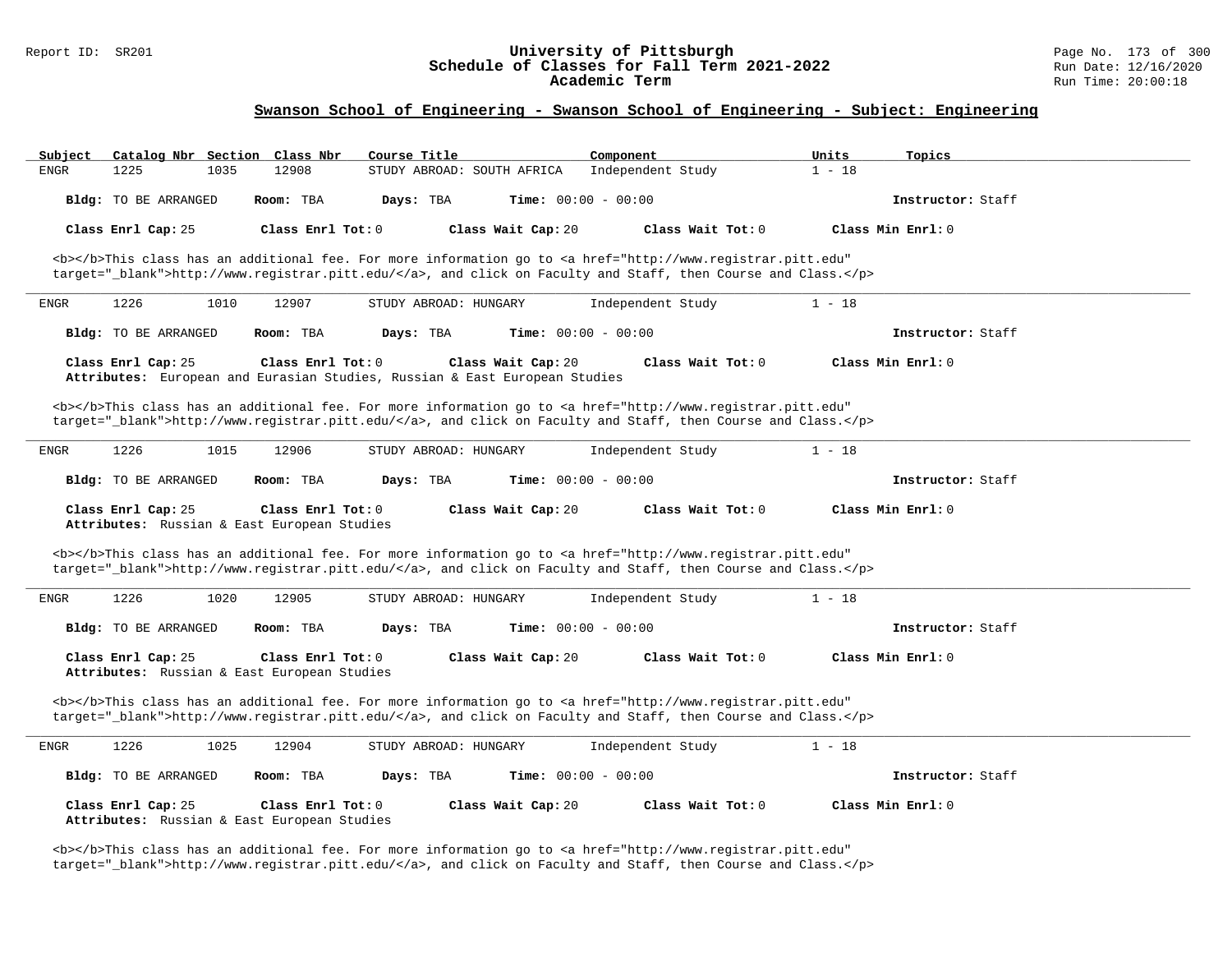| 1226<br>1030<br>12903<br>ENGR                                     | STUDY ABROAD: HUNGARY                                                                                                                                                                                                              | Independent Study   | $1 - 18$          |
|-------------------------------------------------------------------|------------------------------------------------------------------------------------------------------------------------------------------------------------------------------------------------------------------------------------|---------------------|-------------------|
| <b>Bldg:</b> TO BE ARRANGED<br>Room: TBA                          | Time: $00:00 - 00:00$<br>Days: TBA                                                                                                                                                                                                 |                     | Instructor: Staff |
| Class Enrl Cap: 25<br>Attributes: Russian & East European Studies | Class Enrl Tot: 0<br>Class Wait Cap: 20                                                                                                                                                                                            | Class Wait Tot: 0   | Class Min Enrl: 0 |
|                                                                   | <b></b> This class has an additional fee. For more information go to <a <br="" href="http://www.registrar.pitt.edu">target="_blank"&gt;http://www.registrar.pitt.edu/</a> , and click on Faculty and Staff, then Course and Class. |                     |                   |
| 1226<br>1035<br>12943<br>ENGR                                     | STUDY ABROAD: HUNGARY                                                                                                                                                                                                              | Independent Study   | $1 - 18$          |
| Bldg: TO BE ARRANGED<br>Room: TBA                                 | Time: $00:00 - 00:00$<br>Days: TBA                                                                                                                                                                                                 |                     | Instructor: Staff |
| Class Enrl Cap: 25<br>Attributes: Russian & East European Studies | Class Enrl Tot: 0<br>Class Wait Cap: 20                                                                                                                                                                                            | Class Wait Tot: 0   | Class Min Enrl: 0 |
|                                                                   | <b></b> This class has an additional fee. For more information go to <a <br="" href="http://www.registrar.pitt.edu">target="_blank"&gt;http://www.registrar.pitt.edu/</a> , and click on Faculty and Staff, then Course and Class. |                     |                   |
| 1228<br>1010<br>21920<br><b>ENGR</b>                              | EXCH URUGUAY-UNIV MONTEVIDEO Independent Study                                                                                                                                                                                     | $\overline{3}$      |                   |
| <b>Bldg:</b> TO BE ARRANGED<br>Room: TBA                          | <b>Time:</b> $00:00 - 00:00$<br>Days: TBA                                                                                                                                                                                          |                     | Instructor: Staff |
| Class Enrl Cap: 35<br>Attributes: Latin American Studies          | Class Enrl Tot: 0<br>Class Wait Cap: 20                                                                                                                                                                                            | Class Wait Tot: 0   | Class Min Enrl: 0 |
| 1228<br>1020<br>21921<br><b>ENGR</b>                              | EXCH URUGUAY-UNIV MONTEVIDEO Independent Study                                                                                                                                                                                     | $\overline{3}$      |                   |
| Bldg: TO BE ARRANGED<br>Room: TBA                                 | Time: $00:00 - 00:00$<br>Days: TBA                                                                                                                                                                                                 |                     | Instructor: Staff |
| Class Enrl Cap: 35<br>Attributes: Latin American Studies          | Class Enrl Tot: 0<br>Class Wait Cap: 20                                                                                                                                                                                            | Class Wait $Tot: 0$ | Class Min Enrl: 0 |
| 1228<br>1030<br>21922<br><b>ENGR</b>                              | EXCH URUGUAY-UNIV MONTEVIDEO Independent Study                                                                                                                                                                                     | $\overline{3}$      |                   |
| Bldg: TO BE ARRANGED<br>Room: TBA                                 | Days: TBA<br><b>Time:</b> $00:00 - 00:00$                                                                                                                                                                                          |                     | Instructor: Staff |
| Class Enrl Cap: 35<br>Attributes: Latin American Studies          | Class Enrl Tot: $0$<br>Class Wait Cap: 20                                                                                                                                                                                          | Class Wait $Tot: 0$ | Class Min Enrl: 0 |
|                                                                   |                                                                                                                                                                                                                                    |                     |                   |
| 1228<br>21923<br><b>ENGR</b><br>1040                              | EXCH URUGUAY-UNIV MONTEVIDEO Independent Study                                                                                                                                                                                     | $\overline{3}$      |                   |
| Bldg: TO BE ARRANGED<br>Room: TBA                                 | Time: $00:00 - 00:00$<br>Days: TBA                                                                                                                                                                                                 |                     | Instructor: Staff |
| Class Enrl Cap: 35<br>Attributes: Latin American Studies          | Class Enrl Tot: 0<br>Class Wait Cap: 20                                                                                                                                                                                            | Class Wait Tot: 0   | Class Min Enrl: 0 |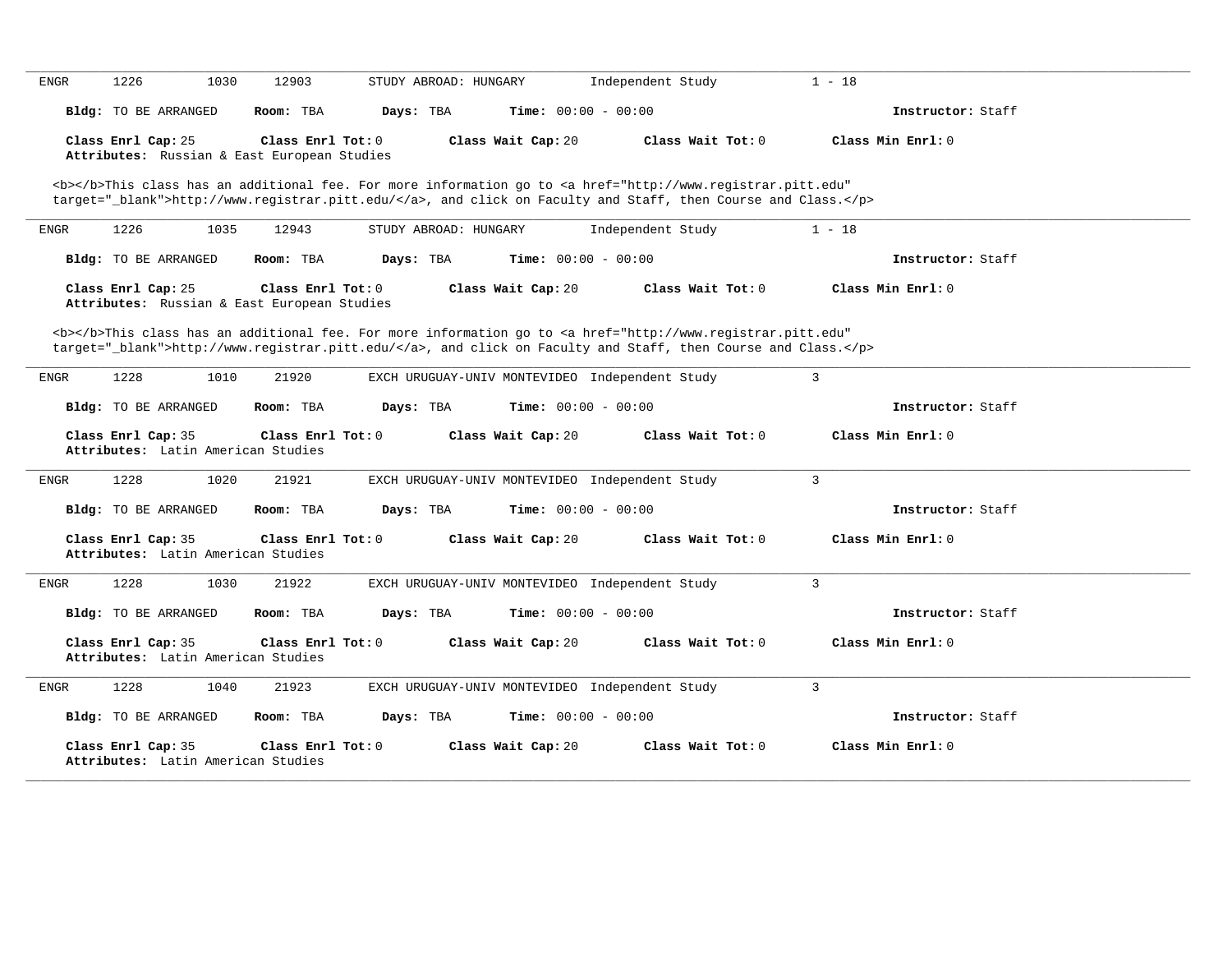# Report ID: SR201 **1988 Chedule of Classes for Fall Term 2021-2022** Page No. 175 of 300 Page No. 175 of 300 Page No<br>**Schedule of Classes for Fall Term 2021-2022** Run Date: 12/16/2020 Schedule of Classes for Fall Term 2021-2022<br>Academic Term

## **Swanson School of Engineering - Swanson School of Engineering - Subject: Engineering**

| Catalog Nbr Section Class Nbr<br>Subject                          | Course Title                                                                                                                                                                                                                                    | Units<br>Component                                                                                     | Topics            |
|-------------------------------------------------------------------|-------------------------------------------------------------------------------------------------------------------------------------------------------------------------------------------------------------------------------------------------|--------------------------------------------------------------------------------------------------------|-------------------|
| 1229<br>13086<br><b>ENGR</b><br>1010                              | STUDY ABROAD: TURKEY                                                                                                                                                                                                                            | $1 - 18$<br>Independent Study                                                                          |                   |
| Room: TBA<br>Bldg: TO BE ARRANGED                                 | <b>Time:</b> $00:00 - 00:00$<br>Days: TBA                                                                                                                                                                                                       |                                                                                                        | Instructor: Staff |
| Class Enrl Cap: 35                                                | Class Enrl Tot: $0$<br>Class Wait Cap: 20                                                                                                                                                                                                       | Class Wait Tot: 0                                                                                      | Class Min Enrl: 0 |
| Attributes: Russian & East European Studies                       |                                                                                                                                                                                                                                                 |                                                                                                        |                   |
|                                                                   | <b></b> This class has an additional fee. For more information go to <a <="" href="http://www.registrar.pitt.edu" td=""><td></td><td></td></a>                                                                                                  |                                                                                                        |                   |
|                                                                   |                                                                                                                                                                                                                                                 | target="_blank">http://www.registrar.pitt.edu/, and click on Faculty and Staff, then Course and Class. |                   |
| 1229<br>1020<br>13087<br>ENGR                                     | STUDY ABROAD: TURKEY                                                                                                                                                                                                                            | $1 - 18$<br>Independent Study                                                                          |                   |
| Bldg: TO BE ARRANGED<br>Room: TBA                                 | Days: TBA<br><b>Time:</b> $00:00 - 00:00$                                                                                                                                                                                                       |                                                                                                        | Instructor: Staff |
| Class Enrl Cap: 35                                                | Class Enrl Tot: 0<br>Class Wait Cap: 20                                                                                                                                                                                                         | Class Wait Tot: 0                                                                                      | Class Min Enrl: 0 |
| Attributes: Russian & East European Studies                       |                                                                                                                                                                                                                                                 |                                                                                                        |                   |
|                                                                   | <b></b> This class has an additional fee. For more information go to <a <="" href="http://www.registrar.pitt.edu" td=""><td></td><td></td></a>                                                                                                  |                                                                                                        |                   |
|                                                                   |                                                                                                                                                                                                                                                 | target="_blank">http://www.registrar.pitt.edu/, and click on Faculty and Staff, then Course and Class. |                   |
| 1229<br>1030<br>13088<br><b>ENGR</b>                              | STUDY ABROAD: TURKEY                                                                                                                                                                                                                            | Independent Study<br>$1 - 18$                                                                          |                   |
| Bldg: TO BE ARRANGED<br>Room: TBA                                 | Days: TBA<br><b>Time:</b> $00:00 - 00:00$                                                                                                                                                                                                       |                                                                                                        | Instructor: Staff |
|                                                                   |                                                                                                                                                                                                                                                 |                                                                                                        |                   |
| Class Enrl Cap: 35                                                | Class Wait Cap: 20<br>Class Enrl Tot: 0                                                                                                                                                                                                         | Class Wait Tot: 0                                                                                      | Class Min Enrl: 0 |
| Attributes: Russian & East European Studies                       |                                                                                                                                                                                                                                                 |                                                                                                        |                   |
|                                                                   | <b></b> This class has an additional fee. For more information go to <a <="" href="http://www.registrar.pitt.edu" td=""><td>target="_blank"&gt;http://www.registrar.pitt.edu/</td></a> , and click on Faculty and Staff, then Course and Class. | target="_blank">http://www.registrar.pitt.edu/                                                         |                   |
| 1229<br>1040<br>13089<br>ENGR                                     | STUDY ABROAD: TURKEY                                                                                                                                                                                                                            | Independent Study<br>$1 - 18$                                                                          |                   |
| Bldg: TO BE ARRANGED<br>Room: TBA                                 | Time: $00:00 - 00:00$<br>Days: TBA                                                                                                                                                                                                              |                                                                                                        | Instructor: Staff |
| Class Enrl Cap: 35<br>Attributes: Russian & East European Studies | Class Enrl Tot: 0<br>Class Wait Cap: 20                                                                                                                                                                                                         | Class Wait Tot: 0                                                                                      | Class Min Enrl: 0 |
|                                                                   |                                                                                                                                                                                                                                                 |                                                                                                        |                   |
|                                                                   | <b></b> This class has an additional fee. For more information go to <a <="" href="http://www.registrar.pitt.edu" td=""><td>target="_blank"&gt;http://www.registrar.pitt.edu/</td></a> , and click on Faculty and Staff, then Course and Class. | target="_blank">http://www.registrar.pitt.edu/                                                         |                   |
| 1229<br>1050<br>13090<br>ENGR                                     | STUDY ABROAD: TURKEY                                                                                                                                                                                                                            | Independent Study<br>$1 - 18$                                                                          |                   |
| Room: TBA<br>Bldg: TO BE ARRANGED                                 | Time: $00:00 - 00:00$<br>Days: TBA                                                                                                                                                                                                              |                                                                                                        | Instructor: Staff |
| Class Enrl Cap: 35<br>Attributes: Russian & East European Studies | Class Wait Cap: 20<br>Class Enrl Tot: $0$                                                                                                                                                                                                       | Class Wait Tot: $0$                                                                                    | Class Min Enrl: 0 |

<b></b>This class has an additional fee. For more information go to <a href="http://www.registrar.pitt.edu"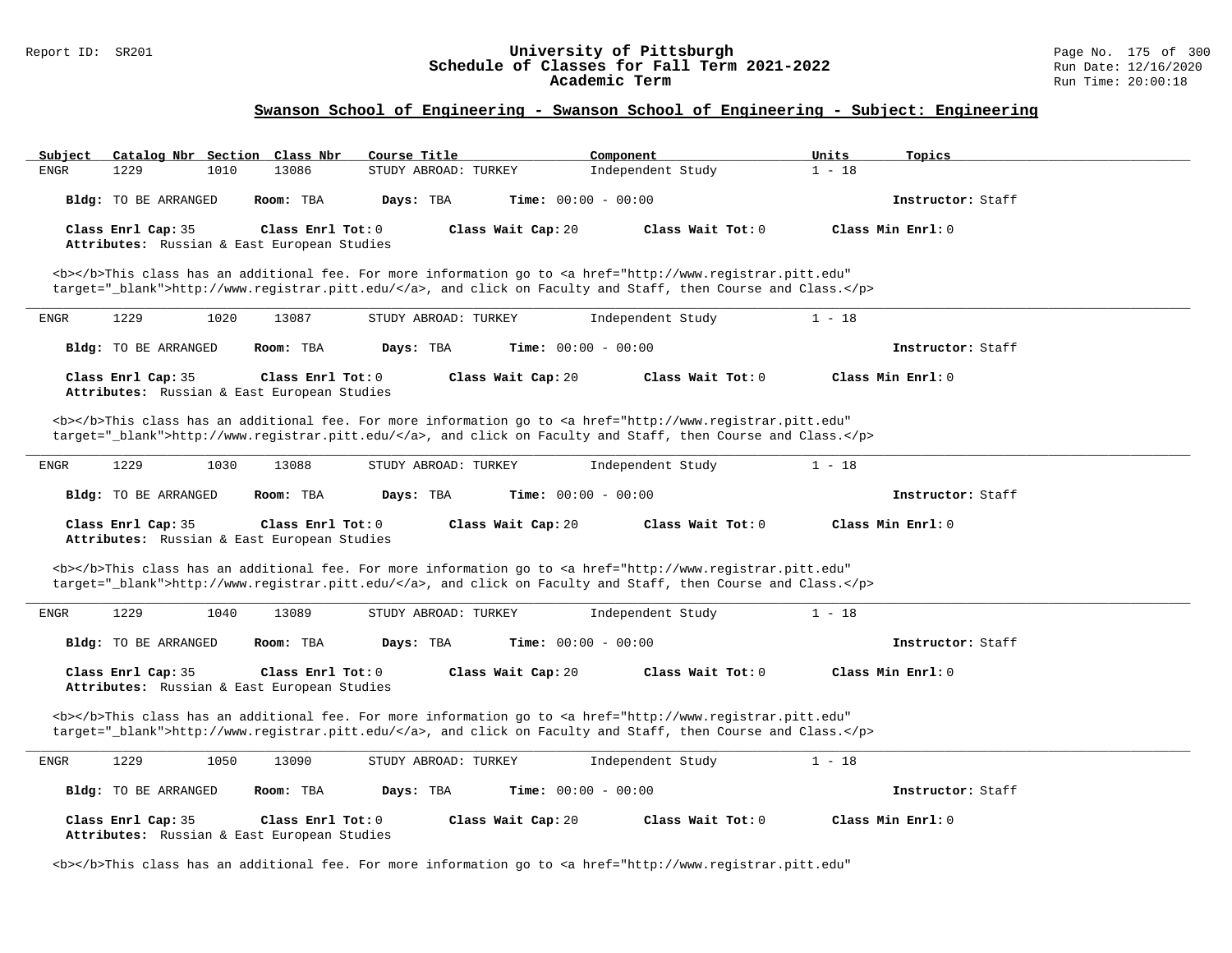| ENGR | 1230 1010            | 12859<br>STUDY ABROAD: DENMARK<br>Independent Study                                                 | $1 - 18$          |
|------|----------------------|-----------------------------------------------------------------------------------------------------|-------------------|
|      | Bldg: TO BE ARRANGED | <b>Room:</b> TBA <b>Days:</b> TBA <b>Time:</b> 00:00 - 00:00                                        | Instructor: Staff |
|      |                      | Class Enrl Cap: 25 Class Enrl Tot: 0 Class Wait Cap: 20 Class Wait Tot: 0 Class Min Enrl: 0         |                   |
|      |                      | ENGR 1230 1015 12858 STUDYABROAD: DENMARK Independent Study 1 - 18                                  |                   |
|      | Bldg: TO BE ARRANGED | Room: TBA $\rule{1em}{0.15mm}$ Days: TBA $\rule{1.15mm}{0.15mm}$ Time: $00:00 - 00:00$              | Instructor: Staff |
|      |                      | Class Enrl Cap: 25 Class Enrl Tot: 0 Class Wait Cap: 20 Class Wait Tot: 0 Class Min Enrl: 0         |                   |
|      |                      | ENGR 1230 1020 12857 STUDY ABROAD: DENMARK Independent Study 1 - 18                                 |                   |
|      | Bldg: TO BE ARRANGED | Room: TBA $Days:$ TBA $Time: 00:00 - 00:00$                                                         | Instructor: Staff |
|      |                      | Class Enrl Cap: 25 Class Enrl Tot: 0 Class Wait Cap: 20 Class Wait Tot: 0 Class Min Enrl: 0         |                   |
|      |                      | ENGR 1230 1025 12856 STUDYABROAD: DENMARK Independent Study 1 - 18                                  |                   |
|      | Bldg: TO BE ARRANGED | Room: TBA $\rule{1em}{0.15mm}$ Days: TBA Time: $00:00 - 00:00$                                      | Instructor: Staff |
|      |                      | Class Enrl Cap: 25 Class Enrl Tot: 0 Class Wait Cap: 20 Class Wait Tot: 0 Class Min Enrl: 0         |                   |
| ENGR |                      | 1230 1030 12855 STUDY ABROAD: DENMARK Independent Study                                             | $1 - 18$          |
|      |                      | Bldg: TO BE ARRANGED Room: TBA Days: TBA Time: 00:00 - 00:00                                        | Instructor: Staff |
|      |                      | Class Enrl Cap: 25 Class Enrl Tot: 0 Class Wait Cap: 20 Class Wait Tot: 0 Class Min Enrl: 0         |                   |
|      |                      | ENGR 1230 1035 12942 STUDY ABROAD: DENMARK Independent Study 1 - 18                                 |                   |
|      | Bldg: TO BE ARRANGED | Room: TBA $\rule{1em}{0.15mm}$ Days: TBA Time: $00:00 - 00:00$                                      | Instructor: Staff |
|      | Class Enrl Cap: 25   | Class Enrl Tot: 0 $\qquad$ Class Wait Cap: 20 $\qquad$ Class Wait Tot: 0 $\qquad$ Class Min Enrl: 0 |                   |
|      |                      | ENGR 1232 1010 13091 ENGINEERING EXCHANGE: JAPAN Independent Study 1 - 18                           |                   |
|      | Bldg: TO BE ARRANGED | Room: TBA $\rule{1em}{0.15mm}$ Days: TBA $\rule{1.5mm}{0.15mm}$ Time: $00:00 - 00:00$               | Instructor: Staff |
|      |                      | Class Enrl Cap: 35 Class Enrl Tot: 0 Class Wait Cap: 20 Class Wait Tot: 0 Class Min Enrl: 0         |                   |
|      |                      | ENGR 1232 1020 13092 ENGINEERING EXCHANGE: JAPAN Independent Study 1 - 18                           |                   |
|      |                      | Bldg: TO BE ARRANGED Room: TBA Days: TBA Time: 00:00 - 00:00                                        | Instructor: Staff |
|      |                      | Class Enrl Cap: 35 Class Enrl Tot: 0 Class Wait Cap: 20 Class Wait Tot: 0 Class Min Enrl: 0         |                   |
|      |                      | ENGR 1232 1030 13093 ENGINEERING EXCHANGE: JAPAN Independent Study 1 - 18                           |                   |
|      |                      | <b>Bldg:</b> TO BE ARRANGED <b>Room:</b> TBA <b>Days:</b> TBA <b>Time:</b> $00:00 - 00:00$          | Instructor: Staff |
|      |                      | Class Enrl Cap: 35 Class Enrl Tot: 0 Class Wait Cap: 20 Class Wait Tot: 0 Class Min Enrl: 0         |                   |

target="\_blank">http://www.registrar.pitt.edu/</a>, and click on Faculty and Staff, then Course and Class.</p>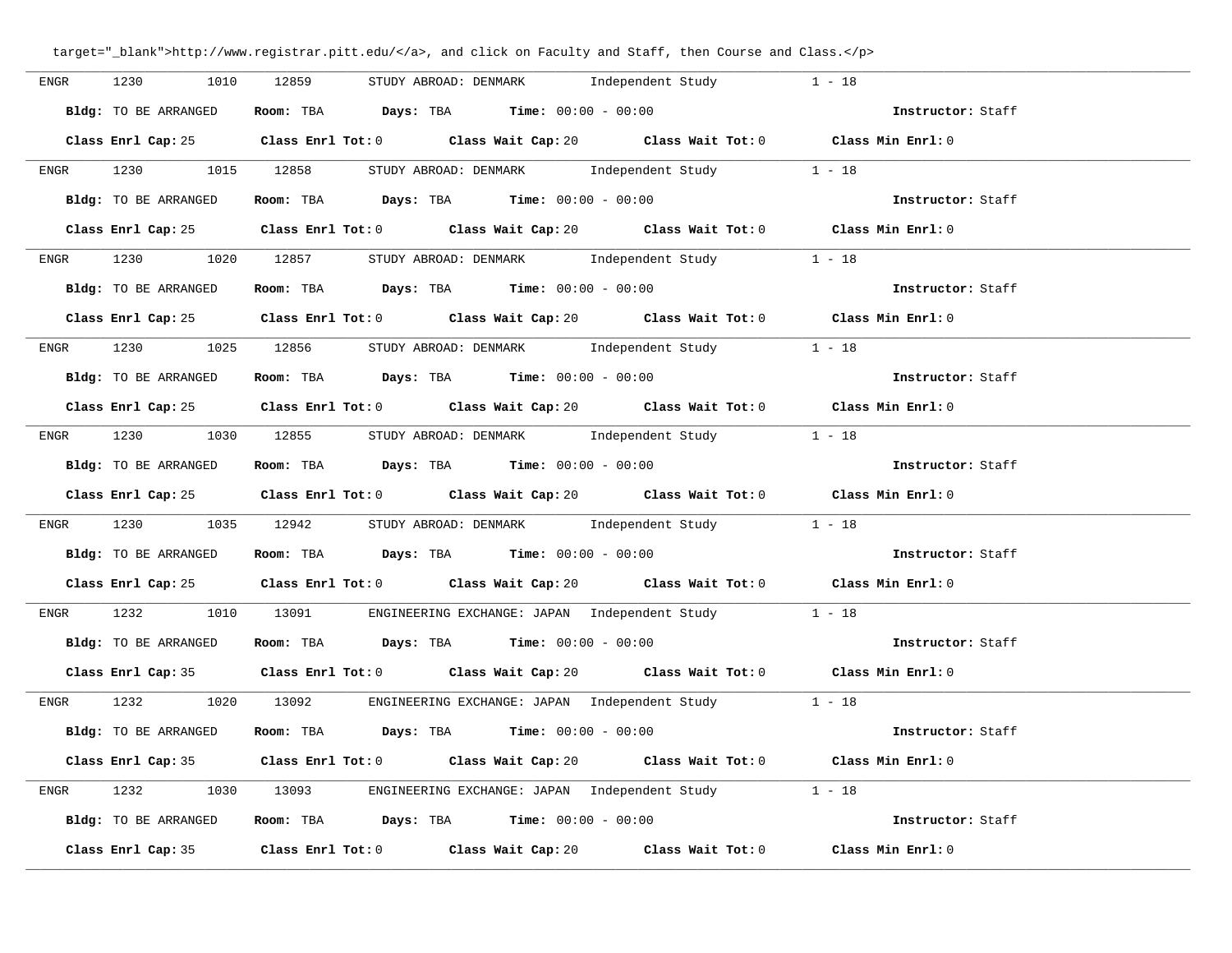| ENGR | 1232<br>1040         | 13094<br>ENGINEERING EXCHANGE: JAPAN Independent Study                                      | $1 - 18$          |
|------|----------------------|---------------------------------------------------------------------------------------------|-------------------|
|      | Bldg: TO BE ARRANGED | Room: TBA $Days:$ TBA $Time: 00:00 - 00:00$                                                 | Instructor: Staff |
|      |                      | Class Enrl Cap: 35 Class Enrl Tot: 0 Class Wait Cap: 20 Class Wait Tot: 0 Class Min Enrl: 0 |                   |
|      |                      | ENGR 1232 1050 13095 ENGINEERING EXCHANGE: JAPAN Independent Study 1 - 18                   |                   |
|      | Bldg: TO BE ARRANGED | Room: TBA $Days:$ TBA $Time: 00:00 - 00:00$                                                 | Instructor: Staff |
|      |                      | Class Enrl Cap: 35 Class Enrl Tot: 0 Class Wait Cap: 20 Class Wait Tot: 0 Class Min Enrl: 0 |                   |
|      |                      | ENGR 1233 1010 16048 GE3 EXCH: HONG KONG UNIVERSITYIndependent Study 1 - 18                 |                   |
|      |                      | Bldg: TO BE ARRANGED Room: TBA Days: TBA Time: 00:00 - 00:00                                | Instructor: Staff |
|      |                      | Class Enrl Cap: 35 Class Enrl Tot: 0 Class Wait Cap: 20 Class Wait Tot: 0 Class Min Enrl: 0 |                   |
|      |                      | ENGR 1233 1020 16049 GE3 EXCH: HONG KONG UNIVERSITYIndependent Study 1 - 18                 |                   |
|      | Bldg: TO BE ARRANGED | Room: TBA $\rule{1em}{0.15mm}$ Days: TBA $\rule{1.15mm}]{0.15mm}$ Time: $00:00 - 00:00$     | Instructor: Staff |
|      |                      | Class Enrl Cap: 35 Class Enrl Tot: 0 Class Wait Cap: 20 Class Wait Tot: 0 Class Min Enrl: 0 |                   |
|      |                      | ENGR 1233 1030 16050 GE3 EXCH: HONG KONG UNIVERSITYIndependent Study 1 - 18                 |                   |
|      | Bldg: TO BE ARRANGED | Room: TBA $Days: TBA$ Time: $00:00 - 00:00$                                                 | Instructor: Staff |
|      |                      | Class Enrl Cap: 35 Class Enrl Tot: 0 Class Wait Cap: 20 Class Wait Tot: 0 Class Min Enrl: 0 |                   |
| ENGR |                      | 1233 1040 16051 GE3 EXCH: HONG KONG UNIVERSITYIndependent Study 1 - 18                      |                   |
|      | Bldg: TO BE ARRANGED | Room: TBA Days: TBA Time: $00:00 - 00:00$                                                   | Instructor: Staff |
|      |                      | Class Enrl Cap: 35 Class Enrl Tot: 0 Class Wait Cap: 20 Class Wait Tot: 0 Class Min Enrl: 0 |                   |
| ENGR |                      | 1233 1050 16052 GE3 EXCH: HONG KONG UNIVERSITYIndependent Study 1 - 18                      |                   |
|      |                      | Bldg: TO BE ARRANGED Room: TBA Days: TBA Time: 00:00 - 00:00                                | Instructor: Staff |
|      |                      | Class Enrl Cap: 35 Class Enrl Tot: 0 Class Wait Cap: 20 Class Wait Tot: 0 Class Min Enrl: 0 |                   |
|      |                      | ENGR 1234 1010 16369 EXCHANGE: UAS7 GERMANY Independent Study 1 - 18                        |                   |
|      | Bldg: TO BE ARRANGED | Room: TBA Days: TBA Time: $00:00 - 00:00$                                                   |                   |
|      |                      | Class Enrl Cap: 35 Class Enrl Tot: 0 Class Wait Cap: 20 Class Wait Tot: 0 Class Min Enrl: 0 |                   |
|      |                      | ENGR 1234 1020 16370 EXCHANGE: UAS7 GERMANY Independent Study 1 - 18                        |                   |
|      |                      | Bldg: TO BE ARRANGED Room: TBA Days: TBA Time: 00:00 - 00:00                                | Instructor: Staff |
|      |                      | Class Enrl Cap: 35 Class Enrl Tot: 0 Class Wait Cap: 20 Class Wait Tot: 0                   | Class Min Enrl: 0 |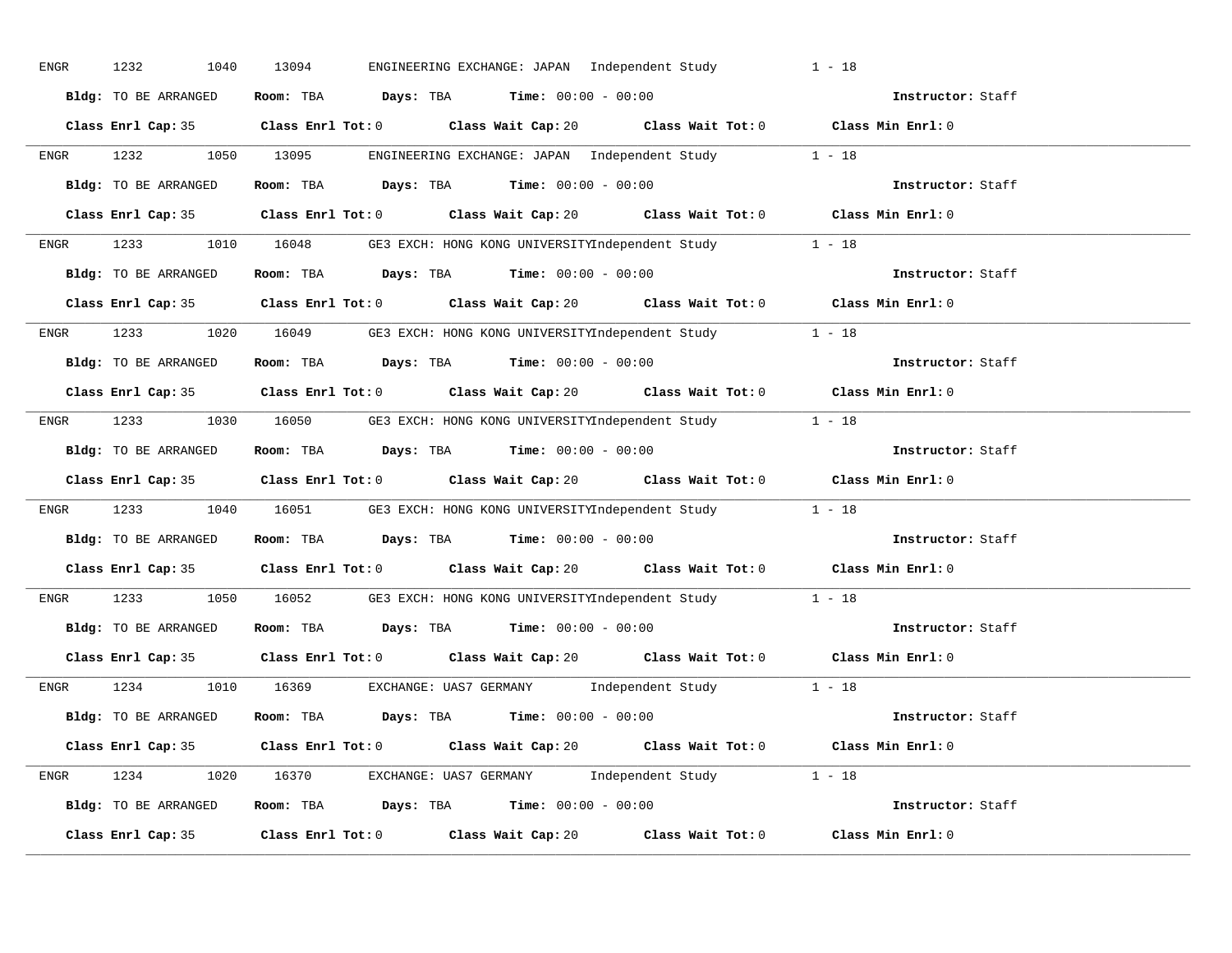#### Report ID: SR201 **University of Pittsburgh** Page No. 178 of 300 **Schedule of Classes for Fall Term 2021-2022** Run Date: 12/16/2020 **Academic Term** Run Time: 20:00:18

| Subject              | Catalog Nbr Section Class Nbr<br>Course Title                                                                                   | Component                               | Units<br>Topics   |
|----------------------|---------------------------------------------------------------------------------------------------------------------------------|-----------------------------------------|-------------------|
| 1234<br>1030<br>ENGR | 16371<br>EXCHANGE: UAS7 GERMANY                                                                                                 | Independent Study                       | $1 - 18$          |
| Bldg: TO BE ARRANGED | Room: TBA $Days:$ TBA $Time: 00:00 - 00:00$                                                                                     |                                         | Instructor: Staff |
| Class Enrl Cap: 35   | Class Enrl Tot: 0 Class Wait Cap: 20 Class Wait Tot: 0 Class Min Enrl: 0                                                        |                                         |                   |
| 1234<br>1040<br>ENGR | 16372<br>EXCHANGE: UAS7 GERMANY Independent Study                                                                               |                                         | $1 - 18$          |
| Bldg: TO BE ARRANGED | Room: TBA $Days:$ TBA $Time: 00:00 - 00:00$                                                                                     |                                         | Instructor: Staff |
| Class Enrl Cap: 35   | Class Enrl Tot: 0 Class Wait Cap: 20 Class Wait Tot: 0 Class Min Enrl: 0                                                        |                                         |                   |
| 1234<br>1050<br>ENGR | 16373<br>EXCHANGE: UAS7 GERMANY Independent Study                                                                               |                                         | $1 - 18$          |
| Bldg: TO BE ARRANGED | Room: TBA $Days:$ TBA $Time: 00:00 - 00:00$                                                                                     |                                         | Instructor: Staff |
| Class Enrl Cap: 35   | Class Enrl Tot: $0$ Class Wait Cap: $20$ Class Wait Tot: $0$ Class Min Enrl: $0$                                                |                                         |                   |
| 1234<br>1060<br>ENGR | 16374<br>EXCHANGE: UAS7 GERMANY 1ndependent Study                                                                               |                                         | $1 - 18$          |
| Bldg: TO BE ARRANGED | Room: TBA $\rule{1em}{0.15mm}$ Days: TBA $\rule{1.5mm}{0.15mm}$ Time: $00:00 - 00:00$                                           |                                         | Instructor: Staff |
| Class Enrl Cap: 35   | Class Enrl Tot: $0$ Class Wait Cap: $20$ Class Wait Tot: $0$ Class Min Enrl: $0$                                                |                                         |                   |
| 1237<br>ENGR         | STUDY ABROAD: CYPRUS Independent Study<br>1010<br>29124                                                                         |                                         | $1 - 18$          |
| Bldg: TO BE ARRANGED | Room: TBA $\rule{1em}{0.15mm}$ Days: TBA Time: $00:00 - 00:00$                                                                  |                                         | Instructor: Staff |
| Class Enrl Cap: 35   | Class Enrl Tot: 0 Class Wait Cap: 20 Class Wait Tot: 0 Class Min Enrl: 0<br>Attributes: Russian & East European Studies         |                                         |                   |
| 1237<br>1020<br>ENGR | 29125<br>STUDY ABROAD: CYPRUS Independent Study                                                                                 |                                         | $1 - 18$          |
| Bldg: TO BE ARRANGED | Room: TBA $Days:$ TBA $Time: 00:00 - 00:00$                                                                                     |                                         | Instructor: Staff |
| Class Enrl Cap: 35   | Class Enrl Tot: $0$ Class Wait Cap: $20$ Class Wait Tot: $0$ Class Min Enrl: $0$<br>Attributes: Russian & East European Studies |                                         |                   |
| 1237<br>1030<br>ENGR | 29126<br>STUDY ABROAD: CYPRUS [Independent Study                                                                                |                                         | $1 - 18$          |
| Bldg: TO BE ARRANGED | Room: TBA $Days:$ TBA $Time: 00:00 - 00:00$                                                                                     |                                         | Instructor: Staff |
| Class Enrl Cap: 35   | $Class$ $Enrl$ $Tot: 0$<br>Class Wait Cap: 20<br>Attributes: Russian & East European Studies                                    | Class Wait Tot: $0$ Class Min Enrl: $0$ |                   |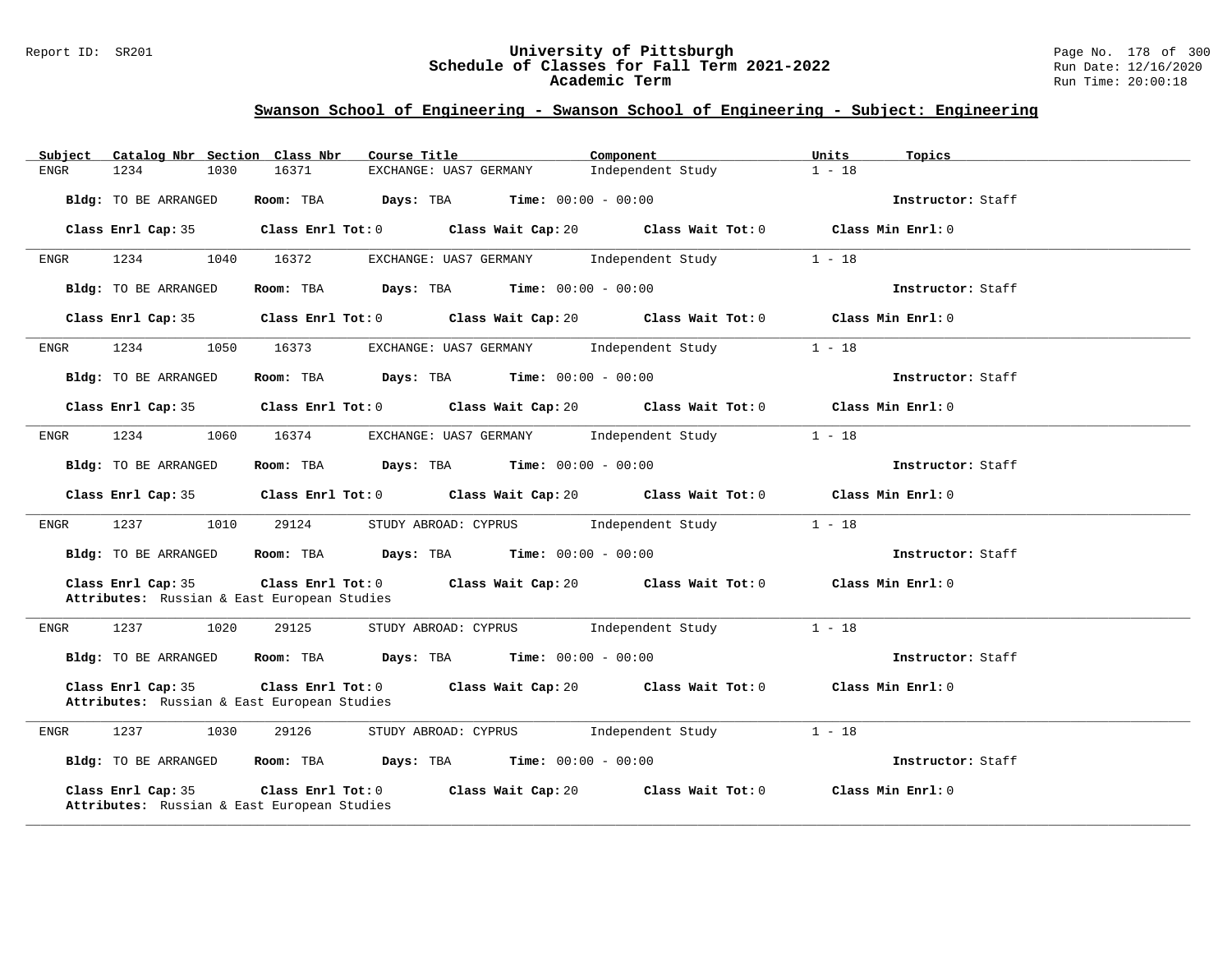#### Report ID: SR201 **University of Pittsburgh** Page No. 179 of 300 **Schedule of Classes for Fall Term 2021-2022** Run Date: 12/16/2020 **Academic Term** Run Time: 20:00:18

| Catalog Nbr Section Class Nbr<br>Subject    | Course Title                                                                                | Component         | Units<br>Topics   |
|---------------------------------------------|---------------------------------------------------------------------------------------------|-------------------|-------------------|
| 1237<br>1040<br>ENGR                        | 29127<br>STUDY ABROAD: CYPRUS                                                               | Independent Study | $1 - 18$          |
| Bldg: TO BE ARRANGED                        | Room: TBA $Days:$ TBA $Time: 00:00 - 00:00$                                                 |                   | Instructor: Staff |
| Class Enrl Cap: 35                          | Class Enrl Tot: 0 Class Wait Cap: 20 Class Wait Tot: 0 Class Min Enrl: 0                    |                   |                   |
| Attributes: Russian & East European Studies |                                                                                             |                   |                   |
| 1237<br>1050<br>ENGR                        | 29128<br>STUDY ABROAD: CYPRUS Independent Study                                             |                   | $1 - 18$          |
| Bldg: TO BE ARRANGED                        | Room: TBA $Days:$ TBA Time: $00:00 - 00:00$                                                 |                   | Instructor: Staff |
| Class Enrl Cap: 35                          | Class Enrl Tot: $0$ Class Wait Cap: $20$ Class Wait Tot: $0$ Class Min Enrl: $0$            |                   |                   |
| Attributes: Russian & East European Studies |                                                                                             |                   |                   |
| 1238<br>1010<br>ENGR                        | STUDY ABROAD: ISRAEL 101 Independent Study<br>16265                                         |                   | $1 - 15$          |
| Bldg: TO BE ARRANGED                        | Room: TBA $Days:$ TBA $Time: 00:00 - 00:00$                                                 |                   | Instructor: Staff |
|                                             | Class Enrl Cap: 35 Class Enrl Tot: 0 Class Wait Cap: 20 Class Wait Tot: 0 Class Min Enrl: 0 |                   |                   |
| 1238<br>1020<br>ENGR                        | STUDY ABROAD: ISRAEL Independent Study<br>16266                                             |                   | $1 - 15$          |
| Bldg: TO BE ARRANGED                        | Room: TBA $Days:$ TBA $Time: 00:00 - 00:00$                                                 |                   | Instructor: Staff |
| Class Enrl Cap: 35                          | Class Enrl Tot: $0$ Class Wait Cap: $20$ Class Wait Tot: $0$ Class Min Enrl: $0$            |                   |                   |
| 1238<br>1030<br>ENGR                        | STUDY ABROAD: ISRAEL Independent Study<br>16267                                             |                   | $1 - 15$          |
| Bldg: TO BE ARRANGED                        | Room: TBA $Days: TBA$ Time: $00:00 - 00:00$                                                 |                   | Instructor: Staff |
|                                             | Class Enrl Cap: 35 Class Enrl Tot: 0 Class Wait Cap: 20 Class Wait Tot: 0                   |                   | Class Min Enrl: 0 |
| 1238<br>1040<br>ENGR                        | 16268<br>STUDY ABROAD: ISRAEL Independent Study                                             |                   | $1 - 15$          |
| Bldg: TO BE ARRANGED                        | Room: TBA $Days:$ TBA $Time: 00:00 - 00:00$                                                 |                   | Instructor: Staff |
|                                             | Class Enrl Cap: 35 Class Enrl Tot: 0 Class Wait Cap: 20 Class Wait Tot: 0 Class Min Enrl: 0 |                   |                   |
| 1238<br>1050<br>ENGR                        | STUDY ABROAD: ISRAEL Independent Study<br>16269                                             |                   | $1 - 15$          |
| Bldg: TO BE ARRANGED                        | Room: TBA $Days:$ TBA $Time: 00:00 - 00:00$                                                 |                   | Instructor: Staff |
| Class Enrl Cap: 35                          | Class Enrl Tot: $0$ Class Wait Cap: $20$ Class Wait Tot: $0$                                |                   | Class Min Enrl: 0 |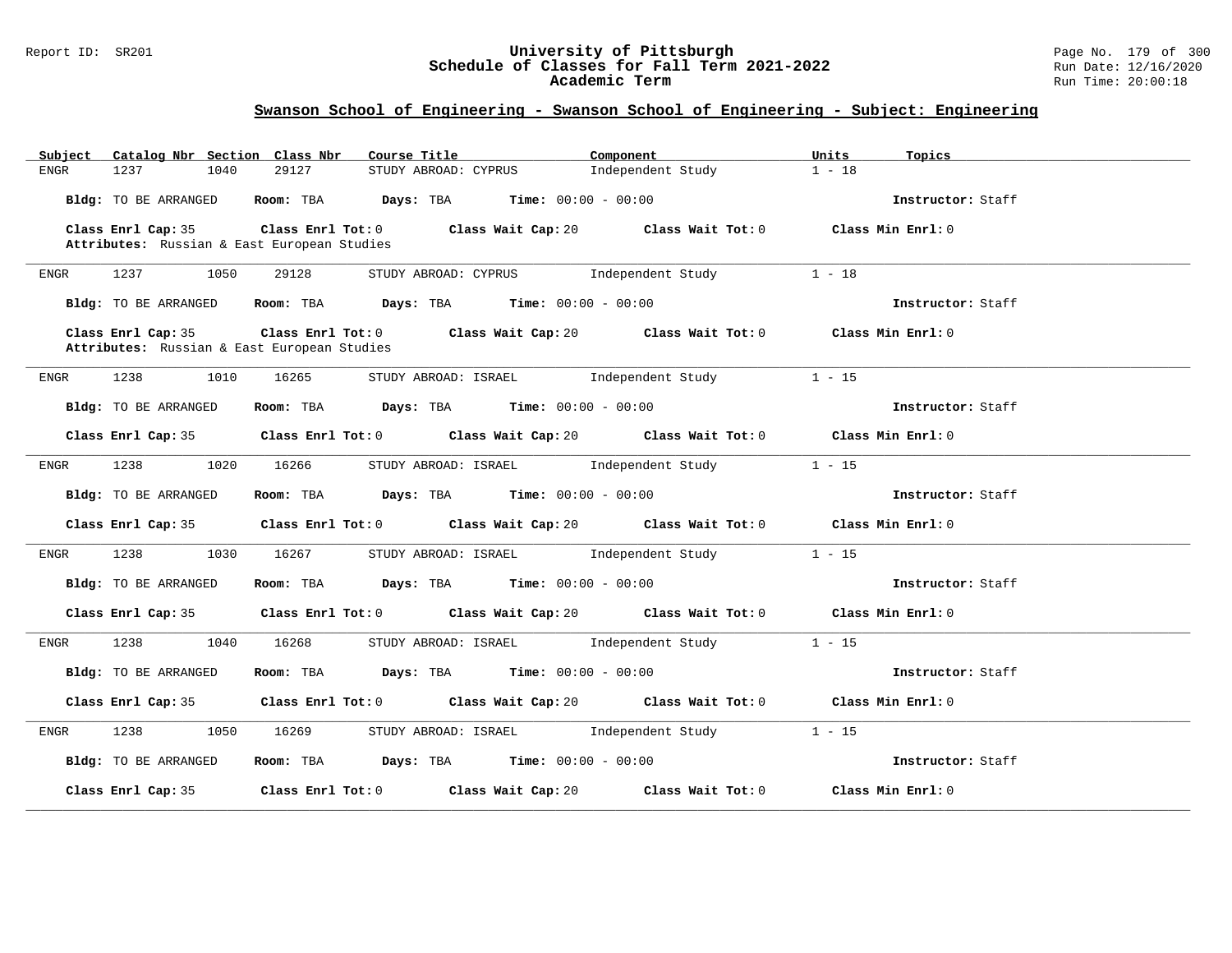#### Report ID: SR201 **University of Pittsburgh** Page No. 180 of 300 **Schedule of Classes for Fall Term 2021-2022** Run Date: 12/16/2020 **Academic Term** Run Time: 20:00:18

## **Swanson School of Engineering - Swanson School of Engineering - Subject: Engineering**

| Subject |                      | Catalog Nbr Section Class Nbr | Course Title                                                                                                                                                                                                                       | Component |                                          | Units    | Topics            |
|---------|----------------------|-------------------------------|------------------------------------------------------------------------------------------------------------------------------------------------------------------------------------------------------------------------------------|-----------|------------------------------------------|----------|-------------------|
| ENGR    | 1240                 | 1010<br>12851                 | STUDY ABROAD: ENGLAND                                                                                                                                                                                                              |           | Independent Study                        | $1 - 18$ |                   |
|         | Bldg: TO BE ARRANGED |                               | Room: TBA $Days:$ TBA $Time: 00:00 - 00:00$                                                                                                                                                                                        |           |                                          |          | Instructor: Staff |
|         | Class Enrl Cap: 25   |                               | Class Enrl Tot: 0 Class Wait Cap: 20 Class Wait Tot: 0 Class Min Enrl: 0                                                                                                                                                           |           |                                          |          |                   |
| ENGR    | 1240                 | 1015<br>12866                 | STUDY ABROAD: ENGLAND                                                                                                                                                                                                              |           | Independent Study                        | $1 - 18$ |                   |
|         | Bldg: TO BE ARRANGED |                               | Room: TBA $Days:$ TBA $Time: 00:00 - 00:00$                                                                                                                                                                                        |           |                                          |          | Instructor: Staff |
|         | Class Enrl Cap: 25   |                               | Class Enrl Tot: $0$ Class Wait Cap: $20$ Class Wait Tot: $0$ Class Min Enrl: $0$                                                                                                                                                   |           |                                          |          |                   |
| ENGR    | 1240                 | 1020<br>12867                 |                                                                                                                                                                                                                                    |           | STUDY ABROAD: ENGLAND Independent Study  | $1 - 18$ |                   |
|         | Bldg: TO BE ARRANGED |                               | Room: TBA $Days:$ TBA $Time:$ $00:00 - 00:00$                                                                                                                                                                                      |           |                                          |          | Instructor: Staff |
|         | Class Enrl Cap: 25   |                               | Class Enrl Tot: $0$ Class Wait Cap: $20$ Class Wait Tot: $0$ Class Min Enrl: $0$                                                                                                                                                   |           |                                          |          |                   |
| ENGR    | 1240                 | 1025<br>12865                 | STUDY ABROAD: ENGLAND Independent Study                                                                                                                                                                                            |           |                                          | $1 - 18$ |                   |
|         | Bldg: TO BE ARRANGED |                               | Room: TBA $Days:$ TBA $Time:$ $00:00 - 00:00$                                                                                                                                                                                      |           |                                          |          | Instructor: Staff |
|         | Class Enrl Cap: 25   |                               | Class Enrl Tot: $0$ Class Wait Cap: $20$ Class Wait Tot: $0$ Class Min Enrl: $0$                                                                                                                                                   |           |                                          |          |                   |
| ENGR    | 1240                 | 1030<br>12864                 |                                                                                                                                                                                                                                    |           | STUDY ABROAD: ENGLAND Independent Study  | $1 - 18$ |                   |
|         | Bldg: TO BE ARRANGED |                               | Room: TBA $\rule{1em}{0.15mm}$ Days: TBA Time: $00:00 - 00:00$                                                                                                                                                                     |           |                                          |          | Instructor: Staff |
|         | Class Enrl Cap: 25   |                               | Class Enrl Tot: $0$ Class Wait Cap: $20$ Class Wait Tot: $0$ Class Min Enrl: $0$                                                                                                                                                   |           |                                          |          |                   |
| ENGR    | 1240                 | 1035<br>12871                 |                                                                                                                                                                                                                                    |           | STUDY ABROAD: ENGLAND Independent Study  | $1 - 18$ |                   |
|         | Bldg: TO BE ARRANGED |                               | Room: TBA $Days: TBA$ Time: $00:00 - 00:00$                                                                                                                                                                                        |           |                                          |          | Instructor: Staff |
|         | Class Enrl Cap: 25   |                               | Class Enrl Tot: $0$ Class Wait Cap: $20$ Class Wait Tot: $0$ Class Min Enrl: $0$                                                                                                                                                   |           |                                          |          |                   |
| ENGR    | 1241                 | 23123<br>1020                 |                                                                                                                                                                                                                                    |           | STUDY ABROAD: SCOTLAND Independent Study | $1 - 18$ |                   |
|         | Bldg: TO BE ARRANGED |                               | Room: TBA $Days:$ TBA $Time: 00:00 - 00:00$                                                                                                                                                                                        |           |                                          |          | Instructor: Staff |
|         |                      |                               | Class Enrl Cap: 10 $\qquad$ Class Enrl Tot: 0 $\qquad$ Class Wait Cap: 10 $\qquad$ Class Wait Tot: 0 $\qquad$ Class Min Enrl: 0                                                                                                    |           |                                          |          |                   |
|         |                      |                               | <b></b> This class has an additional fee. For more information go to <a <br="" href="http://www.registrar.pitt.edu">target="_blank"&gt;http://www.registrar.pitt.edu/</a> , and click on Faculty and Staff, then Course and Class. |           |                                          |          |                   |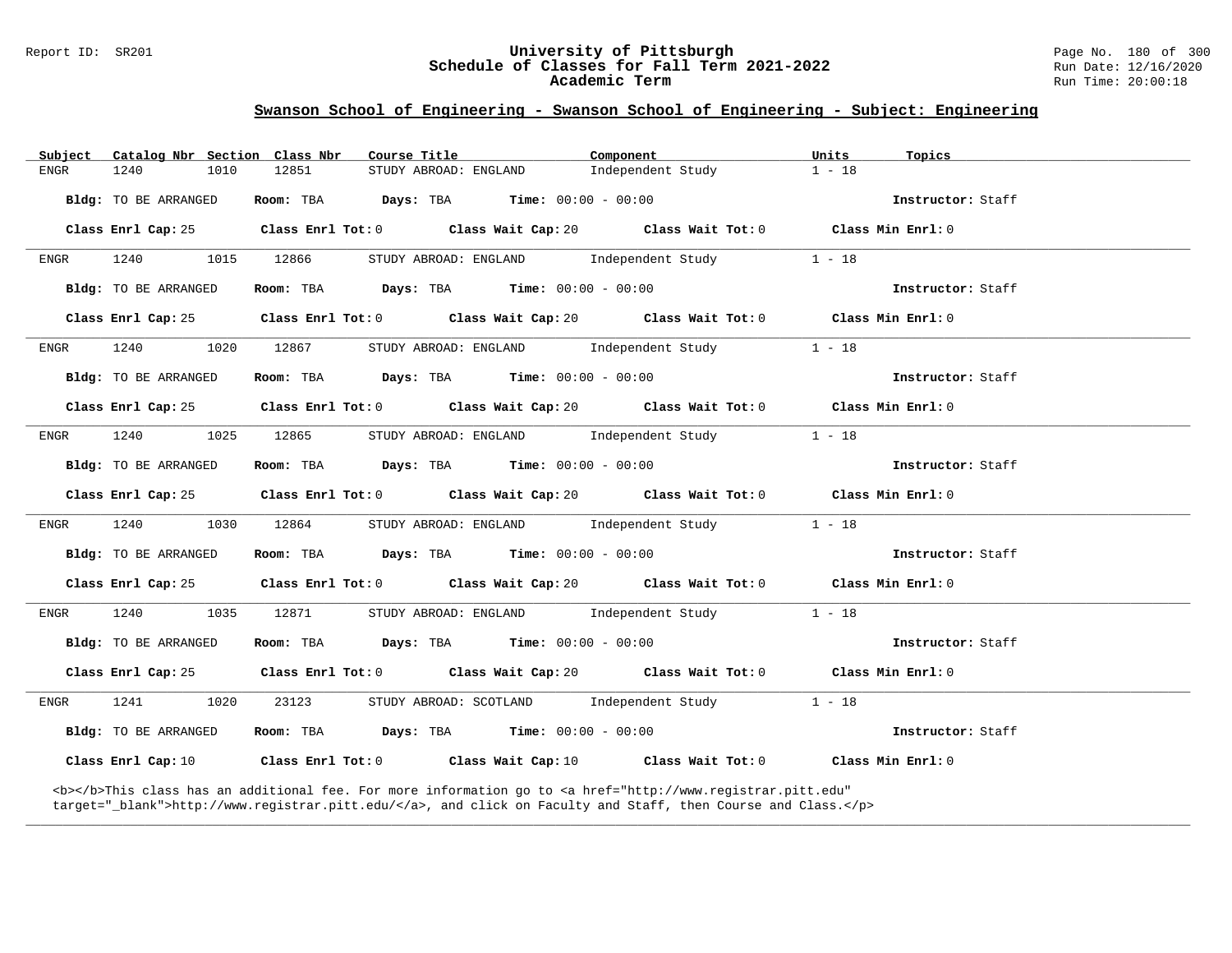#### Report ID: SR201 **University of Pittsburgh** Page No. 181 of 300 **Schedule of Classes for Fall Term 2021-2022** Run Date: 12/16/2020 **Academic Term** Run Time: 20:00:18

| Subject     |                      |      | Catalog Nbr Section Class Nbr | Course Title |                        |                              | Component         |                                                                                                                                                                                                                                    | Units    | Topics            |  |
|-------------|----------------------|------|-------------------------------|--------------|------------------------|------------------------------|-------------------|------------------------------------------------------------------------------------------------------------------------------------------------------------------------------------------------------------------------------------|----------|-------------------|--|
| ENGR        | 1241                 | 1025 | 23135                         |              | STUDY ABROAD: SCOTLAND |                              | Independent Study |                                                                                                                                                                                                                                    | $1 - 18$ |                   |  |
|             | Bldg: TO BE ARRANGED |      | Room: TBA                     | Days: TBA    |                        | <b>Time:</b> $00:00 - 00:00$ |                   |                                                                                                                                                                                                                                    |          | Instructor: Staff |  |
|             | Class Enrl Cap: 10   |      | Class Enrl Tot: 0             |              |                        | Class Wait Cap: 10           |                   | Class Wait Tot: 0                                                                                                                                                                                                                  |          | Class Min Enrl: 0 |  |
|             |                      |      |                               |              |                        |                              |                   | <b></b> This class has an additional fee. For more information go to <a <br="" href="http://www.registrar.pitt.edu">target="_blank"&gt;http://www.registrar.pitt.edu/</a> , and click on Faculty and Staff, then Course and Class. |          |                   |  |
| ENGR        | 1241                 | 1030 | 23136                         |              | STUDY ABROAD: SCOTLAND |                              | Independent Study |                                                                                                                                                                                                                                    | $1 - 18$ |                   |  |
|             | Bldg: TO BE ARRANGED |      | Room: TBA                     | Days: TBA    |                        | Time: $00:00 - 00:00$        |                   |                                                                                                                                                                                                                                    |          | Instructor: Staff |  |
|             | Class Enrl Cap: 10   |      | Class Enrl Tot: 0             |              |                        | Class Wait Cap: 10           |                   | Class Wait Tot: 0                                                                                                                                                                                                                  |          | Class Min Enrl: 0 |  |
|             |                      |      |                               |              |                        |                              |                   | <b></b> This class has an additional fee. For more information go to <a <br="" href="http://www.registrar.pitt.edu">target="_blank"&gt;http://www.registrar.pitt.edu/</a> , and click on Faculty and Staff, then Course and Class. |          |                   |  |
| ENGR        | 1241                 | 1035 | 23137                         |              | STUDY ABROAD: SCOTLAND |                              | Independent Study |                                                                                                                                                                                                                                    | $1 - 18$ |                   |  |
|             | Bldg: TO BE ARRANGED |      | Room: TBA                     | Days: TBA    |                        | <b>Time:</b> $00:00 - 00:00$ |                   |                                                                                                                                                                                                                                    |          | Instructor: Staff |  |
|             | Class Enrl Cap: 10   |      | Class Enrl Tot: 0             |              |                        | Class Wait Cap: 10           |                   | Class Wait Tot: 0                                                                                                                                                                                                                  |          | Class Min Enrl: 0 |  |
|             |                      |      |                               |              |                        |                              |                   | <b></b> This class has an additional fee. For more information go to <a <br="" href="http://www.registrar.pitt.edu">target="_blank"&gt;http://www.registrar.pitt.edu/</a> , and click on Faculty and Staff, then Course and Class. |          |                   |  |
| ENGR        | 1241                 | 1040 | 23138                         |              | STUDY ABROAD: SCOTLAND |                              | Independent Study |                                                                                                                                                                                                                                    | $1 - 18$ |                   |  |
|             | Bldg: TO BE ARRANGED |      | Room: TBA                     | Days: TBA    |                        | <b>Time:</b> $00:00 - 00:00$ |                   |                                                                                                                                                                                                                                    |          | Instructor: Staff |  |
|             | Class Enrl Cap: 10   |      | Class Enrl Tot: 0             |              |                        | Class Wait Cap: 10           |                   | Class Wait Tot: 0                                                                                                                                                                                                                  |          | Class Min Enrl: 0 |  |
|             |                      |      |                               |              |                        |                              |                   | <b></b> This class has an additional fee. For more information go to <a <br="" href="http://www.registrar.pitt.edu">target="_blank"&gt;http://www.registrar.pitt.edu/</a> , and click on Faculty and Staff, then Course and Class. |          |                   |  |
| <b>ENGR</b> | 1241                 | 1045 | 23139                         |              | STUDY ABROAD: SCOTLAND |                              | Independent Study |                                                                                                                                                                                                                                    | $1 - 18$ |                   |  |
|             | Bldg: TO BE ARRANGED |      | Room: TBA                     | Days: TBA    |                        | <b>Time:</b> $00:00 - 00:00$ |                   |                                                                                                                                                                                                                                    |          | Instructor: Staff |  |
|             | Class Enrl Cap: 10   |      | Class Enrl Tot: 0             |              |                        | Class Wait Cap: 10           |                   | Class Wait Tot: 0                                                                                                                                                                                                                  |          | Class Min Enrl: 0 |  |
|             |                      |      |                               |              |                        |                              |                   | <b></b> This class has an additional fee. For more information go to <a <br="" href="http://www.registrar.pitt.edu">target="_blank"&gt;http://www.registrar.pitt.edu/</a> , and click on Faculty and Staff, then Course and Class. |          |                   |  |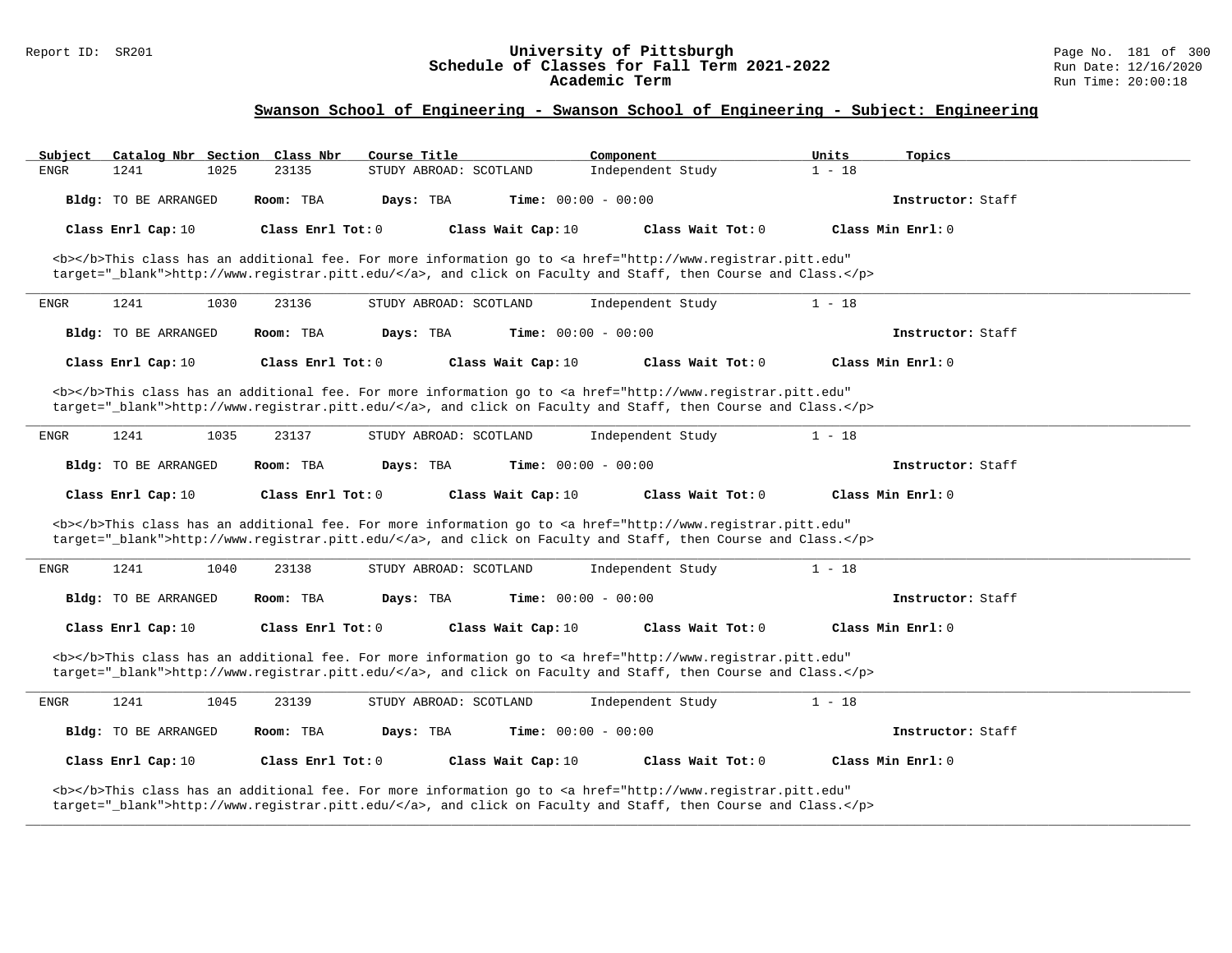#### Report ID: SR201 **University of Pittsburgh** Page No. 182 of 300 **Schedule of Classes for Fall Term 2021-2022** Run Date: 12/16/2020 **Academic Term** Run Time: 20:00:18

| Catalog Nbr Section Class Nbr<br>Subject | Course Title<br>Component                                                                                                       | Units<br>Topics   |
|------------------------------------------|---------------------------------------------------------------------------------------------------------------------------------|-------------------|
| 1243<br>1020<br>ENGR                     | 18347<br>EXCHANGE: NAT'L UNIV SINGAPOREIndependent Study                                                                        | $1 - 18$          |
| Bldg: TO BE ARRANGED                     | Room: TBA $Days:$ TBA $Time: 00:00 - 00:00$                                                                                     | Instructor: Staff |
|                                          | Class Enrl Cap: 10 $\qquad$ Class Enrl Tot: 0 $\qquad$ Class Wait Cap: 10 $\qquad$ Class Wait Tot: 0 $\qquad$ Class Min Enrl: 0 |                   |
| 1243<br><b>ENGR</b>                      | 1030 18343<br>EXCHANGE: NAT'L UNIV SINGAPOREIndependent Study                                                                   | $1 - 18$          |
| Bldg: TO BE ARRANGED                     | Room: TBA $Days: TBA$ Time: $00:00 - 00:00$                                                                                     | Instructor: Staff |
|                                          | Class Enrl Cap: 10 $\qquad$ Class Enrl Tot: 0 $\qquad$ Class Wait Cap: 10 $\qquad$ Class Wait Tot: 0 $\qquad$ Class Min Enrl: 0 |                   |
| 1243<br>ENGR                             | EXCHANGE: NAT'L UNIV SINGAPOREIndependent Study 1 - 18<br>1050 18344                                                            |                   |
| Bldg: TO BE ARRANGED                     | Room: TBA $Days:$ TBA $Time: 00:00 - 00:00$                                                                                     | Instructor: Staff |
|                                          | Class Enrl Cap: 10 $\qquad$ Class Enrl Tot: 0 $\qquad$ Class Wait Cap: 10 $\qquad$ Class Wait Tot: 0 $\qquad$ Class Min Enrl: 0 |                   |
| 1243<br>ENGR                             | 1070 18345 EXCHANGE: NAT'L UNIV SINGAPOREIndependent Study 1 - 18                                                               |                   |
| Bldg: TO BE ARRANGED                     | Room: TBA Days: TBA Time: $00:00 - 00:00$                                                                                       | Instructor: Staff |
|                                          | Class Enrl Cap: 10 $\qquad$ Class Enrl Tot: 0 $\qquad$ Class Wait Cap: 10 $\qquad$ Class Wait Tot: 0 $\qquad$ Class Min Enrl: 0 |                   |
| 1243 1090 18346<br><b>ENGR</b>           | EXCHANGE: NAT'L UNIV SINGAPOREIndependent Study 1 - 18                                                                          |                   |
| Bldg: TO BE ARRANGED                     | Room: TBA $\rule{1em}{0.15mm}$ Days: TBA Time: $00:00 - 00:00$                                                                  | Instructor: Staff |
|                                          | Class Enrl Cap: 10 $\qquad$ Class Enrl Tot: 0 $\qquad$ Class Wait Cap: 10 $\qquad$ Class Wait Tot: 0 $\qquad$ Class Min Enrl: 0 |                   |
| 1244<br>1010<br>ENGR                     | 21183<br>EXCHANGE: FIPSE CAPES BRAZIL Independent Study                                                                         | $1 - 15$          |
| Bldg: TO BE ARRANGED                     | Room: TBA Days: TBA Time: $00:00 - 00:00$                                                                                       | Instructor: Staff |
| Class Enrl Cap: 1                        | Class Enrl Tot: 0 Class Wait Cap: 1 Class Wait Tot: 0 Class Min Enrl: 0                                                         |                   |
| 1244<br>1015<br>ENGR                     | EXCHANGE: FIPSE CAPES BRAZIL Independent Study 1 - 15<br>21184                                                                  |                   |
| Bldg: TO BE ARRANGED                     | Room: TBA $Days:$ TBA $Time: 00:00 - 00:00$                                                                                     | Instructor: Staff |
| Class Enrl Cap: 1                        | Class Enrl Tot: 0 $\qquad$ Class Wait Cap: 1 $\qquad$ Class Wait Tot: 0 $\qquad$ Class Min Enrl: 0                              |                   |
| 1244<br>1020<br>ENGR                     | 21185<br>EXCHANGE: FIPSE CAPES BRAZIL Independent Study                                                                         | $1 - 15$          |
| Bldg: TO BE ARRANGED                     | Room: TBA $Days:$ TBA Time: $00:00 - 00:00$                                                                                     | Instructor: Staff |
| Class Enrl Cap: $1$                      | Class Enrl Tot: $0$ Class Wait Cap: 1 Class Wait Tot: 0                                                                         | Class Min Enrl: 0 |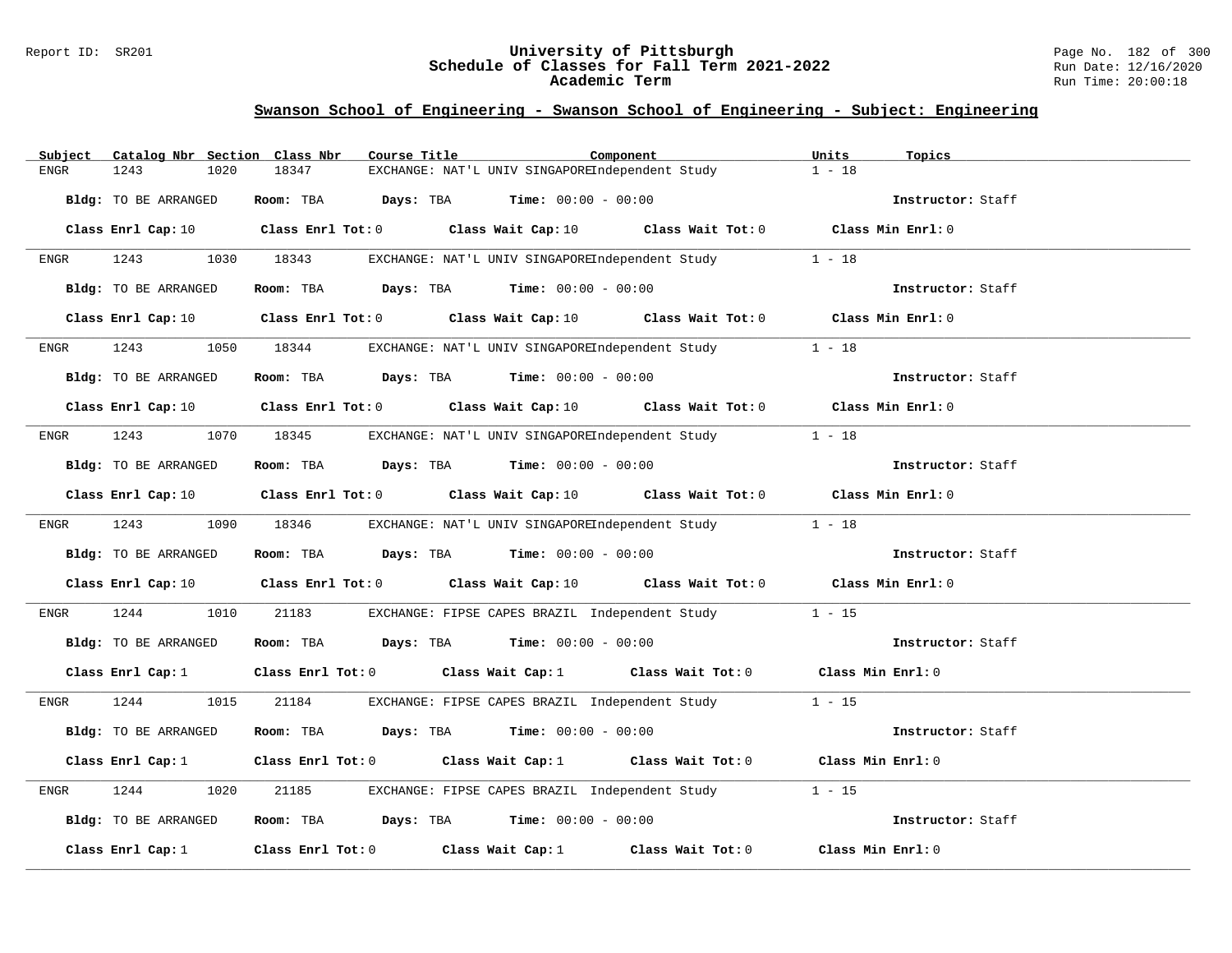| ENGR        | 1244                        | 1025 | 21186                                                |           |                       | EXCHANGE: FIPSE CAPES BRAZIL Independent Study                                                                                                                                                                                     | $1 - 15$ |                   |  |
|-------------|-----------------------------|------|------------------------------------------------------|-----------|-----------------------|------------------------------------------------------------------------------------------------------------------------------------------------------------------------------------------------------------------------------------|----------|-------------------|--|
|             | Bldg: TO BE ARRANGED        |      | Room: TBA                                            | Days: TBA |                       | <b>Time:</b> $00:00 - 00:00$                                                                                                                                                                                                       |          | Instructor: Staff |  |
|             | Class Enrl Cap: 1           |      | $\texttt{Class}$ $\texttt{Enrl}$ $\texttt{Tot:}$ $0$ |           | Class Wait Cap: 1     | Class Wait Tot: 0                                                                                                                                                                                                                  |          | Class Min Enrl: 0 |  |
| <b>ENGR</b> | 1244                        | 1030 | 21187                                                |           |                       | EXCHANGE: FIPSE CAPES BRAZIL Independent Study                                                                                                                                                                                     | $1 - 15$ |                   |  |
|             | <b>Bldg:</b> TO BE ARRANGED |      | Room: TBA                                            | Days: TBA |                       | Time: $00:00 - 00:00$                                                                                                                                                                                                              |          | Instructor: Staff |  |
|             | Class Enrl Cap: 1           |      | $Class$ $Enr1$ $Tot: 0$                              |           | Class Wait Cap: 1     | Class Wait Tot: 0                                                                                                                                                                                                                  |          | Class Min Enrl: 0 |  |
| <b>ENGR</b> | 1245                        | 1040 | 13081                                                |           | STUDY ABROAD: IRELAND | Independent Study                                                                                                                                                                                                                  | $1 - 18$ |                   |  |
|             | Bldg: TO BE ARRANGED        |      | Room: TBA                                            | Days: TBA |                       | <b>Time:</b> $00:00 - 00:00$                                                                                                                                                                                                       |          | Instructor: Staff |  |
|             | Class Enrl Cap: 35          |      | Class Enrl Tot: 0                                    |           | Class Wait Cap: 20    | Class Wait Tot: 0                                                                                                                                                                                                                  |          | Class Min Enrl: 0 |  |
|             |                             |      |                                                      |           |                       | <b></b> This class has an additional fee. For more information go to <a <br="" href="http://www.registrar.pitt.edu">target="_blank"&gt;http://www.registrar.pitt.edu/</a> , and click on Faculty and Staff, then Course and Class. |          |                   |  |
| ENGR        | 1245                        | 1050 | 13082                                                |           | STUDY ABROAD: IRELAND | Independent Study                                                                                                                                                                                                                  | $1 - 18$ |                   |  |
|             | Bldg: TO BE ARRANGED        |      | Room: TBA                                            | Days: TBA |                       | <b>Time:</b> $00:00 - 00:00$                                                                                                                                                                                                       |          | Instructor: Staff |  |
|             | Class Enrl Cap: 35          |      | Class Enrl Tot: 0                                    |           | Class Wait Cap: 20    | Class Wait Tot: 0                                                                                                                                                                                                                  |          | Class Min Enrl: 0 |  |
|             |                             |      |                                                      |           |                       |                                                                                                                                                                                                                                    |          |                   |  |
|             |                             |      |                                                      |           |                       | <b></b> This class has an additional fee. For more information go to <a <="" href="http://www.registrar.pitt.edu" td=""><td></td><td></td><td></td></a>                                                                            |          |                   |  |
|             |                             |      |                                                      |           |                       |                                                                                                                                                                                                                                    |          |                   |  |
|             |                             |      |                                                      |           |                       | target="_blank">http://www.registrar.pitt.edu/, and click on Faculty and Staff, then Course and Class.                                                                                                                             |          |                   |  |
| <b>ENGR</b> | 1245                        | 1060 | 13083                                                |           | STUDY ABROAD: IRELAND | Independent Study                                                                                                                                                                                                                  | $1 - 18$ |                   |  |
|             | <b>Bldg:</b> TO BE ARRANGED |      | Room: TBA                                            | Days: TBA |                       | Time: $00:00 - 00:00$                                                                                                                                                                                                              |          | Instructor: Staff |  |
|             | Class Enrl Cap: 35          |      | Class Enrl Tot: 0                                    |           | Class Wait Cap: 20    | Class Wait Tot: 0                                                                                                                                                                                                                  |          | Class Min Enrl: 0 |  |
|             |                             |      |                                                      |           |                       | <b></b> This class has an additional fee. For more information go to <a <br="" href="http://www.registrar.pitt.edu">target="_blank"&gt;http://www.registrar.pitt.edu/</a> , and click on Faculty and Staff, then Course and Class. |          |                   |  |
| ENGR        | 1245                        | 1070 | 13084                                                |           | STUDY ABROAD: IRELAND | Independent Study                                                                                                                                                                                                                  | $1 - 18$ |                   |  |
|             | <b>Bldg:</b> TO BE ARRANGED |      | Room: TBA                                            | Days: TBA |                       | Time: $00:00 - 00:00$                                                                                                                                                                                                              |          | Instructor: Staff |  |
|             | Class Enrl Cap: 35          |      | Class Enrl Tot: 0                                    |           | Class Wait Cap: 20    | Class Wait Tot: 0                                                                                                                                                                                                                  |          | Class Min Enrl: 0 |  |
|             |                             |      |                                                      |           |                       | <b></b> This class has an additional fee. For more information go to <a <br="" href="http://www.registrar.pitt.edu">target="_blank"&gt;http://www.registrar.pitt.edu/</a> , and click on Faculty and Staff, then Course and Class. |          |                   |  |
| ENGR        | 1245                        | 1080 | 13085                                                |           | STUDY ABROAD: IRELAND | Independent Study                                                                                                                                                                                                                  | $1 - 18$ |                   |  |
|             | Bldg: TO BE ARRANGED        |      | Room: TBA                                            | Days: TBA |                       | <b>Time:</b> $00:00 - 00:00$                                                                                                                                                                                                       |          | Instructor: Staff |  |
|             | Class Enrl Cap: 35          |      | Class Enrl Tot: 0                                    |           | Class Wait Cap: 20    | Class Wait Tot: 0                                                                                                                                                                                                                  |          | Class Min Enrl: 0 |  |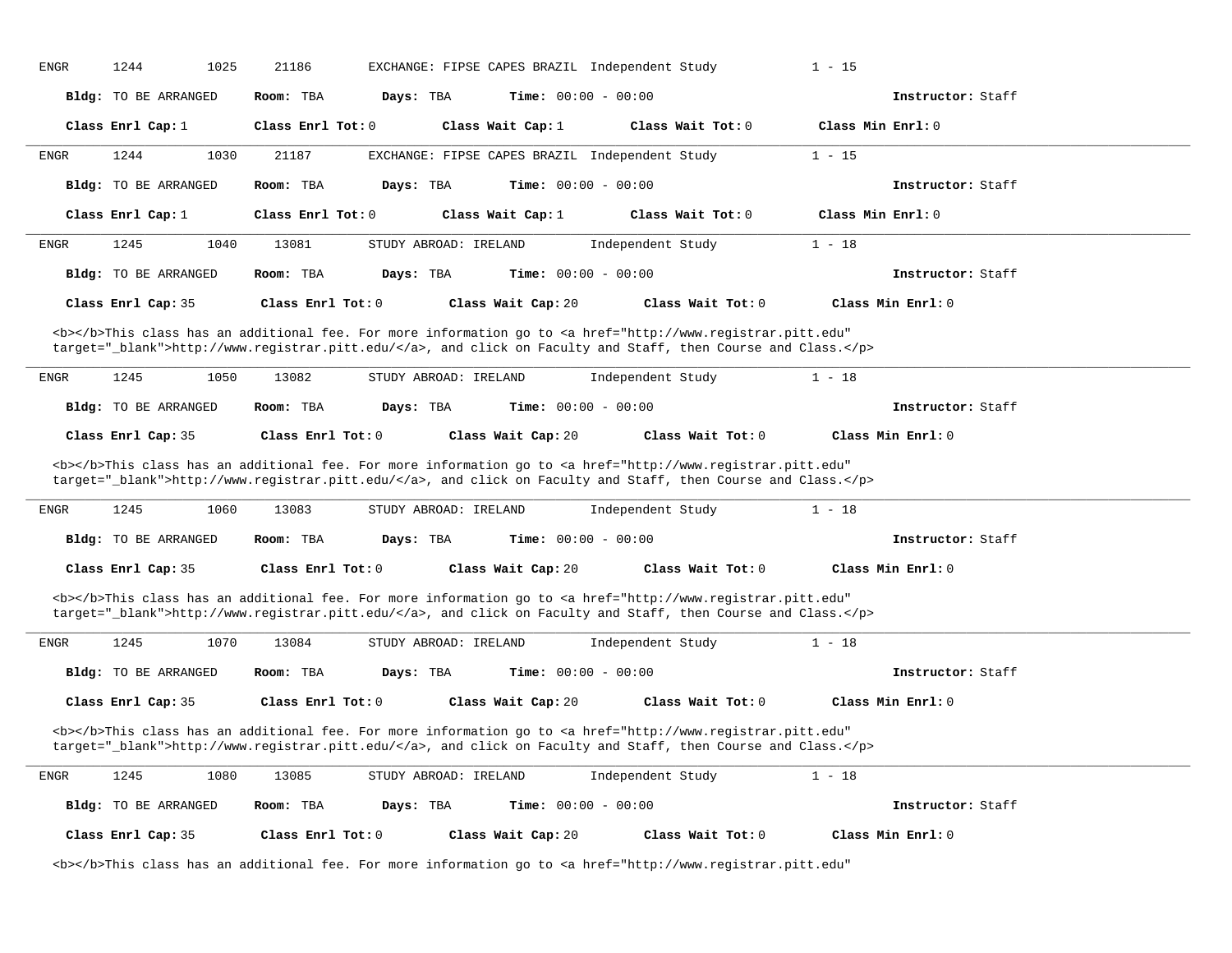| 1246<br>ENGR         | 1015<br>21938 | GE3 EXCHANGE: SPAN                                                                         | Independent Study                                                                                                               | $1 - 18$          |  |
|----------------------|---------------|--------------------------------------------------------------------------------------------|---------------------------------------------------------------------------------------------------------------------------------|-------------------|--|
| Bldg: TO BE ARRANGED |               | Room: TBA $Days:$ TBA $Time:$ $00:00 - 00:00$                                              |                                                                                                                                 | Instructor: Staff |  |
|                      |               |                                                                                            | Class Enrl Cap: 35 Class Enrl Tot: 0 Class Wait Cap: 20 Class Wait Tot: 0 Class Min Enrl: 0                                     |                   |  |
|                      |               |                                                                                            | ENGR 1246 1020 21939 GE3 EXCHANGE: SPAN Independent Study 1 - 18                                                                |                   |  |
| Bldg: TO BE ARRANGED |               | Room: TBA $Days:$ TBA $Time: 00:00 - 00:00$                                                |                                                                                                                                 | Instructor: Staff |  |
|                      |               |                                                                                            | Class Enrl Cap: 35 Class Enrl Tot: 0 Class Wait Cap: 20 Class Wait Tot: 0 Class Min Enrl: 0                                     |                   |  |
| <b>ENGR</b>          |               |                                                                                            | 1246 1025 21940 GE3 EXCHANGE: SPAN Independent Study 1 - 18                                                                     |                   |  |
|                      |               | <b>Bldg:</b> TO BE ARRANGED <b>Room:</b> TBA <b>Days:</b> TBA <b>Time:</b> $00:00 - 00:00$ |                                                                                                                                 | Instructor: Staff |  |
|                      |               |                                                                                            | Class Enrl Cap: 35 Class Enrl Tot: 0 Class Wait Cap: 20 Class Wait Tot: 0 Class Min Enrl: 0                                     |                   |  |
|                      |               |                                                                                            | ENGR 1246 1030 21941 GE3 EXCHANGE: SPAN Independent Study 1 - 18                                                                |                   |  |
| Bldg: TO BE ARRANGED |               | Room: TBA $\rule{1em}{0.15mm}$ Days: TBA Time: $00:00 - 00:00$                             |                                                                                                                                 | Instructor: Staff |  |
|                      |               |                                                                                            | Class Enrl Cap: 35 Class Enrl Tot: 0 Class Wait Cap: 20 Class Wait Tot: 0 Class Min Enrl: 0                                     |                   |  |
|                      |               |                                                                                            | ENGR 1246 1035 21942 GE3 EXCHANGE: SPAN Independent Study 1 - 18                                                                |                   |  |
|                      |               | Bldg: TO BE ARRANGED Room: TBA Days: TBA Time: 00:00 - 00:00                               |                                                                                                                                 | Instructor: Staff |  |
|                      |               |                                                                                            | Class Enrl Cap: 35 Class Enrl Tot: 0 Class Wait Cap: 20 Class Wait Tot: 0 Class Min Enrl: 0                                     |                   |  |
|                      |               |                                                                                            | ENGR 1247 1020 23122 GE3 EXCHANGE: ENGLAND Independent Study 1 - 18                                                             |                   |  |
|                      |               |                                                                                            | Bldg: TO BE ARRANGED Room: TBA Days: TBA Time: 00:00 - 00:00                                                                    | Instructor: Staff |  |
|                      |               |                                                                                            | Class Enrl Cap: 10 Class Enrl Tot: 0 Class Wait Cap: 10 Class Wait Tot: 0 Class Min Enrl: 0                                     |                   |  |
|                      |               |                                                                                            | ENGR 1247 1025 23130 GE3 EXCHANGE: ENGLAND Independent Study 1 - 18                                                             |                   |  |
| Bldg: TO BE ARRANGED |               |                                                                                            | Room: TBA $Days:$ TBA $Time:$ 00:00 - 00:00                                                                                     | Instructor: Staff |  |
|                      |               |                                                                                            | Class Enrl Cap: 10 $\qquad$ Class Enrl Tot: 0 $\qquad$ Class Wait Cap: 10 $\qquad$ Class Wait Tot: 0 $\qquad$ Class Min Enrl: 0 |                   |  |
|                      |               |                                                                                            | ENGR 1247 1030 23131 GE3 EXCHANGE: ENGLAND Independent Study 1 - 18                                                             |                   |  |
| Bldg: TO BE ARRANGED |               | Room: TBA $Days:$ TBA $Time: 00:00 - 00:00$                                                |                                                                                                                                 | Instructor: Staff |  |
|                      |               |                                                                                            | Class Enrl Cap: 10 $\qquad$ Class Enrl Tot: 0 $\qquad$ Class Wait Cap: 10 $\qquad$ Class Wait Tot: 0 $\qquad$ Class Min Enrl: 0 |                   |  |
| <b>ENGR</b>          |               |                                                                                            | 1247 1035 23132 GE3 EXCHANGE: ENGLAND Independent Study 1 - 18                                                                  |                   |  |
|                      |               | Bldg: TO BE ARRANGED Room: TBA Days: TBA Time: 00:00 - 00:00                               |                                                                                                                                 | Instructor: Staff |  |
| Class Enrl Cap: 10   |               |                                                                                            | Class Enrl Tot: $0$ Class Wait Cap: $10$ Class Wait Tot: $0$                                                                    | Class Min Enrl: 0 |  |

**\_\_\_\_\_\_\_\_\_\_\_\_\_\_\_\_\_\_\_\_\_\_\_\_\_\_\_\_\_\_\_\_\_\_\_\_\_\_\_\_\_\_\_\_\_\_\_\_\_\_\_\_\_\_\_\_\_\_\_\_\_\_\_\_\_\_\_\_\_\_\_\_\_\_\_\_\_\_\_\_\_\_\_\_\_\_\_\_\_\_\_\_\_\_\_\_\_\_\_\_\_\_\_\_\_\_\_\_\_\_\_\_\_\_\_\_\_\_\_\_\_\_\_\_\_\_\_\_\_\_\_\_\_\_\_\_\_\_\_\_\_\_\_\_\_\_\_\_\_\_\_\_\_\_\_\_**

## target="\_blank">http://www.registrar.pitt.edu/</a>, and click on Faculty and Staff, then Course and Class.</p>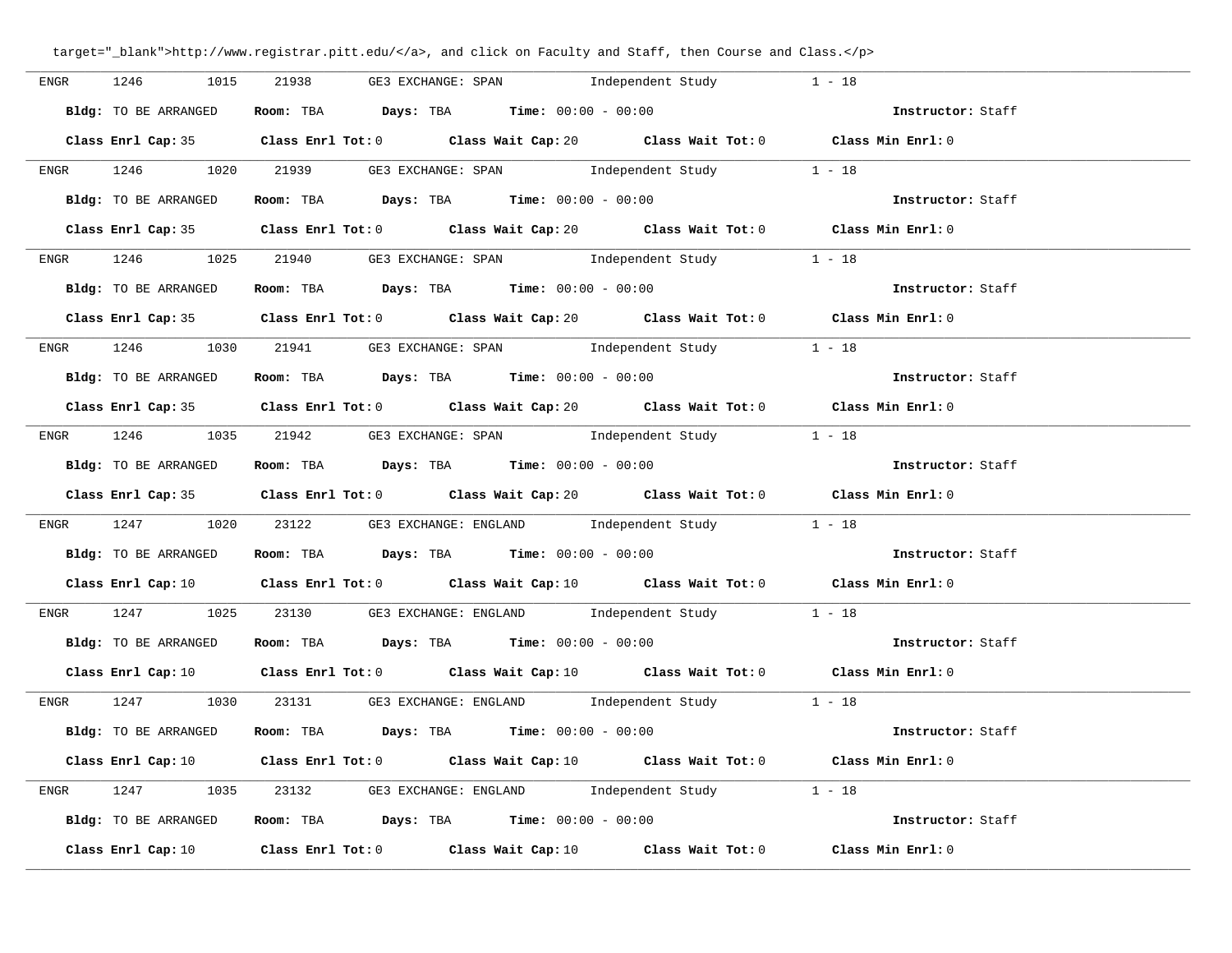| ENGR 1247 1040       | GE3 EXCHANGE: ENGLAND Independent Study<br>23133                                                                                | $1 - 18$          |
|----------------------|---------------------------------------------------------------------------------------------------------------------------------|-------------------|
| Bldg: TO BE ARRANGED | Room: TBA $Days:$ TBA $Time: 00:00 - 00:00$                                                                                     | Instructor: Staff |
|                      | Class Enrl Cap: 10 Class Enrl Tot: 0 Class Wait Cap: 10 Class Wait Tot: 0 Class Min Enrl: 0                                     |                   |
|                      | ENGR 1247 1045 23134 GE3 EXCHANGE: ENGLAND Independent Study 1 - 18                                                             |                   |
| Bldg: TO BE ARRANGED | Room: TBA $Days:$ TBA $Time: 00:00 - 00:00$                                                                                     | Instructor: Staff |
|                      | Class Enrl Cap: 10 Class Enrl Tot: 0 Class Wait Cap: 10 Class Wait Tot: 0 Class Min Enrl: 0                                     |                   |
|                      | ENGR 1249 1020 18349 GE3 EXCHANGE: FRANCE Independent Study 1 - 18                                                              |                   |
|                      |                                                                                                                                 |                   |
|                      | Class Enrl Cap: 10 Class Enrl Tot: 0 Class Wait Cap: 10 Class Wait Tot: 0 Class Min Enrl: 0                                     |                   |
|                      | ENGR 1249 1030 18350 GE3 EXCHANGE: FRANCE Independent Study 1 - 18                                                              |                   |
| Bldg: TO BE ARRANGED | Room: TBA $Days:$ TBA $Time: 00:00 - 00:00$                                                                                     | Instructor: Staff |
|                      | Class Enrl Cap: 10 $\qquad$ Class Enrl Tot: 0 $\qquad$ Class Wait Cap: 10 $\qquad$ Class Wait Tot: 0 $\qquad$ Class Min Enrl: 0 |                   |
|                      | ENGR 1249 1040 18351 GE3 EXCHANGE: FRANCE Independent Study 1 - 18                                                              |                   |
| Bldg: TO BE ARRANGED | Room: TBA $\rule{1em}{0.15mm}$ Days: TBA Time: $00:00 - 00:00$                                                                  | Instructor: Staff |
|                      | Class Enrl Cap: 10 $\qquad$ Class Enrl Tot: 0 $\qquad$ Class Wait Cap: 10 $\qquad$ Class Wait Tot: 0 $\qquad$ Class Min Enrl: 0 |                   |
|                      | ENGR 1249 1050 18352 GE3 EXCHANGE: FRANCE Independent Study 1 - 18                                                              |                   |
|                      | <b>Bldg:</b> TO BE ARRANGED <b>ROOM:</b> TBA <b>Days:</b> TBA <b>Time:</b> $00:00 - 00:00$                                      | Instructor: Staff |
|                      | Class Enrl Cap: 10 $\qquad$ Class Enrl Tot: 0 $\qquad$ Class Wait Cap: 10 $\qquad$ Class Wait Tot: 0 $\qquad$ Class Min Enrl: 0 |                   |
|                      | ENGR 1249 1060 18353 GE3 EXCHANGE: FRANCE Independent Study 1 - 18                                                              |                   |
|                      | Bldg: TO BE ARRANGED Room: TBA Days: TBA Time: 00:00 - 00:00                                                                    | Instructor: Staff |
|                      | Class Enrl Cap: 10 $\qquad$ Class Enrl Tot: 0 $\qquad$ Class Wait Cap: 10 $\qquad$ Class Wait Tot: 0 $\qquad$ Class Min Enrl: 0 |                   |
|                      | ENGR 1250 1010 12848 STUDY ABROAD: JAPAN Independent Study 1 - 18                                                               |                   |
|                      | <b>Bldg:</b> TO BE ARRANGED <b>Room:</b> TBA <b>Days:</b> TBA <b>Time:</b> $00:00 - 00:00$                                      | Instructor: Staff |
|                      | Class Enrl Cap: 25 Class Enrl Tot: 0 Class Wait Cap: 20 Class Wait Tot: 0 Class Min Enrl: 0                                     |                   |
|                      | ENGR 1250 1015 12849 STUDY ABROAD: JAPAN Independent Study 1 - 18                                                               |                   |
|                      | Bldg: TO BE ARRANGED Room: TBA Days: TBA Time: $00:00 - 00:00$                                                                  |                   |
|                      | Class Enrl Cap: 25 Class Enrl Tot: 0 Class Wait Cap: 20 Class Wait Tot: 0                                                       | Class Min Enrl: 0 |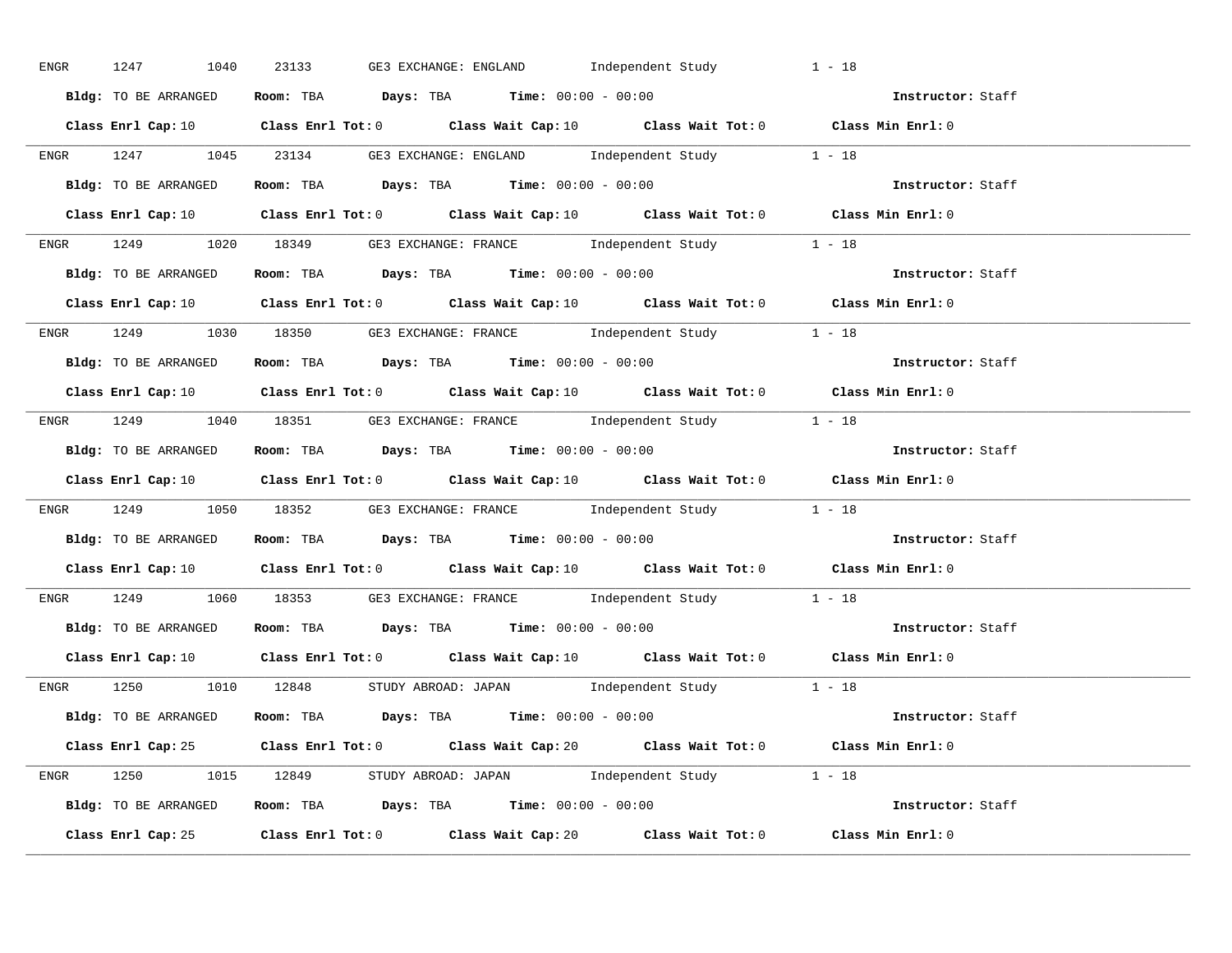#### Report ID: SR201 **University of Pittsburgh** Page No. 186 of 300 **Schedule of Classes for Fall Term 2021-2022** Run Date: 12/16/2020 **Academic Term** Run Time: 20:00:18

| Subject | Catalog Nbr Section Class Nbr | Course Title                                                                                | Component                                    | Units<br>Topics   |  |
|---------|-------------------------------|---------------------------------------------------------------------------------------------|----------------------------------------------|-------------------|--|
| ENGR    | 1250<br>1020                  | 12870<br>STUDY ABROAD: JAPAN                                                                | Independent Study                            | $1 - 18$          |  |
|         | Bldg: TO BE ARRANGED          | Room: TBA $\rule{1em}{0.15mm}$ Days: TBA $\rule{1.15mm}{0.15mm}$ Time: $00:00 - 00:00$      |                                              | Instructor: Staff |  |
|         |                               |                                                                                             |                                              |                   |  |
|         |                               | Class Enrl Cap: 25 Class Enrl Tot: 0 Class Wait Cap: 20 Class Wait Tot: 0 Class Min Enrl: 0 |                                              |                   |  |
|         | ENGR 1250 1025 12869          |                                                                                             | STUDY ABROAD: JAPAN 1ndependent Study 1 - 18 |                   |  |
|         | Bldg: TO BE ARRANGED          | Room: TBA $Days:$ TBA $Time: 00:00 - 00:00$                                                 |                                              | Instructor: Staff |  |
|         |                               | Class Enrl Cap: 25 Class Enrl Tot: 0 Class Wait Cap: 20 Class Wait Tot: 0 Class Min Enrl: 0 |                                              |                   |  |
|         |                               | ENGR 1250 1030 12868 STUDY ABROAD: JAPAN Independent Study                                  |                                              | $1 - 18$          |  |
|         | Bldg: TO BE ARRANGED          | Room: TBA $Days:$ TBA Time: $00:00 - 00:00$                                                 |                                              | Instructor: Staff |  |
|         |                               | Class Enrl Cap: 25 Class Enrl Tot: 0 Class Wait Cap: 20 Class Wait Tot: 0 Class Min Enrl: 0 |                                              |                   |  |
|         |                               |                                                                                             |                                              |                   |  |
|         |                               | ENGR 1250 1035 12941 STUDY ABROAD: JAPAN Independent Study                                  |                                              | $1 - 18$          |  |
|         | Bldg: TO BE ARRANGED          | Room: TBA Days: TBA Time: $00:00 - 00:00$                                                   |                                              | Instructor: Staff |  |
|         |                               | Class Enrl Cap: 25 Class Enrl Tot: 0 Class Wait Cap: 20 Class Wait Tot: 0 Class Min Enrl: 0 |                                              |                   |  |
|         |                               | ENGR 1251 1010 29129 GE3 EXCHANGE: AUSTRALIA Independent Study 1 - 18                       |                                              |                   |  |
|         | Bldg: TO BE ARRANGED          | Room: TBA $Days$ : TBA $Time: 00:00 - 00:00$                                                |                                              | Instructor: Staff |  |
|         |                               | Class Enrl Cap: 35 Class Enrl Tot: 0 Class Wait Cap: 20 Class Wait Tot: 0 Class Min Enrl: 0 |                                              |                   |  |
| ENGR    |                               | 1251 1020 29130 GE3 EXCHANGE: AUSTRALIA Independent Study 1 - 18                            |                                              |                   |  |
|         | Bldg: TO BE ARRANGED          | Room: TBA $\rule{1em}{0.15mm}$ Days: TBA Time: $00:00 - 00:00$                              |                                              | Instructor: Staff |  |
|         |                               | Class Enrl Cap: 35 Class Enrl Tot: 0 Class Wait Cap: 20 Class Wait Tot: 0 Class Min Enrl: 0 |                                              |                   |  |
|         |                               | ENGR 1251 1030 29131 GE3 EXCHANGE: AUSTRALIA Independent Study 1 - 18                       |                                              |                   |  |
|         | Bldg: TO BE ARRANGED          | <b>Room:</b> TBA <b>Days:</b> TBA <b>Time:</b> 00:00 - 00:00                                |                                              | Instructor: Staff |  |
|         |                               | Class Enrl Cap: 35 Class Enrl Tot: 0 Class Wait Cap: 20 Class Wait Tot: 0 Class Min Enrl: 0 |                                              |                   |  |
| ENGR    | 1251<br>1040                  | 29132 GE3 EXCHANGE: AUSTRALIA Independent Study 1 - 18                                      |                                              |                   |  |
|         | Bldg: TO BE ARRANGED          | Room: TBA $Days:$ TBA $Time:$ $00:00 - 00:00$                                               |                                              | Instructor: Staff |  |
|         |                               | Class Enrl Cap: 35 Class Enrl Tot: 0 Class Wait Cap: 20 Class Wait Tot: 0 Class Min Enrl: 0 |                                              |                   |  |
|         |                               |                                                                                             |                                              |                   |  |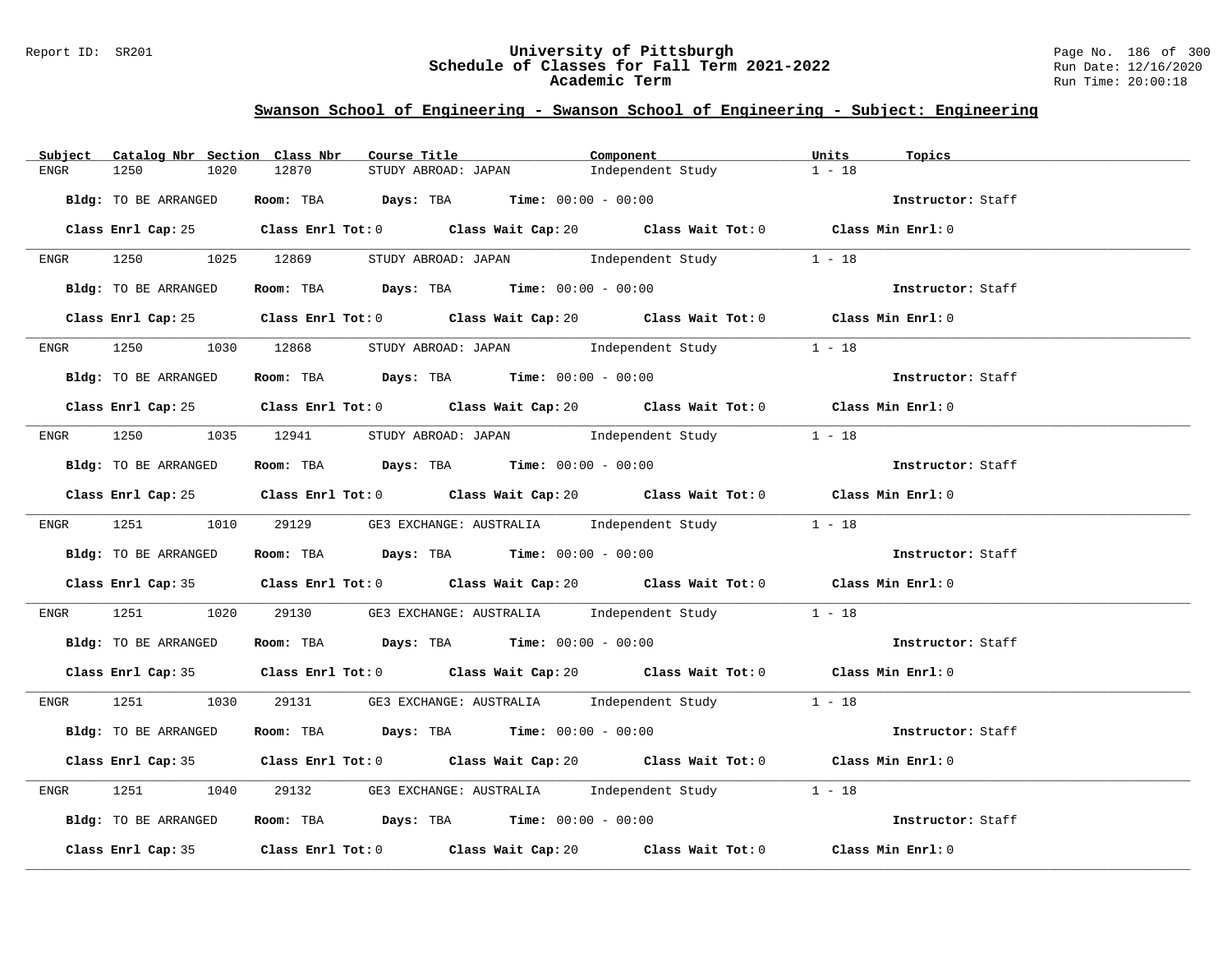| 1251<br>1050<br>ENGR | 29133<br>GE3 EXCHANGE: AUSTRALIA                                                                                        | Independent Study<br>$1 - 18$           |                   |
|----------------------|-------------------------------------------------------------------------------------------------------------------------|-----------------------------------------|-------------------|
| Bldg: TO BE ARRANGED | Room: TBA Days: TBA<br><b>Time:</b> $00:00 - 00:00$                                                                     |                                         | Instructor: Staff |
|                      | Class Enrl Cap: 35 Class Enrl Tot: 0 Class Wait Cap: 20 Class Wait Tot: 0                                               | Class Min Enrl: 0                       |                   |
| 1252<br>ENGR         | 1010 16751<br>GE3 EXCHANGE: TURKEY 1ndependent Study                                                                    | $1 - 18$                                |                   |
| Bldg: TO BE ARRANGED | Room: TBA<br><b>Days:</b> TBA <b>Time:</b> $00:00 - 00:00$                                                              |                                         | Instructor: Staff |
| Class Enrl Cap: 25   | Class Enrl Tot: $0$ Class Wait Cap: $20$ Class Wait Tot: $0$<br>Attributes: Russian & East European Studies             | Class Min Enrl: 0                       |                   |
| 1252<br>1020<br>ENGR | 16752 GE3 EXCHANGE: TURKEY Independent Study                                                                            | $1 - 18$                                |                   |
| Bldg: TO BE ARRANGED | Room: TBA $Days: TBA$ Time: $00:00 - 00:00$                                                                             |                                         | Instructor: Staff |
| Class Enrl Cap: 25   | Class Enrl Tot: $0$ Class Wait Cap: $20$ Class Wait Tot: $0$<br>Attributes: Russian & East European Studies             | Class Min Enrl: 0                       |                   |
| 1252<br>1030<br>ENGR | 16753 GE3 EXCHANGE: TURKEY                                                                                              | $1 - 18$<br>Independent Study           |                   |
| Bldg: TO BE ARRANGED | Room: TBA $Days:$ TBA $Time: 00:00 - 00:00$                                                                             |                                         | Instructor: Staff |
| Class Enrl Cap: 25   | Class Enrl Tot: 0 Class Wait Cap: 20 Class Wait Tot: 0 Class Min Enrl: 0<br>Attributes: Russian & East European Studies |                                         |                   |
| 1252<br>ENGR<br>1040 | 16754<br>GE3 EXCHANGE: TURKEY                                                                                           | $1 - 18$<br>Independent Study           |                   |
| Bldg: TO BE ARRANGED | <b>Days:</b> TBA <b>Time:</b> $00:00 - 00:00$<br>Room: TBA                                                              |                                         | Instructor: Staff |
| Class Enrl Cap: 25   | Class Enrl Tot: 0 Class Wait Cap: 20<br>Attributes: Russian & East European Studies                                     | Class Wait Tot: $0$ Class Min Enrl: $0$ |                   |
|                      |                                                                                                                         |                                         |                   |
| 1252<br>ENGR         | 1050 16755 GE3 EXCHANGE: TURKEY Independent Study                                                                       | $1 - 18$                                |                   |
| Bldg: TO BE ARRANGED | Room: TBA $Days:$ TBA $Time: 00:00 - 00:00$                                                                             |                                         | Instructor: Staff |
| Class Enrl Cap: 25   | Class Enrl Tot: $0$ Class Wait Cap: $20$ Class Wait Tot: $0$<br>Attributes: Russian & East European Studies             | Class Min Enrl: 0                       |                   |
| 1252<br>ENGR         | 16756 GE3 EXCHANGE: TURKEY Independent Study<br>1060                                                                    | $1 - 18$                                |                   |
|                      | Bldg: TO BE ARRANGED Room: TBA Days: TBA Time: 00:00 - 00:00                                                            |                                         | Instructor: Staff |
| Class Enrl Cap: 25   | Class Enrl Tot: $0$ Class Wait Cap: $20$ Class Wait Tot: $0$<br>Attributes: Russian & East European Studies             | Class Min Enrl: 0                       |                   |
| 1253<br>1010<br>ENGR | 21228<br>GE3 EXCHANGE JAPAN <a>&gt; Independent Study</a>                                                               | $1 - 18$                                |                   |
|                      | Bldg: TO BE ARRANGED Room: TBA Days: TBA Time: 00:00 - 00:00                                                            |                                         | Instructor: Staff |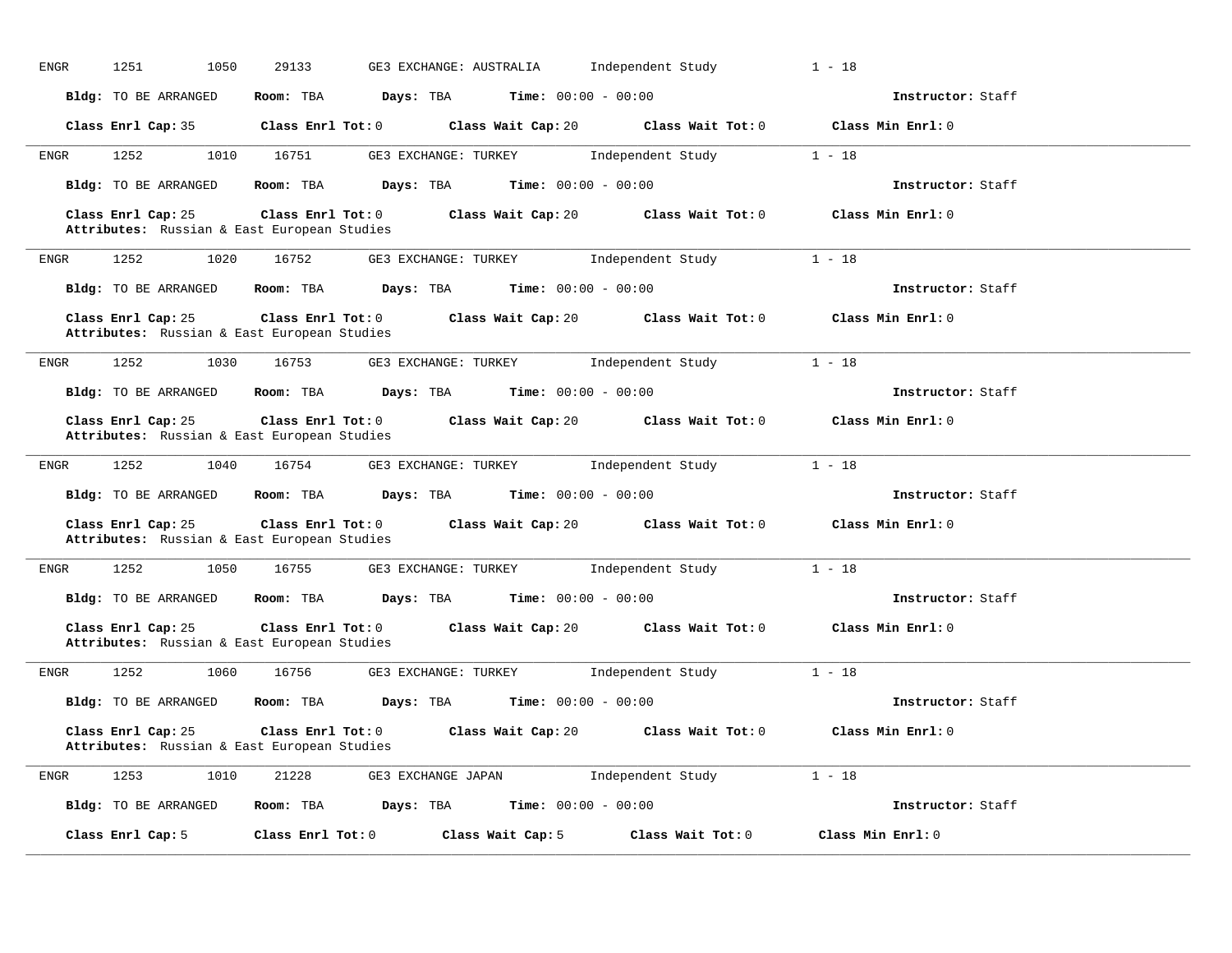#### Report ID: SR201 **University of Pittsburgh** Page No. 188 of 300 **Schedule of Classes for Fall Term 2021-2022** Run Date: 12/16/2020 **Academic Term** Run Time: 20:00:18

| Subject     | Catalog Nbr Section Class Nbr | Course Title                                                                          |                                            | Component                                                                                   | Units<br>Topics   |  |
|-------------|-------------------------------|---------------------------------------------------------------------------------------|--------------------------------------------|---------------------------------------------------------------------------------------------|-------------------|--|
| <b>ENGR</b> | 1253<br>1020                  | 21229                                                                                 | GE3 EXCHANGE JAPAN                         | Independent Study                                                                           | $1 - 18$          |  |
|             | Bldg: TO BE ARRANGED          | Room: TBA $\rule{1em}{0.15mm}$ Days: TBA $\rule{1.5mm}{0.15mm}$ Time: $00:00 - 00:00$ |                                            |                                                                                             | Instructor: Staff |  |
|             |                               |                                                                                       |                                            | Class Enrl Cap: 5 Class Enrl Tot: 0 Class Wait Cap: 5 Class Wait Tot: 0 Class Min Enrl: 0   |                   |  |
|             | ENGR 1253 1030 21230          |                                                                                       |                                            | GE3 EXCHANGE JAPAN 1ndependent Study                                                        | $1 - 18$          |  |
|             | Bldg: TO BE ARRANGED          |                                                                                       |                                            | Room: TBA $Days:$ TBA $Time:$ 00:00 - 00:00                                                 | Instructor: Staff |  |
|             | Class Enrl Cap: 5             |                                                                                       |                                            | Class Enrl Tot: 0 Class Wait Cap: 5 Class Wait Tot: 0 Class Min Enrl: 0                     |                   |  |
| ENGR        | 1253<br>1040                  |                                                                                       | 21231 GE3 EXCHANGE JAPAN 1ndependent Study |                                                                                             | $1 - 18$          |  |
|             | Bldg: TO BE ARRANGED          | Room: TBA $Days:$ TBA $Time: 00:00 - 00:00$                                           |                                            |                                                                                             | Instructor: Staff |  |
|             |                               |                                                                                       |                                            | Class Enrl Cap: 5 Class Enrl Tot: 0 Class Wait Cap: 5 Class Wait Tot: 0 Class Min Enrl: 0   |                   |  |
|             |                               | ENGR 1253 1050 21232 GE3 EXCHANGE JAPAN Independent Study                             |                                            |                                                                                             | $1 - 18$          |  |
|             | Bldg: TO BE ARRANGED          |                                                                                       |                                            | Room: TBA Days: TBA Time: 00:00 - 00:00                                                     | Instructor: Staff |  |
|             |                               |                                                                                       |                                            | Class Enrl Cap: 5 Class Enrl Tot: 0 Class Wait Cap: 5 Class Wait Tot: 0 Class Min Enrl: 0   |                   |  |
|             |                               |                                                                                       |                                            | ENGR 1259 1010 21932 ENGINEERING EXCHANGE: YONSEI Independent Study 1 - 18                  |                   |  |
|             | Bldg: TO BE ARRANGED          | Room: TBA $\rule{1em}{0.15mm}$ Days: TBA Time: $00:00 - 00:00$                        |                                            |                                                                                             | Instructor: Staff |  |
|             |                               |                                                                                       |                                            | Class Enrl Cap: 35 Class Enrl Tot: 0 Class Wait Cap: 20 Class Wait Tot: 0 Class Min Enrl: 0 |                   |  |
| ENGR        | 1259 32                       |                                                                                       |                                            | 1020 21933 ENGINEERING EXCHANGE: YONSEI Independent Study 1 - 18                            |                   |  |
|             | Bldg: TO BE ARRANGED          | Room: TBA $\rule{1em}{0.15mm}$ Days: TBA Time: $00:00 - 00:00$                        |                                            |                                                                                             | Instructor: Staff |  |
|             |                               |                                                                                       |                                            | Class Enrl Cap: 35 Class Enrl Tot: 0 Class Wait Cap: 20 Class Wait Tot: 0 Class Min Enrl: 0 |                   |  |
|             |                               |                                                                                       |                                            | ENGR 1259 1030 21934 ENGINEERING EXCHANGE: YONSEI Independent Study 1 - 18                  |                   |  |
|             | Bldg: TO BE ARRANGED          | Room: TBA $Days:$ TBA $Time:$ $12:00 - 12:00$                                         |                                            |                                                                                             | Instructor: Staff |  |
|             |                               |                                                                                       |                                            | Class Enrl Cap: 35 Class Enrl Tot: 0 Class Wait Cap: 20 Class Wait Tot: 0 Class Min Enrl: 0 |                   |  |
| ENGR        | 1259<br>1040                  | 21935                                                                                 |                                            | ENGINEERING EXCHANGE: YONSEI Independent Study 1 - 18                                       |                   |  |
|             | Bldg: TO BE ARRANGED          | Room: TBA $\rule{1em}{0.15mm}$ Days: TBA Time: $00:00 - 00:00$                        |                                            |                                                                                             | Instructor: Staff |  |
|             |                               |                                                                                       |                                            | Class Enrl Cap: 35 Class Enrl Tot: 0 Class Wait Cap: 20 Class Wait Tot: 0 Class Min Enrl: 0 |                   |  |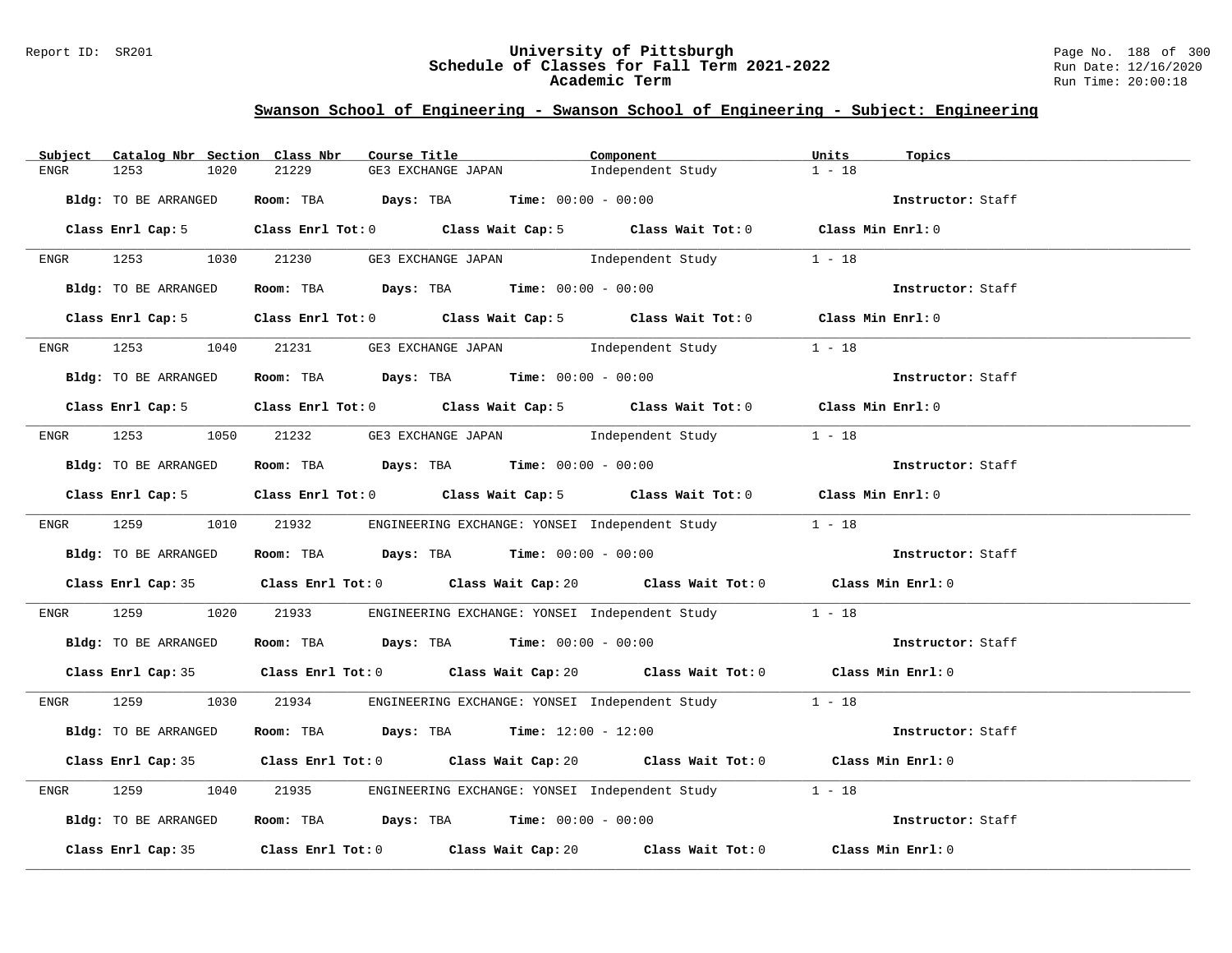|             | 1259<br>1050                | 21936             | ENGINEERING EXCHANGE: YONSEI Independent Study                                                                                                                                                                                     |                   | $1 - 18$          |  |
|-------------|-----------------------------|-------------------|------------------------------------------------------------------------------------------------------------------------------------------------------------------------------------------------------------------------------------|-------------------|-------------------|--|
|             | Bldg: TO BE ARRANGED        | Room: TBA         | Time: $12:00 - 12:00$<br>Days: TBA                                                                                                                                                                                                 |                   | Instructor: Staff |  |
|             | Class Enrl Cap: 35          | Class Enrl Tot: 0 | Class Wait Cap: 20                                                                                                                                                                                                                 | Class Wait Tot: 0 | Class Min Enrl: 0 |  |
| ENGR        | 1260<br>1010                | 12883             | STUDY ABROAD: AUSTRIA                                                                                                                                                                                                              | Independent Study | $1 - 18$          |  |
|             | Bldg: TO BE ARRANGED        | Room: TBA         | <b>Time:</b> $00:00 - 00:00$<br>Days: TBA                                                                                                                                                                                          |                   | Instructor: Staff |  |
|             | Class Enrl Cap: 25          | Class Enrl Tot: 0 | Class Wait Cap: 20                                                                                                                                                                                                                 | Class Wait Tot: 0 | Class Min Enrl: 0 |  |
|             |                             |                   | <b></b> This class has an additional fee. For more information go to <a <br="" href="http://www.registrar.pitt.edu">target="_blank"&gt;http://www.registrar.pitt.edu/</a> , and click on Faculty and Staff, then Course and Class. |                   |                   |  |
| <b>ENGR</b> | 1260<br>1015                | 12884             | STUDY ABROAD: AUSTRIA                                                                                                                                                                                                              | Independent Study | $1 - 18$          |  |
|             | <b>Bldg:</b> TO BE ARRANGED | Room: TBA         | Days: TBA<br><b>Time:</b> $00:00 - 00:00$                                                                                                                                                                                          |                   | Instructor: Staff |  |
|             | Class Enrl Cap: 25          | Class Enrl Tot: 0 | Class Wait Cap: 20                                                                                                                                                                                                                 | Class Wait Tot: 0 | Class Min Enrl: 0 |  |
|             |                             |                   | <b></b> This class has an additional fee. For more information go to <a <br="" href="http://www.registrar.pitt.edu">target="_blank"&gt;http://www.registrar.pitt.edu/</a> , and click on Faculty and Staff, then Course and Class. |                   |                   |  |
| ENGR        | 1260<br>1020                | 12885             | STUDY ABROAD: AUSTRIA                                                                                                                                                                                                              | Independent Study | $1 - 18$          |  |
|             | Bldg: TO BE ARRANGED        | Room: TBA         | Time: $00:00 - 00:00$<br>Days: TBA                                                                                                                                                                                                 |                   | Instructor: Staff |  |
|             |                             |                   |                                                                                                                                                                                                                                    |                   |                   |  |
|             | Class Enrl Cap: 25          | Class Enrl Tot: 0 | Class Wait Cap: 20                                                                                                                                                                                                                 | Class Wait Tot: 0 | Class Min Enrl: 0 |  |
|             |                             |                   | <b></b> This class has an additional fee. For more information go to <a <br="" href="http://www.registrar.pitt.edu">target="_blank"&gt;http://www.registrar.pitt.edu/</a> , and click on Faculty and Staff, then Course and Class. |                   |                   |  |
| ENGR        | 1260<br>1025                | 12886             | STUDY ABROAD: AUSTRIA                                                                                                                                                                                                              | Independent Study | $1 - 18$          |  |
|             | <b>Bldg:</b> TO BE ARRANGED | Room: TBA         | Days: TBA<br><b>Time:</b> $00:00 - 00:00$                                                                                                                                                                                          |                   | Instructor: Staff |  |
|             | Class Enrl Cap: 25          | Class Enrl Tot: 0 | Class Wait Cap: 20                                                                                                                                                                                                                 | Class Wait Tot: 0 | Class Min Enrl: 0 |  |
|             |                             |                   | <b></b> This class has an additional fee. For more information go to <a <br="" href="http://www.registrar.pitt.edu">target="_blank"&gt;http://www.registrar.pitt.edu/</a> , and click on Faculty and Staff, then Course and Class. |                   |                   |  |
| ENGR        | 1260<br>1030                | 12887             | STUDY ABROAD: AUSTRIA                                                                                                                                                                                                              | Independent Study | $1 - 18$          |  |
|             | Bldg: TO BE ARRANGED        | Room: TBA         | <b>Time:</b> $00:00 - 00:00$<br>Days: TBA                                                                                                                                                                                          |                   | Instructor: Staff |  |
|             | Class Enrl Cap: 25          | Class Enrl Tot: 0 | Class Wait Cap: 20                                                                                                                                                                                                                 | Class Wait Tot: 0 | Class Min Enrl: 0 |  |

**\_\_\_\_\_\_\_\_\_\_\_\_\_\_\_\_\_\_\_\_\_\_\_\_\_\_\_\_\_\_\_\_\_\_\_\_\_\_\_\_\_\_\_\_\_\_\_\_\_\_\_\_\_\_\_\_\_\_\_\_\_\_\_\_\_\_\_\_\_\_\_\_\_\_\_\_\_\_\_\_\_\_\_\_\_\_\_\_\_\_\_\_\_\_\_\_\_\_\_\_\_\_\_\_\_\_\_\_\_\_\_\_\_\_\_\_\_\_\_\_\_\_\_\_\_\_\_\_\_\_\_\_\_\_\_\_\_\_\_\_\_\_\_\_\_\_\_\_\_\_\_\_\_\_\_\_**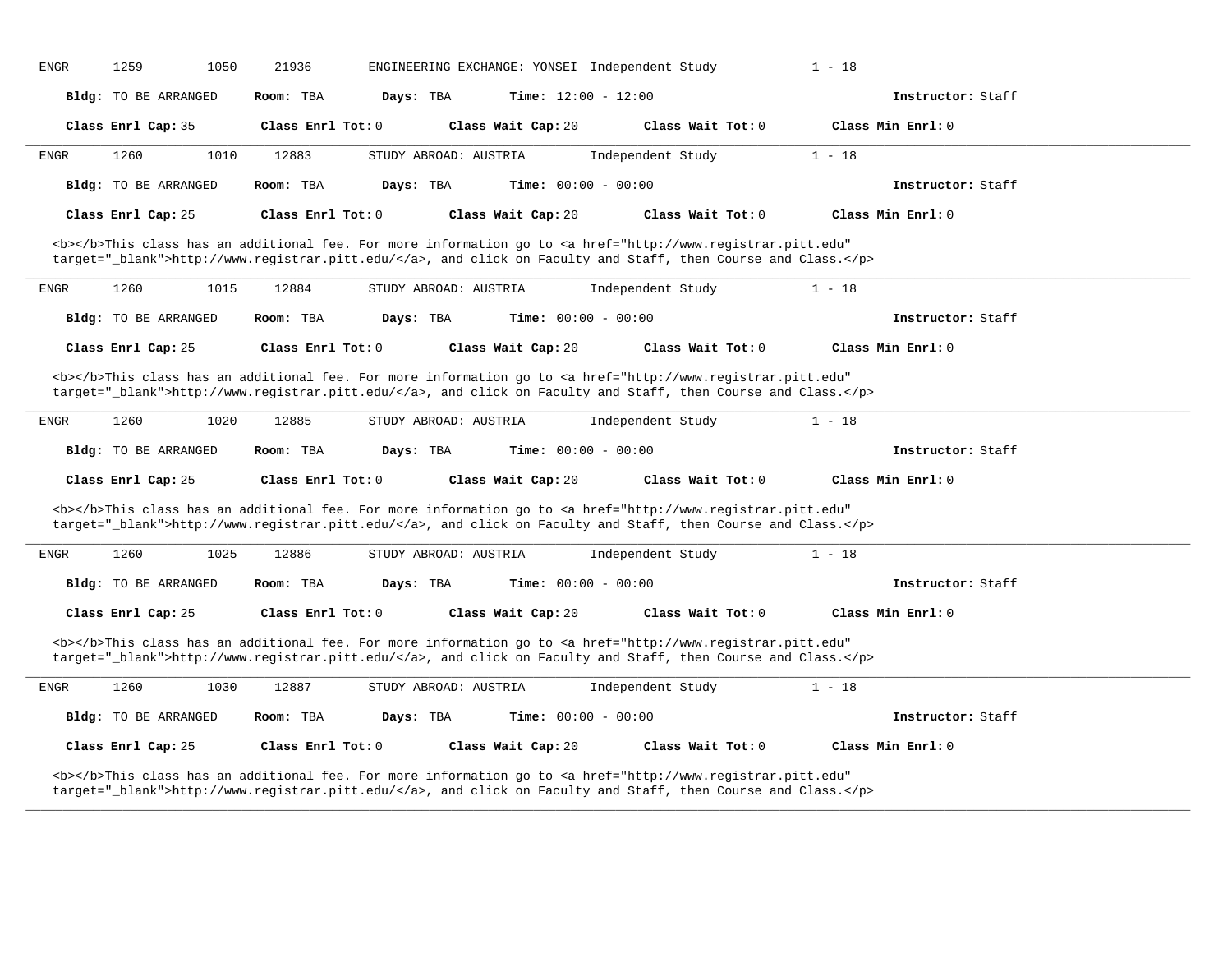#### Report ID: SR201 **University of Pittsburgh** Page No. 190 of 300 **Schedule of Classes for Fall Term 2021-2022** Run Date: 12/16/2020 **Academic Term** Run Time: 20:00:18

| Subject Catalog Nbr Section Class Nbr | Course Title                                                                                                                    | Component                                        | Units<br>Topics   |
|---------------------------------------|---------------------------------------------------------------------------------------------------------------------------------|--------------------------------------------------|-------------------|
| 1262<br>1020<br>ENGR                  | 29931<br>STUDY ABROAD: ARGENTINA                                                                                                | Independent Study                                | $1 - 18$          |
| Bldg: TO BE ARRANGED                  | Room: TBA $Days:$ TBA $Time: 00:00 - 00:00$                                                                                     |                                                  | Instructor: Staff |
|                                       | Class Enrl Cap: 10 Class Enrl Tot: 0 Class Wait Cap: 10 Class Wait Tot: 0 Class Min Enrl: 0                                     |                                                  |                   |
| ENGR 1262 1025 29932                  |                                                                                                                                 | STUDY ABROAD: ARGENTINA Independent Study 1 - 18 |                   |
| Bldg: TO BE ARRANGED                  | <b>Room:</b> TBA <b>Days:</b> TBA <b>Time:</b> 00:00 - 00:00                                                                    |                                                  | Instructor: Staff |
|                                       | Class Enrl Cap: 10 $\qquad$ Class Enrl Tot: 0 $\qquad$ Class Wait Cap: 10 $\qquad$ Class Wait Tot: 0 $\qquad$ Class Min Enrl: 0 |                                                  |                   |
| 1262<br>1030<br>ENGR                  | 29933 STUDY ABROAD: ARGENTINA Independent Study                                                                                 |                                                  | $1 - 18$          |
| Bldg: TO BE ARRANGED                  | Room: TBA $Days:$ TBA $Time:$ $00:00 - 00:00$                                                                                   |                                                  | Instructor: Staff |
|                                       | Class Enrl Cap: 10 $\qquad$ Class Enrl Tot: 0 $\qquad$ Class Wait Cap: 10 $\qquad$ Class Wait Tot: 0 $\qquad$ Class Min Enrl: 0 |                                                  |                   |
|                                       | ENGR 1262 1035 29934 STUDY ABROAD: ARGENTINA Independent Study                                                                  |                                                  | $1 - 18$          |
| Bldg: TO BE ARRANGED                  | Room: TBA Days: TBA Time: $00:00 - 00:00$                                                                                       |                                                  | Instructor: Staff |
|                                       | Class Enrl Cap: 10 $\qquad$ Class Enrl Tot: 0 $\qquad$ Class Wait Cap: 10 $\qquad$ Class Wait Tot: 0 $\qquad$ Class Min Enrl: 0 |                                                  |                   |
|                                       | ENGR 1262 1040 29935 STUDY ABROAD: ARGENTINA Independent Study 1 - 18                                                           |                                                  |                   |
| Bldg: TO BE ARRANGED                  | Room: TBA $Days:$ TBA Time: $00:00 - 00:00$                                                                                     |                                                  | Instructor: Staff |
|                                       | Class Enrl Cap: 10 Class Enrl Tot: 0 Class Wait Cap: 10 Class Wait Tot: 0 Class Min Enrl: 0                                     |                                                  |                   |
| 1262 200<br>ENGR                      | 1045 29936 STUDY ABROAD: ARGENTINA Independent Study 1 - 18                                                                     |                                                  |                   |
| Bldg: TO BE ARRANGED                  | Room: TBA $\rule{1em}{0.15mm}$ Days: TBA $\rule{1.5mm}{0.15mm}$ Time: $00:00 - 00:00$                                           |                                                  | Instructor: Staff |
|                                       | Class Enrl Cap: 10 $\qquad$ Class Enrl Tot: 0 $\qquad$ Class Wait Cap: 10 $\qquad$ Class Wait Tot: 0 $\qquad$ Class Min Enrl: 0 |                                                  |                   |
|                                       | ENGR 1263 1010 24087 GE3 EXCHANGE: LUND UNIVERSITY Independent Study 3 - 18                                                     |                                                  |                   |
| Bldg: TO BE ARRANGED                  | Room: TBA $Days:$ TBA Time: $00:00 - 00:00$                                                                                     |                                                  | Instructor: Staff |
|                                       | Class Enrl Cap: 35 Class Enrl Tot: 0 Class Wait Cap: 20 Class Wait Tot: 0 Class Min Enrl: 0                                     |                                                  |                   |
| 1263<br>1015<br>ENGR                  | 24088 GE3 EXCHANGE: LUND UNIVERSITY Independent Study 3 - 18                                                                    |                                                  |                   |
| Bldg: TO BE ARRANGED                  | Room: TBA $Days: TBA$ Time: $00:00 - 00:00$                                                                                     |                                                  | Instructor: Staff |
|                                       | Class Enrl Cap: 35 Class Enrl Tot: 0 Class Wait Cap: 20 Class Wait Tot: 0 Class Min Enrl: 0                                     |                                                  |                   |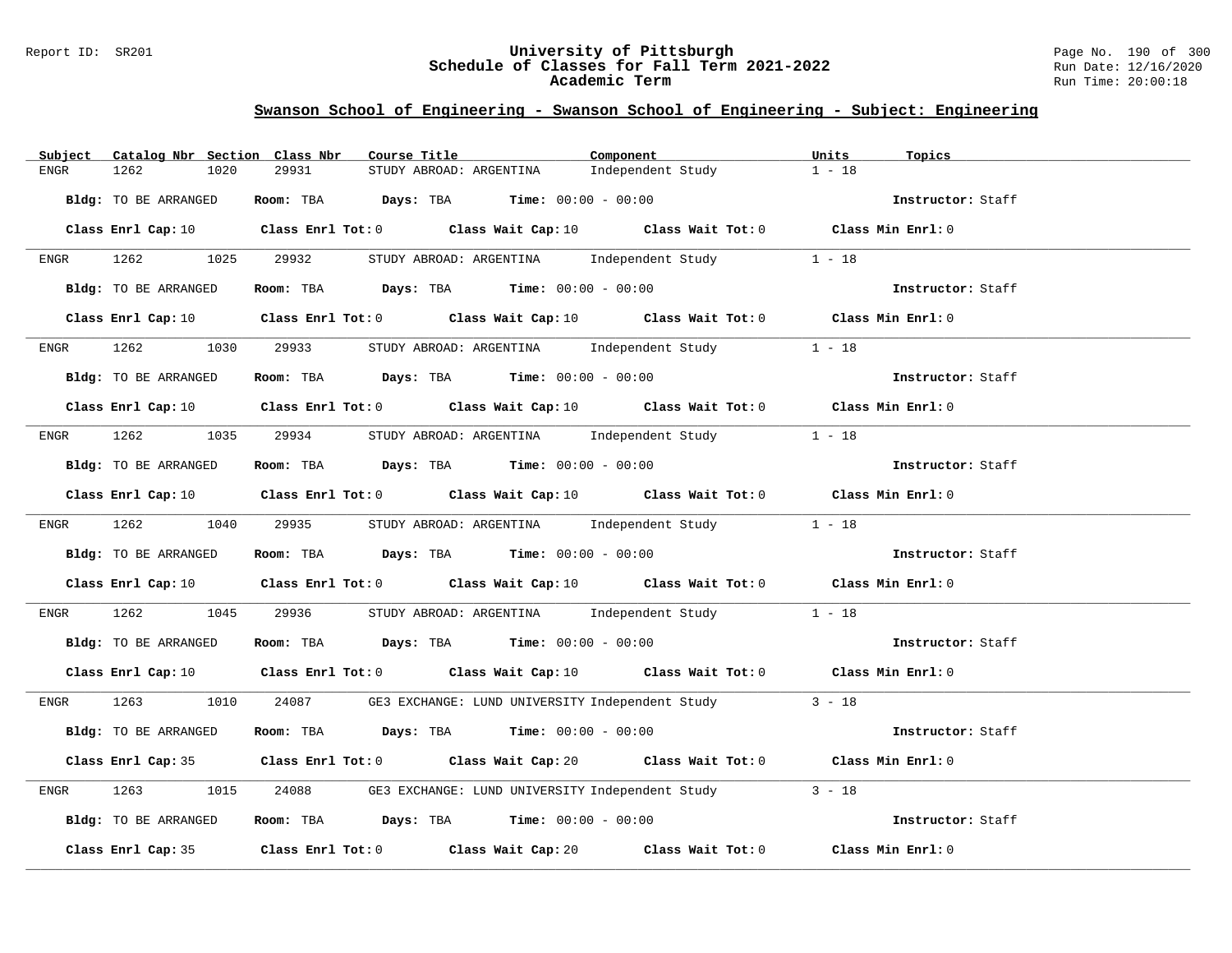| <b>ENGR</b><br>1263<br>1020 | 24089                                                                                                                                                                                                                              | GE3 EXCHANGE: LUND UNIVERSITY Independent Study | $3 - 18$          |  |
|-----------------------------|------------------------------------------------------------------------------------------------------------------------------------------------------------------------------------------------------------------------------------|-------------------------------------------------|-------------------|--|
| <b>Bldg:</b> TO BE ARRANGED | Room: TBA<br>Days: TBA                                                                                                                                                                                                             | Time: $00:00 - 00:00$                           | Instructor: Staff |  |
| Class Enrl Cap: 35          | Class Enrl Tot: 0<br>Class Wait Cap: 20                                                                                                                                                                                            | Class Wait Tot: 0                               | Class Min Enrl: 0 |  |
| 1263<br>1025<br>ENGR        | 24090                                                                                                                                                                                                                              | GE3 EXCHANGE: LUND UNIVERSITY Independent Study | $3 - 18$          |  |
| Bldg: TO BE ARRANGED        | Room: TBA<br>Days: TBA                                                                                                                                                                                                             | Time: $00:00 - 00:00$                           | Instructor: Staff |  |
| Class Enrl Cap: 35          | Class Enrl Tot: 0<br>Class Wait Cap: 20                                                                                                                                                                                            | Class Wait Tot: 0                               | Class Min Enrl: 0 |  |
| 1263<br>1030<br>ENGR        | 24091                                                                                                                                                                                                                              | GE3 EXCHANGE: LUND UNIVERSITY Independent Study | $3 - 18$          |  |
| Bldg: TO BE ARRANGED        | Room: TBA<br>Days: TBA                                                                                                                                                                                                             | <b>Time:</b> $00:00 - 00:00$                    | Instructor: Staff |  |
| Class Enrl Cap: 35          | Class Enrl Tot: 0<br>Class Wait Cap: 20                                                                                                                                                                                            | Class Wait Tot: 0                               | Class Min Enrl: 0 |  |
| 1265<br>1010<br><b>ENGR</b> | 17840<br>STUDY ABROAD: ITALY                                                                                                                                                                                                       | Independent Study                               | $1 - 18$          |  |
| <b>Bldg:</b> TO BE ARRANGED | Room: TBA<br>Days: TBA                                                                                                                                                                                                             | Time: $00:00 - 00:00$                           | Instructor: Staff |  |
| Class Enrl Cap: 25          | Class Enrl Tot: 0<br>Class Wait Cap: 20                                                                                                                                                                                            | Class Wait Tot: 0                               | Class Min Enrl: 0 |  |
|                             | <b></b> This class has an additional fee. For more information go to <a <br="" href="http://www.registrar.pitt.edu">target="_blank"&gt;http://www.registrar.pitt.edu/</a> , and click on Faculty and Staff, then Course and Class. |                                                 |                   |  |
| 1265<br>1020<br><b>ENGR</b> | 17841<br>STUDY ABROAD: ITALY                                                                                                                                                                                                       | Independent Study                               | $1 - 18$          |  |
| Bldg: TO BE ARRANGED        | Room: TBA<br>Days: TBA                                                                                                                                                                                                             | <b>Time:</b> $00:00 - 00:00$                    | Instructor: Staff |  |
| Class Enrl Cap: 25          | Class Wait Cap: 20<br>Class Enrl Tot: 0                                                                                                                                                                                            | Class Wait Tot: $0$                             | Class Min Enrl: 0 |  |
|                             | <b></b> This class has an additional fee. For more information go to <a <br="" href="http://www.registrar.pitt.edu">target="_blank"&gt;http://www.registrar.pitt.edu/</a> , and click on Faculty and Staff, then Course and Class. |                                                 |                   |  |
| 1265<br>1030<br><b>ENGR</b> | 17842<br>STUDY ABROAD: ITALY                                                                                                                                                                                                       | Independent Study                               | $1 - 18$          |  |
| Bldg: TO BE ARRANGED        | Room: TBA<br>Days: TBA                                                                                                                                                                                                             | <b>Time:</b> $00:00 - 00:00$                    | Instructor: Staff |  |
| Class Enrl Cap: 25          | Class Enrl Tot: 0<br>Class Wait Cap: 20                                                                                                                                                                                            | Class Wait Tot: 0                               | Class Min Enrl: 0 |  |
|                             | <b></b> This class has an additional fee. For more information go to <a <br="" href="http://www.registrar.pitt.edu">target="_blank"&gt;http://www.registrar.pitt.edu/</a> , and click on Faculty and Staff, then Course and Class. |                                                 |                   |  |
| 1265<br><b>ENGR</b><br>1040 | 17843<br>STUDY ABROAD: ITALY                                                                                                                                                                                                       | Independent Study                               | $1 - 18$          |  |
| Bldg: TO BE ARRANGED        | Room: TBA<br>Days: TBA                                                                                                                                                                                                             | <b>Time:</b> $00:00 - 00:00$                    | Instructor: Staff |  |
| Class Enrl Cap: 25          | Class Enrl Tot: 0<br>Class Wait Cap: 20                                                                                                                                                                                            | Class Wait Tot: 0                               | Class Min Enrl: 0 |  |
|                             | <b></b> This class has an additional fee. For more information go to <a <="" href="http://www.registrar.pitt.edu" td=""><td></td><td></td><td></td></a>                                                                            |                                                 |                   |  |

**\_\_\_\_\_\_\_\_\_\_\_\_\_\_\_\_\_\_\_\_\_\_\_\_\_\_\_\_\_\_\_\_\_\_\_\_\_\_\_\_\_\_\_\_\_\_\_\_\_\_\_\_\_\_\_\_\_\_\_\_\_\_\_\_\_\_\_\_\_\_\_\_\_\_\_\_\_\_\_\_\_\_\_\_\_\_\_\_\_\_\_\_\_\_\_\_\_\_\_\_\_\_\_\_\_\_\_\_\_\_\_\_\_\_\_\_\_\_\_\_\_\_\_\_\_\_\_\_\_\_\_\_\_\_\_\_\_\_\_\_\_\_\_\_\_\_\_\_\_\_\_\_\_\_\_\_**

target="\_blank">http://www.registrar.pitt.edu/</a>, and click on Faculty and Staff, then Course and Class.</p>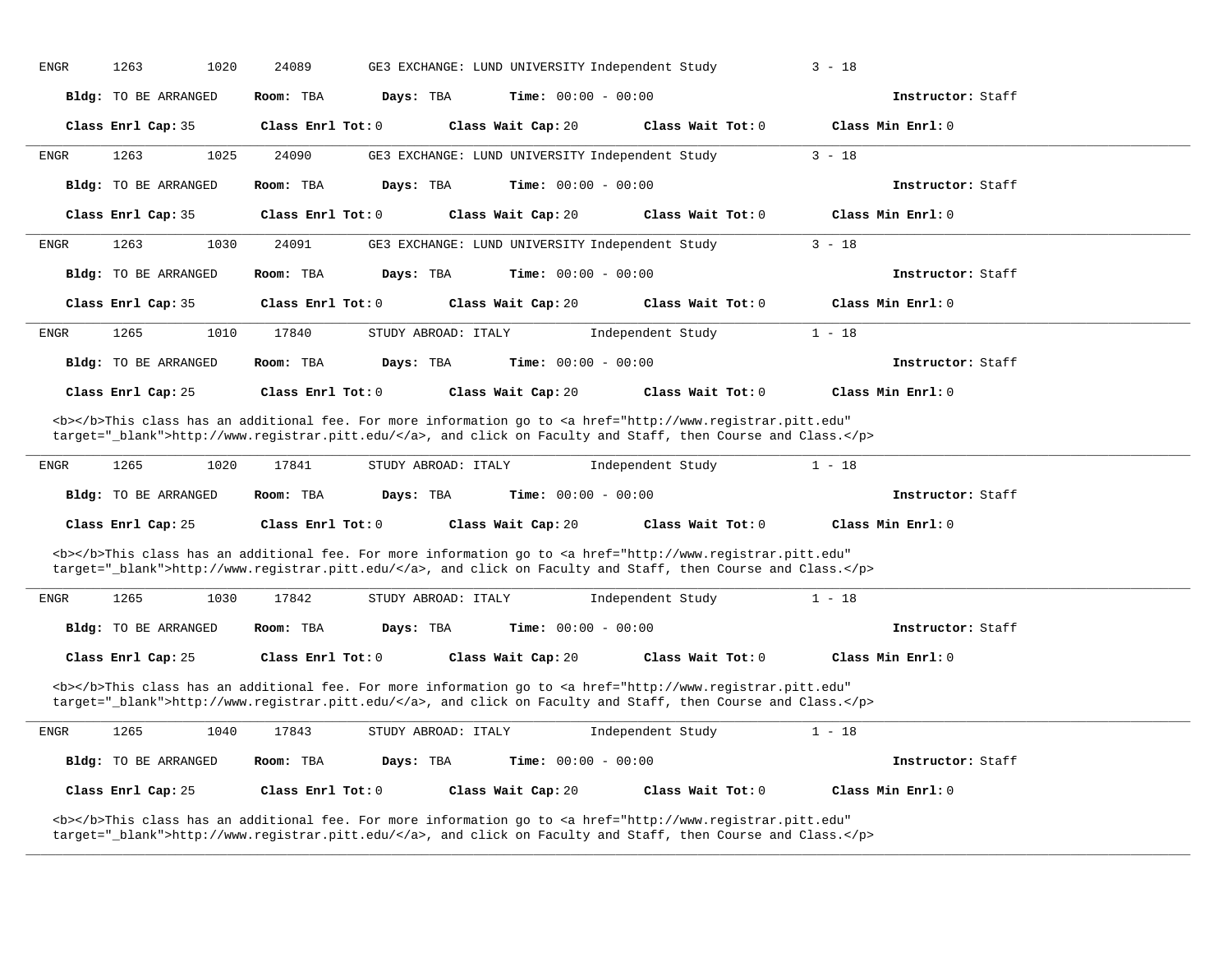#### Report ID: SR201 **University of Pittsburgh** Page No. 192 of 300 **Schedule of Classes for Fall Term 2021-2022** Run Date: 12/16/2020 **Academic Term** Run Time: 20:00:18

| Subject     | Catalog Nbr Section Class Nbr | Course Title                     | Component                                                                                                                                                                                                                          | Units<br>Topics   |  |
|-------------|-------------------------------|----------------------------------|------------------------------------------------------------------------------------------------------------------------------------------------------------------------------------------------------------------------------------|-------------------|--|
| <b>ENGR</b> | 1265<br>1050                  | 17844<br>STUDY ABROAD: ITALY     | Independent Study                                                                                                                                                                                                                  | $1 - 18$          |  |
|             | Bldg: TO BE ARRANGED          | Room: TBA<br>Days: TBA           | <b>Time:</b> $00:00 - 00:00$                                                                                                                                                                                                       | Instructor: Staff |  |
|             | Class Enrl Cap: 25            | Class Enrl Tot: 0                | Class Wait Cap: 20<br>Class Wait Tot: 0                                                                                                                                                                                            | Class Min Enrl: 0 |  |
|             |                               |                                  | <b></b> This class has an additional fee. For more information go to <a <br="" href="http://www.registrar.pitt.edu">target="_blank"&gt;http://www.registrar.pitt.edu/</a> , and click on Faculty and Staff, then Course and Class. |                   |  |
| <b>ENGR</b> | 1270<br>1010                  | 12874<br>STUDY ABROAD: AUSTRALIA | Independent Study                                                                                                                                                                                                                  | $1 - 18$          |  |
|             | Bldg: TO BE ARRANGED          | Room: TBA<br>Days: TBA           | <b>Time:</b> $00:00 - 00:00$                                                                                                                                                                                                       | Instructor: Staff |  |
|             | Class Enrl Cap: 25            | Class Enrl Tot: 0                | Class Wait Tot: 0<br>Class Wait Cap: 20                                                                                                                                                                                            | Class Min Enrl: 0 |  |
| <b>ENGR</b> | 1270<br>1015                  | 12873<br>STUDY ABROAD: AUSTRALIA | Independent Study                                                                                                                                                                                                                  | $1 - 18$          |  |
|             | Bldg: TO BE ARRANGED          | Room: TBA<br>Days: TBA           | <b>Time:</b> $00:00 - 00:00$                                                                                                                                                                                                       | Instructor: Staff |  |
|             | Class Enrl Cap: 25            | Class Enrl Tot: 0                | Class Wait Cap: 20<br>Class Wait Tot: 0                                                                                                                                                                                            | Class Min Enrl: 0 |  |
| ENGR        | 1270<br>1020                  | 12852<br>STUDY ABROAD: AUSTRALIA | Independent Study                                                                                                                                                                                                                  | $1 - 18$          |  |
|             | Bldg: TO BE ARRANGED          | Room: TBA<br>Days: TBA           | <b>Time:</b> $00:00 - 00:00$                                                                                                                                                                                                       | Instructor: Staff |  |
|             | Class Enrl Cap: 25            | Class Enrl Tot: 0                | Class Wait Cap: 20<br>Class Wait Tot: 0                                                                                                                                                                                            | Class Min Enrl: 0 |  |
| <b>ENGR</b> | 1270<br>1025                  | 12853<br>STUDY ABROAD: AUSTRALIA | Independent Study                                                                                                                                                                                                                  | $1 - 18$          |  |
|             | Bldg: TO BE ARRANGED          | Room: TBA<br>Days: TBA           | <b>Time:</b> $00:00 - 00:00$                                                                                                                                                                                                       | Instructor: Staff |  |
|             | Class Enrl Cap: 25            | Class Enrl Tot: 0                | Class Wait Cap: 20<br>Class Wait Tot: 0                                                                                                                                                                                            | Class Min Enrl: 0 |  |
| ENGR        | 1270<br>1030                  | 12854<br>STUDY ABROAD: AUSTRALIA | Independent Study                                                                                                                                                                                                                  | $1 - 18$          |  |
|             | Bldg: TO BE ARRANGED          | Room: TBA<br>Days: TBA           | <b>Time:</b> $00:00 - 00:00$                                                                                                                                                                                                       | Instructor: Staff |  |
|             | Class Enrl Cap: 25            | Class Enrl Tot: 0                | Class Wait Cap: 20<br>Class Wait Tot: 0                                                                                                                                                                                            | Class Min Enrl: 0 |  |
| ENGR        | 1270<br>1035                  | STUDY ABROAD: AUSTRALIA<br>12940 | Independent Study                                                                                                                                                                                                                  | $1 - 18$          |  |
|             | Bldg: TO BE ARRANGED          | Room: TBA<br>Days: TBA           | <b>Time:</b> $00:00 - 00:00$                                                                                                                                                                                                       | Instructor: Staff |  |
|             | Class Enrl Cap: 25            | Class Enrl Tot: 0                | Class Wait Cap: 20<br>Class Wait Tot: 0                                                                                                                                                                                            | Class Min Enrl: 0 |  |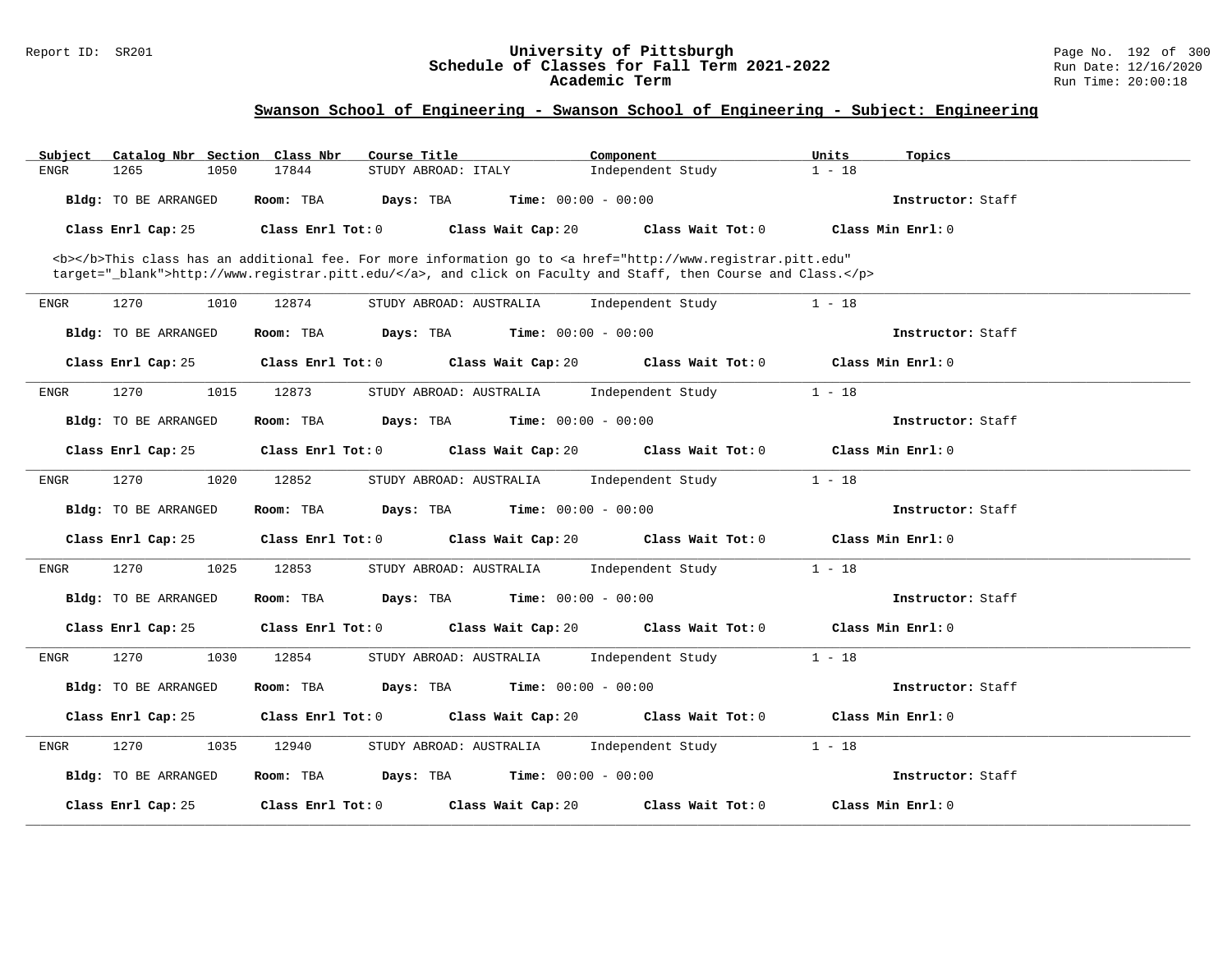#### Report ID: SR201 **University of Pittsburgh** Page No. 193 of 300 **Schedule of Classes for Fall Term 2021-2022** Run Date: 12/16/2020 **Academic Term** Run Time: 20:00:18

| Subject     | Catalog Nbr Section Class Nbr |      |                   | Course Title |                     |                              | Component                                                                                                                                                                                                                          | Units    | Topics             |  |
|-------------|-------------------------------|------|-------------------|--------------|---------------------|------------------------------|------------------------------------------------------------------------------------------------------------------------------------------------------------------------------------------------------------------------------------|----------|--------------------|--|
| ENGR        | 1275                          | 1010 | 12920             |              | STUDY ABROAD: WALES |                              | Independent Study                                                                                                                                                                                                                  | $1 - 18$ |                    |  |
|             | Bldg: TO BE ARRANGED          |      | Room: TBA         | Days: TBA    |                     | <b>Time:</b> $00:00 - 00:00$ |                                                                                                                                                                                                                                    |          | Instructor: Staff  |  |
|             | Class Enrl Cap: 25            |      | Class Enrl Tot: 0 |              | Class Wait Cap: 20  |                              | Class Wait Tot: 0                                                                                                                                                                                                                  |          | Class Min Enrl: 0  |  |
|             |                               |      |                   |              |                     |                              | <b></b> This class has an additional fee. For more information go to <a <br="" href="http://www.registrar.pitt.edu">target="_blank"&gt;http://www.registrar.pitt.edu/</a> , and click on Faculty and Staff, then Course and Class. |          |                    |  |
| ENGR        | 1275                          | 1015 | 12918             |              | STUDY ABROAD: WALES |                              | Independent Study                                                                                                                                                                                                                  | $1 - 18$ |                    |  |
|             | Bldg: TO BE ARRANGED          |      | Room: TBA         | Days: TBA    |                     | Time: $00:00 - 00:00$        |                                                                                                                                                                                                                                    |          | Instructor: Staff  |  |
|             | Class Enrl Cap: 25            |      | Class Enrl Tot: 0 |              | Class Wait Cap: 20  |                              | Class Wait Tot: 0                                                                                                                                                                                                                  |          | Class Min $Err1:0$ |  |
|             |                               |      |                   |              |                     |                              | <b></b> This class has an additional fee. For more information go to <a <br="" href="http://www.registrar.pitt.edu">target="_blank"&gt;http://www.registrar.pitt.edu/</a> , and click on Faculty and Staff, then Course and Class. |          |                    |  |
| ENGR        | 1275                          | 1020 | 12917             |              | STUDY ABROAD: WALES |                              | Independent Study                                                                                                                                                                                                                  | $1 - 18$ |                    |  |
|             | Bldg: TO BE ARRANGED          |      | Room: TBA         | Days: TBA    |                     | <b>Time:</b> $00:00 - 00:00$ |                                                                                                                                                                                                                                    |          | Instructor: Staff  |  |
|             | Class Enrl Cap: 25            |      | Class Enrl Tot: 0 |              | Class Wait Cap: 20  |                              | Class Wait Tot: 0                                                                                                                                                                                                                  |          | Class Min Enrl: 0  |  |
|             |                               |      |                   |              |                     |                              | <b></b> This class has an additional fee. For more information go to <a <br="" href="http://www.registrar.pitt.edu">target="_blank"&gt;http://www.registrar.pitt.edu/</a> , and click on Faculty and Staff, then Course and Class. |          |                    |  |
| ENGR        | 1275                          | 1025 | 12916             |              | STUDY ABROAD: WALES |                              | Independent Study                                                                                                                                                                                                                  | $1 - 18$ |                    |  |
|             | Bldg: TO BE ARRANGED          |      | Room: TBA         | Days: TBA    |                     | <b>Time:</b> $00:00 - 00:00$ |                                                                                                                                                                                                                                    |          | Instructor: Staff  |  |
|             | Class Enrl Cap: 25            |      | Class Enrl Tot: 0 |              | Class Wait Cap: 20  |                              | Class Wait Tot: 0                                                                                                                                                                                                                  |          | Class Min Enrl: 0  |  |
|             |                               |      |                   |              |                     |                              | <b></b> This class has an additional fee. For more information go to <a <br="" href="http://www.registrar.pitt.edu">target="_blank"&gt;http://www.registrar.pitt.edu/</a> , and click on Faculty and Staff, then Course and Class. |          |                    |  |
| <b>ENGR</b> | 1275                          | 1030 | 12915             |              | STUDY ABROAD: WALES |                              | Independent Study                                                                                                                                                                                                                  | $1 - 18$ |                    |  |
|             | Bldg: TO BE ARRANGED          |      | Room: TBA         | Days: TBA    |                     | <b>Time:</b> $00:00 - 00:00$ |                                                                                                                                                                                                                                    |          | Instructor: Staff  |  |
|             | Class Enrl Cap: 25            |      | Class Enrl Tot: 0 |              | Class Wait Cap: 20  |                              | Class Wait Tot: 0                                                                                                                                                                                                                  |          | Class Min Enrl: 0  |  |
|             |                               |      |                   |              |                     |                              | <b></b> This class has an additional fee. For more information go to <a <br="" href="http://www.registrar.pitt.edu">target="_blank"&gt;http://www.registrar.pitt.edu/</a> , and click on Faculty and Staff, then Course and Class. |          |                    |  |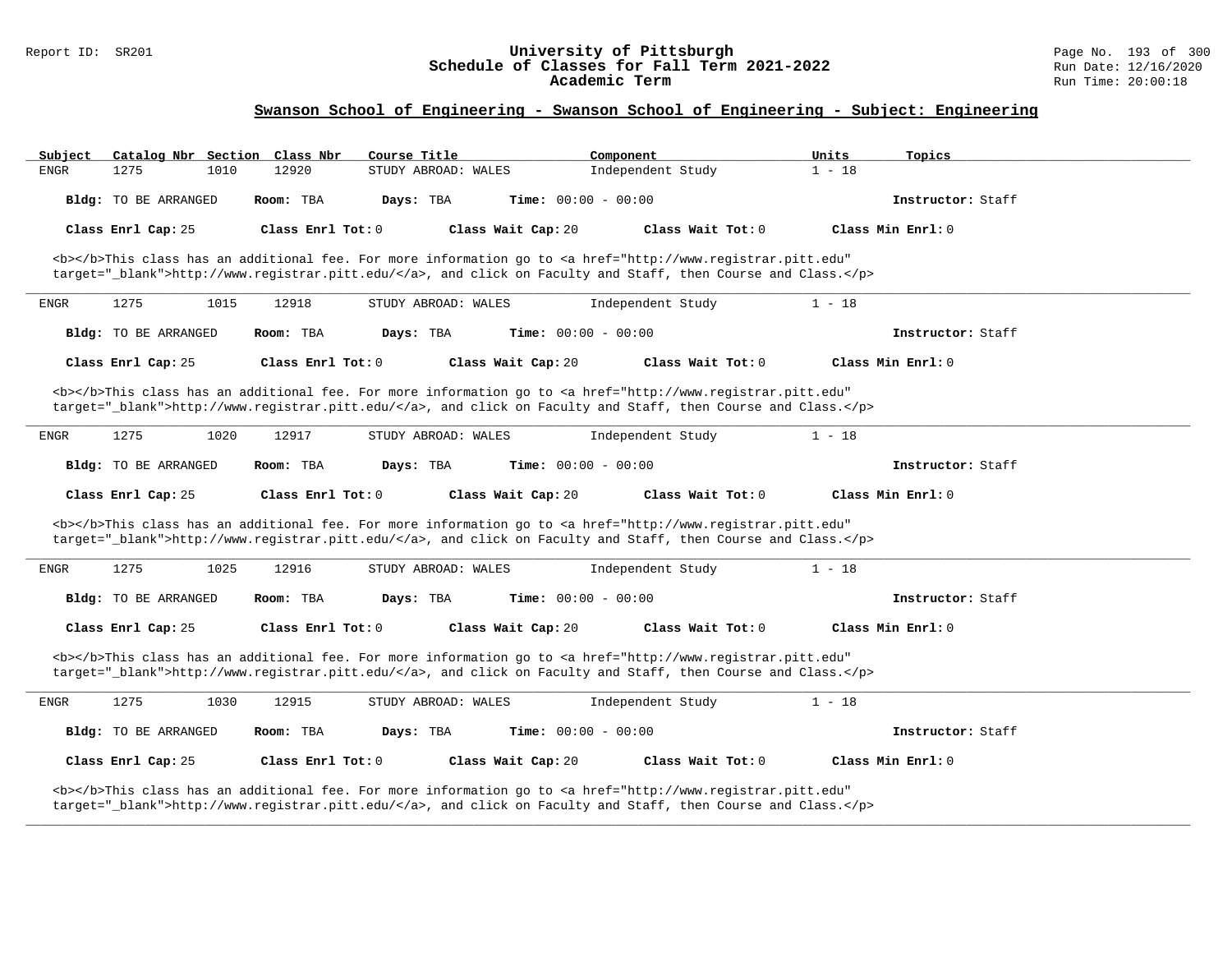#### Report ID: SR201 **University of Pittsburgh** Page No. 194 of 300 **Schedule of Classes for Fall Term 2021-2022** Run Date: 12/16/2020 **Academic Term** Run Time: 20:00:18

| Catalog Nbr Section Class Nbr<br>Subject | Course Title                                                                                                                                                                                                                       | Component         | Units<br>Topics   |
|------------------------------------------|------------------------------------------------------------------------------------------------------------------------------------------------------------------------------------------------------------------------------------|-------------------|-------------------|
| 1275<br>1035<br><b>ENGR</b>              | 12914<br>STUDY ABROAD: WALES                                                                                                                                                                                                       | Independent Study | $1 - 18$          |
| Bldg: TO BE ARRANGED                     | Room: TBA<br>Days: TBA<br><b>Time:</b> $00:00 - 00:00$                                                                                                                                                                             |                   | Instructor: Staff |
| Class Enrl Cap: 25                       | Class Enrl Tot: 0<br>Class Wait Cap: 20                                                                                                                                                                                            | Class Wait Tot: 0 | Class Min Enrl: 0 |
|                                          | <b></b> This class has an additional fee. For more information go to <a <br="" href="http://www.registrar.pitt.edu">target="_blank"&gt;http://www.registrar.pitt.edu/</a> , and click on Faculty and Staff, then Course and Class. |                   |                   |
| 1280<br><b>ENGR</b><br>1010              | 12888<br>STUDY ABROAD: GERMANY                                                                                                                                                                                                     | Independent Study | $1 - 18$          |
| Bldg: TO BE ARRANGED                     | <b>Time:</b> $00:00 - 00:00$<br>Room: TBA<br>Days: TBA                                                                                                                                                                             |                   | Instructor: Staff |
| Class Enrl Cap: 25                       | Class Enrl Tot: 0<br>Class Wait Cap: 20                                                                                                                                                                                            | Class Wait Tot: 0 | Class Min Enrl: 0 |
| 1280<br>1015<br>ENGR                     | 12889<br>STUDY ABROAD: GERMANY                                                                                                                                                                                                     | Independent Study | $1 - 18$          |
| Bldg: TO BE ARRANGED                     | <b>Time:</b> $00:00 - 00:00$<br>Room: TBA<br>Days: TBA                                                                                                                                                                             |                   | Instructor: Staff |
| Class Enrl Cap: 25                       | Class Enrl Tot: 0<br>Class Wait Cap: 20                                                                                                                                                                                            | Class Wait Tot: 0 | Class Min Enrl: 0 |
| 1280<br>1020<br><b>ENGR</b>              | 12890<br>STUDY ABROAD: GERMANY                                                                                                                                                                                                     | Independent Study | $1 - 18$          |
| Bldg: TO BE ARRANGED                     | Room: TBA<br><b>Time:</b> $00:00 - 00:00$<br>Days: TBA                                                                                                                                                                             |                   | Instructor: Staff |
| Class Enrl Cap: 25                       | Class Wait Cap: 20<br>Class Enrl Tot: 0                                                                                                                                                                                            | Class Wait Tot: 0 | Class Min Enrl: 0 |
| 1280<br>1025<br>ENGR                     | 12891<br>STUDY ABROAD: GERMANY                                                                                                                                                                                                     | Independent Study | $1 - 18$          |
| Bldg: TO BE ARRANGED                     | <b>Time:</b> $00:00 - 00:00$<br>Room: TBA<br>Days: TBA                                                                                                                                                                             |                   | Instructor: Staff |
| Class Enrl Cap: 25                       | Class Wait Cap: 20<br>Class Enrl Tot: 0                                                                                                                                                                                            | Class Wait Tot: 0 | Class Min Enrl: 0 |
| 1280<br>1030<br>ENGR                     | 12892<br>STUDY ABROAD: GERMANY                                                                                                                                                                                                     | Independent Study | $1 - 18$          |
| Bldg: TO BE ARRANGED                     | Room: TBA<br>Days: TBA<br><b>Time:</b> $00:00 - 00:00$                                                                                                                                                                             |                   | Instructor: Staff |
| Class Enrl Cap: 25                       | Class Enrl Tot: 0<br>Class Wait Cap: 20                                                                                                                                                                                            | Class Wait Tot: 0 | Class Min Enrl: 0 |
| 1280<br>1035<br>ENGR                     | 12939<br>STUDY ABROAD: GERMANY                                                                                                                                                                                                     | Independent Study | $1 - 18$          |
| Bldg: TO BE ARRANGED                     | Room: TBA<br>Days: TBA<br><b>Time:</b> $00:00 - 00:00$                                                                                                                                                                             |                   | Instructor: Staff |
| Class Enrl Cap: 25                       | Class Enrl Tot: 0<br>Class Wait Cap: 20                                                                                                                                                                                            | Class Wait Tot: 0 | Class Min Enrl: 0 |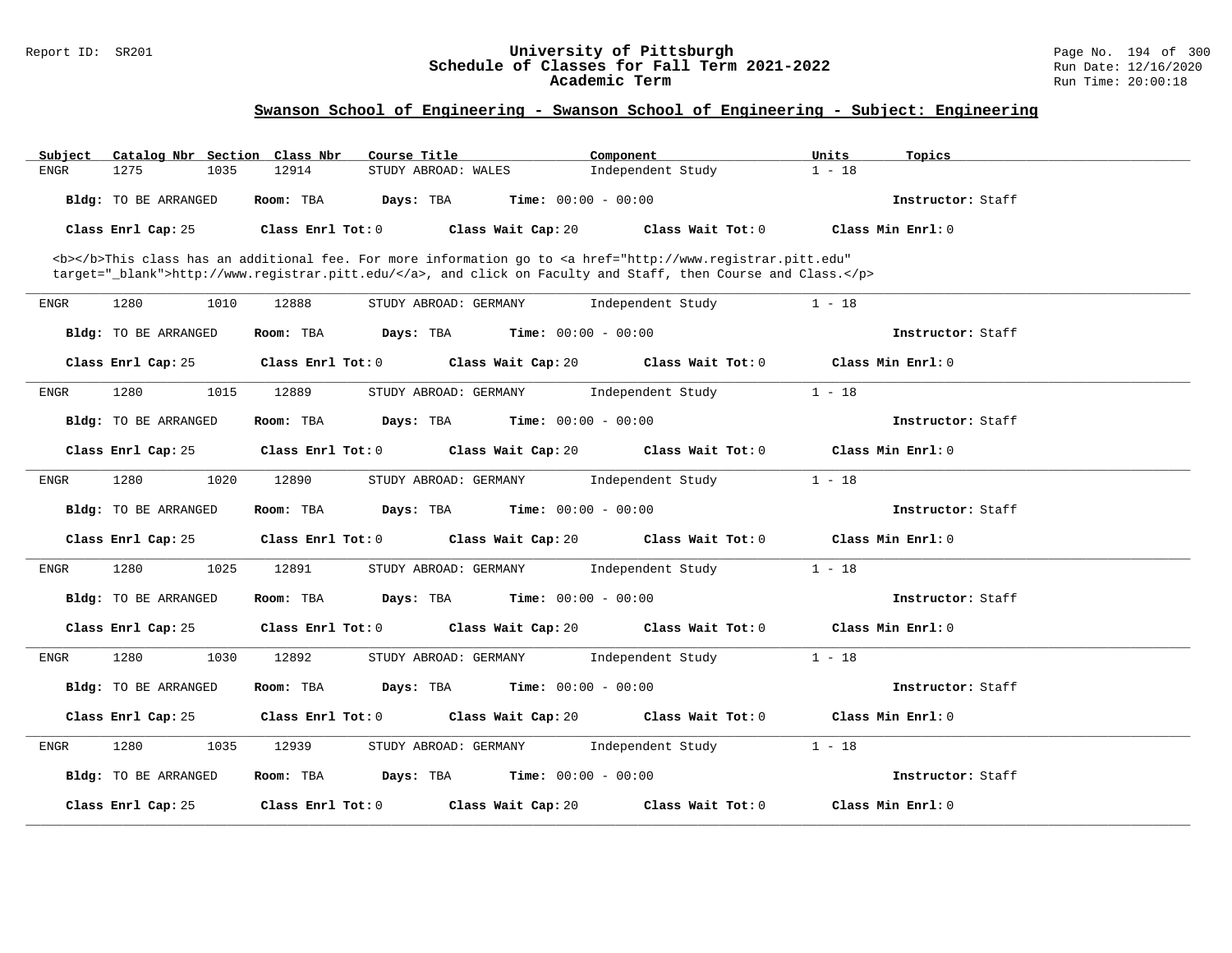#### Report ID: SR201 **University of Pittsburgh** Page No. 195 of 300 **Schedule of Classes for Fall Term 2021-2022** Run Date: 12/16/2020 **Academic Term** Run Time: 20:00:18

| Subject     | Catalog Nbr Section Class Nbr |      |                   | Course Title |                           |                              | Component         |                                                                                                                                                                                                                                    | Units    | Topics            |  |
|-------------|-------------------------------|------|-------------------|--------------|---------------------------|------------------------------|-------------------|------------------------------------------------------------------------------------------------------------------------------------------------------------------------------------------------------------------------------------|----------|-------------------|--|
| ENGR        | 1285                          | 1010 | 12994             |              | STUDY ABROAD: NEW ZEALAND |                              | Independent Study |                                                                                                                                                                                                                                    | $1 - 18$ |                   |  |
|             | Bldg: TO BE ARRANGED          |      | Room: TBA         | Days: TBA    |                           | <b>Time:</b> $00:00 - 00:00$ |                   |                                                                                                                                                                                                                                    |          | Instructor: Staff |  |
|             | Class Enrl Cap: 25            |      | Class Enrl Tot: 0 |              |                           | Class Wait Cap: 20           |                   | Class Wait Tot: 0                                                                                                                                                                                                                  |          | Class Min Enrl: 0 |  |
|             |                               |      |                   |              |                           |                              |                   | <b></b> This class has an additional fee. For more information go to <a <br="" href="http://www.registrar.pitt.edu">target="_blank"&gt;http://www.registrar.pitt.edu/</a> , and click on Faculty and Staff, then Course and Class. |          |                   |  |
| ENGR        | 1285                          | 1015 | 12993             |              | STUDY ABROAD: NEW ZEALAND |                              | Independent Study |                                                                                                                                                                                                                                    | $1 - 18$ |                   |  |
|             | Bldg: TO BE ARRANGED          |      | Room: TBA         | Days: TBA    |                           | <b>Time:</b> $00:00 - 00:00$ |                   |                                                                                                                                                                                                                                    |          | Instructor: Staff |  |
|             | Class Enrl Cap: 25            |      | Class Enrl Tot: 0 |              |                           | Class Wait Cap: 20           |                   | Class Wait Tot: 0                                                                                                                                                                                                                  |          | Class Min Enrl: 0 |  |
|             |                               |      |                   |              |                           |                              |                   | <b></b> This class has an additional fee. For more information go to <a <br="" href="http://www.registrar.pitt.edu">target="_blank"&gt;http://www.registrar.pitt.edu/</a> , and click on Faculty and Staff, then Course and Class. |          |                   |  |
| ENGR        | 1285                          | 1020 | 12992             |              | STUDY ABROAD: NEW ZEALAND |                              | Independent Study |                                                                                                                                                                                                                                    | $1 - 18$ |                   |  |
|             | Bldg: TO BE ARRANGED          |      | Room: TBA         | Days: TBA    |                           | Time: $00:00 - 00:00$        |                   |                                                                                                                                                                                                                                    |          | Instructor: Staff |  |
|             | Class Enrl Cap: 25            |      | Class Enrl Tot: 0 |              |                           | Class Wait Cap: 20           |                   | Class Wait Tot: 0                                                                                                                                                                                                                  |          | Class Min Enrl: 0 |  |
|             |                               |      |                   |              |                           |                              |                   | <b></b> This class has an additional fee. For more information go to <a <br="" href="http://www.registrar.pitt.edu">target="_blank"&gt;http://www.registrar.pitt.edu/</a> , and click on Faculty and Staff, then Course and Class. |          |                   |  |
| ENGR        | 1285                          | 1025 | 12991             |              | STUDY ABROAD: NEW ZEALAND |                              | Independent Study |                                                                                                                                                                                                                                    | $1 - 18$ |                   |  |
|             | Bldg: TO BE ARRANGED          |      | Room: TBA         | Days: TBA    |                           | <b>Time:</b> $00:00 - 00:00$ |                   |                                                                                                                                                                                                                                    |          | Instructor: Staff |  |
|             | Class Enrl Cap: 25            |      | Class Enrl Tot: 0 |              |                           | Class Wait Cap: 20           |                   | Class Wait Tot: 0                                                                                                                                                                                                                  |          | Class Min Enrl: 0 |  |
|             |                               |      |                   |              |                           |                              |                   | <b></b> This class has an additional fee. For more information go to <a <br="" href="http://www.registrar.pitt.edu">target="_blank"&gt;http://www.registrar.pitt.edu/</a> , and click on Faculty and Staff, then Course and Class. |          |                   |  |
| <b>ENGR</b> | 1285                          | 1030 | 12990             |              | STUDY ABROAD: NEW ZEALAND |                              | Independent Study |                                                                                                                                                                                                                                    | $1 - 18$ |                   |  |
|             | Bldg: TO BE ARRANGED          |      | Room: TBA         | Days: TBA    |                           | <b>Time:</b> $00:00 - 00:00$ |                   |                                                                                                                                                                                                                                    |          | Instructor: Staff |  |
|             | Class Enrl Cap: 25            |      | Class Enrl Tot: 0 |              |                           | Class Wait Cap: 20           |                   | Class Wait Tot: 0                                                                                                                                                                                                                  |          | Class Min Enrl: 0 |  |
|             |                               |      |                   |              |                           |                              |                   | <b></b> This class has an additional fee. For more information go to <a <br="" href="http://www.registrar.pitt.edu">target="_blank"&gt;http://www.registrar.pitt.edu/</a> , and click on Faculty and Staff, then Course and Class. |          |                   |  |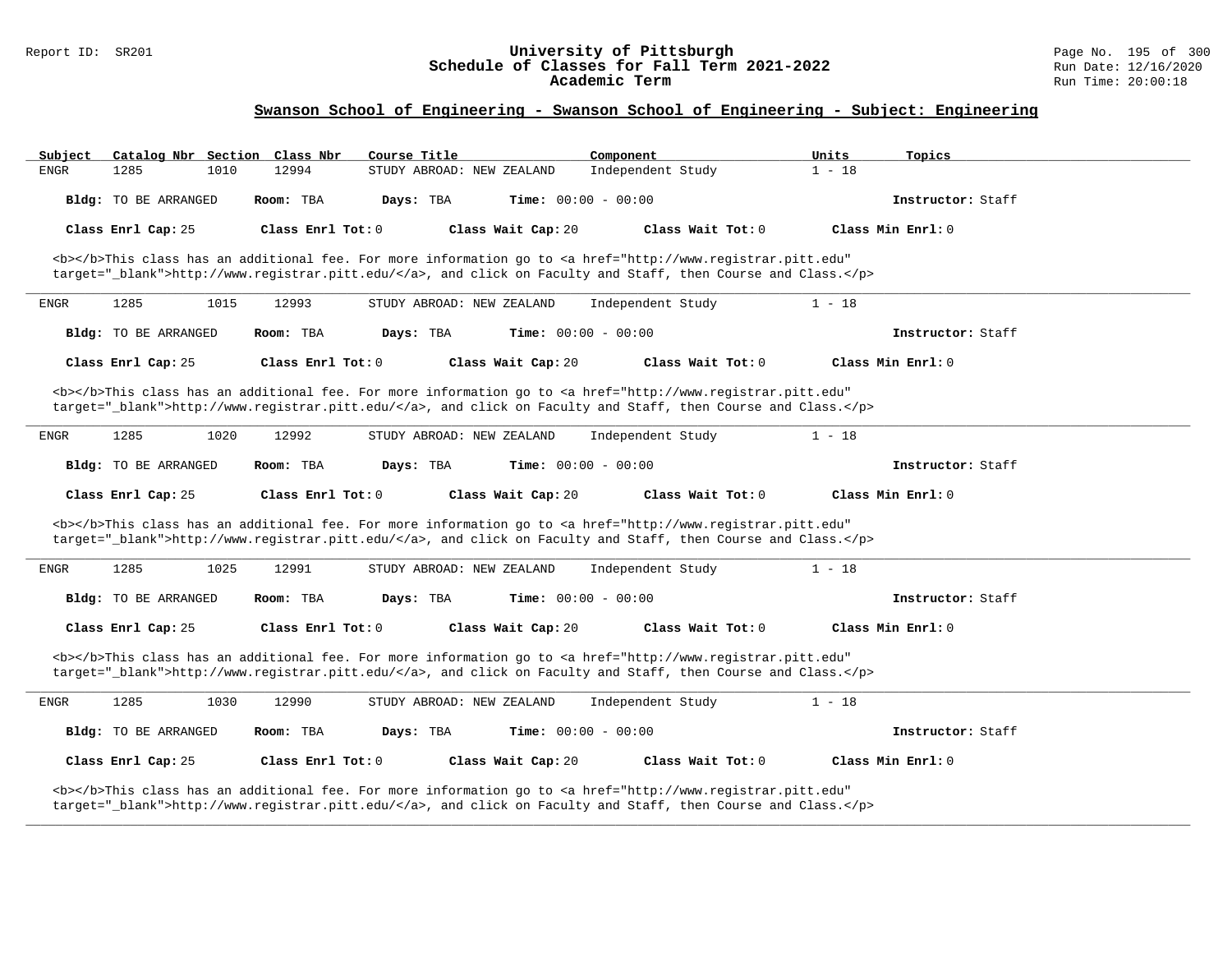# Report ID: SR201 **196 Conserversity of Pittsburgh University of Pittsburgh** Page No. 196 of 300 Page No. 196 of 300 Page No. 196 of 300 Page No. 196 of 300 Page No. 196 of 300 Page No. 196 Aun Date: 12/16/2020 Schedule of Classes for Fall Term 2021-2022<br>Academic Term

## **Swanson School of Engineering - Swanson School of Engineering - Subject: Engineering**

| Subject     | Catalog Nbr Section Class Nbr | Course Title                                                                                                                                                                                                                       | Component                    | Units<br>Topics   |  |
|-------------|-------------------------------|------------------------------------------------------------------------------------------------------------------------------------------------------------------------------------------------------------------------------------|------------------------------|-------------------|--|
| ENGR        | 1285<br>1035                  | 12989<br>STUDY ABROAD: NEW ZEALAND                                                                                                                                                                                                 | Independent Study            | $1 - 18$          |  |
|             | Bldg: TO BE ARRANGED          | Room: TBA<br>Days: TBA                                                                                                                                                                                                             | <b>Time:</b> $00:00 - 00:00$ | Instructor: Staff |  |
|             | Class Enrl Cap: 25            | Class Enrl Tot: 0<br>Class Wait Cap: 20                                                                                                                                                                                            | Class Wait Tot: 0            | Class Min Enrl: 0 |  |
|             |                               | <b></b> This class has an additional fee. For more information go to <a <br="" href="http://www.registrar.pitt.edu">target="_blank"&gt;http://www.registrar.pitt.edu/</a> , and click on Faculty and Staff, then Course and Class. |                              |                   |  |
| ENGR        | 1290<br>1010                  | 12927<br>STUDY ABROAD: SPAIN                                                                                                                                                                                                       | Independent Study            | $1 - 18$          |  |
|             | Bldg: TO BE ARRANGED          | Room: TBA<br>Days: TBA                                                                                                                                                                                                             | <b>Time:</b> $00:00 - 00:00$ | Instructor: Staff |  |
|             | Class Enrl Cap: 25            | Class Enrl Tot: 0<br>Class Wait Cap: 20                                                                                                                                                                                            | Class Wait Tot: 0            | Class Min Enrl: 0 |  |
| <b>ENGR</b> | 1290<br>1015                  | 12926<br>STUDY ABROAD: SPAIN                                                                                                                                                                                                       | Independent Study            | $1 - 18$          |  |
|             | Bldg: TO BE ARRANGED          | Room: TBA<br>Days: TBA                                                                                                                                                                                                             | <b>Time:</b> $00:00 - 00:00$ | Instructor: Staff |  |
|             | Class Enrl Cap: 25            | Class Enrl Tot: 0<br>Class Wait Cap: 20                                                                                                                                                                                            | Class Wait Tot: 0            | Class Min Enrl: 0 |  |
| <b>ENGR</b> | 1290<br>1020                  | 12925<br>STUDY ABROAD: SPAIN                                                                                                                                                                                                       | Independent Study            | $1 - 18$          |  |
|             | Bldg: TO BE ARRANGED          | Room: TBA<br>Days: TBA                                                                                                                                                                                                             | <b>Time:</b> $00:00 - 00:00$ | Instructor: Staff |  |
|             | Class Enrl Cap: 25            | Class Enrl Tot: 0<br>Class Wait Cap: 20                                                                                                                                                                                            | Class Wait Tot: 0            | Class Min Enrl: 0 |  |
| ENGR        | 1290<br>1025                  | 12924<br>STUDY ABROAD: SPAIN                                                                                                                                                                                                       | Independent Study            | $1 - 18$          |  |
|             | Bldg: TO BE ARRANGED          | Room: TBA<br>Days: TBA                                                                                                                                                                                                             | <b>Time:</b> $00:00 - 00:00$ | Instructor: Staff |  |
|             | Class Enrl Cap: 25            | Class Enrl Tot: 0<br>Class Wait Cap: 20                                                                                                                                                                                            | Class Wait Tot: 0            | Class Min Enrl: 0 |  |
| <b>ENGR</b> | 1290<br>1030                  | 12923<br>STUDY ABROAD: SPAIN                                                                                                                                                                                                       | Independent Study            | $1 - 18$          |  |
|             | Bldg: TO BE ARRANGED          | Room: TBA<br>Days: TBA                                                                                                                                                                                                             | <b>Time:</b> $00:00 - 00:00$ | Instructor: Staff |  |
|             | Class Enrl Cap: 25            | Class Enrl Tot: 0<br>Class Wait Cap: 20                                                                                                                                                                                            | Class Wait Tot: 0            | Class Min Enrl: 0 |  |
| ENGR        | 1295<br>1010                  | 21865<br>STUDY ABROAD: SWEDEN                                                                                                                                                                                                      | Independent Study            | $1 - 18$          |  |
|             | Bldg: TO BE ARRANGED          | Days: TBA<br>Room: TBA                                                                                                                                                                                                             | <b>Time:</b> $00:00 - 00:00$ | Instructor: Staff |  |
|             | Class Enrl Cap: 35            | Class Enrl Tot: 0<br>Class Wait Cap: 20                                                                                                                                                                                            | Class Wait Tot: 0            | Class Min Enrl: 0 |  |

**\_\_\_\_\_\_\_\_\_\_\_\_\_\_\_\_\_\_\_\_\_\_\_\_\_\_\_\_\_\_\_\_\_\_\_\_\_\_\_\_\_\_\_\_\_\_\_\_\_\_\_\_\_\_\_\_\_\_\_\_\_\_\_\_\_\_\_\_\_\_\_\_\_\_\_\_\_\_\_\_\_\_\_\_\_\_\_\_\_\_\_\_\_\_\_\_\_\_\_\_\_\_\_\_\_\_\_\_\_\_\_\_\_\_\_\_\_\_\_\_\_\_\_\_\_\_\_\_\_\_\_\_\_\_\_\_\_\_\_\_\_\_\_\_\_\_\_\_\_\_\_\_\_\_\_\_**

<b></b>This class has an additional fee. For more information go to <a href="http://www.registrar.pitt.edu" target="\_blank">http://www.registrar.pitt.edu/</a>, and click on Faculty and Staff, then Course and Class.</p>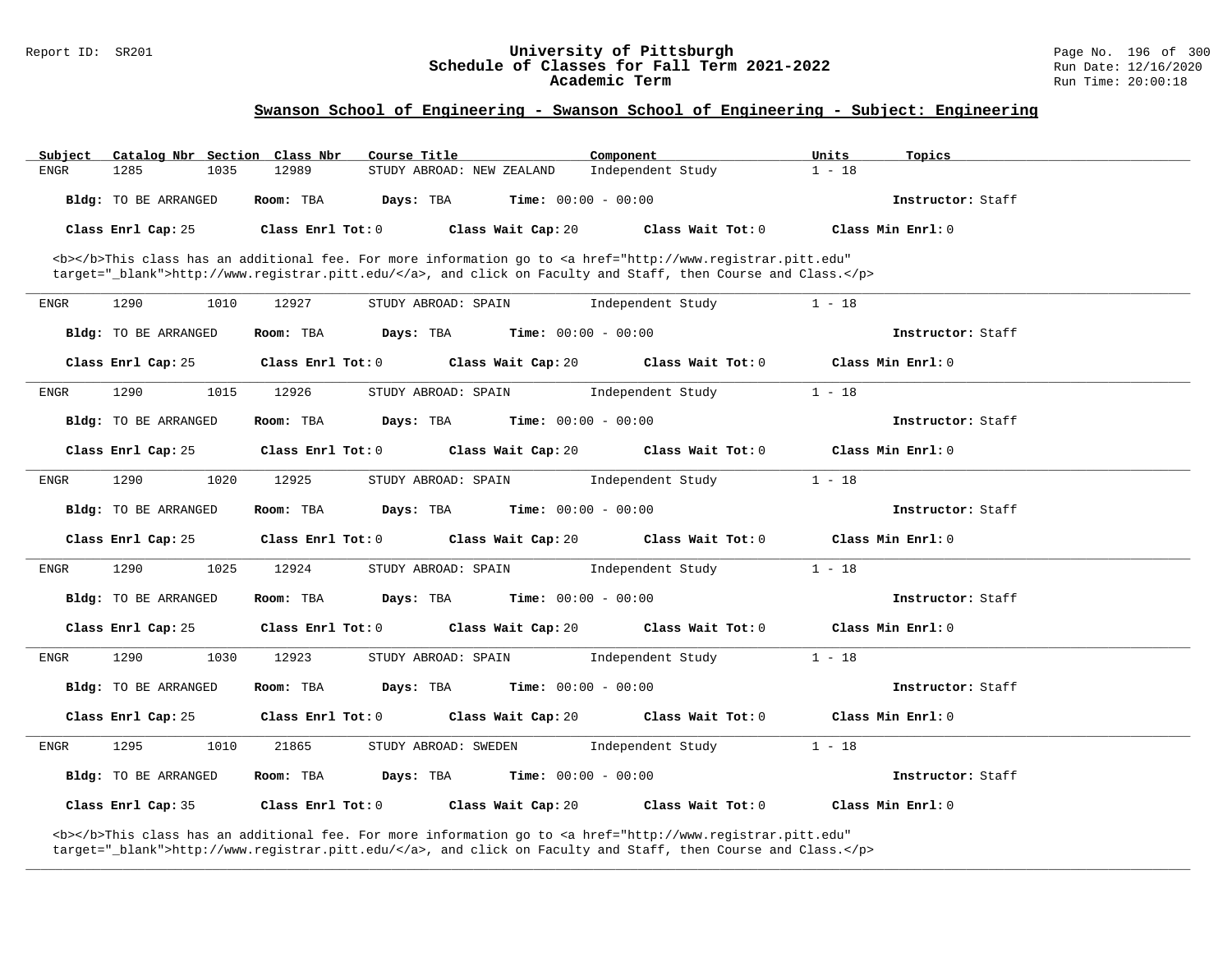| <b>ENGR</b>  | 1295<br>1015                | 21866             | STUDY ABROAD: SWEDEN      |                              | Independent Study                                                                                                                                                                                                                  | $1 - 18$          |  |
|--------------|-----------------------------|-------------------|---------------------------|------------------------------|------------------------------------------------------------------------------------------------------------------------------------------------------------------------------------------------------------------------------------|-------------------|--|
|              | Bldg: TO BE ARRANGED        | Room: TBA         | Days: TBA                 | Time: $00:00 - 00:00$        |                                                                                                                                                                                                                                    | Instructor: Staff |  |
|              | Class Enrl Cap: 35          | Class Enrl Tot: 0 |                           | Class Wait Cap: 20           | Class Wait Tot: 0                                                                                                                                                                                                                  | Class Min Enrl: 0 |  |
|              |                             |                   |                           |                              | <b></b> This class has an additional fee. For more information go to <a <br="" href="http://www.registrar.pitt.edu">target="_blank"&gt;http://www.registrar.pitt.edu/</a> , and click on Faculty and Staff, then Course and Class. |                   |  |
| <b>ENGR</b>  | 1295<br>1020                | 21867             | STUDY ABROAD: SWEDEN      |                              | Independent Study                                                                                                                                                                                                                  | $1 - 18$          |  |
|              | <b>Bldg:</b> TO BE ARRANGED | Room: TBA         | Days: TBA                 | Time: $00:00 - 00:00$        |                                                                                                                                                                                                                                    | Instructor: Staff |  |
|              | Class Enrl Cap: 35          | Class Enrl Tot: 0 |                           | Class Wait Cap: 20           | Class Wait Tot: 0                                                                                                                                                                                                                  | Class Min Enrl: 0 |  |
|              |                             |                   |                           |                              | <b></b> This class has an additional fee. For more information go to <a <br="" href="http://www.registrar.pitt.edu">target="_blank"&gt;http://www.registrar.pitt.edu/</a> , and click on Faculty and Staff, then Course and Class. |                   |  |
| ${\tt ENGR}$ | 1295<br>1025                | 21868             | STUDY ABROAD: SWEDEN      |                              | Independent Study                                                                                                                                                                                                                  | $1 - 18$          |  |
|              | Bldg: TO BE ARRANGED        | Room: TBA         | Days: TBA                 | Time: $00:00 - 00:00$        |                                                                                                                                                                                                                                    | Instructor: Staff |  |
|              | Class Enrl Cap: 35          | Class Enrl Tot: 0 |                           | Class Wait Cap: 20           | Class Wait Tot: 0                                                                                                                                                                                                                  | Class Min Enrl: 0 |  |
|              |                             |                   |                           |                              | <b></b> This class has an additional fee. For more information go to <a <br="" href="http://www.registrar.pitt.edu">target="_blank"&gt;http://www.registrar.pitt.edu/</a> , and click on Faculty and Staff, then Course and Class. |                   |  |
| ENGR         | 1295<br>1030                | 21869             | STUDY ABROAD: SWEDEN      |                              | Independent Study                                                                                                                                                                                                                  | $1 - 18$          |  |
|              | Bldg: TO BE ARRANGED        | Room: TBA         | Days: TBA                 | <b>Time:</b> $00:00 - 00:00$ |                                                                                                                                                                                                                                    | Instructor: Staff |  |
|              | Class Enrl Cap: 35          | Class Enrl Tot: 0 |                           | Class Wait Cap: 20           | Class Wait Tot: 0                                                                                                                                                                                                                  | Class Min Enrl: 0 |  |
|              |                             |                   |                           |                              | <b></b> This class has an additional fee. For more information go to <a <br="" href="http://www.registrar.pitt.edu">target="_blank"&gt;http://www.registrar.pitt.edu/</a> , and click on Faculty and Staff, then Course and Class. |                   |  |
| ENGR         | 1352<br>1010                | 25774             | STUDY ABROAD: NETHERLANDS |                              | Independent Study                                                                                                                                                                                                                  | $1 - 18$          |  |
|              | Bldg: TO BE ARRANGED        | Room: TBA         | Days: TBA                 | <b>Time:</b> $00:00 - 01:00$ |                                                                                                                                                                                                                                    | Instructor: Staff |  |
|              | Class Enrl Cap: 10          | Class Enrl Tot: 0 |                           | Class Wait Cap: 10           | Class Wait Tot: 0                                                                                                                                                                                                                  | Class Min Enrl: 0 |  |
| ENGR         | 1352<br>1020                | 25775             | STUDY ABROAD: NETHERLANDS |                              | Independent Study                                                                                                                                                                                                                  | $1 - 18$          |  |
|              | Bldg: TO BE ARRANGED        | Room: TBA         | Days: TBA                 | <b>Time:</b> $00:00 - 00:00$ |                                                                                                                                                                                                                                    | Instructor: Staff |  |
|              | Class Enrl Cap: 10          | Class Enrl Tot: 0 |                           | Class Wait Cap: 10           | Class Wait Tot: 0                                                                                                                                                                                                                  | Class Min Enrl: 0 |  |
| <b>ENGR</b>  | 1352<br>1030                | 25776             | STUDY ABROAD: NETHERLANDS |                              | Independent Study                                                                                                                                                                                                                  | $1 - 18$          |  |
|              | Bldg: TO BE ARRANGED        | Room: TBA         | Days: TBA                 | Time: $00:00 - 00:00$        |                                                                                                                                                                                                                                    | Instructor: Staff |  |
|              | Class Enrl Cap: 10          | Class Enrl Tot: 0 |                           | Class Wait Cap: 10           | Class Wait Tot: 0                                                                                                                                                                                                                  | Class Min Enrl: 0 |  |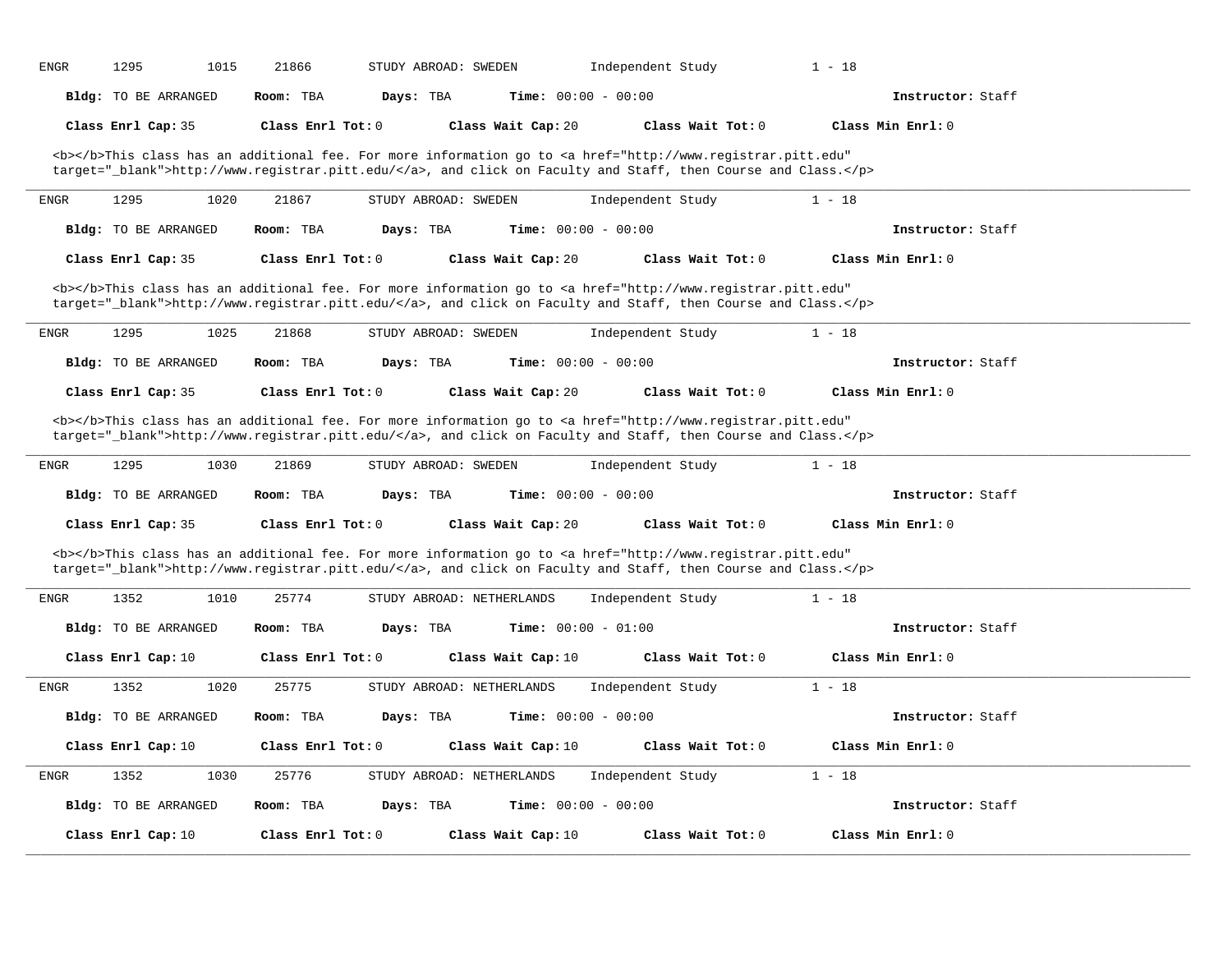#### Report ID: SR201 **University of Pittsburgh** Page No. 198 of 300 **Schedule of Classes for Fall Term 2021-2022** Run Date: 12/16/2020 **Academic Term** Run Time: 20:00:18

| Subject              | Catalog Nbr Section Class Nbr<br>Course Title                                                                                   | Component                                           | Units<br>Topics              |
|----------------------|---------------------------------------------------------------------------------------------------------------------------------|-----------------------------------------------------|------------------------------|
| 1352<br><b>ENGR</b>  | 25777<br>1040<br>STUDY ABROAD: NETHERLANDS                                                                                      | Independent Study                                   | $1 - 18$                     |
| Bldg: TO BE ARRANGED | Room: TBA<br>Days: TBA                                                                                                          | <b>Time:</b> $00:00 - 00:00$                        | Instructor: Staff            |
| Class Enrl Cap: 10   | Class Enrl Tot: $0$ Class Wait Cap: $10$ Class Wait Tot: $0$ Class Min Enrl: $0$                                                |                                                     |                              |
| 1352<br>ENGR         | 25778<br>1050                                                                                                                   | STUDY ABROAD: NETHERLANDS Independent Study         | $1 - 18$                     |
| Bldg: TO BE ARRANGED | Room: TBA $Days:$ TBA $Time: 00:00 - 00:00$                                                                                     |                                                     | Instructor: Staff            |
| Class Enrl Cap: 10   | Class Enrl Tot: $0$ Class Wait Cap: $10$ Class Wait Tot: $0$                                                                    |                                                     | Class Min Enrl: 0            |
| 1411<br>ENGR         | 1020<br>23121<br>EXCHANGE: KOREA UNIVERSITY Independent Study                                                                   |                                                     | $1 - 18$                     |
| Bldg: TO BE ARRANGED | Room: TBA $\rule{1em}{0.15mm}$ Days: TBA Time: $00:00 - 00:00$                                                                  |                                                     | Instructor: Lalley, Kristine |
|                      | Class Enrl Cap: 10 $\qquad$ Class Enrl Tot: 0 $\qquad$ Class Wait Cap: 10 $\qquad$ Class Wait Tot: 0 $\qquad$ Class Min Enrl: 0 |                                                     |                              |
| 1411<br>ENGR         | 1025<br>23125                                                                                                                   | EXCHANGE: KOREA UNIVERSITY Independent Study        | $1 - 18$                     |
| Bldg: TO BE ARRANGED | Room: TBA $Days:$ TBA $Time: 00:00 - 00:00$                                                                                     |                                                     | Instructor: Lalley, Kristine |
|                      | Class Enrl Cap: 10 $\qquad$ Class Enrl Tot: 0 $\qquad$ Class Wait Cap: 10 $\qquad$ Class Wait Tot: 0 $\qquad$ Class Min Enrl: 0 |                                                     |                              |
| 1411 \<br>ENGR       | 1030 23126                                                                                                                      | EXCHANGE: KOREA UNIVERSITY Independent Study        | $1 - 18$                     |
| Bldg: TO BE ARRANGED | Room: TBA $Days:$ TBA $Time: 00:00 - 00:00$                                                                                     |                                                     | Instructor: Lalley, Kristine |
|                      | Class Enrl Cap: 10 $\qquad$ Class Enrl Tot: 0 $\qquad$ Class Wait Cap: 10 $\qquad$ Class Wait Tot: 0 $\qquad$ Class Min Enrl: 0 |                                                     |                              |
| 1411<br>ENGR         | 1035<br>23127                                                                                                                   | EXCHANGE: KOREA UNIVERSITY Independent Study        | $1 - 18$                     |
| Bldg: TO BE ARRANGED | Room: TBA $Days:$ TBA $Time: 00:00 - 00:00$                                                                                     |                                                     | Instructor: Lalley, Kristine |
|                      | Class Enrl Cap: 10 $\qquad$ Class Enrl Tot: 0 $\qquad$ Class Wait Cap: 10 $\qquad$ Class Wait Tot: 0 $\qquad$ Class Min Enrl: 0 |                                                     |                              |
| 1411<br>ENGR         | 1040<br>23128                                                                                                                   | EXCHANGE: KOREA UNIVERSITY Independent Study 1 - 18 |                              |
| Bldg: TO BE ARRANGED | Room: TBA $Days:$ TBA $Time: 00:00 - 00:00$                                                                                     |                                                     | Instructor: Lalley, Kristine |
| Class Enrl Cap: 10   | Class Enrl Tot: 0 Class Wait Cap: 10 Class Wait Tot: 0                                                                          |                                                     | Class Min Enrl: 0            |
| 1411<br>ENGR         | 1045<br>23129<br>EXCHANGE: KOREA UNIVERSITY Independent Study                                                                   |                                                     | $1 - 18$                     |
| Bldg: TO BE ARRANGED | Room: TBA $Days:$ TBA $Time: 00:00 - 00:00$                                                                                     |                                                     | Instructor: Lalley, Kristine |
| Class Enrl Cap: 10   | Class Enrl Tot: $0$ Class Wait Cap: $10$                                                                                        | Class Wait Tot: 0                                   | Class Min Enrl: 0            |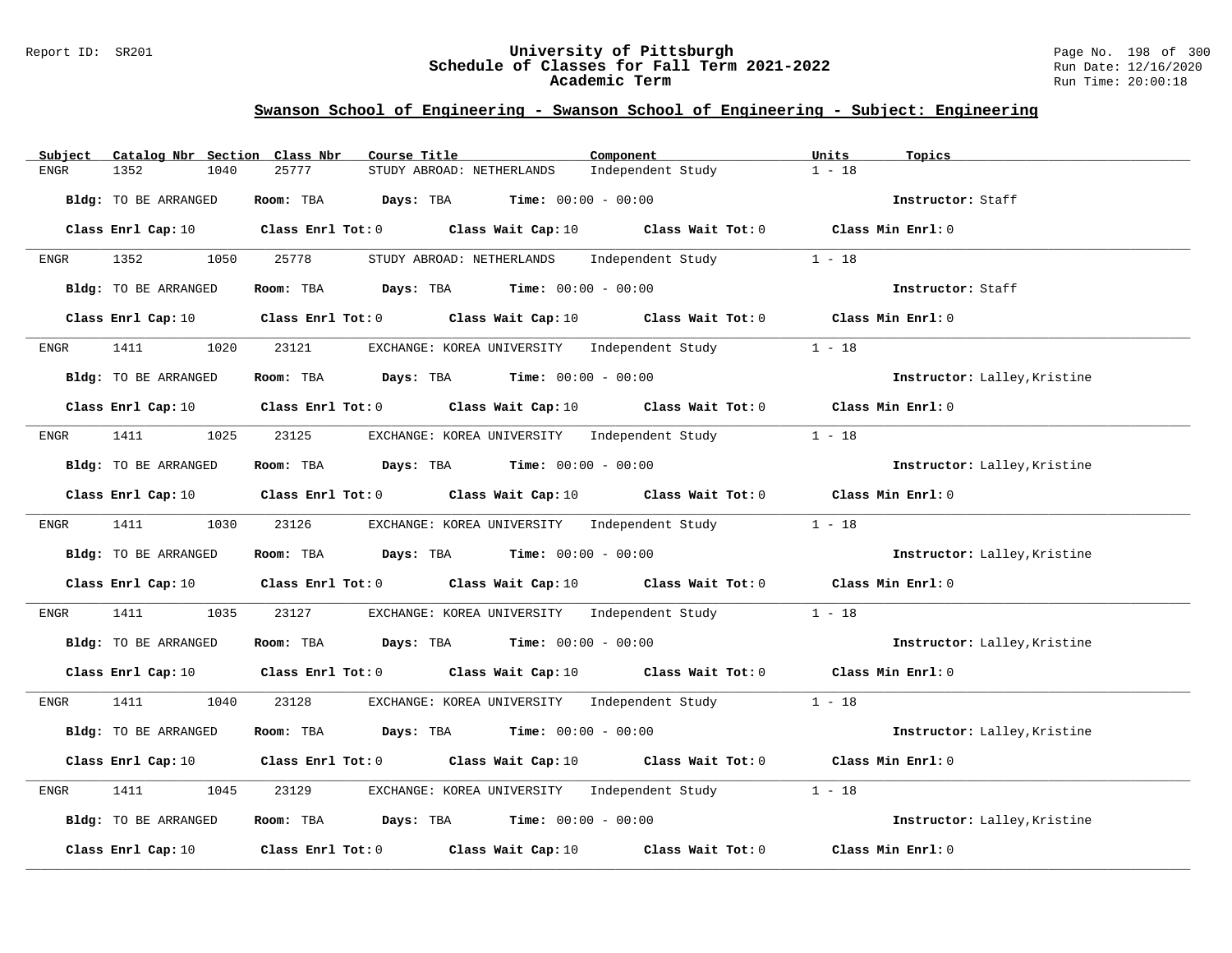| <b>ENGR</b> | 1412<br>1010         | 26942<br>GE3 EXCHANGE: CHINA                                                              | Independent Study                                                                           | $1 - 18$                              |
|-------------|----------------------|-------------------------------------------------------------------------------------------|---------------------------------------------------------------------------------------------|---------------------------------------|
|             | Bldg: TO BE ARRANGED | Room: TBA                                                                                 | $\texttt{Davis:}$ TBA $\texttt{Time:}$ 00:00 - 00:00                                        | Instructor: Whitehead, Jeffrey Robert |
|             |                      |                                                                                           | Class Enrl Cap: 35 Class Enrl Tot: 0 Class Wait Cap: 20 Class Wait Tot: 0 Class Min Enrl: 0 |                                       |
| ENGR        | 1412<br>1020         | 27003                                                                                     | GE3 EXCHANGE: CHINA 1ndependent Study                                                       | $1 - 18$                              |
|             | Bldg: TO BE ARRANGED | Room: TBA $Days:$ TBA $Time: 00:00 - 00:00$                                               |                                                                                             | Instructor: Whitehead, Jeffrey Robert |
|             | Class Enrl Cap: 35   |                                                                                           | Class Enrl Tot: $0$ Class Wait Cap: $20$ Class Wait Tot: $0$                                | Class Min Enrl: 0                     |
| ENGR        | 1412<br>1030         | 27004                                                                                     | GE3 EXCHANGE: CHINA 1ndependent Study                                                       | $1 - 18$                              |
|             | Bldg: TO BE ARRANGED | <b>Room:</b> TBA <b>Days:</b> TBA <b>Time:</b> 00:00 - 00:00                              |                                                                                             | Instructor: Whitehead, Jeffrey Robert |
|             |                      |                                                                                           | Class Enrl Cap: 35 Class Enrl Tot: 0 Class Wait Cap: 20 Class Wait Tot: 0 Class Min Enrl: 0 |                                       |
| ENGR        | 1412                 | 1040 27005                                                                                | GE3 EXCHANGE: CHINA 1ndependent Study 1 - 18                                                |                                       |
|             | Bldg: TO BE ARRANGED | Room: TBA $Days:$ TBA $Time: 00:00 - 00:00$                                               |                                                                                             | Instructor: Whitehead, Jeffrey Robert |
|             |                      |                                                                                           | Class Enrl Cap: 35 Class Enrl Tot: 0 Class Wait Cap: 20 Class Wait Tot: 0 Class Min Enrl: 0 |                                       |
| ENGR        | 1412                 | 1050 27006                                                                                | GE3 EXCHANGE: CHINA              Independent Study                                          | $1 - 18$                              |
|             | Bldg: TO BE ARRANGED | Room: TBA $Days:$ TBA $Time: 00:00 - 00:00$                                               |                                                                                             | Instructor: Whitehead, Jeffrey Robert |
|             |                      |                                                                                           | Class Enrl Cap: 35 Class Enrl Tot: 0 Class Wait Cap: 20 Class Wait Tot: 0 Class Min Enrl: 0 |                                       |
| <b>ENGR</b> | 1625<br>1010         | 28711 ENGR BUS COLLABORATIONS INDIA Lecture                                               |                                                                                             | $\overline{3}$                        |
|             | Bldg: TO BE ARRANGED | Room: TBA $Days:$ TBA $Time: 00:00 - 00:00$                                               |                                                                                             | Instructor: Bidanda, Bopaya           |
|             | Class Enrl Cap: 35   | Class Enrl Tot: 0<br><b>Combined Section ID:</b> 0499(ENGR/1625/2625) - ENGR 2625(#29898) | Class Wait Cap: 20 Class Wait Tot: 0                                                        | Class Min Enrl: 0                     |
| ENGR        | 1627 1030            | 21968<br>CHINA TODAY                                                                      | Workshop                                                                                    | $\overline{1}$                        |
|             | Bldg: TO BE ARRANGED | Room: TBA Days: FSaSu Time: 00:00 - 00:00                                                 |                                                                                             | Instructor: Staff                     |
|             |                      |                                                                                           | Class Enrl Cap: 1 Class Enrl Tot: 0 Class Wait Cap: 1 Class Wait Tot: 0                     | Class Min Enrl: 0                     |
| ENGR        |                      | 1628 1030 18443 BRAZIL TODAY                                                              | Workshop                                                                                    | $\mathbf{1}$                          |
|             | Bldg: TO BE ARRANGED | <b>Room:</b> TBA $Days: FSaSu$ <b>Time:</b> $00:00 - 00:00$                               |                                                                                             | Instructor: Dristas, Veronica M       |
|             |                      |                                                                                           |                                                                                             | Lalley, Kristine                      |
|             | Class Enrl Cap: 35   | Class Enrl Tot: 0                                                                         | Class Wait Tot: 0<br>Class Wait Cap: 20                                                     | Class Min Enrl: 0                     |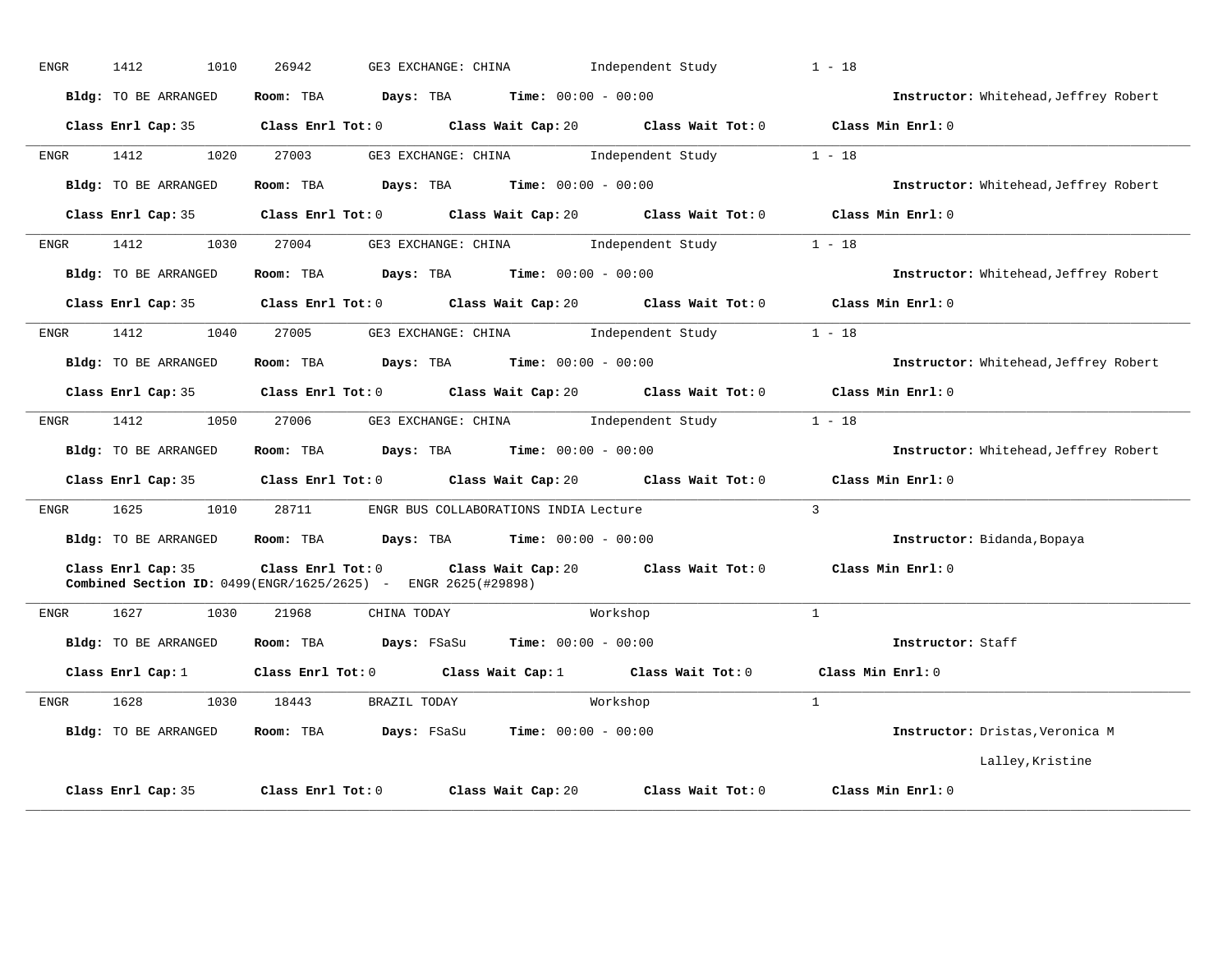#### Report ID: SR201 **University of Pittsburgh** Page No. 200 of 300 **Schedule of Classes for Fall Term 2021-2022** Run Date: 12/16/2020 **Academic Term** Run Time: 20:00:18

| Subject     |                                                  |      | Catalog Nbr Section Class Nbr                                             | Course Title                                                                                                             |                              | Component                                                                                                                                                                                                                          | Units          | Topics                              |
|-------------|--------------------------------------------------|------|---------------------------------------------------------------------------|--------------------------------------------------------------------------------------------------------------------------|------------------------------|------------------------------------------------------------------------------------------------------------------------------------------------------------------------------------------------------------------------------------|----------------|-------------------------------------|
| <b>ENGR</b> | 1700                                             | 1040 | 23505                                                                     | INTRO TO NUCLEAR ENGINEERING Lecture                                                                                     |                              |                                                                                                                                                                                                                                    | $\overline{3}$ |                                     |
| Bldg: TBA   |                                                  |      | Room: TBA                                                                 | Days: MW                                                                                                                 | <b>Time:</b> $16:30 - 17:45$ |                                                                                                                                                                                                                                    |                | Instructor: Congedo, Thomas Vincent |
|             |                                                  |      |                                                                           |                                                                                                                          |                              |                                                                                                                                                                                                                                    |                | Ban, Heng                           |
|             | Class Enrl Cap: 115                              |      | Class Enrl Tot: 0<br>Room Characteristics: PeopleSoft - Scheduled (PS)(1) |                                                                                                                          | Class Wait Cap: 20           | Class Wait Tot: 0                                                                                                                                                                                                                  |                | Class Min Enrl: 0                   |
| <b>ENGR</b> | 1716                                             | 1250 | 24059                                                                     | ART HANDS-ON SYS DSGN ENGR                                                                                               |                              | Lecture                                                                                                                                                                                                                            | $\overline{3}$ |                                     |
|             | Bldg: Benedum Hall                               |      | <b>Room: 00G34</b>                                                        | Days: TuTh                                                                                                               | <b>Time:</b> $16:00 - 17:50$ |                                                                                                                                                                                                                                    |                | Instructor: Samosky, Joseph Thomas  |
|             | Class Enrl Cap: 32                               |      | Class Enrl Tot: 0<br>Room Characteristics: PeopleSoft - Scheduled (PS)(1) |                                                                                                                          | Class Wait Cap: 20           | Class Wait Tot: 0                                                                                                                                                                                                                  |                | Class Min Enrl: 0                   |
|             |                                                  |      |                                                                           |                                                                                                                          |                              | <b></b> This class has an additional fee. For more information go to <a <br="" href="http://www.registrar.pitt.edu">target="_blank"&gt;http://www.registrar.pitt.edu/</a> , and click on Faculty and Staff, then Course and Class. |                |                                     |
| ENGR        | 1905                                             | 1130 | 24588                                                                     | CURRENT ISSUES SUSTAINABILITY Lecture                                                                                    |                              |                                                                                                                                                                                                                                    | $\overline{3}$ |                                     |
| Bldg: TBA   |                                                  |      | Room: TBA                                                                 | Days: TBA                                                                                                                | Time: TBA                    |                                                                                                                                                                                                                                    |                | Instructor: Staff                   |
|             | Class Enrl Cap: 55<br>Attributes: Global Studies |      | Class Enrl Tot: 0                                                         | Room Characteristics: Media - Data Projector/Monitor(1)<br>Combined Section ID: 0820(ENGR/1905/2905) - ENGR 2905(#24589) | Class Wait Cap: 20           | Class Wait Tot: 0                                                                                                                                                                                                                  |                | Class Min Enrl: 0                   |
| ENGR        | 2050                                             | 1020 | 21951                                                                     | TECHNICAL WRITING                                                                                                        |                              | Lecture                                                                                                                                                                                                                            | $\overline{3}$ |                                     |
|             | Bldg: Benedum Hall                               |      | <b>Room: 00G37</b>                                                        | Days: MW                                                                                                                 | Time: $13:00 - 14:15$        |                                                                                                                                                                                                                                    |                | Instructor: Yaros, Andrew R         |
|             | Class Enrl Cap: 17                               |      | Class Enrl Tot: 0<br>Room Characteristics: PeopleSoft - Scheduled (PS)(1) |                                                                                                                          | Class Wait Cap: 0            | Class Wait Tot: 0                                                                                                                                                                                                                  |                | Class Min Enrl: 0                   |
| <b>ENGR</b> | 2050                                             | 1080 | 21195                                                                     | TECHNICAL WRITING                                                                                                        |                              | Lecture                                                                                                                                                                                                                            | $\overline{3}$ |                                     |
|             | Bldg: Benedum Hall                               |      | <b>Room: 00G36</b>                                                        | Days: TuTh                                                                                                               | <b>Time:</b> $14:30 - 15:45$ |                                                                                                                                                                                                                                    |                | Instructor: Meyer, Suzanne Denise   |
|             | Class Enrl Cap: 17                               |      | Class Enrl Tot: 0<br>Room Characteristics: PeopleSoft - Scheduled (PS)(1) |                                                                                                                          | Class Wait Cap: 0            | Class Wait Tot: 0                                                                                                                                                                                                                  |                | Class Min Enrl: 0                   |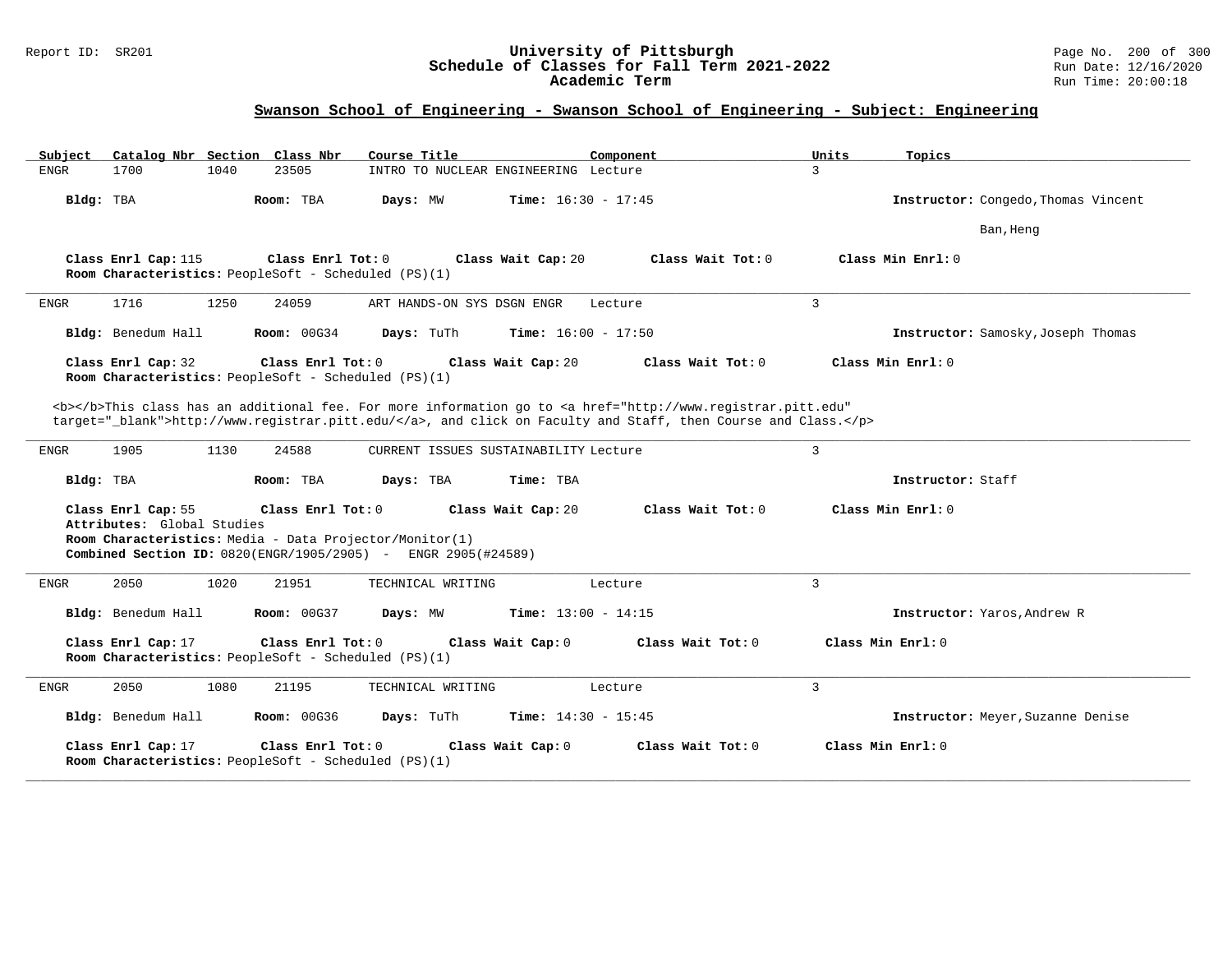#### Report ID: SR201 **University of Pittsburgh** Page No. 201 of 300 **Schedule of Classes for Fall Term 2021-2022** Run Date: 12/16/2020 **Academic Term** Run Time: 20:00:18

| Subject<br>Catalog Nbr Section Class Nbr | Course Title                                                                                                                                         | Component                                                                                                                                                                                                                          | Units<br>Topics                     |
|------------------------------------------|------------------------------------------------------------------------------------------------------------------------------------------------------|------------------------------------------------------------------------------------------------------------------------------------------------------------------------------------------------------------------------------------|-------------------------------------|
| ${\tt ENGR}$<br>2050<br>1130             | 23222<br>TECHNICAL WRITING                                                                                                                           | Lecture                                                                                                                                                                                                                            | $\overline{3}$                      |
| Bldg: Benedum Hall                       | <b>Room: 00G36</b><br>Days: TuTh                                                                                                                     | <b>Time:</b> $13:00 - 14:15$                                                                                                                                                                                                       | Instructor: Meyer, Suzanne Denise   |
| Class Enrl Cap: 17                       | Class Enrl Tot: 0                                                                                                                                    | Class Wait Tot: 0<br>Class Wait Cap: 0                                                                                                                                                                                             | Class Min Enrl: 0                   |
|                                          | Room Characteristics: PeopleSoft - Scheduled (PS)(1)                                                                                                 |                                                                                                                                                                                                                                    |                                     |
| 2090<br>1050<br><b>ENGR</b>              | 18283                                                                                                                                                | GRADUATE ENGINEER COOPV PROGM Independent Study                                                                                                                                                                                    | $\mathbf{1}$                        |
| <b>Bldg:</b> TO BE ARRANGED              | Room: TBA<br>Days: TBA                                                                                                                               | Time: $00:00 - 00:00$                                                                                                                                                                                                              | Instructor: Barcic. Maureen A.      |
| Class Enrl Cap: 300                      | Class Enrl Tot: 0                                                                                                                                    | Class Wait Cap: 0<br>Class Wait Tot: 0                                                                                                                                                                                             | Class Min $Enr1: 0$                 |
|                                          |                                                                                                                                                      | <b></b> This class has an additional fee. For more information go to <a <br="" href="http://www.registrar.pitt.edu">target="_blank"&gt;http://www.registrar.pitt.edu/</a> , and click on Faculty and Staff, then Course and Class. |                                     |
| 2092<br>1050<br><b>ENGR</b>              | 18284                                                                                                                                                | GRAD ENGR INT'L COOPV PROGRAM Independent Study                                                                                                                                                                                    | $\mathbf{1}$                        |
| <b>Bldg:</b> TO BE ARRANGED              | Room: TBA<br>Days: TBA                                                                                                                               | Time: $00:00 - 00:00$                                                                                                                                                                                                              | Instructor: Barcic. Maureen A.      |
| Class Enrl Cap: 300                      | Class Enrl Tot: 0                                                                                                                                    | Class Wait Cap: 0<br>Class Wait Tot: 0                                                                                                                                                                                             | Class Min Enrl: 0                   |
|                                          |                                                                                                                                                      | <b></b> This class has an additional fee. For more information go to <a <br="" href="http://www.registrar.pitt.edu">target="_blank"&gt;http://www.registrar.pitt.edu/</a> , and click on Faculty and Staff, then Course and Class. |                                     |
| 2100<br>1060<br><b>ENGR</b>              | 18187<br>FUNDAMENTALS NUCLEAR ENGR                                                                                                                   | Lecture                                                                                                                                                                                                                            | $\mathsf{3}$                        |
| Bldg: Benedum Hall                       | Room: 00G24<br>Days: Th                                                                                                                              | <b>Time:</b> $18:00 - 20:30$                                                                                                                                                                                                       | Instructor: Congedo, Thomas Vincent |
|                                          |                                                                                                                                                      |                                                                                                                                                                                                                                    | Gill, Daniel F                      |
|                                          |                                                                                                                                                      |                                                                                                                                                                                                                                    | Meholic, Michael J                  |
|                                          |                                                                                                                                                      |                                                                                                                                                                                                                                    | Ban, Heng                           |
| Class Enrl Cap: 18                       | Class Enrl Tot: 0<br>Room Characteristics: PeopleSoft - Scheduled (PS)(1)<br><b>Combined Section ID:</b> $0203(ME/2100/ENGR/2100)$ - ME 2100(#18188) | Class Wait Tot: 0<br>Class Wait Cap: 0                                                                                                                                                                                             | Class Min Enrl: 0                   |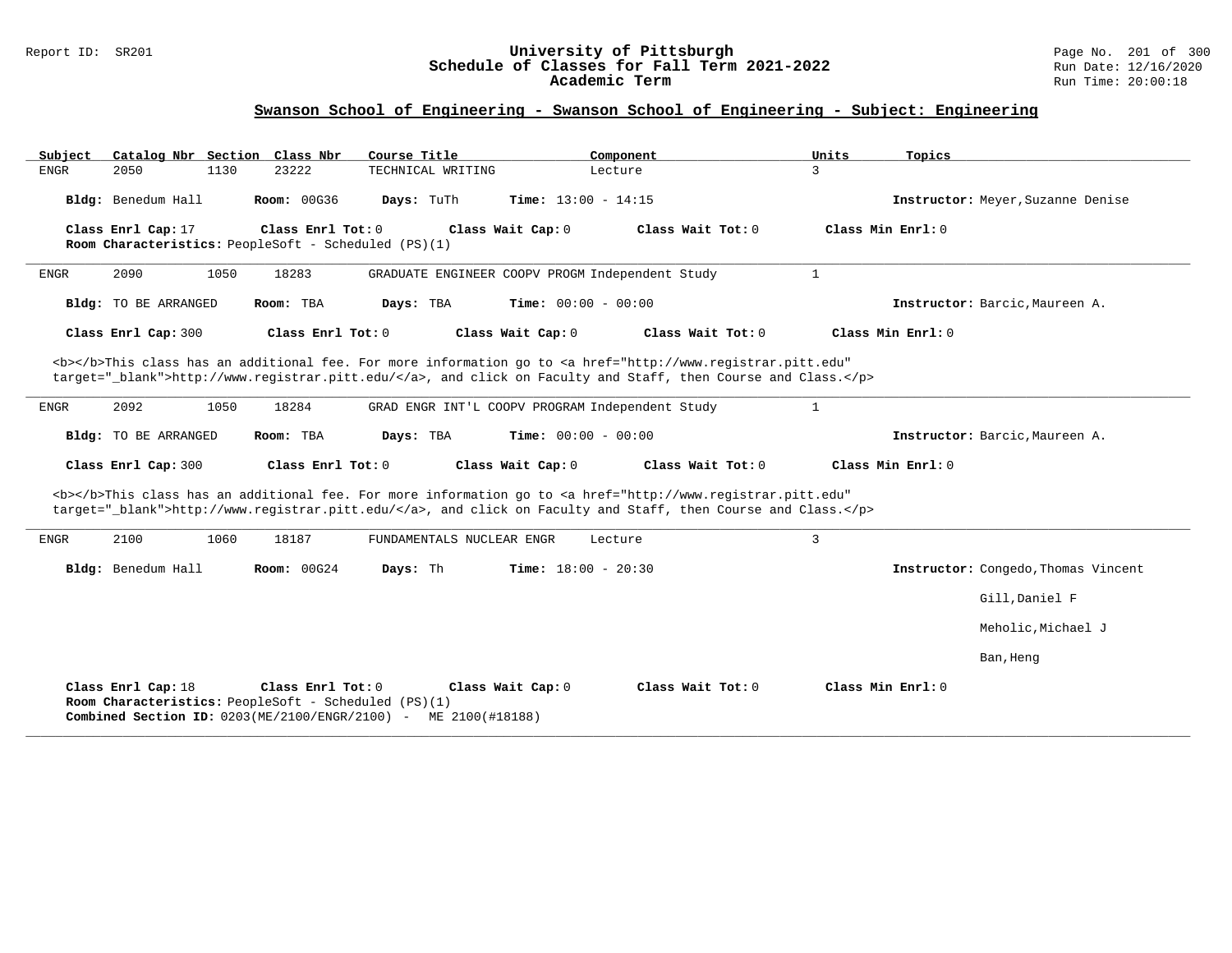#### Report ID: SR201 **University of Pittsburgh** Page No. 202 of 300 **Schedule of Classes for Fall Term 2021-2022** Run Date: 12/16/2020 **Academic Term** Run Time: 20:00:18

| Catalog Nbr Section Class Nbr<br>Subject | Course Title                                                                                             | Component                    | Units<br>Topics   |                                     |
|------------------------------------------|----------------------------------------------------------------------------------------------------------|------------------------------|-------------------|-------------------------------------|
| <b>ENGR</b><br>2100<br>1250              | 18189<br>FUNDAMENTALS NUCLEAR ENGR                                                                       | Lecture                      | $\mathbf{3}$      |                                     |
| Bldg: WEB Based Class                    | Room: TBA<br>Days: Th                                                                                    | Time: $18:00 - 20:30$        |                   | Instructor: Congedo, Thomas Vincent |
|                                          |                                                                                                          |                              |                   | Gill, Daniel F                      |
|                                          |                                                                                                          |                              |                   | Meholic, Michael J                  |
|                                          |                                                                                                          |                              |                   | Ban, Heng                           |
| Class Enrl Cap: 35<br>Attributes: Online | Class Enrl Tot: 0<br>Class Wait Cap: 0<br>Combined Section ID: 0204(ENGR/2100/ME/2100) - ME 2100(#18190) | Class Wait Tot: 0            | Class Min Enrl: 0 |                                     |
| 2101<br>1100<br>${\tt ENGR}$             | 25579<br>NUCLEAR CORE DYNAMICS                                                                           | Lecture                      | $\overline{3}$    |                                     |
|                                          |                                                                                                          |                              |                   |                                     |
| Bldg: WEB Based Class                    | Room: TBA<br>Days: M                                                                                     | Time: $18:00 - 20:30$        |                   | Instructor: Helling, David W        |
|                                          |                                                                                                          |                              |                   | Locke, William N                    |
|                                          |                                                                                                          |                              |                   | Congedo, Thomas Vincent             |
|                                          |                                                                                                          |                              |                   | Ban, Heng                           |
| Class Enrl Cap: 20<br>Attributes: Online | Class Enrl Tot: 0<br>Class Wait Cap: 0                                                                   | Class Wait Tot: 0            | Class Min Enrl: 0 |                                     |
|                                          | Combined Section ID: 0983(ENGR 2101/ME 2101) - ME 2101(#25580)                                           |                              |                   |                                     |
| 2101<br>1110<br>ENGR                     | 25581<br>NUCLEAR CORE DYNAMICS                                                                           | Lecture                      | $\mathbf{3}$      |                                     |
| Bldg: Benedum Hall                       | <b>Room: 00312</b><br>Days: M                                                                            | <b>Time:</b> $18:00 - 20:30$ |                   | Instructor: Helling, David W        |
|                                          |                                                                                                          |                              |                   | Locke, William N                    |
|                                          |                                                                                                          |                              |                   | Congedo, Thomas Vincent             |
|                                          |                                                                                                          |                              |                   | Ban, Heng                           |
| Class Enrl Cap: 20                       | Class Enrl Tot: 0<br>Class Wait Cap: 0<br>Combined Section ID: 0973(ENGR 2101/ME 2101) - ME 2101(#25582) | Class Wait Tot: 0            | Class Min Enrl: 0 |                                     |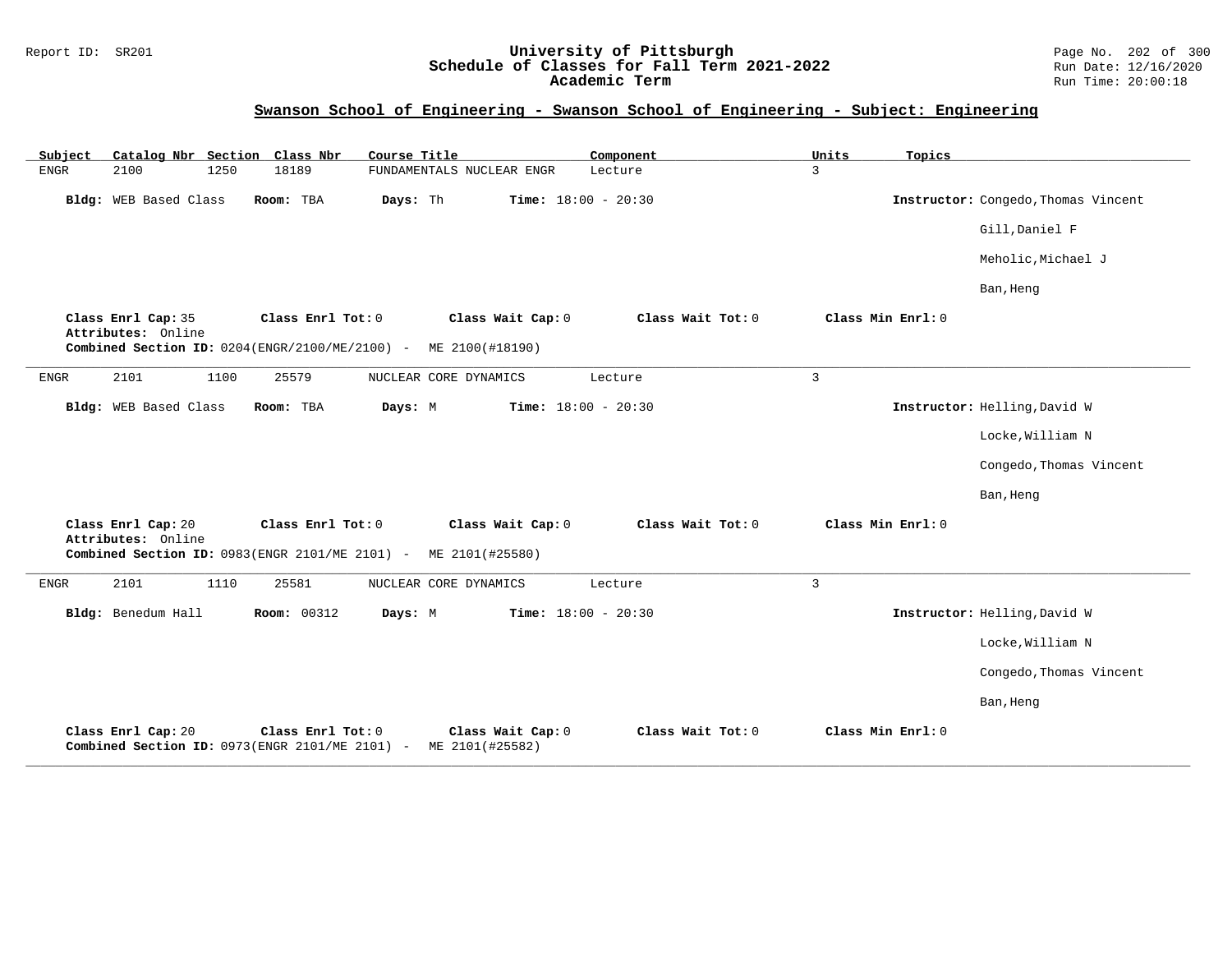#### Report ID: SR201 **University of Pittsburgh** Page No. 203 of 300 **Schedule of Classes for Fall Term 2021-2022** Run Date: 12/16/2020 **Academic Term** Run Time: 20:00:18

| Catalog Nbr Section Class Nbr<br>Subject                            | Course Title                                                                                                                                | Component                              | Units<br>Topics               |
|---------------------------------------------------------------------|---------------------------------------------------------------------------------------------------------------------------------------------|----------------------------------------|-------------------------------|
| 2125<br>${\tt ENGR}$<br>1100                                        | 28580                                                                                                                                       | CASE STDS NUCLR CODE STANDRDS Lecture  | 3                             |
| Bldg: Benedum Hall                                                  | <b>Room: 00G24</b><br>Days: W                                                                                                               | <b>Time:</b> $18:00 - 20:30$           | Instructor: Balkey, Kenneth R |
|                                                                     |                                                                                                                                             |                                        | Elder, George G               |
|                                                                     |                                                                                                                                             |                                        | Congedo, Thomas Vincent       |
|                                                                     |                                                                                                                                             |                                        | Ban, Heng                     |
| Class Enrl Cap: 5                                                   | Class Enrl Tot: 0<br>Room Characteristics: PeopleSoft - Scheduled (PS)(1)<br>Combined Section ID: 1040(ENGR 2125/ME 2125) - ME 2125(#28581) | Class Wait Tot: 0<br>Class Wait Cap: 0 | Class Min Enrl: 0             |
| 2125<br>1105<br>ENGR                                                | 28582                                                                                                                                       | CASE STDS NUCLR CODE STANDRDS Lecture  | $\overline{3}$                |
| Bldg: WEB Based Class                                               | Room: TBA<br>Days: W                                                                                                                        | <b>Time:</b> $18:00 - 20:30$           | Instructor: Balkey, Kenneth R |
|                                                                     |                                                                                                                                             |                                        | Elder, George G               |
|                                                                     |                                                                                                                                             |                                        | Congedo, Thomas Vincent       |
|                                                                     |                                                                                                                                             |                                        | Ban, Heng                     |
| Class Enrl Cap: 5<br>Attributes: Online                             | Class Enrl Tot: 0<br>Combined Section ID: 1041(ENGR 2125/ME 2125) - ME 2125(#28583)                                                         | Class Wait Cap: 0<br>Class Wait Tot: 0 | Class Min Enrl: 0             |
| 2210<br>1040<br>ENGR                                                | 13198                                                                                                                                       | UNDST BRAZIL-PREP RES & STUDY Lecture  | $\overline{a}$                |
| Bldg: Benedum Hall                                                  | <b>Room: 01140</b><br>Days: M                                                                                                               | <b>Time:</b> $16:00 - 17:55$           | Instructor: Musante, Kathleen |
| Class Enrl Cap: 20                                                  | Class Enrl Tot: 0                                                                                                                           | Class Wait Cap: 0<br>Class Wait Tot: 0 | Class Min Enrl: 0             |
| 2210<br>1050<br>ENGR                                                | 18200                                                                                                                                       | UNDST BRAZIL-PREP RES & STUDY Lecture  | 2                             |
| Bldg: TO BE ARRANGED                                                | Days: TBA<br>Room: TBA                                                                                                                      | <b>Time:</b> $00:00 - 00:00$           | Instructor: Staff             |
| Class Enrl Cap: 12                                                  | Class Enrl Tot: 0                                                                                                                           | Class Wait Cap: 0<br>Class Wait Tot: 0 | Class Min Enrl: 0             |
| 2625<br>1010<br>${\tt ENGR}$                                        | 29898                                                                                                                                       | ENGR BUS COLLABORATIONS INDIA Lecture  | $\overline{3}$                |
| Bldg: TO BE ARRANGED                                                | Room: TBA<br>Days: TBA                                                                                                                      | <b>Time:</b> $00:00 - 00:00$           | Instructor: Bidanda, Bopaya   |
| Class Enrl Cap: 5<br>Combined Section ID: $0499$ (ENGR/1625/2625) - | Class Enrl Tot: 0<br>ENGR 1625(#28711)                                                                                                      | Class Wait Cap: 0<br>Class Wait Tot: 0 | Class Min Enrl: 0             |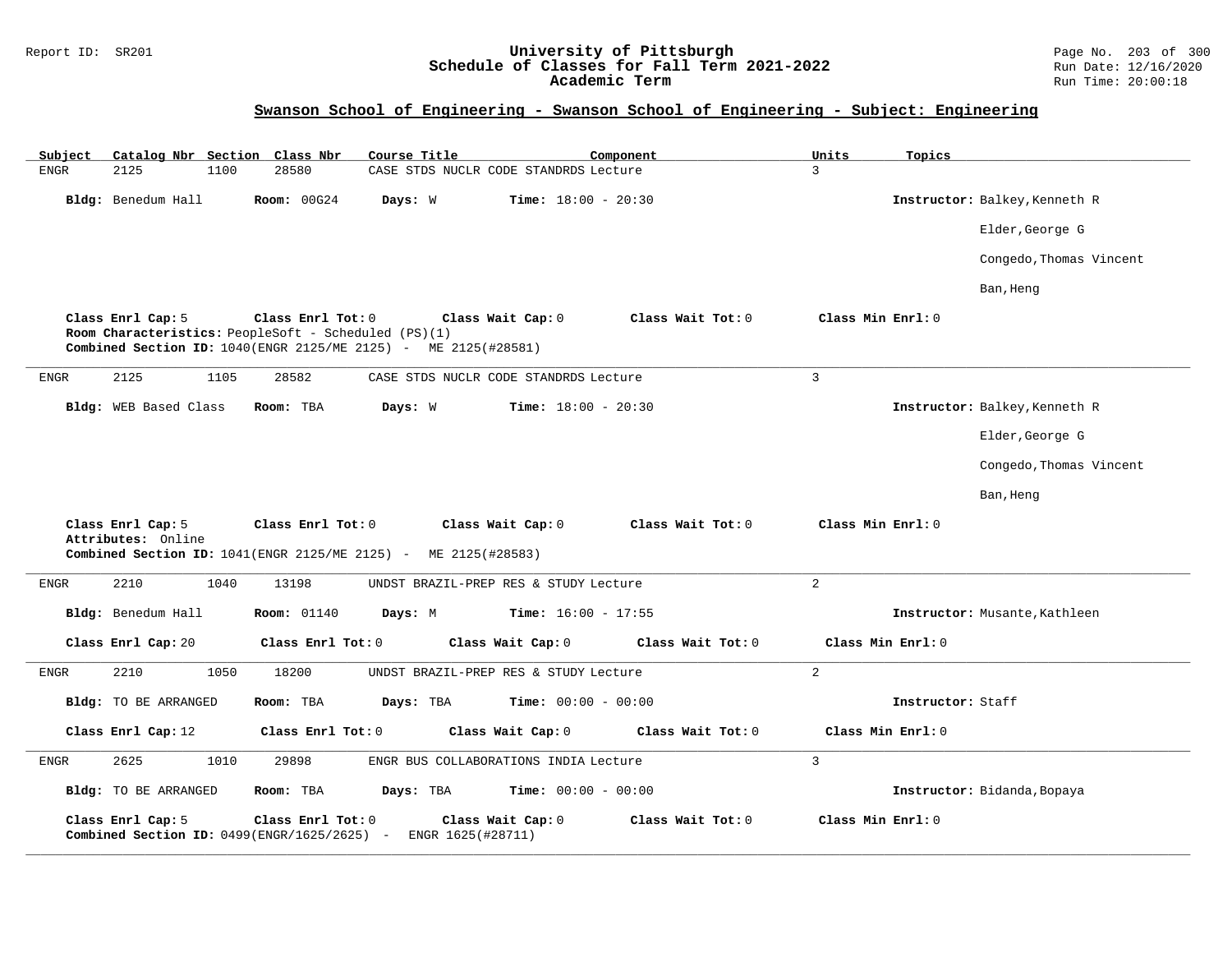#### Report ID: SR201 **University of Pittsburgh** Page No. 204 of 300 **Schedule of Classes for Fall Term 2021-2022** Run Date: 12/16/2020 **Academic Term** Run Time: 20:00:18

| Catalog Nbr Section Class Nbr<br>Course Title<br>Component<br>Subject                                                                                                                                                        | Units<br>Topics                       |
|------------------------------------------------------------------------------------------------------------------------------------------------------------------------------------------------------------------------------|---------------------------------------|
| <b>ENGR</b><br>2905<br>1130<br>24589<br>CURRENT ISSUES SUSTAINABILITY Lecture                                                                                                                                                | 3                                     |
| Bldg: Benedum Hall<br><b>Room: 00319</b><br><b>Time:</b> $14:30 - 15:45$<br>Days: MW                                                                                                                                         | Instructor: Sanchez, David Vincent    |
|                                                                                                                                                                                                                              | Pangelinan                            |
|                                                                                                                                                                                                                              | Blackhurst, Michael                   |
| Class Enrl Cap: 5<br>Class Enrl Tot: 0<br>Class Wait Cap: 0<br>Class Wait Tot: 0<br>Attributes: Global Studies<br>Combined Section ID: 0820(ENGR/1905/2905) - ENGR 1905(#24588)                                              | Class Min Enrl: 0                     |
| 21925<br>Seminar<br><b>ENGR</b><br>3001<br>1160<br>PREP FOR THE STEM CLASSROOM                                                                                                                                               | $\mathbf{1}$                          |
| Bldg: Benedum Hall<br><b>Room: 00320</b><br>Days: Tu<br><b>Time:</b> $16:00 - 16:50$                                                                                                                                         | Instructor: Besterfield-Sacre, Mary E |
|                                                                                                                                                                                                                              | Grabowski, Joseph J                   |
|                                                                                                                                                                                                                              | Dukes, April A                        |
|                                                                                                                                                                                                                              | Donovan, Samuel S                     |
| Class Enrl Cap: 20<br>Class Enrl Tot: 0<br>Class Wait Cap: 0<br>Class Wait Tot: 0<br>Combined Section ID: 0888(BIOSC/3001/ENGR/3001) - BIOSC 3001(#22972), CHEM 3001(#24063)                                                 | Class Min Enrl: 0                     |
| 3100<br>1215<br><b>ENGR</b><br>29645<br>ENGINEERING RES LDRS AND MGMT Lecture                                                                                                                                                | $\overline{3}$                        |
| Bldg: TBA<br>Room: TBA<br>Days: MW<br><b>Time:</b> $10:00 - 11:15$                                                                                                                                                           | Instructor: Cole, Daniel G            |
| Class Enrl Cap: 15<br>Class Enrl Tot: 0<br>Class Wait Cap: 0<br>Class Wait Tot: 0<br>Room Characteristics: PeopleSoft - Scheduled (PS)(1)<br>Combined Section ID: 0756(MSE/3100/ME/3100) - MSE 3100(#25712), ME 3100(#25713) | Class Min Enrl: 0                     |
| 3210<br>1050<br>16724<br><b>ENGR</b><br>ENGR SUSTNBLY CAPSTONE REALZTNLecture                                                                                                                                                | $\mathbf{3}$                          |
| Bldg: TO BE ARRANGED<br>Room: TBA<br>Days: TBA<br><b>Time:</b> $00:00 - 00:00$                                                                                                                                               | Instructor: Bilec, Melissa M          |
| Class Enrl Cap: 5<br>Class Enrl Tot: 0<br>Class Wait Cap: 0<br>Class Wait Tot: 0                                                                                                                                             | Class Min Enrl: 0                     |
| 3210<br>1060<br>18201<br>ENGR SUSTNBLY CAPSTONE REALZTNLecture<br>ENGR                                                                                                                                                       | $\overline{3}$                        |
| Bldg: TO BE ARRANGED<br>Days: TBA<br><b>Time:</b> $00:00 - 00:00$<br>Room: TBA                                                                                                                                               | Instructor: Bilec, Melissa M          |
|                                                                                                                                                                                                                              |                                       |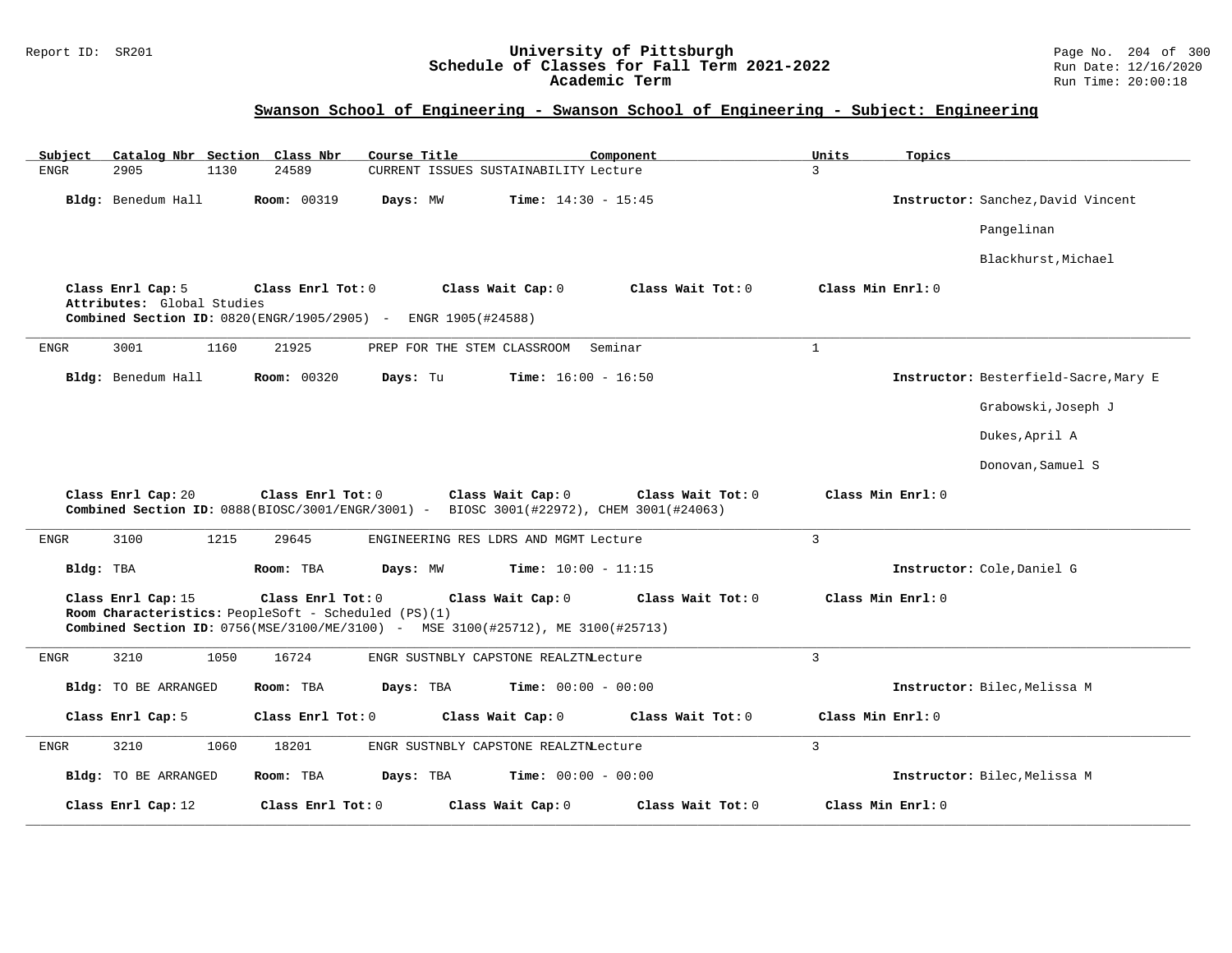### Report ID: SR201 **1988 Machines 1998 Machines 2011 Term 2021-2022** Page No. 205 of 300 Page No. 205 of 300 Page No<br>Schedule of Classes for Fall Term 2021-2022 **Schedule of Classes for Fall Term 2021-2022** Run Date: 12/16/2020 **Academic Term** Run Time: 20:00:18

## **Swanson School of Engineering - Swanson School of Engineering - Subject: Materials Science and Engr**

| Subject |                    |      | Catalog Nbr Section Class Nbr                                             | Course Title                           |                   | Component                    |                   | Units             | Topics |                                                                                                  |
|---------|--------------------|------|---------------------------------------------------------------------------|----------------------------------------|-------------------|------------------------------|-------------------|-------------------|--------|--------------------------------------------------------------------------------------------------|
| MSE     | 2900               | 1010 | 26786                                                                     | GR FLWSHPS & PRPSL-WRIT WRKSHPWorkshop |                   |                              |                   |                   |        |                                                                                                  |
|         | Bldg: Benedum Hall |      | <b>Room: 00226</b>                                                        | Days: W                                |                   | <b>Time:</b> $17:00 - 17:50$ |                   |                   |        | Instructor: Shoemaker, Jason Edward                                                              |
|         |                    |      |                                                                           |                                        |                   |                              |                   |                   |        | Kim, Hong Koo                                                                                    |
|         |                    |      |                                                                           |                                        |                   |                              |                   |                   |        | Rizzo, Piervincenzo                                                                              |
|         |                    |      |                                                                           |                                        |                   |                              |                   |                   |        | Rajgopal, Jayant                                                                                 |
|         |                    |      |                                                                           |                                        |                   |                              |                   |                   |        | Loughlin, Patrick J                                                                              |
|         | Class Enrl Cap: 7  |      | Class Enrl Tot: 0<br>Room Characteristics: PeopleSoft - Scheduled (PS)(1) |                                        | Class Wait Cap: 0 |                              | Class Wait Tot: 0 | Class Min Enrl: 0 |        |                                                                                                  |
|         |                    |      | Combined Section ID: 0008(BIOENG/CHE/CEE/ECE/IE/ME/2900)-                 |                                        |                   |                              |                   |                   |        | BIOENG 2900(#26779), CHE 2900(#26780), PETE 2900(#26781), CEE 2900(#26782), ECE 2900(#26783), IE |

**\_\_\_\_\_\_\_\_\_\_\_\_\_\_\_\_\_\_\_\_\_\_\_\_\_\_\_\_\_\_\_\_\_\_\_\_\_\_\_\_\_\_\_\_\_\_\_\_\_\_\_\_\_\_\_\_\_\_\_\_\_\_\_\_\_\_\_\_\_\_\_\_\_\_\_\_\_\_\_\_\_\_\_\_\_\_\_\_\_\_\_\_\_\_\_\_\_\_\_\_\_\_\_\_\_\_\_\_\_\_\_\_\_\_\_\_\_\_\_\_\_\_\_\_\_\_\_\_\_\_\_\_\_\_\_\_\_\_\_\_\_\_\_\_\_\_\_\_\_\_\_\_\_\_\_\_**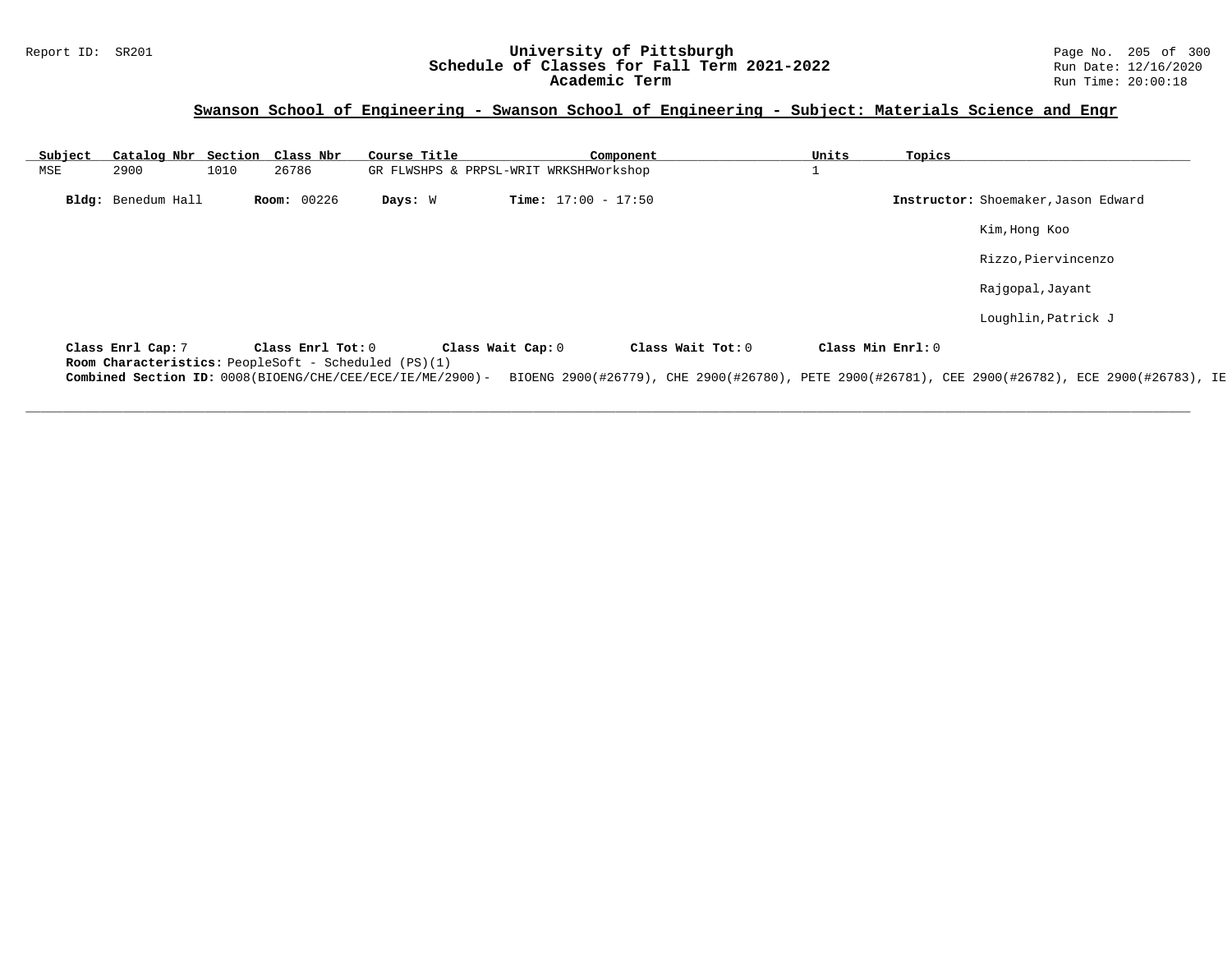#### Report ID: SR201 **University of Pittsburgh** Page No. 206 of 300 **Schedule of Classes for Fall Term 2021-2022** Run Date: 12/16/2020 **Academic Term** Run Time: 20:00:18

# **Swanson School of Engineering - Swanson School of Engineering - Subject: Petroleum Engineering**

| Subject |                    |      | Catalog Nbr Section Class Nbr                                             | Course Title                                              |                                        | Component         | Units             | Topics |                                                                                                   |
|---------|--------------------|------|---------------------------------------------------------------------------|-----------------------------------------------------------|----------------------------------------|-------------------|-------------------|--------|---------------------------------------------------------------------------------------------------|
| PETE    | 2900               | 1010 | 26781                                                                     |                                                           | GR FLWSHPS & PRPSL-WRIT WRKSHPWorkshop |                   |                   |        |                                                                                                   |
|         | Bldg: Benedum Hall |      | <b>Room: 00226</b>                                                        | Days: W                                                   | <b>Time:</b> $17:00 - 17:50$           |                   |                   |        | Instructor: Shoemaker, Jason Edward                                                               |
|         |                    |      |                                                                           |                                                           |                                        |                   |                   |        | Kim, Hong Koo                                                                                     |
|         |                    |      |                                                                           |                                                           |                                        |                   |                   |        | Rizzo, Piervincenzo                                                                               |
|         |                    |      |                                                                           |                                                           |                                        |                   |                   |        | Rajgopal, Jayant                                                                                  |
|         |                    |      |                                                                           |                                                           |                                        |                   |                   |        | Loughlin, Patrick J                                                                               |
|         | Class Enrl Cap: 7  |      | Class Enrl Tot: 0<br>Room Characteristics: PeopleSoft - Scheduled (PS)(1) |                                                           | Class Wait Cap: 0                      | Class Wait Tot: 0 | Class Min Enrl: 0 |        |                                                                                                   |
|         |                    |      |                                                                           | Combined Section ID: 0008(BIOENG/CHE/CEE/ECE/IE/ME/2900)- |                                        |                   |                   |        | BIOENG 2900(#26779), CHE 2900(#26780), CEE 2900(#26782), ECE 2900(#26783), IE 2900(#26784), ME 29 |

**\_\_\_\_\_\_\_\_\_\_\_\_\_\_\_\_\_\_\_\_\_\_\_\_\_\_\_\_\_\_\_\_\_\_\_\_\_\_\_\_\_\_\_\_\_\_\_\_\_\_\_\_\_\_\_\_\_\_\_\_\_\_\_\_\_\_\_\_\_\_\_\_\_\_\_\_\_\_\_\_\_\_\_\_\_\_\_\_\_\_\_\_\_\_\_\_\_\_\_\_\_\_\_\_\_\_\_\_\_\_\_\_\_\_\_\_\_\_\_\_\_\_\_\_\_\_\_\_\_\_\_\_\_\_\_\_\_\_\_\_\_\_\_\_\_\_\_\_\_\_\_\_\_\_\_\_**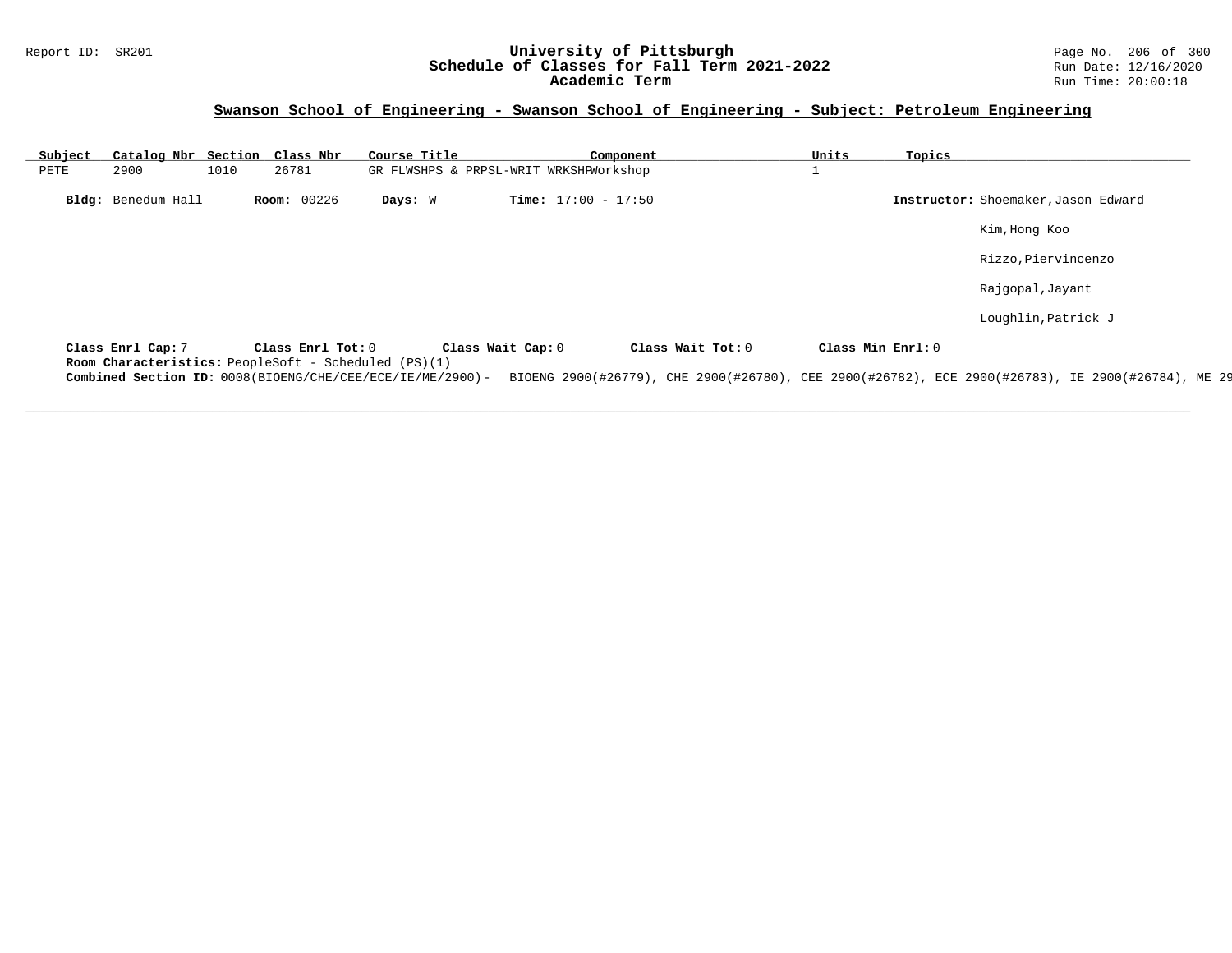## **Swanson School of Engineering - Office of the Dean, School of Engineering - Subject: FT Diss Study ENGR**

| Subject | Catalog Nbr Section Class Nbr |      |                   | Course Title |                              | Component                                                                                                                                      | Units | Topics            |
|---------|-------------------------------|------|-------------------|--------------|------------------------------|------------------------------------------------------------------------------------------------------------------------------------------------|-------|-------------------|
| FTDH    | 0000                          | 1010 | 12814             |              |                              | FULL-TIME DISSERTATION STUDY Full Time Dissertation                                                                                            |       |                   |
|         | Bldg: TO BE ARRANGED          |      | Room: TBA         | Days: TBA    | <b>Time:</b> $00:00 - 00:00$ |                                                                                                                                                |       | Instructor: Staff |
|         | Class Enrl Cap: 999           |      | Class Enrl Tot: 0 |              | Class Wait Cap: 0            | Class Wait Tot: 0                                                                                                                              |       | Class Min Enrl: 0 |
|         |                               |      |                   |              |                              | <b></b> This class has an additional fee. For more information go to <a <="" href="http://www.registrar.pitt.edu" td=""><td></td><td></td></a> |       |                   |

**\_\_\_\_\_\_\_\_\_\_\_\_\_\_\_\_\_\_\_\_\_\_\_\_\_\_\_\_\_\_\_\_\_\_\_\_\_\_\_\_\_\_\_\_\_\_\_\_\_\_\_\_\_\_\_\_\_\_\_\_\_\_\_\_\_\_\_\_\_\_\_\_\_\_\_\_\_\_\_\_\_\_\_\_\_\_\_\_\_\_\_\_\_\_\_\_\_\_\_\_\_\_\_\_\_\_\_\_\_\_\_\_\_\_\_\_\_\_\_\_\_\_\_\_\_\_\_\_\_\_\_\_\_\_\_\_\_\_\_\_\_\_\_\_\_\_\_\_\_\_\_\_\_\_\_\_**

target="\_blank">http://www.registrar.pitt.edu/</a>, and click on Faculty and Staff, then Course and Class.</p>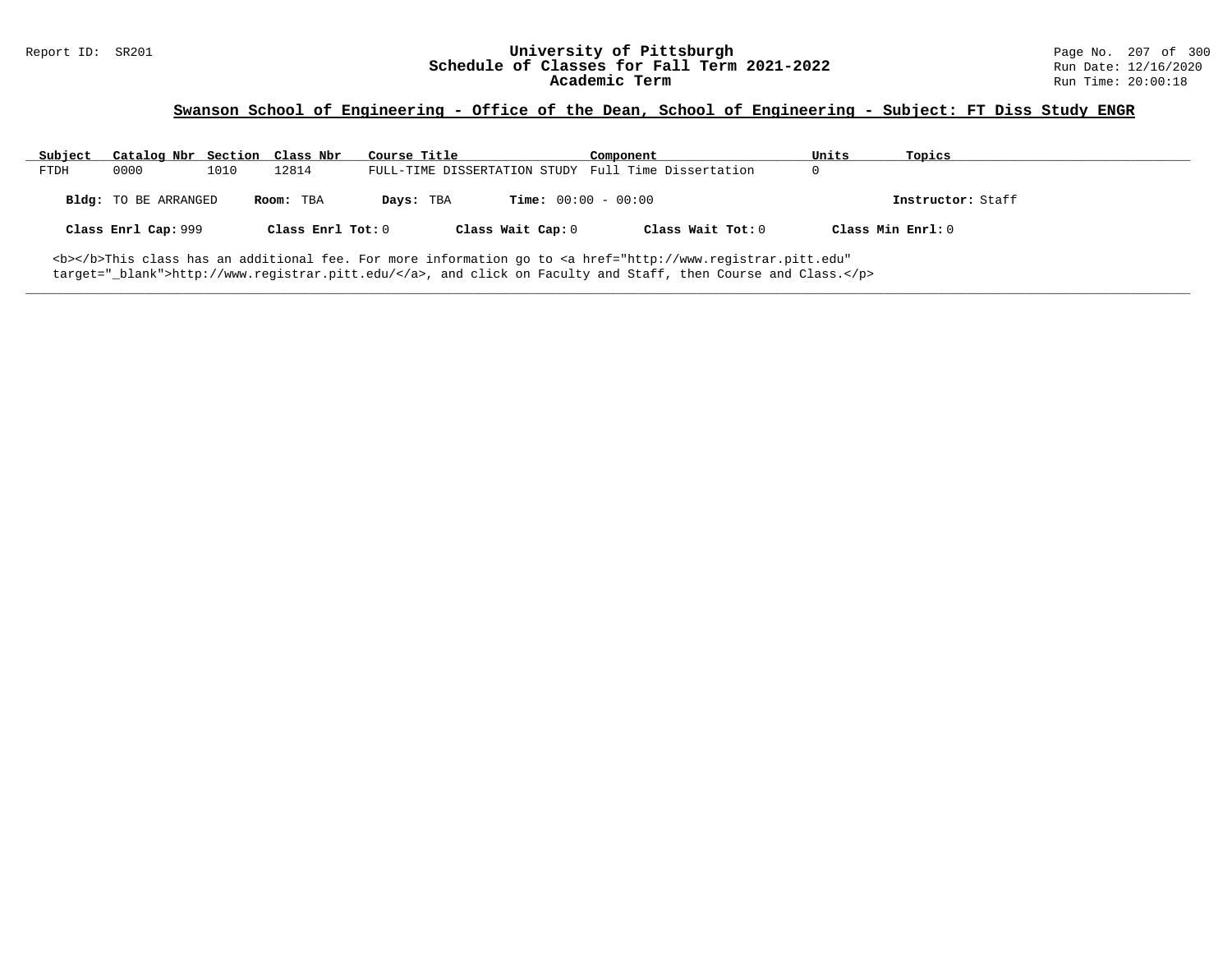#### Report ID: SR201 **University of Pittsburgh** Page No. 208 of 300 **Schedule of Classes for Fall Term 2021-2022** Run Date: 12/16/2020 **Academic Term** Run Time: 20:00:18

# **Swanson School of Engineering - Associate Dean Research - Subject: Energy Resources**

| Subject<br>Catalog Nbr Section | Class Nbr<br>Course Title  | Component                                                   | Units<br>Topics           |
|--------------------------------|----------------------------|-------------------------------------------------------------|---------------------------|
| 2096<br>1010<br>ENRES          | 12773<br>INTERNSHIP        | Internship                                                  | $1 - 12$                  |
| Bldg: TO BE ARRANGED           | Room: TBA<br>Days: TBA     | $Time: 00:00 - 00:00$                                       | Instructor: Cobb, James T |
| Class Enrl Cap: 25             | Class Enrl Tot: 0          | Class Wait Cap: $0$ Class Wait Tot: $0$                     | Class Min Enrl: 0         |
| 2097<br>1010<br>ENRES          | 12815<br>GRADUATE PROJECTS | Directed Studies                                            | $1 - 12$                  |
| Bldg: TO BE ARRANGED           | Room: TBA<br>Days: TBA     | $Time: 00:00 - 00:00$                                       | Instructor: Staff         |
| Class Enrl Cap: 15             | Class Enrl Tot: 0          | Class Wait Cap: 0 Class Wait Tot: 0                         | Class Min Enrl: 0         |
| 2998<br>1010<br>ENRES          | 12774<br>CASE STUDY        | Directed Studies                                            | $1 - 12$                  |
| Bldg: TO BE ARRANGED           | Days: TBA<br>Room: TBA     | $Time: 00:00 - 00:00$                                       | Instructor: Staff         |
| Class Enrl Cap: 15             |                            | Class Enrl Tot: $0$ Class Wait Cap: $0$ Class Wait Tot: $0$ | Class Min Enrl: 0         |
| 2999<br>1010<br>ENRES          | 12775<br>M. S. THESIS      | Thesis Research                                             | $1 - 15$                  |
| Bldg: TO BE ARRANGED           | Days: TBA<br>Room: TBA     | $Time: 00:00 - 00:00$                                       | Instructor: Staff         |
| Class Enrl Cap: 15             | Class Enrl Tot: 0          | Class Wait Cap: 0<br>Class Wait Tot: 0                      | Class Min Enrl: 0         |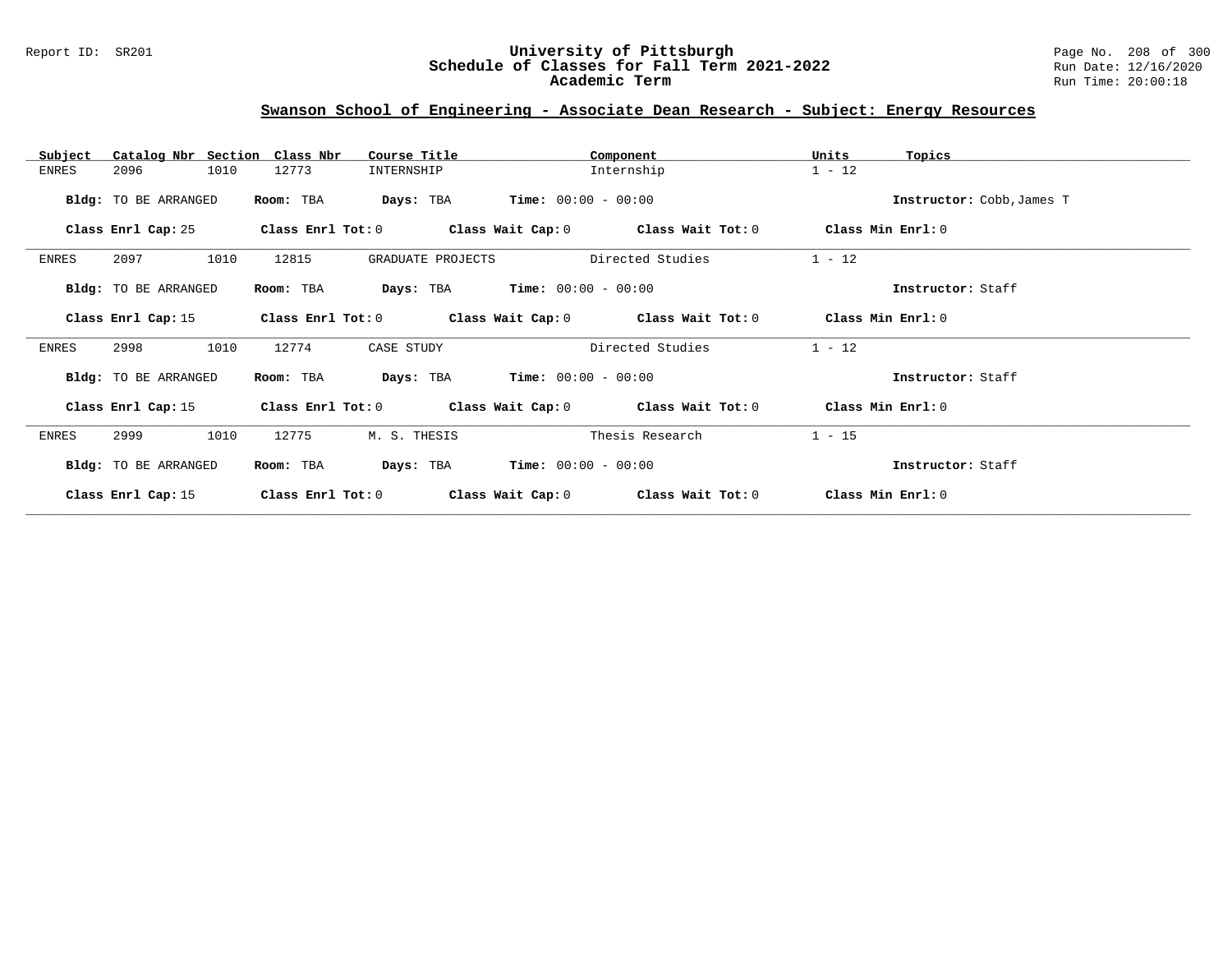# Report ID: SR201 **1988 Chedule of Classes for Fall Term 2021-2022** Page No. 209 of 300 Page No. 209 of 300 Page No<br>**Schedule of Classes for Fall Term 2021-2022** Run Date: 12/16/2020 Schedule of Classes for Fall Term 2021-2022<br>Academic Term

## **Swanson School of Engineering - Swanson School of Engineering - UHC - Subject: Engineering**

| Subject | Catalog Nbr Section Class Nbr                               |      |                    | Course Title |                                                                                                                                                                           | Component                    |                   | Units                     | Topics            |                                    |
|---------|-------------------------------------------------------------|------|--------------------|--------------|---------------------------------------------------------------------------------------------------------------------------------------------------------------------------|------------------------------|-------------------|---------------------------|-------------------|------------------------------------|
| ENGR    | 0501                                                        | 1010 | 21728              |              | MUSIC ENGINEERING LABORATORY Credit Laboratory                                                                                                                            |                              |                   |                           |                   |                                    |
|         |                                                             |      |                    |              |                                                                                                                                                                           |                              |                   |                           |                   |                                    |
|         | Bldg: TO BE ARRANGED                                        |      | Room: TBA          | Days: TBA    |                                                                                                                                                                           | <b>Time:</b> $00:00 - 00:00$ |                   | UNIVERSITY HONORS COLLEGE |                   | Instructor: Stetten, George Dewitt |
|         |                                                             |      |                    |              |                                                                                                                                                                           |                              |                   |                           |                   |                                    |
|         | Class Enrl Cap: 20                                          |      | Class Enrl Tot: 0  |              | Class Wait Cap: 20                                                                                                                                                        |                              | Class Wait Tot: 0 |                           | Class Min Enrl: 0 |                                    |
|         | Attributes: University Honors Course                        |      |                    |              |                                                                                                                                                                           |                              |                   |                           |                   |                                    |
|         |                                                             |      |                    |              | <b></b> This class has an additional fee. For more information go to <a <="" href="http://www.registrar.pitt.edu" td=""><td></td><td></td><td></td><td></td><td></td></a> |                              |                   |                           |                   |                                    |
|         |                                                             |      |                    |              | target="_blank">http://www.registrar.pitt.edu/, and click on Faculty and Staff, then Course and Class.                                                                    |                              |                   |                           |                   |                                    |
|         |                                                             |      |                    |              |                                                                                                                                                                           |                              |                   |                           |                   |                                    |
| ENGR    | 0711                                                        | 1030 | 12988              |              | HONORS ENGR ANAL & COMPUTING Lecture                                                                                                                                      |                              |                   | 3                         |                   |                                    |
|         |                                                             |      |                    |              |                                                                                                                                                                           |                              |                   |                           |                   |                                    |
|         | Bldg: Benedum Hall                                          |      | <b>Room: 00229</b> | Days: MW     |                                                                                                                                                                           | <b>Time:</b> $16:00 - 17:50$ |                   | UNIVERSITY HONORS COLLEGE |                   | Instructor: Mena Lora, Irene B     |
|         |                                                             |      |                    |              |                                                                                                                                                                           |                              |                   |                           |                   |                                    |
|         | Class Enrl Cap: 84                                          |      | Class Enrl Tot:0   |              | Class Wait Cap: 20                                                                                                                                                        |                              | Class Wait Tot: 0 |                           | Class Min Enrl: 0 |                                    |
|         | Attributes: University Honors Course                        |      |                    |              |                                                                                                                                                                           |                              |                   |                           |                   |                                    |
|         | <b>Room Characteristics:</b> PeopleSoft - Scheduled (PS)(1) |      |                    |              |                                                                                                                                                                           |                              |                   |                           |                   |                                    |
|         | Reserve Capacity:                                           |      | 01-MAR-2021        |              | First-Year Engineer Students                                                                                                                                              | Reserve Enrl Cap: 84         |                   |                           | Reserve Enrl Tot: | 0                                  |
|         |                                                             |      | 21-AUG-2021        |              | First-Year Engineer Students                                                                                                                                              |                              | $\Omega$          |                           |                   |                                    |
|         |                                                             |      |                    |              |                                                                                                                                                                           |                              |                   |                           |                   |                                    |
|         |                                                             |      |                    |              | <b></b> This class has an additional fee. For more information go to <a <="" href="http://www.registrar.pitt.edu" td=""><td></td><td></td><td></td><td></td><td></td></a> |                              |                   |                           |                   |                                    |

**\_\_\_\_\_\_\_\_\_\_\_\_\_\_\_\_\_\_\_\_\_\_\_\_\_\_\_\_\_\_\_\_\_\_\_\_\_\_\_\_\_\_\_\_\_\_\_\_\_\_\_\_\_\_\_\_\_\_\_\_\_\_\_\_\_\_\_\_\_\_\_\_\_\_\_\_\_\_\_\_\_\_\_\_\_\_\_\_\_\_\_\_\_\_\_\_\_\_\_\_\_\_\_\_\_\_\_\_\_\_\_\_\_\_\_\_\_\_\_\_\_\_\_\_\_\_\_\_\_\_\_\_\_\_\_\_\_\_\_\_\_\_\_\_\_\_\_\_\_\_\_\_\_\_\_\_**

target="\_blank">http://www.registrar.pitt.edu/</a>, and click on Faculty and Staff, then Course and Class.</p>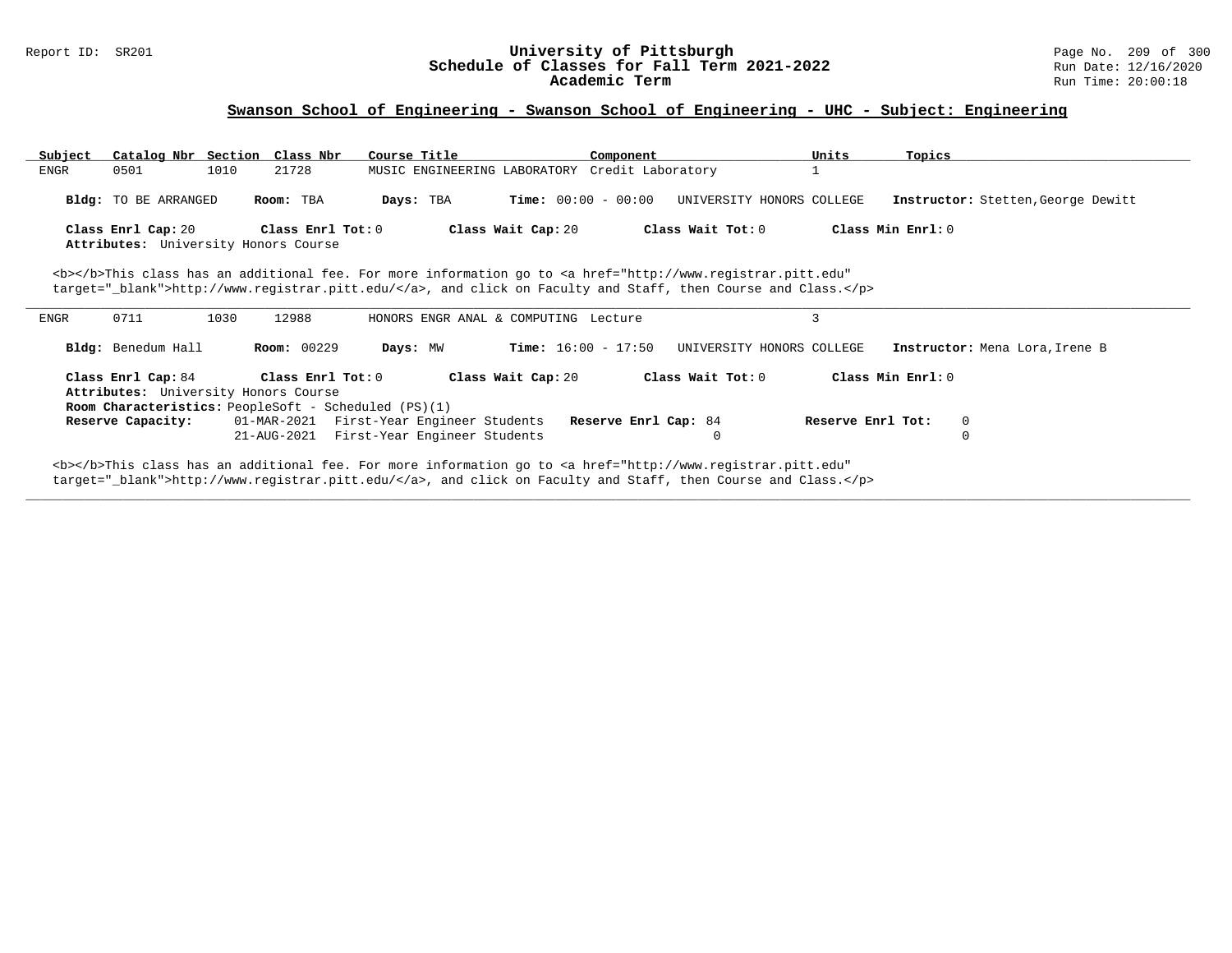#### Report ID: SR201 **1988 Chedule of Classes for Fall Term 2021-2022** Page No. 210 of 300 Page No. 210 of 300 Page No<br>**Schedule of Classes for Fall Term 2021-2022** Run Date: 12/16/2020 **Schedule of Classes for Fall Term 2021-2022** Run Date: 12/16/2020 **Academic Term** Run Time: 20:00:18

| Subject | Catalog Nbr Section Class Nbr | Course Title                                                                     | Component                                                                                                                                                                                                                          | Units<br>Topics             |  |
|---------|-------------------------------|----------------------------------------------------------------------------------|------------------------------------------------------------------------------------------------------------------------------------------------------------------------------------------------------------------------------------|-----------------------------|--|
| IE.     | 1035<br>1010                  | 27566<br>ENGINEERING MANAGEMENT                                                  | Lecture                                                                                                                                                                                                                            | 3                           |  |
|         | Bldg: Benedum Hall            | Room: 00320<br>Days: MW                                                          | <b>Time:</b> $08:00 - 09:15$                                                                                                                                                                                                       | Instructor: Bursic, Karen M |  |
|         | Class Enrl Cap: 60            | Class Enrl Tot: 0                                                                | Class Wait Cap: 20<br>Class Wait Tot: 0                                                                                                                                                                                            | Class Min Enrl: 0           |  |
| IE      | 1040<br>1060                  | 12780                                                                            | ENGINEERING ECONOMIC ANALYSIS Lecture                                                                                                                                                                                              | 3                           |  |
|         | Bldg: Benedum Hall            | <b>Room:</b> 01044<br>Days: TuTh                                                 | <b>Time:</b> $08:00 - 09:15$                                                                                                                                                                                                       | Instructor: Bursic, Karen M |  |
|         | Class Enrl Cap: 70            | Class Enrl Tot: 0<br>Room Characteristics: PeopleSoft - Scheduled (PS)(1)        | Class Wait Cap: 20<br>Class Wait Tot: 0                                                                                                                                                                                            | Class Min Enrl: 0           |  |
| IE      | 1040<br>1080                  | 12974                                                                            | ENGINEERING ECONOMIC ANALYSIS Lecture                                                                                                                                                                                              | $\overline{3}$              |  |
|         | Bldg: Benedum Hall            | <b>Room:</b> 01044<br>Days: TuTh                                                 | <b>Time:</b> $11:00 - 12:15$                                                                                                                                                                                                       | Instructor: Bursic, Karen M |  |
|         | Class Enrl Cap: 70            | Class Enrl Tot: 0<br>Room Characteristics: PeopleSoft - Scheduled (PS)(1)        | Class Wait Cap: 20<br>Class Wait Tot: 0                                                                                                                                                                                            | Class Min Enrl: 0           |  |
| ΙE      | 1051<br>1060                  | 13072<br>ENGINEERING PRODUCT DESIGN                                              | Lecture                                                                                                                                                                                                                            | $\overline{3}$              |  |
|         | Bldg: Benedum Hall            | <b>Room:</b> 01044<br>Days: MW                                                   | Time: $09:30 - 10:45$                                                                                                                                                                                                              | Instructor: Leu, Paul W     |  |
|         | Class Enrl Cap: 70            | Class Enrl Tot: 0<br>Room Characteristics: PeopleSoft - Scheduled (PS)(1)        | Class Wait Cap: 20<br>Class Wait Tot: 0                                                                                                                                                                                            | Class Min Enrl: 0           |  |
|         |                               |                                                                                  | <b></b> This class has an additional fee. For more information go to <a <br="" href="http://www.registrar.pitt.edu">target="_blank"&gt;http://www.registrar.pitt.edu/</a> , and click on Faculty and Staff, then Course and Class. |                             |  |
| IΕ      | 1051<br>1070                  | 13079<br>ENGINEERING PRODUCT DESIGN                                              | Laboratory                                                                                                                                                                                                                         | $\overline{3}$              |  |
|         | Bldg: Benedum Hall            | <b>Room:</b> 01044<br>Days: F                                                    | <b>Time:</b> $11:00 - 12:50$                                                                                                                                                                                                       | Instructor: Leu, Paul W     |  |
|         | Class Enrl Cap: 35            | Class Enrl Tot: 0<br>Room Characteristics: PeopleSoft - Scheduled (PS)(1)        | Class Wait Cap: 20<br>Class Wait Tot: 0                                                                                                                                                                                            | Class Min Enrl: 0           |  |
|         |                               |                                                                                  | <b></b> This class has an additional fee. For more information go to <a <br="" href="http://www.registrar.pitt.edu">target="_blank"&gt;http://www.registrar.pitt.edu/</a> , and click on Faculty and Staff, then Course and Class. |                             |  |
| ΙE      | 1051<br>1080                  | 13080<br>ENGINEERING PRODUCT DESIGN                                              | Laboratory                                                                                                                                                                                                                         | $\overline{3}$              |  |
|         | Bldg: Benedum Hall            | <b>Room:</b> 01044<br>Days: F                                                    | <b>Time:</b> $09:00 - 10:50$                                                                                                                                                                                                       | Instructor: Leu, Paul W     |  |
|         | Class Enrl Cap: 35            | Class Enrl Tot: 0<br><b>Room Characteristics:</b> PeopleSoft - Scheduled (PS)(1) | Class Wait Cap: 20<br>Class Wait Tot: 0                                                                                                                                                                                            | Class Min $Enr1: 0$         |  |
|         |                               |                                                                                  | <b></b> This class has an additional fee. For more information go to <a <="" href="http://www.registrar.pitt.edu" td=""><td></td><td></td></a>                                                                                     |                             |  |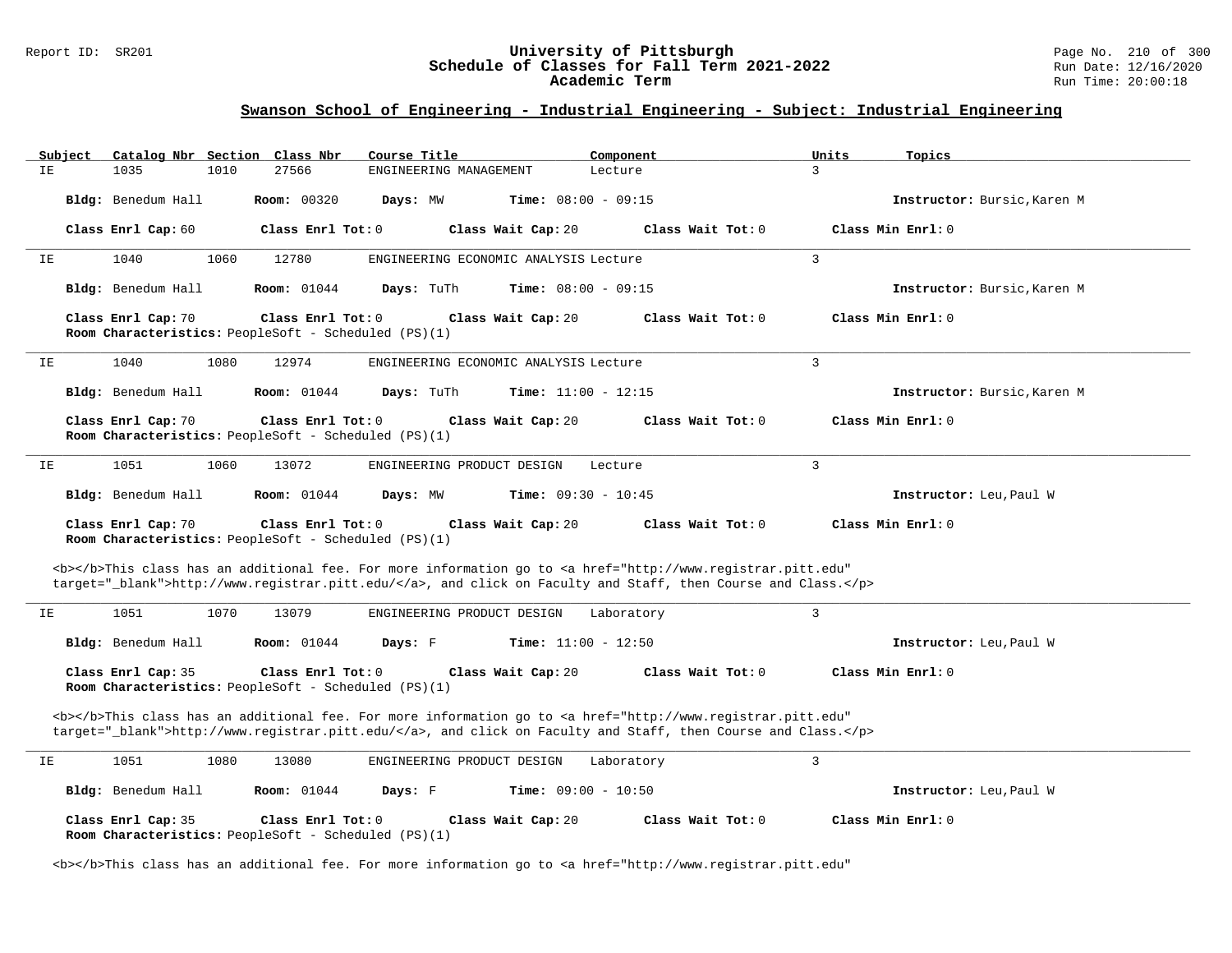|    |                                                                                   |      |                    |                                                                           |                              | target="_blank">http://www.registrar.pitt.edu/, and click on Faculty and Staff, then Course and Class.                                                                                                                             |                |                             |  |
|----|-----------------------------------------------------------------------------------|------|--------------------|---------------------------------------------------------------------------|------------------------------|------------------------------------------------------------------------------------------------------------------------------------------------------------------------------------------------------------------------------------|----------------|-----------------------------|--|
| ΙE | 1052                                                                              | 1070 | 24215              | MFG PROCESSES AND ANALYSIS                                                |                              | Lecture                                                                                                                                                                                                                            | 3              |                             |  |
|    | Bldg: Benedum Hall                                                                |      | <b>Room:</b> 01044 | Days: MW                                                                  | <b>Time:</b> $11:00 - 11:50$ |                                                                                                                                                                                                                                    |                | Instructor: Chun, Young Jae |  |
|    | Class Enrl Cap: 70                                                                |      | Class Enrl Tot: 0  | Room Characteristics: Air Conditioning(1), PeopleSoft - Scheduled (PS)(1) | Class Wait Cap: 20           | Class Wait Tot: 0                                                                                                                                                                                                                  |                | Class Min Enrl: 0           |  |
| IΕ | 1052                                                                              | 1075 | 24216              | MFG PROCESSES AND ANALYSIS                                                |                              | Laboratory                                                                                                                                                                                                                         | 3              |                             |  |
|    | Bldg: Benedum Hall                                                                |      | <b>Room:</b> 01044 | Days: M                                                                   | <b>Time:</b> $14:00 - 15:50$ |                                                                                                                                                                                                                                    |                | Instructor: Chun, Young Jae |  |
|    | Class Enrl Cap: 35<br>Room Characteristics: PeopleSoft - Scheduled (PS)(1)        |      | Class Enrl Tot: 0  |                                                                           | Class Wait Cap: 20           | Class Wait Tot: 0                                                                                                                                                                                                                  |                | Class Min Enrl: 0           |  |
| IE | 1052                                                                              | 1080 | 24217              | MFG PROCESSES AND ANALYSIS                                                |                              | Laboratory                                                                                                                                                                                                                         | 3              |                             |  |
|    | <b>Bldg:</b> TO BE ARRANGED                                                       |      | Room: TBA          | Days: W                                                                   | <b>Time:</b> $14:00 - 15:50$ |                                                                                                                                                                                                                                    |                | Instructor: Chun, Young Jae |  |
|    | Class Enrl Cap: 35                                                                |      | Class Enrl Tot: 0  |                                                                           | Class Wait Cap: 20           | Class Wait Tot: 0                                                                                                                                                                                                                  |                | Class Min Enrl: 0           |  |
| IΕ | 1054                                                                              | 1030 | 13057              | PRODUCTIVITY ANALYSIS                                                     |                              | Lecture                                                                                                                                                                                                                            | $\overline{3}$ |                             |  |
|    | Bldg: Benedum Hall                                                                |      | Room: 01044        | Days: MW                                                                  | Time: $08:00 - 09:15$        |                                                                                                                                                                                                                                    |                | Instructor: Haight, Joel M  |  |
|    |                                                                                   |      |                    |                                                                           |                              |                                                                                                                                                                                                                                    |                |                             |  |
|    | Class Enrl Cap: 72<br>Room Characteristics: PeopleSoft - Scheduled (PS)(1)        |      | Class Enrl Tot: 0  |                                                                           | Class Wait Cap: 20           | Class Wait Tot: 0                                                                                                                                                                                                                  |                | Class Min Enrl: 0           |  |
|    |                                                                                   |      |                    |                                                                           |                              | <b></b> This class has an additional fee. For more information go to <a <br="" href="http://www.registrar.pitt.edu">target="_blank"&gt;http://www.registrar.pitt.edu/</a> , and click on Faculty and Staff, then Course and Class. |                |                             |  |
| IE | 1054                                                                              | 1040 | 13058              | PRODUCTIVITY ANALYSIS                                                     |                              | Laboratory                                                                                                                                                                                                                         | 3              |                             |  |
|    | Bldg: Benedum Hall                                                                |      | <b>Room:</b> 01044 | Days: W                                                                   | <b>Time:</b> $14:00 - 16:55$ |                                                                                                                                                                                                                                    |                | Instructor: Haight, Joel M  |  |
|    | Class Enrl Cap: 72<br>Room Characteristics: PeopleSoft - Scheduled (PS)(1)        |      | Class Enrl Tot: 0  |                                                                           | Class Wait Cap: 20           | Class Wait Tot: 0                                                                                                                                                                                                                  |                | Class Min Enrl: 0           |  |
|    |                                                                                   |      |                    |                                                                           |                              | <b></b> This class has an additional fee. For more information go to <a <br="" href="http://www.registrar.pitt.edu">target="_blank"&gt;http://www.registrar.pitt.edu/</a> , and click on Faculty and Staff, then Course and Class. |                |                             |  |
| IE | 1061                                                                              | 1060 | 18070              | HUMAN FACTORS ENGINEERING                                                 |                              | Lecture                                                                                                                                                                                                                            | 3              |                             |  |
|    | Bldg: Benedum Hall                                                                |      | <b>Room:</b> 01044 | Days: TuTh                                                                | Time: $16:00 - 17:15$        |                                                                                                                                                                                                                                    |                | Instructor: Haight, Joel M  |  |
|    | Class Enrl Cap: 84<br><b>Room Characteristics:</b> PeopleSoft - Scheduled (PS)(1) |      | Class Enrl Tot: 0  |                                                                           | Class Wait Cap: 20           | Class Wait Tot: 0                                                                                                                                                                                                                  |                | Class Min Enrl: 0           |  |

**\_\_\_\_\_\_\_\_\_\_\_\_\_\_\_\_\_\_\_\_\_\_\_\_\_\_\_\_\_\_\_\_\_\_\_\_\_\_\_\_\_\_\_\_\_\_\_\_\_\_\_\_\_\_\_\_\_\_\_\_\_\_\_\_\_\_\_\_\_\_\_\_\_\_\_\_\_\_\_\_\_\_\_\_\_\_\_\_\_\_\_\_\_\_\_\_\_\_\_\_\_\_\_\_\_\_\_\_\_\_\_\_\_\_\_\_\_\_\_\_\_\_\_\_\_\_\_\_\_\_\_\_\_\_\_\_\_\_\_\_\_\_\_\_\_\_\_\_\_\_\_\_\_\_\_\_**

target="\_blank">http://www.registrar.pitt.edu/</a>, and click on Faculty and Staff, then Course and Class.</p>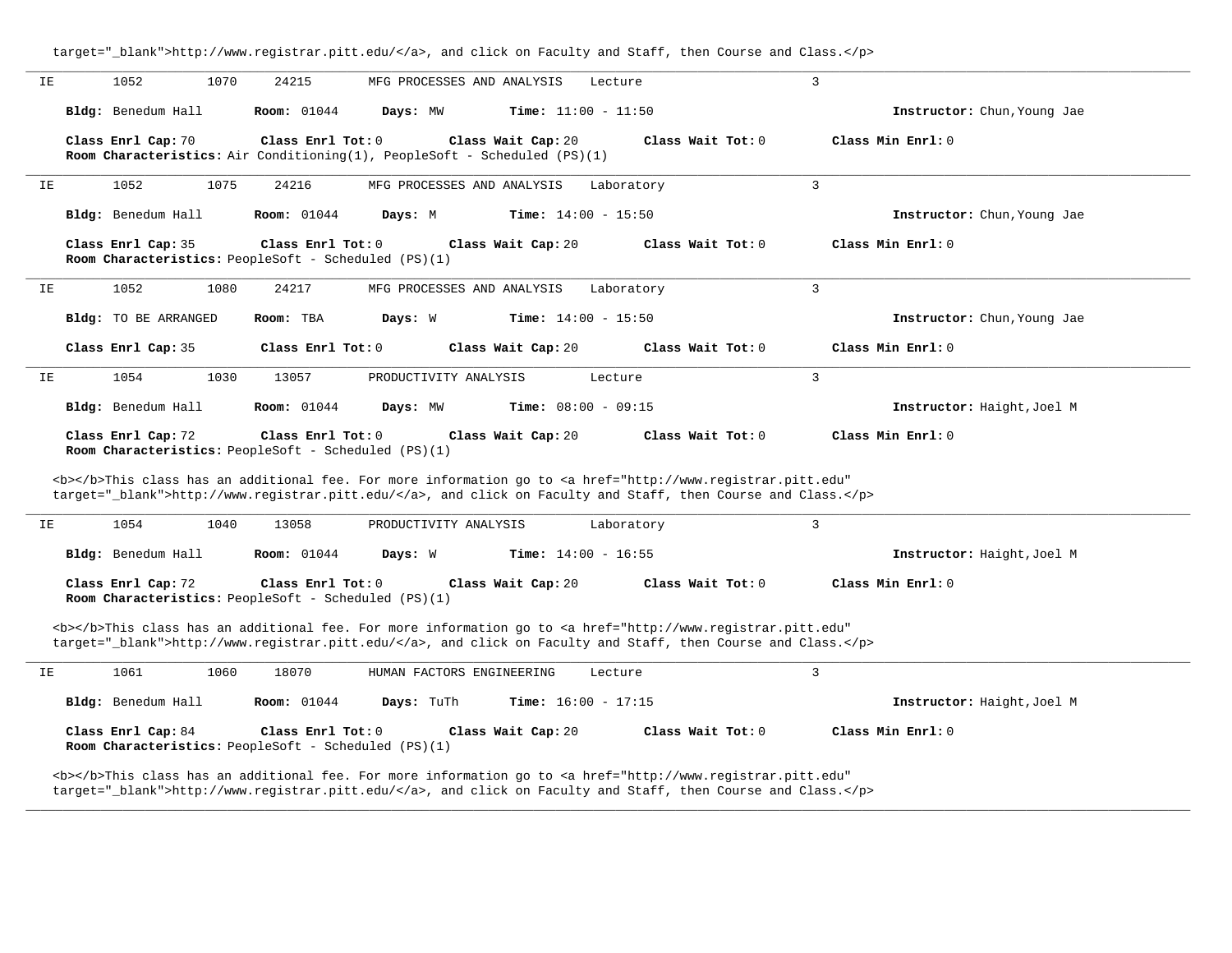#### Report ID: SR201 **University of Pittsburgh** Page No. 212 of 300 **Schedule of Classes for Fall Term 2021-2022** Run Date: 12/16/2020 **Academic Term** Run Time: 20:00:18

| Subject | Catalog Nbr Section Class Nbr |      |                     | Course Title              |                              | Component           | Units                                                                                                                                                                                                                              | Topics                     |  |
|---------|-------------------------------|------|---------------------|---------------------------|------------------------------|---------------------|------------------------------------------------------------------------------------------------------------------------------------------------------------------------------------------------------------------------------------|----------------------------|--|
| IΕ      | 1061                          | 1080 | 18071               | HUMAN FACTORS ENGINEERING |                              | Laboratory          | $\overline{3}$                                                                                                                                                                                                                     |                            |  |
|         | <b>Bldg:</b> TO BE ARRANGED   |      | Room: TBA           | Days: Th                  | <b>Time:</b> $09:00 - 09:50$ |                     |                                                                                                                                                                                                                                    | Instructor: Haight, Joel M |  |
|         | Class Enrl Cap: 12            |      | Class Enrl Tot: $0$ |                           | Class Wait Cap: 10           | Class Wait Tot: 0   |                                                                                                                                                                                                                                    | Class Min Enrl: 0          |  |
|         |                               |      |                     |                           |                              |                     | <b></b> This class has an additional fee. For more information go to <a <br="" href="http://www.registrar.pitt.edu">target="_blank"&gt;http://www.registrar.pitt.edu/</a> , and click on Faculty and Staff, then Course and Class. |                            |  |
| IE      | 1061                          | 1085 | 18072               | HUMAN FACTORS ENGINEERING |                              | Laboratory          | $\overline{3}$                                                                                                                                                                                                                     |                            |  |
|         | Bldg: TO BE ARRANGED          |      | Room: TBA           | Days: Th                  | Time: $10:00 - 10:50$        |                     |                                                                                                                                                                                                                                    | Instructor: Haight, Joel M |  |
|         | Class Enrl Cap: 12            |      | Class Enrl Tot: 0   |                           | Class Wait Cap: 10           | Class Wait Tot: 0   |                                                                                                                                                                                                                                    | Class Min Enrl: 0          |  |
|         |                               |      |                     |                           |                              |                     | <b></b> This class has an additional fee. For more information go to <a <br="" href="http://www.registrar.pitt.edu">target="_blank"&gt;http://www.registrar.pitt.edu/</a> , and click on Faculty and Staff, then Course and Class. |                            |  |
| IΕ      | 1061                          | 1090 | 18073               | HUMAN FACTORS ENGINEERING |                              | Laboratory          | 3                                                                                                                                                                                                                                  |                            |  |
|         | Bldg: TO BE ARRANGED          |      | Room: TBA           | Days: Th                  | Time: $12:00 - 12:50$        |                     |                                                                                                                                                                                                                                    | Instructor: Haight, Joel M |  |
|         | Class Enrl Cap: 12            |      | Class Enrl Tot: 0   |                           | Class Wait Cap: 10           | Class Wait Tot: 0   |                                                                                                                                                                                                                                    | Class Min Enrl: 0          |  |
|         |                               |      |                     |                           |                              |                     | <b></b> This class has an additional fee. For more information go to <a <br="" href="http://www.registrar.pitt.edu">target="_blank"&gt;http://www.registrar.pitt.edu/</a> , and click on Faculty and Staff, then Course and Class. |                            |  |
| IΕ      | 1061                          | 1095 | 18074               | HUMAN FACTORS ENGINEERING |                              | Laboratory          | 3                                                                                                                                                                                                                                  |                            |  |
|         | Bldg: TO BE ARRANGED          |      | Room: TBA           | Days: Th                  | <b>Time:</b> $14:00 - 14:50$ |                     |                                                                                                                                                                                                                                    | Instructor: Haight, Joel M |  |
|         | Class Enrl Cap: 12            |      | Class Enrl Tot: $0$ |                           | Class Wait Cap: 10           | Class Wait $Tot: 0$ |                                                                                                                                                                                                                                    | $Class Min Ernst: 0$       |  |
|         |                               |      |                     |                           |                              |                     | <b></b> This class has an additional fee. For more information go to <a <br="" href="http://www.registrar.pitt.edu">target=" blank"&gt;http://www.registrar.pitt.edu/</a> , and click on Faculty and Staff, then Course and Class. |                            |  |
| IE      | 1061                          | 1110 | 23050               | HUMAN FACTORS ENGINEERING |                              | Laboratory          | $\overline{3}$                                                                                                                                                                                                                     |                            |  |
|         | Bldg: TO BE ARRANGED          |      | Room: TBA           | Days: Th                  | <b>Time:</b> $15:00 - 15:50$ |                     |                                                                                                                                                                                                                                    | Instructor: Haight, Joel M |  |
|         | Class Enrl Cap: 17            |      | Class Enrl Tot: 0   |                           | Class Wait Cap: 10           | Class Wait Tot: 0   |                                                                                                                                                                                                                                    | Class Min Enrl: 0          |  |
|         |                               |      |                     |                           |                              |                     | <b></b> This class has an additional fee. For more information go to <a <br="" href="http://www.registrar.pitt.edu">target="_blank"&gt;http://www.registrar.pitt.edu/</a> , and click on Faculty and Staff, then Course and Class. |                            |  |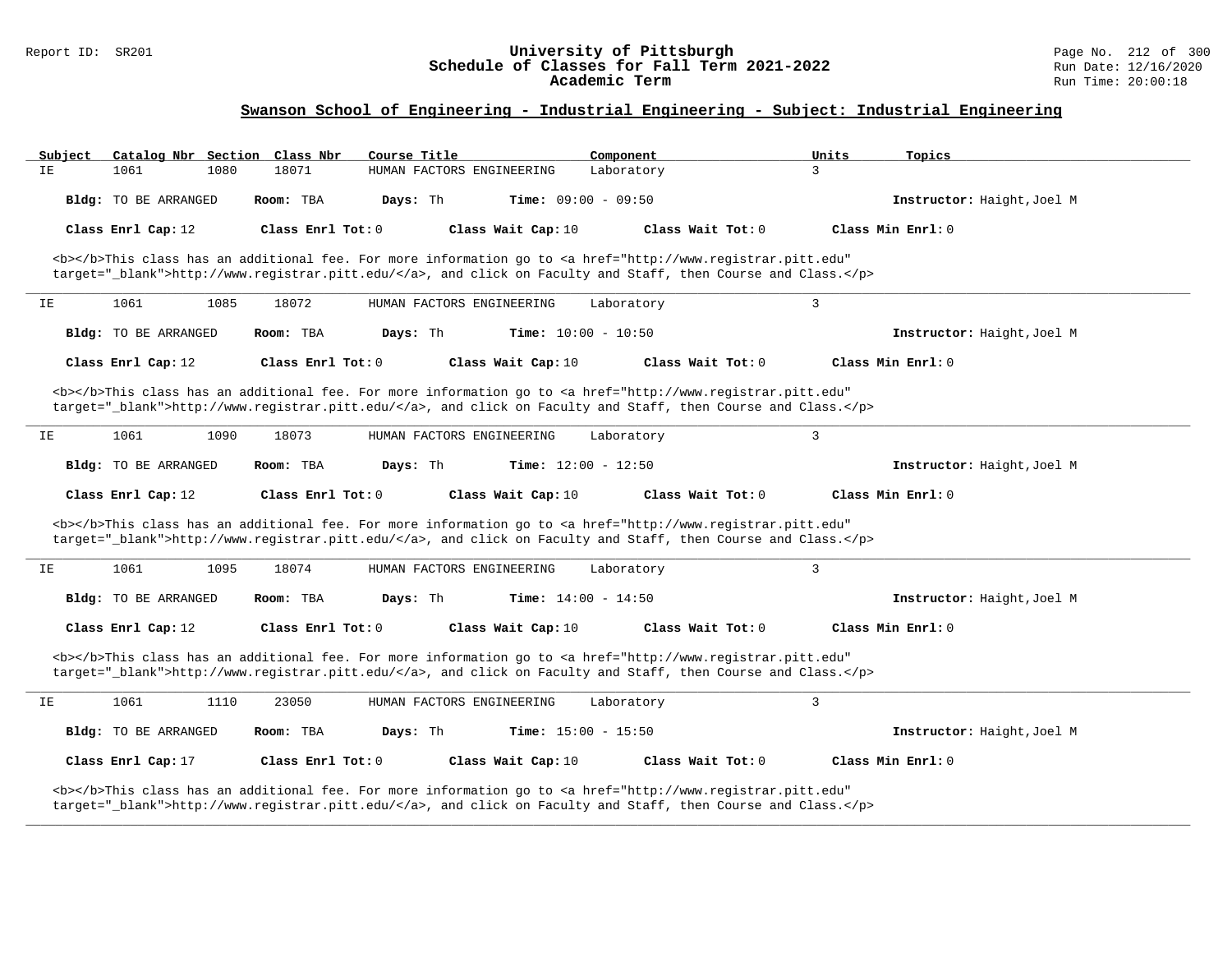#### Report ID: SR201 **University of Pittsburgh** Page No. 213 of 300 **Schedule of Classes for Fall Term 2021-2022** Run Date: 12/16/2020 **Academic Term** Run Time: 20:00:18

| Subject   | Catalog Nbr Section Class Nbr                                               |                    | Course Title          | Component                             |                                                                                                                                                                                                                                    | Units             | Topics                           |
|-----------|-----------------------------------------------------------------------------|--------------------|-----------------------|---------------------------------------|------------------------------------------------------------------------------------------------------------------------------------------------------------------------------------------------------------------------------------|-------------------|----------------------------------|
| IE.       | 1070<br>1200                                                                | 22184              |                       | PROBLTY, RANDOM VARBLS, DISTBSLecture |                                                                                                                                                                                                                                    | $\mathcal{L}$     |                                  |
|           | Bldg: Benedum Hall                                                          | <b>Room: 00G31</b> | Days: TuTh            | <b>Time:</b> $09:30 - 10:45$          |                                                                                                                                                                                                                                    |                   | Instructor: Maillart, Lisa Marie |
|           | Class Enrl Cap: 70<br>Room Characteristics: PeopleSoft - Scheduled (PS)(1)  | Class Enrl Tot: 0  |                       | Class Wait Cap: 20                    | Class Wait Tot: 0                                                                                                                                                                                                                  | Class Min Enrl: 0 |                                  |
| ΙE        | 1080<br>1060                                                                | 13097              | SUPPLY CHAIN ANALYSIS | Lecture                               |                                                                                                                                                                                                                                    | 3                 |                                  |
|           | Bldg: Benedum Hall                                                          | <b>Room:</b> 01044 | Days: TuTh            | <b>Time:</b> $14:00 - 15:15$          |                                                                                                                                                                                                                                    |                   | Instructor: Rajgopal, Jayant     |
|           | Class Enrl Cap: 72<br>Room Characteristics: PeopleSoft - Scheduled (PS)(1)  | Class Enrl Tot: 0  |                       | Class Wait Cap: 20                    | Class Wait Tot: 0                                                                                                                                                                                                                  | Class Min Enrl: 0 |                                  |
| IΕ        | 1081<br>1060                                                                | 12996              | OPERATIONS RESEARCH   | Lecture                               |                                                                                                                                                                                                                                    | $\overline{3}$    |                                  |
|           | Bldg: Benedum Hall                                                          | <b>Room:</b> 01044 | Days: MW              | <b>Time:</b> $12:30 - 13:45$          |                                                                                                                                                                                                                                    |                   | Instructor: Prokopyev, Oleq      |
|           | Class Enrl Cap: 70<br>Room Characteristics: PeopleSoft - Scheduled (PS)(1)  | Class Enrl Tot: 0  |                       | Class Wait Cap: 20                    | Class Wait Tot: 0                                                                                                                                                                                                                  | Class Min Enrl: 0 |                                  |
| IΕ        | 1083<br>1400                                                                | 24287              | SIMULATION MODELING   | Lecture                               |                                                                                                                                                                                                                                    | $\mathbf{3}$      |                                  |
|           | Bldg: Benedum Hall                                                          | <b>Room: 00319</b> | Days: TuTh            | <b>Time:</b> $11:00 - 12:15$          |                                                                                                                                                                                                                                    |                   | Instructor: Vidic, Natasa        |
|           | Class Enrl Cap: 33                                                          | Class Enrl Tot: 0  |                       | Class Wait Cap: 20                    | Class Wait Tot: 0                                                                                                                                                                                                                  | Class Min Enrl: 0 |                                  |
|           |                                                                             |                    |                       |                                       | <b></b> This class has an additional fee. For more information go to <a <br="" href="http://www.registrar.pitt.edu">target="_blank"&gt;http://www.registrar.pitt.edu/</a> , and click on Faculty and Staff, then Course and Class. |                   |                                  |
| IE        | 1083<br>1450                                                                | 24288              | SIMULATION MODELING   | Laboratory                            |                                                                                                                                                                                                                                    | 3                 |                                  |
|           | Bldg: Benedum Hall                                                          | <b>Room:</b> 01044 | Days: F               | <b>Time:</b> $13:00 - 14:50$          |                                                                                                                                                                                                                                    |                   | Instructor: Vidic, Natasa        |
|           | Class Enrl Cap: 70<br>Room Characteristics: PeopleSoft - Scheduled (PS)(1)  | Class Enrl Tot: 0  |                       | Class Wait Cap: 20                    | Class Wait Tot: 0                                                                                                                                                                                                                  | Class Min Enrl: 0 |                                  |
| IE        | 1085<br>1030                                                                | 12781              | DEPARTMENTAL SEMINAR  | Seminar                               |                                                                                                                                                                                                                                    | $\mathbf 0$       |                                  |
| Bldg: TBA |                                                                             | Room: TBA          | Days: Tu              | <b>Time:</b> $13:00 - 13:50$          |                                                                                                                                                                                                                                    |                   | Instructor: Bidanda, Bopaya      |
|           | Class Enrl Cap: 130<br>Room Characteristics: PeopleSoft - Scheduled (PS)(1) | Class Enrl Tot: 0  |                       | Class Wait Cap: 20                    | Class Wait Tot: 0                                                                                                                                                                                                                  |                   | Class Min Enrl: 0                |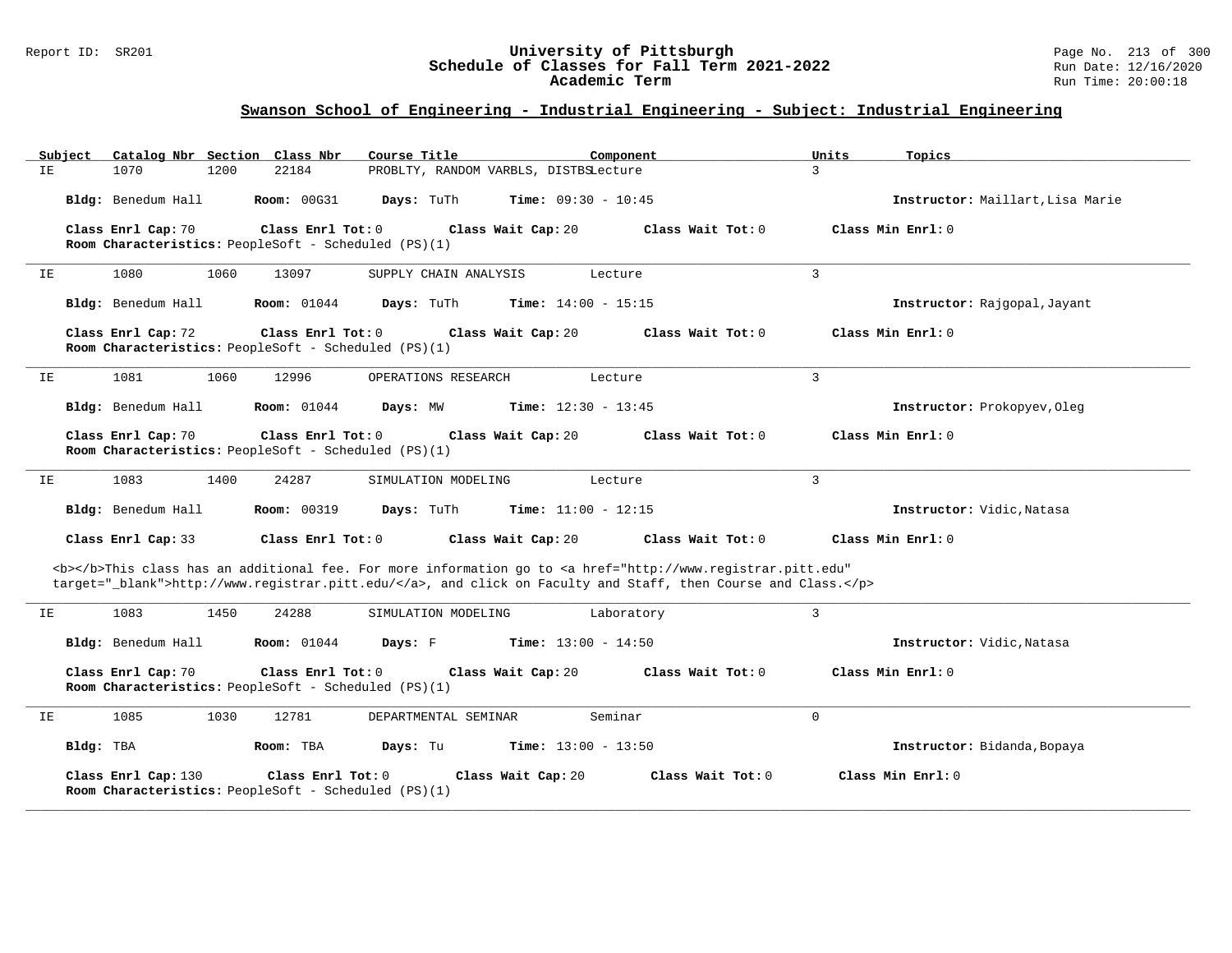#### Report ID: SR201 **University of Pittsburgh** Page No. 214 of 300 **Schedule of Classes for Fall Term 2021-2022** Run Date: 12/16/2020 **Academic Term** Run Time: 20:00:18

| Catalog Nbr Section Class Nbr<br>Subject | Course Title                                                                                                                                      | Component                                                                                                                                                                                                                          | Units<br>Topics                             |
|------------------------------------------|---------------------------------------------------------------------------------------------------------------------------------------------------|------------------------------------------------------------------------------------------------------------------------------------------------------------------------------------------------------------------------------------|---------------------------------------------|
| 1090<br>1070<br>ΙE.                      | 12812<br>SENIOR PROJECTS                                                                                                                          | Lecture                                                                                                                                                                                                                            | $\overline{4}$                              |
| Bldg: Benedum Hall                       | <b>Room: 00226</b><br>Days: F                                                                                                                     | <b>Time:</b> $13:00 - 16:25$                                                                                                                                                                                                       | Instructor: Luangkesorn, Kiatikun Louis     |
| Class Enrl Cap: 30                       | Class Enrl Tot: 0<br>Room Characteristics: PeopleSoft - Scheduled (PS)(1)                                                                         | Class Wait Cap: 20<br>Class Wait Tot: 0                                                                                                                                                                                            | Class Min Enrl: 0                           |
|                                          |                                                                                                                                                   | <b></b> This class has an additional fee. For more information go to <a <br="" href="http://www.registrar.pitt.edu">target="_blank"&gt;http://www.registrar.pitt.edu/</a> , and click on Faculty and Staff, then Course and Class. |                                             |
| 1098<br>IE<br>1010                       | SPECIAL PROJECTS<br>12788                                                                                                                         | Directed Studies                                                                                                                                                                                                                   | $1 - 4$                                     |
| Bldg: TO BE ARRANGED                     | Room: TBA<br>Days: TBA                                                                                                                            | <b>Time:</b> $00:00 - 00:00$                                                                                                                                                                                                       | Instructor: Bedewy, Mostafa M               |
| Class Enrl Cap: 12                       | Class Enrl Tot: 0                                                                                                                                 | Class Wait Cap: 10<br>Class Wait Tot: 0                                                                                                                                                                                            | Class Min Enrl: 0                           |
| 2005<br>1040<br>ΙE                       | 12877                                                                                                                                             | PROBLTY & STATISTICS ENGRS lLecture                                                                                                                                                                                                | $\overline{3}$                              |
| Bldg: Benedum Hall                       | <b>Room:</b> 01044<br>Days: Th                                                                                                                    | <b>Time:</b> $18:00 - 20:30$                                                                                                                                                                                                       | Instructor: Bidkhori, Hoda                  |
| Class Enrl Cap: 40                       | Class Enrl Tot: 0<br>Room Characteristics: PeopleSoft - Scheduled (PS)(1)                                                                         | Class Wait Cap: 0<br>Class Wait Tot: 0                                                                                                                                                                                             | Class Min Enrl: 0                           |
| 2006<br>1030<br>IE                       | 12965                                                                                                                                             | INTRO TO MANUFACTURING SYSTEMSLecture                                                                                                                                                                                              | $\mathbf{3}$                                |
| Bldg: Benedum Hall                       | <b>Room:</b> 01044<br>Days: M                                                                                                                     | <b>Time:</b> $17:20 - 19:50$                                                                                                                                                                                                       | Instructor: Meenakshisundaram, Ravi Shankar |
| Class Enrl Cap: 60                       | Class Enrl Tot: 0<br>Room Characteristics: PeopleSoft - Scheduled (PS)(1)                                                                         | Class Wait Cap: 0<br>Class Wait Tot: 0                                                                                                                                                                                             | Class Min Enrl: 0                           |
| 2013<br>1010<br>IΕ                       | 28525<br>MOLECULAR MANUFACTURING                                                                                                                  | Lecture                                                                                                                                                                                                                            | 3                                           |
| Bldg: Benedum Hall                       | <b>Room: 01045</b><br>Days: Tu                                                                                                                    | <b>Time:</b> $17:20 - 19:50$                                                                                                                                                                                                       | Instructor: Bedewy, Mostafa M               |
| Class Enrl Cap: 20                       | Class Enrl Tot: 0<br>Room Characteristics: PeopleSoft - Scheduled (PS)(1)<br><b>Combined Section ID:</b> $0005(IE/CHE/2013)$ - CHE $2013(#28622)$ | Class Wait Cap: 0<br>Class Wait Tot: 0                                                                                                                                                                                             | Class Min Enrl: 0                           |
| 2065<br>1100<br>IE                       | 26029                                                                                                                                             | STATISTICAL ANALYSIS & OPTMZTNLecture                                                                                                                                                                                              | $\overline{3}$                              |
| Bldg: Benedum Hall                       | <b>Room: 00G31</b><br>Days: Tu                                                                                                                    | <b>Time:</b> $18:20 - 20:50$                                                                                                                                                                                                       | Instructor: Choze, Sergio Butkewitsch       |
| Class Enrl Cap: 15                       | Class Enrl Tot: 0<br>Room Characteristics: PeopleSoft - Scheduled (PS)(1)                                                                         | Class Wait Cap: 0<br>Class Wait Tot: 0                                                                                                                                                                                             | Class Min Enrl: 0                           |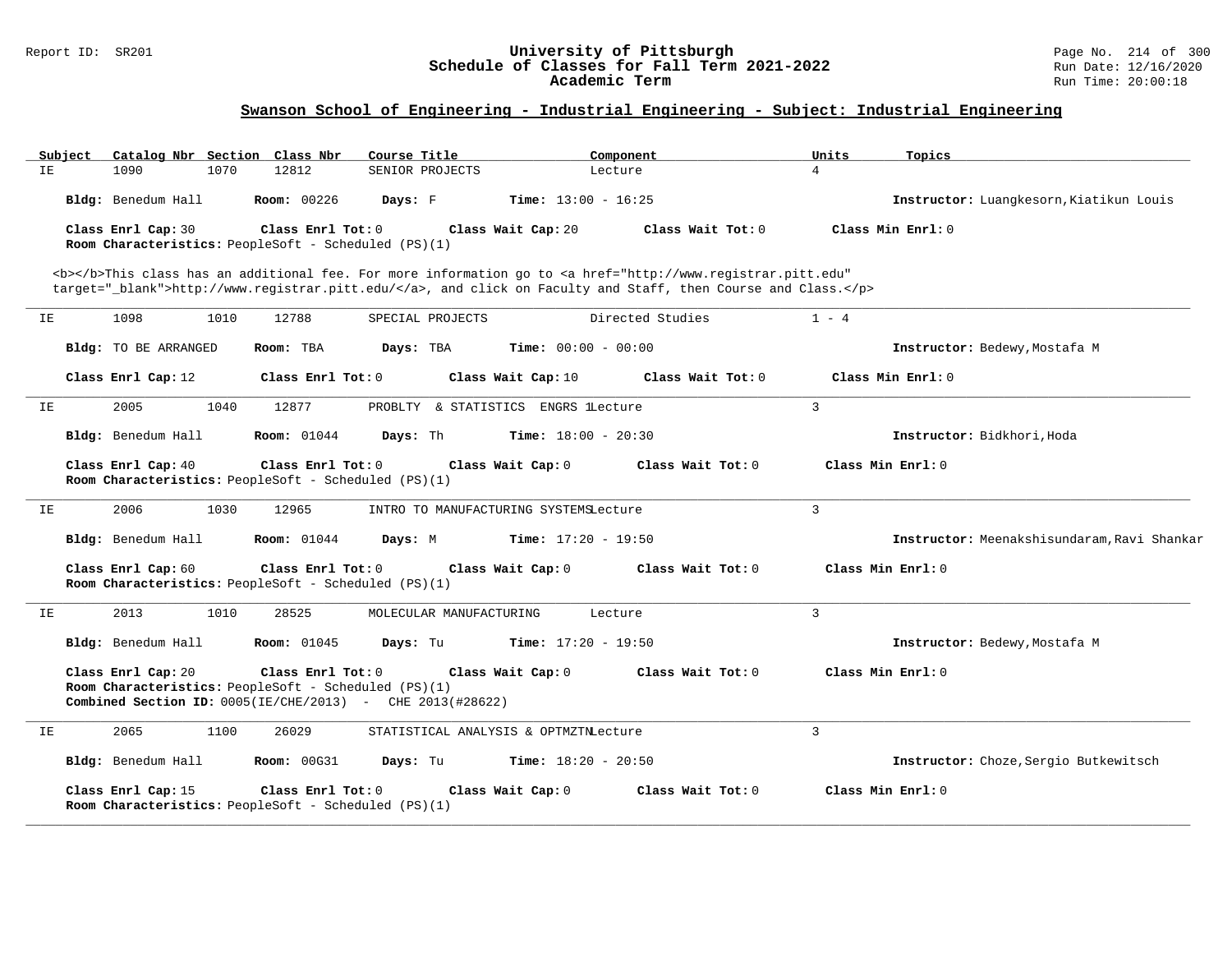#### Report ID: SR201 **University of Pittsburgh** Page No. 215 of 300 **Schedule of Classes for Fall Term 2021-2022** Run Date: 12/16/2020 **Academic Term** Run Time: 20:00:18

# **Swanson School of Engineering - Industrial Engineering - Subject: Industrial Engineering**

| Subiect | Catalog Nbr Section Class Nbr                                                                   | Course Title                                                                        | Component                    | Units<br>Topics                   |                                         |
|---------|-------------------------------------------------------------------------------------------------|-------------------------------------------------------------------------------------|------------------------------|-----------------------------------|-----------------------------------------|
| IE      | 2072<br>1070<br>15806                                                                           | PROBABILITY                                                                         | Lecture                      | 3                                 |                                         |
|         | <b>Room: 00G24</b><br>Bldg: Benedum Hall                                                        | <b>Time:</b> $14:00 - 15:15$<br><b>Days:</b> TuTh                                   |                              |                                   | Instructor: Lee, Hyo Kyung              |
|         | Class Enrl Cap: 30<br>Room Characteristics: PeopleSoft - Scheduled (PS)(1)                      | Class Enrl Tot: 0<br>Class Wait Cap: 0                                              | Class Wait Tot: 0            | Class Min Enrl: 0                 |                                         |
| ΙE      | 2082<br>1030<br>15805                                                                           | LINEAR OPTIMIZATION                                                                 | Lecture                      | 3                                 |                                         |
|         | Bldg: Benedum Hall<br><b>Room:</b> 01045                                                        | <b>Time:</b> $14:30 - 15:45$<br>Days: MW                                            |                              |                                   | Instructor: Prokopyev, Oleg             |
|         | Class Enrl Cap: 30<br>Room Characteristics: PeopleSoft - Scheduled (PS)(1)                      | Class Enrl Tot: 0<br>Class Wait Cap: 0                                              | Class Wait Tot: 0            | Class Min Enrl: 0                 |                                         |
| IΕ      | 1010<br>2088<br>25925                                                                           | DIGITAL SYSTEMS SIMULATION                                                          | Lecture                      | 3                                 |                                         |
|         | Bldg: Benedum Hall<br>Room: 01045                                                               | Days: TuTh                                                                          | <b>Time:</b> $14:30 - 15:45$ |                                   | Instructor: Luangkesorn, Kiatikun Louis |
|         | Class Enrl Cap: 20<br>Room Characteristics: PeopleSoft - Scheduled (PS)(1)                      | Class Enrl Tot: 0<br>Class Wait Cap: 0                                              | Class Wait Tot: 0            | Class Min Enrl: 0                 |                                         |
| IΕ      | 2100<br>1060<br>13096                                                                           | SUPPLY CHAIN ANALYSIS                                                               | Lecture                      | $\overline{3}$                    |                                         |
|         | Bldg: Benedum Hall<br><b>Room:</b> 01045                                                        | <b>Days:</b> Th <b>Time:</b> $17:20 - 19:50$                                        |                              |                                   | Instructor: Rajgopal, Jayant            |
|         | Class Enrl Cap: 30<br>Room Characteristics: PeopleSoft - Scheduled (PS)(1)                      | $Class$ $Enrl$ $Tot: 0$<br>Class Wait Cap: 0                                        | Class Wait Tot: 0            | Class Min Enrl: 0                 |                                         |
|         | Reserve Capacity:                                                                               | 01-MAR-2021 School of Engineering Reserve Enrl Cap: 5                               |                              | Reserve Enrl Tot:<br>$\mathbf{0}$ |                                         |
| IE      | 18733<br>2110<br>1100                                                                           | HEALTH SYMS ENGINEERING SEMINRSeminar                                               |                              | $\mathbf 0$                       |                                         |
|         | Bldg: Public Health-CrabtRoom: 0A215                                                            | Days: Th<br>$Time: 15:00 - 17:00$                                                   |                              |                                   | Instructor: Dornin, Jessica Lynne       |
|         |                                                                                                 |                                                                                     |                              |                                   | Greenholt, Alexandria L                 |
|         |                                                                                                 |                                                                                     |                              |                                   | Monte, Robert J                         |
|         | Class Enrl Cap: 27<br>Class Enrl Tot: 0<br>Room Characteristics: PeopleSoft - Scheduled (PS)(1) | Class Wait Cap: 0<br>Combined Section ID: 0734(HPM/2050/IE/2110) - HPM 2050(#18691) | Class Wait Tot: 0            | Class Min Enrl: 0                 |                                         |

**\_\_\_\_\_\_\_\_\_\_\_\_\_\_\_\_\_\_\_\_\_\_\_\_\_\_\_\_\_\_\_\_\_\_\_\_\_\_\_\_\_\_\_\_\_\_\_\_\_\_\_\_\_\_\_\_\_\_\_\_\_\_\_\_\_\_\_\_\_\_\_\_\_\_\_\_\_\_\_\_\_\_\_\_\_\_\_\_\_\_\_\_\_\_\_\_\_\_\_\_\_\_\_\_\_\_\_\_\_\_\_\_\_\_\_\_\_\_\_\_\_\_\_\_\_\_\_\_\_\_\_\_\_\_\_\_\_\_\_\_\_\_\_\_\_\_\_\_\_\_\_\_\_\_\_\_**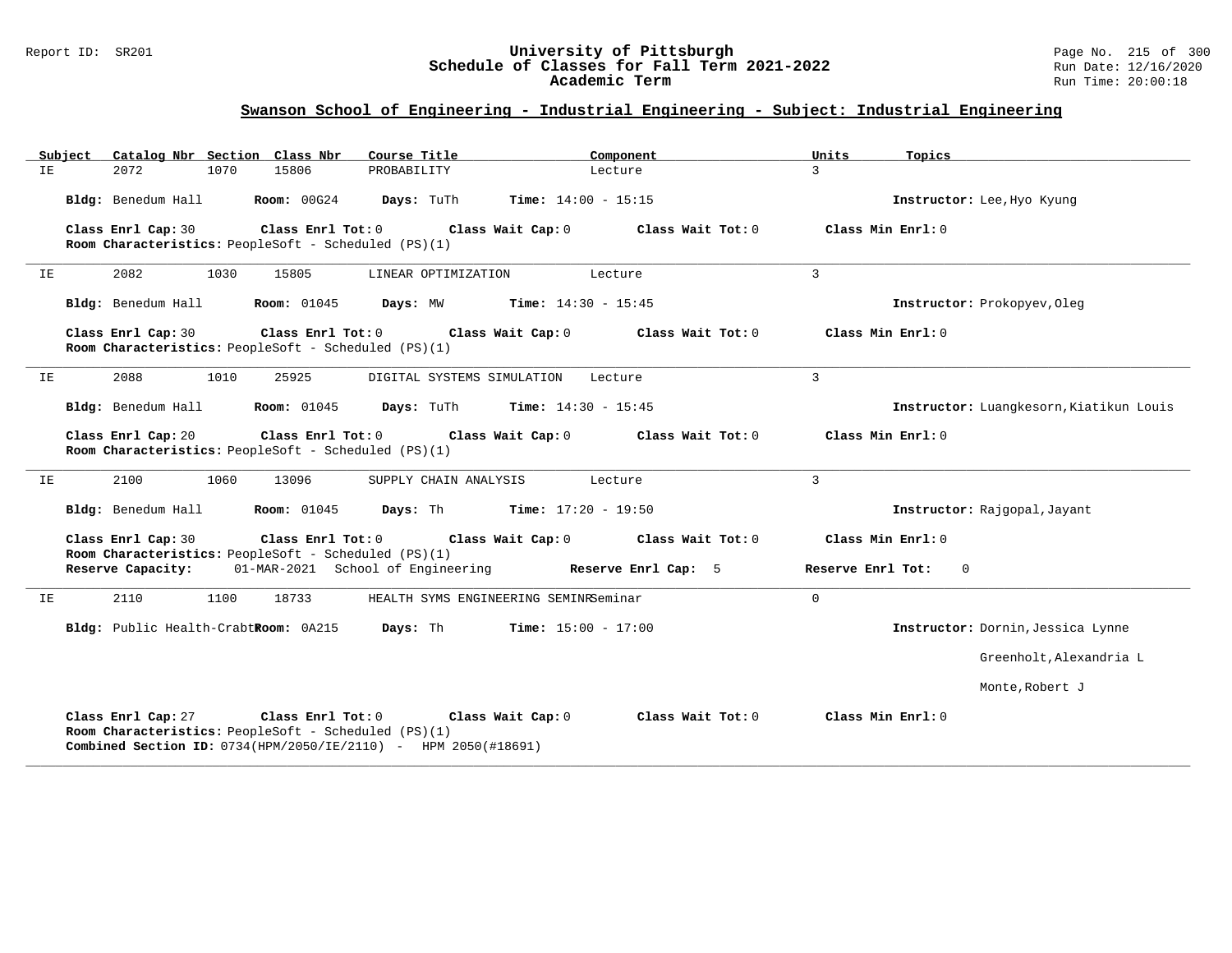### Report ID: SR201 **1988 Machines 1988 Machines 2011 Machines 1998 Machines 2021-2022** Page No. 216 of 300 Page No<br>**Schedule of Classes for Fall Term 2021-2022** Run Date: 12/16/2020 **Schedule of Classes for Fall Term 2021-2022** Run Date: 12/16/2020 **Academic Term** Run Time: 20:00:18

|    | Subject |                      |      | Catalog Nbr Section Class Nbr                                             | Course Title    |                   |                                        | Component         |                   | Units             | Topics            |                                                                                                                                                            |
|----|---------|----------------------|------|---------------------------------------------------------------------------|-----------------|-------------------|----------------------------------------|-------------------|-------------------|-------------------|-------------------|------------------------------------------------------------------------------------------------------------------------------------------------------------|
| IE |         | 2900                 | 1010 | 26784                                                                     |                 |                   | GR FLWSHPS & PRPSL-WRIT WRKSHFWorkshop |                   |                   | $\mathbf{1}$      |                   |                                                                                                                                                            |
|    |         | Bldg: Benedum Hall   |      | Room: 00226                                                               | Days: W         |                   | <b>Time:</b> $17:00 - 17:50$           |                   |                   |                   |                   | Instructor: Shoemaker, Jason Edward                                                                                                                        |
|    |         |                      |      |                                                                           |                 |                   |                                        |                   |                   |                   |                   | Kim, Hong Koo                                                                                                                                              |
|    |         |                      |      |                                                                           |                 |                   |                                        |                   |                   |                   |                   | Rizzo, Piervincenzo                                                                                                                                        |
|    |         |                      |      |                                                                           |                 |                   |                                        |                   |                   |                   |                   | Rajgopal, Jayant                                                                                                                                           |
|    |         |                      |      |                                                                           |                 |                   |                                        |                   |                   |                   |                   | Loughlin, Patrick J                                                                                                                                        |
|    |         | Class Enrl Cap: 7    |      | Class Enrl Tot: 0<br>Room Characteristics: PeopleSoft - Scheduled (PS)(1) |                 | Class Wait Cap: 0 |                                        | Class Wait Tot: 0 |                   | Class Min Enrl: 0 |                   |                                                                                                                                                            |
|    |         |                      |      |                                                                           |                 |                   |                                        |                   |                   |                   |                   | Combined Section ID: 0008(BIOENG/CHE/CEE/ECE/IE/ME/2900)- BIOENG 2900(#26779), CHE 2900(#26780), PETE 2900(#26781), CEE 2900(#26782), ECE 2900(#26783), ME |
| IE |         | 2997                 | 1010 | 12933                                                                     | RESEARCH, M. S. |                   |                                        | Directed Studies  |                   | $1 - 12$          |                   |                                                                                                                                                            |
|    |         | Bldg: TO BE ARRANGED |      | Room: TBA                                                                 | Days: TBA       |                   | <b>Time:</b> $00:00 - 00:00$           |                   |                   |                   |                   | Instructor: Bidanda, Bopaya                                                                                                                                |
|    |         | Class Enrl Cap: 9999 |      | Class Enrl Tot: 0                                                         |                 |                   | Class Wait Cap: 0                      |                   | Class Wait Tot: 0 |                   | Class Min Enrl: 0 |                                                                                                                                                            |
| ΙE |         | 2997                 | 1020 | 16012                                                                     | RESEARCH, M. S. |                   |                                        | Directed Studies  |                   | $1 - 12$          |                   |                                                                                                                                                            |
|    |         | Bldg: TO BE ARRANGED |      | Room: TBA                                                                 | Days: TBA       |                   | <b>Time:</b> $00:00 - 00:00$           |                   |                   |                   |                   | Instructor: Schaefer, Andrew J                                                                                                                             |
|    |         | Class Enrl Cap: 35   |      | Class Enrl Tot: 0                                                         |                 | Class Wait Cap: 0 |                                        | Class Wait Tot: 0 |                   |                   | Class Min Enrl: 0 |                                                                                                                                                            |
| ΙE |         | 2997                 | 1030 | 16013                                                                     | RESEARCH, M. S. |                   |                                        | Directed Studies  |                   | $1 - 12$          |                   |                                                                                                                                                            |
|    |         | Bldg: TO BE ARRANGED |      | Room: TBA                                                                 | Days: TBA       |                   | <b>Time:</b> $00:00 - 00:00$           |                   |                   |                   |                   | Instructor: Leu, Paul W                                                                                                                                    |
|    |         | Class Enrl Cap: 35   |      | Class Enrl Tot: 0                                                         |                 | Class Wait Cap: 0 |                                        | Class Wait Tot: 0 |                   |                   | Class Min Enrl: 0 |                                                                                                                                                            |
| ΙE |         | 2997                 | 1040 | 16014                                                                     | RESEARCH, M. S. |                   |                                        | Directed Studies  |                   | $1 - 12$          |                   |                                                                                                                                                            |
|    |         | Bldg: TO BE ARRANGED |      | Room: TBA                                                                 | Days: TBA       |                   | <b>Time:</b> $00:00 - 00:00$           |                   |                   |                   |                   | Instructor: Besterfield-Sacre, Mary E                                                                                                                      |
|    |         | Class Enrl Cap: 35   |      | Class Enrl Tot: 0                                                         |                 | Class Wait Cap: 0 |                                        | Class Wait Tot: 0 |                   |                   | Class Min Enrl: 0 |                                                                                                                                                            |
| ΙE |         | 2997                 | 1050 | 16015                                                                     | RESEARCH, M. S. |                   |                                        | Directed Studies  |                   | $1 - 12$          |                   |                                                                                                                                                            |
|    |         | Bldg: TO BE ARRANGED |      | Room: TBA                                                                 | Days: TBA       |                   | <b>Time:</b> $00:00 - 00:00$           |                   |                   |                   |                   | Instructor: Shuman, Larry J                                                                                                                                |
|    |         | Class Enrl Cap: 35   |      | Class Enrl Tot: 0                                                         |                 | Class Wait Cap: 0 |                                        | Class Wait Tot: 0 |                   |                   | Class Min Enrl: 0 |                                                                                                                                                            |
|    |         |                      |      |                                                                           |                 |                   |                                        |                   |                   |                   |                   |                                                                                                                                                            |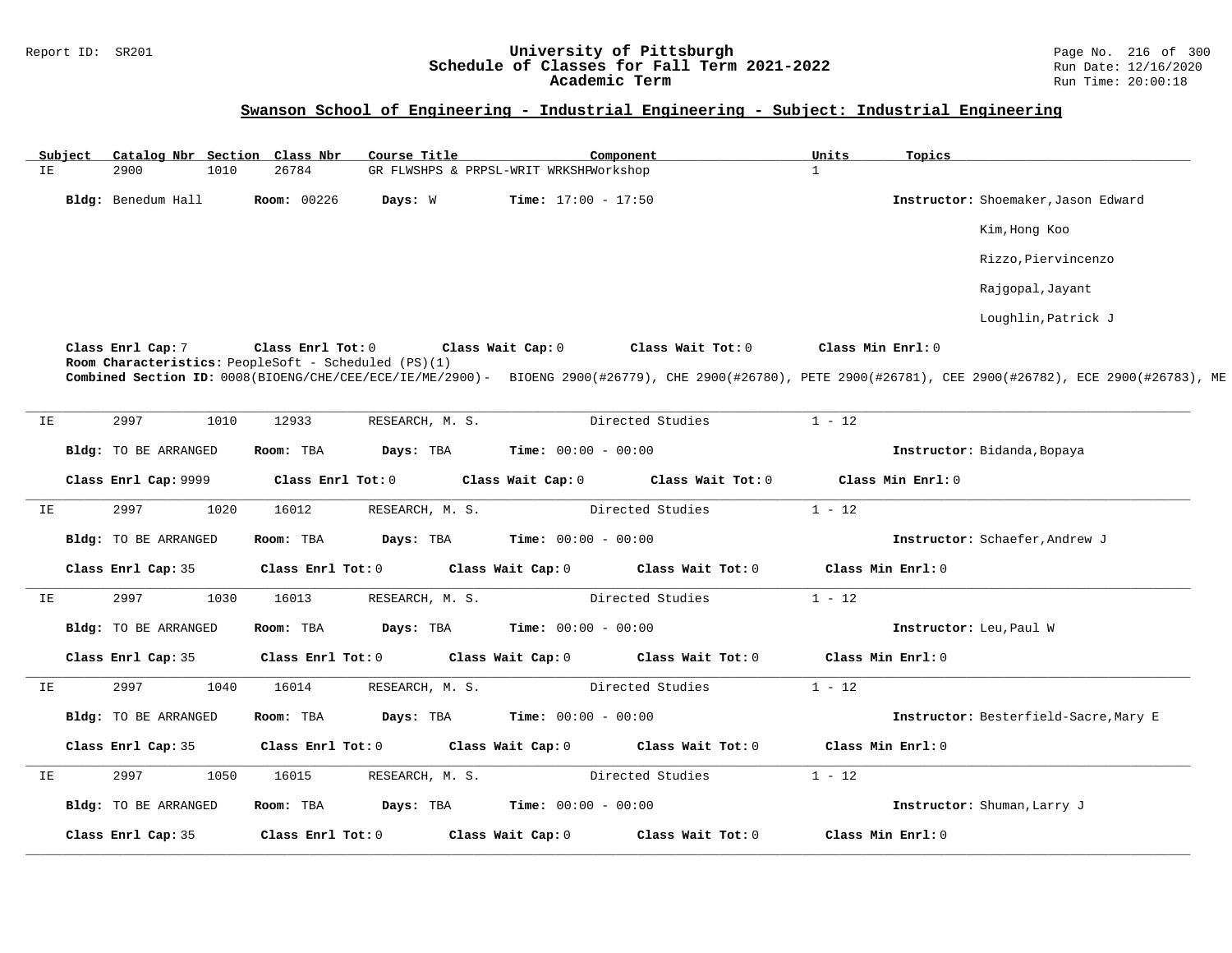### Report ID: SR201 **University of Pittsburgh** Page No. 217 of 300 **Schedule of Classes for Fall Term 2021-2022** Run Date: 12/16/2020 **Academic Term** Run Time: 20:00:18

|    |                                                                                                               | Subject Catalog Nbr Section Class Nbr |           | Course Title                                                   | Component                                                                                  | Units    | Topics                           |
|----|---------------------------------------------------------------------------------------------------------------|---------------------------------------|-----------|----------------------------------------------------------------|--------------------------------------------------------------------------------------------|----------|----------------------------------|
| IE |                                                                                                               | 2997<br>1060                          | 16016     | RESEARCH, M. S.                                                | Directed Studies                                                                           | $1 - 12$ |                                  |
|    |                                                                                                               | Bldg: TO BE ARRANGED                  |           | Room: TBA $Days: TBA$ Time: $00:00 - 00:00$                    |                                                                                            |          | Instructor: Norman, Bryan A      |
|    |                                                                                                               |                                       |           |                                                                | Class Enrl Cap: 35 Class Enrl Tot: 0 Class Wait Cap: 0 Class Wait Tot: 0 Class Min Enrl: 0 |          |                                  |
|    |                                                                                                               |                                       |           | IE 2997 1070 16017 RESEARCH, M. S. Directed Studies            |                                                                                            | $1 - 12$ |                                  |
|    |                                                                                                               | Bldg: TO BE ARRANGED                  |           | Room: TBA $Days: TBA$ Time: $00:00 - 00:00$                    |                                                                                            |          | Instructor: Prokopyev, Oleg      |
|    |                                                                                                               |                                       |           |                                                                | Class Enrl Cap: 35 Class Enrl Tot: 0 Class Wait Cap: 0 Class Wait Tot: 0 Class Min Enrl: 0 |          |                                  |
|    | IE OO STATE                                                                                                   |                                       |           |                                                                | 2997 1080 16018 RESEARCH, M. S. Directed Studies                                           | $1 - 12$ |                                  |
|    |                                                                                                               | Bldg: TO BE ARRANGED                  |           | Room: TBA $Days:$ TBA Time: $00:00 - 00:00$                    |                                                                                            |          | Instructor: Maillart, Lisa Marie |
|    |                                                                                                               |                                       |           |                                                                | Class Enrl Cap: 35 Class Enrl Tot: 0 Class Wait Cap: 0 Class Wait Tot: 0 Class Min Enrl: 0 |          |                                  |
|    |                                                                                                               |                                       |           |                                                                | IE 2997 1090 16019 RESEARCH, M. S. Directed Studies                                        | $1 - 12$ |                                  |
|    |                                                                                                               | Bldg: TO BE ARRANGED                  |           | Room: TBA $Days:$ TBA Time: $00:00 - 00:00$                    |                                                                                            |          | Instructor: Redfern, Mark S      |
|    |                                                                                                               |                                       |           |                                                                | Class Enrl Cap: 35 Class Enrl Tot: 0 Class Wait Cap: 0 Class Wait Tot: 0 Class Min Enrl: 0 |          |                                  |
|    | IE and the set of the set of the set of the set of the set of the set of the set of the set of the set of the | 2997 — 2007<br>1100                   |           | 16020 RESEARCH, M. S. Directed Studies                         |                                                                                            | $1 - 12$ |                                  |
|    |                                                                                                               | Bldg: TO BE ARRANGED                  |           | Room: TBA $Days:$ TBA $Time: 00:00 - 00:00$                    | Class Enrl Cap: 35 Class Enrl Tot: 0 Class Wait Cap: 0 Class Wait Tot: 0 Class Min Enrl: 0 |          | Instructor:                      |
|    | IE OO STATE                                                                                                   | 2997 — 2007                           | 1110      |                                                                | 16021 RESEARCH, M. S. Directed Studies                                                     | $1 - 12$ |                                  |
|    |                                                                                                               | Bldg: TO BE ARRANGED                  |           | Room: TBA $\rule{1em}{0.15mm}$ Days: TBA Time: $00:00 - 00:00$ |                                                                                            |          | Instructor: Rajgopal, Jayant     |
|    |                                                                                                               |                                       |           |                                                                | Class Enrl Cap: 35 Class Enrl Tot: 0 Class Wait Cap: 0 Class Wait Tot: 0 Class Min Enrl: 0 |          |                                  |
|    | IE and the set of the set of the set of the set of the set of the set of the set of the set of the set of the |                                       |           |                                                                | 2997 1120 16022 RESEARCH, M. S. Directed Studies                                           | $1 - 12$ |                                  |
|    |                                                                                                               | Bldg: TO BE ARRANGED                  | Room: TBA | $Days: TBA$ $Time: 00:00 - 00:00$                              | Class Enrl Cap: 35 Class Enrl Tot: 0 Class Wait Cap: 0 Class Wait Tot: 0 Class Min Enrl: 0 |          | Instructor:                      |
|    | IE OOSTERRIJ                                                                                                  |                                       |           |                                                                | 2997 1130 16023 RESEARCH, M. S. Directed Studies                                           | $1 - 12$ |                                  |
|    |                                                                                                               | Bldg: TO BE ARRANGED                  |           | Room: TBA $\rule{1em}{0.15mm}$ Days: TBA Time: $00:00 - 00:00$ |                                                                                            |          | Instructor: Staff                |
|    |                                                                                                               |                                       |           |                                                                | Class Enrl Cap: 35 Class Enrl Tot: 0 Class Wait Cap: 0 Class Wait Tot: 0 Class Min Enrl: 0 |          |                                  |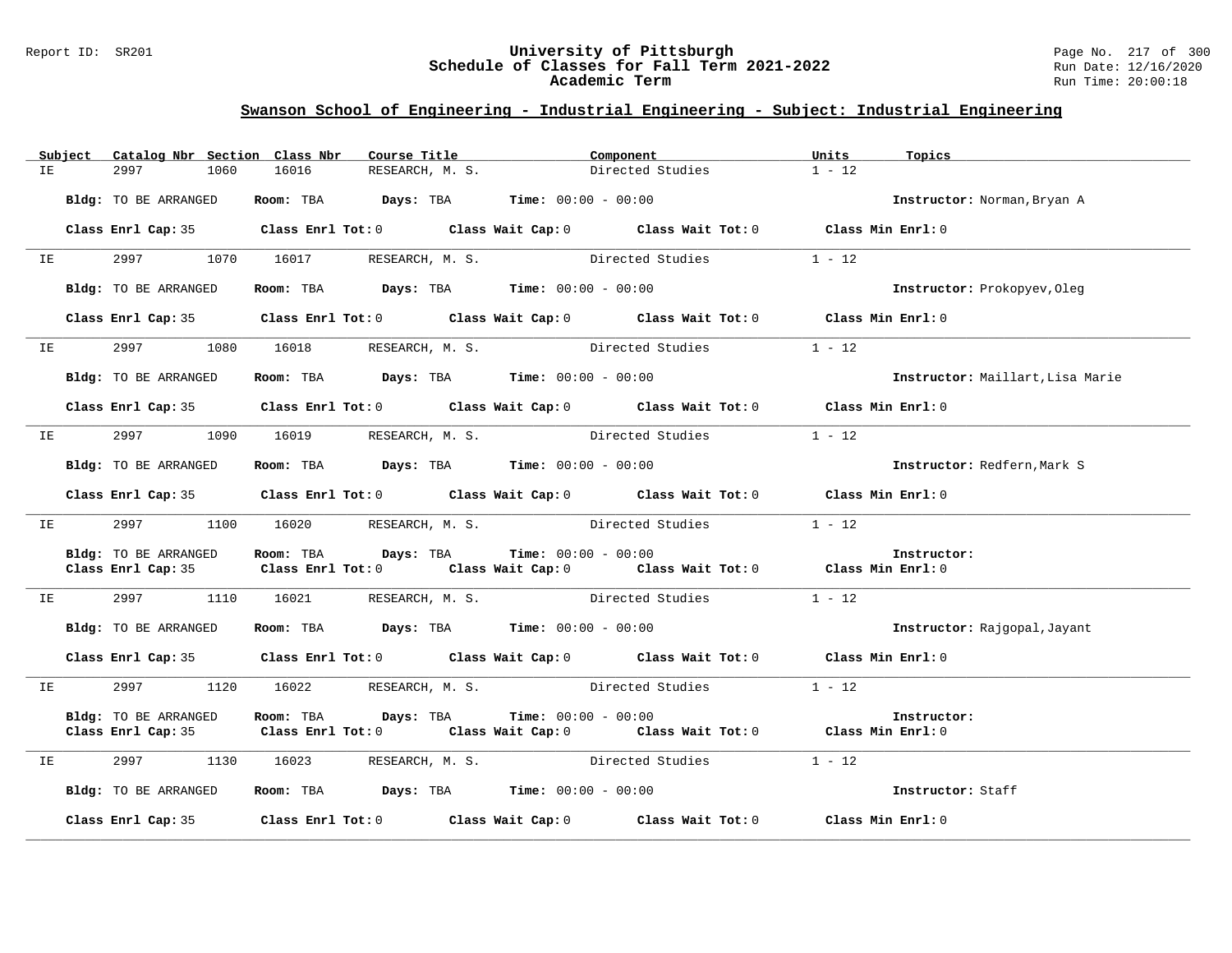### Report ID: SR201 **University of Pittsburgh** Page No. 218 of 300 **Schedule of Classes for Fall Term 2021-2022** Run Date: 12/16/2020 **Academic Term** Run Time: 20:00:18

|    | Subject | Catalog Nbr Section Class Nbr | Course Title                                                                               | Component       | Units<br>Topics                         |
|----|---------|-------------------------------|--------------------------------------------------------------------------------------------|-----------------|-----------------------------------------|
| IΕ |         | 1010<br>2998                  | 12782<br>GRADUATE PROJECTS/PRACTICUM Directed Studies                                      |                 | $1 - 12$                                |
|    |         | Bldg: TO BE ARRANGED          | $\texttt{Davis:}$ TBA $\texttt{Time:}$ 00:00 - 00:00<br>Room: TBA                          |                 | Instructor: Rajgopal, Jayant            |
|    |         | Class Enrl Cap: 9999          | Class Enrl Tot: 0 Class Wait Cap: 0 Class Wait Tot: 0                                      |                 | Class Min Enrl: 0                       |
| IE |         | 2998<br>1020                  | GRADUATE PROJECTS/PRACTICUM Directed Studies<br>16002                                      |                 | $1 - 12$                                |
|    |         | Bldg: TO BE ARRANGED          | Room: TBA<br><b>Days:</b> TBA <b>Time:</b> $00:00 - 00:00$                                 |                 | Instructor: Luangkesorn, Kiatikun Louis |
|    |         |                               |                                                                                            |                 | Bidanda, Bopaya                         |
|    |         |                               | Class Enrl Cap: 35 Class Enrl Tot: 0 Class Wait Cap: 0 Class Wait Tot: 0 Class Min Enrl: 0 |                 |                                         |
| IΕ |         | 2998<br>1030                  | 16003<br>GRADUATE PROJECTS/PRACTICUM Directed Studies                                      |                 | $1 - 12$                                |
|    |         | Bldg: TO BE ARRANGED          | Room: TBA $Days:$ TBA $Time: 00:00 - 00:00$                                                |                 | Instructor: Staff                       |
|    |         | Class Enrl Cap: 35            | Class Enrl Tot: 0 Class Wait Cap: 0 Class Wait Tot: 0                                      |                 | Class Min $Enr1:0$                      |
| IΕ |         | 2998<br>1040                  | 26082<br>GRADUATE PROJECTS/PRACTICUM Directed Studies                                      |                 | $1 - 12$                                |
|    |         | Bldg: TO BE ARRANGED          | Room: TBA $Days: TBA$ Time: $00:00 - 00:00$                                                |                 | Instructor: Haight, Joel M              |
|    |         | Class Enrl Cap: 35            | Class Enrl Tot: $0$ Class Wait Cap: $0$ Class Wait Tot: $0$ Class Min Enrl: $0$            |                 |                                         |
| IΕ |         | 2999<br>1010                  | 12783<br>M. S. THESIS                                                                      | Thesis Research | $1 - 12$                                |
|    |         | Bldg: TO BE ARRANGED          | Room: TBA $\rule{1em}{0.15mm}$ Days: TBA Time: $00:00 - 00:00$                             |                 | Instructor: Rajgopal, Jayant            |
|    |         | Class Enrl Cap: 35            | Class Enrl Tot: 0 Class Wait Cap: 0 Class Wait Tot: 0 Class Min Enrl: 0                    |                 |                                         |
| IE |         | 2999<br>1020                  | 16004<br>M. S. THESIS                                                                      | Thesis Research | $1 - 12$                                |
|    |         | Bldg: TO BE ARRANGED          | Room: TBA $\rule{1em}{0.15mm}$ Days: TBA Time: $00:00 - 00:00$                             |                 | Instructor: Luangkesorn, Kiatikun Louis |
|    |         | Class Enrl Cap: 35            | Class Enrl Tot: 0 Class Wait Cap: 0 Class Wait Tot: 0 Class Min Enrl: 0                    |                 |                                         |
| IE |         | 2999<br>1030                  | M. S. THESIS<br>16005                                                                      | Thesis Research | $1 - 12$                                |
|    |         | Bldg: TO BE ARRANGED          | Room: TBA $Days:$ TBA $Time: 00:00 - 00:00$                                                |                 | Instructor: Norman, Bryan A             |
|    |         | Class Enrl Cap: 35            | Class Enrl Tot: 0 Class Wait Cap: 0 Class Wait Tot: 0                                      |                 | Class Min Enrl: 0                       |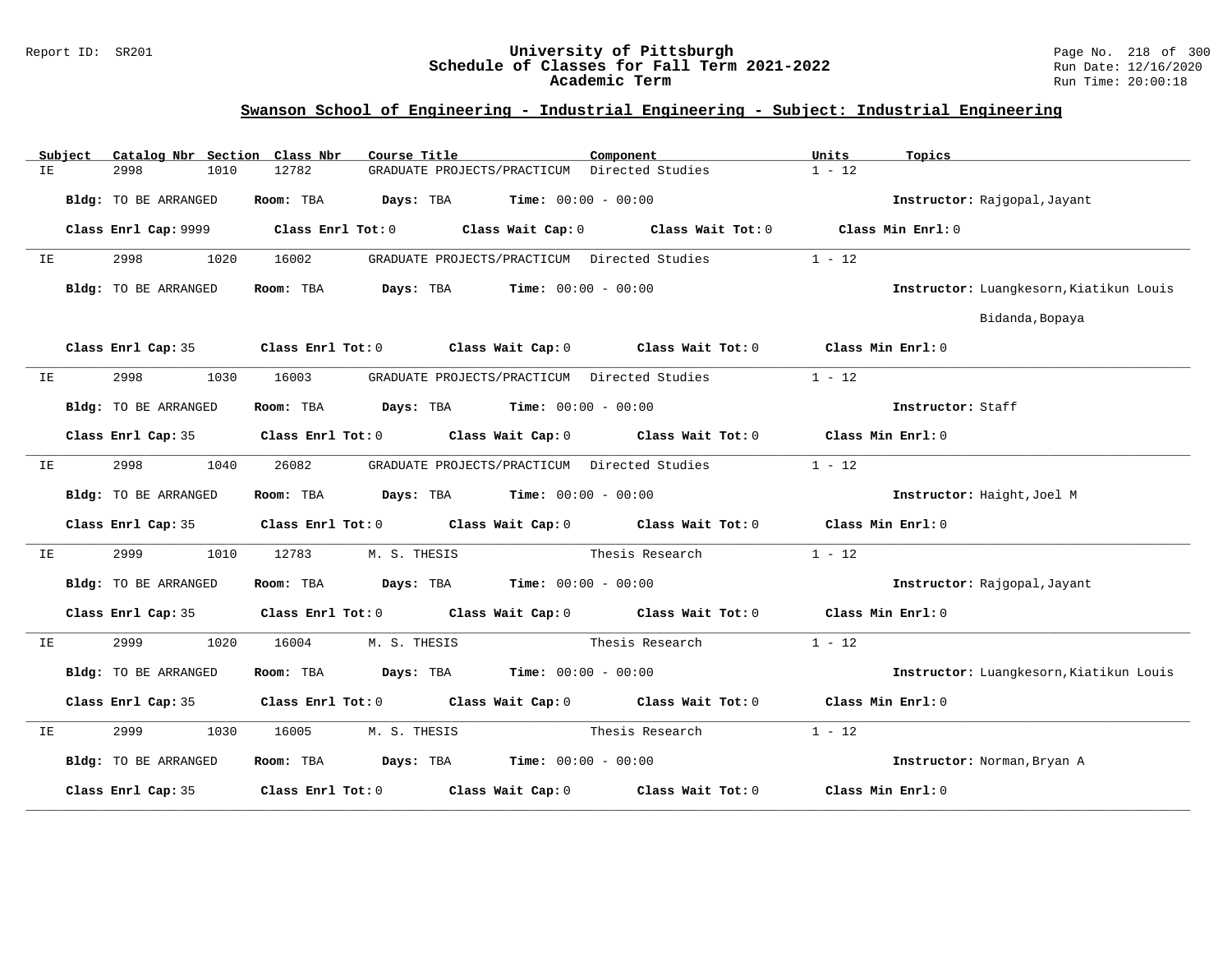### Report ID: SR201 **University of Pittsburgh** Page No. 219 of 300 **Schedule of Classes for Fall Term 2021-2022** Run Date: 12/16/2020 **Academic Term** Run Time: 20:00:18

| Catalog Nbr Section Class Nbr<br>Subject | Course Title                                                                          | Component                                                                       | Units<br>Topics                  |
|------------------------------------------|---------------------------------------------------------------------------------------|---------------------------------------------------------------------------------|----------------------------------|
| 2999<br>1040<br>IE                       | 16257<br>M. S. THESIS                                                                 | Thesis Research                                                                 | $1 - 12$                         |
| <b>Bldg:</b> TO BE ARRANGED              | <b>Days:</b> TBA <b>Time:</b> $00:00 - 00:00$<br>Room: TBA                            |                                                                                 | Instructor: Haight, Joel M       |
| Class Enrl Cap: 35                       |                                                                                       | Class Enrl Tot: $0$ Class Wait Cap: $0$ Class Wait Tot: $0$                     | Class Min Enrl: 0                |
| 3051<br>1095<br>IE                       | 28735                                                                                 | COMPUTATIONAL OPTIMIZATION Lecture                                              | 3                                |
| Bldg: Benedum Hall                       | <b>Room:</b> $00G31$ <b>Days:</b> MW <b>Time:</b> $16:30 - 17:45$                     |                                                                                 | Instructor: Zeng, Bo             |
| Class Enrl Cap: 15                       | Room Characteristics: PeopleSoft - Scheduled (PS)(1)                                  | Class Enrl Tot: $0$ Class Wait Cap: $0$ Class Wait Tot: $0$                     | Class Min Enrl: 0                |
| 3095<br>1060<br>IΕ                       | 12784<br>GRADUATE SEMINAR                                                             | Seminar                                                                         | $\mathbf{1}$                     |
|                                          | Bldg: Benedum Hall <b>Room:</b> 00G31 <b>Days:</b> Th <b>Time:</b> 15:30 - 16:30      |                                                                                 | Instructor: Rajgopal, Jayant     |
| Class Enrl Cap: 74                       | Room Characteristics: PeopleSoft - Scheduled (PS)(1)                                  | Class Enrl Tot: 0 Class Wait Cap: 0 Class Wait Tot: 0                           | Class Min Enrl: 0                |
| 3097<br>1095<br>IE                       | 24686                                                                                 | ALGORITHMS FOR ENGINEERS Lecture                                                | $\overline{3}$                   |
| Bldg: TO BE ARRANGED                     | Room: TBA $Days:$ TBA $Time: 00:00 - 00:00$                                           |                                                                                 | Instructor: Staff                |
| Class Enrl Cap:20                        |                                                                                       | Class Enrl Tot: $0$ Class Wait Cap: $0$ Class Wait Tot: $0$ Class Min Enrl: $0$ |                                  |
| 3997<br>1010<br>IE                       | 12785<br>RESEARCH, PH.D.                                                              | Directed Studies                                                                | $1 - 12$                         |
| Bldg: TO BE ARRANGED                     | Room: TBA $\rule{1em}{0.15mm}$ Days: TBA Time: $00:00 - 00:00$                        |                                                                                 | Instructor: Bidanda, Bopaya      |
| Class Enrl Cap:35                        |                                                                                       | Class Enrl Tot: $0$ Class Wait Cap: $0$ Class Wait Tot: $0$ Class Min Enrl: $0$ |                                  |
| 3997 399<br>1020<br>IE                   | 16024<br>RESEARCH, PH.D.                                                              | Directed Studies                                                                | $1 - 12$                         |
| Bldg: TO BE ARRANGED                     | Room: TBA $\rule{1em}{0.15mm}$ Days: TBA $\rule{1.5mm}{0.15mm}$ Time: $00:00 - 00:00$ |                                                                                 | Instructor: Bedewy, Mostafa M    |
| Class Enrl Cap: 35                       |                                                                                       | Class Enrl Tot: 0 Class Wait Cap: 0 Class Wait Tot: 0 Class Min Enrl: 0         |                                  |
| 3997<br>1030<br>IE                       | 16025<br>RESEARCH, PH.D.                                                              | Directed Studies                                                                | $1 - 12$                         |
| Bldg: TO BE ARRANGED                     | Room: TBA $Days: TBA$ Time: $00:00 - 00:00$                                           |                                                                                 | Instructor: Kharoufeh, Jeffrey P |
| Class Enrl Cap: 35                       | Class Enrl Tot: 0 Class Wait Cap: 0                                                   | Class Wait Tot: 0                                                               | Class Min Enrl: 0                |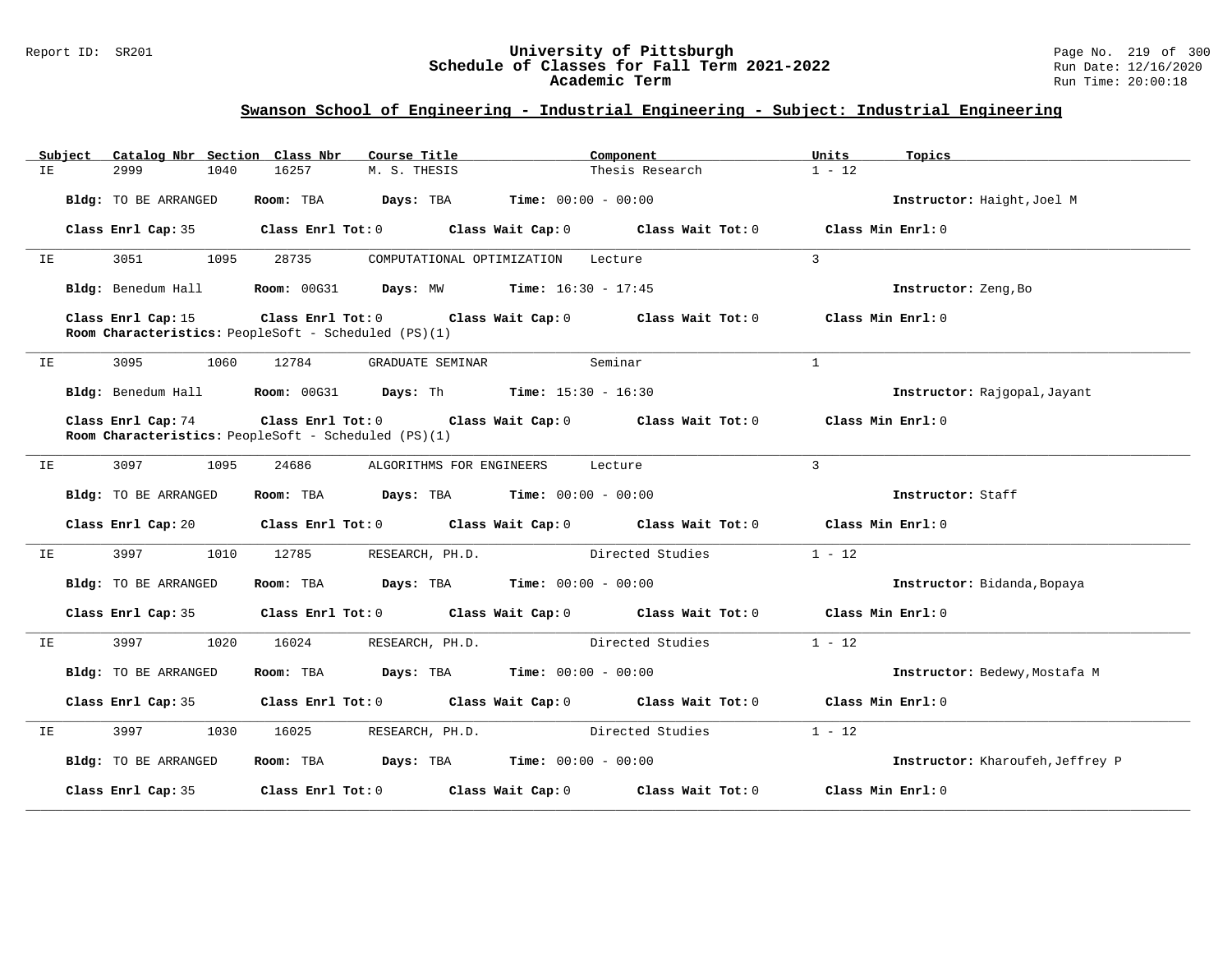### Report ID: SR201 **University of Pittsburgh** Page No. 220 of 300 **Schedule of Classes for Fall Term 2021-2022** Run Date: 12/16/2020 **Academic Term** Run Time: 20:00:18

|    | Subject        | Catalog Nbr Section Class Nbr |                                    | Course Title                                                                              | Component                                                                                  | Units<br>Topics   |                                       |
|----|----------------|-------------------------------|------------------------------------|-------------------------------------------------------------------------------------------|--------------------------------------------------------------------------------------------|-------------------|---------------------------------------|
| IE |                | 3997<br>1040                  | 16026                              | RESEARCH, PH.D.                                                                           | Directed Studies                                                                           | $1 - 12$          |                                       |
|    |                | Bldg: TO BE ARRANGED          |                                    | Room: TBA $Days:$ TBA $Time: 00:00 - 00:00$                                               |                                                                                            |                   | Instructor: Besterfield-Sacre, Mary E |
|    |                | Class Enrl Cap: 35            |                                    |                                                                                           | Class Enrl Tot: 0 Class Wait Cap: 0 Class Wait Tot: 0 Class Min Enrl: 0                    |                   |                                       |
|    | IE OO STERN TE | 3997 399                      | 1050 16027 RESEARCH, PH.D.         |                                                                                           | Directed Studies                                                                           | $1 - 12$          |                                       |
|    |                | Bldg: TO BE ARRANGED          |                                    | Room: TBA $Days:$ TBA $Time: 00:00 - 00:00$                                               |                                                                                            |                   | Instructor: Shuman, Larry J           |
|    |                |                               |                                    |                                                                                           | Class Enrl Cap: 35 Class Enrl Tot: 0 Class Wait Cap: 0 Class Wait Tot: 0 Class Min Enrl: 0 |                   |                                       |
|    | IE OO STATE    |                               | 1060 16028 RESEARCH, PH.D.         |                                                                                           | Directed Studies                                                                           | $1 - 12$          |                                       |
|    |                | Bldg: TO BE ARRANGED          |                                    | Room: TBA $\rule{1em}{0.15mm}$ Days: TBA $\rule{1.15mm}]{0.15mm}$ Time: $00:00 - 00:00$   |                                                                                            |                   | Instructor: Gomez Escobar, Andres     |
|    |                |                               |                                    |                                                                                           | Class Enrl Cap: 35 Class Enrl Tot: 0 Class Wait Cap: 0 Class Wait Tot: 0 Class Min Enrl: 0 |                   |                                       |
| IE |                | 3997 — 100                    | 1070   16029   RESEARCH, PH.D.     |                                                                                           | Directed Studies                                                                           | $1 - 12$          |                                       |
|    |                | Bldg: TO BE ARRANGED          |                                    | Room: TBA $Days:$ TBA $Time: 00:00 - 00:00$                                               |                                                                                            |                   | Instructor: Prokopyev, Oleg           |
|    |                |                               |                                    |                                                                                           | Class Enrl Cap: 35 Class Enrl Tot: 0 Class Wait Cap: 0 Class Wait Tot: 0 Class Min Enrl: 0 |                   |                                       |
|    |                |                               | IE 3997 1080 16030 RESEARCH, PH.D. |                                                                                           | Directed Studies                                                                           | $1 - 12$          |                                       |
|    |                | Bldg: TO BE ARRANGED          |                                    | Room: TBA $Days:$ TBA $Time: 00:00 - 00:00$                                               |                                                                                            |                   | Instructor: Maillart, Lisa Marie      |
|    |                |                               |                                    |                                                                                           | Class Enrl Cap: 35 Class Enrl Tot: 0 Class Wait Cap: 0 Class Wait Tot: 0 Class Min Enrl: 0 |                   |                                       |
| IE |                | 3997<br>1090                  |                                    |                                                                                           | 16031 RESEARCH, PH.D. Directed Studies                                                     | $1 - 12$          |                                       |
|    |                | Bldg: TO BE ARRANGED          |                                    | Room: TBA $Days:$ TBA $Time: 00:00 - 00:00$                                               |                                                                                            |                   | Instructor: Leu, Paul W               |
|    |                |                               |                                    |                                                                                           | Class Enrl Cap: 35 Class Enrl Tot: 0 Class Wait Cap: 0 Class Wait Tot: 0 Class Min Enrl: 0 |                   |                                       |
| IE |                |                               |                                    |                                                                                           | 3997 1100 16032 RESEARCH, PH.D. Directed Studies 1 - 12                                    |                   |                                       |
|    |                | Bldg: TO BE ARRANGED          |                                    | Room: TBA $Days:$ TBA $Time: 00:00 - 00:00$                                               |                                                                                            |                   | Instructor: Chun, Young Jae           |
|    |                |                               |                                    |                                                                                           | Class Enrl Cap: 35 Class Enrl Tot: 0 Class Wait Cap: 0 Class Wait Tot: 0 Class Min Enrl: 0 |                   |                                       |
| IE |                | 3997<br>1110                  |                                    |                                                                                           | 16033 RESEARCH, PH.D. Directed Studies                                                     | $1 - 12$          |                                       |
|    |                | Bldg: TO BE ARRANGED          |                                    | Room: TBA $\rule{1em}{0.15mm}$ Days: TBA $\rule{1.15mm}]{0.15mm}$ Time: $0.0100 - 0.0100$ |                                                                                            |                   | Instructor: Rajgopal, Jayant          |
|    |                | Class Enrl Cap: 35            |                                    |                                                                                           | Class Enrl Tot: $0$ Class Wait Cap: $0$ Class Wait Tot: $0$                                | Class Min Enrl: 0 |                                       |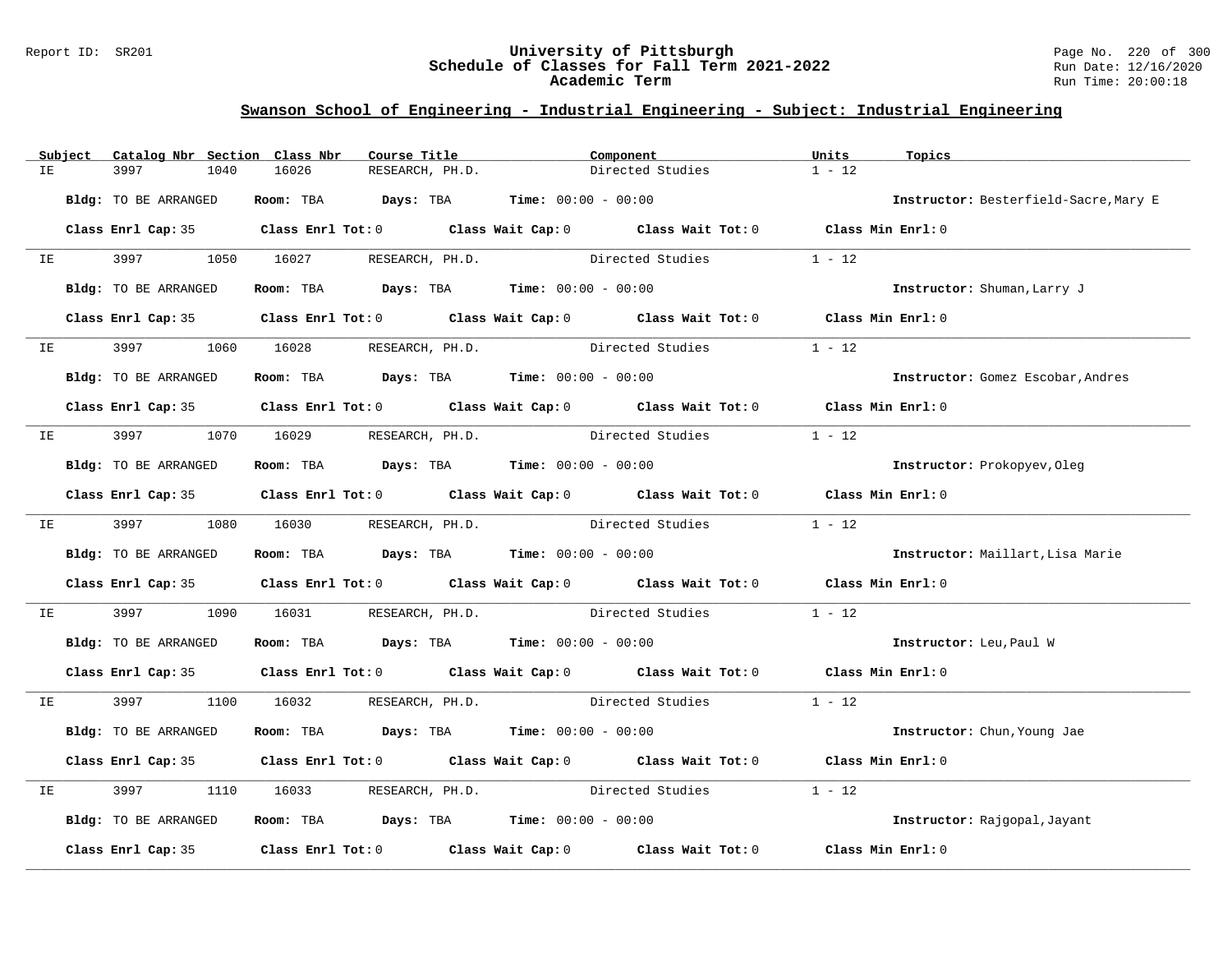| IE | 3997<br>1120         | 16034                                                                                               | RESEARCH, PH.D. Directed Studies | $1 - 12$                                    |
|----|----------------------|-----------------------------------------------------------------------------------------------------|----------------------------------|---------------------------------------------|
|    | Bldg: TO BE ARRANGED | Room: TBA $Days:$ TBA $Time: 00:00 - 00:00$                                                         |                                  | Instructor: Jiang, Daniel Ruoling           |
|    |                      | Class Enrl Cap: 35 Class Enrl Tot: 0 Class Wait Cap: 0 Class Wait Tot: 0 Class Min Enrl: 0          |                                  |                                             |
|    |                      | IE 3997 1130 16035 RESEARCH, PH.D. Directed Studies 1 - 12                                          |                                  |                                             |
|    | Bldg: TO BE ARRANGED | Room: TBA $Days: TBA$ Time: $00:00 - 00:00$                                                         |                                  | Instructor: Bedewy, Mostafa M               |
|    |                      | Class Enrl Cap: 35 Class Enrl Tot: 0 Class Wait Cap: 0 Class Wait Tot: 0 Class Min Enrl: 0          |                                  |                                             |
|    |                      | IE 3997 1140 16157 RESEARCH, PH.D. Directed Studies 1 - 12                                          |                                  |                                             |
|    |                      | Bldg: TO BE ARRANGED Room: TBA Days: TBA Time: 00:00 - 00:00                                        |                                  | Instructor: Meenakshisundaram, Ravi Shankar |
|    |                      | Class Enrl Cap: 35 Class Enrl Tot: 0 Class Wait Cap: 0 Class Wait Tot: 0 Class Min Enrl: 0          |                                  |                                             |
|    |                      | IE 3997 1150 26030 RESEARCH, PH.D. Directed Studies 1 - 12                                          |                                  |                                             |
|    | Bldg: TO BE ARRANGED | <b>Room:</b> TBA $\rule{1em}{0.15mm}$ <b>Days:</b> TBA <b>Time:</b> $00:00 - 00:00$                 |                                  | Instructor: Bidkhori, Hoda                  |
|    |                      | Class Enrl Cap: 35 Class Enrl Tot: 0 Class Wait Cap: 0 Class Wait Tot: 0 Class Min Enrl: 0          |                                  |                                             |
|    |                      | IE 3997 1155 26103 RESEARCH, PH.D. Directed Studies 1 - 12                                          |                                  |                                             |
|    |                      | Bldg: TO BE ARRANGED Room: TBA Days: TBA Time: 00:00 - 00:00                                        |                                  | Instructor: Zeng, Bo                        |
|    |                      | Class Enrl Cap: 35 Class Enrl Tot: 0 Class Wait Cap: 0 Class Wait Tot: 0 Class Min Enrl: 0          |                                  |                                             |
|    |                      | IE 3998 1010 12786 PH.D. INDEPENDENT STUDY Independent Study                                        |                                  | $2 - 12$                                    |
|    |                      | Bldg: TO BE ARRANGED Room: TBA Days: TBA Time: 00:00 - 00:00                                        |                                  | Instructor: Prokopyev, Oleg                 |
|    |                      | Class Enrl Cap: 35 $\qquad$ Class Enrl Tot: 0 $\qquad$ Class Wait Cap: 0 $\qquad$ Class Wait Tot: 0 |                                  | Class Min Enrl: 0                           |
|    | IE 3998              | 1020 16006 PH.D. INDEPENDENT STUDY Independent Study                                                |                                  | $2 - 12$                                    |
|    |                      | Bldg: TO BE ARRANGED Room: TBA Days: TBA Time: 00:00 - 00:00                                        |                                  | Instructor: Rajgopal, Jayant                |
|    |                      | Class Enrl Cap: 35 Class Enrl Tot: 0 Class Wait Cap: 0 Class Wait Tot: 0 Class Min Enrl: 0          |                                  |                                             |
|    |                      | IE 3998 1030 16007 PH.D. INDEPENDENT STUDY Independent Study 2 - 12                                 |                                  |                                             |
|    |                      | Bldg: TO BE ARRANGED Room: TBA Days: TBA Time: 00:00 - 00:00                                        |                                  | Instructor: Chun, Young Jae                 |
|    |                      | Class Enrl Cap: 35 Class Enrl Tot: 0 Class Wait Cap: 0 Class Wait Tot: 0 Class Min Enrl: 0          |                                  |                                             |
|    |                      | IE 3998 1040 16008 PH.D. INDEPENDENT STUDY Independent Study 2 - 12                                 |                                  |                                             |
|    |                      | <b>Bldg:</b> TO BE ARRANGED <b>Room:</b> TBA <b>Days:</b> TBA <b>Time:</b> $00:00 - 00:00$          |                                  | Instructor: Zeng, Bo                        |
|    |                      | Class Enrl Cap: 35 Class Enrl Tot: 0 Class Wait Cap: 0 Class Wait Tot: 0                            |                                  | Class Min Enrl: 0                           |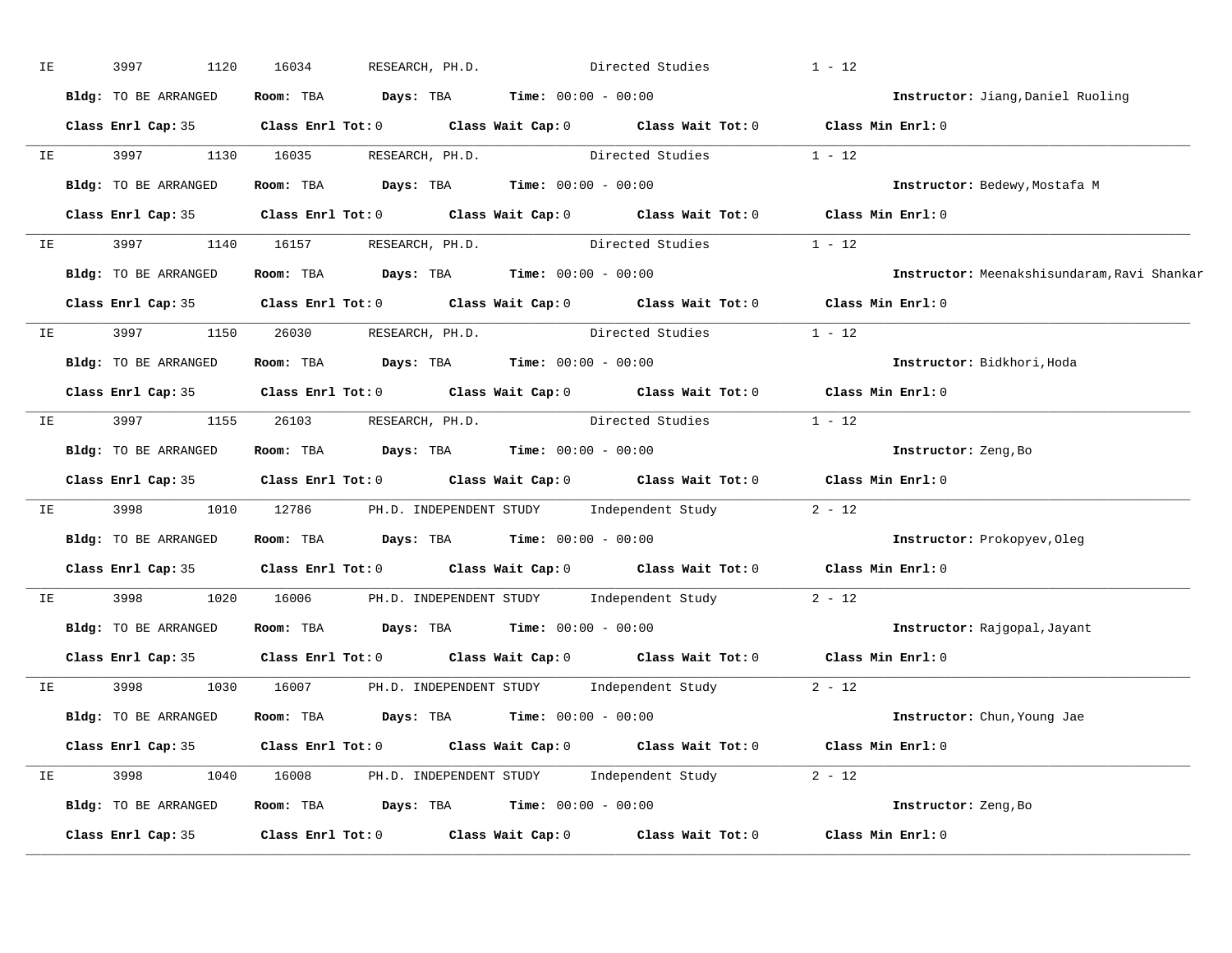### Report ID: SR201 **University of Pittsburgh** Page No. 222 of 300 **Schedule of Classes for Fall Term 2021-2022** Run Date: 12/16/2020 **Academic Term** Run Time: 20:00:18

| Subject | Catalog Nbr Section  | Class Nbr<br>Course Title                                                | Component                                             | Units<br>Topics                             |
|---------|----------------------|--------------------------------------------------------------------------|-------------------------------------------------------|---------------------------------------------|
| IE      | 3998<br>1050         | 16009<br>PH.D. INDEPENDENT STUDY                                         | Independent Study                                     | $2 - 12$                                    |
|         | Bldg: TO BE ARRANGED | Room: TBA<br>Days: TBA                                                   | <b>Time:</b> $00:00 - 00:00$                          | Instructor: Maillart, Lisa Marie            |
|         | Class Enrl Cap: 35   | Class Enrl Tot: 0 Class Wait Cap: 0                                      | Class Wait Tot: 0                                     | Class Min Enrl: 0                           |
| IE      | 3998<br>1060         | 16010<br>PH.D. INDEPENDENT STUDY                                         | Independent Study                                     | $2 - 12$                                    |
|         | Bldg: TO BE ARRANGED | $\texttt{Davis:}$ TBA $\texttt{Time:}$ 00:00 - 00:00<br>Room: TBA        |                                                       | Instructor: Meenakshisundaram, Ravi Shankar |
|         | Class Enrl Cap: 35   | Class Enrl Tot: 0 Class Wait Cap: 0                                      | Class Wait Tot: 0                                     | Class Min Enrl: 0                           |
| IE      | 3998<br>1070         | PH.D. INDEPENDENT STUDY<br>16011                                         | Independent Study                                     | $2 - 12$                                    |
|         | Bldg: TO BE ARRANGED | Room: TBA                                                                | <b>Days:</b> TBA <b>Time:</b> $00:00 - 00:00$         | Instructor: Kharoufeh, Jeffrey P            |
|         | Class Enrl Cap: 35   | Class Enrl Tot: 0 Class Wait Cap: 0                                      | Class Wait Tot: 0                                     | Class Min Enrl: 0                           |
| IE      | 3998<br>1080         | 26022<br>PH.D. INDEPENDENT STUDY                                         | Independent Study                                     | $2 - 12$                                    |
|         | Bldg: TO BE ARRANGED | Room: TBA                                                                | <b>Days:</b> TBA <b>Time:</b> $00:00 - 00:00$         | Instructor: Bedewy, Mostafa M               |
|         | Class Enrl Cap: 35   |                                                                          | Class Enrl Tot: 0 Class Wait Cap: 0 Class Wait Tot: 0 | Class Min Enrl: 0                           |
| IE      | 3998<br>1090         | 26031<br>PH.D. INDEPENDENT STUDY                                         | Independent Study                                     | $2 - 12$                                    |
|         | Bldg: TO BE ARRANGED | <b>Days:</b> TBA <b>Time:</b> $00:00 - 00:00$<br>Room: TBA               |                                                       | Instructor: Bidkhori, Hoda                  |
|         | Class Enrl Cap: 35   | Room Characteristics: Media - Data Projector/Monitor(1)                  | Class Enrl Tot: 0 Class Wait Cap: 0 Class Wait Tot: 0 | Class Min Enrl: 0                           |
| IE      | 3999<br>1010         | 12787<br>PH.D. DISSERTATION                                              | Thesis Research                                       | $1 - 12$                                    |
|         | Bldg: TO BE ARRANGED | Room: TBA                                                                | <b>Days:</b> TBA <b>Time:</b> $00:00 - 00:00$         | Instructor: Rajgopal, Jayant                |
|         |                      | Class Enrl Cap: 35 Class Enrl Tot: 0 Class Wait Cap: 0 Class Wait Tot: 0 |                                                       | Class Min Enrl: 0                           |
| IE      | 3999<br>1020         | 16036<br>PH.D. DISSERTATION                                              | Thesis Research                                       | $1 - 12$                                    |
|         | Bldg: TO BE ARRANGED | $Days: TBA$ Time: $00:00 - 00:00$<br>Room: TBA                           |                                                       | Instructor: Zeng, Bo                        |
|         | Class Enrl Cap: 35   | Class Enrl Tot: 0 Class Wait Cap: 0                                      | Class Wait Tot: 0                                     | Class Min Enrl: 0                           |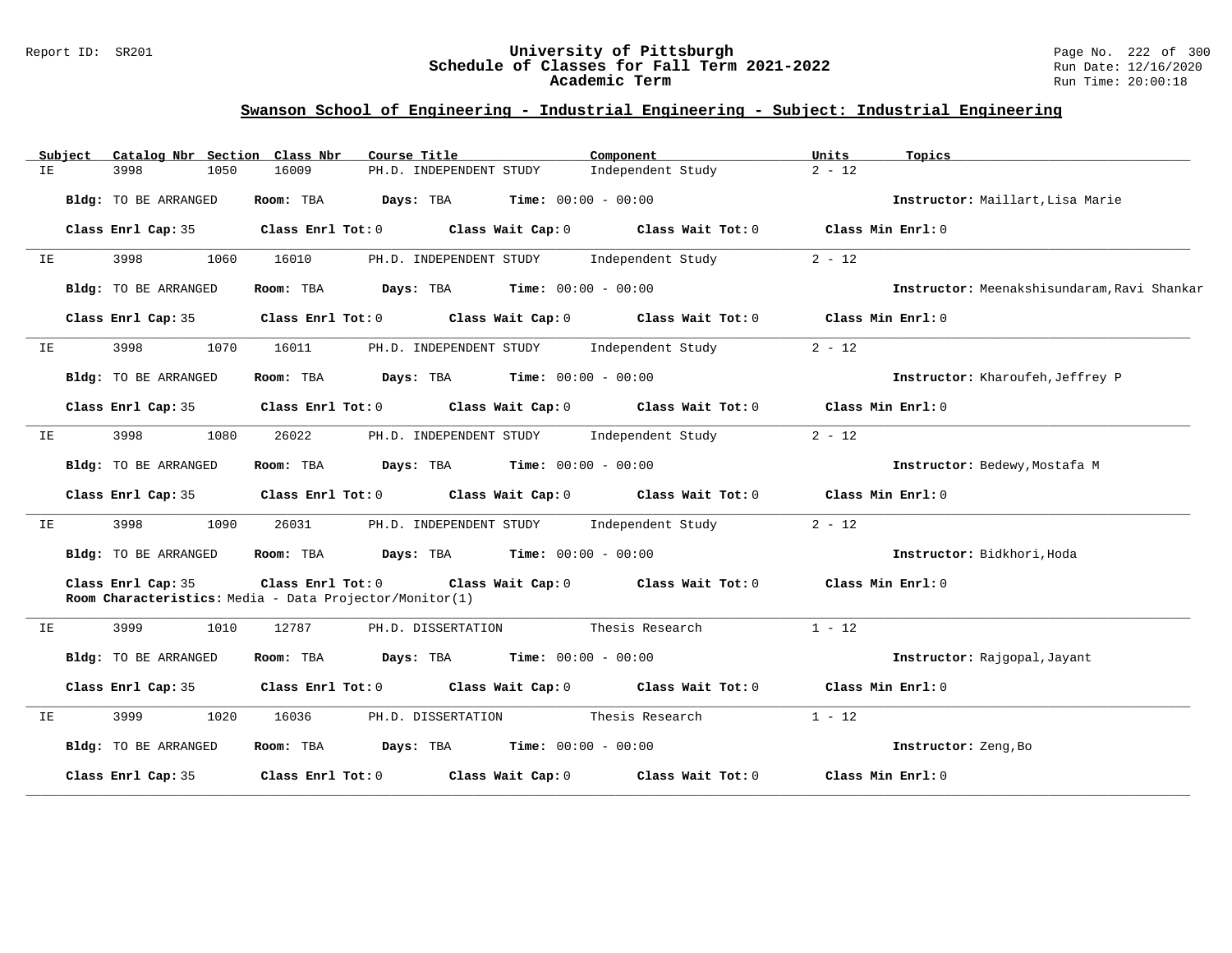### Report ID: SR201 **University of Pittsburgh** Page No. 223 of 300 **Schedule of Classes for Fall Term 2021-2022** Run Date: 12/16/2020 **Academic Term** Run Time: 20:00:18

|    | Subject | Catalog Nbr Section Class Nbr |           | Course Title                                                                                        | Component       | Units<br>Topics                             |
|----|---------|-------------------------------|-----------|-----------------------------------------------------------------------------------------------------|-----------------|---------------------------------------------|
| IΕ |         | 3999<br>1030                  | 16037     | PH.D. DISSERTATION                                                                                  | Thesis Research | $1 - 12$                                    |
|    |         | Bldg: TO BE ARRANGED          |           | Room: TBA $Days: TBA$ Time: $00:00 - 00:00$                                                         |                 | Instructor: Bidanda, Bopaya                 |
|    |         |                               |           | Class Enrl Cap: 35 Class Enrl Tot: 0 Class Wait Cap: 0 Class Wait Tot: 0 Class Min Enrl: 0          |                 |                                             |
| IE |         | 3999 1999<br>1040             | 16038     | PH.D. DISSERTATION                                                                                  | Thesis Research | $1 - 12$                                    |
|    |         | Bldg: TO BE ARRANGED          |           | Room: TBA $Days:$ TBA $Time: 00:00 - 00:00$                                                         |                 | Instructor: Kharoufeh, Jeffrey P            |
|    |         |                               |           | Class Enrl Cap: 35 $\qquad$ Class Enrl Tot: 0 $\qquad$ Class Wait Cap: 0 $\qquad$ Class Wait Tot: 0 |                 | Class Min Enrl: 0                           |
| IE |         | 3999<br>1050                  | 16039     | PH.D. DISSERTATION                                                                                  | Thesis Research | $1 - 12$                                    |
|    |         | Bldg: TO BE ARRANGED          |           | Room: TBA $Days: TBA$ Time: $00:00 - 00:00$                                                         |                 | Instructor: Meenakshisundaram, Ravi Shankar |
|    |         |                               |           | Class Enrl Cap: 35 Class Enrl Tot: 0 Class Wait Cap: 0 Class Wait Tot: 0 Class Min Enrl: 0          |                 |                                             |
| IE |         | 3999 1060 16040               |           | PH.D. DISSERTATION Thesis Research                                                                  |                 | $1 - 12$                                    |
|    |         | Bldg: TO BE ARRANGED          |           | Room: TBA $Days:$ TBA $Time: 00:00 - 00:00$                                                         |                 | Instructor: Besterfield-Sacre, Mary E       |
|    |         |                               |           | Class Enrl Cap: 35 Class Enrl Tot: 0 Class Wait Cap: 0 Class Wait Tot: 0 Class Min Enrl: 0          |                 |                                             |
|    | IE      | 3999<br>1070                  |           | 16041 PH.D. DISSERTATION Thesis Research                                                            |                 | $1 - 12$                                    |
|    |         | Bldg: TO BE ARRANGED          |           | Room: TBA $Days:$ TBA $Time: 00:00 - 00:00$                                                         |                 | Instructor: Norman, Bryan A                 |
|    |         |                               |           | Class Enrl Cap: 35 Class Enrl Tot: 0 Class Wait Cap: 0 Class Wait Tot: 0 Class Min Enrl: 0          |                 |                                             |
| IE |         | 3999<br>1080                  | 16042     | PH.D. DISSERTATION Thesis Research                                                                  |                 | $1 - 12$                                    |
|    |         | Bldg: TO BE ARRANGED          |           | Room: TBA $Days:$ TBA $Time: 00:00 - 00:00$                                                         |                 | Instructor: Maillart, Lisa Marie            |
|    |         |                               |           | Class Enrl Cap: 35 Class Enrl Tot: 0 Class Wait Cap: 0 Class Wait Tot: 0 Class Min Enrl: 0          |                 |                                             |
| IE |         | 3999 700<br>1090              | 16043     | PH.D. DISSERTATION Thesis Research                                                                  |                 | $1 - 12$                                    |
|    |         | Bldg: TO BE ARRANGED          | Room: TBA | $\texttt{Davis:}$ TBA $\texttt{Time:}$ 00:00 - 00:00                                                |                 | Instructor: Leu, Paul W                     |
|    |         |                               |           | Class Enrl Cap: 35 Class Enrl Tot: 0 Class Wait Cap: 0 Class Wait Tot: 0                            |                 | Class Min Enrl: 0                           |
| IΕ |         | 3999<br>1100                  | 16044     | PH.D. DISSERTATION                                                                                  | Thesis Research | $1 - 12$                                    |
|    |         | Bldg: TO BE ARRANGED          |           | Room: TBA $Days: TBA$ Time: $00:00 - 00:00$                                                         |                 | Instructor: Prokopyev, Oleg                 |
|    |         |                               |           | Class Enrl Cap: 35 $\qquad$ Class Enrl Tot: 0 $\qquad$ Class Wait Cap: 0 $\qquad$ Class Wait Tot: 0 |                 | Class Min Enrl: 0                           |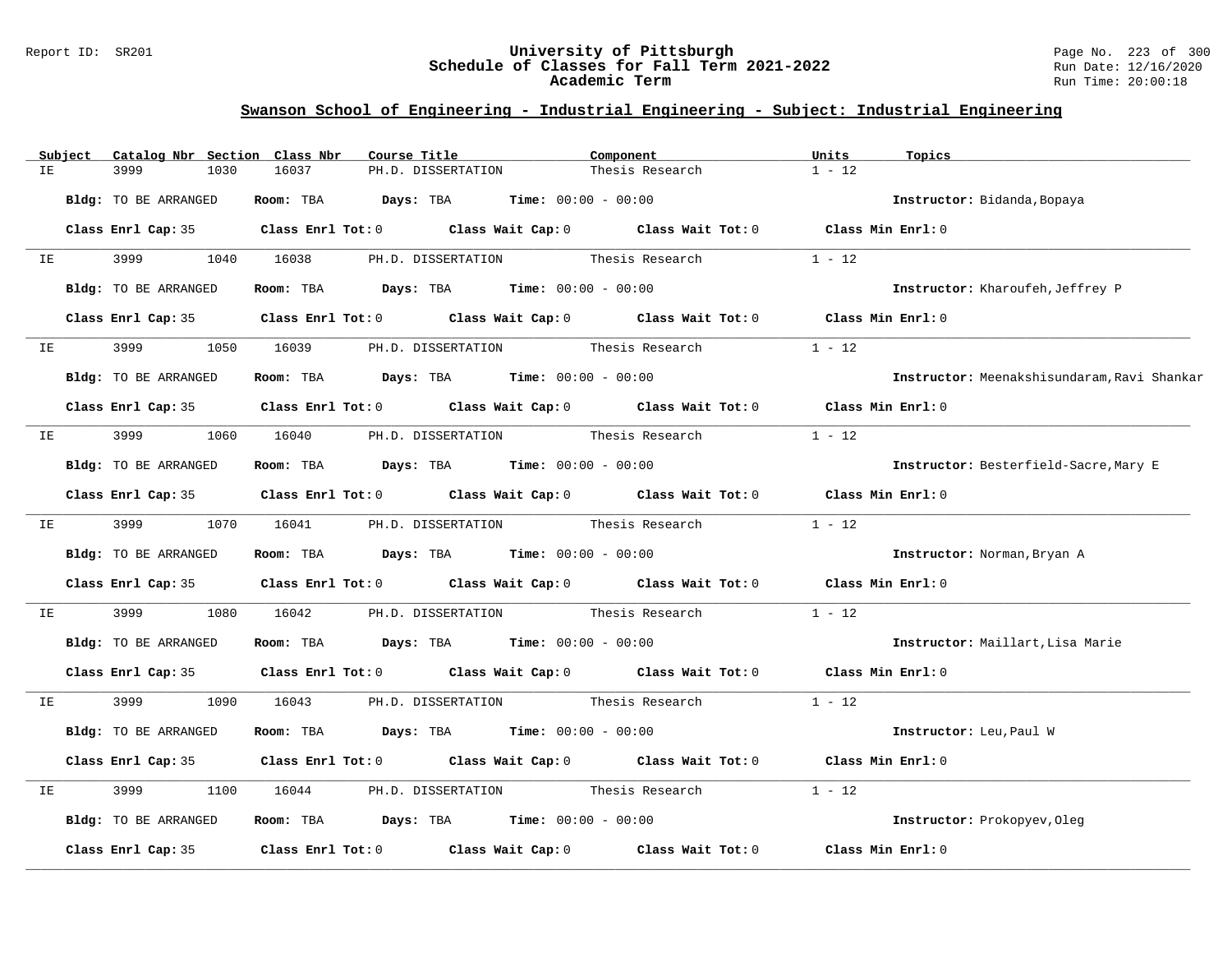| IE. | 1110<br>3999                | 16045             | PH.D. DISSERTATION | Thesis Research              | $1 - 12$                         |  |
|-----|-----------------------------|-------------------|--------------------|------------------------------|----------------------------------|--|
|     | <b>Bldg:</b> TO BE ARRANGED | Room: TBA         | Days: TBA          | <b>Time:</b> $00:00 - 00:00$ | Instructor: Chun, Young Jae      |  |
|     | Class Enrl Cap: 35          | Class Enrl Tot: 0 | Class Wait Cap: 0  | Class Wait Tot: 0            | Class Min Enrl: 0                |  |
| IΕ  | 1120<br>3999                | 16046             | PH.D. DISSERTATION | Thesis Research              | $1 - 12$                         |  |
|     | <b>Bldg:</b> TO BE ARRANGED | Room: TBA         | Days: TBA          | <b>Time:</b> $00:00 - 00:00$ | Instructor: Staff                |  |
|     | Class Enrl Cap: 35          | Class Enrl Tot: 0 | Class Wait Cap: 0  | Class Wait Tot: 0            | Class Min $Enrl: 0$              |  |
| IΕ  | 1130<br>3999                | 16047             | PH.D. DISSERTATION | Thesis Research              | $1 - 12$                         |  |
|     | <b>Bldg:</b> TO BE ARRANGED | Room: TBA         | Days: TBA          | <b>Time:</b> $00:00 - 00:00$ | Instructor: Kharoufeh, Jeffrey P |  |
|     | Class Enrl Cap: 35          | Class Enrl Tot: 0 | Class Wait Cap: 0  | Class Wait Tot: 0            | Class Min Enrl: 0                |  |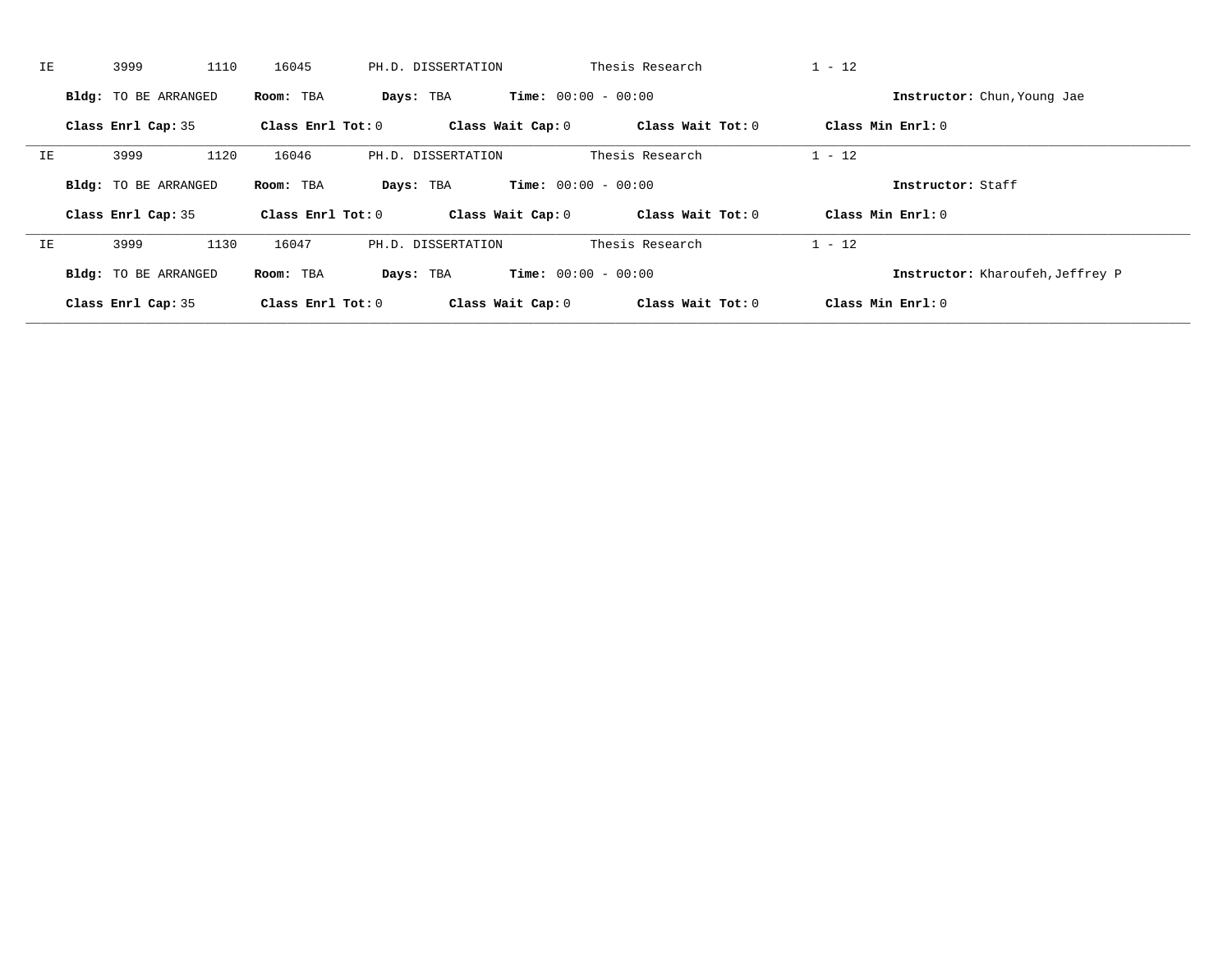### Report ID: SR201 **University of Pittsburgh** Page No. 225 of 300 **Schedule of Classes for Fall Term 2021-2022** Run Date: 12/16/2020 **Academic Term** Run Time: 20:00:18

# **Swanson School of Engineering - Mechanical Engineering - Subject: Mechanical Engineering**

| Subject | Catalog Nbr Section Class Nbr                                              |                    | Course Title                                                                                                 | Component         | Units<br>Topics                    |
|---------|----------------------------------------------------------------------------|--------------------|--------------------------------------------------------------------------------------------------------------|-------------------|------------------------------------|
| МE      | 2003<br>1060                                                               | 12959              | INT TO CONTINUUM MECHANICS                                                                                   | Lecture           | 3                                  |
|         | Bldg: Benedum Hall                                                         | <b>Room: 00G29</b> | Days: Th<br><b>Time:</b> $16:00 - 18:25$                                                                     |                   | Instructor: Slaughter, William S   |
|         |                                                                            |                    |                                                                                                              |                   | Zhong, Zihao                       |
|         | Class Enrl Cap: 30<br>Room Characteristics: PeopleSoft - Scheduled (PS)(1) | Class Enrl Tot: 0  | Class Wait Cap: 0<br>Combined Section ID: 0692(ME/2003/MSE/2036) - MSE 2036(#13209)                          | Class Wait Tot: 0 | Class Min Enrl: 0                  |
| МE      | 2005<br>1060                                                               | 18197              | STRUCTURE OF MATERIALS                                                                                       | Lecture           | $\overline{3}$                     |
|         | Bldg: Benedum Hall                                                         | <b>Room: 00G30</b> | Days: Tu<br><b>Time:</b> $16:00 - 18:25$                                                                     |                   | Instructor: Wiezorek, Jorg Michael |
|         | Class Enrl Cap: 20<br>Room Characteristics: PeopleSoft - Scheduled (PS)(1) | Class Enrl Tot: 0  | Class Wait Cap: 0<br>Combined Section ID: 0207(MSE/2003/ME/2005) - MSE 2003(#18132)                          | Class Wait Tot: 0 | Class Min Enrl: 0                  |
| ME      | 2007<br>1050                                                               | 18186              | ELEMENTS OF MATRL SCI ENGR 1 Lecture                                                                         |                   | $\overline{3}$                     |
|         | Bldg: TBA                                                                  | Room: TBA          | Days: W<br><b>Time:</b> $16:00 - 18:25$                                                                      |                   | Instructor: Piccone, Thomas J      |
|         | Class Enrl Cap: 35<br>Room Characteristics: PeopleSoft - Scheduled (PS)(1) | Class Enrl Tot: 0  | Class Wait Cap: 0<br>Combined Section ID: 0138(ME/2007/MSE/2067) - MSE 2067(#18185)                          | Class Wait Tot: 0 | Class Min Enrl: 0                  |
| MЕ      | 2022<br>1030                                                               | 12949              | APPLIED SOLID MECHANICS                                                                                      | Lecture           | 3                                  |
|         | Bldg: Benedum Hall                                                         | <b>Room:</b> 00G29 | Days: Tu<br><b>Time:</b> $16:00 - 18:25$                                                                     |                   | Instructor: Mao, Scott X           |
|         | Class Enrl Cap: 20<br>Room Characteristics: PeopleSoft - Scheduled (PS)(1) | Class Enrl Tot: 0  | Class Wait Cap: 0<br><b>Combined Section ID:</b> 0691(ME/2022/MSE/2038) - MSE 2038(#13208)                   | Class Wait Tot: 0 | Class Min Enrl: 0                  |
| МE      | 2027<br>1095                                                               | 24061              | ADVANCED DYNAMICS                                                                                            | Lecture           | $\mathbf{3}$                       |
|         | Bldg: Benedum Hall                                                         | <b>Room: 00G24</b> | Days: Tu<br><b>Time:</b> $16:30 - 19:00$                                                                     |                   | Instructor: Miller, Mark C         |
|         | Class Enrl Cap: 25<br>Room Characteristics: PeopleSoft - Scheduled (PS)(1) | Class Enrl Tot: 0  | Class Wait Cap: 0                                                                                            | Class Wait Tot: 0 | Class Min Enrl: 0                  |
| MЕ      | 2045<br>1040                                                               | 18354              | LINEAR CONTROL SYSTEMS                                                                                       | Lecture           | $\mathbf{3}$                       |
|         | Bldg: Benedum Hall                                                         | <b>Room: 00G27</b> | Days: M<br><b>Time:</b> $17:30 - 20:00$                                                                      |                   | Instructor: Clark, William W       |
|         | Class Enrl Cap: 35                                                         | Class Enrl Tot: 0  | Class Wait Cap: 0<br>Room Characteristics: Media - Data Projector/Monitor(1), PeopleSoft - Scheduled (PS)(1) | Class Wait Tot: 0 | Class Min Enrl: 0                  |

**\_\_\_\_\_\_\_\_\_\_\_\_\_\_\_\_\_\_\_\_\_\_\_\_\_\_\_\_\_\_\_\_\_\_\_\_\_\_\_\_\_\_\_\_\_\_\_\_\_\_\_\_\_\_\_\_\_\_\_\_\_\_\_\_\_\_\_\_\_\_\_\_\_\_\_\_\_\_\_\_\_\_\_\_\_\_\_\_\_\_\_\_\_\_\_\_\_\_\_\_\_\_\_\_\_\_\_\_\_\_\_\_\_\_\_\_\_\_\_\_\_\_\_\_\_\_\_\_\_\_\_\_\_\_\_\_\_\_\_\_\_\_\_\_\_\_\_\_\_\_\_\_\_\_\_\_**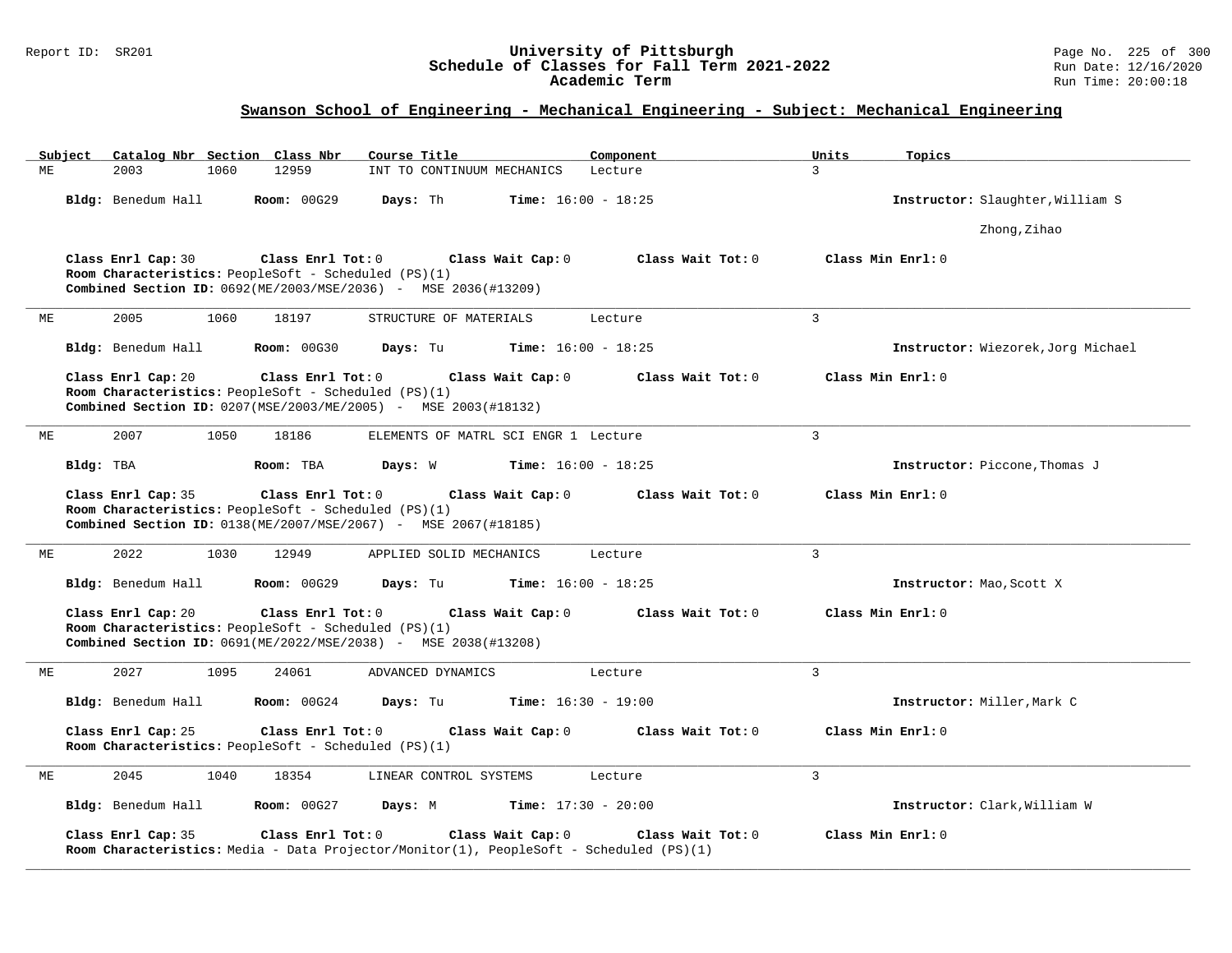| МE | 2047<br>1030                                                                                                                                          | 12876              | FINITE ELEMENT ANALYSIS    |                                       | Lecture           | $\mathbf{3}$                           |
|----|-------------------------------------------------------------------------------------------------------------------------------------------------------|--------------------|----------------------------|---------------------------------------|-------------------|----------------------------------------|
|    | Bldg: TBA                                                                                                                                             | Room: TBA          | Days: M                    | <b>Time:</b> $16:30 - 18:50$          |                   | Instructor: Smolinski, Patrick         |
|    |                                                                                                                                                       |                    |                            |                                       |                   | Price, Taylor McGee                    |
|    | Class Enrl Cap: 40<br>Room Characteristics: PeopleSoft - Scheduled (PS)(1)<br>Combined Section ID: 0889(MEMS/1047/ME/2047) - MEMS 1047(#16524)        | Class Enrl Tot: 0  |                            | Class Wait Cap: 0                     | Class Wait Tot: 0 | Class Min Enrl: 0                      |
| ME | 2052<br>1050                                                                                                                                          | 28917              |                            | INT TO TECHNICAL COMMUNICATIONSeminar |                   | $\overline{3}$                         |
|    | Bldg: TBA                                                                                                                                             | Room: TBA          | Days: Tu                   | Time: $13:00 - 15:25$                 |                   | Instructor: Hornbostel, Katherine Mary |
|    | Class Enrl Cap: 15<br>Room Characteristics: PeopleSoft - Scheduled (PS)(1)<br>Combined Section ID: 1019 (ME 2052/MSE 2052) - MSE 2052 (#28918)        | Class Enrl Tot: 0  |                            | Class Wait Cap: 0                     | Class Wait Tot: 0 | Class Min Enrl: 0                      |
| МE | 2056<br>1030                                                                                                                                          | 18241              | INTRO TO COMBUSTION THEORY |                                       | Lecture           | $\overline{3}$                         |
|    | Bldg: TO BE ARRANGED                                                                                                                                  | Room: TBA          | Days: Th                   | <b>Time:</b> $17:30 - 20:00$          |                   | Instructor: Tran, Phuoc Xuan           |
|    | Class Enrl Cap: 35                                                                                                                                    | Class Enrl Tot: 0  |                            | Class Wait Cap: 0                     | Class Wait Tot: 0 | Class Min Enrl: 0                      |
| МE | 1055<br>2060                                                                                                                                          | 28948              | NUMERICAL METHODS          |                                       | Lecture           | $\overline{3}$                         |
|    | Bldg: TBA                                                                                                                                             | Room: TBA          | Days: M                    | <b>Time:</b> $13:30 - 15:55$          |                   | Instructor: Givi, Peyman               |
|    | Class Enrl Cap: 25<br>Room Characteristics: PeopleSoft - Scheduled (PS)(1)<br><b>Combined Section ID:</b> 1006(MEMS 1006/ME 2060) - MEMS 1060(#29064) | Class Enrl Tot: 0  |                            | Class Wait Cap: 0                     | Class Wait Tot: 0 | Class Min Enrl: 0                      |
| ME | 2061<br>1010                                                                                                                                          | 26938              |                            | REDUCED ORDER MODELING FOR ENGLecture |                   | $\overline{3}$                         |
|    | Bldg: Benedum Hall                                                                                                                                    | <b>Room: 00227</b> | Days: W                    | <b>Time:</b> $16:00 - 18:25$          |                   | Instructor: Babaee, Hessameddin        |
|    | Class Enrl Cap: 20<br>Room Characteristics: PeopleSoft - Scheduled (PS)(1)                                                                            | Class Enrl Tot: 0  |                            | Class Wait Cap: 0                     | Class Wait Tot: 0 | Class Min Enrl: 0                      |
| МE | 2070<br>1010                                                                                                                                          | 28952              | MICROFLUIDICS              |                                       | Lecture           | $\overline{3}$                         |
|    | Bldg: TBA                                                                                                                                             | Room: TBA          | Days: Tu                   | <b>Time:</b> $16:00 - 18:25$          |                   | Instructor: Cho, Sung Kwon             |
|    | Class Enrl Cap: 25<br>Room Characteristics: PeopleSoft - Scheduled (PS)(1)                                                                            | Class Enrl Tot: 0  |                            | Class Wait Cap: 0                     | Class Wait Tot: 0 | Class Min Enrl: 0                      |
| МE | 2075<br>1010                                                                                                                                          | 28904              |                            | ADVANCED FLUID MECHANICS 2 Lecture    |                   | $\overline{3}$                         |
|    | Bldg: Benedum Hall                                                                                                                                    | <b>Room: 00227</b> | Days: F                    | <b>Time:</b> $14:00 - 16:50$          |                   | Instructor: Staff                      |
|    | Bldg: Benedum Hall                                                                                                                                    | <b>Room: 00G27</b> | Days: F                    | <b>Time:</b> $14:00 - 16:50$          |                   | Instructor: Staff                      |
|    | Class Enrl Cap: 30<br>Room Characteristics: PeopleSoft - Scheduled (PS)(1)                                                                            | Class Enrl Tot: 0  |                            | Class Wait Cap: 0                     | Class Wait Tot: 0 | Class Min Enrl: 0                      |

**\_\_\_\_\_\_\_\_\_\_\_\_\_\_\_\_\_\_\_\_\_\_\_\_\_\_\_\_\_\_\_\_\_\_\_\_\_\_\_\_\_\_\_\_\_\_\_\_\_\_\_\_\_\_\_\_\_\_\_\_\_\_\_\_\_\_\_\_\_\_\_\_\_\_\_\_\_\_\_\_\_\_\_\_\_\_\_\_\_\_\_\_\_\_\_\_\_\_\_\_\_\_\_\_\_\_\_\_\_\_\_\_\_\_\_\_\_\_\_\_\_\_\_\_\_\_\_\_\_\_\_\_\_\_\_\_\_\_\_\_\_\_\_\_\_\_\_\_\_\_\_\_\_\_\_\_**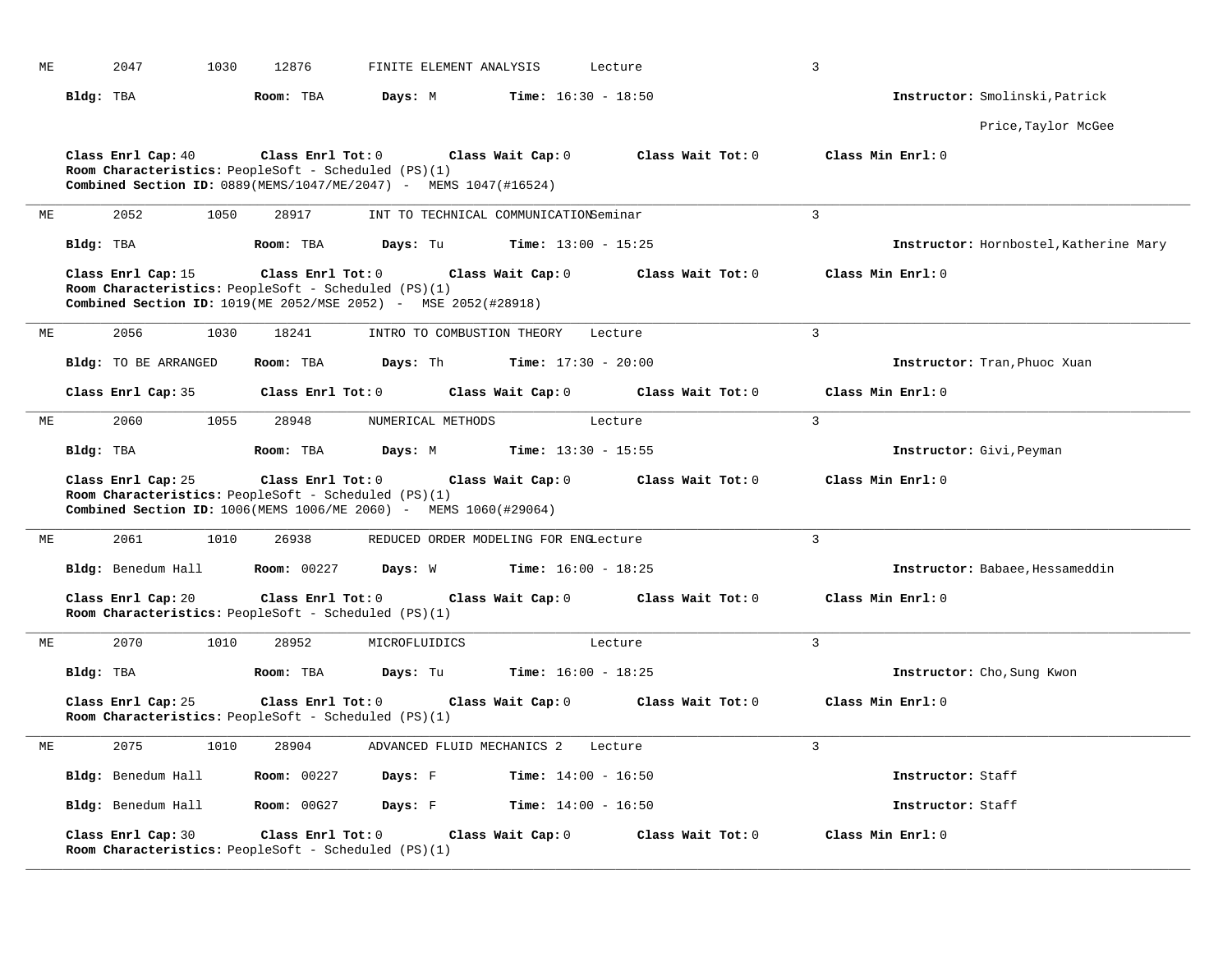| МE |           | 2085<br>1030                               | 12790<br>GRADUATE SEMINAR                                                             | Seminar                                                                                                                        | $\mathbf 0$                       |
|----|-----------|--------------------------------------------|---------------------------------------------------------------------------------------|--------------------------------------------------------------------------------------------------------------------------------|-----------------------------------|
|    |           | Bldg: TO BE ARRANGED                       | Room: TBA $Days: Tuth$ Time: $10:30 - 11:55$                                          |                                                                                                                                | Instructor: Senocak, Inanc        |
|    |           |                                            |                                                                                       | Class Enrl Cap: 55 Class Enrl Tot: 0 Class Wait Cap: 0 Class Wait Tot: 0 Class Min Enrl: 0                                     |                                   |
|    |           | ME 2086 1010 27123                         |                                                                                       | DESIGN & MECH 3D PRINT Lecture                                                                                                 | $\mathcal{R}$                     |
|    |           |                                            | Bldg: Benedum Hall <b>Room:</b> 00226 <b>Days:</b> W <b>Time:</b> $10:00 - 12:30$     |                                                                                                                                | Instructor: To, Albert Chi Fu     |
|    |           | Class Enrl Cap: 20                         | Room Characteristics: PeopleSoft - Scheduled (PS)(1)                                  | Class Enrl Tot: $0$ Class Wait Cap: $0$ Class Wait Tot: $0$ Class Min Enrl: $0$                                                |                                   |
|    |           |                                            | ME 2094 1050 17812 PRACTICUM                                                          | Practicum                                                                                                                      | $\mathbf{1}$                      |
|    |           | Bldg: TO BE ARRANGED<br>Class Enrl Cap: 30 | Room: TBA $Days: TBA$ Time: $00:00 - 00:00$                                           | Class Enrl Tot: $0$ Class Wait Cap: $0$ Class Wait Tot: $0$ Class Min Enrl: $0$                                                | Instructor:                       |
|    |           |                                            | ME 2095 1010 12791 GRADUATE PROJECTS Directed Studies                                 |                                                                                                                                | $1 - 15$                          |
|    |           | Bldg: TO BE ARRANGED                       | Room: TBA $Days:$ TBA $Time: 00:00 - 00:00$                                           |                                                                                                                                | Instructor: Ban, Heng             |
|    |           |                                            |                                                                                       | Class Enrl Cap: 10 $\qquad$ Class Enrl Tot: 0 $\qquad$ Class Wait Cap: 0 $\qquad$ Class Wait Tot: 0 $\qquad$ Class Min Enrl: 0 |                                   |
|    |           |                                            |                                                                                       | ME 2095 1020 16238 GRADUATE PROJECTS Directed Studies 1 - 15                                                                   |                                   |
|    |           | Bldg: TO BE ARRANGED                       | Room: TBA $\rule{1em}{0.15mm}$ Days: TBA $\rule{1.5mm}{0.15mm}$ Time: $00:00 - 00:00$ |                                                                                                                                | <b>Instructor:</b> Chyu, Minking  |
|    |           |                                            |                                                                                       | Class Enrl Cap: 35 Class Enrl Tot: 0 Class Wait Cap: 0 Class Wait Tot: 0 Class Min Enrl: 0                                     |                                   |
| ME |           |                                            |                                                                                       | 2095 1030 16239 GRADUATE PROJECTS Directed Studies 1 - 15                                                                      |                                   |
|    |           |                                            | Bldg: TO BE ARRANGED Room: TBA Days: TBA Time: 00:00 - 00:00                          |                                                                                                                                | Instructor: Clark, William W      |
|    |           |                                            |                                                                                       | Class Enrl Cap: 35 $\qquad$ Class Enrl Tot: 0 $\qquad$ Class Wait Cap: 0 $\qquad$ Class Wait Tot: 0                            | Class Min Enrl: 0                 |
|    | <b>ME</b> |                                            |                                                                                       | 2095 1040 16240 GRADUATE PROJECTS Directed Studies                                                                             | $1 - 15$                          |
|    |           | Bldg: TO BE ARRANGED                       | Room: TBA $Days:$ TBA $Time: 00:00 - 00:00$                                           |                                                                                                                                | Instructor: Cole, Daniel G        |
|    |           |                                            |                                                                                       | Class Enrl Cap: 35 $\qquad$ Class Enrl Tot: 0 $\qquad$ Class Wait Cap: 0 $\qquad$ Class Wait Tot: 0                            | Class Min Enrl: 0                 |
|    |           |                                            | ME 2095 1050 16241 GRADUATE PROJECTS Directed Studies                                 |                                                                                                                                | $1 - 15$                          |
|    |           |                                            | Bldg: TO BE ARRANGED Room: TBA Days: TBA Time: 00:00 - 00:00                          |                                                                                                                                | Instructor: Galdi, Giovanni Paolo |
|    |           |                                            |                                                                                       | Class Enrl Cap: 35 Class Enrl Tot: 0 Class Wait Cap: 0 Class Wait Tot: 0 Class Min Enrl: 0                                     |                                   |
|    |           |                                            |                                                                                       | ME 2095 1060 16242 GRADUATE PROJECTS Directed Studies 1 - 15                                                                   |                                   |
|    |           | Bldg: TO BE ARRANGED                       | <b>Room:</b> TBA $Days:$ TBA $Time: 00:00 - 00:00$                                    |                                                                                                                                | Instructor: Givi, Peyman          |
|    |           | Class Enrl Cap: 35                         |                                                                                       | Class Enrl Tot: 0 $\qquad$ Class Wait Cap: 0 $\qquad$ Class Wait Tot: 0 $\qquad$ Class Min Enrl: 0                             |                                   |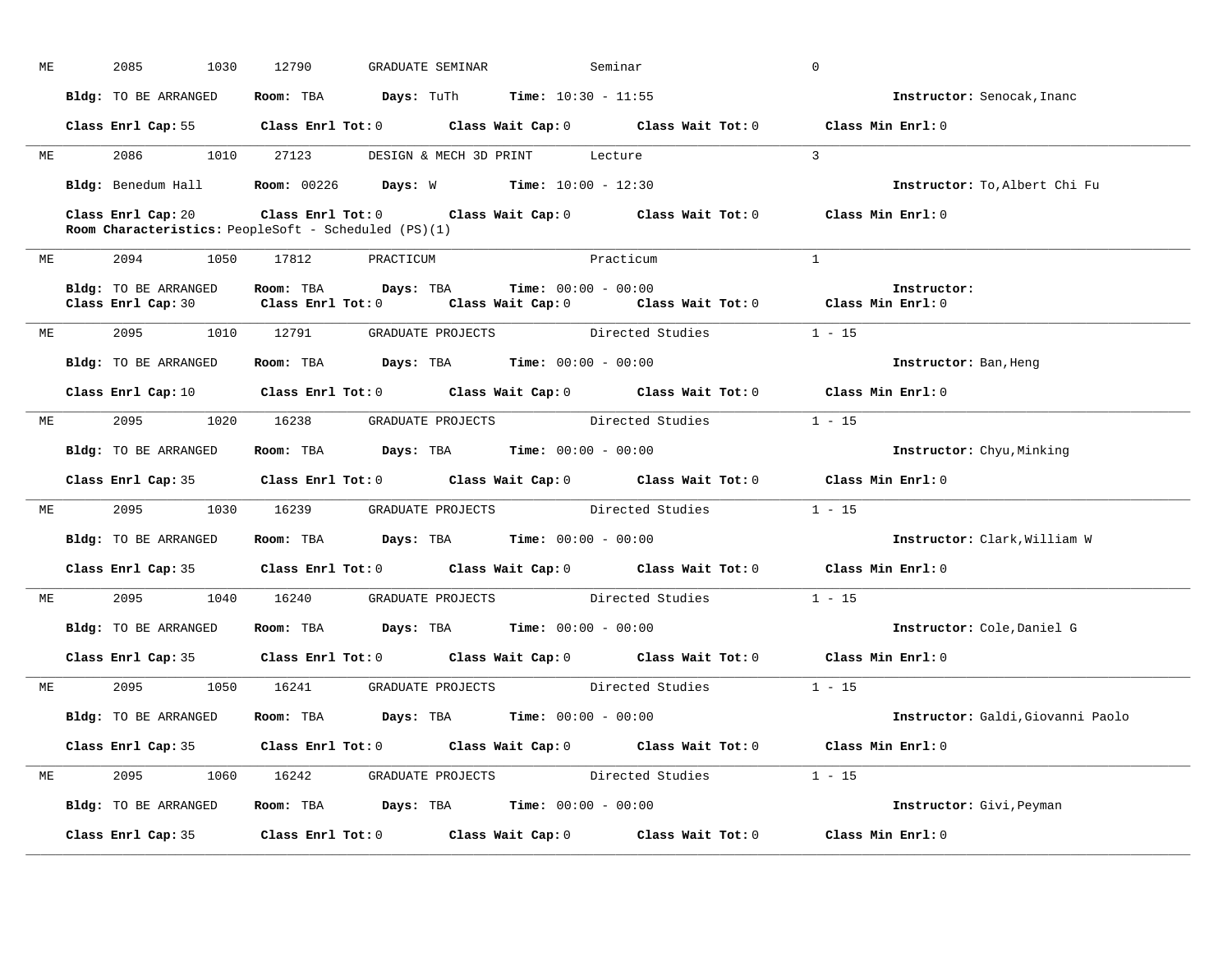### Report ID: SR201 **University of Pittsburgh** Page No. 228 of 300 **Schedule of Classes for Fall Term 2021-2022** Run Date: 12/16/2020 **Academic Term** Run Time: 20:00:18

|    | Subject | Catalog Nbr Section Class Nbr | Course Title                                                                            |                   | Component                                                                                           | Units<br>Topics                  |  |
|----|---------|-------------------------------|-----------------------------------------------------------------------------------------|-------------------|-----------------------------------------------------------------------------------------------------|----------------------------------|--|
| ME |         | 2095<br>1070                  | 16243                                                                                   | GRADUATE PROJECTS | Directed Studies                                                                                    | $1 - 15$                         |  |
|    |         | Bldg: TO BE ARRANGED          | Room: TBA $Days: TBA$ Time: $00:00 - 00:00$                                             |                   |                                                                                                     | Instructor: Mao, Scott X         |  |
|    |         |                               |                                                                                         |                   | Class Enrl Cap: 35 Class Enrl Tot: 0 Class Wait Cap: 0 Class Wait Tot: 0 Class Min Enrl: 0          |                                  |  |
|    | ME      |                               | 2095 1080 16244 GRADUATE PROJECTS Directed Studies                                      |                   |                                                                                                     | $1 - 15$                         |  |
|    |         | Bldg: TO BE ARRANGED          | Room: TBA $Days:$ TBA $Time: 00:00 - 00:00$                                             |                   |                                                                                                     | Instructor: Robertson, Anne M    |  |
|    |         |                               |                                                                                         |                   | Class Enrl Cap: 35 Class Enrl Tot: 0 Class Wait Cap: 0 Class Wait Tot: 0 Class Min Enrl: 0          |                                  |  |
|    | ME      | 2095 — 100                    | 1090 16245 GRADUATE PROJECTS Directed Studies                                           |                   |                                                                                                     | $1 - 15$                         |  |
|    |         | Bldg: TO BE ARRANGED          | Room: TBA $\rule{1em}{0.15mm}$ Days: TBA Time: $00:00 - 00:00$                          |                   |                                                                                                     | Instructor: Zhang, Xudong        |  |
|    |         |                               |                                                                                         |                   | Class Enrl Cap: 35 Class Enrl Tot: 0 Class Wait Cap: 0 Class Wait Tot: 0 Class Min Enrl: 0          |                                  |  |
| ME |         |                               | 2095 1100 16246 GRADUATE PROJECTS Directed Studies                                      |                   |                                                                                                     | $1 - 15$                         |  |
|    |         | Bldg: TO BE ARRANGED          | Room: TBA $Days: TBA$ Time: $00:00 - 00:00$                                             |                   |                                                                                                     | Instructor: Slaughter, William S |  |
|    |         |                               |                                                                                         |                   | Class Enrl Cap: 35 Class Enrl Tot: 0 Class Wait Cap: 0 Class Wait Tot: 0 Class Min Enrl: 0          |                                  |  |
|    |         |                               |                                                                                         |                   | ME 2095 1110 16247 GRADUATE PROJECTS Directed Studies                                               | $1 - 15$                         |  |
|    |         | Bldg: TO BE ARRANGED          | Room: TBA $Days:$ TBA $Time: 00:00 - 00:00$                                             |                   |                                                                                                     | Instructor: Smolinski, Patrick   |  |
|    |         |                               |                                                                                         |                   | Class Enrl Cap: 35 Class Enrl Tot: 0 Class Wait Cap: 0 Class Wait Tot: 0 Class Min Enrl: 0          |                                  |  |
| МE |         | 2095                          | 1120 16248                                                                              |                   | GRADUATE PROJECTS Directed Studies                                                                  | $1 - 15$                         |  |
|    |         | Bldg: TO BE ARRANGED          | Room: TBA $Days:$ TBA $Time: 00:00 - 00:00$                                             |                   |                                                                                                     | Instructor: Vipperman, Jeffrey S |  |
|    |         |                               |                                                                                         |                   | Class Enrl Cap: 35 Class Enrl Tot: 0 Class Wait Cap: 0 Class Wait Tot: 0 Class Min Enrl: 0          |                                  |  |
| МE |         |                               |                                                                                         |                   | 2095 1130 16249 GRADUATE PROJECTS Directed Studies 1 - 15                                           |                                  |  |
|    |         | Bldg: TO BE ARRANGED          | Room: TBA $Days:$ TBA $Time: 00:00 - 00:00$                                             |                   |                                                                                                     | Instructor: Wang, Qing-Ming      |  |
|    |         |                               |                                                                                         |                   | Class Enrl Cap: 35 Class Enrl Tot: 0 Class Wait Cap: 0 Class Wait Tot: 0 Class Min Enrl: 0          |                                  |  |
| ME |         | 2095                          | 1140 16250                                                                              |                   | GRADUATE PROJECTS Directed Studies                                                                  | $1 - 15$                         |  |
|    |         | Bldg: TO BE ARRANGED          | Room: TBA $\rule{1em}{0.15mm}$ Days: TBA $\rule{1.15mm}]{0.15mm}$ Time: $00:00 - 00:00$ |                   |                                                                                                     | Instructor: Bajaj, Nikhil        |  |
|    |         |                               |                                                                                         |                   | Class Enrl Cap: 35 $\qquad$ Class Enrl Tot: 0 $\qquad$ Class Wait Cap: 0 $\qquad$ Class Wait Tot: 0 | Class Min Enrl: 0                |  |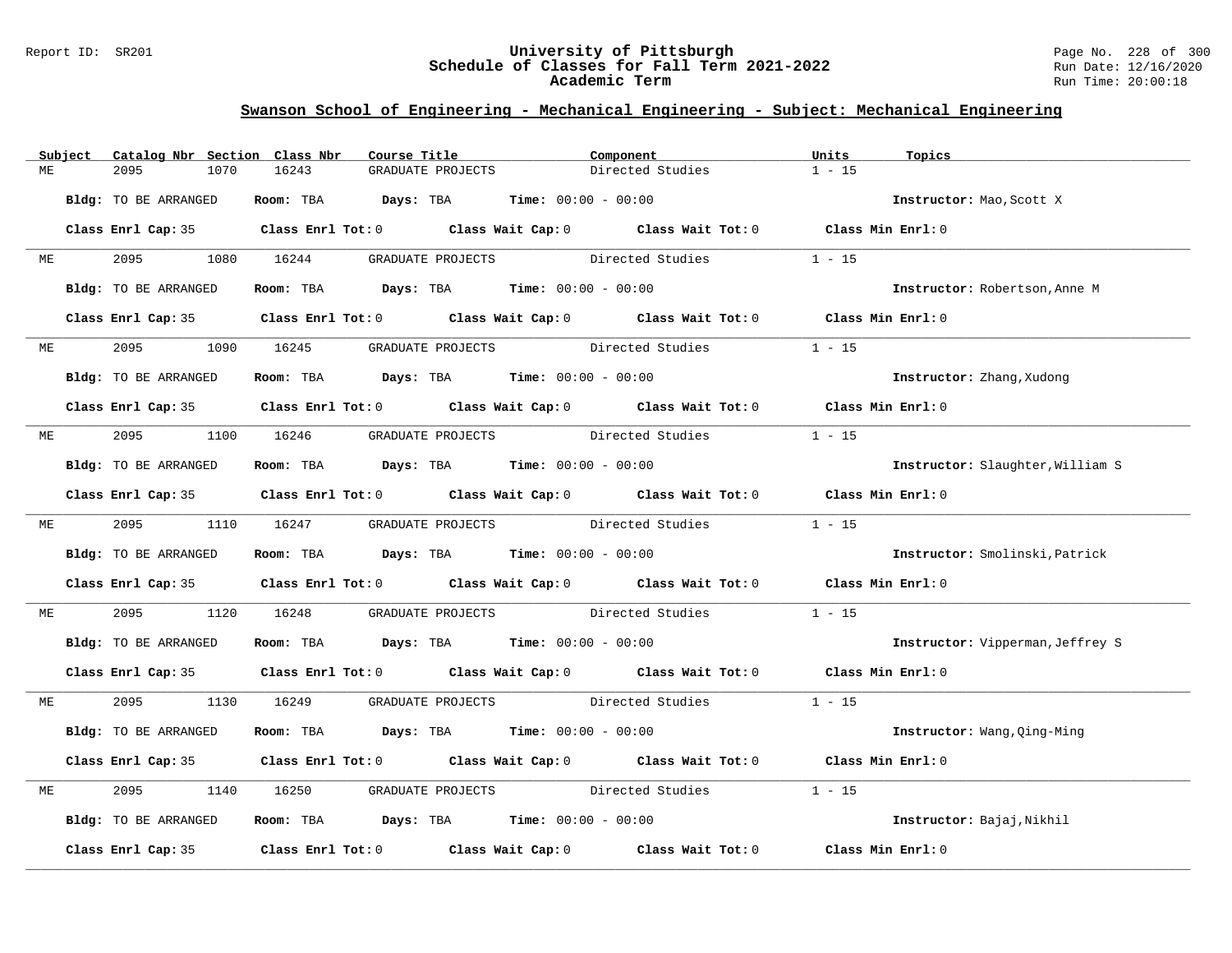| МE |           | 2095<br>1150         | 16251<br>GRADUATE PROJECTS                                                                 | Directed Studies                          | $1 - 15$                         |
|----|-----------|----------------------|--------------------------------------------------------------------------------------------|-------------------------------------------|----------------------------------|
|    |           | Bldg: TO BE ARRANGED | Room: TBA $Days:$ TBA $Time: 00:00 - 00:00$                                                |                                           | Instructor: Wosu, Sylvanus N     |
|    |           |                      | Class Enrl Cap: 35 Class Enrl Tot: 0 Class Wait Cap: 0 Class Wait Tot: 0 Class Min Enrl: 0 |                                           |                                  |
|    | ME        | 2095 1160 16252      |                                                                                            | GRADUATE PROJECTS Directed Studies 1 - 15 |                                  |
|    |           | Bldg: TO BE ARRANGED | Room: TBA $Days:$ TBA Time: $00:00 - 00:00$                                                |                                           | Instructor: Miller, Mark C       |
|    |           |                      | Class Enrl Cap: 35 Class Enrl Tot: 0 Class Wait Cap: 0 Class Wait Tot: 0 Class Min Enrl: 0 |                                           |                                  |
| ME |           |                      | 2095 1170 16253 GRADUATE PROJECTS Directed Studies 1 - 15                                  |                                           |                                  |
|    |           | Bldg: TO BE ARRANGED | Room: TBA $Days:$ TBA Time: $00:00 - 00:00$                                                |                                           | Instructor: Kimber, Mark Lee     |
|    |           |                      | Class Enrl Cap: 35 Class Enrl Tot: 0 Class Wait Cap: 0 Class Wait Tot: 0 Class Min Enrl: 0 |                                           |                                  |
|    | ME        |                      | 2095 1180 16825 GRADUATE PROJECTS Directed Studies                                         |                                           | $1 - 15$                         |
|    |           | Bldg: TO BE ARRANGED | Room: TBA $Days:$ TBA $Time: 00:00 - 00:00$                                                |                                           | Instructor: Sharma, Nitin        |
|    |           |                      | Class Enrl Cap: 35 Class Enrl Tot: 0 Class Wait Cap: 0 Class Wait Tot: 0 Class Min Enrl: 0 |                                           |                                  |
|    |           |                      | ME 2095 1190 16826 GRADUATE PROJECTS Directed Studies 1 - 15                               |                                           |                                  |
|    |           | Bldg: TO BE ARRANGED | Room: TBA $Days:$ TBA $Time: 00:00 - 00:00$                                                |                                           | Instructor: To, Albert Chi Fu    |
|    |           |                      | Class Enrl Cap: 35 Class Enrl Tot: 0 Class Wait Cap: 0 Class Wait Tot: 0 Class Min Enrl: 0 |                                           |                                  |
| МE |           |                      | 2096 1030 18050 MS/MBA INTEGRATED PROJECTS Independent Study 1.5                           |                                           |                                  |
|    |           | Bldg: TO BE ARRANGED | Room: TBA $Days:$ TBA $Time: 00:00 - 00:00$                                                |                                           | Instructor: Vipperman, Jeffrey S |
|    |           |                      | Class Enrl Cap: 20 Class Enrl Tot: 0 Class Wait Cap: 0 Class Wait Tot: 0 Class Min Enrl: 0 |                                           |                                  |
|    | <b>ME</b> | 2096                 | 1035 23234 MS/MBA INTEGRATED PROJECTS Independent Study                                    |                                           | 1.5                              |
|    |           | Bldg: TO BE ARRANGED | Room: TBA $Days:$ TBA $Time: 00:00 - 00:00$                                                |                                           | Instructor: Slaughter, William S |
|    |           |                      | Class Enrl Cap: 35 Class Enrl Tot: 0 Class Wait Cap: 0 Class Wait Tot: 0 Class Min Enrl: 0 |                                           |                                  |
|    |           |                      | ME 2096 1040 23235 MS/MBA INTEGRATED PROJECTS Independent Study 1.5                        |                                           |                                  |
|    |           | Bldg: TO BE ARRANGED | Room: TBA $Days:$ TBA $Time: 00:00 - 00:00$                                                |                                           | Instructor: Wang, Qing-Ming      |
|    |           |                      | Class Enrl Cap: 35 Class Enrl Tot: 0 Class Wait Cap: 0 Class Wait Tot: 0 Class Min Enrl: 0 |                                           |                                  |
|    |           |                      | ME 2096 1045 23236 MS/MBA INTEGRATED PROJECTS Independent Study 1.5                        |                                           |                                  |
|    |           | Bldg: TO BE ARRANGED | Room: TBA $Days: TBA$ Time: $00:00 - 00:00$                                                |                                           | Instructor: Staff                |
|    |           | Class Enrl Cap: 35   | Class Enrl Tot: 0 Class Wait Cap: 0 Class Wait Tot: 0 Class Min Enrl: 0                    |                                           |                                  |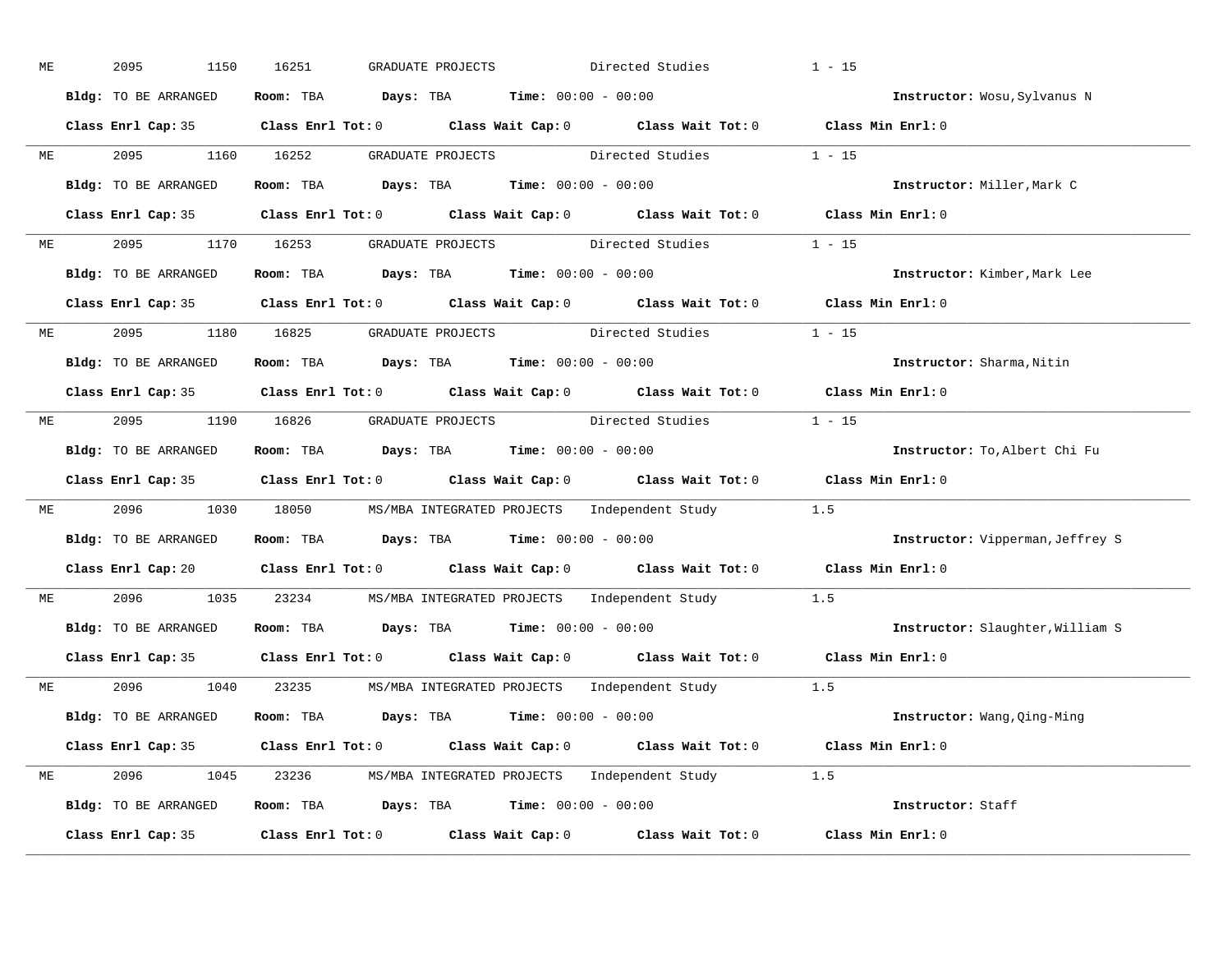### Report ID: SR201 **University of Pittsburgh** Page No. 230 of 300 **Schedule of Classes for Fall Term 2021-2022** Run Date: 12/16/2020 **Academic Term** Run Time: 20:00:18

|    | Subject | Catalog Nbr Section Class Nbr | Course Title                                                   | Component                                                                                  | Units<br>Topics   |
|----|---------|-------------------------------|----------------------------------------------------------------|--------------------------------------------------------------------------------------------|-------------------|
| МE |         | 2096<br>1050                  | 23237<br>MS/MBA INTEGRATED PROJECTS                            | Independent Study                                                                          | 1.5               |
|    |         | Bldg: TO BE ARRANGED          | Room: TBA $Days:$ TBA $Time: 00:00 - 00:00$                    |                                                                                            | Instructor: Staff |
|    |         |                               |                                                                | Class Enrl Cap: 35 Class Enrl Tot: 0 Class Wait Cap: 0 Class Wait Tot: 0 Class Min Enrl: 0 |                   |
| ME |         |                               | 2096 1055 23238 MS/MBA INTEGRATED PROJECTS Independent Study   |                                                                                            | 1.5               |
|    |         | Bldg: TO BE ARRANGED          | Room: TBA $Days:$ TBA $Time: 00:00 - 00:00$                    |                                                                                            | Instructor: Staff |
|    |         |                               |                                                                | Class Enrl Cap: 35 Class Enrl Tot: 0 Class Wait Cap: 0 Class Wait Tot: 0 Class Min Enrl: 0 |                   |
|    |         |                               |                                                                | ME 2096 1060 23239 MS/MBA INTEGRATED PROJECTS Independent Study 1.5                        |                   |
|    |         | Bldg: TO BE ARRANGED          | Room: TBA Days: TBA Time: $00:00 - 00:00$                      |                                                                                            | Instructor: Staff |
|    |         |                               |                                                                | Class Enrl Cap: 35 Class Enrl Tot: 0 Class Wait Cap: 0 Class Wait Tot: 0 Class Min Enrl: 0 |                   |
|    |         |                               |                                                                | ME 2096 1065 23240 MS/MBA INTEGRATED PROJECTS Independent Study 1.5                        |                   |
|    |         | Bldg: TO BE ARRANGED          | Room: TBA $\rule{1em}{0.15mm}$ Days: TBA Time: $00:00 - 00:00$ |                                                                                            | Instructor: Staff |
|    |         |                               |                                                                | Class Enrl Cap: 35 Class Enrl Tot: 0 Class Wait Cap: 0 Class Wait Tot: 0 Class Min Enrl: 0 |                   |
|    |         |                               |                                                                | ME 2096 1070 23241 MS/MBA INTEGRATED PROJECTS Independent Study 1.5                        |                   |
|    |         | Bldg: TO BE ARRANGED          | Room: TBA $Days:$ TBA Time: $00:00 - 00:00$                    |                                                                                            | Instructor: Staff |
|    |         |                               |                                                                | Class Enrl Cap: 35 Class Enrl Tot: 0 Class Wait Cap: 0 Class Wait Tot: 0 Class Min Enrl: 0 |                   |
| ME |         | 2096                          | 1075 23242 MS/MBA INTEGRATED PROJECTS Independent Study        |                                                                                            | 1.5               |
|    |         | Bldg: TO BE ARRANGED          | Room: TBA $Days:$ TBA Time: $00:00 - 00:00$                    |                                                                                            | Instructor: Staff |
|    |         |                               |                                                                | Class Enrl Cap: 35 Class Enrl Tot: 0 Class Wait Cap: 0 Class Wait Tot: 0 Class Min Enrl: 0 |                   |
| ME |         |                               |                                                                | 2096 1080 23243 MS/MBA INTEGRATED PROJECTS Independent Study 1.5                           |                   |
|    |         | Bldg: TO BE ARRANGED          | Room: TBA $Days:$ TBA $Time: 00:00 - 00:00$                    |                                                                                            | Instructor: Staff |
|    |         |                               |                                                                | Class Enrl Cap: 35 Class Enrl Tot: 0 Class Wait Cap: 0 Class Wait Tot: 0 Class Min Enrl: 0 |                   |
| ME |         | 2096<br>1085                  |                                                                | 23244 MS/MBA INTEGRATED PROJECTS Independent Study                                         | 1.5               |
|    |         | Bldg: TO BE ARRANGED          | Room: TBA $Days:$ TBA Time: $00:00 - 00:00$                    |                                                                                            | Instructor: Staff |
|    |         |                               |                                                                | Class Enrl Cap: 35 Class Enrl Tot: 0 Class Wait Cap: 0 Class Wait Tot: 0 Class Min Enrl: 0 |                   |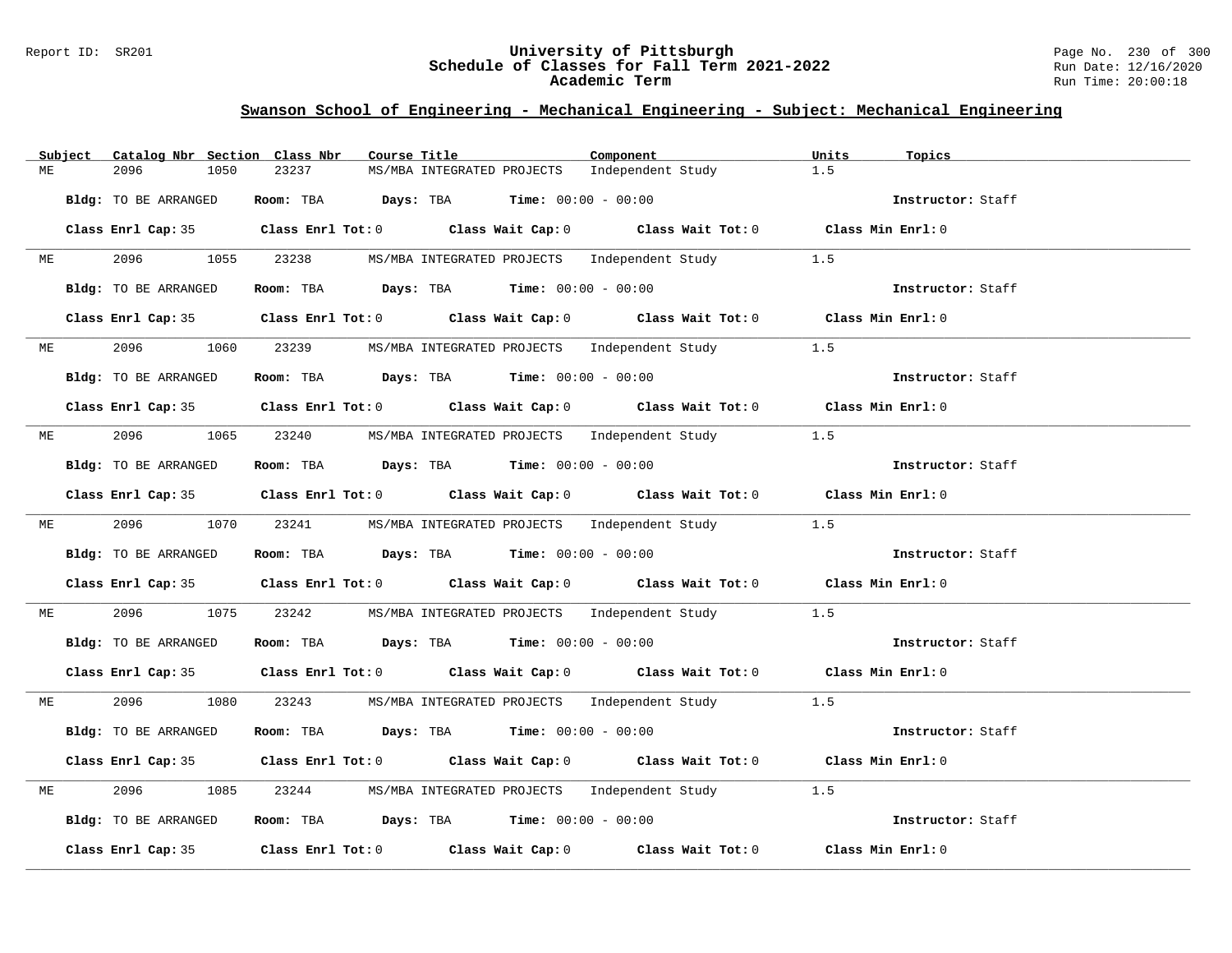| ME |           | 2096<br>1090         | 23245 | MS/MBA INTEGRATED PROJECTS Independent Study                                                        | 1.5                                |
|----|-----------|----------------------|-------|-----------------------------------------------------------------------------------------------------|------------------------------------|
|    |           | Bldg: TO BE ARRANGED |       | Room: TBA $Days:$ TBA Time: $00:00 - 00:00$                                                         | Instructor: Staff                  |
|    |           |                      |       | Class Enrl Cap: 35 Class Enrl Tot: 0 Class Wait Cap: 0 Class Wait Tot: 0 Class Min Enrl: 0          |                                    |
|    |           |                      |       | ME 2096 1095 23246 MS/MBA INTEGRATED PROJECTS Independent Study 1.5                                 |                                    |
|    |           | Bldg: TO BE ARRANGED |       | Room: TBA $Days:$ TBA $Time: 00:00 - 00:00$                                                         | Instructor: Staff                  |
|    |           |                      |       | Class Enrl Cap: 35 Class Enrl Tot: 0 Class Wait Cap: 0 Class Wait Tot: 0 Class Min Enrl: 0          |                                    |
|    |           |                      |       | ME 2096 1100 23247 MS/MBA INTEGRATED PROJECTS Independent Study 1.5                                 |                                    |
|    |           |                      |       | <b>Bldg:</b> TO BE ARRANGED <b>Room:</b> TBA <b>Days:</b> TBA <b>Time:</b> $00:00 - 00:00$          | Instructor: Staff                  |
|    |           |                      |       | Class Enrl Cap: 35 Class Enrl Tot: 0 Class Wait Cap: 0 Class Wait Tot: 0 Class Min Enrl: 0          |                                    |
|    |           |                      |       | ME 2097 1010 18422 SPECIAL STUDY MECHANICAL ENGRODirected Studies 3                                 |                                    |
|    |           | Bldg: TO BE ARRANGED |       | Room: TBA $Days:$ TBA Time: $00:00 - 00:00$                                                         | Instructor: Cole, Daniel G         |
|    |           |                      |       | Class Enrl Cap: 35 Class Enrl Tot: 0 Class Wait Cap: 0 Class Wait Tot: 0 Class Min Enrl: 0          |                                    |
|    |           |                      |       | ME 2097 1020 18423 SPECIAL STUDY MECHANICAL ENGRODirected Studies 3                                 |                                    |
|    |           | Bldg: TO BE ARRANGED |       | Room: TBA $Days:$ TBA $Time: 00:00 - 00:00$                                                         | Instructor: Laymon, Charles M      |
|    |           |                      |       |                                                                                                     |                                    |
|    |           |                      |       | Class Enrl Cap: 35 Class Enrl Tot: 0 Class Wait Cap: 0 Class Wait Tot: 0 Class Min Enrl: 0          |                                    |
|    |           |                      |       | ME 2097 1030 18424 SPECIAL STUDY MECHANICAL ENGRODirected Studies 3                                 |                                    |
|    |           | Bldg: TO BE ARRANGED |       | Room: TBA $\rule{1em}{0.15mm}$ Days: TBA Time: $00:00 - 00:00$                                      | Instructor: Sharma, Nitin          |
|    |           |                      |       | Class Enrl Cap: 35 Class Enrl Tot: 0 Class Wait Cap: 0 Class Wait Tot: 0 Class Min Enrl: 0          |                                    |
|    | <b>ME</b> |                      |       | 2097 1040 18425 SPECIAL STUDY MECHANICAL ENGRODirected Studies                                      | $\overline{3}$                     |
|    |           |                      |       | Bldg: TO BE ARRANGED Room: TBA Days: TBA Time: 00:00 - 00:00                                        | Instructor: Barry, Matthew Michael |
|    |           |                      |       | Class Enrl Cap: 35 $\qquad$ Class Enrl Tot: 0 $\qquad$ Class Wait Cap: 0 $\qquad$ Class Wait Tot: 0 | Class Min Enrl: 0                  |
|    |           |                      |       | ME 2097 1050 18426 SPECIAL STUDY MECHANICAL ENGRODirected Studies 3                                 |                                    |
|    |           | Bldg: TO BE ARRANGED |       | Room: TBA $\rule{1em}{0.15mm}$ Days: TBA $\rule{1.5mm}{0.15mm}$ Time: $00:00 - 00:00$               | Instructor: Staff                  |
|    |           |                      |       | Class Enrl Cap: 35 Class Enrl Tot: 0 Class Wait Cap: 0 Class Wait Tot: 0 Class Min Enrl: 0          |                                    |
|    |           |                      |       | ME 2097 1060 18427 SPECIAL STUDY MECHANICAL ENGRODirected Studies 3                                 |                                    |
|    |           |                      |       | Bldg: TO BE ARRANGED Room: TBA Days: TBA Time: 00:00 - 00:00                                        | Instructor: Staff                  |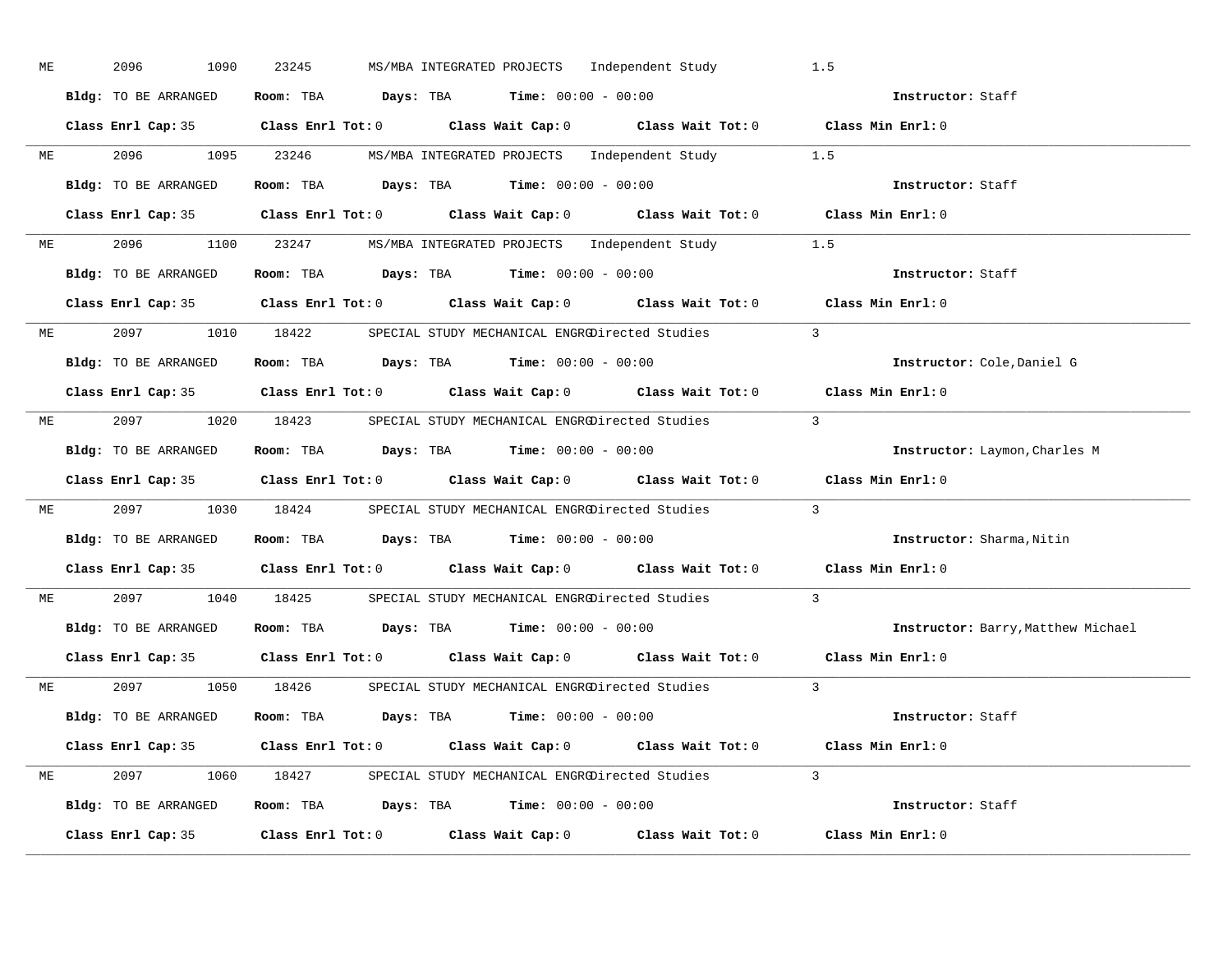### Report ID: SR201 **University of Pittsburgh** Page No. 232 of 300 **Schedule of Classes for Fall Term 2021-2022** Run Date: 12/16/2020 **Academic Term** Run Time: 20:00:18

|    | Subject   | Catalog Nbr Section Class Nbr | Course Title | Component                                                                                  | Units<br>Topics   |
|----|-----------|-------------------------------|--------------|--------------------------------------------------------------------------------------------|-------------------|
| МE |           | 2097<br>1070                  | 18428        | SPECIAL STUDY MECHANICAL ENGRODirected Studies                                             | $\overline{3}$    |
|    |           | Bldg: TO BE ARRANGED          |              | Room: TBA $Days: TBA$ Time: $00:00 - 00:00$                                                | Instructor: Staff |
|    |           |                               |              | Class Enrl Cap: 35 Class Enrl Tot: 0 Class Wait Cap: 0 Class Wait Tot: 0 Class Min Enrl: 0 |                   |
|    | <b>ME</b> |                               |              | 2097 1080 18429 SPECIAL STUDY MECHANICAL ENGRODirected Studies                             | $\overline{3}$    |
|    |           | Bldg: TO BE ARRANGED          |              | Room: TBA $\rule{1em}{0.15mm}$ Days: TBA $\rule{1.5mm}{0.15mm}$ Time: $00:00 - 00:00$      | Instructor: Staff |
|    |           |                               |              | Class Enrl Cap: 35 Class Enrl Tot: 0 Class Wait Cap: 0 Class Wait Tot: 0 Class Min Enrl: 0 |                   |
|    | <b>ME</b> |                               |              | 2097 1090 18430 SPECIAL STUDY MECHANICAL ENGRODirected Studies                             | $\mathcal{L}$     |
|    |           | Bldg: TO BE ARRANGED          |              | Room: TBA $Days:$ TBA $Time: 00:00 - 00:00$                                                | Instructor: Staff |
|    |           |                               |              | Class Enrl Cap: 35 Class Enrl Tot: 0 Class Wait Cap: 0 Class Wait Tot: 0 Class Min Enrl: 0 |                   |
|    | <b>ME</b> |                               |              | 2097 1100 18431 SPECIAL STUDY MECHANICAL ENGROUirected Studies                             | $\overline{3}$    |
|    |           | Bldg: TO BE ARRANGED          |              | Room: TBA $\rule{1em}{0.15mm}$ Days: TBA $\rule{1.5mm}{0.15mm}$ Time: $00:00 - 00:00$      | Instructor: Staff |
|    |           |                               |              | Class Enrl Cap: 35 Class Enrl Tot: 0 Class Wait Cap: 0 Class Wait Tot: 0 Class Min Enrl: 0 |                   |
|    |           |                               |              | ME 2097 1110 18432 SPECIAL STUDY MECHANICAL ENGRODirected Studies 3                        |                   |
|    |           | Bldg: TO BE ARRANGED          |              | Room: TBA Days: TBA Time: $00:00 - 00:00$                                                  | Instructor: Staff |
|    |           |                               |              | Class Enrl Cap: 35 Class Enrl Tot: 0 Class Wait Cap: 0 Class Wait Tot: 0 Class Min Enrl: 0 |                   |
| МE |           | 2097 — 2097                   |              | 1120 18433 SPECIAL STUDY MECHANICAL ENGRODirected Studies                                  | $\overline{3}$    |
|    |           | Bldg: TO BE ARRANGED          |              | Room: TBA $\rule{1em}{0.15mm}$ Days: TBA Time: $00:00 - 00:00$                             | Instructor: Staff |
|    |           |                               |              | Class Enrl Cap: 35 Class Enrl Tot: 0 Class Wait Cap: 0 Class Wait Tot: 0 Class Min Enrl: 0 |                   |
| ME |           |                               |              | 2097 1130 18434 SPECIAL STUDY MECHANICAL ENGRODirected Studies 3                           |                   |
|    |           | Bldg: TO BE ARRANGED          |              | Room: TBA $Days:$ TBA $Time: 00:00 - 00:00$                                                | Instructor: Staff |
|    |           |                               |              | Class Enrl Cap: 35 Class Enrl Tot: 0 Class Wait Cap: 0 Class Wait Tot: 0 Class Min Enrl: 0 |                   |
| МE |           | 2097                          |              | 1140 18435 SPECIAL STUDY MECHANICAL ENGRODirected Studies                                  | $\mathbf{3}$      |
|    |           | Bldg: TO BE ARRANGED          |              | Room: TBA $Days:$ TBA $Time: 00:00 - 00:00$                                                | Instructor: Staff |
|    |           |                               |              | Class Enrl Cap: 35 Class Enrl Tot: 0 Class Wait Cap: 0 Class Wait Tot: 0 Class Min Enrl: 0 |                   |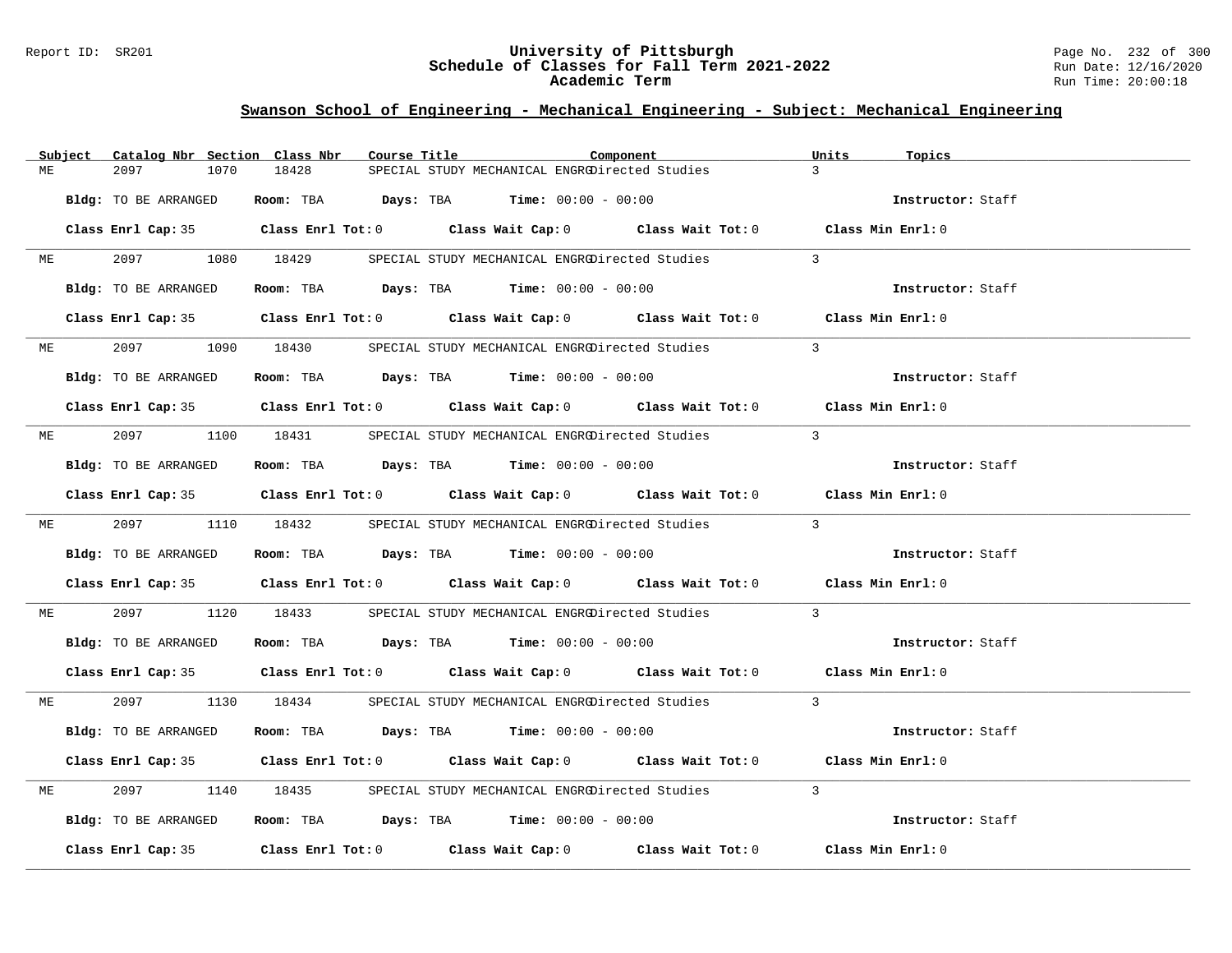| МE | 2097<br>1150                | 18436                                                                     | SPECIAL STUDY MECHANICAL ENGRODirected Studies                                        |                   | 3                           |                                     |
|----|-----------------------------|---------------------------------------------------------------------------|---------------------------------------------------------------------------------------|-------------------|-----------------------------|-------------------------------------|
|    | <b>Bldg:</b> TO BE ARRANGED | Room: TBA                                                                 | <b>Time:</b> $00:00 - 00:00$<br>Days: TBA                                             |                   | Instructor: Staff           |                                     |
|    | Class Enrl Cap: 35          | Class Enrl Tot: 0                                                         | Class Wait Cap: 0                                                                     | Class Wait Tot: 0 | Class Min Enrl: 0           |                                     |
| МE | 2097<br>1160                | 18437                                                                     | SPECIAL STUDY MECHANICAL ENGRODirected Studies                                        |                   | $\mathbf{3}$                |                                     |
|    | Bldg: TO BE ARRANGED        | Room: TBA                                                                 | Days: TBA<br><b>Time:</b> $00:00 - 00:00$                                             |                   | Instructor: Staff           |                                     |
|    | Class Enrl Cap: 35          | Class Enrl Tot: 0                                                         | Class Wait Cap: 0                                                                     | Class Wait Tot: 0 | Class Min Enrl: 0           |                                     |
| МE | 2097<br>1170                | 18438                                                                     | SPECIAL STUDY MECHANICAL ENGRODirected Studies                                        |                   | $\overline{3}$              |                                     |
|    | Bldg: TO BE ARRANGED        | Room: TBA                                                                 | <b>Time:</b> $00:00 - 00:00$<br>Days: TBA                                             |                   | Instructor: Staff           |                                     |
|    | Class Enrl Cap: 35          | Class Enrl Tot: 0                                                         | Class Wait Cap: 0                                                                     | Class Wait Tot: 0 | Class Min Enrl: 0           |                                     |
| МE | 2097<br>1180                | 18439                                                                     | SPECIAL STUDY MECHANICAL ENGRODirected Studies                                        |                   | $\mathbf{3}$                |                                     |
|    | Bldg: TO BE ARRANGED        | Room: TBA                                                                 | <b>Time:</b> $00:00 - 00:00$<br>Days: TBA                                             |                   | Instructor: Wang, Qing-Ming |                                     |
|    | Class Enrl Cap: 35          | Class Enrl Tot: 0                                                         | Class Wait Cap: 0                                                                     | Class Wait Tot: 0 | Class Min Enrl: 0           |                                     |
| МE | 2097<br>1190                | 18440                                                                     | SPECIAL STUDY MECHANICAL ENGRODirected Studies                                        |                   | 3                           |                                     |
|    | Bldg: TO BE ARRANGED        | Room: TBA                                                                 | <b>Time:</b> $00:00 - 00:00$<br>Days: TBA                                             |                   | Instructor: Staff           |                                     |
|    | Class Enrl Cap: 35          | Class Enrl Tot: 0                                                         | Class Wait Cap: 0                                                                     | Class Wait Tot: 0 | Class Min Enrl: 0           |                                     |
| МE | 2100<br>1060                | 18188                                                                     | FUNDAMENTALS NUCLEAR ENGR                                                             | Lecture           | $\mathbf{3}$                |                                     |
|    | Bldg: Benedum Hall          | Room: 00G24                                                               | Days: Th<br><b>Time:</b> $18:00 - 20:30$                                              |                   |                             | Instructor: Congedo, Thomas Vincent |
|    |                             |                                                                           |                                                                                       |                   |                             | Gill, Daniel F                      |
|    |                             |                                                                           |                                                                                       |                   |                             | Meholic, Michael J                  |
|    |                             |                                                                           |                                                                                       |                   |                             | Ban, Heng                           |
|    | Class Enrl Cap: 18          | Class Enrl Tot: 0<br>Room Characteristics: PeopleSoft - Scheduled (PS)(1) | Class Wait Cap: 0<br>Combined Section ID: 0203(ME/2100/ENGR/2100) - ENGR 2100(#18187) | Class Wait Tot: 0 | Class Min Enrl: 0           |                                     |
| МE | 2100<br>1250                | 18190                                                                     | FUNDAMENTALS NUCLEAR ENGR                                                             | Lecture           | 3                           |                                     |
|    | Bldg: WEB Based Class       | Room: TBA                                                                 | Days: Th<br>Time: $18:00 - 20:30$                                                     |                   |                             | Instructor: Congedo, Thomas Vincent |
|    |                             |                                                                           |                                                                                       |                   |                             | Gill, Daniel F                      |
|    |                             |                                                                           |                                                                                       |                   |                             | Meholic, Michael J                  |
|    |                             |                                                                           |                                                                                       |                   |                             | Ban, Heng                           |
|    |                             |                                                                           |                                                                                       |                   |                             |                                     |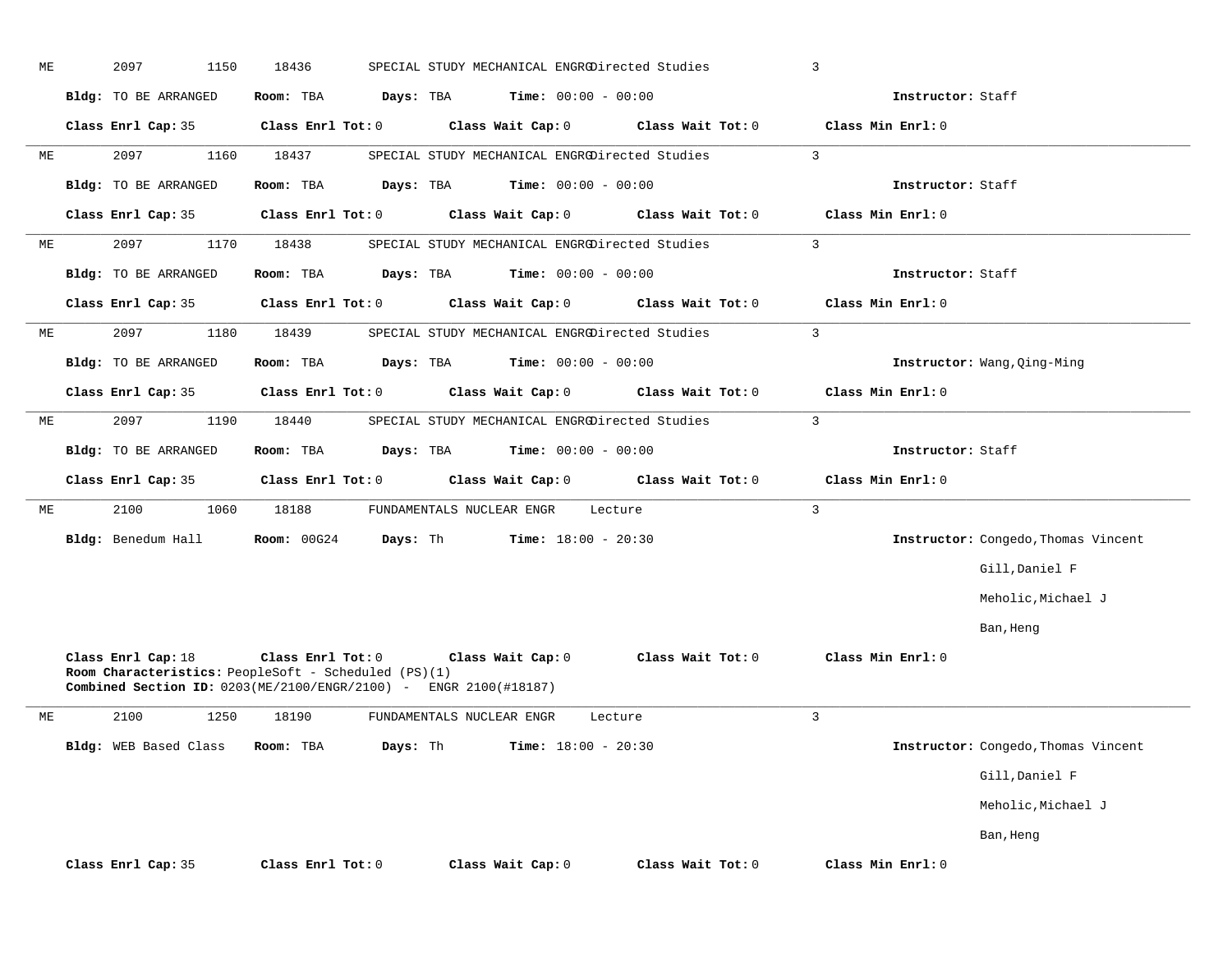**Attributes:** Online **Combined Section ID:** 0204(ENGR/2100/ME/2100) - ENGR 2100(#18189)

| МE | 2101<br>1105                                                                                                                | 25582             |         | NUCLEAR CORE DYNAMICS                  | Lecture                      | $\mathbf{3}$      |                               |
|----|-----------------------------------------------------------------------------------------------------------------------------|-------------------|---------|----------------------------------------|------------------------------|-------------------|-------------------------------|
|    | Bldg: Benedum Hall                                                                                                          | Room: 00312       | Days: M |                                        | Time: $18:00 - 20:30$        |                   | Instructor: Helling, David W  |
|    |                                                                                                                             |                   |         |                                        |                              |                   | Locke, William N              |
|    |                                                                                                                             |                   |         |                                        |                              |                   | Congedo, Thomas Vincent       |
|    |                                                                                                                             |                   |         |                                        |                              |                   | Ban, Heng                     |
|    | Class Enrl Cap: 20<br>Combined Section ID: 0973(ENGR 2101/ME 2101) -                                                        | Class Enrl Tot: 0 |         | Class Wait Cap: 0<br>ENGR 2101(#25581) | Class Wait Tot: 0            | Class Min Enrl: 0 |                               |
| МE | 2101<br>1110                                                                                                                | 25580             |         | NUCLEAR CORE DYNAMICS                  | Lecture                      | 3                 |                               |
|    | Bldg: WEB Based Class                                                                                                       | Room: TBA         | Days: M |                                        | Time: $18:00 - 20:30$        |                   | Instructor: Helling, David W  |
|    |                                                                                                                             |                   |         |                                        |                              |                   | Locke, William N              |
|    |                                                                                                                             |                   |         |                                        |                              |                   | Congedo, Thomas Vincent       |
|    |                                                                                                                             |                   |         |                                        |                              |                   | Ban, Heng                     |
|    | Class Enrl Cap: 20<br>Attributes: Online<br>Combined Section ID: 0983(ENGR 2101/ME 2101) -                                  | Class Enrl Tot: 0 |         | Class Wait Cap: 0<br>ENGR 2101(#25579) | Class Wait Tot: 0            | Class Min Enrl: 0 |                               |
| МE | 2125<br>1100                                                                                                                | 28581             |         | CASE STDS NUCLR CODE STANDRDS Lecture  |                              | $\overline{3}$    |                               |
|    |                                                                                                                             |                   |         |                                        |                              |                   |                               |
|    | Bldg: Benedum Hall                                                                                                          | Room: 00G24       | Days: W |                                        | Time: $18:00 - 20:30$        |                   | Instructor: Balkey, Kenneth R |
|    |                                                                                                                             |                   |         |                                        |                              |                   | Elder, George G               |
|    |                                                                                                                             |                   |         |                                        |                              |                   | Congedo, Thomas Vincent       |
|    |                                                                                                                             |                   |         |                                        |                              |                   | Ban, Heng                     |
|    | Class Enrl Cap: 5<br>Room Characteristics: PeopleSoft - Scheduled (PS)(1)<br>Combined Section ID: 1040(ENGR 2125/ME 2125) - | Class Enrl Tot: 0 |         | Class Wait Cap: 0<br>ENGR 2125(#28580) | Class Wait Tot: 0            | Class Min Enrl: 0 |                               |
| МE | 2125<br>1105                                                                                                                | 28583             |         | CASE STDS NUCLR CODE STANDRDS Lecture  |                              | $\overline{3}$    |                               |
|    | Bldg: WEB Based Class                                                                                                       | Room: TBA         | Days: W |                                        | <b>Time:</b> $18:00 - 20:30$ |                   | Instructor: Balkey, Kenneth R |
|    |                                                                                                                             |                   |         |                                        |                              |                   | Elder, George G               |
|    |                                                                                                                             |                   |         |                                        |                              |                   | Congedo, Thomas Vincent       |
|    |                                                                                                                             |                   |         |                                        |                              |                   | Ban, Heng                     |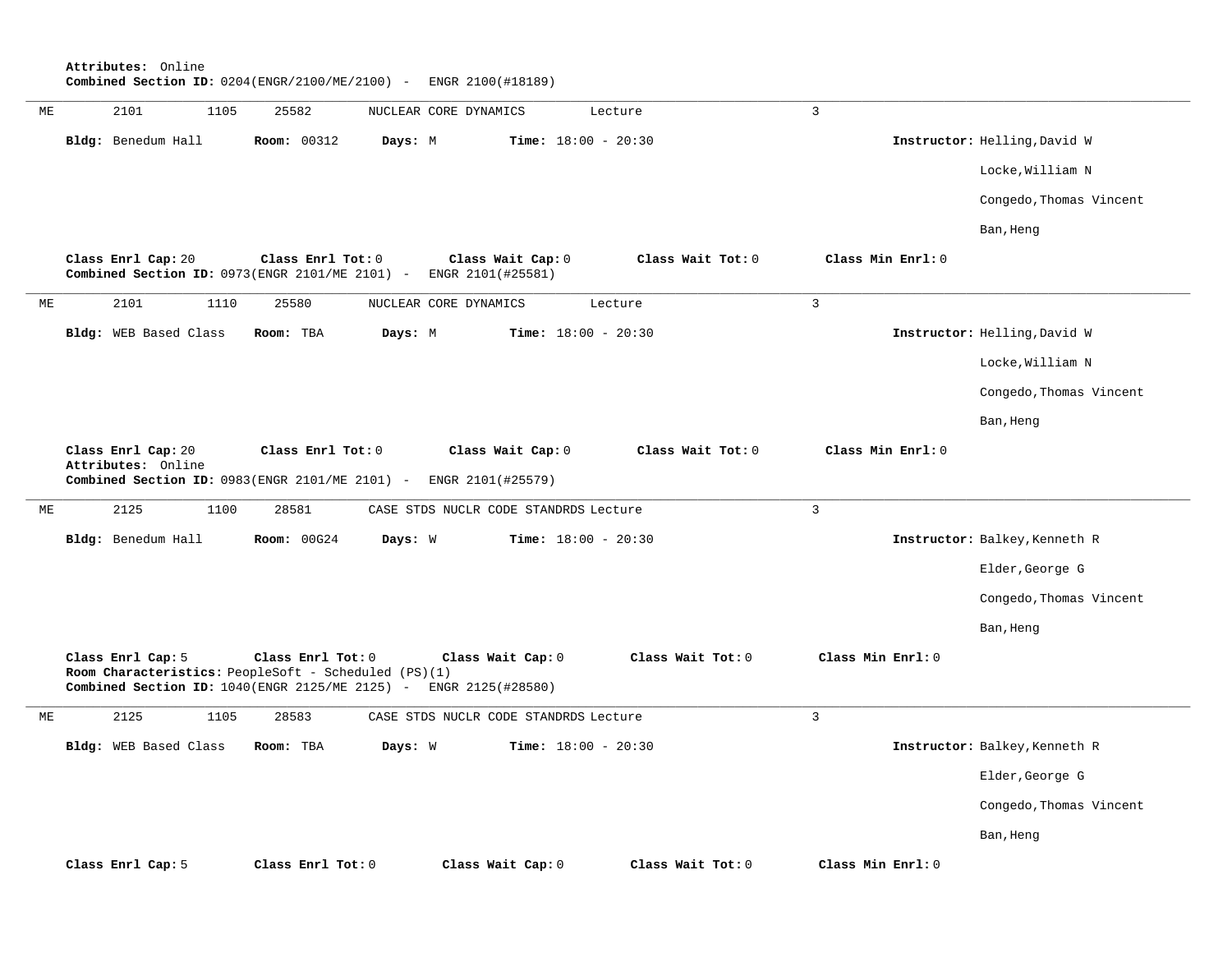| МE | 2252<br>1090                                                                                                                                  | 26843              | CONDUCTION HEAT TRANSFER               |                              | Lecture           | $\overline{3}$                                                                                                                                                                  |  |
|----|-----------------------------------------------------------------------------------------------------------------------------------------------|--------------------|----------------------------------------|------------------------------|-------------------|---------------------------------------------------------------------------------------------------------------------------------------------------------------------------------|--|
|    | Bldg: Benedum Hall                                                                                                                            | Room: 00227        | Days: F                                | Time: $17:00 - 19:30$        |                   | Instructor: Ban, Heng                                                                                                                                                           |  |
|    | Class Enrl Cap: 20<br>Room Characteristics: PeopleSoft - Scheduled (PS)(1)                                                                    | Class Enrl Tot: 0  |                                        | Class Wait Cap: 0            | Class Wait Tot: 0 | Class Min Enrl: 0                                                                                                                                                               |  |
| МE | 2440<br>1010                                                                                                                                  | 28939              | <b>ACOUSTICS</b>                       |                              | Lecture           | $\overline{3}$                                                                                                                                                                  |  |
|    | Bldg: Benedum Hall                                                                                                                            | <b>Room: 00G30</b> | Days: Th                               | Time: $16:00 - 18:25$        |                   | Instructor: Vipperman, Jeffrey S                                                                                                                                                |  |
|    | Class Enrl Cap: 30<br>Room Characteristics: PeopleSoft - Scheduled (PS)(1)                                                                    | Class Enrl Tot: 0  |                                        | Class Wait Cap: 0            | Class Wait Tot: 0 | Class Min Enrl: 0                                                                                                                                                               |  |
| МE | 2646<br>1030                                                                                                                                  | 18295              | LINEAR SYSTEM THEORY                   |                              | Lecture           | $\mathbf{3}$                                                                                                                                                                    |  |
|    | Bldg: Benedum Hall                                                                                                                            | <b>Room: 00G36</b> | Days: Tu                               | <b>Time:</b> $17:20 - 19:50$ |                   | Instructor: Dallal, Ahmed Hassan Sayed                                                                                                                                          |  |
|    | Class Enrl Cap: 8<br>Room Characteristics: PeopleSoft - Scheduled (PS)(1)<br>Combined Section ID: 0927 (ECE 2646/ME 2646) - ECE 2646 (#13044) | Class Enrl Tot: 0  |                                        | Class Wait Cap: 0            | Class Wait Tot: 0 | Class Min Enrl: 0                                                                                                                                                               |  |
| МE | 2900<br>1010                                                                                                                                  | 26785              | GR FLWSHPS & PRPSL-WRIT WRKSHPWorkshop |                              |                   | $\mathbf{1}$                                                                                                                                                                    |  |
|    | Bldg: Benedum Hall                                                                                                                            | Room: 00226        | Days: W                                | Time: $17:00 - 17:50$        |                   | Instructor: Shoemaker, Jason Edward                                                                                                                                             |  |
|    |                                                                                                                                               |                    |                                        |                              |                   | Kim, Hong Koo                                                                                                                                                                   |  |
|    |                                                                                                                                               |                    |                                        |                              |                   | Rizzo, Piervincenzo                                                                                                                                                             |  |
|    |                                                                                                                                               |                    |                                        |                              |                   | Rajgopal, Jayant                                                                                                                                                                |  |
|    |                                                                                                                                               |                    |                                        |                              |                   | Loughlin, Patrick J                                                                                                                                                             |  |
|    | Class Enrl Cap: 7<br>Room Characteristics: PeopleSoft - Scheduled (PS)(1)                                                                     | Class Enrl Tot: 0  |                                        | Class Wait Cap: 0            | Class Wait Tot: 0 | Class Min Enrl: 0<br>Combined Section ID: 0008(BIOENG/CHE/CEE/ECE/IE/ME/2900)- BIOENG 2900(#26779), CHE 2900(#26780), PETE 2900(#26781), CEE 2900(#26782), ECE 2900(#26783), IE |  |
| МE | 2997<br>1010                                                                                                                                  | 12792              | RESEARCH, M.S.                         |                              | Directed Studies  | $\mathbf{3}$                                                                                                                                                                    |  |
|    | <b>Bldg:</b> TO BE ARRANGED                                                                                                                   | Room: TBA          | Days: TBA                              | <b>Time:</b> $00:00 - 00:00$ |                   | Instructor: Cho, Sung Kwon                                                                                                                                                      |  |
|    | Class Enrl Cap: 35                                                                                                                            | Class Enrl Tot: 0  |                                        | Class Wait Cap: 0            | Class Wait Tot: 0 | Class Min Enrl: 0                                                                                                                                                               |  |
| МE | 2997<br>1020                                                                                                                                  | 16158              | RESEARCH, M.S.                         |                              | Directed Studies  | $\overline{3}$                                                                                                                                                                  |  |
|    |                                                                                                                                               | Room: TBA          |                                        | Time: $00:00 - 00:00$        |                   |                                                                                                                                                                                 |  |
|    | <b>Bldg:</b> TO BE ARRANGED                                                                                                                   |                    | Days: TBA                              |                              |                   | Instructor: Chyu, Minking                                                                                                                                                       |  |

**Combined Section ID:** 1041(ENGR 2125/ME 2125) - ENGR 2125(#28582)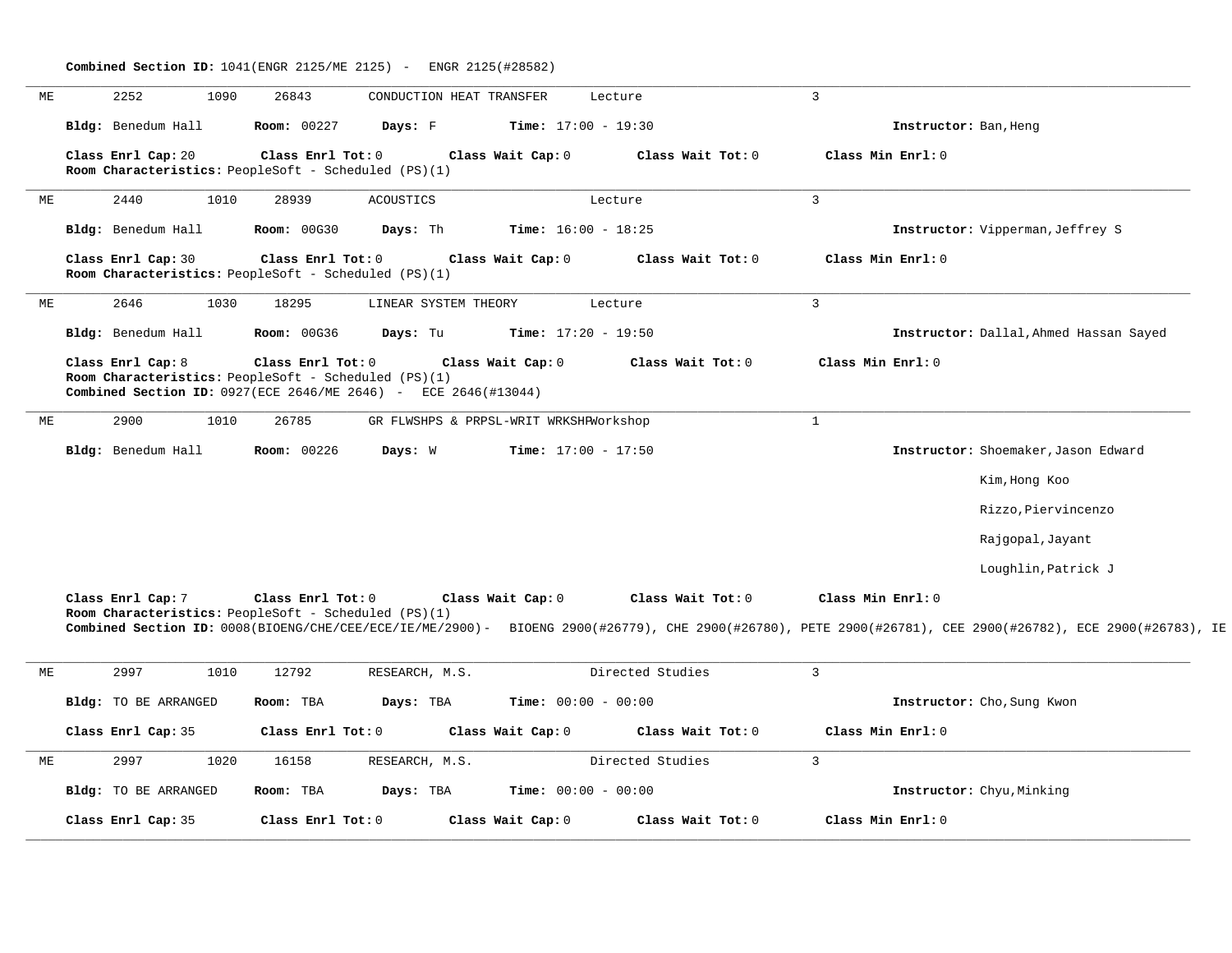### Report ID: SR201 **University of Pittsburgh** Page No. 236 of 300 **Schedule of Classes for Fall Term 2021-2022** Run Date: 12/16/2020 **Academic Term** Run Time: 20:00:18

|    | Subject | Catalog Nbr Section Class Nbr | Course Title                                                                               | Component                                     |                  | Units             | Topics                            |
|----|---------|-------------------------------|--------------------------------------------------------------------------------------------|-----------------------------------------------|------------------|-------------------|-----------------------------------|
| MЕ |         | 2997<br>1030                  | 16159<br>RESEARCH, M.S.                                                                    |                                               | Directed Studies | $\mathbf{3}$      |                                   |
|    |         | Bldg: TO BE ARRANGED          | Room: TBA                                                                                  | <b>Days:</b> TBA <b>Time:</b> $00:00 - 00:00$ |                  |                   | Instructor: Clark, William W      |
|    |         |                               | Class Enrl Cap: 35 Class Enrl Tot: 0 Class Wait Cap: 0 Class Wait Tot: 0 Class Min Enrl: 0 |                                               |                  |                   |                                   |
| МE |         | 2997 — 2007                   | 1040 16160<br>RESEARCH, M.S.                                                               |                                               | Directed Studies | $\mathbf{3}$      |                                   |
|    |         | Bldg: TO BE ARRANGED          | Room: TBA $Days: TBA$ Time: $00:00 - 00:00$                                                |                                               |                  |                   | Instructor: Cole, Daniel G        |
|    |         |                               | Class Enrl Cap: 35 Class Enrl Tot: 0 Class Wait Cap: 0 Class Wait Tot: 0 Class Min Enrl: 0 |                                               |                  |                   |                                   |
| МE |         | 2997                          | 1050 16161<br>RESEARCH, M.S.                                                               | Directed Studies                              |                  | $\overline{3}$    |                                   |
|    |         | Bldg: TO BE ARRANGED          | Room: TBA $Days:$ TBA $Time: 00:00 - 00:00$                                                |                                               |                  |                   | Instructor: Galdi, Giovanni Paolo |
|    |         |                               | Class Enrl Cap: 35 Class Enrl Tot: 0 Class Wait Cap: 0 Class Wait Tot: 0 Class Min Enrl: 0 |                                               |                  |                   |                                   |
| МE |         | 2997                          | 1060 16162 RESEARCH, M.S. Directed Studies                                                 |                                               |                  | $\overline{3}$    |                                   |
|    |         | Bldg: TO BE ARRANGED          | Room: TBA $Days:$ TBA $Time: 00:00 - 00:00$                                                |                                               |                  |                   | Instructor: Mao, Scott X          |
|    |         |                               | Class Enrl Cap: 35 Class Enrl Tot: 0 Class Wait Cap: 0 Class Wait Tot: 0 Class Min Enrl: 0 |                                               |                  |                   |                                   |
| ME |         | 2997 — 2007                   | 1070 16163 RESEARCH, M.S. Directed Studies                                                 |                                               |                  | $\overline{3}$    |                                   |
|    |         | Bldg: TO BE ARRANGED          | Room: TBA $\rule{1em}{0.15mm}$ Days: TBA $\rule{1.15mm}]{0.15mm}$ Time: $0.000 - 0.0000$   |                                               |                  |                   | Instructor: Robertson, Anne M     |
|    |         |                               | Class Enrl Cap: 35 Class Enrl Tot: 0 Class Wait Cap: 0 Class Wait Tot: 0                   |                                               |                  | Class Min Enrl: 0 |                                   |
| МE |         | 2997<br>1080                  | 16164                                                                                      | RESEARCH, M.S. Directed Studies               |                  | $\overline{3}$    |                                   |
|    |         | Bldg: TO BE ARRANGED          | Room: TBA $Days:$ TBA $Time: 00:00 - 00:00$                                                |                                               |                  |                   | Instructor: Babaee, Hessameddin   |
|    |         |                               | Class Enrl Cap: 35 Class Enrl Tot: 0 Class Wait Cap: 0 Class Wait Tot: 0 Class Min Enrl: 0 |                                               |                  |                   |                                   |
| ME |         | 2997 — 2007                   | 1090 16165 RESEARCH, M.S.                                                                  | Directed Studies                              |                  | $\overline{3}$    |                                   |
|    |         | Bldg: TO BE ARRANGED          | Room: TBA $Days:$ TBA $Time: 00:00 - 00:00$                                                |                                               |                  |                   | Instructor: Slaughter, William S  |
|    |         |                               | Class Enrl Cap: 35 Class Enrl Tot: 0 Class Wait Cap: 0 Class Wait Tot: 0                   |                                               |                  | Class Min Enrl: 0 |                                   |
| MЕ |         | 2997<br>1100                  | 16166 RESEARCH, M.S.                                                                       |                                               | Directed Studies | $\mathbf{3}$      |                                   |
|    |         | Bldg: TO BE ARRANGED          | Room: TBA $Days: TBA$ Time: $00:00 - 00:00$                                                |                                               |                  |                   | Instructor: Smolinski, Patrick    |
|    |         | Class Enrl Cap: 35            | Class Enrl Tot: $0$ Class Wait Cap: $0$ Class Wait Tot: $0$                                |                                               |                  | Class Min Enrl: 0 |                                   |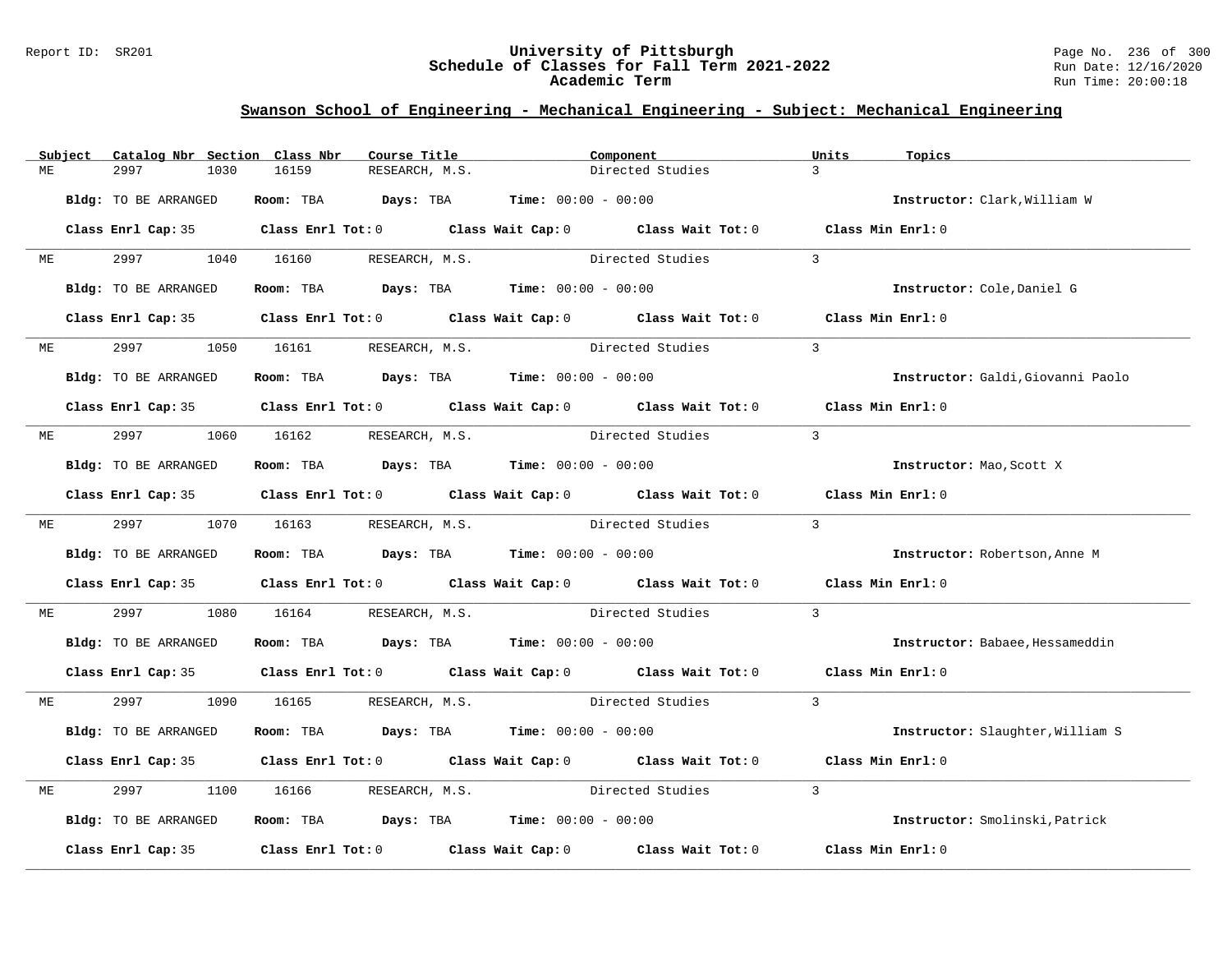| МE |           | 2997<br>1110         | 16167                                                                                    | RESEARCH, M.S. | Directed Studies                                                                           | $\overline{3}$                   |
|----|-----------|----------------------|------------------------------------------------------------------------------------------|----------------|--------------------------------------------------------------------------------------------|----------------------------------|
|    |           | Bldg: TO BE ARRANGED | Room: TBA $\rule{1em}{0.15mm}$ Days: TBA $\rule{1.5mm}{0.15mm}$ Time: $00:00 - 00:00$    |                |                                                                                            | Instructor: Vipperman, Jeffrey S |
|    |           |                      |                                                                                          |                | Class Enrl Cap: 35 Class Enrl Tot: 0 Class Wait Cap: 0 Class Wait Tot: 0 Class Min Enrl: 0 |                                  |
|    |           |                      |                                                                                          |                | ME 2997 1120 16168 RESEARCH, M.S. Directed Studies 3                                       |                                  |
|    |           | Bldg: TO BE ARRANGED | Room: TBA $\rule{1em}{0.15mm}$ Days: TBA $\rule{1.15mm}]{0.15mm}$ Time: $0.000 - 0.0000$ |                |                                                                                            | Instructor: Wang, Qing-Ming      |
|    |           |                      |                                                                                          |                | Class Enrl Cap: 35 Class Enrl Tot: 0 Class Wait Cap: 0 Class Wait Tot: 0 Class Min Enrl: 0 |                                  |
|    |           |                      |                                                                                          |                | ME 2997 1130 16169 RESEARCH, M.S. Directed Studies 3                                       |                                  |
|    |           |                      | Bldg: TO BE ARRANGED Room: TBA Days: TBA Time: 00:00 - 00:00                             |                |                                                                                            | Instructor: Chmielus, Markus     |
|    |           |                      |                                                                                          |                | Class Enrl Cap: 35 Class Enrl Tot: 0 Class Wait Cap: 0 Class Wait Tot: 0 Class Min Enrl: 0 |                                  |
|    |           |                      |                                                                                          |                | ME 2997 1140 16170 RESEARCH, M.S. Directed Studies 3                                       |                                  |
|    |           | Bldg: TO BE ARRANGED | Room: TBA $\rule{1em}{0.15mm}$ Days: TBA $\rule{1.5mm}{0.15mm}$ Time: $00:00 - 00:00$    |                |                                                                                            | Instructor: Wosu, Sylvanus N     |
|    |           |                      |                                                                                          |                | Class Enrl Cap: 35 Class Enrl Tot: 0 Class Wait Cap: 0 Class Wait Tot: 0 Class Min Enrl: 0 |                                  |
|    |           |                      | ME 2997 1150 16171 RESEARCH, M.S.                                                        |                | Directed Studies 3                                                                         |                                  |
|    |           | Bldg: TO BE ARRANGED | Room: TBA $\rule{1em}{0.15mm}$ Days: TBA Time: $00:00 - 00:00$                           |                |                                                                                            | Instructor: Miller, Mark C       |
|    |           |                      |                                                                                          |                | Class Enrl Cap: 35 Class Enrl Tot: 0 Class Wait Cap: 0 Class Wait Tot: 0 Class Min Enrl: 0 |                                  |
| ME |           |                      |                                                                                          |                | 2997 1160 16172 RESEARCH, M.S. Directed Studies                                            | $\overline{3}$                   |
|    |           | Bldg: TO BE ARRANGED | Room: TBA $\rule{1em}{0.15mm}$ Days: TBA Time: $00:00 - 00:00$                           |                |                                                                                            | Instructor: Givi, Peyman         |
|    |           |                      |                                                                                          |                | Class Enrl Cap: 35 Class Enrl Tot: 0 Class Wait Cap: 0 Class Wait Tot: 0 Class Min Enrl: 0 |                                  |
|    | <b>ME</b> |                      |                                                                                          |                | 2997 1170 16173 RESEARCH, M.S. Directed Studies                                            | $\overline{3}$                   |
|    |           |                      | Bldg: TO BE ARRANGED Room: TBA Days: TBA Time: 00:00 - 00:00                             |                |                                                                                            | Instructor: Zhao, Xiayun         |
|    |           |                      |                                                                                          |                | Class Enrl Cap: 35 Class Enrl Tot: 0 Class Wait Cap: 0 Class Wait Tot: 0 Class Min Enrl: 0 |                                  |
|    |           |                      | ME 2997 1180 16827 RESEARCH, M.S.                                                        |                | Directed Studies 3                                                                         |                                  |
|    |           | Bldg: TO BE ARRANGED | Room: TBA $Days:$ TBA $Time: 00:00 - 00:00$                                              |                |                                                                                            | Instructor: Staff                |
|    |           |                      |                                                                                          |                | Class Enrl Cap: 35 Class Enrl Tot: 0 Class Wait Cap: 0 Class Wait Tot: 0 Class Min Enrl: 0 |                                  |
|    |           |                      |                                                                                          |                | ME 2997 1190 16828 RESEARCH, M.S. Directed Studies 3                                       |                                  |
|    |           |                      | Bldg: TO BE ARRANGED Room: TBA Days: TBA Time: 00:00 - 00:00                             |                |                                                                                            | Instructor: To, Albert Chi Fu    |
|    |           |                      |                                                                                          |                | Class Enrl Cap: 35 Class Enrl Tot: 0 Class Wait Cap: 0 Class Wait Tot: 0 Class Min Enrl: 0 |                                  |
|    |           |                      |                                                                                          |                |                                                                                            |                                  |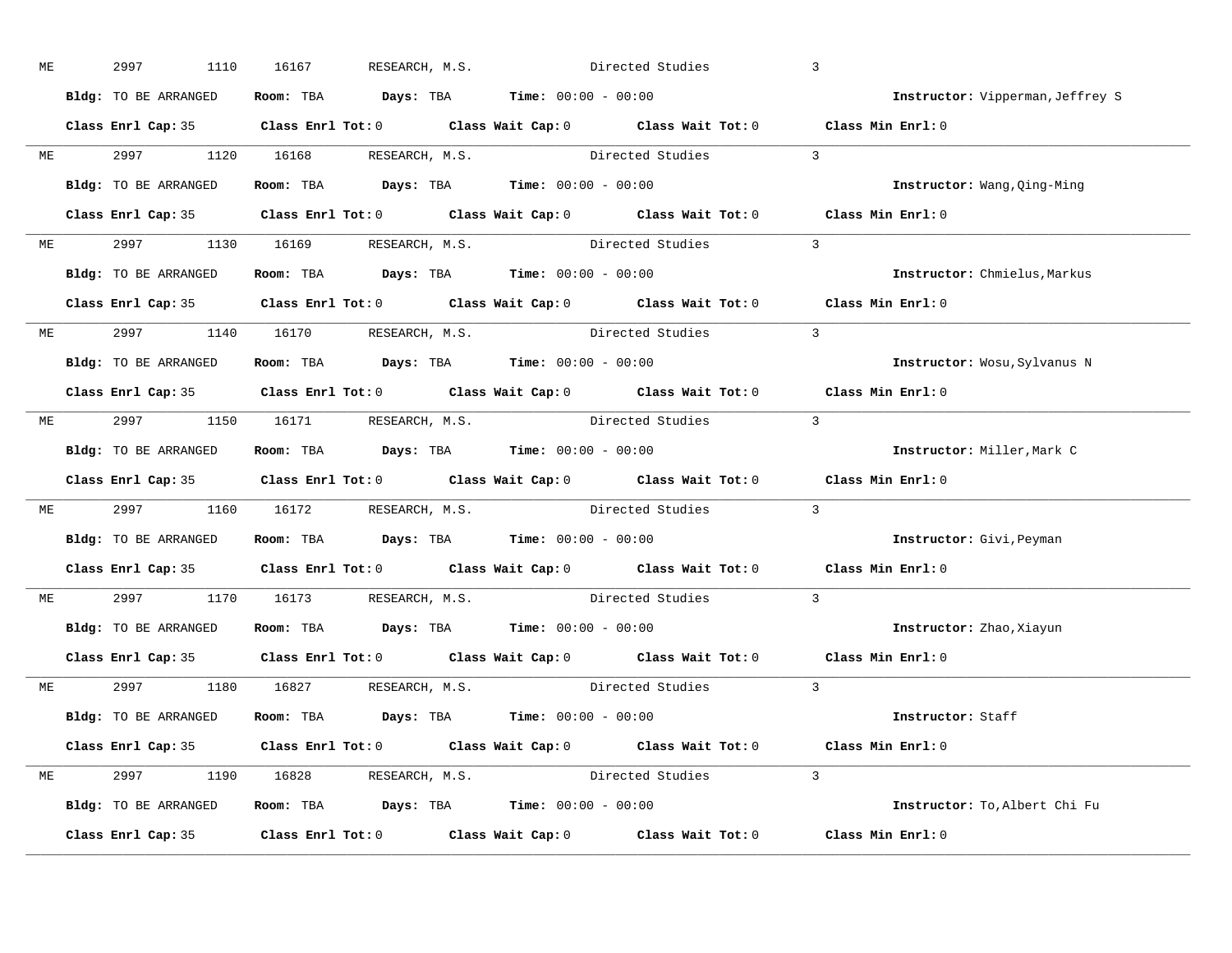### Report ID: SR201 **University of Pittsburgh** Page No. 238 of 300 **Schedule of Classes for Fall Term 2021-2022** Run Date: 12/16/2020 **Academic Term** Run Time: 20:00:18

|    | Subject | Catalog Nbr Section Class Nbr | Course Title                                                   |                | Component                                                                                  | Units<br>Topics |                                    |
|----|---------|-------------------------------|----------------------------------------------------------------|----------------|--------------------------------------------------------------------------------------------|-----------------|------------------------------------|
| МE |         | 2997<br>1200                  | 18811                                                          | RESEARCH, M.S. | Directed Studies                                                                           | $\mathcal{L}$   |                                    |
|    |         | Bldg: TO BE ARRANGED          | Room: TBA $Days:$ TBA $Time: 00:00 - 00:00$                    |                |                                                                                            |                 | Instructor: Sharma, Nitin          |
|    |         |                               |                                                                |                | Class Enrl Cap: 35 Class Enrl Tot: 0 Class Wait Cap: 0 Class Wait Tot: 0 Class Min Enrl: 0 |                 |                                    |
|    | ME      |                               | 2997 1210 18812 RESEARCH, M.S.                                 |                | Directed Studies                                                                           | $\mathcal{S}$   |                                    |
|    |         | Bldg: TO BE ARRANGED          | Room: TBA $Days:$ TBA Time: $00:00 - 00:00$                    |                |                                                                                            |                 | Instructor: Staff                  |
|    |         |                               |                                                                |                | Class Enrl Cap: 35 Class Enrl Tot: 0 Class Wait Cap: 0 Class Wait Tot: 0 Class Min Enrl: 0 |                 |                                    |
|    | ME      | 2997 — 2007                   | 1215 24155 RESEARCH, M.S.                                      |                | Directed Studies                                                                           | $\mathcal{L}$   |                                    |
|    |         | Bldg: TO BE ARRANGED          | Room: TBA $Days:$ TBA $Time:$ 00:00 - 00:00                    |                |                                                                                            |                 | Instructor: Lee, Jung-Kun          |
|    |         |                               |                                                                |                | Class Enrl Cap: 35 Class Enrl Tot: 0 Class Wait Cap: 0 Class Wait Tot: 0 Class Min Enrl: 0 |                 |                                    |
| МE |         |                               | 2997 1220 24156 RESEARCH, M.S. Directed Studies                |                |                                                                                            | $\mathcal{L}$   |                                    |
|    |         | Bldg: TO BE ARRANGED          | Room: TBA $Days:$ TBA Time: $00:00 - 00:00$                    |                |                                                                                            |                 | Instructor: Schmidt, David E       |
|    |         |                               |                                                                |                | Class Enrl Cap: 35 Class Enrl Tot: 0 Class Wait Cap: 0 Class Wait Tot: 0 Class Min Enrl: 0 |                 |                                    |
|    |         |                               |                                                                |                | ME 2997 1225 24157 RESEARCH, M.S. Directed Studies 3                                       |                 |                                    |
|    |         | Bldg: TO BE ARRANGED          | Room: TBA $Days:$ TBA $Time: 00:00 - 00:00$                    |                |                                                                                            |                 | Instructor: Ban, Heng              |
|    |         |                               |                                                                |                | Class Enrl Cap: 35 Class Enrl Tot: 0 Class Wait Cap: 0 Class Wait Tot: 0 Class Min Enrl: 0 |                 |                                    |
| МE |         | 2997 — 200                    |                                                                |                | 1230 24158 RESEARCH, M.S. Directed Studies                                                 | $\mathbf{3}$    |                                    |
|    |         | Bldg: TO BE ARRANGED          | Room: TBA $Days:$ TBA $Time:$ $00:00 - 00:00$                  |                |                                                                                            |                 | Instructor: Barry, Matthew Michael |
|    |         |                               |                                                                |                | Class Enrl Cap: 35 Class Enrl Tot: 0 Class Wait Cap: 0 Class Wait Tot: 0 Class Min Enrl: 0 |                 |                                    |
| ME |         |                               |                                                                |                | 2997 1235 24159 RESEARCH, M.S. Directed Studies 3                                          |                 |                                    |
|    |         | Bldg: TO BE ARRANGED          | Room: TBA $Days:$ TBA $Time: 00:00 - 00:00$                    |                |                                                                                            |                 | Instructor: Staff                  |
|    |         |                               |                                                                |                | Class Enrl Cap: 35 Class Enrl Tot: 0 Class Wait Cap: 0 Class Wait Tot: 0 Class Min Enrl: 0 |                 |                                    |
| МE |         | 2999<br>1010                  |                                                                |                | 12793 M.S. THESIS Thesis Research                                                          | $1 - 12$        |                                    |
|    |         | Bldg: TO BE ARRANGED          | Room: TBA $\rule{1em}{0.15mm}$ Days: TBA Time: $00:00 - 00:00$ |                |                                                                                            |                 | Instructor: Cho, Sung Kwon         |
|    |         |                               |                                                                |                | Class Enrl Cap: 35 Class Enrl Tot: 0 Class Wait Cap: 0 Class Wait Tot: 0 Class Min Enrl: 0 |                 |                                    |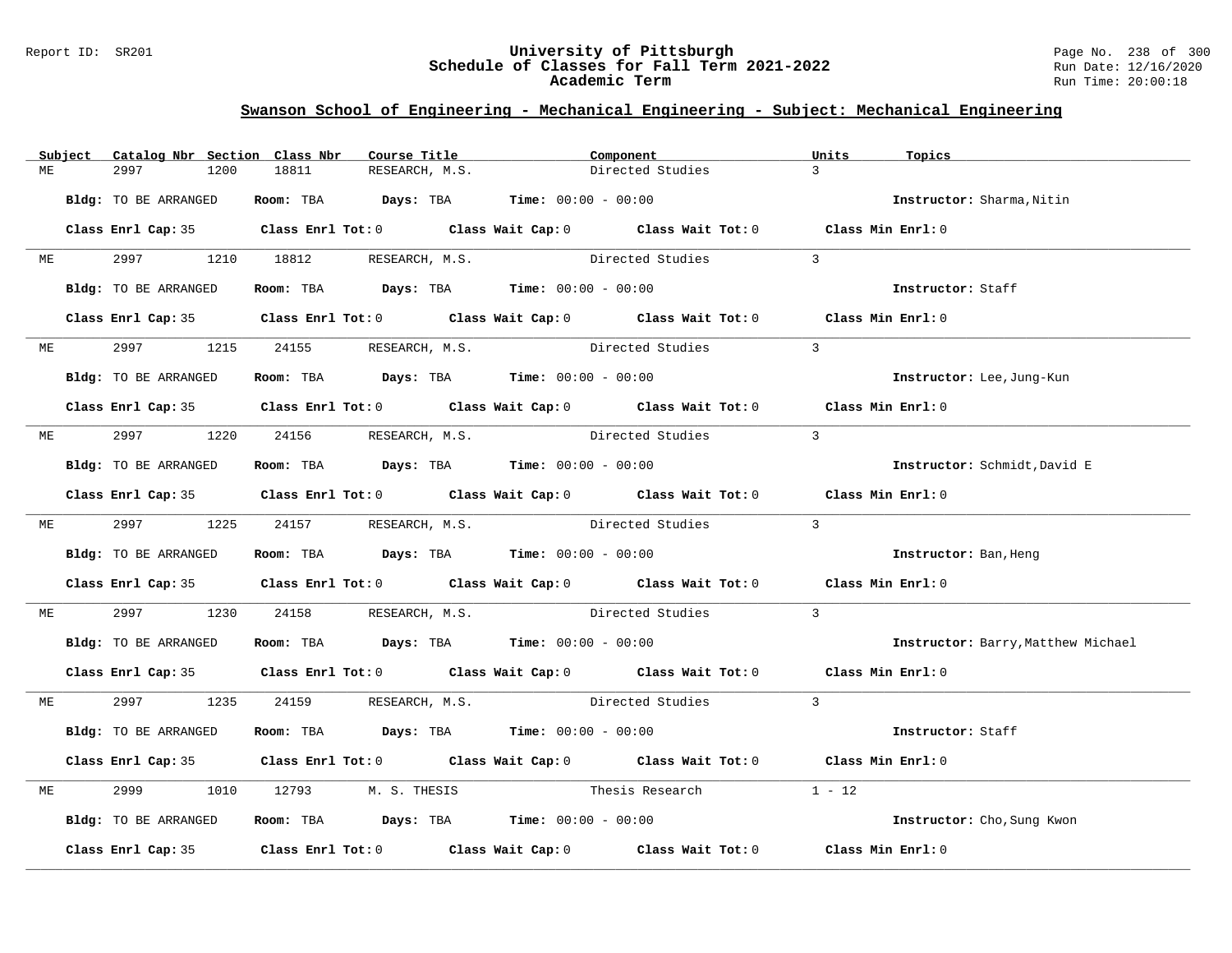| МE |           | 2999<br>1020                   | 16174 | M. S. THESIS                                                   | Thesis Research |                                                                                                     | $1 - 12$                          |
|----|-----------|--------------------------------|-------|----------------------------------------------------------------|-----------------|-----------------------------------------------------------------------------------------------------|-----------------------------------|
|    |           | Bldg: TO BE ARRANGED           |       | Room: TBA $Days:$ TBA $Time: 00:00 - 00:00$                    |                 |                                                                                                     | <b>Instructor:</b> Chyu, Minking  |
|    |           |                                |       |                                                                |                 | Class Enrl Cap: 35 Class Enrl Tot: 0 Class Wait Cap: 0 Class Wait Tot: 0 Class Min Enrl: 0          |                                   |
|    |           | ME 2999 1030 16175 M.S. THESIS |       |                                                                |                 | Thesis Research $1 - 12$                                                                            |                                   |
|    |           | Bldg: TO BE ARRANGED           |       | Room: TBA $Days:$ TBA Time: $00:00 - 00:00$                    |                 |                                                                                                     | Instructor: Clark, William W      |
|    |           |                                |       |                                                                |                 | Class Enrl Cap: 35 Class Enrl Tot: 0 Class Wait Cap: 0 Class Wait Tot: 0 Class Min Enrl: 0          |                                   |
|    |           | ME 2999 1040 16176 M.S. THESIS |       |                                                                |                 | Thesis Research 1 - 12                                                                              |                                   |
|    |           | Bldg: TO BE ARRANGED           |       | Room: TBA $\rule{1em}{0.15mm}$ Days: TBA Time: $00:00 - 00:00$ |                 |                                                                                                     | Instructor: Cole, Daniel G        |
|    |           |                                |       |                                                                |                 | Class Enrl Cap: 35 Class Enrl Tot: 0 Class Wait Cap: 0 Class Wait Tot: 0 Class Min Enrl: 0          |                                   |
|    |           | ME 2999 1050 16177 M.S. THESIS |       |                                                                |                 | Thesis Research 1 - 12                                                                              |                                   |
|    |           | Bldg: TO BE ARRANGED           |       | Room: TBA $Days:$ TBA $Time: 00:00 - 00:00$                    |                 |                                                                                                     | Instructor: Galdi, Giovanni Paolo |
|    |           |                                |       |                                                                |                 | Class Enrl Cap: 35 Class Enrl Tot: 0 Class Wait Cap: 0 Class Wait Tot: 0 Class Min Enrl: 0          |                                   |
|    |           | ME 2999 1060 16178 M.S. THESIS |       |                                                                |                 | Thesis Research $1 - 12$                                                                            |                                   |
|    |           | Bldg: TO BE ARRANGED           |       | Room: TBA $Days:$ TBA $Time: 00:00 - 00:00$                    |                 |                                                                                                     | Instructor: Mao, Scott X          |
|    |           |                                |       |                                                                |                 | Class Enrl Cap: 35 Class Enrl Tot: 0 Class Wait Cap: 0 Class Wait Tot: 0 Class Min Enrl: 0          |                                   |
| ME |           |                                |       |                                                                |                 | 2999 1070 16179 M.S. THESIS Thesis Research 1 - 12                                                  |                                   |
|    |           | Bldg: TO BE ARRANGED           |       | Room: TBA $Days:$ TBA $Time: 00:00 - 00:00$                    |                 |                                                                                                     | Instructor: Robertson, Anne M     |
|    |           |                                |       |                                                                |                 | Class Enrl Cap: 35 $\qquad$ Class Enrl Tot: 0 $\qquad$ Class Wait Cap: 0 $\qquad$ Class Wait Tot: 0 | Class Min Enrl: 0                 |
|    | <b>ME</b> | 2999                           |       | 1080  16180  M. S. THESIS                                      |                 | Thesis Research                                                                                     | $1 - 12$                          |
|    |           |                                |       | Bldg: TO BE ARRANGED Room: TBA Days: TBA Time: 00:00 - 00:00   |                 |                                                                                                     | Instructor: Ban, Heng             |
|    |           |                                |       |                                                                |                 | Class Enrl Cap: 35 Class Enrl Tot: 0 Class Wait Cap: 0 Class Wait Tot: 0 Class Min Enrl: 0          |                                   |
|    |           | ME 2999 1090 16181 M.S. THESIS |       |                                                                |                 | Thesis Research $1 - 12$                                                                            |                                   |
|    |           | Bldg: TO BE ARRANGED           |       | Room: TBA $\rule{1em}{0.15mm}$ Days: TBA Time: $00:00 - 00:00$ |                 |                                                                                                     | Instructor: Slaughter, William S  |
|    |           |                                |       |                                                                |                 | Class Enrl Cap: 35 Class Enrl Tot: 0 Class Wait Cap: 0 Class Wait Tot: 0 Class Min Enrl: 0          |                                   |
|    |           | ME 2999 1100 16182 M.S. THESIS |       |                                                                |                 | Thesis Research 1 - 12                                                                              |                                   |
|    |           |                                |       | Bldg: TO BE ARRANGED Room: TBA Days: TBA Time: 00:00 - 00:00   |                 |                                                                                                     | Instructor: Smolinski, Patrick    |
|    |           |                                |       |                                                                |                 | Class Enrl Cap: 35 Class Enrl Tot: 0 Class Wait Cap: 0 Class Wait Tot: 0 Class Min Enrl: 0          |                                   |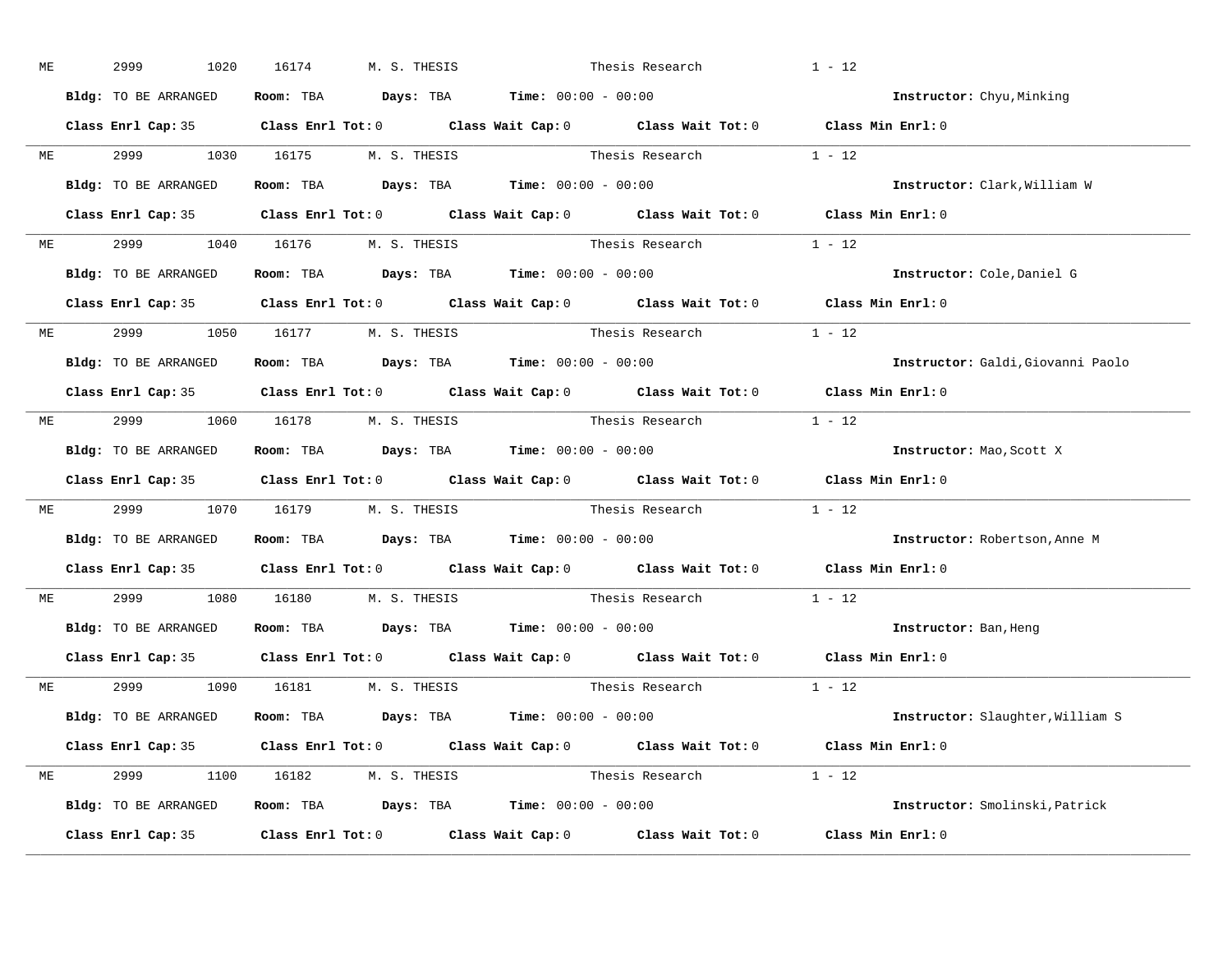### Report ID: SR201 **University of Pittsburgh** Page No. 240 of 300 **Schedule of Classes for Fall Term 2021-2022** Run Date: 12/16/2020 **Academic Term** Run Time: 20:00:18

|    | Subject |                                |      | Catalog Nbr Section Class Nbr | Course Title | Component                                   |                                                                                            | Units    | Topics                           |
|----|---------|--------------------------------|------|-------------------------------|--------------|---------------------------------------------|--------------------------------------------------------------------------------------------|----------|----------------------------------|
| МE |         | 2999                           | 1110 | 16183                         | M. S. THESIS |                                             | Thesis Research                                                                            | $1 - 12$ |                                  |
|    |         |                                |      |                               |              |                                             |                                                                                            |          |                                  |
|    |         | Bldg: TO BE ARRANGED           |      |                               |              | Room: TBA $Days:$ TBA $Time: 00:00 - 00:00$ |                                                                                            |          | Instructor: Vipperman, Jeffrey S |
|    |         |                                |      |                               |              |                                             | Class Enrl Cap: 35 Class Enrl Tot: 0 Class Wait Cap: 0 Class Wait Tot: 0 Class Min Enrl: 0 |          |                                  |
|    |         |                                |      |                               |              |                                             |                                                                                            |          |                                  |
|    | ME      | 2999 1120 16184 M.S. THESIS    |      |                               |              |                                             | Thesis Research                                                                            | $1 - 12$ |                                  |
|    |         | Bldg: TO BE ARRANGED           |      |                               |              | Room: TBA $Days:$ TBA $Time: 00:00 - 00:00$ |                                                                                            |          |                                  |
|    |         |                                |      |                               |              |                                             |                                                                                            |          | Instructor: Wang, Qing-Ming      |
|    |         |                                |      |                               |              |                                             | Class Enrl Cap: 35 Class Enrl Tot: 0 Class Wait Cap: 0 Class Wait Tot: 0 Class Min Enrl: 0 |          |                                  |
|    |         |                                |      |                               |              |                                             |                                                                                            |          |                                  |
|    | ME      | 2999                           |      | 1130 16185                    | M. S. THESIS |                                             | Thesis Research                                                                            | $1 - 12$ |                                  |
|    |         | Bldg: TO BE ARRANGED           |      |                               |              | Room: TBA $Days:$ TBA $Time: 00:00 - 00:00$ |                                                                                            |          | Instructor: Sharma, Nitin        |
|    |         |                                |      |                               |              |                                             |                                                                                            |          |                                  |
|    |         |                                |      |                               |              |                                             | Class Enrl Cap: 35 Class Enrl Tot: 0 Class Wait Cap: 0 Class Wait Tot: 0 Class Min Enrl: 0 |          |                                  |
| ME |         | 2999 120                       |      | 1140  16186  M. S. THESIS     |              |                                             | Thesis Research                                                                            | $1 - 12$ |                                  |
|    |         |                                |      |                               |              |                                             |                                                                                            |          |                                  |
|    |         | Bldg: TO BE ARRANGED           |      |                               |              | Room: TBA $Days:$ TBA $Time: 00:00 - 00:00$ |                                                                                            |          | Instructor: Wosu, Sylvanus N     |
|    |         |                                |      |                               |              |                                             |                                                                                            |          |                                  |
|    |         |                                |      |                               |              |                                             | Class Enrl Cap: 35 Class Enrl Tot: 0 Class Wait Cap: 0 Class Wait Tot: 0 Class Min Enrl: 0 |          |                                  |
|    |         | ME 2999 1150 16187 M.S. THESIS |      |                               |              |                                             | Thesis Research                                                                            | $1 - 12$ |                                  |
|    |         |                                |      |                               |              |                                             |                                                                                            |          |                                  |
|    |         | Bldg: TO BE ARRANGED           |      |                               |              | Room: TBA $Days:$ TBA $Time: 00:00 - 00:00$ |                                                                                            |          | Instructor: Miller, Mark C       |
|    |         |                                |      |                               |              |                                             | Class Enrl Cap: 35 Class Enrl Tot: 0 Class Wait Cap: 0 Class Wait Tot: 0 Class Min Enrl: 0 |          |                                  |
|    |         |                                |      |                               |              |                                             |                                                                                            |          |                                  |
| ME |         | 2999 720                       |      |                               |              |                                             | 1160 16188 M.S. THESIS Thesis Research                                                     | $1 - 12$ |                                  |
|    |         | Bldg: TO BE ARRANGED           |      |                               |              | Room: TBA $Days:$ TBA $Time: 00:00 - 00:00$ |                                                                                            |          | Instructor: Givi, Peyman         |
|    |         |                                |      |                               |              |                                             |                                                                                            |          |                                  |
|    |         |                                |      |                               |              |                                             | Class Enrl Cap: 35 Class Enrl Tot: 0 Class Wait Cap: 0 Class Wait Tot: 0 Class Min Enrl: 0 |          |                                  |
| ME |         | 2999 1170 16189 M.S. THESIS    |      |                               |              |                                             | Thesis Research 1 - 12                                                                     |          |                                  |
|    |         |                                |      |                               |              |                                             |                                                                                            |          |                                  |
|    |         | Bldg: TO BE ARRANGED           |      |                               |              | Room: TBA $Days:$ TBA $Time: 00:00 - 00:00$ |                                                                                            |          | Instructor: Senocak, Inanc       |
|    |         |                                |      |                               |              |                                             |                                                                                            |          |                                  |
|    |         |                                |      |                               |              |                                             | Class Enrl Cap: 35 Class Enrl Tot: 0 Class Wait Cap: 0 Class Wait Tot: 0 Class Min Enrl: 0 |          |                                  |
| ME |         | 2999                           | 1180 |                               |              | 16829 M. S. THESIS Thesis Research          |                                                                                            | $1 - 12$ |                                  |
|    |         |                                |      |                               |              |                                             |                                                                                            |          |                                  |
|    |         | Bldg: TO BE ARRANGED           |      |                               |              | Room: TBA $Days: TBA$ Time: $00:00 - 00:00$ |                                                                                            |          | Instructor: Zhao, Xiayun         |
|    |         |                                |      |                               |              |                                             | Class Enrl Cap: 35 Class Enrl Tot: 0 Class Wait Cap: 0 Class Wait Tot: 0                   |          | Class Min Enrl: 0                |
|    |         |                                |      |                               |              |                                             |                                                                                            |          |                                  |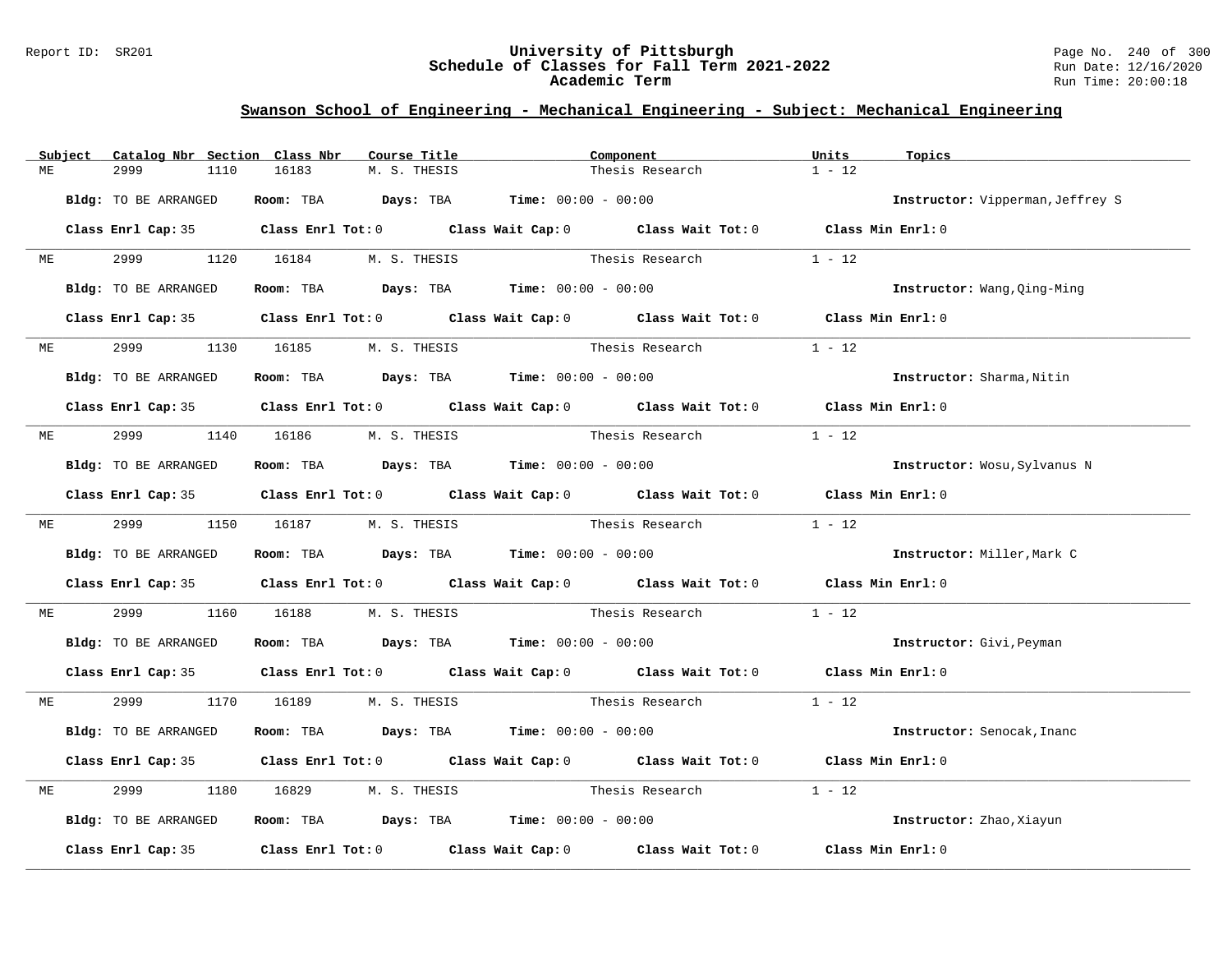| ME | 2999<br>1190                                                                               | 16830 | M. S. THESIS                                                                          | Thesis Research                                                                                    | $1 - 12$                        |
|----|--------------------------------------------------------------------------------------------|-------|---------------------------------------------------------------------------------------|----------------------------------------------------------------------------------------------------|---------------------------------|
|    | Bldg: TO BE ARRANGED                                                                       |       | Room: TBA $\rule{1em}{0.15mm}$ Days: TBA $\rule{1.5mm}{0.15mm}$ Time: $00:00 - 00:00$ |                                                                                                    | Instructor: To, Albert Chi Fu   |
|    |                                                                                            |       |                                                                                       | Class Enrl Cap: 35 Class Enrl Tot: 0 Class Wait Cap: 0 Class Wait Tot: 0 Class Min Enrl: 0         |                                 |
|    |                                                                                            |       |                                                                                       | ME 2999 1195 24115 M.S. THESIS Thesis Research 1 - 12                                              |                                 |
|    | Bldg: TO BE ARRANGED                                                                       |       | Room: TBA $\rule{1em}{0.15mm}$ Days: TBA Time: $00:00 - 00:00$                        |                                                                                                    | Instructor: Garcia, Calixto I   |
|    |                                                                                            |       |                                                                                       | Class Enrl Cap: 35 Class Enrl Tot: 0 Class Wait Cap: 0 Class Wait Tot: 0 Class Min Enrl: 0         |                                 |
|    | ME 2999 1196 24116 M.S. THESIS                                                             |       |                                                                                       | Thesis Research 1 - 12                                                                             |                                 |
|    | Bldg: TO BE ARRANGED Room: TBA Days: TBA Time: 00:00 - 00:00                               |       |                                                                                       |                                                                                                    | Instructor: Lee, Jung-Kun       |
|    |                                                                                            |       |                                                                                       | Class Enrl Cap: 35 Class Enrl Tot: 0 Class Wait Cap: 0 Class Wait Tot: 0 Class Min Enrl: 0         |                                 |
|    | ME 2999 1197 24117 M.S. THESIS                                                             |       |                                                                                       | Thesis Research $1 - 12$                                                                           |                                 |
|    | Bldg: TO BE ARRANGED                                                                       |       | Room: TBA $Days:$ TBA Time: $00:00 - 00:00$                                           |                                                                                                    | Instructor: Schmidt, David E    |
|    |                                                                                            |       |                                                                                       | Class Enrl Cap: 35 Class Enrl Tot: 0 Class Wait Cap: 0 Class Wait Tot: 0 Class Min Enrl: 0         |                                 |
|    | ME 2999 1198 24118 M.S. THESIS                                                             |       |                                                                                       | Thesis Research $1 - 12$                                                                           |                                 |
|    | Bldg: TO BE ARRANGED Room: TBA Days: TBA Time: 00:00 - 00:00                               |       |                                                                                       |                                                                                                    | Instructor: Lee, Sangyeop       |
|    |                                                                                            |       |                                                                                       | Class Enrl Cap: 35 Class Enrl Tot: 0 Class Wait Cap: 0 Class Wait Tot: 0 Class Min Enrl: 0         |                                 |
|    |                                                                                            |       |                                                                                       | ME 2999 1199 24119 M.S. THESIS Thesis Research 1 - 12                                              |                                 |
|    | Bldg: TO BE ARRANGED Room: TBA Days: TBA Time: 00:00 - 00:00                               |       |                                                                                       |                                                                                                    | Instructor: Babaee, Hessameddin |
|    |                                                                                            |       |                                                                                       | Class Enrl Cap: 35 Class Enrl Tot: 0 Class Wait Cap: 0 Class Wait Tot: 0 Class Min Enrl: 0         |                                 |
|    | ME 2999 1200 24120 M.S. THESIS                                                             |       |                                                                                       | Thesis Research                                                                                    | $1 - 12$                        |
|    | Bldg: TO BE ARRANGED Room: TBA Days: TBA Time: 00:00 - 00:00                               |       |                                                                                       |                                                                                                    | Instructor: Staff               |
|    | Class Enrl Cap: 35                                                                         |       |                                                                                       | Class Enrl Tot: 0 $\qquad$ Class Wait Cap: 0 $\qquad$ Class Wait Tot: 0 $\qquad$ Class Min Enrl: 0 |                                 |
|    | ME 2999 1201 24121 M.S. THESIS                                                             |       |                                                                                       | Thesis Research 1 - 12                                                                             |                                 |
|    | Bldg: TO BE ARRANGED Room: TBA Days: TBA Time: 00:00 - 00:00                               |       |                                                                                       |                                                                                                    | Instructor: Staff               |
|    |                                                                                            |       |                                                                                       | Class Enrl Cap: 35 Class Enrl Tot: 0 Class Wait Cap: 0 Class Wait Tot: 0 Class Min Enrl: 0         |                                 |
|    | ME 2999 1202 24122 M.S. THESIS                                                             |       |                                                                                       | Thesis Research $1 - 12$                                                                           |                                 |
|    | <b>Bldg:</b> TO BE ARRANGED <b>ROOM:</b> TBA <b>Days:</b> TBA <b>Time:</b> $00:00 - 00:00$ |       |                                                                                       |                                                                                                    | Instructor: Staff               |
|    |                                                                                            |       |                                                                                       | Class Enrl Cap: 35 Class Enrl Tot: 0 Class Wait Cap: 0 Class Wait Tot: 0 Class Min Enrl: 0         |                                 |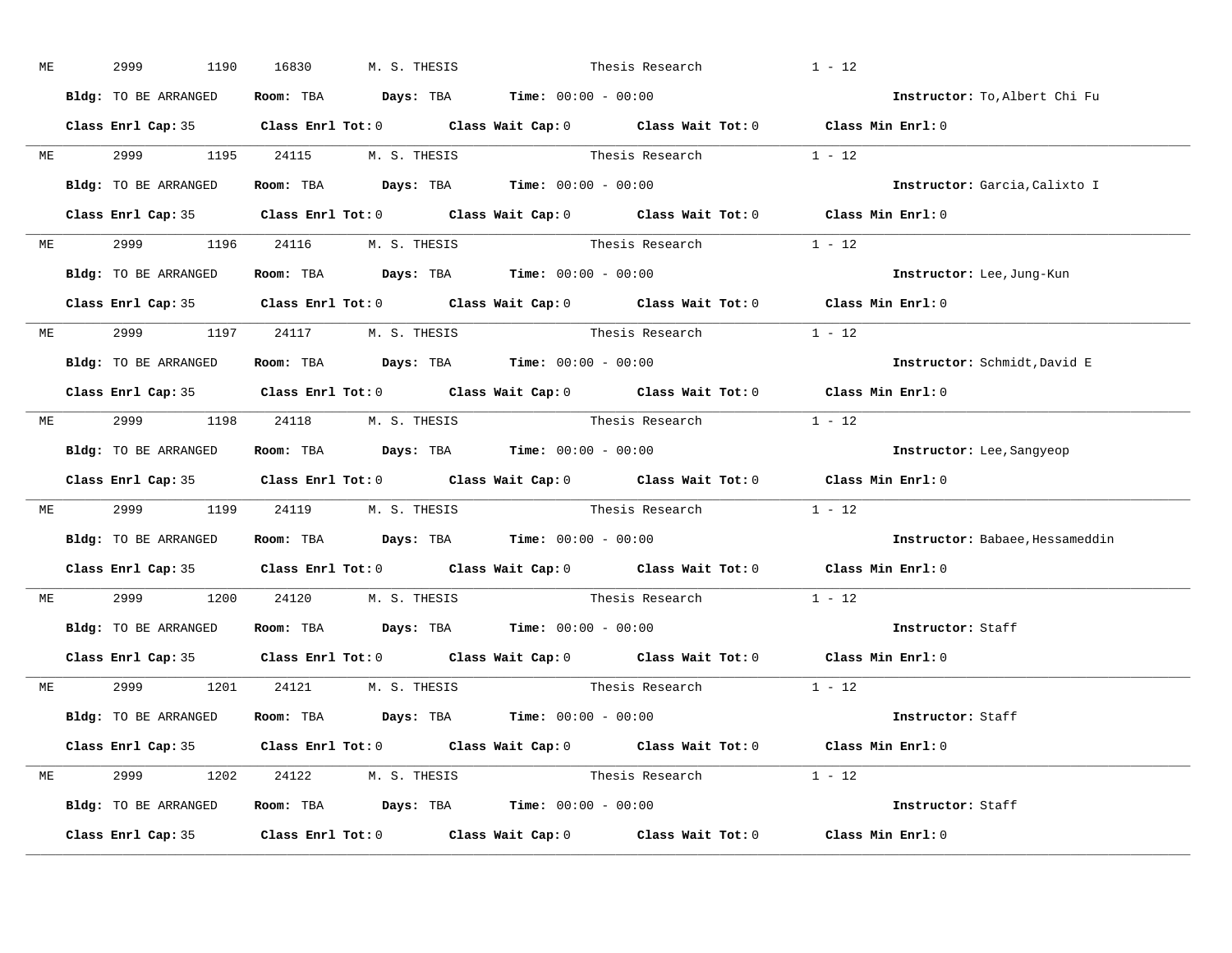### Report ID: SR201 **University of Pittsburgh** Page No. 242 of 300 **Schedule of Classes for Fall Term 2021-2022** Run Date: 12/16/2020 **Academic Term** Run Time: 20:00:18

|    | Subject | Catalog Nbr Section Class Nbr | Course Title |                                                                | Component                                                                                                           | Units<br>Topics                   |
|----|---------|-------------------------------|--------------|----------------------------------------------------------------|---------------------------------------------------------------------------------------------------------------------|-----------------------------------|
| МE |         | 3075<br>1030                  | 23206        | HYDRODYNAMIC STABILITY                                         | Lecture                                                                                                             | $\overline{3}$                    |
|    |         | Bldg: TO BE ARRANGED          |              | Room: TBA $Days:$ TBA $Time: 00:00 - 00:00$                    |                                                                                                                     | Instructor: Staff                 |
|    |         |                               |              |                                                                | Class Enrl Cap: 35 Class Enrl Tot: 0 Class Wait Cap: 0 Class Wait Tot: 0 Class Min Enrl: 0                          |                                   |
|    | ME      |                               |              | 3095 1030 12794 GRADUATE PROJECTS Directed Studies             |                                                                                                                     | $\overline{3}$                    |
|    |         | Bldg: TO BE ARRANGED          |              | Room: TBA $Days:$ TBA $Time: 00:00 - 00:00$                    |                                                                                                                     | Instructor: Cho, Sung Kwon        |
|    |         |                               |              |                                                                | Class Enrl Cap: 10 Class Enrl Tot: 0 Class Wait Cap: 0 Class Wait Tot: 0 Class Min Enrl: 0                          |                                   |
|    |         |                               |              | ME 3095 1040 16190 GRADUATE PROJECTS Directed Studies          |                                                                                                                     | $\overline{3}$                    |
|    |         | Bldg: TO BE ARRANGED          |              | Room: TBA $\rule{1em}{0.15mm}$ Days: TBA Time: $00:00 - 00:00$ |                                                                                                                     | Instructor: Chyu, Minking         |
|    |         |                               |              |                                                                | Class Enrl Cap: 35 Class Enrl Tot: 0 Class Wait Cap: 0 Class Wait Tot: 0 Class Min Enrl: 0                          |                                   |
| ME |         |                               |              | 3095 1050 16191 GRADUATE PROJECTS Directed Studies             |                                                                                                                     | $\overline{3}$                    |
|    |         | Bldg: TO BE ARRANGED          |              | Room: TBA $Days:$ TBA Time: $00:00 - 00:00$                    |                                                                                                                     | Instructor: Clark, William W      |
|    |         |                               |              |                                                                | Class Enrl Cap: 35 Class Enrl Tot: 0 Class Wait Cap: 0 Class Wait Tot: 0 Class Min Enrl: 0                          |                                   |
|    |         |                               |              |                                                                | ME 3095 1060 16192 GRADUATE PROJECTS Directed Studies 3                                                             |                                   |
|    |         | Bldg: TO BE ARRANGED          |              | Room: TBA $\rule{1em}{0.15mm}$ Days: TBA Time: $00:00 - 00:00$ |                                                                                                                     | Instructor: Cole, Daniel G        |
|    |         |                               |              |                                                                | Class Enrl Cap: 35 Class Enrl Tot: 0 Class Wait Cap: 0 Class Wait Tot: 0 Class Min Enrl: 0                          |                                   |
| МE |         | 3095 300                      |              |                                                                | 1070 16193 GRADUATE PROJECTS Directed Studies                                                                       | $\overline{3}$                    |
|    |         | Bldg: TO BE ARRANGED          |              | Room: TBA $\rule{1em}{0.15mm}$ Days: TBA Time: $00:00 - 00:00$ |                                                                                                                     | Instructor: Galdi, Giovanni Paolo |
|    |         |                               |              |                                                                | Class Enrl Cap: 35 Class Enrl Tot: 0 Class Wait Cap: 0 Class Wait Tot: 0 Class Min Enrl: 0                          |                                   |
| ME |         |                               |              |                                                                | 3095 1080 16194 GRADUATE PROJECTS Directed Studies 3                                                                |                                   |
|    |         | Bldg: TO BE ARRANGED          |              | Room: TBA $\rule{1em}{0.15mm}$ Days: TBA Time: $00:00 - 00:00$ |                                                                                                                     | Instructor: Mao, Scott X          |
|    |         |                               |              |                                                                | Class Enrl Cap: 35 Class Enrl Tot: 0 Class Wait Cap: 0 Class Wait Tot: 0 Class Min Enrl: 0                          |                                   |
| ME |         | 3095                          |              |                                                                | 1090 16195 GRADUATE PROJECTS Directed Studies                                                                       | $\overline{3}$                    |
|    |         | Bldg: TO BE ARRANGED          |              | Room: TBA $Days:$ TBA Time: $00:00 - 00:00$                    |                                                                                                                     | Instructor: Robertson, Anne M     |
|    |         |                               |              |                                                                | Class Enrl Cap: 35 $\,$ Class Enrl Tot: 0 $\,$ Class Wait Cap: 0 $\,$ Class Wait Tot: 0 $\,$ Class Wait Tot: 0 $\,$ | Class Min Enrl: 0                 |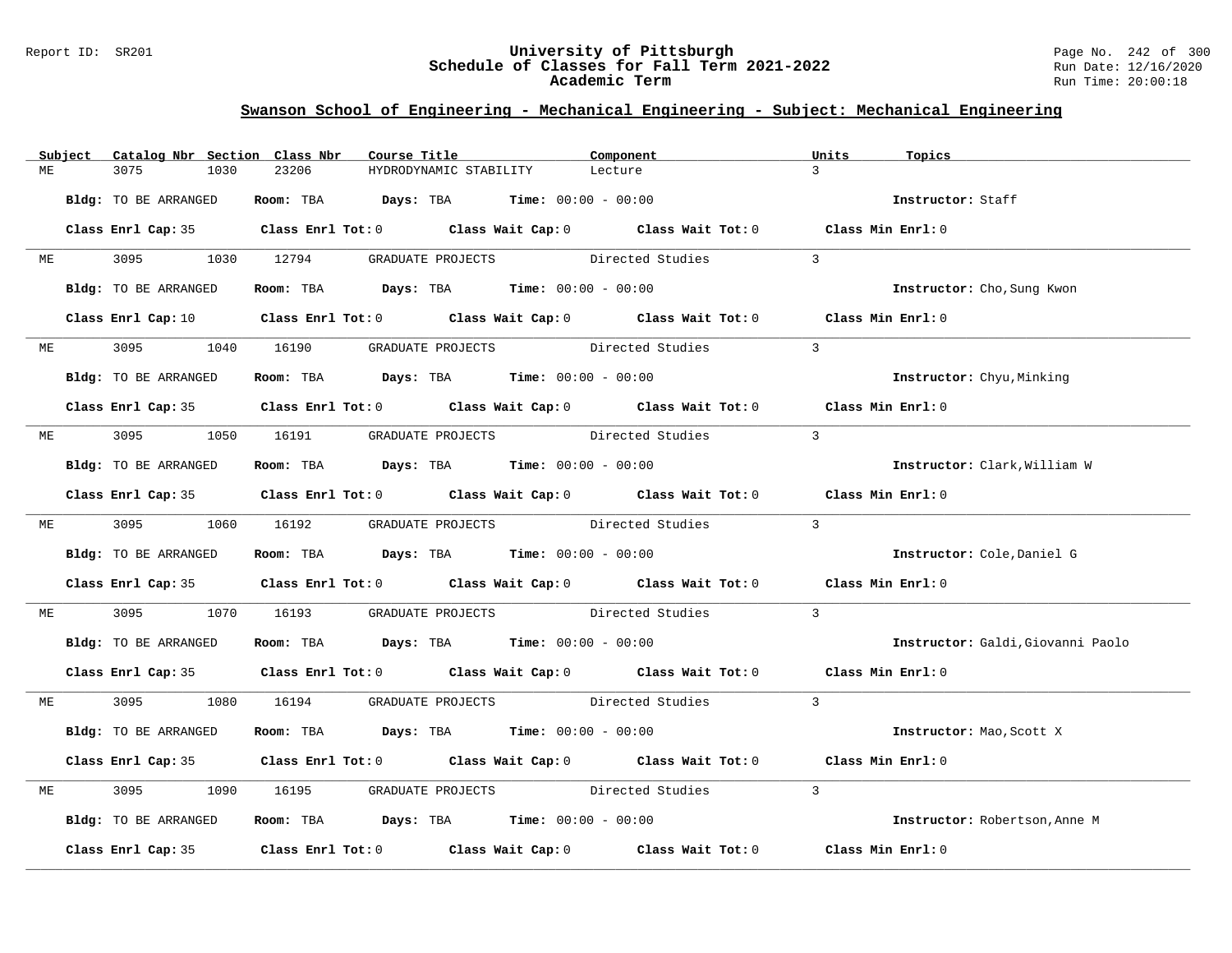| МE | 3095<br>1100         | 16196<br>GRADUATE PROJECTS                                                                 | Directed Studies         | $\overline{3}$                   |
|----|----------------------|--------------------------------------------------------------------------------------------|--------------------------|----------------------------------|
|    | Bldg: TO BE ARRANGED | Room: TBA $Days:$ TBA $Time: 00:00 - 00:00$                                                |                          | Instructor: Ban, Heng            |
|    |                      | Class Enrl Cap: 35 Class Enrl Tot: 0 Class Wait Cap: 0 Class Wait Tot: 0 Class Min Enrl: 0 |                          |                                  |
|    |                      | ME 3095 1110 16197 GRADUATE PROJECTS Directed Studies                                      | $\overline{\phantom{a}}$ |                                  |
|    | Bldg: TO BE ARRANGED | Room: TBA $Days:$ TBA Time: $00:00 - 00:00$                                                |                          | Instructor: Slaughter, William S |
|    |                      | Class Enrl Cap: 35 Class Enrl Tot: 0 Class Wait Cap: 0 Class Wait Tot: 0 Class Min Enrl: 0 |                          |                                  |
|    |                      | ME 3095 1120 16198 GRADUATE PROJECTS Directed Studies 3                                    |                          |                                  |
|    |                      | Bldg: TO BE ARRANGED Room: TBA Days: TBA Time: 00:00 - 00:00                               |                          | Instructor: Smolinski, Patrick   |
|    |                      | Class Enrl Cap: 35 Class Enrl Tot: 0 Class Wait Cap: 0 Class Wait Tot: 0 Class Min Enrl: 0 |                          |                                  |
|    |                      | ME 3095 1130 16199 GRADUATE PROJECTS Directed Studies                                      |                          | $\overline{\phantom{a}}$         |
|    | Bldg: TO BE ARRANGED | Room: TBA $\rule{1em}{0.15mm}$ Days: TBA $\rule{1.15mm}]{0.15mm}$ Time: $0.000 - 0.000$    |                          | Instructor: Vipperman, Jeffrey S |
|    |                      | Class Enrl Cap: 35 Class Enrl Tot: 0 Class Wait Cap: 0 Class Wait Tot: 0 Class Min Enrl: 0 |                          |                                  |
|    |                      | ME 3095 1140 16200 GRADUATE PROJECTS Directed Studies 3                                    |                          |                                  |
|    | Bldg: TO BE ARRANGED | Room: TBA $Days:$ TBA $Time: 00:00 - 00:00$                                                |                          | Instructor: Wang, Qing-Ming      |
|    |                      | Class Enrl Cap: 35 Class Enrl Tot: 0 Class Wait Cap: 0 Class Wait Tot: 0 Class Min Enrl: 0 |                          |                                  |
| ME |                      | 3095 1150 16201 GRADUATE PROJECTS Directed Studies                                         |                          | $\overline{3}$                   |
|    | Bldg: TO BE ARRANGED | Room: TBA $\rule{1em}{0.15mm}$ Days: TBA $\rule{1.5mm}{0.15mm}$ Time: $00:00 - 00:00$      |                          | Instructor: Zunino, Paolo        |
|    |                      | Class Enrl Cap: 35 Class Enrl Tot: 0 Class Wait Cap: 0 Class Wait Tot: 0 Class Min Enrl: 0 |                          |                                  |
|    |                      | ME 3095 1160 16202 GRADUATE PROJECTS Directed Studies                                      |                          | $\overline{3}$                   |
|    |                      | <b>Bldg:</b> TO BE ARRANGED <b>ROOM:</b> TBA <b>Days:</b> TBA <b>Time:</b> $00:00 - 00:00$ |                          | Instructor: Wosu, Sylvanus N     |
|    |                      | Class Enrl Cap: 35 Class Enrl Tot: 0 Class Wait Cap: 0 Class Wait Tot: 0                   |                          | Class Min Enrl: 0                |
|    |                      | ME 3095 1170 16203 GRADUATE PROJECTS Directed Studies 3                                    |                          |                                  |
|    | Bldg: TO BE ARRANGED | Room: TBA $\rule{1em}{0.15mm}$ Days: TBA $\rule{1.5mm}{0.15mm}$ Time: $00:00 - 00:00$      |                          | Instructor: Miller,Mark C        |
|    |                      | Class Enrl Cap: 35 Class Enrl Tot: 0 Class Wait Cap: 0 Class Wait Tot: 0 Class Min Enrl: 0 |                          |                                  |
|    |                      | ME 3095 1180 16204 GRADUATE PROJECTS Directed Studies 3                                    |                          |                                  |
|    | Bldg: TO BE ARRANGED | Room: TBA $Days:$ TBA $Time: 00:00 - 00:00$                                                |                          | Instructor: Givi, Peyman         |
|    |                      | Class Enrl Cap: 35 Class Enrl Tot: 0 Class Wait Cap: 0 Class Wait Tot: 0 Class Min Enrl: 0 |                          |                                  |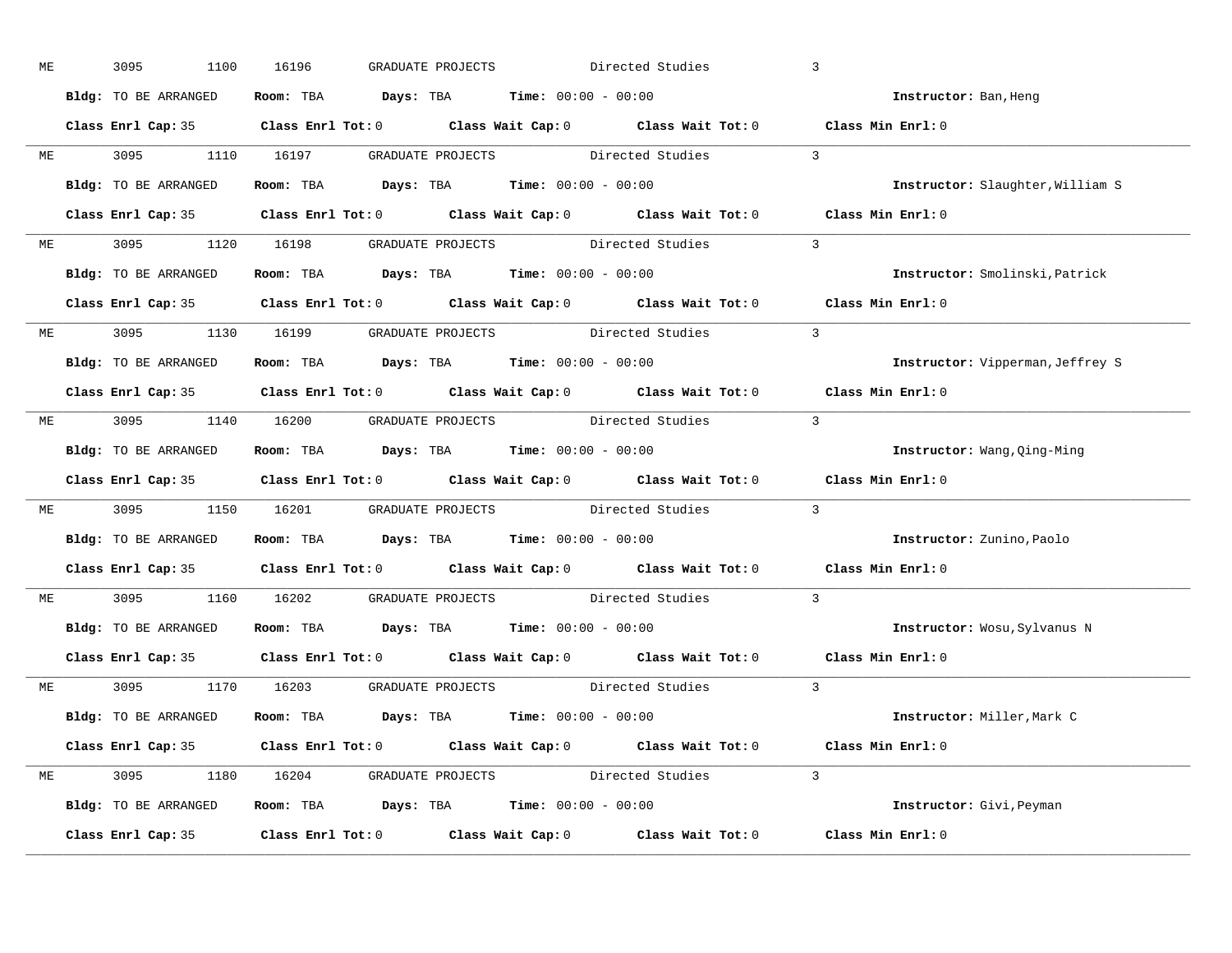### Report ID: SR201 **University of Pittsburgh** Page No. 244 of 300 **Schedule of Classes for Fall Term 2021-2022** Run Date: 12/16/2020 **Academic Term** Run Time: 20:00:18

|    | Subject   | Catalog Nbr Section Class Nbr                                              |                   | Course Title                                                                                       | Component             |                                     | Units             | Topics                        |
|----|-----------|----------------------------------------------------------------------------|-------------------|----------------------------------------------------------------------------------------------------|-----------------------|-------------------------------------|-------------------|-------------------------------|
| MЕ |           | 3095<br>1190                                                               | 16205             | GRADUATE PROJECTS                                                                                  |                       | Directed Studies                    | $\mathbf{R}$      |                               |
|    |           | Bldg: TO BE ARRANGED                                                       | Room: TBA         | Days: TBA                                                                                          | $Time: 00:00 - 00:00$ |                                     |                   | Instructor: Kimber, Mark Lee  |
|    |           | Class Enrl Cap: 35                                                         | Class Enrl Tot: 0 |                                                                                                    |                       | Class Wait Cap: 0 Class Wait Tot: 0 |                   | Class Min Enrl: 0             |
| МE |           | 3095<br>1200                                                               | 16831             | GRADUATE PROJECTS                                                                                  |                       | Directed Studies                    | $\mathbf{3}$      |                               |
|    |           | Bldg: TO BE ARRANGED                                                       | Room: TBA         | Days: TBA                                                                                          | $Time: 00:00 - 00:00$ |                                     |                   | Instructor: Sharma, Nitin     |
|    |           | Class Enrl Cap: 35                                                         |                   | $Class$ $Enr1$ $Tot: 0$                                                                            |                       | Class Wait Cap: 0 Class Wait Tot: 0 |                   | Class Min Enrl: 0             |
| МE |           | 3095<br>1210                                                               | 16832             | GRADUATE PROJECTS                                                                                  |                       | Directed Studies                    | $\mathbf{3}$      |                               |
|    |           | Bldg: TO BE ARRANGED                                                       | Room: TBA         | <b>Days:</b> TBA <b>Time:</b> $00:00 - 00:00$                                                      |                       |                                     |                   | Instructor: To, Albert Chi Fu |
|    |           | Class Enrl Cap: 35                                                         |                   | Class Enrl Tot: 0 Class Wait Cap: 0 Class Wait Tot: 0                                              |                       |                                     | Class Min Enrl: 0 |                               |
| ME |           | 3100<br>1215                                                               | 25713             | ENGINEERING RES LDRS AND MGMT Lecture                                                              |                       |                                     | $\overline{3}$    |                               |
|    | Bldg: TBA |                                                                            | Room: TBA         | <b>Days:</b> $MW$ <b>Time:</b> $10:00 - 11:15$                                                     |                       |                                     |                   | Instructor: Cole, Daniel G    |
|    |           | Class Enrl Cap: 15<br>Room Characteristics: PeopleSoft - Scheduled (PS)(1) | Class Enrl Tot: 0 | Combined Section ID: 0756(MSE/3100/ME/3100) - MSE 3100(#25712), ENGR 3100(#29645)                  |                       | Class Wait Cap: 0 Class Wait Tot: 0 | Class Min Enrl: 0 |                               |
| MЕ |           | 3997<br>1010                                                               | 12795             | RESEARCH, PHD                                                                                      |                       | Directed Studies                    | $1 - 12$          |                               |
|    |           | Bldg: TO BE ARRANGED                                                       | Room: TBA         | $\texttt{Days:}$ TBA $\texttt{Time:}$ 00:00 - 00:00                                                |                       |                                     |                   | Instructor: Cho, Sung Kwon    |
|    |           | Class Enrl Cap: 35                                                         |                   | Class Enrl Tot: 0 $\qquad$ Class Wait Cap: 0 $\qquad$ Class Wait Tot: 0 $\qquad$ Class Min Enrl: 0 |                       |                                     |                   |                               |
| МE |           | 3997<br>1020                                                               | 16206             | RESEARCH, PHD                                                                                      | Directed Studies      |                                     | $1 - 12$          |                               |
|    |           | Bldg: TO BE ARRANGED                                                       | Room: TBA         | <b>Days:</b> TBA <b>Time:</b> $00:00 - 00:00$                                                      |                       |                                     |                   | Instructor: Chyu, Minking     |
|    |           | Class Enrl Cap: 35                                                         | Class Enrl Tot: 0 |                                                                                                    |                       | Class Wait Cap: 0 Class Wait Tot: 0 | Class Min Enrl: 0 |                               |
| МE |           | 3997<br>1030                                                               | 16207             | RESEARCH, PHD                                                                                      |                       | Directed Studies                    | $1 - 12$          |                               |
|    |           | Bldg: TO BE ARRANGED                                                       | Room: TBA         | <b>Days:</b> TBA <b>Time:</b> $00:00 - 00:00$                                                      |                       |                                     |                   | Instructor: Clark, William W  |
|    |           | Class Enrl Cap: 35                                                         | Class Enrl Tot: 0 | Class Wait Cap: 0                                                                                  |                       | Class Wait Tot: 0                   |                   | Class Min Enrl: 0             |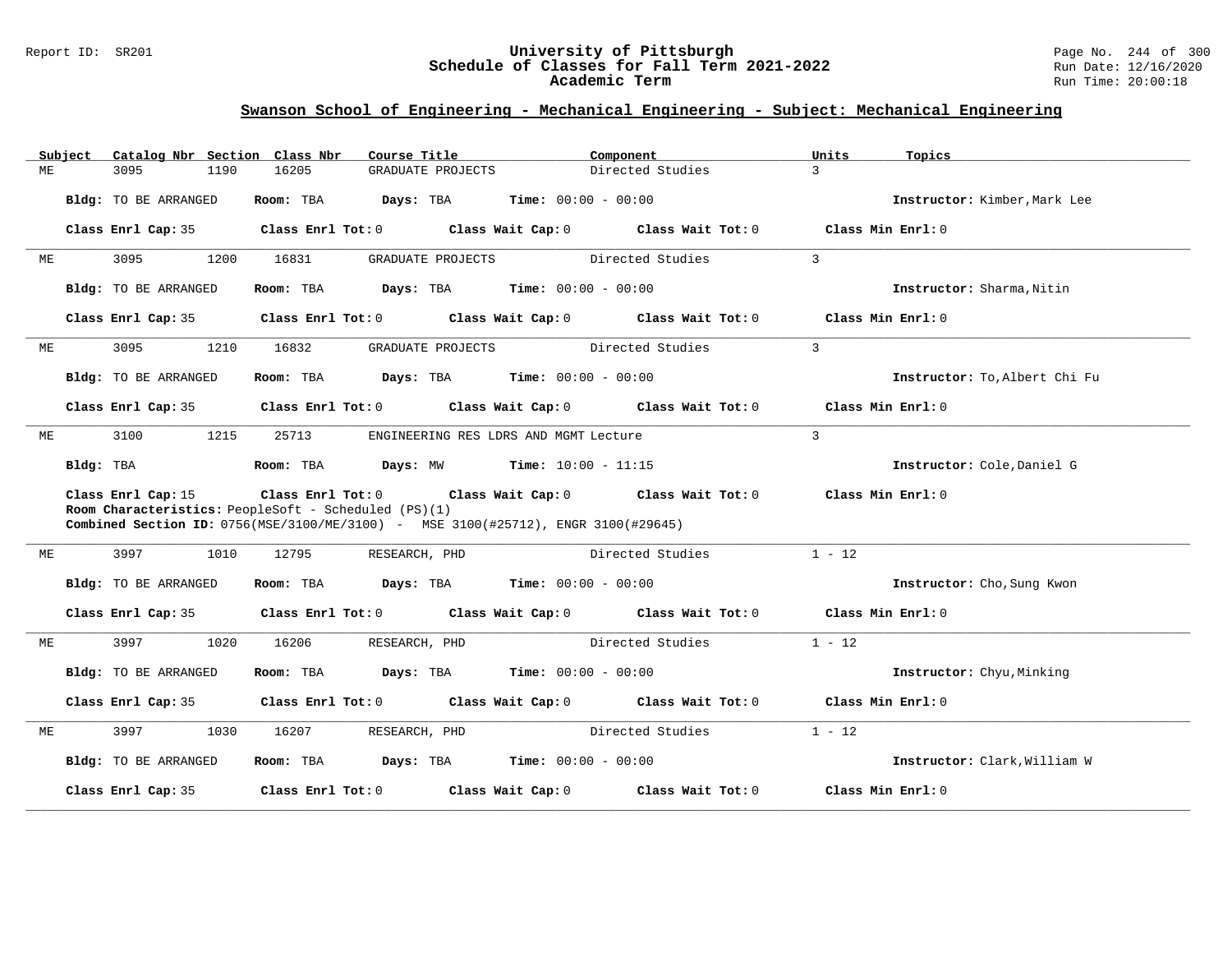### Report ID: SR201 **University of Pittsburgh** Page No. 245 of 300 **Schedule of Classes for Fall Term 2021-2022** Run Date: 12/16/2020 **Academic Term** Run Time: 20:00:18

|    | Subject | Catalog Nbr Section Class Nbr | Course Title                                                                          | Component                                                                                           | Units             | Topics                            |
|----|---------|-------------------------------|---------------------------------------------------------------------------------------|-----------------------------------------------------------------------------------------------------|-------------------|-----------------------------------|
| МE |         | 3997<br>1040                  | 16208<br>RESEARCH, PHD                                                                | Directed Studies                                                                                    | $1 - 12$          |                                   |
|    |         | Bldg: TO BE ARRANGED          | Room: TBA $Days:$ TBA $Time: 00:00 - 00:00$                                           |                                                                                                     |                   | Instructor: Cole, Daniel G        |
|    |         |                               |                                                                                       | Class Enrl Cap: 35 Class Enrl Tot: 0 Class Wait Cap: 0 Class Wait Tot: 0 Class Min Enrl: 0          |                   |                                   |
| ME |         |                               | 1050 16209 RESEARCH, PHD                                                              | Directed Studies                                                                                    | $1 - 12$          |                                   |
|    |         | Bldg: TO BE ARRANGED          | Room: TBA $Days:$ TBA $Time: 00:00 - 00:00$                                           |                                                                                                     |                   | Instructor: Galdi, Giovanni Paolo |
|    |         |                               |                                                                                       | Class Enrl Cap: 35 Class Enrl Tot: 0 Class Wait Cap: 0 Class Wait Tot: 0 Class Min Enrl: 0          |                   |                                   |
| MЕ |         | 3997                          | 1060 16210<br>RESEARCH, PHD                                                           | Directed Studies                                                                                    | $1 - 12$          |                                   |
|    |         | Bldg: TO BE ARRANGED          | Room: TBA $\rule{1em}{0.15mm}$ Days: TBA $\rule{1.5mm}{0.15mm}$ Time: $00:00 - 00:00$ |                                                                                                     |                   | Instructor: Mao, Scott X          |
|    |         |                               |                                                                                       | Class Enrl Cap: 35 Class Enrl Tot: 0 Class Wait Cap: 0 Class Wait Tot: 0 Class Min Enrl: 0          |                   |                                   |
| МE |         | 3997 — 100                    | 1070 16211 RESEARCH, PHD                                                              | Directed Studies                                                                                    | $1 - 12$          |                                   |
|    |         | Bldg: TO BE ARRANGED          | Room: TBA $Days:$ TBA $Time: 00:00 - 00:00$                                           |                                                                                                     |                   | Instructor: Robertson, Anne M     |
|    |         |                               |                                                                                       | Class Enrl Cap: 35 Class Enrl Tot: 0 Class Wait Cap: 0 Class Wait Tot: 0 Class Min Enrl: 0          |                   |                                   |
|    |         | ME 3997                       | 1080 16212<br>RESEARCH, PHD                                                           | Directed Studies                                                                                    | $1 - 12$          |                                   |
|    |         | Bldg: TO BE ARRANGED          | Room: TBA $Days:$ TBA $Time: 00:00 - 00:00$                                           |                                                                                                     |                   | Instructor: Wang, Guofeng         |
|    |         |                               | Class Enrl Cap: 35 Class Enrl Tot: 0 Class Wait Cap: 0 Class Wait Tot: 0              |                                                                                                     | Class Min Enrl: 0 |                                   |
| МE |         | 3997<br>1090                  | 16213                                                                                 | RESEARCH, PHD Directed Studies                                                                      | $1 - 12$          |                                   |
|    |         | Bldg: TO BE ARRANGED          | Room: TBA $Days:$ TBA $Time: 00:00 - 00:00$                                           |                                                                                                     |                   | Instructor: Slaughter, William S  |
|    |         |                               |                                                                                       | Class Enrl Cap: 35 Class Enrl Tot: 0 Class Wait Cap: 0 Class Wait Tot: 0 Class Min Enrl: 0          |                   |                                   |
| МE |         | 3997                          | 1100 16214 RESEARCH, PHD                                                              | Directed Studies                                                                                    | $1 - 12$          |                                   |
|    |         | Bldg: TO BE ARRANGED          | Room: TBA $\rule{1em}{0.15mm}$ Days: TBA $\rule{1.5mm}{0.15mm}$ Time: $00:00 - 00:00$ |                                                                                                     |                   | Instructor: Smolinski, Patrick    |
|    |         |                               | Class Enrl Cap: 35 Class Enrl Tot: 0 Class Wait Cap: 0 Class Wait Tot: 0              |                                                                                                     | Class Min Enrl: 0 |                                   |
| MЕ |         | 3997<br>1110                  | 16215<br>RESEARCH, PHD                                                                | Directed Studies                                                                                    | $1 - 12$          |                                   |
|    |         | Bldg: TO BE ARRANGED          | Room: TBA $Days:$ TBA $Time: 00:00 - 00:00$                                           |                                                                                                     |                   | Instructor: Vipperman, Jeffrey S  |
|    |         |                               |                                                                                       | Class Enrl Cap: 35 $\qquad$ Class Enrl Tot: 0 $\qquad$ Class Wait Cap: 0 $\qquad$ Class Wait Tot: 0 | Class Min Enrl: 0 |                                   |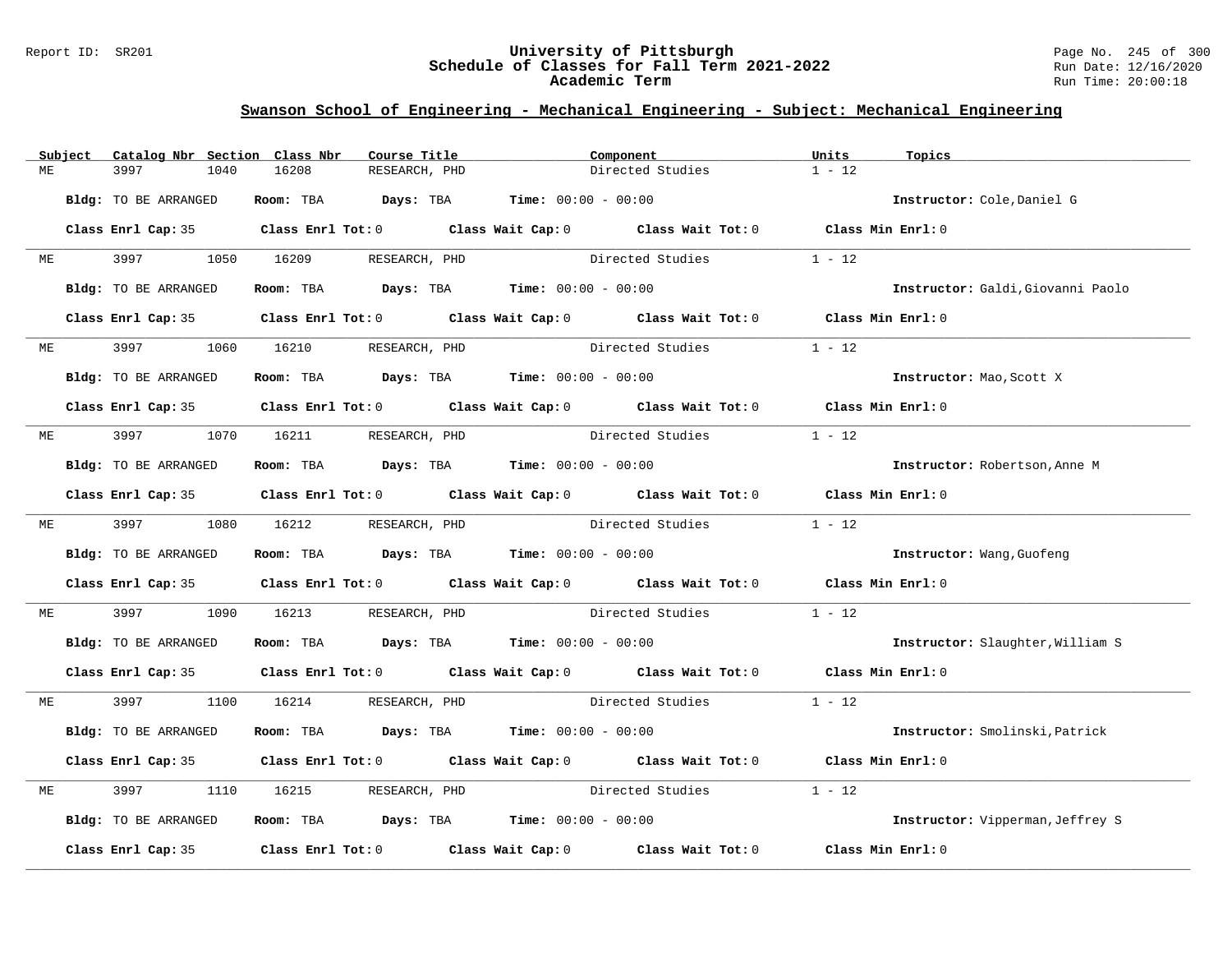| МE |              | 3997                 | 1120 | 16216      | RESEARCH, PHD                 |                                               | Directed Studies                                      | $1 - 12$                                                                                           |                                 |
|----|--------------|----------------------|------|------------|-------------------------------|-----------------------------------------------|-------------------------------------------------------|----------------------------------------------------------------------------------------------------|---------------------------------|
|    |              | Bldg: TO BE ARRANGED |      |            |                               | Room: TBA $Days:$ TBA $Time: 00:00 - 00:00$   |                                                       |                                                                                                    | Instructor: Wang, Qing-Ming     |
|    |              |                      |      |            |                               |                                               |                                                       | Class Enrl Cap: 35 Class Enrl Tot: 0 Class Wait Cap: 0 Class Wait Tot: 0 Class Min Enrl: 0         |                                 |
| ME |              |                      |      |            | 3997 1130 16217 RESEARCH, PHD |                                               | Directed Studies                                      | $1 - 12$                                                                                           |                                 |
|    |              | Bldg: TO BE ARRANGED |      |            |                               | Room: TBA $Days:$ TBA $Time: 00:00 - 00:00$   |                                                       |                                                                                                    | Instructor: Chmielus, Markus    |
|    |              | Class Enrl Cap: 35   |      |            |                               |                                               |                                                       | Class Enrl Tot: 0 $\qquad$ Class Wait Cap: 0 $\qquad$ Class Wait Tot: 0 $\qquad$ Class Min Enrl: 0 |                                 |
|    | ME           | 3997 — 100           |      |            | 1140 16218 RESEARCH, PHD      |                                               | Directed Studies                                      | $1 - 12$                                                                                           |                                 |
|    |              | Bldg: TO BE ARRANGED |      |            |                               | Room: TBA $Days:$ TBA $Time: 00:00 - 00:00$   |                                                       |                                                                                                    | Instructor: Wosu, Sylvanus N    |
|    |              |                      |      |            |                               |                                               |                                                       | Class Enrl Cap: 35 Class Enrl Tot: 0 Class Wait Cap: 0 Class Wait Tot: 0 Class Min Enrl: 0         |                                 |
|    | ME           |                      |      |            | 3997 1150 16219 RESEARCH, PHD |                                               | Directed Studies 1 - 12                               |                                                                                                    |                                 |
|    |              | Bldg: TO BE ARRANGED |      |            |                               | Room: TBA $Days:$ TBA $Time:$ $00:00 - 00:00$ |                                                       |                                                                                                    | Instructor: Miller, Mark C      |
|    |              | Class Enrl Cap: 35   |      |            |                               |                                               |                                                       | Class Enrl Tot: 0 Class Wait Cap: 0 Class Wait Tot: 0 Class Min Enrl: 0                            |                                 |
|    | <b>ME ME</b> |                      |      | 1160 16220 | RESEARCH, PHD                 |                                               | Directed Studies                                      | $1 - 12$                                                                                           |                                 |
|    |              | Bldg: TO BE ARRANGED |      |            |                               | Room: TBA $Days:$ TBA $Time: 00:00 - 00:00$   |                                                       |                                                                                                    | Instructor: Givi, Peyman        |
|    |              |                      |      |            |                               |                                               |                                                       | Class Enrl Cap: 35 Class Enrl Tot: 0 Class Wait Cap: 0 Class Wait Tot: 0 Class Min Enrl: 0         |                                 |
| ME |              |                      |      |            | 3997 1170 16221 RESEARCH, PHD |                                               | Directed Studies 1 - 12                               |                                                                                                    |                                 |
|    |              | Bldg: TO BE ARRANGED |      |            |                               | Room: TBA $Days:$ TBA $Times: 00:00 - 00:00$  |                                                       |                                                                                                    | Instructor: Sharma, Nitin       |
|    |              |                      |      |            |                               |                                               |                                                       |                                                                                                    | Senocak, Inanc                  |
|    |              |                      |      |            |                               |                                               |                                                       | Class Enrl Cap: 35 Class Enrl Tot: 0 Class Wait Cap: 0 Class Wait Tot: 0 Class Min Enrl: 0         |                                 |
|    | <b>ME</b>    |                      |      |            |                               |                                               | 3997 1180 16833 RESEARCH, PHD Directed Studies 1 - 12 |                                                                                                    |                                 |
|    |              | Bldg: TO BE ARRANGED |      |            |                               | Room: TBA $Days:$ TBA $Time: 00:00 - 00:00$   |                                                       |                                                                                                    | Instructor: Jacobs, Tevis David |
|    |              |                      |      |            |                               |                                               |                                                       | Class Enrl Cap: 35 Class Enrl Tot: 0 Class Wait Cap: 0 Class Wait Tot: 0 Class Min Enrl: 0         |                                 |
| ME |              | 3997 399             |      |            |                               |                                               | 1190 16834 RESEARCH, PHD Directed Studies             | $1 - 12$                                                                                           |                                 |
|    |              | Bldg: TO BE ARRANGED |      |            |                               | Room: TBA $Days:$ TBA $Time: 00:00 - 00:00$   |                                                       |                                                                                                    | Instructor: To, Albert Chi Fu   |
|    |              | Class Enrl Cap: 35   |      |            |                               |                                               |                                                       | Class Enrl Tot: $0$ Class Wait Cap: $0$ Class Wait Tot: $0$ Class Min Enrl: $0$                    |                                 |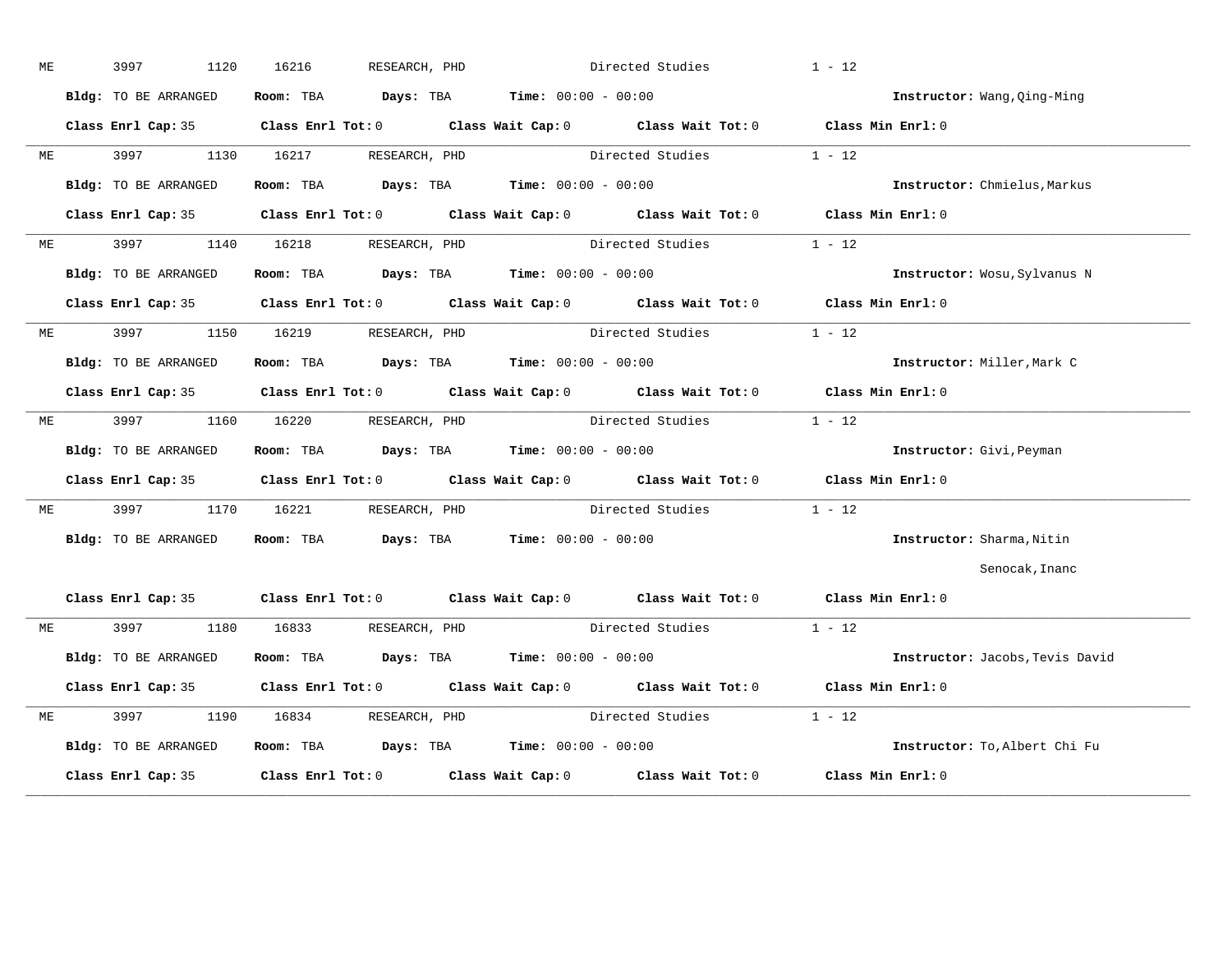### Report ID: SR201 **University of Pittsburgh** Page No. 247 of 300 **Schedule of Classes for Fall Term 2021-2022** Run Date: 12/16/2020 **Academic Term** Run Time: 20:00:18

|    | Subject | Catalog Nbr Section Class Nbr | Course Title                                                                              |               | Component                                                                                                           | Units<br>Topics   |                                      |
|----|---------|-------------------------------|-------------------------------------------------------------------------------------------|---------------|---------------------------------------------------------------------------------------------------------------------|-------------------|--------------------------------------|
| ME |         | 3997<br>1200                  | 21915<br>RESEARCH, PHD                                                                    |               | Directed Studies                                                                                                    | $1 - 12$          |                                      |
|    |         | Bldg: TO BE ARRANGED          | Room: TBA $Days:$ TBA $Time: 00:00 - 00:00$                                               |               |                                                                                                                     |                   | Instructor: Vande Geest, Jonathan P. |
|    |         |                               |                                                                                           |               | Class Enrl Cap: 55 Class Enrl Tot: 0 Class Wait Cap: 0 Class Wait Tot: 0 Class Min Enrl: 0                          |                   |                                      |
|    | ME      | 3997 399<br>1210              | 21916 RESEARCH, PHD                                                                       |               | Directed Studies                                                                                                    | $1 - 12$          |                                      |
|    |         | Bldg: TO BE ARRANGED          | Room: TBA $Days:$ TBA $Time: 00:00 - 00:00$                                               |               |                                                                                                                     | Instructor: Staff |                                      |
|    |         |                               |                                                                                           |               | Class Enrl Cap: 55 Class Enrl Tot: 0 Class Wait Cap: 0 Class Wait Tot: 0 Class Min Enrl: 0                          |                   |                                      |
|    | ME      |                               | 1220 21917 RESEARCH, PHD                                                                  |               | Directed Studies                                                                                                    | $1 - 12$          |                                      |
|    |         | Bldg: TO BE ARRANGED          | Room: TBA $Days:$ TBA $Time: 00:00 - 00:00$                                               |               |                                                                                                                     |                   | Instructor: Garcia, Calixto I        |
|    |         |                               |                                                                                           |               | Class Enrl Cap: 55 Class Enrl Tot: 0 Class Wait Cap: 0 Class Wait Tot: 0 Class Min Enrl: 0                          |                   |                                      |
| ME |         | 3997 — 100                    | 1230 21918 RESEARCH, PHD                                                                  |               | Directed Studies                                                                                                    | $1 - 12$          |                                      |
|    |         | Bldg: TO BE ARRANGED          | Room: TBA Days: TBA Time: $00:00 - 00:00$                                                 |               |                                                                                                                     |                   | Instructor: Lee, Sangyeop            |
|    |         |                               |                                                                                           |               | Class Enrl Cap: 55 Class Enrl Tot: 0 Class Wait Cap: 0 Class Wait Tot: 0 Class Min Enrl: 0                          |                   |                                      |
|    |         |                               | ME 3997 1235 26032 RESEARCH, PHD                                                          |               | Directed Studies                                                                                                    | $1 - 12$          |                                      |
|    |         | Bldg: TO BE ARRANGED          | Room: TBA $Days:$ TBA $Time: 00:00 - 00:00$                                               |               |                                                                                                                     |                   | Instructor: Leu, Paul W              |
|    |         |                               |                                                                                           |               | Class Enrl Cap: 35 Class Enrl Tot: 0 Class Wait Cap: 0 Class Wait Tot: 0 Class Min Enrl: 0                          |                   |                                      |
| МE |         | 3997 399<br>1240              | 26033                                                                                     |               | RESEARCH, PHD Directed Studies                                                                                      | $1 - 12$          |                                      |
|    |         | Bldg: TO BE ARRANGED          | Room: TBA $Days:$ TBA $Time: 00:00 - 00:00$                                               |               |                                                                                                                     |                   | Instructor: Babaee, Hessameddin      |
|    |         |                               |                                                                                           |               | Class Enrl Cap: 35 Class Enrl Tot: 0 Class Wait Cap: 0 Class Wait Tot: 0 Class Min Enrl: 0                          |                   |                                      |
| ME |         | 3997 1245                     | 26034 RESEARCH, PHD                                                                       |               | Directed Studies 1 - 12                                                                                             |                   |                                      |
|    |         | Bldg: TO BE ARRANGED          | Room: TBA $Days: TBA$ Time: $00:00 - 00:00$                                               |               |                                                                                                                     |                   | Instructor: Velankar, Sachin Shankar |
|    |         |                               |                                                                                           |               | Class Enrl Cap: 35 Class Enrl Tot: 0 Class Wait Cap: 0 Class Wait Tot: 0 Class Min Enrl: 0                          |                   |                                      |
| MЕ |         | 3997<br>1250                  | 26035                                                                                     | RESEARCH, PHD | Directed Studies                                                                                                    | $1 - 12$          |                                      |
|    |         | Bldg: TO BE ARRANGED          | Room: TBA $\rule{1em}{0.15mm}$ Days: TBA $\rule{1.15mm}]{0.15mm}$ Time: $0.0100 - 0.0100$ |               |                                                                                                                     |                   | Instructor: Lee, Jung-Kun            |
|    |         |                               |                                                                                           |               | Class Enrl Cap: 35 $\,$ Class Enrl Tot: 0 $\,$ Class Wait Cap: 0 $\,$ Class Wait Tot: 0 $\,$ Class Wait Tot: 0 $\,$ | Class Min Enrl: 0 |                                      |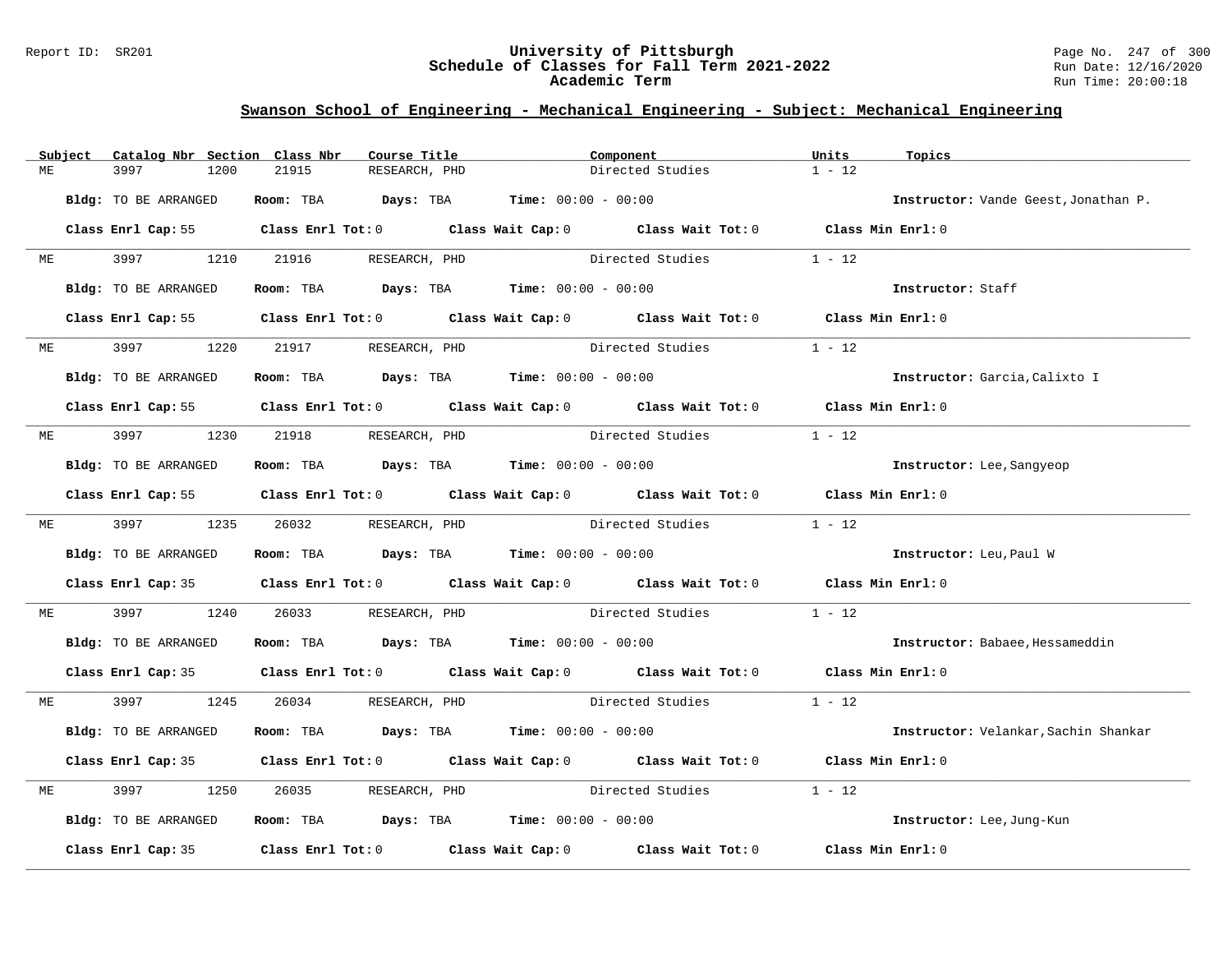| ME | 3997<br>1255         | 26036                                                                                      | RESEARCH, PHD Directed Studies | $1 - 12$                |                                        |
|----|----------------------|--------------------------------------------------------------------------------------------|--------------------------------|-------------------------|----------------------------------------|
|    | Bldg: TO BE ARRANGED | Room: TBA $Days: TBA$ Time: $00:00 - 00:00$                                                |                                |                         | Instructor: Hornbostel, Katherine Mary |
|    |                      | Class Enrl Cap: 35 Class Enrl Tot: 0 Class Wait Cap: 0 Class Wait Tot: 0 Class Min Enrl: 0 |                                |                         |                                        |
|    |                      | ME 3997 1260 26037 RESEARCH, PHD Directed Studies 1 - 12                                   |                                |                         |                                        |
|    | Bldg: TO BE ARRANGED | Room: TBA $Days:$ TBA $Time: 00:00 - 00:00$                                                |                                |                         | Instructor: Ban, Heng                  |
|    |                      | Class Enrl Cap: 35 Class Enrl Tot: 0 Class Wait Cap: 0 Class Wait Tot: 0 Class Min Enrl: 0 |                                |                         |                                        |
|    |                      | ME 3997 1265 26038 RESEARCH, PHD Directed Studies 1 - 12                                   |                                |                         |                                        |
|    |                      | Bldg: TO BE ARRANGED ROOM: TBA Days: TBA Time: 00:00 - 00:00                               |                                |                         | Instructor: Bajaj, Nikhil              |
|    |                      | Class Enrl Cap: 35 Class Enrl Tot: 0 Class Wait Cap: 0 Class Wait Tot: 0 Class Min Enrl: 0 |                                |                         |                                        |
|    |                      | ME 3997 1270 26039 RESEARCH, PHD                                                           |                                | Directed Studies 1 - 12 |                                        |
|    | Bldg: TO BE ARRANGED | Room: TBA $\rule{1em}{0.15mm}$ Days: TBA $\rule{1.15mm}]{0.15mm}$ Time: $0.000 - 0.000$    |                                |                         | Instructor: Maiti, Spandan             |
|    |                      | Class Enrl Cap: 35 Class Enrl Tot: 0 Class Wait Cap: 0 Class Wait Tot: 0 Class Min Enrl: 0 |                                |                         |                                        |
|    |                      | ME 3997 1275 26040 RESEARCH, PHD Directed Studies 1 - 12                                   |                                |                         |                                        |
|    | Bldg: TO BE ARRANGED | Room: TBA $\rule{1em}{0.15mm}$ Days: TBA Time: $00:00 - 00:00$                             |                                |                         | Instructor: Staff                      |
|    |                      | Class Enrl Cap: 35 Class Enrl Tot: 0 Class Wait Cap: 0 Class Wait Tot: 0 Class Min Enrl: 0 |                                |                         |                                        |
|    |                      | ME 3997 1280 26041 RESEARCH, PHD Directed Studies 1 - 12                                   |                                |                         |                                        |
|    |                      | Bldg: TO BE ARRANGED ROOM: TBA Days: TBA Time: 00:00 - 00:00                               |                                |                         | Instructor: Staff                      |
|    |                      | Class Enrl Cap: 35 Class Enrl Tot: 0 Class Wait Cap: 0 Class Wait Tot: 0 Class Min Enrl: 0 |                                |                         |                                        |
|    |                      | ME 3997 1285 26042 RESEARCH, PHD                                                           |                                | Directed Studies 1 - 12 |                                        |
|    |                      | Bldg: TO BE ARRANGED ROOM: TBA Days: TBA Time: 00:00 - 00:00                               |                                |                         | Instructor: Staff                      |
|    |                      | Class Enrl Cap: 35 Class Enrl Tot: 0 Class Wait Cap: 0 Class Wait Tot: 0 Class Min Enrl: 0 |                                |                         |                                        |
|    |                      | ME 3997 1290 26043 RESEARCH, PHD                                                           |                                | Directed Studies 1 - 12 |                                        |
|    |                      | Bldg: TO BE ARRANGED Room: TBA Days: TBA Time: 00:00 - 00:00                               |                                |                         | Instructor: Staff                      |
|    |                      | Class Enrl Cap: 35 Class Enrl Tot: 0 Class Wait Cap: 0 Class Wait Tot: 0 Class Min Enrl: 0 |                                |                         |                                        |
|    |                      | ME 3997 1295 26044 RESEARCH, PHD Directed Studies 1 - 12                                   |                                |                         |                                        |
|    |                      | Bldg: TO BE ARRANGED Room: TBA Days: TBA Time: 00:00 - 00:00                               |                                |                         | Instructor: Staff                      |
|    |                      | Class Enrl Cap: 35 Class Enrl Tot: 0 Class Wait Cap: 0 Class Wait Tot: 0 Class Min Enrl: 0 |                                |                         |                                        |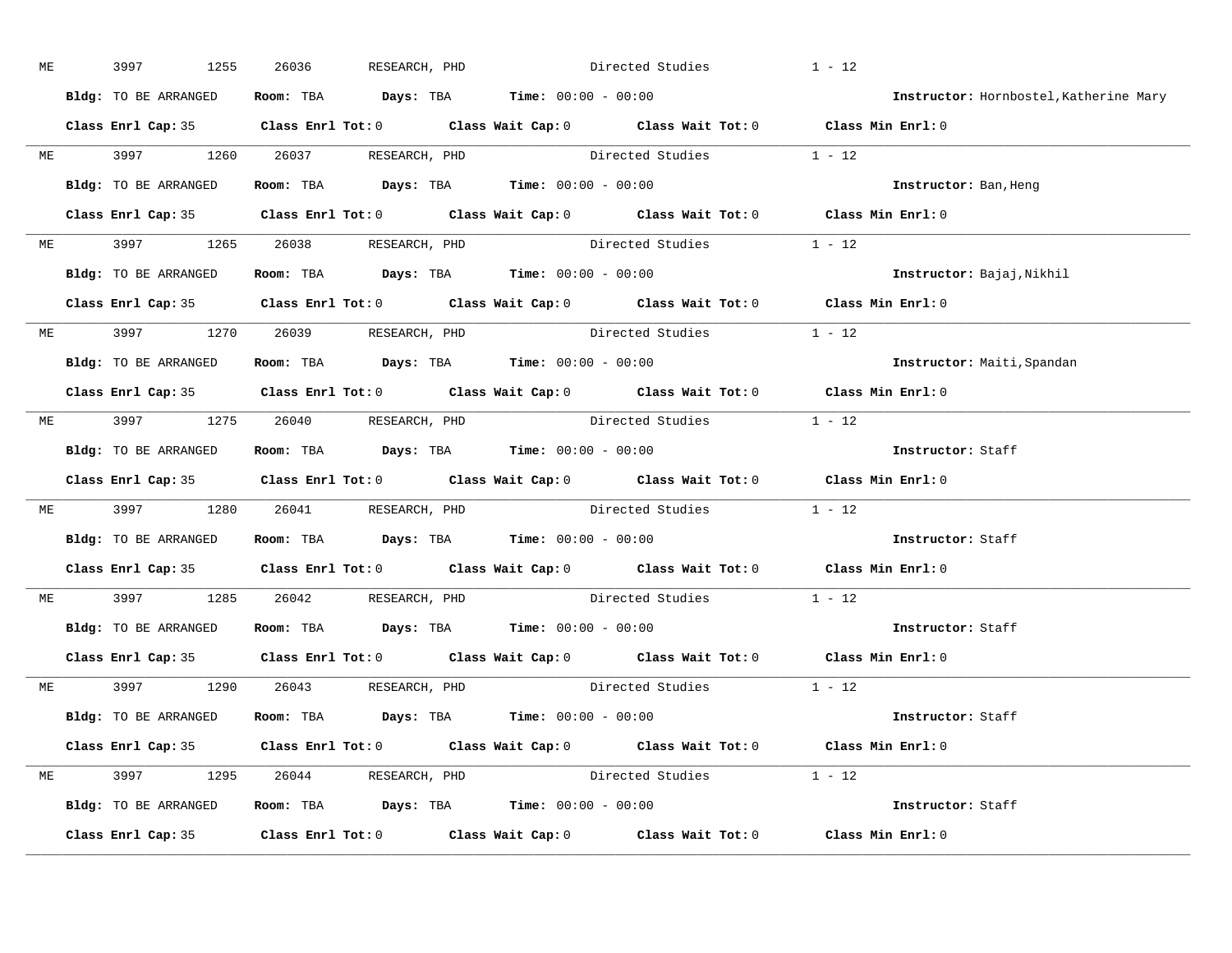### Report ID: SR201 **University of Pittsburgh** Page No. 249 of 300 **Schedule of Classes for Fall Term 2021-2022** Run Date: 12/16/2020 **Academic Term** Run Time: 20:00:18

|    | Subject | Catalog Nbr Section Class Nbr | Course Title                                        | Component                                                                                  | Units<br>Topics   |                                   |
|----|---------|-------------------------------|-----------------------------------------------------|--------------------------------------------------------------------------------------------|-------------------|-----------------------------------|
| МE |         | 3997<br>1300                  | 26045<br>RESEARCH, PHD                              | Directed Studies                                                                           | $1 - 12$          |                                   |
|    |         | Bldg: TO BE ARRANGED          | Room: TBA $Days:$ TBA $Time: 00:00 - 00:00$         |                                                                                            | Instructor: Staff |                                   |
|    |         |                               |                                                     | Class Enrl Cap: 35 Class Enrl Tot: 0 Class Wait Cap: 0 Class Wait Tot: 0 Class Min Enrl: 0 |                   |                                   |
|    | ME      |                               | 3997 1305 26046 RESEARCH, PHD                       | Directed Studies                                                                           | $1 - 12$          |                                   |
|    |         | Bldg: TO BE ARRANGED          | Room: TBA $Days: TBA$ Time: $00:00 - 00:00$         |                                                                                            | Instructor: Staff |                                   |
|    |         |                               |                                                     | Class Enrl Cap: 35 Class Enrl Tot: 0 Class Wait Cap: 0 Class Wait Tot: 0 Class Min Enrl: 0 |                   |                                   |
|    |         |                               | ME 3999 1010 12796 PHD DISSERTATION Thesis Research |                                                                                            | $1 - 15$          |                                   |
|    |         | Bldg: TO BE ARRANGED          | Room: TBA $Days:$ TBA $Time: 00:00 - 00:00$         |                                                                                            |                   | Instructor: Cho, Sung Kwon        |
|    |         |                               |                                                     | Class Enrl Cap: 35 Class Enrl Tot: 0 Class Wait Cap: 0 Class Wait Tot: 0 Class Min Enrl: 0 |                   |                                   |
| ME |         |                               |                                                     | 3999 1020 16222 PHD DISSERTATION Thesis Research                                           | $1 - 15$          |                                   |
|    |         | Bldg: TO BE ARRANGED          | Room: TBA Days: TBA Time: $00:00 - 00:00$           |                                                                                            |                   | Instructor: Chyu, Minking         |
|    |         |                               |                                                     | Class Enrl Cap: 35 Class Enrl Tot: 0 Class Wait Cap: 0 Class Wait Tot: 0 Class Min Enrl: 0 |                   |                                   |
|    |         |                               |                                                     | ME 3999 1030 16223 PHD DISSERTATION Thesis Research 1 - 15                                 |                   |                                   |
|    |         | Bldg: TO BE ARRANGED          | Room: TBA $Days: TBA$ Time: $00:00 - 00:00$         |                                                                                            |                   | Instructor: Clark, William W      |
|    |         |                               |                                                     | Class Enrl Cap: 35 Class Enrl Tot: 0 Class Wait Cap: 0 Class Wait Tot: 0 Class Min Enrl: 0 |                   |                                   |
| МE |         | 3999 700                      |                                                     | 1040 16224 PHD DISSERTATION Thesis Research                                                | $1 - 15$          |                                   |
|    |         | Bldg: TO BE ARRANGED          | Room: TBA $Days:$ TBA $Time: 00:00 - 00:00$         |                                                                                            |                   | Instructor: Cole, Daniel G        |
|    |         |                               |                                                     | Class Enrl Cap: 35 Class Enrl Tot: 0 Class Wait Cap: 0 Class Wait Tot: 0 Class Min Enrl: 0 |                   |                                   |
| ME |         |                               |                                                     | 3999 1050 16225 PHD DISSERTATION Thesis Research 1 - 15                                    |                   |                                   |
|    |         | Bldg: TO BE ARRANGED          | Room: TBA $Days:$ TBA $Time: 00:00 - 00:00$         |                                                                                            |                   | Instructor: Galdi, Giovanni Paolo |
|    |         |                               |                                                     | Class Enrl Cap: 35 Class Enrl Tot: 0 Class Wait Cap: 0 Class Wait Tot: 0 Class Min Enrl: 0 |                   |                                   |
| МE |         | 3999                          |                                                     | 1060 16226 PHD DISSERTATION Thesis Research                                                | $1 - 15$          |                                   |
|    |         | Bldg: TO BE ARRANGED          | Room: TBA $Days:$ TBA Time: $00:00 - 00:00$         |                                                                                            |                   | Instructor: Mao, Scott X          |
|    |         |                               |                                                     | Class Enrl Cap: 35 Class Enrl Tot: 0 Class Wait Cap: 0 Class Wait Tot: 0 Class Min Enrl: 0 |                   |                                   |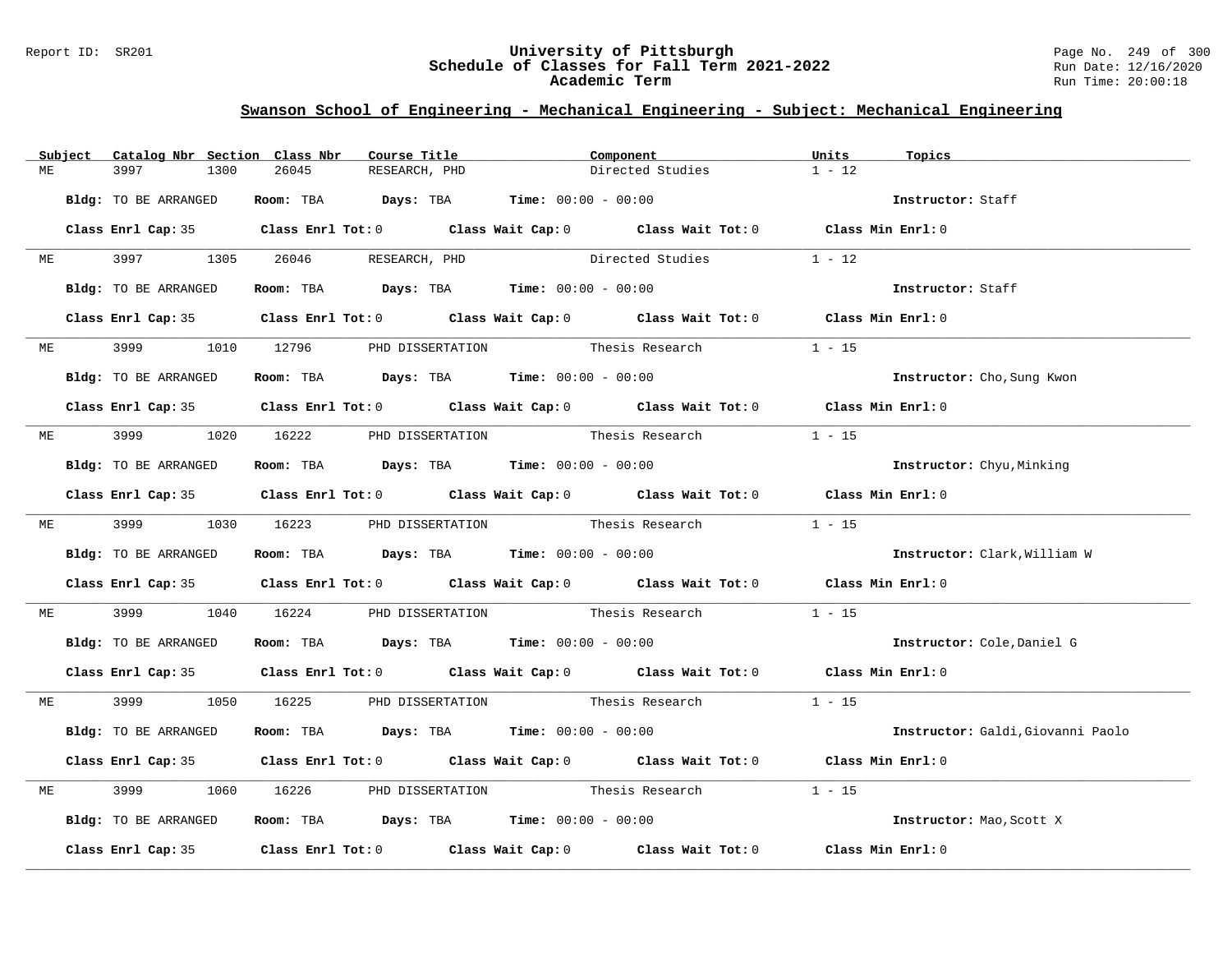| ME | 3999                                | 1070 | 16227 | PHD DISSERTATION |                                                                                       | Thesis Research                                                                                     | $1 - 15$          |                                         |
|----|-------------------------------------|------|-------|------------------|---------------------------------------------------------------------------------------|-----------------------------------------------------------------------------------------------------|-------------------|-----------------------------------------|
|    | Bldg: TO BE ARRANGED                |      |       |                  | Room: TBA $Days:$ TBA $Time: 00:00 - 00:00$                                           |                                                                                                     |                   | Instructor: Robertson, Anne M           |
|    |                                     |      |       |                  |                                                                                       | Class Enrl Cap: 35 Class Enrl Tot: 0 Class Wait Cap: 0 Class Wait Tot: 0 Class Min Enrl: 0          |                   |                                         |
|    |                                     |      |       |                  |                                                                                       | ME 3999 1080 16228 PHD DISSERTATION Thesis Research 1 - 15                                          |                   |                                         |
|    | Bldg: TO BE ARRANGED                |      |       |                  | Room: TBA $Days:$ TBA Time: $00:00 - 00:00$                                           |                                                                                                     |                   | Instructor: Lee, Sangyeop               |
|    |                                     |      |       |                  |                                                                                       | Class Enrl Cap: 35 Class Enrl Tot: 0 Class Wait Cap: 0 Class Wait Tot: 0 Class Min Enrl: 0          |                   |                                         |
|    |                                     |      |       |                  |                                                                                       | ME 3999 1090 16229 PHD DISSERTATION Thesis Research 1 - 15                                          |                   |                                         |
|    | Bldg: TO BE ARRANGED                |      |       |                  | Room: TBA $Days:$ TBA $Time: 00:00 - 00:00$                                           |                                                                                                     |                   | Instructor: Slaughter, William S        |
|    |                                     |      |       |                  |                                                                                       | Class Enrl Cap: 35 Class Enrl Tot: 0 Class Wait Cap: 0 Class Wait Tot: 0 Class Min Enrl: 0          |                   |                                         |
|    |                                     |      |       |                  |                                                                                       | ME 3999 1100 16230 PHD DISSERTATION Thesis Research 1 - 15                                          |                   |                                         |
|    | Bldg: TO BE ARRANGED                |      |       |                  | Room: TBA $Days:$ TBA $Time: 00:00 - 00:00$                                           |                                                                                                     |                   | Instructor: Smolinski, Patrick          |
|    |                                     |      |       |                  |                                                                                       | Class Enrl Cap: 35 Class Enrl Tot: 0 Class Wait Cap: 0 Class Wait Tot: 0 Class Min Enrl: 0          |                   |                                         |
|    |                                     |      |       |                  |                                                                                       | ME 3999 1110 16231 PHD DISSERTATION Thesis Research 1 - 15                                          |                   |                                         |
|    | Bldg: TO BE ARRANGED                |      |       |                  | Room: TBA $Days:$ TBA $Time: 00:00 - 00:00$                                           |                                                                                                     |                   | <b>Instructor:</b> Vipperman, Jeffrey S |
|    |                                     |      |       |                  |                                                                                       | Class Enrl Cap: 35 Class Enrl Tot: 0 Class Wait Cap: 0 Class Wait Tot: 0 Class Min Enrl: 0          |                   |                                         |
| ME |                                     |      |       |                  |                                                                                       | 3999 1120 16232 PHD DISSERTATION Thesis Research 1 - 15                                             |                   |                                         |
|    | Bldg: TO BE ARRANGED                |      |       |                  | Room: TBA $\rule{1em}{0.15mm}$ Days: TBA $\rule{1.5mm}{0.15mm}$ Time: $00:00 - 00:00$ |                                                                                                     |                   | Instructor: Wang, Qing-Ming             |
|    |                                     |      |       |                  |                                                                                       | Class Enrl Cap: 35 $\qquad$ Class Enrl Tot: 0 $\qquad$ Class Wait Cap: 0 $\qquad$ Class Wait Tot: 0 | Class Min Enrl: 0 |                                         |
|    | ME 3999 1130 16233 PHD DISSERTATION |      |       |                  |                                                                                       | Thesis Research                                                                                     | $1 - 15$          |                                         |
|    |                                     |      |       |                  | Bldg: TO BE ARRANGED ROOM: TBA Days: TBA Time: 00:00 - 00:00                          |                                                                                                     |                   | Instructor: Kim, Kang                   |
|    |                                     |      |       |                  |                                                                                       | Class Enrl Cap: 35 Class Enrl Tot: 0 Class Wait Cap: 0 Class Wait Tot: 0 Class Min Enrl: 0          |                   |                                         |
|    |                                     |      |       |                  |                                                                                       | ME 3999 1140 16234 PHD DISSERTATION Thesis Research 1 - 15                                          |                   |                                         |
|    | Bldg: TO BE ARRANGED                |      |       |                  | Room: TBA $Days:$ TBA $Time: 00:00 - 00:00$                                           |                                                                                                     |                   | Instructor: Wosu, Sylvanus N            |
|    |                                     |      |       |                  |                                                                                       | Class Enrl Cap: 35 Class Enrl Tot: 0 Class Wait Cap: 0 Class Wait Tot: 0 Class Min Enrl: 0          |                   |                                         |
|    |                                     |      |       |                  |                                                                                       | ME 3999 1150 16235 PHD DISSERTATION Thesis Research 1 - 15                                          |                   |                                         |
|    |                                     |      |       |                  | Bldg: TO BE ARRANGED Room: TBA Days: TBA Time: 00:00 - 00:00                          |                                                                                                     |                   | Instructor: Miller, Mark C              |
|    |                                     |      |       |                  |                                                                                       | Class Enrl Cap: 35 Class Enrl Tot: 0 Class Wait Cap: 0 Class Wait Tot: 0 Class Min Enrl: 0          |                   |                                         |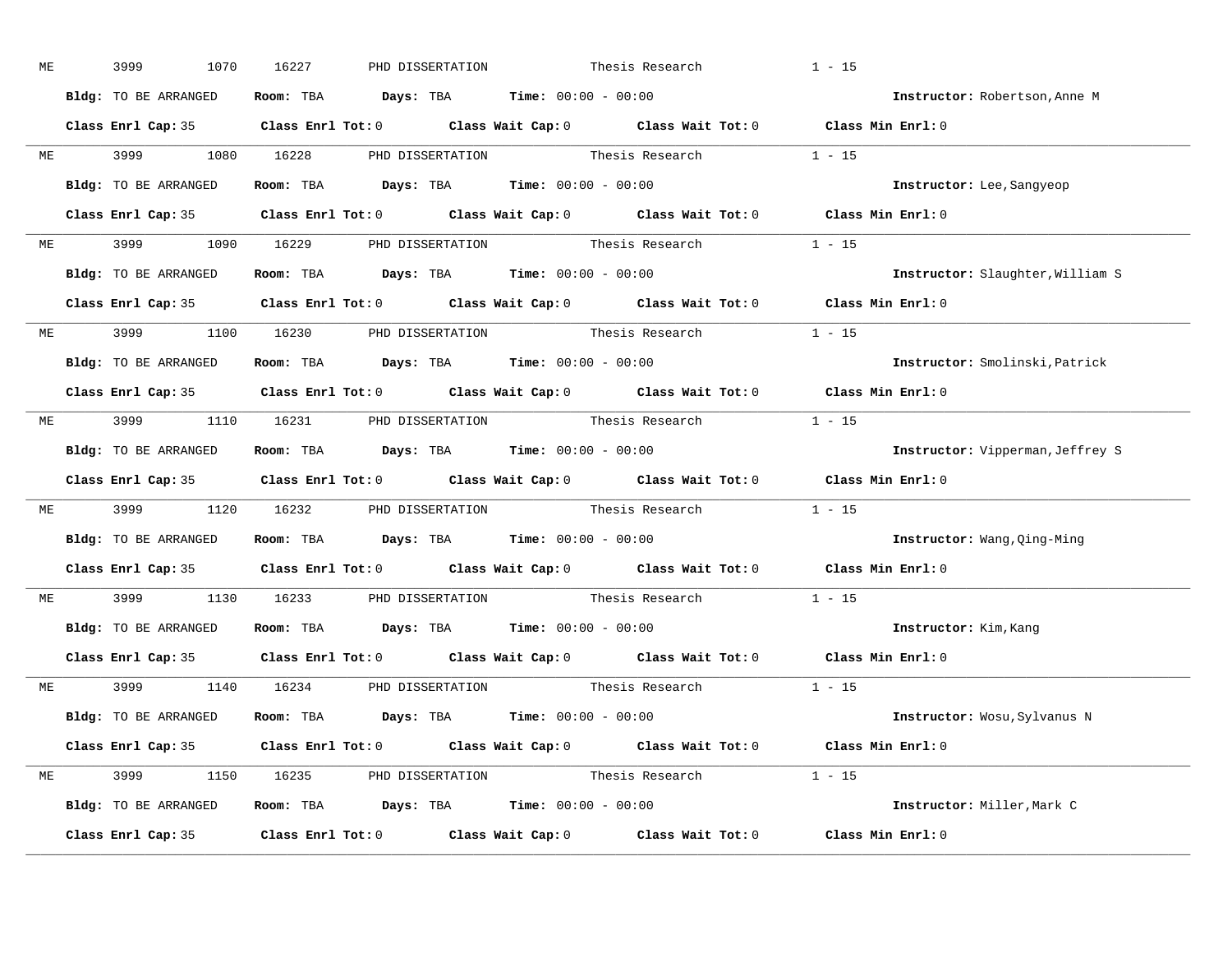### Report ID: SR201 **University of Pittsburgh** Page No. 251 of 300 **Schedule of Classes for Fall Term 2021-2022** Run Date: 12/16/2020 **Academic Term** Run Time: 20:00:18

|    | Subject | Catalog Nbr Section Class Nbr | Course Title                                                                          |                  | Component                                                                                  | Units<br>Topics   |                                      |
|----|---------|-------------------------------|---------------------------------------------------------------------------------------|------------------|--------------------------------------------------------------------------------------------|-------------------|--------------------------------------|
| МE |         | 3999<br>1160                  | 16236                                                                                 | PHD DISSERTATION | Thesis Research                                                                            | $1 - 15$          |                                      |
|    |         | Bldg: TO BE ARRANGED          | Room: TBA $Days:$ TBA $Time: 00:00 - 00:00$                                           |                  |                                                                                            |                   | Instructor: Givi, Peyman             |
|    |         |                               |                                                                                       |                  | Class Enrl Cap: 35 Class Enrl Tot: 0 Class Wait Cap: 0 Class Wait Tot: 0 Class Min Enrl: 0 |                   |                                      |
|    | ME      |                               | 3999 1170 16237 PHD DISSERTATION Thesis Research                                      |                  |                                                                                            | $1 - 15$          |                                      |
|    |         | Bldg: TO BE ARRANGED          | Room: TBA $Days:$ TBA $Time: 00:00 - 00:00$                                           |                  |                                                                                            |                   | Instructor: Sharma, Nitin            |
|    |         |                               |                                                                                       |                  | Class Enrl Cap: 35 Class Enrl Tot: 0 Class Wait Cap: 0 Class Wait Tot: 0 Class Min Enrl: 0 |                   |                                      |
|    | ME      |                               | 1180 16835 PHD DISSERTATION Thesis Research                                           |                  |                                                                                            | $1 - 15$          |                                      |
|    |         | Bldg: TO BE ARRANGED          | Room: TBA $\rule{1em}{0.15mm}$ Days: TBA Time: $00:00 - 00:00$                        |                  |                                                                                            |                   | Instructor: Jacobs, Tevis David      |
|    |         |                               |                                                                                       |                  | Class Enrl Cap: 35 Class Enrl Tot: 0 Class Wait Cap: 0 Class Wait Tot: 0 Class Min Enrl: 0 |                   |                                      |
| МE |         |                               | 3999 1190 16836 PHD DISSERTATION Thesis Research                                      |                  |                                                                                            | $1 - 15$          |                                      |
|    |         | Bldg: TO BE ARRANGED          | Room: TBA $Days:$ TBA $Time: 00:00 - 00:00$                                           |                  |                                                                                            |                   | Instructor: To, Albert Chi Fu        |
|    |         |                               |                                                                                       |                  | Class Enrl Cap: 35 Class Enrl Tot: 0 Class Wait Cap: 0 Class Wait Tot: 0 Class Min Enrl: 0 |                   |                                      |
|    |         |                               |                                                                                       |                  | ME 3999 1195 26047 PHD DISSERTATION Thesis Research 1 - 15                                 |                   |                                      |
|    |         | Bldg: TO BE ARRANGED          | Room: TBA $\rule{1em}{0.15mm}$ Days: TBA $\rule{1.5mm}{0.15mm}$ Time: $00:00 - 00:00$ |                  |                                                                                            |                   | Instructor: Velankar, Sachin Shankar |
|    |         |                               |                                                                                       |                  | Class Enrl Cap: 35 Class Enrl Tot: 0 Class Wait Cap: 0 Class Wait Tot: 0 Class Min Enrl: 0 |                   |                                      |
| ME |         | 1200                          |                                                                                       |                  | 26048 PHD DISSERTATION Thesis Research                                                     | $1 - 15$          |                                      |
|    |         | Bldg: TO BE ARRANGED          | Room: TBA $Days:$ TBA $Time:$ $00:00 - 00:00$                                         |                  |                                                                                            | Instructor: Staff |                                      |
|    |         |                               |                                                                                       |                  | Class Enrl Cap: 35 Class Enrl Tot: 0 Class Wait Cap: 0 Class Wait Tot: 0 Class Min Enrl: 0 |                   |                                      |
| ME |         |                               |                                                                                       |                  | 3999 1205 26049 PHD DISSERTATION Thesis Research 1 - 15                                    |                   |                                      |
|    |         | Bldg: TO BE ARRANGED          | Room: TBA $Days:$ TBA $Time: 00:00 - 00:00$                                           |                  |                                                                                            | Instructor: Staff |                                      |
|    |         |                               |                                                                                       |                  | Class Enrl Cap: 35 Class Enrl Tot: 0 Class Wait Cap: 0 Class Wait Tot: 0 Class Min Enrl: 0 |                   |                                      |
| МE |         | 3999<br>1210                  |                                                                                       |                  | 26050 PHD DISSERTATION Thesis Research                                                     | $1 - 15$          |                                      |
|    |         | Bldg: TO BE ARRANGED          | Room: TBA $Days:$ TBA $Time: 00:00 - 00:00$                                           |                  |                                                                                            | Instructor: Staff |                                      |
|    |         |                               |                                                                                       |                  | Class Enrl Cap: 35 Class Enrl Tot: 0 Class Wait Cap: 0 Class Wait Tot: 0 Class Min Enrl: 0 |                   |                                      |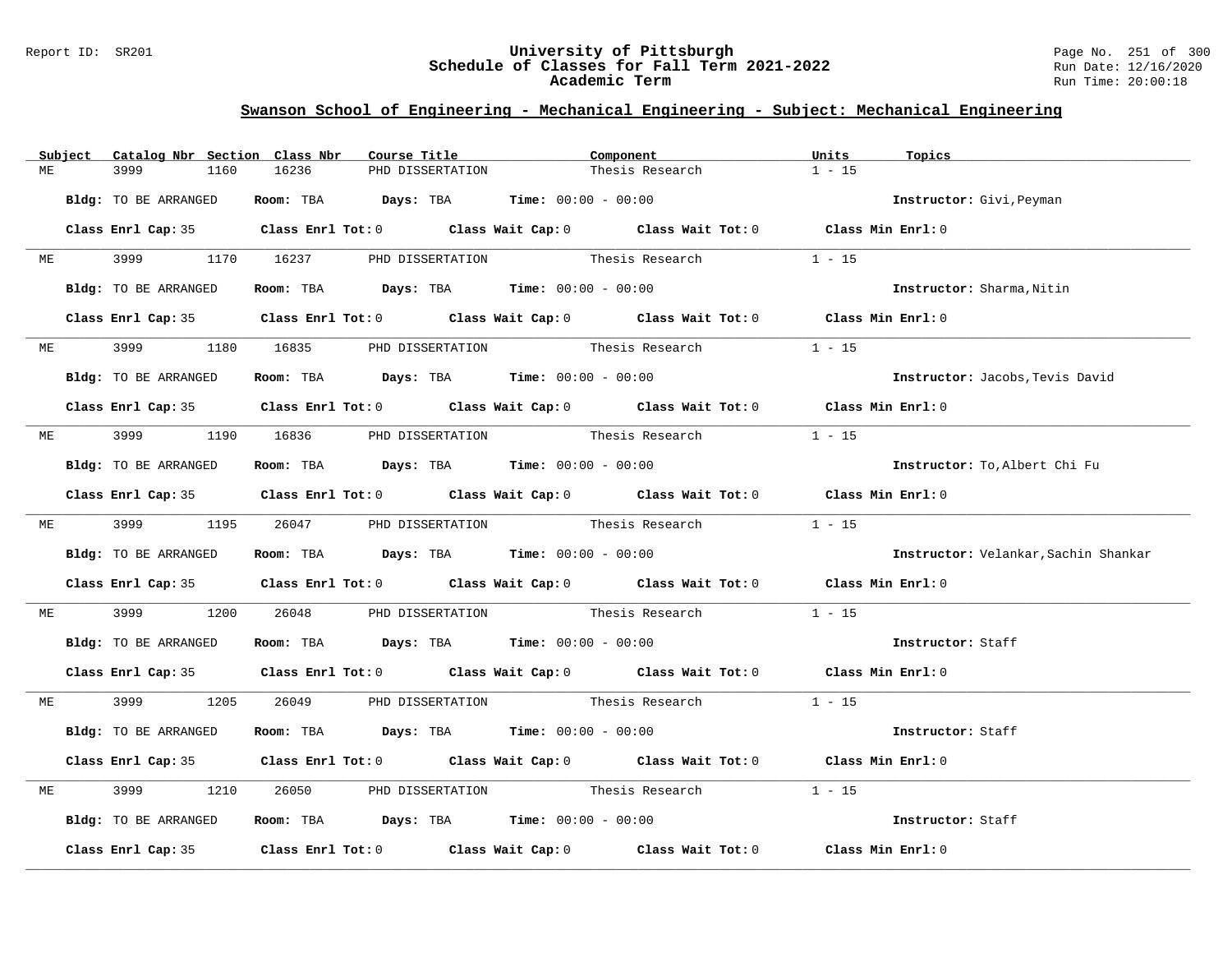|  |                      | ME 3999 1215 26051 PHD DISSERTATION Thesis Research                                        | $1 - 15$                                                                                   |                   |
|--|----------------------|--------------------------------------------------------------------------------------------|--------------------------------------------------------------------------------------------|-------------------|
|  | Bldg: TO BE ARRANGED | Room: TBA $Days:$ TBA Time: $00:00 - 00:00$                                                |                                                                                            | Instructor: Staff |
|  |                      |                                                                                            | Class Enrl Cap: 35 Class Enrl Tot: 0 Class Wait Cap: 0 Class Wait Tot: 0 Class Min Enrl: 0 |                   |
|  |                      |                                                                                            | ME 3999 1220 26052 PHD DISSERTATION Thesis Research 1 - 15                                 |                   |
|  |                      | Bldg: TO BE ARRANGED Room: TBA Days: TBA Time: 00:00 - 00:00                               |                                                                                            | Instructor: Staff |
|  |                      |                                                                                            | Class Enrl Cap: 35 Class Enrl Tot: 0 Class Wait Cap: 0 Class Wait Tot: 0 Class Min Enrl: 0 |                   |
|  |                      |                                                                                            | ME 3999 1225 26053 PHD DISSERTATION Thesis Research 1 - 15                                 |                   |
|  |                      | Bldg: TO BE ARRANGED ROOM: TBA Days: TBA Time: 00:00 - 00:00                               |                                                                                            | Instructor: Staff |
|  |                      |                                                                                            | Class Enrl Cap: 35 Class Enrl Tot: 0 Class Wait Cap: 0 Class Wait Tot: 0 Class Min Enrl: 0 |                   |
|  |                      |                                                                                            | ME 3999 1230 26054 PHD DISSERTATION Thesis Research 1 - 15                                 |                   |
|  | Bldg: TO BE ARRANGED | Room: TBA $Days:$ TBA $Time: 00:00 - 00:00$                                                |                                                                                            | Instructor: Staff |
|  |                      |                                                                                            | Class Enrl Cap: 35 Class Enrl Tot: 0 Class Wait Cap: 0 Class Wait Tot: 0 Class Min Enrl: 0 |                   |
|  |                      |                                                                                            | ME 3999 1235 26055 PHD DISSERTATION Thesis Research 1 - 15                                 |                   |
|  |                      | Bldg: TO BE ARRANGED Room: TBA Days: TBA Time: 00:00 - 00:00                               |                                                                                            | Instructor: Staff |
|  |                      |                                                                                            | Class Enrl Cap: 35 Class Enrl Tot: 0 Class Wait Cap: 0 Class Wait Tot: 0 Class Min Enrl: 0 |                   |
|  |                      |                                                                                            | ME 3999 1240 26056 PHD DISSERTATION Thesis Research 1 - 15                                 |                   |
|  |                      | Bldg: TO BE ARRANGED ROOM: TBA Days: TBA Time: 00:00 - 00:00                               |                                                                                            | Instructor: Staff |
|  |                      |                                                                                            | Class Enrl Cap: 35 Class Enrl Tot: 0 Class Wait Cap: 0 Class Wait Tot: 0 Class Min Enrl: 0 |                   |
|  |                      |                                                                                            | ME 3999 1245 26057 PHD DISSERTATION Thesis Research 1 - 15                                 |                   |
|  |                      | Bldg: TO BE ARRANGED ROOM: TBA Days: TBA Time: 00:00 - 00:00                               |                                                                                            | Instructor: Staff |
|  |                      |                                                                                            | Class Enrl Cap: 35 Class Enrl Tot: 0 Class Wait Cap: 0 Class Wait Tot: 0 Class Min Enrl: 0 |                   |
|  |                      |                                                                                            | ME 3999 1250 26058 PHD DISSERTATION Thesis Research 1 - 15                                 |                   |
|  |                      | <b>Bldg:</b> TO BE ARRANGED <b>Room:</b> TBA <b>Days:</b> TBA <b>Time:</b> $00:00 - 00:00$ |                                                                                            | Instructor: Staff |
|  |                      |                                                                                            | Class Enrl Cap: 35 Class Enrl Tot: 0 Class Wait Cap: 0 Class Wait Tot: 0 Class Min Enrl: 0 |                   |
|  |                      |                                                                                            | ME 3999 1255 26059 PHD DISSERTATION Thesis Research 1 - 15                                 |                   |
|  |                      | Bldg: TO BE ARRANGED ROOM: TBA Days: TBA Time: 00:00 - 00:00                               |                                                                                            | Instructor: Staff |
|  |                      |                                                                                            | Class Enrl Cap: 35 Class Enrl Tot: 0 Class Wait Cap: 0 Class Wait Tot: 0 Class Min Enrl: 0 |                   |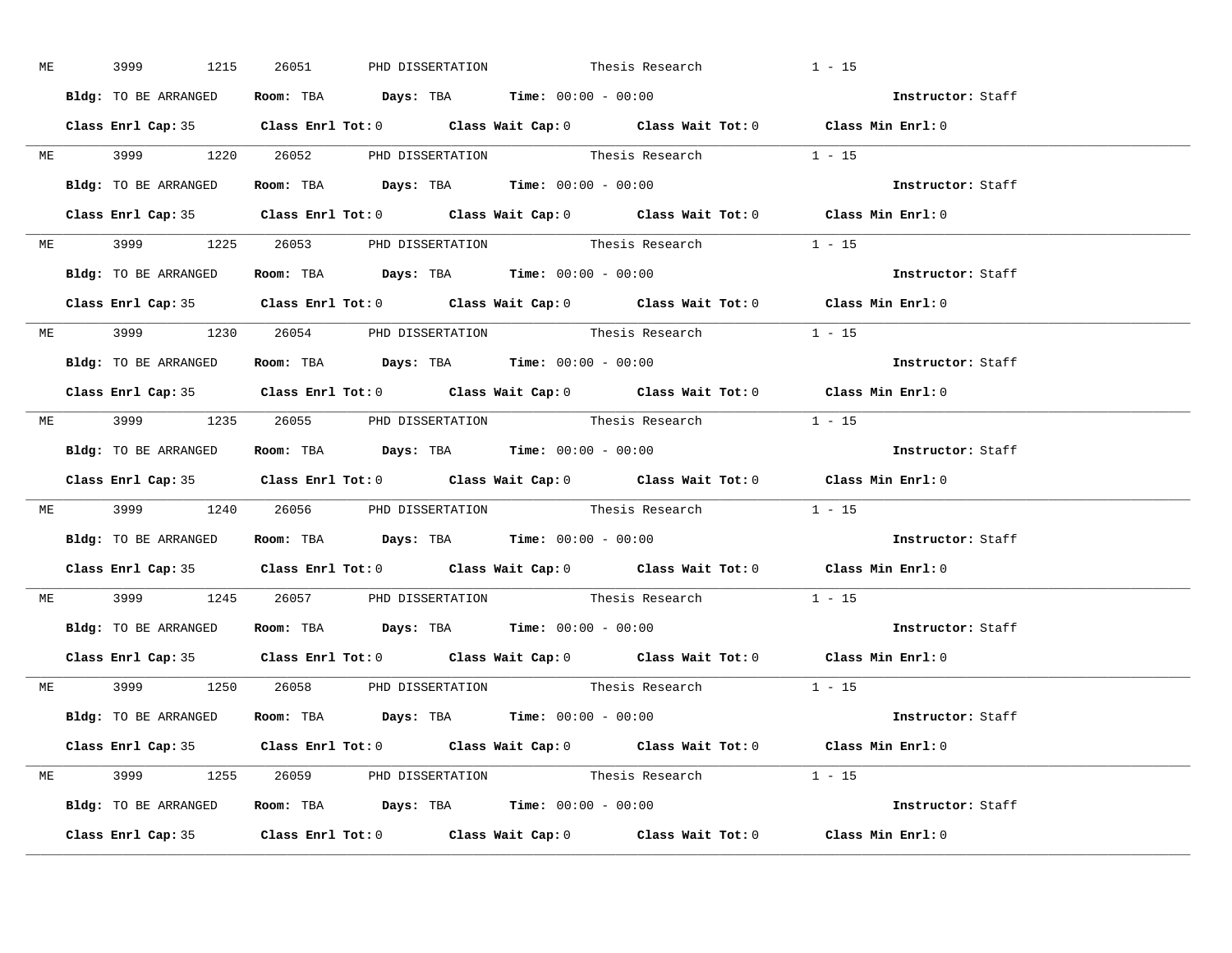#### Report ID: SR201 **University of Pittsburgh** Page No. 253 of 300 **Schedule of Classes for Fall Term 2021-2022** Run Date: 12/16/2020 **Academic Term** Run Time: 20:00:18

## **Swanson School of Engineering - Mechanical Engineering - Subject: Mechanical Engineering**

| Subject | Catalog Nbr Section Class Nbr |      |                     | Course Title     | Component                    |                     | Units    | Topics              |
|---------|-------------------------------|------|---------------------|------------------|------------------------------|---------------------|----------|---------------------|
| МE      | 3999                          | 1260 | 26060               | PHD DISSERTATION | Thesis Research              |                     | $-15$    |                     |
|         | <b>Bldg:</b> TO BE ARRANGED   |      | Room: TBA           | Days: TBA        | <b>Time:</b> $00:00 - 00:00$ |                     |          | Instructor: Staff   |
|         | Class Enrl Cap: 35            |      | Class Enrl Tot: $0$ |                  | Class Wait Cap: 0            | Class Wait $Tot: 0$ |          | Class Min $Enrl: 0$ |
| МE      | 3999                          | 1265 | 26061               | PHD DISSERTATION |                              | Thesis Research     | $1 - 15$ |                     |
|         | <b>Bldg:</b> TO BE ARRANGED   |      | Room: TBA           | Days: TBA        | <b>Time:</b> $00:00 - 00:00$ |                     |          | Instructor: Staff   |
|         | Class Enrl Cap: 35            |      | Class Enrl Tot: $0$ |                  | Class Wait Cap: 0            | Class Wait $Tot: 0$ |          | Class Min $Enrl: 0$ |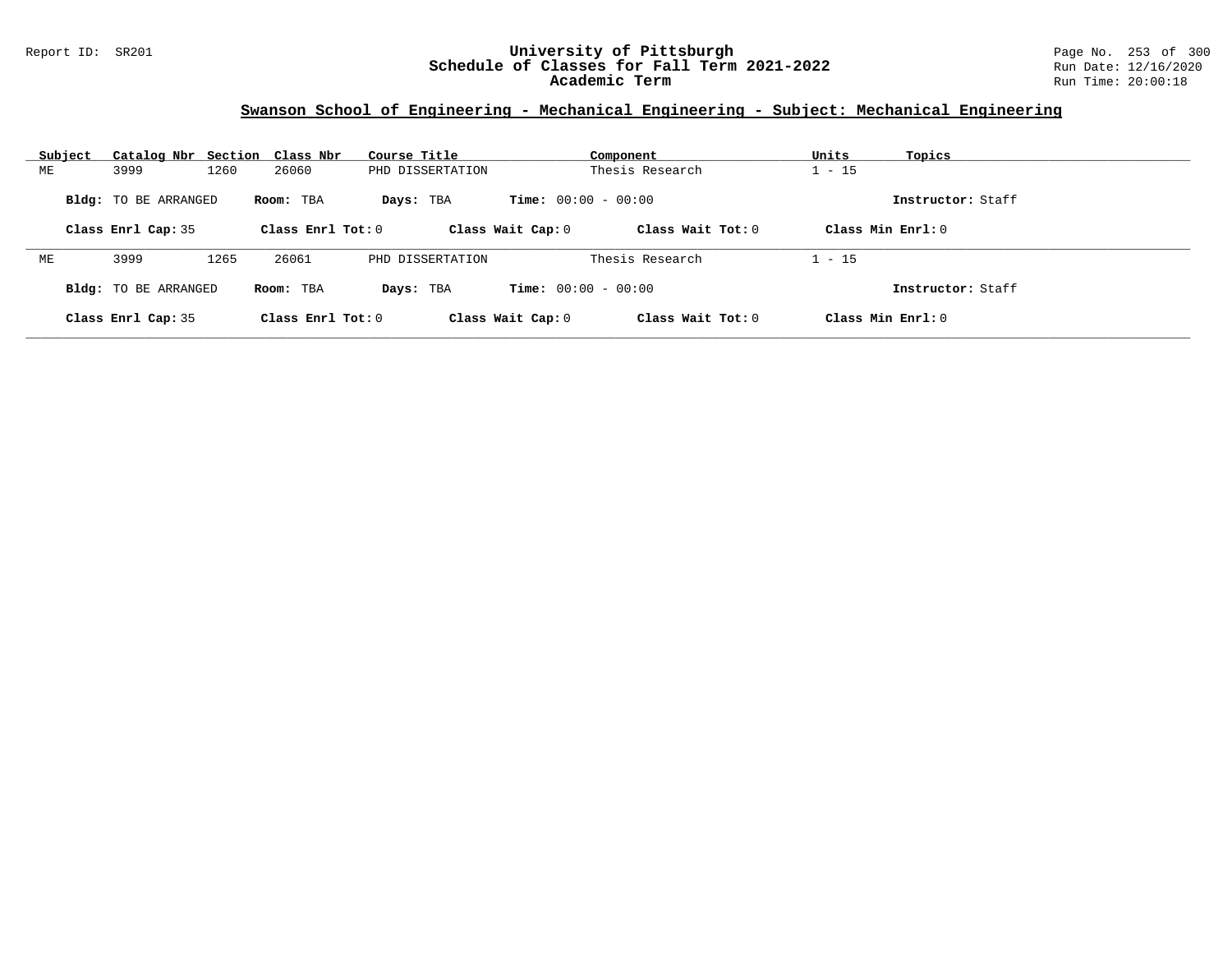# Report ID: SR201 **1988 Chedule of Classes for Fall Term 2021-2022** Page No. 254 of 300 Page No. 254 of 300 Page No<br>**Schedule of Classes for Fall Term 2021-2022** Run Date: 12/16/2020 Schedule of Classes for Fall Term 2021-2022<br>Academic Term

| Subject                                                                     | Catalog Nbr Section Class Nbr | Course Title                             | Component                                                                                                                                                                                                                          | Units<br>Topics   |                              |
|-----------------------------------------------------------------------------|-------------------------------|------------------------------------------|------------------------------------------------------------------------------------------------------------------------------------------------------------------------------------------------------------------------------------|-------------------|------------------------------|
| 0024<br>1070<br>MEMS                                                        | 14752                         | INTRO MECHANICAL ENGR DESIGN Lecture     |                                                                                                                                                                                                                                    | 3                 |                              |
| Bldg: TBA                                                                   | Room: TBA                     | <b>Time:</b> $16:00 - 17:50$<br>Days: Tu |                                                                                                                                                                                                                                    |                   | Instructor: Clark, William W |
|                                                                             |                               |                                          |                                                                                                                                                                                                                                    |                   | Whitefoot, John William      |
| Class Enrl Cap: 219<br>Room Characteristics: PeopleSoft - Scheduled (PS)(1) | Class Enrl Tot: 0             | Class Wait Cap: 20                       | Class Wait Tot: 0                                                                                                                                                                                                                  | Class Min Enrl: 0 |                              |
|                                                                             |                               |                                          | <b></b> This class has an additional fee. For more information go to <a <br="" href="http://www.registrar.pitt.edu">target=" blank"&gt;http://www.registrar.pitt.edu/</a> , and click on Faculty and Staff, then Course and Class. |                   |                              |
| 0024<br>1080<br>MEMS                                                        | 17165                         | INTRO MECHANICAL ENGR DESIGN Laboratory  |                                                                                                                                                                                                                                    | 3                 |                              |
| Bldg: Benedum Hall                                                          | <b>Room: 00318</b>            | Days: Tu<br><b>Time:</b> $12:00 - 13:50$ |                                                                                                                                                                                                                                    |                   | Instructor: Clark, William W |
|                                                                             |                               |                                          |                                                                                                                                                                                                                                    |                   | Whitefoot, John William      |
| Class Enrl Cap: 84                                                          | Class Enrl Tot: 0             | Class Wait Cap: 20                       | Class Wait Tot: 0                                                                                                                                                                                                                  | Class Min Enrl: 0 |                              |
|                                                                             |                               |                                          | <b></b> This class has an additional fee. For more information go to <a <br="" href="http://www.registrar.pitt.edu">target="_blank"&gt;http://www.registrar.pitt.edu/</a> , and click on Faculty and Staff, then Course and Class. |                   |                              |
| 0024<br>1090<br>MEMS                                                        | 17166                         | INTRO MECHANICAL ENGR DESIGN Laboratory  |                                                                                                                                                                                                                                    | $\overline{3}$    |                              |
| Bldg: Benedum Hall                                                          | <b>Room: 00318</b>            | Time: $15:00 - 16:50$<br>Days: F         |                                                                                                                                                                                                                                    |                   |                              |
|                                                                             |                               |                                          |                                                                                                                                                                                                                                    |                   | Instructor: Clark, William W |
|                                                                             |                               |                                          |                                                                                                                                                                                                                                    |                   | Whitefoot, John William      |
| Class Enrl Cap: 84                                                          | Class Enrl Tot: 0             | Class Wait Cap: 20                       | Class Wait Tot: 0                                                                                                                                                                                                                  | Class Min Enrl: 0 |                              |
|                                                                             |                               |                                          | <b></b> This class has an additional fee. For more information go to <a <br="" href="http://www.registrar.pitt.edu">target="_blank"&gt;http://www.registrar.pitt.edu/</a> , and click on Faculty and Staff, then Course and Class. |                   |                              |
| 0024<br>MEMS<br>1095                                                        | 25492                         | INTRO MECHANICAL ENGR DESIGN Laboratory  |                                                                                                                                                                                                                                    | $\overline{3}$    |                              |
| Bldg: Benedum Hall                                                          | <b>Room: 00318</b>            | <b>Time:</b> $18:00 - 19:50$<br>Days: Tu |                                                                                                                                                                                                                                    |                   | Instructor: Clark, William W |
|                                                                             |                               |                                          |                                                                                                                                                                                                                                    |                   | Whitefoot, John William      |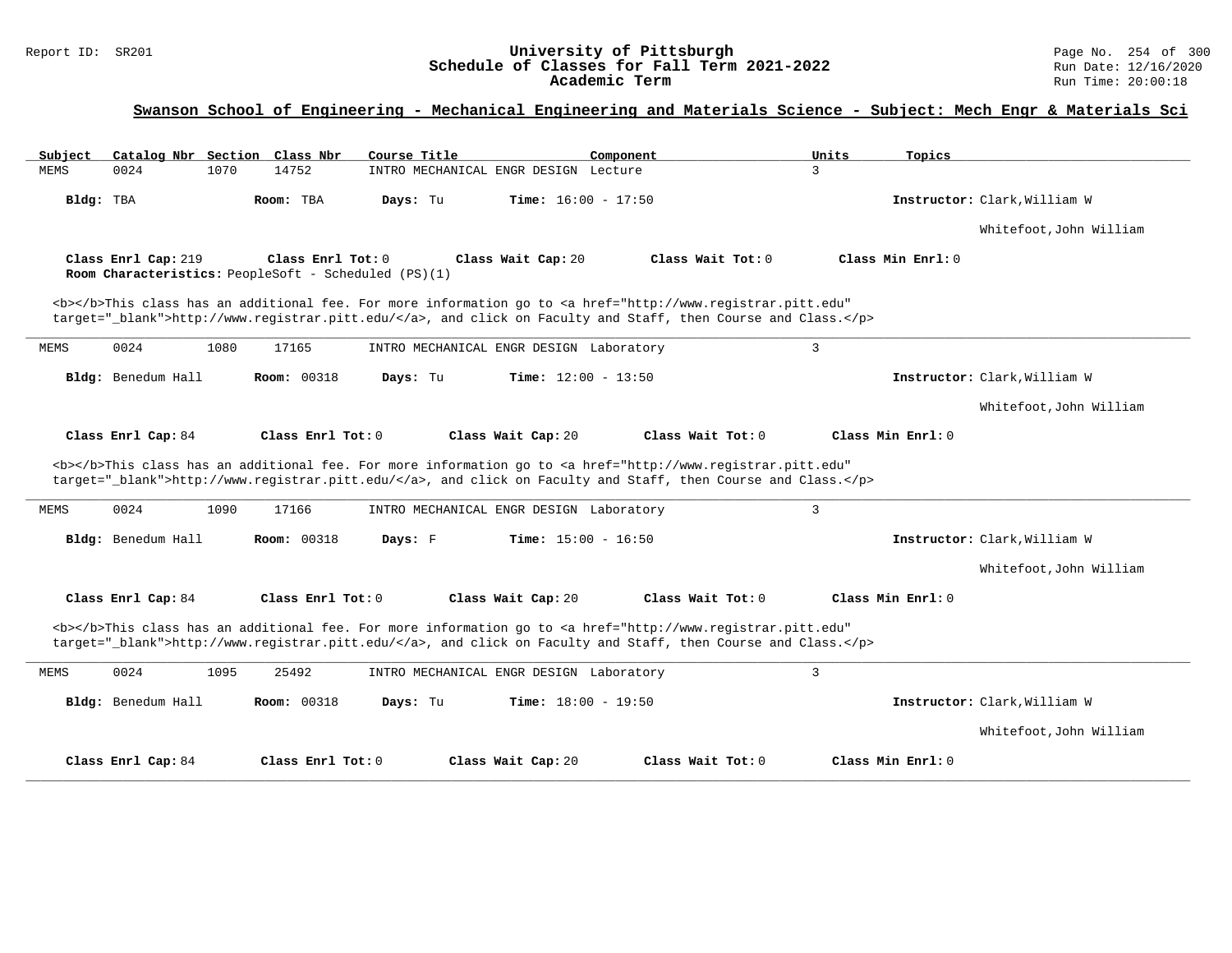# Report ID: SR201 **1988 Chedule of Classes for Fall Term 2021-2022** Page No. 255 of 300 Page No. 255 of 300 Page No<br>**Schedule of Classes for Fall Term 2021-2022** Run Date: 12/16/2020 Schedule of Classes for Fall Term 2021-2022<br>Academic Term

| Subject<br>Catalog Nbr Section Class Nbr | Course Title                                                              | Component                                                                                                                                                                                                                          | Topics<br>Units   |                                    |
|------------------------------------------|---------------------------------------------------------------------------|------------------------------------------------------------------------------------------------------------------------------------------------------------------------------------------------------------------------------------|-------------------|------------------------------------|
| 0024<br><b>MEMS</b><br>1096              | 24018                                                                     | INTRO MECHANICAL ENGR DESIGN Laboratory                                                                                                                                                                                            | 3                 |                                    |
| Bldg: Benedum Hall                       | <b>Room: 00318</b><br>Days: Th                                            | <b>Time:</b> $17:30 - 19:30$                                                                                                                                                                                                       |                   | Instructor: Clark, William W       |
|                                          |                                                                           |                                                                                                                                                                                                                                    |                   | Whitefoot, John William            |
| Class Enrl Cap: 84                       | Class Enrl Tot: $0$                                                       | Class Wait Cap: 20<br>Class Wait Tot: 0                                                                                                                                                                                            | Class Min Enrl: 0 |                                    |
|                                          |                                                                           | <b></b> This class has an additional fee. For more information go to <a <br="" href="http://www.registrar.pitt.edu">target="_blank"&gt;http://www.registrar.pitt.edu/</a> , and click on Faculty and Staff, then Course and Class. |                   |                                    |
| 0071<br>1020<br>MEMS                     | 21588<br>INTRO TO FLUID MECHANICS                                         | Lecture                                                                                                                                                                                                                            | 3                 |                                    |
| Bldg: TBA                                | Room: TBA<br>Days: MWF                                                    | <b>Time:</b> $13:00 - 13:50$                                                                                                                                                                                                       |                   | Instructor: Barry, Matthew Michael |
|                                          |                                                                           |                                                                                                                                                                                                                                    |                   | Mercader, Anthony Louis            |
|                                          |                                                                           |                                                                                                                                                                                                                                    |                   | Stofanak, Patrick John             |
| Class Enrl Cap: 100                      | Class Enrl Tot: 0<br>Room Characteristics: PeopleSoft - Scheduled (PS)(1) | Class Wait Cap: 20<br>Class Wait Tot: 0                                                                                                                                                                                            | Class Min Enrl: 0 |                                    |
| 1010<br><b>MEMS</b><br>1050              | 14753<br>EXPERIMENTAL METHODS IN MSE                                      | Lecture                                                                                                                                                                                                                            | 3                 |                                    |
| Bldg: Benedum Hall                       | Room: 00G27<br>Days: TuTh                                                 | <b>Time:</b> $13:00 - 15:50$                                                                                                                                                                                                       |                   | Instructor: Jacobs, Tevis David    |
|                                          |                                                                           |                                                                                                                                                                                                                                    |                   | Liu, Yuzhe                         |
|                                          |                                                                           |                                                                                                                                                                                                                                    |                   | Thimons, Luke                      |
| Class Enrl Cap: 25                       | Class Enrl Tot: 0<br>Room Characteristics: PeopleSoft - Scheduled (PS)(1) | Class Wait Tot: 0<br>Class Wait Cap: 20                                                                                                                                                                                            | Class Min Enrl: 0 |                                    |
|                                          |                                                                           | <b></b> This class has an additional fee. For more information go to <a <br="" href="http://www.registrar.pitt.edu">target="_blank"&gt;http://www.registrar.pitt.edu/</a> , and click on Faculty and Staff, then Course and Class. |                   |                                    |
| 1014<br>1030<br>MEMS                     | 14754<br>DYNAMIC SYSTEMS                                                  | Lecture                                                                                                                                                                                                                            | $\overline{3}$    |                                    |
| Bldg: TBA                                | Room: TBA<br>Days: MWF                                                    | Time: $11:00 - 11:50$                                                                                                                                                                                                              |                   | Instructor: Clark, William W       |
|                                          |                                                                           |                                                                                                                                                                                                                                    |                   | Alemu, Abenezer Sirak              |
|                                          |                                                                           |                                                                                                                                                                                                                                    |                   | Sheng, Zhiyu                       |
| Class Enrl Cap: 100                      | Class Enrl Tot: 0<br>Room Characteristics: PeopleSoft - Scheduled (PS)(1) | Class Wait Cap: 20<br>Class Wait Tot: 0                                                                                                                                                                                            | Class Min Enrl: 0 |                                    |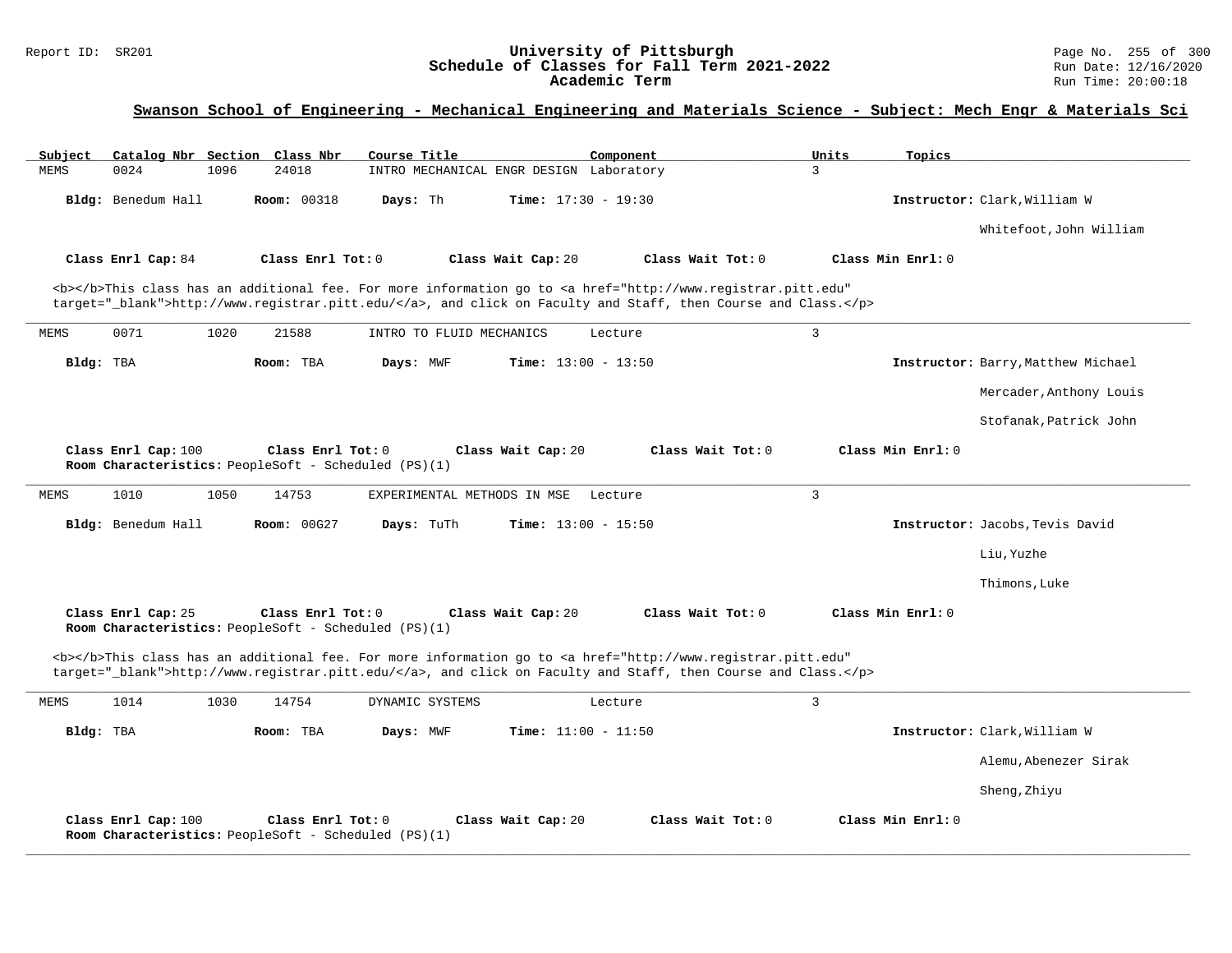# Report ID: SR201 **1988 Conserversity of Pittsburgh University of Pittsburgh** Page No. 256 of 300 **Schedule of Classes for Fall Term 2021-2022** Page No. 256 of 300 Page No. 256 of 300 Page: 12/16/2020 Schedule of Classes for Fall Term 2021-2022<br>Academic Term

### **Swanson School of Engineering - Mechanical Engineering and Materials Science - Subject: Mech Engr & Materials Sci**

| Catalog Nbr Section Class Nbr<br>Subject | Course Title                                                                                                                                                                                                                       | Units<br>Component        | Topics                              |
|------------------------------------------|------------------------------------------------------------------------------------------------------------------------------------------------------------------------------------------------------------------------------------|---------------------------|-------------------------------------|
| MEMS<br>1028<br>1030                     | 14755<br>MECHANICAL DESIGN I                                                                                                                                                                                                       | 3<br>Lecture              |                                     |
| Bldg: TBA                                | Room: TBA<br>Days: MWF<br>Time: $14:00 - 14:50$                                                                                                                                                                                    |                           | Instructor: Schmidt, David E        |
|                                          |                                                                                                                                                                                                                                    |                           | Rodriguez De Vecchis, Rafael        |
|                                          |                                                                                                                                                                                                                                    |                           | Tomas                               |
| Class Enrl Cap: 140                      | Class Enrl Tot: 0<br>Class Wait Cap: 20<br>Room Characteristics: PeopleSoft - Scheduled (PS)(1)                                                                                                                                    | Class Wait Tot: 0         | Class Min Enrl: 0                   |
| 1030<br>1010<br>MEMS                     | 16508<br>MATERIAL SELECTION                                                                                                                                                                                                        | $\overline{3}$<br>Lecture |                                     |
| Bldg: Benedum Hall                       | <b>Room: 00G28</b><br>Days: MWF<br><b>Time:</b> $15:00 - 15:50$                                                                                                                                                                    |                           | Instructor: Chmielus, Markus        |
| Class Enrl Cap: 25                       | Class Enrl Tot: 0<br>Class Wait Cap: 20<br>Room Characteristics: PeopleSoft - Scheduled (PS)(1)                                                                                                                                    | Class Wait Tot: 0         | Class Min Enrl: 0                   |
| 1032<br>1010<br>MEMS                     | 16509<br>AUTOMOTIVE DSGN & FABRICATION Lecture                                                                                                                                                                                     | 3                         |                                     |
| Bldg: TO BE ARRANGED                     | Room: TBA<br>Days: TBA<br><b>Time:</b> $00:00 - 00:00$                                                                                                                                                                             |                           | Instructor: Slaughter, William S    |
| Class Enrl Cap: 25                       | Class Enrl Tot: 0<br>Class Wait Cap: 20                                                                                                                                                                                            | Class Wait Tot: 0         | Class Min Enrl: 0                   |
| 1038<br>1080<br>MEMS                     | 24922<br>FUNDAMENTALS OF ENGR PROJECTS Workshop                                                                                                                                                                                    | $\mathbf{1}$              |                                     |
| Bldg: Benedum Hall                       | <b>Room: 00318</b><br>Days: Tu<br><b>Time:</b> $15:00 - 15:50$                                                                                                                                                                     |                           | Instructor: Schmidt, David E        |
| Class Enrl Cap: 50                       | Class Enrl Tot: 0<br>Class Wait Cap: 20                                                                                                                                                                                            | Class Wait Tot: 0         | Class Min Enrl: 0                   |
| 1041<br>1050<br>MEMS                     | 16518<br>MECHANICAL MEASUREMENTS 1                                                                                                                                                                                                 | 3<br>Lecture              |                                     |
| Bldg: TBA                                | Room: TBA<br>Days: MW<br><b>Time:</b> $15:00 - 15:50$                                                                                                                                                                              |                           | Instructor: Whitefoot, John William |
| Class Enrl Cap: 130                      | Class Enrl Tot: 0<br>Class Wait Cap: 20<br>Room Characteristics: PeopleSoft - Scheduled (PS)(1)                                                                                                                                    | Class Wait Tot: 0         | Class Min Enrl: 0                   |
|                                          | <b></b> This class has an additional fee. For more information go to <a <br="" href="http://www.registrar.pitt.edu">target="_blank"&gt;http://www.registrar.pitt.edu/</a> , and click on Faculty and Staff, then Course and Class. |                           |                                     |
| 1041<br>MEMS<br>1060                     | 16519<br>MECHANICAL MEASUREMENTS 1                                                                                                                                                                                                 | 3<br>Laboratory           |                                     |
| Bldg: Benedum Hall                       | Room: 0SB23<br>Days: Tu<br><b>Time:</b> $08:00 - 10:50$                                                                                                                                                                            |                           | Instructor: Whitefoot, John William |
| Class Enrl Cap: 16                       | Class Enrl Tot: 0<br>Class Wait Cap: 10                                                                                                                                                                                            | Class Wait Tot: 0         | Class Min Enrl: 0                   |

<b></b>This class has an additional fee. For more information go to <a href="http://www.registrar.pitt.edu" target="\_blank">http://www.registrar.pitt.edu/</a>, and click on Faculty and Staff, then Course and Class.</p>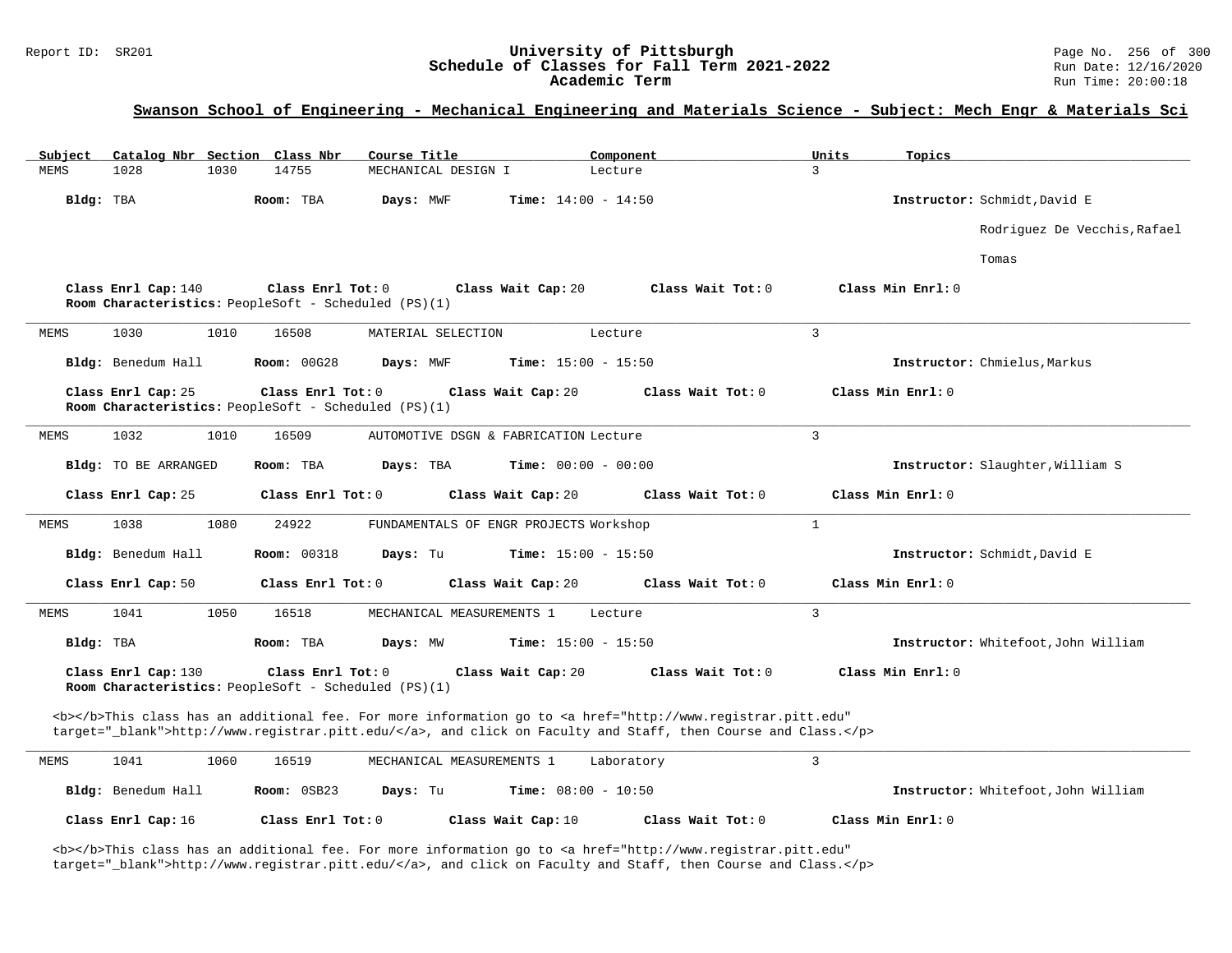|                                           | 1041<br>1070                             |                                  |                           |                                             |                                                                                                                                                                                                                                                         |                                                                            |
|-------------------------------------------|------------------------------------------|----------------------------------|---------------------------|---------------------------------------------|---------------------------------------------------------------------------------------------------------------------------------------------------------------------------------------------------------------------------------------------------------|----------------------------------------------------------------------------|
|                                           | Bldg: Benedum Hall                       | Room: 0SB23                      | Days: Tu                  | Time: $12:00 - 14:50$                       |                                                                                                                                                                                                                                                         | Instructor: Whitefoot, John William                                        |
|                                           | Class Enrl Cap: 16                       | Class Enrl Tot: 0                |                           | Class Wait Cap: 10                          | Class Wait Tot: 0                                                                                                                                                                                                                                       | Class Min Enrl: 0                                                          |
|                                           |                                          |                                  |                           |                                             | <b></b> This class has an additional fee. For more information go to <a <br="" href="http://www.registrar.pitt.edu">target="_blank"&gt;http://www.registrar.pitt.edu/</a> , and click on Faculty and Staff, then Course and Class.                      |                                                                            |
| <b>MEMS</b>                               | 1041                                     | 16521<br>1080                    | MECHANICAL MEASUREMENTS 1 |                                             | Laboratory                                                                                                                                                                                                                                              | $\overline{3}$                                                             |
|                                           | Bldg: Benedum Hall                       | $Room:$ $0SB23$                  | Days: Tu                  | <b>Time:</b> $15:00 - 17:50$                |                                                                                                                                                                                                                                                         | Instructor: Whitefoot, John William                                        |
|                                           | Class Enrl Cap: 16                       | Class Enr1 Tot: 0                |                           | Class Wait Cap: 10                          | Class Wait Tot: 0                                                                                                                                                                                                                                       | Class Min Enrl: 0                                                          |
| MEMS                                      | 1041                                     | 1090<br>16522                    | MECHANICAL MEASUREMENTS 1 |                                             | <b></b> This class has an additional fee. For more information go to <a <br="" href="http://www.registrar.pitt.edu">target="_blank"&gt;http://www.registrar.pitt.edu/</a> , and click on Faculty and Staff, then Course and Class.<br>Laboratory        | $\overline{3}$                                                             |
|                                           | Bldg: Benedum Hall                       | Room: 0SB23                      | Days: Th                  | <b>Time:</b> $08:00 - 10:50$                |                                                                                                                                                                                                                                                         | Instructor: Whitefoot, John William                                        |
|                                           |                                          |                                  |                           |                                             |                                                                                                                                                                                                                                                         |                                                                            |
|                                           | Class Enrl Cap: 16                       | $Class$ $Enr1$ $Tot: 0$          |                           | Class Wait Cap: 10                          | Class Wait Tot: 0<br><b></b> This class has an additional fee. For more information go to <a <br="" href="http://www.registrar.pitt.edu">target="_blank"&gt;http://www.registrar.pitt.edu/</a> , and click on Faculty and Staff, then Course and Class. | Class Min Enrl: 0                                                          |
|                                           | 1041                                     | 1100<br>16523                    | MECHANICAL MEASUREMENTS 1 |                                             | Laboratory                                                                                                                                                                                                                                              | $\overline{3}$                                                             |
|                                           | Bldg: Benedum Hall<br>Class Enrl Cap: 16 | Room: 0SB23<br>Class Enrl Tot: 0 | Days: Th                  | Time: $12:00 - 14:50$<br>Class Wait Cap: 10 | Class Wait Tot: 0                                                                                                                                                                                                                                       | Class Min Enrl: 0                                                          |
|                                           |                                          |                                  |                           |                                             | <b></b> This class has an additional fee. For more information go to <a <br="" href="http://www.registrar.pitt.edu">target="_blank"&gt;http://www.registrar.pitt.edu/</a> , and click on Faculty and Staff, then Course and Class.                      |                                                                            |
|                                           | 1041                                     | 1110<br>22958                    | MECHANICAL MEASUREMENTS 1 |                                             | Laboratory                                                                                                                                                                                                                                              | 3                                                                          |
|                                           | Bldg: Benedum Hall                       | Room: 0SB23                      | Days: Th                  | <b>Time:</b> $15:00 - 17:50$                |                                                                                                                                                                                                                                                         |                                                                            |
|                                           | Class Enrl Cap: 16                       | Class Enrl Tot: $0$              |                           | Class Wait Cap: 10                          | Class Wait Tot: 0                                                                                                                                                                                                                                       | Class Min Enrl: 0                                                          |
|                                           |                                          |                                  |                           |                                             | <b></b> This class has an additional fee. For more information go to <a <br="" href="http://www.registrar.pitt.edu">target="_blank"&gt;http://www.registrar.pitt.edu/</a> , and click on Faculty and Staff, then Course and Class.                      | Instructor: Whitefoot, John William<br>Instructor: Whitefoot, John William |
| <b>MEMS</b><br><b>MEMS</b><br><b>MEMS</b> | 1041                                     | 1115<br>26078                    | MECHANICAL MEASUREMENTS 1 |                                             | Laboratory                                                                                                                                                                                                                                              | $\overline{3}$                                                             |
|                                           | Bldg: Benedum Hall                       | Room: 0SB23                      | Days: W                   | <b>Time:</b> $16:00 - 18:50$                |                                                                                                                                                                                                                                                         | Instructor: Whitefoot, John William                                        |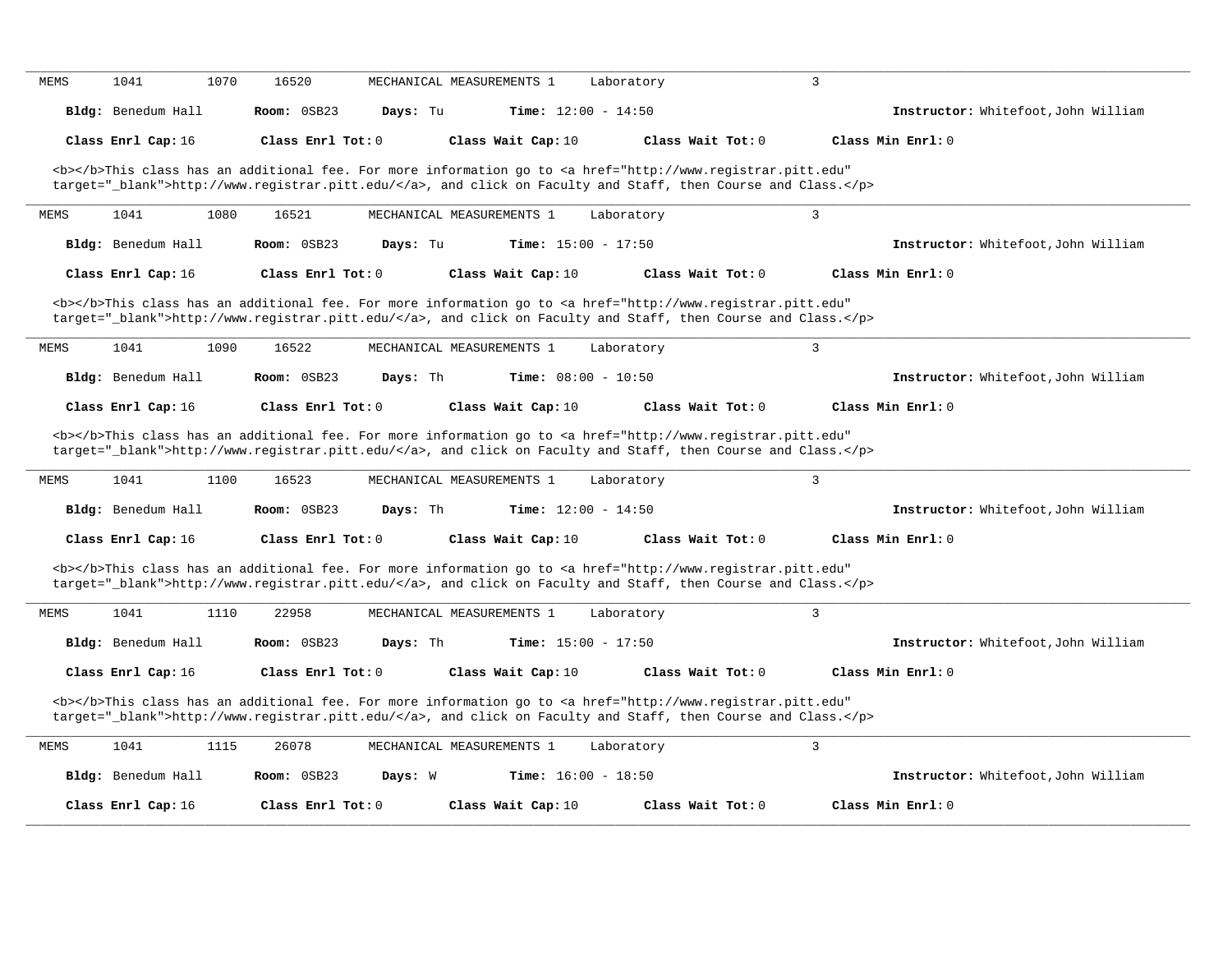# Report ID: SR201 **1988 Chedule of Classes for Fall Term 2021-2022** Page No. 258 of 300 Page No. 258 of 300 Page No<br>**Schedule of Classes for Fall Term 2021-2022** Run Date: 12/16/2020 Schedule of Classes for Fall Term 2021-2022<br>Academic Term

### **Swanson School of Engineering - Mechanical Engineering and Materials Science - Subject: Mech Engr & Materials Sci**

| Subject            | Catalog Nbr Section Class Nbr | Course Title                     | Component                    | Units                                                                                                                                                                                                                              | Topics                   |
|--------------------|-------------------------------|----------------------------------|------------------------------|------------------------------------------------------------------------------------------------------------------------------------------------------------------------------------------------------------------------------------|--------------------------|
| 1042<br>MEMS       | 1060<br>16515                 | MECHANICAL MEASUREMENTS 2        | Lecture                      | 3                                                                                                                                                                                                                                  |                          |
| Bldg: Benedum Hall |                               | <b>Room: 00318</b><br>Days: TuTh | Time: $09:00 - 09:50$        |                                                                                                                                                                                                                                    | Instructor: Zhao, Xiayun |
|                    |                               |                                  |                              |                                                                                                                                                                                                                                    | Vipperman, Jeffrey S     |
| Class Enrl Cap: 80 |                               | Class Enrl Tot: $0$              | Class Wait Cap: 20           | Class Wait Tot: $0$                                                                                                                                                                                                                | Class Min $Enr1: 0$      |
|                    |                               |                                  |                              | <b></b> This class has an additional fee. For more information go to <a <br="" href="http://www.registrar.pitt.edu">target="_blank"&gt;http://www.registrar.pitt.edu/</a> , and click on Faculty and Staff, then Course and Class. |                          |
| 1042<br>MEMS       | 1070<br>16516                 | MECHANICAL MEASUREMENTS 2        | Laboratory                   | 3                                                                                                                                                                                                                                  |                          |
| Bldg: Benedum Hall |                               | Days: Th<br>Room: 0SB27          | <b>Time:</b> $10:00 - 11:50$ |                                                                                                                                                                                                                                    | Instructor: Zhao, Xiayun |
| Class Enrl Cap: 20 |                               | Class Enrl Tot: $0$              | Class Wait Cap: 20           | Class Wait Tot: 0                                                                                                                                                                                                                  | Class Min Enrl: 0        |
|                    |                               |                                  |                              | <b></b> This class has an additional fee. For more information go to <a <br="" href="http://www.registrar.pitt.edu">target="_blank"&gt;http://www.registrar.pitt.edu/</a> , and click on Faculty and Staff, then Course and Class. |                          |
| 1042<br>MEMS       | 1080<br>16517                 | MECHANICAL MEASUREMENTS 2        | Laboratory                   | $\overline{3}$                                                                                                                                                                                                                     |                          |
|                    |                               |                                  |                              |                                                                                                                                                                                                                                    |                          |
| Bldg: Benedum Hall |                               | Room: 0SB27<br>Days: Th          | <b>Time:</b> $13:00 - 14:50$ |                                                                                                                                                                                                                                    | Instructor: Zhao, Xiayun |
| Class Enrl Cap: 20 |                               | Class Enrl Tot: 0                | Class Wait Cap: 20           | Class Wait Tot: 0                                                                                                                                                                                                                  | Class Min Enrl: 0        |
|                    |                               |                                  |                              | <b></b> This class has an additional fee. For more information go to <a <br="" href="http://www.registrar.pitt.edu">target="_blank"&gt;http://www.registrar.pitt.edu/</a> , and click on Faculty and Staff, then Course and Class. |                          |
| 1042<br>MEMS       | 1090<br>17705                 | MECHANICAL MEASUREMENTS 2        | Laboratory                   | $\overline{3}$                                                                                                                                                                                                                     |                          |
| Bldg: Benedum Hall |                               | Room: 0SB27<br>Days: Tu          | Time: $14:00 - 15:50$        |                                                                                                                                                                                                                                    | Instructor: Zhao, Xiayun |
| Class Enrl Cap: 20 |                               | Class Enrl Tot: 0                | Class Wait Cap: 20           | Class Wait Tot: 0                                                                                                                                                                                                                  | Class Min Enrl: 0        |
|                    |                               |                                  |                              | <b></b> This class has an additional fee. For more information go to <a <br="" href="http://www.registrar.pitt.edu">target="_blank"&gt;http://www.registrar.pitt.edu/</a> , and click on Faculty and Staff, then Course and Class. |                          |
| 1042<br>MEMS       | 1100<br>17745                 | MECHANICAL MEASUREMENTS 2        | Laboratory                   | 3                                                                                                                                                                                                                                  |                          |
| Bldg: Benedum Hall |                               | Room: 0SB27<br>Days: Tu          | Time: $12:00 - 13:50$        |                                                                                                                                                                                                                                    | Instructor: Zhao, Xiayun |
| Class Enrl Cap: 20 |                               | Class Enrl Tot: 0                | Class Wait Cap: 20           | Class Wait Tot: 0                                                                                                                                                                                                                  | Class Min Enrl: 0        |

**\_\_\_\_\_\_\_\_\_\_\_\_\_\_\_\_\_\_\_\_\_\_\_\_\_\_\_\_\_\_\_\_\_\_\_\_\_\_\_\_\_\_\_\_\_\_\_\_\_\_\_\_\_\_\_\_\_\_\_\_\_\_\_\_\_\_\_\_\_\_\_\_\_\_\_\_\_\_\_\_\_\_\_\_\_\_\_\_\_\_\_\_\_\_\_\_\_\_\_\_\_\_\_\_\_\_\_\_\_\_\_\_\_\_\_\_\_\_\_\_\_\_\_\_\_\_\_\_\_\_\_\_\_\_\_\_\_\_\_\_\_\_\_\_\_\_\_\_\_\_\_\_\_\_\_\_**

target="\_blank">http://www.registrar.pitt.edu/</a>, and click on Faculty and Staff, then Course and Class.</p>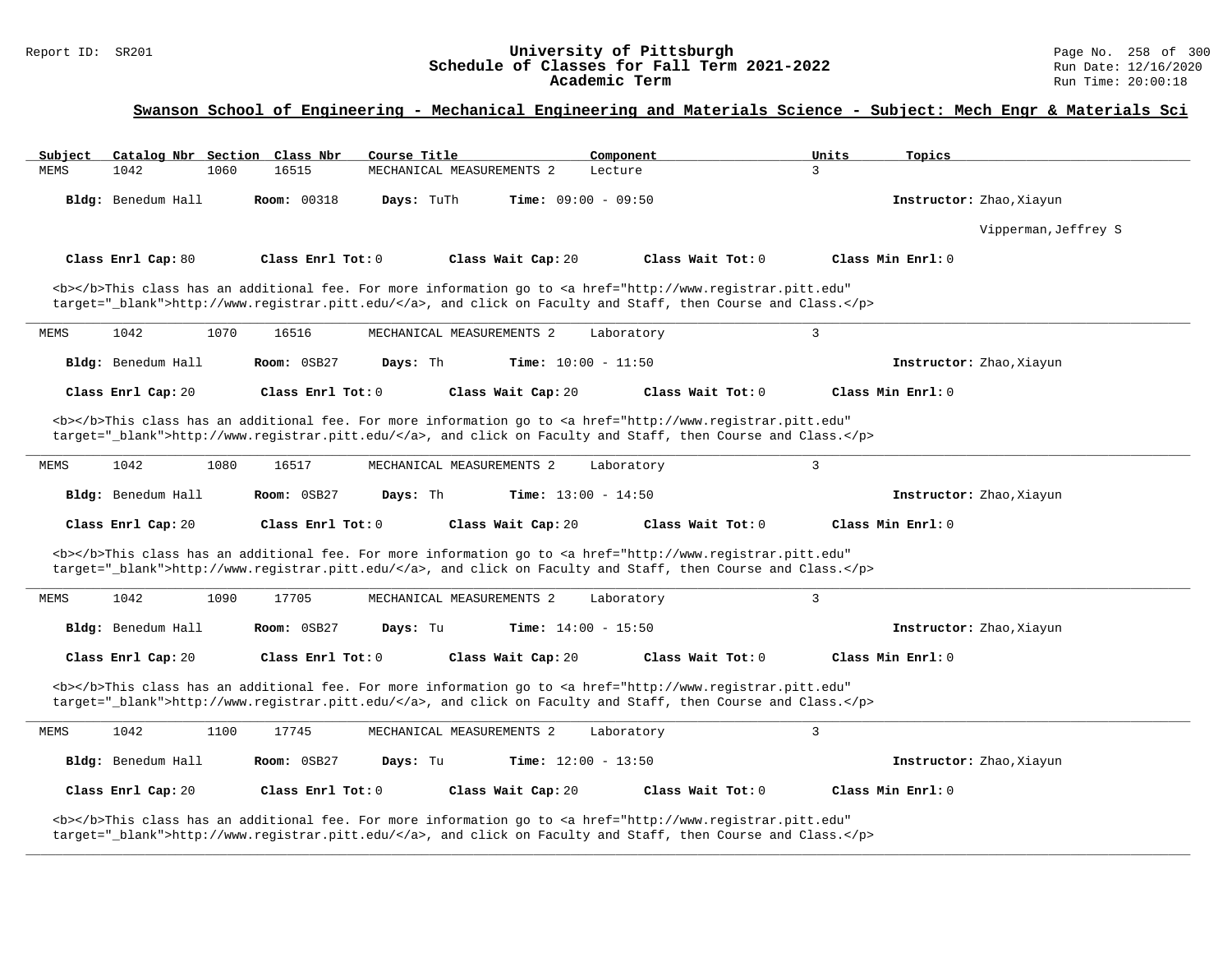# Report ID: SR201 **1988 Chedule of Classes for Fall Term 2021-2022** Page No. 259 of 300 Page No. 259 of 300 Page No<br>**Schedule of Classes for Fall Term 2021-2022** Run Date: 12/16/2020 Schedule of Classes for Fall Term 2021-2022<br>Academic Term

| Subject     |                     |      | Catalog Nbr Section Class Nbr                                             | Course Title                                                                         | Component                                                                                                                                                                                                                          | Units          | Topics                              |
|-------------|---------------------|------|---------------------------------------------------------------------------|--------------------------------------------------------------------------------------|------------------------------------------------------------------------------------------------------------------------------------------------------------------------------------------------------------------------------------|----------------|-------------------------------------|
| <b>MEMS</b> | 1043                | 1010 | 16510                                                                     | SENIOR DESIGN PROJECT                                                                | Lecture                                                                                                                                                                                                                            | 3              |                                     |
|             | Bldg: Benedum Hall  |      | <b>Room: 00318</b>                                                        | Days: WF                                                                             | Time: $11:00 - 12:15$                                                                                                                                                                                                              |                | Instructor: Schmidt, David E        |
|             | Class Enrl Cap: 84  |      | Class Enrl Tot: 0                                                         | Class Wait Cap: 20                                                                   | Class Wait Tot: 0                                                                                                                                                                                                                  |                | Class Min Enrl: 0                   |
|             |                     |      |                                                                           | Room Characteristics: Media - Data Projector/Monitor(1)                              |                                                                                                                                                                                                                                    |                |                                     |
|             |                     |      |                                                                           |                                                                                      | <b></b> This class has an additional fee. For more information go to <a <br="" href="http://www.registrar.pitt.edu">target="_blank"&gt;http://www.registrar.pitt.edu/</a> , and click on Faculty and Staff, then Course and Class. |                |                                     |
| MEMS        | 1045                | 1010 | 16511                                                                     | AUTOMATIC CONTROLS                                                                   | Lecture                                                                                                                                                                                                                            | $\overline{3}$ |                                     |
|             | Bldg: Benedum Hall  |      | <b>Room: 00318</b>                                                        | Days: TuTh                                                                           | <b>Time:</b> $10:00 - 11:15$                                                                                                                                                                                                       |                | Instructor: Cole, Daniel G          |
|             |                     |      |                                                                           |                                                                                      |                                                                                                                                                                                                                                    |                | Farber, Jacob Aaron Katz            |
|             | Class Enrl Cap: 84  |      | Class Enrl Tot: 0                                                         | Class Wait Cap: 20                                                                   | Class Wait Tot: 0                                                                                                                                                                                                                  |                | Class Min Enrl: 0                   |
| MEMS        | 1047                | 1030 | 16524                                                                     | FINITE ELEMENT ANALYSIS                                                              | Lecture                                                                                                                                                                                                                            | $\mathbf{3}$   |                                     |
| Bldg: TBA   |                     |      | Room: TBA                                                                 | Days: M                                                                              | <b>Time:</b> $16:30 - 18:50$                                                                                                                                                                                                       |                | Instructor: Smolinski, Patrick      |
|             |                     |      |                                                                           |                                                                                      |                                                                                                                                                                                                                                    |                | Price, Taylor McGee                 |
|             | Class Enrl Cap: 70  |      | Class Enrl Tot: 0<br>Room Characteristics: PeopleSoft - Scheduled (PS)(1) | Class Wait Cap: 20<br>Combined Section ID: 0889(MEMS/1047/ME/2047) - ME 2047(#12876) | Class Wait Tot: 0                                                                                                                                                                                                                  |                | Class Min Enrl: 0                   |
| MEMS        | 1051                | 1030 | 14756                                                                     | APPLIED THERMODYNAMICS                                                               | Lecture                                                                                                                                                                                                                            | $\mathbf{3}$   |                                     |
| Bldg: TBA   |                     |      | Room: TBA                                                                 | Days: MWF                                                                            | <b>Time:</b> $10:00 - 10:50$                                                                                                                                                                                                       |                | Instructor: Whitefoot, John William |
|             |                     |      |                                                                           |                                                                                      |                                                                                                                                                                                                                                    |                | Yang, Timothy Tseng Shin            |
|             | Class Enrl Cap: 100 |      | Class Enrl Tot: 0<br>Room Characteristics: PeopleSoft - Scheduled (PS)(1) | Class Wait Cap: 20                                                                   | Class Wait Tot: 0                                                                                                                                                                                                                  |                | Class Min Enrl: 0                   |
| MEMS        | 1052                | 1050 | 14757                                                                     | HEAT AND MASS TRANSFER                                                               | Lecture                                                                                                                                                                                                                            | $\overline{3}$ |                                     |
| Bldg: TBA   |                     |      | Room: TBA                                                                 | Days: TuTh                                                                           | Time: $16:00 - 17:15$                                                                                                                                                                                                              |                | Instructor: Schmidt, David E        |
|             |                     |      |                                                                           |                                                                                      |                                                                                                                                                                                                                                    |                | Li, Xun                             |
|             | Class Enrl Cap: 140 |      | Class Enrl Tot: 0<br>Room Characteristics: PeopleSoft - Scheduled (PS)(1) | Class Wait Cap: 20                                                                   | Class Wait Tot: 0                                                                                                                                                                                                                  |                | Class Min Enrl: 0                   |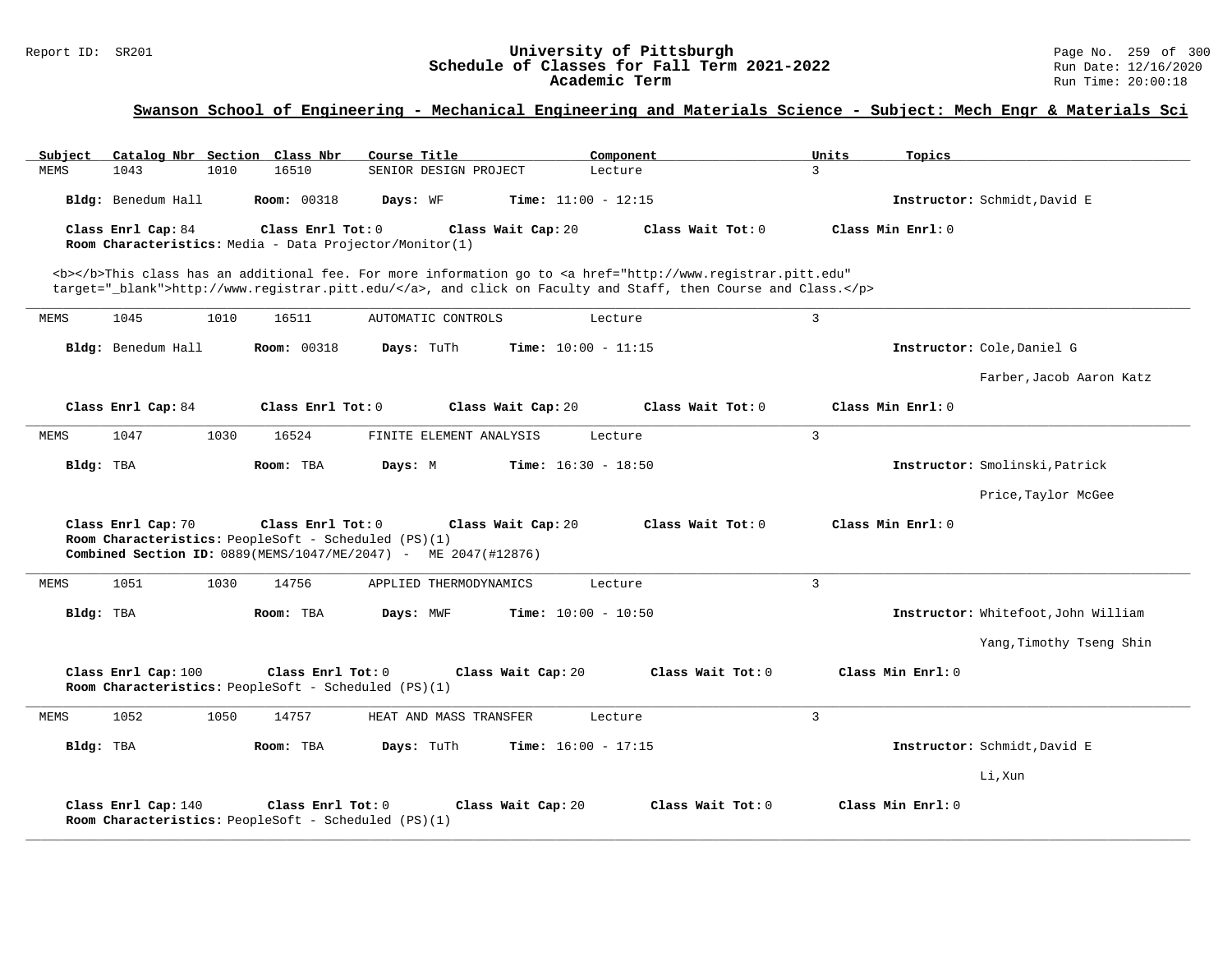# Report ID: SR201 **1988 Chedule of Classes for Fall Term 2021-2022** Page No. 260 of 300 Page No. 260 of 300 Page No<br>**Schedule of Classes for Fall Term 2021-2022** Run Date: 12/16/2020 Schedule of Classes for Fall Term 2021-2022<br>Academic Term

| Subject            | Catalog Nbr Section Class Nbr                                             | Course Title                                                                                                  | Component                    | Units          | Topics                             |
|--------------------|---------------------------------------------------------------------------|---------------------------------------------------------------------------------------------------------------|------------------------------|----------------|------------------------------------|
| 1053<br>MEMS       | 18198<br>1030                                                             | STRUCT OF CRYSTALS & DIFFRCTN Lecture                                                                         |                              | $\mathcal{L}$  |                                    |
| Bldg: Benedum Hall | <b>Room: 00G28</b>                                                        | Days: MWF                                                                                                     | <b>Time:</b> $13:00 - 13:50$ |                | Instructor: Wiezorek, Jorg Michael |
| Class Enrl Cap: 25 | Class Enrl Tot: 0<br>Room Characteristics: PeopleSoft - Scheduled (PS)(1) | Class Wait Cap: 20                                                                                            | Class Wait Tot: 0            |                | Class Min Enrl: 0                  |
| MEMS<br>1057       | 1010<br>16512                                                             | MICRO/NANO MANUFACTURING                                                                                      | Lecture                      | $\overline{3}$ |                                    |
| Bldg: TBA          | Room: TBA                                                                 | Days: MWF                                                                                                     | <b>Time:</b> $14:00 - 14:50$ |                | Instructor: Cho, Sung Kwon         |
| Class Enrl Cap: 50 | Class Enrl Tot: 0<br>Room Characteristics: PeopleSoft - Scheduled (PS)(1) | Class Wait Cap: 20                                                                                            | Class Wait Tot: 0            |                | Class Min Enrl: 0                  |
| MEMS<br>1058       | 1020<br>14758                                                             | ELECTROMAGNETIC PROPS MATRLS Lecture                                                                          |                              | $\mathbf{3}$   |                                    |
| Bldg: TBA          | Room: TBA                                                                 | Days: MWF                                                                                                     | <b>Time:</b> $12:00 - 12:50$ |                | Instructor: Lee, Jung-Kun          |
| Class Enrl Cap: 25 | Class Enrl Tot: 0<br>Room Characteristics: PeopleSoft - Scheduled (PS)(1) | Class Wait Cap: 20                                                                                            | Class Wait Tot: 0            |                | Class Min Enrl: 0                  |
| 1059<br>MEMS       | 1020<br>18199                                                             | PHASE EQUILIBRIA IN MATERIALS Lecture                                                                         |                              | $\overline{3}$ |                                    |
| Bldg: Benedum Hall | <b>Room: 00G37</b>                                                        | Days: MWF                                                                                                     | <b>Time:</b> $09:00 - 09:50$ |                | Instructor: Xiong, Wei             |
| Class Enrl Cap: 43 | Class Enrl Tot: 0<br>Room Characteristics: PeopleSoft - Scheduled (PS)(1) | Class Wait Cap: 20                                                                                            | Class Wait Tot: 0            |                | Class Min Enrl: 0                  |
| 1060<br>MEMS       | 1055<br>29064                                                             | NUMERICAL METHODS                                                                                             | Lecture                      | $\overline{3}$ |                                    |
| Bldg: TBA          | Room: TBA                                                                 | Days: M                                                                                                       | <b>Time:</b> $13:30 - 15:55$ |                | Instructor: Givi, Peyman           |
| Class Enrl Cap: 20 | Class Enrl Tot: 0<br>Room Characteristics: PeopleSoft - Scheduled (PS)(1) | Class Wait Cap: 20<br>Combined Section ID: 1006(MEMS 1006/ME 2060) - ME 2060(#28948)                          | Class Wait Tot: 0            |                | Class Min Enrl: 0                  |
| 1079<br>MEMS       | 1060<br>16525                                                             | SR MATERIALS RESEARCH PROJECT Directed Studies                                                                |                              | $\overline{3}$ |                                    |
| Bldg: Benedum Hall | <b>Room: 00G28</b>                                                        | Days: TuTh                                                                                                    | <b>Time:</b> $13:00 - 15:50$ |                | Instructor: Nettleship, Ian        |
|                    |                                                                           |                                                                                                               |                              |                | Piccone, Thomas J                  |
| Class Enrl Cap: 20 | Class Enrl Tot: 0                                                         | Class Wait Cap: 20<br>Room Characteristics: Media - Data Projector/Monitor(1), PeopleSoft - Scheduled (PS)(1) | Class Wait Tot: 0            |                | Class Min Enrl: 0                  |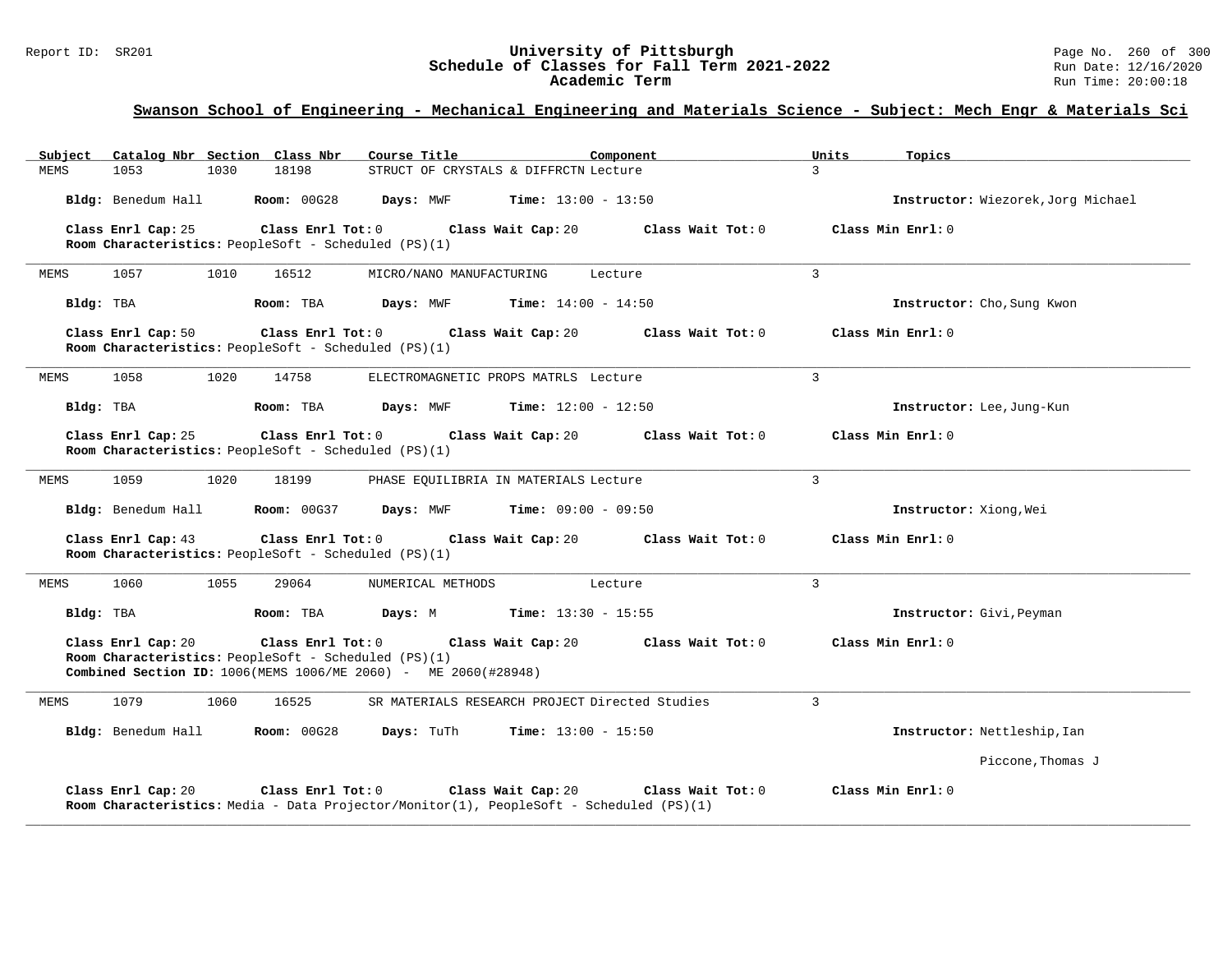# Report ID: SR201 **1988 Chedule of Classes for Fall Term 2021-2022** Page No. 261 of 300 Page No. 261 of 300 Page No<br>**Schedule of Classes for Fall Term 2021-2022** Run Date: 12/16/2020 Schedule of Classes for Fall Term 2021-2022<br>Academic Term

| Subiect     | Catalog Nbr Section Class Nbr                        |                    | Course Title                                                       | Component                                     |                                      | Units        | Topics                           |
|-------------|------------------------------------------------------|--------------------|--------------------------------------------------------------------|-----------------------------------------------|--------------------------------------|--------------|----------------------------------|
| <b>MEMS</b> | 1080<br>1090                                         | 28766              | POWDER PROCESSING OF MATERIALSLecture                              |                                               |                                      | $\mathbf{R}$ |                                  |
|             | Bldg: Benedum Hall                                   | <b>Room: 00G27</b> | <b>Days:</b> Th <b>Time:</b> $16:00 - 18:25$                       |                                               |                                      |              | Instructor: Nettleship, Ian      |
|             | Class Enrl Cap: 24                                   |                    | Class Enrl Tot: 0 Class Wait Cap: 20                               |                                               | Class Wait Tot: 0                    |              | Class Min Enrl: 0                |
|             | Room Characteristics: PeopleSoft - Scheduled (PS)(1) |                    |                                                                    |                                               |                                      |              |                                  |
|             |                                                      |                    | Combined Section ID: 0944 (MEMS 1080/MSE 2088) - MSE 2088 (#28768) |                                               |                                      |              |                                  |
| MEMS        | 1085<br>1130                                         | 18757              | DEPARTMENTAL SEMINAR                                               | Seminar                                       |                                      | $\Omega$     |                                  |
| Bldg: TBA   |                                                      | Room: TBA          | Days: W                                                            | $Time: 11:00 - 11:50$                         |                                      |              | Instructor: Babaee, Hessameddin  |
|             | Class Enrl Cap: 375                                  | Class Enrl Tot: 0  |                                                                    |                                               | Class Wait Cap: 20 Class Wait Tot: 0 |              | Class Min Enrl: 0                |
|             | Room Characteristics: PeopleSoft - Scheduled (PS)(1) |                    |                                                                    |                                               |                                      |              |                                  |
| MEMS        | 1010<br>1097                                         | 16513              | SPECIAL PROJECTS                                                   |                                               | Directed Studies                     | $1 - 3$      |                                  |
|             | Bldg: TO BE ARRANGED                                 | Room: TBA          | Days: TBA                                                          | <b>Time:</b> $00:00 - 00:00$                  |                                      |              | Instructor: Slaughter, William S |
|             | Class Enrl Cap: 35                                   | Class Enrl Tot: 0  |                                                                    | Class Wait Cap: 20                            | Class Wait Tot: 0                    |              | Class Min Enrl: 0                |
| MEMS        | 1098<br>1030                                         | 17164              | SPECIAL PROJECTS II                                                |                                               | Directed Studies                     | $1 - 3$      |                                  |
|             | Bldg: TO BE ARRANGED                                 | Room: TBA          |                                                                    | <b>Days:</b> TBA <b>Time:</b> $00:00 - 00:00$ |                                      |              | Instructor: Slaughter, William S |
|             | Class Enrl Cap: 35                                   | Class Enrl Tot: 0  |                                                                    | Class Wait Cap: 20                            | Class Wait Tot: 0                    |              | Class Min Enrl: 0                |
| MEMS        | 1102<br>1010                                         | 16514              | PRIN APPLCS STEEL ALLOY DESIGNLecture                              |                                               |                                      | 3            |                                  |
|             | Bldg: Benedum Hall                                   |                    | <b>Room:</b> 00G37 <b>Days:</b> MWF <b>Time:</b> 10:00 - 10:50     |                                               |                                      |              | Instructor: Garcia, Calixto I    |
|             | Class Enrl Cap: 20                                   | Class Enrl Tot: 0  |                                                                    | Class Wait Cap: 20                            | Class Wait Tot: 0                    |              | Class Min Enrl: 0                |
|             | Room Characteristics: PeopleSoft - Scheduled (PS)(1) |                    |                                                                    |                                               |                                      |              |                                  |
| MEMS        | 1121<br>1010                                         | 24878              | SIMULATION WORKSHOP                                                | Workshop                                      |                                      | $\mathbf{1}$ |                                  |
|             | Bldg: Benedum Hall                                   | <b>Room: 00318</b> | Days: M                                                            | $Time: 12:00 - 12:50$                         |                                      |              | Instructor: Schmidt, David E     |
|             | Class Enrl Cap: 50                                   | Class Enrl Tot: 0  |                                                                    | Class Wait Cap: 20                            | Class Wait Tot: 0                    |              | Class Min Enrl: 0                |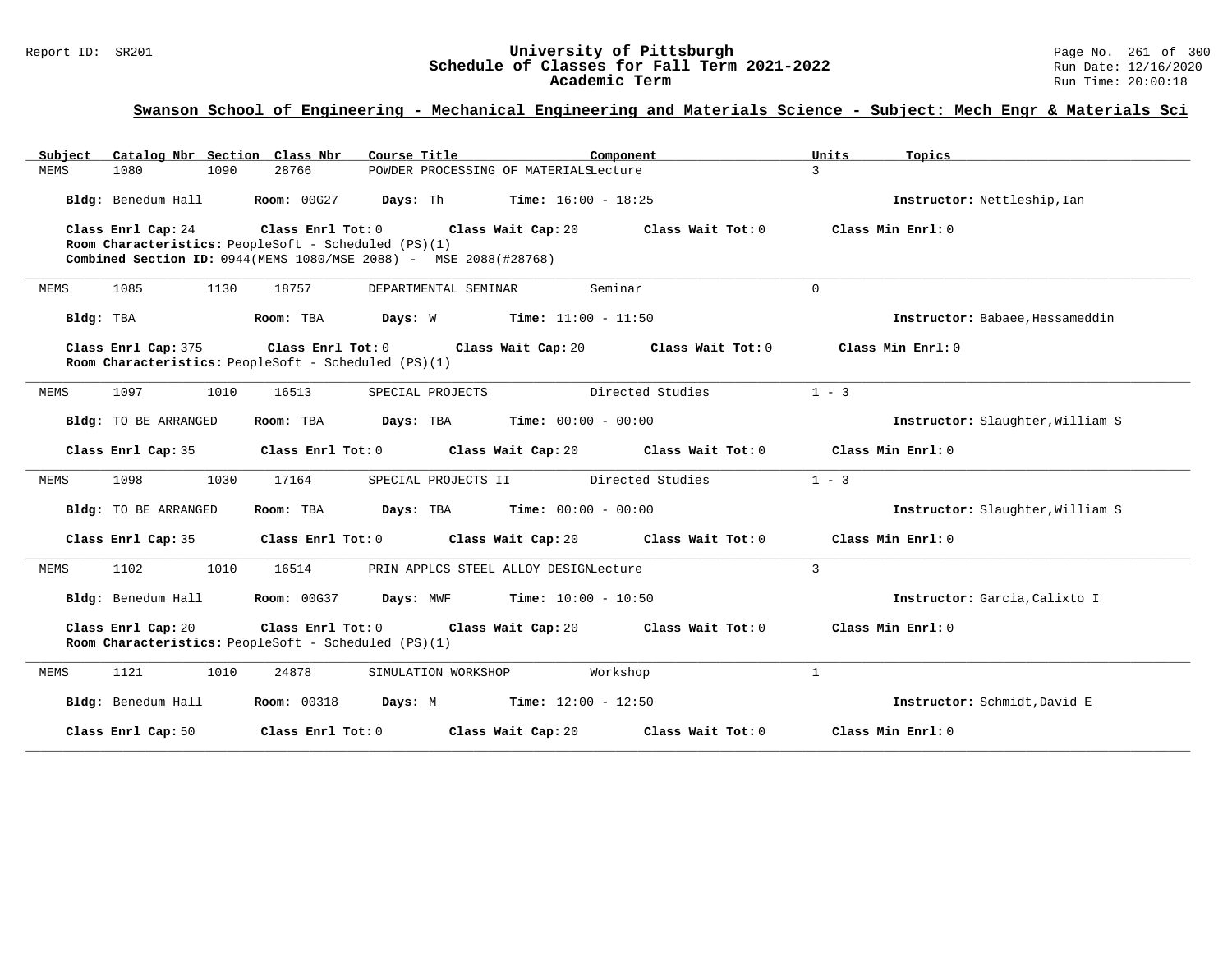### Report ID: SR201 **1988 Manual Construment University of Pittsburgh** Page No. 262 of 300 and Page No. 262 of 300<br>**Schedule of Classes for Fall Term 2021-2022** Run Date: 12/16/2020 **Schedule of Classes for Fall Term 2021-2022** Run Date: 12/16/2020 **Academic Term** Run Time: 20:00:18

## **Swanson School of Engineering - Materials Science and Engineering - Subject: Engineering Science**

| Subject | Catalog Nbr Section Class Nbr |                   | Course Title                | Component                    | Units<br>Topics                |
|---------|-------------------------------|-------------------|-----------------------------|------------------------------|--------------------------------|
| ENGSCI  | 1040<br>1085                  | 27046             | ENGINEERING SCIENCE SEMINAR | Seminar                      | 0                              |
|         | <b>Bldg:</b> TO BE ARRANGED   | Room: TBA         | Days: Th                    | <b>Time:</b> $11:00 - 11:50$ | Instructor: Smolinski, Patrick |
|         | Class Enrl Cap: 25            | Class Enrl Tot: 0 | Class Wait Cap: 20          | Class Wait Tot: 0            | Class Min Enrl: 0              |
| ENGSCI  | 1050<br>1801                  | 18832             | ENGINEERING DESIGN 1        | Practicum                    | 3                              |
|         | <b>Bldg:</b> TO BE ARRANGED   | Room: TBA         | Days: TBA                   | <b>Time:</b> $00:00 - 00:00$ | Instructor: Smolinski, Patrick |
|         | Class Enrl Cap: 5             | Class Enrl Tot: 0 | Class Wait Cap: 5           | Class Wait Tot: 0            | Class Min Enrl: 0              |
| ENGSCI  | 1802<br>1050                  | 18833             | ENGINEERING DESIGN 2        | Practicum                    | 3                              |
|         | <b>Bldg:</b> TO BE ARRANGED   | Room: TBA         | Days: TBA                   | <b>Time:</b> $00:00 - 00:00$ | Instructor: Smolinski, Patrick |
|         | Class Enrl Cap: 5             | Class Enrl Tot: 0 | Class Wait Cap: 5           | Class Wait Tot: 0            | Class Min Enrl: 0              |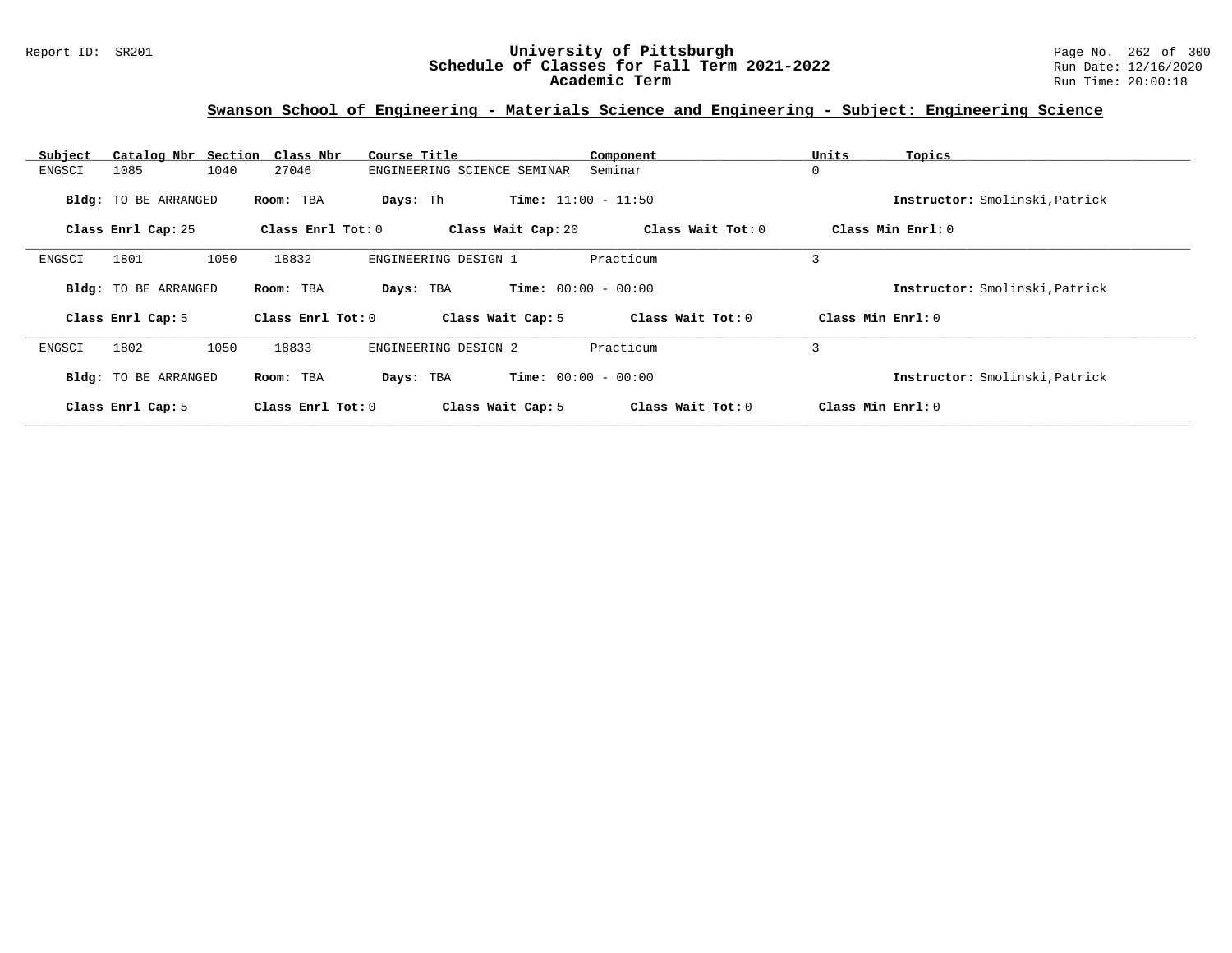#### Report ID: SR201 **University of Pittsburgh** Page No. 263 of 300 **Schedule of Classes for Fall Term 2021-2022** Run Date: 12/16/2020 **Academic Term** Run Time: 20:00:18

| Subject            |      | Catalog Nbr Section Class Nbr                                               | Course Title                                                                                             | Component                    |                   | Units             | Topics                                 |
|--------------------|------|-----------------------------------------------------------------------------|----------------------------------------------------------------------------------------------------------|------------------------------|-------------------|-------------------|----------------------------------------|
| <b>MSE</b><br>2003 | 1030 | 18132                                                                       | STRUCTURE OF MATERIALS                                                                                   | Lecture                      |                   | $\overline{3}$    |                                        |
| Bldg: Benedum Hall |      | <b>Room: 00G30</b>                                                          | Days: Tu                                                                                                 | <b>Time:</b> $16:00 - 18:25$ |                   |                   | Instructor: Wiezorek, Jorg Michael     |
| Class Enrl Cap: 20 |      | Class Enrl Tot: $0$<br>Room Characteristics: PeopleSoft - Scheduled (PS)(1) | Combined Section ID: 0207(MSE/2003/ME/2005) - ME 2005(#18197)                                            | Class Wait Cap: 0            | Class Wait Tot: 0 |                   | Class Min Enrl: 0                      |
| 2011<br>MSE        | 1030 | 13150                                                                       | ENERGETICS                                                                                               | Lecture                      |                   | $\overline{3}$    |                                        |
| Bldg: Benedum Hall |      | <b>Room: 00G28</b>                                                          | Days: M                                                                                                  | $Time: 16:00 - 18:25$        |                   |                   | Instructor: Wang, Guofeng              |
| Class Enrl Cap: 35 |      | Room Characteristics: PeopleSoft - Scheduled (PS)(1)                        | Class Enrl Tot: 0 Class Wait Cap: 0                                                                      |                              | Class Wait Tot: 0 |                   | Class Min Enrl: 0                      |
| 2036<br>MSE        | 1060 | 13209                                                                       | INTRO TO CONTINUUM MECHANICS Lecture                                                                     |                              |                   | 3                 |                                        |
| Bldg: Benedum Hall |      | Room: 00G29                                                                 | Days: Th                                                                                                 | <b>Time:</b> $16:00 - 18:25$ |                   |                   | Instructor: Slaughter, William S       |
|                    |      |                                                                             |                                                                                                          |                              |                   |                   | Zhong, Zihao                           |
| Class Enrl Cap: 10 |      | Room Characteristics: PeopleSoft - Scheduled (PS)(1)                        | Class Enrl Tot: $0$ Class Wait Cap: $0$<br>Combined Section ID: 0692(ME/2003/MSE/2036) - ME 2003(#12959) |                              | Class Wait Tot: 0 |                   | Class Min Enrl: 0                      |
| MSE<br>2038        | 1050 | 13208                                                                       | APPLIED SOLID MECHANICS                                                                                  | Lecture                      |                   | $\mathbf{3}$      |                                        |
| Bldg: Benedum Hall |      | <b>Room: 00G29</b>                                                          | <b>Days:</b> Tu <b>Time:</b> $16:00 - 18:25$                                                             |                              |                   |                   | Instructor: Mao, Scott X               |
| Class Enrl Cap: 10 |      | Room Characteristics: PeopleSoft - Scheduled (PS)(1)                        | Class Enrl Tot: $0$ Class Wait Cap: $0$<br>Combined Section ID: 0691(ME/2022/MSE/2038) - ME 2022(#12949) |                              | Class Wait Tot: 0 |                   | Class Min Enrl: 0                      |
| 2052<br>MSE        | 1050 | 28918                                                                       | INT TO TECHNICAL COMMUNICATIONSeminar                                                                    |                              |                   | 3                 |                                        |
| Bldg: TBA          |      | Room: TBA                                                                   | Days: Tu                                                                                                 | <b>Time:</b> $13:00 - 15:25$ |                   |                   | Instructor: Hornbostel, Katherine Mary |
| Class Enrl Cap: 5  |      | Class Enrl Tot: 0<br>Room Characteristics: PeopleSoft - Scheduled (PS)(1)   | Class Wait Cap: 0<br>Combined Section ID: 1019 (ME 2052/MSE 2052) - ME 2052 (#28917)                     |                              | Class Wait Tot: 0 | Class Min Enrl: 0 |                                        |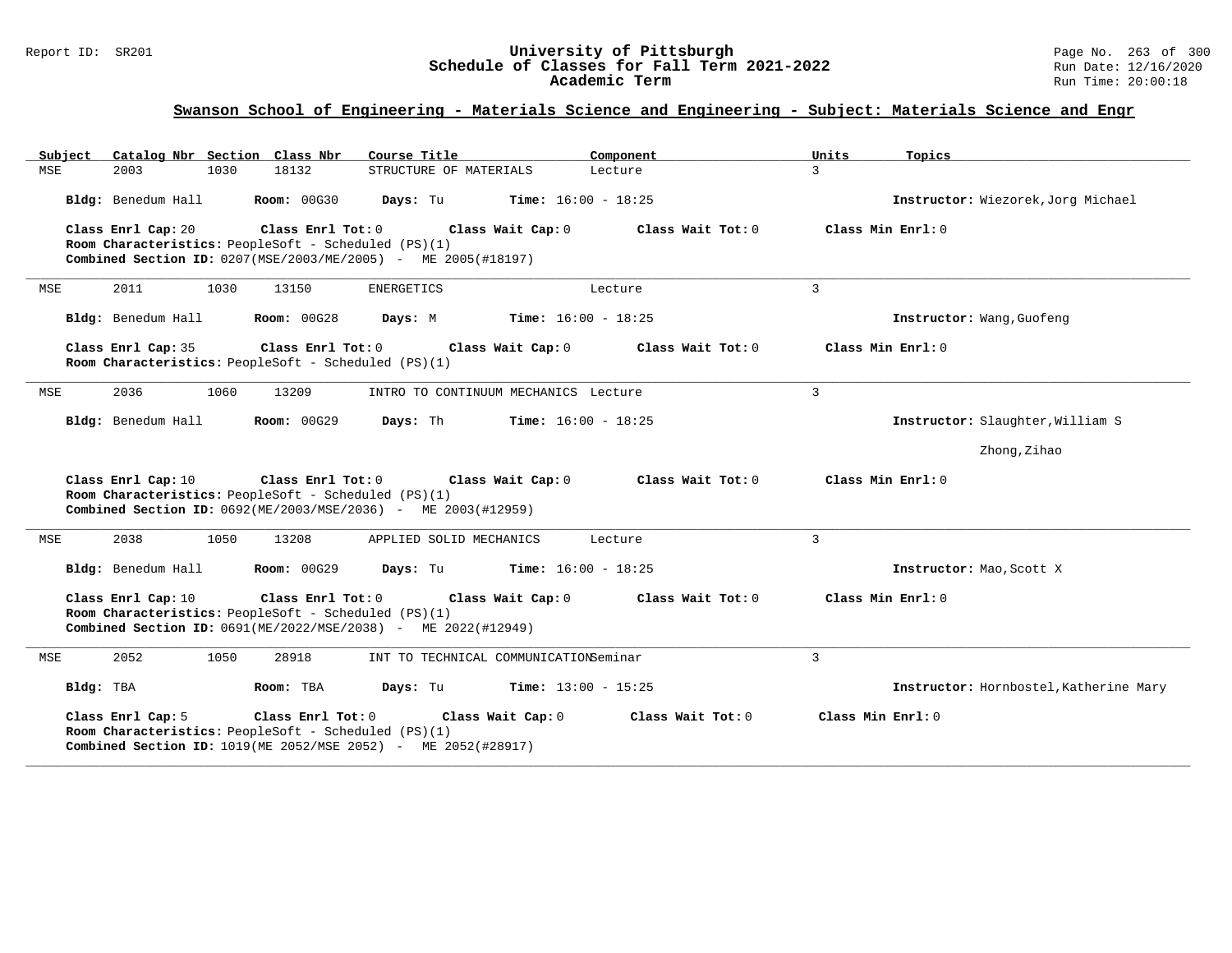# Report ID: SR201 **1988 Chedule of Classes for Fall Term 2021-2022** Page No. 264 of 300 Page No. 264 of 300 Page No<br>**Schedule of Classes for Fall Term 2021-2022** Run Date: 12/16/2020 Schedule of Classes for Fall Term 2021-2022<br>Academic Term

| Subject | Catalog Nbr Section Class Nbr                        |                   | Course Title                                                        | Component                                     |                   | Units        | Topics                            |
|---------|------------------------------------------------------|-------------------|---------------------------------------------------------------------|-----------------------------------------------|-------------------|--------------|-----------------------------------|
| MSE     | 2067<br>1050                                         | 18185             |                                                                     | ELEMNS OF MATRLS SCI & ENGRG lLecture         |                   | $\mathbf{z}$ |                                   |
|         | Bldg: TBA                                            | Room: TBA         | Davs: W                                                             | $Time: 16:00 - 18:25$                         |                   |              | Instructor: Piccone, Thomas J     |
|         | Class Enrl Cap: 35                                   | Class Enrl Tot: 0 | Class Wait Cap: 0                                                   |                                               | Class Wait Tot: 0 |              | Class Min Enrl: 0                 |
|         | Room Characteristics: PeopleSoft - Scheduled (PS)(1) |                   |                                                                     |                                               |                   |              |                                   |
|         |                                                      |                   | Combined Section ID: 0138(ME/2007/MSE/2067) - ME 2007(#18186)       |                                               |                   |              |                                   |
| MSE     | 2088<br>1090                                         | 28768             |                                                                     | POWDER PROCESSING OF MATERIALSLecture         |                   | $\mathbf{3}$ |                                   |
|         | Bldg: Benedum Hall                                   | Room: 00G27       | Days: Th                                                            | <b>Time:</b> $16:00 - 18:25$                  |                   |              | Instructor: Nettleship, Ian       |
|         | Class Enrl Cap: 24                                   | Class Enrl Tot: 0 |                                                                     | Class Wait Cap: 0                             | Class Wait Tot: 0 |              | Class Min Enrl: 0                 |
|         | Room Characteristics: PeopleSoft - Scheduled (PS)(1) |                   |                                                                     |                                               |                   |              |                                   |
|         |                                                      |                   | Combined Section ID: 0944 (MEMS 1080/MSE 2088) - MEMS 1080 (#28766) |                                               |                   |              |                                   |
| MSE     | 2096<br>1500                                         | 24675             | MS/MBA INTGD PROJECTS COURSE Independent Study                      |                                               |                   | 1.5          |                                   |
|         | Bldg: TO BE ARRANGED                                 | Room: TBA         | Days: TBA                                                           | <b>Time:</b> $00:00 - 00:00$                  |                   |              | Instructor: Lee, Jung-Kun         |
|         | Class Enrl Cap: 20                                   | Class Enrl Tot: 0 |                                                                     | Class Wait Cap: 0                             | Class Wait Tot: 0 |              | Class Min Enrl: 0                 |
| MSE     | 2997<br>1010                                         | 12797             | RESEARCH, M.S.                                                      |                                               | Directed Studies  | $1 - 12$     |                                   |
|         | Bldg: TO BE ARRANGED                                 | Room: TBA         | Days: TBA                                                           | <b>Time:</b> $00:00 - 00:00$                  |                   |              | Instructor: Staff                 |
|         | Class Enrl Cap: 9999                                 | Class Enrl Tot: 0 |                                                                     | Class Wait Cap: 0                             | Class Wait Tot: 0 |              | Class Min Enrl: 0                 |
| MSE     | 2997<br>1020                                         | 15112             | RESEARCH, M.S.                                                      |                                               | Directed Studies  | $1 - 12$     |                                   |
|         | Bldg: TO BE ARRANGED                                 | Room: TBA         | Days: TBA                                                           | <b>Time:</b> $00:00 - 00:00$                  |                   |              | Instructor: Deardo, Anthony J     |
|         | Class Enrl Cap: 9999                                 | Class Enrl Tot: 0 |                                                                     | Class Wait Cap: 0                             | Class Wait Tot: 0 |              | Class Min Enrl: 0                 |
| MSE     | 2997<br>1030                                         | 15113             | RESEARCH, M.S.                                                      |                                               | Directed Studies  | $1 - 12$     |                                   |
|         | Bldg: TO BE ARRANGED                                 | Room: TBA         | Days: TBA                                                           | <b>Time:</b> $00:00 - 00:00$                  |                   |              | Instructor: Garcia, Calixto I     |
|         | Class Enrl Cap: 9999                                 | Class Enrl Tot: 0 |                                                                     | Class Wait Cap: 0                             | Class Wait Tot: 0 |              | Class Min Enrl: 0                 |
| MSE     | 2997<br>1040                                         | 15114             | RESEARCH, M.S.                                                      |                                               | Directed Studies  | $1 - 12$     |                                   |
|         | Bldg: TO BE ARRANGED                                 | Room: TBA         |                                                                     | <b>Days:</b> TBA <b>Time:</b> $00:00 - 00:00$ |                   |              | Instructor: Gleeson, Brian Martin |
|         | Class Enrl Cap: 9999                                 | Class Enrl Tot: 0 |                                                                     | Class Wait Cap: 0                             | Class Wait Tot: 0 |              | Class Min Enrl: 0                 |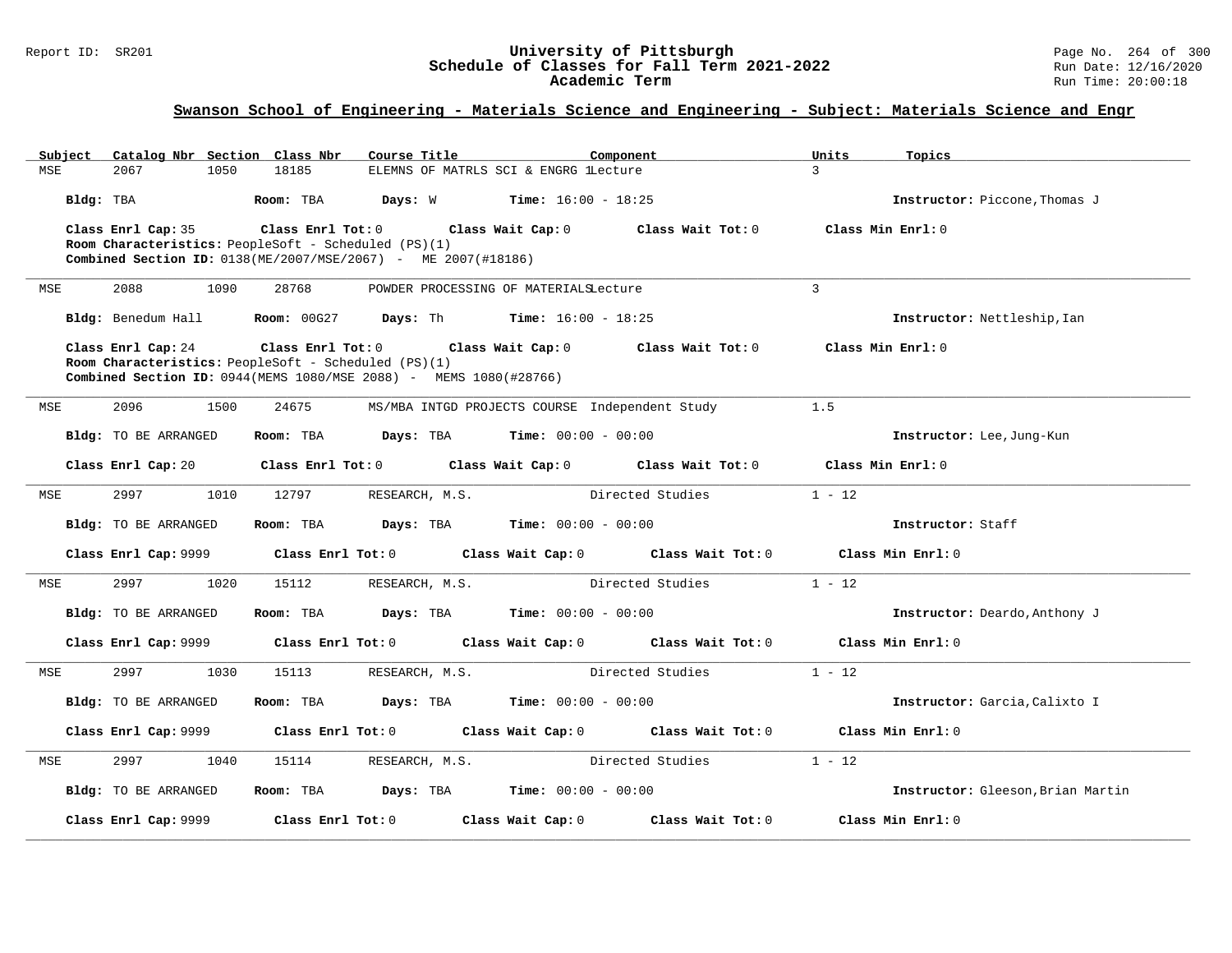### Report ID: SR201 **1988 Chedule of Classes for Fall Term 2021-2022** Page No. 265 of 300 Page No. 265 of 300 Page No<br>**Schedule of Classes for Fall Term 2021-2022** Run Date: 12/16/2020 **Schedule of Classes for Fall Term 2021-2022** Run Date: 12/16/2020 **Academic Term** Run Time: 20:00:18

| Subject    | Catalog Nbr Section Class Nbr | Course Title                                                                                 | Component                                             | Units<br>Topics                    |
|------------|-------------------------------|----------------------------------------------------------------------------------------------|-------------------------------------------------------|------------------------------------|
| MSE        | 2997<br>1050                  | 15115<br>RESEARCH, M.S.                                                                      | Directed Studies                                      | $1 - 12$                           |
|            | Bldg: TO BE ARRANGED          | Room: TBA $Days:$ TBA $Time: 00:00 - 00:00$                                                  |                                                       | Instructor: Saidi, Wissam Abdo     |
|            |                               | Class Enrl Cap: 9999 Class Enrl Tot: 0 Class Wait Cap: 0 Class Wait Tot: 0 Class Min Enrl: 0 |                                                       |                                    |
| <b>MSE</b> | 2997<br>1060                  | 15116 RESEARCH, M.S.                                                                         | Directed Studies                                      | $1 - 12$                           |
|            | Bldg: TO BE ARRANGED          | Room: TBA $\rule{1em}{0.15mm}$ Days: TBA $\rule{1.5mm}{0.15mm}$ Time: $00:00 - 00:00$        |                                                       | Instructor: Wang, Guofeng          |
|            | Class Enrl Cap: 9999          | Class Enrl Tot: 0 Class Wait Cap: 0 Class Wait Tot: 0 Class Min Enrl: 0                      |                                                       |                                    |
| <b>MSE</b> | 2997 — 2007                   | 1070   15117   RESEARCH, M.S.                                                                | Directed Studies                                      | $1 - 12$                           |
|            | Bldg: TO BE ARRANGED          | Room: TBA $Days:$ TBA $Time: 00:00 - 00:00$                                                  |                                                       | Instructor: Lee, Jung-Kun          |
|            |                               | Class Enrl Cap: 9999 Class Enrl Tot: 0 Class Wait Cap: 0 Class Wait Tot: 0 Class Min Enrl: 0 |                                                       |                                    |
|            | MSE 2997<br>1080              | 15118 RESEARCH, M.S. Directed Studies                                                        |                                                       | $1 - 12$                           |
|            | Bldg: TO BE ARRANGED          | Room: TBA $Days:$ TBA $Time: 00:00 - 00:00$                                                  |                                                       | Instructor: Mao, Scott X           |
|            |                               | Class Enrl Cap: 9999 Class Enrl Tot: 0 Class Wait Cap: 0 Class Wait Tot: 0 Class Min Enrl: 0 |                                                       |                                    |
|            |                               | MSE 2997 1090 15119 RESEARCH, M.S. Directed Studies                                          |                                                       | $1 - 12$                           |
|            | Bldg: TO BE ARRANGED          | Room: TBA $Days:$ TBA $Time: 00:00 - 00:00$                                                  |                                                       | Instructor: Meier, Gerald          |
|            |                               | Class Enrl Cap: 9999 Class Enrl Tot: 0 Class Wait Cap: 0 Class Wait Tot: 0 Class Min Enrl: 0 |                                                       |                                    |
| MSE        | 2997<br>1100                  | 15120 RESEARCH, M.S. Directed Studies                                                        |                                                       | $1 - 12$                           |
|            | Bldg: TO BE ARRANGED          | Room: TBA $Days:$ TBA $Time: 00:00 - 00:00$                                                  |                                                       | Instructor: Nettleship, Ian        |
|            |                               | Class Enrl Cap: 9999 Class Enrl Tot: 0 Class Wait Cap: 0 Class Wait Tot: 0 Class Min Enrl: 0 |                                                       |                                    |
|            | MSE 2997 1110                 | 15121 RESEARCH, M.S. Directed Studies 1 - 12                                                 |                                                       |                                    |
|            | Bldg: TO BE ARRANGED          | Room: TBA $Days:$ TBA $Time: 00:00 - 00:00$                                                  |                                                       | Instructor: Wang, Qing-Ming        |
|            |                               | Class Enrl Cap: 9999 Class Enrl Tot: 0 Class Wait Cap: 0 Class Wait Tot: 0 Class Min Enrl: 0 |                                                       |                                    |
| MSE        | 2997<br>1120                  | 15122 RESEARCH, M.S. Directed Studies                                                        |                                                       | $1 - 12$                           |
|            | Bldg: TO BE ARRANGED          | <b>Room:</b> TBA $Days:$ TBA $Time: 00:00 - 00:00$                                           |                                                       | Instructor: Wiezorek, Jorg Michael |
|            | Class Enrl Cap: 9999          | $Class$ $Enr1$ $Tot: 0$                                                                      | Class Wait Cap: 0 Class Wait Tot: 0 Class Min Enrl: 0 |                                    |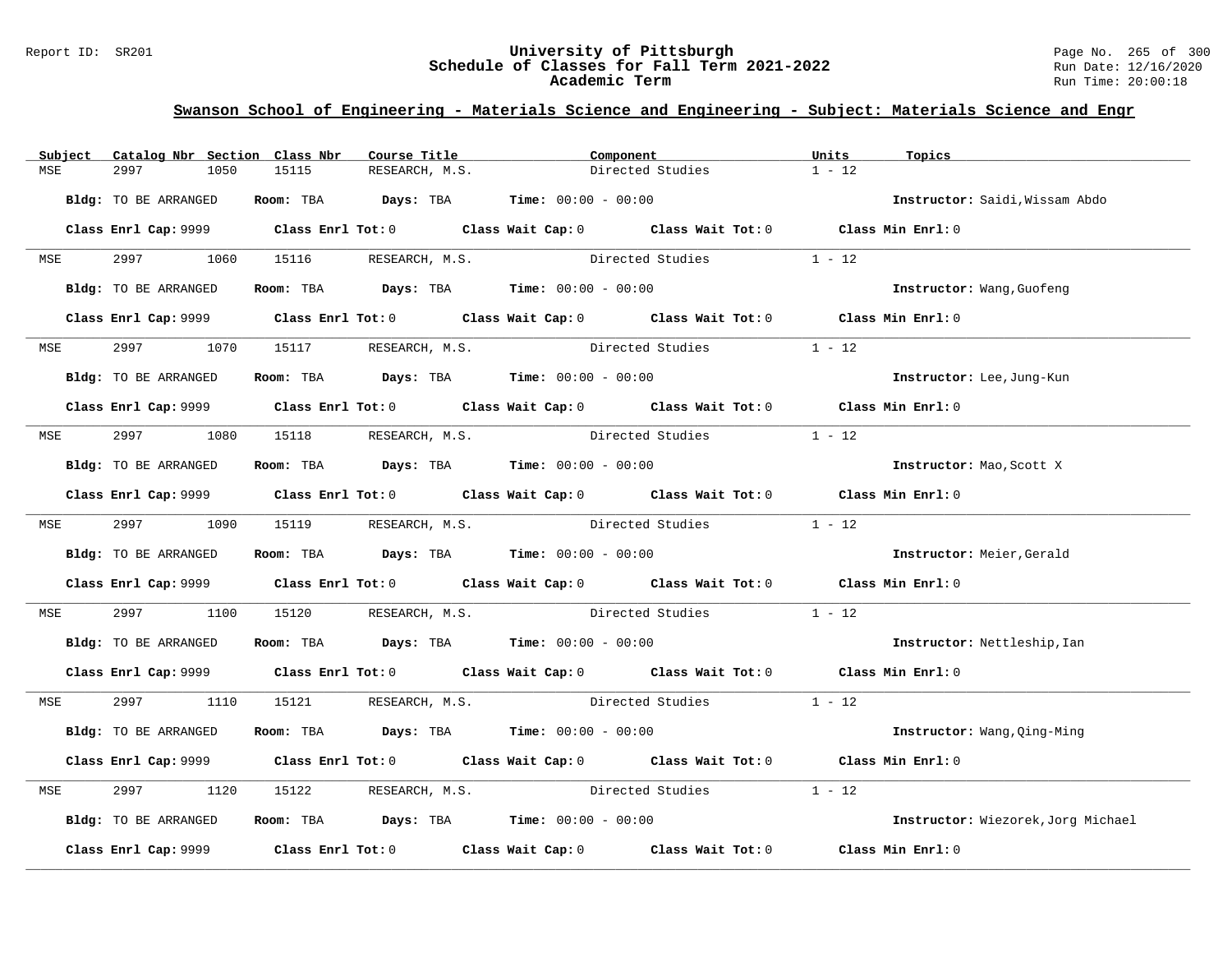| MSE |            | 2997                 | 1130 | 15123 | RESEARCH, M.S. | Directed Studies                                                                           |                                                              | $1 - 12$                                                                                     |
|-----|------------|----------------------|------|-------|----------------|--------------------------------------------------------------------------------------------|--------------------------------------------------------------|----------------------------------------------------------------------------------------------|
|     |            | Bldg: TO BE ARRANGED |      |       |                | Room: TBA $\rule{1em}{0.15mm}$ Days: TBA $\rule{1.5mm}{0.15mm}$ Time: $00:00 - 00:00$      |                                                              | Instructor: Jacobs, Tevis David                                                              |
|     |            |                      |      |       |                |                                                                                            |                                                              | Class Enrl Cap: 9999 Class Enrl Tot: 0 Class Wait Cap: 0 Class Wait Tot: 0 Class Min Enrl: 0 |
|     |            |                      |      |       |                |                                                                                            | MSE 2997 1140 15124 RESEARCH, M.S. Directed Studies 1 - 12   |                                                                                              |
|     |            |                      |      |       |                | Bldg: TO BE ARRANGED Room: TBA Days: TBA Time: 00:00 - 00:00                               |                                                              | Instructor: Kumta, Prashant N                                                                |
|     |            |                      |      |       |                |                                                                                            |                                                              | Class Enrl Cap: 9999 Class Enrl Tot: 0 Class Wait Cap: 0 Class Wait Tot: 0 Class Min Enrl: 0 |
|     |            |                      |      |       |                |                                                                                            | MSE 2998 1010 12798 GRADUATE PROJECTS Directed Studies 1 - 3 |                                                                                              |
|     |            |                      |      |       |                | <b>Bldg:</b> TO BE ARRANGED <b>Room:</b> TBA <b>Days:</b> TBA <b>Time:</b> $00:00 - 00:00$ |                                                              | Instructor: Barnard,John A                                                                   |
|     |            |                      |      |       |                |                                                                                            |                                                              | Class Enrl Cap: 9999 Class Enrl Tot: 0 Class Wait Cap: 0 Class Wait Tot: 0 Class Min Enrl: 0 |
|     |            |                      |      |       |                |                                                                                            | MSE 2998 1020 15125 GRADUATE PROJECTS Directed Studies 1 - 3 |                                                                                              |
|     |            | Bldg: TO BE ARRANGED |      |       |                | Room: TBA $Days:$ TBA $Time:$ 00:00 - 00:00                                                |                                                              | Instructor: Deardo, Anthony J                                                                |
|     |            |                      |      |       |                |                                                                                            |                                                              | Class Enrl Cap: 9999 Class Enrl Tot: 0 Class Wait Cap: 0 Class Wait Tot: 0 Class Min Enrl: 0 |
|     |            |                      |      |       |                |                                                                                            | MSE 2998 1030 15126 GRADUATE PROJECTS Directed Studies 1 - 3 |                                                                                              |
|     |            |                      |      |       |                | Bldg: TO BE ARRANGED Room: TBA Days: TBA Time: 00:00 - 00:00                               |                                                              | Instructor: Garcia, Calixto I                                                                |
|     |            |                      |      |       |                |                                                                                            |                                                              | Class Enrl Cap: 9999 Class Enrl Tot: 0 Class Wait Cap: 0 Class Wait Tot: 0 Class Min Enrl: 0 |
|     | <b>MSE</b> |                      |      |       |                |                                                                                            | 2998 1040 15127 GRADUATE PROJECTS Directed Studies 1 - 3     |                                                                                              |
|     |            |                      |      |       |                | Bldg: TO BE ARRANGED ROOM: TBA Days: TBA Time: 00:00 - 00:00                               |                                                              | Instructor: Gleeson, Brian Martin                                                            |
|     |            |                      |      |       |                |                                                                                            |                                                              | Class Enrl Cap: 9999 Class Enrl Tot: 0 Class Wait Cap: 0 Class Wait Tot: 0 Class Min Enrl: 0 |
|     | <b>MSE</b> |                      |      |       |                |                                                                                            | 2998 1050 15128 GRADUATE PROJECTS Directed Studies           | $1 - 3$                                                                                      |
|     |            |                      |      |       |                | Bldg: TO BE ARRANGED ROOM: TBA Days: TBA Time: 00:00 - 00:00                               |                                                              | Instructor: Staff                                                                            |
|     |            |                      |      |       |                |                                                                                            |                                                              | Class Enrl Cap: 9999 Class Enrl Tot: 0 Class Wait Cap: 0 Class Wait Tot: 0 Class Min Enrl: 0 |
|     |            |                      |      |       |                |                                                                                            | MSE 2998 1060 15129 GRADUATE PROJECTS Directed Studies 1 - 3 |                                                                                              |
|     |            |                      |      |       |                | Bldg: TO BE ARRANGED ROOM: TBA Days: TBA Time: 00:00 - 00:00                               |                                                              | Instructor: Wang, Guofeng                                                                    |
|     |            |                      |      |       |                |                                                                                            |                                                              | Class Enrl Cap: 9999 Class Enrl Tot: 0 Class Wait Cap: 0 Class Wait Tot: 0 Class Min Enrl: 0 |
|     |            |                      |      |       |                |                                                                                            | MSE 2998 1070 15130 GRADUATE PROJECTS Directed Studies 1 - 3 |                                                                                              |
|     |            |                      |      |       |                | Bldg: TO BE ARRANGED ROOM: TBA Days: TBA Time: 00:00 - 00:00                               |                                                              | Instructor: Lee, Jung-Kun                                                                    |
|     |            |                      |      |       |                |                                                                                            |                                                              | Class Enrl Cap: 9999 Class Enrl Tot: 0 Class Wait Cap: 0 Class Wait Tot: 0 Class Min Enrl: 0 |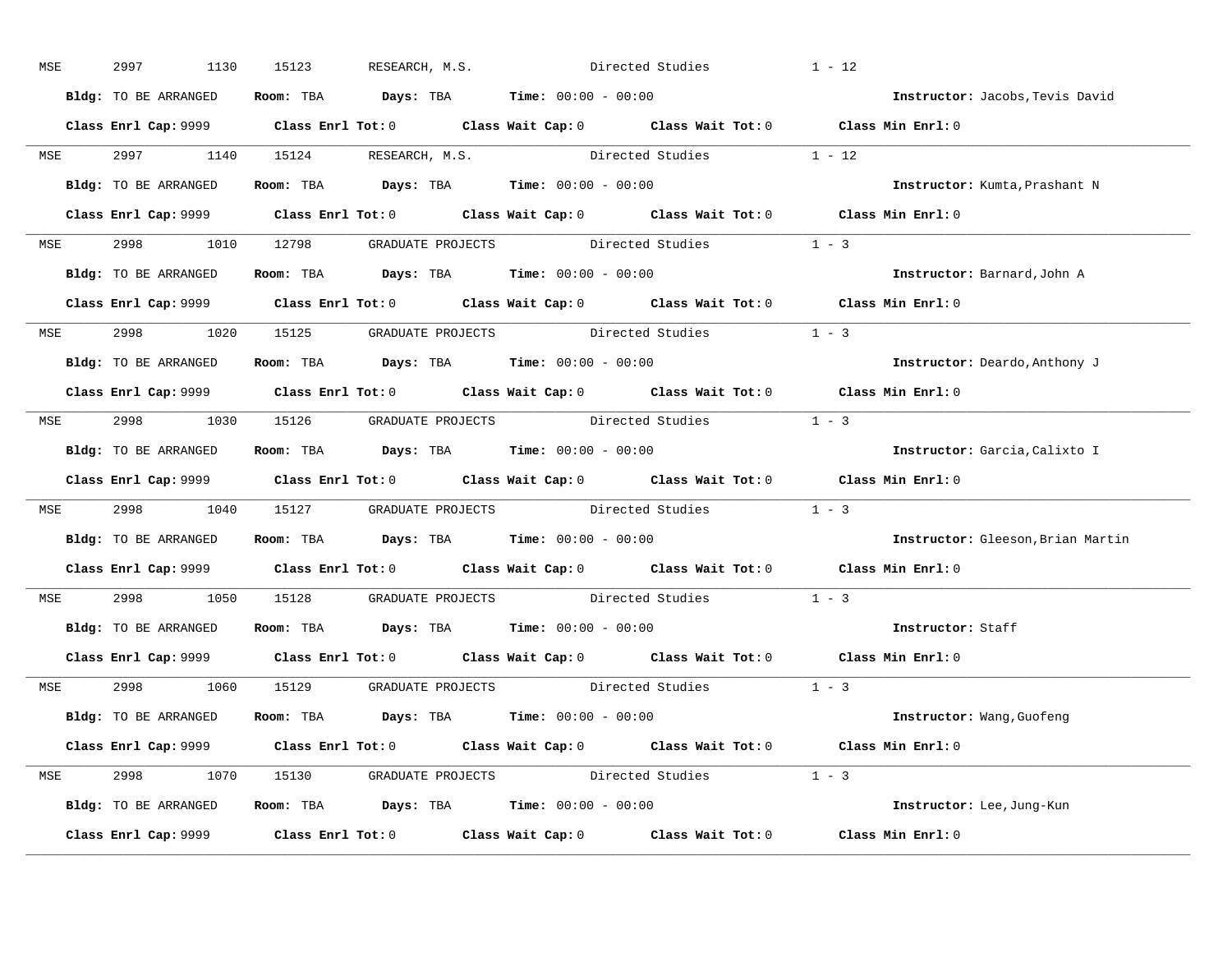#### Report ID: SR201 **University of Pittsburgh** Page No. 267 of 300 **Schedule of Classes for Fall Term 2021-2022** Run Date: 12/16/2020 **Academic Term** Run Time: 20:00:18

|            | Subject Catalog Nbr Section Class Nbr | Course Title                                                                                 |                                    | Component                                             | Units             | Topics                             |
|------------|---------------------------------------|----------------------------------------------------------------------------------------------|------------------------------------|-------------------------------------------------------|-------------------|------------------------------------|
| MSE        | 2998<br>1080                          | 15131                                                                                        | GRADUATE PROJECTS                  | Directed Studies                                      | $1 - 3$           |                                    |
|            | Bldg: TO BE ARRANGED                  | <b>Room:</b> TBA $Days: TBA$ <b>Time:</b> $00:00 - 00:00$                                    |                                    |                                                       |                   | Instructor: Mao, Scott X           |
|            |                                       | Class Enrl Cap: 9999 Class Enrl Tot: 0 Class Wait Cap: 0 Class Wait Tot: 0 Class Min Enrl: 0 |                                    |                                                       |                   |                                    |
| <b>MSE</b> | 2998<br>1090                          | 15133                                                                                        | GRADUATE PROJECTS Directed Studies |                                                       | $1 - 3$           |                                    |
|            | Bldg: TO BE ARRANGED                  | Room: TBA $Days:$ TBA $Time: 00:00 - 00:00$                                                  |                                    |                                                       |                   | Instructor: Meier, Gerald          |
|            |                                       | Class Enrl Cap: 9999 Class Enrl Tot: 0 Class Wait Cap: 0 Class Wait Tot: 0 Class Min Enrl: 0 |                                    |                                                       |                   |                                    |
| <b>MSE</b> | 2998                                  | 1100 15135                                                                                   | GRADUATE PROJECTS Directed Studies |                                                       | $1 - 3$           |                                    |
|            | Bldg: TO BE ARRANGED                  | Room: TBA $\rule{1em}{0.15mm}$ Days: TBA Time: $00:00 - 00:00$                               |                                    |                                                       |                   | Instructor: Nettleship, Ian        |
|            |                                       | Class Enrl Cap: 9999 Class Enrl Tot: 0 Class Wait Cap: 0 Class Wait Tot: 0 Class Min Enrl: 0 |                                    |                                                       |                   |                                    |
|            | MSE 2998                              | 1110 15136 GRADUATE PROJECTS Directed Studies                                                |                                    |                                                       | $1 - 3$           |                                    |
|            | Bldg: TO BE ARRANGED                  | Room: TBA $Days:$ TBA $Time: 00:00 - 00:00$                                                  |                                    |                                                       |                   | Instructor: Wang, Qing-Ming        |
|            |                                       | Class Enrl Cap: 9999 Class Enrl Tot: 0 Class Wait Cap: 0 Class Wait Tot: 0 Class Min Enrl: 0 |                                    |                                                       |                   |                                    |
|            | MSE 2998 1120 15137                   |                                                                                              |                                    | GRADUATE PROJECTS Directed Studies 1 - 3              |                   |                                    |
|            | Bldg: TO BE ARRANGED                  | Room: TBA $\rule{1em}{0.15mm}$ Days: TBA Time: $00:00 - 00:00$                               |                                    |                                                       |                   | Instructor: Wiezorek, Jorg Michael |
|            |                                       | Class Enrl Cap: 9999 Class Enrl Tot: 0 Class Wait Cap: 0 Class Wait Tot: 0 Class Min Enrl: 0 |                                    |                                                       |                   |                                    |
| MSE        | 2998<br>1130                          | 15138                                                                                        |                                    | GRADUATE PROJECTS Directed Studies 1 - 3              |                   |                                    |
|            | Bldg: TO BE ARRANGED                  | Room: TBA $Days:$ TBA $Time: 00:00 - 00:00$                                                  |                                    |                                                       |                   | Instructor: Yang, Judith Chun-Hsu  |
|            |                                       | Class Enrl Cap: 9999 Class Enrl Tot: 0 Class Wait Cap: 0 Class Wait Tot: 0 Class Min Enrl: 0 |                                    |                                                       |                   |                                    |
|            | MSE 2998 1140                         |                                                                                              |                                    | 15139 GRADUATE PROJECTS Directed Studies 1 - 3        |                   |                                    |
|            | Bldg: TO BE ARRANGED                  | Room: TBA $Days:$ TBA $Time: 00:00 - 00:00$                                                  |                                    |                                                       |                   | Instructor: Staff                  |
|            |                                       | Class Enrl Cap: 9999 Class Enrl Tot: 0 Class Wait Cap: 0 Class Wait Tot: 0 Class Min Enrl: 0 |                                    |                                                       |                   |                                    |
| MSE        | 2999<br>1010                          | 12799<br>M.S. THESIS                                                                         | Thesis Research                    | $1 - 12$                                              |                   |                                    |
|            | Bldg: TO BE ARRANGED                  | Room: TBA $\rule{1em}{0.15mm}$ Days: TBA Time: $00:00 - 00:00$                               |                                    |                                                       |                   | Instructor: Chmielus, Markus       |
|            | Class Enrl Cap: 9999                  |                                                                                              |                                    | Class Enrl Tot: 0 Class Wait Cap: 0 Class Wait Tot: 0 | Class Min Enrl: 0 |                                    |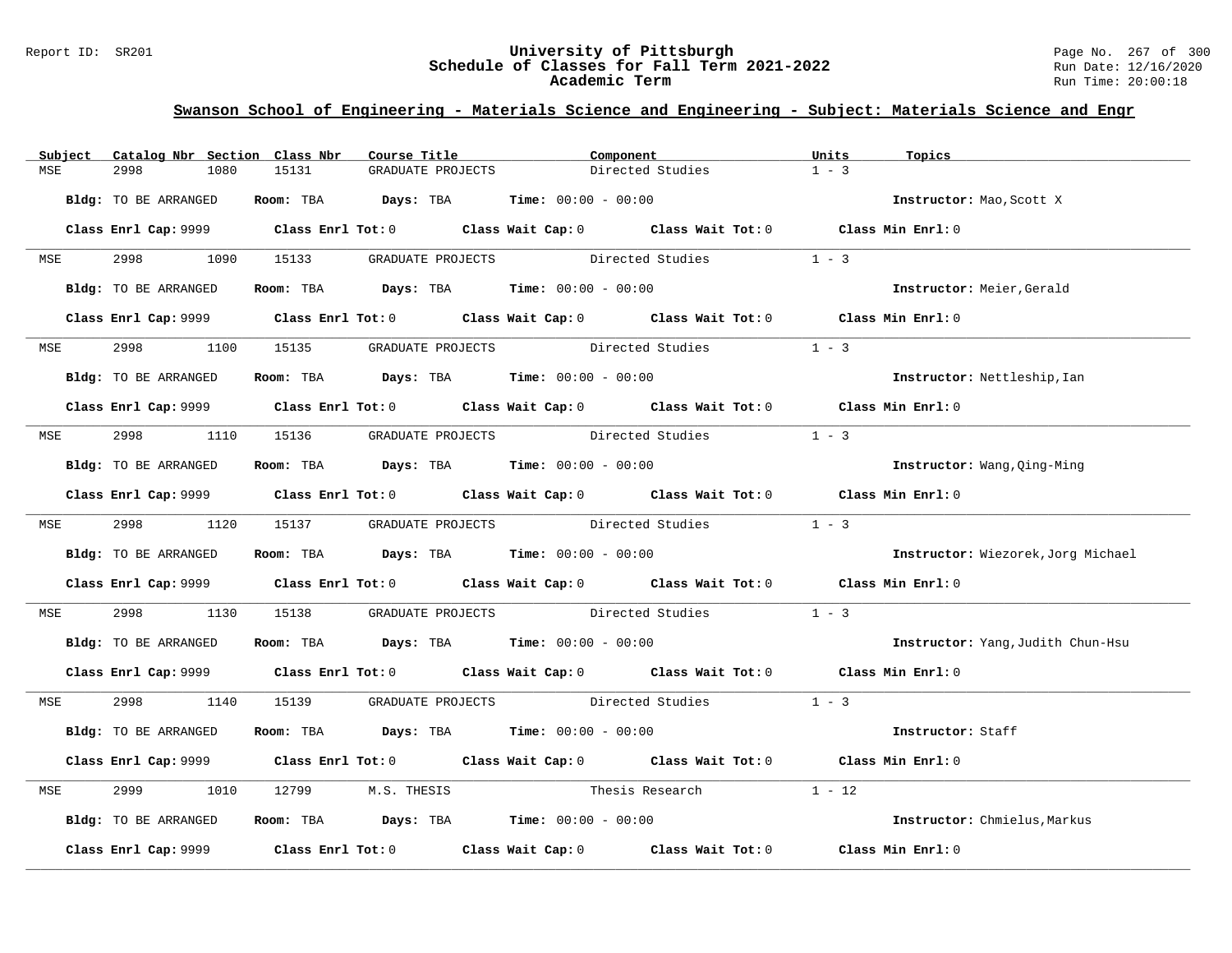| MSE        | 2999<br>1020         | 15140<br>M.S. THESIS                                                                         |                 | Thesis Research          | $1 - 12$                          |
|------------|----------------------|----------------------------------------------------------------------------------------------|-----------------|--------------------------|-----------------------------------|
|            | Bldg: TO BE ARRANGED | Room: TBA $\rule{1em}{0.15mm}$ Days: TBA $\rule{1.5mm}{0.15mm}$ Time: $00:00 - 00:00$        |                 |                          | Instructor: Deardo, Anthony J     |
|            |                      | Class Enrl Cap: 9999 Class Enrl Tot: 0 Class Wait Cap: 0 Class Wait Tot: 0 Class Min Enrl: 0 |                 |                          |                                   |
|            |                      | MSE 2999 1030 15141 M.S. THESIS Thesis Research 1 - 12                                       |                 |                          |                                   |
|            | Bldg: TO BE ARRANGED | Room: TBA $Days:$ TBA $Time: 00:00 - 00:00$                                                  |                 |                          | Instructor: Clark, William W      |
|            |                      | Class Enrl Cap: 9999 Class Enrl Tot: 0 Class Wait Cap: 0 Class Wait Tot: 0 Class Min Enrl: 0 |                 |                          |                                   |
|            |                      | MSE 2999 1040 15142 M.S. THESIS                                                              |                 | Thesis Research $1 - 12$ |                                   |
|            |                      | Bldg: TO BE ARRANGED Room: TBA Days: TBA Time: 00:00 - 00:00                                 |                 |                          | Instructor: Gleeson, Brian Martin |
|            |                      | Class Enrl Cap: 9999 Class Enrl Tot: 0 Class Wait Cap: 0 Class Wait Tot: 0 Class Min Enrl: 0 |                 |                          |                                   |
|            |                      | MSE 2999 1050 15143 M.S. THESIS                                                              |                 | Thesis Research 1 - 12   |                                   |
|            | Bldg: TO BE ARRANGED | Room: TBA $Days:$ TBA $Time:$ 00:00 - 00:00                                                  |                 |                          | Instructor: Garcia, Calixto I     |
|            |                      | Class Enrl Cap: 9999 Class Enrl Tot: 0 Class Wait Cap: 0 Class Wait Tot: 0 Class Min Enrl: 0 |                 |                          |                                   |
|            |                      | MSE 2999 1060 15144 M.S. THESIS                                                              |                 | Thesis Research $1 - 12$ |                                   |
|            | Bldg: TO BE ARRANGED | Room: TBA $\rule{1em}{0.15mm}$ Days: TBA $\rule{1.5mm}{0.15mm}$ Time: $00:00 - 00:00$        |                 |                          | Instructor: Wang, Guofeng         |
|            |                      | Class Enrl Cap: 9999 Class Enrl Tot: 0 Class Wait Cap: 0 Class Wait Tot: 0 Class Min Enrl: 0 |                 |                          |                                   |
| MSE        |                      | 2999 1070 15145 M.S. THESIS Thesis Research 1 - 12                                           |                 |                          |                                   |
|            |                      | Bldg: TO BE ARRANGED Room: TBA Days: TBA Time: 00:00 - 00:00                                 |                 |                          | Instructor: Lee, Jung-Kun         |
|            |                      | Class Enrl Cap: 9999 Class Enrl Tot: 0 Class Wait Cap: 0 Class Wait Tot: 0 Class Min Enrl: 0 |                 |                          |                                   |
| <b>MSE</b> | 2999 1080            | 15146 M.S. THESIS                                                                            | Thesis Research |                          | $1 - 12$                          |
|            |                      | Bldg: TO BE ARRANGED Room: TBA Days: TBA Time: 00:00 - 00:00                                 |                 |                          | Instructor: Mao, Scott X          |
|            |                      | Class Enrl Cap: 9999 Class Enrl Tot: 0 Class Wait Cap: 0 Class Wait Tot: 0 Class Min Enrl: 0 |                 |                          |                                   |
|            |                      | MSE 2999 1090 15147 M.S. THESIS                                                              | Thesis Research |                          | $1 - 12$                          |
|            |                      | Bldg: TO BE ARRANGED Room: TBA Days: TBA Time: 00:00 - 00:00                                 |                 |                          | Instructor: Kumta, Prashant N     |
|            |                      | Class Enrl Cap: 9999 Class Enrl Tot: 0 Class Wait Cap: 0 Class Wait Tot: 0 Class Min Enrl: 0 |                 |                          |                                   |
|            |                      | MSE 2999 1100 15148 M.S. THESIS                                                              |                 | Thesis Research 1 - 12   |                                   |
|            |                      | Bldg: TO BE ARRANGED Room: TBA Days: TBA Time: 00:00 - 00:00                                 |                 |                          | Instructor: Nettleship, Ian       |
|            |                      | Class Enrl Cap: 9999 Class Enrl Tot: 0 Class Wait Cap: 0 Class Wait Tot: 0                   |                 |                          | Class Min Enrl: 0                 |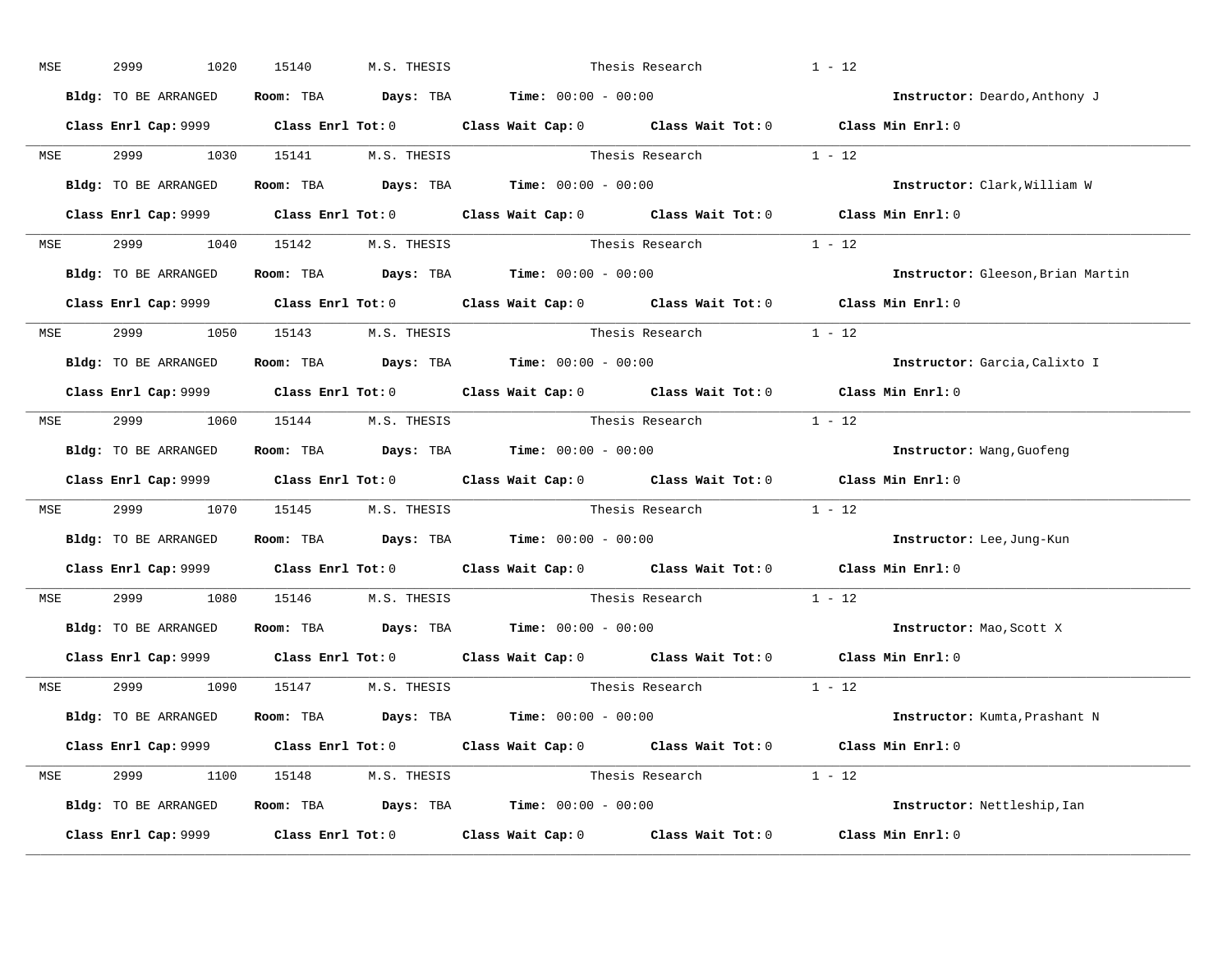#### Report ID: SR201 **University of Pittsburgh** Page No. 269 of 300 **Schedule of Classes for Fall Term 2021-2022** Run Date: 12/16/2020 **Academic Term** Run Time: 20:00:18

| Subject    | Catalog Nbr Section Class Nbr | Course Title                                                                          | Component                                                                                                                      | Units<br>Topics                    |
|------------|-------------------------------|---------------------------------------------------------------------------------------|--------------------------------------------------------------------------------------------------------------------------------|------------------------------------|
| MSE        | 2999<br>1110                  | 15149<br>M.S. THESIS                                                                  | Thesis Research                                                                                                                | $1 - 12$                           |
|            | Bldg: TO BE ARRANGED          | Room: TBA $Days:$ TBA $Time: 00:00 - 00:00$                                           |                                                                                                                                | Instructor: Wang, Oing-Ming        |
|            |                               |                                                                                       | Class Enrl Cap: 9999 Class Enrl Tot: 0 Class Wait Cap: 0 Class Wait Tot: 0 Class Min Enrl: 0                                   |                                    |
| <b>MSE</b> | 2999 72<br>1120               | 15150 M.S. THESIS                                                                     | Thesis Research                                                                                                                | $1 - 12$                           |
|            | Bldg: TO BE ARRANGED          |                                                                                       | Room: TBA $Days:$ TBA $Time: 00:00 - 00:00$                                                                                    | Instructor: Wiezorek, Jorg Michael |
|            |                               |                                                                                       | Class Enrl Cap: 9999 Class Enrl Tot: 0 Class Wait Cap: 0 Class Wait Tot: 0 Class Min Enrl: 0                                   |                                    |
| <b>MSE</b> | 2999<br>1130                  | 15151 M.S. THESIS                                                                     | Thesis Research                                                                                                                | $1 - 12$                           |
|            | <b>Bldg:</b> TO BE ARRANGED   | Room: TBA $\rule{1em}{0.15mm}$ Days: TBA $\rule{1.5mm}{0.15mm}$ Time: $00:00 - 00:00$ |                                                                                                                                | Instructor: Jacobs, Tevis David    |
|            |                               |                                                                                       | Class Enrl Cap: 9999 Class Enrl Tot: 0 Class Wait Cap: 0 Class Wait Tot: 0 Class Min Enrl: 0                                   |                                    |
| MSE        | 2999 1140                     | 15152 M.S. THESIS                                                                     | Thesis Research                                                                                                                | $1 - 12$                           |
|            | Bldg: TO BE ARRANGED          | Room: TBA $Days:$ TBA Time: $00:00 - 00:00$                                           |                                                                                                                                | Instructor: Saidi, Wissam Abdo     |
|            |                               |                                                                                       | Class Enrl Cap: 9999 Class Enrl Tot: 0 Class Wait Cap: 0 Class Wait Tot: 0 Class Min Enrl: 0                                   |                                    |
|            | MSE 3001 1010                 | 13011 PRACTICUM                                                                       | Practicum                                                                                                                      | $1 - 12$                           |
|            | Bldg: TO BE ARRANGED          | Room: TBA $Days: TBA$ Time: $00:00 - 00:00$                                           |                                                                                                                                | Instructor: Barnard, John A        |
|            |                               |                                                                                       | Class Enrl Cap: 40 Class Enrl Tot: 0 Class Wait Cap: 0 Class Wait Tot: 0 Class Min Enrl: 0                                     |                                    |
| MSE        | 3001<br>1020                  | 15153<br>PRACTICUM                                                                    | Practicum                                                                                                                      | $1 - 12$                           |
|            | Bldg: TO BE ARRANGED          | Room: TBA $Days:$ TBA $Time: 00:00 - 00:00$                                           |                                                                                                                                | Instructor: Deardo, Anthony J      |
|            |                               |                                                                                       | Class Enrl Cap: 40 $\qquad$ Class Enrl Tot: 0 $\qquad$ Class Wait Cap: 0 $\qquad$ Class Wait Tot: 0 $\qquad$ Class Min Enrl: 0 |                                    |
| <b>MSE</b> | 3001 1030 15154               | PRACTICUM                                                                             | Practicum                                                                                                                      | $1 - 12$                           |
|            | Bldg: TO BE ARRANGED          | Room: TBA $Days:$ TBA $Time: 00:00 - 00:00$                                           |                                                                                                                                | Instructor: Staff                  |
|            |                               |                                                                                       | Class Enrl Cap: 40 $\qquad$ Class Enrl Tot: 0 $\qquad$ Class Wait Cap: 0 $\qquad$ Class Wait Tot: 0 $\qquad$ Class Min Enrl: 0 |                                    |
| MSE        | 3001<br>1040                  | 15155<br>PRACTICUM                                                                    | Practicum                                                                                                                      | $1 - 12$                           |
|            | Bldg: TO BE ARRANGED          | Room: TBA $Days:$ TBA $Time: 00:00 - 00:00$                                           |                                                                                                                                | Instructor: Gleeson, Brian Martin  |
|            |                               |                                                                                       | Class Enrl Cap: 40 $\qquad$ Class Enrl Tot: 0 $\qquad$ Class Wait Cap: 0 $\qquad$ Class Wait Tot: 0                            | Class Min Enrl: 0                  |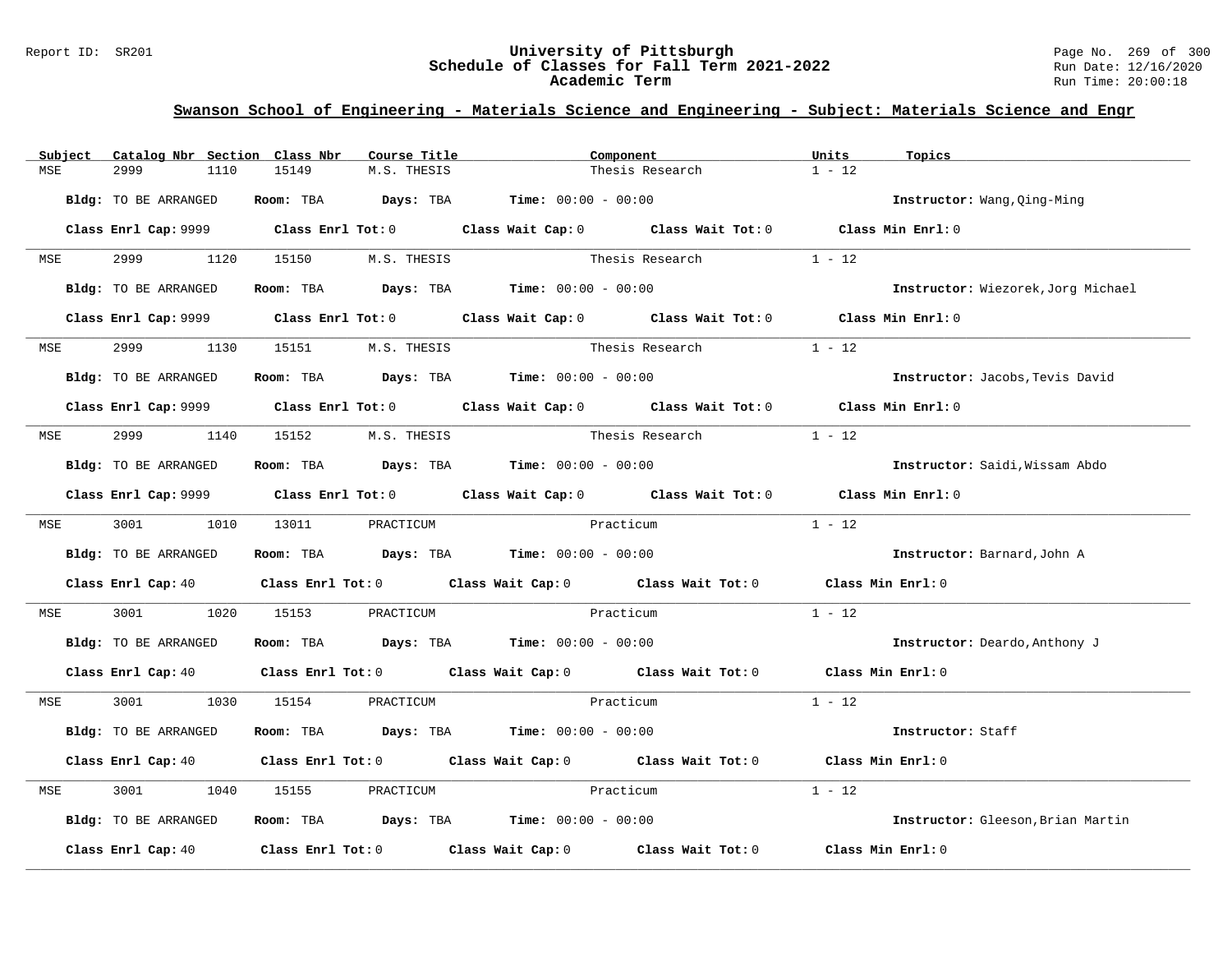| MSE        | 3001<br>1050         | 15156<br>PRACTICUM            | Practicum                                                                                                                      | $1 - 12$                           |
|------------|----------------------|-------------------------------|--------------------------------------------------------------------------------------------------------------------------------|------------------------------------|
|            | Bldg: TO BE ARRANGED |                               | Room: TBA $\rule{1em}{0.15mm}$ Days: TBA $\rule{1.15mm}]{0.15mm}$ Time: $0.000 - 0.0000$                                       | Instructor: Staff                  |
|            |                      |                               | Class Enrl Cap: 40 $\qquad$ Class Enrl Tot: 0 $\qquad$ Class Wait Cap: 0 $\qquad$ Class Wait Tot: 0 $\qquad$ Class Min Enrl: 0 |                                    |
|            |                      |                               | MSE 3001 1060 15157 PRACTICUM Practicum                                                                                        | $1 - 12$                           |
|            | Bldg: TO BE ARRANGED |                               | Room: TBA $\rule{1em}{0.15mm}$ Days: TBA Time: $00:00 - 00:00$                                                                 | Instructor: Wang, Guofeng          |
|            |                      |                               | Class Enrl Cap: 40 $\qquad$ Class Enrl Tot: 0 $\qquad$ Class Wait Cap: 0 $\qquad$ Class Wait Tot: 0 $\qquad$ Class Min Enrl: 0 |                                    |
|            |                      | MSE 3001 1070 15158 PRACTICUM | Practicum                                                                                                                      | $1 - 12$                           |
|            |                      |                               | Bldg: TO BE ARRANGED Room: TBA Days: TBA Time: 00:00 - 00:00                                                                   | Instructor: Lee, Jung-Kun          |
|            |                      |                               | Class Enrl Cap: 40 $\qquad$ Class Enrl Tot: 0 $\qquad$ Class Wait Cap: 0 $\qquad$ Class Wait Tot: 0                            | Class Min Enrl: 0                  |
|            |                      | MSE 3001 1080 15159 PRACTICUM | Practicum                                                                                                                      | $1 - 12$                           |
|            | Bldg: TO BE ARRANGED |                               | Room: TBA $\rule{1em}{0.15mm}$ Days: TBA $\rule{1.15mm}]{0.15mm}$ Time: $0.000 - 0.0000$                                       | Instructor: Mao, Scott X           |
|            |                      |                               | Class Enrl Cap: 40 $\qquad$ Class Enrl Tot: 0 $\qquad$ Class Wait Cap: 0 $\qquad$ Class Wait Tot: 0                            | Class Min Enrl: 0                  |
|            |                      | MSE 3001 1090 15161 PRACTICUM | Practicum                                                                                                                      | $1 - 12$                           |
|            | Bldg: TO BE ARRANGED |                               | Room: TBA $\rule{1em}{0.15mm}$ Days: TBA Time: $00:00 - 00:00$                                                                 | Instructor: Meier, Gerald          |
|            |                      |                               | Class Enrl Cap: 40 Class Enrl Tot: 0 Class Wait Cap: 0 Class Wait Tot: 0                                                       | Class Min Enrl: 0                  |
| MSE        |                      | 3001 1100 15162 PRACTICUM     | Practicum                                                                                                                      | $1 - 12$                           |
|            | Bldg: TO BE ARRANGED |                               | Room: TBA $\rule{1em}{0.15mm}$ Days: TBA Time: $00:00 - 00:00$                                                                 | Instructor: Nettleship, Ian        |
|            |                      |                               | Class Enrl Cap: 40 Class Enrl Tot: 0 Class Wait Cap: 0 Class Wait Tot: 0                                                       | $Class$ Min $Enrl: 0$              |
| <b>MSE</b> |                      | 3001 1110 15163 PRACTICUM     | Practicum                                                                                                                      | $1 - 12$                           |
|            |                      |                               | Bldg: TO BE ARRANGED Room: TBA Days: TBA Time: 00:00 - 00:00                                                                   | Instructor: Wang, Qing-Ming        |
|            | Class Enrl Cap: 40   |                               | Class Enrl Tot: $0$ Class Wait Cap: $0$ Class Wait Tot: $0$                                                                    | Class Min Enrl: 0                  |
|            |                      | MSE 3001 1120 15165 PRACTICUM | Practicum                                                                                                                      | $1 - 12$                           |
|            | Bldg: TO BE ARRANGED |                               | Room: TBA $Days:$ TBA $Time: 00:00 - 00:00$                                                                                    | Instructor: Wiezorek, Jorg Michael |
|            |                      |                               | Class Enrl Cap: 40 $\qquad$ Class Enrl Tot: 0 $\qquad$ Class Wait Cap: 0 $\qquad$ Class Wait Tot: 0 $\qquad$ Class Min Enrl: 0 |                                    |
|            |                      | MSE 3001 1130 15166 PRACTICUM | Practicum                                                                                                                      | $1 - 12$                           |
|            | Bldg: TO BE ARRANGED |                               | Room: TBA $Days:$ TBA $Time: 00:00 - 00:00$                                                                                    | Instructor: Yang, Judith Chun-Hsu  |
|            | Class Enrl Cap: 40   |                               | Class Enrl Tot: $0$ Class Wait Cap: $0$ Class Wait Tot: $0$                                                                    | Class Min Enrl: 0                  |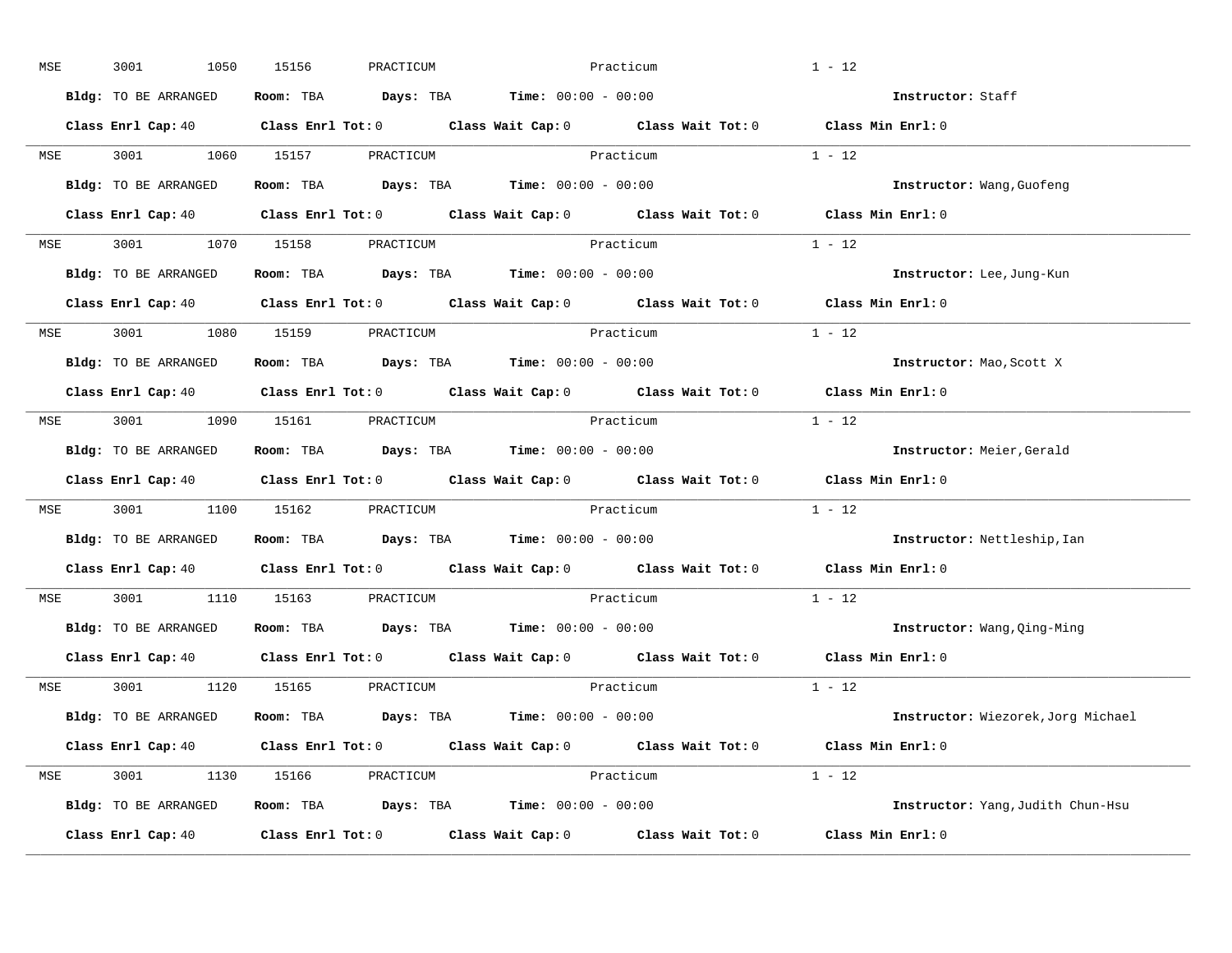# Report ID: SR201 **1988 Chedule of Classes for Fall Term 2021-2022** Page No. 271 of 300 Page No. 271 of 300 Page No<br>**Schedule of Classes for Fall Term 2021-2022** Run Date: 12/16/2020 Schedule of Classes for Fall Term 2021-2022<br>Academic Term

| Catalog Nbr Section Class Nbr<br>Subject | Course Title                                                                                                                                    | Component                                                                                          | Units<br>Topics                   |
|------------------------------------------|-------------------------------------------------------------------------------------------------------------------------------------------------|----------------------------------------------------------------------------------------------------|-----------------------------------|
| MSE<br>3001<br>1140                      | 15167<br>PRACTICUM                                                                                                                              | Practicum                                                                                          | $1 - 12$                          |
| Bldg: TO BE ARRANGED                     | Room: TBA                                                                                                                                       | <b>Days:</b> TBA <b>Time:</b> $00:00 - 00:00$                                                      | Instructor: Staff                 |
| Class Enrl Cap: 40                       |                                                                                                                                                 | Class Enrl Tot: $0$ Class Wait Cap: $0$ Class Wait Tot: $0$ Class Min Enrl: $0$                    |                                   |
| 3023<br>1060<br>MSE                      | 12800<br>GRADUATE SEMINAR                                                                                                                       | Seminar                                                                                            | $\mathbf{1}$                      |
| Bldg: TO BE ARRANGED                     | Room: TBA $\rule{1em}{0.5em}$ Days: TuTh Time: $10:30 - 11:55$                                                                                  |                                                                                                    | Instructor: Lee, Jung-Kun         |
| Class Enrl Cap: 40                       |                                                                                                                                                 | Class Enrl Tot: $0$ Class Wait Cap: $0$ Class Wait Tot: $0$ Class Min Enrl: $0$                    |                                   |
| 3100<br>1215<br>MSE                      | 25712                                                                                                                                           | ENGINEERING RES LDRS AND MGMT Lecture                                                              | $\mathbf{3}$                      |
| Bldg: TBA                                | Room: TBA  Days: MW  Time: 10:00 - 11:15                                                                                                        |                                                                                                    | Instructor: Cole, Daniel G        |
| Class Enrl Cap: 15                       | Room Characteristics: PeopleSoft - Scheduled (PS)(1)<br><b>Combined Section ID:</b> 0756(MSE/3100/ME/3100) - ME 3100(#25713), ENGR 3100(#29645) | Class Enrl Tot: $0$ Class Wait Cap: $0$ Class Wait Tot: $0$ Class Min Enrl: $0$                    |                                   |
| MSE<br>3997<br>1010                      | 12801 RESEARCH, PH.D.                                                                                                                           | Directed Studies                                                                                   | $1 - 12$                          |
| Bldg: TO BE ARRANGED                     | Room: TBA $Days:$ TBA $Time: 00:00 - 00:00$                                                                                                     |                                                                                                    | Instructor: Jacobs, Tevis David   |
|                                          |                                                                                                                                                 | Class Enrl Cap: 9999 Class Enrl Tot: 0 Class Wait Cap: 0 Class Wait Tot: 0 Class Min Enrl: 0       |                                   |
| MSE<br>3997<br>1020                      | 15168<br>RESEARCH, PH.D.                                                                                                                        | Directed Studies                                                                                   | $1 - 12$                          |
| Bldg: TO BE ARRANGED                     | Room: TBA $Days: TBA$ Time: $00:00 - 00:00$                                                                                                     |                                                                                                    | Instructor: Deardo, Anthony J     |
| Class Enrl Cap: 9999                     |                                                                                                                                                 | Class Enrl Tot: $0$ Class Wait Cap: $0$ Class Wait Tot: $0$ Class Min Enrl: $0$                    |                                   |
| 3997<br>MSE<br>1030                      | 15169<br>RESEARCH, PH.D.                                                                                                                        | Directed Studies                                                                                   | $1 - 12$                          |
| Bldg: TO BE ARRANGED                     | Room: TBA $\rule{1em}{0.15mm}$ Days: TBA $\rule{1.15mm}]{0.15mm}$ Time: $0.000 - 0.0000$                                                        |                                                                                                    | Instructor: Cho, Sung Kwon        |
| Class Enrl Cap: 9999                     |                                                                                                                                                 | Class Enrl Tot: 0 $\qquad$ Class Wait Cap: 0 $\qquad$ Class Wait Tot: 0 $\qquad$ Class Min Enrl: 0 |                                   |
| 3997<br>1040<br>MSE                      | 15170<br>RESEARCH, PH.D.                                                                                                                        | Directed Studies                                                                                   | $1 - 12$                          |
| Bldg: TO BE ARRANGED                     | Room: TBA $Days: TBA$ Time: $00:00 - 00:00$                                                                                                     |                                                                                                    | Instructor: Gleeson, Brian Martin |
| Class Enrl Cap: 9999                     | Class Enrl Tot: 0 Class Wait Cap: 0                                                                                                             | Class Wait Tot: 0                                                                                  | Class Min Enrl: 0                 |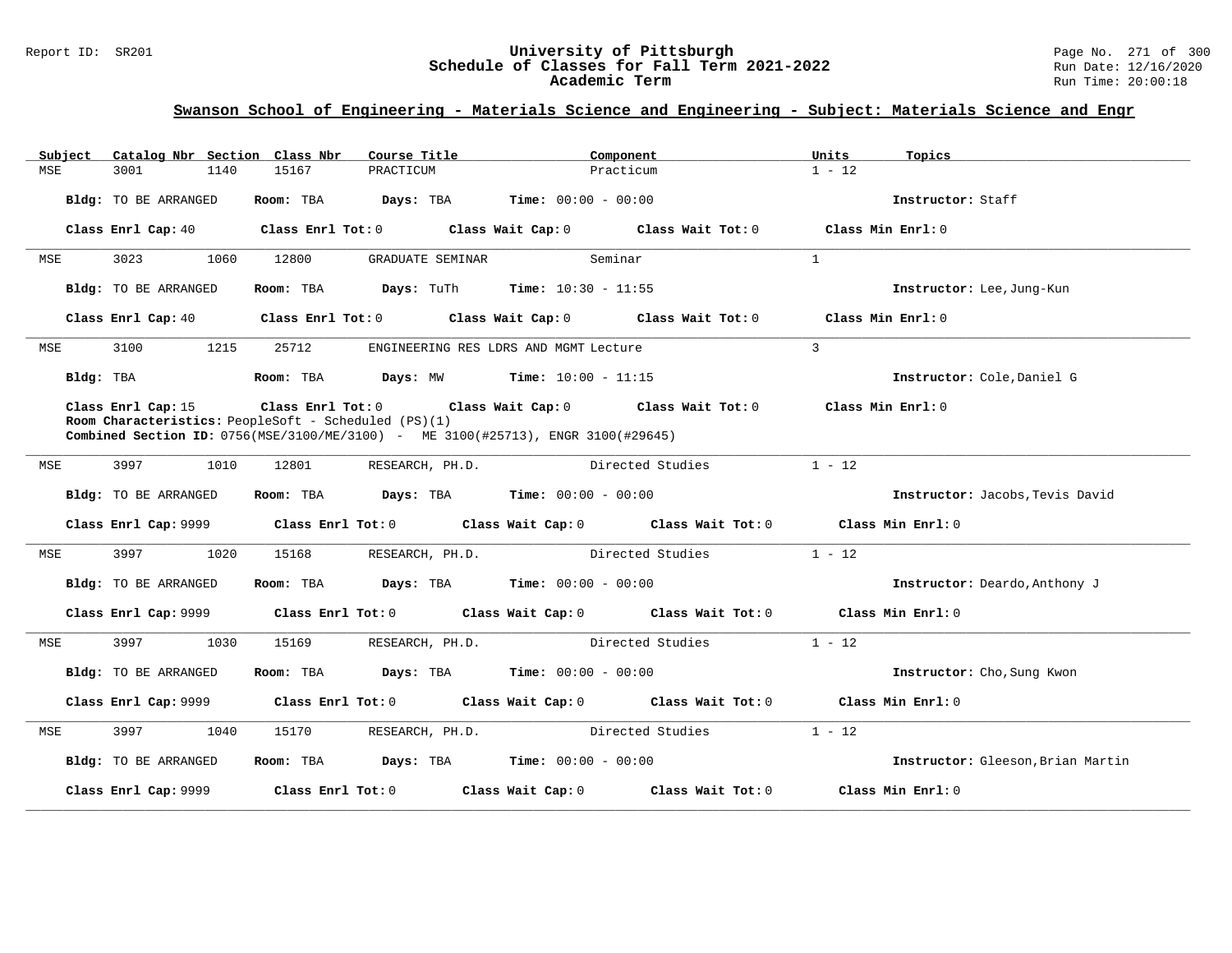#### Report ID: SR201 **University of Pittsburgh** Page No. 272 of 300 **Schedule of Classes for Fall Term 2021-2022** Run Date: 12/16/2020 **Academic Term** Run Time: 20:00:18

|            | Subject Catalog Nbr Section Class Nbr | Course Title                                                                                 | Component                                             | Units             | Topics                             |
|------------|---------------------------------------|----------------------------------------------------------------------------------------------|-------------------------------------------------------|-------------------|------------------------------------|
| MSE        | 3997<br>1050                          | 15171<br>RESEARCH, PH.D.                                                                     | Directed Studies                                      | $1 - 12$          |                                    |
|            | Bldg: TO BE ARRANGED                  | Room: TBA $Days:$ TBA $Time: 00:00 - 00:00$                                                  |                                                       |                   | Instructor: Garcia, Calixto I      |
|            |                                       | Class Enrl Cap: 9999 Class Enrl Tot: 0 Class Wait Cap: 0 Class Wait Tot: 0 Class Min Enrl: 0 |                                                       |                   |                                    |
| <b>MSE</b> | 3997<br>1060                          | 15172 RESEARCH, PH.D.                                                                        | Directed Studies                                      | $1 - 12$          |                                    |
|            | Bldg: TO BE ARRANGED                  | Room: TBA $Days:$ TBA $Time: 00:00 - 00:00$                                                  |                                                       |                   | Instructor: Wang, Guofeng          |
|            |                                       | Class Enrl Cap: 9999 Class Enrl Tot: 0 Class Wait Cap: 0 Class Wait Tot: 0 Class Min Enrl: 0 |                                                       |                   |                                    |
| <b>MSE</b> | 3997 — 100                            | 1070 15173 RESEARCH, PH.D.                                                                   | Directed Studies                                      | $1 - 12$          |                                    |
|            | Bldg: TO BE ARRANGED                  | Room: TBA $Days:$ TBA $Time: 00:00 - 00:00$                                                  |                                                       |                   | Instructor: Lee, Jung-Kun          |
|            |                                       | Class Enrl Cap: 9999 Class Enrl Tot: 0 Class Wait Cap: 0 Class Wait Tot: 0 Class Min Enrl: 0 |                                                       |                   |                                    |
|            |                                       | MSE 3997 1080 15174 RESEARCH, PH.D.                                                          | Directed Studies                                      | $1 - 12$          |                                    |
|            | Bldg: TO BE ARRANGED                  | Room: TBA $Days:$ TBA $Time: 00:00 - 00:00$                                                  |                                                       |                   | Instructor: Mao, Scott X           |
|            |                                       | Class Enrl Cap: 9999 Class Enrl Tot: 0 Class Wait Cap: 0 Class Wait Tot: 0 Class Min Enrl: 0 |                                                       |                   |                                    |
|            |                                       | MSE 3997 1090 15175 RESEARCH, PH.D. Directed Studies 1 - 12                                  |                                                       |                   |                                    |
|            | Bldg: TO BE ARRANGED                  | Room: TBA $Days: TBA$ Time: $00:00 - 00:00$                                                  |                                                       |                   | Instructor: Meier, Gerald          |
|            |                                       | Class Enrl Cap: 9999 Class Enrl Tot: 0 Class Wait Cap: 0 Class Wait Tot: 0 Class Min Enrl: 0 |                                                       |                   |                                    |
| MSE        | 3997<br>1100                          |                                                                                              | 15176 RESEARCH, PH.D. Directed Studies 1 - 12         |                   |                                    |
|            | Bldg: TO BE ARRANGED                  | Room: TBA $Days:$ TBA $Time: 00:00 - 00:00$                                                  |                                                       |                   | Instructor: Nettleship, Ian        |
|            |                                       | Class Enrl Cap: 9999 Class Enrl Tot: 0 Class Wait Cap: 0 Class Wait Tot: 0 Class Min Enrl: 0 |                                                       |                   |                                    |
|            |                                       | MSE 3997 1110 15177 RESEARCH, PH.D. Directed Studies 1 - 12                                  |                                                       |                   |                                    |
|            | Bldg: TO BE ARRANGED                  | Room: TBA $Days:$ TBA $Time: 00:00 - 00:00$                                                  |                                                       |                   | Instructor: Wang, Qing-Ming        |
|            |                                       | Class Enrl Cap: 9999 Class Enrl Tot: 0 Class Wait Cap: 0 Class Wait Tot: 0 Class Min Enrl: 0 |                                                       |                   |                                    |
| MSE        | 3997<br>1120                          |                                                                                              | 15178 RESEARCH, PH.D. Directed Studies                | $1 - 12$          |                                    |
|            | Bldg: TO BE ARRANGED                  | Room: TBA $\rule{1em}{0.15mm}$ Days: TBA Time: $00:00 - 00:00$                               |                                                       |                   | Instructor: Wiezorek, Jorg Michael |
|            | Class Enrl Cap: 9999                  |                                                                                              | Class Enrl Tot: 0 Class Wait Cap: 0 Class Wait Tot: 0 | Class Min Enrl: 0 |                                    |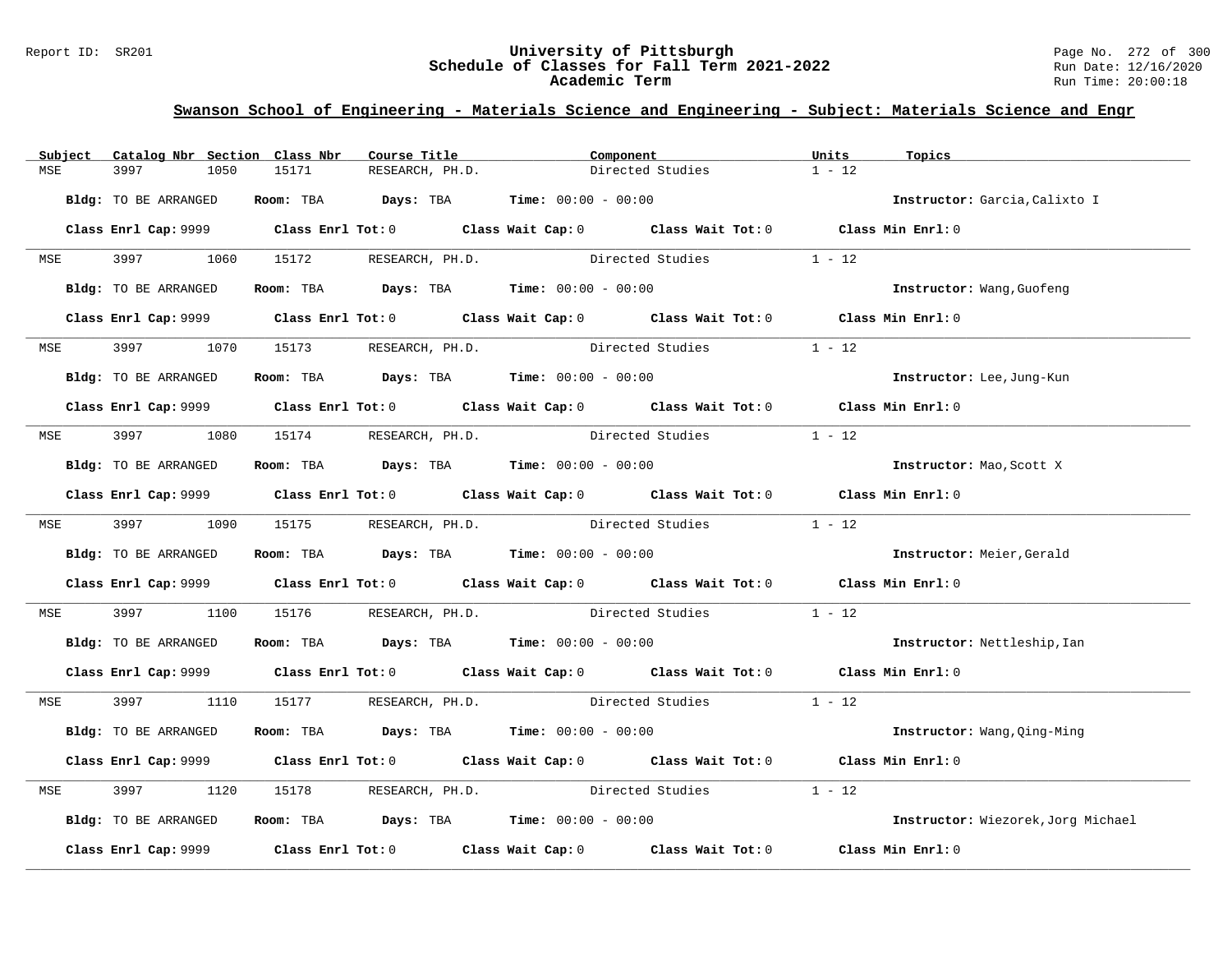| MSE | 3997<br>1130         | 15179                                                                                        | RESEARCH, PH.D. Directed Studies |                         | $1 - 12$                               |
|-----|----------------------|----------------------------------------------------------------------------------------------|----------------------------------|-------------------------|----------------------------------------|
|     | Bldg: TO BE ARRANGED | Room: TBA $\rule{1em}{0.15mm}$ Days: TBA Time: $00:00 - 00:00$                               |                                  |                         | Instructor: Chmielus, Markus           |
|     |                      | Class Enrl Cap: 9999 Class Enrl Tot: 0 Class Wait Cap: 0 Class Wait Tot: 0 Class Min Enrl: 0 |                                  |                         |                                        |
|     |                      | MSE 3997 1140 15180 RESEARCH, PH.D. Directed Studies 1 - 12                                  |                                  |                         |                                        |
|     |                      | Bldg: TO BE ARRANGED ROOM: TBA Days: TBA Time: 00:00 - 00:00                                 |                                  |                         | Instructor: Kumta, Prashant N          |
|     |                      | Class Enrl Cap: 9999 Class Enrl Tot: 0 Class Wait Cap: 0 Class Wait Tot: 0 Class Min Enrl: 0 |                                  |                         |                                        |
|     |                      | MSE 3997 1145 24910 RESEARCH, PH.D. Directed Studies 1 - 12                                  |                                  |                         |                                        |
|     |                      | <b>Bldg:</b> TO BE ARRANGED <b>Room:</b> TBA <b>Days:</b> TBA <b>Time:</b> $00:00 - 00:00$   |                                  |                         | Instructor: Saidi, Wissam Abdo         |
|     |                      | Class Enrl Cap: 9999 Class Enrl Tot: 0 Class Wait Cap: 0 Class Wait Tot: 0 Class Min Enrl: 0 |                                  |                         |                                        |
|     |                      | MSE 3997 1150 24911 RESEARCH, PH.D.                                                          |                                  | Directed Studies 1 - 12 |                                        |
|     | Bldg: TO BE ARRANGED | Room: TBA $\rule{1em}{0.15mm}$ Days: TBA Time: $00:00 - 00:00$                               |                                  |                         | Instructor: Xiong, Wei                 |
|     |                      | Class Enrl Cap: 9999 Class Enrl Tot: 0 Class Wait Cap: 0 Class Wait Tot: 0 Class Min Enrl: 0 |                                  |                         |                                        |
|     |                      | MSE 3997 1155 24912 RESEARCH, PH.D. Directed Studies 1 - 12                                  |                                  |                         |                                        |
|     |                      | Bldg: TO BE ARRANGED Room: TBA Days: TBA Time: 00:00 - 00:00                                 |                                  |                         | Instructor: Hornbostel, Katherine Mary |
|     |                      | Class Enrl Cap: 9999 Class Enrl Tot: 0 Class Wait Cap: 0 Class Wait Tot: 0 Class Min Enrl: 0 |                                  |                         |                                        |
|     |                      | MSE 3997 1160 24913 RESEARCH, PH.D. Directed Studies 1 - 12                                  |                                  |                         |                                        |
|     |                      | Bldg: TO BE ARRANGED Room: TBA Days: TBA Time: 00:00 - 00:00                                 |                                  |                         | Instructor: Staff                      |
|     |                      | Class Enrl Cap: 9999 Class Enrl Tot: 0 Class Wait Cap: 0 Class Wait Tot: 0 Class Min Enrl: 0 |                                  |                         |                                        |
|     |                      | MSE 3997 1165 24914 RESEARCH, PH.D. Directed Studies 1 - 12                                  |                                  |                         |                                        |
|     |                      | Bldg: TO BE ARRANGED ROOM: TBA Days: TBA Time: 00:00 - 00:00                                 |                                  |                         | Instructor: Staff                      |
|     |                      | Class Enrl Cap: 9999 Class Enrl Tot: 0 Class Wait Cap: 0 Class Wait Tot: 0 Class Min Enrl: 0 |                                  |                         |                                        |
|     |                      | MSE 3997 1170 24915 RESEARCH, PH.D.                                                          |                                  | Directed Studies 1 - 12 |                                        |
|     |                      | Bldg: TO BE ARRANGED Room: TBA Days: TBA Time: 00:00 - 00:00                                 |                                  |                         | Instructor: Staff                      |
|     |                      | Class Enrl Cap: 9999 Class Enrl Tot: 0 Class Wait Cap: 0 Class Wait Tot: 0 Class Min Enrl: 0 |                                  |                         |                                        |
|     |                      | MSE 3998 1010 12802 PH.D. INDEPENDENT STUDY Independent Study 1 - 3                          |                                  |                         |                                        |
|     |                      | Bldg: TO BE ARRANGED Room: TBA Days: TBA Time: 00:00 - 00:00                                 |                                  |                         | Instructor: Barnard, John A            |
|     |                      | Class Enrl Cap: 9999 Class Enrl Tot: 0 Class Wait Cap: 0 Class Wait Tot: 0 Class Min Enrl: 0 |                                  |                         |                                        |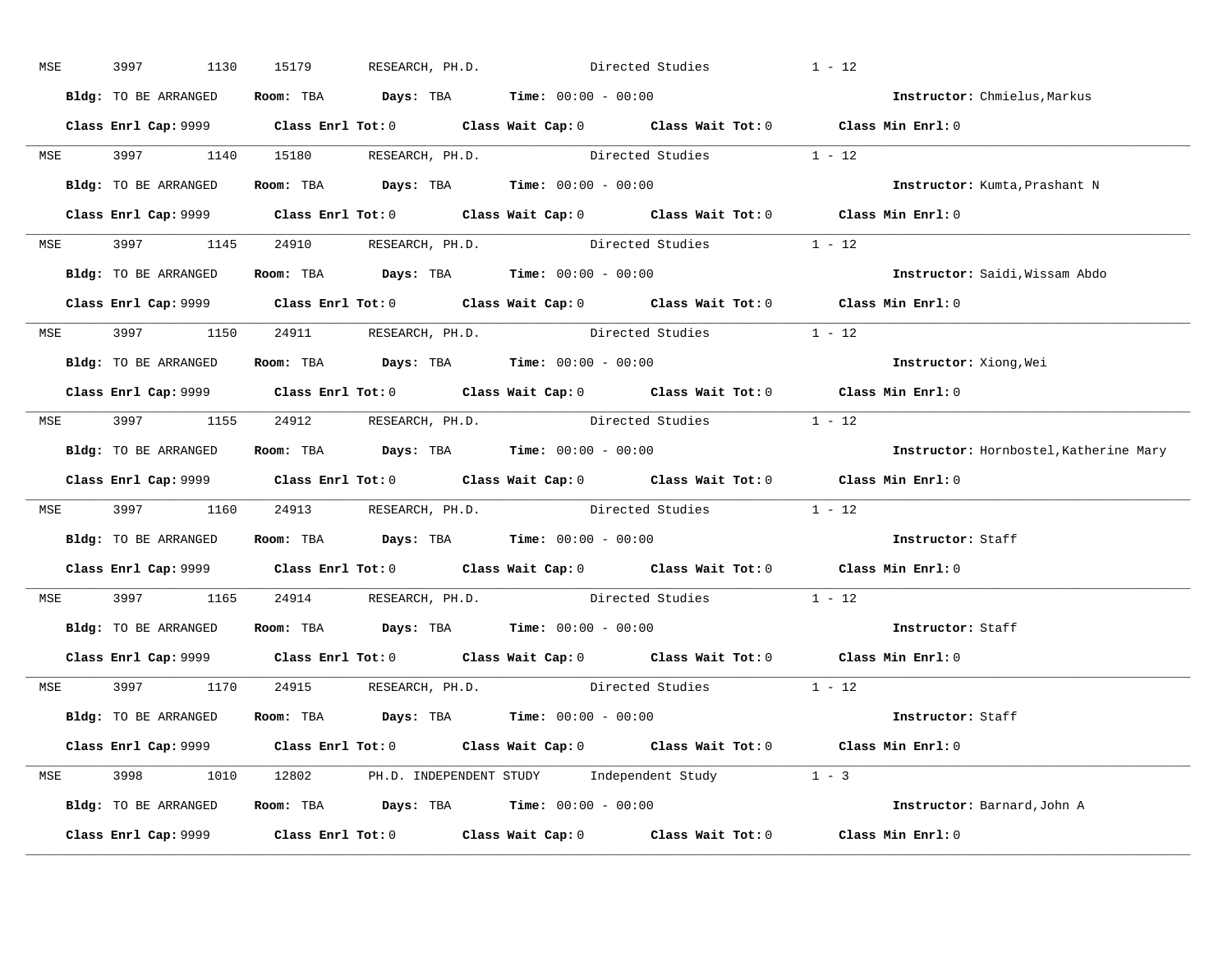#### Report ID: SR201 **University of Pittsburgh** Page No. 274 of 300 **Schedule of Classes for Fall Term 2021-2022** Run Date: 12/16/2020 **Academic Term** Run Time: 20:00:18

| Subject    | Catalog Nbr Section Class Nbr | Course Title                                                                                 | Component                                                   |                   | Units<br>Topics   |                                   |
|------------|-------------------------------|----------------------------------------------------------------------------------------------|-------------------------------------------------------------|-------------------|-------------------|-----------------------------------|
| MSE        | 3998<br>1020                  | 15181                                                                                        | PH.D. INDEPENDENT STUDY                                     | Independent Study | $1 - 3$           |                                   |
|            | Bldg: TO BE ARRANGED          | Room: TBA $Days:$ TBA $Time: 00:00 - 00:00$                                                  |                                                             |                   |                   | Instructor: Deardo, Anthony J     |
|            |                               | Class Enrl Cap: 9999 Class Enrl Tot: 0 Class Wait Cap: 0 Class Wait Tot: 0 Class Min Enrl: 0 |                                                             |                   |                   |                                   |
| <b>MSE</b> | 3998<br>1030                  | 15182                                                                                        | PH.D. INDEPENDENT STUDY Independent Study                   |                   | $1 - 3$           |                                   |
|            | Bldg: TO BE ARRANGED          | Room: TBA $Days:$ TBA $Time: 00:00 - 00:00$                                                  |                                                             |                   | Instructor: Staff |                                   |
|            |                               | Class Enrl Cap: 9999 Class Enrl Tot: 0 Class Wait Cap: 0 Class Wait Tot: 0 Class Min Enrl: 0 |                                                             |                   |                   |                                   |
| <b>MSE</b> | 3998<br>1040                  | 15183                                                                                        | PH.D. INDEPENDENT STUDY Independent Study                   |                   | $1 - 3$           |                                   |
|            | Bldg: TO BE ARRANGED          | Room: TBA $\rule{1em}{0.15mm}$ Days: TBA Time: $00:00 - 00:00$                               |                                                             |                   |                   | Instructor: Gleeson, Brian Martin |
|            |                               | Class Enrl Cap: 9999 Class Enrl Tot: 0 Class Wait Cap: 0 Class Wait Tot: 0 Class Min Enrl: 0 |                                                             |                   |                   |                                   |
|            | MSE 3998                      | 1050 15184 PH.D. INDEPENDENT STUDY Independent Study                                         |                                                             |                   | $1 - 3$           |                                   |
|            | Bldg: TO BE ARRANGED          | Room: TBA $Days:$ TBA $Time: 00:00 - 00:00$                                                  |                                                             |                   | Instructor: Staff |                                   |
|            |                               | Class Enrl Cap: 9999 Class Enrl Tot: 0 Class Wait Cap: 0 Class Wait Tot: 0 Class Min Enrl: 0 |                                                             |                   |                   |                                   |
|            | MSE 3998<br>1060              |                                                                                              | 15185 PH.D. INDEPENDENT STUDY Independent Study 1 - 3       |                   |                   |                                   |
|            | Bldg: TO BE ARRANGED          | Room: TBA $Days:$ TBA $Time: 00:00 - 00:00$                                                  |                                                             |                   |                   | Instructor: Wang, Guofeng         |
|            |                               | Class Enrl Cap: 9999 Class Enrl Tot: 0 Class Wait Cap: 0 Class Wait Tot: 0 Class Min Enrl: 0 |                                                             |                   |                   |                                   |
| MSE        | 3998<br>1070                  |                                                                                              | 15186 PH.D. INDEPENDENT STUDY Independent Study 1 - 3       |                   |                   |                                   |
|            | Bldg: TO BE ARRANGED          | Room: TBA $Days:$ TBA $Time: 00:00 - 00:00$                                                  |                                                             |                   |                   | Instructor: Lee, Jung-Kun         |
|            |                               | Class Enrl Cap: 9999 Class Enrl Tot: 0 Class Wait Cap: 0 Class Wait Tot: 0 Class Min Enrl: 0 |                                                             |                   |                   |                                   |
|            | MSE 3998<br>1080              |                                                                                              | 15187 PH.D. INDEPENDENT STUDY Independent Study 1 - 3       |                   |                   |                                   |
|            | Bldg: TO BE ARRANGED          | Room: TBA $Days:$ TBA $Time: 00:00 - 00:00$                                                  |                                                             |                   |                   | Instructor: Mao, Scott X          |
|            |                               | Class Enrl Cap: 9999 Class Enrl Tot: 0 Class Wait Cap: 0 Class Wait Tot: 0 Class Min Enrl: 0 |                                                             |                   |                   |                                   |
| MSE        | 3998<br>1090                  | 15188                                                                                        | PH.D. INDEPENDENT STUDY Independent Study 1 - 3             |                   |                   |                                   |
|            | Bldg: TO BE ARRANGED          | Room: TBA $\rule{1em}{0.15mm}$ Days: TBA $\rule{1.15mm}]{0.15mm}$ Time: $0.0100 - 0.0100$    |                                                             |                   |                   | Instructor: Meier, Gerald         |
|            | Class Enrl Cap: 9999          |                                                                                              | Class Enrl Tot: $0$ Class Wait Cap: $0$ Class Wait Tot: $0$ |                   | Class Min Enrl: 0 |                                   |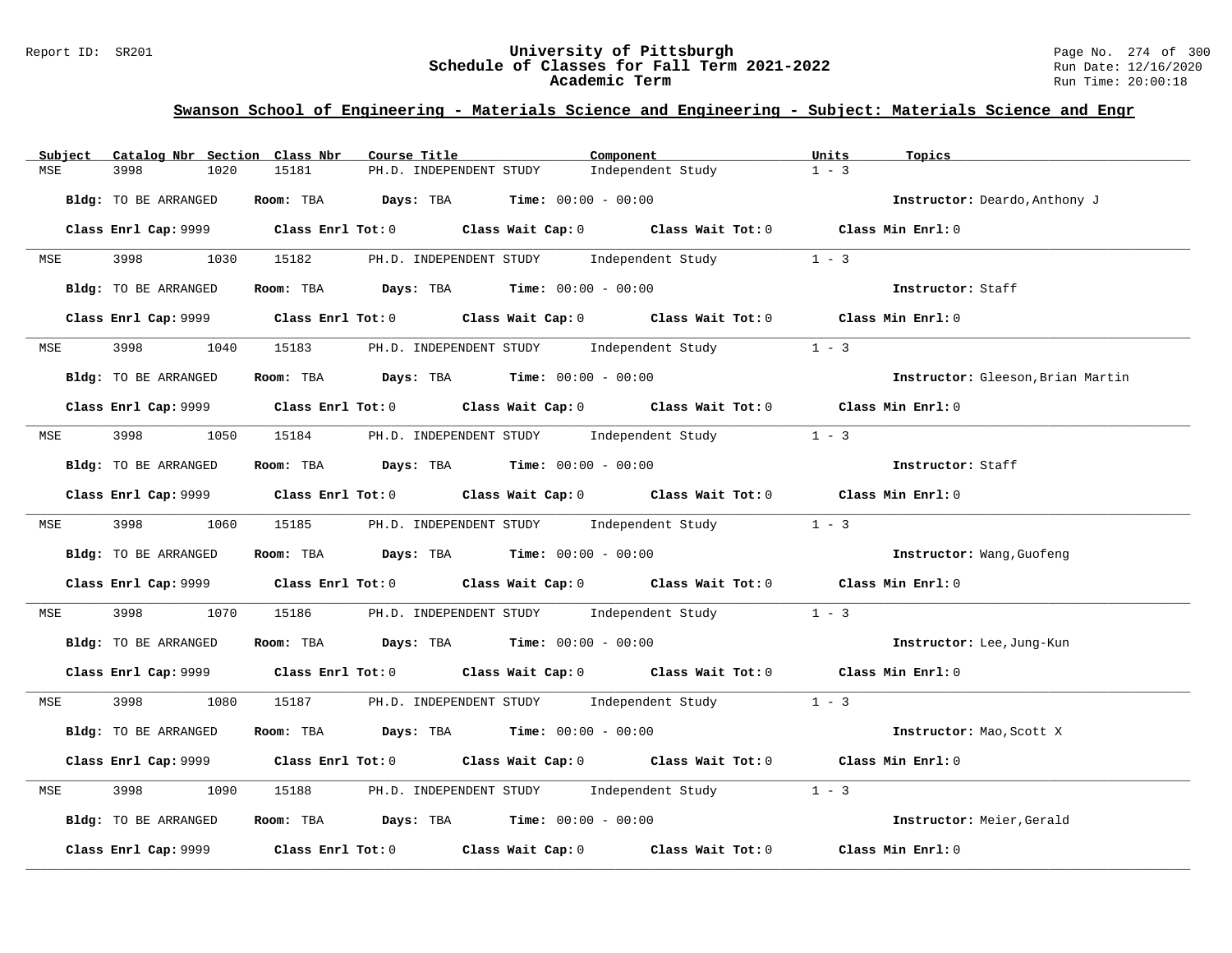| MSE        | 3998<br>1100         | 15189                                                                                      | PH.D. INDEPENDENT STUDY Independent Study                                                      | $1 - 3$                            |
|------------|----------------------|--------------------------------------------------------------------------------------------|------------------------------------------------------------------------------------------------|------------------------------------|
|            | Bldg: TO BE ARRANGED | Room: TBA $Days:$ TBA $Time: 00:00 - 00:00$                                                |                                                                                                | Instructor: Nettleship, Ian        |
|            |                      |                                                                                            | Class Enrl Cap: 9999 Class Enrl Tot: 0 Class Wait Cap: 0 Class Wait Tot: 0 Class Min Enrl: 0   |                                    |
|            |                      |                                                                                            | MSE 3998 1110 15190 PH.D. INDEPENDENT STUDY Independent Study 1 - 3                            |                                    |
|            | Bldg: TO BE ARRANGED | Room: TBA $Days:$ TBA $Time: 00:00 - 00:00$                                                |                                                                                                | Instructor: Wang, Qing-Ming        |
|            |                      |                                                                                            | Class Enrl Cap: 9999 Class Enrl Tot: 0 Class Wait Cap: 0 Class Wait Tot: 0 Class Min Enrl: 0   |                                    |
|            |                      |                                                                                            | MSE 3998 1120 15191 PH.D. INDEPENDENT STUDY Independent Study 1 - 3                            |                                    |
|            |                      | <b>Bldg:</b> TO BE ARRANGED <b>Room:</b> TBA <b>Days:</b> TBA <b>Time:</b> $00:00 - 00:00$ |                                                                                                | Instructor: Wiezorek, Jorg Michael |
|            |                      |                                                                                            | Class Enrl Cap: 9999 Class Enrl Tot: 0 Class Wait Cap: 0 Class Wait Tot: 0 Class Min Enrl: 0   |                                    |
|            |                      |                                                                                            | MSE 3998 1130 15192 PH.D. INDEPENDENT STUDY Independent Study 1 - 3                            |                                    |
|            | Bldg: TO BE ARRANGED | Room: TBA $\rule{1em}{0.15mm}$ Days: TBA Time: $00:00 - 00:00$                             |                                                                                                | Instructor: Yang, Judith Chun-Hsu  |
|            |                      |                                                                                            | Class Enrl Cap: 9999 Class Enrl Tot: 0 Class Wait Cap: 0 Class Wait Tot: 0 Class Min Enrl: 0   |                                    |
|            |                      |                                                                                            | MSE 3998 1140 15193 PH.D. INDEPENDENT STUDY Independent Study 1 - 3                            |                                    |
|            | Bldg: TO BE ARRANGED | Room: TBA $Days:$ TBA $Time:$ $00:00 - 00:00$                                              |                                                                                                | Instructor: Cho, Sung Kwon         |
|            |                      |                                                                                            | Class Enrl Cap: 9999 Class Enrl Tot: 0 Class Wait Cap: 0 Class Wait Tot: 0 Class Min Enrl: 0   |                                    |
|            |                      |                                                                                            | MSE 3999 1010 12803 PH.D. DISSERTATION Thesis Research 1 - 12                                  |                                    |
|            |                      | Bldg: TO BE ARRANGED Room: TBA Days: TBA Time: 00:00 - 00:00                               |                                                                                                | Instructor: Chmielus, Markus       |
|            |                      |                                                                                            | Class Enrl Cap: $9999$ Class Enrl Tot: 0 Class Wait Cap: 0 Class Wait Tot: 0 Class Min Enrl: 0 |                                    |
| <b>MSE</b> | 3999 1020            |                                                                                            | 15194 PH.D. DISSERTATION Thesis Research                                                       | $1 - 12$                           |
|            |                      | Bldg: TO BE ARRANGED ROOM: TBA Days: TBA Time: 00:00 - 00:00                               |                                                                                                | Instructor: Staff                  |
|            |                      |                                                                                            | Class Enrl Cap: 9999 Class Enrl Tot: 0 Class Wait Cap: 0 Class Wait Tot: 0 Class Min Enrl: 0   |                                    |
|            |                      |                                                                                            | MSE 3999 1030 15195 PH.D. DISSERTATION Thesis Research 1 - 12                                  |                                    |
|            |                      | Bldg: TO BE ARRANGED Room: TBA Days: TBA Time: 00:00 - 00:00                               |                                                                                                | Instructor: Cho, Sung Kwon         |
|            |                      |                                                                                            | Class Enrl Cap: 9999 Class Enrl Tot: 0 Class Wait Cap: 0 Class Wait Tot: 0 Class Min Enrl: 0   |                                    |
|            |                      |                                                                                            | MSE 3999 1040 15196 PH.D. DISSERTATION Thesis Research 1 - 12                                  |                                    |
|            |                      | <b>Bldg:</b> TO BE ARRANGED <b>ROOM:</b> TBA <b>Days:</b> TBA <b>Time:</b> $00:00 - 00:00$ |                                                                                                | Instructor: Gleeson, Brian Martin  |
|            |                      |                                                                                            | Class Enrl Cap: 9999 Class Enrl Tot: 0 Class Wait Cap: 0 Class Wait Tot: 0 Class Min Enrl: 0   |                                    |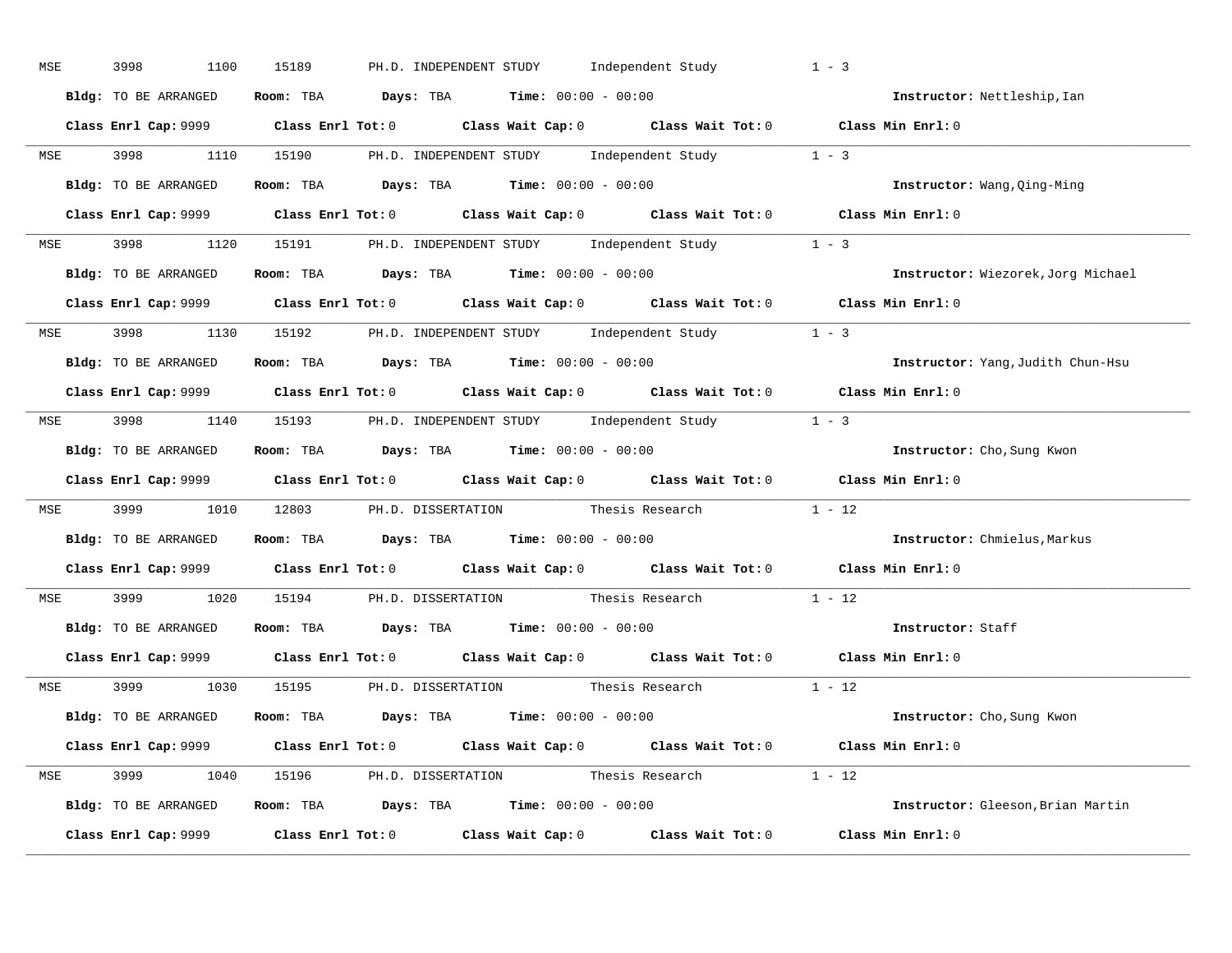#### Report ID: SR201 **University of Pittsburgh** Page No. 276 of 300 **Schedule of Classes for Fall Term 2021-2022** Run Date: 12/16/2020 **Academic Term** Run Time: 20:00:18

| Subject    | Catalog Nbr Section Class Nbr | Course Title                                                                                 |                                    | Component                                                   | Units<br>Topics   |                                    |
|------------|-------------------------------|----------------------------------------------------------------------------------------------|------------------------------------|-------------------------------------------------------------|-------------------|------------------------------------|
| MSE        | 3999<br>1050                  | 15197<br>PH.D. DISSERTATION                                                                  |                                    | Thesis Research                                             | $1 - 12$          |                                    |
|            | Bldg: TO BE ARRANGED          | Room: TBA $Days:$ TBA $Time: 00:00 - 00:00$                                                  |                                    |                                                             |                   | Instructor: Jacobs, Tevis David    |
|            |                               | Class Enrl Cap: 9999 Class Enrl Tot: 0 Class Wait Cap: 0 Class Wait Tot: 0 Class Min Enrl: 0 |                                    |                                                             |                   |                                    |
| <b>MSE</b> | 3999 700<br>1060              | 15198                                                                                        | PH.D. DISSERTATION Thesis Research |                                                             | $1 - 12$          |                                    |
|            | Bldg: TO BE ARRANGED          | Room: TBA $Days:$ TBA $Time: 00:00 - 00:00$                                                  |                                    |                                                             |                   | Instructor: Wang, Guofeng          |
|            |                               | Class Enrl Cap: 9999 Class Enrl Tot: 0 Class Wait Cap: 0 Class Wait Tot: 0 Class Min Enrl: 0 |                                    |                                                             |                   |                                    |
| <b>MSE</b> | 3999 7                        | 1070 15199                                                                                   | PH.D. DISSERTATION Thesis Research |                                                             | $1 - 12$          |                                    |
|            | Bldg: TO BE ARRANGED          | Room: TBA $\rule{1em}{0.15mm}$ Days: TBA Time: $00:00 - 00:00$                               |                                    |                                                             |                   | Instructor: Lee, Jung-Kun          |
|            |                               | Class Enrl Cap: 9999 Class Enrl Tot: 0 Class Wait Cap: 0 Class Wait Tot: 0 Class Min Enrl: 0 |                                    |                                                             |                   |                                    |
|            |                               | MSE 3999 1080 15200 PH.D. DISSERTATION Thesis Research                                       |                                    |                                                             | $1 - 12$          |                                    |
|            | Bldg: TO BE ARRANGED          | Room: TBA $Days:$ TBA $Time: 00:00 - 00:00$                                                  |                                    |                                                             |                   | Instructor: Mao, Scott X           |
|            |                               | Class Enrl Cap: 9999 Class Enrl Tot: 0 Class Wait Cap: 0 Class Wait Tot: 0 Class Min Enrl: 0 |                                    |                                                             |                   |                                    |
|            | MSE 3999                      | 1090 15201 PH.D. DISSERTATION Thesis Research 1 - 12                                         |                                    |                                                             |                   |                                    |
|            | Bldg: TO BE ARRANGED          | Room: TBA $\rule{1em}{0.15mm}$ Days: TBA Time: $00:00 - 00:00$                               |                                    |                                                             |                   | Instructor: Meier, Gerald          |
|            |                               | Class Enrl Cap: 9999 Class Enrl Tot: 0 Class Wait Cap: 0 Class Wait Tot: 0 Class Min Enrl: 0 |                                    |                                                             |                   |                                    |
| MSE        | 3999<br>1100                  |                                                                                              |                                    | 15202 PH.D. DISSERTATION Thesis Research 1 - 12             |                   |                                    |
|            | Bldg: TO BE ARRANGED          | Room: TBA $Days:$ TBA $Time: 00:00 - 00:00$                                                  |                                    |                                                             |                   | Instructor: Nettleship, Ian        |
|            |                               | Class Enrl Cap: 9999 Class Enrl Tot: 0 Class Wait Cap: 0 Class Wait Tot: 0 Class Min Enrl: 0 |                                    |                                                             |                   |                                    |
|            | MSE 3999 1110                 |                                                                                              |                                    | 15203 PH.D. DISSERTATION Thesis Research 1 - 12             |                   |                                    |
|            | Bldg: TO BE ARRANGED          | Room: TBA $Days: TBA$ Time: $00:00 - 00:00$                                                  |                                    |                                                             |                   | Instructor: Wang, Qing-Ming        |
|            |                               | Class Enrl Cap: 9999 Class Enrl Tot: 0 Class Wait Cap: 0 Class Wait Tot: 0 Class Min Enrl: 0 |                                    |                                                             |                   |                                    |
| MSE        | 3999<br>1120                  | 15204                                                                                        | PH.D. DISSERTATION Thesis Research |                                                             | $1 - 12$          |                                    |
|            | Bldg: TO BE ARRANGED          | Room: TBA $\rule{1em}{0.15mm}$ Days: TBA Time: $00:00 - 00:00$                               |                                    |                                                             |                   | Instructor: Wiezorek, Jorg Michael |
|            | Class Enrl Cap: 9999          |                                                                                              |                                    | Class Enrl Tot: $0$ Class Wait Cap: $0$ Class Wait Tot: $0$ | Class Min Enrl: 0 |                                    |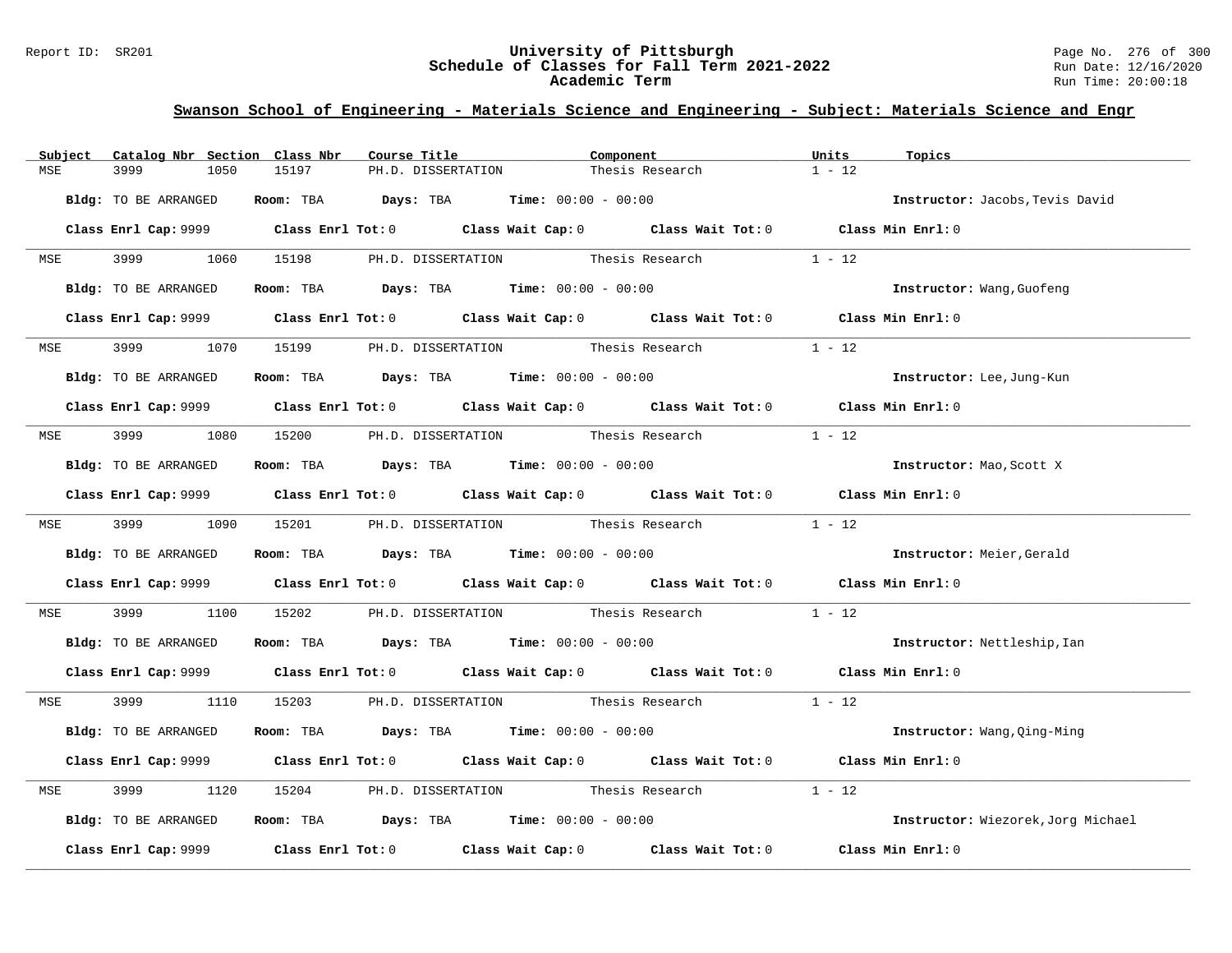| MSE | 3999                 | 1130 | 15205               |           | PH.D. DISSERTATION |                              | Thesis Research     | $1 - 12$ |                                   |
|-----|----------------------|------|---------------------|-----------|--------------------|------------------------------|---------------------|----------|-----------------------------------|
|     | Bldg: TO BE ARRANGED |      | Room: TBA           | Days: TBA |                    | <b>Time:</b> $00:00 - 00:00$ |                     |          | Instructor: Yang, Judith Chun-Hsu |
|     | Class Enrl Cap: 9999 |      | Class Enrl Tot: $0$ |           |                    | Class Wait Cap: 0            | Class Wait Tot: $0$ |          | Class Min $Enrl: 0$               |
| MSE | 3999                 | 1140 | 15206               |           | PH.D. DISSERTATION |                              | Thesis Research     | $1 - 12$ |                                   |
|     | Bldg: TO BE ARRANGED |      | Room: TBA           | Days: TBA |                    | <b>Time:</b> $00:00 - 00:00$ |                     |          | Instructor: Xiong, Wei            |
|     | Class Enrl Cap: 9999 |      | Class Enrl Tot: 0   |           |                    | Class Wait Cap: 0            | Class Wait Tot: 0   |          | Class Min $Enrl: 0$               |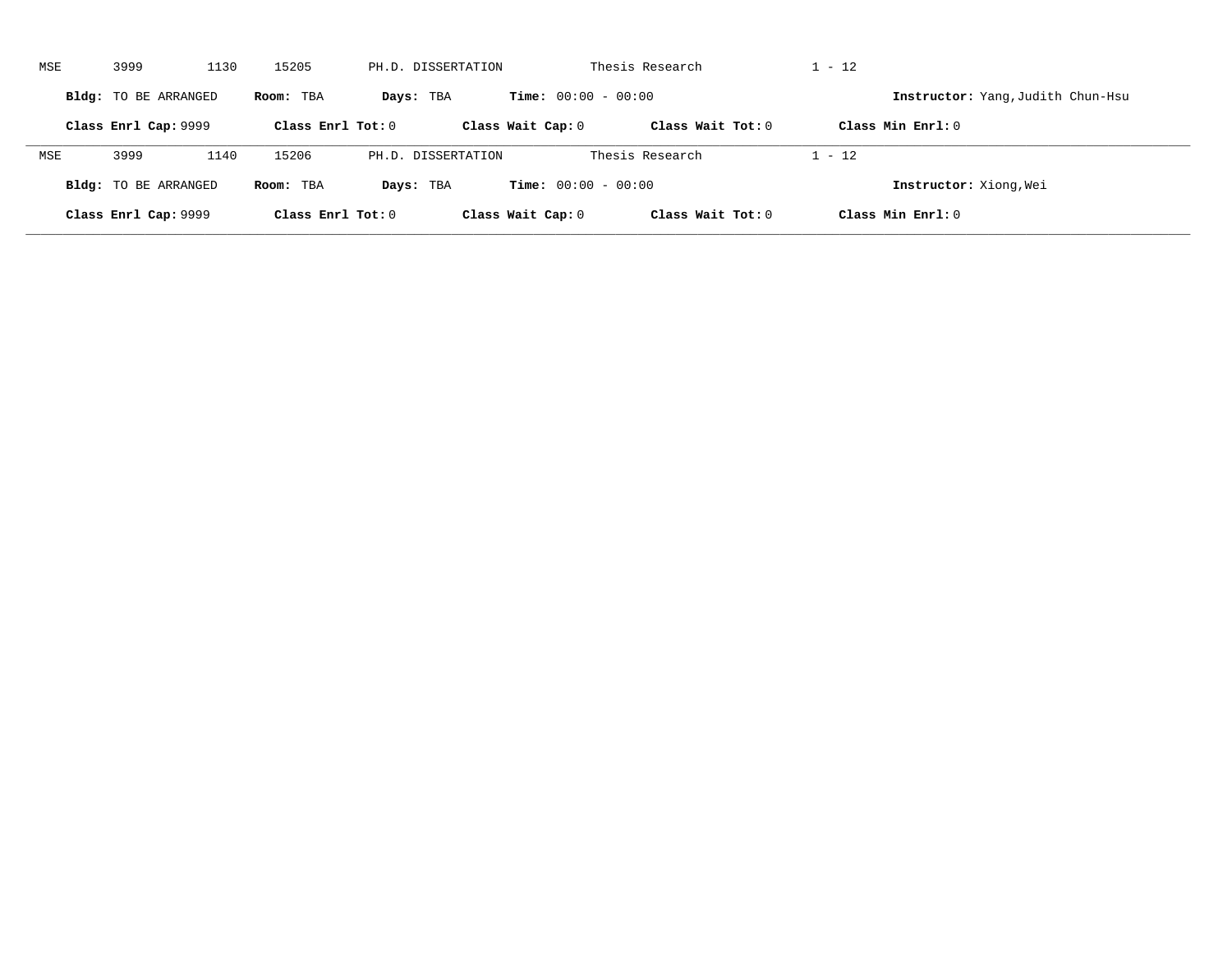#### Report ID: SR201 **University of Pittsburgh** Page No. 278 of 300 **Schedule of Classes for Fall Term 2021-2022** Run Date: 12/16/2020 **Full Term Session Rundall Term Session Rundall Term Session**

## **Swanson School of Engineering - Bioengineering Program - Subject: Bioengineering**

| Subject               | Catalog Nbr Section Class Nbr                                                                          | Course Title                | Component                             |                          | Units          | Topics                         |
|-----------------------|--------------------------------------------------------------------------------------------------------|-----------------------------|---------------------------------------|--------------------------|----------------|--------------------------------|
| 1351<br>BIOENG        | 1030<br>13204                                                                                          |                             | COMPTR APPLCTNS IN BIOENGNRNG Lecture |                          | 3              |                                |
| Bldg: Benedum Hall    | <b>Room: 00320</b>                                                                                     | Days: Th                    | Time: $08:00 - 10:25$                 |                          |                | Instructor: Moyer, Brian E     |
| Class Enrl Cap: 25    | Class Enrl Tot: 0<br>Combined Section ID: $0152(BIOENG/1351/2351)$ -                                   | BIOENG 2351(#13203)         | Class Wait Cap: 20                    | Class Wait $Tot: 0$      |                | Class Min Enrl: 0              |
| <b>BIOENG</b><br>2150 | 1050<br>18217                                                                                          | MEDICAL PRODUCT IDEATION    | Lecture                               |                          | $\overline{3}$ |                                |
| Bldg: Benedum Hall    | <b>Room: 00320</b>                                                                                     | Days: Tu                    | Time: $18:00 - 21:00$                 | MEDICAL PRODUCT IDEATION |                | Instructor: Hirschman, Alan D  |
|                       |                                                                                                        |                             |                                       |                          |                | Samosky, Joseph Thomas         |
| Class Enrl Cap: 50    | Class Enrl Tot: 0<br><b>Combined Section ID:</b> $0303(BIOENG/2150/CLRES/2155)$ - CLRES $2155(#24093)$ |                             | Class Wait Cap: 0                     | Class Wait Tot: 0        |                | Class Min Enrl: 0              |
| 2166<br><b>BIOENG</b> | 1100<br>24585                                                                                          |                             | MANAGING MED PRODC RES DEVLP Lecture  |                          | $\overline{4}$ |                                |
| Bldg: Benedum Hall    | <b>Room: 00318</b>                                                                                     | Days: M                     | Time: $18:00 - 21:00$                 |                          |                | Instructor: Adkins, Mark W.    |
| Class Enrl Cap: 30    | Class Enrl Tot: 0                                                                                      |                             | Class Wait Cap: 0                     | Class Wait Tot: 0        |                | Class Min Enrl: 0              |
| 2171<br><b>BIOENG</b> | 22765<br>1200                                                                                          | MEDICAL PRODUCT PROTOTYPING | Lecture                               |                          | $\overline{3}$ |                                |
| Bldg: Benedum Hall    | Room: 00320                                                                                            | Days: Th                    | <b>Time:</b> $18:00 - 21:00$          |                          |                | Instructor: Gurleyik, Kilichan |
|                       |                                                                                                        |                             |                                       |                          |                | Samosky, Joseph Thomas         |
|                       |                                                                                                        |                             |                                       |                          |                | Gartner, Mark J                |
|                       |                                                                                                        |                             |                                       |                          |                | Hirschman, Alan D              |
| Class Enrl Cap: 35    | Class Enrl Tot: 0                                                                                      |                             | Class Wait Cap: 0                     | Class Wait Tot: 0        |                | Class Min Enrl: 0              |
| <b>BIOENG</b><br>2351 | 1030<br>13203                                                                                          |                             | CMPTR APPLCTNS IN BIOENGNRNG Lecture  |                          | $\overline{3}$ |                                |
| Bldg: Benedum Hall    | <b>Room: 00320</b>                                                                                     | Days: Th                    | <b>Time:</b> $08:00 - 10:25$          |                          |                | Instructor: Moyer, Brian E     |
| Class Enrl Cap: 11    | Class Enrl Tot: 0<br>Combined Section ID: 0152(BIOENG/1351/2351) -                                     | BIOENG 1351(#13204)         | Class Wait Cap: 0                     | Class Wait Tot: 0        |                | Class Min Enrl: 0              |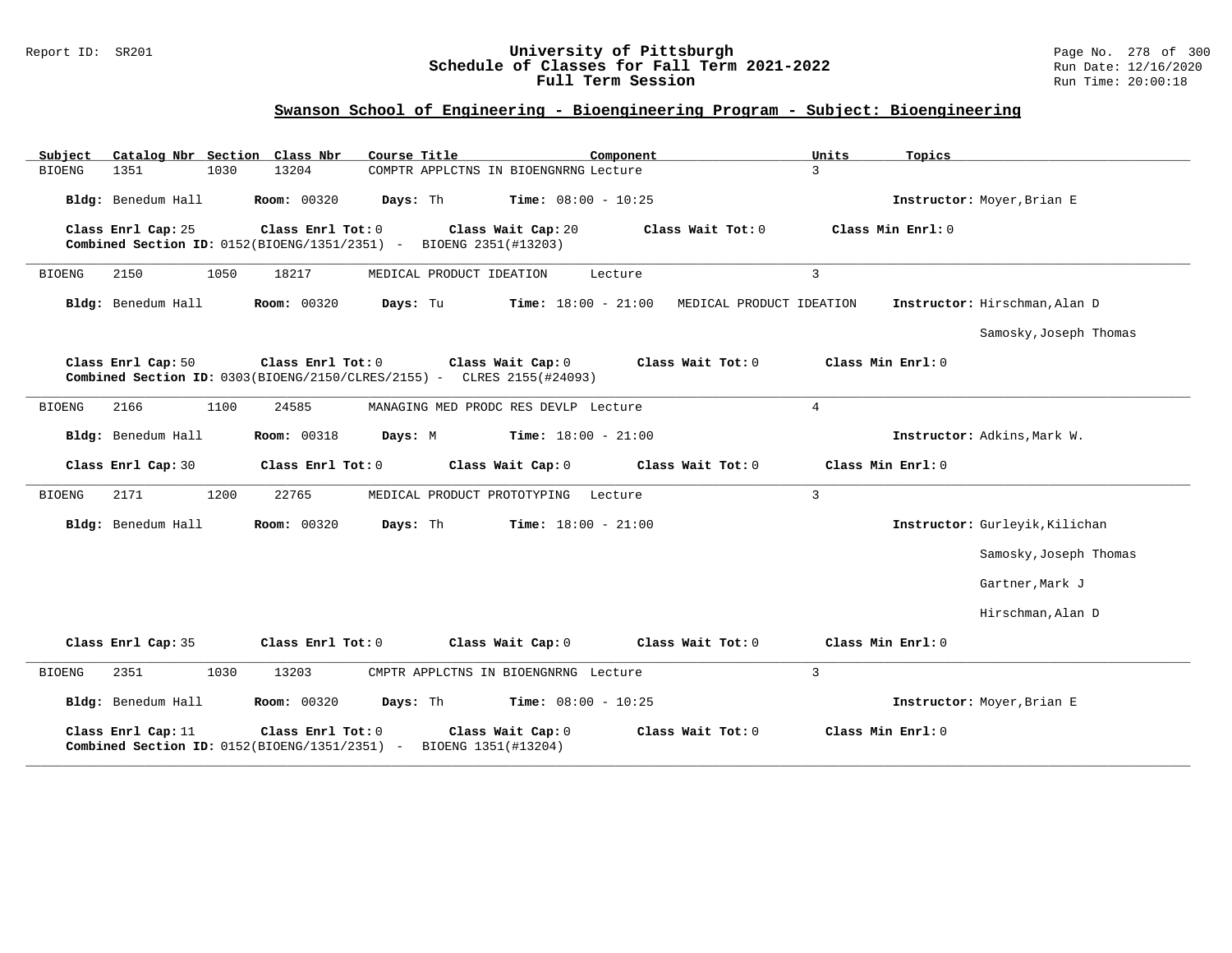#### Report ID: SR201 **University of Pittsburgh** Page No. 279 of 300 **Schedule of Classes for Fall Term 2021-2022** Run Date: 12/16/2020 **Full Term Session Rundall Term Session Rundall Term Session**

## **Swanson School of Engineering - Bioengineering Program - Subject: Bioengineering**

| Subject<br>Catalog Nbr Section Class Nbr                                                                                                                                                    | Course Title                             | Component         | Units<br>Topics   |                                         |
|---------------------------------------------------------------------------------------------------------------------------------------------------------------------------------------------|------------------------------------------|-------------------|-------------------|-----------------------------------------|
| 2704<br>12829<br><b>BIOENG</b><br>1010                                                                                                                                                      | FUNDMS REHAB ENGR AND TECHN 1 Lecture    |                   | 3                 |                                         |
| Bldg: TBA<br>Room: TBA                                                                                                                                                                      | Time: $17:00 - 20:00$<br>Days: Tu        |                   |                   | Instructor: Coltellaro, John J          |
|                                                                                                                                                                                             |                                          |                   |                   | Straatmann, Joseph Aloysius             |
| Class Enrl Cap: 9<br>Class Enrl Tot: 0<br>Room Characteristics: PeopleSoft - Scheduled (PS)(1)<br>Combined Section ID: 0140(BIOENG/2704/HRS/1704/2704) - HRS 2704(#13880), HRS 1704(#13971) | Class Wait Cap: 0                        | Class Wait Tot: 0 | Class Min Enrl: 0 |                                         |
| <b>BIOENG</b><br>2704<br>1020<br>18047                                                                                                                                                      | FUNDMS REHAB ENGR AND TECHN 1 Laboratory |                   | $\overline{3}$    |                                         |
| Bldg: TBA<br>Room: TBA                                                                                                                                                                      | Days: F<br><b>Time:</b> $12:00 - 13:00$  |                   |                   | Instructor: Straatmann, Joseph Aloysius |
|                                                                                                                                                                                             |                                          |                   |                   | Coltellaro, John J                      |
| Class Enrl Cap: 1<br>Class Enrl Tot: 0<br>Room Characteristics: PeopleSoft - Scheduled (PS)(1)<br>Combined Section ID: 0142(HRS/1704/2704/BIOENG/2704) - HRS 1704(#15723), HRS 2704(#18046) | Class Wait Cap: 0                        | Class Wait Tot: 0 | Class Min Enrl: 0 |                                         |
| 2704<br>1030<br>18732<br><b>BIOENG</b>                                                                                                                                                      | FUNDMS REHAB ENGR AND TECHN 1 Laboratory |                   | $\overline{3}$    |                                         |
| <b>Bldg:</b> TO BE ARRANGED<br>Room: TBA                                                                                                                                                    | Days: F<br><b>Time:</b> $11:00 - 11:50$  |                   |                   | Instructor: Straatmann, Joseph Aloysius |
|                                                                                                                                                                                             |                                          |                   |                   | Coltellaro, John J                      |
| Class Enrl Cap: 3<br>Class Enrl Tot: 0<br>Combined Section ID: 0139(HRS/2704/BIOENG/2704) - HRS 2704(#18729)                                                                                | Class Wait Cap: 0                        | Class Wait Tot: 0 | Class Min Enrl: 0 |                                         |
| 2704<br>1040<br>13197<br><b>BIOENG</b>                                                                                                                                                      | FUNDMS REHAB ENGR AND TECHN 1 Laboratory |                   | $\overline{3}$    |                                         |
| <b>Bldg:</b> TO BE ARRANGED<br>Room: TBA                                                                                                                                                    | Days: F<br><b>Time:</b> $10:00 - 10:50$  |                   |                   | Instructor: Straatmann, Joseph Aloysius |
|                                                                                                                                                                                             |                                          |                   |                   | Coltellaro, John J                      |
| Class Enrl Cap: 3<br>Class Enrl Tot: 0<br><b>Combined Section ID:</b> $0150(BIOENG/2704/HRS/2704/1704) - HRS 2704(H18727)$                                                                  | Class Wait Cap: 0                        | Class Wait Tot: 0 | Class Min Enrl: 0 |                                         |
| 2704<br>1050<br>12833<br><b>BIOENG</b>                                                                                                                                                      | FUNDMS REHAB ENGR AND TECHN 1 Laboratory |                   | $\overline{3}$    |                                         |
| Bldg: TBA<br>Room: TBA                                                                                                                                                                      | Days: F<br><b>Time:</b> $13:00 - 14:00$  |                   |                   | Instructor: Straatmann, Joseph Aloysius |
|                                                                                                                                                                                             |                                          |                   |                   | Coltellaro, John J                      |
| Class Enrl Cap: 2<br>Class Enrl Tot: 0<br>Room Characteristics: PeopleSoft - Scheduled (PS)(1)<br>Combined Section ID: 0141(BIOENG/2704/HRS/2704/1704) - HRS 1704(#18045), HRS 2704(#18728) | Class Wait Cap: 0                        | Class Wait Tot: 0 | Class Min Enrl: 0 |                                         |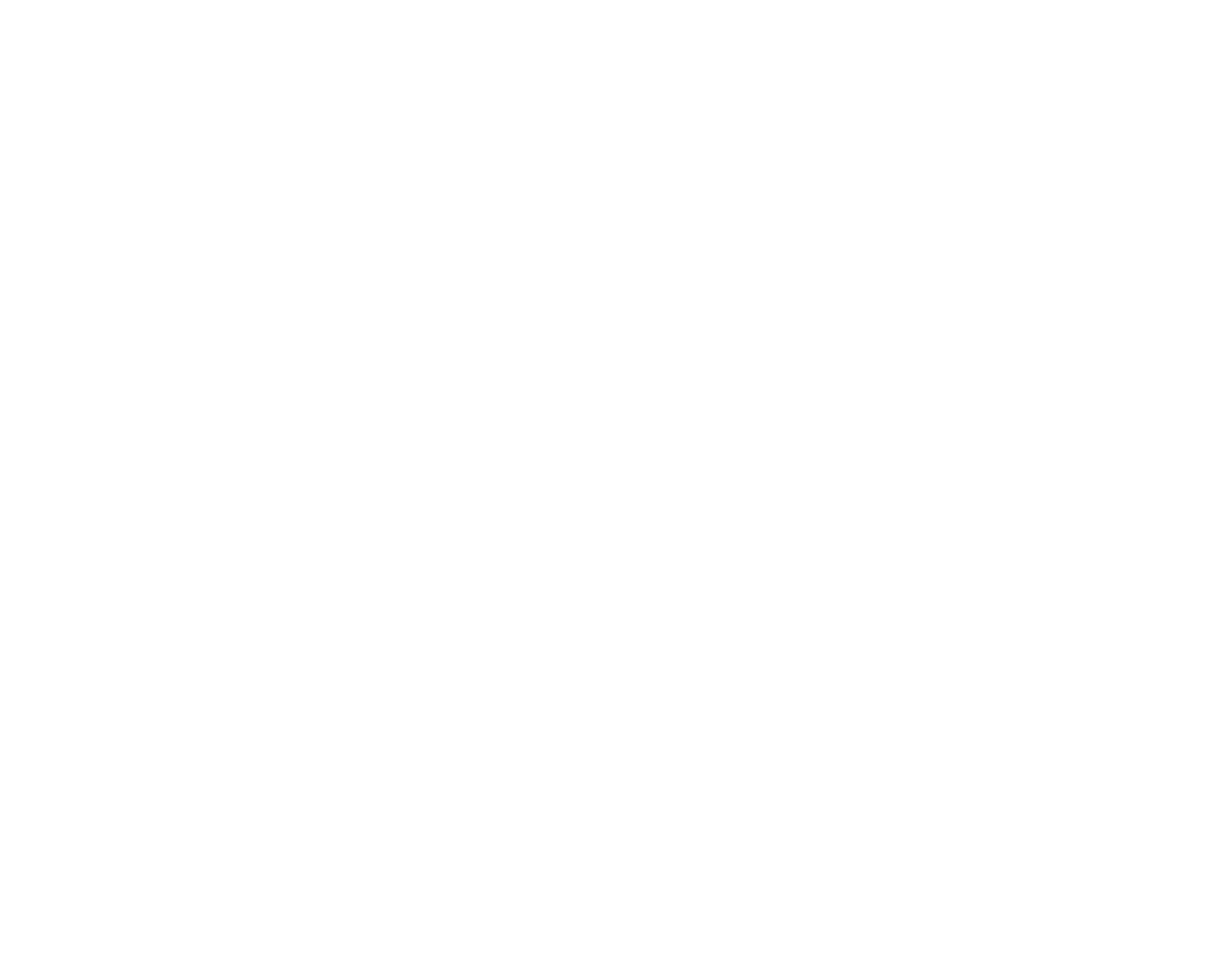### Report ID: SR201 **1988 Chedule of Classes for Fall Term 2021-2022** Page No. 281 of 300 Page No. 281 of 300 Page No<br>**Schedule of Classes for Fall Term 2021-2022** Run Date: 12/16/2020 **Schedule of Classes for Fall Term 2021-2022** Run Date: 12/16/2020 **Full Term Session Rundall Term Session Rundall Term Session**

## **Swanson School of Engineering - Civil and Environmental Engineering - Subject: Civil & Environmental Engineer**

| Catalog Nbr Section Class Nbr<br>Subiect | Course Title                                                                                                                                    | Component                               | Units<br>Topics                 |
|------------------------------------------|-------------------------------------------------------------------------------------------------------------------------------------------------|-----------------------------------------|---------------------------------|
| CEE<br>1370<br>1010                      | 22435                                                                                                                                           | INTRO NDE STRUCL HLTH MONTRG Lecture    | $\overline{3}$                  |
| Bldg: Benedum Hall                       | <b>Room: 00319</b><br>Days: M                                                                                                                   | <b>Time:</b> $17:30 - 20:00$            | Instructor: Rizzo, Piervincenzo |
| Class Enrl Cap: 20                       | Class Enrl Tot: 0<br><b>Combined Section ID:</b> 0279(CEE/1370/2370) - CEE 2370(#22436)                                                         | Class Wait Cap: 20<br>Class Wait Tot: 0 | Class Min Enrl: 0               |
| 1700<br>1080<br>CEE                      | 18643                                                                                                                                           | TRAFFIC MGMNT AND OPERATIONS Lecture    | $\overline{3}$                  |
| Bldg: TBA                                | Room: TBA<br>Days: M                                                                                                                            | <b>Time:</b> $17:30 - 20:00$            | Instructor: Johnson, Keith A    |
| Class Enrl Cap: 12                       | Class Enrl Tot: 0<br>Room Characteristics: PeopleSoft - Scheduled (PS)(1)<br>Combined Section ID: 0070(CEE/1700/2700) - CEE 2700(#15088)        | Class Wait Cap: 10<br>Class Wait Tot: 0 | Class Min Enrl: 0               |
| 1800<br>1030<br>CEE                      | 18749<br>ENGINEERING GEOLOGY                                                                                                                    | Lecture                                 | $\overline{3}$                  |
| Bldg: Benedum Hall                       | <b>Room: 00G30</b><br>Days: W                                                                                                                   | <b>Time:</b> $17:30 - 20:00$            | Instructor: Vallejo, Luis E     |
| Class Enrl Cap: 20                       | Class Enrl Tot: 0<br>Room Characteristics: PeopleSoft - Scheduled (PS)(1)<br><b>Combined Section ID:</b> 0128(CEE/1800/2800) - CEE 2800(#17962) | Class Wait Cap: 20<br>Class Wait Tot: 0 | Class Min Enrl: 0               |
| 2205<br>1110<br>CEE                      | 12963                                                                                                                                           | CONSTRCT FINANCE & COST CONTRILecture   | $\overline{3}$                  |
| Bldg: WEB Based Class                    | Days: W<br>Room: TBA                                                                                                                            | <b>Time:</b> $17:30 - 20:00$            | Instructor: Sebastian, John T   |
|                                          |                                                                                                                                                 |                                         | Solkovy, Charles F              |
| Class Enrl Cap: 20<br>Attributes: Online | Class Enrl Tot: 0                                                                                                                               | Class Wait Cap: 0<br>Class Wait Tot: 0  | Class Min Enrl: 0               |
| 2370<br>1010<br>CEE                      | 22436                                                                                                                                           | INTRO NDE & STRUCL HLTH MONTRGLecture   | $\mathbf{3}$                    |
| Bldg: Benedum Hall                       | <b>Room: 00319</b><br>Days: M                                                                                                                   | <b>Time:</b> $17:30 - 20:00$            | Instructor: Rizzo, Piervincenzo |
| Class Enrl Cap: 20                       | Class Enrl Tot: 0<br><b>Combined Section ID:</b> 0279 (CEE/1370/2370) - CEE 1370 (#22435)                                                       | Class Wait Tot: 0<br>Class Wait Cap: 0  | Class Min Enrl: 0               |
| 2700<br>CEE<br>1080                      | 15088                                                                                                                                           | TRAFFIC MGMNT AND OPERATIONS Lecture    | $\overline{3}$                  |
| Bldg: TBA                                | Room: TBA<br>Days: M                                                                                                                            | <b>Time:</b> $17:30 - 20:00$            | Instructor: Johnson, Keith A    |
| Class Enrl Cap: 12                       | Class Enrl Tot: 0<br>Room Characteristics: PeopleSoft - Scheduled (PS)(1)<br><b>Combined Section ID:</b> 0070(CEE/1700/2700) - CEE 1700(#18643) | Class Wait Cap: 0<br>Class Wait Tot: 0  | Class Min Enrl: 0               |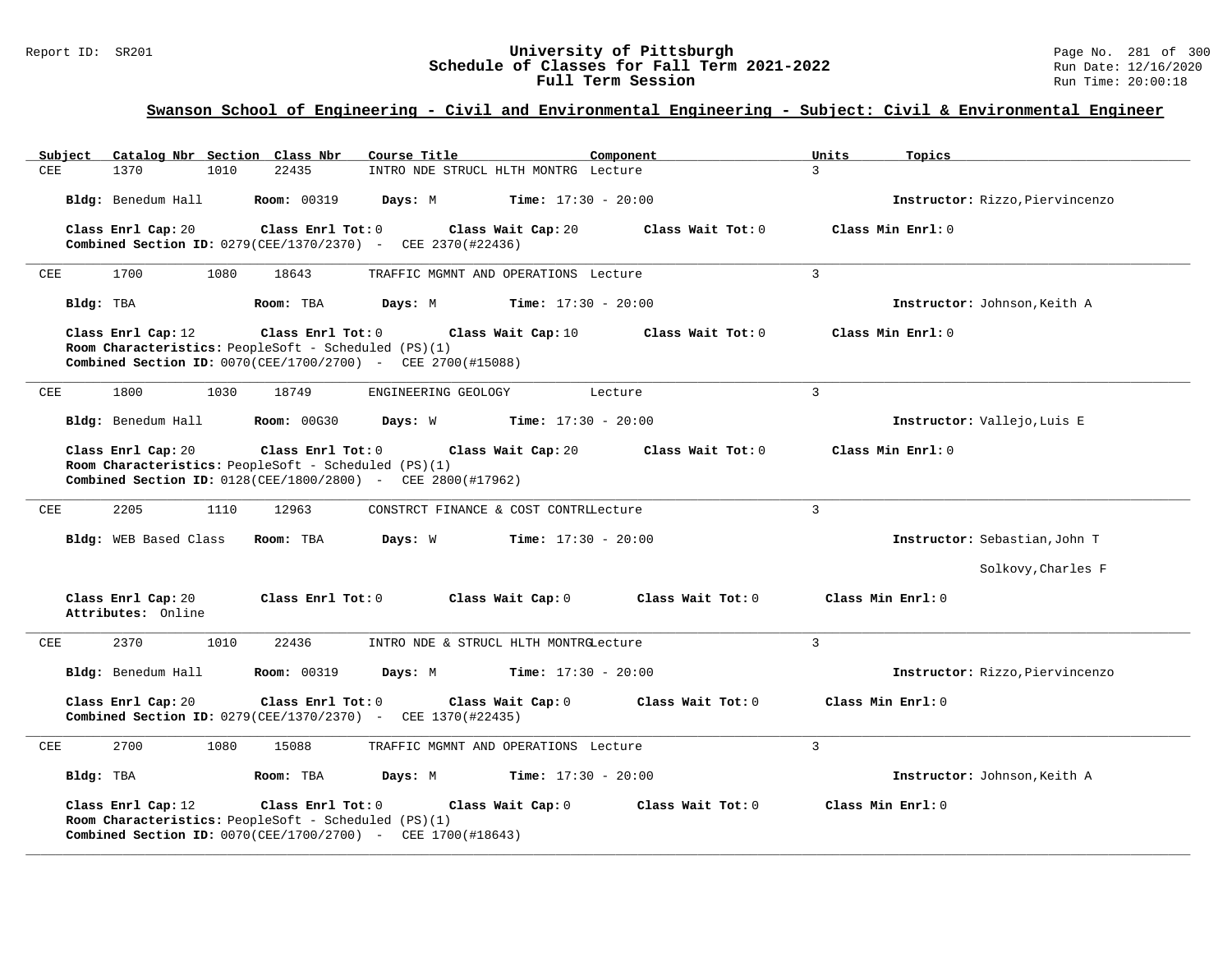### Report ID: SR201 **1988 Chedule of Classes for Fall Term 2021-2022** Page No. 282 of 300 Page No. 282 of 300 Page No<br>**Schedule of Classes for Fall Term 2021-2022** Run Date: 12/16/2020 **Schedule of Classes for Fall Term 2021-2022** Run Date: 12/16/2020 **Full Term Session Rundall Term Session Rundall Term Session**

## **Swanson School of Engineering - Civil and Environmental Engineering - Subject: Civil & Environmental Engineer**

| Subject                                                                             | Catalog Nbr Section Class Nbr                                            |      |                    | Course Title                 | Component | Units                       | Topics               |  |  |  |
|-------------------------------------------------------------------------------------|--------------------------------------------------------------------------|------|--------------------|------------------------------|-----------|-----------------------------|----------------------|--|--|--|
| CEE                                                                                 | 2800                                                                     | 1030 | 17962              | ENGINEERING GEOLOGY          | Lecture   |                             |                      |  |  |  |
|                                                                                     | Bldg: Benedum Hall                                                       |      | <b>Room: 00G30</b> | <b>Time:</b> $17:30 - 20:00$ |           | Instructor: Vallejo, Luis E |                      |  |  |  |
| Class Wait Cap: 0<br>Class Enrl Tot: 0<br>Class Wait $Tot: 0$<br>Class Enrl Cap: 15 |                                                                          |      |                    |                              |           |                             | $Class Min Ernst: 0$ |  |  |  |
| Attributes: Global Studies                                                          |                                                                          |      |                    |                              |           |                             |                      |  |  |  |
|                                                                                     | <b>Room Characteristics:</b> PeopleSoft - Scheduled (PS)(1)              |      |                    |                              |           |                             |                      |  |  |  |
|                                                                                     | <b>Combined Section ID:</b> $0128$ (CEE/1800/2800) - CEE $1800$ (#18749) |      |                    |                              |           |                             |                      |  |  |  |
|                                                                                     |                                                                          |      |                    |                              |           |                             |                      |  |  |  |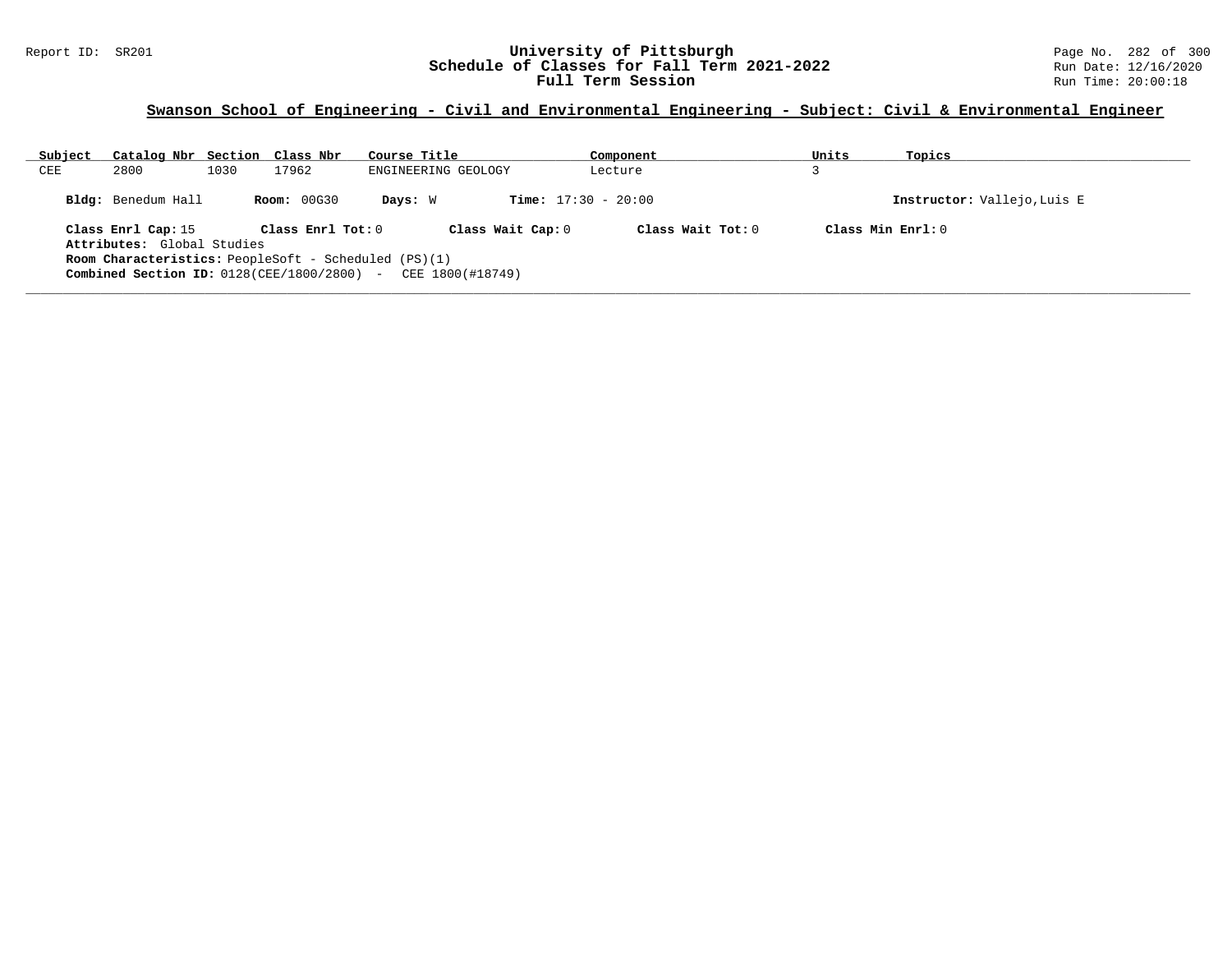#### Report ID: SR201 **University of Pittsburgh** Page No. 283 of 300 **Schedule of Classes for Fall Term 2021-2022** Run Date: 12/16/2020 **Full Term Session Rundall Term Session Rundall Term Session**

### **Swanson School of Engineering - Chemical and Petroleum Engineering - Subject: Petroleum Engineering**

| Subject | Catalog Nbr Section Class Nbr                                                                    |                    | Course Title      | Component                                     | Units             | Topics                         |
|---------|--------------------------------------------------------------------------------------------------|--------------------|-------------------|-----------------------------------------------|-------------------|--------------------------------|
| PETE    | 1201<br>1030                                                                                     | 16761              |                   | RECOVRY OF OIL BY WATRFLOODINGLecture         | 3                 |                                |
|         | Bldg: Benedum Hall                                                                               | <b>Room: 00309</b> |                   | <b>Davs:</b> F <b>Time:</b> $16:00 - 18:20$   |                   | Instructor: Baled, Hseen Omran |
|         | Class Enrl Cap: 30<br>Combined Section ID: 0207(PETE1201/PETE2201) - PETE 2201(#16762)           | Class Enrl Tot: 0  |                   | Class Wait Cap: 20<br>Class Wait Tot: 0       |                   | Class Min Enrl: 0              |
| PETE    | 1207<br>1050                                                                                     | 16866              |                   | PET AND NATURAL GAS PROCESSINGLecture         | 3                 |                                |
|         | Bldg: Benedum Hall                                                                               | <b>Room: 00309</b> |                   | <b>Days:</b> M <b>Time:</b> $16:30 - 19:00$   |                   | Instructor: Granite. Evan J    |
|         | Class Enrl Cap: 46<br><b>Combined Section ID:</b> 0154(PETE/1207/2207) - PETE 2207(#16760)       | Class Enrl Tot: 0  |                   | Class Wait Cap: 20 $\qquad$ Class Wait Tot: 0 |                   | Class Min Enrl: 0              |
| PETE    | 2201<br>1030                                                                                     | 16762              |                   | RECOVRY OF OIL BY WATRFLOODINGLecture         | 3                 |                                |
|         | Bldg: Benedum Hall                                                                               | <b>Room: 00309</b> |                   | <b>Days:</b> F <b>Time:</b> $16:00 - 18:20$   |                   | Instructor: Baled, Hseen Omran |
|         | Class Enrl Cap: 30<br><b>Combined Section ID:</b> $0207$ (PETE1201/PETE2201) - PETE 1201(#16761) | Class Enrl Tot: 0  | Class Wait Cap: 0 | Class Wait Tot: 0                             | Class Min Enrl: 0 |                                |
| PETE    | 2207<br>1030                                                                                     | 16760              |                   | PET AND NATURAL GAS PROCESSINGLecture         | 3                 |                                |
|         | Bldg: Benedum Hall                                                                               | <b>Room: 00309</b> |                   | <b>Days:</b> M <b>Time:</b> $16:30 - 19:00$   |                   | Instructor: Granite, Evan J    |
|         | Class Enrl Cap: 46<br><b>Combined Section ID:</b> $0154(PETE/1207/2207)$ - PETE $1207(#16866)$   | Class Enrl Tot: 0  | Class Wait Cap: 0 | Class Wait Tot: 0                             |                   | Class Min Enrl: 0              |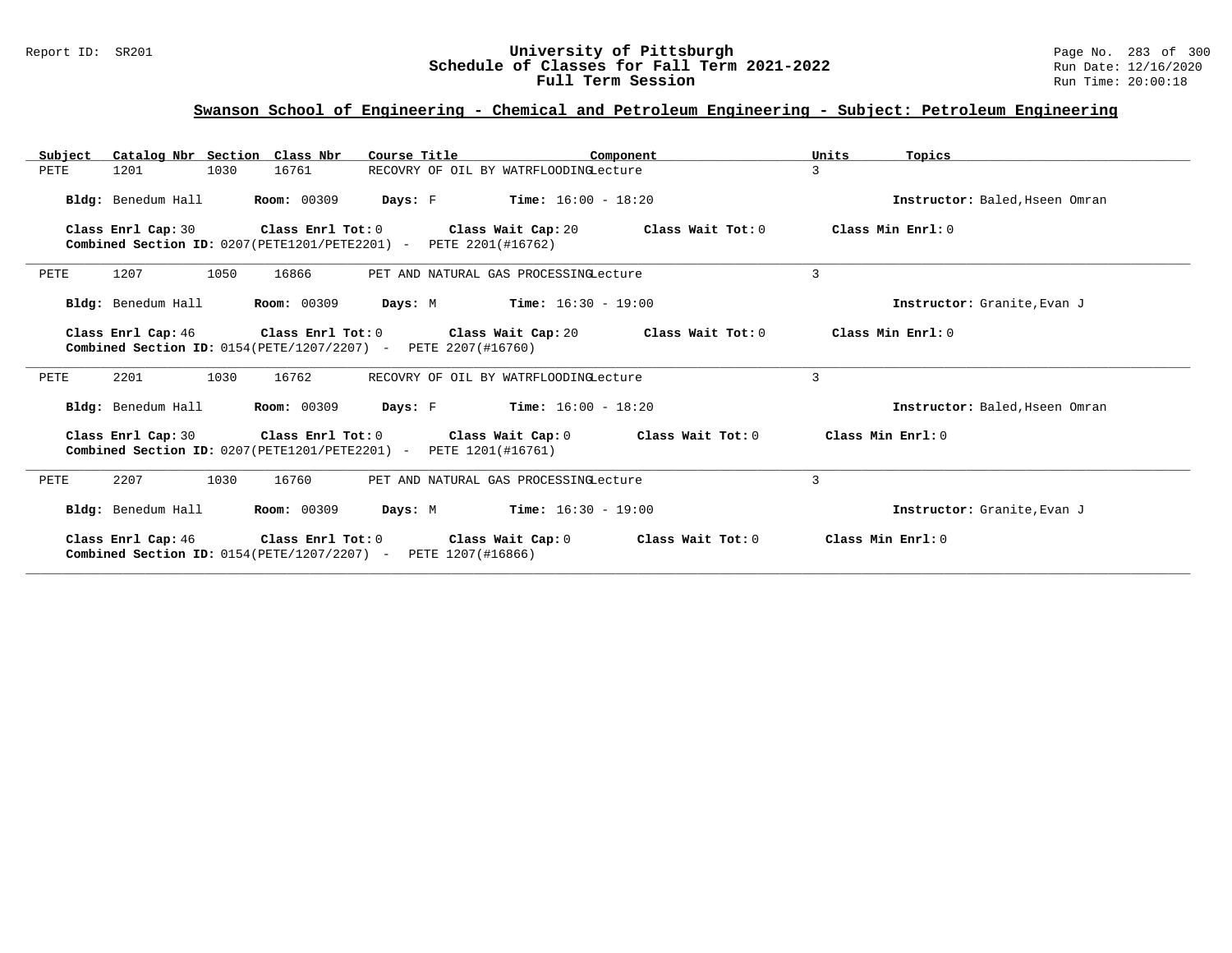### Report ID: SR201 **1988 Chedule of Classes for Fall Term 2021-2022** Page No. 284 of 300 Page No. 284 of 300 Page No<br>**Schedule of Classes for Fall Term 2021-2022** Run Date: 12/16/2020 **Schedule of Classes for Fall Term 2021-2022** Run Date: 12/16/2020 **Full Term Session Rundall Term Session Rundall Term Session**

### **Swanson School of Engineering - Electrical and Computer Engineering - Subject: Computer Engineering**

|      | Subject   |                      |      | Catalog Nbr Section Class Nbr                                                                                                       | Course Title    |                           |                    | Component                    |                                                                                                                            | Units             | Topics                                    |
|------|-----------|----------------------|------|-------------------------------------------------------------------------------------------------------------------------------------|-----------------|---------------------------|--------------------|------------------------------|----------------------------------------------------------------------------------------------------------------------------|-------------------|-------------------------------------------|
| COE. |           | 0445                 | 1030 | 12979                                                                                                                               | DATA STRUCTURES |                           |                    | Lecture                      |                                                                                                                            | $\mathcal{L}$     |                                           |
|      | Bldg: TBA |                      |      | Room: TBA                                                                                                                           | Days: Tu        |                           |                    | <b>Time:</b> $18:00 - 20:30$ |                                                                                                                            |                   | Instructor: Hoffman, Timothy L            |
|      |           | Class Enrl Cap: 8    |      | Class Enrl Tot: 0                                                                                                                   |                 |                           | Class Wait Cap: 8  |                              | Class Wait Tot: 0                                                                                                          | Class Min Enrl: 0 |                                           |
|      |           |                      |      |                                                                                                                                     |                 |                           |                    |                              | Room Characteristics: Data Port(1), Media - Data Projector/Monitor(1), PeopleSoft - Scheduled (PS)(1)                      |                   |                                           |
|      |           |                      |      | <b>Combined Section ID:</b> $0022(CS/COE/0445)$ - CS $0445(\text{\#}11010)$                                                         |                 |                           |                    |                              |                                                                                                                            |                   |                                           |
| COE  |           | 0445                 | 1035 | 18044                                                                                                                               | DATA STRUCTURES |                           |                    | Recitation                   |                                                                                                                            | 3                 |                                           |
|      |           | Bldg: Sennott Square |      | <b>Room:</b> 06110                                                                                                                  | Days: Th        |                           |                    | <b>Time:</b> $10:00 - 10:50$ |                                                                                                                            |                   | Instructor: Staff                         |
|      |           | Class Enrl Cap: 5    |      | Class Enrl Tot: 0                                                                                                                   |                 |                           | Class Wait Cap: 5  |                              | Class Wait Tot: 0                                                                                                          | Class Min Enrl: 0 |                                           |
|      |           |                      |      | Room Characteristics: PeopleSoft - Scheduled (PS)(1)<br><b>Combined Section ID:</b> $0316(CS/COE/0445)$ - CS $0445(\text{\#}11402)$ |                 |                           |                    |                              |                                                                                                                            |                   |                                           |
|      |           |                      |      |                                                                                                                                     |                 |                           |                    |                              |                                                                                                                            |                   |                                           |
| COE  |           | 0445                 | 1045 | 24286                                                                                                                               |                 | DATA STRUCTURES           |                    | Recitation                   |                                                                                                                            | 3                 |                                           |
|      |           | Bldg: Sennott Square |      | <b>Room:</b> 06110                                                                                                                  | Days: Th        |                           |                    | <b>Time:</b> $17:00 - 17:50$ |                                                                                                                            |                   | Instructor: Staff                         |
|      |           | Class Enrl Cap: 5    |      | Class Enrl Tot: 0                                                                                                                   |                 |                           | Class Wait Cap: 5  |                              | Class Wait Tot: 0                                                                                                          | Class Min Enrl: 0 |                                           |
|      |           |                      |      | Room Characteristics: PeopleSoft - Scheduled (PS)(1)<br><b>Combined Section ID:</b> $0315(CS/COE/0445)$ - CS $0445(#24276)$         |                 |                           |                    |                              |                                                                                                                            |                   |                                           |
|      |           |                      |      |                                                                                                                                     |                 |                           |                    |                              |                                                                                                                            |                   |                                           |
| COE  |           | 0449                 | 1070 | 13009                                                                                                                               |                 | INTRO TO SYSTEMS SOFTWARE |                    | Lecture                      |                                                                                                                            | 3                 |                                           |
|      | Bldg: TBA |                      |      | Room: TBA                                                                                                                           | Days: MW        |                           |                    | <b>Time:</b> $19:00 - 20:15$ |                                                                                                                            |                   | Instructor: Billingsley, Jarrett Franklin |
|      |           | Class Enrl Cap: 17   |      | Class Enrl Tot: 0<br><b>Combined Section ID:</b> $0027(CS/0449/COE/0449)$ - CS $0449(\text{\#}11307)$                               |                 |                           | Class Wait Cap: 10 |                              | Class Wait Tot: 0<br>Room Characteristics: Data Port(1), Media - Data Projector/Monitor(1), PeopleSoft - Scheduled (PS)(1) |                   | Class Min Enrl: 0                         |
|      |           | 0449                 |      |                                                                                                                                     |                 |                           |                    |                              |                                                                                                                            | 3                 |                                           |
| COE  |           |                      | 1090 | 13010                                                                                                                               |                 | INTRO TO SYSTEMS SOFTWARE |                    | Recitation                   |                                                                                                                            |                   |                                           |
|      |           | Bldg: Sennott Square |      | <b>Room:</b> 06110                                                                                                                  | Days: Th        |                           |                    | <b>Time:</b> $14:00 - 14:50$ |                                                                                                                            |                   | Instructor: Staff                         |
|      |           | Class Enrl Cap: 8    |      | Class Enrl Tot: 0                                                                                                                   |                 |                           | Class Wait Cap: 8  |                              | Class Wait Tot: $0$                                                                                                        | Class Min Enrl: 0 |                                           |
|      |           |                      |      | Room Characteristics: PeopleSoft - Scheduled (PS)(1)                                                                                |                 |                           |                    |                              |                                                                                                                            |                   |                                           |
|      |           |                      |      | <b>Combined Section ID:</b> $0049(CS/COE/0449)$ - CS $0449(H11308)$                                                                 |                 |                           |                    |                              |                                                                                                                            |                   |                                           |
| COE  |           | 0449                 | 1095 | 24284                                                                                                                               |                 | INTRO TO SYSTEMS SOFTWARE |                    | Recitation                   |                                                                                                                            | $\mathbf{3}$      |                                           |
|      |           | Bldg: Sennott Square |      | <b>Room:</b> 06110                                                                                                                  | Days: Th        |                           |                    | <b>Time:</b> $11:00 - 11:50$ |                                                                                                                            |                   | Instructor: Staff                         |
|      |           | Class Enrl Cap: 6    |      | Class Enrl Tot: 0                                                                                                                   |                 |                           | Class Wait Cap: 6  |                              | Class Wait Tot: 0                                                                                                          | Class Min Enrl: 0 |                                           |
|      |           |                      |      | Room Characteristics: PeopleSoft - Scheduled (PS)(1)<br><b>Combined Section ID:</b> $0050(CS/COE/0449)$ - CS $0449(#24278)$         |                 |                           |                    |                              |                                                                                                                            |                   |                                           |
|      |           |                      |      |                                                                                                                                     |                 |                           |                    |                              |                                                                                                                            |                   |                                           |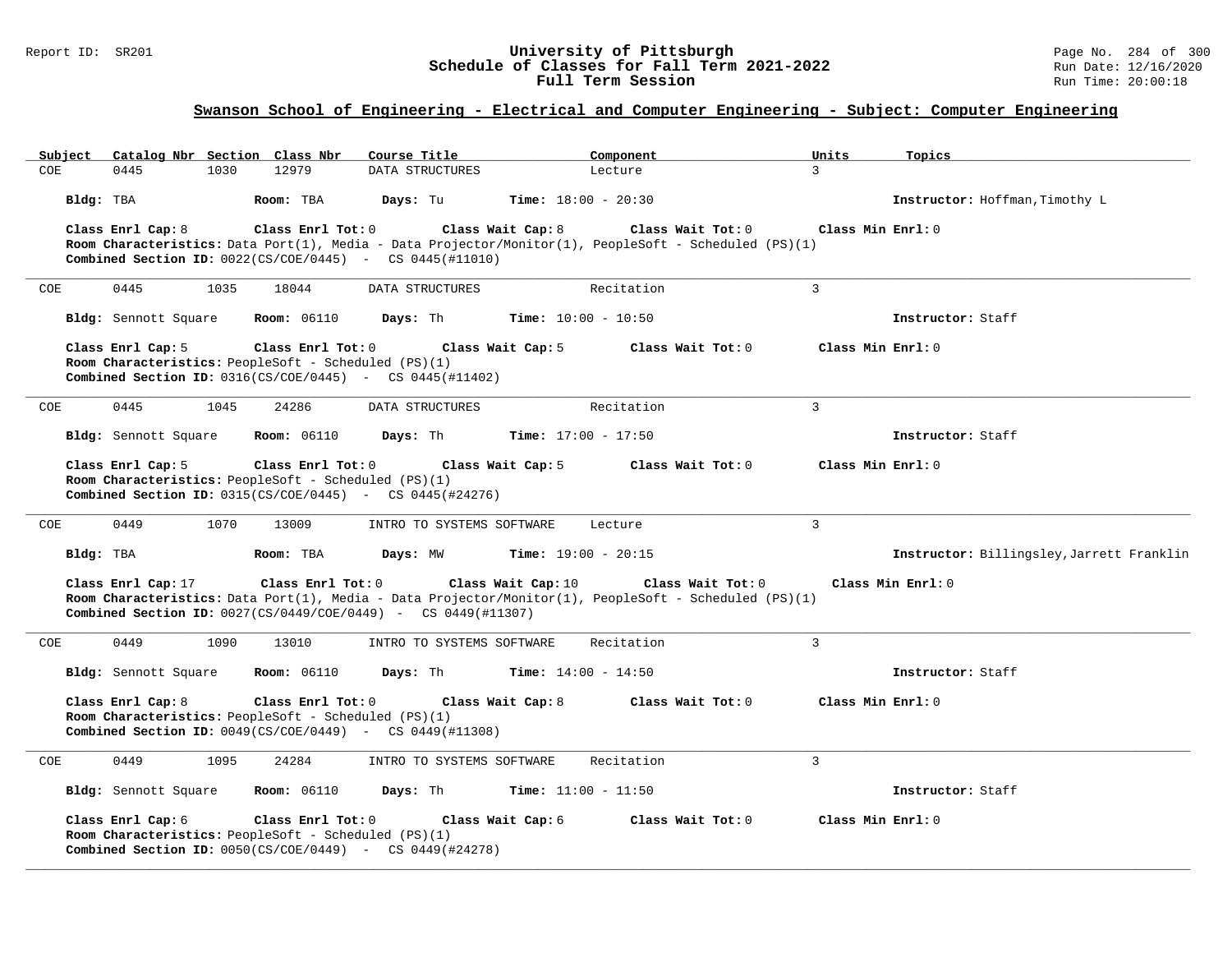| COE | 1186                                     | 1070 | 12960                                                                     | SOFTWARE ENGINEERING                                                                           |                                                    | Lecture                                                                                                                                                                                                                            | $\overline{4}$    |                                       |
|-----|------------------------------------------|------|---------------------------------------------------------------------------|------------------------------------------------------------------------------------------------|----------------------------------------------------|------------------------------------------------------------------------------------------------------------------------------------------------------------------------------------------------------------------------------------|-------------------|---------------------------------------|
|     | Bldg: Benedum Hall                       |      | Room: 00G27                                                               | Days: Th                                                                                       | <b>Time:</b> $18:30 - 21:00$                       |                                                                                                                                                                                                                                    |                   | Instructor: Profeta III, Joseph A     |
|     | Class Enrl Cap: 38                       |      | Class Enrl Tot: 0<br>Room Characteristics: PeopleSoft - Scheduled (PS)(1) | Combined Section ID: $0063$ (COE/ECE/1186) - ECE 1186 (#13024)                                 | Class Wait Cap: 20                                 | Class Wait Tot: 0                                                                                                                                                                                                                  |                   | Class Min Enrl: 0                     |
|     |                                          |      |                                                                           |                                                                                                |                                                    | <b></b> This class has an additional fee. For more information go to <a <br="" href="http://www.registrar.pitt.edu">target="_blank"&gt;http://www.registrar.pitt.edu/</a> , and click on Faculty and Staff, then Course and Class. |                   |                                       |
| COE | 1186                                     | 1080 | 12961                                                                     | SOFTWARE ENGINEERING                                                                           |                                                    | Laboratory                                                                                                                                                                                                                         | $\overline{4}$    |                                       |
|     | Bldg: Benedum Hall                       |      | <b>Room: 01211A</b>                                                       | Days: F                                                                                        | <b>Time:</b> $15:00 - 16:50$                       |                                                                                                                                                                                                                                    |                   | Instructor: Profeta III, Joseph A     |
|     | Bldg: Benedum Hall<br>Class Enrl Cap: 38 |      | <b>Room: 01211B</b><br>Class Enrl Tot: 0                                  | Days: F<br><b>Combined Section ID:</b> $0064$ (COE/ECE/1186) - ECE $1186$ (#13025)             | <b>Time:</b> $15:00 - 16:50$<br>Class Wait Cap: 20 | Class Wait Tot: 0                                                                                                                                                                                                                  |                   | Instructor:<br>Class Min Enrl: 0      |
|     |                                          |      |                                                                           |                                                                                                |                                                    | <b></b> This class has an additional fee. For more information go to <a <br="" href="http://www.registrar.pitt.edu">target="_blank"&gt;http://www.registrar.pitt.edu/</a> , and click on Faculty and Staff, then Course and Class. |                   |                                       |
| COE | 1192                                     | 1010 | 26244                                                                     | INTRODUCTION TO VLSI DESIGN Lecture                                                            |                                                    |                                                                                                                                                                                                                                    | $\overline{4}$    |                                       |
|     | Bldg: Benedum Hall                       |      | <b>Room: 01211B</b>                                                       | Days: Tu                                                                                       | <b>Time:</b> $18:00 - 20:45$                       |                                                                                                                                                                                                                                    |                   | Instructor: Lee, In Hee               |
|     | Class Enrl Cap: 6                        |      | Class Enrl Tot: 0                                                         |                                                                                                | Class Wait Cap: 6                                  | Class Wait Tot: 0<br>Combined Section ID: 0185(ECE1192/2192/COE/1192) - ECE 1192(#13030), ECE 2192(#13032)                                                                                                                         | Class Min Enrl: 0 |                                       |
| COE | 1192                                     | 1020 | 26703                                                                     | INTRODUCTION TO VLSI DESIGN Laboratory                                                         |                                                    |                                                                                                                                                                                                                                    | $\overline{4}$    |                                       |
|     | Bldg: Benedum Hall                       |      | <b>Room: 01211A</b>                                                       | Days: F                                                                                        | <b>Time:</b> $10:00 - 11:50$                       |                                                                                                                                                                                                                                    |                   | Instructor: Lee, In Hee               |
|     | Bldg: Benedum Hall<br>Class Enrl Cap: 6  |      | <b>Room:</b> 01211B<br>Class Enrl Tot: 0                                  | Days: F<br><b>Combined Section ID:</b> 0186(ECE1192/2192) - ECE 1192(#13031), ECE 2192(#13033) | <b>Time:</b> $10:00 - 11:50$<br>Class Wait Cap: 6  | Class Wait Tot: 0                                                                                                                                                                                                                  | Class Min Enrl: 0 | Instructor:                           |
| COE | 1501                                     | 1300 | 24890                                                                     | ALGORITHM IMPLEMENTATION                                                                       |                                                    | Lecture                                                                                                                                                                                                                            | $\mathcal{L}$     |                                       |
|     | Bldg: Benedum Hall                       |      | <b>Room: 00226</b>                                                        | Days: W                                                                                        | <b>Time:</b> $18:00 - 20:30$                       |                                                                                                                                                                                                                                    |                   | Instructor: Mohamed Khattab, Sherif E |
|     | Class Enrl Cap: 6                        |      | Class Enrl Tot: 0<br>Room Characteristics: PeopleSoft - Scheduled (PS)(1) | <b>Combined Section ID:</b> 0306(CS/1501/COE/1501) - CS 1501(#24884), CS 1501(#24887)          | Class Wait Cap: 6                                  | Class Wait Tot: 0                                                                                                                                                                                                                  | Class Min Enrl: 0 |                                       |
| COE | 1501                                     | 1320 | 24891                                                                     | ALGORITHM IMPLEMENTATION                                                                       |                                                    | Recitation                                                                                                                                                                                                                         | $\overline{3}$    |                                       |
|     | Bldg: Sennott Square                     |      | <b>Room:</b> 05129                                                        | Days: F                                                                                        | <b>Time:</b> $13:00 - 13:50$                       |                                                                                                                                                                                                                                    |                   | Instructor: Staff                     |
|     | Class Enrl Cap: 6                        |      | Class Enrl Tot: 0<br>Room Characteristics: PeopleSoft - Scheduled (PS)(1) | <b>Combined Section ID:</b> 0307(CS/1501/COE/1501) - CS 1501(#24885), CS 1501(#24888)          | Class Wait Cap: 6                                  | Class Wait Tot: 0                                                                                                                                                                                                                  | Class Min Enrl: 0 |                                       |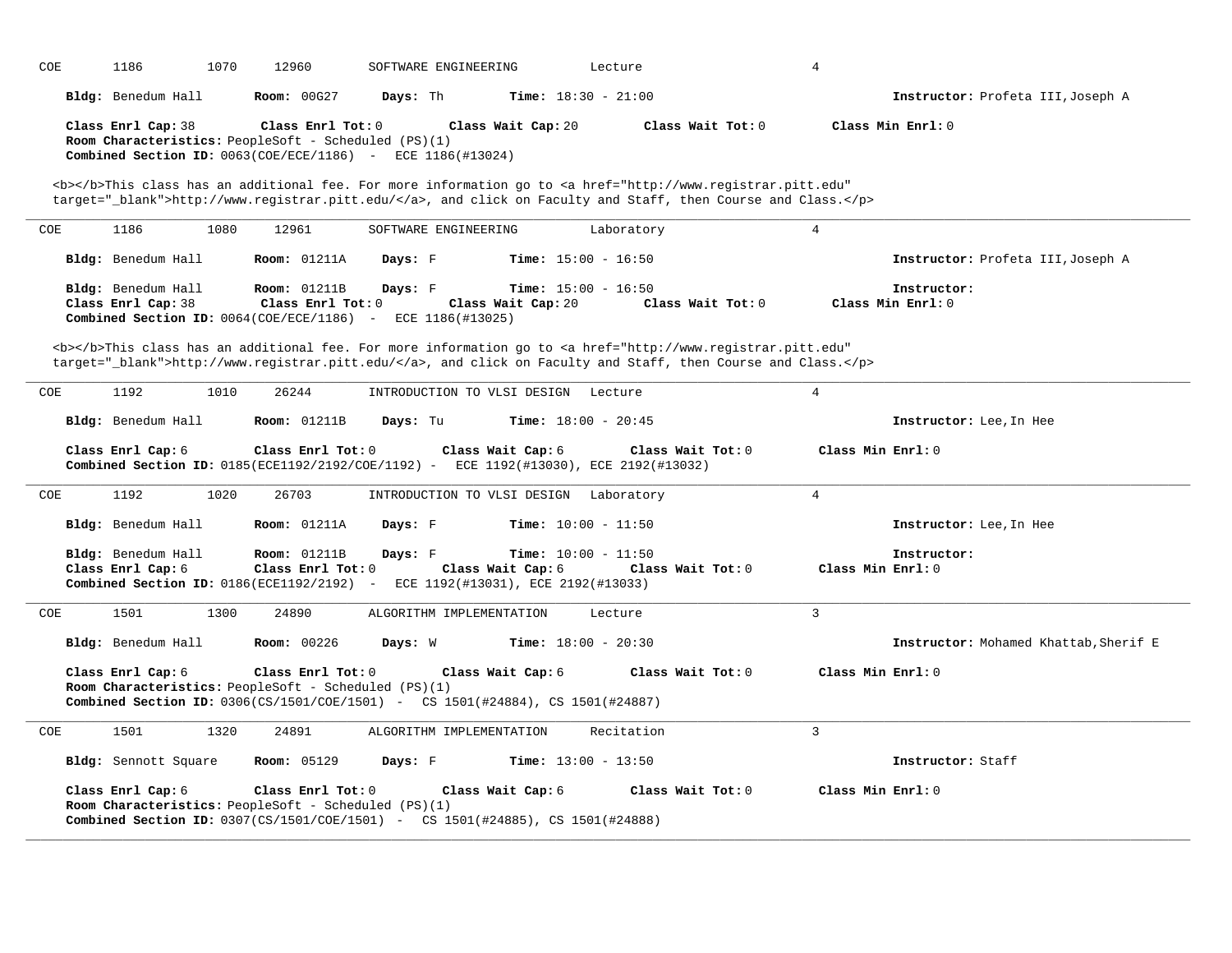### Report ID: SR201 **1988 Chedule of Classes for Fall Term 2021-2022** Page No. 286 of 300 Page No. 286 of 300 Page No<br>**Schedule of Classes for Fall Term 2021-2022** Run Date: 12/16/2020 **Schedule of Classes for Fall Term 2021-2022** Run Date: 12/16/2020 **Full Term Session Rundall Term Session Rundall Term Session**

### **Swanson School of Engineering - Electrical and Computer Engineering - Subject: Computer Engineering**

| Catalog Nbr Section Class Nbr<br>Subject                                                            | Course Title                                                             | Component<br>Units          | Topics                                |
|-----------------------------------------------------------------------------------------------------|--------------------------------------------------------------------------|-----------------------------|---------------------------------------|
| COE<br>1501<br>1330<br>24892                                                                        | ALGORITHM IMPLEMENTATION                                                 | Recitation<br>$\mathcal{L}$ |                                       |
| <b>Room: 05129</b><br>Bldg: Sennott Square                                                          | $\mathtt{DayS:}$ $\quad$ $\quad$ $\quad$<br><b>Time:</b> $14:00 - 14:50$ |                             | Instructor: Staff                     |
| Class Enrl Cap: 5<br>Class Enrl Tot: 0                                                              | Class Wait Cap: 5                                                        | Class Wait Tot: 0           | Class Min $Err1:0$                    |
| Room Characteristics: PeopleSoft - Scheduled (PS)(1)                                                |                                                                          |                             |                                       |
| <b>Combined Section ID:</b> 0308(CS/1501/COE/1501) - CS 1501(#24886), CS 1501(#24889)               |                                                                          |                             |                                       |
| 1501<br>1400<br>25689<br>COE                                                                        | ALGORITHM IMPLEMENTATION                                                 | 3<br>Lecture                |                                       |
| Bldg: Benedum Hall<br><b>Room: 00226</b>                                                            | <b>Days:</b> Th <b>Time:</b> $19:00 - 21:30$                             |                             | Instructor: Aronis, John M            |
| Class Enrl Cap: 12<br>Class Enrl Tot: 0                                                             | Class Wait Cap: 10                                                       | Class Wait Tot: 0           | Class Min Enrl: 0                     |
| Room Characteristics: PeopleSoft - Scheduled (PS)(1)                                                |                                                                          |                             |                                       |
| Combined Section ID: 0311(COE/1501/CS/1501) - CS 1501(#25690), CS 1501(#25691)<br>Reserve Capacity: | 01-MAR-2021 Restricted to COE Majors                                     | Reserve Enrl Cap: 5         | Reserve Enrl Tot:<br>$\mathbf 0$      |
|                                                                                                     | 23-DEC-2021 Restricted to COE Majors                                     | $\Omega$                    | $\mathsf{O}$                          |
|                                                                                                     |                                                                          |                             |                                       |
| 1501<br>1405<br>25692<br>COE                                                                        | ALGORITHM IMPLEMENTATION                                                 | Recitation<br>$\mathbf{3}$  |                                       |
|                                                                                                     |                                                                          |                             |                                       |
| Bldg: Sennott Square                                                                                | <b>Room:</b> $05502$ <b>Days:</b> Tu <b>Time:</b> $19:30 - 20:20$        |                             | Instructor: Yao, Yuan                 |
| Class Enrl Cap: 7<br>Class Enrl Tot: 0                                                              | Class Wait Cap: 7                                                        | Class Wait Tot: 0           | Class Min $Err1:0$                    |
| Room Characteristics: PeopleSoft - Scheduled (PS)(1)                                                |                                                                          |                             |                                       |
| <b>Combined Section ID:</b> 0312(COE/1501/CS/1501) - CS 1501(#25693), CS 1501(#25694)               |                                                                          |                             |                                       |
| 1501<br>1410<br>25695<br>COE                                                                        | ALGORITHM IMPLEMENTATION                                                 | 3<br>Recitation             |                                       |
| Bldg: TBA<br>Room: TBA                                                                              | <b>Days:</b> W <b>Time:</b> $19:30 - 20:20$                              |                             | Instructor: Yao, Yuan                 |
| Class Enrl Tot: 0<br>Class Enrl Cap: 7                                                              | Class Wait Cap: 7                                                        | Class Wait Tot: 0           | Class Min Enrl: 0                     |
| Room Characteristics: PeopleSoft - Scheduled (PS)(1)                                                |                                                                          |                             |                                       |
| Combined Section ID: 0313(COE/1501/CS/1501) - CS 1501(#25696), CS 1501(#25697)                      |                                                                          |                             |                                       |
| 1520<br>1100<br>18540<br>COE                                                                        | PRGMG LANG FOR WEB APPLCTNS Lecture                                      | 3                           |                                       |
|                                                                                                     |                                                                          |                             |                                       |
| Bldg: TBA<br>Room: TBA                                                                              | <b>Days:</b> TuTh <b>Time:</b> $18:00 - 19:15$                           |                             | Instructor: Hobaugh, Adam Christopher |
| Class Enrl Tot: 0<br>Class Enrl Cap: 11                                                             | Class Wait Cap: 10                                                       | Class Wait Tot: 0           | Class Min Enrl: 0                     |
| Room Characteristics: PeopleSoft - Scheduled (PS)(1)                                                |                                                                          |                             |                                       |
| <b>Combined Section ID:</b> $0090(CS/1520/COE/1520)$ - CS $1520(\text{\#}18541)$                    |                                                                          |                             |                                       |
|                                                                                                     |                                                                          |                             |                                       |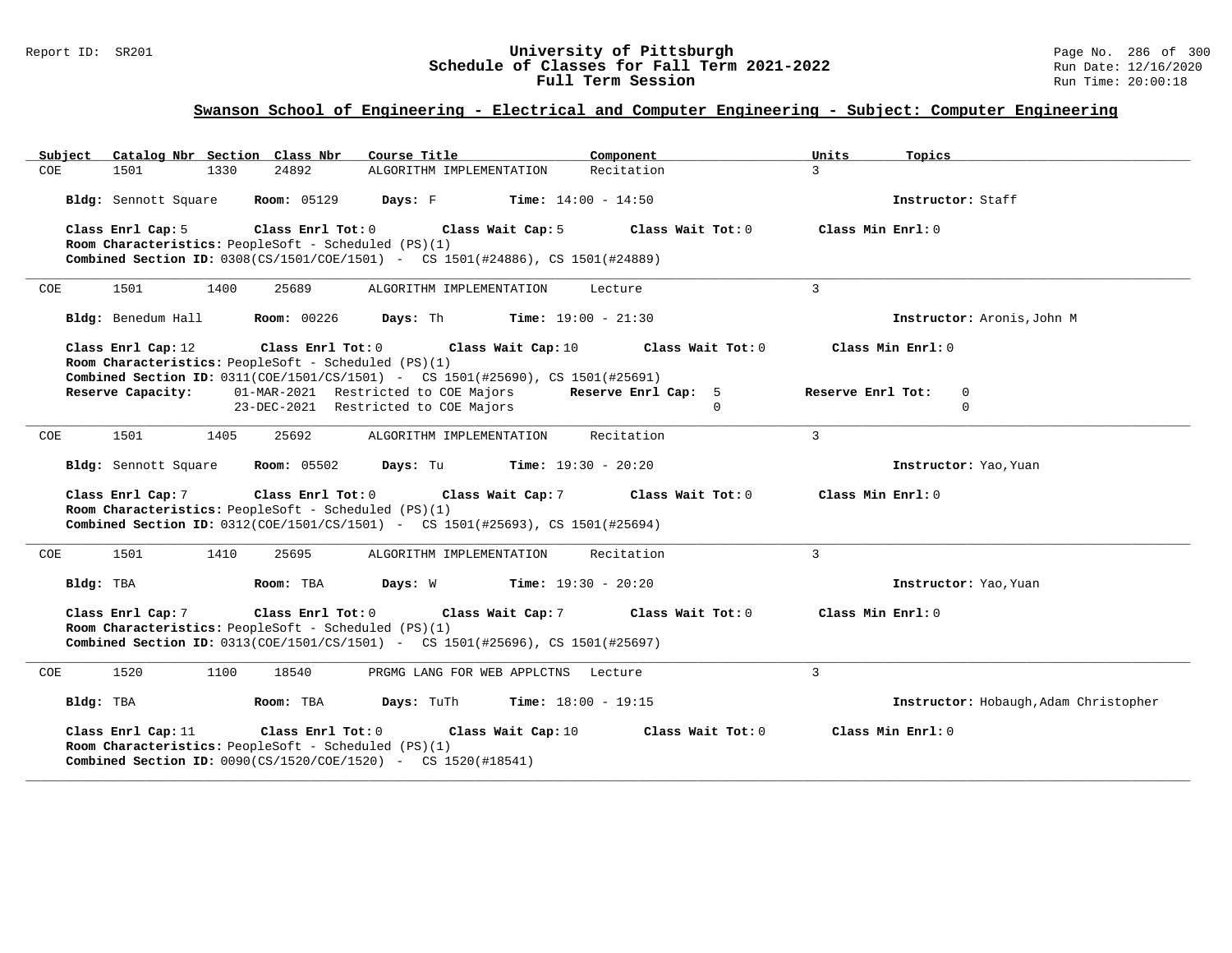#### Report ID: SR201 **University of Pittsburgh** Page No. 287 of 300 **Schedule of Classes for Fall Term 2021-2022** Run Date: 12/16/2020 **Full Term Session Rundall Term Session Rundall Term Session**

### **Swanson School of Engineering - Electrical and Computer Engineering - Subject: Computer Engineering**

| Subject   | Catalog Nbr Section Class Nbr                               |      |                    | Course Title                                                              |                   | Component                    | Units              | Topics            |
|-----------|-------------------------------------------------------------|------|--------------------|---------------------------------------------------------------------------|-------------------|------------------------------|--------------------|-------------------|
| COE       | 1520                                                        | 1105 | 18543              | PRGMG LANG FOR WEB APPLCTNS                                               |                   | Recitation                   | 3                  |                   |
|           | Bldg: Sennott Square                                        |      | <b>Room:</b> 05502 | Days: F                                                                   |                   | <b>Time:</b> $10:00 - 10:50$ |                    | Instructor: Staff |
|           | Class Enrl Cap: 6                                           |      | Class Enrl Tot: 0  |                                                                           | Class Wait Cap: 6 | Class Wait Tot: 0            | Class Min Enrl: 0  |                   |
|           | <b>Room Characteristics:</b> PeopleSoft - Scheduled (PS)(1) |      |                    |                                                                           |                   |                              |                    |                   |
|           |                                                             |      |                    | <b>Combined Section ID:</b> $0092(CS/1520/COE/1520)$ - CS $1520(\#18545)$ |                   |                              |                    |                   |
| COE       | 1520                                                        | 1110 | 18544              | PRGMG LANG FOR WEB APPLCTNS                                               |                   | Recitation                   | 3                  |                   |
| Bldg: TBA |                                                             |      | Room: TBA          | Days: Th                                                                  |                   | <b>Time:</b> $19:30 - 20:20$ |                    | Instructor: Staff |
|           |                                                             |      | Class Enrl Tot: 0  |                                                                           | Class Wait Cap: 6 | Class Wait Tot: 0            | Class Min $Err1:0$ |                   |
|           | Class Enrl Cap: 6                                           |      |                    |                                                                           |                   |                              |                    |                   |
|           | <b>Room Characteristics:</b> PeopleSoft - Scheduled (PS)(1) |      |                    |                                                                           |                   |                              |                    |                   |
|           |                                                             |      |                    | <b>Combined Section ID:</b> $0091(CS/1520/COE/1520)$ - CS $1520(\#18546)$ |                   |                              |                    |                   |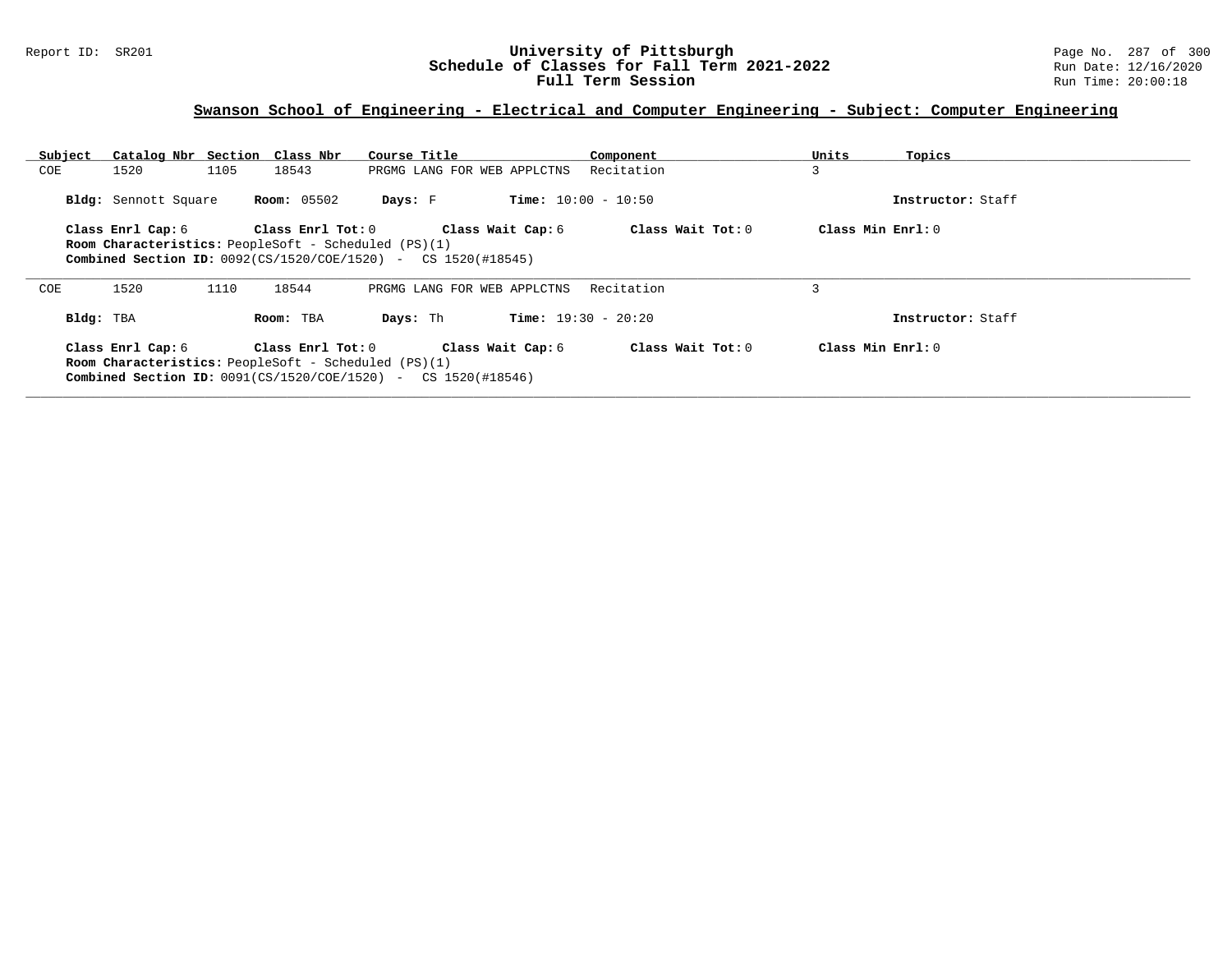#### Report ID: SR201 **1988** Constant Constant Constant Constant Constant Constant Constant Constant Constant Constant<br> **Schedule of Classes for Fall Term 2021-2022** 2022 Run Date: 12/16/2020 **Schedule of Classes for Fall Term 2021-2022** Run Date: 12/16/2021<br>**Full Term Session** Run Time: 20:00:18 Full Term Session

### **Swanson School of Engineering - Electrical and Computer Engineering - Subject: Electrical and Computer Engr**

| 1160<br>1030<br>13021<br>INTRO EMBDDED SYSTEM DESIGN<br>ECE<br>Lecture<br>Bldg: TBA<br><b>Time:</b> $15:00 - 16:15$<br>Instructor: Gao, Wei<br><b>Days:</b> TuTh<br>Room: TBA<br>Class Wait Tot: 0<br>Class Wait Cap: 20<br>Class Min Enrl: 0<br>Class Enrl Cap: 28<br>Class Enrl Tot: 0<br><b>Room Characteristics:</b> $(1)$ , PeopleSoft - Scheduled $(PS)(1)$ | Subject | Catalog Nbr Section Class Nbr | Course Title | Component | Units | Topics |
|-------------------------------------------------------------------------------------------------------------------------------------------------------------------------------------------------------------------------------------------------------------------------------------------------------------------------------------------------------------------|---------|-------------------------------|--------------|-----------|-------|--------|
|                                                                                                                                                                                                                                                                                                                                                                   |         |                               |              |           |       |        |
|                                                                                                                                                                                                                                                                                                                                                                   |         |                               |              |           |       |        |
| <b>Combined Section ID:</b> $0182$ (ECE1160/2160) - ECE 2160(#13034)                                                                                                                                                                                                                                                                                              |         |                               |              |           |       |        |

<b></b>This class has an additional fee. For more information go to <a href="http://www.registrar.pitt.edu" target="\_blank">http://www.registrar.pitt.edu/</a>, and click on Faculty and Staff, then Course and Class.</p>

| ECE | 1160               | 1040 | 13022                                                             | INTRO EMBDDED SYSTEM DESIGN |                              | Laboratory        |                      |
|-----|--------------------|------|-------------------------------------------------------------------|-----------------------------|------------------------------|-------------------|----------------------|
|     | Bldg: Benedum Hall |      | <b>Room:</b> 01223A                                               | Days: M                     | <b>Time:</b> $18:00 - 20:50$ |                   | Instructor: Staff    |
|     | Bldg: Benedum Hall |      | <b>Room:</b> 01223A                                               | Days: M                     | <b>Time:</b> $18:00 - 20:50$ |                   | Instructor: Gao, Wei |
|     | Class Enrl Cap: 16 |      | Class Enrl Tot: 0<br>Combined Section ID: $0183$ (ECE1160/2160) - | ECE 2160(#13035)            | Class Wait Cap: 10           | Class Wait Tot: 0 | Class Min Enrl: 0    |

<b></b>This class has an additional fee. For more information go to <a href="http://www.registrar.pitt.edu" target=" blank">http://www.registrar.pitt.edu/</a>, and click on Faculty and Staff, then Course and Class.</p>

| ECE | 1160<br>1050       |  | 13023                                      | INTRO EMBDDED SYSTEM DESIGN          |                              | Laboratory        |                      |  |
|-----|--------------------|--|--------------------------------------------|--------------------------------------|------------------------------|-------------------|----------------------|--|
|     | Bldg: Benedum Hall |  | <b>Room:</b> 01223A                        | Davs: W                              | <b>Time:</b> $18:00 - 20:50$ |                   | Instructor: Staff    |  |
|     | Bldg: Benedum Hall |  | <b>Room:</b> 01223A                        | Davs: W                              | <b>Time:</b> $18:00 - 20:50$ |                   | Instructor: Gao, Wei |  |
|     | Class Enrl Cap: 16 |  | Class Enrl Tot: 0                          |                                      | Class Wait Cap: 10           | Class Wait Tot: 0 | Class Min Enrl: 0    |  |
|     |                    |  | Combined Section ID: $0184$ (ECE1160/2160) | ECE 2160(#13036)<br>$\sim$ 100 $\mu$ |                              |                   |                      |  |

<b></b>This class has an additional fee. For more information go to <a href="http://www.registrar.pitt.edu" target="\_blank">http://www.registrar.pitt.edu/</a>, and click on Faculty and Staff, then Course and Class.</p>

| ECE | 1186               | 1070 | 13024                                                                                                                                                    | SOFTWARE ENGINEERING |                    | Lecture                      |                                   |
|-----|--------------------|------|----------------------------------------------------------------------------------------------------------------------------------------------------------|----------------------|--------------------|------------------------------|-----------------------------------|
|     | Bldg: Benedum Hall |      | Room: 00G27                                                                                                                                              | Davs: Th             |                    | <b>Time:</b> $18:30 - 21:00$ | Instructor: Profeta III, Joseph A |
|     | Class Enrl Cap: 10 |      | Class Enrl Tot: 0<br><b>Room Characteristics:</b> PeopleSoft - Scheduled (PS)(1)<br><b>Combined Section ID:</b> $0063$ (COE/ECE/1186) - COE 1186(#12960) |                      | Class Wait Cap: 10 | Class Wait Tot: 0            | Class Min Ernst: 0                |

**\_\_\_\_\_\_\_\_\_\_\_\_\_\_\_\_\_\_\_\_\_\_\_\_\_\_\_\_\_\_\_\_\_\_\_\_\_\_\_\_\_\_\_\_\_\_\_\_\_\_\_\_\_\_\_\_\_\_\_\_\_\_\_\_\_\_\_\_\_\_\_\_\_\_\_\_\_\_\_\_\_\_\_\_\_\_\_\_\_\_\_\_\_\_\_\_\_\_\_\_\_\_\_\_\_\_\_\_\_\_\_\_\_\_\_\_\_\_\_\_\_\_\_\_\_\_\_\_\_\_\_\_\_\_\_\_\_\_\_\_\_\_\_\_\_\_\_\_\_\_\_\_\_\_\_\_**

<b></b>This class has an additional fee. For more information go to <a href="http://www.registrar.pitt.edu" target="\_blank">http://www.registrar.pitt.edu/</a>, and click on Faculty and Staff, then Course and Class.</p>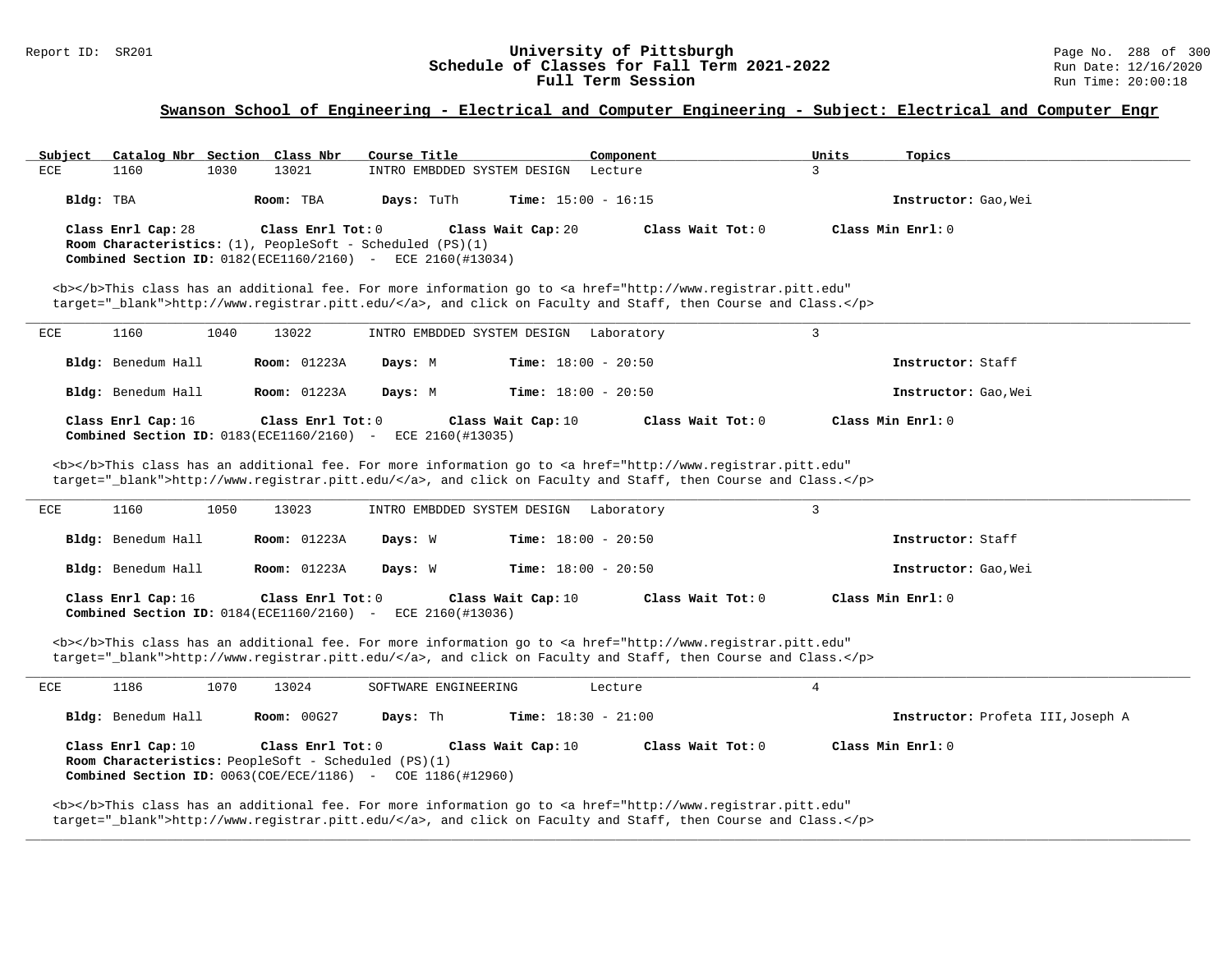## Report ID: SR201 **University of Pittsburgh** Page No. 289 of 300 **Schedule of Classes for Fall Term 2021-2022** Run Date: 12/16/2020 **Full Term Session Rundall Term Session Rundall Term Session**

# **Swanson School of Engineering - Electrical and Computer Engineering - Subject: Electrical and Computer Engr**

| Catalog Nbr Section Class Nbr<br>Subject                          | Course Title                                                                          | Component                                                                                                                             | Units<br>Topics                        |
|-------------------------------------------------------------------|---------------------------------------------------------------------------------------|---------------------------------------------------------------------------------------------------------------------------------------|----------------------------------------|
| $_{\rm ECE}$<br>1186<br>1080                                      | 13025<br>SOFTWARE ENGINEERING                                                         | Laboratory                                                                                                                            | $\overline{4}$                         |
| Bldg: Benedum Hall                                                | <b>Room: 01211B</b><br>Days: F                                                        | <b>Time:</b> $15:00 - 16:50$                                                                                                          | Instructor:                            |
| Bldg: Benedum Hall                                                | Room: 01211A<br>Days: F                                                               | Time: $15:00 - 16:50$                                                                                                                 | Instructor: Profeta III, Joseph A      |
| Class Enrl Cap: 10                                                | Class Enrl Tot: 0                                                                     | Class Wait Cap: 10<br>Class Wait Tot: $0$                                                                                             | Class Min Enrl: 0                      |
| Combined Section ID: $0064$ (COE/ECE/1186) -                      | COE 1186(#12961)                                                                      |                                                                                                                                       |                                        |
|                                                                   |                                                                                       | <b></b> This class has an additional fee. For more information go to <a <="" href="http://www.registrar.pitt.edu" td=""><td></td></a> |                                        |
|                                                                   |                                                                                       | target=" blank">http://www.registrar.pitt.edu/, and click on Faculty and Staff, then Course and Class.                                |                                        |
|                                                                   |                                                                                       |                                                                                                                                       |                                        |
| 1192<br>1070<br>ECE                                               | 13030<br>INTRODUCTION TO VLSI DESIGN                                                  | Lecture                                                                                                                               | 4                                      |
| Bldg: Benedum Hall                                                | <b>Room: 01211B</b><br>Days: Tu                                                       | Time: $18:00 - 20:45$                                                                                                                 | Instructor: Lee, In Hee                |
| Class Enrl Cap: 6                                                 | Class Enrl Tot: 0                                                                     | Class Wait Cap: 6<br>Class Wait Tot: 0                                                                                                | Class Min Enrl: 0                      |
|                                                                   | Combined Section ID: 0185(ECE1192/2192/COE/1192) - ECE 2192(#13032), COE 1192(#26244) |                                                                                                                                       |                                        |
|                                                                   |                                                                                       | <b></b> This class has an additional fee. For more information go to <a <="" href="http://www.registrar.pitt.edu" td=""><td></td></a> |                                        |
|                                                                   |                                                                                       | target="_blank">http://www.registrar.pitt.edu/, and click on Faculty and Staff, then Course and Class.                                |                                        |
| 1192<br>1080<br>ECE                                               | 13031<br>INTRODUCTION TO VLSI DESIGN                                                  | Laboratory                                                                                                                            | $\overline{4}$                         |
|                                                                   |                                                                                       |                                                                                                                                       |                                        |
| Bldg: Benedum Hall<br>Bldg: Benedum Hall                          | <b>Room: 01211B</b><br>Days: F<br>Room: 01211A<br>Days: F                             | <b>Time:</b> $10:00 - 11:50$<br><b>Time:</b> $10:00 - 11:50$                                                                          | Instructor:<br>Instructor: Lee, In Hee |
|                                                                   |                                                                                       |                                                                                                                                       |                                        |
| Class Enrl Cap: 6<br>Combined Section ID: $0186$ (ECE1192/2192) - | Class Enrl Tot: 0                                                                     | Class Wait Cap: 6<br>Class Wait Tot: $0$<br>ECE 2192(#13033), COE 1192(#26703)                                                        | Class Min Enrl: 0                      |
|                                                                   |                                                                                       | <b></b> This class has an additional fee. For more information go to <a <="" href="http://www.registrar.pitt.edu" td=""><td></td></a> |                                        |
|                                                                   |                                                                                       | target="_blank">http://www.registrar.pitt.edu/, and click on Faculty and Staff, then Course and Class.                                |                                        |
| ECE<br>1769<br>1020                                               | 13029<br>POWER SYSTEM ANALYSIS 1                                                      | Lecture                                                                                                                               | 3                                      |
| Bldg: Benedum Hall                                                | <b>Room: 00320</b><br>Days: M                                                         | <b>Time:</b> $18:00 - 20:30$                                                                                                          | Instructor: Barati, Masoud             |
|                                                                   |                                                                                       |                                                                                                                                       | Zhao, Meng                             |
| Class Enrl Cap: 75                                                | Class Enrl Tot: 0                                                                     | Class Wait Cap: 20<br>Class Wait Tot: 0                                                                                               | Class Min Enrl: 0                      |
|                                                                   |                                                                                       |                                                                                                                                       |                                        |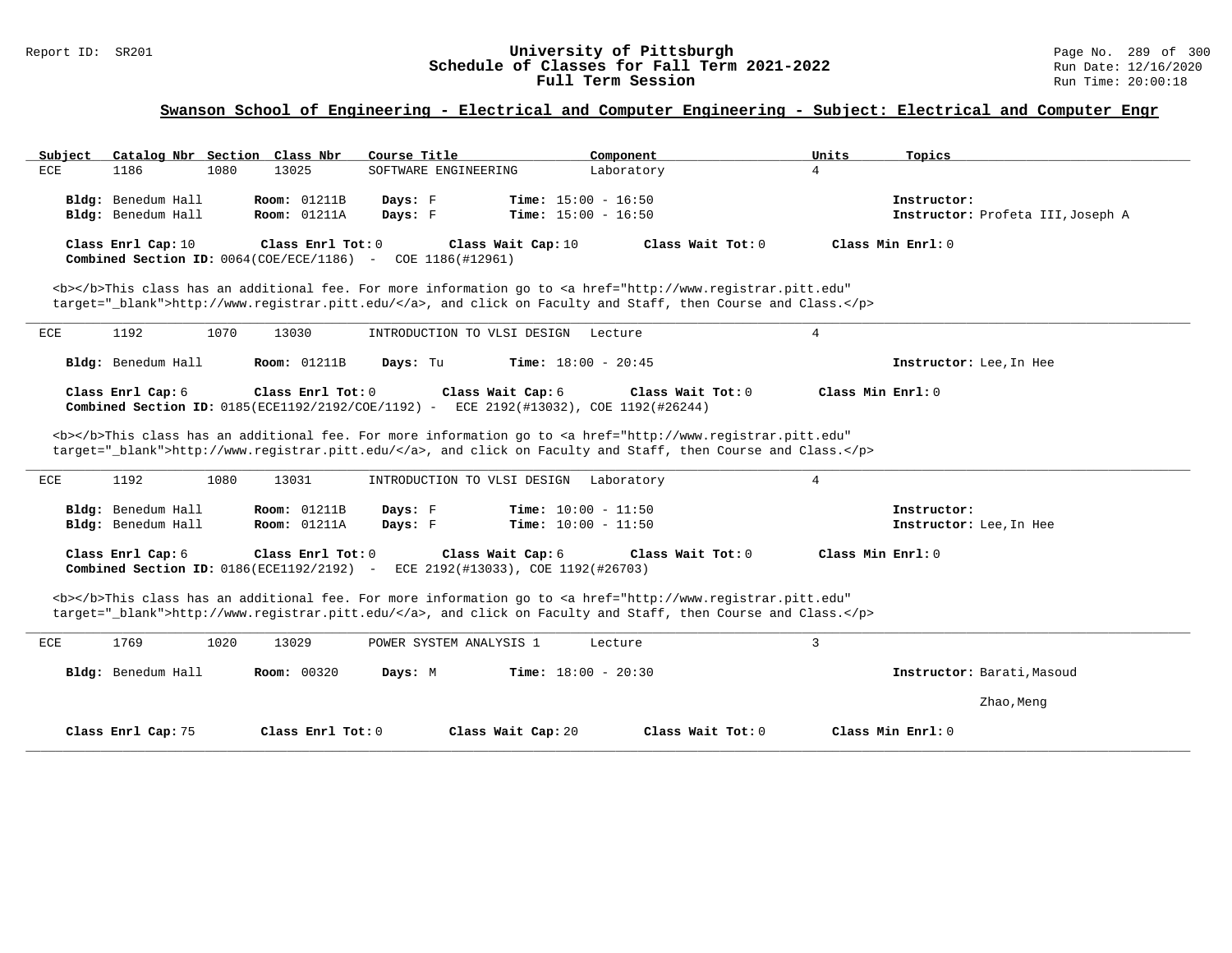#### Report ID: SR201 **1988 Constrained Bell Constrained Bell Classes for Fall Term 2021-2022** Page No. 290 of 300<br>**Schedule of Classes for Fall Term 2021-2022** Page No. 290 of 300 **Schedule of Classes for Fall Term 2021-2022** Run Date: 12/16/2021<br>**Full Term Session** Run Time: 20:00:18 Full Term Session

## **Swanson School of Engineering - Electrical and Computer Engineering - Subject: Electrical and Computer Engr**

| Subject   | Catalog Nbr Section Class Nbr |      |                     | Course Title                                                                                                                                   |                              | Component                                                                                                                                                                                                                          | Units             | Topics               |
|-----------|-------------------------------|------|---------------------|------------------------------------------------------------------------------------------------------------------------------------------------|------------------------------|------------------------------------------------------------------------------------------------------------------------------------------------------------------------------------------------------------------------------------|-------------------|----------------------|
| ECE       | 2160                          | 1030 | 13034               | EMBEDDED COMPUTER SYS DESIGN Lecture                                                                                                           |                              |                                                                                                                                                                                                                                    | 3                 |                      |
| Bldg: TBA |                               |      | Room: TBA           | Days: TuTh                                                                                                                                     | <b>Time:</b> $15:00 - 16:15$ |                                                                                                                                                                                                                                    |                   | Instructor: Gao, Wei |
|           | Class Enrl Cap: 20            |      | Class Enrl Tot: 0   | <b>Room Characteristics:</b> $(1)$ , PeopleSoft - Scheduled $(PS)(1)$<br><b>Combined Section ID:</b> $0.182$ (ECE1160/2160) - ECE 1160(#13021) | Class Wait Cap: 0            | Class Wait Tot: 0                                                                                                                                                                                                                  | Class Min Enrl: 0 |                      |
|           |                               |      |                     |                                                                                                                                                |                              | <b></b> This class has an additional fee. For more information go to <a <br="" href="http://www.registrar.pitt.edu">target=" blank"&gt;http://www.registrar.pitt.edu/</a> , and click on Faculty and Staff, then Course and Class. |                   |                      |
| ECE       | 2160                          | 1040 | 13035               | EMBEDDED COMPUTER SYS DESIGN Laboratory                                                                                                        |                              |                                                                                                                                                                                                                                    |                   |                      |
|           | <b>Bldg:</b> Benedum Hall     |      | <b>Room:</b> 01223A | Days: M                                                                                                                                        | <b>Time:</b> $18:00 - 20:50$ |                                                                                                                                                                                                                                    |                   | Instructor: Gao, Wei |
|           | Bldg: Benedum Hall            |      | <b>Room:</b> 01223A | Days: M                                                                                                                                        | <b>Time:</b> $18:00 - 20:50$ |                                                                                                                                                                                                                                    |                   | Instructor: Staff    |

| Class Enrl Cap: 10                                                   | Class Enrl Tot: 0 | Class Wait Cap: 0 | Class Wait Tot: 0 | Class Min Enrl: 0 |
|----------------------------------------------------------------------|-------------------|-------------------|-------------------|-------------------|
| <b>Combined Section ID:</b> $0183$ (ECE1160/2160) - ECE 1160(#13022) |                   |                   |                   |                   |

<b></b>This class has an additional fee. For more information go to <a href="http://www.registrar.pitt.edu" target="\_blank">http://www.registrar.pitt.edu/</a>, and click on Faculty and Staff, then Course and Class.</p>

| ECE | 2160               | 1050 | 13036                                                             | EMBEDDED COMPUTER SYS DESIGN Laboratory |                              |                   |                      |  |
|-----|--------------------|------|-------------------------------------------------------------------|-----------------------------------------|------------------------------|-------------------|----------------------|--|
|     | Bldg: Benedum Hall |      | <b>Room:</b> 01223A                                               | Days: W                                 | <b>Time:</b> $18:00 - 20:50$ |                   | Instructor: Gao, Wei |  |
|     | Bldg: Benedum Hall |      | <b>Room:</b> 01223A                                               | Days: W                                 | <b>Time:</b> $18:00 - 20:50$ |                   | Instructor: Staff    |  |
|     | Class Enrl Cap: 10 |      | Class Enrl Tot: 0<br>Combined Section ID: $0184$ (ECE1160/2160) - | ECE 1160(#13023)                        | Class Wait Cap: 0            | Class Wait Tot: 0 | Class Min Enrl: 0    |  |

<b></b>This class has an additional fee. For more information go to <a href="http://www.registrar.pitt.edu" target="\_blank">http://www.registrar.pitt.edu/</a>, and click on Faculty and Staff, then Course and Class.</p>

| ECE | 2162               | 1010 | 21434             | COMPUTER ARCHITECTURE 1 |                   | Lecture                                                                                                      |                       |
|-----|--------------------|------|-------------------|-------------------------|-------------------|--------------------------------------------------------------------------------------------------------------|-----------------------|
|     | Bldg: Benedum Hall |      | Room: 00G27       | Days: W                 |                   | <b>Time:</b> $18:00 - 20:30$                                                                                 | Instructor: Yang, Jun |
|     | Class Enrl Cap: 48 |      | Class Enrl Tot: 0 |                         | Class Wait Cap: 0 | Class Wait Tot: 0<br>Room Characteristics: Media - Data Projector/Monitor(1), PeopleSoft - Scheduled (PS)(1) | Class Min Enrl: 0     |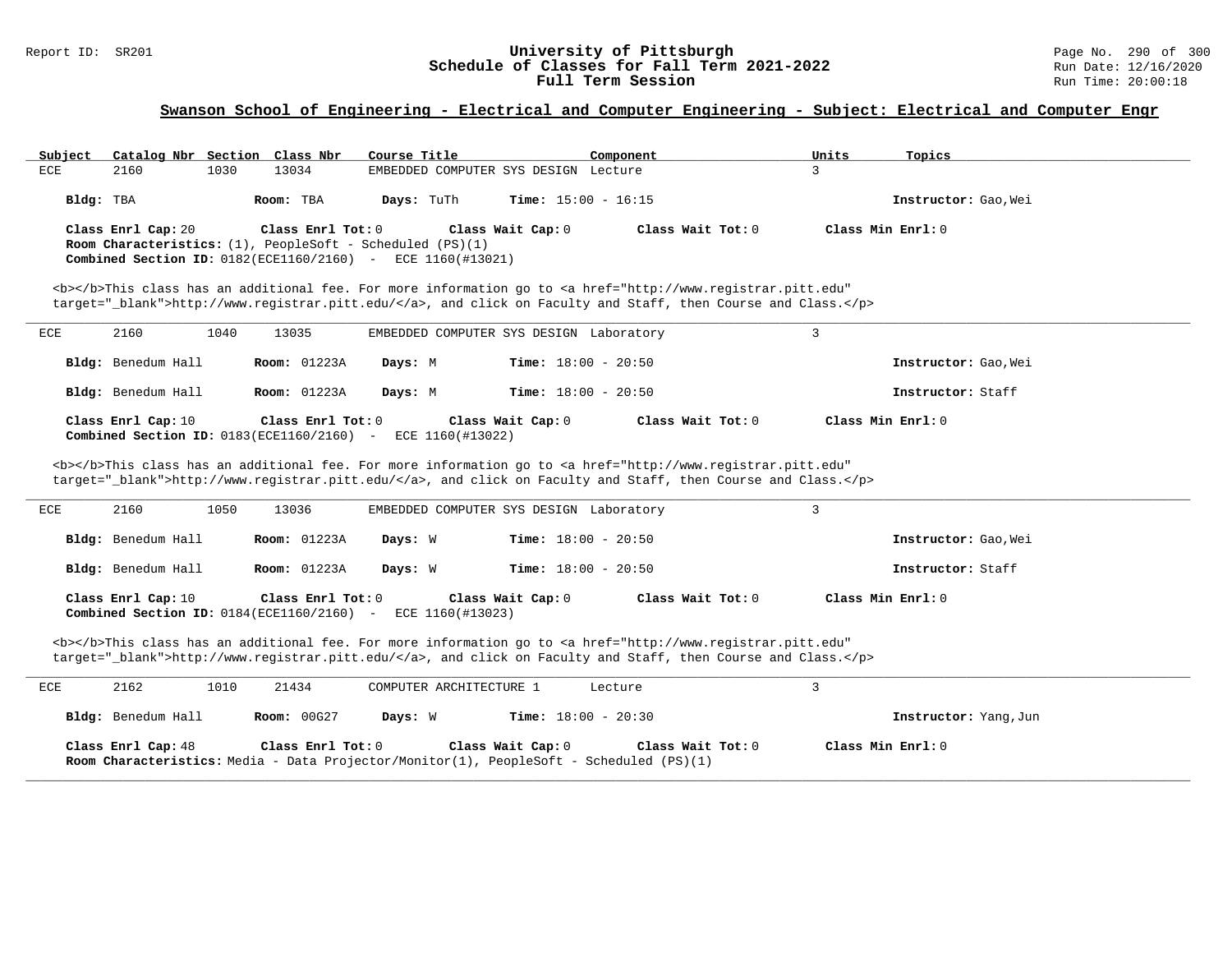## Report ID: SR201 **1988 Chedule of Classes for Fall Term 2021-2022** Page No. 291 of 300 Page No. 291 of 300 Page No<br>**Schedule of Classes for Fall Term 2021-2022** Run Date: 12/16/2020 **Schedule of Classes for Fall Term 2021-2022** Run Date: 12/16/2020 **Full Term Session Rundall Term Session Rundall Term Session**

# **Swanson School of Engineering - Electrical and Computer Engineering - Subject: Electrical and Computer Engr**

| Catalog Nbr Section Class Nbr<br>Subject | Course Title                                                                                                                                                                                                                       | Component                    | Units<br>Topics                |
|------------------------------------------|------------------------------------------------------------------------------------------------------------------------------------------------------------------------------------------------------------------------------------|------------------------------|--------------------------------|
| <b>ECE</b><br>2192<br>1060               | 13032<br>INTRODUCTION TO VLSI DESIGN Lecture                                                                                                                                                                                       |                              | $\overline{4}$                 |
| Bldg: Benedum Hall                       | <b>Room:</b> 01211B<br>Days: Tu                                                                                                                                                                                                    | <b>Time:</b> $18:00 - 20:45$ | Instructor: Lee, In Hee        |
| Class Enrl Cap: 24                       | Class Enrl Tot: 0<br>Class Wait Cap: 0<br>Combined Section ID: 0185(ECE1192/2192/COE/1192) - ECE 1192(#13030), COE 1192(#26244)                                                                                                    | Class Wait Tot: 0            | Class Min Enrl: 0              |
|                                          | <b></b> This class has an additional fee. For more information go to <a <="" href="http://www.registrar.pitt.edu" td=""><td></td><td></td></a>                                                                                     |                              |                                |
|                                          | target="_blank">http://www.registrar.pitt.edu/, and click on Faculty and Staff, then Course and Class.                                                                                                                             |                              |                                |
| 2192<br>1070<br>ECE                      | 13033<br>INTRODUCTION TO VLSI DESIGN Laboratory                                                                                                                                                                                    |                              | $\overline{4}$                 |
| Bldg: Benedum Hall                       | <b>Room: 01211A</b><br>Days: F                                                                                                                                                                                                     | <b>Time:</b> $10:00 - 11:50$ | Instructor: Lee, In Hee        |
| Bldg: Benedum Hall                       | <b>Room: 01211B</b><br>Days: F                                                                                                                                                                                                     | <b>Time:</b> $10:00 - 11:50$ | Instructor:                    |
| Class Enrl Cap: 24                       | Class Enrl Tot: 0<br>Class Wait Cap: 0<br>Combined Section ID: 0186(ECE1192/2192) - ECE 1192(#13031), COE 1192(#26703)                                                                                                             | Class Wait $Tot: 0$          | Class Min Enrl: 0              |
|                                          |                                                                                                                                                                                                                                    |                              |                                |
|                                          | <b></b> This class has an additional fee. For more information go to <a <br="" href="http://www.registrar.pitt.edu">target="_blank"&gt;http://www.registrar.pitt.edu/</a> , and click on Faculty and Staff, then Course and Class. |                              |                                |
| 2295<br>1010<br>ECE                      | 27558<br>SPECIAL TOPICS: ELECTRONICS                                                                                                                                                                                               | Lecture                      | $\mathbf{3}$                   |
| Bldg: TBA                                | Room: TBA<br>Days: W                                                                                                                                                                                                               | <b>Time:</b> $18:00 - 20:30$ | <b>Instructor:</b> Xiong, Feng |
| Class Enrl Cap: 40                       | Class Enrl Tot: 0<br>Class Wait Cap: 0<br>Room Characteristics: PeopleSoft - Scheduled (PS)(1)                                                                                                                                     | Class Wait Tot: 0            | Class Min Enrl: 0              |
| 2671<br>ECE<br>1250                      | 23333<br>OPTIMIZATION METHODS                                                                                                                                                                                                      | Lecture                      | 3                              |
| Bldg: Benedum Hall                       | <b>Room: 00G29</b><br>Days: M                                                                                                                                                                                                      | <b>Time:</b> $18:00 - 20:30$ | Instructor: Can-Cimino, Azime  |
| Class Enrl Cap: 40                       | Class Enrl Tot: 0<br>Class Wait Cap: 0<br>Room Characteristics: PeopleSoft - Scheduled (PS)(1)<br><b>Combined Section ID:</b> $0220(ECE/ME/2671)$ - ME $2671(#24324)$                                                              | Class Wait Tot: 0            | Class Min Enrl: 0              |
| 2795<br>1010<br>ECE                      | 27560<br>SPECIAL TOPICS POWER                                                                                                                                                                                                      | Lecture                      | 3                              |
| Bldg: Benedum Hall                       | <b>Room: 00G36</b><br>Days: W                                                                                                                                                                                                      | <b>Time:</b> $18:00 - 20:30$ | Instructor: Clements, Neal     |
| Class Enrl Cap: 30                       | Class Enrl Tot: 0<br>Class Wait Cap: 0<br>Room Characteristics: PeopleSoft - Scheduled (PS)(1)                                                                                                                                     | Class Wait Tot: 0            | Class Min Enrl: 0              |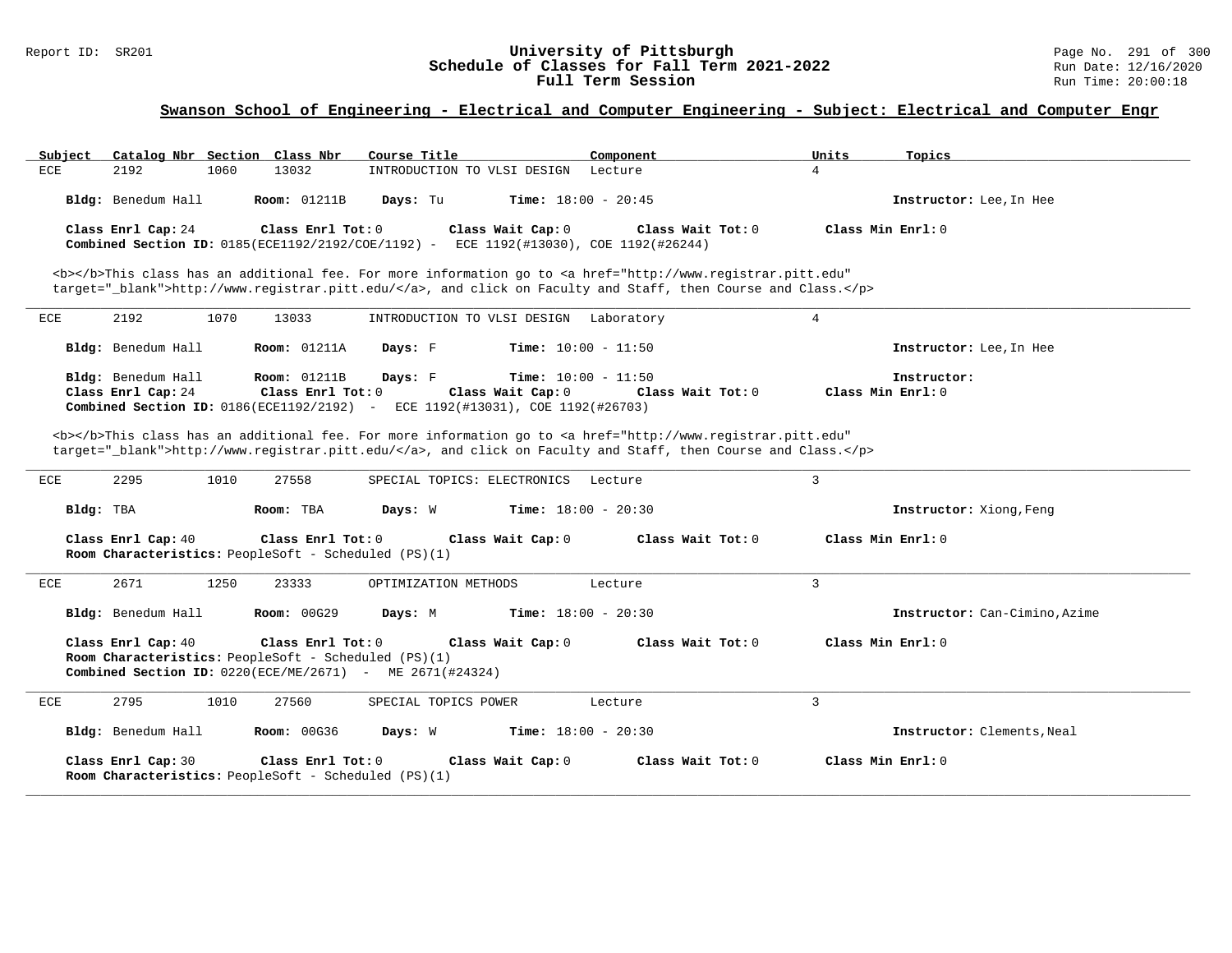## Report ID: SR201 **University of Pittsburgh** Page No. 292 of 300 **Schedule of Classes for Fall Term 2021-2022** Run Date: 12/16/2020 **Full Term Session Rundall Term Session Rundall Term Session**

# **Swanson School of Engineering - Electrical and Computer Engineering - Subject: Electrical and Computer Engr**

| Subject                                  | Catalog Nbr Section Class Nbr<br>Course Title                                    |                              | Component         | Units<br>Topics                        |
|------------------------------------------|----------------------------------------------------------------------------------|------------------------------|-------------------|----------------------------------------|
| 2795<br>1020<br>ECE                      | 27561                                                                            | SPECIAL TOPICS POWER         | Lecture           | 3                                      |
| Bldg: WEB Based Class                    | Days: W<br>Room: TBA                                                             | <b>Time:</b> $18:00 - 20:30$ |                   | Instructor: Clements, Neal             |
| Class Enrl Cap: 35<br>Attributes: Online | Class Enrl Tot: 0                                                                | Class Wait Cap: 0            | Class Wait Tot: 0 | Class Min Enrl: 0                      |
| 1030<br>ECE<br>2795                      | 27562                                                                            | SPECIAL TOPICS POWER         | Lecture           | 3                                      |
| Bldg: Benedum Hall                       | <b>Room: 00G36</b><br>Days: M                                                    | $Time: 18:00 - 20:30$        |                   | Instructor: Ohodnicki Jr, Paul Richard |
| Class Enrl Cap: 30                       | Class Enrl Tot: 0<br><b>Room Characteristics:</b> PeopleSoft - Scheduled (PS)(1) | Class Wait Cap: 0            | Class Wait Tot: 0 | Class Min Enrl: 0                      |
| 2795<br>1040<br>ECE                      | 27563                                                                            | SPECIAL TOPICS POWER         | Lecture           | 3                                      |
| Bldg: WEB Based Class                    | Room: TBA<br>Days: M                                                             | <b>Time:</b> $18:00 - 20:30$ |                   | Instructor: Ohodnicki Jr, Paul Richard |
| Class Enrl Cap: 35                       | Class $Enr1 Tot: 0$                                                              | Class Wait Cap: 0            | Class Wait Tot: 0 | Class Min Enrl: 0                      |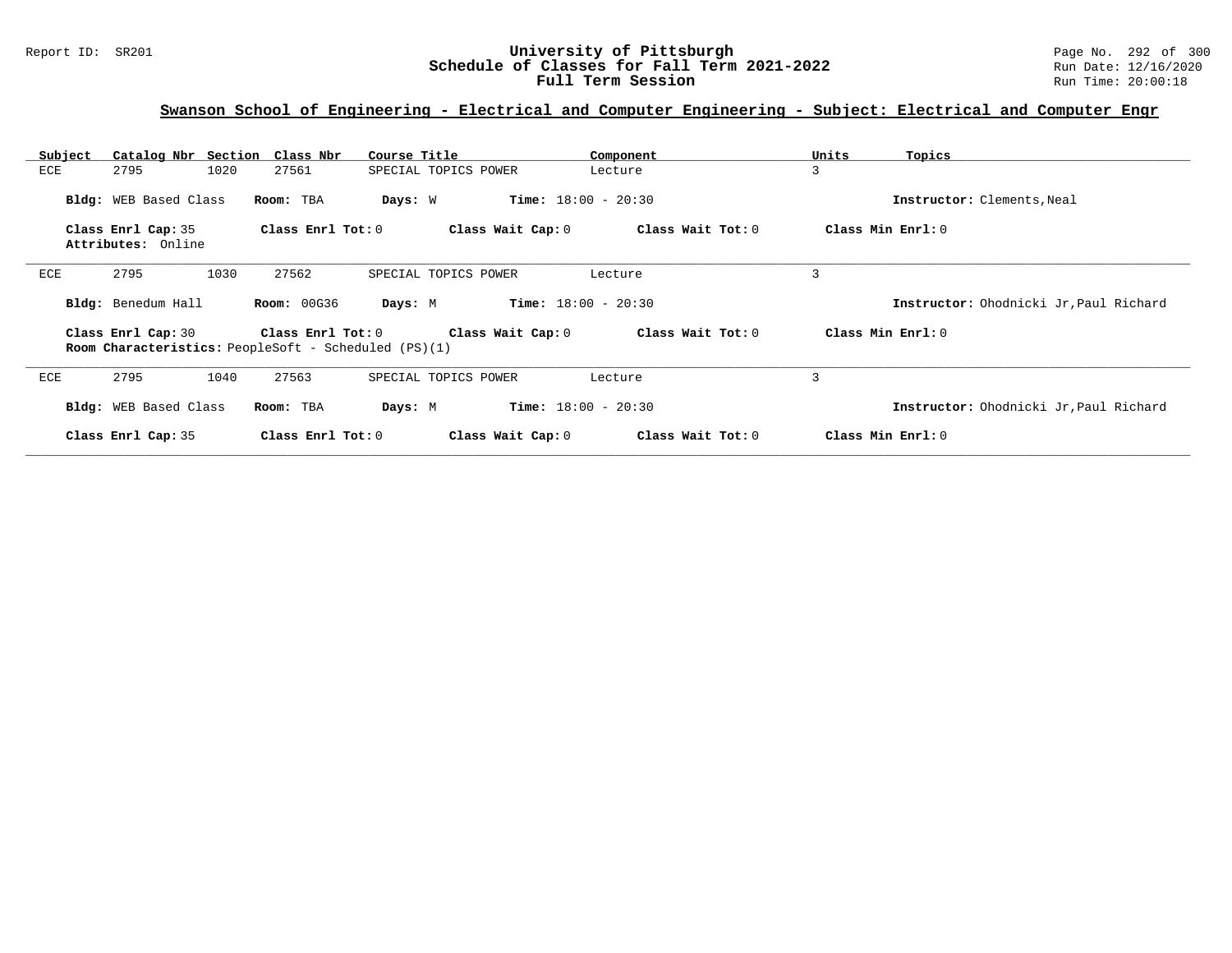## Report ID: SR201 **University of Pittsburgh** Page No. 293 of 300 **Schedule of Classes for Fall Term 2021-2022** Run Date: 12/16/2020 **Full Term Session Rundall Term Session Rundall Term Session**

# **Swanson School of Engineering - Swanson School of Engineering - Subject: Engineering**

| Subject<br>Catalog Nbr Section Class Nbr                                                                                                                                                                                                                                                                                                                                                                             | Course Title                            | Component                    | Units<br>Topics     |                                            |
|----------------------------------------------------------------------------------------------------------------------------------------------------------------------------------------------------------------------------------------------------------------------------------------------------------------------------------------------------------------------------------------------------------------------|-----------------------------------------|------------------------------|---------------------|--------------------------------------------|
| 0012<br>24730<br><b>ENGR</b><br>1200                                                                                                                                                                                                                                                                                                                                                                                 | INTRO TO ENGINEERING COMPUTINGLecture   |                              | 3                   |                                            |
| Room: 00229<br>Bldg: Benedum Hall                                                                                                                                                                                                                                                                                                                                                                                    | Days: MW                                | <b>Time:</b> $18:00 - 19:50$ |                     | Instructor: Mena Lora, Irene B             |
|                                                                                                                                                                                                                                                                                                                                                                                                                      |                                         |                              |                     | Kovacs Jr., Raymond Paul                   |
| Class Enrl Cap: 20<br>Class Enrl Tot: 0<br>Room Characteristics: PeopleSoft - Scheduled (PS)(1)                                                                                                                                                                                                                                                                                                                      | Class Wait Cap: 20                      | Class Wait Tot: 0            | Class Min Enrl: 0   |                                            |
| <b></b> This class has an additional fee. For more information go to <a <br="" href="http://www.registrar.pitt.edu">target="_blank"&gt;http://www.registrar.pitt.edu/</a> , and click on Faculty and Staff, then Course and Class.                                                                                                                                                                                   |                                         |                              |                     |                                            |
| 0016<br>1200<br>18641<br>ENGR                                                                                                                                                                                                                                                                                                                                                                                        | INTRO TO ENGINEERING COMPUTINGLecture   |                              | $\overline{3}$      |                                            |
| Bldg: Benedum Hall<br>Room: 00229                                                                                                                                                                                                                                                                                                                                                                                    | Days: MW                                | <b>Time:</b> $18:00 - 19:50$ |                     | Instructor: Kovacs Jr., Raymond Paul       |
| Class Enrl Cap: 50<br>Class Enrl Tot: 0<br>Room Characteristics: PeopleSoft - Scheduled (PS)(1)                                                                                                                                                                                                                                                                                                                      | Class Wait Cap: 20                      | Class Wait Tot: 0            | Class Min Enrl: 0   |                                            |
| <b></b> This class has an additional fee. For more information go to <a <br="" href="http://www.registrar.pitt.edu">target=" blank"&gt;http://www.registrar.pitt.edu/</a> , and click on Faculty and Staff, then Course and Class.<br>1050<br>1040<br>12971<br>ENGR                                                                                                                                                  | PRODUCT REALIZATION                     | Lecture                      | 3                   |                                            |
| Bldg: Benedum Hall<br><b>Room:</b> 01044                                                                                                                                                                                                                                                                                                                                                                             | Days: Tu                                | Time: $18:00 - 20:30$        |                     | Instructor: Winter, Eric Francis Michael   |
| Class Enrl Cap: 30<br>Class Enrl Tot: 0<br>Room Characteristics: PeopleSoft - Scheduled (PS)(1)<br>Combined Section ID: 0120(ENGR/2051/1050/1050/1050/1050/)- ENGR 2051(#13000)<br><b></b> This class has an additional fee. For more information go to <a <="" href="http://www.registrar.pitt.edu" td=""><td>Class Wait Cap: 20</td><td>Class Wait Tot: 0</td><td>Class Min <math>Enr1: 0</math></td><td></td></a> | Class Wait Cap: 20                      | Class Wait Tot: 0            | Class Min $Enr1: 0$ |                                            |
| target=" blank">http://www.registrar.pitt.edu/, and click on Faculty and Staff, then Course and Class.                                                                                                                                                                                                                                                                                                               |                                         |                              |                     |                                            |
| <b>ENGR</b><br>1430<br>1030<br>13199                                                                                                                                                                                                                                                                                                                                                                                 | PORTUGUESE 3 FOR ENGINEERS              | Lecture                      | $\overline{3}$      |                                            |
| Bldg: TO BE ARRANGED<br>Room: TBA                                                                                                                                                                                                                                                                                                                                                                                    | Days: TuTh                              | <b>Time:</b> $12:30 - 13:55$ |                     | Instructor: Carvalho, Ana Paula Raulino De |
| Class Enrl Cap: 10<br>Class Enrl Tot: $0$<br>Attributes: Transatlantic Studies<br>Combined Section ID: $0151$ (ENGR/1430/2230) -                                                                                                                                                                                                                                                                                     | Class Wait Cap: 10<br>ENGR 2230(#13200) | Class Wait Tot: $0$          | Class Min Enrl: 0   |                                            |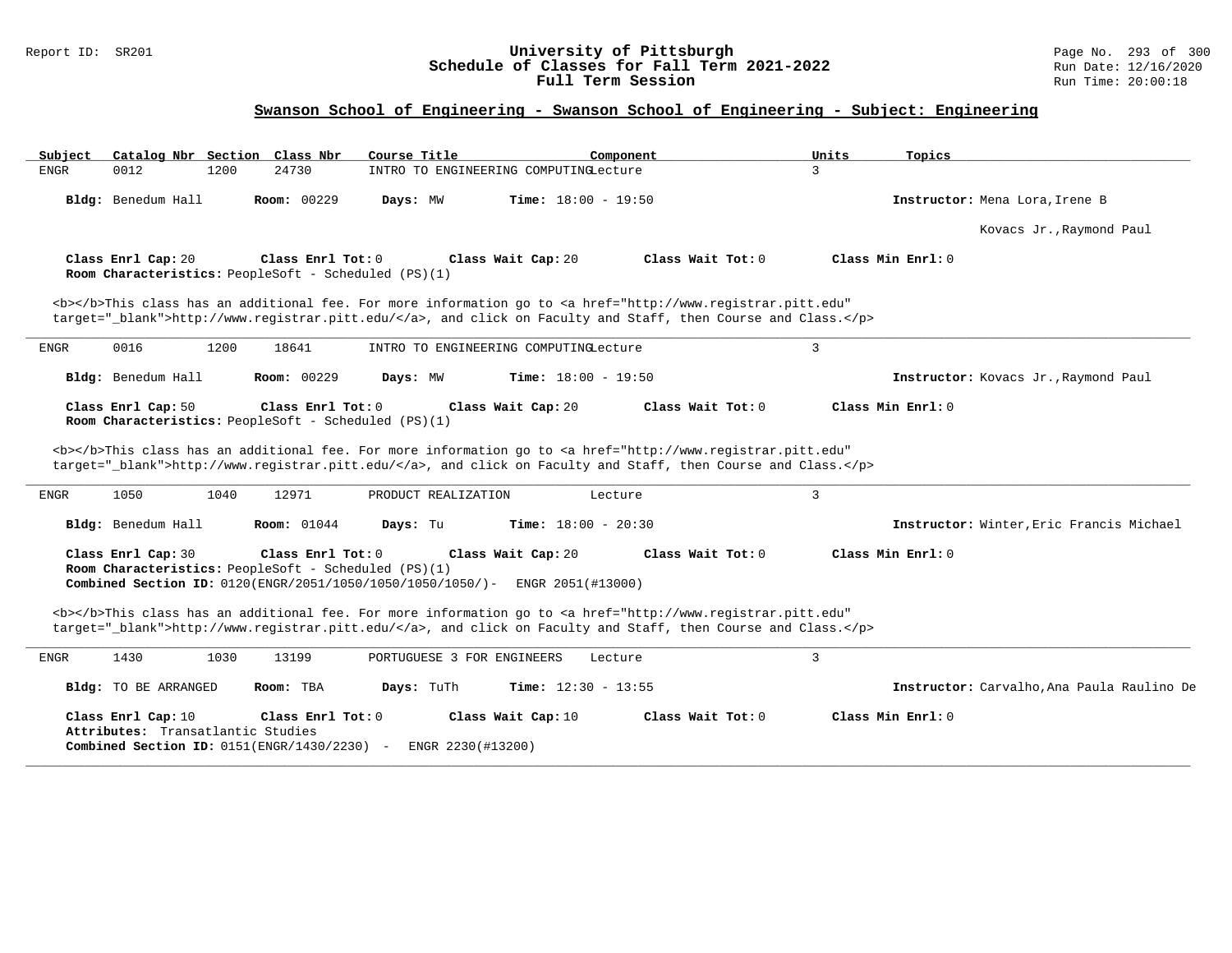#### Report ID: SR201 **University of Pittsburgh** Page No. 294 of 300 **Schedule of Classes for Fall Term 2021-2022** Run Date: 12/16/2020 **Full Term Session Rundall Term Session Rundall Term Session**

# **Swanson School of Engineering - Swanson School of Engineering - Subject: Engineering**

| Subject     |                                                         |      | Catalog Nbr Section Class Nbr                                             | Course Title                                                         |                                        | Component                                                                                                    |                | Units | Topics                                   |
|-------------|---------------------------------------------------------|------|---------------------------------------------------------------------------|----------------------------------------------------------------------|----------------------------------------|--------------------------------------------------------------------------------------------------------------|----------------|-------|------------------------------------------|
| <b>ENGR</b> | 1430                                                    | 1150 | 18195                                                                     | PORTUGUESE 3 FOR ENGINEERS                                           |                                        | Lecture                                                                                                      | $\overline{3}$ |       |                                          |
|             | Bldg: TO BE ARRANGED                                    |      | Room: TBA                                                                 | Days: TBA                                                            | <b>Time:</b> $00:00 - 00:00$           |                                                                                                              |                |       | Instructor: Staff                        |
|             | Class Enrl Cap: 12<br>Attributes: Transatlantic Studies |      | Class Enrl Tot: 0                                                         | Combined Section ID: 0153(ENGR/2230/1430) - ENGR 2230(#18196)        | Class Wait Cap: 10                     | Class Wait Tot: 0                                                                                            |                |       | Class Min Enrl: 0                        |
| ENGR        | 1702                                                    | 1070 | 13099                                                                     | NUCLEAR PLANT TECHNOLOGY                                             |                                        | Lecture                                                                                                      | $\overline{3}$ |       |                                          |
| Bldg: TBA   |                                                         |      | Room: TBA                                                                 | Days: Th                                                             | <b>Time:</b> $18:00 - 20:30$           |                                                                                                              |                |       | Instructor: Griesheimer, David P         |
|             |                                                         |      |                                                                           |                                                                      |                                        |                                                                                                              |                |       | Muftuoglu, Kurshad                       |
|             |                                                         |      |                                                                           |                                                                      |                                        |                                                                                                              |                |       | Congedo, Thomas Vincent                  |
|             | Class Enrl Cap: 100                                     |      | Class Enrl Tot: 0                                                         |                                                                      | Class Wait Cap: 20                     | Class Wait Tot: 0<br>Room Characteristics: Media - Data Projector/Monitor(1), PeopleSoft - Scheduled (PS)(1) |                |       | Class Min Enrl: 0                        |
| ENGR        | 1869                                                    | 1030 | 12952                                                                     | INTRO ELEC ENGRG FOR NON EE'S Lecture                                |                                        |                                                                                                              | $\overline{3}$ |       |                                          |
| Bldg: TBA   |                                                         |      | Room: TBA                                                                 | Days: W                                                              | <b>Time:</b> $18:00 - 20:30$           |                                                                                                              |                |       | Instructor: Bayoumy, Mohamed Ashraf Saad |
|             |                                                         |      |                                                                           |                                                                      |                                        |                                                                                                              |                |       | Zaghloul Mohamed                         |
|             | Class Enrl Cap: 100                                     |      | Class Enrl Tot: 0<br>Room Characteristics: PeopleSoft - Scheduled (PS)(1) |                                                                      | Class Wait Cap: 20                     | Class Wait Tot: 0                                                                                            |                |       | Class Min Enrl: 0                        |
| ENGR        | 1869                                                    | 1040 | 13014                                                                     | INTRO ELEC ENGRG FOR NON EE'S Recitation                             |                                        |                                                                                                              | $\overline{3}$ |       |                                          |
| Bldg: TBA   |                                                         |      | Room: TBA                                                                 | Days: Th                                                             | <b>Time:</b> $13:00 - 13:50$           |                                                                                                              |                |       | Instructor: Bayoumy, Mohamed Ashraf Saad |
|             |                                                         |      |                                                                           |                                                                      |                                        |                                                                                                              |                |       | Zaghloul Mohamed                         |
|             |                                                         |      |                                                                           |                                                                      |                                        |                                                                                                              |                |       | Xin, Xin                                 |
|             | Class Enrl Cap: 100                                     |      | Class Enrl Tot: 0<br>Room Characteristics: PeopleSoft - Scheduled (PS)(1) |                                                                      | Class Wait Cap: 20                     | Class Wait Tot: 0                                                                                            |                |       | Class Min Enrl: 0                        |
| ENGR        | 2051                                                    | 1070 | 13000                                                                     | PRODUCT REALIZATION                                                  |                                        | Lecture                                                                                                      | 3              |       |                                          |
|             | Bldg: Benedum Hall                                      |      | <b>Room:</b> 01044                                                        | Days: Tu                                                             | <b>Time:</b> $18:00 - 20:30$           |                                                                                                              |                |       | Instructor: Winter, Eric Francis Michael |
|             | Class Enrl Cap: 5                                       |      | Class Enrl Tot: 0<br>Room Characteristics: PeopleSoft - Scheduled (PS)(1) | <b>Combined Section ID:</b> $0120$ (ENGR/2051/1050/1050/1050/1050/)- | Class Wait Cap: 0<br>ENGR 1050(#12971) | Class Wait Tot: 0                                                                                            |                |       | Class Min Enrl: 0                        |

<b></b>This class has an additional fee. For more information go to <a href="http://www.registrar.pitt.edu"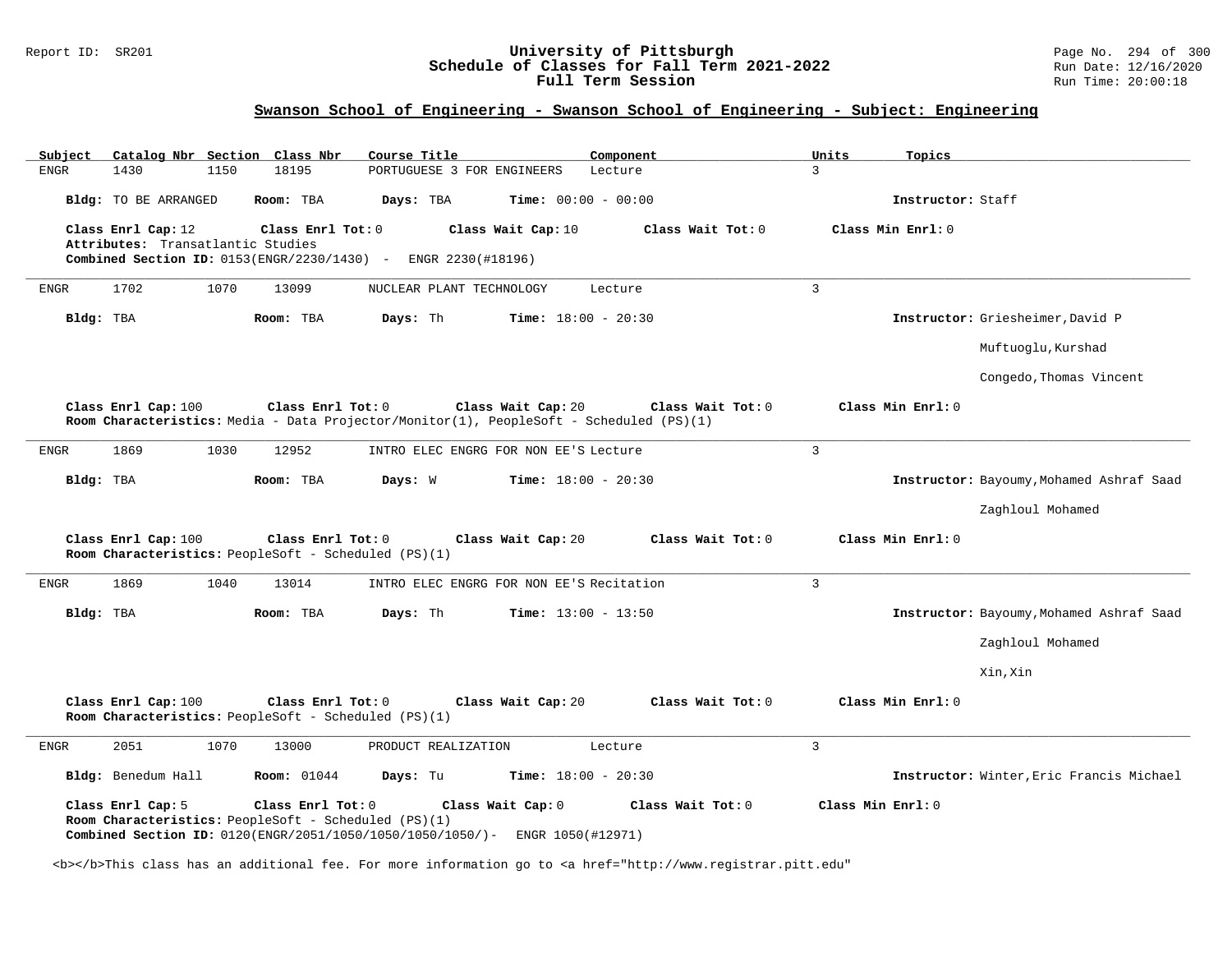| ENGR | 2230<br>1030                                                         | 13200                   | PORTUGUESE 3 FOR ENGINEERS |                              | Lecture             |                                            |
|------|----------------------------------------------------------------------|-------------------------|----------------------------|------------------------------|---------------------|--------------------------------------------|
|      | Bldg: TO BE ARRANGED                                                 | Room: TBA               | Days: TuTh                 | <b>Time:</b> $12:30 - 13:55$ |                     | Instructor: Carvalho, Ana Paula Raulino De |
|      | Class Enrl Cap: 10<br>Combined Section ID: $0151$ (ENGR/1430/2230) - | $Class$ $Enr1$ $Tot: 0$ | ENGR 1430(#13199)          | Class Wait Cap: 0            | Class Wait Tot: 0   | Class Min $Err1:0$                         |
| ENGR | 2230<br>1150                                                         | 18196                   | PORTUGUESE 3 FOR ENGINEERS |                              | Lecture             |                                            |
|      | Bldg: TO BE ARRANGED                                                 | Room: TBA               | Days: TBA                  | <b>Time:</b> $00:00 - 00:00$ |                     | Instructor: Staff                          |
|      | Class Enrl Cap: 12<br>Combined Section ID: $0153$ (ENGR/2230/1430) - | Class Enrl Tot: $0$     | ENGR 1430(#18195)          | Class Wait Cap: 0            | Class Wait Tot: $0$ | Class Min Enrl: 0                          |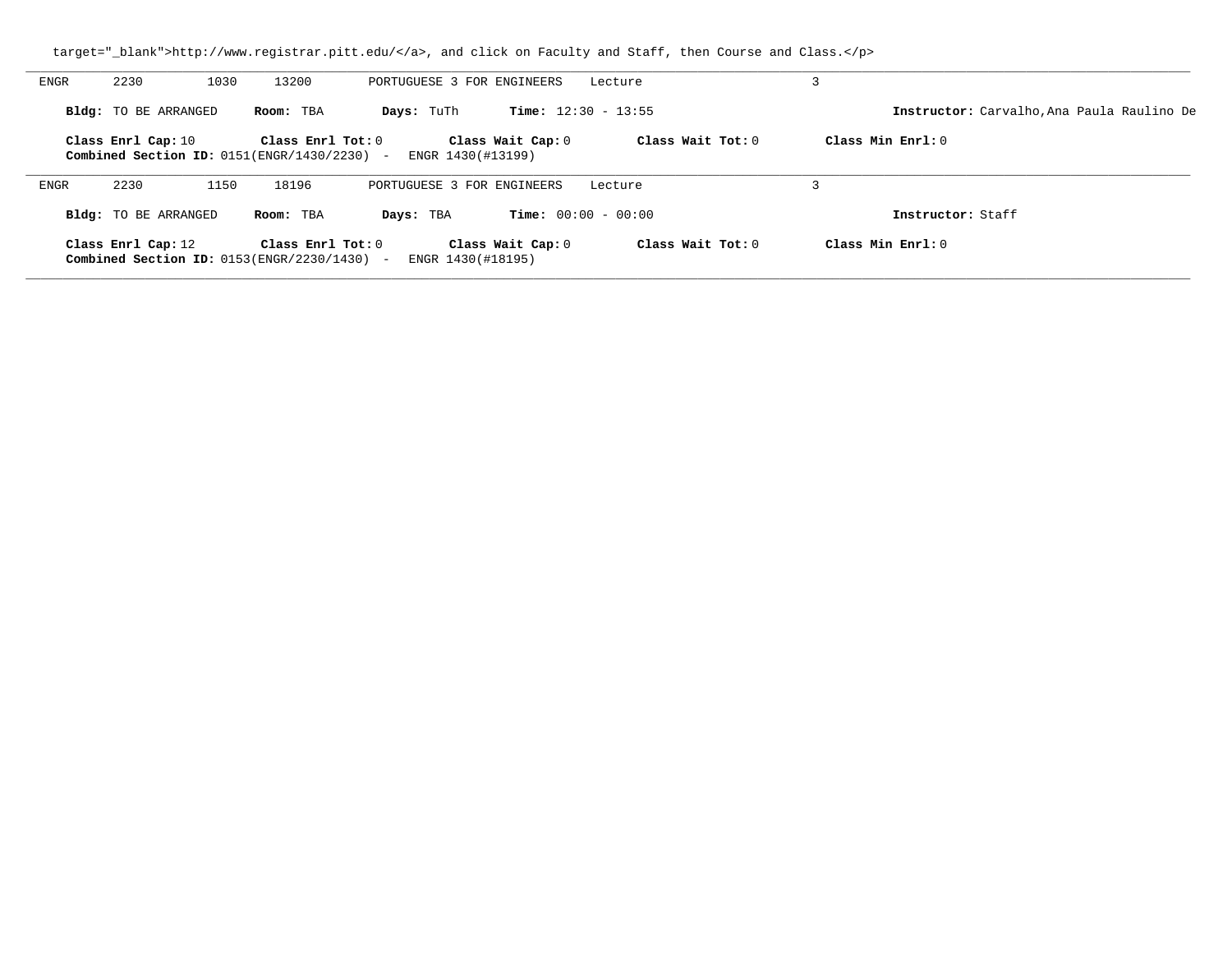#### Report ID: SR201 **University of Pittsburgh** Page No. 296 of 300 **Schedule of Classes for Fall Term 2021-2022** Run Date: 12/16/2020 **Full Term Session Rundall Term Session Rundall Term Session**

# **Swanson School of Engineering - Industrial Engineering - Subject: Industrial Engineering**

| Subject   | Catalog Nbr Section Class Nbr                                              |                     | Course Title                                                                                                                                                               | Component                                                                                                                                                                            | Units          | Topics                                  |
|-----------|----------------------------------------------------------------------------|---------------------|----------------------------------------------------------------------------------------------------------------------------------------------------------------------------|--------------------------------------------------------------------------------------------------------------------------------------------------------------------------------------|----------------|-----------------------------------------|
| IE        | 1014<br>1010                                                               | 25004               | DATA BASE DESIGN                                                                                                                                                           | Lecture                                                                                                                                                                              | 3              |                                         |
|           | Bldg: Benedum Hall                                                         | <b>Room:</b> 01044  | Days: W                                                                                                                                                                    | <b>Time:</b> $17:20 - 19:50$                                                                                                                                                         |                | Instructor: Regan, Robert David         |
|           | Class Enrl Cap: 36<br>Room Characteristics: PeopleSoft - Scheduled (PS)(1) | Class Enrl Tot: 0   | Class Wait Cap: 20<br><b>Combined Section ID:</b> $0212(IE/1014/2004)$ - IE $2004(H25005)$                                                                                 | Class Wait Tot: 0<br><b></b> This class has an additional fee. For more information go to <a <="" href="http://www.registrar.pitt.edu" td=""><td></td><td>Class Min Enrl: 0</td></a> |                | Class Min Enrl: 0                       |
|           |                                                                            |                     |                                                                                                                                                                            | target="_blank">http://www.registrar.pitt.edu/, and click on Faculty and Staff, then Course and Class.                                                                               |                |                                         |
| IE        | 1072<br>1010                                                               | 26695               | DSGN OF EXPRMT & QUALT ASSUR Lecture                                                                                                                                       |                                                                                                                                                                                      | 3              |                                         |
| Bldg: TBA |                                                                            | Room: TBA           | Days: M                                                                                                                                                                    | <b>Time:</b> $18:00 - 20:30$                                                                                                                                                         |                | Instructor: Sherwin, Michael D          |
|           | Class Enrl Cap: 30<br>Room Characteristics: PeopleSoft - Scheduled (PS)(1) | Class Enrl Tot: $0$ | Class Wait Cap: 20                                                                                                                                                         | Class Wait $Tot: 0$                                                                                                                                                                  |                | Class Min Enrl: 0                       |
| ΙE        | 1086<br>1025                                                               | 18809               | DECISION MODELS                                                                                                                                                            | Lecture                                                                                                                                                                              | 3              |                                         |
|           | Bldg: Benedum Hall                                                         | <b>Room: 00227</b>  | Days: TuTh                                                                                                                                                                 | <b>Time:</b> $09:30 - 10:45$                                                                                                                                                         |                | Instructor: Luangkesorn, Kiatikun Louis |
|           | Class Enrl Cap: 16<br>Room Characteristics: PeopleSoft - Scheduled (PS)(1) | Class Enrl Tot: 0   | Class Wait Cap: 10<br>Combined Section ID: 0028(IE 1086/IE 2086) - IE 2086(#18810)                                                                                         | Class Wait Tot: 0                                                                                                                                                                    |                | Class Min $Enr1: 0$                     |
| IE        | 1102<br>1050                                                               | 17714               | LEAN SIX SIGMA I (GREEN BELT) Lecture                                                                                                                                      |                                                                                                                                                                                      | $\overline{3}$ |                                         |
|           | Bldg: Benedum Hall                                                         | <b>Room: 00G27</b>  | Days: Tu                                                                                                                                                                   | <b>Time:</b> $18:00 - 20:30$                                                                                                                                                         |                | Instructor: Haynes, Frederick R         |
|           | Class Enrl Cap: 25<br>Room Characteristics: PeopleSoft - Scheduled (PS)(1) | Class Enrl Tot: 0   | Class Wait Cap: 20<br>Combined Section ID: 0030(IE/1102/2102) - IE 2102(#17715)                                                                                            | Class Wait Tot: 0                                                                                                                                                                    |                | Class Min Enrl: 0                       |
| IΕ        | 1106<br>1010                                                               | 26505               | OPRTNS IMPROVMNT IN HC                                                                                                                                                     | Lecture                                                                                                                                                                              | $\overline{3}$ |                                         |
|           | Bldg: Benedum Hall                                                         | <b>Room: 00G36</b>  | Days: Th                                                                                                                                                                   | <b>Time:</b> $18:00 - 20:30$                                                                                                                                                         |                | Instructor: Kolman, Caroline M          |
|           | Class Enrl Cap: 15                                                         | Class Enrl Tot: 0   | Class Wait Cap: 10<br>Room Characteristics: Media - Data Projector/Monitor(1), PeopleSoft - Scheduled (PS)(1)<br>Combined Section ID: 0205(IE/1106/2106) - IE 2106(#26506) | Class Wait Tot: 0                                                                                                                                                                    |                | Class Min Enrl: 0                       |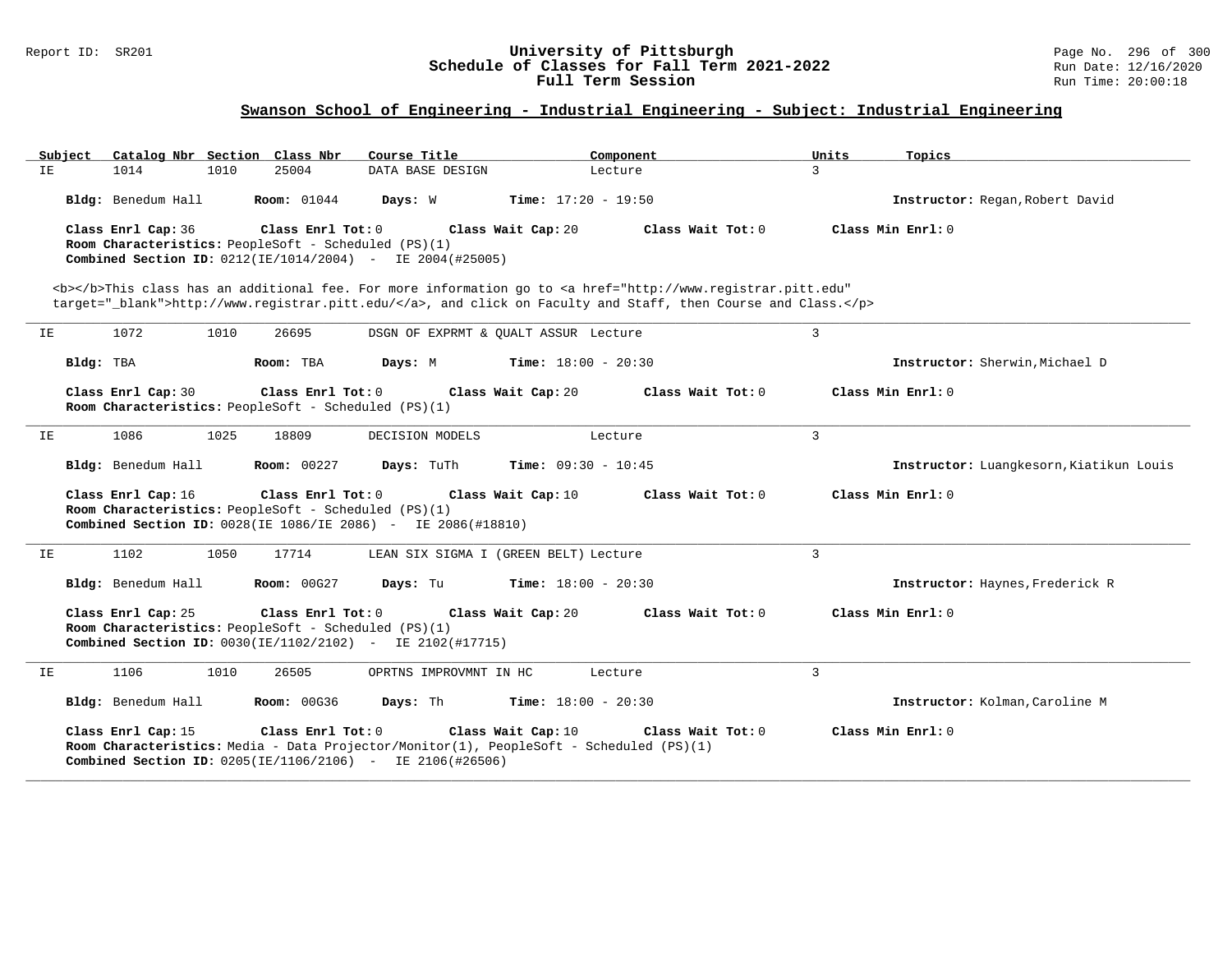## Report ID: SR201 **University of Pittsburgh** Page No. 297 of 300 **Schedule of Classes for Fall Term 2021-2022** Run Date: 12/16/2020 **Full Term Session Rundall Term Session Rundall Term Session**

# **Swanson School of Engineering - Industrial Engineering - Subject: Industrial Engineering**

| Subject<br>Catalog Nbr Section Class Nbr | Course Title                                                                                                                                                                                                                                                                                                                                                 | Component           | Units<br>Topics                         |
|------------------------------------------|--------------------------------------------------------------------------------------------------------------------------------------------------------------------------------------------------------------------------------------------------------------------------------------------------------------------------------------------------------------|---------------------|-----------------------------------------|
| 1122<br>1010<br>ΙE.                      | 28436<br>FUNDMS OF SYMS ENGINEERING                                                                                                                                                                                                                                                                                                                          | Lecture             | $\mathcal{L}$                           |
| Bldg: Benedum Hall                       | Room: 00G28<br>Days: Th<br><b>Time:</b> $18:00 - 20:30$                                                                                                                                                                                                                                                                                                      |                     | Instructor: Elm, Joseph Paul            |
|                                          |                                                                                                                                                                                                                                                                                                                                                              |                     | Canzian, Blaise Joseph                  |
| Class Enrl Cap: 20                       | Class Enrl Tot: 0<br>Class Wait Cap: 20<br>Room Characteristics: PeopleSoft - Scheduled (PS)(1)<br><b>Combined Section ID:</b> $0044(IE/1122/2122)$ - IE $2122(#28438)$                                                                                                                                                                                      | Class Wait Tot: 0   | Class Min Enrl: 0                       |
| 1301<br>1010<br>IE                       | 22716<br>INTRO TO SAFETY ENGR                                                                                                                                                                                                                                                                                                                                | Lecture             | $\overline{3}$                          |
| Bldg: Benedum Hall                       | <b>Room: 00G37</b><br>Days: M<br><b>Time:</b> $18:00 - 20:40$                                                                                                                                                                                                                                                                                                |                     | Instructor: Haight, Joel M              |
| Class Enrl Cap: 10                       | Class Enrl Tot: 0<br>Class Wait Cap: 10<br>Room Characteristics: PeopleSoft - Scheduled (PS)(1)<br><b>Combined Section ID:</b> $0283(IE/1301/IE/2301)$ - IE $2301(H22717)$                                                                                                                                                                                   | Class Wait Tot: 0   | Class Min Enrl: 0                       |
| IΕ<br>2004<br>1010                       | 25005<br>DATA BASE DESIGN                                                                                                                                                                                                                                                                                                                                    | Lecture             | 3                                       |
| Bldg: Benedum Hall                       | <b>Room:</b> 01044<br>Days: W<br><b>Time:</b> $17:20 - 19:50$                                                                                                                                                                                                                                                                                                |                     | Instructor: Regan, Robert David         |
| Class Enrl Cap: 20                       | Class Enrl Tot: 0<br>Class Wait Cap: 0<br>Room Characteristics: PeopleSoft - Scheduled (PS)(1)<br><b>Combined Section ID:</b> $0212$ (IE/1014/2004) - IE $1014$ (#25004)<br><b></b> This class has an additional fee. For more information go to <a <="" href="http://www.registrar.pitt.edu" th=""><th>Class Wait Tot: 0</th><th>Class Min Enrl: 0</th></a> | Class Wait Tot: 0   | Class Min Enrl: 0                       |
|                                          | target="_blank">http://www.registrar.pitt.edu/, and click on Faculty and Staff, then Course and Class.                                                                                                                                                                                                                                                       |                     |                                         |
| 2086<br>1025<br>IE                       | 18810<br>DECISION MODELS                                                                                                                                                                                                                                                                                                                                     | Lecture             | $\overline{3}$                          |
| Bldg: Benedum Hall                       | Room: 00227<br>Days: TuTh<br><b>Time:</b> $09:30 - 10:45$                                                                                                                                                                                                                                                                                                    |                     | Instructor: Luangkesorn, Kiatikun Louis |
| Class Enrl Cap: 16                       | Class Enrl Tot: 0<br>Class Wait Cap: 0<br>Room Characteristics: PeopleSoft - Scheduled (PS)(1)<br><b>Combined Section ID:</b> 0028(IE 1086/IE 2086) - IE 1086(#18809)                                                                                                                                                                                        | Class Wait Tot: 0   | Class Min Enrl: 0                       |
| 2102<br>1050<br>IE                       | 17715<br>LEAN SIX SIGMA I (GREEN BELT) Lecture                                                                                                                                                                                                                                                                                                               |                     | 3                                       |
| Bldg: Benedum Hall                       | Room: 00G27<br>Days: Tu<br><b>Time:</b> $18:00 - 20:30$                                                                                                                                                                                                                                                                                                      |                     | Instructor: Haynes, Frederick R         |
| Class Enrl Cap: 15                       | Class Enrl Tot: $0$<br>Class Wait Cap: 0<br>Room Characteristics: PeopleSoft - Scheduled (PS)(1)<br><b>Combined Section ID:</b> $0030$ (IE/1102/2102) - IE 1102(#17714)                                                                                                                                                                                      | Class Wait $Tot: 0$ | Class Min Enrl: 0                       |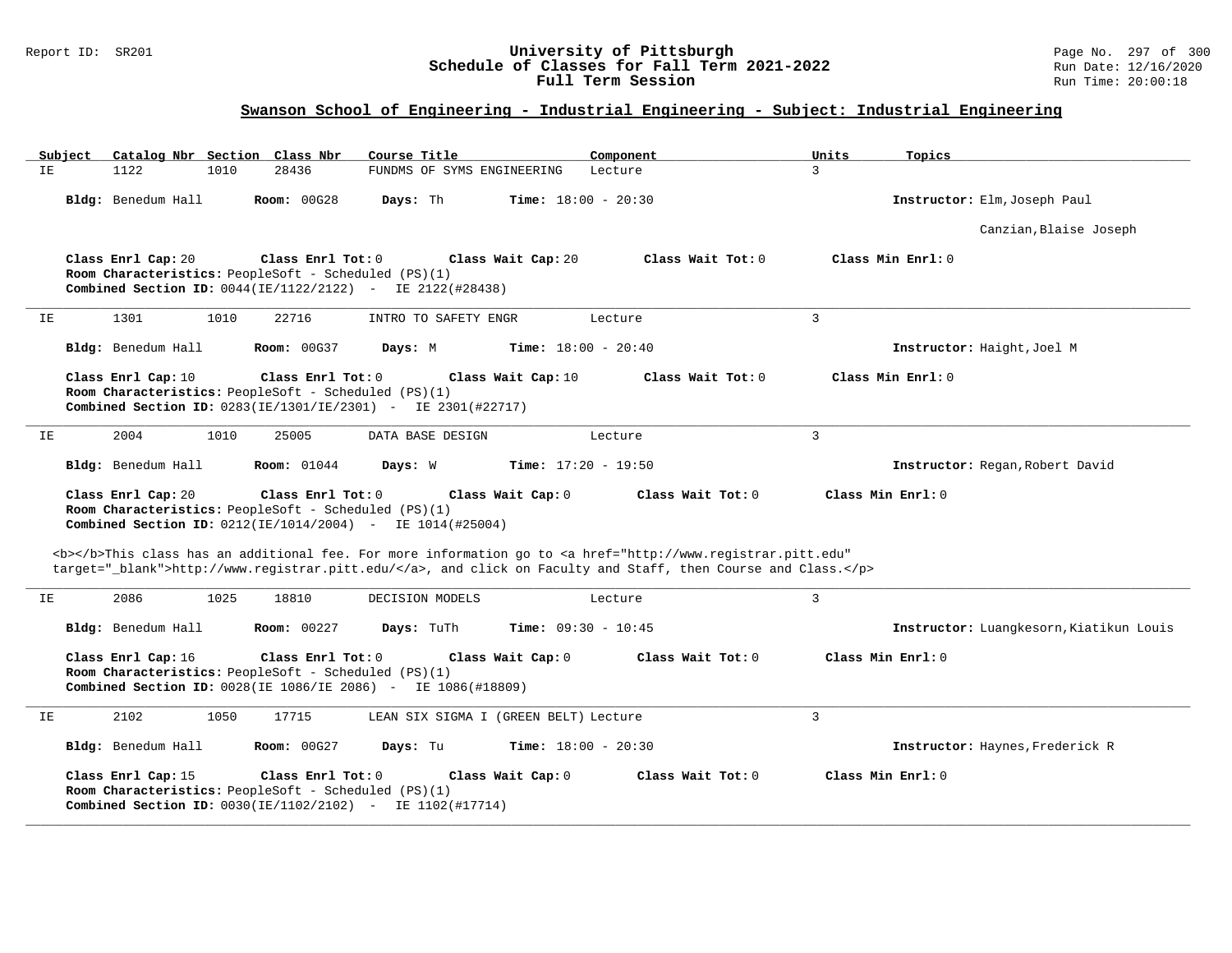## Report ID: SR201 **University of Pittsburgh** Page No. 298 of 300 **Schedule of Classes for Fall Term 2021-2022** Run Date: 12/16/2020 **Full Term Session Rundall Term Session Rundall Term Session**

# **Swanson School of Engineering - Industrial Engineering - Subject: Industrial Engineering**

|    | Subject Catalog Nbr Section Class Nbr                                                                                                                                                                                      |                    | Course Title                                           | Component                    | Units<br>Topics                |  |  |  |
|----|----------------------------------------------------------------------------------------------------------------------------------------------------------------------------------------------------------------------------|--------------------|--------------------------------------------------------|------------------------------|--------------------------------|--|--|--|
| IΕ | 2106<br>1010                                                                                                                                                                                                               | 26506              | OPERATIONS IMPROVEMENT IN HC Lecture                   |                              | $\mathbf{3}$                   |  |  |  |
|    | Bldg: Benedum Hall                                                                                                                                                                                                         | <b>Room: 00G36</b> | Days: Th                                               | <b>Time:</b> $18:00 - 20:30$ | Instructor: Kolman, Caroline M |  |  |  |
|    | Room Characteristics: PeopleSoft - Scheduled (PS)(1)<br><b>Combined Section ID:</b> $0205(IE/1106/2106) - IE 1106(#26505)$                                                                                                 |                    | Class Enrl Cap: 5 Class Enrl Tot: 0 Class Wait Cap: 0  | Class Wait Tot: 0            | Class Min Enrl: 0              |  |  |  |
| IE | 1010<br>2122                                                                                                                                                                                                               | 28438              | FUNDMS OF SYMS ENGINEERING                             | Lecture                      | 3                              |  |  |  |
|    | Bldg: Benedum Hall<br><b>Room: 00G28</b><br><b>Time:</b> $18:00 - 20:30$<br>Days: Th                                                                                                                                       |                    | Instructor: Elm, Joseph Paul                           |                              |                                |  |  |  |
|    |                                                                                                                                                                                                                            |                    |                                                        |                              | Canzian, Blaise Joseph         |  |  |  |
|    | Room Characteristics: PeopleSoft - Scheduled (PS)(1)<br>Combined Section ID: 0044(IE/1122/2122) - IE 1122(#28436)                                                                                                          |                    | Class Enrl Cap: 12 Class Enrl Tot: 0 Class Wait Cap: 0 | Class Wait Tot: $0$          | Class Min Enrl: 0              |  |  |  |
| ΙE | 1010<br>2301                                                                                                                                                                                                               | 22717              | INTRO TO SAFETY ENGR                                   | Lecture                      | 3                              |  |  |  |
|    | Bldg: Benedum Hall                                                                                                                                                                                                         | <b>Room: 00G37</b> | <b>Days:</b> M <b>Time:</b> $18:00 - 20:40$            |                              | Instructor: Haight, Joel M     |  |  |  |
|    | Class Enrl Tot: 0 Class Wait Cap: 0<br>Class Min Enrl: 0<br>Class Enrl Cap: 6<br>Class Wait Tot: 0<br>Room Characteristics: PeopleSoft - Scheduled (PS)(1)<br>Combined Section ID: 0283(IE/1301/IE/2301) - IE 1301(#22716) |                    |                                                        |                              |                                |  |  |  |
| IE | 1020<br>2301                                                                                                                                                                                                               | 22718              | INTRO TO SAFETY ENGR                                   | Lecture                      | 3                              |  |  |  |
|    | Bldg: WEB Based Class                                                                                                                                                                                                      | Room: TBA          | Days: M                                                | $Time: 18:00 - 20:40$        | Instructor: Haight, Joel M     |  |  |  |
|    | Class Enrl Cap: 35<br>Attributes: Online                                                                                                                                                                                   | Class Enrl Tot: 0  | Class Wait Cap: 0                                      | Class Wait Tot: 0            | Class Min Enrl: $0$            |  |  |  |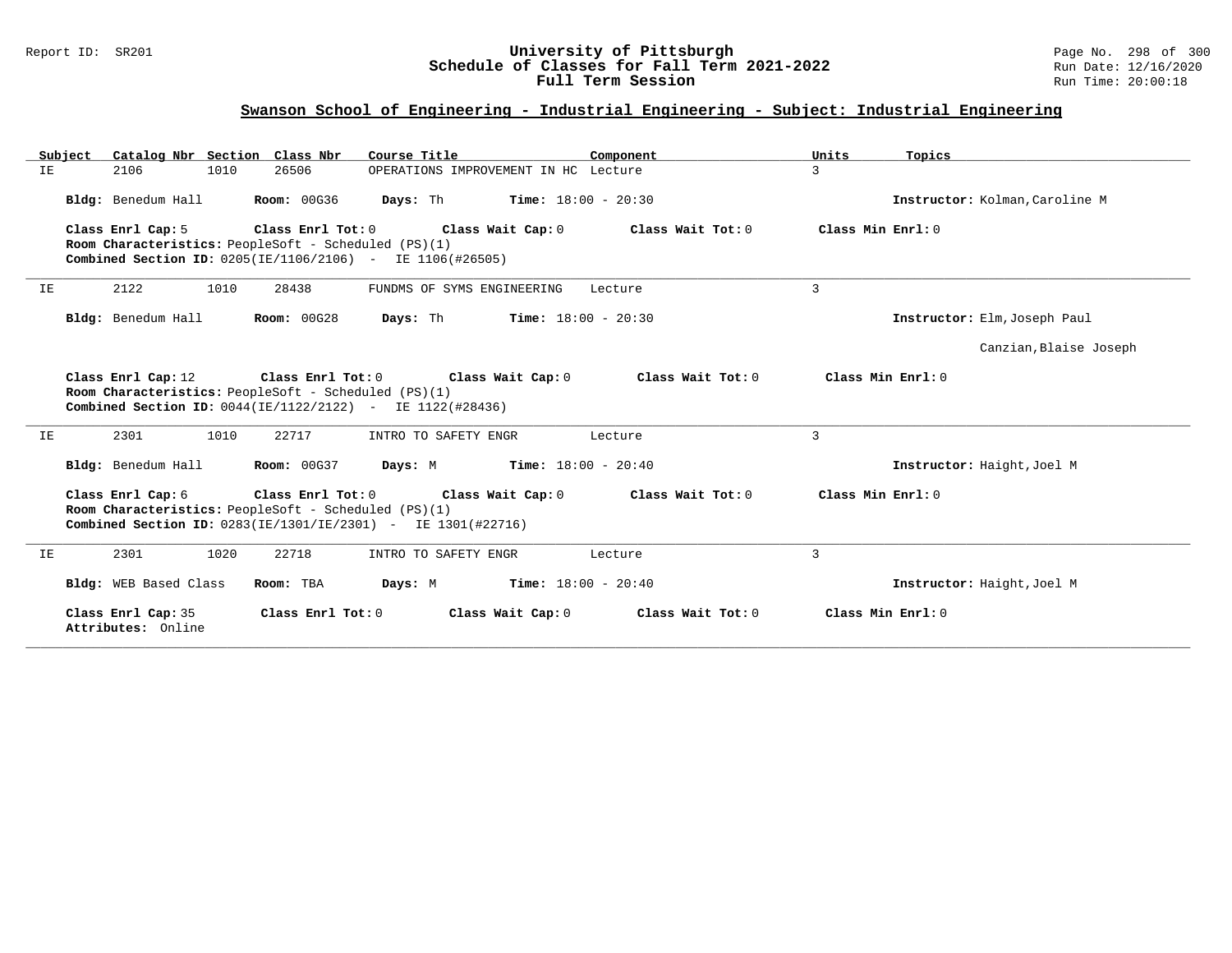## Report ID: SR201 **University of Pittsburgh** Page No. 299 of 300 **Schedule of Classes for Fall Term 2021-2022** Run Date: 12/16/2020 **Full Term Session Rundall Term Session Rundall Term Session**

# **Swanson School of Engineering - Mechanical Engineering - Subject: Mechanical Engineering**

| Subject                                                                                                                                                                                                                                  | Catalog Nbr Section Class Nbr                                                                                                                                                                                                   |                    | Course Title                        | Component                             |                   | Units | Topics                           |  |  |
|------------------------------------------------------------------------------------------------------------------------------------------------------------------------------------------------------------------------------------------|---------------------------------------------------------------------------------------------------------------------------------------------------------------------------------------------------------------------------------|--------------------|-------------------------------------|---------------------------------------|-------------------|-------|----------------------------------|--|--|
| ME                                                                                                                                                                                                                                       | 1040<br>2001                                                                                                                                                                                                                    | 12789              | DIFFERENTIAL EQUATIONS              | Lecture                               |                   | 3     |                                  |  |  |
|                                                                                                                                                                                                                                          | Bldg: TBA                                                                                                                                                                                                                       | Room: TBA          | Days: M                             | <b>Time:</b> $18:30 - 21:00$          |                   |       | Instructor: Galdi Giovanni Paolo |  |  |
|                                                                                                                                                                                                                                          |                                                                                                                                                                                                                                 |                    |                                     |                                       |                   |       | Molazadeh, Vahidreza             |  |  |
|                                                                                                                                                                                                                                          | Class Enrl Cap: 30<br>Room Characteristics: PeopleSoft - Scheduled (PS)(1)                                                                                                                                                      |                    | Class Enrl Tot: 0 Class Wait Cap: 0 |                                       | Class Wait Tot: 0 |       | Class Min Enrl: 0                |  |  |
| ME                                                                                                                                                                                                                                       | 2035<br>1010                                                                                                                                                                                                                    | 29050              |                                     | COMPOSITE MATRLS DESIGN & APPILecture |                   | 3     |                                  |  |  |
|                                                                                                                                                                                                                                          | Bldg: TBA                                                                                                                                                                                                                       | Room: TBA          | Days: W                             | $Time: 18:00 - 20:30$                 |                   |       | Instructor: Wosu, Sylvanus N     |  |  |
|                                                                                                                                                                                                                                          | Class Min Enrl: 0<br>Class Enrl Cap: 25<br>Class Enrl Tot: 0 Class Wait Cap: 0<br>Class Wait Tot: 0<br>Room Characteristics: PeopleSoft - Scheduled (PS)(1)<br>Combined Section ID: 0176(MEMS/1035/ME/2035) - MEMS 1035(#29049) |                    |                                     |                                       |                   |       |                                  |  |  |
| ME                                                                                                                                                                                                                                       | 1250<br>2671                                                                                                                                                                                                                    | 24324              | OPTIMIZATION METHODS                | Lecture                               |                   | 3     |                                  |  |  |
|                                                                                                                                                                                                                                          | Bldg: Benedum Hall                                                                                                                                                                                                              | <b>Room: 00G29</b> | Days: M                             | $Time: 18:00 - 20:30$                 |                   |       | Instructor: Can-Cimino, Azime    |  |  |
| Class Enrl Tot: 0<br>Class Wait Cap: 0<br>Class Min Enrl: 0<br>Class Enrl Cap: 10<br>Class Wait Tot: 0<br>Room Characteristics: PeopleSoft - Scheduled (PS)(1)<br><b>Combined Section ID:</b> $0220$ (ECE/ME/2671) - ECE $2671$ (#23333) |                                                                                                                                                                                                                                 |                    |                                     |                                       |                   |       |                                  |  |  |